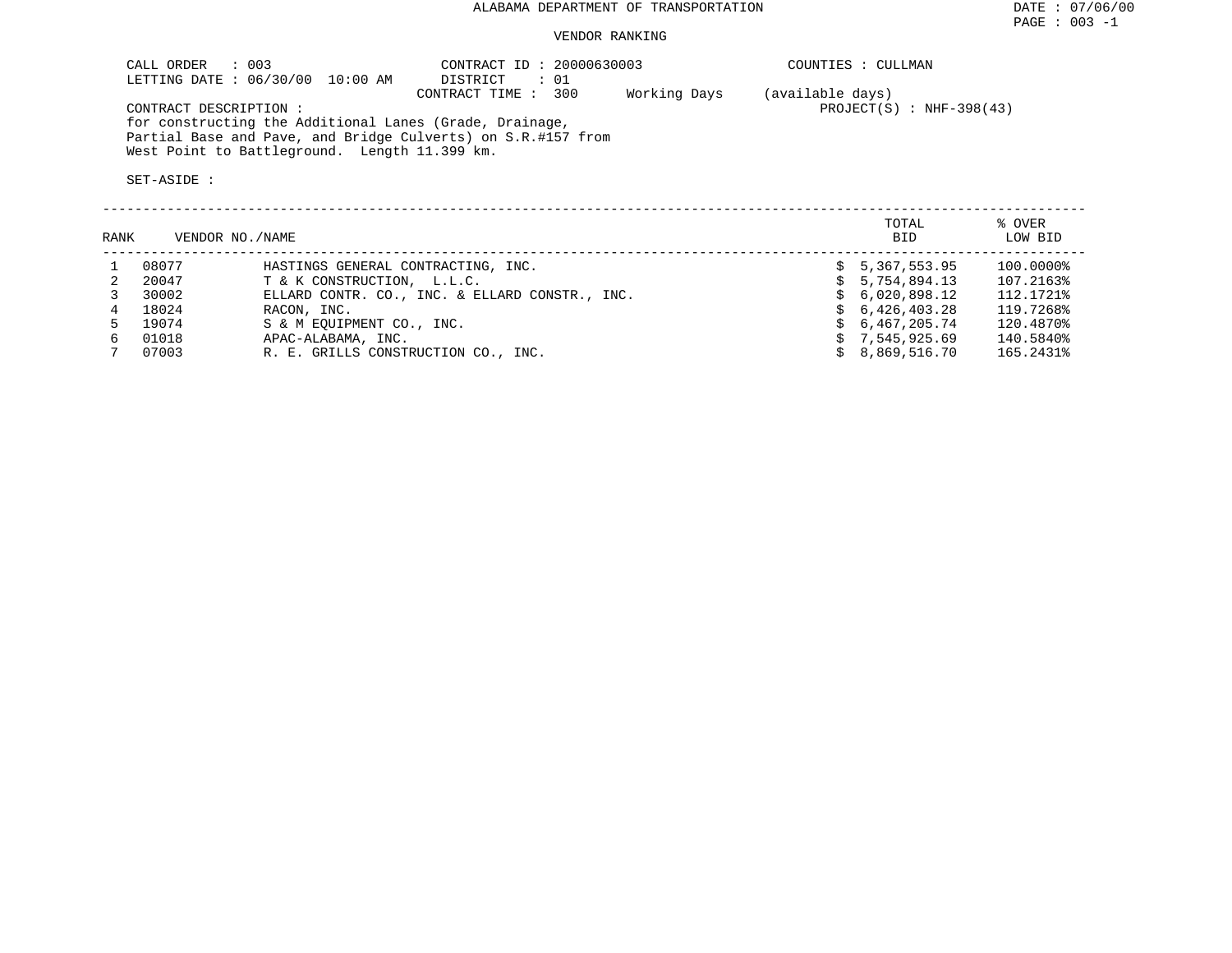| 003<br>ORDER<br>البلطات                                             |         | חידוג∩ר<br>$\sim$                 | - < UUU | 'INI'<br>4. Pr. 3 | MAN |
|---------------------------------------------------------------------|---------|-----------------------------------|---------|-------------------|-----|
| <b>FTTING</b><br>ּים ידי ידי<br>06.<br>. U L<br>.3U<br>$\mathsf{L}$ | ΑM<br>. | $\sim$<br>n <del>r</del> amr<br>. | ິ້      |                   |     |

|                                         |                                                                                                               | (1) 08077    |           | $(2)$ 20047                                          |           | $(3)$ 30002                  |           |
|-----------------------------------------|---------------------------------------------------------------------------------------------------------------|--------------|-----------|------------------------------------------------------|-----------|------------------------------|-----------|
|                                         |                                                                                                               |              |           | HASTINGS GENERAL CONTRACTING T & K CONSTRUCTION, LLC |           | ELLARD CONTR. & ELLARD CONST |           |
| LINE NO / ITEM CODE / ALT               |                                                                                                               |              |           |                                                      |           |                              |           |
| ITEM DESCRIPTION                        | OUANTITY                                                                                                      | UNIT PRICE   | AMOUNT    | UNIT PRICE                                           |           | AMOUNT  UNIT PRICE           | AMOUNT    |
|                                         |                                                                                                               |              |           |                                                      |           |                              |           |
| SECTION 0001 Roadway                    |                                                                                                               |              |           |                                                      |           |                              |           |
|                                         |                                                                                                               |              |           |                                                      |           |                              |           |
| 0010 201A000                            | LUMP                                                                                                          | 500000.00000 | 500000.00 | 175000.00000                                         | 175000.00 | 459665.06000                 | 459665.06 |
| Clearing & Grubbing (Approximately 57   |                                                                                                               |              |           |                                                      |           |                              |           |
| Hectares)                               |                                                                                                               |              |           |                                                      |           |                              |           |
| 0020 205A001                            | 1.000 EACH                                                                                                    | 4000.00000   | 4000.00   | 1,00000                                              | 1.00      | 500.00000                    | 500.00    |
| Removal Of Structures, Structure No. 1  |                                                                                                               |              |           |                                                      |           |                              |           |
| 0030 205A002                            | 1.000 EACH                                                                                                    | 4000.00000   | 4000.00   | 1,00000                                              | 1.00      | 1500.00000                   | 1500.00   |
| Removal Of Structures, Structure No. 2  |                                                                                                               |              |           |                                                      |           |                              |           |
| 0040 205A003                            | 1.000 EACH                                                                                                    | 4000,00000   | 4000.00   | 1,00000                                              | 1.00      | 1500.00000                   | 1500.00   |
| Removal Of Structures, Structure No. 3  |                                                                                                               |              |           |                                                      |           |                              |           |
| 0050 205A004                            | $1.000$ EACH                                                                                                  | 4000.00000   | 4000.00   | 1.00000                                              | 1.00      | 1500.00000                   | 1500.00   |
| Removal Of Structures, Structure No. 4  |                                                                                                               |              |           |                                                      |           |                              |           |
| 0060 205A005                            | 1.000 EACH                                                                                                    | 4000.00000   | 4000.00   | 1,00000                                              | 1.00      | 750.00000                    | 750.00    |
| Removal Of Structures, Structure No. 5  |                                                                                                               |              |           |                                                      |           |                              |           |
| 0070 205A006                            | 1.000 EACH                                                                                                    | 4000.00000   | 4000.00   | 1,00000                                              | 1.00      | 0.00000                      | 0.00      |
| Removal Of Structures, Structure No. 6  |                                                                                                               |              |           |                                                      |           |                              |           |
| 0080 205A007                            | 1.000 EACH                                                                                                    | 4000.00000   | 4000.00   | 1,00000                                              | 1.00      | 2500.00000                   | 2500.00   |
| Removal Of Structures, Structure No. 7  |                                                                                                               |              |           |                                                      |           |                              |           |
| 0090 205A008                            | $1.000$ EACH                                                                                                  | 4000.00000   | 4000.00   | 1,00000                                              | 1.00      | 1500.00000                   | 1500.00   |
| Removal Of Structures, Structure No. 8  |                                                                                                               |              |           |                                                      |           |                              |           |
| 0100 205A009                            | 1.000 EACH                                                                                                    | 4000.00000   | 4000.00   | 1,00000                                              | 1.00      | 1000.00000                   | 1000.00   |
| Removal Of Structures, Structure No. 9  |                                                                                                               |              |           |                                                      |           |                              |           |
| 0110 205A010                            | 1.000 EACH                                                                                                    | 4000.00000   | 4000.00   | 1,00000                                              | 1.00      | 3500.00000                   | 3500.00   |
| Removal Of Structures, Structure No. 10 |                                                                                                               |              |           |                                                      |           |                              |           |
| 0120 205A011                            | $1.000$ EACH                                                                                                  | 4000.00000   | 4000.00   | 1,00000                                              | 1.00      | 1500.00000                   | 1500.00   |
| Removal Of Structures, Structure No. 11 |                                                                                                               |              |           |                                                      |           |                              |           |
| 0130 205A012                            | 1.000 EACH                                                                                                    | 4000.00000   | 4000.00   | 1,00000                                              | 1.00      | 1000.00000                   | 1000.00   |
| Removal Of Structures, Structure No. 12 |                                                                                                               |              |           |                                                      |           |                              |           |
| 0140 205A013                            | 1.000 EACH                                                                                                    | 4000.00000   | 4000.00   | 1,00000                                              | 1.00      | 500.00000                    | 500.00    |
| Removal Of Structures, Structure No. 13 |                                                                                                               |              |           |                                                      |           |                              |           |
| 0150 205A014                            | 1.000 EACH                                                                                                    | 4000.00000   | 4000.00   | 1,00000                                              | 1.00      | 1500.00000                   | 1500.00   |
| Removal Of Structures, Structure No. 14 |                                                                                                               |              |           |                                                      |           |                              |           |
| 0160 205A015                            | $1.000$ EACH                                                                                                  | 4000.00000   | 4000.00   | 1,00000                                              | 1.00      | 3500.00000                   | 3500.00   |
| Removal Of Structures, Structure No. 15 |                                                                                                               |              |           |                                                      |           |                              |           |
| 0170 205A016                            | 1.000 EACH                                                                                                    | 4000.00000   | 4000.00   | 1,00000                                              | 1.00      | 1500.00000                   | 1500.00   |
| Removal Of Structures, Structure No. 16 |                                                                                                               |              |           |                                                      |           |                              |           |
| 0180 205A017                            | 1.000 EACH                                                                                                    | 4000.00000   | 4000.00   | 1,00000                                              | 1.00      | 1000.00000                   | 1000.00   |
| Removal Of Structures, Structure No. 17 |                                                                                                               |              |           |                                                      |           |                              |           |
| 0190 205A018                            | ли пространите в 1.000 г. п.н.е. на приема в 1.000 г. п.н.е. на приема в 1.000 г. п.н.е. на приема в 1.000 г. | 4000.00000   | 4000.00   | 5000.00000                                           | 5000.00   | 5000.00000                   | 5000.00   |
| Removal Of Structures, Structure No. 18 |                                                                                                               |              |           |                                                      |           |                              |           |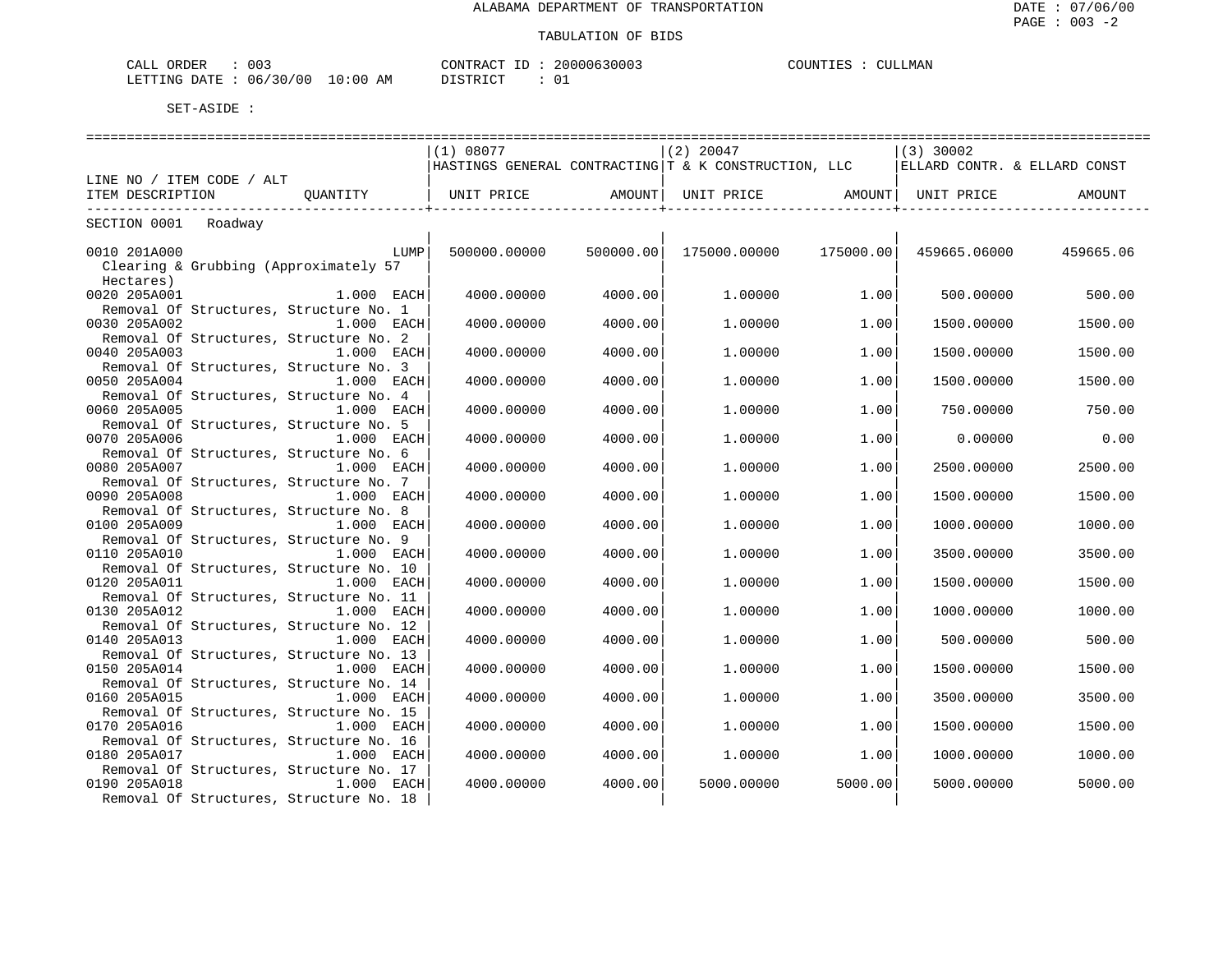| ORDER<br>CALL (        | 003 |                   | CONTRACT | - TD | 20000630003 | COUNTIES | CULLMAN |
|------------------------|-----|-------------------|----------|------|-------------|----------|---------|
| LETTING DATE: 06/30/00 |     | $J = 10:00$<br>AΜ | DISTRICT |      |             |          |         |

|                                                                       | (1) 08077  |            | $(2)$ 20047                                          |            | $(3)$ 30002                  |            |
|-----------------------------------------------------------------------|------------|------------|------------------------------------------------------|------------|------------------------------|------------|
|                                                                       |            |            | HASTINGS GENERAL CONTRACTING T & K CONSTRUCTION, LLC |            | ELLARD CONTR. & ELLARD CONST |            |
| LINE NO / ITEM CODE / ALT                                             |            |            |                                                      |            |                              |            |
| ITEM DESCRIPTION<br>OUANTITY                                          |            |            |                                                      |            |                              | AMOUNT     |
| 0200 205A019<br>$1.000$ EACH                                          | 4000.00000 | 4000.00    | 1,00000                                              | 1.00       | 7500.00000                   | 7500.00    |
| Removal Of Structures, Structure No. 19                               |            |            |                                                      |            |                              |            |
| 0210 205A020<br>1.000 EACH                                            | 4000.00000 | 4000.00    | 1,00000                                              | 1.00       | 4000.00000                   | 4000.00    |
| Removal Of Structures, Structure No. 20                               |            |            |                                                      |            |                              |            |
| 0220 205A021<br>1.000 EACH                                            | 4000.00000 | 4000.00    | 1,00000                                              | 1.00       | 2500.00000                   | 2500.00    |
| Removal of Structures, Structure No. 21                               |            |            |                                                      |            |                              |            |
| 0230 205A022<br>$1.000$ EACH                                          | 4000.00000 | 4000.00    | 1,00000                                              | 1.00       | 2500.00000                   | 2500.00    |
| Removal Of Structures, Structure No. 22<br>0240 205A023<br>1.000 EACH | 4000.00000 | 4000.00    | 1,00000                                              | 1.00       | 2000.00000                   | 2000.00    |
| Removal Of Structures, Structure No. 23                               |            |            |                                                      |            |                              |            |
| 0250 205A024<br>$1.000$ EACH                                          | 4000.00000 | 4000.00    | 1,00000                                              | 1.00       | 2500.00000                   | 2500.00    |
| Removal Of Structures, Structure No. 24                               |            |            |                                                      |            |                              |            |
| 0260 205A025<br>1.000 EACH                                            | 4000.00000 | 4000.00    | 1,00000                                              | 1.00       | 750.00000                    | 750.00     |
| Removal Of Structures, Structure No. 25                               |            |            |                                                      |            |                              |            |
| 0270 206C010<br>1190.000 M2                                           | 8,00000    | 9520.00    | 6,00000                                              | 7140.00    | 6.58000                      | 7830.20    |
| Removing Concrete Driveway                                            |            |            |                                                      |            |                              |            |
| 0280 206D000<br>424.000 M<br>Removing Pipe                            | 6.00000    | 2544.00    | 10.00000                                             | 4240.00    | 16.40000                     | 6953.60    |
| 0290 210A000<br>588945.000 M3                                         | 2.00000    | 1177890.00 | 2.07000                                              | 1219116.15 | 2.22000                      | 1307457.90 |
| Unclassified Excavation                                               |            |            |                                                      |            |                              |            |
| 0300 210D000<br>25272.000 M3                                          | 4.00000    | 101088.00  | 0.50000                                              | 12636.00   | 1.96000                      | 49533.12   |
| Borrow Excavation                                                     |            |            |                                                      |            |                              |            |
| 0310 214A000<br>6902.000 M3                                           | 14,00000   | 96628.00   | 13,00000                                             | 89726.00   | 14.19000                     | 97939.38   |
| Structure Excavation                                                  |            |            |                                                      |            |                              |            |
| 0320 214B000<br>1983.000 M3                                           | 5.00000    | 9915.00    | 19,00000                                             | 37677.00   | 7.19000                      | 14257.77   |
| Foundation Backfill, Local<br>765.000 M3<br>0330 214B001              | 18.50000   | 14152.50   | 19,00000                                             | 14535.00   | 32.70000                     | 25015.50   |
| Foundation Backfill, Commercial                                       |            |            |                                                      |            |                              |            |
| 0340 224A000<br>200.000 M3                                            | 20,00000   | 4000.00    | 13,00000                                             | 2600.00    | 3.92000                      | 784.00     |
| Lime Sink Excavation                                                  |            |            |                                                      |            |                              |            |
| 0350 224B000<br>200.000 M3                                            | 18.50000   | 3700.00    | 19.00000                                             | 3800.00    | 32.70000                     | 6540.00    |
| Special Backfill For Lime Sink AHD #57,                               |            |            |                                                      |            |                              |            |
| #67, Or #467                                                          |            |            |                                                      |            |                              |            |
| 0360 224D000<br>25.000 M3                                             | 200,00000  | 5000.00    | 125,00000                                            | 3125.00    | 196.19000                    | 4904.75    |
| Concrete Seal For Lime Sink<br>0370 301A004<br>900.000 M2             |            |            |                                                      |            |                              |            |
| Crushed Aggregate Base Course, Type B,                                | 5.00000    | 4500.00    | 4.12000                                              | 3708.00    | 4.78000                      | 4302.00    |
| Plant Mixed, 100 mm Compacted Thickness                               |            |            |                                                      |            |                              |            |
| 0380 301A012<br>9690.000 M2                                           | 0.65000    | 6298.50    | 4.42000                                              | 42829.80   | 6.58000                      | 63760.20   |
| Crushed Aggregate Base Course, Type B,                                |            |            |                                                      |            |                              |            |
| Plant Mixed, 150 mm Compacted Thickness                               |            |            |                                                      |            |                              |            |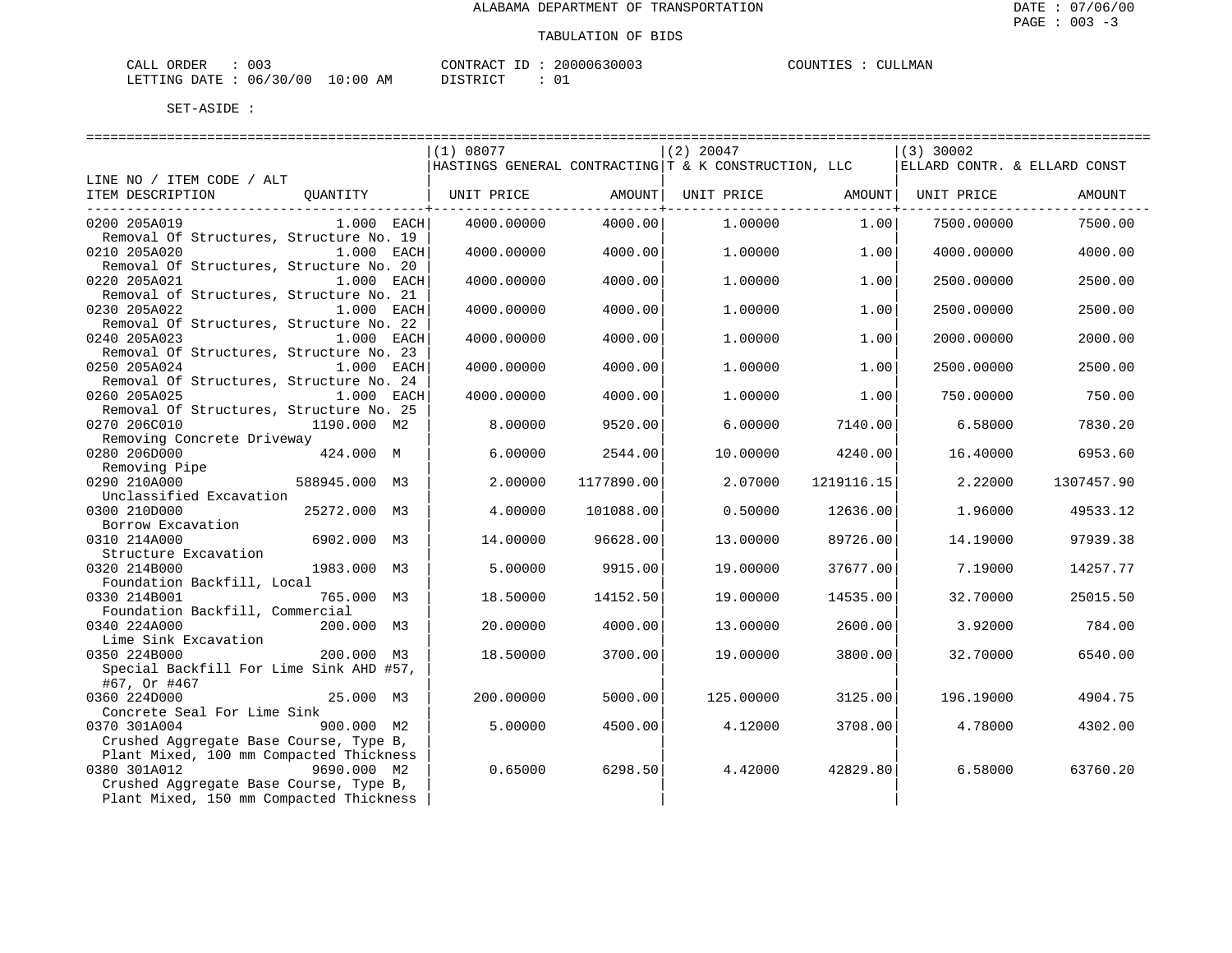| ORDER<br>CALI | $\sim$<br>U U 3 |                         | CONTRACT | ТD | 20000630003   | COUNTIES |  | CULLMAN |
|---------------|-----------------|-------------------------|----------|----|---------------|----------|--|---------|
| LETTING DATE  | 06/30/00        | LO : 00<br>ΆM<br>$\sim$ | ` STR ∟  |    | $\sim$ $\sim$ |          |  |         |

|                                                    |               | (1) 08077  |           | $(2)$ 20047                                            |           | $(3)$ 30002 |                              |
|----------------------------------------------------|---------------|------------|-----------|--------------------------------------------------------|-----------|-------------|------------------------------|
|                                                    |               |            |           | HASTINGS GENERAL CONTRACTING   T & K CONSTRUCTION, LLC |           |             | ELLARD CONTR. & ELLARD CONST |
| LINE NO / ITEM CODE / ALT                          |               |            |           |                                                        |           |             |                              |
| ITEM DESCRIPTION                                   | OUANTITY      | UNIT PRICE | AMOUNT    | UNIT PRICE                                             | AMOUNT    | UNIT PRICE  | AMOUNT                       |
|                                                    |               |            |           |                                                        | --------+ |             |                              |
| 0390 401A006                                       | 9640.000 M2   | 1.54000    | 14845.60  | 1.54000                                                | 14845.60  | 1.54000     | 14845.60                     |
| Bituminous Treatment G                             |               |            |           |                                                        |           |             |                              |
| 0400 401A014                                       | 5000.000 M2   | 3.10000    | 15500.00  | 3.10000                                                | 15500.00  | 3.10000     | 15500.00                     |
| Bituminous Treatment KG                            |               |            |           |                                                        |           |             |                              |
| 0410 405A000<br>Tack Coat                          | 129.000 L     | 1.00000    | 129.00    | 1.00000                                                | 129.00    | 1.00000     | 129.00                       |
| 0420 429A240                                       | 36.000 MTON   | 50.00000   | 1800.00   | 120.00000                                              | 4320.00   | 85.00000    | 3060.00                      |
| Improved Bituminous Concrete Wearing               |               |            |           |                                                        |           |             |                              |
| Surface Layer, 12.5 mm Maximum                     |               |            |           |                                                        |           |             |                              |
| Aggregate Size Mix, ESAL Range C                   |               |            |           |                                                        |           |             |                              |
| 0430 429A243                                       | 50.000 MTON   | 50.00000   | 2500.00   | 110.00000                                              | 5500.00   | 55.00000    | 2750.00                      |
| Improved Bituminous Concrete Wearing               |               |            |           |                                                        |           |             |                              |
| Surface Layer, Patching, 12.5 mm                   |               |            |           |                                                        |           |             |                              |
| Maximum Aggregate Size Mix, ESAL Range C           |               |            |           |                                                        |           |             |                              |
| 0440 430B035                                       | 6000.000 MTON | 30.00000   | 180000.00 | 17.00000                                               | 102000.00 | 13.78000    | 82680.00                     |
| Aggregate Surfacing (ALDOT #467, #410              |               |            |           |                                                        |           |             |                              |
| Modified, Or #57)                                  |               |            |           |                                                        |           |             |                              |
| 0450 502A000                                       | 226809.000 KG | 1.25000    | 283511.25 | 1,10000                                                | 249489.90 | 1.44000     | 326604.96                    |
| Steel Reinforcement                                |               |            |           |                                                        |           |             |                              |
| 0460 524B011                                       | 1890.000 M3   | 280.00000  | 529200.00 | 300,00000                                              | 567000.00 | 322.00000   | 608580.00                    |
| Culvert Concrete Extension (Cast In                |               |            |           |                                                        |           |             |                              |
| Place)<br>0470 530A001                             | 1494.000 M    | 60.00000   | 89640.00  | 65.00000                                               | 97110.00  | 78.74000    | 117637.56                    |
| 450 mm Roadway Pipe (Class 3 R.C.)                 |               |            |           |                                                        |           |             |                              |
| 0480 530A002                                       | 240.000 M     | 90.00000   | 21600.00  | 86.00000                                               | 20640.00  | 111.55000   | 26772.00                     |
| 600 mm Roadway Pipe (Class 3 R.C.)                 |               |            |           |                                                        |           |             |                              |
| 0490 530A003                                       | 259.000 M     | 144.00000  | 37296.00  | 120.00000                                              | 31080.00  | 157.48000   | 40787.32                     |
| 750 mm Roadway Pipe (Class 3 R.C.)                 |               |            |           |                                                        |           |             |                              |
| 0500 530A004                                       | 51.000 M      | 180.00000  | 9180.00   | 160.00000                                              | 8160.00   | 203.41000   | 10373.91                     |
| 900 mm Roadway Pipe (Class 3 R.C.)                 |               |            |           |                                                        |           |             |                              |
| 0510 530A005                                       | 44.000 M      | 210.00000  | 9240.00   | 196.00000                                              | 8624.00   | 249.34000   | 10970.96                     |
| 1050 mm Roadway Pipe (Class 3 R.C.)                |               |            |           |                                                        |           |             |                              |
| 0520 530A006                                       | 57.000 M      | 300.00000  | 17100.00  | 229.00000                                              | 13053.00  | 305.11000   | 17391.27                     |
| 1200 mm Roadway Pipe (Class 3 R.C.)                |               |            |           |                                                        |           |             |                              |
| 0530 530A012                                       | 41.000 M      | 80.00000   | 3280.00   | 73.00000                                               | 2993.00   | 85.30000    | 3497.30                      |
| 450 mm Roadway Pipe (Class 4 R.C.)                 |               |            |           |                                                        |           |             |                              |
| 0540 530A013                                       | 68.000 M      | 100.00000  | 6800.00   | 100.00000                                              | 6800.00   | 124.67000   | 8477.56                      |
| 600 mm Roadway Pipe (Class 4 R.C.)                 |               |            |           |                                                        |           |             |                              |
| 0550 530A014<br>750 mm Roadway Pipe (Class 4 R.C.) | 54.000 M      | 140.00000  | 7560.00   | 128.00000                                              | 6912.00   | 170.60000   | 9212.40                      |
| 0560 530A015                                       | 47.000 M      | 200.00000  | 9400.00   | 175.00000                                              | 8225.00   | 213.25000   | 10022.75                     |
| 900 mm Roadway Pipe (Class 4 R.C.)                 |               |            |           |                                                        |           |             |                              |
|                                                    |               |            |           |                                                        |           |             |                              |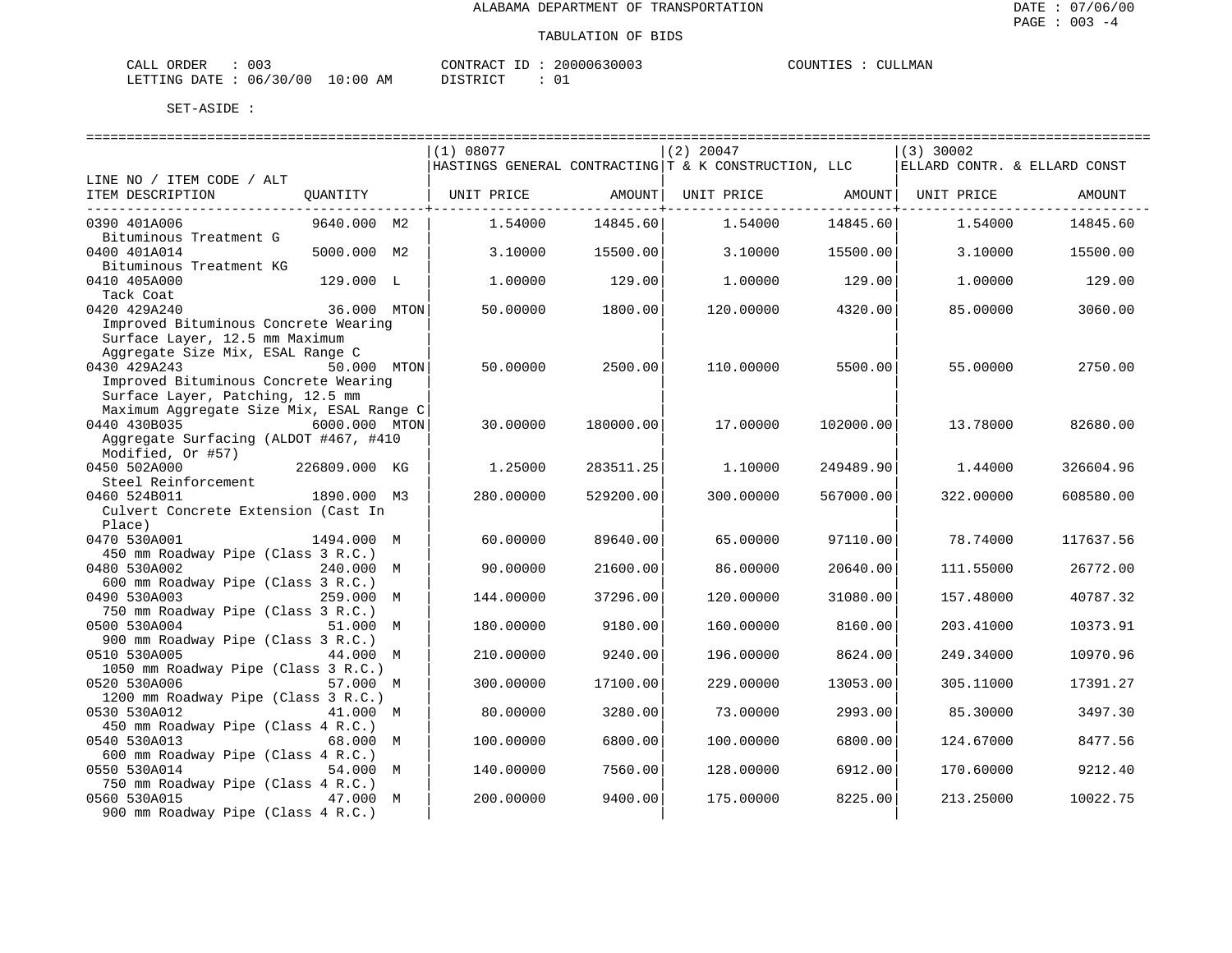| ORDER<br>CALL          | 003 |          | 'ONTRACT | TD. | 20000630003 | COUNTIES | CULLMAN |
|------------------------|-----|----------|----------|-----|-------------|----------|---------|
| LETTING DATE: 06/30/00 |     | 10:00 AM | DISTRICT |     |             |          |         |

|                                                                        |              | ------------------------- |                                                      |           |                              |          |
|------------------------------------------------------------------------|--------------|---------------------------|------------------------------------------------------|-----------|------------------------------|----------|
|                                                                        | (1) 08077    |                           | $(2)$ 20047                                          |           | $(3)$ 30002                  |          |
|                                                                        |              |                           | HASTINGS GENERAL CONTRACTING T & K CONSTRUCTION, LLC |           | ELLARD CONTR. & ELLARD CONST |          |
| LINE NO / ITEM CODE / ALT                                              |              |                           |                                                      |           |                              |          |
| ITEM DESCRIPTION<br>QUANTITY                                           | UNIT PRICE   | AMOUNT                    | UNIT PRICE                                           | AMOUNT    | UNIT PRICE                   | AMOUNT   |
| 0570 530A016<br>29.000 M                                               | 300,00000    | 8700.00                   | 208.00000                                            | 6032.00   | 298.55000                    | 8657.95  |
| 1050 mm Roadway Pipe (Class 4 R.C.)                                    |              |                           |                                                      |           |                              |          |
| 0580 530A019<br>46.000 M                                               | 450.00000    | 20700.00                  | 410.00000                                            | 18860.00  | 452.75000                    | 20826.50 |
| 1500 mm Roadway Pipe (Class 4 R.C.)<br>0590 530A024<br>40.000 M        | 160.00000    | 6400.00                   | 115,00000                                            | 4600.00   | 147.64000                    | 5905.60  |
| 600 mm Roadway Pipe (Class 5 R.C.)                                     |              |                           |                                                      |           |                              |          |
| 0600 530A025<br>46.000 M                                               | 200.00000    | 9200.00                   | 170.00000                                            | 7820.00   | 203.41000                    | 9356.86  |
| 750 mm Roadway Pipe (Class 5 R.C.)<br>0610 530A026<br>47.000 M         | 260.00000    | 12220.00                  | 210.00000                                            | 9870.00   | 246.06000                    | 11564.82 |
| 900 mm Roadway Pipe (Class 5 R.C.)                                     |              |                           |                                                      |           |                              |          |
| 0620 530A101<br>39.000 M                                               | 80.00000     | 3120.00                   | 70.00000                                             | 2730.00   | 82.02000                     | 3198.78  |
| 450 mm Roadway Pipe (Class 3 R.C.)                                     |              |                           |                                                      |           |                              |          |
| (Extension)<br>0630 530A102<br>7.000 M                                 | 100.00000    | 700.00                    | 85.00000                                             | 595.00    | 114.83000                    | 803.81   |
| 600 mm Roadway Pipe (Class 3 R.C.)                                     |              |                           |                                                      |           |                              |          |
| (Extension)                                                            |              |                           |                                                      |           |                              |          |
| 0640 530A106<br>9.000 M                                                | 320.00000    | 2880.00                   | 240.00000                                            | 2160.00   | 301.83000                    | 2716.47  |
| 1200 mm Roadway Pipe (Class 3 R.C.)                                    |              |                           |                                                      |           |                              |          |
| (Extension)                                                            |              |                           |                                                      |           |                              |          |
| 0650 530A201<br>35.000 M                                               | 130.00000    | 4550.00                   | 120.00000                                            | 4200.00   | 78.74000                     | 2755.90  |
| 450 mm Roadway Pipe (2.0 mm Wall                                       |              |                           |                                                      |           |                              |          |
| Thickness C.C.S.P.I.)                                                  |              |                           |                                                      |           |                              |          |
| 0660 530A800<br>2.000 M                                                | 120.00000    | 240.00                    | 100.00000                                            | 200.00    | 68.90000                     | 137.80   |
| 375 mm Roadway Pipe (2.0 mm Wall<br>Thickness C.C.S.) (Stack Pipe) (No |              |                           |                                                      |           |                              |          |
| Bedding Required)                                                      |              |                           |                                                      |           |                              |          |
| 0670 530B000<br>52.000 M                                               | 80,00000     | 4160.00                   | 70.00000                                             | 3640.00   | 95.14000                     | 4947.28  |
| 460 mm Span X 280 mm Rise Roadway Pipe                                 |              |                           |                                                      |           |                              |          |
| (Class 3 R.C.)                                                         |              |                           |                                                      |           |                              |          |
| 0680 535A001<br>299.000 M                                              | 45.00000     | 13455.00                  | 60.00000                                             | 17940.00  | 65.62000                     | 19620.38 |
| 450 mm Side Drain Pipe                                                 |              |                           |                                                      |           |                              |          |
| 98.000 M<br>0690 535A002                                               | 89.00000     | 8722.00                   | 82.00000                                             | 8036.00   | 87.76000                     | 8600.48  |
| 600 mm Side Drain Pipe                                                 |              |                           |                                                      |           |                              |          |
| 0700 535A003<br>26.000 M<br>750 mm Side Drain Pipe                     | 135.00000    | 3510.00                   | 100.00000                                            | 2600.00   | 118.11000                    | 3070.86  |
| 0710 535A089<br>20.000 M                                               | 260.00000    | 5200.00                   | 220.00000                                            | 4400.00   | 278.87000                    | 5577.40  |
| 1200 mm Side Drain Pipe (Class 3 R.C.)                                 |              |                           |                                                      |           |                              |          |
| 0720 535A651<br>144.000 M                                              | 60.00000     | 8640.00                   | 65.00000                                             | 9360.00   | 65.62000                     | 9449.28  |
| 450 mm Side Drain Pipe (Temporary)                                     |              |                           |                                                      |           |                              |          |
| 0730 600A000<br>LUMP                                                   | 250000.00000 | 250000.00                 | 485623.00000                                         | 485623.00 | 10000.00000                  | 10000.00 |
| Mobilization                                                           |              |                           |                                                      |           |                              |          |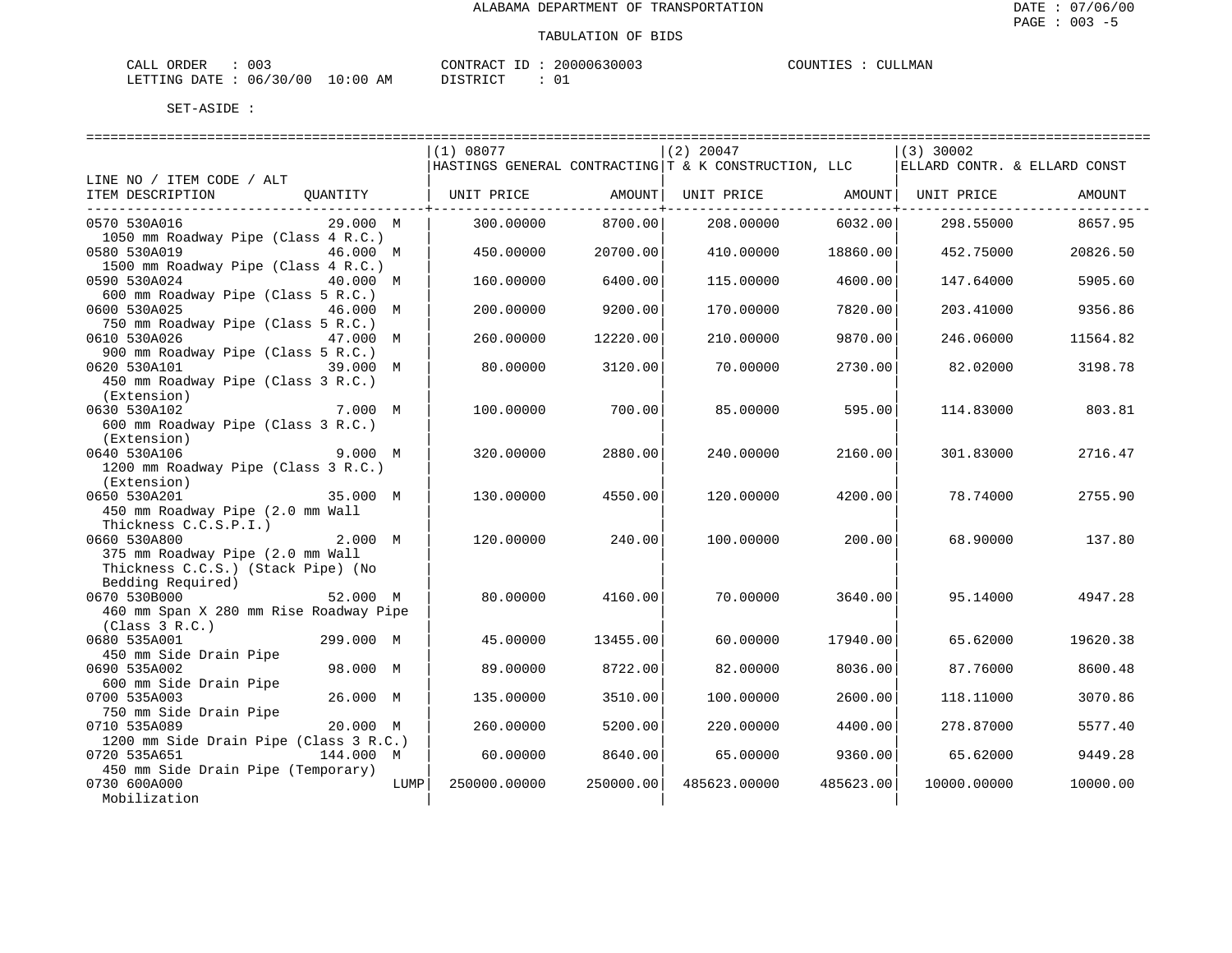| ORDER<br>CALL                   | 003 | CONTRACT ID | 20000630003 | COUNTIES | <b>CULLMAN</b> |  |
|---------------------------------|-----|-------------|-------------|----------|----------------|--|
| LETTING DATE: 06/30/00 10:00 AM |     | DISTRICT    |             |          |                |  |

|                                     |               |      | (1) 08077             |           | $(2)$ 20047                                          |           | $(3)$ 30002 |                              |
|-------------------------------------|---------------|------|-----------------------|-----------|------------------------------------------------------|-----------|-------------|------------------------------|
|                                     |               |      |                       |           | HASTINGS GENERAL CONTRACTING T & K CONSTRUCTION, LLC |           |             | ELLARD CONTR. & ELLARD CONST |
| LINE NO / ITEM CODE / ALT           |               |      |                       |           |                                                      |           |             |                              |
| ITEM DESCRIPTION                    |               |      | QUANTITY   UNIT PRICE | AMOUNT    | UNIT PRICE AMOUNT                                    |           | UNIT PRICE  | AMOUNT                       |
|                                     |               |      |                       |           |                                                      |           |             |                              |
| 0740 601A000                        | 1.000 EACH    |      | 8000.00000            | 8000.00   | 10000.00000                                          | 10000.00  | 13000.00000 | 13000.00                     |
| Furnishing Base, Soil And Structure |               |      |                       |           |                                                      |           |             |                              |
| Laboratories                        |               |      |                       |           |                                                      |           |             |                              |
| 0750 602A000                        | 125.000 EACH  |      | 100.00000             | 12500.00  | 75.00000                                             | 9375.00   | 130.00000   | 16250.00                     |
| Right Of Way Markers                |               |      |                       |           |                                                      |           |             |                              |
| 0760 602B000                        | 4.000 EACH    |      | 150.00000             | 600.00    | 100.00000                                            | 400.00    | 130.00000   | 520.00                       |
| Land Survey Markers                 |               |      |                       |           |                                                      |           |             |                              |
| 0770 603A002                        | 1.000 EACH    |      | 20000.00000           | 20000.00  | 1,00000                                              | 1.00      | 30000.00000 | 30000.00                     |
| Furnishing Type 3 Field Office      |               |      |                       |           |                                                      |           |             |                              |
| 0780 605B000                        | 8.000 EACH    |      | 400.00000             | 3200.00   | 150.00000                                            | 1200.00   | 300.00000   | 2400.00                      |
| Special Underdrain Outlet, Type A   |               |      |                       |           |                                                      |           |             |                              |
| 0790 606A000                        | 2000.000 M    |      | 6,00000               | 12000.00  | 7.00000                                              | 14000.00  | 33.63000    | 67260.00                     |
| 150 mm Underdrain Pipe              |               |      |                       |           |                                                      |           |             |                              |
| 0800 610C001                        | 2909.000 MTON |      | 18,00000              | 52362.00  | 16.50000                                             | 47998.50  | 23.15000    | 67343.35                     |
| Loose Riprap, Class 2               |               |      |                       |           |                                                      |           |             |                              |
| 0810 610C002                        | 75.000        | MTON | 28.50000              | 2137.50   | 16.50000                                             | 1237.50   | 24.25000    | 1818.75                      |
| Loose Riprap, Class 3               |               |      |                       |           |                                                      |           |             |                              |
| 0820 610D000                        | 2224.000 M2   |      | 4.00000               | 8896.00   | 2.39000                                              | 5315.36   | 3.89000     | 8651.36                      |
| Filter Blanket                      |               |      |                       |           |                                                      |           |             |                              |
| 0830 614A000                        | 801.000 M3    |      | 170.00000             | 136170.00 | 255.00000                                            | 204255.00 | 195.50000   | 156595.50                    |
| Slope Paving                        |               |      |                       |           |                                                      |           |             |                              |
| 0840 618B003                        | 345.000 M2    |      | 220,00000             | 75900.00  | 25.00000                                             | 8625.00   | 45.00000    | 15525.00                     |
| Concrete Driveway, 150 mm Thick     |               |      |                       |           |                                                      |           |             |                              |
| (Includes Wire Mesh)                |               |      |                       |           |                                                      |           |             |                              |
| 0850 619A002                        | 36.000 EACH   |      | 450.00000             | 16200.00  | 400.00000                                            | 14400.00  | 517.50000   | 18630.00                     |
| 450 mm Roadway Pipe End Treatment,  |               |      |                       |           |                                                      |           |             |                              |
| Class 1                             |               |      |                       |           |                                                      |           |             |                              |
| 12.000 EACH<br>0860 619A003         |               |      | 600.00000             | 7200.00   | 475.00000                                            | 5700.00   | 690.00000   | 8280.00                      |
| 600 mm Roadway Pipe End Treatment,  |               |      |                       |           |                                                      |           |             |                              |
| Class 1                             |               |      |                       |           |                                                      |           |             |                              |
| 0870 619A004                        | 10.000 EACH   |      | 600,00000             | 6000.00   | 700.00000                                            | 7000.00   | 690.00000   | 6900.00                      |
| 750 mm Roadway Pipe End Treatment,  |               |      |                       |           |                                                      |           |             |                              |
| Class 1                             |               |      |                       |           |                                                      |           |             |                              |
| 0880 619A005                        | 4.000         | EACH | 650.00000             | 2600.00   | 850.00000                                            | 3400.00   | 747.50000   | 2990.00                      |
| 900 mm Roadway Pipe End Treatment,  |               |      |                       |           |                                                      |           |             |                              |
| Class 1                             |               |      |                       |           |                                                      |           |             |                              |
| 2.000 EACH<br>0890 619A006          |               |      | 1000.00000            | 2000.00   | 1000.00000                                           | 2000.00   | 1150.00000  | 2300.00                      |
| 1050 mm Roadway Pipe End Treatment, |               |      |                       |           |                                                      |           |             |                              |
| Class 1                             |               |      |                       |           |                                                      |           |             |                              |
| 0900 619A007                        | 1.000 EACH    |      | 1000.00000            | 1000.00   | 2000.00000                                           | 2000.00   | 1150.00000  | 1150.00                      |
| 1200 mm Roadway Pipe End Treatment, |               |      |                       |           |                                                      |           |             |                              |
| Class 1                             |               |      |                       |           |                                                      |           |             |                              |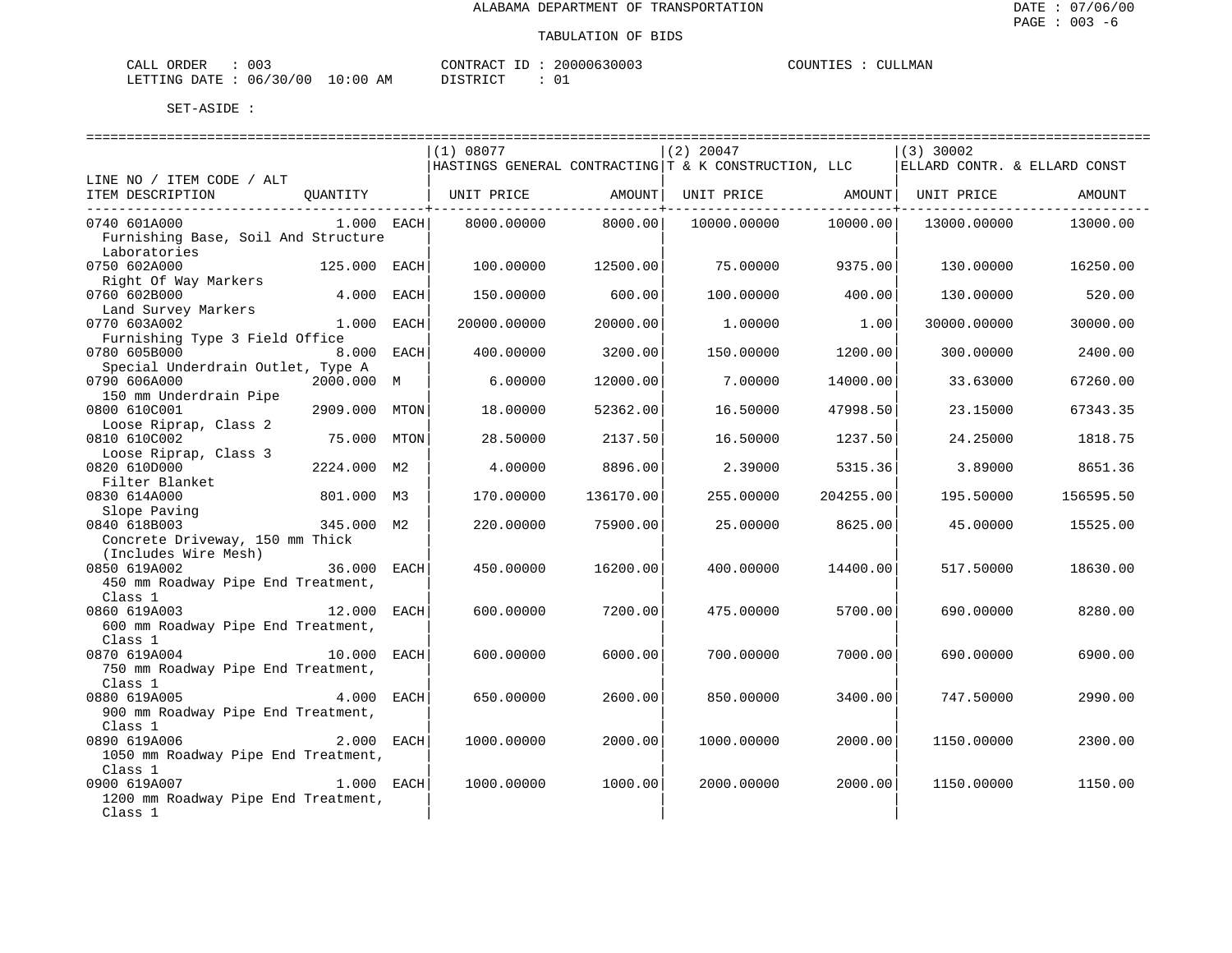| CALL ORDER                      | 003 | CONTRACT ID | 20000630003 | COUNTIES | . | CULLMAN |
|---------------------------------|-----|-------------|-------------|----------|---|---------|
| LETTING DATE: 06/30/00 10:00 AM |     | DISTRICT    |             |          |   |         |

|                                                                              |               | (1) 08077  |                                       | $(2)$ 20047                                          |                                                 | $(3)$ 30002                  |          |
|------------------------------------------------------------------------------|---------------|------------|---------------------------------------|------------------------------------------------------|-------------------------------------------------|------------------------------|----------|
|                                                                              |               |            |                                       | HASTINGS GENERAL CONTRACTING T & K CONSTRUCTION, LLC |                                                 | ELLARD CONTR. & ELLARD CONST |          |
| LINE NO / ITEM CODE / ALT                                                    |               |            |                                       |                                                      |                                                 |                              |          |
| ITEM DESCRIPTION QUANTITY   UNIT PRICE AMOUNT  UNIT PRICE AMOUNT  UNIT PRICE |               |            |                                       |                                                      |                                                 |                              | AMOUNT   |
|                                                                              |               |            | ---------------- <del>-</del> ------- |                                                      | . _ _ _ _ _ _ _ _ _ _ _ _ _ _ _ + _ _ _ _ _ _ _ |                              |          |
| 0910 619A009                                                                 | $1.000$ EACH  | 1500.00000 | 1500.00                               | 3000.00000                                           | 3000.00                                         | 1725.00000                   | 1725.00  |
| 1500 mm Roadway Pipe End Treatment,                                          |               |            |                                       |                                                      |                                                 |                              |          |
| Class 1                                                                      |               |            |                                       |                                                      |                                                 |                              |          |
| 0920 619A101                                                                 | $45.000$ EACH | 450.00000  | 20250.00                              | 375.00000                                            | 16875.00                                        | 517.50000                    | 23287.50 |
| 450 mm Side Drain Pipe End Treatment,                                        |               |            |                                       |                                                      |                                                 |                              |          |
| Class 1                                                                      |               |            |                                       |                                                      |                                                 |                              |          |
| 0930 619A102                                                                 | 14.000 EACH   | 600.00000  | 8400.00                               | 500.00000                                            | 7000.00                                         | 690.00000                    | 9660.00  |
| 600 mm Side Drain Pipe End Treatment,                                        |               |            |                                       |                                                      |                                                 |                              |          |
|                                                                              |               |            |                                       |                                                      |                                                 |                              |          |
| Class 1                                                                      |               |            |                                       |                                                      |                                                 |                              |          |
| 0940 619A103                                                                 | 2.000 EACH    | 600.00000  | 1200.00                               | 700.00000                                            | 1400.00                                         | 690.00000                    | 1380.00  |
| 750 mm Side Drain Pipe End Treatment,                                        |               |            |                                       |                                                      |                                                 |                              |          |
| Class 1                                                                      |               |            |                                       |                                                      |                                                 |                              |          |
| 0950 619A106                                                                 | 2.000 EACH    | 1000.00000 | 2000.00                               | 1800.00000                                           | 3600.00                                         | 1150.00000                   | 2300.00  |
| 1200 mm Side Drain Pipe End Treatment,                                       |               |            |                                       |                                                      |                                                 |                              |          |
| Class 1                                                                      |               |            |                                       |                                                      |                                                 |                              |          |
| 0960 619B015                                                                 | $1.000$ EACH  | 500.00000  | 500.00                                | 600,00000                                            | 600.00                                          | 575.00000                    | 575.00   |
| 460 mm Span, 280 mm Rise Roadway Pipe                                        |               |            |                                       |                                                      |                                                 |                              |          |
| End Treatment, Class 1                                                       |               |            |                                       |                                                      |                                                 |                              |          |
| 0970 620A000                                                                 | 5.000 M3      | 600.00000  | 3000.00                               | 1050.00000                                           | 5250.00                                         | 690.00000                    | 3450.00  |
| Minor Structure Concrete                                                     |               |            |                                       |                                                      |                                                 |                              |          |
| 0980 621A000                                                                 | 20.000 EACH   | 1400.00000 | 28000.00                              | 1750.00000                                           | 35000.00                                        | 1610.00000                   | 32200.00 |
| Junction Boxes, Type 1, 1P Or 5                                              |               |            |                                       |                                                      |                                                 |                              |          |
|                                                                              |               |            |                                       |                                                      |                                                 |                              |          |
| 0990 621A001                                                                 | 4.000 EACH    | 1800.00000 | 7200.00                               | 2000.00000                                           | 8000.00                                         | 1610.00000                   | 6440.00  |
| Junction Boxes, Type 1, 2P Or 5                                              |               |            |                                       |                                                      |                                                 |                              |          |
| 1000 621A004                                                                 | 1.000 EACH    | 1600.00000 | 1600.00                               | 3000.00000                                           | 3000.00                                         | 1840.00000                   | 1840.00  |
| Junction Boxes, Type 4                                                       |               |            |                                       |                                                      |                                                 |                              |          |
| 1010 621A010                                                                 | 4.000 EACH    | 1800.00000 | 7200.00                               | 2500.00000                                           | 10000.00                                        | 2070.00000                   | 8280.00  |
| Junction Boxes, Type 3                                                       |               |            |                                       |                                                      |                                                 |                              |          |
| 1020 621A016                                                                 | 12.000 EACH   | 1800.00000 | 21600.00                              | 2500.00000                                           | 30000.00                                        | 2070.00000                   | 24840.00 |
| Junction Boxes, Type 4, 1P Or 5                                              |               |            |                                       |                                                      |                                                 |                              |          |
| 1030 621A017                                                                 | 6.000 EACH    | 1800.00000 | 10800.00                              | 3000.00000                                           | 18000.00                                        | 2070.00000                   | 12420.00 |
| Junction Boxes, Type 4, 2P Or 5                                              |               |            |                                       |                                                      |                                                 |                              |          |
| 1040 621A022                                                                 | 2.000 EACH    | 2000.00000 | 4000.00                               | 2500.00000                                           | 5000.00                                         | 2300.00000                   | 4600.00  |
| Junction Boxes, Type 1 (Modified)                                            |               |            |                                       |                                                      |                                                 |                              |          |
| 1050 621A034                                                                 | 1.000 EACH    | 3000.00000 | 3000.00                               | 4000.00000                                           | 4000.00                                         | 3450.00000                   | 3450.00  |
| Junction Boxes, Type 4 (Modified)                                            |               |            |                                       |                                                      |                                                 |                              |          |
| 1060 621B000                                                                 | 14.000 EACH   | 1200.00000 | 16800.00                              | 500.00000                                            | 7000.00                                         | 1380.00000                   | 19320.00 |
| Junction Box Units, Type 1, 1P Or 5                                          |               |            |                                       |                                                      |                                                 |                              |          |
| 1070 621B001                                                                 | 4.000 EACH    | 400.00000  | 1600.00                               | 600.00000                                            | 2400.00                                         | 460.00000                    | 1840.00  |
|                                                                              |               |            |                                       |                                                      |                                                 |                              |          |
| Junction Box Units, Type 1, 2P Or 5                                          |               |            |                                       |                                                      |                                                 |                              |          |
| 1080 621B004                                                                 | 1.000 EACH    | 400.00000  | 400.00                                | 1000.00000                                           | 1000.00                                         | 460.00000                    | 460.00   |
| Junction Box Units, Type 4                                                   |               |            |                                       |                                                      |                                                 |                              |          |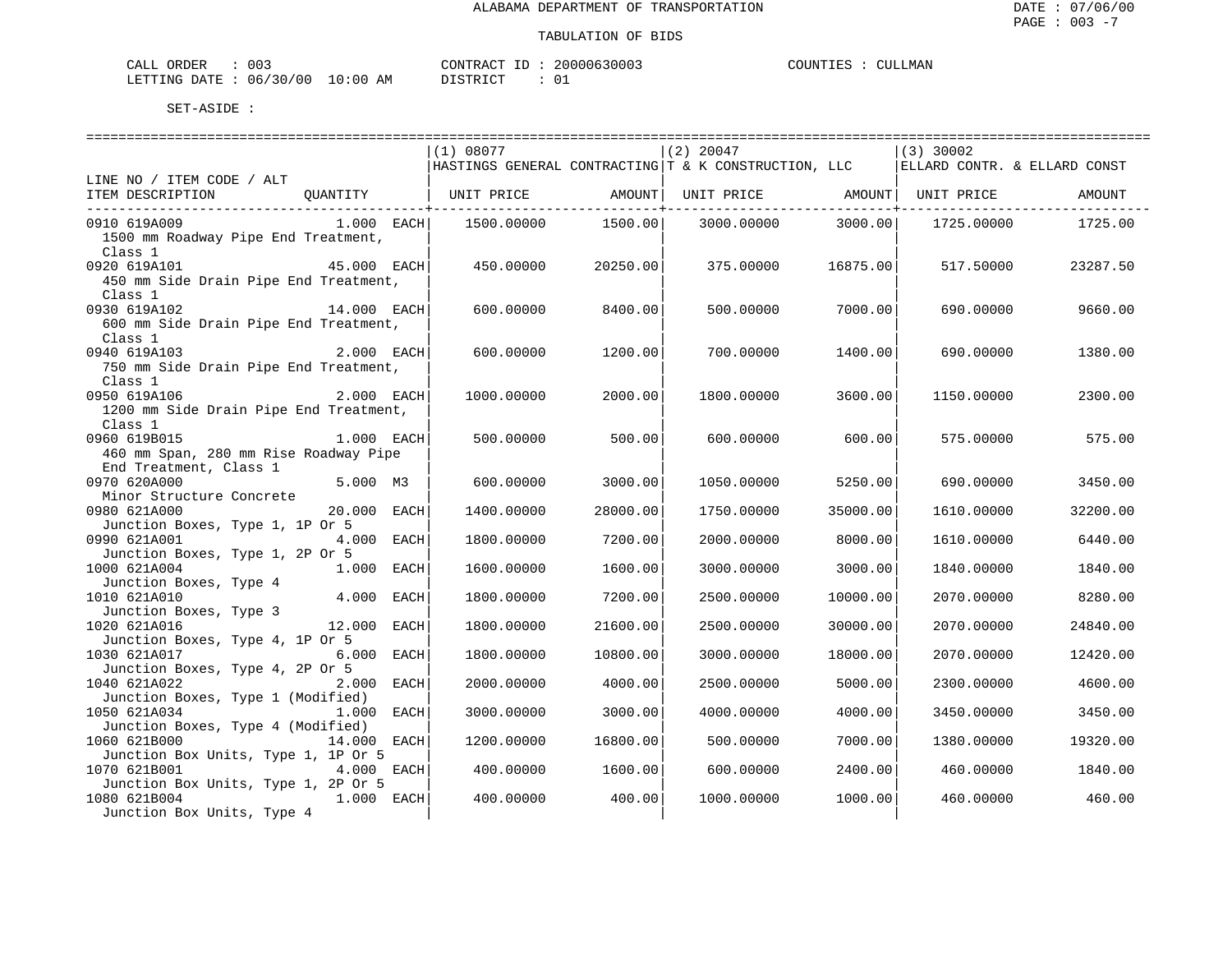| CALL ORDER                      | : 003 |  | CON. |
|---------------------------------|-------|--|------|
| LETTING DATE: 06/30/00 10:00 AM |       |  | DIS. |

TRACT ID : 20000630003  $TRICT$  : 01

COUNTIES : CULLMAN

| (1) 08077<br>$(2)$ 20047<br>$(3)$ 30002<br> HASTINGS GENERAL CONTRACTING T & K CONSTRUCTION, LLC<br>ELLARD CONTR. & ELLARD CONST<br>LINE NO / ITEM CODE / ALT<br>ITEM DESCRIPTION<br>OUANTITY  <br>UNIT PRICE<br>AMOUNT  <br>UNIT PRICE AMOUNT<br>UNIT PRICE<br>AMOUNT<br>8800.00<br>1090 621B013<br>400.00000<br>4400.00<br>800,00000<br>460.00000<br>5060.00<br>$11.000$ EACH<br>Junction Box Units, Type 4, 1P Or 5<br>1100 621B019<br>3200.00<br>6400.00<br>460.00000<br>8.000 EACH<br>400.00000<br>800.00000<br>3680.00<br>Junction Box Units, Type 4, 2P Or 5<br>1110 621B025<br>400.00<br>600.00<br>1.000 EACH<br>400.00000<br>1000.00000<br>1000.00<br>600,00000<br>Junction Box Units, Type 4 (Modified)<br>1120 621B034<br>800.00<br>1000.00<br>2.000 EACH<br>400.00000<br>800,00000<br>1600.00<br>500.00000<br>Junction Box Units, Type 1 (Modified)<br>1130 621C019<br>1.000 EACH<br>1800.00000<br>1800.00<br>2000.00000<br>2000.00<br>2600.00000<br>2600.00<br>Inlets, Type X<br>1140 621C020<br>49.000<br>EACH<br>1400.00000<br>68600.00<br>1400.00000<br>68600.00<br>1720.00000<br>84280.00<br>Inlets, Type Y<br>1150 621D019<br>55.000 EACH<br>200,00000<br>11000.00<br>400.00000<br>22000.00<br>400.00000<br>22000.00<br>Inlet Units, Type Y<br>1160 641A049<br>51660.00<br>100245.00<br>2460.000 M<br>21.00000<br>40.75000<br>40.78000<br>100318.80<br>152.4 Millimeter P.V.C. Water Main Laid<br>1170 641A052<br>2230.000 M<br>27.00000<br>60210.00<br>42.75000<br>95332.50<br>42.78000<br>95399.40<br>203.2 Millimeter P.V.C. Water Main Laid<br>8535.000 M<br>85350.00<br>490762.50<br>1180 641A064<br>10.00000<br>57.50000<br>57.51000<br>490847.85<br>304.8 Millimeter P.V.C. Water Main Laid<br>1190 642A000<br>8.000 EACH<br>1000.00000<br>8000.00<br>2000.00000<br>16000.00<br>2000.00000<br>16000.00<br>Fire Hydrant Reset<br>1200 643A000<br>61.000<br>15250.00<br>24400.00<br>EACH<br>250.00000<br>400.00000<br>400.00000<br>24400.00<br>Water Meters Reset<br>1210 643B000<br>47.000 EACH<br>40.00000<br>1880.00<br>60.00000<br>2820.00<br>60.00000<br>2820.00<br>Valve Boxes Reset<br>1220 649A033<br>135.000 M<br>15,00000<br>2025.00<br>357.00000<br>48195.00<br>358.10000<br>48343.50<br>406.4 Millimeter Encasement Pipe, Type<br>2 Installation<br>1230 649A036<br>145.000 M<br>18,00000<br>2610.00<br>401.00000<br>58145.00<br>401.11000<br>58160.95<br>609.6 Millimeter Encasement Pipe, Type<br>2 Installation<br>1240 650A000<br>786.00<br>3191.16<br>1572.000 M3<br>3.00000<br>4716.00<br>0.50000<br>2.03000<br>Topsoil<br>1250 650B000<br>32428.000 M3<br>2.00000<br>64856.00<br>2.60000<br>84312.80<br>1.96000<br>63558.88<br>Topsoil From Stockpiles<br>1260 652A050<br>22.000 HA<br>1483.00000<br>32626.00<br>1060.00000<br>23320.00<br>1750.00000<br>38500.00<br>Seeding (Mix 1A)<br>1270 652A053<br>8.000 HA<br>11864.00<br>1060.00000<br>8480.00<br>1483.00000<br>1750.00000<br>14000.00<br>Seeding (Mix 1E)<br>22.000 HA<br>1280 652B050<br>1297.00000<br>28534.00<br>795.00000<br>17490.00<br>1000.00000<br>22000.00<br>Temporary Seeding (Mix 1AT) |  |  |  |  |  |
|-------------------------------------------------------------------------------------------------------------------------------------------------------------------------------------------------------------------------------------------------------------------------------------------------------------------------------------------------------------------------------------------------------------------------------------------------------------------------------------------------------------------------------------------------------------------------------------------------------------------------------------------------------------------------------------------------------------------------------------------------------------------------------------------------------------------------------------------------------------------------------------------------------------------------------------------------------------------------------------------------------------------------------------------------------------------------------------------------------------------------------------------------------------------------------------------------------------------------------------------------------------------------------------------------------------------------------------------------------------------------------------------------------------------------------------------------------------------------------------------------------------------------------------------------------------------------------------------------------------------------------------------------------------------------------------------------------------------------------------------------------------------------------------------------------------------------------------------------------------------------------------------------------------------------------------------------------------------------------------------------------------------------------------------------------------------------------------------------------------------------------------------------------------------------------------------------------------------------------------------------------------------------------------------------------------------------------------------------------------------------------------------------------------------------------------------------------------------------------------------------------------------------------------------------------------------------------------------------------------------------------------------------------------------------------------------------------------------------------------------------------------------------------------------------------------------------------------------------------------------------------------------------------------------------------------------------------------------------------------------------------------------------------------------------------------------------------------------------------|--|--|--|--|--|
|                                                                                                                                                                                                                                                                                                                                                                                                                                                                                                                                                                                                                                                                                                                                                                                                                                                                                                                                                                                                                                                                                                                                                                                                                                                                                                                                                                                                                                                                                                                                                                                                                                                                                                                                                                                                                                                                                                                                                                                                                                                                                                                                                                                                                                                                                                                                                                                                                                                                                                                                                                                                                                                                                                                                                                                                                                                                                                                                                                                                                                                                                                       |  |  |  |  |  |
|                                                                                                                                                                                                                                                                                                                                                                                                                                                                                                                                                                                                                                                                                                                                                                                                                                                                                                                                                                                                                                                                                                                                                                                                                                                                                                                                                                                                                                                                                                                                                                                                                                                                                                                                                                                                                                                                                                                                                                                                                                                                                                                                                                                                                                                                                                                                                                                                                                                                                                                                                                                                                                                                                                                                                                                                                                                                                                                                                                                                                                                                                                       |  |  |  |  |  |
|                                                                                                                                                                                                                                                                                                                                                                                                                                                                                                                                                                                                                                                                                                                                                                                                                                                                                                                                                                                                                                                                                                                                                                                                                                                                                                                                                                                                                                                                                                                                                                                                                                                                                                                                                                                                                                                                                                                                                                                                                                                                                                                                                                                                                                                                                                                                                                                                                                                                                                                                                                                                                                                                                                                                                                                                                                                                                                                                                                                                                                                                                                       |  |  |  |  |  |
|                                                                                                                                                                                                                                                                                                                                                                                                                                                                                                                                                                                                                                                                                                                                                                                                                                                                                                                                                                                                                                                                                                                                                                                                                                                                                                                                                                                                                                                                                                                                                                                                                                                                                                                                                                                                                                                                                                                                                                                                                                                                                                                                                                                                                                                                                                                                                                                                                                                                                                                                                                                                                                                                                                                                                                                                                                                                                                                                                                                                                                                                                                       |  |  |  |  |  |
|                                                                                                                                                                                                                                                                                                                                                                                                                                                                                                                                                                                                                                                                                                                                                                                                                                                                                                                                                                                                                                                                                                                                                                                                                                                                                                                                                                                                                                                                                                                                                                                                                                                                                                                                                                                                                                                                                                                                                                                                                                                                                                                                                                                                                                                                                                                                                                                                                                                                                                                                                                                                                                                                                                                                                                                                                                                                                                                                                                                                                                                                                                       |  |  |  |  |  |
|                                                                                                                                                                                                                                                                                                                                                                                                                                                                                                                                                                                                                                                                                                                                                                                                                                                                                                                                                                                                                                                                                                                                                                                                                                                                                                                                                                                                                                                                                                                                                                                                                                                                                                                                                                                                                                                                                                                                                                                                                                                                                                                                                                                                                                                                                                                                                                                                                                                                                                                                                                                                                                                                                                                                                                                                                                                                                                                                                                                                                                                                                                       |  |  |  |  |  |
|                                                                                                                                                                                                                                                                                                                                                                                                                                                                                                                                                                                                                                                                                                                                                                                                                                                                                                                                                                                                                                                                                                                                                                                                                                                                                                                                                                                                                                                                                                                                                                                                                                                                                                                                                                                                                                                                                                                                                                                                                                                                                                                                                                                                                                                                                                                                                                                                                                                                                                                                                                                                                                                                                                                                                                                                                                                                                                                                                                                                                                                                                                       |  |  |  |  |  |
|                                                                                                                                                                                                                                                                                                                                                                                                                                                                                                                                                                                                                                                                                                                                                                                                                                                                                                                                                                                                                                                                                                                                                                                                                                                                                                                                                                                                                                                                                                                                                                                                                                                                                                                                                                                                                                                                                                                                                                                                                                                                                                                                                                                                                                                                                                                                                                                                                                                                                                                                                                                                                                                                                                                                                                                                                                                                                                                                                                                                                                                                                                       |  |  |  |  |  |
|                                                                                                                                                                                                                                                                                                                                                                                                                                                                                                                                                                                                                                                                                                                                                                                                                                                                                                                                                                                                                                                                                                                                                                                                                                                                                                                                                                                                                                                                                                                                                                                                                                                                                                                                                                                                                                                                                                                                                                                                                                                                                                                                                                                                                                                                                                                                                                                                                                                                                                                                                                                                                                                                                                                                                                                                                                                                                                                                                                                                                                                                                                       |  |  |  |  |  |
|                                                                                                                                                                                                                                                                                                                                                                                                                                                                                                                                                                                                                                                                                                                                                                                                                                                                                                                                                                                                                                                                                                                                                                                                                                                                                                                                                                                                                                                                                                                                                                                                                                                                                                                                                                                                                                                                                                                                                                                                                                                                                                                                                                                                                                                                                                                                                                                                                                                                                                                                                                                                                                                                                                                                                                                                                                                                                                                                                                                                                                                                                                       |  |  |  |  |  |
|                                                                                                                                                                                                                                                                                                                                                                                                                                                                                                                                                                                                                                                                                                                                                                                                                                                                                                                                                                                                                                                                                                                                                                                                                                                                                                                                                                                                                                                                                                                                                                                                                                                                                                                                                                                                                                                                                                                                                                                                                                                                                                                                                                                                                                                                                                                                                                                                                                                                                                                                                                                                                                                                                                                                                                                                                                                                                                                                                                                                                                                                                                       |  |  |  |  |  |
|                                                                                                                                                                                                                                                                                                                                                                                                                                                                                                                                                                                                                                                                                                                                                                                                                                                                                                                                                                                                                                                                                                                                                                                                                                                                                                                                                                                                                                                                                                                                                                                                                                                                                                                                                                                                                                                                                                                                                                                                                                                                                                                                                                                                                                                                                                                                                                                                                                                                                                                                                                                                                                                                                                                                                                                                                                                                                                                                                                                                                                                                                                       |  |  |  |  |  |
|                                                                                                                                                                                                                                                                                                                                                                                                                                                                                                                                                                                                                                                                                                                                                                                                                                                                                                                                                                                                                                                                                                                                                                                                                                                                                                                                                                                                                                                                                                                                                                                                                                                                                                                                                                                                                                                                                                                                                                                                                                                                                                                                                                                                                                                                                                                                                                                                                                                                                                                                                                                                                                                                                                                                                                                                                                                                                                                                                                                                                                                                                                       |  |  |  |  |  |
|                                                                                                                                                                                                                                                                                                                                                                                                                                                                                                                                                                                                                                                                                                                                                                                                                                                                                                                                                                                                                                                                                                                                                                                                                                                                                                                                                                                                                                                                                                                                                                                                                                                                                                                                                                                                                                                                                                                                                                                                                                                                                                                                                                                                                                                                                                                                                                                                                                                                                                                                                                                                                                                                                                                                                                                                                                                                                                                                                                                                                                                                                                       |  |  |  |  |  |
|                                                                                                                                                                                                                                                                                                                                                                                                                                                                                                                                                                                                                                                                                                                                                                                                                                                                                                                                                                                                                                                                                                                                                                                                                                                                                                                                                                                                                                                                                                                                                                                                                                                                                                                                                                                                                                                                                                                                                                                                                                                                                                                                                                                                                                                                                                                                                                                                                                                                                                                                                                                                                                                                                                                                                                                                                                                                                                                                                                                                                                                                                                       |  |  |  |  |  |
|                                                                                                                                                                                                                                                                                                                                                                                                                                                                                                                                                                                                                                                                                                                                                                                                                                                                                                                                                                                                                                                                                                                                                                                                                                                                                                                                                                                                                                                                                                                                                                                                                                                                                                                                                                                                                                                                                                                                                                                                                                                                                                                                                                                                                                                                                                                                                                                                                                                                                                                                                                                                                                                                                                                                                                                                                                                                                                                                                                                                                                                                                                       |  |  |  |  |  |
|                                                                                                                                                                                                                                                                                                                                                                                                                                                                                                                                                                                                                                                                                                                                                                                                                                                                                                                                                                                                                                                                                                                                                                                                                                                                                                                                                                                                                                                                                                                                                                                                                                                                                                                                                                                                                                                                                                                                                                                                                                                                                                                                                                                                                                                                                                                                                                                                                                                                                                                                                                                                                                                                                                                                                                                                                                                                                                                                                                                                                                                                                                       |  |  |  |  |  |
|                                                                                                                                                                                                                                                                                                                                                                                                                                                                                                                                                                                                                                                                                                                                                                                                                                                                                                                                                                                                                                                                                                                                                                                                                                                                                                                                                                                                                                                                                                                                                                                                                                                                                                                                                                                                                                                                                                                                                                                                                                                                                                                                                                                                                                                                                                                                                                                                                                                                                                                                                                                                                                                                                                                                                                                                                                                                                                                                                                                                                                                                                                       |  |  |  |  |  |
|                                                                                                                                                                                                                                                                                                                                                                                                                                                                                                                                                                                                                                                                                                                                                                                                                                                                                                                                                                                                                                                                                                                                                                                                                                                                                                                                                                                                                                                                                                                                                                                                                                                                                                                                                                                                                                                                                                                                                                                                                                                                                                                                                                                                                                                                                                                                                                                                                                                                                                                                                                                                                                                                                                                                                                                                                                                                                                                                                                                                                                                                                                       |  |  |  |  |  |
|                                                                                                                                                                                                                                                                                                                                                                                                                                                                                                                                                                                                                                                                                                                                                                                                                                                                                                                                                                                                                                                                                                                                                                                                                                                                                                                                                                                                                                                                                                                                                                                                                                                                                                                                                                                                                                                                                                                                                                                                                                                                                                                                                                                                                                                                                                                                                                                                                                                                                                                                                                                                                                                                                                                                                                                                                                                                                                                                                                                                                                                                                                       |  |  |  |  |  |
|                                                                                                                                                                                                                                                                                                                                                                                                                                                                                                                                                                                                                                                                                                                                                                                                                                                                                                                                                                                                                                                                                                                                                                                                                                                                                                                                                                                                                                                                                                                                                                                                                                                                                                                                                                                                                                                                                                                                                                                                                                                                                                                                                                                                                                                                                                                                                                                                                                                                                                                                                                                                                                                                                                                                                                                                                                                                                                                                                                                                                                                                                                       |  |  |  |  |  |
|                                                                                                                                                                                                                                                                                                                                                                                                                                                                                                                                                                                                                                                                                                                                                                                                                                                                                                                                                                                                                                                                                                                                                                                                                                                                                                                                                                                                                                                                                                                                                                                                                                                                                                                                                                                                                                                                                                                                                                                                                                                                                                                                                                                                                                                                                                                                                                                                                                                                                                                                                                                                                                                                                                                                                                                                                                                                                                                                                                                                                                                                                                       |  |  |  |  |  |
|                                                                                                                                                                                                                                                                                                                                                                                                                                                                                                                                                                                                                                                                                                                                                                                                                                                                                                                                                                                                                                                                                                                                                                                                                                                                                                                                                                                                                                                                                                                                                                                                                                                                                                                                                                                                                                                                                                                                                                                                                                                                                                                                                                                                                                                                                                                                                                                                                                                                                                                                                                                                                                                                                                                                                                                                                                                                                                                                                                                                                                                                                                       |  |  |  |  |  |
|                                                                                                                                                                                                                                                                                                                                                                                                                                                                                                                                                                                                                                                                                                                                                                                                                                                                                                                                                                                                                                                                                                                                                                                                                                                                                                                                                                                                                                                                                                                                                                                                                                                                                                                                                                                                                                                                                                                                                                                                                                                                                                                                                                                                                                                                                                                                                                                                                                                                                                                                                                                                                                                                                                                                                                                                                                                                                                                                                                                                                                                                                                       |  |  |  |  |  |
|                                                                                                                                                                                                                                                                                                                                                                                                                                                                                                                                                                                                                                                                                                                                                                                                                                                                                                                                                                                                                                                                                                                                                                                                                                                                                                                                                                                                                                                                                                                                                                                                                                                                                                                                                                                                                                                                                                                                                                                                                                                                                                                                                                                                                                                                                                                                                                                                                                                                                                                                                                                                                                                                                                                                                                                                                                                                                                                                                                                                                                                                                                       |  |  |  |  |  |
|                                                                                                                                                                                                                                                                                                                                                                                                                                                                                                                                                                                                                                                                                                                                                                                                                                                                                                                                                                                                                                                                                                                                                                                                                                                                                                                                                                                                                                                                                                                                                                                                                                                                                                                                                                                                                                                                                                                                                                                                                                                                                                                                                                                                                                                                                                                                                                                                                                                                                                                                                                                                                                                                                                                                                                                                                                                                                                                                                                                                                                                                                                       |  |  |  |  |  |
|                                                                                                                                                                                                                                                                                                                                                                                                                                                                                                                                                                                                                                                                                                                                                                                                                                                                                                                                                                                                                                                                                                                                                                                                                                                                                                                                                                                                                                                                                                                                                                                                                                                                                                                                                                                                                                                                                                                                                                                                                                                                                                                                                                                                                                                                                                                                                                                                                                                                                                                                                                                                                                                                                                                                                                                                                                                                                                                                                                                                                                                                                                       |  |  |  |  |  |
|                                                                                                                                                                                                                                                                                                                                                                                                                                                                                                                                                                                                                                                                                                                                                                                                                                                                                                                                                                                                                                                                                                                                                                                                                                                                                                                                                                                                                                                                                                                                                                                                                                                                                                                                                                                                                                                                                                                                                                                                                                                                                                                                                                                                                                                                                                                                                                                                                                                                                                                                                                                                                                                                                                                                                                                                                                                                                                                                                                                                                                                                                                       |  |  |  |  |  |
|                                                                                                                                                                                                                                                                                                                                                                                                                                                                                                                                                                                                                                                                                                                                                                                                                                                                                                                                                                                                                                                                                                                                                                                                                                                                                                                                                                                                                                                                                                                                                                                                                                                                                                                                                                                                                                                                                                                                                                                                                                                                                                                                                                                                                                                                                                                                                                                                                                                                                                                                                                                                                                                                                                                                                                                                                                                                                                                                                                                                                                                                                                       |  |  |  |  |  |
|                                                                                                                                                                                                                                                                                                                                                                                                                                                                                                                                                                                                                                                                                                                                                                                                                                                                                                                                                                                                                                                                                                                                                                                                                                                                                                                                                                                                                                                                                                                                                                                                                                                                                                                                                                                                                                                                                                                                                                                                                                                                                                                                                                                                                                                                                                                                                                                                                                                                                                                                                                                                                                                                                                                                                                                                                                                                                                                                                                                                                                                                                                       |  |  |  |  |  |
|                                                                                                                                                                                                                                                                                                                                                                                                                                                                                                                                                                                                                                                                                                                                                                                                                                                                                                                                                                                                                                                                                                                                                                                                                                                                                                                                                                                                                                                                                                                                                                                                                                                                                                                                                                                                                                                                                                                                                                                                                                                                                                                                                                                                                                                                                                                                                                                                                                                                                                                                                                                                                                                                                                                                                                                                                                                                                                                                                                                                                                                                                                       |  |  |  |  |  |
|                                                                                                                                                                                                                                                                                                                                                                                                                                                                                                                                                                                                                                                                                                                                                                                                                                                                                                                                                                                                                                                                                                                                                                                                                                                                                                                                                                                                                                                                                                                                                                                                                                                                                                                                                                                                                                                                                                                                                                                                                                                                                                                                                                                                                                                                                                                                                                                                                                                                                                                                                                                                                                                                                                                                                                                                                                                                                                                                                                                                                                                                                                       |  |  |  |  |  |
|                                                                                                                                                                                                                                                                                                                                                                                                                                                                                                                                                                                                                                                                                                                                                                                                                                                                                                                                                                                                                                                                                                                                                                                                                                                                                                                                                                                                                                                                                                                                                                                                                                                                                                                                                                                                                                                                                                                                                                                                                                                                                                                                                                                                                                                                                                                                                                                                                                                                                                                                                                                                                                                                                                                                                                                                                                                                                                                                                                                                                                                                                                       |  |  |  |  |  |
|                                                                                                                                                                                                                                                                                                                                                                                                                                                                                                                                                                                                                                                                                                                                                                                                                                                                                                                                                                                                                                                                                                                                                                                                                                                                                                                                                                                                                                                                                                                                                                                                                                                                                                                                                                                                                                                                                                                                                                                                                                                                                                                                                                                                                                                                                                                                                                                                                                                                                                                                                                                                                                                                                                                                                                                                                                                                                                                                                                                                                                                                                                       |  |  |  |  |  |
|                                                                                                                                                                                                                                                                                                                                                                                                                                                                                                                                                                                                                                                                                                                                                                                                                                                                                                                                                                                                                                                                                                                                                                                                                                                                                                                                                                                                                                                                                                                                                                                                                                                                                                                                                                                                                                                                                                                                                                                                                                                                                                                                                                                                                                                                                                                                                                                                                                                                                                                                                                                                                                                                                                                                                                                                                                                                                                                                                                                                                                                                                                       |  |  |  |  |  |
|                                                                                                                                                                                                                                                                                                                                                                                                                                                                                                                                                                                                                                                                                                                                                                                                                                                                                                                                                                                                                                                                                                                                                                                                                                                                                                                                                                                                                                                                                                                                                                                                                                                                                                                                                                                                                                                                                                                                                                                                                                                                                                                                                                                                                                                                                                                                                                                                                                                                                                                                                                                                                                                                                                                                                                                                                                                                                                                                                                                                                                                                                                       |  |  |  |  |  |
|                                                                                                                                                                                                                                                                                                                                                                                                                                                                                                                                                                                                                                                                                                                                                                                                                                                                                                                                                                                                                                                                                                                                                                                                                                                                                                                                                                                                                                                                                                                                                                                                                                                                                                                                                                                                                                                                                                                                                                                                                                                                                                                                                                                                                                                                                                                                                                                                                                                                                                                                                                                                                                                                                                                                                                                                                                                                                                                                                                                                                                                                                                       |  |  |  |  |  |
|                                                                                                                                                                                                                                                                                                                                                                                                                                                                                                                                                                                                                                                                                                                                                                                                                                                                                                                                                                                                                                                                                                                                                                                                                                                                                                                                                                                                                                                                                                                                                                                                                                                                                                                                                                                                                                                                                                                                                                                                                                                                                                                                                                                                                                                                                                                                                                                                                                                                                                                                                                                                                                                                                                                                                                                                                                                                                                                                                                                                                                                                                                       |  |  |  |  |  |
|                                                                                                                                                                                                                                                                                                                                                                                                                                                                                                                                                                                                                                                                                                                                                                                                                                                                                                                                                                                                                                                                                                                                                                                                                                                                                                                                                                                                                                                                                                                                                                                                                                                                                                                                                                                                                                                                                                                                                                                                                                                                                                                                                                                                                                                                                                                                                                                                                                                                                                                                                                                                                                                                                                                                                                                                                                                                                                                                                                                                                                                                                                       |  |  |  |  |  |
|                                                                                                                                                                                                                                                                                                                                                                                                                                                                                                                                                                                                                                                                                                                                                                                                                                                                                                                                                                                                                                                                                                                                                                                                                                                                                                                                                                                                                                                                                                                                                                                                                                                                                                                                                                                                                                                                                                                                                                                                                                                                                                                                                                                                                                                                                                                                                                                                                                                                                                                                                                                                                                                                                                                                                                                                                                                                                                                                                                                                                                                                                                       |  |  |  |  |  |
|                                                                                                                                                                                                                                                                                                                                                                                                                                                                                                                                                                                                                                                                                                                                                                                                                                                                                                                                                                                                                                                                                                                                                                                                                                                                                                                                                                                                                                                                                                                                                                                                                                                                                                                                                                                                                                                                                                                                                                                                                                                                                                                                                                                                                                                                                                                                                                                                                                                                                                                                                                                                                                                                                                                                                                                                                                                                                                                                                                                                                                                                                                       |  |  |  |  |  |
|                                                                                                                                                                                                                                                                                                                                                                                                                                                                                                                                                                                                                                                                                                                                                                                                                                                                                                                                                                                                                                                                                                                                                                                                                                                                                                                                                                                                                                                                                                                                                                                                                                                                                                                                                                                                                                                                                                                                                                                                                                                                                                                                                                                                                                                                                                                                                                                                                                                                                                                                                                                                                                                                                                                                                                                                                                                                                                                                                                                                                                                                                                       |  |  |  |  |  |
|                                                                                                                                                                                                                                                                                                                                                                                                                                                                                                                                                                                                                                                                                                                                                                                                                                                                                                                                                                                                                                                                                                                                                                                                                                                                                                                                                                                                                                                                                                                                                                                                                                                                                                                                                                                                                                                                                                                                                                                                                                                                                                                                                                                                                                                                                                                                                                                                                                                                                                                                                                                                                                                                                                                                                                                                                                                                                                                                                                                                                                                                                                       |  |  |  |  |  |
|                                                                                                                                                                                                                                                                                                                                                                                                                                                                                                                                                                                                                                                                                                                                                                                                                                                                                                                                                                                                                                                                                                                                                                                                                                                                                                                                                                                                                                                                                                                                                                                                                                                                                                                                                                                                                                                                                                                                                                                                                                                                                                                                                                                                                                                                                                                                                                                                                                                                                                                                                                                                                                                                                                                                                                                                                                                                                                                                                                                                                                                                                                       |  |  |  |  |  |
|                                                                                                                                                                                                                                                                                                                                                                                                                                                                                                                                                                                                                                                                                                                                                                                                                                                                                                                                                                                                                                                                                                                                                                                                                                                                                                                                                                                                                                                                                                                                                                                                                                                                                                                                                                                                                                                                                                                                                                                                                                                                                                                                                                                                                                                                                                                                                                                                                                                                                                                                                                                                                                                                                                                                                                                                                                                                                                                                                                                                                                                                                                       |  |  |  |  |  |
|                                                                                                                                                                                                                                                                                                                                                                                                                                                                                                                                                                                                                                                                                                                                                                                                                                                                                                                                                                                                                                                                                                                                                                                                                                                                                                                                                                                                                                                                                                                                                                                                                                                                                                                                                                                                                                                                                                                                                                                                                                                                                                                                                                                                                                                                                                                                                                                                                                                                                                                                                                                                                                                                                                                                                                                                                                                                                                                                                                                                                                                                                                       |  |  |  |  |  |
|                                                                                                                                                                                                                                                                                                                                                                                                                                                                                                                                                                                                                                                                                                                                                                                                                                                                                                                                                                                                                                                                                                                                                                                                                                                                                                                                                                                                                                                                                                                                                                                                                                                                                                                                                                                                                                                                                                                                                                                                                                                                                                                                                                                                                                                                                                                                                                                                                                                                                                                                                                                                                                                                                                                                                                                                                                                                                                                                                                                                                                                                                                       |  |  |  |  |  |
|                                                                                                                                                                                                                                                                                                                                                                                                                                                                                                                                                                                                                                                                                                                                                                                                                                                                                                                                                                                                                                                                                                                                                                                                                                                                                                                                                                                                                                                                                                                                                                                                                                                                                                                                                                                                                                                                                                                                                                                                                                                                                                                                                                                                                                                                                                                                                                                                                                                                                                                                                                                                                                                                                                                                                                                                                                                                                                                                                                                                                                                                                                       |  |  |  |  |  |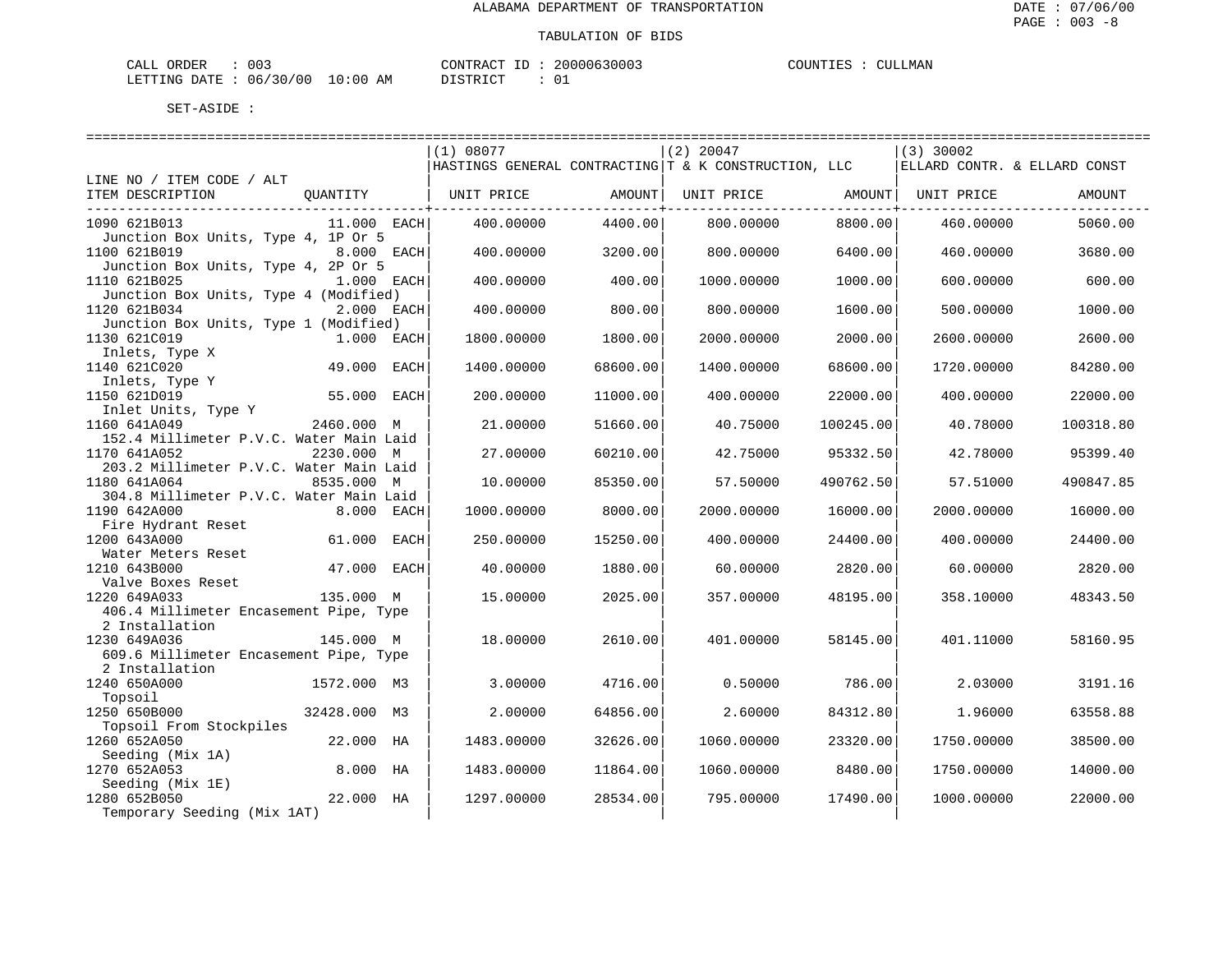| ORDER<br>CALI          | $\sim$<br>UU3 | "ONTRAC     | $- -$     | 20000630003 | COUNTIES | LMAN<br>711 |  |
|------------------------|---------------|-------------|-----------|-------------|----------|-------------|--|
| <b>DATE</b><br>LETTING | 06/30/00      | .0:00<br>AΜ | $m$ $\pi$ |             |          |             |  |

|                                         |              |      | (1) 08077         |           | $(2)$ 20047                                          |           | $(3)$ 30002                  |           |
|-----------------------------------------|--------------|------|-------------------|-----------|------------------------------------------------------|-----------|------------------------------|-----------|
|                                         |              |      |                   |           | HASTINGS GENERAL CONTRACTING T & K CONSTRUCTION, LLC |           | ELLARD CONTR. & ELLARD CONST |           |
| LINE NO / ITEM CODE / ALT               |              |      |                   |           |                                                      |           |                              |           |
| ITEM DESCRIPTION                        | QUANTITY     |      | UNIT PRICE AMOUNT |           | UNIT PRICE AMOUNT                                    |           | UNIT PRICE                   | AMOUNT    |
| ----------------------------            |              |      |                   |           |                                                      |           |                              |           |
| 1290 652C000                            | 44.000 HA    |      | 111,00000         | 4884.00   | 92.75000                                             | 4081.00   | 75.00000                     | 3300.00   |
| Mowing                                  |              |      |                   |           |                                                      |           |                              |           |
| 1300 652D050                            | 22.000 HA    |      | 1483.00000        | 32626.00  | 1457.50000                                           | 32065.00  | 1500.00000                   | 33000.00  |
| Seeding In Stubble (Mix 1A)             |              |      |                   |           |                                                      |           |                              |           |
| 1310 654A000                            | 1811.000 M2  |      | 4.20000           | 7606.20   | 3.18000                                              | 5758.98   | 3.00000                      | 5433.00   |
| Solid Sodding                           |              |      |                   |           |                                                      |           |                              |           |
| 1320 656A000                            | 44.000 HA    |      | 741.00000         | 32604.00  | 1033.50000                                           | 45474.00  | 1000.00000                   | 44000.00  |
| Mulching, Class A, Type 1               |              |      |                   |           |                                                      |           |                              |           |
| 1330 656A001                            | 8.000 HA     |      | 988.00000         | 7904.00   | 1563.50000                                           | 12508.00  | 1250.00000                   | 10000.00  |
| Mulching, Class A, Type 2               |              |      |                   |           |                                                      |           |                              |           |
| 1340 658A001                            | 4.000 HA     |      | 2718.00000        | 10872.00  | 2650.00000                                           | 10600.00  | 3000.00000                   | 12000.00  |
| Hydro-Seeding & Mulching (Mix 1E)       |              |      |                   |           |                                                      |           |                              |           |
| 1350 659A000                            | 5000.000 M2  |      | 2.00000           | 10000.00  | 2.02000                                              | 10100.00  | 1,10000                      | 5500.00   |
| Erosion Control Netting, Class A        |              |      |                   |           |                                                      |           |                              |           |
| 1360 659A001                            | 5000.000 M2  |      | 2.00000           | 10000.00  | 2.02000                                              | 10100.00  | 1,10000                      | 5500.00   |
| Erosion Control Netting, Class B        |              |      |                   |           |                                                      |           |                              |           |
| 1370 659A002                            | 43794.000 M2 |      | 7.10000           | 310937.40 | 7.16000                                              | 313565.04 | 5.72000                      | 250501.68 |
| Erosion Control Netting, Class C1       |              |      |                   |           |                                                      |           |                              |           |
| 1380 665A000                            | 25.000 HA    |      | 927.00000         | 23175.00  | 795.00000                                            | 19875.00  | 1000.00000                   | 25000.00  |
| Temporary Seeding                       |              |      |                   |           |                                                      |           |                              |           |
| 1390 665B000                            | 25.000 HA    |      | 865.00000         | 21625.00  | 795.00000                                            | 19875.00  | 1000.00000                   | 25000.00  |
| Temporary Mulching                      |              |      |                   |           |                                                      |           |                              |           |
| 1400 665F000                            | 200.000 EACH |      | 8,00000           | 1600.00   | 4.00000                                              | 800.00    | 5.00000                      | 1000.00   |
| Hay Bales                               |              |      |                   |           |                                                      |           |                              |           |
| 1410 665H001                            | 6.000 EACH   |      | 800,00000         | 4800.00   | 150.00000                                            | 900.00    | 375,00000                    | 2250.00   |
| Erosion Control Check Dams, Type 2      |              |      |                   |           |                                                      |           |                              |           |
| 1420 665J000                            | 7655.000 M   |      | 5.00000           | 38275.00  | 2.50000                                              | 19137.50  | 11.48000                     | 87879.40  |
| Silt Fence, Type A                      |              |      |                   |           |                                                      |           |                              |           |
| 1430 665K000                            | 300.000 M3   |      | 10.00000          | 3000.00   | 5.00000                                              | 1500.00   | 4.58000                      | 1374.00   |
| Drainage Sump Excavation                |              |      |                   |           |                                                      |           |                              |           |
| 1440 666A001                            | 34.000 HA    |      | 86.00000          | 2924.00   | 100.00000                                            | 3400.00   | 75.00000                     | 2550.00   |
| Pest Control Treatment                  |              |      |                   |           |                                                      |           |                              |           |
| 1450 680A000                            |              | LUMP | 129000.00000      | 129000.00 | 100000.00000                                         | 100000.00 | 88000.00000                  | 88000.00  |
| Engineering Controls                    |              |      |                   |           |                                                      |           |                              |           |
| 1460 701A012                            | 2.000 KM     |      | 400,00000         | 800.00    | 311,00000                                            | 622.00    | 311.00000                    | 622.00    |
| Solid Yellow, Class 1, Type A Traffic   |              |      |                   |           |                                                      |           |                              |           |
| Stripe                                  |              |      |                   |           |                                                      |           |                              |           |
| 1470 701C001                            | 2.000 KM     |      | 400.00000         | 800.00    | 311,00000                                            | 622.00    | 311,00000                    | 622.00    |
| Solid Temporary Traffic Stripe          |              |      |                   |           |                                                      |           |                              |           |
| 1480 703A000                            | 67.000 M2    |      | 1,00000           | 67.00     | 14,00000                                             | 938.00    | 14,00000                     | 938.00    |
| Traffic Control Markings, Class 1, Type |              |      |                   |           |                                                      |           |                              |           |
| Α                                       |              |      |                   |           |                                                      |           |                              |           |
|                                         |              |      |                   |           |                                                      |           |                              |           |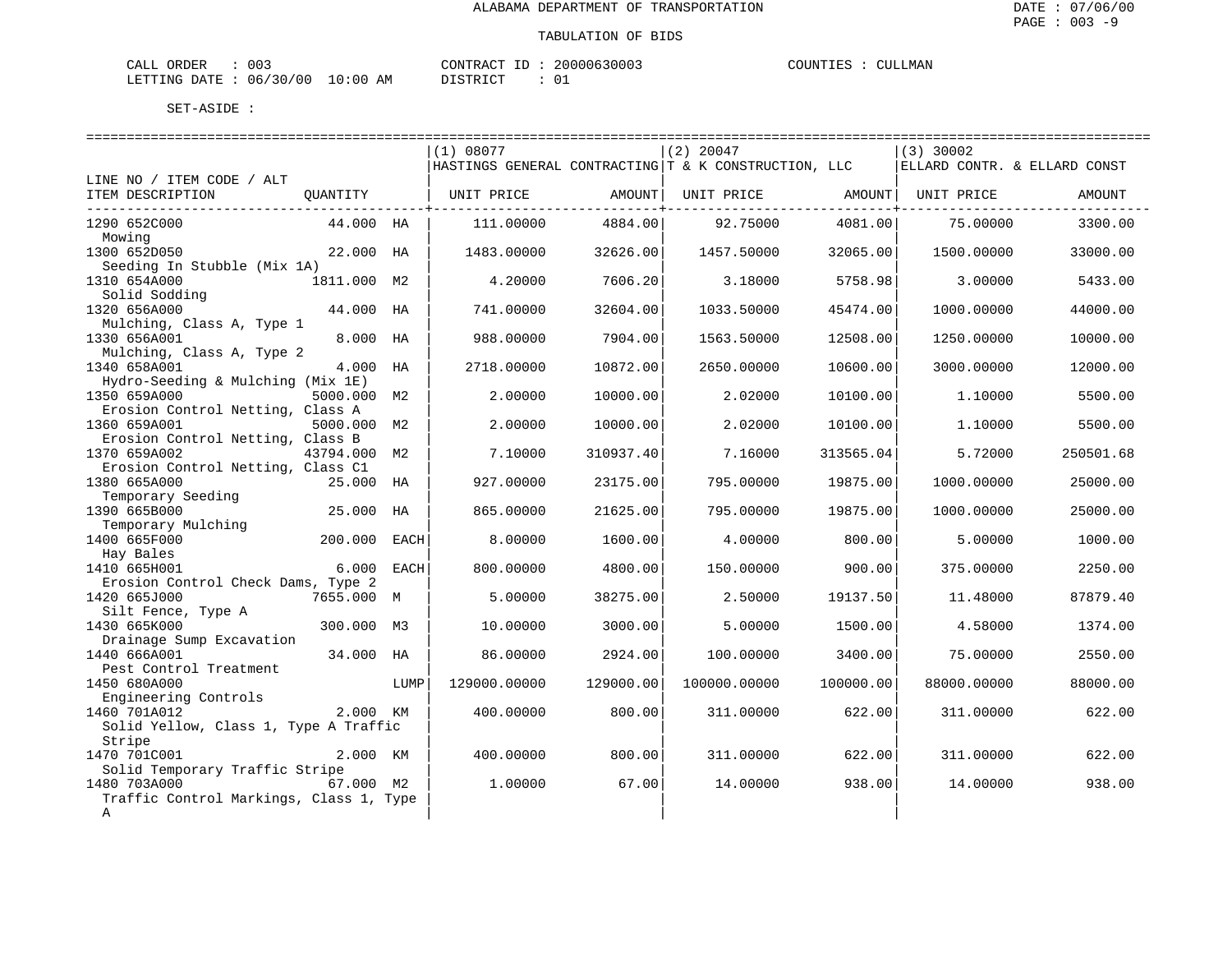| CALL ORDER                      | 003 | CONTRACT ID | 20000630003 | COUNTIES | . | CULLMAN |
|---------------------------------|-----|-------------|-------------|----------|---|---------|
| LETTING DATE: 06/30/00 10:00 AM |     | DISTRICT    |             |          |   |         |

|                                                                                                         |          |      | (1) 08077 |                   | $(2)$ 20047                                          |                   | $(3)$ 30002                                             |                |
|---------------------------------------------------------------------------------------------------------|----------|------|-----------|-------------------|------------------------------------------------------|-------------------|---------------------------------------------------------|----------------|
|                                                                                                         |          |      |           |                   | HASTINGS GENERAL CONTRACTING T & K CONSTRUCTION, LLC |                   | ELLARD CONTR. & ELLARD CONST                            |                |
| LINE NO / ITEM CODE / ALT                                                                               |          |      |           |                   |                                                      |                   |                                                         |                |
| ITEM DESCRIPTION<br>________________________________                                                    |          |      |           |                   |                                                      |                   |                                                         | AMOUNT         |
| 1490 703D001<br>67.000 M2<br>Temporary Traffic Control Markings                                         |          |      | 80.00000  | 5360.00           | $14.00000$ 938.00                                    |                   | 14.00000                                                | 938.00         |
| 1500 710A091<br>Class 4, Aluminum Flat Sign Panels<br>2.032 mm Thickness (Type III or IV<br>Background) |          |      | 180.00000 | 1260.00           |                                                      | 160.00000 1120.00 | 190.00000                                               | 1330.00        |
| 40.000 M<br>1510 710B001<br>Roadway Sign Post (#3 "U" Channel<br>Galvanized Steel)                      |          |      | 15.00000  | 600.00            | 26.00000                                             | 1040.00           | 26.25000                                                | 1050.00        |
| 1520 726A000<br>Portable Concrete Safety Barriers, Type<br>6                                            | 70.000 M |      | 110.00000 | 7700.00           | 80.00000                                             | 5600.00           | 114.83000                                               | 8038.10        |
| 135.000 M2<br>1530 740B000<br>Construction Signs                                                        |          |      | 85.00000  | 11475.00          | 85.00000                                             | 11475.00          | 93.70000                                                | 12649.50       |
| 1018.000 EACH<br>1540 740D000<br>Channelizing Drums                                                     |          |      | 32.00000  | 32576.00          | 41.00000                                             | 41738.00          | 42.10000                                                | 42857.80       |
| 1550 740F002<br>176.000 EACH<br>Barricades, Type III                                                    |          |      | 200.00000 | 35200.00          | 190.00000                                            | 33440.00          | 205.30000                                               | 36132.80       |
| 168.000 EACH<br>1560 7401005<br>Warning Lights, Type B (Detachable Head)                                |          |      | 79.00000  | 13272.00          | 547.00000                                            | 91896.00          | 578.95000                                               | 97263.60       |
| 1570 998A000<br>Construction Fuel (Maximum Bid Limited<br>To \$ 398000.00)                              |          | LUMP | 0.00000   | 0.00              | 0.00000                                              | 0.00              | 0.00000                                                 | 0.00           |
| $5000.000$ HOUR<br>1580 999 000<br>Trainee Hours At 80 Cents Per Hour                                   |          |      |           | $0.80000$ 4800.00 | $0.80000$ 4800.00                                    |                   | 0.80000                                                 | 4800.00        |
| SECTION TOTALS                                                                                          |          |      |           | \$5,367,553.95    | -------------                                        |                   | $\frac{1}{5}$ 5, 754, 894.13<br>----+------------------ | \$6,020,898.12 |
| CONTRACT TOTALS                                                                                         |          |      |           | \$5,367,553.95]   | \$5,754,894.13]                                      |                   |                                                         | \$6,020,898.12 |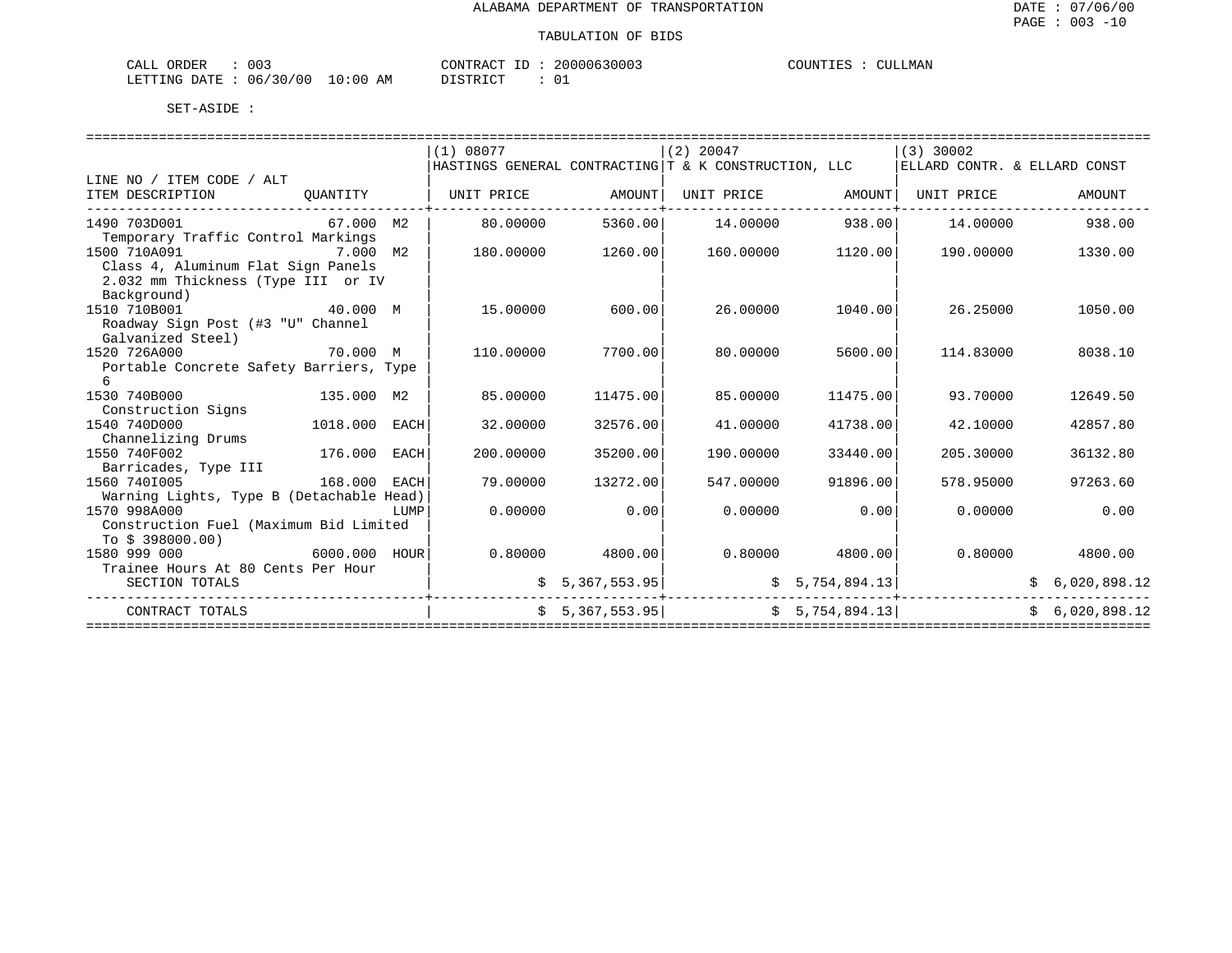# TABULATION OF BIDS

| 003<br>CALL ORDER                | CONTRACT ID : | 20000630003 | COUNTIES :<br><b>CULLMAN</b> |
|----------------------------------|---------------|-------------|------------------------------|
| LETTING DATE : 06/30/00 10:00 AM | DISTRICT      |             |                              |

|                                                         |              | $(4)$ 18024  |           | $(5)$ 19074                        |           | $(6)$ 01018                                    |           |  |  |  |
|---------------------------------------------------------|--------------|--------------|-----------|------------------------------------|-----------|------------------------------------------------|-----------|--|--|--|
|                                                         |              | RACON, INC.  |           |                                    |           | S & M EQUIPMENT CO., INC.   APAC-ALABAMA, INC. |           |  |  |  |
| LINE NO / ITEM CODE / ALT                               |              |              |           |                                    |           |                                                |           |  |  |  |
| ITEM DESCRIPTION                                        | OUANTITY     | UNIT PRICE   |           | AMOUNT   UNIT PRICE         AMOUNT |           | UNIT PRICE                                     | AMOUNT    |  |  |  |
| SECTION 0001 Roadway                                    |              |              |           |                                    |           |                                                |           |  |  |  |
|                                                         |              |              |           |                                    |           |                                                |           |  |  |  |
| 0010 201A000                                            | LUMP         | 250000.00000 | 250000.00 | 245000.00000                       | 245000.00 | 208890.45000                                   | 208890.45 |  |  |  |
| Clearing & Grubbing (Approximately 57                   |              |              |           |                                    |           |                                                |           |  |  |  |
| Hectares)                                               |              |              |           |                                    |           |                                                |           |  |  |  |
| 0020 205A001                                            | $1.000$ EACH | 1,00000      | 1.00      | 3750.00000                         | 3750.00   | 1,00000                                        | 1.00      |  |  |  |
| Removal Of Structures, Structure No. 1                  |              |              |           |                                    |           |                                                |           |  |  |  |
| 0030 205A002                                            | 1.000 EACH   | 1,00000      | 1.00      | 3750.00000                         | 3750.00   | 1,00000                                        | 1.00      |  |  |  |
| Removal Of Structures, Structure No. 2                  |              |              |           |                                    |           |                                                |           |  |  |  |
| 0040 205A003                                            | 1.000 EACH   | 1,00000      | 1.00      | 3750.00000                         | 3750.00   | 1,00000                                        | 1.00      |  |  |  |
| Removal Of Structures, Structure No. 3                  |              |              |           |                                    |           |                                                |           |  |  |  |
| 0050 205A004                                            | $1.000$ EACH | 1,00000      | 1.00      | 3750.00000                         | 3750.00   | 1.00000                                        | 1.00      |  |  |  |
| Removal Of Structures, Structure No. 4<br>0060 205A005  | $1.000$ EACH | 1,00000      | 1.00      | 3750.00000                         | 3750.00   |                                                | 1.00      |  |  |  |
| Removal Of Structures, Structure No. 5                  |              |              |           |                                    |           | 1.00000                                        |           |  |  |  |
| 0070 205A006                                            | $1.000$ EACH | 1,00000      | 1.00      | 3750.00000                         | 3750.00   | 1,00000                                        | 1.00      |  |  |  |
| Removal Of Structures, Structure No. 6                  |              |              |           |                                    |           |                                                |           |  |  |  |
| 0080 205A007                                            | 1.000 EACH   | 1,00000      | 1.00      | 3750.00000                         | 3750.00   | 1,00000                                        | 1.00      |  |  |  |
| Removal Of Structures, Structure No. 7                  |              |              |           |                                    |           |                                                |           |  |  |  |
| 0090 205A008                                            | 1.000 EACH   | 1,00000      | 1.00      | 3750.00000                         | 3750.00   | 1,00000                                        | 1.00      |  |  |  |
| Removal Of Structures, Structure No. 8                  |              |              |           |                                    |           |                                                |           |  |  |  |
| 0100 205A009                                            | $1.000$ EACH | 1,00000      | 1.00      | 3750.00000                         | 3750.00   | 1,00000                                        | 1.00      |  |  |  |
| Removal Of Structures, Structure No. 9                  |              |              |           |                                    |           |                                                |           |  |  |  |
| 0110 205A010                                            | 1.000 EACH   | 1,00000      | 1.00      | 3750.00000                         | 3750.00   | 1,00000                                        | 1.00      |  |  |  |
| Removal Of Structures, Structure No. 10                 |              |              |           |                                    |           |                                                |           |  |  |  |
| 0120 205A011                                            | 1.000 EACH   | 1,00000      | 1.00      | 3750.00000                         | 3750.00   | 1,00000                                        | 1.00      |  |  |  |
| Removal Of Structures, Structure No. 11<br>0130 205A012 | 1.000 EACH   | 1,00000      | 1.00      | 3750.00000                         | 3750.00   | 1,00000                                        | 1.00      |  |  |  |
| Removal Of Structures, Structure No. 12                 |              |              |           |                                    |           |                                                |           |  |  |  |
| 0140 205A013                                            | $1.000$ EACH | 1,00000      | 1.00      | 3750.00000                         | 3750.00   | 1,00000                                        | 1.00      |  |  |  |
| Removal Of Structures, Structure No. 13                 |              |              |           |                                    |           |                                                |           |  |  |  |
| 0150 205A014                                            | 1.000 EACH   | 1,00000      | 1.00      | 3750.00000                         | 3750.00   | 1,00000                                        | 1.00      |  |  |  |
| Removal Of Structures, Structure No. 14                 |              |              |           |                                    |           |                                                |           |  |  |  |
| 0160 205A015                                            | 1.000 EACH   | 1,00000      | 1.00      | 3750.00000                         | 3750.00   | 1,00000                                        | 1.00      |  |  |  |
| Removal Of Structures, Structure No. 15                 |              |              |           |                                    |           |                                                |           |  |  |  |
| 0170 205A016                                            | $1.000$ EACH | 1,00000      | 1.00      | 3750.00000                         | 3750.00   | 1.00000                                        | 1.00      |  |  |  |
| Removal Of Structures, Structure No. 16                 |              |              |           |                                    |           |                                                |           |  |  |  |
| 0180 205A017                                            | 1.000 EACH   | 1,00000      | 1.00      | 3750.00000                         | 3750.00   | 1,00000                                        | 1.00      |  |  |  |
| Removal Of Structures, Structure No. 17                 |              |              |           |                                    |           |                                                |           |  |  |  |
| 0190 205A018                                            | 1.000 EACH   | 1,00000      | 1.00      | 3750.00000                         | 3750.00   | 1,00000                                        | 1.00      |  |  |  |
| Removal Of Structures, Structure No. 18                 |              |              |           |                                    |           |                                                |           |  |  |  |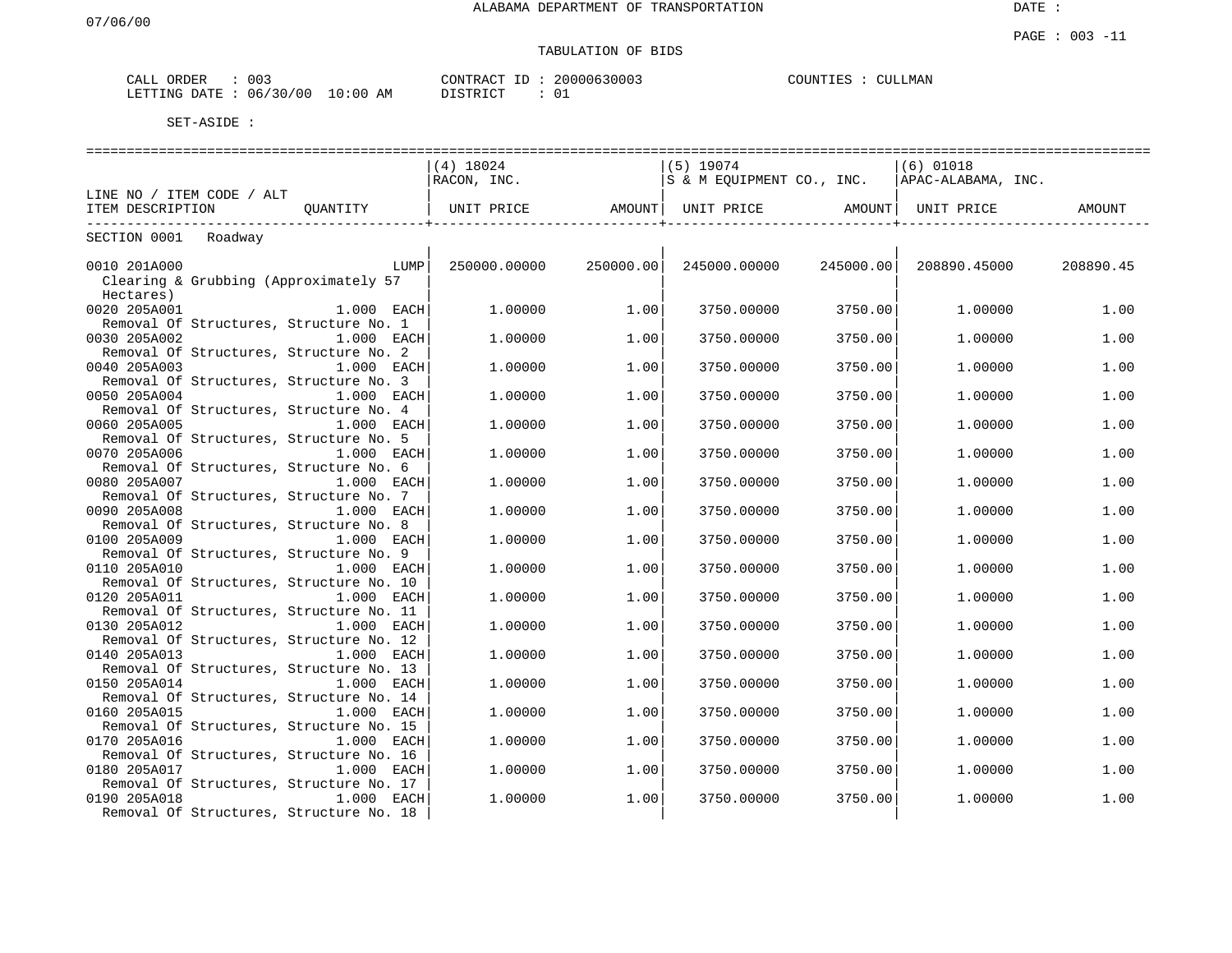| $\sim$ $\sim$ $\sim$<br>ORDER<br>CALI<br>UU3 |  | CONTRACT<br>$-1$ | 20000630003 | COUNTIES          | CULLMAN |  |  |
|----------------------------------------------|--|------------------|-------------|-------------------|---------|--|--|
| DATE<br>LETTING                              |  | 06/30/00         | 0:00<br>AM  | T T C T T T T T T |         |  |  |

DISTRICT : 01

|                                                                       | ======================<br>$(4)$ 18024 |            | $(5)$ 19074 |            | ========================<br>$(6)$ 01018        |            |
|-----------------------------------------------------------------------|---------------------------------------|------------|-------------|------------|------------------------------------------------|------------|
|                                                                       | RACON, INC.                           |            |             |            | S & M EQUIPMENT CO., INC.   APAC-ALABAMA, INC. |            |
| LINE NO / ITEM CODE / ALT                                             |                                       |            |             |            |                                                |            |
| ITEM DESCRIPTION<br>QUANTITY                                          | UNIT PRICE AMOUNT  UNIT PRICE AMOUNT  |            |             |            | UNIT PRICE                                     | AMOUNT     |
| $1.000$ EACH<br>0200 205A019                                          | 1.00000                               | 1.00       | 3750.00000  | 3750.00    | 1,00000                                        | 1.00       |
| Removal Of Structures, Structure No. 19                               |                                       |            |             |            |                                                |            |
| 0210 205A020<br>$1.000$ EACH                                          | 1,00000                               | 1.00       | 3750.00000  | 3750.00    | 1.00000                                        | 1.00       |
| Removal Of Structures, Structure No. 20<br>0220 205A021<br>1.000 EACH | 1,00000                               | 1.00       | 3750.00000  | 3750.00    | 1,00000                                        | 1.00       |
| Removal of Structures, Structure No. 21                               |                                       |            |             |            |                                                |            |
| 0230 205A022<br>1.000 EACH                                            | 1,00000                               | 1.00       | 3750.00000  | 3750.00    | 1,00000                                        | 1.00       |
| Removal Of Structures, Structure No. 22                               |                                       |            |             |            |                                                |            |
| 0240 205A023<br>$1.000$ EACH                                          | 1,00000                               | 1.00       | 3750.00000  | 3750.00    | 1,00000                                        | 1.00       |
| Removal Of Structures, Structure No. 23                               |                                       |            |             |            |                                                |            |
| 0250 205A024<br>1.000 EACH                                            | 1,00000                               | 1.00       | 3750.00000  | 3750.00    | 1,00000                                        | 1.00       |
| Removal Of Structures, Structure No. 24<br>0260 205A025<br>1.000 EACH | 1,00000                               | 1.00       | 3750.00000  | 3750.00    | 1,00000                                        | 1.00       |
| Removal Of Structures, Structure No. 25                               |                                       |            |             |            |                                                |            |
| 0270 206C010<br>1190.000 M2                                           | 6.00000                               | 7140.00    | 3.45000     | 4105.50    | 1.81000                                        | 2153.90    |
| Removing Concrete Driveway                                            |                                       |            |             |            |                                                |            |
| 0280 206D000<br>424.000 M                                             | 17.28000                              | 7326.72    | 11.32000    | 4799.68    | 13.34000                                       | 5656.16    |
| 0290 210A000                                                          | 3.00000                               | 1766835.00 | 1,95000     | 1148442.75 | 3.66000                                        | 2155538.70 |
| Unclassified Excavation                                               |                                       |            |             |            |                                                |            |
| 0300 210D000<br>25272.000 M3                                          | 0.01000                               | 252.72     | 3.20000     | 80870.40   | 7.57000                                        | 191309.04  |
| Borrow Excavation                                                     |                                       |            |             |            |                                                |            |
| 6902.000 M3<br>0310 214A000                                           | 12.00000                              | 82824.00   | 14.15000    | 97663.30   | 5.61000                                        | 38720.22   |
| Structure Excavation                                                  |                                       |            |             |            |                                                |            |
| 0320 214B000<br>1983.000 M3<br>Foundation Backfill, Local             | 2.00000                               | 3966.00    | 7.48000     | 14832.84   | 3.05000                                        | 6048.15    |
| 0330 214B001<br>765.000 M3                                            | 32.00000                              | 24480.00   | 24,00000    | 18360.00   | 18.03000                                       | 13792.95   |
| Foundation Backfill, Commercial                                       |                                       |            |             |            |                                                |            |
| 0340 224A000<br>200.000 M3                                            | 6.55000                               | 1310.00    | 9,00000     | 1800.00    | 6.61000                                        | 1322.00    |
| Lime Sink Excavation                                                  |                                       |            |             |            |                                                |            |
| 0350 224B000<br>200.000 M3<br>Special Backfill For Lime Sink AHD #57, | 20.00000                              | 4000.00    | 23.25000    | 4650.00    | 23.82000                                       | 4764.00    |
| #67, Or #467<br>25.000 M3                                             | 100.00000                             |            |             |            |                                                |            |
| 0360 224D000<br>Concrete Seal For Lime Sink                           |                                       | 2500.00    | 175.00000   | 4375.00    | 165.45000                                      | 4136.25    |
| 0370 301A004<br>$900.000$ M2                                          | 4.00000                               | 3600.00    | 2.99000     | 2691.00    | 5.24000                                        | 4716.00    |
| Crushed Aggregate Base Course, Type B,                                |                                       |            |             |            |                                                |            |
| Plant Mixed, 100 mm Compacted Thickness                               |                                       |            |             |            |                                                |            |
| 0380 301A012<br>9690.000 M2                                           | 4.50000                               | 43605.00   | 4.48000     | 43411.20   | 4.76000                                        | 46124.40   |
| Crushed Aggregate Base Course, Type B,                                |                                       |            |             |            |                                                |            |
| Plant Mixed, 150 mm Compacted Thickness                               |                                       |            |             |            |                                                |            |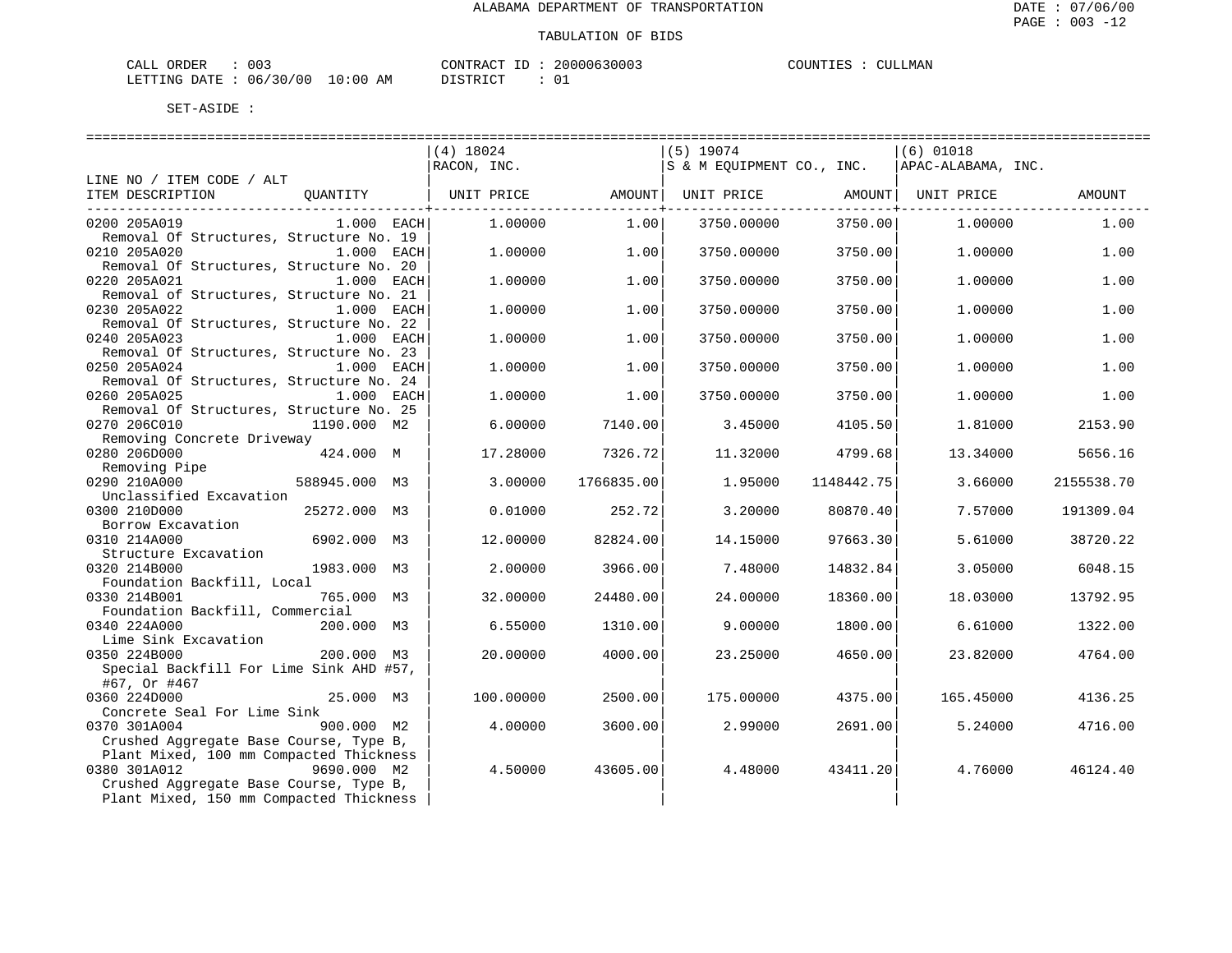| ORDER<br>CALI | $\sim$<br>U U 3 |                         | CONTRACT | ТD | 20000630003   | COUNTIES |  | CULLMAN |
|---------------|-----------------|-------------------------|----------|----|---------------|----------|--|---------|
| LETTING DATE  | 06/30/00        | LO : 00<br>ΆM<br>$\sim$ | ` STR ∟  |    | $\sim$ $\sim$ |          |  |         |

|                                          |               | $(4)$ 18024 |           | $(5)$ 19074               |           | $(6)$ 01018        |           |
|------------------------------------------|---------------|-------------|-----------|---------------------------|-----------|--------------------|-----------|
|                                          |               | RACON, INC. |           | S & M EQUIPMENT CO., INC. |           | APAC-ALABAMA, INC. |           |
| LINE NO / ITEM CODE / ALT                |               |             |           |                           |           |                    |           |
| ITEM DESCRIPTION                         | QUANTITY      | UNIT PRICE  | AMOUNT    | UNIT PRICE                | AMOUNT    | UNIT PRICE         | AMOUNT    |
|                                          |               |             |           |                           |           |                    |           |
| 0390 401A006                             | 9640.000 M2   | 1.63000     | 15713.20  | 1.74000                   | 16773.60  | 2.22000            | 21400.80  |
| Bituminous Treatment G                   |               |             |           |                           |           |                    |           |
| 0400 401A014                             | 5000.000 M2   | 3.28000     | 16400.00  | 3.50000                   | 17500.00  | 2.42000            | 12100.00  |
| Bituminous Treatment KG                  |               |             |           |                           |           |                    |           |
| 0410 405A000                             | 129.000 L     | 1,00000     | 129.00    | 0.45000                   | 58.05     | 0.40000            | 51.60     |
| Tack Coat                                |               |             |           |                           |           |                    |           |
| 0420 429A240                             | 36.000 MTON   | 100.00000   | 3600.00   | 44.00000                  | 1584.00   | 134.98000          | 4859.28   |
| Improved Bituminous Concrete Wearing     |               |             |           |                           |           |                    |           |
| Surface Layer, 12.5 mm Maximum           |               |             |           |                           |           |                    |           |
| Aggregate Size Mix, ESAL Range C         |               |             |           |                           |           |                    |           |
| 0430 429A243                             | 50.000 MTON   | 100.00000   | 5000.00   | 75.00000                  | 3750.00   | 102.40000          | 5120.00   |
| Improved Bituminous Concrete Wearing     |               |             |           |                           |           |                    |           |
| Surface Layer, Patching, 12.5 mm         |               |             |           |                           |           |                    |           |
| Maximum Aggregate Size Mix, ESAL Range C |               |             |           |                           |           |                    |           |
| 0440 430B035                             | 6000.000 MTON | 14.03000    | 84180.00  | 11.00000                  | 66000.00  | 12.43000           | 74580.00  |
| Aggregate Surfacing (ALDOT #467, #410    |               |             |           |                           |           |                    |           |
| Modified, Or #57)                        |               |             |           |                           |           |                    |           |
| 0450 502A000                             | 226809.000 KG | 1.26000     | 285779.34 | 1.38000                   | 312996.42 | 0.96000            | 217736.64 |
| Steel Reinforcement                      |               |             |           |                           |           |                    |           |
| 0460 524B011                             | 1890.000 M3   | 302.40000   | 571536.00 | 395.00000                 | 746550.00 | 285.42000          | 539443.80 |
| Culvert Concrete Extension (Cast In      |               |             |           |                           |           |                    |           |
| Place)                                   |               |             |           |                           |           |                    |           |
| 0470 530A001                             | 1494.000 M    | 71.23000    | 106417.62 | 77.95000                  | 116457.30 | 82.57000           | 123359.58 |
| 450 mm Roadway Pipe (Class 3 R.C.)       |               |             |           |                           |           |                    |           |
| 0480 530A002                             | 240.000 M     | 96.82000    | 23236.80  | 98.75000                  | 23700.00  | 100.40000          | 24096.00  |
| 600 mm Roadway Pipe (Class 3 R.C.)       |               |             |           |                           |           |                    |           |
| 0490 530A003                             | 259.000 M     | 129.64000   | 33576.76  | 129.00000                 | 33411.00  | 136.11000          | 35252.49  |
| 750 mm Roadway Pipe (Class 3 R.C.)       |               |             |           |                           |           |                    |           |
| 0500 530A004                             | 51.000 M      | 165.95000   | 8463.45   | 166.00000                 | 8466.00   | 177.91000          | 9073.41   |
| 900 mm Roadway Pipe (Class 3 R.C.)       |               |             |           |                           |           |                    |           |
| 0510 530A005                             | 44.000 M      | 204.38000   | 8992.72   | 204.00000                 | 8976.00   | 221.28000          | 9736.32   |
| 1050 mm Roadway Pipe (Class 3 R.C.)      |               |             |           |                           |           |                    |           |
| 0520 530A006                             | 57.000 M      | 254.68000   | 14516.76  | 233.00000                 | 13281.00  | 256.44000          | 14617.08  |
| 1200 mm Roadway Pipe (Class 3 R.C.)      |               |             |           |                           |           |                    |           |
| 0530 530A012                             | 41.000 M      | 77.74000    | 3187.34   | 88.00000                  | 3608.00   | 85.45000           | 3503.45   |
| 450 mm Roadway Pipe (Class 4 R.C.)       |               |             |           |                           |           |                    |           |
| 0540 530A013                             | 68.000 M      | 105.86000   | 7198.48   | 118,00000                 | 8024.00   | 117.01000          | 7956.68   |
| 600 mm Roadway Pipe (Class 4 R.C.)       |               |             |           |                           |           |                    |           |
| 0550 530A014                             | 54.000 M      | 142.00000   | 7668.00   | 151.00000                 | 8154.00   | 142.10000          | 7673.40   |
| 750 mm Roadway Pipe (Class 4 R.C.)       |               |             |           |                           |           |                    |           |
| 0560 530A015                             | 47.000 M      | 174.43000   | 8198.21   | 176.00000                 | 8272.00   | 187.26000          | 8801.22   |
| 900 mm Roadway Pipe (Class 4 R.C.)       |               |             |           |                           |           |                    |           |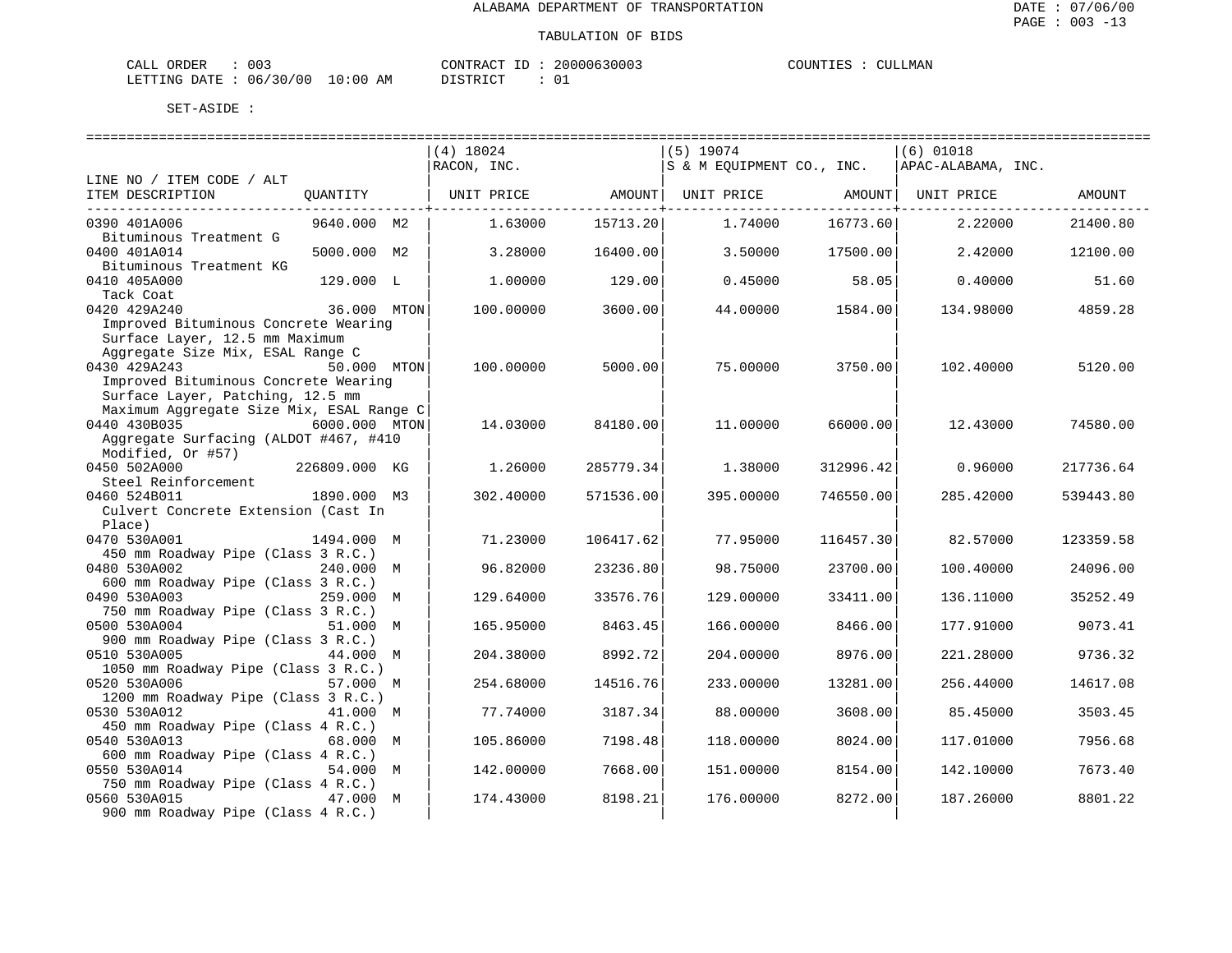| ORDER<br>CALL          | 003 |          | 'ONTRACT | TD. | 20000630003 | COUNTIES | CULLMAN |
|------------------------|-----|----------|----------|-----|-------------|----------|---------|
| LETTING DATE: 06/30/00 |     | 10:00 AM | DISTRICT |     |             |          |         |

| =======================                                                                  | (4) 18024<br>RACON, INC. |           | $(5)$ 19074<br>S & M EQUIPMENT CO., INC. |           | $(6)$ 01018<br>APAC-ALABAMA, INC. |           |
|------------------------------------------------------------------------------------------|--------------------------|-----------|------------------------------------------|-----------|-----------------------------------|-----------|
| LINE NO / ITEM CODE / ALT                                                                |                          |           |                                          |           |                                   |           |
| QUANTITY<br>ITEM DESCRIPTION<br>-----------------------------                            | UNIT PRICE               |           | AMOUNT  UNIT PRICE                       |           | AMOUNT  UNIT PRICE                | AMOUNT    |
| 0570 530A016<br>29.000 M                                                                 | 259.68000                | 7530.721  | 255.00000                                | 7395.00   | 276.49000                         | 8018.21   |
| 1050 mm Roadway Pipe (Class 4 R.C.)<br>0580 530A019<br>46.000 M                          | 403.51000                | 18561.46  | 412.00000                                | 18952.00  | 426.36000                         | 19612.56  |
| 1500 mm Roadway Pipe (Class 4 R.C.)<br>0590 530A024<br>40.000 M                          | 131.48000                | 5259.20   | 157.00000                                | 6280.00   | 139.15000                         | 5566.00   |
| 600 mm Roadway Pipe (Class 5 R.C.)<br>0600 530A025<br>46.000 M                           | 177.49000                | 8164.54   | 202,00000                                | 9292.00   | 197.13000                         | 9067.98   |
| 750 mm Roadway Pipe (Class 5 R.C.)<br>0610 530A026<br>47.000 M                           | 214.56000                | 10084.32  | 238,00000                                | 11186.00  | 235.81000                         | 11083.07  |
| 900 mm Roadway Pipe (Class 5 R.C.)<br>0620 530A101<br>450 mm Roadway Pipe (Class 3 R.C.) | 133.38000                | 5201.82   | 85.00000                                 | 3315.00   | 101.80000                         | 3970.20   |
| (Extension)<br>0630 530A102<br>7.000 M                                                   | 156.20000                | 1093.40   | 110,00000                                | 770.001   | 238.30000                         | 1668.10   |
| 600 mm Roadway Pipe (Class 3 R.C.)<br>(Extension)                                        |                          |           |                                          |           |                                   |           |
| 0640 530A106<br>9.000 M<br>1200 mm Roadway Pipe (Class 3 R.C.)                           | 294.83000                | 2653.47   | 262.00000                                | 2358.00   | 383.33000                         | 3449.97   |
| (Extension)<br>0650 530A201<br>35.000 M<br>450 mm Roadway Pipe (2.0 mm Wall              | 76.44000                 | 2675.40   | 77.00000                                 | 2695.00   | 98.94000                          | 3462.90   |
| Thickness C.C.S.P.I.)<br>0660 530A800<br>2.000 M                                         | 100.89000                | 201.78    | 97.00000                                 | 194.001   | 158.51000                         | 317.02    |
| 375 mm Roadway Pipe (2.0 mm Wall<br>Thickness C.C.S.) (Stack Pipe) (No                   |                          |           |                                          |           |                                   |           |
| Bedding Required)<br>0670 530B000<br>52.000 M                                            | 88.74000                 | 4614.48   | 117,00000                                | 6084.00   | 108.63000                         | 5648.76   |
| 460 mm Span X 280 mm Rise Roadway Pipe<br>(Class 3 R.C.)                                 |                          |           |                                          |           |                                   |           |
| 0680 535A001<br>299.000 M<br>450 mm Side Drain Pipe                                      | 54.62000                 | 16331.38  | 78.00000                                 | 23322.00  | 85.88000                          | 25678.12  |
| 98.000 M<br>0690 535A002<br>600 mm Side Drain Pipe                                       | 70.16000                 | 6875.68   | 98.00000                                 | 9604.00   | 93.73000                          | 9185.54   |
| 26.000 M<br>0700 535A003<br>750 mm Side Drain Pipe                                       | 96.63000                 | 2512.38   | 140.00000                                | 3640.00   | 131.18000                         | 3410.68   |
| 0710 535A089<br>20.000 M<br>1200 mm Side Drain Pipe (Class 3 R.C.)                       | 248.15000                | 4963.00   | 275.00000                                | 5500.00   | 306.01000                         | 6120.20   |
| 0720 535A651<br>144.000 M                                                                | 59.54000                 | 8573.76   | 100.00000                                | 14400.00  | 64.87000                          | 9341.28   |
| 450 mm Side Drain Pipe (Temporary)<br>0730 600A000<br>LUMP<br>Mobilization               | 308875.00000             | 308875.00 | 369690.00000                             | 369690.00 | 451896.02000                      | 451896.02 |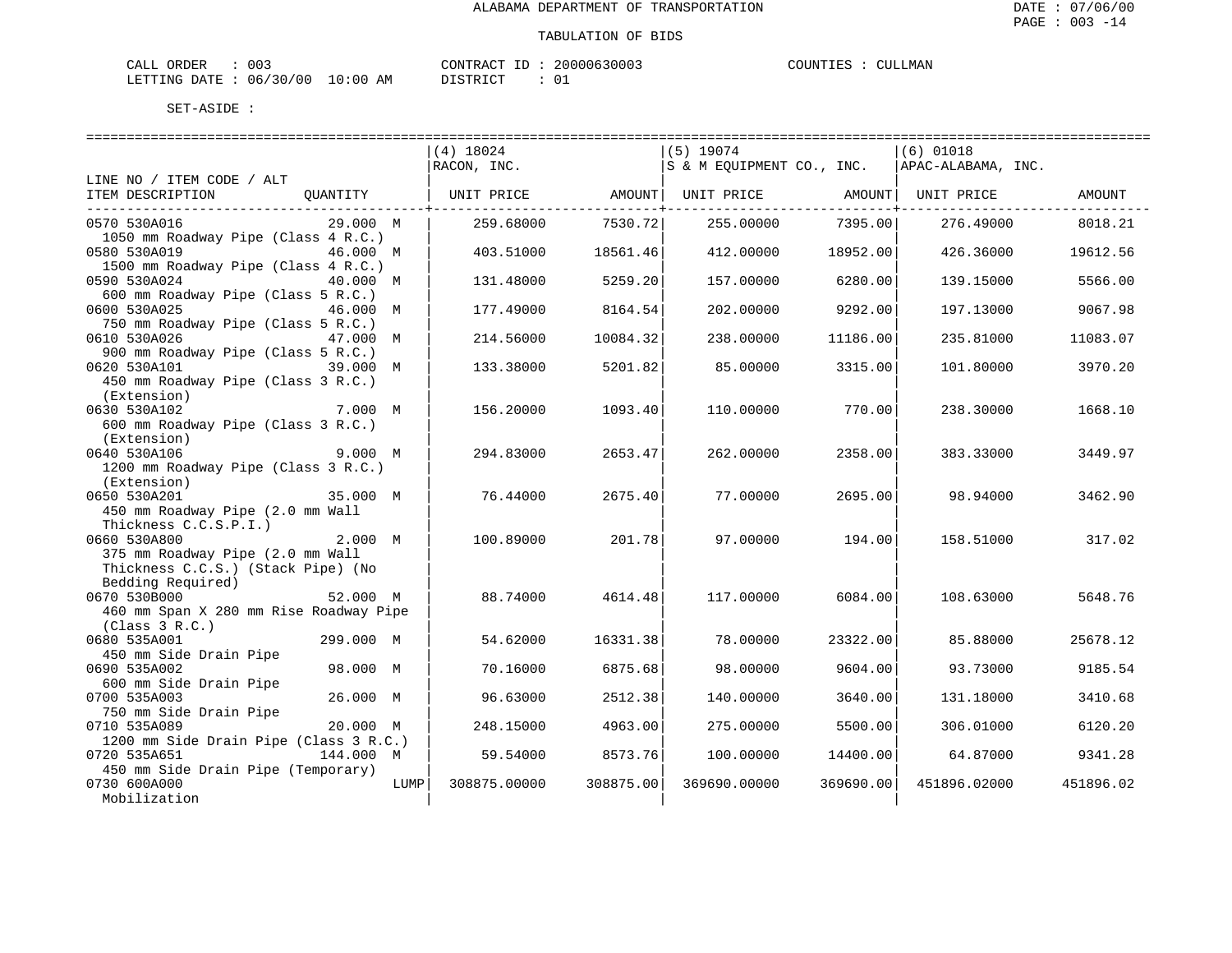| ORDER<br>CALI          | $\sim$<br>UU3 |             | "ONTRAC   | $- -$ | 20000630003 | COUNTIES | LMAN<br>711 |
|------------------------|---------------|-------------|-----------|-------|-------------|----------|-------------|
| <b>DATE</b><br>LETTING | 06/30/00      | .0:00<br>AΜ | $m$ $\pi$ |       |             |          |             |

|                                     |              |      | $(4)$ 18024                                                             |                 | $(5)$ 19074               |                   | $(6)$ 01018        |           |
|-------------------------------------|--------------|------|-------------------------------------------------------------------------|-----------------|---------------------------|-------------------|--------------------|-----------|
|                                     |              |      | RACON, INC.                                                             |                 | S & M EQUIPMENT CO., INC. |                   | APAC-ALABAMA, INC. |           |
| LINE NO / ITEM CODE / ALT           |              |      |                                                                         |                 |                           |                   |                    |           |
| ITEM DESCRIPTION                    |              |      | QUANTITY   UNIT PRICE       AMOUNT  UNIT PRICE       AMOUNT  UNIT PRICE |                 |                           |                   |                    | AMOUNT    |
|                                     |              |      |                                                                         | ------------+-- |                           | ----------------- |                    |           |
| 0740 601A000                        | $1.000$ EACH |      | 3000.00000                                                              | 3000.00         | 26500.00000               | 26500.00          | 4619.15000         | 4619.15   |
| Furnishing Base, Soil And Structure |              |      |                                                                         |                 |                           |                   |                    |           |
| Laboratories                        |              |      |                                                                         |                 |                           |                   |                    |           |
| 0750 602A000                        | 125.000 EACH |      | 78.56000                                                                | 9820.00         | 62.00000                  | 7750.001          | 134.51000          | 16813.75  |
| Right Of Way Markers                |              |      |                                                                         |                 |                           |                   |                    |           |
| 0760 602B000                        | 4.000 EACH   |      | 84.54000                                                                | 338.16          | 75.00000                  | 300.00            | 134.31000          | 537.24    |
| Land Survey Markers                 |              |      |                                                                         |                 |                           |                   |                    |           |
| 0770 603A002                        | $1.000$ EACH |      | 25000.00000                                                             | 25000.00        | 42500.00000               | 42500.00          | 21961.88000        | 21961.88  |
| Furnishing Type 3 Field Office      |              |      |                                                                         |                 |                           |                   |                    |           |
| 0780 605B000                        | 8.000 EACH   |      | 495.00000                                                               | 3960.00         | 275.00000                 | 2200.00           | 540.56000          | 4324.48   |
| Special Underdrain Outlet, Type A   |              |      |                                                                         |                 |                           |                   |                    |           |
| 0790 606A000                        | 2000.000 M   |      | 22.32000                                                                | 44640.00        | 36.00000                  | 72000.00          | 19.81000           | 39620.00  |
| 150 mm Underdrain Pipe              |              |      |                                                                         |                 |                           |                   |                    |           |
| 0800 610C001                        | 2909.000     | MTON | 20.97000                                                                | 61001.73        | 18.10000                  | 52652.90          | 17.28000           | 50267.52  |
| Loose Riprap, Class 2               |              |      |                                                                         |                 |                           |                   |                    |           |
| 0810 610C002                        | 75.000       | MTON | 25.21000                                                                | 1890.75         | 19,00000                  | 1425.00           | 20.63000           | 1547.25   |
| Loose Riprap, Class 3               |              |      |                                                                         |                 |                           |                   |                    |           |
| 0820 610D000                        | 2224.000 M2  |      | 1.89000                                                                 | 4203.36         | 3.20000                   | 7116.80           | 2.90000            | 6449.60   |
| Filter Blanket                      |              |      |                                                                         |                 |                           |                   |                    |           |
| 0830 614A000                        | 801.000 M3   |      | 301.88000                                                               | 241805.88       | 313.00000                 | 250713.00         | 299.48000          | 239883.48 |
| Slope Paving                        |              |      |                                                                         |                 |                           |                   |                    |           |
| 0840 618B003                        | 345.000 M2   |      | 45.52000                                                                | 15704.40        | 39.60000                  | 13662.00          | 45.16000           | 15580.20  |
| Concrete Driveway, 150 mm Thick     |              |      |                                                                         |                 |                           |                   |                    |           |
| (Includes Wire Mesh)                |              |      |                                                                         |                 |                           |                   |                    |           |
| 0850 619A002                        | 36.000       | EACH | 630.00000                                                               | 22680.00        | 620.00000                 | 22320.00          | 532.80000          | 19180.80  |
| 450 mm Roadway Pipe End Treatment,  |              |      |                                                                         |                 |                           |                   |                    |           |
| Class 1                             |              |      |                                                                         |                 |                           |                   |                    |           |
| 0860 619A003                        | 12.000       | EACH | 656.25000                                                               | 7875.00         | 675.00000                 | 8100.00           | 497.43000          | 5969.16   |
| 600 mm Roadway Pipe End Treatment,  |              |      |                                                                         |                 |                           |                   |                    |           |
| Class 1                             |              |      |                                                                         |                 |                           |                   |                    |           |
| 0870 619A004                        | 10.000 EACH  |      | 682.50000                                                               | 6825.00         | 715.00000                 | 7150.00           | 838.62000          | 8386.20   |
| 750 mm Roadway Pipe End Treatment,  |              |      |                                                                         |                 |                           |                   |                    |           |
| Class 1                             |              |      |                                                                         |                 |                           |                   |                    |           |
| 0880 619A005                        | 4.000        | EACH | 708.75000                                                               | 2835.00         | 742.00000                 | 2968.00           | 1436.70000         | 5746.80   |
| 900 mm Roadway Pipe End Treatment,  |              |      |                                                                         |                 |                           |                   |                    |           |
| Class 1                             |              |      |                                                                         |                 |                           |                   |                    |           |
| 2.000 EACH<br>0890 619A006          |              |      |                                                                         |                 |                           |                   |                    |           |
|                                     |              |      | 840.00000                                                               | 1680.00         | 880.00000                 | 1760.00           | 1666.49000         | 3332.98   |
| 1050 mm Roadway Pipe End Treatment, |              |      |                                                                         |                 |                           |                   |                    |           |
| Class 1                             |              |      |                                                                         |                 |                           |                   |                    |           |
| 0900 619A007                        | 1.000 EACH   |      | 1260.00000                                                              | 1260.00         | 1340.00000                | 1340.00           | 2434.04000         | 2434.04   |
| 1200 mm Roadway Pipe End Treatment, |              |      |                                                                         |                 |                           |                   |                    |           |
| Class 1                             |              |      |                                                                         |                 |                           |                   |                    |           |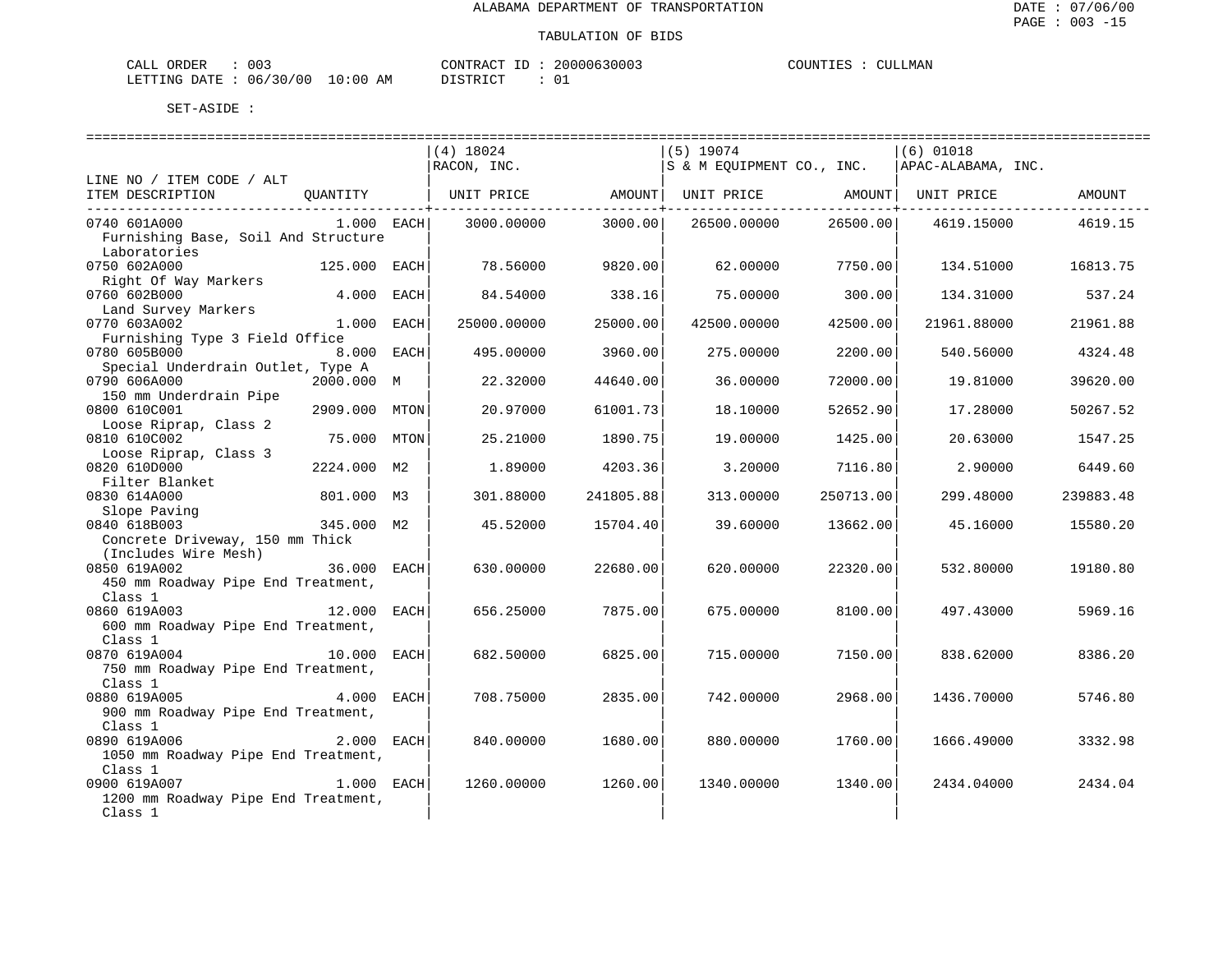| CALL ORDER                      | 003 | CONTRACT ID | 20000630003 | COUNTIES | . | CULLMAN |
|---------------------------------|-----|-------------|-------------|----------|---|---------|
| LETTING DATE: 06/30/00 10:00 AM |     | DISTRICT    |             |          |   |         |

|                                                                                     |              | $(4)$ 18024        |          | $(5)$ 19074        |          | $(6)$ 01018                                    |          |
|-------------------------------------------------------------------------------------|--------------|--------------------|----------|--------------------|----------|------------------------------------------------|----------|
|                                                                                     |              | $RACON$ , $INC.$   |          |                    |          | S & M EQUIPMENT CO., INC.   APAC-ALABAMA, INC. |          |
| LINE NO / ITEM CODE / ALT                                                           |              |                    |          |                    |          |                                                |          |
| ITEM DESCRIPTION QUANTITY   UNIT PRICE AMOUNT  UNIT PRICE AMOUNT  UNIT PRICE AMOUNT |              |                    |          |                    |          |                                                |          |
|                                                                                     |              |                    |          |                    |          |                                                |          |
| 0910 619A009                                                                        | $1.000$ EACH | 1680.00000 1680.00 |          | 1800.00000 1800.00 |          | 4171.28000                                     | 4171.28  |
| 1500 mm Roadway Pipe End Treatment,                                                 |              |                    |          |                    |          |                                                |          |
| Class 1                                                                             |              |                    |          |                    |          |                                                |          |
| $45.000$ EACH<br>0920 619A101                                                       |              | 630.00000          | 28350.00 | 650.00000          | 29250.00 | 723.17000                                      | 32542.65 |
| 450 mm Side Drain Pipe End Treatment,                                               |              |                    |          |                    |          |                                                |          |
| Class 1                                                                             |              |                    |          |                    |          |                                                |          |
| 0930 619A102                                                                        | 14.000 EACH  | 735.00000          | 10290.00 | 775.00000          | 10850.00 | 847.42000                                      | 11863.88 |
| 600 mm Side Drain Pipe End Treatment,                                               |              |                    |          |                    |          |                                                |          |
| Class 1                                                                             |              |                    |          |                    |          |                                                |          |
| 2.000 EACH<br>0940 619A103                                                          |              | 840.00000          | 1680.00  | 900.00000          | 1800.00  | 1143.09000                                     | 2286.18  |
| 750 mm Side Drain Pipe End Treatment,                                               |              |                    |          |                    |          |                                                |          |
| Class 1                                                                             |              |                    |          |                    |          |                                                |          |
| 2.000 EACH<br>0950 619A106                                                          |              | 1155.00000         | 2310.00  | 1250.00000         | 2500.00  | 1994.15000                                     | 3988.30  |
|                                                                                     |              |                    |          |                    |          |                                                |          |
| 1200 mm Side Drain Pipe End Treatment,                                              |              |                    |          |                    |          |                                                |          |
| Class 1                                                                             |              |                    |          |                    |          |                                                |          |
| 0960 619B015                                                                        | $1.000$ EACH | 840.00000          | 840.00   | 880.00000          | 880.00   | 671.28000                                      | 671.28   |
| 460 mm Span, 280 mm Rise Roadway Pipe                                               |              |                    |          |                    |          |                                                |          |
| End Treatment, Class 1                                                              |              |                    |          |                    |          |                                                |          |
| 0970 620A000                                                                        | 5.000 M3     | 787.50000          | 3937.50  | 875.00000          | 4375.00  | 781.25000                                      | 3906.25  |
| Minor Structure Concrete                                                            |              |                    |          |                    |          |                                                |          |
| 0980 621A000                                                                        | 20.000 EACH  | 2152.50000         | 43050.00 | 2500.00000         | 50000.00 | 2135.42000                                     | 42708.40 |
| Junction Boxes, Type 1, 1P Or 5                                                     |              |                    |          |                    |          |                                                |          |
| 0990 621A001                                                                        | 4.000 EACH   | 2257.50000         | 9030.00  | 3640.00000         | 14560.00 | 2239.58000                                     | 8958.32  |
| Junction Boxes, Type 1, 2P Or 5                                                     |              |                    |          |                    |          |                                                |          |
| 1000 621A004                                                                        | 1.000 EACH   | 2887.50000         | 2887.50  | 5250.00000         | 5250.00  | 2864.58000                                     | 2864.58  |
| Junction Boxes, Type 4                                                              |              |                    |          |                    |          |                                                |          |
| 1010 621A010                                                                        | 4.000 EACH   | 2572.50000         | 10290.00 | 3900.00000         | 15600.00 | 2552.08000                                     | 10208.32 |
| Junction Boxes, Type 3                                                              |              |                    |          |                    |          |                                                |          |
| 1020 621A016                                                                        | 12.000 EACH  | 2887.50000         | 34650.00 | 4400.00000         | 52800.00 | 2864.58000                                     | 34374.96 |
| Junction Boxes, Type 4, 1P Or 5                                                     |              |                    |          |                    |          |                                                |          |
| 1030 621A017                                                                        | 6.000 EACH   | 3150.00000         | 18900.00 | 5600.00000         | 33600.00 | 3125,00000                                     | 18750.00 |
| Junction Boxes, Type 4, 2P Or 5                                                     |              |                    |          |                    |          |                                                |          |
| 1040 621A022                                                                        | $2.000$ EACH | 2520.00000         | 5040.00  | 2875.00000         | 5750.00  | 2500.00000                                     | 5000.00  |
| Junction Boxes, Type 1 (Modified)                                                   |              |                    |          |                    |          |                                                |          |
| 1050 621A034                                                                        | 1.000 EACH   | 3255.00000         | 3255.00  | 5000.00000         | 5000.00  | 3229.17000                                     | 3229.17  |
| Junction Boxes, Type 4 (Modified)                                                   |              |                    |          |                    |          |                                                |          |
| 1060 621B000                                                                        | 14.000 EACH  | 708.75000          | 9922.50  | 560.00000          | 7840.00  | 703.13000                                      | 9843.82  |
| Junction Box Units, Type 1, 1P Or 5                                                 |              |                    |          |                    |          |                                                |          |
| 1070 621B001                                                                        | 4.000 EACH   | 840.00000          | 3360.00  | 840.00000          | 3360.00  | 833.33000                                      | 3333.32  |
| Junction Box Units, Type 1, 2P Or 5                                                 |              |                    |          |                    |          |                                                |          |
| 1080 621B004                                                                        | $1.000$ EACH | 682.50000          | 682.50   | 1120.00000         | 1120.00  | 677.08000                                      | 677.08   |
| Junction Box Units, Type 4                                                          |              |                    |          |                    |          |                                                |          |
|                                                                                     |              |                    |          |                    |          |                                                |          |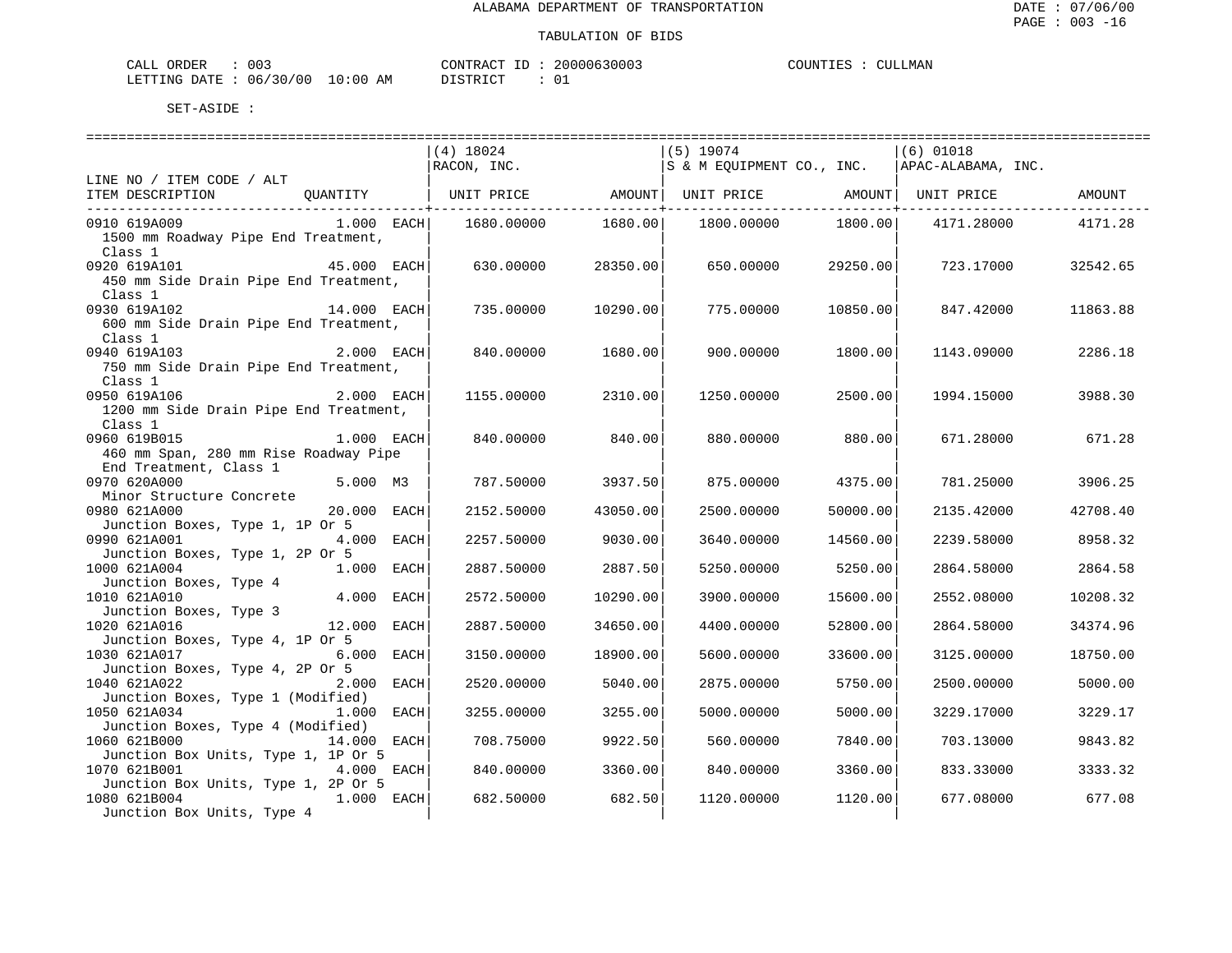| CALL ORDER                       | 003 | CONTRACT<br>' ID | 20000630003 | COUNTIES | CULLMAN |
|----------------------------------|-----|------------------|-------------|----------|---------|
| LETTING DATE : 06/30/00 10:00 AM |     | DISTRICT         |             |          |         |

|                                                         |               |            | $(4)$ 18024 | ======================= | $(5)$ 19074               |           | ========================<br>$(6)$ 01018 |           |
|---------------------------------------------------------|---------------|------------|-------------|-------------------------|---------------------------|-----------|-----------------------------------------|-----------|
|                                                         |               |            | RACON, INC. |                         | S & M EQUIPMENT CO., INC. |           | APAC-ALABAMA, INC.                      |           |
| LINE NO / ITEM CODE / ALT<br>ITEM DESCRIPTION           | OUANTITY      |            | UNIT PRICE  | AMOUNT                  | UNIT PRICE                | AMOUNT    | UNIT PRICE                              | AMOUNT    |
| 1090 621B013<br>Junction Box Units, Type 4, 1P Or 5     | $11.000$ EACH |            | 577.50000   | 6352.50                 | 1120.00000                | 12320.00  | 572.92000                               | 6302.12   |
| 1100 621B019<br>Junction Box Units, Type 4, 2P Or 5     | 8.000 EACH    |            | 682.50000   | 5460.00                 | 1650.00000                | 13200.00  | 677.08000                               | 5416.64   |
| 1110 621B025<br>Junction Box Units, Type 4 (Modified)   | 1.000 EACH    |            | 630.00000   | 630.00                  | 550.00000                 | 550.00    | 625.00000                               | 625.00    |
| 1120 621B034<br>Junction Box Units, Type 1 (Modified)   |               | 2.000 EACH | 525.00000   | 1050.00                 | 1120.00000                | 2240.00   | 520.83000                               | 1041.66   |
| 1130 621C019<br>Inlets, Type X                          | $1.000$ EACH  |            | 2310.00000  | 2310.00                 | 2800.00000                | 2800.00   | 2291.67000                              | 2291.67   |
| 1140 621C020<br>Inlets, Type Y                          | 49.000 EACH   |            | 1837.50000  | 90037.50                | 1950.00000                | 95550.00  | 1822.92000                              | 89323.08  |
| 1150 621D019<br>Inlet Units, Type Y                     | 55.000 EACH   |            | 420.00000   | 23100.00                | 56.00000                  | 3080.00   | 416.67000                               | 22916.85  |
| 1160 641A049<br>152.4 Millimeter P.V.C. Water Main Laid | 2460.000 M    |            | 43.10000    | 106026.00               | 29.50000                  | 72570.00  | 81.19000                                | 199727.40 |
| 1170 641A052<br>203.2 Millimeter P.V.C. Water Main Laid | 2230.000 M    |            | 45.21000    | 100818.30               | 32.80000                  | 73144.00  | 86.80000                                | 193564.00 |
| 1180 641A064<br>304.8 Millimeter P.V.C. Water Main Laid | 8535.000 M    |            | 60.81000    | 519013.35               | 49.20000                  | 419922.00 | 89.26000                                | 761834.10 |
| 1190 642A000<br>Fire Hydrant Reset                      |               | 8.000 EACH | 2115.08000  | 16920.64                | 1800.00000                | 14400.00  | 2786.46000                              | 22291.68  |
| 1200 643A000<br>Water Meters Reset                      | 61.000 EACH   |            | 423.02000   | 25804.22                | 345.00000                 | 21045.00  | 950.78000                               | 57997.58  |
| 1210 643B000<br>Valve Boxes Reset                       | 47.000 EACH   |            | 63.45000    | 2982.15                 | 45.00000                  | 2115.00   | 36.46000                                | 1713.62   |
| 1220 649A033<br>406.4 Millimeter Encasement Pipe, Type  | 135.000 M     |            | 377.54000   | 50967.90                | 210.00000                 | 28350.00  | 419.79000                               | 56671.65  |
| 2 Installation                                          |               |            |             |                         |                           |           |                                         |           |
| 1230 649A036<br>609.6 Millimeter Encasement Pipe, Type  | 145.000 M     |            | 424.07000   | 61490.15                | 375.00000                 | 54375.00  | 570.83000                               | 82770.35  |
| 2 Installation<br>1240 650A000                          | 1572.000 M3   |            | 4.00000     | 6288.00                 | 7.00000                   | 11004.00  | 10.81000                                | 16993.32  |
| Topsoil<br>1250 650B000                                 | 32428.000 M3  |            | 3.25000     | 105391.00               | 3.25000                   | 105391.00 | 3.63000                                 | 117713.64 |
| Topsoil From Stockpiles<br>1260 652A050                 | 22.000 HA     |            | 1062.00000  | 23364.00                | 1900.00000                | 41800.00  | 1226.04000                              | 26972.88  |
| Seeding (Mix 1A)<br>1270 652A053                        | 8.000 HA      |            | 1110.00000  | 8880.00                 | 1900.00000                | 15200.00  | 1170.31000                              | 9362.48   |
| Seeding (Mix 1E)<br>1280 652B050                        | 22.000 HA     |            | 840.00000   | 18480.00                | 1100.00000                | 24200.00  | 947.40000                               | 20842.80  |
| Temporary Seeding (Mix 1AT)                             |               |            |             |                         |                           |           |                                         |           |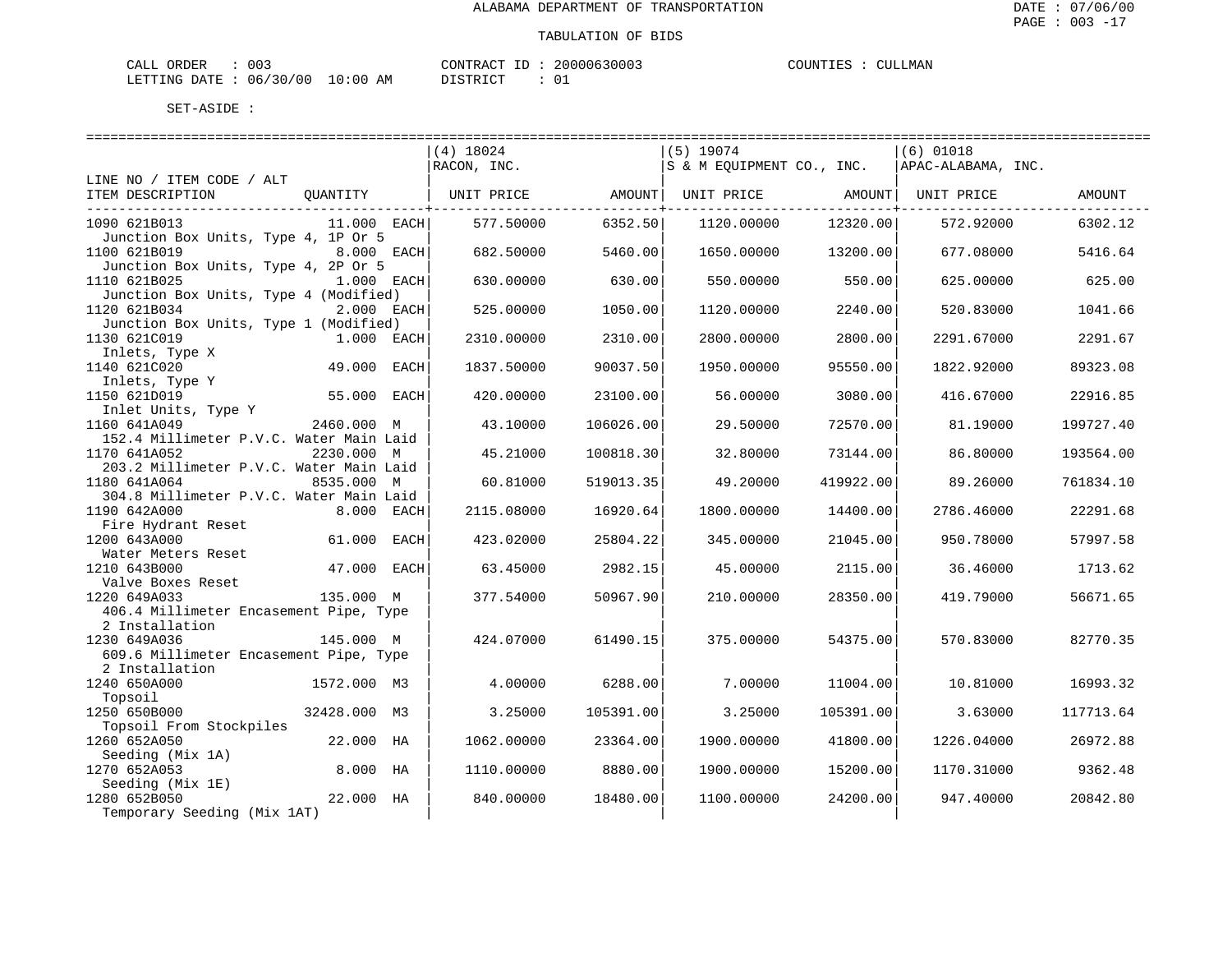| CALL ORDER                       | 003 | CONTRACT<br>' ID | 20000630003 | COUNTIES | CULLMAN |
|----------------------------------|-----|------------------|-------------|----------|---------|
| LETTING DATE : 06/30/00 10:00 AM |     | DISTRICT         |             |          |         |

|                                                       |              |      | $(4)$ 18024 | ======================== | $(5)$ 19074               |           | $(6)$ 01018        |           |
|-------------------------------------------------------|--------------|------|-------------|--------------------------|---------------------------|-----------|--------------------|-----------|
| LINE NO / ITEM CODE / ALT                             |              |      | RACON, INC. |                          | S & M EOUIPMENT CO., INC. |           | APAC-ALABAMA, INC. |           |
| ITEM DESCRIPTION                                      | OUANTITY     |      | UNIT PRICE  | AMOUNT                   | UNIT PRICE                | AMOUNT    | UNIT PRICE         | AMOUNT    |
| 1290 652C000<br>Mowing                                | 44.000 HA    |      | 205.00000   | 9020.00                  | 80,00000                  | 3520.00   | 84.38000           | 3712.72   |
| 1300 652D050<br>Seeding In Stubble (Mix 1A)           | 22.000 HA    |      | 1030.00000  | 22660.00                 | 1650.00000                | 36300.00  | 902.81000          | 19861.82  |
| 1310 654A000<br>Solid Sodding                         | 1811.000 M2  |      | 4.15000     | 7515.65                  | 3.25000                   | 5885.75   | 4.46000            | 8077.06   |
| 1320 656A000<br>Mulching, Class A, Type 1             | 44.000 HA    |      | 927.00000   | 40788.00                 | 1100.00000                | 48400.00  | 1086.72000         | 47815.68  |
| 1330 656A001<br>Mulching, Class A, Type 2             | 8.000 HA     |      | 1210.00000  | 9680.00                  | 1400.00000                | 11200.00  | 1114.58000         | 8916.64   |
| 1340 658A001<br>Hydro-Seeding & Mulching (Mix 1E)     | 4.000 HA     |      | 2210.00000  | 8840.00                  | 3250.00000                | 13000.00  | 2006.25000         | 8025.00   |
| 1350 659A000<br>Erosion Control Netting, Class A      | 5000.000 M2  |      | 1.50000     | 7500.00                  | 1,20000                   | 6000.00   | 2.56000            | 12800.00  |
| 1360 659A001<br>Erosion Control Netting, Class B      | 5000.000 M2  |      | 1.50000     | 7500.00                  | 1,20000                   | 6000.00   | 2.45000            | 12250.00  |
| 1370 659A002<br>Erosion Control Netting, Class C1     | 43794.000 M2 |      | 4.62000     | 202328.28                | 6.50000                   | 284661.00 | 5.02000            | 219845.88 |
| 1380 665A000<br>Temporary Seeding                     | 25.000 HA    |      | 830.00000   | 20750.00                 | 1050.00000                | 26250.00  | 891.67000          | 22291.75  |
| 1390 665B000                                          | 25.000 HA    |      | 960.00000   | 24000.00                 | 1100.00000                | 27500.00  | 1003.13000         | 25078.25  |
| Temporary Mulching<br>1400 665F000                    | 200.000 EACH |      | 6.15000     | 1230.00                  | 4.00000                   | 800.00    | 8.29000            | 1658.00   |
| Hay Bales<br>1410 665H001                             | 6.000 EACH   |      | 816.44000   | 4898.64                  | 475.00000                 | 2850.00   | 146.81000          | 880.86    |
| Erosion Control Check Dams, Type 2<br>1420 665J000    | 7655.000 M   |      | 15.00000    | 114825.00                | 9.95000                   | 76167.25  | 7.64000            | 58484.20  |
| Silt Fence, Type A<br>1430 665K000                    | 300.000 M3   |      | 17.20000    | 5160.00                  | 32.00000                  | 9600.00   | 9.07000            | 2721.00   |
| Drainage Sump Excavation<br>1440 666A001              | 34.000 HA    |      | 74.00000    | 2516.00                  | 80.00000                  | 2720.00   | 27.87000           | 947.58    |
| Pest Control Treatment<br>1450 680A000                |              | LUMP | 85000.00000 | 85000.00                 | 145000.00000              | 145000.00 | 131250.00000       | 131250.00 |
| Engineering Controls                                  |              |      |             |                          |                           |           |                    |           |
| 1460 701A012<br>Solid Yellow, Class 1, Type A Traffic | 2.000 KM     |      | 328.90000   | 657.80                   | 350.00000                 | 700.00    | 323.65000          | 647.30    |
| Stripe                                                |              |      |             |                          |                           |           |                    |           |
| 1470 701C001<br>Solid Temporary Traffic Stripe        | 2.000 KM     |      | 328.90000   | 657.80                   | 350.00000                 | 700.00    | 323.65000          | 647.30    |
| 1480 703A000                                          | 67.000 M2    |      | 14.81000    | 992.27                   | 16.00000                  | 1072.00   | 22.43000           | 1502.81   |
| Traffic Control Markings, Class 1, Type<br>Α          |              |      |             |                          |                           |           |                    |           |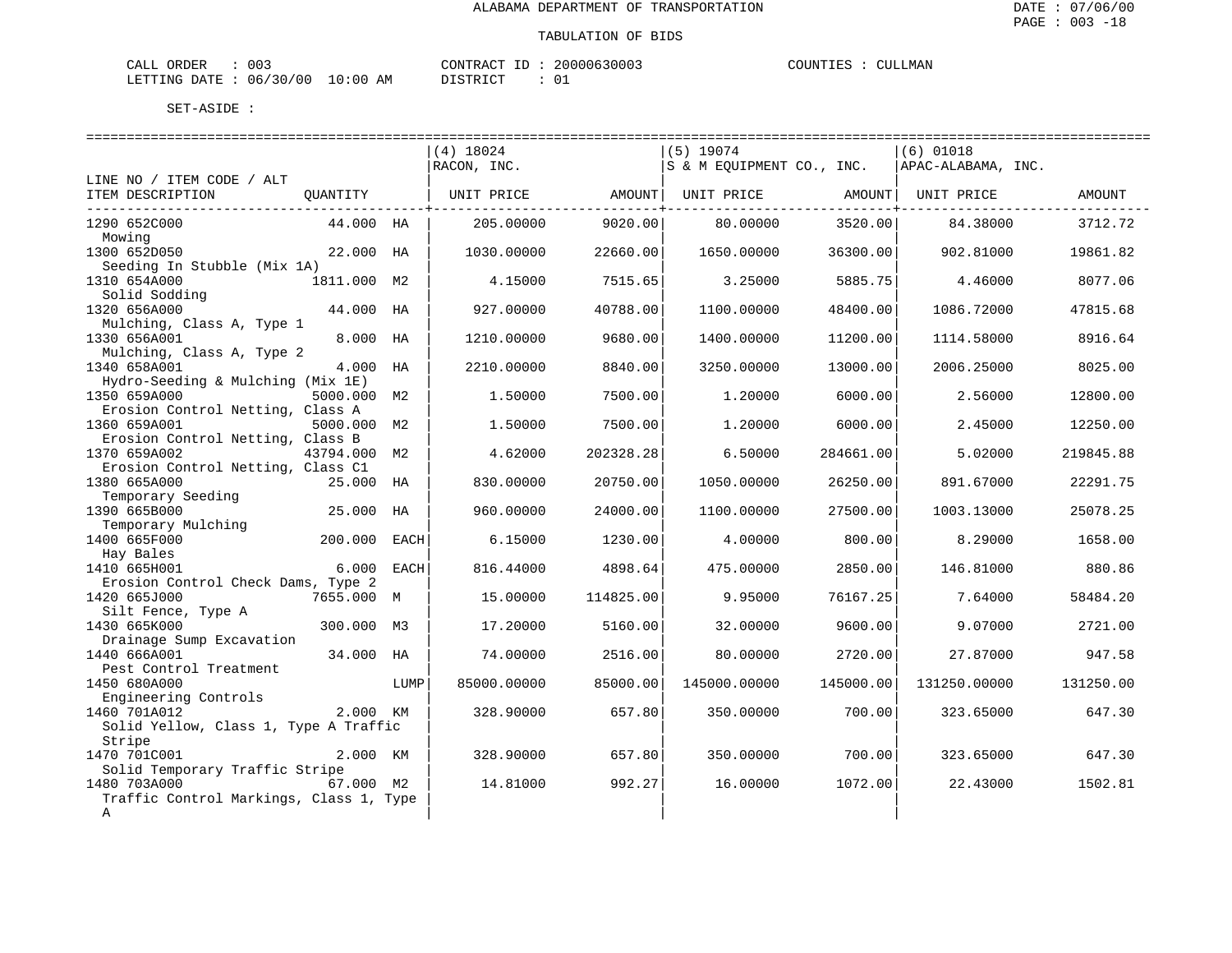| ORDER<br>CALI | ົ່<br>UU3 |               | CONTRAC <sup>.</sup> | $- -$<br>п. | 20000630003 | COUNTIES<br>LIES | ' LMAN<br>711 |
|---------------|-----------|---------------|----------------------|-------------|-------------|------------------|---------------|
| LETTING DATE  | 06/30/00  | LO : 00<br>AΜ | DICTOR TOP           |             |             |                  |               |

|                                                    |               |      | $(4)$ 18024 |                   | $(5)$ 19074                                         |                   | $(6)$ 01018        |                |
|----------------------------------------------------|---------------|------|-------------|-------------------|-----------------------------------------------------|-------------------|--------------------|----------------|
|                                                    |               |      | RACON, INC. |                   | S & M EOUIPMENT CO., INC.                           |                   | APAC-ALABAMA, INC. |                |
| LINE NO / ITEM CODE / ALT<br>ITEM DESCRIPTION      | OUANTITY      |      |             |                   |                                                     |                   | UNIT PRICE         | AMOUNT         |
|                                                    |               |      |             |                   |                                                     |                   |                    |                |
| 1490 703D001 2000                                  | 67.000 M2     |      |             |                   | $14.81000$ $992.27$ $16.00000$ $1072.00$ $22.43000$ |                   |                    | 1502.81        |
| Temporary Traffic Control Markings                 |               |      |             |                   |                                                     |                   |                    |                |
| 1500 710A091<br>7.000 M2                           |               |      | 177.86000   | 1245.02           | 180.00000                                           | 1260.00           | 178.33000          | 1248.31        |
| Class 4, Aluminum Flat Sign Panels                 |               |      |             |                   |                                                     |                   |                    |                |
| 2.032 mm Thickness (Type III or IV                 |               |      |             |                   |                                                     |                   |                    |                |
| Background)                                        |               |      |             |                   |                                                     |                   |                    |                |
| 40.000 M<br>1510 710B001                           |               |      | 28.90000    | 1156.00           | 32.00000                                            | 1280.00           | 28.98000           | 1159.20        |
| Roadway Sign Post (#3 "U" Channel                  |               |      |             |                   |                                                     |                   |                    |                |
| Galvanized Steel)                                  |               |      |             |                   |                                                     |                   |                    |                |
| 1520 726A000                                       | 70.000 M      |      | 150.41000   | 10528.70          | 135.00000                                           | 9450.00           | 29.51000           | 2065.70        |
| Portable Concrete Safety Barriers, Type            |               |      |             |                   |                                                     |                   |                    |                |
| 6                                                  |               |      |             |                   |                                                     |                   |                    |                |
| 135.000 M2<br>1530 740B000                         |               |      | 99.45000    | 13425.75          | 101,00000                                           | 13635.00          | 94.74000           | 12789.90       |
| Construction Signs                                 |               |      |             |                   |                                                     |                   |                    |                |
| 1540 740D000                                       | 1018.000 EACH |      | 45.50000    | 46319.00          | 36.00000                                            | 36648.00          | 45.70000           | 46522.60       |
| Channelizing Drums<br>1550 740F002<br>176.000 EACH |               |      | 202.20000   | 35587.20          | 170.00000                                           | 29920.00          | 235.16000          | 41388.16       |
| Barricades, Type III                               |               |      |             |                   |                                                     |                   |                    |                |
| 168.000 EACH<br>1560 7401005                       |               |      | 595.00000   | 99960.00          | 82.00000                                            | 13776.00          | 741.51000          | 124573.68      |
| Warning Lights, Type B (Detachable Head)           |               |      |             |                   |                                                     |                   |                    |                |
| 1570 998A000                                       |               | LUMP | 0.00000     | 0.00              | 210000.00000                                        | 210000.00         | 1.06000            | 1.06           |
| Construction Fuel (Maximum Bid Limited             |               |      |             |                   |                                                     |                   |                    |                |
| To \$ 398000.00)                                   |               |      |             |                   |                                                     |                   |                    |                |
| 1580 999 000                                       | 6000.000 HOUR |      |             | $0.80000$ 4800.00 |                                                     | $0.80000$ 4800.00 | 0.80000            | 4800.00        |
| Trainee Hours At 80 Cents Per Hour                 |               |      |             |                   |                                                     |                   |                    |                |
| SECTION TOTALS                                     |               |      |             | \$6,426,403.28]   |                                                     | \$6,467,205.74]   |                    | \$7,545,925.69 |
| CONTRACT TOTALS                                    |               |      |             | \$6,426,403.28]   | \$6,467,205.74]                                     |                   |                    | \$7,545,925.69 |
|                                                    |               |      |             |                   |                                                     |                   |                    |                |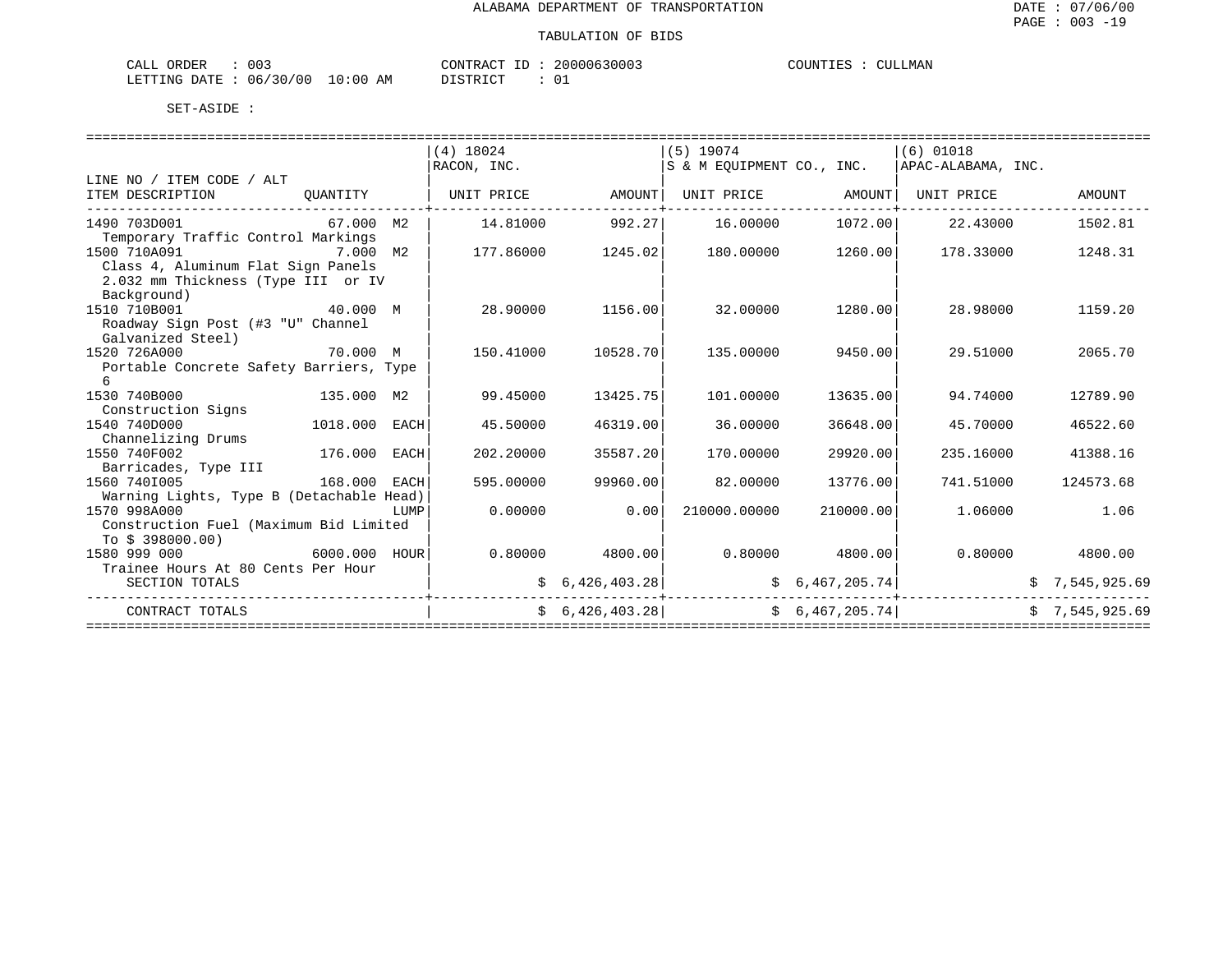# TABULATION OF BIDS

| ORDER<br>CALL | 003      |          | CONTRACT ID | 20000630003 | COUNTIES | CULLMAN |
|---------------|----------|----------|-------------|-------------|----------|---------|
| LETTING DATE  | 06/30/00 | 10:00 AM | DISTRICT    |             |          |         |

|                                         | $(7)$ 07003                  |         |            |                     |        |
|-----------------------------------------|------------------------------|---------|------------|---------------------|--------|
|                                         | R.E. GRILLS CONSTRUCTION CO. |         |            |                     |        |
| LINE NO / ITEM CODE / ALT               |                              |         |            |                     |        |
| ITEM DESCRIPTION<br>OUANTITY            | UNIT PRICE                   | AMOUNT  | UNIT PRICE | AMOUNT   UNIT PRICE | AMOUNT |
| --------------                          |                              |         |            |                     |        |
| SECTION 0001 Roadway                    |                              |         |            |                     |        |
|                                         |                              |         |            |                     |        |
| 0010 201A000<br>LUMP                    | 670000.00000 670000.00       |         |            |                     |        |
| Clearing & Grubbing (Approximately 57   |                              |         |            |                     |        |
| Hectares)                               |                              |         |            |                     |        |
| 0020 205A001<br>$1.000$ EACH            | 1200.00000                   | 1200.00 |            |                     |        |
| Removal Of Structures, Structure No. 1  |                              |         |            |                     |        |
| 0030 205A002<br>$1.000$ EACH            | 1200.00000                   | 1200.00 |            |                     |        |
| Removal Of Structures, Structure No. 2  |                              |         |            |                     |        |
| 0040 205A003<br>$1.000$ EACH            | 1200.00000                   | 1200.00 |            |                     |        |
| Removal Of Structures, Structure No. 3  |                              |         |            |                     |        |
| 0050 205A004<br>$1.000$ EACH            | 1200.00000                   | 1200.00 |            |                     |        |
| Removal Of Structures, Structure No. 4  |                              |         |            |                     |        |
| 0060 205A005<br>$1.000$ EACH            | 1200.00000                   | 1200.00 |            |                     |        |
| Removal Of Structures, Structure No. 5  |                              |         |            |                     |        |
| 0070 205A006<br>$1.000$ EACH            | 1200.00000                   | 1200.00 |            |                     |        |
| Removal Of Structures, Structure No. 6  |                              |         |            |                     |        |
| 0080 205A007<br>1.000 EACH              | 1200.00000                   | 1200.00 |            |                     |        |
| Removal Of Structures, Structure No. 7  |                              |         |            |                     |        |
| 0090 205A008<br>$1.000$ EACH            | 1200.00000                   | 1200.00 |            |                     |        |
| Removal Of Structures, Structure No. 8  |                              |         |            |                     |        |
| 0100 205A009<br>$1.000$ EACH            | 1200.00000                   | 1200.00 |            |                     |        |
| Removal Of Structures, Structure No. 9  |                              |         |            |                     |        |
| 0110 205A010<br>$1.000$ EACH            | 1200.00000                   | 1200.00 |            |                     |        |
| Removal Of Structures, Structure No. 10 |                              |         |            |                     |        |
| 0120 205A011<br>$1.000$ EACH            | 1200.00000                   | 1200.00 |            |                     |        |
| Removal Of Structures, Structure No. 11 |                              |         |            |                     |        |
| 0130 205A012<br>1.000 EACH              | 1200.00000                   | 1200.00 |            |                     |        |
| Removal Of Structures, Structure No. 12 |                              |         |            |                     |        |
| 0140 205A013<br>1.000 EACH              | 1200.00000                   | 1200.00 |            |                     |        |
| Removal Of Structures, Structure No. 13 |                              |         |            |                     |        |
| 0150 205A014<br>$1.000$ EACH            | 1200.00000                   | 1200.00 |            |                     |        |
| Removal Of Structures, Structure No. 14 |                              |         |            |                     |        |
| 0160 205A015<br>$1.000$ EACH            | 1200.00000                   | 1200.00 |            |                     |        |
| Removal Of Structures, Structure No. 15 |                              |         |            |                     |        |
| 0170 205A016<br>1.000 EACH              | 1200.00000                   | 1200.00 |            |                     |        |
| Removal Of Structures, Structure No. 16 |                              |         |            |                     |        |
| 0180 205A017<br>$1.000$ EACH            | 1200.00000                   | 1200.00 |            |                     |        |
| Removal Of Structures, Structure No. 17 |                              |         |            |                     |        |
| 0190 205A018<br>1.000 EACH              | 1200.00000                   | 1200.00 |            |                     |        |
| Removal Of Structures, Structure No. 18 |                              |         |            |                     |        |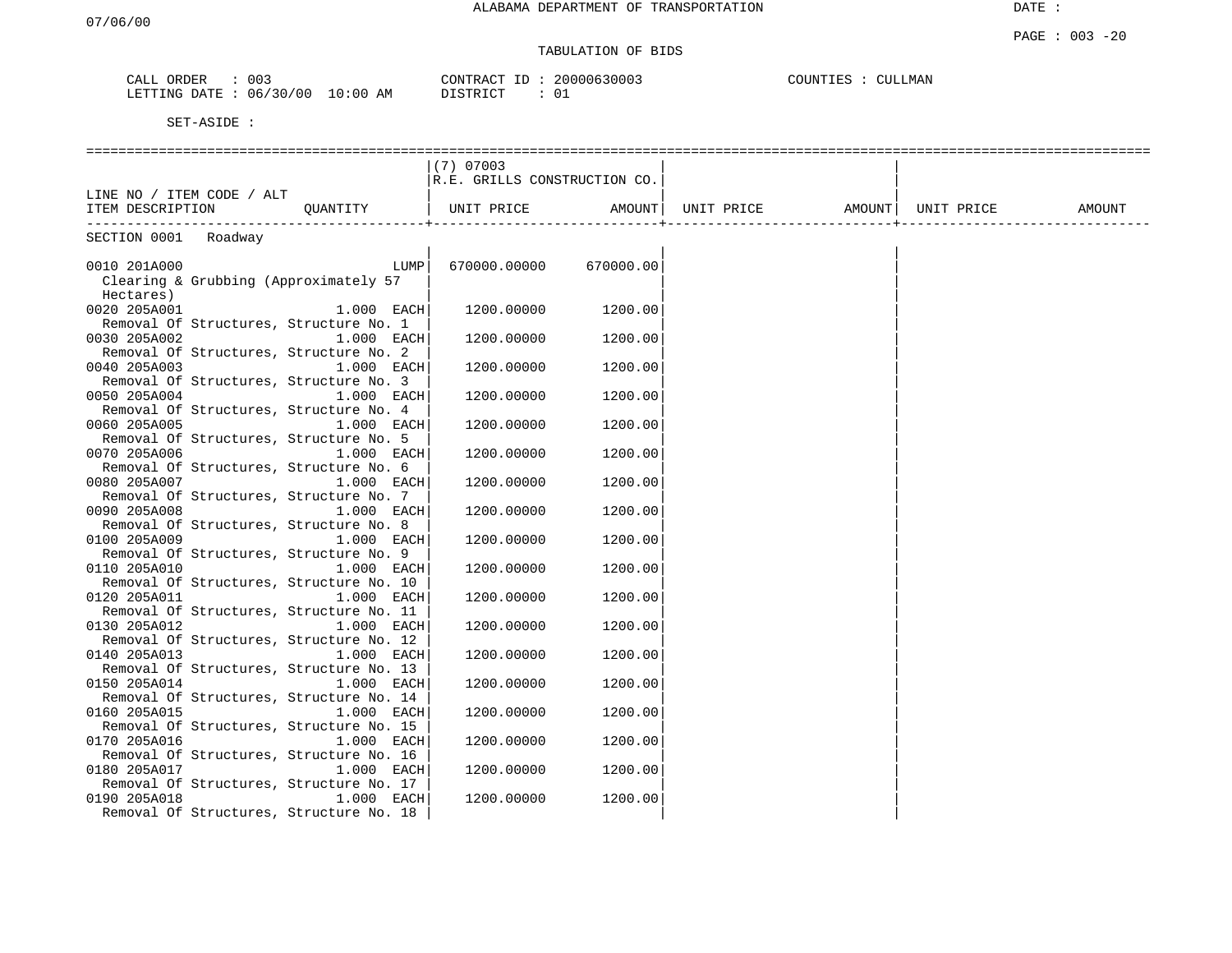| ORDER<br>CALI | $\sim$<br>U U 3 |                         | CONTRACT | ТD | 20000630003   | COUNTIES |  | CULLMAN |
|---------------|-----------------|-------------------------|----------|----|---------------|----------|--|---------|
| LETTING DATE  | 06/30/00        | LO : 00<br>ΆM<br>$\sim$ | ` STR ∟  |    | $\sim$ $\sim$ |          |  |         |

|                                                                       | $(7)$ 07003                  |            |                   |            |        |
|-----------------------------------------------------------------------|------------------------------|------------|-------------------|------------|--------|
|                                                                       | R.E. GRILLS CONSTRUCTION CO. |            |                   |            |        |
| LINE NO / ITEM CODE / ALT                                             |                              |            |                   |            |        |
| OUANTITY<br>ITEM DESCRIPTION                                          | UNIT PRICE                   | AMOUNT     | UNIT PRICE AMOUNT | UNIT PRICE | AMOUNT |
|                                                                       |                              | ---------- |                   |            |        |
| 0200 205A019<br>$1.000$ EACH                                          | 1200.00000                   | 1200.00    |                   |            |        |
| Removal Of Structures, Structure No. 19                               |                              |            |                   |            |        |
| 0210 205A020<br>1.000 EACH                                            | 1200.00000                   | 1200.00    |                   |            |        |
| Removal Of Structures, Structure No. 20                               |                              |            |                   |            |        |
| 0220 205A021<br>1.000 EACH                                            | 1200.00000                   | 1200.00    |                   |            |        |
| Removal of Structures, Structure No. 21                               |                              |            |                   |            |        |
| 0230 205A022<br>1.000 EACH                                            | 1200.00000                   | 1200.00    |                   |            |        |
| Removal Of Structures, Structure No. 22                               |                              |            |                   |            |        |
| 0240 205A023<br>1.000 EACH                                            | 1200.00000                   | 1200.00    |                   |            |        |
| Removal Of Structures, Structure No. 23                               |                              |            |                   |            |        |
| 0250 205A024                                                          |                              | 1200.00    |                   |            |        |
| $1.000$ EACH<br>Removal Of Structures, Structure No. 24               | 1200.00000                   |            |                   |            |        |
| 0260 205A025<br>1.000 EACH                                            | 1200.00000                   | 1200.00    |                   |            |        |
|                                                                       |                              |            |                   |            |        |
| Removal Of Structures, Structure No. 25                               |                              |            |                   |            |        |
| 0270 206C010<br>1190.000 M2                                           | 8.00000                      | 9520.00    |                   |            |        |
| Removing Concrete Driveway                                            |                              |            |                   |            |        |
| 0280 206D000<br>424.000 M                                             | 15.00000                     | 6360.00    |                   |            |        |
| Removing Pipe                                                         |                              |            |                   |            |        |
| 0290 210A000<br>588945.000 M3                                         | 4.50000                      | 2650252.50 |                   |            |        |
| Unclassified Excavation                                               |                              |            |                   |            |        |
| 25272.000 M3<br>0300 210D000                                          | 5.00000                      | 126360.00  |                   |            |        |
| Borrow Excavation                                                     |                              |            |                   |            |        |
| 0310 214A000<br>6902.000 M3                                           | 16.85000                     | 116298.70  |                   |            |        |
| Structure Excavation                                                  |                              |            |                   |            |        |
| 0320 214B000<br>1983.000 M3                                           | 9.00000                      | 17847.00   |                   |            |        |
| Foundation Backfill, Local                                            |                              |            |                   |            |        |
| 0330 214B001<br>765.000 M3                                            | 31.00000                     | 23715.00   |                   |            |        |
| Foundation Backfill, Commercial                                       |                              |            |                   |            |        |
| 0340 224A000<br>200.000 M3                                            | 5.00000                      | 1000.00    |                   |            |        |
| Lime Sink Excavation                                                  |                              |            |                   |            |        |
| 0350 224B000<br>200.000 M3<br>Special Backfill For Lime Sink AHD #57, | 15.00000                     | 3000.00    |                   |            |        |
|                                                                       |                              |            |                   |            |        |
| #67, Or #467                                                          |                              |            |                   |            |        |
| 0360 224D000<br>25.000 M3                                             | 45.00000                     | 1125.00    |                   |            |        |
| Concrete Seal For Lime Sink<br>900.000 M2                             | 5.00000                      | 4500.00    |                   |            |        |
| 0370 301A004                                                          |                              |            |                   |            |        |
| Crushed Aggregate Base Course, Type B,                                |                              |            |                   |            |        |
| Plant Mixed, 100 mm Compacted Thickness                               |                              |            |                   |            |        |
| 0380 301A012<br>9690.000 M2                                           | 6.20000                      | 60078.00   |                   |            |        |
| Crushed Aggregate Base Course, Type B,                                |                              |            |                   |            |        |
| Plant Mixed, 150 mm Compacted Thickness                               |                              |            |                   |            |        |
|                                                                       |                              |            |                   |            |        |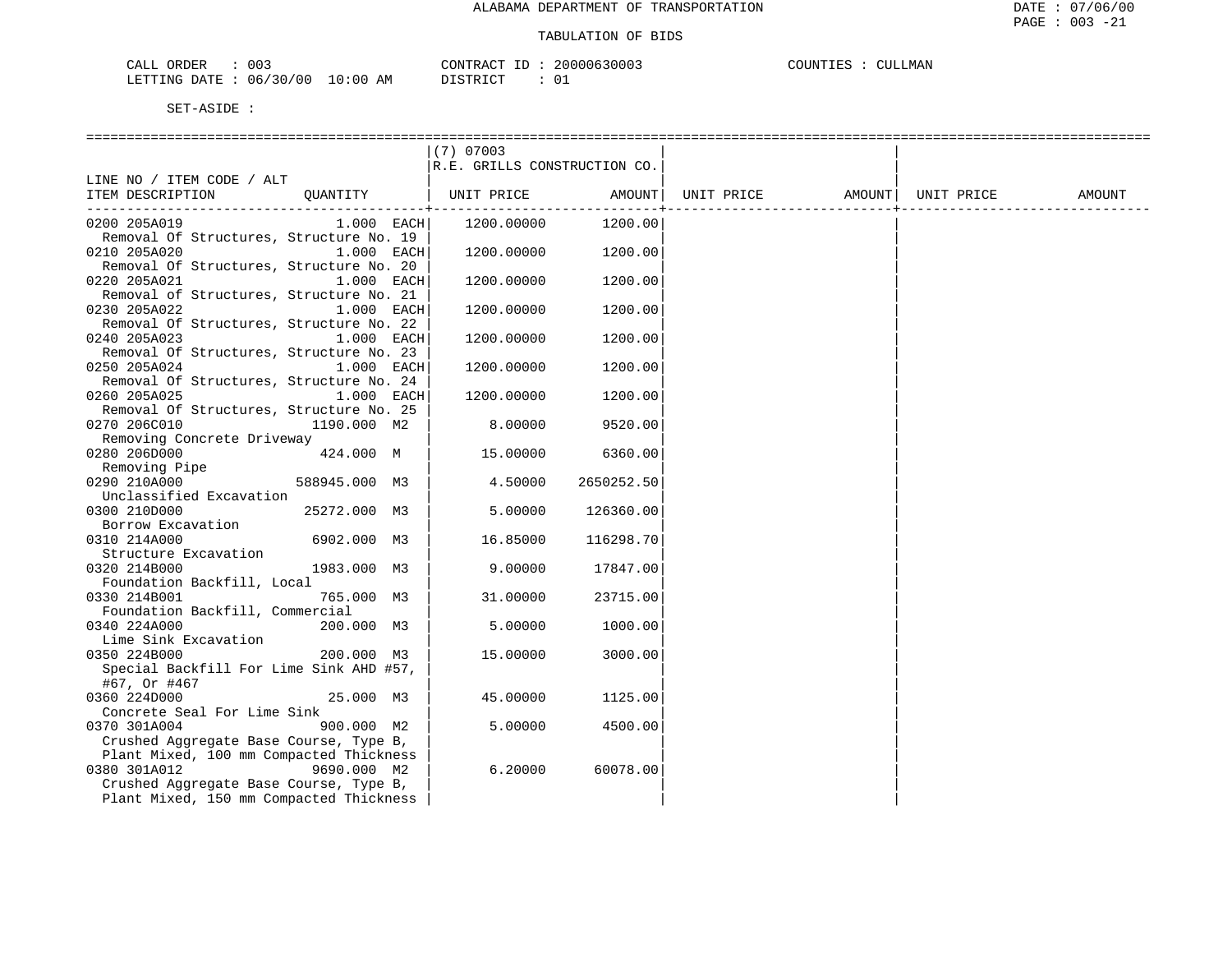| $\sim$ $\sim$<br>זתרו אר.<br>ىلىلى<br><b>UU-</b>     |                   | $\bigcap \mathcal{M}$<br>◡ ∧◠◚ | .<br>ו הי<br>UU J | $\cap$<br>$\ldots$ UINTT<br>JMAN<br>F.C |
|------------------------------------------------------|-------------------|--------------------------------|-------------------|-----------------------------------------|
| i da Tumini<br>ገልጥF<br>በፍ<br>'NK.<br>$\cdot$<br>---- | ΑM<br>∷00<br>- 17 | TAT<br>∼.                      | ັບ⊥               |                                         |

|                                                    |               | $(7)$ 07003<br>R.E. GRILLS CONSTRUCTION CO. |                                 |            |        |            |        |
|----------------------------------------------------|---------------|---------------------------------------------|---------------------------------|------------|--------|------------|--------|
| LINE NO / ITEM CODE / ALT                          |               |                                             |                                 |            |        |            |        |
| ITEM DESCRIPTION                                   |               | QUANTITY   UNIT PRICE                       | AMOUNT  <br>------------------- | UNIT PRICE | AMOUNT | UNIT PRICE | AMOUNT |
| 0390 401A006                                       | 9640.000 M2   | 1.60000                                     | 15424.00                        |            |        |            |        |
| Bituminous Treatment G                             |               |                                             |                                 |            |        |            |        |
| 0400 401A014                                       | 5000.000 M2   | 3.50000                                     | 17500.00                        |            |        |            |        |
| Bituminous Treatment KG<br>0410 405A000            | 129.000 L     | 4.00000                                     | 516.00                          |            |        |            |        |
| Tack Coat                                          |               |                                             |                                 |            |        |            |        |
| 0420 429A240                                       | 36.000 MTON   | 55.00000                                    | 1980.00                         |            |        |            |        |
| Improved Bituminous Concrete Wearing               |               |                                             |                                 |            |        |            |        |
| Surface Layer, 12.5 mm Maximum                     |               |                                             |                                 |            |        |            |        |
| Aggregate Size Mix, ESAL Range C                   |               |                                             |                                 |            |        |            |        |
| 0430 429A243                                       | 50.000 MTON   | 65.00000                                    | 3250.00                         |            |        |            |        |
| Improved Bituminous Concrete Wearing               |               |                                             |                                 |            |        |            |        |
| Surface Layer, Patching, 12.5 mm                   |               |                                             |                                 |            |        |            |        |
| Maximum Aggregate Size Mix, ESAL Range C           |               |                                             |                                 |            |        |            |        |
| 0440 430B035                                       | 6000.000 MTON | 16.00000                                    | 96000.00                        |            |        |            |        |
| Aggregate Surfacing (ALDOT #467, #410              |               |                                             |                                 |            |        |            |        |
| Modified, Or #57)<br>0450 502A000                  | 226809.000 KG | 1.50000                                     | 340213.50                       |            |        |            |        |
| Steel Reinforcement                                |               |                                             |                                 |            |        |            |        |
| 0460 524B011                                       | 1890.000 M3   | 355.00000                                   | 670950.00                       |            |        |            |        |
| Culvert Concrete Extension (Cast In                |               |                                             |                                 |            |        |            |        |
| Place)                                             |               |                                             |                                 |            |        |            |        |
| 0470 530A001                                       | 1494.000 M    | 69.00000                                    | 103086.00                       |            |        |            |        |
| 450 mm Roadway Pipe (Class 3 R.C.)                 |               |                                             |                                 |            |        |            |        |
| 0480 530A002                                       | 240.000 M     | 99.00000                                    | 23760.00                        |            |        |            |        |
| 600 mm Roadway Pipe (Class 3 R.C.)                 |               |                                             |                                 |            |        |            |        |
| 0490 530A003                                       | 259.000 M     | 165.00000                                   | 42735.00                        |            |        |            |        |
| 750 mm Roadway Pipe (Class 3 R.C.)                 |               |                                             |                                 |            |        |            |        |
| 0500 530A004<br>900 mm Roadway Pipe (Class 3 R.C.) | 51.000 M      | 210.00000                                   | 10710.00                        |            |        |            |        |
| 0510 530A005                                       | 44.000 M      | 265.00000                                   | 11660.00                        |            |        |            |        |
| 1050 mm Roadway Pipe (Class 3 R.C.)                |               |                                             |                                 |            |        |            |        |
| 0520 530A006                                       | 57.000 M      | 335.00000                                   | 19095.00                        |            |        |            |        |
| 1200 mm Roadway Pipe (Class 3 R.C.)                |               |                                             |                                 |            |        |            |        |
| 0530 530A012                                       | 41.000 M      | 85.00000                                    | 3485.00                         |            |        |            |        |
| 450 mm Roadway Pipe (Class 4 R.C.)                 |               |                                             |                                 |            |        |            |        |
| 0540 530A013                                       | 68.000 M      | 110.00000                                   | 7480.00                         |            |        |            |        |
| 600 mm Roadway Pipe (Class 4 R.C.)                 |               |                                             |                                 |            |        |            |        |
| 0550 530A014                                       | 54.000 M      | 175.00000                                   | 9450.00                         |            |        |            |        |
| 750 mm Roadway Pipe (Class 4 R.C.)                 |               |                                             |                                 |            |        |            |        |
| 0560 530A015<br>900 mm Roadway Pipe (Class 4 R.C.) | 47.000 M      | 230.00000                                   | 10810.00                        |            |        |            |        |
|                                                    |               |                                             |                                 |            |        |            |        |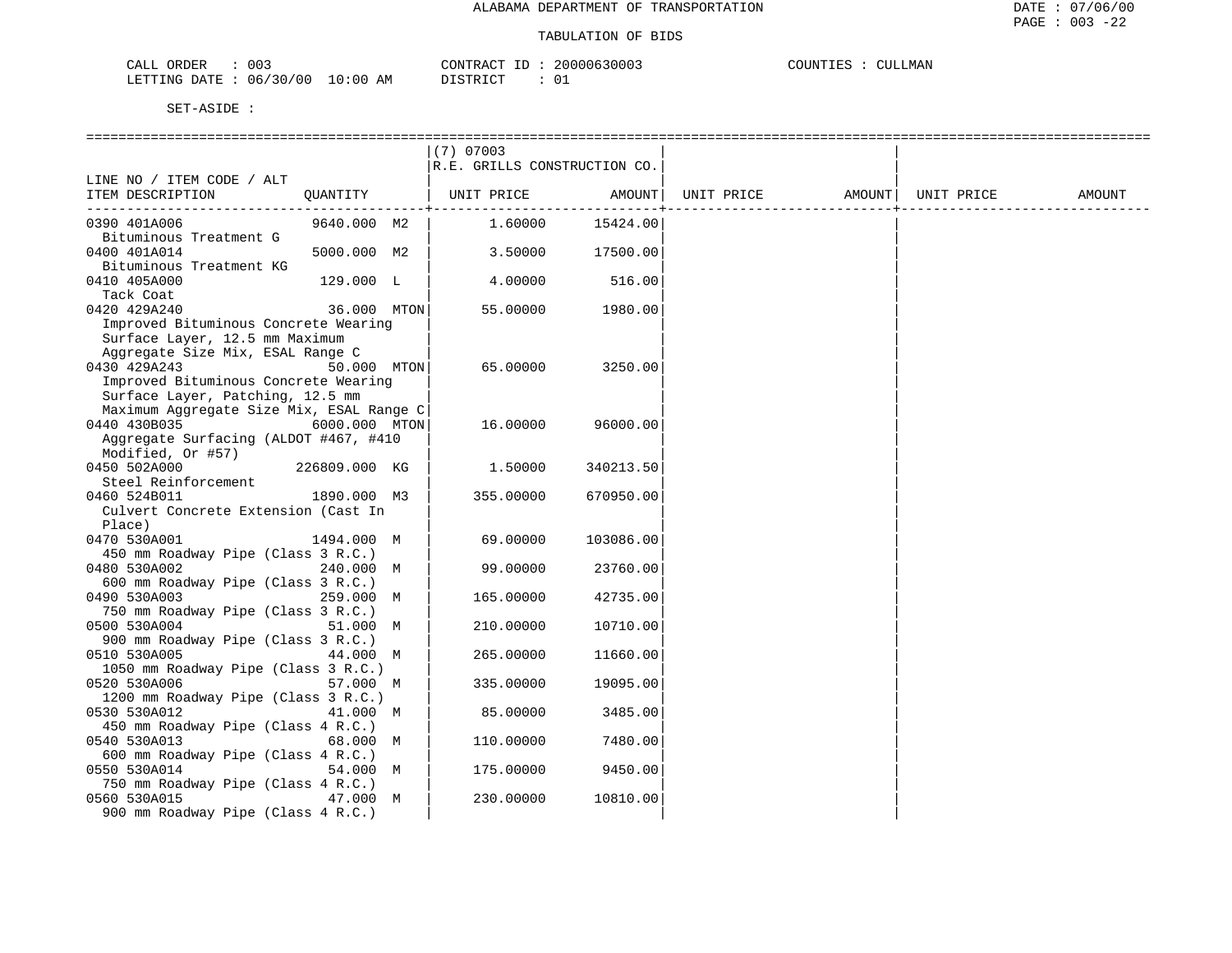| ORDER<br>CALI | $\sim$<br>U U 3 |                         | CONTRACT | ТD | 20000630003   | COUNTIES |  | CULLMAN |
|---------------|-----------------|-------------------------|----------|----|---------------|----------|--|---------|
| LETTING DATE  | 06/30/00        | LO : 00<br>ΆM<br>$\sim$ | ` STR ∟  |    | $\sim$ $\sim$ |          |  |         |

|                                                   | $(7)$ 07003                  |           |            |        |            |        |
|---------------------------------------------------|------------------------------|-----------|------------|--------|------------|--------|
|                                                   | R.E. GRILLS CONSTRUCTION CO. |           |            |        |            |        |
| LINE NO / ITEM CODE / ALT                         |                              |           |            |        |            |        |
| ITEM DESCRIPTION<br>OUANTITY                      | UNIT PRICE                   | AMOUNT    | UNIT PRICE | AMOUNT | UNIT PRICE | AMOUNT |
|                                                   |                              |           |            |        |            |        |
| 0570 530A016<br>29.000 M                          | 310.00000                    | 8990.00   |            |        |            |        |
| 1050 mm Roadway Pipe (Class 4 R.C.)               |                              |           |            |        |            |        |
| 0580 530A019<br>46.000 M                          | 500.00000                    | 23000.00  |            |        |            |        |
| 1500 mm Roadway Pipe (Class 4 R.C.)               |                              |           |            |        |            |        |
| 0590 530A024<br>40.000 M                          | 145.00000                    | 5800.00   |            |        |            |        |
| 600 mm Roadway Pipe (Class 5 R.C.)                |                              |           |            |        |            |        |
| 0600 530A025<br>46.000 M                          | 210.00000                    | 9660.00   |            |        |            |        |
| 750 mm Roadway Pipe (Class 5 R.C.)                |                              |           |            |        |            |        |
| 0610 530A026<br>47.000 M                          | 260.00000                    | 12220.00  |            |        |            |        |
| 900 mm Roadway Pipe (Class 5 R.C.)                |                              |           |            |        |            |        |
| 0620 530A101<br>39.000 M                          | 96.00000                     | 3744.00   |            |        |            |        |
| 450 mm Roadway Pipe (Class 3 R.C.)<br>(Extension) |                              |           |            |        |            |        |
| 0630 530A102<br>7.000 M                           | 115.00000                    | 805.00    |            |        |            |        |
| 600 mm Roadway Pipe (Class 3 R.C.)                |                              |           |            |        |            |        |
| (Extension)                                       |                              |           |            |        |            |        |
| 0640 530A106<br>9.000 M                           | 265.00000                    | 2385.00   |            |        |            |        |
| 1200 mm Roadway Pipe (Class 3 R.C.)               |                              |           |            |        |            |        |
| (Extension)                                       |                              |           |            |        |            |        |
| 0650 530A201<br>35.000 M                          | 123.00000                    | 4305.00   |            |        |            |        |
| 450 mm Roadway Pipe (2.0 mm Wall                  |                              |           |            |        |            |        |
| Thickness C.C.S.P.I.)                             |                              |           |            |        |            |        |
| 0660 530A800<br>2.000 M                           | 98.00000                     | 196.00    |            |        |            |        |
| 375 mm Roadway Pipe (2.0 mm Wall                  |                              |           |            |        |            |        |
| Thickness C.C.S.) (Stack Pipe) (No                |                              |           |            |        |            |        |
| Bedding Required)                                 |                              |           |            |        |            |        |
| 0670 530B000<br>52.000 M                          | 112.00000                    | 5824.00   |            |        |            |        |
| 460 mm Span X 280 mm Rise Roadway Pipe            |                              |           |            |        |            |        |
| (Class 3 R.C.)                                    |                              |           |            |        |            |        |
| 0680 535A001<br>299.000 M                         | 74.00000                     | 22126.00  |            |        |            |        |
| 450 mm Side Drain Pipe                            |                              |           |            |        |            |        |
| 0690 535A002<br>98.000 M                          | 100.00000                    | 9800.00   |            |        |            |        |
| 600 mm Side Drain Pipe                            |                              |           |            |        |            |        |
| 26.000 M<br>0700 535A003                          | 126.00000                    | 3276.00   |            |        |            |        |
| 750 mm Side Drain Pipe                            |                              |           |            |        |            |        |
| 0710 535A089<br>20.000 M                          | 325.00000                    | 6500.00   |            |        |            |        |
| 1200 mm Side Drain Pipe (Class 3 R.C.)            |                              |           |            |        |            |        |
| 0720 535A651<br>144.000 M                         | 70.00000                     | 10080.00  |            |        |            |        |
| 450 mm Side Drain Pipe (Temporary)                |                              |           |            |        |            |        |
| 0730 600A000<br>LUMP                              | 700000.00000                 | 700000.00 |            |        |            |        |
| Mobilization                                      |                              |           |            |        |            |        |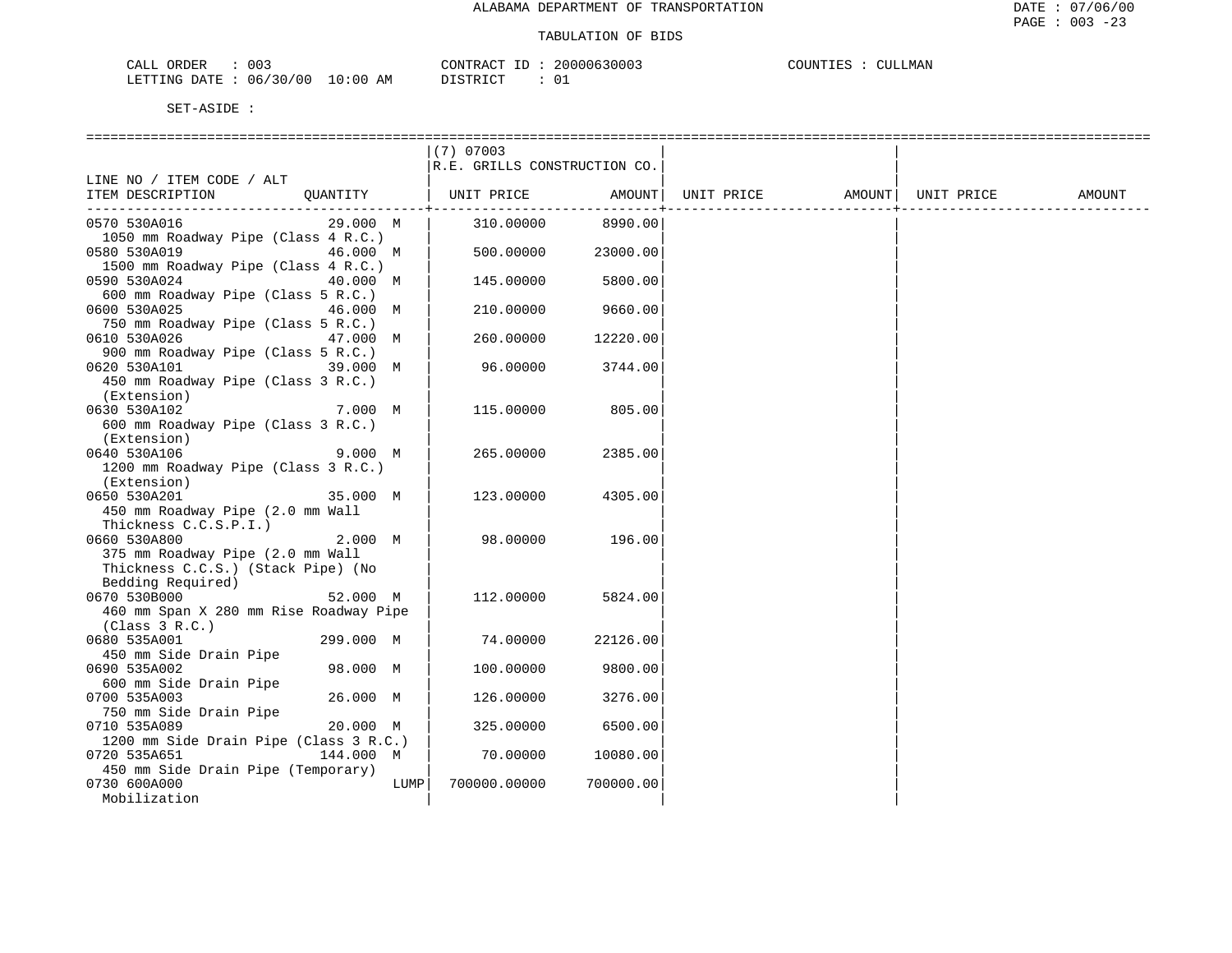| 003<br>ORDER<br>البلطات                                      |                    | סידיזו∩ר<br>$\sim$<br>'ו ∩י | 11116<br>. <i>.</i> | <b>TIM</b><br>P. | .M∆N |
|--------------------------------------------------------------|--------------------|-----------------------------|---------------------|------------------|------|
| 0 <sup>c</sup><br>$30^\circ$<br>06<br><b>FTTTNG</b><br>DATE. | AΜ<br>' () : () i, | $T \cap T$<br>ຼ             |                     |                  |      |

|                                               |               | $(7)$ 07003                           |           |                                |  |        |
|-----------------------------------------------|---------------|---------------------------------------|-----------|--------------------------------|--|--------|
|                                               |               | R.E. GRILLS CONSTRUCTION CO.          |           |                                |  |        |
| LINE NO / ITEM CODE / ALT                     |               |                                       |           |                                |  |        |
| ITEM DESCRIPTION QUANTITY   UNIT PRICE AMOUNT |               |                                       |           | UNIT PRICE AMOUNT   UNIT PRICE |  | AMOUNT |
|                                               |               |                                       |           |                                |  |        |
| 0740 601A000                                  |               | $1.000$ EACH $10000.00000$ $10000.00$ |           |                                |  |        |
| Furnishing Base, Soil And Structure           |               |                                       |           |                                |  |        |
| Laboratories                                  |               |                                       |           |                                |  |        |
| 0750 602A000                                  | 125.000 EACH  | 86.00000 10750.00                     |           |                                |  |        |
| Right Of Way Markers                          |               |                                       |           |                                |  |        |
| 0760 602B000                                  | 4.000 EACH    | 115.00000                             | 460.00    |                                |  |        |
| Land Survey Markers                           |               |                                       |           |                                |  |        |
| 0770 603A002                                  | $1.000$ EACH  | 12850.00000                           | 12850.00  |                                |  |        |
| Furnishing Type 3 Field Office                |               |                                       |           |                                |  |        |
| 0780 605B000                                  | $8.000$ EACH  | 175.00000                             | 1400.00   |                                |  |        |
| Special Underdrain Outlet, Type A             |               |                                       |           |                                |  |        |
| 0790 606A000                                  | 2000.000 M    | 27.00000                              | 54000.00  |                                |  |        |
| 150 mm Underdrain Pipe                        |               |                                       |           |                                |  |        |
| 0800 610C001                                  | 2909.000 MTON | 24.00000                              | 69816.00  |                                |  |        |
| Loose Riprap, Class 2                         |               |                                       |           |                                |  |        |
| 0810 610C002                                  | 75.000 MTON   | 35.00000                              | 2625.00   |                                |  |        |
| Loose Riprap, Class 3                         |               |                                       |           |                                |  |        |
| 0820 610D000                                  | 2224.000 M2   | 2.00000                               | 4448.00   |                                |  |        |
| 0820 610D000<br>Filter Blanket                |               |                                       |           |                                |  |        |
| 0830 614A000                                  | 801.000 M3    | 200.00000                             | 160200.00 |                                |  |        |
|                                               |               |                                       |           |                                |  |        |
| Slope Paving                                  | 345.000 M2    |                                       |           |                                |  |        |
| 0840 618B003                                  |               | 41.00000                              | 14145.00  |                                |  |        |
| Concrete Driveway, 150 mm Thick               |               |                                       |           |                                |  |        |
| (Includes Wire Mesh)                          |               |                                       |           |                                |  |        |
| 0850 619A002                                  | $36.000$ EACH | 800.00000                             | 28800.00  |                                |  |        |
| 450 mm Roadway Pipe End Treatment,            |               |                                       |           |                                |  |        |
| Class 1                                       |               |                                       |           |                                |  |        |
| 0860 619A003                                  | $12.000$ EACH | 900.00000                             | 10800.00  |                                |  |        |
| 600 mm Roadway Pipe End Treatment,            |               |                                       |           |                                |  |        |
| Class 1                                       |               |                                       |           |                                |  |        |
| 0870 619A004<br>10.000 EACH                   |               | 1100.00000                            | 11000.00  |                                |  |        |
| 750 mm Roadway Pipe End Treatment,            |               |                                       |           |                                |  |        |
| Class 1                                       |               |                                       |           |                                |  |        |
| 0880 619A005                                  | 4.000 EACH    | 1200.00000                            | 4800.00   |                                |  |        |
| 900 mm Roadway Pipe End Treatment,            |               |                                       |           |                                |  |        |
| Class 1                                       |               |                                       |           |                                |  |        |
| 0890 619A006                                  | $2.000$ EACH  | 1300.00000                            | 2600.00   |                                |  |        |
| 1050 mm Roadway Pipe End Treatment,           |               |                                       |           |                                |  |        |
| Class 1                                       |               |                                       |           |                                |  |        |
| 0900 619A007                                  | $1.000$ EACH  | 2100.00000                            | 2100.00   |                                |  |        |
| 1200 mm Roadway Pipe End Treatment,           |               |                                       |           |                                |  |        |
| Class 1                                       |               |                                       |           |                                |  |        |
|                                               |               |                                       |           |                                |  |        |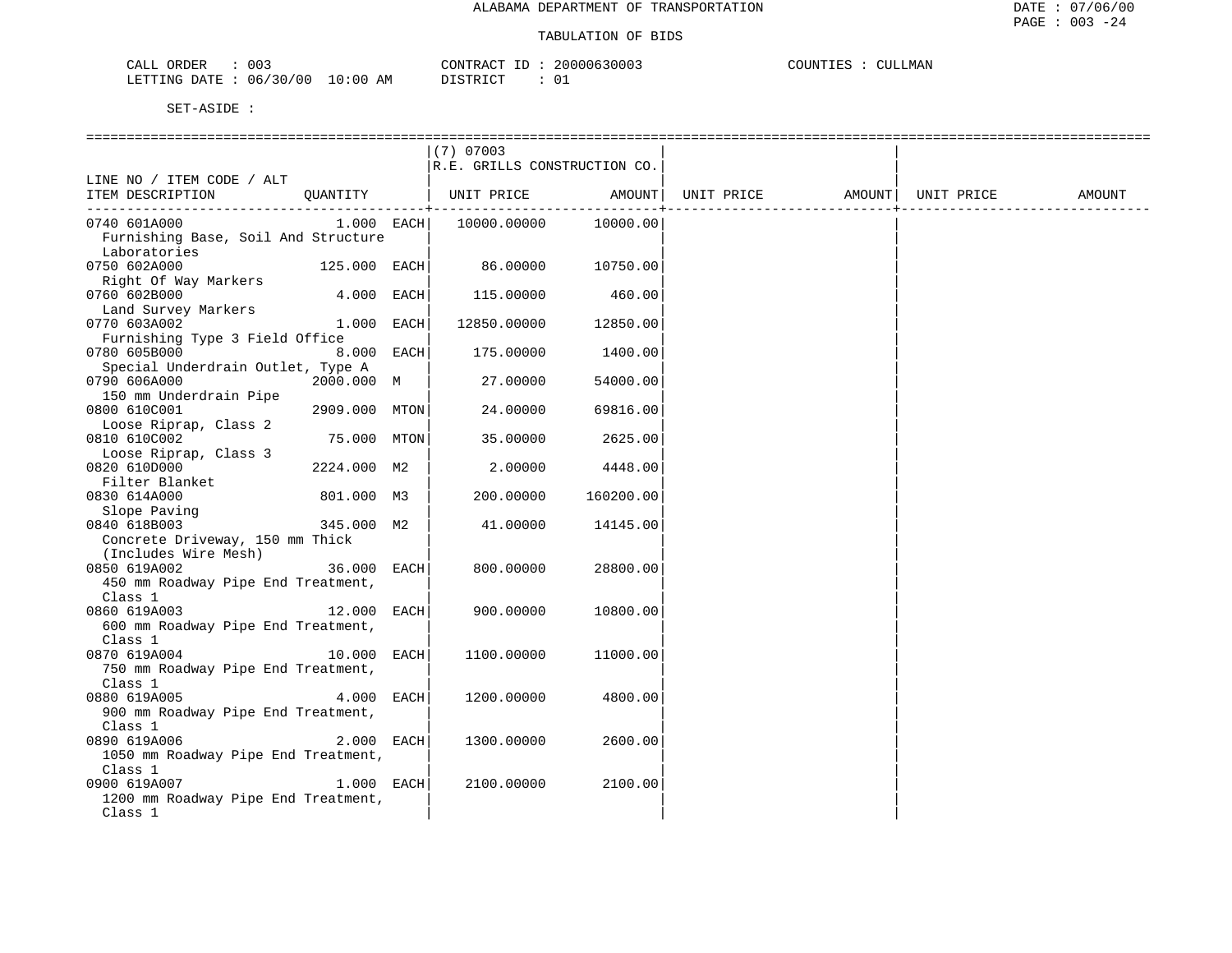| CALL ORDER<br>003               | CONTRACT ID: 20000630003 | COUNTIES : 0<br>CULLMAN |
|---------------------------------|--------------------------|-------------------------|
| LETTING DATE: 06/30/00 10:00 AM | DISTRICT<br>- 0.         |                         |

|                                                                                 |               | $(7)$ 07003                  |          |                                |  |        |
|---------------------------------------------------------------------------------|---------------|------------------------------|----------|--------------------------------|--|--------|
| LINE NO / ITEM CODE / ALT                                                       |               | R.E. GRILLS CONSTRUCTION CO. |          |                                |  |        |
| ITEM DESCRIPTION                                                                | QUANTITY      | UNIT PRICE AMOUNT            |          | UNIT PRICE AMOUNT   UNIT PRICE |  | AMOUNT |
| 0910 619A009<br>1500 mm Roadway Pipe End Treatment,<br>Class 1                  | $1.000$ EACH  | 2900.00000 2900.00           |          |                                |  |        |
| 0920 619A101<br>450 mm Side Drain Pipe End Treatment,<br>Class 1                | $45.000$ EACH | 725.00000                    | 32625.00 |                                |  |        |
| 0930 619A102<br>600 mm Side Drain Pipe End Treatment,<br>Class 1                | $14.000$ EACH | 900.00000                    | 12600.00 |                                |  |        |
| 0940 619A103<br>750 mm Side Drain Pipe End Treatment,<br>Class 1                | $2.000$ EACH  | 1100.00000                   | 2200.00  |                                |  |        |
| 0950 619A106<br>1200 mm Side Drain Pipe End Treatment,<br>Class 1               | 2.000 EACH    | 2000.00000                   | 4000.00  |                                |  |        |
| 0960 619B015<br>460 mm Span, 280 mm Rise Roadway Pipe<br>End Treatment, Class 1 | $1.000$ EACH  | 850.00000                    | 850.00   |                                |  |        |
| 0970 620A000<br>Minor Structure Concrete                                        | 5.000 M3      | 550.00000                    | 2750.00  |                                |  |        |
| 0980 621A000<br>Junction Boxes, Type 1, 1P Or 5                                 | 20.000 EACH   | 1000.00000                   | 20000.00 |                                |  |        |
| 0990 621A001<br>Junction Boxes, Type 1, 2P Or 5                                 | 4.000 EACH    | 2500.00000                   | 10000.00 |                                |  |        |
| 1000 621A004<br>Junction Boxes, Type 4                                          | $1.000$ EACH  | 1700.00000                   | 1700.00  |                                |  |        |
| 1010 621A010<br>Junction Boxes, Type 3                                          | 4.000 EACH    | 1600.00000                   | 6400.00  |                                |  |        |
| 1020 621A016<br>Junction Boxes, Type 4, 1P Or 5                                 | 12.000 EACH   | 2400.00000                   | 28800.00 |                                |  |        |
| 1030 621A017<br>Junction Boxes, Type 4, 2P Or 5                                 | 6.000 EACH    | 2900.00000                   | 17400.00 |                                |  |        |
| 1040 621A022<br>Junction Boxes, Type 1 (Modified)                               | 2.000 EACH    | 2400.00000                   | 4800.00  |                                |  |        |
| 1050 621A034<br>Junction Boxes, Type 4 (Modified)                               | 1.000 EACH    | 2300.00000                   | 2300.00  |                                |  |        |
| 1060 621B000<br>Junction Box Units, Type 1, 1P Or 5                             | 14.000 EACH   | 750.00000                    | 10500.00 |                                |  |        |
| 1070 621B001<br>Junction Box Units, Type 1, 2P Or 5                             | 4.000 EACH    | 1300.00000                   | 5200.00  |                                |  |        |
| 1080 621B004<br>Junction Box Units, Type 4                                      | $1.000$ EACH  | 1100.00000                   | 1100.00  |                                |  |        |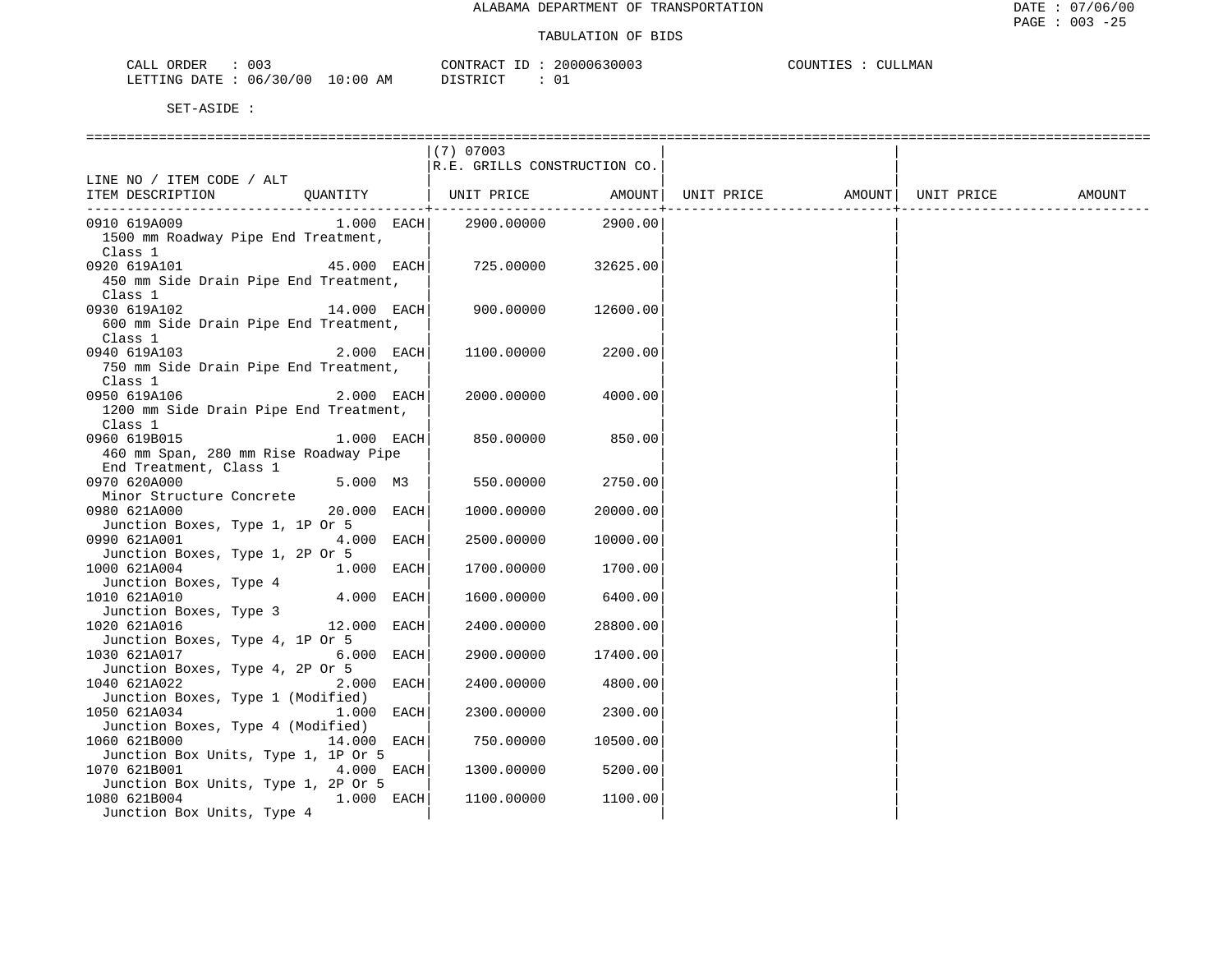| ORDER<br>CALI | $\sim$<br>U U 3 |                         | CONTRACT | ТD | 20000630003   | COUNTIES |  | CULLMAN |
|---------------|-----------------|-------------------------|----------|----|---------------|----------|--|---------|
| LETTING DATE  | 06/30/00        | LO : 00<br>ΆM<br>$\sim$ | ` STR ∟  |    | $\sim$ $\sim$ |          |  |         |

|                                                   | $(7)$ 07003                  |           |                      |                      |
|---------------------------------------------------|------------------------------|-----------|----------------------|----------------------|
|                                                   | R.E. GRILLS CONSTRUCTION CO. |           |                      |                      |
| LINE NO / ITEM CODE / ALT                         |                              |           |                      |                      |
| ITEM DESCRIPTION<br>OUANTITY                      | UNIT PRICE                   | AMOUNT    | UNIT PRICE<br>AMOUNT | UNIT PRICE<br>AMOUNT |
| --------------------+--------                     |                              |           |                      |                      |
| 1090 621B013<br>11.000 EACH                       | 950.00000                    | 10450.00  |                      |                      |
| Junction Box Units, Type 4, 1P Or 5               |                              |           |                      |                      |
| 1100 621B019<br>8.000 EACH                        | 1300.00000                   | 10400.00  |                      |                      |
| Junction Box Units, Type 4, 2P Or 5               |                              |           |                      |                      |
| 1110 621B025<br>1.000 EACH                        | 1650.00000                   | 1650.00   |                      |                      |
| Junction Box Units, Type 4 (Modified)             |                              |           |                      |                      |
| 1120 621B034<br>2.000 EACH                        | 1500.00000                   | 3000.00   |                      |                      |
| Junction Box Units, Type 1 (Modified)             |                              |           |                      |                      |
| 1130 621C019<br>1.000 EACH                        | 2000.00000                   | 2000.00   |                      |                      |
| Inlets, Type X                                    |                              |           |                      |                      |
| 49.000 EACH<br>1140 621C020                       | 1400.00000                   | 68600.00  |                      |                      |
| Inlets, Type Y                                    |                              |           |                      |                      |
| 1150 621D019<br>55.000 EACH                       | 525.00000                    | 28875.00  |                      |                      |
| Inlet Units, Type Y                               |                              |           |                      |                      |
| 1160 641A049<br>2460.000 M                        | 41.00000                     | 100860.00 |                      |                      |
| 152.4 Millimeter P.V.C. Water Main Laid           |                              |           |                      |                      |
| 1170 641A052<br>2230.000 M                        | 43.00000                     | 95890.00  |                      |                      |
| 203.2 Millimeter P.V.C. Water Main Laid           |                              |           |                      |                      |
| 1180 641A064<br>8535.000 M                        | 58.00000                     | 495030.00 |                      |                      |
| 304.8 Millimeter P.V.C. Water Main Laid           |                              |           |                      |                      |
| 1190 642A000<br>8.000 EACH                        | 2000.00000                   | 16000.00  |                      |                      |
| Fire Hydrant Reset<br>1200 643A000<br>61.000 EACH | 400.00000                    | 24400.00  |                      |                      |
| Water Meters Reset                                |                              |           |                      |                      |
| 1210 643B000<br>47.000 EACH                       | 60.00000                     | 2820.00   |                      |                      |
| Valve Boxes Reset                                 |                              |           |                      |                      |
| 1220 649A033<br>135.000 M                         | 360.00000                    | 48600.00  |                      |                      |
| 406.4 Millimeter Encasement Pipe, Type            |                              |           |                      |                      |
| 2 Installation                                    |                              |           |                      |                      |
| 1230 649A036<br>145.000 M                         | 410.00000                    | 59450.00  |                      |                      |
| 609.6 Millimeter Encasement Pipe, Type            |                              |           |                      |                      |
| 2 Installation                                    |                              |           |                      |                      |
| 1240 650A000<br>1572.000 M3                       | 8.00000                      | 12576.00  |                      |                      |
| Topsoil                                           |                              |           |                      |                      |
| 32428.000 M3<br>1250 650B000                      | 6.00000                      | 194568.00 |                      |                      |
| Topsoil From Stockpiles                           |                              |           |                      |                      |
| 1260 652A050<br>22.000 HA                         | 1483.00000                   | 32626.00  |                      |                      |
| Seeding (Mix 1A)                                  |                              |           |                      |                      |
| 8.000 HA<br>1270 652A053                          | 1483.00000                   | 11864.00  |                      |                      |
| Seeding (Mix 1E)                                  |                              |           |                      |                      |
| 22.000 HA<br>1280 652B050                         | 1297.00000                   | 28534.00  |                      |                      |
| Temporary Seeding (Mix 1AT)                       |                              |           |                      |                      |
|                                                   |                              |           |                      |                      |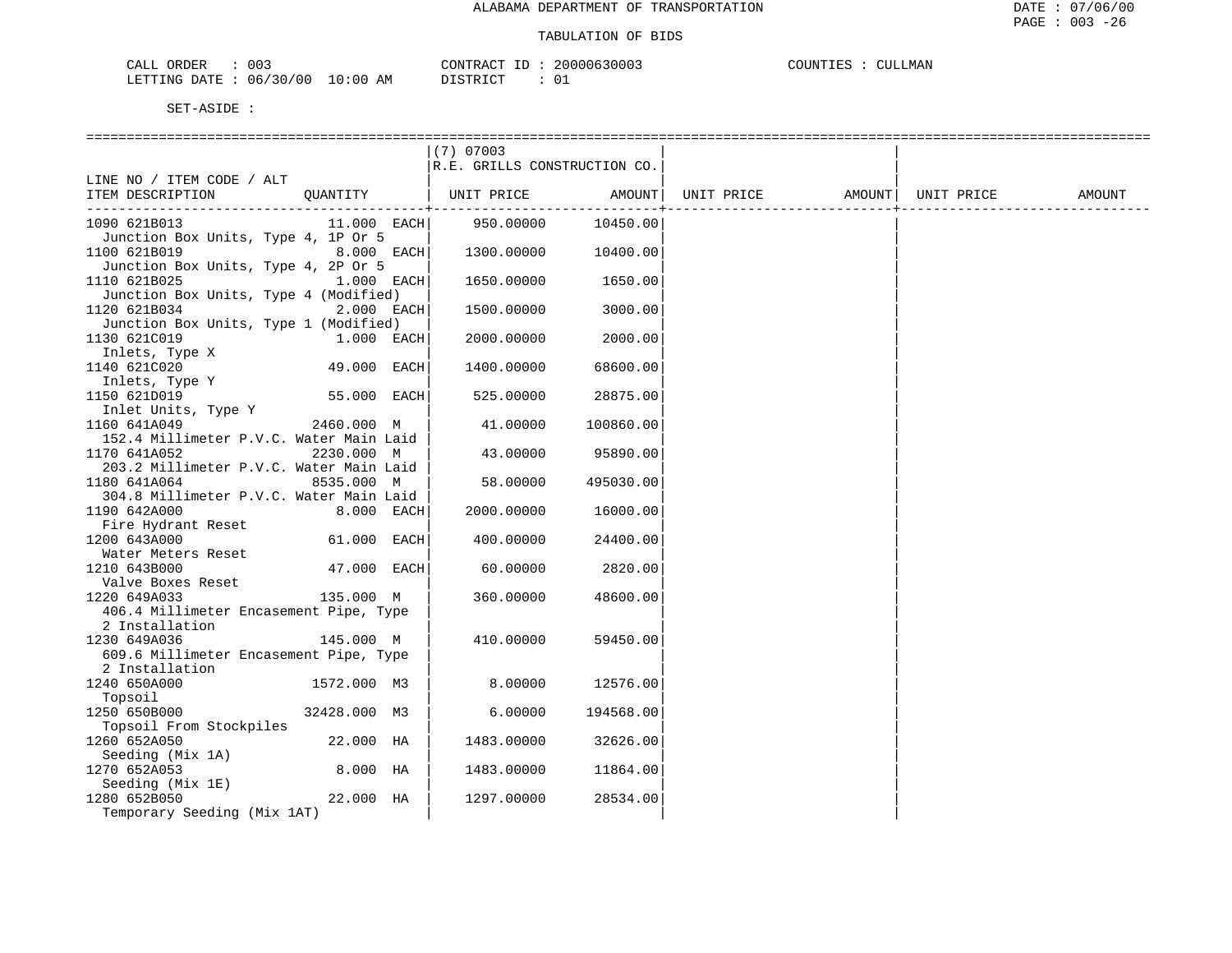| ORDER<br>CALL                   | 003 | CONTRACT ID | 20000630003 | COUNTIES | <b>CULLMAN</b> |  |
|---------------------------------|-----|-------------|-------------|----------|----------------|--|
| LETTING DATE: 06/30/00 10:00 AM |     | DISTRICT    |             |          |                |  |

|                                                   |              |            | $(7)$ 07003                  |                                |                   |            |        |
|---------------------------------------------------|--------------|------------|------------------------------|--------------------------------|-------------------|------------|--------|
|                                                   |              |            | R.E. GRILLS CONSTRUCTION CO. |                                |                   |            |        |
| LINE NO / ITEM CODE / ALT                         |              |            |                              |                                |                   |            |        |
| ITEM DESCRIPTION                                  | QUANTITY     |            | UNIT PRICE                   | AMOUNT                         | UNIT PRICE AMOUNT | UNIT PRICE | AMOUNT |
| 1290 652C000                                      | 44.000 HA    |            | 111.00000                    | ------------------+<br>4884.00 |                   |            |        |
| Mowing                                            |              |            |                              |                                |                   |            |        |
| 1300 652D050                                      | 22.000 HA    |            | 1500.00000                   | 33000.00                       |                   |            |        |
| Seeding In Stubble (Mix 1A)                       |              |            |                              |                                |                   |            |        |
| 1310 654A000                                      | 1811.000 M2  |            | 4.20000                      | 7606.20                        |                   |            |        |
| Solid Sodding                                     |              |            |                              |                                |                   |            |        |
| 1320 656A000                                      | 44.000 HA    |            | 741.00000                    | 32604.00                       |                   |            |        |
| Mulching, Class A, Type 1                         |              |            |                              |                                |                   |            |        |
| 1330 656A001                                      | 8.000 HA     |            | 988.00000                    | 7904.00                        |                   |            |        |
| Mulching, Class A, Type 2                         |              |            |                              |                                |                   |            |        |
| 1340 658A001                                      | 4.000 HA     |            | 2718.00000                   | 10872.00                       |                   |            |        |
| Hydro-Seeding & Mulching (Mix 1E)                 |              |            |                              |                                |                   |            |        |
| 1350 659A000                                      | 5000.000 M2  |            | 2.00000                      | 10000.00                       |                   |            |        |
| Erosion Control Netting, Class A                  |              |            |                              |                                |                   |            |        |
| 1360 659A001<br>Erosion Control Netting, Class B  | 5000.000 M2  |            | 2.00000                      | 10000.00                       |                   |            |        |
|                                                   |              |            |                              |                                |                   |            |        |
| 1370 659A002                                      | 43794.000 M2 |            | 7.10000                      | 310937.40                      |                   |            |        |
| Erosion Control Netting, Class C1<br>1380 665A000 | 25.000 HA    |            | 927.00000                    | 23175.00                       |                   |            |        |
| Temporary Seeding                                 |              |            |                              |                                |                   |            |        |
| 1390 665B000                                      | 25.000 HA    |            | 865.00000                    | 21625.00                       |                   |            |        |
| Temporary Mulching                                |              |            |                              |                                |                   |            |        |
| 1400 665F000                                      | 200.000 EACH |            | 4.00000                      | 800.00                         |                   |            |        |
| Hay Bales                                         |              |            |                              |                                |                   |            |        |
| 1410 665H001                                      |              | 6.000 EACH | 500.00000                    | 3000.00                        |                   |            |        |
| Erosion Control Check Dams, Type 2                |              |            |                              |                                |                   |            |        |
| 1420 665J000                                      | 7655.000 M   |            | 13.00000                     | 99515.00                       |                   |            |        |
| Silt Fence, Type A                                |              |            |                              |                                |                   |            |        |
| 1430 665K000                                      | 300.000 M3   |            | 15.00000                     | 4500.00                        |                   |            |        |
| Drainage Sump Excavation                          |              |            |                              |                                |                   |            |        |
| 1440 666A001                                      | 34.000 HA    |            | 86.00000                     | 2924.00                        |                   |            |        |
| Pest Control Treatment                            |              |            |                              |                                |                   |            |        |
| 1450 680A000                                      |              | LUMP       | 160000.00000                 | 160000.00                      |                   |            |        |
| Engineering Controls                              |              |            |                              |                                |                   |            |        |
| 1460 701A012                                      | 2.000 KM     |            | 1000.00000                   | 2000.00                        |                   |            |        |
| Solid Yellow, Class 1, Type A Traffic             |              |            |                              |                                |                   |            |        |
| Stripe                                            |              |            |                              |                                |                   |            |        |
| 1470 701C001<br>Solid Temporary Traffic Stripe    | 2.000 KM     |            | 0.20000                      | 0.40                           |                   |            |        |
| 1480 703A000                                      | 67.000 M2    |            | 18.00000                     | 1206.00                        |                   |            |        |
| Traffic Control Markings, Class 1, Type           |              |            |                              |                                |                   |            |        |
| Α                                                 |              |            |                              |                                |                   |            |        |
|                                                   |              |            |                              |                                |                   |            |        |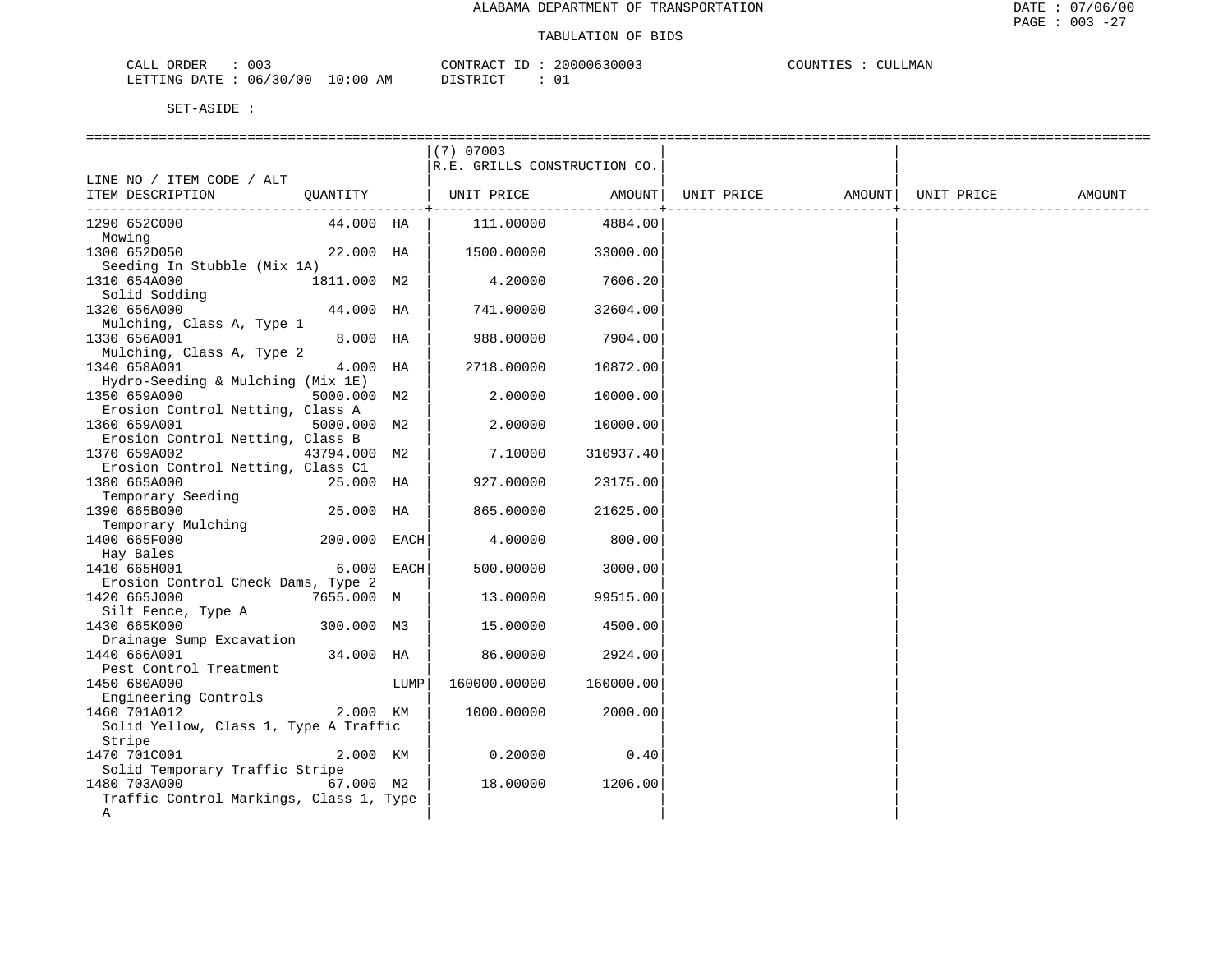| 003<br>CALL<br>ORDER              | 20000630003<br>$C\cap N$ דים ה $C$<br>$- -$ | CULLMAN<br>COUNTIES<br>$\bigcap$ TT |
|-----------------------------------|---------------------------------------------|-------------------------------------|
| 06/30/00<br>10:00<br>LETTING DATE | דת לידי את ה<br>ΆM<br>◡⊥<br>ມ⊥ມ⊥ນ⊥ບ⊥        |                                     |

|                                                                              |          |      | $(7)$ 07003                       |                        |  |        |
|------------------------------------------------------------------------------|----------|------|-----------------------------------|------------------------|--|--------|
|                                                                              |          |      | R.E. GRILLS CONSTRUCTION CO.      |                        |  |        |
| LINE NO / ITEM CODE / ALT                                                    |          |      |                                   |                        |  |        |
| ITEM DESCRIPTION OUANTITY   UNIT PRICE AMOUNT  UNIT PRICE AMOUNT  UNIT PRICE |          |      |                                   |                        |  | AMOUNT |
| 1490 703D001 67.000 M2                                                       |          |      | 10.00000 670.00                   |                        |  |        |
| Temporary Traffic Control Markings                                           |          |      |                                   |                        |  |        |
| 1500 710A091 7.000 M2                                                        |          |      | 180.00000 1260.00                 |                        |  |        |
| Class 4, Aluminum Flat Sign Panels                                           |          |      |                                   |                        |  |        |
| 2.032 mm Thickness (Type III or IV                                           |          |      |                                   |                        |  |        |
| Background)                                                                  |          |      |                                   |                        |  |        |
| 40.000 M<br>1510 710B001                                                     |          |      |                                   | 24.00000 960.00        |  |        |
| Roadway Sign Post (#3 "U" Channel                                            |          |      |                                   |                        |  |        |
| Galvanized Steel)                                                            |          |      |                                   |                        |  |        |
| 1520 726A000                                                                 | 70.000 M |      | 120.00000 8400.00                 |                        |  |        |
| Portable Concrete Safety Barriers, Type                                      |          |      |                                   |                        |  |        |
| 6                                                                            |          |      |                                   |                        |  |        |
| 1530 740B000 135.000 M2                                                      |          |      | 140.00000                         | 18900.00               |  |        |
| Construction Signs                                                           |          |      |                                   |                        |  |        |
| 1018.000 EACH<br>1540 740D000<br>Channelizing Drums                          |          |      | 55.00000                          | 55990.00               |  |        |
| 176.000 EACH<br>1550 740F002                                                 |          |      | 450.00000                         | 79200.00               |  |        |
| Barricades, Type III                                                         |          |      |                                   |                        |  |        |
| 168.000 EACH<br>1560 7401005                                                 |          |      | 600.00000                         | 100800.00              |  |        |
| Warning Lights, Type B (Detachable Head)                                     |          |      |                                   |                        |  |        |
| 1570 998A000                                                                 |          | LUMP |                                   | 100000.00000 100000.00 |  |        |
| Construction Fuel (Maximum Bid Limited                                       |          |      |                                   |                        |  |        |
| To $$398000.00)$                                                             |          |      |                                   |                        |  |        |
| 1580 999 000                                                                 |          |      | $6000.000$ $HOUR$ 0.80000 4800.00 |                        |  |        |
| Trainee Hours At 80 Cents Per Hour                                           |          |      |                                   |                        |  |        |
| SECTION TOTALS                                                               |          |      |                                   | \$8,869,516.70         |  |        |
| CONTRACT TOTALS                                                              |          |      |                                   | \$8,869,516.70]        |  |        |
|                                                                              |          |      |                                   |                        |  |        |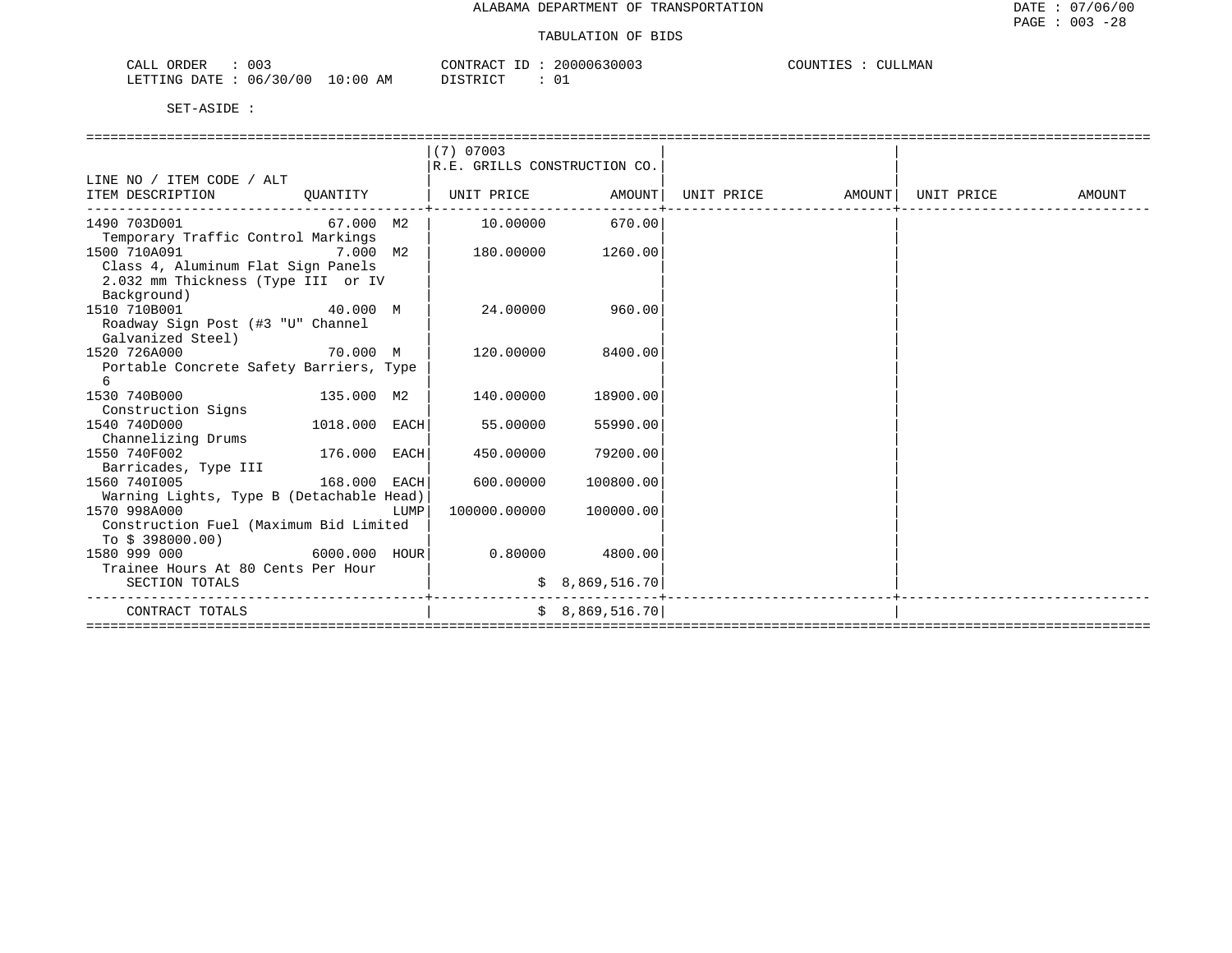DATE :

# VENDOR RANKING

| CALL ORDER : 004<br>LETTING DATE : 06/30/00 10:00 AM                                                                                                                                                          | CONTRACT ID: 20000630004<br>$\therefore$ 04<br>DISTRICT | COUNTIES : RUSSELL                             |
|---------------------------------------------------------------------------------------------------------------------------------------------------------------------------------------------------------------|---------------------------------------------------------|------------------------------------------------|
| CONTRACT DESCRIPTION:<br>for constructing the Grade, Drain, Bridges (Dual), and<br>Bridge Culvert on S.R. #1 (U.S. #431) from south of Seale to<br>the extisting four lane north of Seale. Length - 6.068 mi. | 300<br>Working Days<br>CONTRACT TIME :<br>RURAL         | (available days)<br>$PROJECT(S)$ : NHF-178(12) |
| SET-ASIDE :                                                                                                                                                                                                   |                                                         |                                                |

| RANK | VENDOR NO./NAME |                                                | TOTAL<br><b>BID</b> | % OVER<br>LOW BID |
|------|-----------------|------------------------------------------------|---------------------|-------------------|
|      | 14001           | NEWELL ROADBUILDERS, INC.                      | \$6,259,450.76      | 100.0000%         |
|      | 14003           | W. S. NEWELL, INC.                             | \$6,327,493.56      | 101.0870%         |
|      | 30002           | ELLARD CONTR. CO., INC. & ELLARD CONSTR., INC. | \$6,651,072.65      | 106.2564%         |
|      | 18046           | REESE & HOWELL, INC.                           | \$6,746,567.48      | 107.7821%         |
|      | 04014           | DUBOSE CONSTRUCTION, LLC                       | \$6.996.565.55      | 111.7760%         |

--------------------------------------------------------------------------------------------------------------------------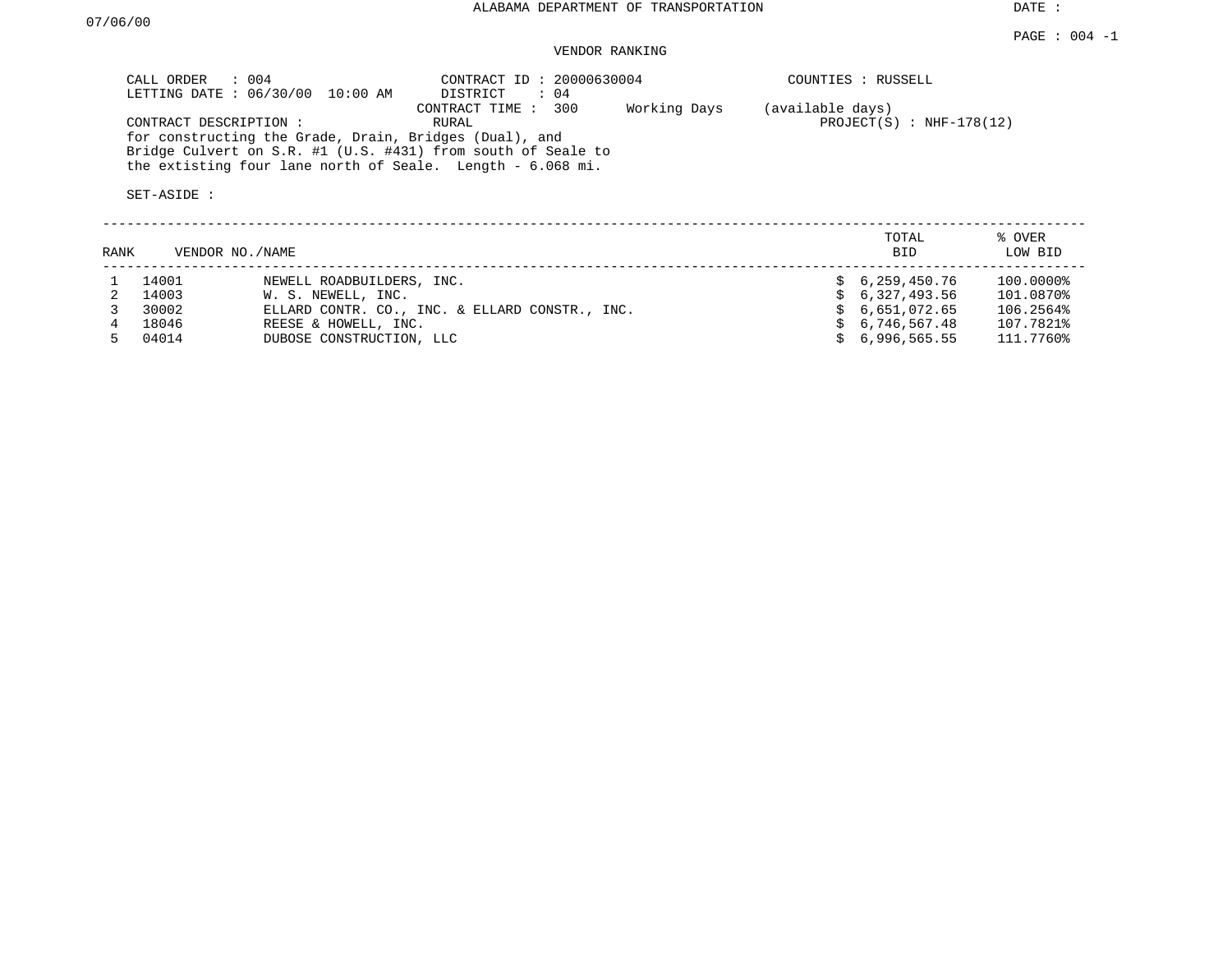| ORDER<br>004<br>ىلىك                                 |                   | 200006<br>TONTRACT | COUNTIES<br><b>DIICCELI</b><br>TRRRIT |
|------------------------------------------------------|-------------------|--------------------|---------------------------------------|
| 06/30<br>/00<br>ኮΔͲϜ<br>מאדידים.<br>TE.T.T.TMG<br>ີ້ | ፡ 0 0<br>ΆM<br>ΤO | DISTRICT<br>⊿ ۱    |                                       |

|                                                                        | (1) 14001            |            | $(2)$ 14003  |                              | $(3)$ 30002                                                                                                  |               |
|------------------------------------------------------------------------|----------------------|------------|--------------|------------------------------|--------------------------------------------------------------------------------------------------------------|---------------|
|                                                                        |                      |            |              |                              | NEWELL ROADBUILDERS, INC.  W. S. NEWELL, INC.  ELLARD CONTR. & ELLARD CONST                                  |               |
| LINE NO / ITEM CODE / ALT                                              |                      |            |              |                              |                                                                                                              |               |
| ITEM DESCRIPTION OUANTITY                                              |                      |            |              | --------------------+------- | UNIT PRICE                 AMOUNT    UNIT PRICE                AMOUNT    UNIT PRICE                   AMOUNT | _____________ |
| SECTION 0001 ROADWAY                                                   |                      |            |              |                              |                                                                                                              |               |
| 0010 201A000                                                           | LUMP<br>170000.00000 | 170000.00  | 154000.00000 | 154000.00                    | 550000.00000                                                                                                 | 550000.00     |
| Clearing & Grubbing (Approximately 219<br>Acres)                       |                      |            |              |                              |                                                                                                              |               |
| 0020 204A000<br>1.000 EACH                                             | 500,00000            | 500.00     | 500,00000    | 500.00                       | 2500.00000                                                                                                   | 2500.00       |
| Closing Water Well                                                     |                      |            | 700,00000    |                              |                                                                                                              |               |
| 0030 205A001<br>1.000 EACH<br>Removal Of Structures, Structure No. 1   | 1,00000              | 1.00       |              | 700.00                       | 400.00000                                                                                                    | 400.00        |
| 0040 205A002<br>1.000 EACH                                             | 1,00000              | 1.00       | 700,00000    | 700.00                       | 400.00000                                                                                                    | 400.00        |
| Removal Of Structures, Structure No. 2                                 |                      |            |              |                              |                                                                                                              |               |
| 0050 205A003<br>1.000 EACH                                             | 1,00000              | 1.00       | 700.00000    | 700.00                       | 1600.00000                                                                                                   | 1600.00       |
| Removal Of Structures, Structure No. 3                                 |                      |            |              |                              |                                                                                                              |               |
| 0060 205A004<br>1.000 EACH                                             | 1,00000              | 1.00       | 700.00000    | 700.00                       | 3000.00000                                                                                                   | 3000.00       |
| Removal Of Structures, Structure No. 4                                 |                      |            |              |                              |                                                                                                              |               |
| 0070 205A005<br>1.000 EACH                                             | 1,00000              | 1.00       | 700.00000    | 700.00                       | 1100.00000                                                                                                   | 1100.00       |
| Removal Of Structures, Structure No. 5                                 |                      |            |              |                              |                                                                                                              |               |
| 0080 205A006<br>1.000 EACH                                             | 1,00000              | 1.00       | 700.00000    | 700.00                       | 3000.00000                                                                                                   | 3000.00       |
| Removal Of Structures, Structure No. 6<br>0090 205A007<br>$1.000$ EACH | 1,00000              | 1.00       | 700,00000    | 700.00                       |                                                                                                              | 100.00        |
| Removal Of Structures, Structure No. 7                                 |                      |            |              |                              | 100.00000                                                                                                    |               |
| 1771797.000 CYIP<br>0100 210A000                                       | 1.05000              | 1860386.85 | 1,08000      | 1913540.76                   | 1.08000                                                                                                      | 1913540.76    |
| Unclassified Excavation                                                |                      |            |              |                              |                                                                                                              |               |
| 0110 210D000<br>271630.000 CYIP                                        | 2.17000              | 589437.10  | 2,20000      | 597586.00                    | 1,90000                                                                                                      | 516097.00     |
| Borrow Excavation                                                      |                      |            |              |                              |                                                                                                              |               |
| 0120 214A000<br>13254.000                                              | CUYD<br>2.25000      | 29821.50   | 2.50000      | 33135.00                     | 3.00000                                                                                                      | 39762.00      |
| Structure Excavation                                                   |                      |            |              |                              |                                                                                                              |               |
| 0130 214B001<br>4105.000 CUYD                                          | 0.01000              | 41.05      | 0.01000      | 41.05                        | 30.00000                                                                                                     | 123150.00     |
| Foundation Backfill, Commercial                                        |                      |            |              |                              |                                                                                                              |               |
| 0140 215A000<br>95.000                                                 | 12.00000<br>CUYD     | 1140.00    | 20.00000     | 1900.00                      | 12.00000                                                                                                     | 1140.00       |
| Unclassified Bridge Excavation<br>0150 215B000                         | LUMP<br>5000.00000   | 5000.00    | 1500.00000   | 1500.00                      | 5000.00000                                                                                                   | 5000.00       |
| Cofferdams Or Sheeting And Shoring STA                                 |                      |            |              |                              |                                                                                                              |               |
| 136+99, NBR                                                            |                      |            |              |                              |                                                                                                              |               |
| 0160 215B001                                                           | 5000.00000<br>LUMP   | 5000.00    | 1500.00000   | 1500.00                      | 5000.00000                                                                                                   | 5000.00       |
| Cofferdams Or Sheeting And Shoring STA                                 |                      |            |              |                              |                                                                                                              |               |
| $136+99$ , SBR                                                         |                      |            |              |                              |                                                                                                              |               |
| 0170 250B000<br>75.000 CUYD                                            | 120.00000            | 9000.00    | 113.12000    | 8484.00                      | 132.00000                                                                                                    | 9900.00       |
| Treatment Of Hydrocarbon Contaminated                                  |                      |            |              |                              |                                                                                                              |               |
| Soil (Specialty Item)                                                  |                      |            |              |                              |                                                                                                              |               |
| 0180 250C000<br>2.000 EACH                                             | 3800.00000           | 7600.00    | 3605.70000   | 7211.40                      | 5895.00000                                                                                                   | 11790.00      |
| Underground Storage Tank Removal                                       |                      |            |              |                              |                                                                                                              |               |
| (Specialty Item)                                                       |                      |            |              |                              |                                                                                                              |               |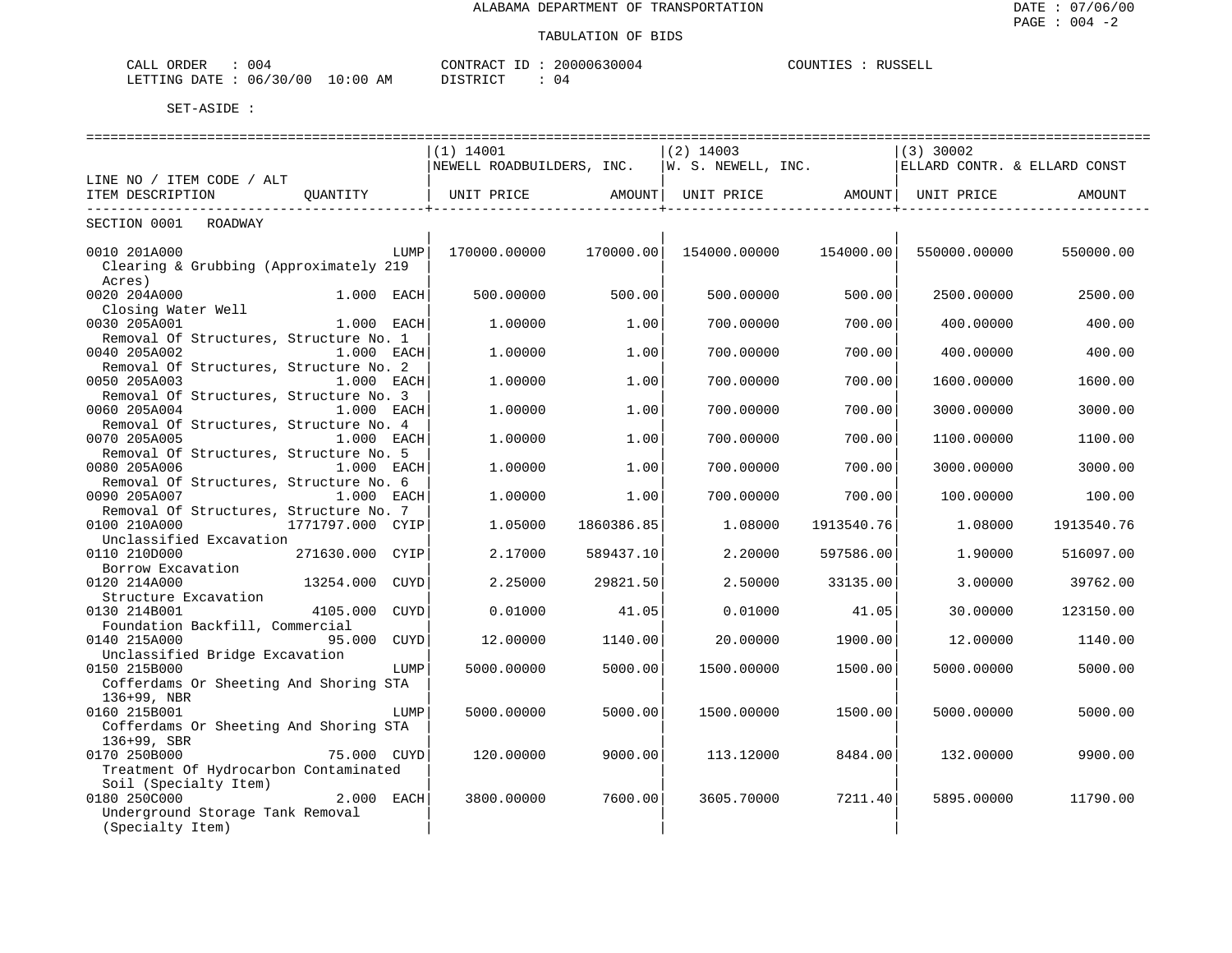| ORDER<br>CALI | U O 4    |                         | CONTRACT<br>TD.         | 20000630004         | COUNTIES | <b>RUSSELI</b> |
|---------------|----------|-------------------------|-------------------------|---------------------|----------|----------------|
| LETTING DATE  | 06/30/00 | LO : 00<br>AΜ<br>$\sim$ | ירי ד סידף ד<br>- - - - | JЧ<br>$\sim$ $\sim$ |          |                |

|                                        |               |      | $(1)$ 14001               |            | $(2)$ 14003           |                     | $(3)$ 30002        |                              |
|----------------------------------------|---------------|------|---------------------------|------------|-----------------------|---------------------|--------------------|------------------------------|
|                                        |               |      | NEWELL ROADBUILDERS, INC. |            | $ W.$ S. NEWELL, INC. |                     |                    | ELLARD CONTR. & ELLARD CONST |
| LINE NO / ITEM CODE / ALT              |               |      |                           |            |                       |                     |                    |                              |
| ITEM DESCRIPTION                       | OUANTITY      |      | UNIT PRICE                | AMOUNT     | UNIT PRICE            |                     | AMOUNT  UNIT PRICE | AMOUNT                       |
|                                        |               |      |                           | ---------- |                       | ------------------- |                    |                              |
| 0190 301A012                           | 2170.000 SYCP |      | 5.00000                   | 10850.00   | 5.04000               | 10936.80            | 5.00000            | 10850.00                     |
| Crushed Aggregate Base Course, Type B, |               |      |                           |            |                       |                     |                    |                              |
| Plant Mixed, 6" Compacted Thickness    |               |      |                           |            |                       |                     |                    |                              |
| 0200 430B012                           | 500.000 TNCP  |      | 20.00000                  | 10000.00   | 20.00000              | 10000.00            | 14.50000           | 7250.00                      |
| Aggregate Surfacing (AHD #410 Or #467) |               |      |                           |            |                       |                     |                    |                              |
| 0210 502A000                           | 300622.000 LB |      | 0.51000                   | 153317.22  | 0.47000               | 141292.34           | 0.52000            | 156323.44                    |
| Steel Reinforcement                    |               |      |                           |            |                       |                     |                    |                              |
| 0220 502B000                           |               | LUMP | 38000.00000               | 38000.00   | 28000.00000           | 28000.00            | 38000.00000        | 38000.00                     |
| Steel Reinforcement For Bridge         |               |      |                           |            |                       |                     |                    |                              |
| Superstructure (STA 136+99 NBR, APPROX |               |      |                           |            |                       |                     |                    |                              |
| 56000 LBS)                             |               |      |                           |            |                       |                     |                    |                              |
| 0230 502B001                           |               | LUMP | 38000.00000               | 38000.00   | 28000.00000           | 28000.00            | 38000.00000        | 38000.00                     |
| Steel Reinforcement For Bridge         |               |      |                           |            |                       |                     |                    |                              |
| Superstructure (STA 136+99 SBR, APPROX |               |      |                           |            |                       |                     |                    |                              |
| 56000 LBS)                             |               |      |                           |            |                       |                     |                    |                              |
| 0240 505A002                           | 2.000 EACH    |      | 1100.00000                | 2200.00    | 4000.00000            | 8000.00             | 1100.00000         | 2200.00                      |
| Steel Test Piles (HP 12x53)            |               |      |                           |            |                       |                     |                    |                              |
| 0250 505B057                           | 2.000 EACH    |      | 500.00000                 | 1000.00    | 2000.00000            | 4000.00             | 500.00000          | 1000.00                      |
| Static Loading Tests (HP 12x53)        |               |      |                           |            |                       |                     |                    |                              |
| 0260 505C002                           | 3455.000 LF   |      | 19.00000                  | 65645.00   | 23.00000              | 79465.00            | 19.00000           | 65645.00                     |
| Steel Piling (HP 12x53)                |               |      |                           |            |                       |                     |                    |                              |
| 0270 508A000                           | 10100.000 LB  |      | 2.00000                   | 20200.00   | 1,90000               | 19190.00            | 2.00000            | 20200.00                     |
| Structural Steel<br>0280 510A000       | 266.000 CUYD  |      | 262.00000                 | 69692.00   | 290.00000             | 77140.00            | 262.00000          | 69692.00                     |
| Bridge Substructure Concrete, Class A  |               |      |                           |            |                       |                     |                    |                              |
| 0290 510C051                           |               | LUMP | 92609.00000               | 92609.00   | 87000.00000           | 87000.00            | 92609.00000        | 92609.00                     |
| Bridge Concrete Superstructure, STA    |               |      |                           |            |                       |                     |                    |                              |
| 136+99 NBR, APPROX 238 CU YD           |               |      |                           |            |                       |                     |                    |                              |
| 0300 510C052                           |               | LUMP | 92609.00000               | 92609.00   | 87000.00000           | 87000.00            | 92609.00000        | 92609.00                     |
| Bridge Concrete Superstructure, STA    |               |      |                           |            |                       |                     |                    |                              |
| 136+99 SBR, APPROX 238 CU YD           |               |      |                           |            |                       |                     |                    |                              |
| 0310 510E000                           | 1424.000      | SOYD | 2.12000                   | 3018.88    | 2.45000               | 3488.80             | 2.05000            | 2919.20                      |
| Grooving Concrete Bridge Decks         |               |      |                           |            |                       |                     |                    |                              |
| 0320 511A001                           | 40.000 EACH   |      | 110.00000                 | 4400.00    | 145.00000             | 5800.00             | 110.00000          | 4400.00                      |
| Elastomeric Bearings, Type 2           |               |      |                           |            |                       |                     |                    |                              |
| 0330 513B015                           | 1770.000 LF   |      | 90.00000                  | 159300.00  | 110,00000             | 194700.00           | 90.00000           | 159300.00                    |
| Pretensioned-Prestressed Concrete      |               |      |                           |            |                       |                     |                    |                              |
| Girders, Type BT-54 (Specialty Item)   |               |      |                           |            |                       |                     |                    |                              |
| 0340 524A011                           | 1383.000 CUYD |      | 325.00000                 | 449475.00  | 325.00000             | 449475.00           | 330.00000          | 456390.00                    |
| Culvert Concrete (Cast In Place)       |               |      |                           |            |                       |                     |                    |                              |
| 0350 530A001                           | 3243.000 LF   |      | 21.00000                  | 68103.00   | 21.00000              | 68103.00            | 22.00000           | 71346.00                     |
| 18" Roadway Pipe (Class 3 R.C.)        |               |      |                           |            |                       |                     |                    |                              |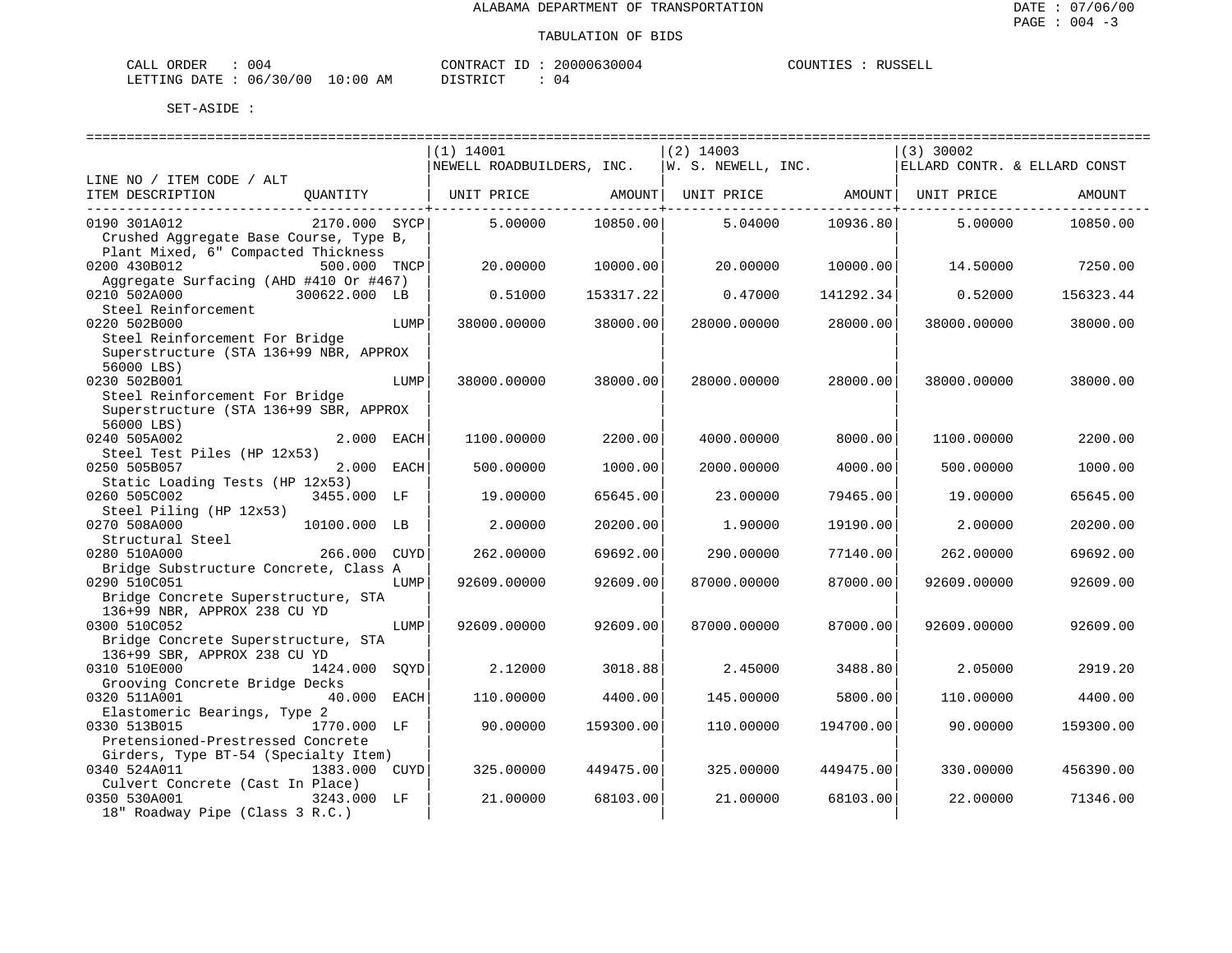| ORDER<br>CALL | U O 4      |             | CONTRACT<br>ID | 20000630004 | COUNTIES | RUSSELL |
|---------------|------------|-------------|----------------|-------------|----------|---------|
| LETTING DATE  | : 06/30/00 | 10:00<br>AM | T STR TOT      | . J 4       |          |         |

|                                     |      | $(1)$ 14001               |           | $(2)$ 14003        |          | $(3)$ 30002                  |           |
|-------------------------------------|------|---------------------------|-----------|--------------------|----------|------------------------------|-----------|
|                                     |      | NEWELL ROADBUILDERS, INC. |           | W. S. NEWELL, INC. |          | ELLARD CONTR. & ELLARD CONST |           |
| LINE NO / ITEM CODE / ALT           |      |                           |           |                    |          |                              |           |
| ITEM DESCRIPTION<br>OUANTITY        |      | UNIT PRICE                | AMOUNT    | UNIT PRICE AMOUNT  |          | UNIT PRICE                   | AMOUNT    |
|                                     |      |                           |           |                    |          |                              |           |
| 0360 530A002<br>1873.000 LF         |      | 30.00000                  | 56190.00  | 31,00000           | 58063.00 | 33.00000                     | 61809.00  |
| 24" Roadway Pipe (Class 3 R.C.)     |      |                           |           |                    |          |                              |           |
| 0370 530A003<br>955.000 LF          |      | 41.00000                  | 39155.00  | 42.50000           | 40587.50 | 44.00000                     | 42020.00  |
| 30" Roadway Pipe (Class 3 R.C.)     |      |                           |           |                    |          |                              |           |
| 0380 530A004<br>1171.000 LF         |      | 53.00000                  | 62063.00  | 53.00000           | 62063.00 | 60.00000                     | 70260.00  |
| 36" Roadway Pipe (Class 3 R.C.)     |      |                           |           |                    |          |                              |           |
| 0390 530A006<br>264.000 LF          |      | 85.50000                  | 22572.00  | 84.00000           | 22176.00 | 90.00000                     | 23760.00  |
| 48" Roadway Pipe (Class 3 R.C.)     |      |                           |           |                    |          |                              |           |
| 0400 530A007<br>446.000 LF          |      | 103.50000                 | 46161.00  | 100.00000          | 44600.00 | 109.00000                    | 48614.00  |
| 54" Roadway Pipe (Class 3 R.C.)     |      |                           |           |                    |          |                              |           |
| 0410 530A013<br>128.000 LF          |      | 32.50000                  | 4160.00   | 33.50000           | 4288.00  | 35,00000                     | 4480.00   |
| 24" Roadway Pipe (Class 4 R.C.)     |      |                           |           |                    |          |                              |           |
| 0420 530A015<br>608.000 LF          |      | 56.50000                  | 34352.00  | 57.00000           | 34656.00 | 63.00000                     | 38304.00  |
| 36" Roadway Pipe (Class 4 R.C.)     |      |                           |           |                    |          |                              |           |
| 0430 530A016<br>640.000 LF          |      | 86.00000                  | 55040.00  | 86.50000           | 55360.00 | 90.00000                     | 57600.00  |
| 42" Roadway Pipe (Class 4 R.C.)     |      |                           |           |                    |          |                              |           |
| 0440 530A023<br>25.000 LF           |      | 50.00000                  | 1250.00   | 29.50000           | 737.50   | 30.00000                     | 750.00    |
| 18" Roadway Pipe (Class 5 R.C.)     |      |                           |           |                    |          |                              |           |
| 0450 530A025<br>634.000 LF          |      | 59.00000                  | 37406.00  | 60.50000           | 38357.00 | 64.00000                     | 40576.00  |
| 30" Roadway Pipe (Class 5 R.C.)     |      |                           |           |                    |          |                              |           |
| 0460 530A026<br>272.000 LF          |      | 73.00000                  | 19856.00  | 74.00000           | 20128.00 | 78.00000                     | 21216.00  |
| 36" Roadway Pipe (Class 5 R.C.)     |      |                           |           |                    |          |                              |           |
| 0470 530A027<br>912.000 LF          |      | 98.50000                  | 89832.00  | 99.00000           | 90288.00 | 103.00000                    | 93936.00  |
| 42" Roadway Pipe (Class 5 R.C.)     |      |                           |           |                    |          |                              |           |
| 0480 530A800<br>120.000 LF          |      | 20.00000                  | 2400.00   | 22.00000           | 2640.00  | 18.00000                     | 2160.00   |
| 15" Roadway Pipe (14 Gauge C.C.S.)  |      |                           |           |                    |          |                              |           |
| (Stack Pipe) (No Bedding Required)  |      |                           |           |                    |          |                              |           |
| 0490 530A900<br>35.000 LF           |      | 23.00000                  | 805.00    | 26.00000           | 910.00   | 22.00000                     | 770.00    |
| 18" Roadway Pipe (14 Gauge C.C.M.)  |      |                           |           |                    |          |                              |           |
| 0500 535A080<br>704.000 LF          |      | 19.00000                  | 13376.00  | 20.00000           | 14080.00 | 21.00000                     | 14784.00  |
| 18" Side Drain Pipe (Class 3 R.C.)  |      |                           |           |                    |          |                              |           |
| 0510 535A085<br>706.000<br>LF       |      | 25.00000                  | 17650.00  | 30.00000           | 21180.00 | 27.00000                     | 19062.00  |
| 24" Side Drain Pipe (Class 3 R.C.)  |      |                           |           |                    |          |                              |           |
| 0520 600A000                        | LUMP | 184000.00000              | 184000.00 | 58500.00000        | 58500.00 | 166706.00000                 | 166706.00 |
| Mobilization                        |      |                           |           |                    |          |                              |           |
| 0530 601A000<br>1.000 EACH          |      | 4000.00000                | 4000.00   | 2500.00000         | 2500.00  | 4500.00000                   | 4500.00   |
| Furnishing Base, Soil And Structure |      |                           |           |                    |          |                              |           |
| Laboratories                        |      |                           |           |                    |          |                              |           |
| 0540 602A000<br>210.000 EACH        |      | 75.00000                  | 15750.00  | 55.00000           | 11550.00 | 80.00000                     | 16800.00  |
| Right Of Way Markers                |      |                           |           |                    |          |                              |           |
| 0550 602B000<br>1.000 EACH          |      | 200.00000                 | 200.00    | 200,00000          | 200.00   | 100.00000                    | 100.00    |
| Land Survey Markers                 |      |                           |           |                    |          |                              |           |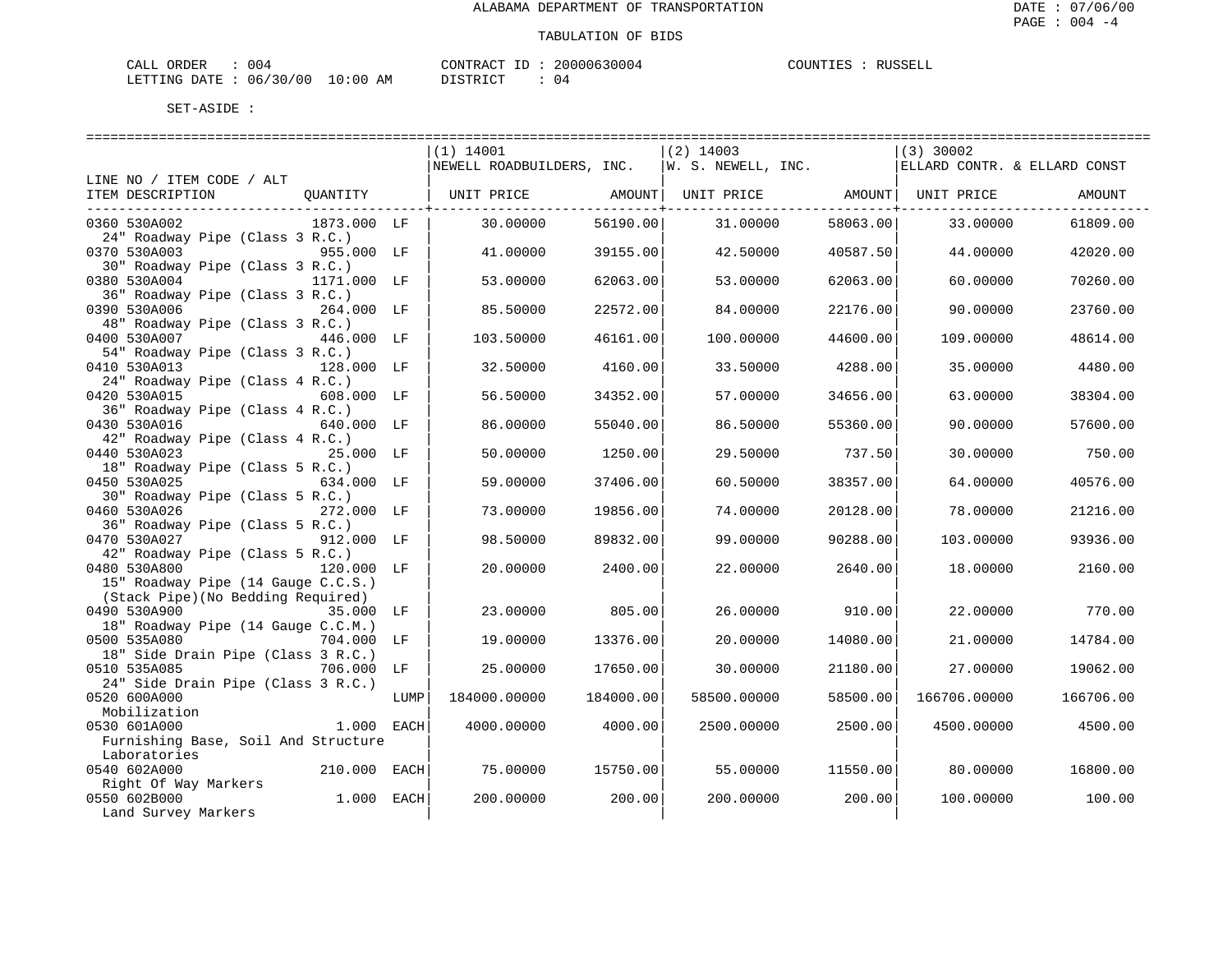| CALI<br>ORDER    | U U 4                  |                 | CONTRAC<br>тЬ      | 10630004<br>0۵. | COUNTIES | RIISSELI |
|------------------|------------------------|-----------------|--------------------|-----------------|----------|----------|
| DATE.<br>LETTING | 7/30/1<br>06/<br>' N C | . O : O (<br>ΑM | ירום דרים<br>----- | ,4              |          |          |

|                                                         |                 |      | $(1)$ 14001                                                                                                   |           | $(2)$ 14003 |           | $(3)$ 30002                  |           |
|---------------------------------------------------------|-----------------|------|---------------------------------------------------------------------------------------------------------------|-----------|-------------|-----------|------------------------------|-----------|
|                                                         |                 |      | NEWELL ROADBUILDERS, INC. $ w. s. wEWL, \text{INC.}$                                                          |           |             |           | ELLARD CONTR. & ELLARD CONST |           |
| LINE NO / ITEM CODE / ALT                               |                 |      |                                                                                                               |           |             |           |                              |           |
| ITEM DESCRIPTION                                        | <b>QUANTITY</b> |      | UNIT PRICE                 AMOUNT    UNIT PRICE                 AMOUNT    UNIT PRICE                   AMOUNT |           |             |           |                              |           |
| 0560 602C000                                            | 15.000 EACH     |      | 125.00000                                                                                                     | 1875.00   | 105.00000   | 1575.00   | 125.00000                    | 1875.00   |
| Permanent Easement Marker                               |                 |      |                                                                                                               |           |             |           |                              |           |
| 0570 606A000                                            | 2000.000 LF     |      | 10,00000                                                                                                      | 20000.00  | 8,00000     | 16000.00  | 7.00000                      | 14000.00  |
| 6" Underdrain Pipe                                      |                 |      |                                                                                                               |           |             |           |                              |           |
| 0580 610C001                                            | 5153.000        | TON  | 24,00000                                                                                                      | 123672.00 | 20,00000    | 103060.00 | 19.50000                     | 100483.50 |
| Loose Riprap, Class 2                                   |                 |      |                                                                                                               |           |             |           |                              |           |
| 0590 610D000                                            | 3875.000 SOYD   |      | 3.25000                                                                                                       | 12593.75  | 1.85000     | 7168.75   | 2.50000                      | 9687.50   |
| Filter Blanket                                          |                 |      |                                                                                                               |           |             |           |                              |           |
| 0600 614A000                                            | 1097.000        | CUYD | 165.00000                                                                                                     | 181005.00 | 200.00000   | 219400.00 | 200.00000                    | 219400.00 |
| Slope Paving                                            |                 |      |                                                                                                               |           |             |           |                              |           |
| 0610 614A001                                            | 87.000 CUYD     |      | 160.00000                                                                                                     | 13920.00  | 210.00000   | 18270.00  | 160.00000                    | 13920.00  |
| Slope Paving (Under Bridges)                            |                 |      |                                                                                                               |           |             |           |                              |           |
| 0620 617A000                                            | 11684.000 SOYD  |      | 0.25000                                                                                                       | 2921.00   | 1.75000     | 20447.00  | 1.75000                      | 20447.00  |
| Bituminous Treated Glass Fiber Flumes                   |                 |      |                                                                                                               |           |             |           |                              |           |
| 0630 619A002                                            | 28.000 EACH     |      | 325.00000                                                                                                     | 9100.00   | 450.00000   | 12600.00  | 450.00000                    | 12600.00  |
| 18" Roadway Pipe End Treatment, Class 1                 |                 |      |                                                                                                               |           |             |           |                              |           |
| 0640 619A003                                            | 16.000 EACH     |      | 350.00000                                                                                                     | 5600.00   | 550.00000   | 8800.00   | 530.00000                    | 8480.00   |
| 24" Roadway Pipe End Treatment, Class 1                 |                 |      |                                                                                                               |           |             |           |                              |           |
| 0650 619A004 6.000 EACH                                 |                 |      | 400.00000                                                                                                     | 2400.00   | 725.00000   | 4350.00   | 900.00000                    | 5400.00   |
| 30" Roadway Pipe End Treatment, Class 1<br>0660 619A005 | 11.000 EACH     |      |                                                                                                               | 6050.00   |             | 9900.00   |                              |           |
| 36" Roadway Pipe End Treatment, Class 1                 |                 |      | 550.00000                                                                                                     |           | 900.00000   |           | 1000.00000                   | 11000.00  |
| 0670 619A006                                            | 5.000 EACH      |      | 625.00000                                                                                                     | 3125.00   | 1250.00000  | 6250.00   | 1150.00000                   | 5750.00   |
| 42" Roadway Pipe End Treatment, Class 1                 |                 |      |                                                                                                               |           |             |           |                              |           |
| 0680 619A007                                            | 1.000 EACH      |      | 900.00000                                                                                                     | 900.00    | 1550.00000  | 1550.00   | 1200.00000                   | 1200.00   |
| 48" Roadway Pipe End Treatment, Class 1                 |                 |      |                                                                                                               |           |             |           |                              |           |
| 0690 619A008                                            | 6.000 EACH      |      | 1050.00000                                                                                                    | 6300.00   | 1950.00000  | 11700.00  | 1800.00000                   | 10800.00  |
| 54" Roadway Pipe End Treatment, Class 1                 |                 |      |                                                                                                               |           |             |           |                              |           |
| 0700 619A101                                            | 20.000 EACH     |      | 325.00000                                                                                                     | 6500.00   | 450.00000   | 9000.00   | 450.00000                    | 9000.00   |
| 18" Side Drain Pipe End Treatment,                      |                 |      |                                                                                                               |           |             |           |                              |           |
| Class 1                                                 |                 |      |                                                                                                               |           |             |           |                              |           |
| 18.000 EACH<br>0710 619A102                             |                 |      | 350.00000                                                                                                     | 6300.00   | 550.00000   | 9900.00   | 550.00000                    | 9900.00   |
| 24" Side Drain Pipe End Treatment,                      |                 |      |                                                                                                               |           |             |           |                              |           |
| Class 1                                                 |                 |      |                                                                                                               |           |             |           |                              |           |
| 0720 620A000                                            | 1.000 CUYD      |      | 500,00000                                                                                                     | 500.00    | 1000.00000  | 1000.00   | 525,00000                    | 525.00    |
| Minor Structure Concrete                                |                 |      |                                                                                                               |           |             |           |                              |           |
| 0730 621A000                                            | 8.000 EACH      |      | 1500.00000                                                                                                    | 12000.00  | 1850.00000  | 14800.00  | 1800.00000                   | 14400.00  |
| Junction Boxes, Type 1, 1P Or 5                         |                 |      |                                                                                                               |           |             |           |                              |           |
| 0740 621A001                                            | 4.000 EACH      |      | 1500.00000                                                                                                    | 6000.00   | 2000.00000  | 8000.00   | 1850.00000                   | 7400.00   |
| Junction Boxes, Type 1, 2P Or 5                         |                 |      |                                                                                                               |           |             |           |                              |           |
| 0750 621A010                                            | 2.000 EACH      |      | 1500.00000                                                                                                    | 3000.00   | 2250.00000  | 4500.00   | 2500.00000                   | 5000.00   |
| Junction Boxes, Type 3                                  |                 |      |                                                                                                               |           |             |           |                              |           |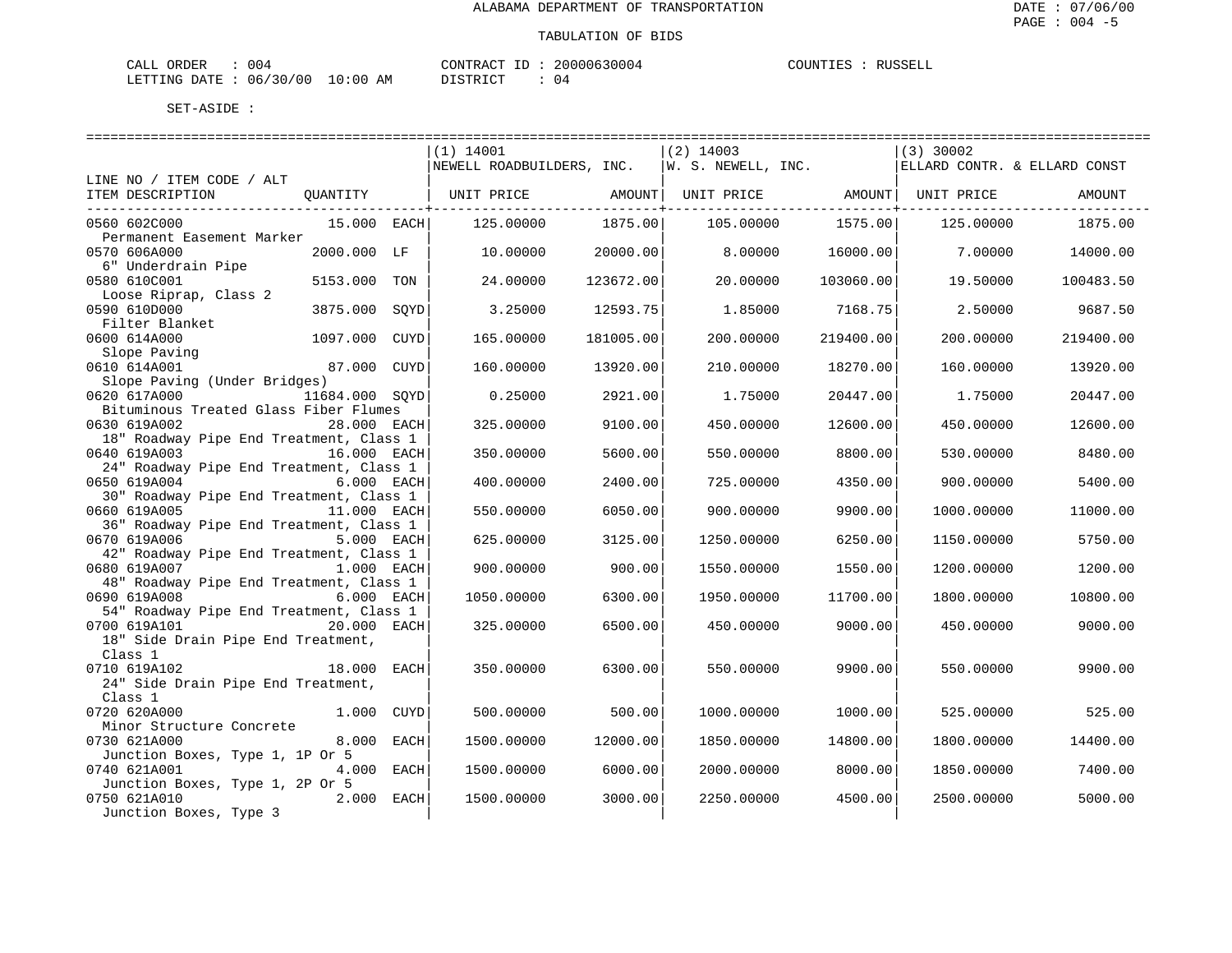| ORDER<br>CALL | U O 4      |             | CONTRACT<br>ID | 20000630004 | COUNTIES | RUSSELL |
|---------------|------------|-------------|----------------|-------------|----------|---------|
| LETTING DATE  | : 06/30/00 | 10:00<br>AM | T STR TOT      | . J 4       |          |         |

|                                       |                |      | ------------------------  |          | ------------------------- |          |                              |          |
|---------------------------------------|----------------|------|---------------------------|----------|---------------------------|----------|------------------------------|----------|
|                                       |                |      | $(1)$ 14001               |          | $(2)$ 14003               |          | $(3)$ 30002                  |          |
|                                       |                |      | NEWELL ROADBUILDERS, INC. |          | W. S. NEWELL, INC.        |          | ELLARD CONTR. & ELLARD CONST |          |
| LINE NO / ITEM CODE / ALT             |                |      |                           |          |                           |          |                              |          |
| ITEM DESCRIPTION                      | OUANTITY       |      | UNIT PRICE AMOUNT         |          | UNIT PRICE AMOUNT         |          | UNIT PRICE                   | AMOUNT   |
|                                       |                |      |                           |          |                           |          |                              |          |
| 0760 621A016                          | $2.000$ EACH   |      | 2500.00000                | 5000.00  | 3750.00000                | 7500.00  | 3000.00000                   | 6000.00  |
| Junction Boxes, Type 4, 1P Or 5       |                |      |                           |          |                           |          |                              |          |
| 0770 621A017                          | 5.000 EACH     |      | 2500.00000                | 12500.00 | 3750.00000                | 18750.00 | 3500.00000                   | 17500.00 |
| Junction Boxes, Type 4, 2P Or 5       |                |      |                           |          |                           |          |                              |          |
| 0780 621B000                          | 2.000 EACH     |      | 350.00000                 | 700.00   | 550.00000                 | 1100.00  | 450.00000                    | 900.00   |
| Junction Box Units, Type 1, 1P Or 5   |                |      |                           |          |                           |          |                              |          |
| 0790 621B001                          | 4.000 EACH     |      | 350.00000                 | 1400.00  | 600.00000                 | 2400.00  | 550.00000                    | 2200.00  |
| Junction Box Units, Type 1, 2P Or 5   |                |      |                           |          |                           |          |                              |          |
| 0800 621B019                          | 5.000 EACH     |      | 450.00000                 | 2250.00  | 750.00000                 | 3750.00  | 650.00000                    | 3250.00  |
| Junction Box Units, Type 4, 2P Or 5   |                |      |                           |          |                           |          |                              |          |
| 0810 621C000                          | $1.000$ EACH   |      | 4500.00000                | 4500.00  | 4500.00000                | 4500.00  | 4250.00000                   | 4250.00  |
| Inlets, Type AB                       |                |      |                           |          |                           |          |                              |          |
| 0820 621C020                          | 56.000 EACH    |      | 1500.00000                | 84000.00 | 1450.00000                | 81200.00 | 1500.00000                   | 84000.00 |
| Inlets, Type Y                        |                |      |                           |          |                           |          |                              |          |
| 0830 621C027                          | 3.000          | EACH | 1300.00000                | 3900.00  | 1650.00000                | 4950.00  | 1500.00000                   | 4500.00  |
| Inlets, Type C                        |                |      |                           |          |                           |          |                              |          |
| 0840 621C101                          | 1.000          | EACH | 3000.00000                | 3000.00  | 3200.00000                | 3200.00  | 3000.00000                   | 3000.00  |
| Inlets, Type GH (Modified)            |                |      |                           |          |                           |          |                              |          |
| 0850 621C113                          | 2.000          | EACH | 4500.00000                | 9000.00  | 4500.00000                | 9000.00  | 4750.00000                   | 9500.00  |
| Inlets, Type IJ (Modified)            |                |      |                           |          |                           |          |                              |          |
| 0860 621D019                          | 67.000 EACH    |      | 350.00000                 | 23450.00 | 475.00000                 | 31825.00 | 450.00000                    | 30150.00 |
| Inlet Units, Type Y                   |                |      |                           |          |                           |          |                              |          |
| 0870 6211000                          | 2.000          | EACH | 1650.00000                | 3300.00  | 3750.00000                | 7500.00  | 3500.00000                   | 7000.00  |
| Stilling Basins, Type 00              |                |      |                           |          |                           |          |                              |          |
| 0880 6211001                          | 4.000 EACH     |      | 3500.00000                | 14000.00 | 6000.00000                | 24000.00 | 6000.00000                   | 24000.00 |
| Stilling Basins, Type 1               |                |      |                           |          |                           |          |                              |          |
| 0890 6211002                          | 2.000 EACH     |      | 6540.00000                | 13080.00 | 9000.00000                | 18000.00 | 8000.00000                   | 16000.00 |
| Stilling Basins, Type 2               |                |      |                           |          |                           |          |                              |          |
| 0900 6211003                          | 3.000 EACH     |      | 7000.00000                | 21000.00 | 10500.00000               | 31500.00 | 11000.00000                  | 33000.00 |
| Stilling Basins, Type 3               |                |      |                           |          |                           |          |                              |          |
| 0910 6211004                          | 1.000 EACH     |      | 10000.00000               | 10000.00 | 17000.00000               | 17000.00 | 16750.00000                  | 16750.00 |
| Stilling Basins, Type 4               |                |      |                           |          |                           |          |                              |          |
| 0920 630A000                          | 150.000 LF     |      | 18.50000                  | 2775.00  | 18.50000                  | 2775.00  | 12.50000                     | 1875.00  |
| Steel Beam Guardrail, Class A, Type 1 |                |      |                           |          |                           |          |                              |          |
| 0930 630C050                          | 2.000 EACH     |      | 2100.00000                | 4200.00  | 2100.00000                | 4200.00  | 1950.00000                   | 3900.00  |
| Guardrail End Anchor, Type 20 Series  |                |      |                           |          |                           |          |                              |          |
| 0940 650B000                          | 45573.000 CYIP |      | 1.50000                   | 68359.50 | 1,50000                   | 68359.50 | 1.50000                      | 68359.50 |
| Topsoil From Stockpiles               |                |      |                           |          |                           |          |                              |          |
| 0950 652A054                          | 62.000 ACRE    |      | 725.00000                 | 44950.00 | 500.00000                 | 31000.00 | 500.00000                    | 31000.00 |
| Seeding (Mix 2A)                      |                |      |                           |          |                           |          |                              |          |
| 0960 652A056                          | 42.000 ACRE    |      | 800.00000                 | 33600.00 | 500.00000                 | 21000.00 | 500.00000                    | 21000.00 |
|                                       |                |      |                           |          |                           |          |                              |          |
| Seeding (Mix 2E)                      |                |      |                           |          |                           |          |                              |          |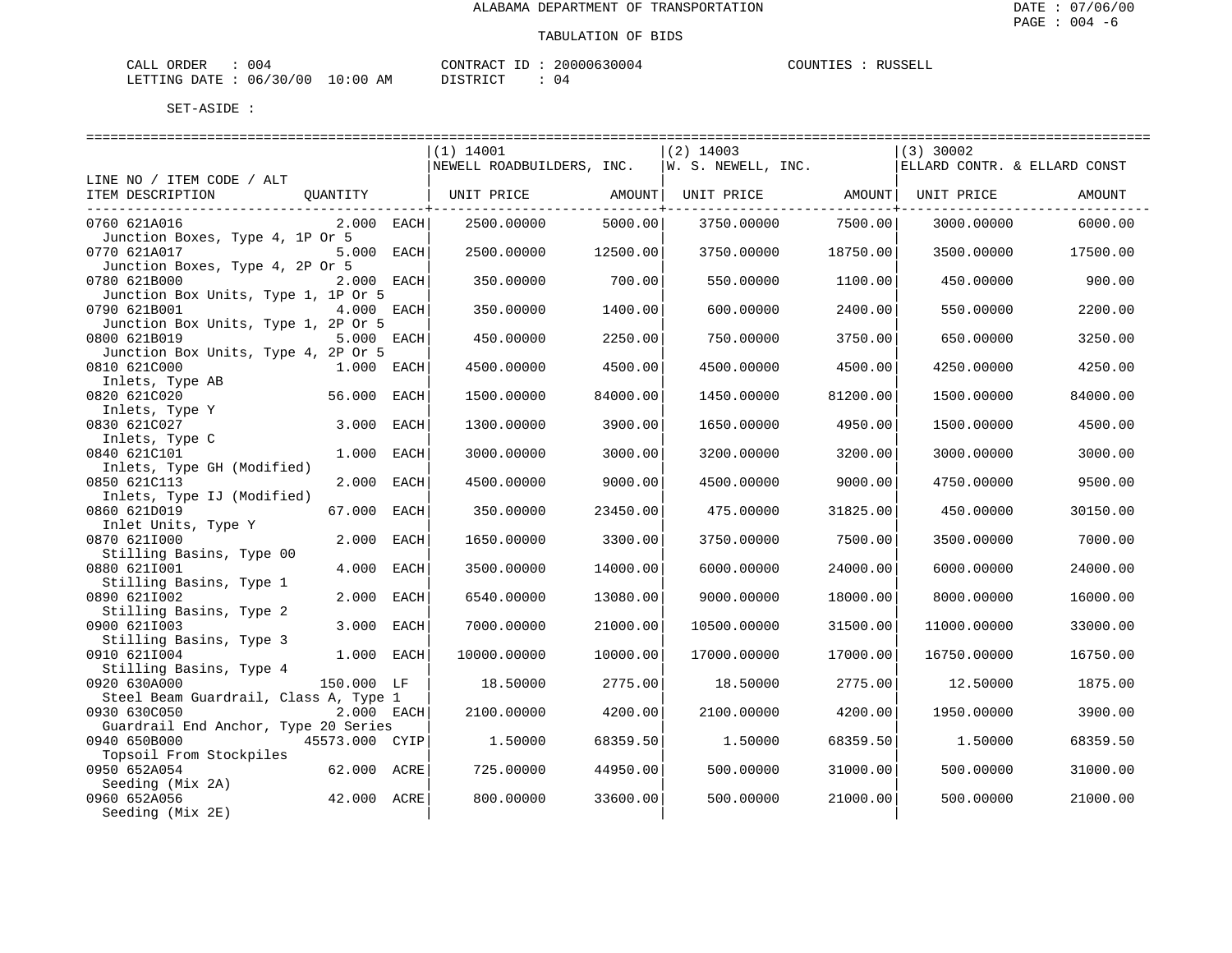| CALI<br>ORDER    | U U 4                  |                 | CONTRAC<br>тЬ      | 10630004<br>0۵. | COUNTIES | RIISSELI |
|------------------|------------------------|-----------------|--------------------|-----------------|----------|----------|
| DATE.<br>LETTING | 7/30/1<br>06/<br>' N C | . O : O (<br>ΑM | ירום דרים<br>----- | ,4              |          |          |

|                                                  |              |      | $(1)$ 14001               |           | $(2)$ 14003        |          | $(3)$ 30002                  |           |
|--------------------------------------------------|--------------|------|---------------------------|-----------|--------------------|----------|------------------------------|-----------|
|                                                  |              |      | NEWELL ROADBUILDERS, INC. |           | W. S. NEWELL, INC. |          | ELLARD CONTR. & ELLARD CONST |           |
| LINE NO / ITEM CODE / ALT                        |              |      |                           |           |                    |          |                              |           |
| ITEM DESCRIPTION                                 | OUANTITY     |      | UNIT PRICE                | AMOUNT    | UNIT PRICE         | AMOUNT   | UNIT PRICE                   | AMOUNT    |
| 0970 652B053<br>Temporary Seeding (Mix 2AT)      | 62.000 ACRE  |      | 1,00000                   | 62.00     | 250.00000          | 15500.00 | 250.00000                    | 15500.00  |
| 0980 652D054<br>Seeding In Stubble (Mix 2A)      | 62.000 ACRE  |      | 1,00000                   | 62.00     | 400.00000          | 24800.00 | 400.00000                    | 24800.00  |
| 0990 654A001<br>Solid Sodding (Bermuda)          | 3275.000     | SOYD | 5.00000                   | 16375.00  | 3.00000            | 9825.00  | 3.00000                      | 9825.00   |
| 1000 656A000<br>Mulching, Class A, Type 1        | 124.000 ACRE |      | 650.00000                 | 80600.00  | 450.00000          | 55800.00 | 450.00000                    | 55800.00  |
| 1010 656A001<br>Mulching, Class A, Type 2        | 42.000 ACRE  |      | 700.00000                 | 29400.00  | 450.00000          | 18900.00 | 450.00000                    | 18900.00  |
| 1020 659A001<br>Erosion Control Netting, Class B | 6274.000     | SOYD | 3.00000                   | 18822.00  | 1.50000            | 9411.00  | 1.50000                      | 9411.00   |
| 1030 665A000<br>Temporary Seeding                | 100.000 ACRE |      | 250.00000                 | 25000.00  | 250.00000          | 25000.00 | 250.00000                    | 25000.00  |
| 1040 665B000<br>Temporary Mulching               | 100.000 ACRE |      | 350.00000                 | 35000.00  | 300.00000          | 30000.00 | 300.00000                    | 30000.00  |
| 1050 665C000<br>15" Temporary Pipe               | 1720.000 LF  |      | 10.00000                  | 17200.00  | 10.00000           | 17200.00 | 15.00000                     | 25800.00  |
| 1060 665F000<br>Hay Bales                        | 1494.000     | EACH | 4.00000                   | 5976.00   | 4.00000            | 5976.00  | 5.75000                      | 8590.50   |
| 1070 665G000                                     | 775.000 EACH |      | 0.01000                   | 7.75      | 2.25000            | 1743.75  | 6.00000                      | 4650.00   |
| Sand Bags<br>1080 6651000                        | 1410.000     | TON  | 24.00000                  | 33840.00  | 20.00000           | 28200.00 | 19.50000                     | 27495.00  |
| Temporary Riprap, Class 2<br>1090 665J000        | 28435.000 LF |      | 3.50000                   | 99522.50  | 3.05000            | 86726.75 | 3.25000                      | 92413.75  |
| Silt Fence, Type A<br>1100 665K000               | 1052.000     | CUYD | 4.00000                   | 4208.00   | 3.00000            | 3156.00  | 5.00000                      | 5260.00   |
| Drainage Sump Excavation<br>1110 666A001         | 166.000      | ACRE | 0.01000                   | 1.66      | 0.01000            | 1.66     | 16.00000                     | 2656.00   |
| Pest Control Treatment<br>1120 680A000           |              | LUMP | 103500.00000              | 103500.00 | 94200.00000        | 94200.00 | 155000.00000                 | 155000.00 |
| Engineering Controls<br>1130 740B000             | 922.000      | SOFT | 13,00000                  | 11986.00  | 10.00000           | 9220.00  | 12.75000                     | 11755.50  |
| Construction Signs<br>1140 740D000               | 150.000      | EACH | 71,00000                  | 10650.00  | 60.00000           | 9000.00  | 63.25000                     | 9487.50   |
| Channelizing Drums<br>1150 740E000               | 50.000       | EACH | 0.01000                   | 0.50      | 12.00000           | 600.00   | 12.75000                     | 637.50    |
| Cones (36 Inches High)                           |              |      |                           |           |                    |          |                              |           |
| 1160 740F002                                     | 100.000 EACH |      | 250.00000                 | 25000.00  | 250.00000          | 25000.00 | 264.00000                    | 26400.00  |
| Barricades, Type III<br>1170 7401005             | 1.000 EACH   |      | 1000.00000                | 1000.00   | 1000.00000         | 1000.00  | 843.00000                    | 843.00    |
| Warning Lights, Type B (Detachable Head)         |              |      |                           |           |                    |          |                              |           |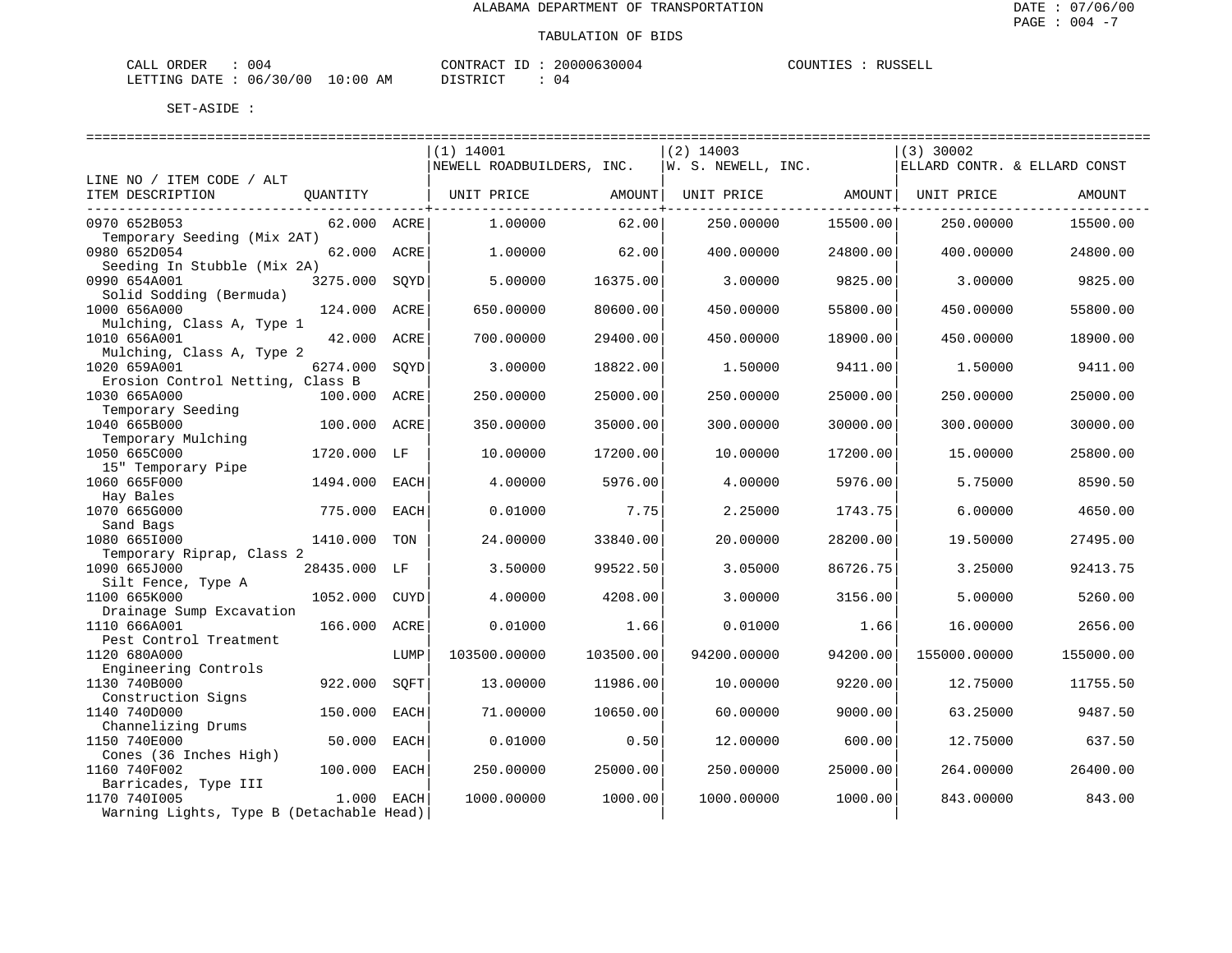| 004<br>ORDER<br>CALL     | CONTRACT                                      | 20000630004<br>$-1$ | COUNTIES<br>RUSSELL |
|--------------------------|-----------------------------------------------|---------------------|---------------------|
| 06/30/00<br>LETTING DATE | 10:00<br>חי חי היה את ה<br>ΆM<br><i>┙</i> ∸┘∸ | U4                  |                     |

|                                                  |          |      | $(1)$ 14001               |                | $(2)$ 14003        |                 | $(3)$ 30002                  |  |                |  |  |
|--------------------------------------------------|----------|------|---------------------------|----------------|--------------------|-----------------|------------------------------|--|----------------|--|--|
|                                                  |          |      | NEWELL ROADBUILDERS, INC. |                | W. S. NEWELL, INC. |                 | ELLARD CONTR. & ELLARD CONST |  |                |  |  |
| ' ITEM CODE / ALT<br>LINE NO<br>ITEM DESCRIPTION | OUANTITY |      | UNIT PRICE                | AMOUNT         | UNIT PRICE         | AMOUNT          | UNIT PRICE                   |  | AMOUNT         |  |  |
| 1180 740M000                                     | 50.000   | EACH | 0.01000                   | 0.50           | 2,00000            | 100.00          | 8.50000                      |  | 425.00         |  |  |
| Weight For Cone                                  |          |      |                           |                |                    |                 |                              |  |                |  |  |
| 1190 998A000                                     |          | LUMP | 283340.00000              | 283340.00      | 359000,00000       | 359000.00       | 10000.00000                  |  | 10000.00       |  |  |
| Construction Fuel (Maximum Bid Limited           |          |      |                           |                |                    |                 |                              |  |                |  |  |
| To $$359,000.00)$<br>1200 999 000                | 8250.000 | HOUR | 0.80000                   | 6600.00        | 0.80000            | 6600.00         | 0.80000                      |  | 6600.00        |  |  |
| Trainee Hours At 80 Cents Per Hour               |          |      |                           |                |                    |                 |                              |  |                |  |  |
| SECTION TOTALS                                   |          |      | S.                        | 6,259,450.76   |                    | \$6,327,493.56] |                              |  | \$6,651,072.65 |  |  |
| CONTRACT TOTALS                                  |          |      | S.                        | 6, 259, 450.76 |                    | \$6,327,493.56] |                              |  | \$6,651,072.65 |  |  |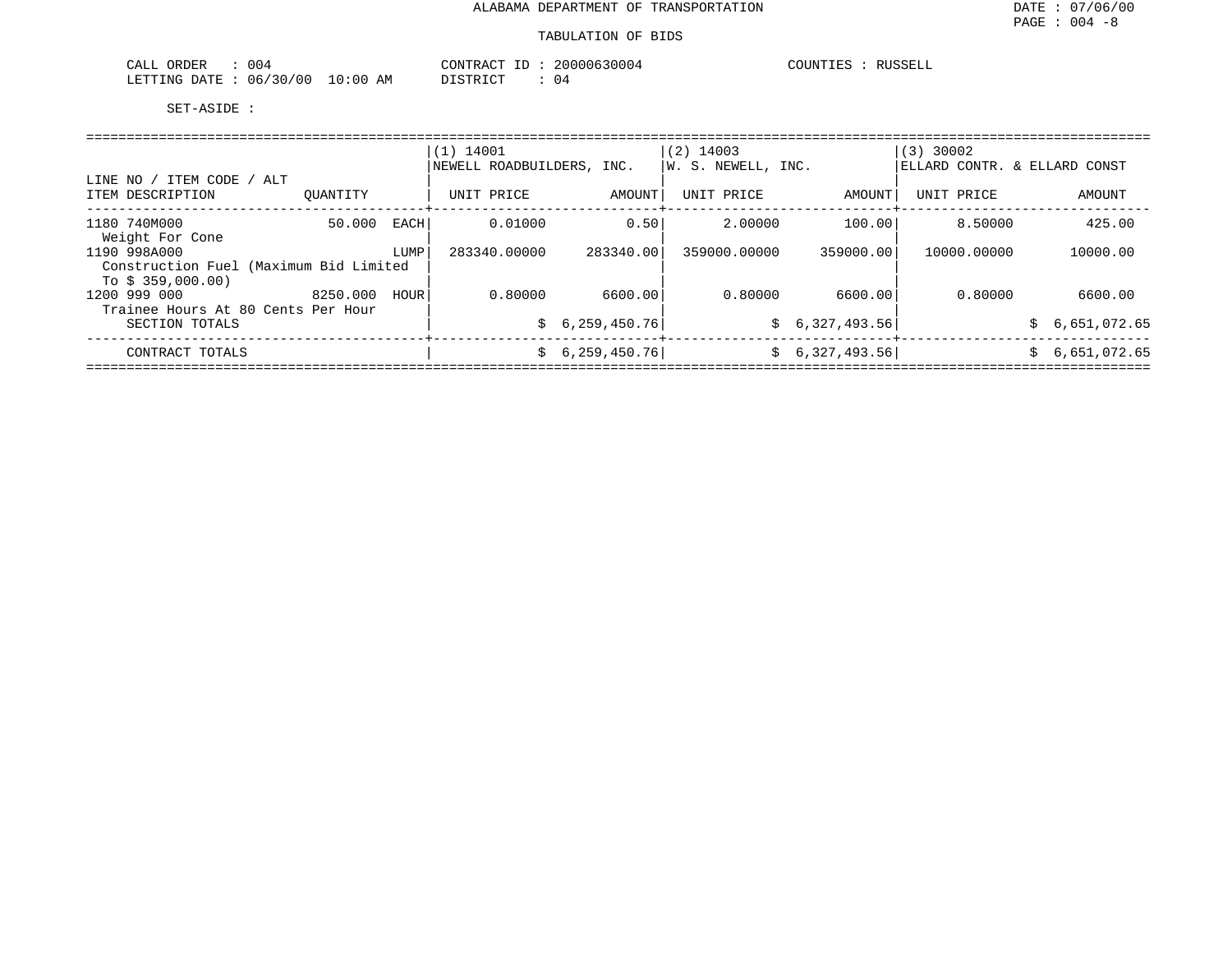# TABULATION OF BIDS

| CALL | ORDER        | 004      |          | CONTRACT ID | 20000630004 | COUNTIES | RUSSELL |
|------|--------------|----------|----------|-------------|-------------|----------|---------|
|      | LETTING DATE | 06/30/00 | 10:00 AM | DISTRICT    | U 4         |          |         |

|                                                                        |      | (4) 18046              |                   | (5) 04014                                                    |                   |        |
|------------------------------------------------------------------------|------|------------------------|-------------------|--------------------------------------------------------------|-------------------|--------|
|                                                                        |      |                        |                   | REESE & HOWELL, INC. $ V_{\text{UUSOSE}} $ CONSTRUCTION, LLC |                   |        |
| LINE NO / ITEM CODE / ALT                                              |      |                        |                   |                                                              |                   |        |
| ITEM DESCRIPTION QUANTITY                                              |      |                        | ---------------+- |                                                              | ----------------+ | AMOUNT |
| SECTION 0001 ROADWAY                                                   |      |                        |                   |                                                              |                   |        |
|                                                                        |      |                        |                   |                                                              |                   |        |
| 0010 201A000                                                           |      |                        |                   |                                                              |                   |        |
| Clearing & Grubbing (Approximately 219                                 |      |                        |                   |                                                              |                   |        |
| Acres)                                                                 |      |                        |                   |                                                              |                   |        |
| 0020 204A000<br>$1.000$ EACH<br>Closing Water Well                     |      | $1500.00000$ $1500.00$ |                   | 550.00000                                                    | 550.00            |        |
| 0030 205A001<br>$1.000$ EACH                                           |      | 1,00000                | 1.00              | 1000.00000                                                   | 1000.00           |        |
| Removal Of Structures, Structure No. 1                                 |      |                        |                   |                                                              |                   |        |
| 0040 205A002<br>$1.000$ EACH                                           |      | 1.00000                | 1.00              | 1000.00000                                                   | 1000.00           |        |
| Removal Of Structures, Structure No. 2                                 |      |                        |                   |                                                              |                   |        |
| 0050 205A003<br>$1.000$ EACH                                           |      | 1,00000                | 1.00              | 1000.00000                                                   | 1000.00           |        |
| Removal Of Structures, Structure No. 3                                 |      |                        |                   |                                                              |                   |        |
| 0060 205A004<br>$1.000$ EACH                                           |      | 1.00000                | 1.00              | 1000.00000                                                   | 1000.00           |        |
| Removal Of Structures, Structure No. 4                                 |      |                        |                   |                                                              |                   |        |
| 0070 205A005<br>$1.000$ EACH                                           |      | 1.00000                | 1.00              | 1000.00000                                                   | 1000.00           |        |
| Removal Of Structures, Structure No. 5                                 |      |                        |                   |                                                              |                   |        |
| 0080 205A006<br>$1.000$ EACH                                           |      | 1.00000                | 1.00              | 1000.00000                                                   | 1000.00           |        |
| Removal Of Structures, Structure No. 6                                 |      |                        |                   |                                                              |                   |        |
| 0090 205A007<br>$1.000$ EACH<br>Removal Of Structures, Structure No. 7 |      | 1.00000                | 1.00              | 1000.00000                                                   | 1000.00           |        |
| 0100 210A000<br>1771797.000 CYIP                                       |      | 1.31000                | 2321054.07        | 1.19000                                                      | 2108438.43        |        |
| Unclassified Excavation                                                |      |                        |                   |                                                              |                   |        |
| 0110 210D000<br>271630.000 CYIP                                        |      | 2.51000                | 681791.30         | 2.50000                                                      | 679075.00         |        |
| Borrow Excavation                                                      |      |                        |                   |                                                              |                   |        |
| 13254.000 CUYD<br>0120 214A000                                         |      | 3.00000                | 39762.00          | 4.80000                                                      | 63619.20          |        |
| Structure Excavation                                                   |      |                        |                   |                                                              |                   |        |
| 4105.000 CUYD<br>0130 214B001                                          |      | 30.00000               | 123150.00         | 26.50000                                                     | 108782.50         |        |
| Foundation Backfill, Commercial                                        |      |                        |                   |                                                              |                   |        |
| 95.000 CUYD<br>0140 215A000                                            |      | 12.00000               | 1140.00           | 12.00000                                                     | 1140.00           |        |
| Unclassified Bridge Excavation                                         |      |                        |                   |                                                              |                   |        |
| 0150 215B000                                                           | LUMP | 5000.00000             | 5000.00           | 5000.00000                                                   | 5000.00           |        |
| Cofferdams Or Sheeting And Shoring STA<br>136+99, NBR                  |      |                        |                   |                                                              |                   |        |
| 0160 215B001                                                           | LUMP | 5000.00000             | 5000.00           | 5000.00000                                                   | 5000.00           |        |
| Cofferdams Or Sheeting And Shoring STA                                 |      |                        |                   |                                                              |                   |        |
| 136+99, SBR                                                            |      |                        |                   |                                                              |                   |        |
| 0170 250B000<br>75.000 CUYD                                            |      | 140.00000              | 10500.00          | 35.00000                                                     | 2625.00           |        |
| Treatment Of Hydrocarbon Contaminated                                  |      |                        |                   |                                                              |                   |        |
| Soil (Specialty Item)                                                  |      |                        |                   |                                                              |                   |        |
| 0180 250C000<br>$2.000$ EACH                                           |      | 1000.00000             | 2000.00           | 5000.00000                                                   | 10000.00          |        |
| Underground Storage Tank Removal                                       |      |                        |                   |                                                              |                   |        |
| (Specialty Item)                                                       |      |                        |                   |                                                              |                   |        |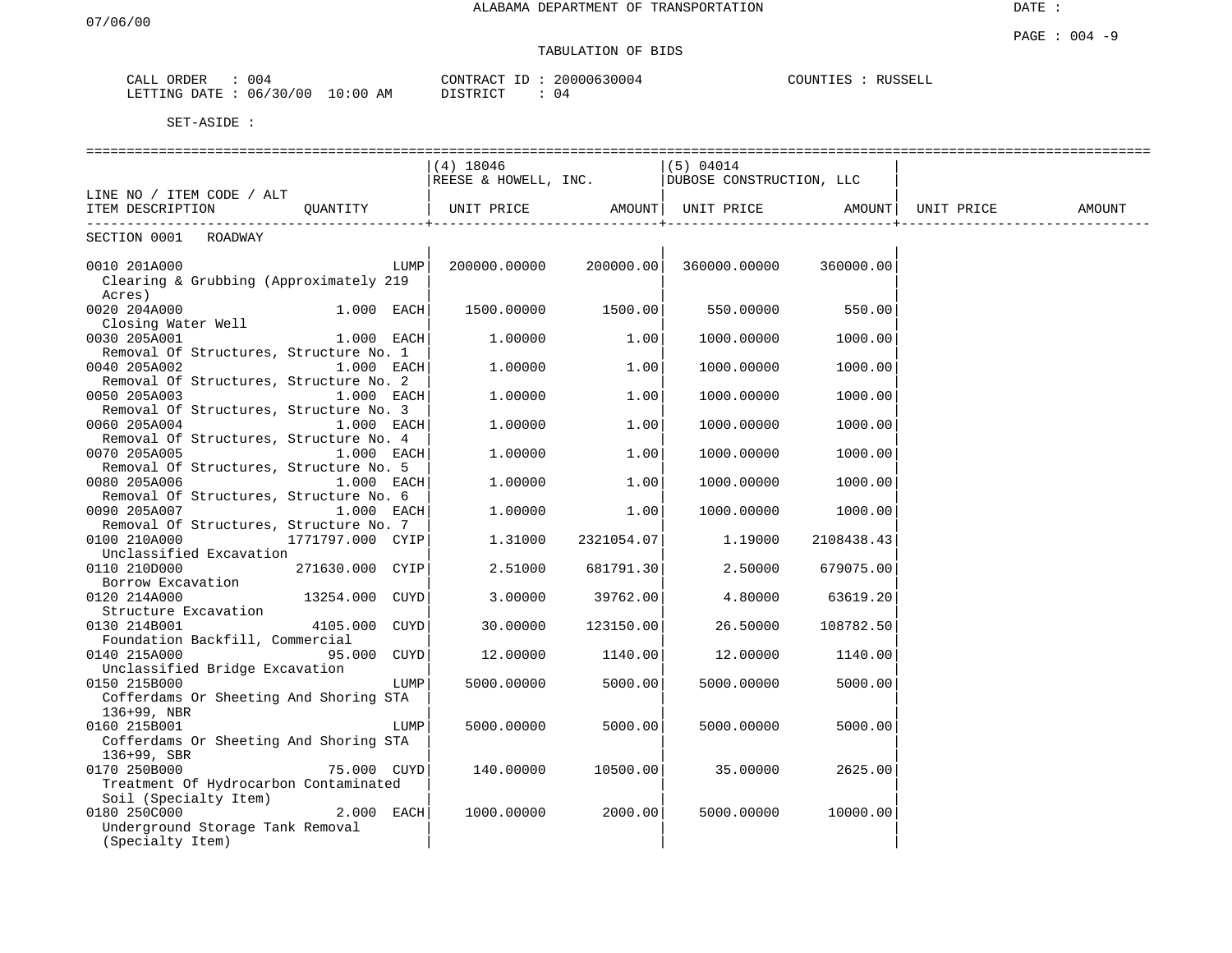| CALL ORDER                      | 004 | CONTRACT ID | 20000630004 | COUNTIES : | RUSSELL |
|---------------------------------|-----|-------------|-------------|------------|---------|
| LETTING DATE: 06/30/00 10:00 AM |     | DISTRICT    | 14          |            |         |

|                                        |               |      | $(4)$ 18046        |           | (5) 04014                                       |           |            |        |
|----------------------------------------|---------------|------|--------------------|-----------|-------------------------------------------------|-----------|------------|--------|
|                                        |               |      |                    |           | REESE & HOWELL, INC.   DUBOSE CONSTRUCTION, LLC |           |            |        |
| LINE NO / ITEM CODE / ALT              |               |      |                    |           |                                                 |           |            |        |
| ITEM DESCRIPTION                       | OUANTITY      |      |                    |           | UNIT PRICE       AMOUNT   UNIT PRICE     AMOUNT |           | UNIT PRICE | AMOUNT |
|                                        |               |      |                    |           | -------+--------                                |           |            |        |
| 0190 301A012                           | 2170.000 SYCP |      | $5.05000$ 10958.50 |           | 5.75000                                         | 12477.50  |            |        |
| Crushed Aggregate Base Course, Type B, |               |      |                    |           |                                                 |           |            |        |
| Plant Mixed, 6" Compacted Thickness    |               |      |                    |           |                                                 |           |            |        |
| 0200 430B012                           | 500.000 TNCP  |      | 15.75000 7875.00   |           | 21.25000                                        | 10625.00  |            |        |
| Aggregate Surfacing (AHD #410 Or #467) |               |      |                    |           |                                                 |           |            |        |
| 0210 502A000 300622.000 LB             |               |      | 0.50000            | 150311.00 | 0.54000                                         | 162335.88 |            |        |
| Steel Reinforcement                    |               |      |                    |           |                                                 |           |            |        |
| 0220 502B000                           |               | LUMP | 38000.00000        | 38000.00  | 38000.00000                                     | 38000.00  |            |        |
| Steel Reinforcement For Bridge         |               |      |                    |           |                                                 |           |            |        |
| Superstructure (STA 136+99 NBR, APPROX |               |      |                    |           |                                                 |           |            |        |
|                                        |               |      |                    |           |                                                 |           |            |        |
| 56000 LBS)                             |               |      |                    |           |                                                 |           |            |        |
| 0230 502B001                           |               | LUMP | 38000.00000        | 38000.00  | 38000.00000                                     | 38000.00  |            |        |
| Steel Reinforcement For Bridge         |               |      |                    |           |                                                 |           |            |        |
| Superstructure (STA 136+99 SBR, APPROX |               |      |                    |           |                                                 |           |            |        |
| 56000 LBS)                             |               |      |                    |           |                                                 |           |            |        |
| 0240 505A002                           | 2.000 EACH    |      | 1100.00000         | 2200.00   | 1100.00000                                      | 2200.00   |            |        |
| Steel Test Piles (HP 12x53)            |               |      |                    |           |                                                 |           |            |        |
| 0250 505B057                           | 2.000 EACH    |      | 500.00000          | 1000.00   | 500.00000                                       | 1000.00   |            |        |
| Static Loading Tests (HP 12x53)        |               |      |                    |           |                                                 |           |            |        |
| 0260 505C002                           | 3455.000 LF   |      | 19.00000           | 65645.00  | 19.00000                                        | 65645.00  |            |        |
| Steel Piling (HP 12x53)                |               |      |                    |           |                                                 |           |            |        |
| 0270 508A000                           | 10100.000 LB  |      | 2.00000            | 20200.00  | 2.00000                                         | 20200.00  |            |        |
| Structural Steel                       |               |      |                    |           |                                                 |           |            |        |
| 0280 510A000                           | 266.000 CUYD  |      | 262.00000          | 69692.00  | 262.00000                                       | 69692.00  |            |        |
| Bridge Substructure Concrete, Class A  |               |      |                    |           |                                                 |           |            |        |
| 0290 510C051                           |               | LUMP | 92609.00000        | 92609.00  | 92609.00000                                     | 92609.00  |            |        |
| Bridge Concrete Superstructure, STA    |               |      |                    |           |                                                 |           |            |        |
| 136+99 NBR, APPROX 238 CU YD           |               |      |                    |           |                                                 |           |            |        |
| 0300 510C052                           |               | LUMP | 92609.00000        | 92609.00  | 92609.00000                                     | 92609.00  |            |        |
| Bridge Concrete Superstructure, STA    |               |      |                    |           |                                                 |           |            |        |
| 136+99 SBR, APPROX 238 CU YD           |               |      |                    |           |                                                 |           |            |        |
| 0310 510E000 00000                     | 1424.000 SQYD |      | 2.12000            | 3018.88   | 2.12000                                         | 3018.88   |            |        |
| Grooving Concrete Bridge Decks         |               |      |                    |           |                                                 |           |            |        |
| 0320 511A001                           | 40.000 EACH   |      | 110.00000          | 4400.00   | 110.00000                                       | 4400.00   |            |        |
| Elastomeric Bearings, Type 2           |               |      |                    |           |                                                 |           |            |        |
| 1770.000 LF<br>0330 513B015            |               |      | 90.00000           | 159300.00 | 90.00000                                        | 159300.00 |            |        |
| Pretensioned-Prestressed Concrete      |               |      |                    |           |                                                 |           |            |        |
| Girders, Type BT-54 (Specialty Item)   |               |      |                    |           |                                                 |           |            |        |
| 0340 524A011                           | 1383.000 CUYD |      | 330.00000          | 456390.00 | 350.00000                                       | 484050.00 |            |        |
| Culvert Concrete (Cast In Place)       |               |      |                    |           |                                                 |           |            |        |
| 3243.000 LF<br>0350 530A001            |               |      | 19.75000           | 64049.25  | 19.00000                                        | 61617.00  |            |        |
| 18" Roadway Pipe (Class 3 R.C.)        |               |      |                    |           |                                                 |           |            |        |
|                                        |               |      |                    |           |                                                 |           |            |        |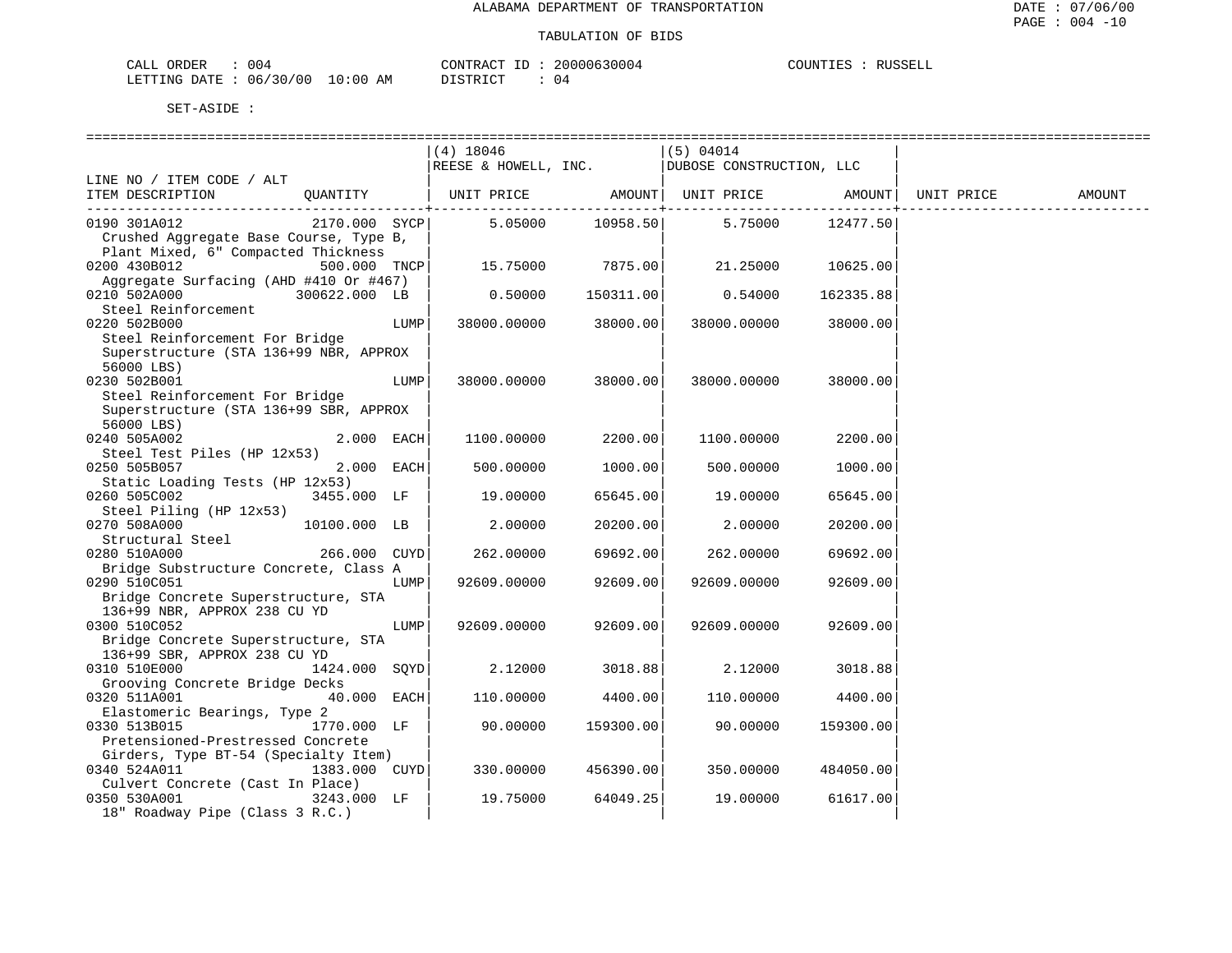| ORDER<br>CALI    | U U 4    |                | CONTRACT<br>TΓ       | 20000630004 | COUNTIES | RIISSELI |
|------------------|----------|----------------|----------------------|-------------|----------|----------|
| DATE.<br>LETTING | 06/30/00 | LO : 0 C<br>ΑM | ירוח דמידים<br>----- | ,4          |          |          |

|                                                               |      | $(4)$ 18046  |                                   | (5) 04014                                       |           |            |        |
|---------------------------------------------------------------|------|--------------|-----------------------------------|-------------------------------------------------|-----------|------------|--------|
|                                                               |      |              |                                   | REESE & HOWELL, INC.   DUBOSE CONSTRUCTION, LLC |           |            |        |
| LINE NO / ITEM CODE / ALT                                     |      |              |                                   |                                                 |           |            |        |
| ITEM DESCRIPTION                                              |      |              |                                   | QUANTITY   UNIT PRICE AMOUNT  UNIT PRICE AMOUNT |           | UNIT PRICE | AMOUNT |
|                                                               |      |              | . _ _ _ _ _ _ _ _ _ _ _ + _ _ _ _ |                                                 |           |            |        |
| 0360 530A002<br>1873.000 LF                                   |      | 27.75000     |                                   | 51975.75 25.00000                               | 46825.00  |            |        |
| 24" Roadway Pipe (Class 3 R.C.)                               |      |              |                                   |                                                 |           |            |        |
| $955.000$ LF $ $<br>0370 530A003                              |      | 37.75000     | 36051.25                          | 35.00000                                        | 33425.00  |            |        |
| 30" Roadway Pipe (Class 3 R.C.)                               |      |              |                                   |                                                 |           |            |        |
| 0380 530A004<br>1171.000 LF                                   |      | 49.75000     | 58257.25                          | 46.00000                                        | 53866.00  |            |        |
| 36" Roadway Pipe (Class 3 R.C.)                               |      |              |                                   |                                                 |           |            |        |
| 0390 530A006<br>264.000 LF                                    |      | 77.50000     | 20460.00                          | 72.00000                                        | 19008.00  |            |        |
| 48" Roadway Pipe (Class 3 R.C.)                               |      |              |                                   |                                                 |           |            |        |
| 0400 530A007<br>446.000 LF<br>54" Roadway Pipe (Class 3 R.C.) |      | 95.25000     | 42481.50                          | 95.00000                                        | 42370.00  |            |        |
| 0410 530A013<br>128.000 LF                                    |      | 30.50000     | 3904.00                           | 29.00000                                        | 3712.00   |            |        |
| 24" Roadway Pipe (Class 4 R.C.)                               |      |              |                                   |                                                 |           |            |        |
| 0420 530A015<br>608.000 LF                                    |      | 53.25000     | 32376.00                          | 53.00000                                        | 32224.00  |            |        |
| 36" Roadway Pipe (Class 4 R.C.)                               |      |              |                                   |                                                 |           |            |        |
| 0430 530A016<br>640.000 LF                                    |      | 79.50000     | 50880.00                          | 86.00000                                        | 55040.00  |            |        |
| 42" Roadway Pipe (Class 4 R.C.)                               |      |              |                                   |                                                 |           |            |        |
| 0440 530A023<br>25.000 LF                                     |      | 27.75000     | 693.75                            | 38.00000                                        | 950.00    |            |        |
| 18" Roadway Pipe (Class 5 R.C.)                               |      |              |                                   |                                                 |           |            |        |
| 0450 530A025<br>634.000 LF                                    |      | 55.75000     | 35345.50                          | 54.00000                                        | 34236.00  |            |        |
| 30" Roadway Pipe (Class 5 R.C.)                               |      |              |                                   |                                                 |           |            |        |
| 0460 530A026<br>272.000 LF                                    |      | 68.75000     | 18700.00                          | 69.00000                                        | 18768.00  |            |        |
| 36" Roadway Pipe (Class 5 R.C.)                               |      |              |                                   |                                                 |           |            |        |
| 0470 530A027<br>912.000 LF                                    |      | 92.50000     | 84360.00                          | 100.00000                                       | 91200.00  |            |        |
| 42" Roadway Pipe (Class 5 R.C.)                               |      |              |                                   |                                                 |           |            |        |
| 0480 530A800<br>120.000 LF                                    |      | 16.00000     | 1920.00                           | 20.00000                                        | 2400.00   |            |        |
| 15" Roadway Pipe (14 Gauge C.C.S.)                            |      |              |                                   |                                                 |           |            |        |
| (Stack Pipe)(No Bedding Required)                             |      |              |                                   |                                                 |           |            |        |
| 0490 530A900<br>35.000 LF                                     |      | 20.00000     | 700.00                            | 25.00000                                        | 875.00    |            |        |
| 18" Roadway Pipe (14 Gauge C.C.M.)                            |      |              |                                   |                                                 |           |            |        |
| 0500 535A080<br>704.000 LF                                    |      | 18.25000     | 12848.00                          | 22.00000                                        | 15488.00  |            |        |
| 18" Side Drain Pipe (Class 3 R.C.)                            |      |              |                                   |                                                 |           |            |        |
| 0510 535A085<br>706.000 LF                                    |      | 22.50000     | 15885.00                          | 24.50000                                        | 17297.00  |            |        |
| 24" Side Drain Pipe (Class 3 R.C.)                            |      |              |                                   |                                                 |           |            |        |
| 0520 600A000                                                  | LUMP | 200000.00000 | 200000.00                         | 225000.00000                                    | 225000.00 |            |        |
| Mobilization                                                  |      |              |                                   |                                                 |           |            |        |
| 0530 601A000<br>$1.000$ EACH                                  |      | 1,00000      | 1.00                              | 5000.00000                                      | 5000.00   |            |        |
| Furnishing Base, Soil And Structure                           |      |              |                                   |                                                 |           |            |        |
| Laboratories                                                  |      |              |                                   |                                                 |           |            |        |
| 0540 602A000<br>$210.000$ EACH                                |      | 67.00000     | 14070.00                          | 75.00000 15750.00                               |           |            |        |
| Right Of Way Markers                                          |      |              |                                   |                                                 |           |            |        |
| $1.000$ EACH<br>0550 602B000                                  |      | 75.00000     | 75.00                             | 150.00000                                       | 150.00    |            |        |
| Land Survey Markers                                           |      |              |                                   |                                                 |           |            |        |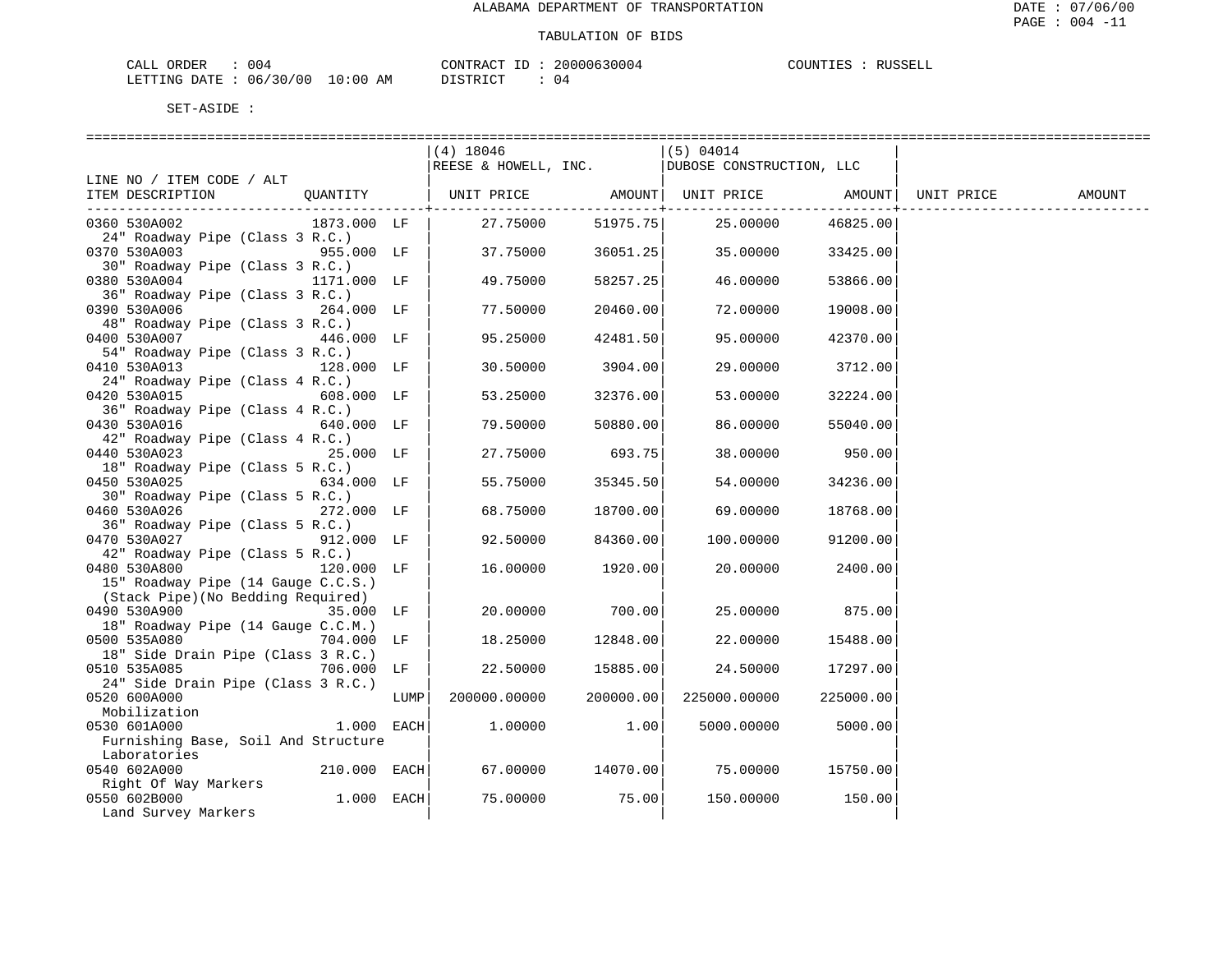| ORDER<br>CALI    | U U 4    |                | CONTRACT<br>TΓ       | 20000630004 | COUNTIES | RIISSELI |
|------------------|----------|----------------|----------------------|-------------|----------|----------|
| DATE.<br>LETTING | 06/30/00 | LO : 0 C<br>ΑM | ירוח דמידים<br>----- | ,4          |          |          |

|                                                         |                | $(4)$ 18046          |                       | (5) 04014                                        |                           |        |
|---------------------------------------------------------|----------------|----------------------|-----------------------|--------------------------------------------------|---------------------------|--------|
|                                                         |                | REESE & HOWELL, INC. |                       | DUBOSE CONSTRUCTION, LLC                         |                           |        |
| LINE NO / ITEM CODE / ALT                               |                |                      |                       |                                                  |                           |        |
| ITEM DESCRIPTION                                        | QUANTITY       |                      |                       | UNIT PRICE AMOUNT  UNIT PRICE AMOUNT  UNIT PRICE |                           | AMOUNT |
|                                                         |                |                      | -----------+--------- |                                                  | . _ _ _ _ _ _ _ _ _ _ _ + |        |
| 0560 602C000                                            | 15.000 EACH    | 115.00000            |                       |                                                  | 2250.00                   |        |
| Permanent Easement Marker<br>0570 606A000               | 2000.000 LF    | 7.00000              | 14000.00              | 8.00000                                          | 16000.00                  |        |
| 6" Underdrain Pipe                                      |                |                      |                       |                                                  |                           |        |
| 0580 610C001                                            | 5153.000 TON   | 21.61000             | 111356.33             | 25.00000                                         | 128825.00                 |        |
| Loose Riprap, Class 2                                   |                |                      |                       |                                                  |                           |        |
| 0590 610D000                                            | 3875.000 SOYD  | 2.14000              | 8292.50               | 2.25000                                          | 8718.75                   |        |
| Filter Blanket                                          |                |                      |                       |                                                  |                           |        |
| 0600 614A000                                            | 1097.000 CUYD  | 190.00000            | 208430.00             | 200.00000                                        | 219400.00                 |        |
| Slope Paving                                            |                |                      |                       |                                                  |                           |        |
| 0610 614A001                                            | 87.000 CUYD    | 160.00000            | 13920.00              | 160.00000                                        | 13920.00                  |        |
| Slope Paving (Under Bridges)                            |                |                      |                       |                                                  |                           |        |
| 0620 617A000                                            | 11684.000 SOYD | 2.80000              | 32715.20              | 1.75000                                          | 20447.00                  |        |
| Bituminous Treated Glass Fiber Flumes                   |                |                      |                       |                                                  |                           |        |
| 0630 619A002                                            | 28.000 EACH    | 435.00000            | 12180.00              | 450.00000                                        | 12600.00                  |        |
| 18" Roadway Pipe End Treatment, Class 1                 |                |                      |                       |                                                  |                           |        |
| 0640 619A003                                            | 16.000 EACH    | 550.00000            | 8800.00               | 530.00000                                        | 8480.00                   |        |
| 24" Roadway Pipe End Treatment, Class 1                 | 6.000 EACH     |                      |                       |                                                  |                           |        |
| 0650 619A004<br>30" Roadway Pipe End Treatment, Class 1 |                | 750.00000            | 4500.00               | 900.00000                                        | 5400.00                   |        |
| 0660 619A005                                            | 11.000 EACH    | 1000.00000           | 11000.00              | 1000.00000                                       | 11000.00                  |        |
| 36" Roadway Pipe End Treatment, Class 1                 |                |                      |                       |                                                  |                           |        |
| 0670 619A006                                            | 5.000 EACH     | 1250.00000           | 6250.00               | 1150.00000                                       | 5750.00                   |        |
| 42" Roadway Pipe End Treatment, Class 1                 |                |                      |                       |                                                  |                           |        |
| 0680 619A007                                            | 1.000 EACH     | 1500.00000           | 1500.00               | 1200.00000                                       | 1200.00                   |        |
| 48" Roadway Pipe End Treatment, Class 1                 |                |                      |                       |                                                  |                           |        |
| 0690 619A008                                            | 6.000 EACH     | 1925.00000           | 11550.00              | 1800.00000                                       | 10800.00                  |        |
| 54" Roadway Pipe End Treatment, Class 1                 |                |                      |                       |                                                  |                           |        |
| 0700 619A101                                            | 20.000 EACH    | 435.00000            | 8700.00               | 450.00000                                        | 9000.00                   |        |
| 18" Side Drain Pipe End Treatment,                      |                |                      |                       |                                                  |                           |        |
| Class 1                                                 |                |                      |                       |                                                  |                           |        |
| 0710 619A102                                            | $18.000$ EACH  | 550.00000            | 9900.00               | 550.00000                                        | 9900.00                   |        |
| 24" Side Drain Pipe End Treatment,                      |                |                      |                       |                                                  |                           |        |
| Class 1                                                 | 1.000 CUYD     |                      |                       |                                                  |                           |        |
| 0720 620A000<br>Minor Structure Concrete                |                | 1000.00000           | 1000.00               | 525.00000                                        | 525.00                    |        |
| 0730 621A000                                            | 8.000 EACH     | 1665.00000           | 13320.00              | 1800.00000                                       | 14400.00                  |        |
| Junction Boxes, Type 1, 1P Or 5                         |                |                      |                       |                                                  |                           |        |
| 0740 621A001                                            | 4.000 EACH     | 1800.00000           | 7200.00               | 1850.00000                                       | 7400.00                   |        |
| Junction Boxes, Type 1, 2P Or 5                         |                |                      |                       |                                                  |                           |        |
| 0750 621A010                                            | 2.000 EACH     | 2025.00000           | 4050.00               | 2500.00000                                       | 5000.00                   |        |
| Junction Boxes, Type 3                                  |                |                      |                       |                                                  |                           |        |
|                                                         |                |                      |                       |                                                  |                           |        |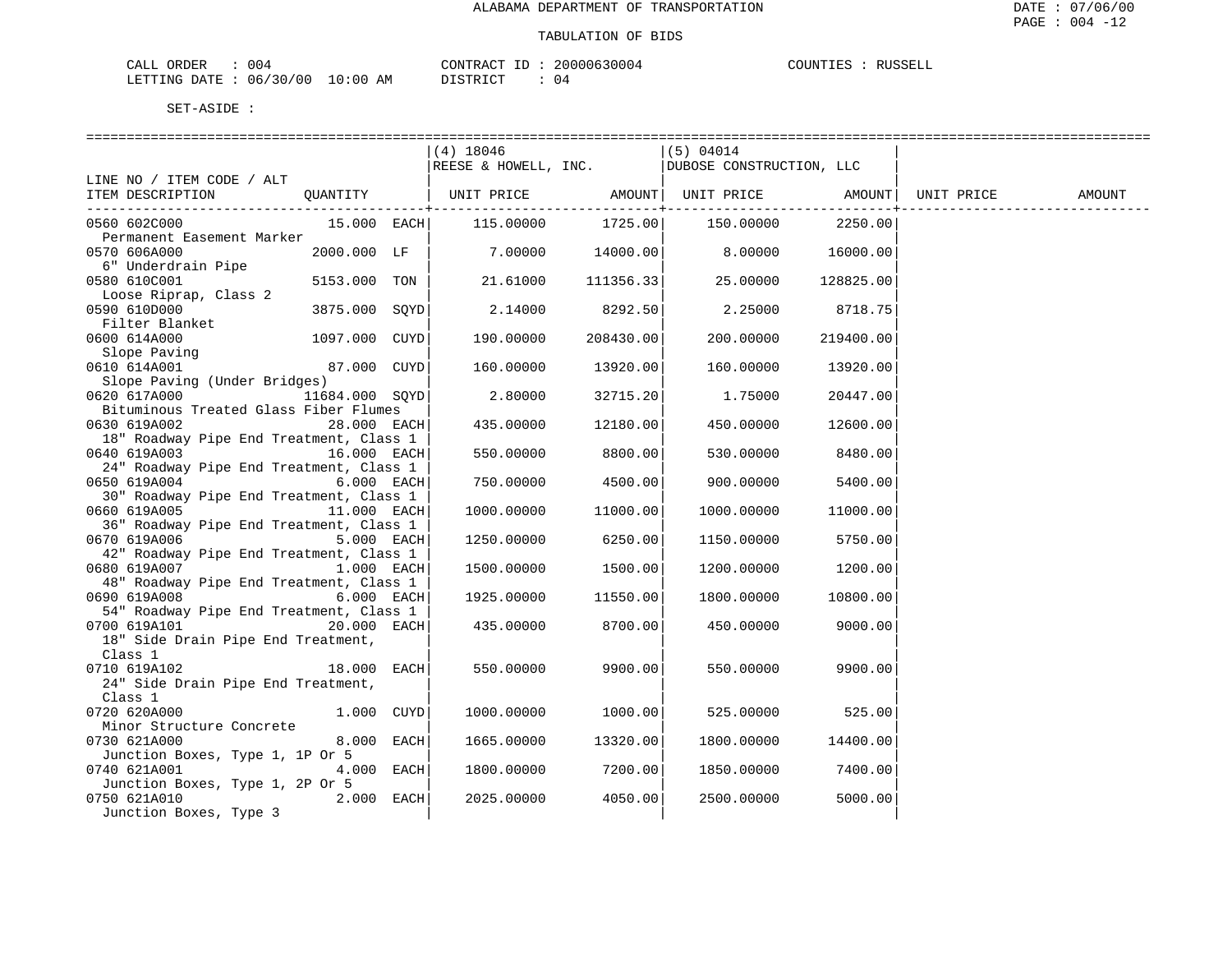| CALI<br>ORDER    | U U 4                  |                 | CONTRAC<br>тЬ      | 10630004<br>0۵. | COUNTIES | RIISSELI |
|------------------|------------------------|-----------------|--------------------|-----------------|----------|----------|
| DATE.<br>LETTING | 7/30/1<br>06/<br>' N C | . O : O (<br>ΑM | ירום דרים<br>----- | ,4              |          |          |

|                                                                 |                | $(4)$ 18046 |                     | (5) 04014                                       |           |            |        |
|-----------------------------------------------------------------|----------------|-------------|---------------------|-------------------------------------------------|-----------|------------|--------|
|                                                                 |                |             |                     | REESE & HOWELL, INC.   DUBOSE CONSTRUCTION, LLC |           |            |        |
| LINE NO / ITEM CODE / ALT                                       |                |             |                     |                                                 |           |            |        |
| ITEM DESCRIPTION QUANTITY   UNIT PRICE AMOUNT UNIT PRICE AMOUNT |                |             |                     |                                                 |           | UNIT PRICE | AMOUNT |
|                                                                 |                |             | --------------+---  |                                                 |           |            |        |
| 0760 621A016                                                    | $2.000$ EACH   | 3375.00000  | 6750.00             | 3000.00000                                      | 6000.00   |            |        |
| Junction Boxes, Type 4, 1P Or 5                                 |                |             |                     |                                                 |           |            |        |
| 0770 621A017                                                    | $5.000$ EACH   |             | 3375.00000 16875.00 | 3500.00000 17500.00                             |           |            |        |
| Junction Boxes, Type 4, 2P Or 5                                 |                |             |                     |                                                 |           |            |        |
| 0780 621B000                                                    | 2.000 EACH     | 495.00000   | 990.00              | 450.00000                                       | 900.00    |            |        |
| Junction Box Units, Type 1, 1P Or 5                             |                |             |                     |                                                 |           |            |        |
| 0790 621B001                                                    | $4.000$ EACH   | 540.00000   | 2160.00             | 550.00000                                       | 2200.00   |            |        |
| Junction Box Units, Type 1, 2P Or 5                             |                |             |                     |                                                 |           |            |        |
| 0800 621B019                                                    | $5.000$ EACH   | 675.00000   | 3375.00             | 650.00000                                       | 3250.00   |            |        |
| Junction Box Units, Type 4, 2P Or 5                             |                |             |                     |                                                 |           |            |        |
| 0810 621C000                                                    | $1.000$ EACH   | 4050.00000  | 4050.00             | 4250.00000                                      | 4250.00   |            |        |
| Inlets, Type AB                                                 |                |             |                     |                                                 |           |            |        |
| 0820 621C020                                                    | 56.000 EACH    | 1305.00000  | 73080.00            | 1500.00000                                      | 84000.001 |            |        |
| Inlets, Type Y                                                  |                |             |                     |                                                 |           |            |        |
| 0830 621C027                                                    | 3.000 EACH     | 1485.00000  | 4455.00             | 3000.00000                                      | 9000.00   |            |        |
| Inlets, Type C                                                  |                |             |                     |                                                 |           |            |        |
| 0840 621C101                                                    | 1.000 EACH     | 2880.00000  | 2880.00             | 4750.00000                                      | 4750.00   |            |        |
| Inlets, Type GH (Modified)                                      |                |             |                     |                                                 |           |            |        |
| 0850 621C113                                                    | 2.000 EACH     | 4050.00000  | 8100.00             | 4750.00000                                      | 9500.00   |            |        |
| Inlets, Type IJ (Modified)                                      |                |             |                     |                                                 |           |            |        |
| 0860 621D019                                                    | 67.000 EACH    | 427.00000   | 28609.00            | 450.00000                                       | 30150.00  |            |        |
| Inlet Units, Type Y                                             |                |             |                     |                                                 |           |            |        |
| 0870 6211000                                                    | 2.000 EACH     | 3375.00000  | 6750.00             | 3500.00000                                      | 7000.00   |            |        |
| Stilling Basins, Type 00                                        |                |             |                     |                                                 |           |            |        |
| 0880 6211001                                                    | 4.000 EACH     | 5400.00000  | 21600.00            | 6000.00000                                      | 24000.00  |            |        |
| Stilling Basins, Type 1                                         |                |             |                     |                                                 |           |            |        |
| 0890 6211002                                                    | 2.000 EACH     | 8100.00000  | 16200.00            | 8000.00000                                      | 16000.00  |            |        |
| Stilling Basins, Type 2                                         |                |             |                     |                                                 |           |            |        |
| 0900 6211003                                                    | 3.000 EACH     | 9450.00000  | 28350.00            | 11000.00000                                     | 33000.00  |            |        |
| Stilling Basins, Type 3                                         |                |             |                     |                                                 |           |            |        |
| 0910 6211004                                                    | $1.000$ EACH   | 15300.00000 | 15300.00            | 16750.00000                                     | 16750.00  |            |        |
| Stilling Basins, Type 4                                         |                |             |                     |                                                 |           |            |        |
| 0920 630A000                                                    | 150.000 LF     | 18.50000    | 2775.00             | 12.50000                                        | 1875.00   |            |        |
| Steel Beam Guardrail, Class A, Type 1                           |                |             |                     |                                                 |           |            |        |
| 0930 630C050                                                    | $2.000$ EACH   | 2100.00000  | 4200.00             | 1950.00000                                      | 3900.00   |            |        |
| Guardrail End Anchor, Type 20 Series                            |                |             |                     |                                                 |           |            |        |
| 0940 650B000                                                    | 45573.000 CYIP | 2.75000     | 125325.75           | 2.00000                                         | 91146.00  |            |        |
| Topsoil From Stockpiles                                         |                |             |                     |                                                 |           |            |        |
| 0950 652A054                                                    | 62.000 ACRE    | 350.00000   | 21700.00            | 400.00000                                       | 24800.00  |            |        |
| Seeding (Mix 2A)                                                |                |             |                     |                                                 |           |            |        |
| 0960 652A056                                                    | 42.000 ACRE    | 350.00000   | 14700.00            | 450.00000                                       | 18900.00  |            |        |
| Seeding (Mix 2E)                                                |                |             |                     |                                                 |           |            |        |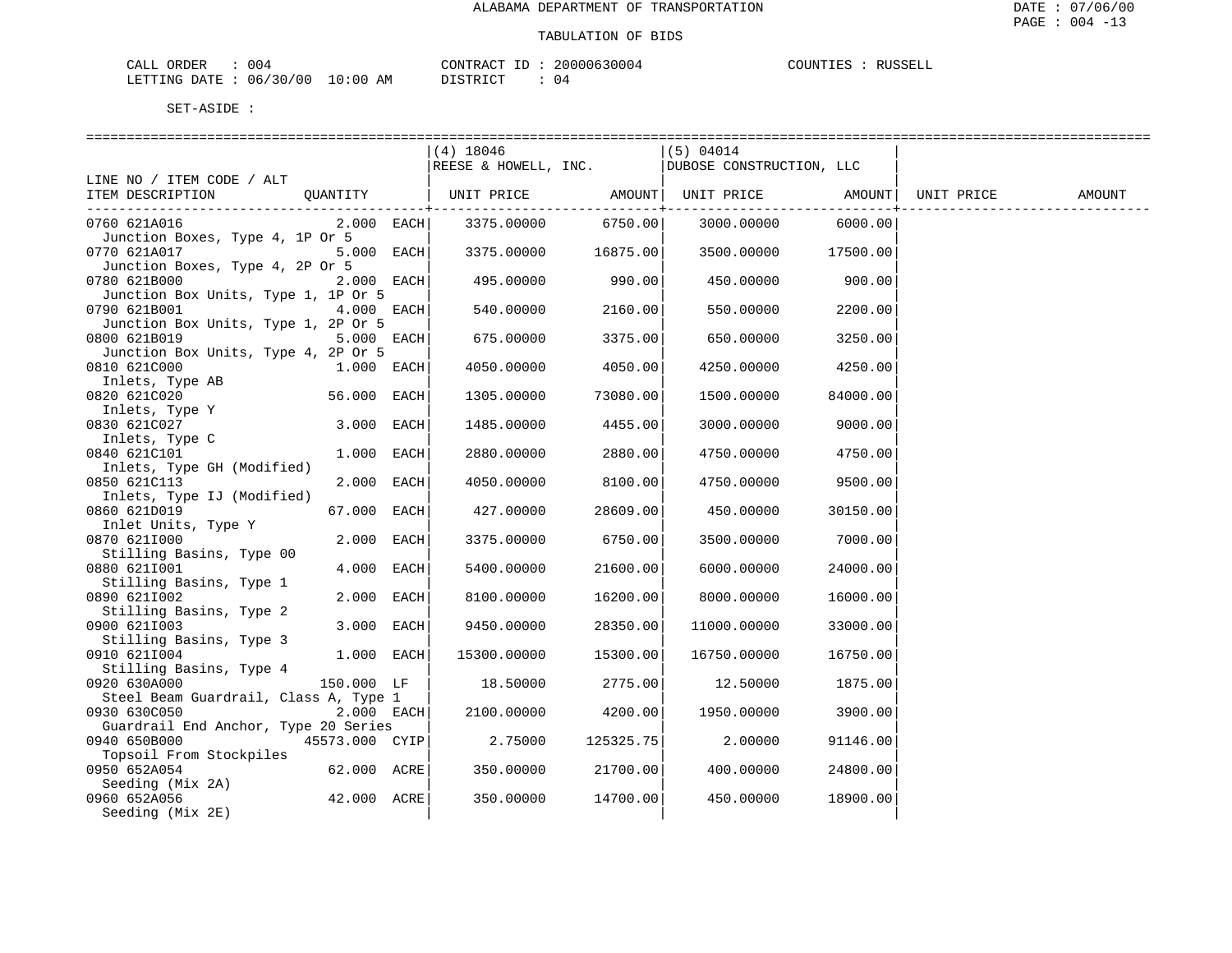| ORDER<br>CALL          | 004 |            | CONTRACT<br>ΤD | 20000630004 | COUNTIES | RUSSELL |
|------------------------|-----|------------|----------------|-------------|----------|---------|
| LETTING DATE: 06/30/00 |     | , 10:00 AM | DISTRICT       | . J 4       |          |         |

|                                          |               |      | $(4)$ 18046          |          | (5) 04014                |           |            |        |
|------------------------------------------|---------------|------|----------------------|----------|--------------------------|-----------|------------|--------|
|                                          |               |      | REESE & HOWELL, INC. |          | DUBOSE CONSTRUCTION, LLC |           |            |        |
| LINE NO / ITEM CODE / ALT                |               |      |                      |          |                          |           |            |        |
| ITEM DESCRIPTION                         | QUANTITY      |      | UNIT PRICE           |          | AMOUNT   UNIT PRICE      | AMOUNT    | UNIT PRICE | AMOUNT |
|                                          |               |      |                      |          |                          |           |            |        |
| 0970 652B053                             | 62.000 ACRE   |      | 300.00000            | 18600.00 | 250.00000                | 15500.00  |            |        |
| Temporary Seeding (Mix 2AT)              |               |      |                      |          |                          |           |            |        |
| 0980 652D054                             | 62.000 ACRE   |      | 400.00000            | 24800.00 | 400.00000                | 24800.00  |            |        |
| Seeding In Stubble (Mix 2A)              |               |      |                      |          |                          |           |            |        |
| 0990 654A001                             | 3275.000 SQYD |      | 3,00000              | 9825.00  | 3,00000                  | 9825.00   |            |        |
| Solid Sodding (Bermuda)                  |               |      |                      |          |                          |           |            |        |
| 1000 656A000                             | 124.000 ACRE  |      | 375.00000            | 46500.00 | 400.00000                | 49600.00  |            |        |
| Mulching, Class A, Type 1                |               |      |                      |          |                          |           |            |        |
| 1010 656A001                             | 42.000 ACRE   |      | 400.00000            | 16800.00 | 400.00000                | 16800.00  |            |        |
| Mulching, Class A, Type 2                |               |      |                      |          |                          |           |            |        |
| 1020 659A001                             | 6274.000 SQYD |      | 1.60000              | 10038.40 | 1.50000                  | 9411.00   |            |        |
| Erosion Control Netting, Class B         |               |      |                      |          |                          |           |            |        |
| 1030 665A000                             | 100.000 ACRE  |      | 250.00000            | 25000.00 | 250.00000                | 25000.00  |            |        |
| Temporary Seeding                        |               |      |                      |          |                          |           |            |        |
| 1040 665B000                             | 100.000 ACRE  |      | 320.00000            | 32000.00 | 400.00000                | 40000.00  |            |        |
| Temporary Mulching                       |               |      |                      |          |                          |           |            |        |
| 1050 665C000                             | 1720.000 LF   |      | 12.50000             | 21500.00 | 14.00000                 | 24080.00  |            |        |
| 15" Temporary Pipe<br>1060 665F000       | 1494.000      | EACH | 5.00000              | 7470.00  | 5.00000                  | 7470.00   |            |        |
| Hay Bales                                |               |      |                      |          |                          |           |            |        |
| 1070 665G000                             | 775.000       | EACH | 6.00000              | 4650.00  | 5.00000                  | 3875.00   |            |        |
| Sand Bags                                |               |      |                      |          |                          |           |            |        |
| 1080 6651000                             | 1410.000 TON  |      | 23.61000             | 33290.10 | 22,00000                 | 31020.00  |            |        |
| Temporary Riprap, Class 2                |               |      |                      |          |                          |           |            |        |
| 1090 665J000                             | 28435.000 LF  |      | 2.52000              | 71656.20 | 2.25000                  | 63978.75  |            |        |
| Silt Fence, Type A                       |               |      |                      |          |                          |           |            |        |
| 1100 665K000                             | 1052.000 CUYD |      | 8.00000              | 8416.00  | 5.00000                  | 5260.00   |            |        |
| Drainage Sump Excavation                 |               |      |                      |          |                          |           |            |        |
| 1110 666A001                             | 166.000 ACRE  |      | 10.00000             | 1660.00  | 0.01000                  | 1.66      |            |        |
| Pest Control Treatment                   |               |      |                      |          |                          |           |            |        |
| 1120 680A000                             |               | LUMP | 78500.00000          | 78500.00 | 100000.00000             | 100000.00 |            |        |
| Engineering Controls                     |               |      |                      |          |                          |           |            |        |
| 1130 740B000                             | 922.000       | SOFT | 16.00000             | 14752.00 | 12.00000                 | 11064.00  |            |        |
| Construction Signs                       |               |      |                      |          |                          |           |            |        |
| 1140 740D000                             | 150.000       | EACH | 65.00000             | 9750.00  | 50.00000                 | 7500.00   |            |        |
| Channelizing Drums                       |               |      |                      |          |                          |           |            |        |
| 1150 740E000                             | 50.000        | EACH | 20.00000             | 1000.00  | 20.00000                 | 1000.00   |            |        |
| Cones (36 Inches High)                   |               |      |                      |          |                          |           |            |        |
| 1160 740F002                             | 100.000 EACH  |      | 450.00000            | 45000.00 | 300.00000                | 30000.00  |            |        |
| Barricades, Type III                     |               |      |                      |          |                          |           |            |        |
| 1170 7401005                             | $1.000$ EACH  |      | 1500.00000           | 1500.00  | 800.00000                | 800.00    |            |        |
| Warning Lights, Type B (Detachable Head) |               |      |                      |          |                          |           |            |        |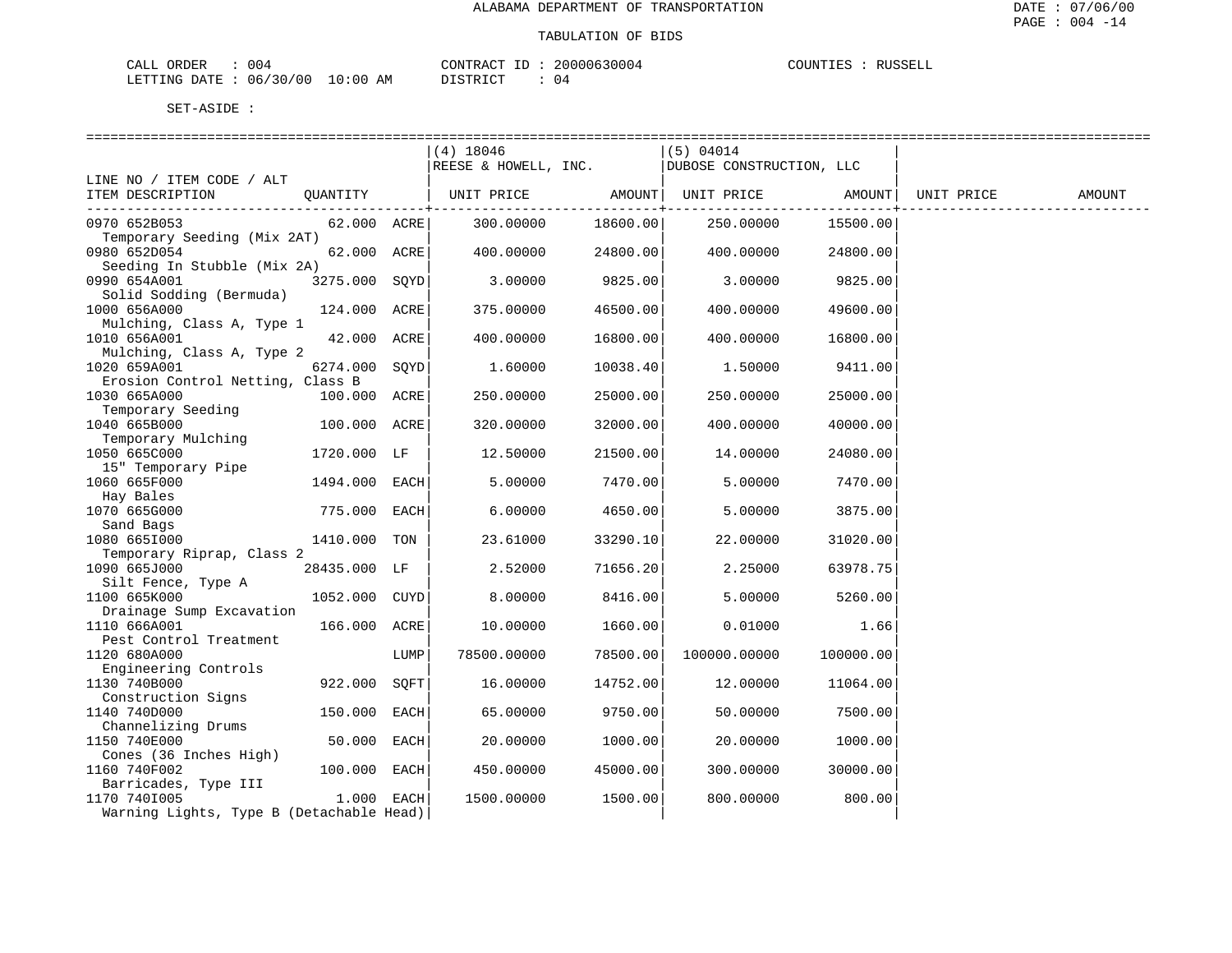| 004<br>ORDER<br>CALL     |          | CONTRACT | 20000630004 | RUSSELL<br>COUNTIES |
|--------------------------|----------|----------|-------------|---------------------|
| 06/30/00<br>LETTING DATE | 10:00 AM | DISTRICT | U 4         |                     |

|                                                             |          |      | $(4)$ 18046<br>REESE & HOWELL, INC. |                 | (5) 04014<br>DUBOSE CONSTRUCTION, LLC |                 |            |        |
|-------------------------------------------------------------|----------|------|-------------------------------------|-----------------|---------------------------------------|-----------------|------------|--------|
| LINE NO / ITEM CODE / ALT<br>ITEM DESCRIPTION               | OUANTITY |      | UNIT PRICE                          | AMOUNT          | UNIT PRICE                            | AMOUNT          | UNIT PRICE | AMOUNT |
| 1180 740M000<br>Weight For Cone                             | 50.000   | EACH | 10.00000                            |                 | 500.00    10.00000                    | 500.001         |            |        |
| 1190 998A000                                                |          | LUMP | 10000.00000                         | 10000.00        | 210000.00000                          | 210000.001      |            |        |
| Construction Fuel (Maximum Bid Limited<br>To $$359,000.00)$ |          |      |                                     |                 |                                       |                 |            |        |
| 1200 999 000<br>Trainee Hours At 80 Cents Per Hour          | 8250.000 | HOUR | 0.80000                             | 6600.001        | 0.80000                               | 6600.00         |            |        |
| SECTION TOTALS                                              |          |      |                                     | \$6,746,567.48] |                                       | \$6,996,565.55  |            |        |
| CONTRACT TOTALS                                             |          |      |                                     | \$6,746,567.48] |                                       | \$6,996,565.55] |            |        |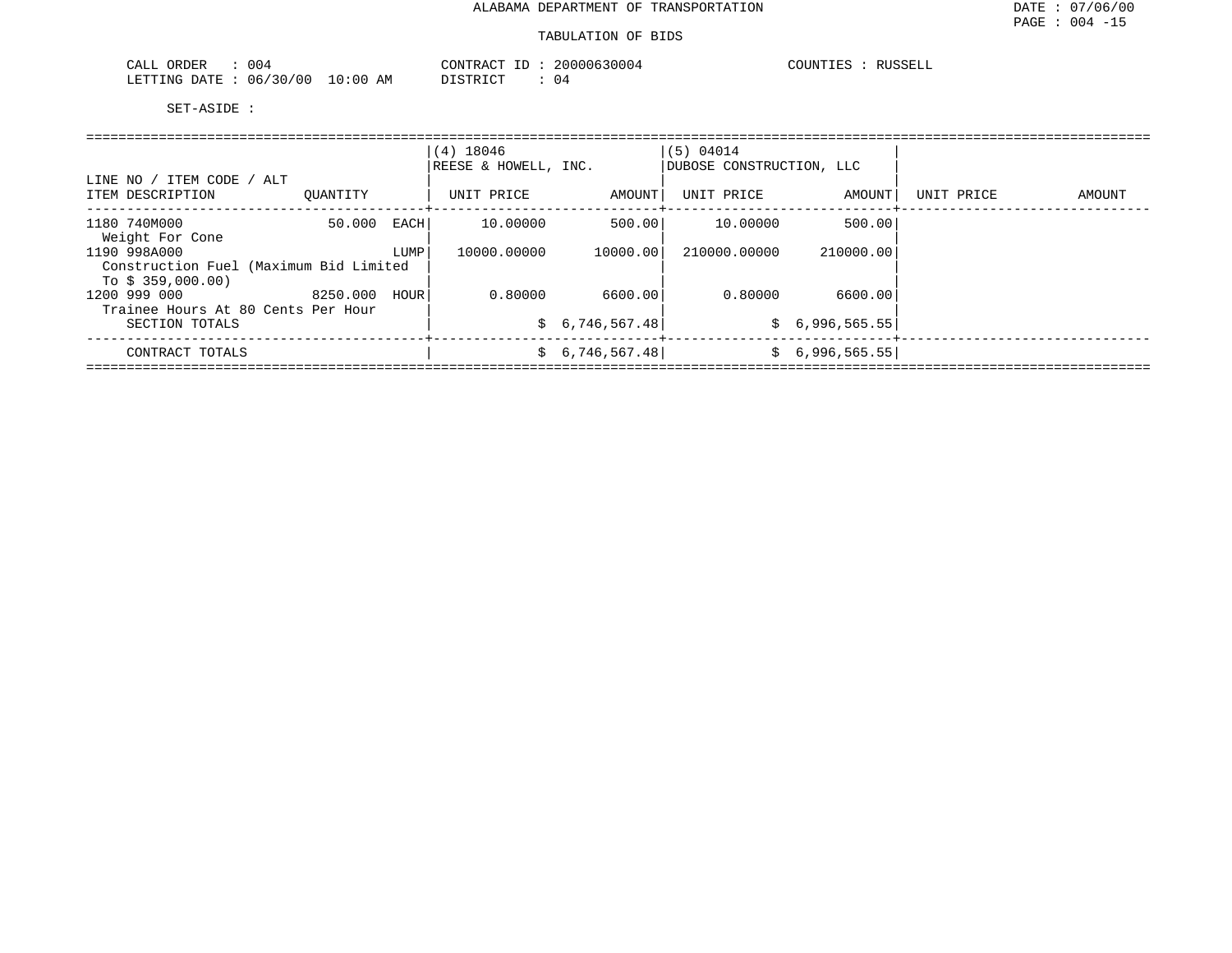DATE :

## VENDOR RANKING

| CALL ORDER     | : 005<br>LETTING DATE: 06/30/00                                   | 10:00 AM | CONTRACT ID: 20000630005<br>DISTRICT<br>: 03                                                                                                                                                              |              |                  | COUNTIES : ETOWAH                         |                        |
|----------------|-------------------------------------------------------------------|----------|-----------------------------------------------------------------------------------------------------------------------------------------------------------------------------------------------------------|--------------|------------------|-------------------------------------------|------------------------|
| SET-ASIDE :    | CONTRACT DESCRIPTION:<br>C.R.#65 at Hokes Bluff. Length 5.233 mi. |          | 200<br>CONTRACT TIME:<br>for constructing the Additional Lanes (Partial Grade and<br>Drain, Pavement, Signing and Bridge Culvert) on S.R.#74<br>(U.S.#278) from the east end of the existing four lane to | Working Days | (available days) | PROJECT(S) : NHF-212(17)<br>STPAA-8156(1) |                        |
| RANK           | VENDOR NO./NAME                                                   |          |                                                                                                                                                                                                           |              |                  | TOTAL<br>BID.                             | % OVER<br>LOW BID      |
| 13022<br>07002 |                                                                   |          | MCCARTNEY CONSTRUCTION CO., INC.<br>GOOD HOPE CONTRACTING CO., INC.                                                                                                                                       |              |                  | 5,097,070.60<br>5, 359, 715, 19           | 100.0000%<br>105.1528% |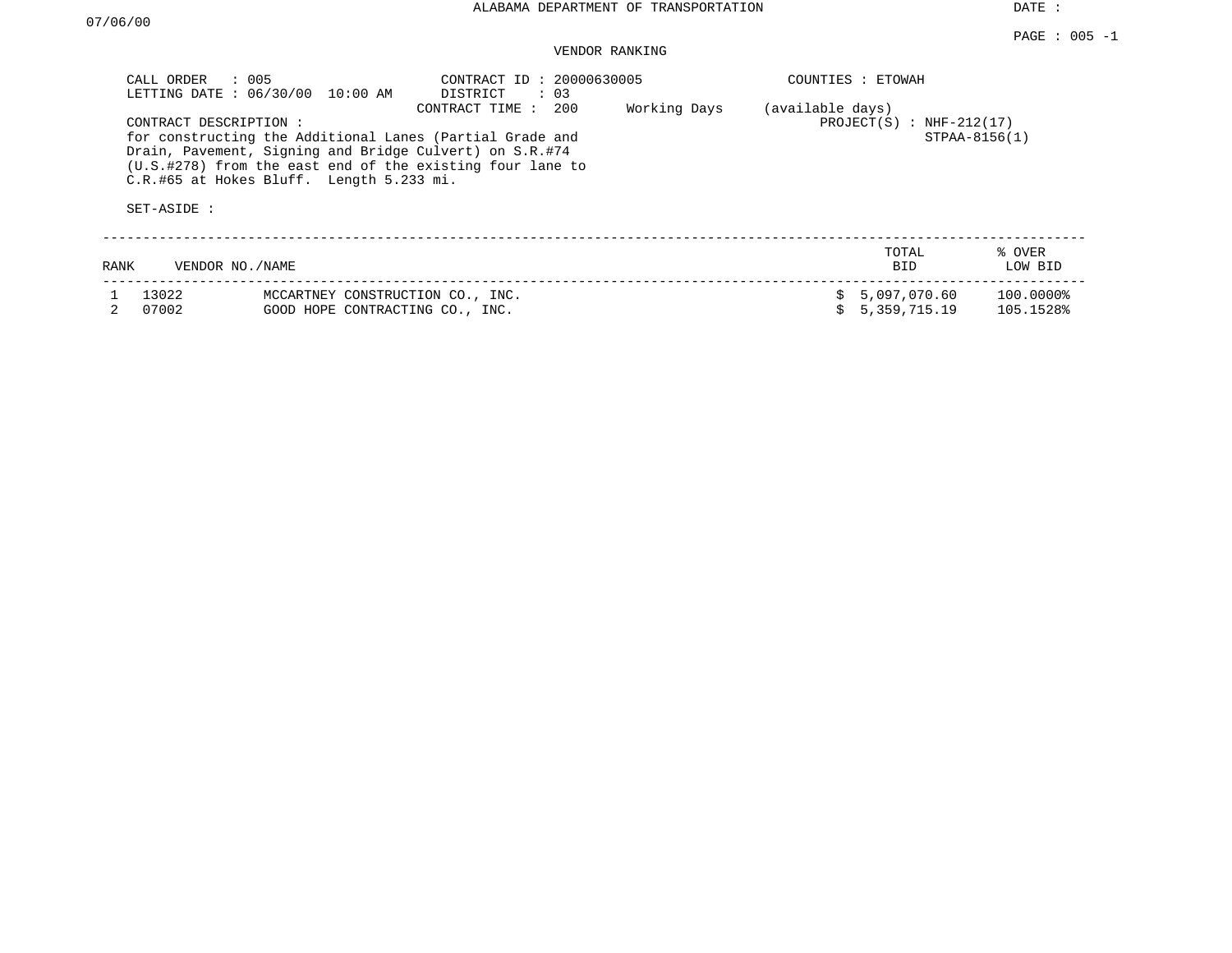| 00L<br>∩ ⊼ ·<br>ORDER<br>سسدت                                                                                                                                                                             | $\pi$ $\sim$<br>2000067<br>$\sim$ וב קידוזרי $\sim$<br>-3000. | TOWAH<br>COUNTI |
|-----------------------------------------------------------------------------------------------------------------------------------------------------------------------------------------------------------|---------------------------------------------------------------|-----------------|
| 00'<br><b>CITY THE T</b><br>ΑM<br>n a mr<br>ገ: በሀ<br>-20<br>(16)<br>'∆ נ<br>$\perp$ NG<br>the contract of the contract of the contract of the contract of the contract of the contract of the contract of | דים דמידי פידים<br>$\mathbf{u}$                               |                 |

|                                                        |                 |      | $(1)$ 13022                                                |           | $(2)$ 07002        |           |            |        |
|--------------------------------------------------------|-----------------|------|------------------------------------------------------------|-----------|--------------------|-----------|------------|--------|
|                                                        |                 |      | MCCARTNEY CONSTRUCTION CO.,   GOOD HOPE CONTRACTING CO., I |           |                    |           |            |        |
| LINE NO / ITEM CODE / ALT                              |                 |      |                                                            |           |                    |           |            |        |
| ITEM DESCRIPTION                                       | OUANTITY        |      | UNIT PRICE                                                 |           | AMOUNT  UNIT PRICE | AMOUNT    | UNIT PRICE | AMOUNT |
| SECTION 0001 Total                                     |                 |      |                                                            |           |                    |           |            |        |
|                                                        |                 |      |                                                            |           |                    |           |            |        |
| 0010 201A000                                           |                 | LUMP | 155922.00000                                               | 155922.00 | 120000.00000       | 120000.00 |            |        |
| Clearing & Grubbing (Approximately 26                  |                 |      |                                                            |           |                    |           |            |        |
| Acres)                                                 |                 |      |                                                            |           |                    |           |            |        |
| 0011 205A001<br>Removal Of Structures, Structure No. 1 | 1.000 EACH      |      | 3500.00000                                                 | 3500.00   | 1000.00000         | 1000.00   |            |        |
| 0012 205A002                                           | 1.000 EACH      |      | 3500.00000                                                 | 3500.00   | 1000.00000         | 1000.00   |            |        |
| Removal Of Structures, Structure No. 2                 |                 |      |                                                            |           |                    |           |            |        |
| 0020 206B000                                           |                 | LUMP | 3500.00000                                                 | 3500.00   | 10000.00000        | 10000.00  |            |        |
| Removal Of Old Box Culvert Station 96+15               |                 |      |                                                            |           |                    |           |            |        |
| 0030 206B009                                           |                 | LUMP | 3500.00000                                                 | 3500.00   | 7500.00000         | 7500.00   |            |        |
| Removal Of Old Box Culvert Station                     |                 |      |                                                            |           |                    |           |            |        |
| $73+47$ (Partial)                                      |                 |      |                                                            |           |                    |           |            |        |
| 0040 206B010                                           |                 | LUMP | 3500.00000                                                 | 3500.00   | 750.00000          | 750.00    |            |        |
| Removal Of Old Box Culvert Station                     |                 |      |                                                            |           |                    |           |            |        |
| $123+65$ (Partial)                                     |                 |      |                                                            |           |                    |           |            |        |
| 0050 206D000                                           | 871.000 LF      |      | 5.00000                                                    | 4355.00   | 5.00000            | 4355.00   |            |        |
| Removing Pipe                                          |                 |      |                                                            |           |                    |           |            |        |
| 0060 206D001                                           | 75.000 LF       |      | 1.90000                                                    | 142.50    | 2,00000            | 150.00    |            |        |
| Removing Guardrail                                     |                 |      |                                                            |           |                    |           |            |        |
| 0070 210A000                                           | 37183.000 CYIP  |      | 5.25000                                                    | 195210.75 | 3.00000            | 111549.00 |            |        |
| Unclassified Excavation                                |                 |      |                                                            |           |                    |           |            |        |
| 0080 210D000                                           | 6270.000 CYIP   |      | 9,00000                                                    | 56430.00  | 0.10000            | 627.00    |            |        |
| Borrow Excavation                                      |                 |      |                                                            |           |                    |           |            |        |
| 0090 214A000<br>Structure Excavation                   | 3556.000 CUYD   |      | 14.00000                                                   | 49784.00  | 10.00000           | 35560.00  |            |        |
| 0100 214B001                                           | 889.000 CUYD    |      | 19,00000                                                   | 16891.00  | 14,00000           | 12446.00  |            |        |
| Foundation Backfill, Commercial                        |                 |      |                                                            |           |                    |           |            |        |
| 0110 232A001                                           | 227.000 MSOY    |      | 825.00000                                                  | 187275.00 | 800.00000          | 181600.00 |            |        |
| Lime Stabilization, Class 2, 6 Inches                  |                 |      |                                                            |           |                    |           |            |        |
| Thick                                                  |                 |      |                                                            |           |                    |           |            |        |
| 0120 232B000                                           | 1515.000 TON    |      | 90.00000                                                   | 136350.00 | 90.00000           | 136350.00 |            |        |
| Lime                                                   |                 |      |                                                            |           |                    |           |            |        |
| 0130 301A012                                           | 189926.000 SYCP |      | 3.25000                                                    | 617259.50 | 3.59000            | 681834.34 |            |        |
| Crushed Aggregate Base Course, Type B,                 |                 |      |                                                            |           |                    |           |            |        |
| Plant Mixed, 6" Compacted Thickness                    |                 |      |                                                            |           |                    |           |            |        |
| 0140 306E000                                           | 1.000 EACH      |      | 7000.00000                                                 | 7000.00   | 6500.00000         | 6500.00   |            |        |
| State Retained Portable Nuclear                        |                 |      |                                                            |           |                    |           |            |        |
| Moisture-Density Testing Device                        |                 |      |                                                            |           |                    |           |            |        |
| (Includes Disposal of Existing Device)                 |                 |      |                                                            |           |                    |           |            |        |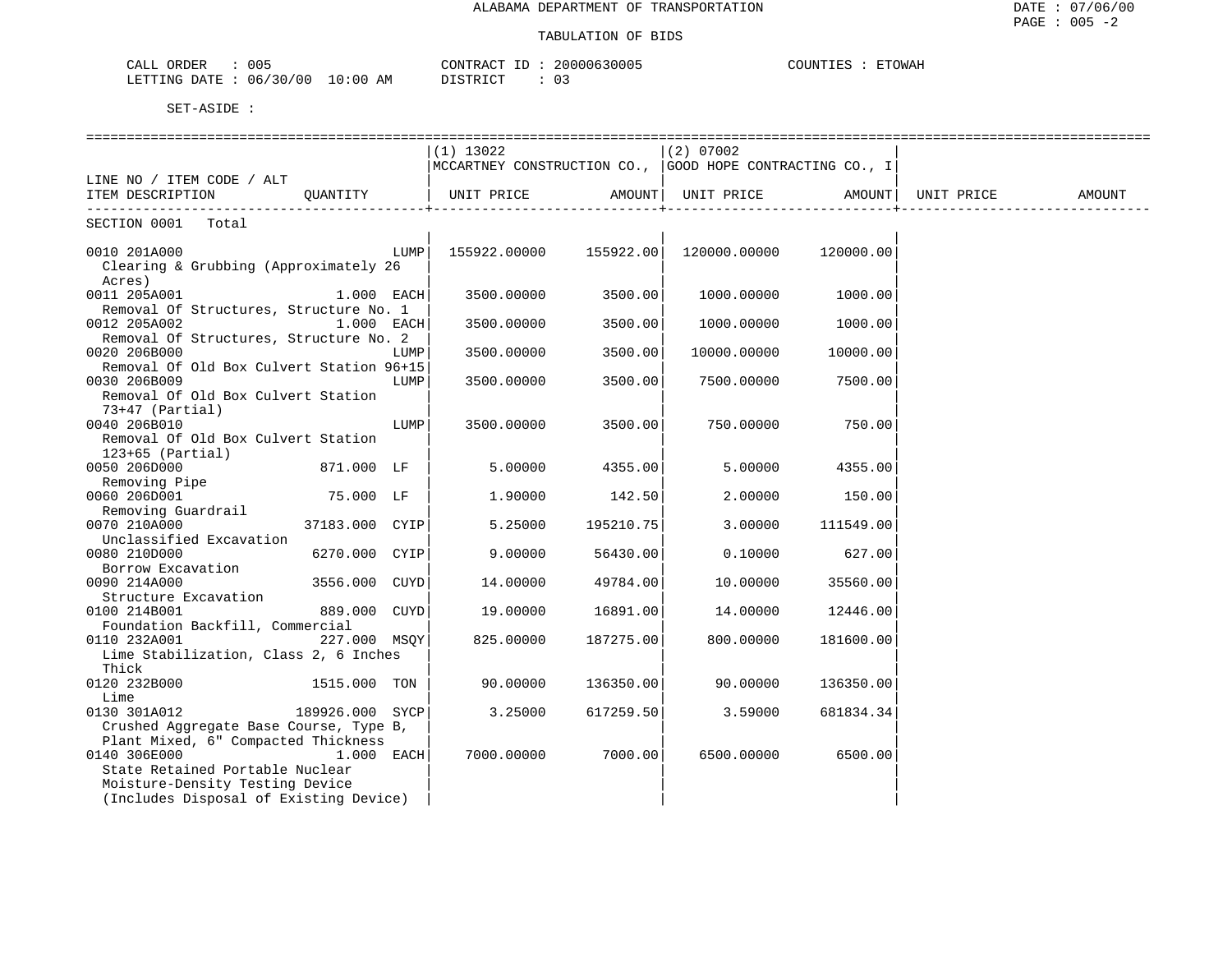| 005<br>ORDER<br>CALL         |            | CONTRACT ID | 20000630005 | COUNTIES | <b>ETOWAH</b> |
|------------------------------|------------|-------------|-------------|----------|---------------|
| : 06/30/00<br>LETTING DATE : | $10:00$ AM | DISTRICT    |             |          |               |

|                                                                                |                 | $(1)$ 13022                                              |                        | $(2)$ 07002 |            |            |        |
|--------------------------------------------------------------------------------|-----------------|----------------------------------------------------------|------------------------|-------------|------------|------------|--------|
|                                                                                |                 | MCCARTNEY CONSTRUCTION CO., GOOD HOPE CONTRACTING CO., I |                        |             |            |            |        |
| LINE NO / ITEM CODE / ALT                                                      |                 |                                                          |                        |             |            |            |        |
| ITEM DESCRIPTION                                                               | OUANTITY        | UNIT PRICE                                               | AMOUNT                 | UNIT PRICE  | AMOUNT     | UNIT PRICE | AMOUNT |
| 0150 401A000                                                                   | 189926.000 SYCP | 0.50000                                                  | ----------<br>94963.00 | 0.26000     | 49380.76   |            |        |
| Bituminous Treatment A                                                         |                 |                                                          |                        |             |            |            |        |
| 0160 401B108                                                                   | 57155.000 SYCP  | 0.50000                                                  | 28577.50               | 0.64980     | 37139.32   |            |        |
| Bituminous Treatment G (With Polymer                                           |                 |                                                          |                        |             |            |            |        |
| Additive)                                                                      |                 |                                                          |                        |             |            |            |        |
| 0170 405A000                                                                   | 19931.000 GAL   | 0.00000                                                  | 0.00                   | 0.10000     | 1993.10    |            |        |
| Tack Coat                                                                      |                 |                                                          |                        |             |            |            |        |
| 0180 408A053                                                                   | 1150.000 SQYD   | 3.50000                                                  | 4025.00                | 2.00000     | 2300.00    |            |        |
| Planing Existing Pavement                                                      |                 |                                                          |                        |             |            |            |        |
| (Approximately 2.10" Thru 3.0" Thick)                                          |                 |                                                          |                        |             |            |            |        |
| 0190 410C000                                                                   | $1.000$ EACH    | 3500.00000                                               | 3500.00                | 4000.00000  | 4000.00    |            |        |
| Contractor Retained Profilograph<br>0200 424A241                               | 366.000 TON     | 41.00000                                                 | 15006.00               | 30.11000    | 11020.26   |            |        |
| Superpave Bituminous Concrete Wearing                                          |                 |                                                          |                        |             |            |            |        |
| Surface Layer, 3/4" Maximum Aggregate                                          |                 |                                                          |                        |             |            |            |        |
| Size Mix, ESAL Range C                                                         |                 |                                                          |                        |             |            |            |        |
| 0210 424A261                                                                   | 14523.000 TON   | 27.00000                                                 | 392121.00              | 29.11000    | 422764.53  |            |        |
| Superpave Bituminous Concrete Wearing                                          |                 |                                                          |                        |             |            |            |        |
| Surface Layer, 3/4" Maximum Aggregate                                          |                 |                                                          |                        |             |            |            |        |
| Size Mix, ESAL Range D                                                         |                 |                                                          |                        |             |            |            |        |
| 0220 424B441                                                                   | 545.000 TON     | 30.00000                                                 | 16350.00               | 26.95000    | 14687.75   |            |        |
| Superpave Bituminous Concrete Upper                                            |                 |                                                          |                        |             |            |            |        |
| Binder Layer, 1" Maximum Aggregate Size                                        |                 |                                                          |                        |             |            |            |        |
| Mix, ESAL Range C                                                              |                 |                                                          |                        |             |            |            |        |
| 0230 424B461                                                                   | 28446.000 TON   | 21.00000                                                 | 597366.00              | 24.95000    | 709727.70  |            |        |
| Superpave Bituminous Concrete Upper<br>Binder Layer, 1" Maximum Aggregate Size |                 |                                                          |                        |             |            |            |        |
| Mix, ESAL Range D                                                              |                 |                                                          |                        |             |            |            |        |
| 0240 424B465                                                                   | 1000.000 TON    | 48.00000                                                 | 48000.00               | 26.25000    | 26250.00   |            |        |
| Superpave Bituminous Concrete Upper                                            |                 |                                                          |                        |             |            |            |        |
| Binder Layer, Patching, 1" Maximum                                             |                 |                                                          |                        |             |            |            |        |
| Aggregate Size Mix, ESAL Range D                                               |                 |                                                          |                        |             |            |            |        |
| 0250 424B469                                                                   | 2000.000 TON    | 22.00000                                                 | 44000.00               | 26.95000    | 53900.00   |            |        |
| Superpave Bituminous Concrete Upper                                            |                 |                                                          |                        |             |            |            |        |
| Binder Layer, Leveling, 1" Maximum                                             |                 |                                                          |                        |             |            |            |        |
| Aggregate Size Mix, ESAL Range D                                               |                 |                                                          |                        |             |            |            |        |
| 0260 424C240                                                                   | 828.000 TON     | 23.30000                                                 | 19292.40               | 28.95000    | 23970.60   |            |        |
| Superpave Bituminous Concrete Base                                             |                 |                                                          |                        |             |            |            |        |
| Layer, 1" Maximum Aggregate Size Mix,<br>ESAL Range C                          |                 |                                                          |                        |             |            |            |        |
| 0270 424C260                                                                   | 58153.000 TON   | 21.00000                                                 | 1221213.00             | 24.95000    | 1450917.35 |            |        |
| Superpave Bituminous Concrete Base                                             |                 |                                                          |                        |             |            |            |        |
| Layer, 1" Maximum Aggregate Size Mix,                                          |                 |                                                          |                        |             |            |            |        |
| ESAL Range D                                                                   |                 |                                                          |                        |             |            |            |        |
|                                                                                |                 |                                                          |                        |             |            |            |        |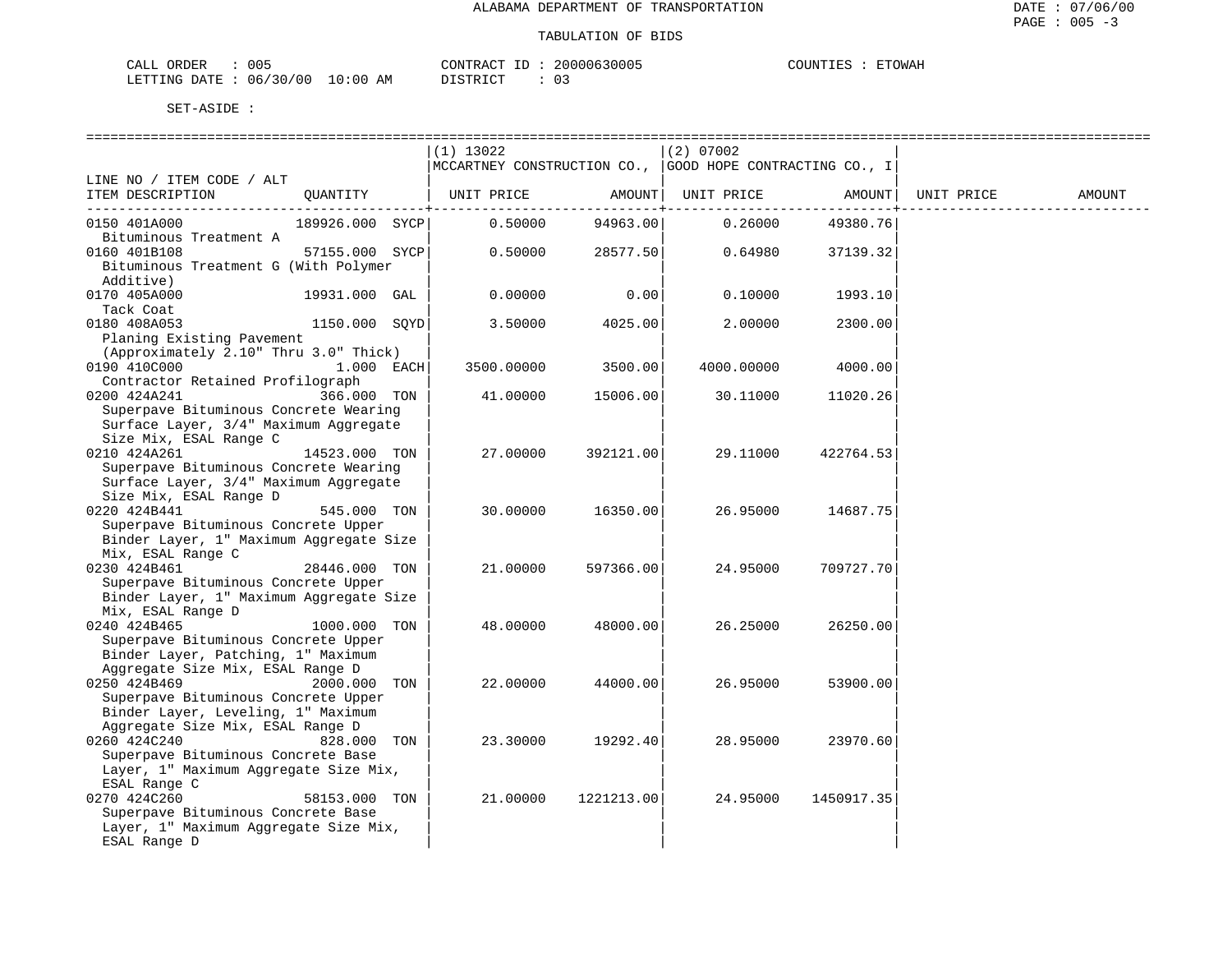| CALL ORDER<br>the contract of the contract of the contract of the contract of the contract of | 005 |            | CONTRACT ID | 20000630005 | COUNTIES | <b>ETOWAH</b> |  |
|-----------------------------------------------------------------------------------------------|-----|------------|-------------|-------------|----------|---------------|--|
| LETTING DATE : 06/30/00                                                                       |     | ` 10:00 AM | DISTRICT    |             |          |               |  |

|                                       |              |      | $(1)$ 13022                                                                           |                     | $(2)$ 07002 |                   |            |        |
|---------------------------------------|--------------|------|---------------------------------------------------------------------------------------|---------------------|-------------|-------------------|------------|--------|
|                                       |              |      | MCCARTNEY CONSTRUCTION CO.,  GOOD HOPE CONTRACTING CO., I                             |                     |             |                   |            |        |
| LINE NO / ITEM CODE / ALT             |              |      |                                                                                       |                     |             |                   |            |        |
| ITEM DESCRIPTION                      |              |      | QUANTITY   UNIT PRICE AMOUNT  UNIT PRICE AMOUNT                                       |                     |             |                   | UNIT PRICE | AMOUNT |
|                                       |              |      |                                                                                       |                     |             |                   |            |        |
| 0280 430B026                          |              |      | $2500.000$ TNCP $\vert$ 11.00000 27500.00 9.00000                                     |                     |             | 22500.00          |            |        |
| Aggregate Surfacing (AHD #467, #57 Or |              |      |                                                                                       |                     |             |                   |            |        |
| #810)                                 |              |      |                                                                                       |                     |             |                   |            |        |
| 0290 450B000                          |              |      | $355.000 \quad \text{SQYD} \vert \quad 125.00000 \quad 44375.00 \vert \quad 70.00000$ |                     |             | 24850.00          |            |        |
| Reinforced Cement Concrete Bridge End |              |      |                                                                                       |                     |             |                   |            |        |
|                                       |              |      |                                                                                       |                     |             |                   |            |        |
| Slab                                  |              |      |                                                                                       |                     |             |                   |            |        |
| 0300 502A000                          | 91317.000 LB |      | $0.44000$ 40179.48                                                                    |                     | 0.51000     | 46571.67          |            |        |
| Steel Reinforcement                   |              |      |                                                                                       |                     |             |                   |            |        |
| 0310 524A011                          | 439.000 CUYD |      |                                                                                       | 270.00000 118530.00 | 215.00000   | 94385.00          |            |        |
| Culvert Concrete (Cast In Place)      |              |      |                                                                                       |                     |             |                   |            |        |
| 0320 524B011 92.000 CUYD              |              |      | 350.00000                                                                             | 32200.00            | 255.00000   | 23460.00          |            |        |
| Culvert Concrete Extension (Cast In   |              |      |                                                                                       |                     |             |                   |            |        |
| Place)                                |              |      |                                                                                       |                     |             |                   |            |        |
| 0330 530A001                          | 701.000 LF   |      | 21.00000                                                                              | 14721.00            | 20.00000    | 14020.00          |            |        |
| 18" Roadway Pipe (Class 3 R.C.)       |              |      |                                                                                       |                     |             |                   |            |        |
| 0340 530A002                          | 280.000 LF   |      | 29.00000                                                                              | 8120.00             | 26.00000    | 7280.00           |            |        |
| 24" Roadway Pipe (Class 3 R.C.)       |              |      |                                                                                       |                     |             |                   |            |        |
| 0350 530A004                          | 19.000 LF    |      | 83.00000                                                                              | 1577.00             | 48.00000    | 912.00            |            |        |
| 36" Roadway Pipe (Class 3 R.C.)       |              |      |                                                                                       |                     |             |                   |            |        |
| 0360 530A005 330.000 LF               |              |      | 70.00000                                                                              | 23100.00            |             | 60.00000 19800.00 |            |        |
| 42" Roadway Pipe (Class 3 R.C.)       |              |      |                                                                                       |                     |             |                   |            |        |
|                                       | $9.000$ LF   |      |                                                                                       | 459.00              |             |                   |            |        |
| 0370 530A101                          |              |      | 51.00000                                                                              |                     | 50.00000    | 450.00            |            |        |
| 18" Roadway Pipe (Class 3 R.C.)       |              |      |                                                                                       |                     |             |                   |            |        |
| (Extension)                           |              |      |                                                                                       |                     |             |                   |            |        |
| 450.000 LF<br>0380 530A630            |              |      | 17.50000                                                                              | 7875.00             | 18.00000    | 8100.00           |            |        |
| 15" Roadway Pipe (14 Gauge C.C.S.)    |              |      |                                                                                       |                     |             |                   |            |        |
| (Temporary)                           |              |      |                                                                                       |                     |             |                   |            |        |
| 0390 532A031                          | 50.000 LF    |      | 121.00000                                                                             | 6050.00             | 125.00000   | 6250.00           |            |        |
| 15" Slotted Drain Pipe                |              |      |                                                                                       |                     |             |                   |            |        |
| 0400 535A001                          | 585.000 LF   |      | 20.00000                                                                              | 11700.00            | 18.00000    | 10530.00          |            |        |
| 18" Side Drain Pipe                   |              |      |                                                                                       |                     |             |                   |            |        |
| 0410 535A002                          | 120.000 LF   |      | 25.00000                                                                              | 3000.00             | 25.00000    | 3000.00           |            |        |
| 24" Side Drain Pipe                   |              |      |                                                                                       |                     |             |                   |            |        |
| 0420 535A003                          | 132.000 LF   |      | 28.00000                                                                              | 3696.00             | 35.00000    | 4620.00           |            |        |
| 30" Side Drain Pipe                   |              |      |                                                                                       |                     |             |                   |            |        |
| 0430 600A000                          |              | LUMP | 44000.00000                                                                           | 44000.00            | 57817.29000 | 57817.29          |            |        |
| Mobilization                          |              |      |                                                                                       |                     |             |                   |            |        |
| 0440 602C000                          | $2.000$ EACH |      | 275.00000                                                                             | 550.00              | 150.00000   | 300.00            |            |        |
| Permanent Easement Marker             |              |      |                                                                                       |                     |             |                   |            |        |
|                                       |              |      |                                                                                       |                     |             |                   |            |        |
| 0450 606A000                          | 500.000 LF   |      | 7.50000                                                                               | 3750.00             | 8.00000     | 4000.00           |            |        |
| 6" Underdrain Pipe                    |              |      |                                                                                       |                     |             |                   |            |        |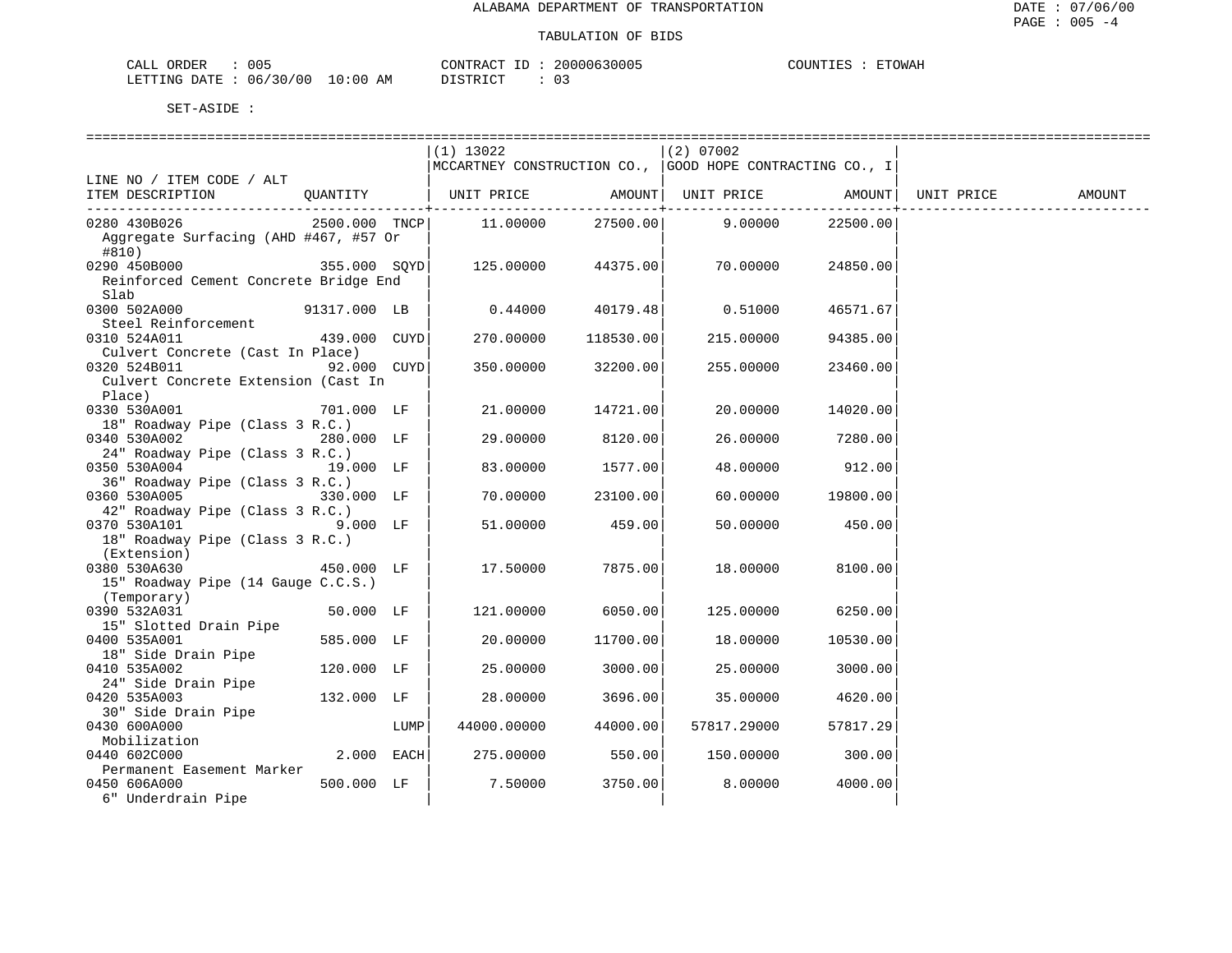| ORDER<br>CALL (               | 005 |    | CONTRACT ID  | 20000630005 | COUNTIES | ETOWAH |
|-------------------------------|-----|----|--------------|-------------|----------|--------|
| LETTING DATE : 06/30/00 10:00 |     | ΆM | דת T STR דרי | ∩ −         |          |        |

|                                                          |                | $(1)$ 13022<br>  MCCARTNEY CONSTRUCTION CO.,   GOOD HOPE CONTRACTING CO., I |          | $(2)$ 07002 |          |            |        |
|----------------------------------------------------------|----------------|-----------------------------------------------------------------------------|----------|-------------|----------|------------|--------|
| LINE NO / ITEM CODE / ALT                                |                |                                                                             |          |             |          |            |        |
| ITEM DESCRIPTION                                         | OUANTITY       | UNIT PRICE AMOUNT  UNIT PRICE                                               |          |             | AMOUNT   | UNIT PRICE | AMOUNT |
| 0460 610C001<br>Loose Riprap, Class 2                    | 511.000 TON    | 19.00000                                                                    | 9709.00  | 16.00000    | 8176.00  |            |        |
| 0470 610D001                                             | $600.000$ SOYD | 2.35000                                                                     | 1410.00  | 3.00000     | 1800.00  |            |        |
| Filter Blanket, Geotextile (Woven)<br>0480 614A000       | 259.000 CUYD   | 235.00000                                                                   | 60865.00 | 215.00000   | 55685.00 |            |        |
| Slope Paving<br>0490 618B003                             | 167.000 SOYD   | 38.50000                                                                    | 6429.50  | 25.00000    | 4175.00  |            |        |
| Concrete Driveway, 6" Thick (Includes<br>Wire Mesh)      |                |                                                                             |          |             |          |            |        |
| 0500 619A002<br>18" Roadway Pipe End Treatment, Class 1  | 5.000 EACH     | 450.00000                                                                   | 2250.00  | 350.00000   | 1750.00  |            |        |
| 0510 619A003<br>24" Roadway Pipe End Treatment, Class 1  | 4.000 EACH     | 525.00000                                                                   | 2100.00  | 400.00000   | 1600.00  |            |        |
| 0520 619A055                                             | $1.000$ EACH   | 1200.00000                                                                  | 1200.00  | 1000.00000  | 1000.00  |            |        |
| 36" Roadway Pipe End Treatment, Class 2<br>0530 619A101  | 20.000 EACH    | 574.00000                                                                   | 11480.00 | 350.00000   | 7000.00  |            |        |
| 18" Side Drain Pipe End Treatment,<br>Class 1            |                |                                                                             |          |             |          |            |        |
| 0540 619A102<br>24" Side Drain Pipe End Treatment,       | $2.000$ EACH   | 725.00000                                                                   | 1450.00  | 450.00000   | 900.00   |            |        |
| Class 1<br>0550 619A103                                  | 2.000 EACH     | 825.00000                                                                   | 1650.00  | 500.00000   | 1000.00  |            |        |
| 30" Side Drain Pipe End Treatment,<br>Class 1            |                |                                                                             |          |             |          |            |        |
| 0560 619A230                                             | 2.000 EACH     | 2650.00000                                                                  | 5300.00  | 2100.00000  | 4200.00  |            |        |
| 42" Roadway Pipe End Treatment, Class 2<br>(Double Line) |                |                                                                             |          |             |          |            |        |
| 0570 620A000<br>Minor Structure Concrete                 | 2.000 CUYD     | 650.00000                                                                   | 1300.00  | 500.00000   | 1000.00  |            |        |
| 0580 621A000<br>Junction Boxes, Type 1, 1P Or 5          | 1.000 EACH     | 750.00000                                                                   | 750.00   | 1500.00000  | 1500.00  |            |        |
| 0590 621A031<br>Junction Boxes, Type 1 (Special)         | 1.000 EACH     | 1700.00000                                                                  | 1700.00  | 1800.00000  | 1800.00  |            |        |
| 0600 621C001<br>Inlets, Type B                           | 1.000 EACH     | 1250.00000                                                                  | 1250.00  | 1800.00000  | 1800.00  |            |        |
| 0610 621C002                                             | 1.000 EACH     | 1350.00000                                                                  | 1350.00  | 1500.00000  | 1500.00  |            |        |
| Inlets, Type C, P1 Or P3<br>0620 621C015                 | 1.000 EACH     | 1650.00000                                                                  | 1650.00  | 1600.00000  | 1600.00  |            |        |
| Inlets, Type S1 Or S3 (1 Wing)<br>0630 621C020           | 9.000 EACH     | 1650.00000                                                                  | 14850.00 | 1500.00000  | 13500.00 |            |        |
| Inlets, Type Y                                           |                |                                                                             |          |             |          |            |        |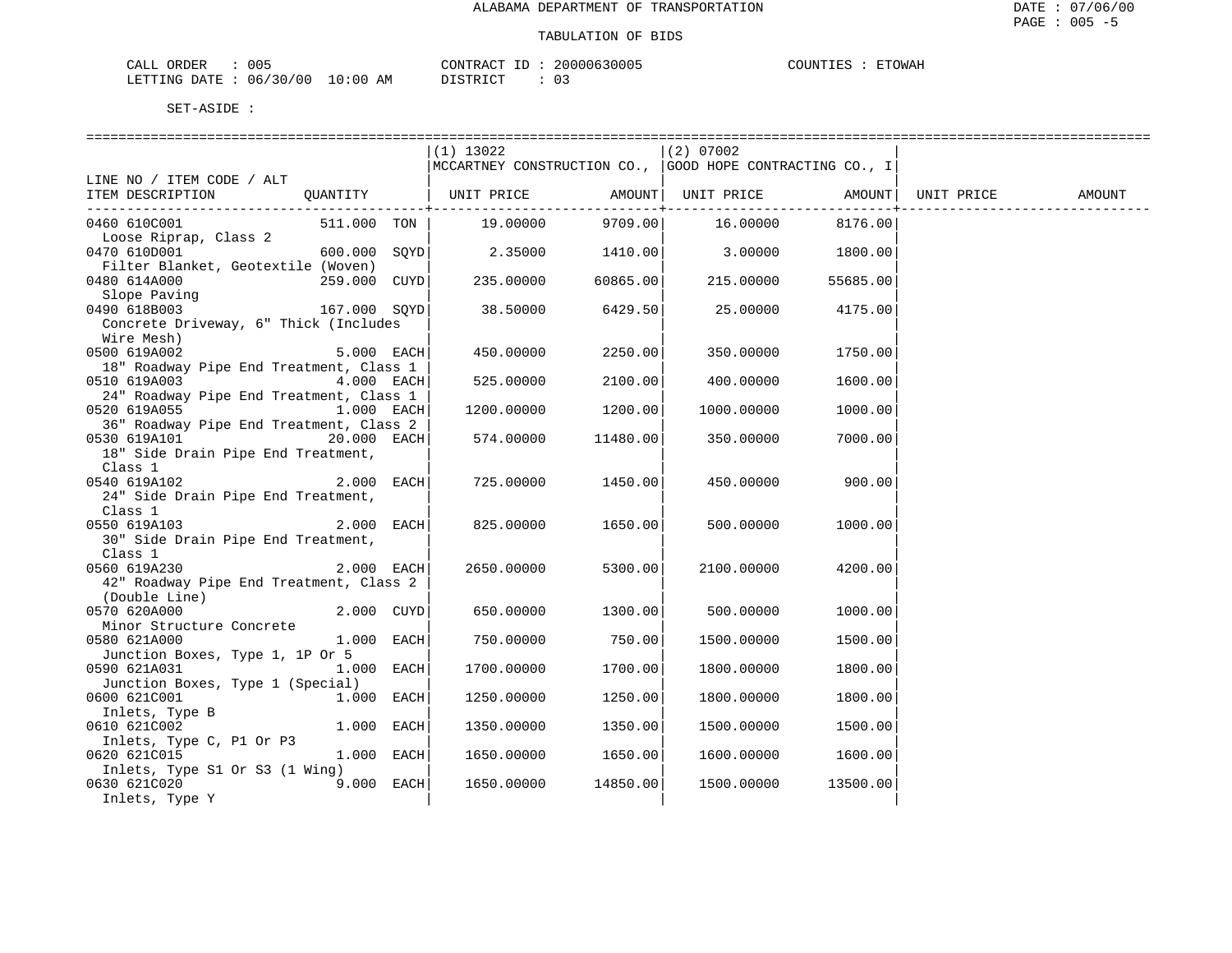| ORDER<br>CALL          | 005 |             | $- -$<br>CONTRACT | 20000630005 | $\gamma$ רידאדזר | <b>ETOWAH</b> |
|------------------------|-----|-------------|-------------------|-------------|------------------|---------------|
| LETTING DATE: 06/30/00 |     | 10:00<br>ΆM | חי חים דר         |             |                  |               |

|                                                                                         |              | $(1)$ 13022                                                |                    | (2) 07002  |                     |        |
|-----------------------------------------------------------------------------------------|--------------|------------------------------------------------------------|--------------------|------------|---------------------|--------|
|                                                                                         |              | MCCARTNEY CONSTRUCTION CO.,   GOOD HOPE CONTRACTING CO., I |                    |            |                     |        |
| LINE NO / ITEM CODE / ALT                                                               |              |                                                            |                    |            |                     |        |
| QUANTITY   UNIT PRICE     AMOUNT  UNIT PRICE     AMOUNT  UNIT PRICE<br>ITEM DESCRIPTION |              |                                                            |                    |            |                     | AMOUNT |
|                                                                                         |              |                                                            |                    |            |                     |        |
| 0640 621C056                                                                            | $2.000$ EACH | 1400.00000                                                 | 2800.00            | 1800.00000 | 3600.00             |        |
| Inlets, Type S3 (1 Wing)(Partial)                                                       |              |                                                            |                    |            |                     |        |
| 0650 621D019<br>16.000 EACH                                                             |              | 276.00000                                                  | 4416.00            |            | 400.00000 6400.00   |        |
| Inlet Units, Type Y                                                                     |              |                                                            |                    |            |                     |        |
| 0660 621D020                                                                            | 2.000 EACH   | 286.00000                                                  | 572.00             | 400.00000  | 800.00              |        |
| Inlet Units, Type S3                                                                    |              |                                                            |                    |            |                     |        |
| 0670 623C000<br>1290.000 LF                                                             |              | 10.45000                                                   | 13480.50           | 12.00000   | 15480.00            |        |
| Combination Curb & Gutter, Type C                                                       |              |                                                            |                    |            |                     |        |
| 0680 629A004<br>130.000 LF                                                              |              | 125.00000                                                  | 16250.00           | 145.00000  | 18850.00            |        |
| Concrete Median Or Safety Barrier, Type                                                 |              |                                                            |                    |            |                     |        |
| 4A (Modified)                                                                           |              |                                                            |                    |            |                     |        |
| 0690 630A000<br>2516.000 LF                                                             |              |                                                            | $9.64000$ 24254.24 | 10.15000   | 25537.40            |        |
| Steel Beam Guardrail, Class A, Type 1                                                   |              |                                                            |                    |            |                     |        |
| 0700 630C001<br>$1.000$ EACH                                                            |              | 665.00000                                                  | 665.00             | 700.00000  | 700.00              |        |
| Guardrail End Anchor, Type 8                                                            |              |                                                            |                    |            |                     |        |
| 0710 630C003                                                                            | 13.000 EACH  | 973.75000                                                  | 12658.75           |            | 1025.00000 13325.00 |        |
| Guardrail End Anchor, Type 13                                                           |              |                                                            |                    |            |                     |        |
| 0720 630C044                                                                            | $1.000$ EACH | 4275.00000                                                 | 4275.00            | 4500.00000 | 4500.00             |        |
| Guardrail End Anchor, Type 21                                                           |              |                                                            |                    |            |                     |        |
| 0730 630C070                                                                            | 14.000 EACH  | 1187.50000                                                 | 16625.00           | 1250.00000 | 17500.00            |        |
| Guardrail End Anchor, Type 10 Series                                                    |              |                                                            |                    |            |                     |        |
| 0740 641A049                                                                            | 260.000 LF   | 26.75000                                                   | 6955.00            | 20.00000   | 5200.00             |        |
| 6 Inch P.V.C. Water Main Laid                                                           |              |                                                            |                    |            |                     |        |
| 1.000 EACH<br>0750 642A000                                                              |              | 2140.00000                                                 | 2140.00            | 1000.00000 | 1000.00             |        |
| Fire Hydrant Reset                                                                      |              |                                                            |                    |            |                     |        |
| 0760 643A000                                                                            | 2.000 EACH   | 1284.00000                                                 | 2568.00            | 100.00000  | 200.00              |        |
| Water Meters Reset                                                                      |              |                                                            |                    |            |                     |        |
| 0770 649A007                                                                            | 30.000 LF    | 53.50000                                                   | 1605.00            | 100.00000  | 3000.00             |        |
| 12 Inch Encasement Pipe, Type 1                                                         |              |                                                            |                    |            |                     |        |
| Installation                                                                            |              |                                                            |                    |            |                     |        |
| 0780 650B000<br>17254.000 CYIP                                                          |              | 4.50000                                                    | 77643.00           | 3.00000    | 51762.00            |        |
| Topsoil From Stockpiles                                                                 |              |                                                            |                    |            |                     |        |
| 25.000 ACRE<br>0790 652A050                                                             |              | 525.00000                                                  | 13125.00           | 450.00000  | 11250.00            |        |
| Seeding (Mix 1A)                                                                        |              |                                                            |                    |            |                     |        |
| 0800 652A053                                                                            | 1.000 ACRE   | 650.00000                                                  | 650.00             | 450.00000  | 450.00              |        |
| Seeding (Mix 1E)                                                                        |              |                                                            |                    |            |                     |        |
| 0810 652B050                                                                            | 10.000 ACRE  | 475.00000                                                  | 4750.00            | 600.00000  | 6000.00             |        |
| Temporary Seeding (Mix 1AT)                                                             |              |                                                            |                    |            |                     |        |
| 0820 652C000                                                                            | 26.000 ACRE  | 45.00000                                                   | 1170.00            | 75.00000   | 1950.00             |        |
| Mowing                                                                                  |              |                                                            |                    |            |                     |        |
| 0830 652D050                                                                            | 10.000 ACRE  | 575.00000                                                  | 5750.00            | 400.00000  | 4000.00             |        |
| Seeding In Stubble (Mix 1A)                                                             |              |                                                            |                    |            |                     |        |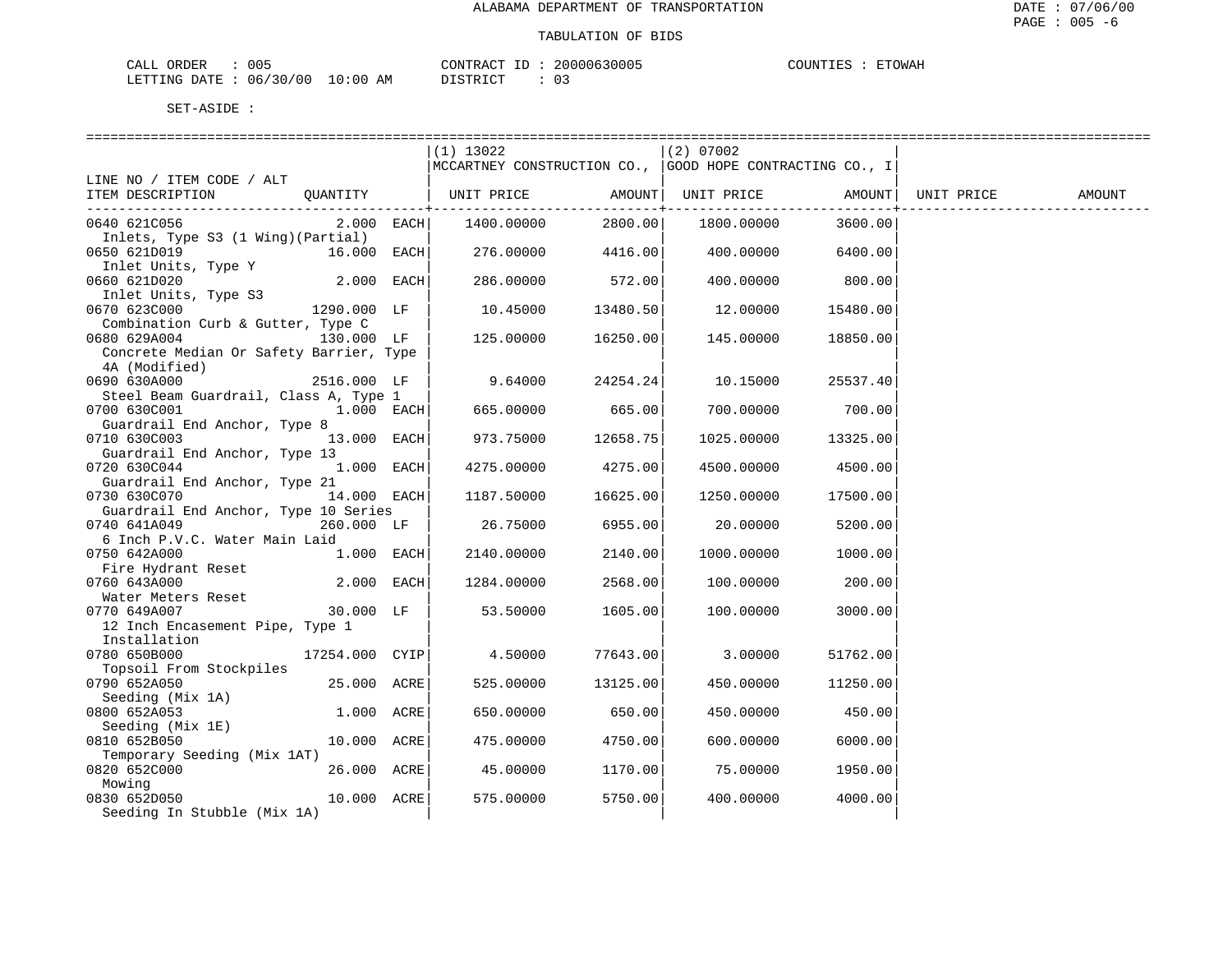| $\Delta$<br>$1 -$<br>. .                        | 005       |               | $\cap$ $\cap$ $\cap$<br>$ -$ | ົດ ດ<br>,,,,,,      | $\mathbf{1}$ | <b>ETOWAH</b> |
|-------------------------------------------------|-----------|---------------|------------------------------|---------------------|--------------|---------------|
| . דרד ה<br>'NG<br><b>DURBER</b><br>$\mathbf{a}$ | 100<br>06 | AМ<br>. . u . | --<br>$\sqrt{m}$             | $\sim$ $\sim$<br>ັບ |              |               |

|                                                                 |                 |      | $(1)$ 13022                                                                                                         |          | (2) 07002      |          |            |        |
|-----------------------------------------------------------------|-----------------|------|---------------------------------------------------------------------------------------------------------------------|----------|----------------|----------|------------|--------|
|                                                                 |                 |      | MCCARTNEY CONSTRUCTION CO.,   GOOD HOPE CONTRACTING CO., I                                                          |          |                |          |            |        |
| LINE NO / ITEM CODE / ALT                                       |                 |      |                                                                                                                     |          |                |          |            |        |
| ITEM DESCRIPTION QUANTITY   UNIT PRICE AMOUNT UNIT PRICE AMOUNT |                 |      |                                                                                                                     |          |                |          | UNIT PRICE | AMOUNT |
|                                                                 |                 |      | 543.000 SQYD 4.00000                                                                                                |          |                |          |            |        |
| 0840 654A001<br>Solid Sodding (Bermuda)                         |                 |      |                                                                                                                     |          |                |          |            |        |
| 0850 656A000                                                    |                 |      | $35.000$ ACRE $ \hspace{1.5cm}325.00000\rangle$ $11375.00 \hspace{1.5cm}400.00000\rangle$ $14000.00 \hspace{1.5cm}$ |          |                |          |            |        |
| Mulching, Class A, Type 1                                       |                 |      |                                                                                                                     |          |                |          |            |        |
| 0860 656A001                                                    | $1.000$ ACRE    |      | 375.00000                                                                                                           | 375.00   | 450.00000      | 450.00   |            |        |
| Mulching, Class A, Type 2                                       |                 |      |                                                                                                                     |          |                |          |            |        |
| 0870 659A000                                                    | $1000.000$ SQYD |      | 1.75000                                                                                                             | 1750.00  | 2.00000        | 2000.00  |            |        |
| Erosion Control Netting, Class A                                |                 |      |                                                                                                                     |          |                |          |            |        |
| 0880 665F000                                                    | 741.000 EACH    |      | 10.00000                                                                                                            | 7410.00  | 4.00000        | 2964.00  |            |        |
| Hay Bales                                                       |                 |      |                                                                                                                     |          |                |          |            |        |
| 0890 665G000                                                    | $600.000$ EACH  |      | 6.50000                                                                                                             | 3900.00  | 1,00000        | 600.00   |            |        |
| Sand Bags                                                       |                 |      |                                                                                                                     |          |                |          |            |        |
| 0900 6651000                                                    | 360.000 TON     |      | 18.00000                                                                                                            | 6480.00  | 16.00000       | 5760.00  |            |        |
| Temporary Riprap, Class 2                                       |                 |      |                                                                                                                     |          |                |          |            |        |
| 0910 665J000 30100.000 LF                                       |                 |      | 0.55000                                                                                                             | 16555.00 | 3.00000        | 90300.00 |            |        |
| Silt Fence, Type A                                              |                 |      |                                                                                                                     |          |                |          |            |        |
| 0920 665K000                                                    | 95.000 CUYD     |      | 7.00000                                                                                                             | 665.00   | 10.00000       | 950.00   |            |        |
| Drainage Sump Excavation                                        |                 |      |                                                                                                                     |          |                |          |            |        |
| $26.000$ ACRE<br>0930 666A001                                   |                 |      | 35.00000                                                                                                            | 910.00   | 10.00000       | 260.00   |            |        |
| Pest Control Treatment                                          |                 |      |                                                                                                                     |          |                |          |            |        |
| 0940 680A000                                                    |                 | LUMP | 5000.00000                                                                                                          | 5000.00  | 65000.00000    | 65000.00 |            |        |
| Engineering Controls                                            |                 |      |                                                                                                                     |          |                |          |            |        |
| $2.000$ MILE<br>0950 701A031                                    |                 |      | 900.00000                                                                                                           | 1800.00  | 1250.00000     | 2500.00  |            |        |
| Solid White, Class 2, Type A Traffic                            |                 |      |                                                                                                                     |          |                |          |            |        |
| Stripe (0.06" Thick)                                            |                 |      |                                                                                                                     |          |                |          |            |        |
| 0960 701A035                                                    | $2.000$ MILE    |      | 900.00000                                                                                                           | 1800.00  | 1500.00000     | 3000.00  |            |        |
| Solid Yellow, Class 2, Type A Traffic                           |                 |      |                                                                                                                     |          |                |          |            |        |
| Stripe (0.09" Thick)                                            |                 |      |                                                                                                                     |          |                |          |            |        |
| 0970 701A061                                                    | 1.000 MILE      |      | 4600.00000                                                                                                          | 4600.00  | 5906.00000     | 5906.00  |            |        |
| Broken White, Class 3W, Type A Traffic                          |                 |      |                                                                                                                     |          |                |          |            |        |
| Type (6" Wide)                                                  |                 |      |                                                                                                                     |          |                |          |            |        |
| 1.000 MILE<br>0980 701A065                                      |                 |      | 15600.00000                                                                                                         | 15600.00 | 16125.00000    | 16125.00 |            |        |
| Solid White, Class 3W, Type A Traffic                           |                 |      |                                                                                                                     |          |                |          |            |        |
| Stripe (6" Wide)<br>200 7011073                                 |                 |      |                                                                                                                     |          |                |          |            |        |
| 0990 701A073                                                    | $1.000$ MILE    |      | 15600.00000                                                                                                         | 15600.00 | 17073.00000    | 17073.00 |            |        |
| Solid Yellow, Class 3W, Type A Traffic                          |                 |      |                                                                                                                     |          |                |          |            |        |
| Stripe (6" Wide)                                                |                 |      |                                                                                                                     |          |                |          |            |        |
| 1000 701B005                                                    | 150.000 LF      |      | 0.40000                                                                                                             | 60.00    | 1.00000 150.00 |          |            |        |
| Dotted Class 2, Type A Traffic Stripe                           |                 |      |                                                                                                                     |          |                |          |            |        |
| (0.09" Thick)<br>11.000 MILE                                    |                 |      | 285.00000                                                                                                           | 3135.00  |                | 3740.00  |            |        |
| 1010 701C000                                                    |                 |      |                                                                                                                     |          | 340.00000      |          |            |        |
| Broken Temporary Traffic Stripe                                 |                 |      |                                                                                                                     |          |                |          |            |        |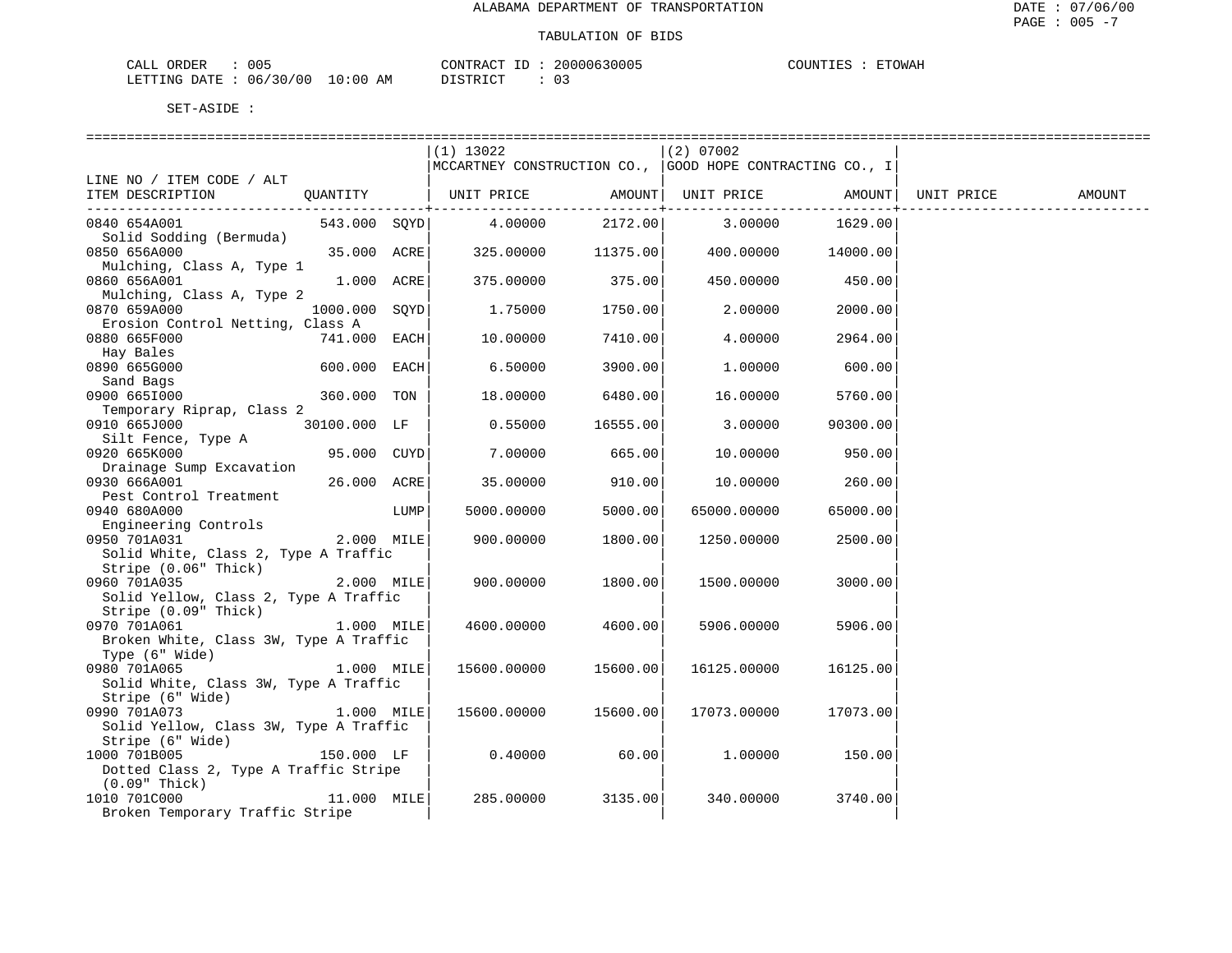| ORDER<br>CALL | 005          |             | $- -$<br>CONTRACT | 20000630005 | $\gamma$ רדות ה | ETOWAP |
|---------------|--------------|-------------|-------------------|-------------|-----------------|--------|
| LETTING DATE  | . : 06/30/00 | 10:00<br>AM | חימת סידי את      | n –         |                 |        |

|                                          | (1) 13022                                                 |          | $(2)$ 07002              |                  |            |        |
|------------------------------------------|-----------------------------------------------------------|----------|--------------------------|------------------|------------|--------|
|                                          | MCCARTNEY CONSTRUCTION CO.,  GOOD HOPE CONTRACTING CO., I |          |                          |                  |            |        |
| LINE NO / ITEM CODE / ALT                |                                                           |          |                          |                  |            |        |
| OUANTITY<br>ITEM DESCRIPTION             | UNIT PRICE AMOUNT  UNIT PRICE AMOUNT                      |          |                          |                  | UNIT PRICE | AMOUNT |
|                                          |                                                           |          | ------------+----------- | ---------------+ |            |        |
| 1020 701C001<br>17.000 MILE              | 320.00000                                                 |          | 5440.00 380.00000        | 6460.00          |            |        |
| Solid Temporary Traffic Stripe           |                                                           |          |                          |                  |            |        |
| $1.000$ MILE<br>1030 701C006             | 2950.00000                                                | 2950.00  | 6800.00000               | 6800.00          |            |        |
| Solid Temporary Traffic Stripe           |                                                           |          |                          |                  |            |        |
| (Removable Tape)                         |                                                           |          |                          |                  |            |        |
|                                          |                                                           |          |                          |                  |            |        |
| 1040 701D007<br>1.000 MILE               | 850.00000                                                 | 850.00   | 1100.00000               | 1100.00          |            |        |
| Solid Traffic Stripe Removed (Paint)     |                                                           |          |                          |                  |            |        |
| 1050 701D008<br>$1.000$ MILE             | 900.00000                                                 | 900.00   | 1200.00000               | 1200.00          |            |        |
| Solid Traffic Stripe Removed (Plastic)   |                                                           |          |                          |                  |            |        |
| 1060 701D009<br>1.000 MILE               | 900.00000                                                 | 900.00   | 800.00000                | 800.00           |            |        |
| Solid Traffic Stripe Removed (Tape)      |                                                           |          |                          |                  |            |        |
| 1070 701D014<br>$1.000$ MILE             | 650.00000                                                 | 650.00   | 1000.00000               | 1000.00          |            |        |
| Broken Traffic Stripe Removed (Paint)    |                                                           |          |                          |                  |            |        |
| 1080 701D015<br>$1.000$ MILE             | 700.00000                                                 | 700.00   | 1000.00000               | 1000.00          |            |        |
| Broken Traffic Stripe Removed (Plastic)  |                                                           |          |                          |                  |            |        |
| 1090 702A008<br>11.000 MILE              | 3800.00000                                                | 41800.00 | 3950.00000               | 43450.00         |            |        |
| Solid White, Inverted Profile Traffic    |                                                           |          |                          |                  |            |        |
| Stripe (6" Wide)                         |                                                           |          |                          |                  |            |        |
| 1100 702A009<br>11.000 MILE              | 3800.00000                                                | 41800.00 | 3950.00000               | 43450.00         |            |        |
| Solid Yellow, Inverted Profile Traffic   |                                                           |          |                          |                  |            |        |
| Stripe (6" Wide)                         |                                                           |          |                          |                  |            |        |
| 1110 702A010<br>11.000 MILE              | 1850.00000                                                | 20350.00 | 1975.00000               | 21725.00         |            |        |
| Broken White, Inverted Profile Traffic   |                                                           |          |                          |                  |            |        |
| Stripe (6" Wide)                         |                                                           |          |                          |                  |            |        |
| 1120 702B001<br>17410.000 LF             | 1.60000                                                   | 27856.00 | 1.85000                  | 32208.50         |            |        |
| Dotted Inverted Profile Traffic Stripe   |                                                           |          |                          |                  |            |        |
| (6" Wide)                                |                                                           |          |                          |                  |            |        |
| 15559.000 SQFT<br>1130 703A002           | 1.60000                                                   | 24894.40 | 1,80000                  | 28006.20         |            |        |
| Traffic Control Markings, Class 2, Type  |                                                           |          |                          |                  |            |        |
| A                                        |                                                           |          |                          |                  |            |        |
| 2644.000 SOFT<br>1140 703B002            | 1.60000                                                   | 4230.40  | 2.80000                  | 7403.20          |            |        |
| Traffic Control Legends, Class 2, Type A |                                                           |          |                          |                  |            |        |
|                                          |                                                           |          |                          |                  |            |        |
| 1150 703C001<br>1000.000 SOFT            | 1,00000                                                   | 1000.00  | 2.50000                  | 2500.00          |            |        |
| Removal Of Existing Traffic Control      |                                                           |          |                          |                  |            |        |
| Markings Or Legends (Plastic)            |                                                           |          |                          |                  |            |        |
| 1160 703D001<br>1960.000 SOFT            | 0.75000                                                   | 1470.00  | 1,30000                  | 2548.00          |            |        |
| Temporary Traffic Control Markings       |                                                           |          |                          |                  |            |        |
| 1170 705A011<br>500.000 EACH             | 4.00000                                                   | 2000.00  | 4.00000                  | 2000.00          |            |        |
| Pavement Markers, Class C, Type 1-A      |                                                           |          |                          |                  |            |        |
| $350.000$ EACH<br>1180 705A012           | 4.00000                                                   | 1400.00  | 4.00000                  | 1400.00          |            |        |
| Pavement Markers, Class C, Type 1-B      |                                                           |          |                          |                  |            |        |
|                                          |                                                           |          |                          |                  |            |        |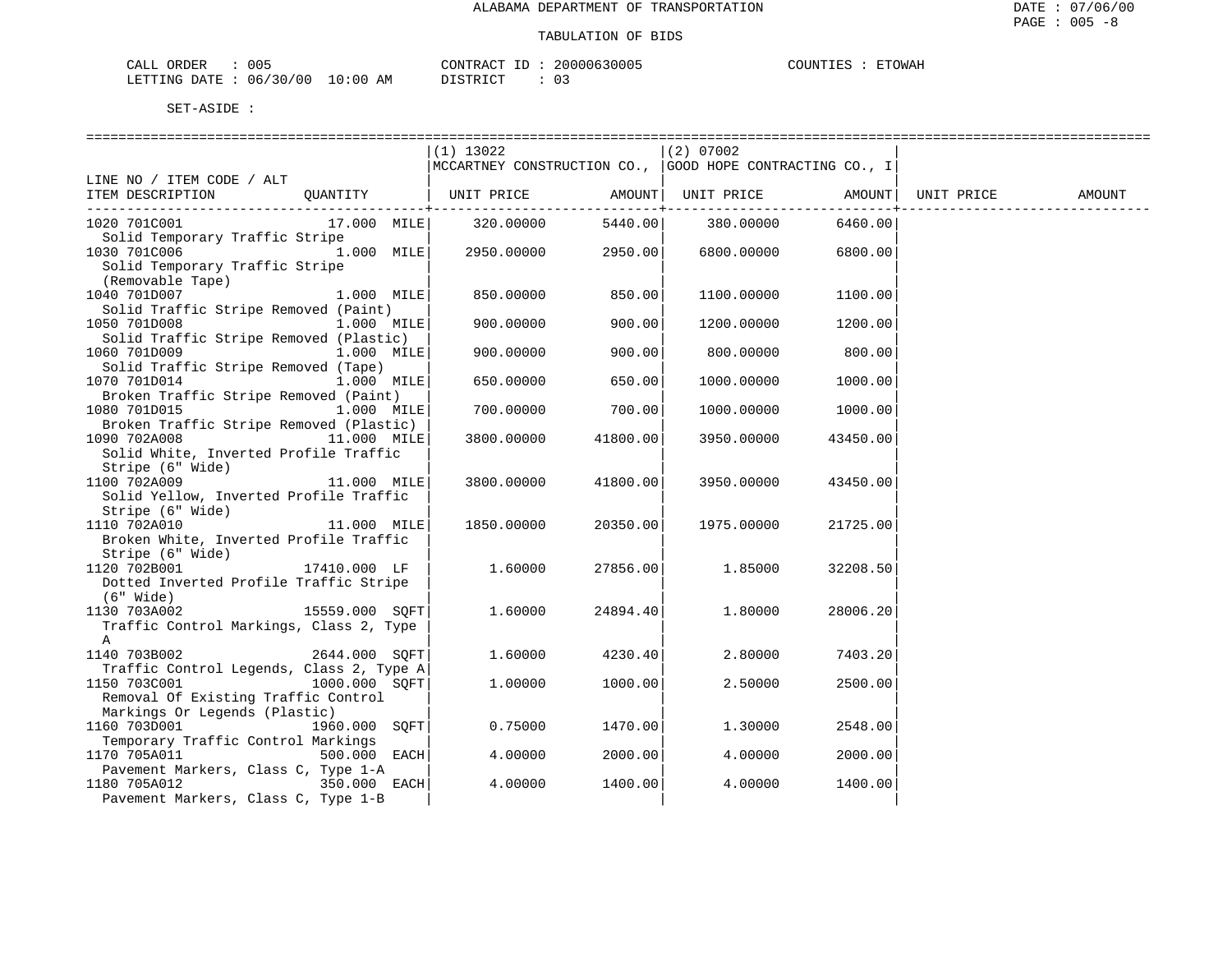| ORDER<br>CALL          | 005 |             | $- -$<br>CONTRACT | 20000630005 | $\gamma$ רידאדזר | <b>ETOWAH</b> |
|------------------------|-----|-------------|-------------------|-------------|------------------|---------------|
| LETTING DATE: 06/30/00 |     | 10:00<br>ΆM | חי חים דר         |             |                  |               |

|                                                                      | (1) 13022   |               | $(2)$ 07002                                              |          |            |        |
|----------------------------------------------------------------------|-------------|---------------|----------------------------------------------------------|----------|------------|--------|
|                                                                      |             |               | MCCARTNEY CONSTRUCTION CO., GOOD HOPE CONTRACTING CO., I |          |            |        |
| LINE NO / ITEM CODE / ALT                                            |             |               |                                                          |          |            |        |
| ITEM DESCRIPTION<br>OUANTITY                                         | UNIT PRICE  | ----------+-- | AMOUNT  UNIT PRICE                                       | AMOUNT   | UNIT PRICE | AMOUNT |
| 1190 705A023<br>450.000 EACH                                         | 4.00000     | 1800.00       | 4.25000                                                  | 1912.50  |            |        |
| Pavement Markers, Class C, Type 2-D                                  |             |               |                                                          |          |            |        |
| 1200 705A024<br>450.000 EACH                                         | 4,00000     | 1800.00       | 4.25000                                                  | 1912.50  |            |        |
| Pavement Markers, Class C, Type 2-E                                  |             |               |                                                          |          |            |        |
| 1210 705A030<br>105.000 EACH                                         | 4.25000     | 446.25        | 5.25000                                                  | 551.25   |            |        |
| Pavement Markers, Class A-H, Type 2-C                                |             |               |                                                          |          |            |        |
| 1220 705A031<br>548.000 EACH                                         | 4.25000     | 2329.00       | 5.00000                                                  | 2740.00  |            |        |
| Pavement Markers, Class A-H, Type 1-A                                |             |               |                                                          |          |            |        |
| 1230 705A037<br>$25.000$ EACH                                        | 4.25000     | 106.25        | 5.25000                                                  | 131.25   |            |        |
| Pavement Markers, Class A-H, Type 2-D<br>1240 705A038<br>80.000 EACH | 4.25000     | 340.00        | 5.25000                                                  | 420.00   |            |        |
| Pavement Markers, Class A-H, Type 2-E                                |             |               |                                                          |          |            |        |
| 1250 707B003<br>1.000 EACH                                           | 160.50000   | 160.50        | 150.00000                                                | 150.00   |            |        |
| Type A Hazard Marker Installation                                    |             |               |                                                          |          |            |        |
| 1260 710A115<br>512.000 SOFT                                         | 15.52000    | 7946.24       | 14.00000                                                 | 7168.00  |            |        |
| Class 4, Aluminum Flat Sign Panels                                   |             |               |                                                          |          |            |        |
| 0.08" Thick Or Steel Flat Sign Panels                                |             |               |                                                          |          |            |        |
| 14 Gauge (Type III Or Type IV                                        |             |               |                                                          |          |            |        |
| Background)                                                          |             |               |                                                          |          |            |        |
| 1270 710B001<br>712.000 LF                                           | 6.37000     | 4535.44       | 6.31000                                                  | 4492.72  |            |        |
| Roadway Sign Post (#3 "U" Channel                                    |             |               |                                                          |          |            |        |
| Galvanized Steel)                                                    |             |               |                                                          |          |            |        |
| 1280 713A000<br>77.000 LF<br>Permanent Barricades                    | 95.00000    | 7315.00       | 95.00000                                                 | 7315.00  |            |        |
| 500.000 LF<br>1290 726A000                                           | 36.00000    | 18000.00      | 38,00000                                                 | 19000.00 |            |        |
| Portable Concrete Safety Barriers, Type                              |             |               |                                                          |          |            |        |
| 6                                                                    |             |               |                                                          |          |            |        |
| 1300 726A001<br>20.000 LF                                            | 130.00000   | 2600.00       | 44.00000                                                 | 880.00   |            |        |
| Portable Concrete Safety Barriers, Type                              |             |               |                                                          |          |            |        |
| $6 - A$                                                              |             |               |                                                          |          |            |        |
| 1310 726D000<br>2.000 EACH                                           | 17000.00000 | 34000.00      | 22000.00000                                              | 44000.00 |            |        |
| Portable Impact Attenuator (Quadquard                                |             |               |                                                          |          |            |        |
| Model 0Z2405Y)                                                       |             |               |                                                          |          |            |        |
| 1320 740B000<br>1477.000 SOFT                                        | 16.00000    | 23632.00      | 12.00000                                                 | 17724.00 |            |        |
| Construction Signs<br>630.000 EACH<br>1330 740D000                   | 41.00000    | 25830.00      | 40.00000                                                 | 25200.00 |            |        |
| Channelizing Drums                                                   |             |               |                                                          |          |            |        |
| 1340 740E000<br>50.000 EACH                                          | 1,00000     | 50.00         | 12.00000                                                 | 600.00   |            |        |
| Cones (36 Inches High)                                               |             |               |                                                          |          |            |        |
| 22.000 EACH<br>1350 740F002                                          | 200,00000   | 4400.00       | 250.00000                                                | 5500.00  |            |        |
| Barricades, Type III                                                 |             |               |                                                          |          |            |        |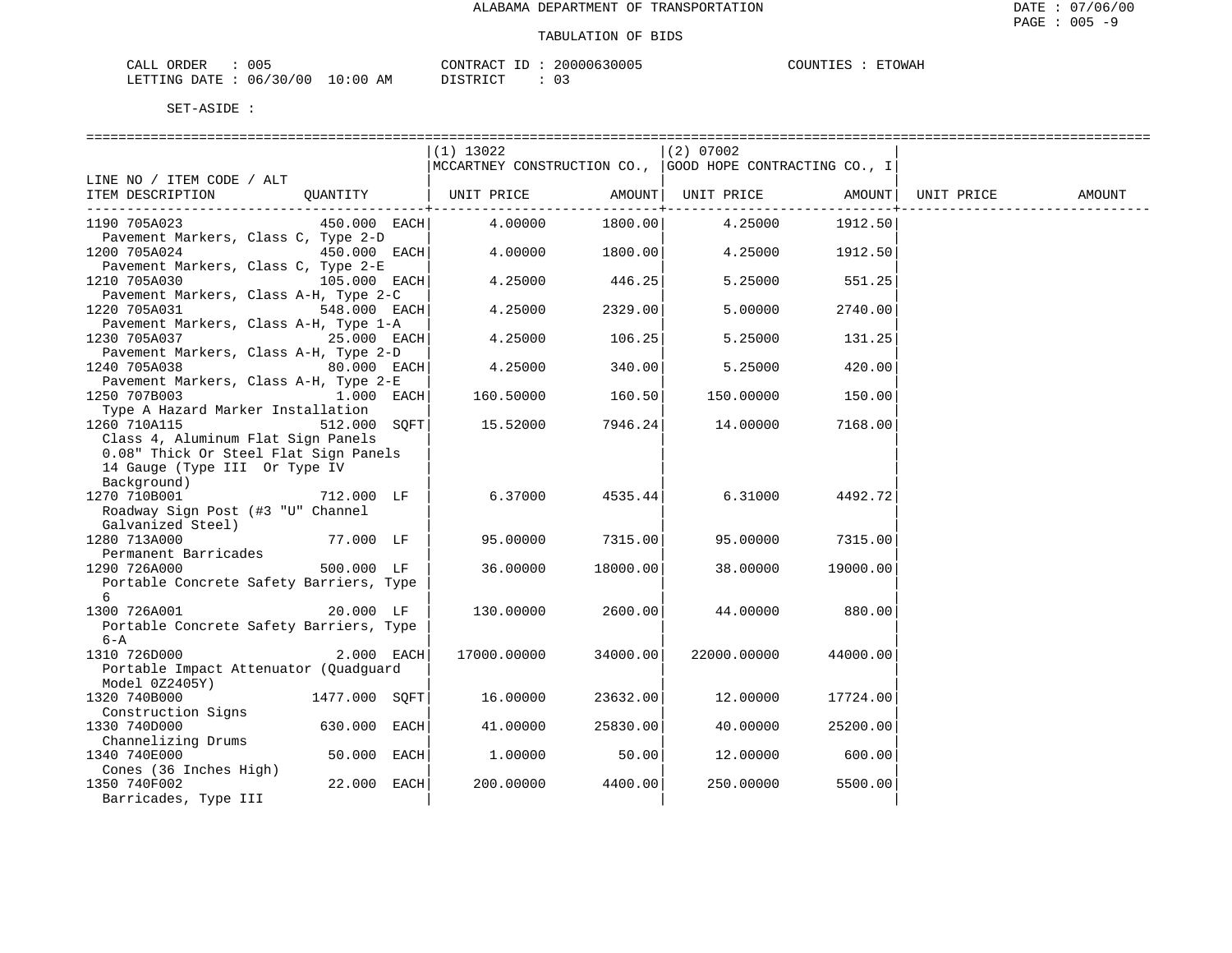| 005<br>ORDER<br>۰Δ.                                                                 | 20000630005<br>$+RAC$<br>$\lambda$ JIV $\lambda$ | <b>COUNTIES</b><br>ETOWAH |
|-------------------------------------------------------------------------------------|--------------------------------------------------|---------------------------|
| 06/30/00<br>:00<br><b>DECEMBER</b><br>$\Omega$<br>DATE.<br>TR.L.T.TMC.<br>$N1 \div$ | דים דמידי פידי<br>AΜ                             |                           |

|                                          |               |      | $(1)$ 13022<br>MCCARTNEY CONSTRUCTION CO., |                 | $(2)$ 07002<br>GOOD HOPE CONTRACTING CO., I |                 |            |        |
|------------------------------------------|---------------|------|--------------------------------------------|-----------------|---------------------------------------------|-----------------|------------|--------|
| LINE NO / ITEM CODE / ALT                |               |      |                                            |                 |                                             |                 |            |        |
| ITEM DESCRIPTION                         | QUANTITY      |      | UNIT PRICE                                 | AMOUNT          | UNIT PRICE                                  | AMOUNT          | UNIT PRICE | AMOUNT |
| 1360 7401005                             | $22.000$ EACH |      | 750.00000                                  | 16500.00        | 450.00000                                   | 9900.00         |            |        |
| Warning Lights, Type B (Detachable Head) |               |      |                                            |                 |                                             |                 |            |        |
| 1370 740L003                             | 10.000 EACH   |      | 49.00000                                   | 490.00          | 75.00000                                    | 750.00          |            |        |
| Vertical Panel Type I, Single-Sided      |               |      |                                            |                 |                                             |                 |            |        |
| 1380 740M000                             | 50.000 EACH   |      | 1.00000                                    | 50.00           | 8.00000                                     | 400.00          |            |        |
| Weight For Cone                          |               |      |                                            |                 |                                             |                 |            |        |
| 1390 741C010                             | $1.000$ EACH  |      | 5000.00000                                 | 5000.00         | 1500.00000                                  | 1500.00         |            |        |
| Portable Sequential Arrow And Chevron    |               |      |                                            |                 |                                             |                 |            |        |
| Sign Unit                                |               |      |                                            |                 |                                             |                 |            |        |
| 1400 998A000                             |               | LUMP | 0.00000                                    | 0.00            | 1,00000                                     | 1.00            |            |        |
| Construction Fuel (Maximum Bid Limited   |               |      |                                            |                 |                                             |                 |            |        |
| To $$278,000.00)$                        |               |      |                                            |                 |                                             |                 |            |        |
| 1410 999 000                             | 3000.000 HOUR |      | 0.80000                                    | 2400.00         | 0.80000                                     | 2400.00         |            |        |
| Trainee Hours At 80 Cents Per Hour       |               |      |                                            |                 |                                             |                 |            |        |
| SECTION TOTALS                           |               |      |                                            | \$5,097,070.60  |                                             | \$5,359,715.19  |            |        |
| CONTRACT TOTALS                          |               |      |                                            | \$5,097,070.60] |                                             | \$5,359,715.19] |            |        |
|                                          |               |      |                                            |                 |                                             |                 |            |        |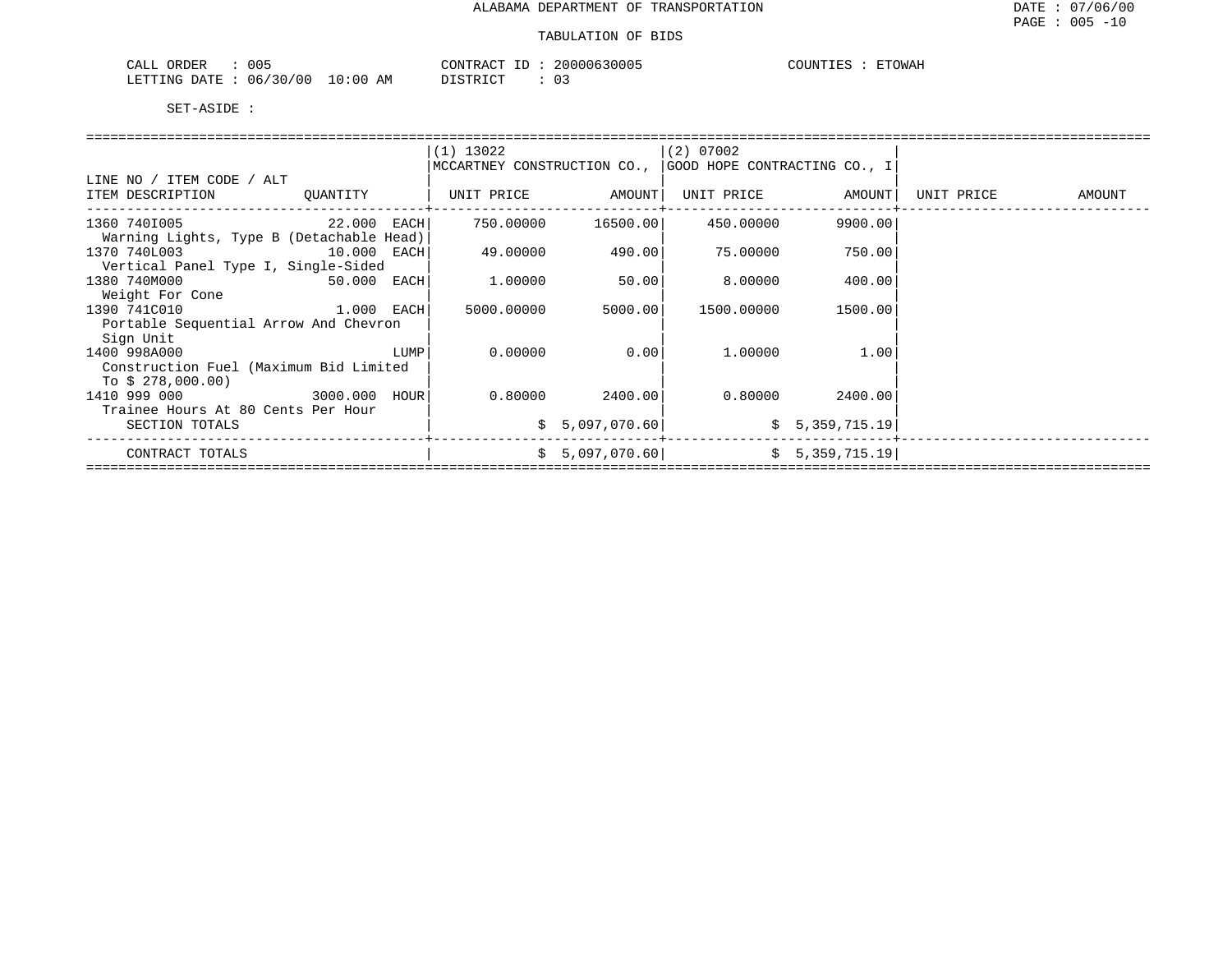DATE :

# VENDOR RANKING

|      | CALL ORDER<br>: 006<br>LETTING DATE: 06/30/00 | 10:00 AM                                         | CONTRACT ID: 20000630006<br>DISTRICT<br>$\therefore$ 02                                                                                                     |              |                  | COUNTIES : FRANKLIN                                      | LAWRENCE          |
|------|-----------------------------------------------|--------------------------------------------------|-------------------------------------------------------------------------------------------------------------------------------------------------------------|--------------|------------------|----------------------------------------------------------|-------------------|
|      | CONTRACT DESCRIPTION :<br>SET-ASIDE :         | east of S.R.#101 at Muck City. Length 15.289 mi. | CONTRACT TIME: 75<br>RURAL<br>for constructing the Partial Grade and Drain, Pavement and<br>Signing on Corridor "V" $(S.R. #24)$ from west of $C.R. #83$ to | Working Days | (available days) | $PROJECT(S)$ : APD-355(38)<br>APD-355(39)<br>APD-355(40) |                   |
| RANK | VENDOR NO. / NAME                             |                                                  |                                                                                                                                                             |              |                  | TOTAL<br><b>BID</b>                                      | % OVER<br>LOW BID |
|      | 18031                                         | ROGERS GROUP, INC.                               |                                                                                                                                                             |              |                  | \$2,585,806.32                                           | 100.0000%         |
|      | 02035                                         | BURGREEN CONTRACTING COMPANY, INC.               |                                                                                                                                                             |              |                  | 2,648,199.53                                             | 102.4129%         |
|      | 19074                                         | S & M EOUIPMENT CO., INC.                        |                                                                                                                                                             |              |                  | 2,858,167.57                                             | 110.5329%         |
|      | 01018                                         | APAC-ALABAMA, INC.                               |                                                                                                                                                             |              |                  | 3,199,149.12                                             | 123.7195%         |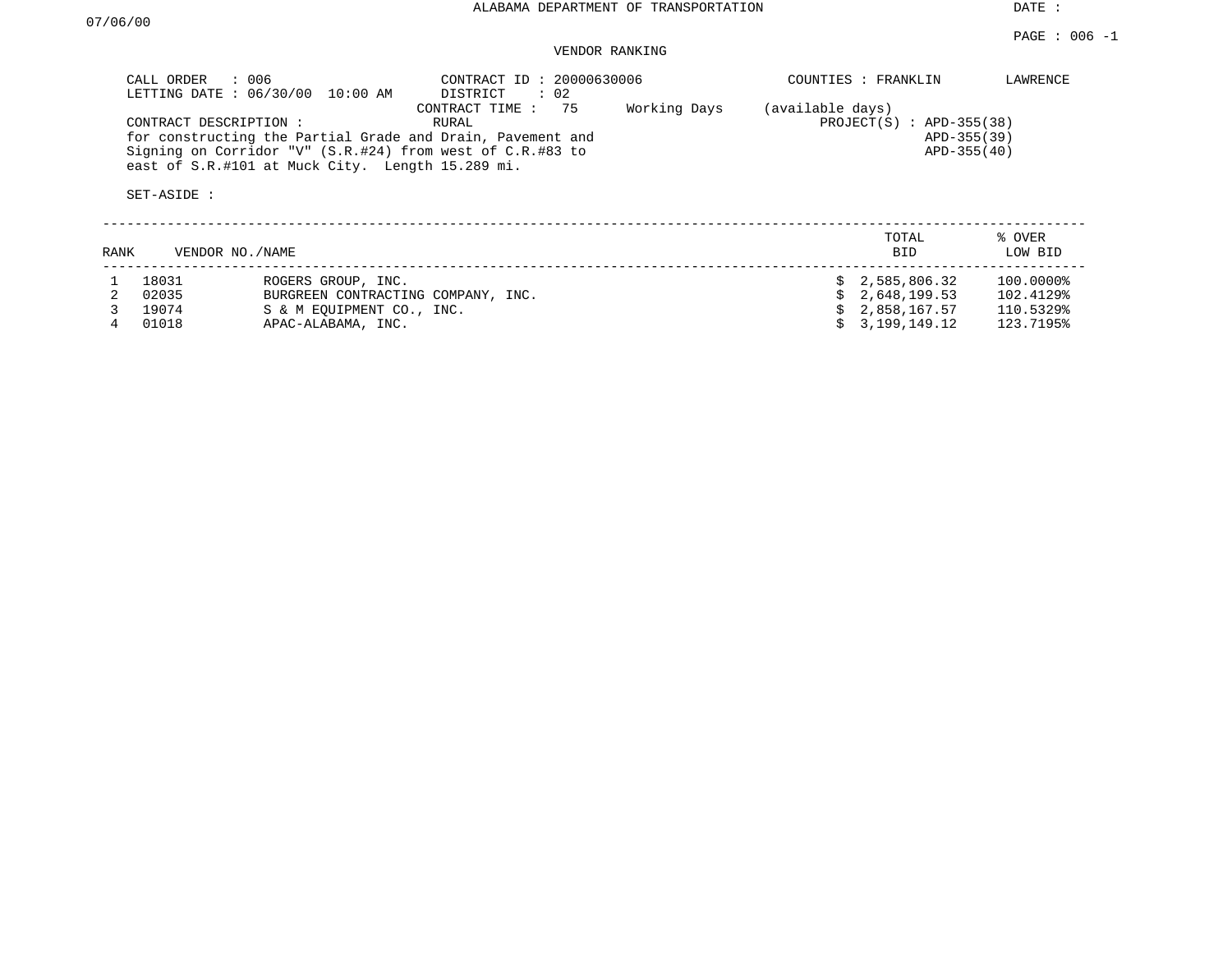| 006<br>CALL<br>ORDER                   | 20000630006<br>CONTRACT<br>TD. | COUNT<br>r RANKLIN | <b>AWRENCF</b> |
|----------------------------------------|--------------------------------|--------------------|----------------|
| 06/30/00<br>$10:00$ AM<br>LETTING DATE | חימת דאידי את                  |                    |                |

|                                        |                | $(1)$ 18031                                                                         |            | $(2)$ 02035 |                      | $(3)$ 19074 |            |
|----------------------------------------|----------------|-------------------------------------------------------------------------------------|------------|-------------|----------------------|-------------|------------|
|                                        |                | ROGERS GROUP, INC. $\vert$ BURGREEN CONTRACTING CO., IN S & M EQUIPMENT CO., INC.   |            |             |                      |             |            |
| LINE NO / ITEM CODE / ALT              |                |                                                                                     |            |             |                      |             |            |
| ITEM DESCRIPTION QUANTITY              |                | UNIT PRICE                AMOUNT    UNIT PRICE                 AMOUNT    UNIT PRICE |            |             |                      |             | AMOUNT     |
| SECTION 0001 Total                     |                |                                                                                     |            |             | -------------------+ |             |            |
|                                        |                |                                                                                     |            |             |                      |             |            |
| 0010 205A001 1.000 EACH                |                | 1000.00000                                                                          | 1000.00    | 5000.00000  | 5000.00              | 3500.00000  | 3500.00    |
| Removal Of Structures, Structure No. 1 |                |                                                                                     |            |             |                      |             |            |
| 0020 206C002                           | 1214.000 SOYD  | 1.85000                                                                             | 2245.90    | 3,00000     | 3642.00              | 3.25000     | 3945.50    |
| Removing Concrete Slope Paving         |                |                                                                                     |            |             |                      |             |            |
| 0030 206D000                           | 24.000 LF      | 10,00000                                                                            | 240.00     | 10.00000    | 240.00               | 5.25000     | 126.00     |
| Removing Pipe                          |                |                                                                                     |            |             |                      |             |            |
| 0040 210A000                           | 242.000 CYIP   | 5.00000                                                                             | 1210.00    | 7.00000     | 1694.00              | 15.00000    | 3630.00    |
| Unclassified Excavation                |                |                                                                                     |            |             |                      |             |            |
| 0050 210D000                           | 426.000 CYIP   | 6.00000                                                                             | 2556.00    | 8.00000     | 3408.00              | 9.00000     | 3834.00    |
| Borrow Excavation                      |                |                                                                                     |            |             |                      |             |            |
| 0060 214A000                           | 27.000 CUYD    | 9,00000                                                                             | 243.00     | 15,00000    | 405.00               | 14.00000    | 378.00     |
| Structure Excavation                   |                |                                                                                     |            |             |                      |             |            |
| 0070 214B001                           | 10.000 CUYD    | 18.00000                                                                            | 180.00     | 20.00000    | 200.00               | 19.00000    | 190.00     |
| Foundation Backfill, Commercial        |                |                                                                                     |            |             |                      |             |            |
| 0080 301A008                           | 1840.000 SYCP  | 3.00000                                                                             | 5520.00    | 4.00000     | 7360.00              | 2.95000     | 5428.00    |
| Crushed Aggregate Base Course, Type B, |                |                                                                                     |            |             |                      |             |            |
| Plant Mixed, 5" Compacted Thickness    |                |                                                                                     |            |             |                      |             |            |
| 0090 401A000                           | 1001.000 SYCP  | 0.10000                                                                             | 100.10     | 1,00000     | 1001.00              | 1,10000     | 1101.10    |
| Bituminous Treatment A                 |                |                                                                                     |            |             |                      |             |            |
| 0100 401B107                           | 11519.000 SYCP | 2.00000                                                                             | 23038.00   | 1,90000     | 21886.10             | 2.32000     | 26724.08   |
| Bituminous Treatment KG (With Polymer  |                |                                                                                     |            |             |                      |             |            |
| Additive)                              |                |                                                                                     |            |             |                      |             |            |
| 0110 405A000                           | 14939.000 GAL  | 1,00000                                                                             | 14939.00   | 1,00000     | 14939.00             | 1.05000     | 15685.95   |
| Tack Coat                              |                |                                                                                     |            |             |                      |             |            |
| 0120 408A051                           | 8334.000 SOYD  | 1,00000                                                                             | 8334.00    | 0.75000     | 6250.50              | 3.45000     | 28752.30   |
| Planing Existing Pavement              |                |                                                                                     |            |             |                      |             |            |
| (Approximately 0.00" Thru 1.0" Thick)  |                |                                                                                     |            |             |                      |             |            |
| 0130 410H000                           | 1.000 EACH     | 20000.00000                                                                         | 20000.00   | 14000.00000 | 14000.00             | 32500.00000 | 32500.00   |
| Material Remixing Device               |                |                                                                                     |            |             |                      |             |            |
| 0140 424A281                           | 51396.000 TON  | 29,00000                                                                            | 1490484.00 | 33.00000    | 1696068.00           | 33.75000    | 1734615.00 |
| Superpave Bituminous Concrete Wearing  |                |                                                                                     |            |             |                      |             |            |
| Surface Layer, 3/4" Maximum Aggregate  |                |                                                                                     |            |             |                      |             |            |
| Size Mix, ESAL Range E                 |                |                                                                                     |            |             |                      |             |            |
| 0150 424A284                           | 200.000 TON    | 45.00000                                                                            | 9000.00    | 33,00000    | 6600.00              | 46.00000    | 9200.00    |
| Superpave Bituminous Concrete Wearing  |                |                                                                                     |            |             |                      |             |            |
| Surface Layer, Patching, 3/4" Maximum  |                |                                                                                     |            |             |                      |             |            |
|                                        |                |                                                                                     |            |             |                      |             |            |
| Aggregate Size Mix, ESAL Range E       |                |                                                                                     |            |             |                      |             |            |
| 0160 424A287                           | 900.000 TON    | 33.00000                                                                            | 29700.00   | 30.00000    | 27000.00             | 36.00000    | 32400.00   |
| Superpave Bituminous Concrete Wearing  |                |                                                                                     |            |             |                      |             |            |
| Surface Layer, Leveling, 3/4" Maximum  |                |                                                                                     |            |             |                      |             |            |
| Aggregate Size Mix, ESAL Range E       |                |                                                                                     |            |             |                      |             |            |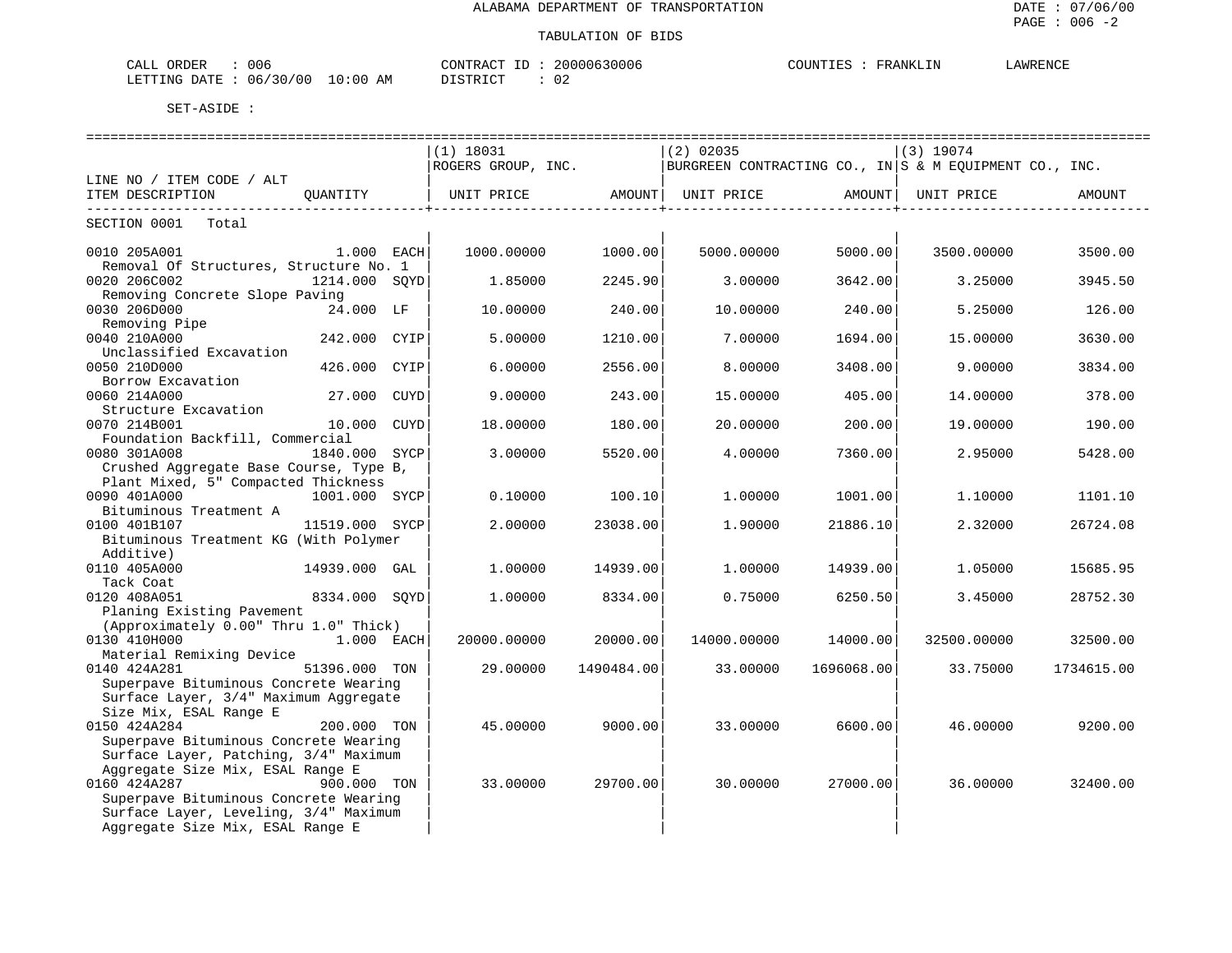| 006<br>CALI<br>$\cap$ $\cap$ $\cap$ $\cap$<br>◝                                                                                                            | תידור∩ר<br>، ∡ ⊿ י                       | - 1 | 20000630006   | COUNTIF<br><b>KANALI</b> | AWRENCI |
|------------------------------------------------------------------------------------------------------------------------------------------------------------|------------------------------------------|-----|---------------|--------------------------|---------|
| .ETTTNG<br><b>DATF</b><br>130/00<br>06/<br>the contract of the contract of the contract of the contract of the contract of the contract of the contract of | L O<br>AΜ<br>ി (<br>$\sim$ $\sim$ $\sim$ |     | . .<br>$\cup$ |                          |         |

|                                                                                                                                    |               |      | $(1)$ 18031        |           | $(2)$ 02035                                            |           | (3) 19074   |           |
|------------------------------------------------------------------------------------------------------------------------------------|---------------|------|--------------------|-----------|--------------------------------------------------------|-----------|-------------|-----------|
|                                                                                                                                    |               |      | ROGERS GROUP, INC. |           | BURGREEN CONTRACTING CO., IN S & M EQUIPMENT CO., INC. |           |             |           |
| LINE NO / ITEM CODE / ALT<br>ITEM DESCRIPTION                                                                                      | OUANTITY      |      | UNIT PRICE         | AMOUNT    | UNIT PRICE                                             | AMOUNT    | UNIT PRICE  | AMOUNT    |
| 0170 424A290<br>Superpave Bituminous Concrete Wearing<br>Surface Layer, Widening, 3/4" Maximum<br>Aggregate Size Mix, ESAL Range E | 3816.000 TON  |      | 29.00000           | 110664.00 | 30.00000                                               | 114480.00 | 27.85000    | 106275.60 |
| 0180 424B282<br>Superpave Bituminous Concrete Upper<br>Binder Layer, 1 1/2" Maximum Aggregate<br>Size Mix, ESAL Range E            | 1936.000 TON  |      | 29.00000           | 56144.00  | 30.00000                                               | 58080.00  | 22.65000    | 43850.40  |
| 0190 424B286<br>Superpave Bituminous Concrete Upper<br>Binder Layer, Patching, 1 1/2" Maximum<br>Aggregate Size Mix, ESAL Range E  | 100.000 TON   |      | 45.00000           | 4500.00   | 30.00000                                               | 3000.00   | 39.00000    | 3900.00   |
| 0200 424B290<br>Superpave Bituminous Concrete Upper<br>Binder Layer, Leveling, 1 1/2" Maximum                                      | 100.000 TON   |      | 45.00000           | 4500.00   | 30,00000                                               | 3000.00   | 37.00000    | 3700.00   |
| Aggregate Size Mix, ESAL Range E<br>0210 424C281<br>Superpave Bituminous Concrete Base<br>Layer, 1 1/2" Maximum Aggregate Size     | 1130.000 TON  |      | 29.00000           | 32770.00  | 27.00000                                               | 30510.00  | 22.75000    | 25707.50  |
| Mix, ESAL Range E<br>0220 428C000<br>Scoring Bituminous Pavement Surface By<br>Cutting                                             | 320286.000 LF |      | 0.12000            | 38434.32  | 0.08000                                                | 25622.88  | 0.13000     | 41637.18  |
| 0230 530A002<br>24" Roadway Pipe (Class 3 R.C.)                                                                                    | 28.000 LF     |      | 50.00000           | 1400.00   | 28,00000                                               | 784.00    | 32,00000    | 896.00    |
| 0240 530A102<br>24" Roadway Pipe (Class 3 R.C.)<br>(Extension)                                                                     | $8.000$ LF    |      | 50.00000           | 400.00    | 35.00000                                               | 280.00    | 36.00000    | 288.00    |
| 0250 600A000<br>Mobilization                                                                                                       |               | LUMP | 176318.00000       | 176318.00 | 50000.00000                                            | 50000.00  | 75000.00000 | 75000.00  |
| 0260 619A053<br>24" Roadway Pipe End Treatment, Class 2                                                                            | 2.000 EACH    |      | 750.00000          | 1500.00   | 850.00000                                              | 1700.00   | 575.00000   | 1150.00   |
| 0270 620A000<br>Minor Structure Concrete                                                                                           | 1.000 CUYD    |      | 750.00000          | 750.00    | 400.00000                                              | 400.00    | 750.00000   | 750.00    |
| 0280 621A000<br>Junction Boxes, Type 1, 1P Or 5                                                                                    | 1.000 EACH    |      | 2750.00000         | 2750.00   | 1500.00000                                             | 1500.00   | 1000.00000  | 1000.00   |
| 0290 650A000<br>Topsoil                                                                                                            | 737.000 CYIP  |      | 10.00000           | 7370.00   | 9.00000                                                | 6633.00   | 3.75000     | 2763.75   |
| 0300 652A050<br>Seeding (Mix 1A)                                                                                                   | 2.000 ACRE    |      | 575.00000          | 1150.00   | 600.00000                                              | 1200.00   | 623.88000   | 1247.76   |
| 0310 652A053<br>Seeding (Mix 1E)                                                                                                   | 2.000 ACRE    |      | 625.00000          | 1250.00   | 650.00000                                              | 1300.00   | 680.00000   | 1360.00   |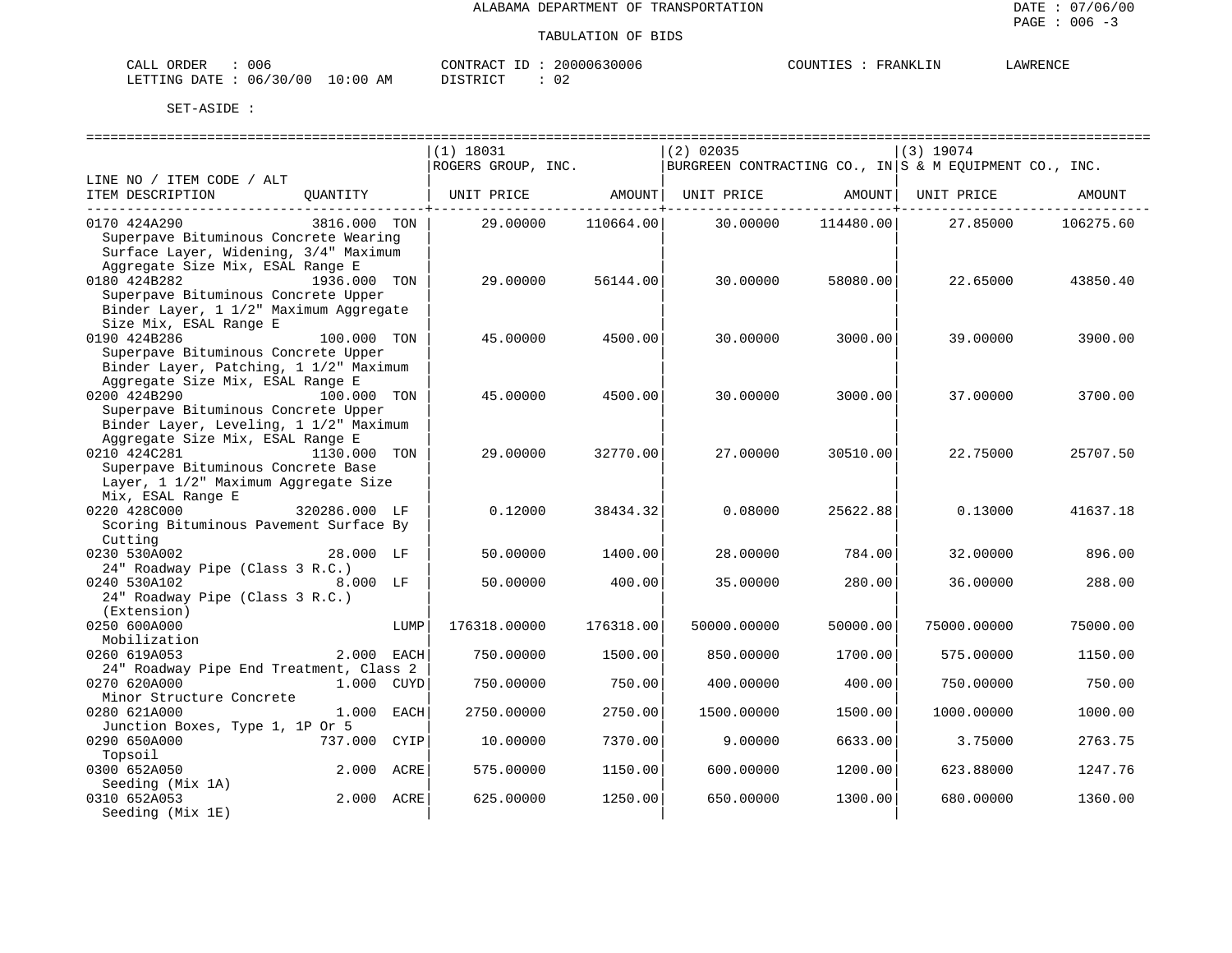| 006<br>ORDER<br>CALL                    | 20000630006<br>CONTRACT<br>TD. | COUNTIE<br>FRANKLIN<br>- H.S | LAWRENCE |
|-----------------------------------------|--------------------------------|------------------------------|----------|
| 06/30/00<br>LETTING DATE<br>10:00<br>AM | ידי איד פידי פור               |                              |          |

|                                        |                |      | $(1)$ 18031        |           | $(2)$ 02035                                            |                      | $(3)$ 19074        |           |
|----------------------------------------|----------------|------|--------------------|-----------|--------------------------------------------------------|----------------------|--------------------|-----------|
|                                        |                |      | ROGERS GROUP, INC. |           | BURGREEN CONTRACTING CO., IN S & M EQUIPMENT CO., INC. |                      |                    |           |
| LINE NO / ITEM CODE / ALT              |                |      |                    |           |                                                        |                      |                    |           |
|                                        |                |      |                    |           |                                                        |                      | AMOUNT  UNIT PRICE | AMOUNT    |
|                                        |                |      |                    |           |                                                        | ------------------+- |                    |           |
| 0320 652B050                           | $2.000$ $ACRE$ |      | 200.00000          | 400.00    | 250.00000                                              | 500.00               | 220.00000          | 440.00    |
| Temporary Seeding (Mix 1AT)            |                |      |                    |           |                                                        |                      |                    |           |
| 0330 652C000                           | 255.000 ACRE   |      | 25.00000           | 6375.00   | 27.50000                                               | 7012.50              | 30.00000           | 7650.00   |
| Mowing                                 |                |      |                    |           |                                                        |                      |                    |           |
| 0340 652D050                           | 2.000 ACRE     |      | 200.00000          | 400.00    | 250.00000                                              | 500.00               | 217.00000          | 434.00    |
| Seeding In Stubble (Mix 1A)            |                |      |                    |           |                                                        |                      |                    |           |
| 0350 656A000                           | 2.000 ACRE     |      | 500.00000          | 1000.00   | 525.00000                                              | 1050.00              | 542.00000          | 1084.00   |
|                                        |                |      |                    |           |                                                        |                      |                    |           |
| Mulching, Class A, Type 1              | 2.000 ACRE     |      |                    |           |                                                        |                      |                    |           |
| 0360 656A001                           |                |      | 550.00000          | 1100.00   | 575.00000                                              | 1150.00              | 600.00000          | 1200.00   |
| Mulching, Class A, Type 2              |                |      |                    |           |                                                        |                      |                    |           |
| 0370 659A001                           | 1000.000       | SOYD | 2.25000            | 2250.00   | 2.50000                                                | 2500.00              | 2.45000            | 2450.00   |
| Erosion Control Netting, Class B       |                |      |                    |           |                                                        |                      |                    |           |
| 0380 665F000                           | 226.000 EACH   |      | 10.00000           | 2260.00   | 4.00000                                                | 904.00               | 3.75000            | 847.50    |
| Hay Bales                              |                |      |                    |           |                                                        |                      |                    |           |
| 0390 665J000                           | 3775.000 LF    |      | 4.00000            | 15100.00  | 2.00000                                                | 7550.00              | 3,00000            | 11325.00  |
| Silt Fence, Type A                     |                |      |                    |           |                                                        |                      |                    |           |
| 0400 666A001                           | 2.000 ACRE     |      | 5.00000            | 10.00     | 25.00000                                               | 50.00                | 50.00000           | 100.00    |
| Pest Control Treatment                 |                |      |                    |           |                                                        |                      |                    |           |
| 0410 680A000                           |                | LUMP | 1000.00000         | 1000.00   | 1000.00000                                             | 1000.00              | 19500.00000        | 19500.00  |
| Engineering Controls                   |                |      |                    |           |                                                        |                      |                    |           |
| 0420 701A004                           | 6.000 MILE     |      | 325.00000          | 1950.00   | 325.00000                                              | 1950.00              | 354.25000          | 2125.50   |
| Solid White, Class 1, Type A Traffic   |                |      |                    |           |                                                        |                      |                    |           |
| Stripe                                 |                |      |                    |           |                                                        |                      |                    |           |
| 0430 701A012                           | 6.000 MILE     |      | 325,00000          | 1950.00   | 330.00000                                              | 1980.00              | 354.25000          | 2125.50   |
| Solid Yellow, Class 1, Type A Traffic  |                |      |                    |           |                                                        |                      |                    |           |
| Stripe                                 |                |      |                    |           |                                                        |                      |                    |           |
| 0440 701C000                           | 31.000 MILE    |      | 350.00000          | 10850.00  | 310.00000                                              | 9610.00              | 385,00000          | 11935.00  |
| Broken Temporary Traffic Stripe        |                |      |                    |           |                                                        |                      |                    |           |
| 0450 701C001                           | 51.000 MILE    |      | 400.00000          | 20400.00  | 350.00000                                              | 17850.00             | 436.00000          | 22236.00  |
| Solid Temporary Traffic Stripe         |                |      |                    |           |                                                        |                      |                    |           |
| 0460 701G121                           | 450.000 LF     |      | 4,00000            | 1800.00   | 4.10000                                                | 1845.00              | 4.50000            | 2025.00   |
| Broken White, Class 3W, Type A Traffic |                |      |                    |           |                                                        |                      |                    |           |
| Stripe (6" Wide)                       |                |      |                    |           |                                                        |                      |                    |           |
| 0470 701G125                           | 450.000 LF     |      | 4.00000            | 1800.00   | 5.15000                                                | 2317.50              | 4.50000            | 2025.00   |
| Solid White, Class 3W, Type A Traffic  |                |      |                    |           |                                                        |                      |                    |           |
| Stripe (6" Wide)                       |                |      |                    |           |                                                        |                      |                    |           |
| 0480 701G133                           | 450.000 LF     |      |                    |           |                                                        |                      |                    |           |
|                                        |                |      | 4.00000            | 1800.00   | 5.15000                                                | 2317.50              | 4.50000            | 2025.00   |
| Solid Yellow, Class 3W, Type A Traffic |                |      |                    |           |                                                        |                      |                    |           |
| Stripe (6" Wide)                       |                |      |                    |           |                                                        |                      |                    |           |
| 0490 702A008                           | 32.000 MILE    |      | 3750.00000         | 120000.00 | 3750.00000                                             | 120000.00            | 4125,00000         | 132000.00 |
| Solid White, Inverted Profile Traffic  |                |      |                    |           |                                                        |                      |                    |           |
| Stripe (6" Wide)                       |                |      |                    |           |                                                        |                      |                    |           |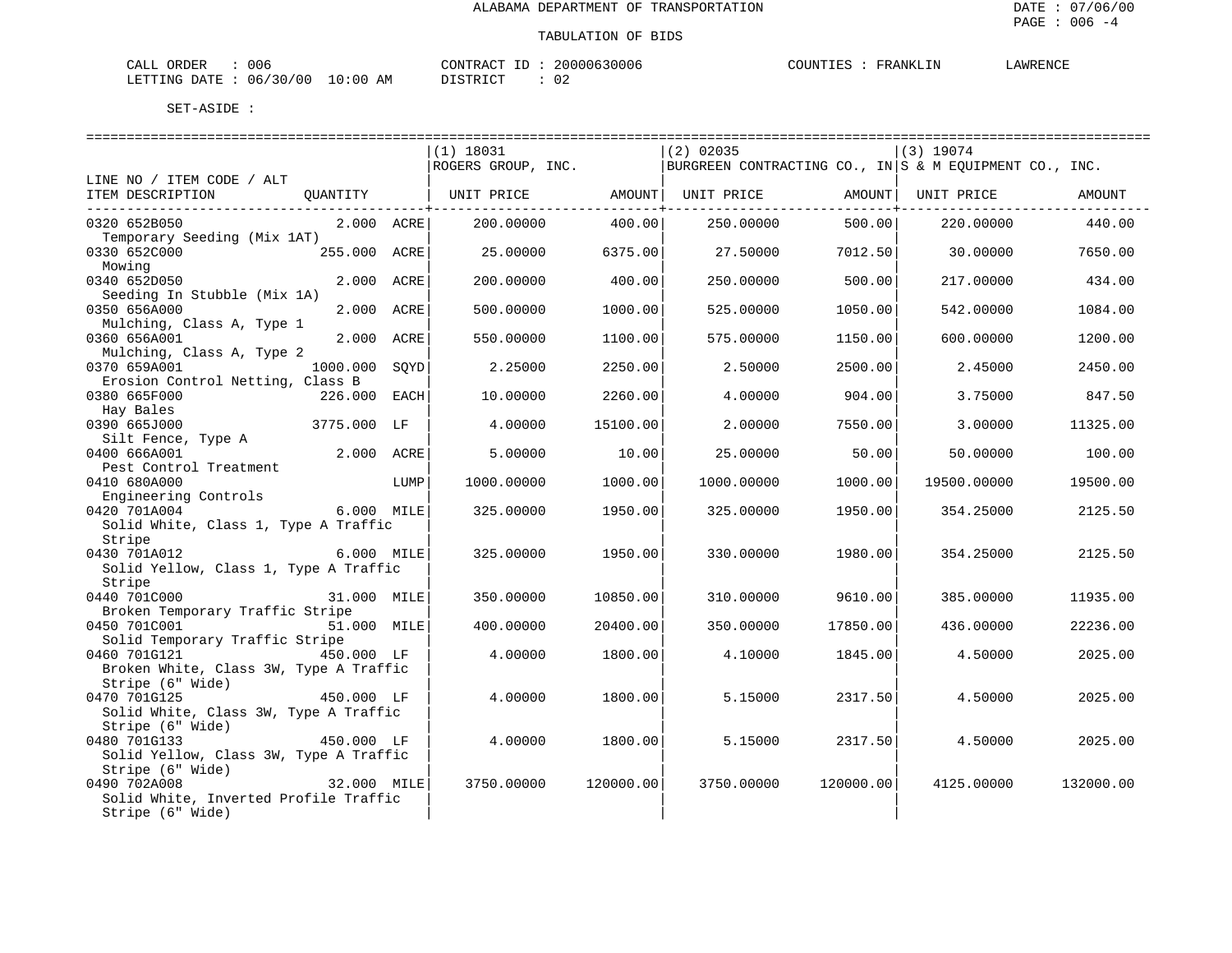| 006<br>$7\lambda$<br>ORDEE                           | ידת∩י<br>nnnne<br>100 G<br>111      | WRENCE<br>ົ⊔'<br>ANK<br>IN.<br>$\overline{ }$ |
|------------------------------------------------------|-------------------------------------|-----------------------------------------------|
| 700.<br>״יד∆ו<br>T NIG<br>) : 00<br>06<br>-511<br>Aľ | $\alpha$ mn $\tau$ $\alpha$ m<br>◡▵ |                                               |

|                                                                              |                |      | $(1)$ 18031                                                                             |           | $(2)$ 02035 |           | (3) 19074  |           |
|------------------------------------------------------------------------------|----------------|------|-----------------------------------------------------------------------------------------|-----------|-------------|-----------|------------|-----------|
|                                                                              |                |      | ROGERS GROUP, INC. $ E $ burgreen contracting co., in $ S \times M$ equipment co., inc. |           |             |           |            |           |
| LINE NO / ITEM CODE / ALT                                                    |                |      |                                                                                         |           |             |           |            |           |
| ITEM DESCRIPTION QUANTITY   UNIT PRICE AMOUNT  UNIT PRICE AMOUNT  UNIT PRICE |                |      |                                                                                         |           |             |           |            | AMOUNT    |
|                                                                              |                |      |                                                                                         |           |             |           |            |           |
| 0500 702A009                                                                 | 32.000 MILE    |      | 3750.00000                                                                              | 120000.00 | 3750.00000  | 120000.00 | 4300.00000 | 137600.00 |
| Solid Yellow, Inverted Profile Traffic                                       |                |      |                                                                                         |           |             |           |            |           |
| Stripe (6" Wide)                                                             | 31.000 MILE    |      |                                                                                         |           |             |           |            |           |
| 0510 702A010                                                                 |                |      | 1850.00000                                                                              | 57350.00  | 1900.00000  | 58900.00  | 2100.00000 | 65100.00  |
| Broken White, Inverted Profile Traffic                                       |                |      |                                                                                         |           |             |           |            |           |
| Stripe (6" Wide)                                                             |                |      |                                                                                         |           |             |           |            |           |
| 0520 702B001                                                                 | 20153.000 LF   |      | 1,00000                                                                                 | 20153.00  | 1,55000     | 31237.15  | 1.15000    | 23175.95  |
| Dotted Inverted Profile Traffic Stripe                                       |                |      |                                                                                         |           |             |           |            |           |
| (6" Wide)                                                                    |                |      |                                                                                         |           |             |           |            |           |
| 0530 703A002                                                                 | 11798.000 SOFT |      | 2.00000                                                                                 | 23596.00  | 2.60000     | 30674.80  | 2.18000    | 25719.64  |
| Traffic Control Markings, Class 2, Type                                      |                |      |                                                                                         |           |             |           |            |           |
| $\mathsf{A}$                                                                 |                |      |                                                                                         |           |             |           |            |           |
| 2669.000 SQFT<br>0540 703B002                                                |                |      | 4,00000                                                                                 | 10676.00  | 3.20000     | 8540.80   | 4.36000    | 11636.84  |
| Traffic Control Legends, Class 2, Type A                                     |                |      |                                                                                         |           |             |           |            |           |
| 0550 703D001                                                                 | 3175.000 SOFT  |      | 1,00000                                                                                 | 3175.00   | 1,70000     | 5397.50   | 1,50000    | 4762.50   |
| Temporary Traffic Control Markings                                           |                |      |                                                                                         |           |             |           |            |           |
| 0560 705A030                                                                 | 164.000 EACH   |      | 4.50000                                                                                 | 738.00    | 5.10000     | 836.40    | 4.95000    | 811.80    |
| Pavement Markers, Class A-H, Type 2-C                                        |                |      |                                                                                         |           |             |           |            |           |
| 0570 705A031<br>1824.000 EACH                                                |                |      | 4.50000                                                                                 | 8208.00   | 5.10000     | 9302.40   | 4.89000    | 8919.36   |
| Pavement Markers, Class A-H, Type 1-A                                        |                |      |                                                                                         |           |             |           |            |           |
| 0580 709A000                                                                 | 30.000 EACH    |      | 105.00000                                                                               | 3150.00   | 115.00000   | 3450.00   | 115.00000  | 3450.00   |
| Milepost, Type A                                                             |                |      |                                                                                         |           |             |           |            |           |
| $1892.000$ SQFT<br>0590 710A115                                              |                |      | 14.25000                                                                                | 26961.00  | 15,00000    | 28380.00  | 16.10000   | 30461.20  |
| Class 4, Aluminum Flat Sign Panels                                           |                |      |                                                                                         |           |             |           |            |           |
| 0.08" Thick Or Steel Flat Sign Panels                                        |                |      |                                                                                         |           |             |           |            |           |
| 14 Gauge (Type III Or Type IV                                                |                |      |                                                                                         |           |             |           |            |           |
| Background)                                                                  |                |      |                                                                                         |           |             |           |            |           |
| 0600 710B001                                                                 | 4514.000 LF    |      | 6.00000                                                                                 | 27084.00  | 6.25000     | 28212.50  | 6.69000    | 30198.66  |
| Roadway Sign Post (#3 "U" Channel                                            |                |      |                                                                                         |           |             |           |            |           |
| Galvanized Steel)                                                            |                |      |                                                                                         |           |             |           |            |           |
| 0610 740B000                                                                 | 1222.000 SQFT  |      | 15.00000                                                                                | 18330.00  | 9.00000     | 10998.00  | 9.00000    | 10998.00  |
| Construction Signs                                                           |                |      |                                                                                         |           |             |           |            |           |
| 0620 740D000                                                                 | 50.000 EACH    |      | 50.00000                                                                                | 2500.00   | 40.00000    | 2000.00   | 38.00000   | 1900.00   |
| Channelizing Drums                                                           |                |      |                                                                                         |           |             |           |            |           |
| 0630 740E000                                                                 | 150.000 EACH   |      | 5.00000                                                                                 | 750.00    | 5.00000     | 750.00    | 12.00000   | 1800.00   |
| Cones (36 Inches High)                                                       |                |      |                                                                                         |           |             |           |            |           |
| 0640 740F002                                                                 | 60.000         | EACH | 250.00000                                                                               | 15000.00  | 250.00000   | 15000.00  | 172.00000  | 10320.00  |
| Barricades, Type III                                                         |                |      |                                                                                         |           |             |           |            |           |
| 0650 7401005                                                                 | 30.000 EACH    |      | 225,00000                                                                               | 6750.00   | 170.00000   | 5100.00   | 80.00000   | 2400.00   |
| Warning Lights, Type B (Detachable Head)                                     |                |      |                                                                                         |           |             |           |            |           |
| 0660 740M000                                                                 | 150.000 EACH   |      | 5.00000                                                                                 | 750.00    | 1,00000     | 150.00    | 9,00000    | 1350.00   |
| Weight For Cone                                                              |                |      |                                                                                         |           |             |           |            |           |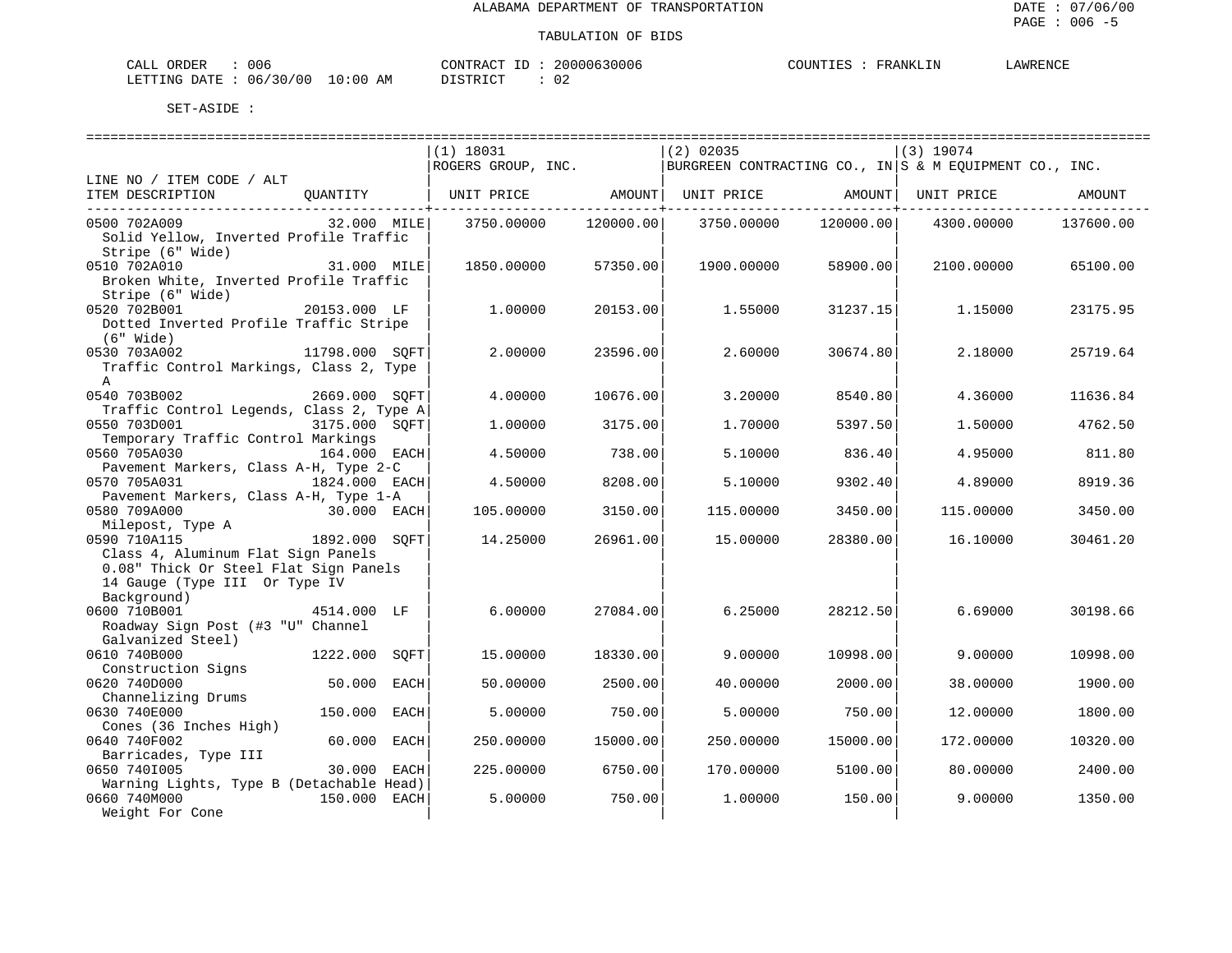| 006<br>$\sim$ $\sim$<br>$\cap$ $\cap$ $\cap$ $\cap$<br>لمسلم<br>UNDEN            | $\gamma$ ONT'h<br>30006<br>ററ<br>$\sqrt{1}$ | COUNT.<br>.<br>′ ∆ I\I K | ∟AWR™ |
|----------------------------------------------------------------------------------|---------------------------------------------|--------------------------|-------|
| LETTING<br>$n \pi r$<br>2 O<br>U6.<br>$\cup$<br>$\pm$ (10)<br>AN<br>$\mathbf{A}$ | ں 20 U                                      |                          |       |

|                                                                              |               | $(1)$ 18031<br>ROGERS GROUP, INC. |                 | $(2)$ 02035 |                 | $(3)$ 19074<br>BURGREEN CONTRACTING CO., IN S & M EOUIPMENT CO., INC. |                |
|------------------------------------------------------------------------------|---------------|-----------------------------------|-----------------|-------------|-----------------|-----------------------------------------------------------------------|----------------|
| ' ITEM CODE<br>/ ALT<br>LINE NO /<br>ITEM DESCRIPTION                        | OUANTITY      | UNIT PRICE                        | AMOUNT          | UNIT PRICE  | AMOUNT          | UNIT PRICE                                                            | AMOUNT         |
| 0670 741C010<br>Portable Sequential Arrow And Chevron<br>Sign Unit           | 1.000<br>EACH | 500.00000                         | 500.00          | 1000.00000  | 1000.00         | 5000.00000                                                            | 5000.00        |
| 0680 998A000<br>Construction Fuel (Maximum Bid Limited<br>To $$135,500.00$ ) | LUMP          | 1000.00000                        | 1000.00         | 0.00000     | 0.001           | 49500.00000                                                           | 49500.00       |
| SECTION TOTALS                                                               |               |                                   | \$2,585,806.32] |             | \$2,648,199.53] |                                                                       | \$2,858,167.57 |
| CONTRACT TOTALS                                                              |               |                                   | \$2,585,806.32] |             | \$2,648,199.53] |                                                                       | \$2,858,167.57 |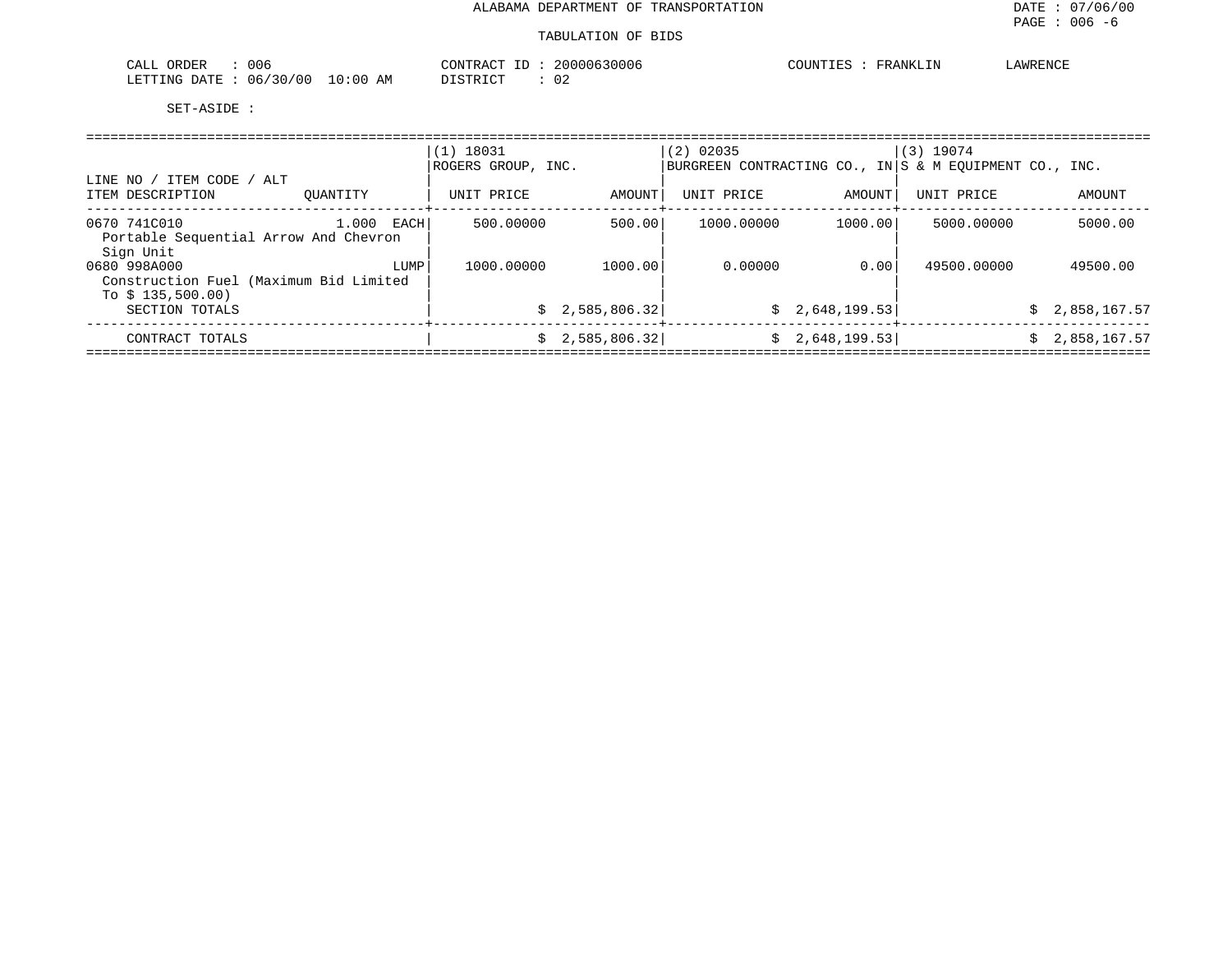# TABULATION OF BIDS

| 006<br>ORDE!<br>۰ لىلەت                                  | יחד ∧ר<br>$\sim$<br>∠nr<br>30006<br>$\Lambda$ | $\alpha$<br>FRANKLIN | AWRENCE |
|----------------------------------------------------------|-----------------------------------------------|----------------------|---------|
| באת דידים. ז<br>ገገ ገጉ ከ<br>.50/00<br>0۱ : ۱<br>ΑM<br>06/ | $ \sim$ $-$<br>$\sim$<br>◡▵                   |                      |         |

|                                                        |                | $(4)$ 01018                                      |            |  |        |
|--------------------------------------------------------|----------------|--------------------------------------------------|------------|--|--------|
|                                                        |                | APAC-ALABAMA, INC.                               |            |  |        |
| LINE NO / ITEM CODE / ALT                              |                |                                                  |            |  |        |
| ITEM DESCRIPTION QUANTITY                              |                | UNIT PRICE AMOUNT  UNIT PRICE AMOUNT  UNIT PRICE |            |  | AMOUNT |
|                                                        |                |                                                  |            |  |        |
| SECTION 0001 Total                                     |                |                                                  |            |  |        |
|                                                        | $1.000$ EACH   | 1213.86000 1213.86                               |            |  |        |
| 0010 205A001<br>Removal Of Structures, Structure No. 1 |                |                                                  |            |  |        |
| 0020 206C002                                           | 1214.000 SOYD  | 5.18000                                          | 6288.52    |  |        |
| Removing Concrete Slope Paving                         |                |                                                  |            |  |        |
| 0030 206D000                                           | 24.000 LF      | 11.15000                                         | 267.60     |  |        |
| Removing Pipe                                          |                |                                                  |            |  |        |
| 0040 210A000                                           | 242.000 CYIP   | 8.23000                                          | 1991.66    |  |        |
| Unclassified Excavation                                |                |                                                  |            |  |        |
| 0050 210D000                                           | 426.000 CYIP   | 8.42000                                          | 3586.92    |  |        |
| Borrow Excavation                                      |                |                                                  |            |  |        |
| 0060 214A000                                           | 27.000 CUYD    | 6.73000                                          | 181.71     |  |        |
| Structure Excavation                                   |                |                                                  |            |  |        |
| 0070 214B001                                           | 10.000 CUYD    | 9.74000                                          | 97.40      |  |        |
| Foundation Backfill, Commercial                        |                |                                                  |            |  |        |
| 0080 301A008                                           | 1840.000 SYCP  | 3.47000                                          | 6384.80    |  |        |
| Crushed Aggregate Base Course, Type B,                 |                |                                                  |            |  |        |
| Plant Mixed, 5" Compacted Thickness                    |                |                                                  |            |  |        |
| 0090 401A000                                           | 1001.000 SYCP  | 0.42000                                          | 420.42     |  |        |
| Bituminous Treatment A                                 |                |                                                  |            |  |        |
| 0100 401B107                                           | 11519.000 SYCP | 2.04000                                          | 23498.76   |  |        |
| Bituminous Treatment KG (With Polymer                  |                |                                                  |            |  |        |
| Additive)                                              |                |                                                  |            |  |        |
| 0110 405A000                                           | 14939.000 GAL  | 1.34000                                          | 20018.26   |  |        |
| Tack Coat                                              |                |                                                  |            |  |        |
| 0120 408A051                                           | 8334.000 SQYD  | 0.95000                                          | 7917.30    |  |        |
| Planing Existing Pavement                              |                |                                                  |            |  |        |
| (Approximately 0.00" Thru 1.0" Thick)                  |                |                                                  |            |  |        |
| 0130 410H000                                           | $1.000$ EACH   | 46281.70000                                      | 46281.70   |  |        |
| Material Remixing Device                               |                |                                                  |            |  |        |
| 0140 424A281                                           | 51396.000 TON  | 41.31000                                         | 2123168.76 |  |        |
| Superpave Bituminous Concrete Wearing                  |                |                                                  |            |  |        |
| Surface Layer, 3/4" Maximum Aggregate                  |                |                                                  |            |  |        |
| Size Mix, ESAL Range E                                 | 200.000 TON    |                                                  |            |  |        |
| 0150 424A284<br>Superpave Bituminous Concrete Wearing  |                | 44.98000                                         | 8996.00    |  |        |
| Surface Layer, Patching, 3/4" Maximum                  |                |                                                  |            |  |        |
| Aggregate Size Mix, ESAL Range E                       |                |                                                  |            |  |        |
| 0160 424A287                                           | 900.000 TON    | 33.02000                                         | 29718.00   |  |        |
| Superpave Bituminous Concrete Wearing                  |                |                                                  |            |  |        |
| Surface Layer, Leveling, 3/4" Maximum                  |                |                                                  |            |  |        |
| Aggregate Size Mix, ESAL Range E                       |                |                                                  |            |  |        |
|                                                        |                |                                                  |            |  |        |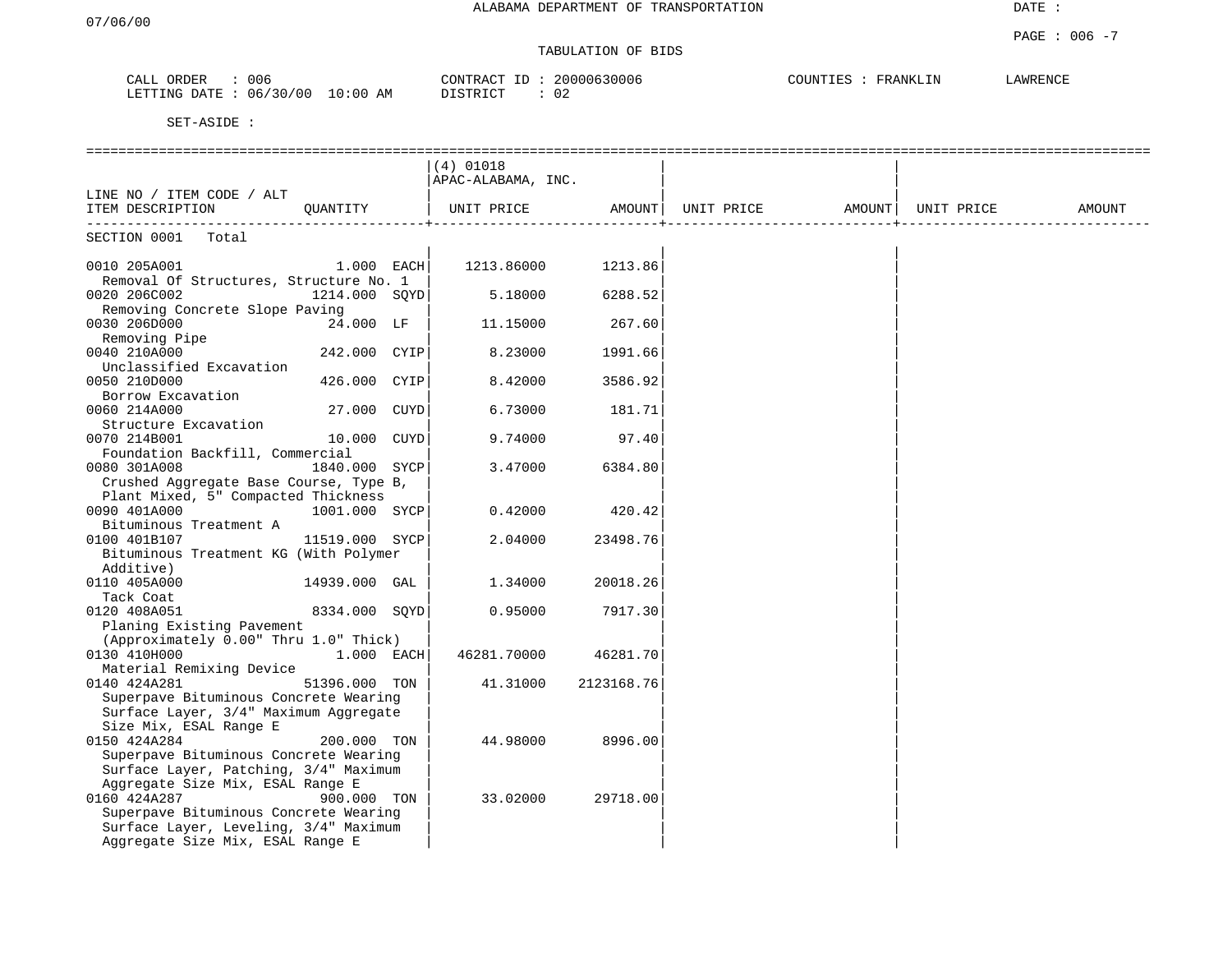| 006<br>ORDER<br>CALL                   | 20000630006<br>CONTRACT<br>TD. | COUNTIES<br>FRANKLIN<br>LAWRENCE |
|----------------------------------------|--------------------------------|----------------------------------|
| 06/30/00<br>$10:00$ AM<br>LETTING DATE | DISTRICT                       |                                  |

|                                         |               |      | $(4)$ 01018        |           |            |        |            |        |
|-----------------------------------------|---------------|------|--------------------|-----------|------------|--------|------------|--------|
|                                         |               |      | APAC-ALABAMA, INC. |           |            |        |            |        |
| LINE NO / ITEM CODE / ALT               |               |      |                    |           |            |        |            |        |
| ITEM DESCRIPTION                        | QUANTITY      |      | UNIT PRICE         | AMOUNT    | UNIT PRICE | AMOUNT | UNIT PRICE | AMOUNT |
|                                         |               |      |                    |           |            |        |            |        |
| 0170 424A290                            | 3816.000 TON  |      | 31.35000           | 119631.60 |            |        |            |        |
| Superpave Bituminous Concrete Wearing   |               |      |                    |           |            |        |            |        |
| Surface Layer, Widening, 3/4" Maximum   |               |      |                    |           |            |        |            |        |
| Aggregate Size Mix, ESAL Range E        |               |      |                    |           |            |        |            |        |
| 0180 424B282                            | 1936.000 TON  |      | 33.05000           | 63984.80  |            |        |            |        |
| Superpave Bituminous Concrete Upper     |               |      |                    |           |            |        |            |        |
| Binder Layer, 1 1/2" Maximum Aggregate  |               |      |                    |           |            |        |            |        |
| Size Mix, ESAL Range E                  |               |      |                    |           |            |        |            |        |
| 0190 424B286                            | 100.000 TON   |      | 45.08000           | 4508.00   |            |        |            |        |
| Superpave Bituminous Concrete Upper     |               |      |                    |           |            |        |            |        |
| Binder Layer, Patching, 1 1/2" Maximum  |               |      |                    |           |            |        |            |        |
| Aggregate Size Mix, ESAL Range E        |               |      |                    |           |            |        |            |        |
| 0200 424B290                            | 100.000 TON   |      | 35.97000           | 3597.00   |            |        |            |        |
| Superpave Bituminous Concrete Upper     |               |      |                    |           |            |        |            |        |
| Binder Layer, Leveling, 1 1/2" Maximum  |               |      |                    |           |            |        |            |        |
| Aggregate Size Mix, ESAL Range E        |               |      |                    |           |            |        |            |        |
| 0210 424C281                            | 1130.000 TON  |      | 31.00000           | 35030.00  |            |        |            |        |
| Superpave Bituminous Concrete Base      |               |      |                    |           |            |        |            |        |
| Layer, 1 1/2" Maximum Aggregate Size    |               |      |                    |           |            |        |            |        |
| Mix, ESAL Range E                       |               |      |                    |           |            |        |            |        |
| 0220 428C000                            | 320286.000 LF |      | 0.07000            | 22420.02  |            |        |            |        |
| Scoring Bituminous Pavement Surface By  |               |      |                    |           |            |        |            |        |
| Cutting                                 |               |      |                    |           |            |        |            |        |
| 0230 530A002                            | 28.000 LF     |      | 33.08000           | 926.24    |            |        |            |        |
| 24" Roadway Pipe (Class 3 R.C.)         |               |      |                    |           |            |        |            |        |
| 0240 530A102                            | 8.000 LF      |      | 40.29000           | 322.32    |            |        |            |        |
| 24" Roadway Pipe (Class 3 R.C.)         |               |      |                    |           |            |        |            |        |
| (Extension)                             |               |      |                    |           |            |        |            |        |
| 0250 600A000                            |               | LUMP | 160225.00000       | 160225.00 |            |        |            |        |
| Mobilization                            |               |      |                    |           |            |        |            |        |
| 0260 619A053                            | 2.000 EACH    |      | 800.00000          | 1600.00   |            |        |            |        |
| 24" Roadway Pipe End Treatment, Class 2 |               |      |                    |           |            |        |            |        |
| 0270 620A000                            | 1.000 CUYD    |      | 300.00000          | 300.00    |            |        |            |        |
| Minor Structure Concrete                |               |      |                    |           |            |        |            |        |
| 0280 621A000                            | 1.000 EACH    |      | 1900.00000         | 1900.00   |            |        |            |        |
| Junction Boxes, Type 1, 1P Or 5         |               |      |                    |           |            |        |            |        |
| 0290 650A000                            | 737.000 CYIP  |      | 6.89000            | 5077.93   |            |        |            |        |
| Topsoil                                 |               |      |                    |           |            |        |            |        |
| 0300 652A050                            | 2.000 ACRE    |      | 575.00000          | 1150.00   |            |        |            |        |
| Seeding (Mix 1A)                        |               |      |                    |           |            |        |            |        |
| 0310 652A053                            | 2.000 ACRE    |      | 625.00000          | 1250.00   |            |        |            |        |
| Seeding (Mix 1E)                        |               |      |                    |           |            |        |            |        |
|                                         |               |      |                    |           |            |        |            |        |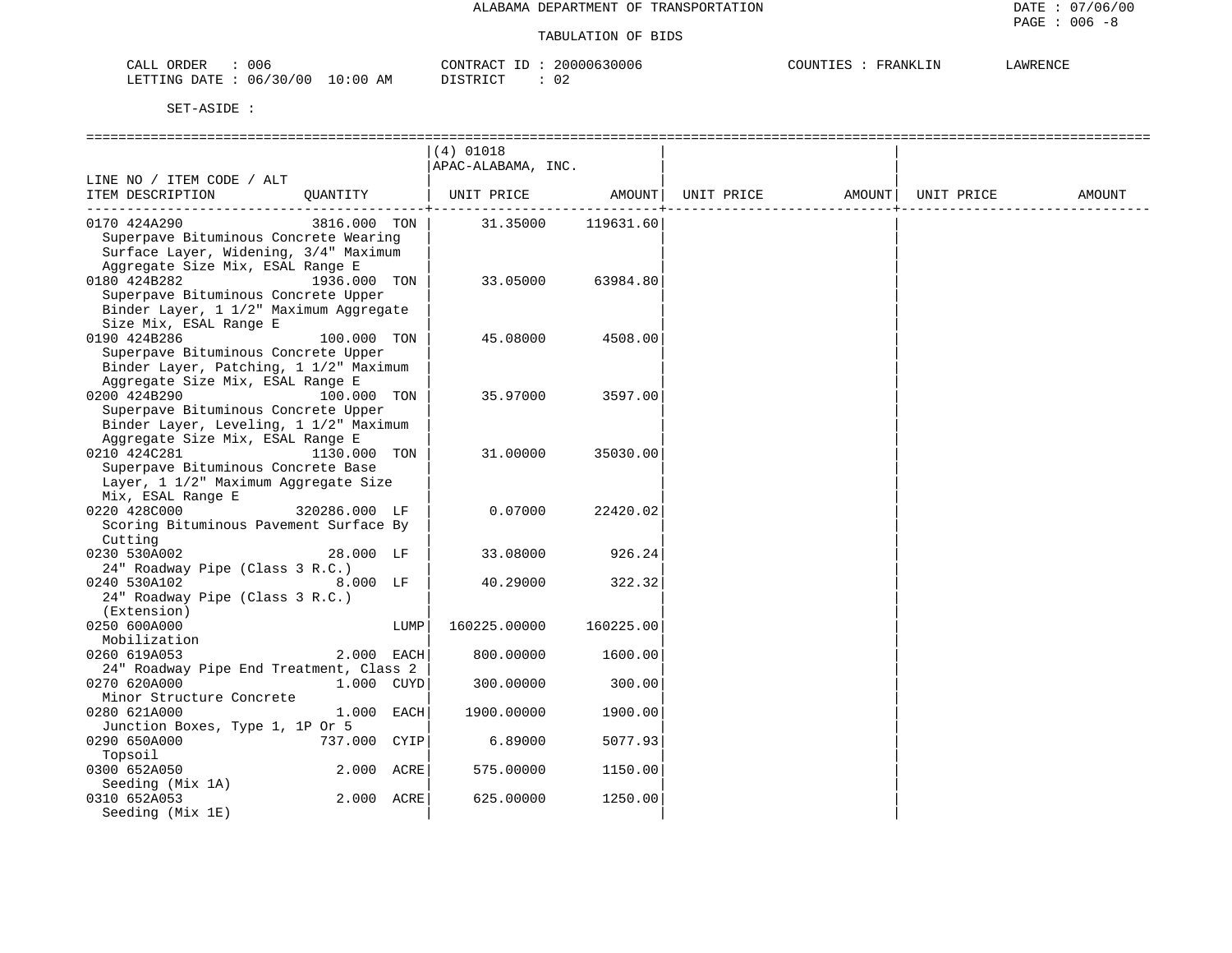| 006<br>CALL ORDER                  | 20000630006<br>CONTRACT ID | LAWRENCE<br>COUNTIES :<br>FRANKLIN |
|------------------------------------|----------------------------|------------------------------------|
| LETTING DATE: 06/30/00<br>10:00 AM | DISTRICT                   |                                    |

|                                                            |               |      | $(4)$ 01018                                                 |                 |  |        |
|------------------------------------------------------------|---------------|------|-------------------------------------------------------------|-----------------|--|--------|
|                                                            |               |      | APAC-ALABAMA, INC.                                          |                 |  |        |
| LINE NO / ITEM CODE / ALT                                  |               |      |                                                             |                 |  |        |
| ITEM DESCRIPTION                                           |               |      | QUANTITY   UNIT PRICE AMOUNT  UNIT PRICE AMOUNT  UNIT PRICE | --------------+ |  | AMOUNT |
| 0320 652B050                                               | 2.000 ACRE    |      | 200.00000                                                   | 400.00          |  |        |
| Temporary Seeding (Mix 1AT)                                |               |      |                                                             |                 |  |        |
| 0330 652C000                                               | 255.000 ACRE  |      | 25.00000                                                    | 6375.00         |  |        |
| Mowing                                                     |               |      |                                                             |                 |  |        |
| 0340 652D050<br>Seeding In Stubble (Mix 1A)                | 2.000 ACRE    |      | 200.00000                                                   | 400.00          |  |        |
| 0350 656A000                                               | 2.000 ACRE    |      | 500.00000                                                   | 1000.00         |  |        |
| Mulching, Class A, Type 1                                  |               |      |                                                             |                 |  |        |
| 0360 656A001                                               | 2.000 ACRE    |      | 550.00000                                                   | 1100.00         |  |        |
| Mulching, Class A, Type 2                                  |               |      |                                                             |                 |  |        |
| 0370 659A001                                               | 1000.000 SQYD |      | 2.25000                                                     | 2250.00         |  |        |
| Erosion Control Netting, Class B<br>0380 665F000           | 226.000 EACH  |      | 2.72000                                                     | 614.72          |  |        |
| Hay Bales                                                  |               |      |                                                             |                 |  |        |
| 0390 665J000                                               | 3775.000 LF   |      | 0.01000                                                     | 37.75           |  |        |
| Silt Fence, Type A                                         |               |      |                                                             |                 |  |        |
| 0400 666A001                                               | 2.000 ACRE    |      | 0.00000                                                     | 0.00            |  |        |
| Pest Control Treatment                                     |               |      |                                                             |                 |  |        |
| 0410 680A000                                               |               | LUMP | 3500.00000                                                  | 3500.00         |  |        |
| Engineering Controls                                       |               |      |                                                             |                 |  |        |
| 0420 701A004<br>Solid White, Class 1, Type A Traffic       | 6.000 MILE    |      | 325.00000                                                   | 1950.00         |  |        |
| Stripe                                                     |               |      |                                                             |                 |  |        |
| 0430 701A012                                               | 6.000 MILE    |      | 325.00000                                                   | 1950.00         |  |        |
| Solid Yellow, Class 1, Type A Traffic                      |               |      |                                                             |                 |  |        |
| Stripe                                                     |               |      |                                                             |                 |  |        |
| 0440 701C000                                               | 31.000 MILE   |      | 350.00000                                                   | 10850.00        |  |        |
| Broken Temporary Traffic Stripe                            |               |      |                                                             |                 |  |        |
| 0450 701C001<br>Solid Temporary Traffic Stripe             | 51.000 MILE   |      | 400.00000                                                   | 20400.00        |  |        |
| 0460 701G121                                               | 450.000 LF    |      | 4.00000                                                     | 1800.00         |  |        |
| Broken White, Class 3W, Type A Traffic                     |               |      |                                                             |                 |  |        |
| Stripe (6" Wide)                                           |               |      |                                                             |                 |  |        |
| 0470 701G125                                               | 450.000 LF    |      | 4.00000                                                     | 1800.00         |  |        |
| Solid White, Class 3W, Type A Traffic                      |               |      |                                                             |                 |  |        |
| Stripe (6" Wide)                                           |               |      |                                                             |                 |  |        |
| 0480 701G133                                               | 450.000 LF    |      | 4.00000                                                     | 1800.00         |  |        |
| Solid Yellow, Class 3W, Type A Traffic<br>Stripe (6" Wide) |               |      |                                                             |                 |  |        |
| 0490 702A008                                               | 32.000 MILE   |      | 3700.00000                                                  | 118400.00       |  |        |
| Solid White, Inverted Profile Traffic                      |               |      |                                                             |                 |  |        |
| Stripe (6" Wide)                                           |               |      |                                                             |                 |  |        |
|                                                            |               |      |                                                             |                 |  |        |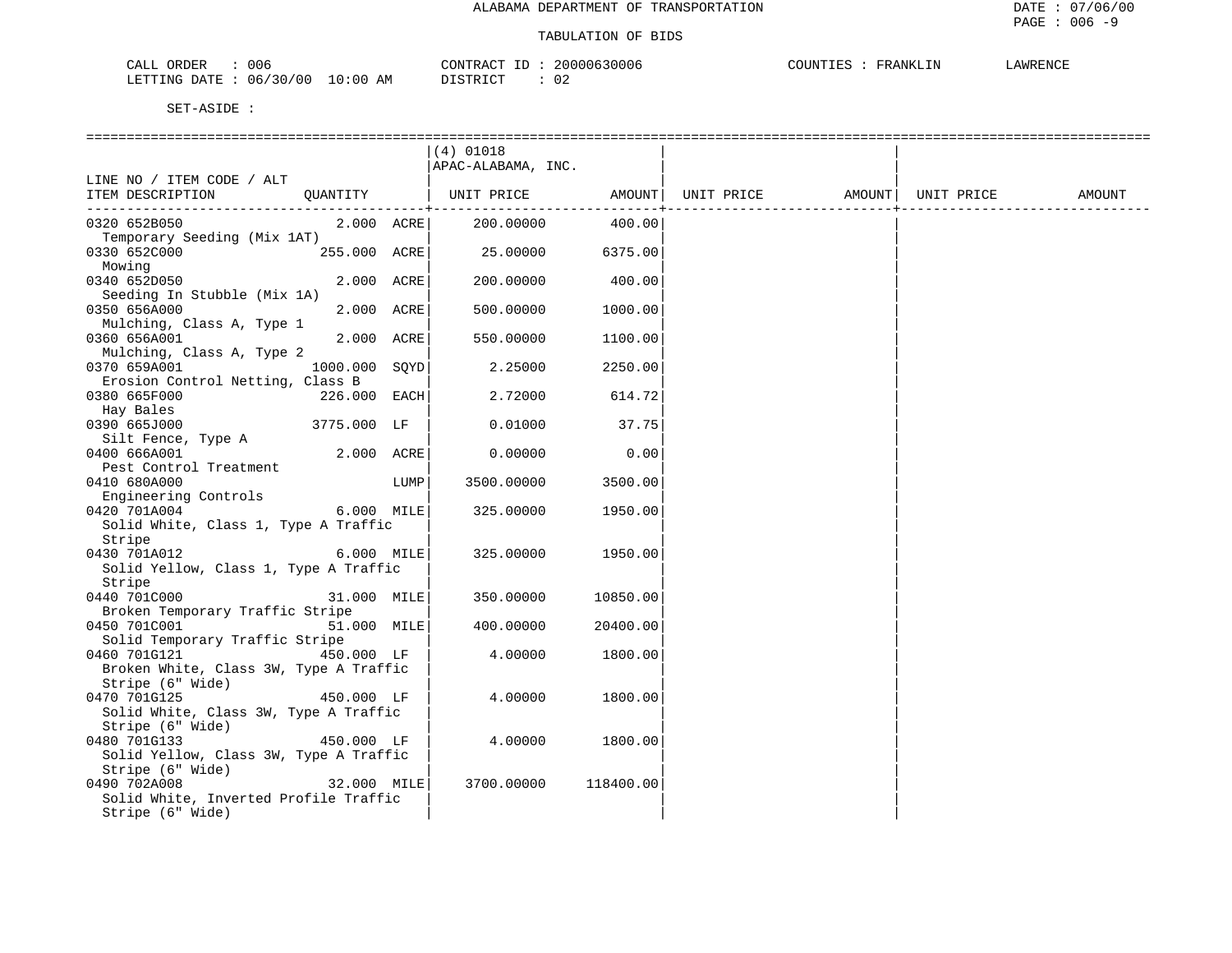| : 006                           | 20000630006  | COUNTIES : | LAWRENCE |
|---------------------------------|--------------|------------|----------|
| CALL ORDER                      | CONTRACT ID: | FRANKLIN   |          |
| LETTING DATE: 06/30/00 10:00 AM | DISTRICT     |            |          |

|                                          |                | $(4)$ 01018           |               |                   |            |        |
|------------------------------------------|----------------|-----------------------|---------------|-------------------|------------|--------|
|                                          |                | APAC-ALABAMA, INC.    |               |                   |            |        |
| LINE NO / ITEM CODE / ALT                |                |                       |               |                   |            |        |
| ITEM DESCRIPTION                         |                | QUANTITY   UNIT PRICE | AMOUNT        | UNIT PRICE AMOUNT | UNIT PRICE | AMOUNT |
|                                          |                |                       | ------------- |                   |            |        |
| 0500 702A009                             | 32.000 MILE    | 3700.00000            | 118400.00     |                   |            |        |
| Solid Yellow, Inverted Profile Traffic   |                |                       |               |                   |            |        |
| Stripe (6" Wide)                         |                |                       |               |                   |            |        |
| 0510 702A010                             | 31.000 MILE    | 1800.00000            | 55800.00      |                   |            |        |
| Broken White, Inverted Profile Traffic   |                |                       |               |                   |            |        |
| Stripe (6" Wide)                         |                |                       |               |                   |            |        |
| 0520 702B001                             | 20153.000 LF   | 1,00000               | 20153.00      |                   |            |        |
| Dotted Inverted Profile Traffic Stripe   |                |                       |               |                   |            |        |
| $(6"$ Wide)                              |                |                       |               |                   |            |        |
| 0530 703A002                             | 11798.000 SOFT | 2,00000               | 23596.00      |                   |            |        |
| Traffic Control Markings, Class 2, Type  |                |                       |               |                   |            |        |
| A                                        |                |                       |               |                   |            |        |
| 0540 703B002                             | 2669.000 SQFT  | 4.00000               | 10676.00      |                   |            |        |
| Traffic Control Legends, Class 2, Type A |                |                       |               |                   |            |        |
| 0550 703D001                             | 3175.000 SOFT  | 1,00000               | 3175.00       |                   |            |        |
| Temporary Traffic Control Markings       |                |                       |               |                   |            |        |
| 0560 705A030                             | 164.000 EACH   | 4.50000               | 738.00        |                   |            |        |
| Pavement Markers, Class A-H, Type 2-C    |                |                       |               |                   |            |        |
| 0570 705A031                             | 1824.000 EACH  | 4.50000               | 8208.00       |                   |            |        |
| Pavement Markers, Class A-H, Type 1-A    |                |                       |               |                   |            |        |
| 0580 709A000                             | $30.000$ EACH  | 115.50000             | 3465.00       |                   |            |        |
| Milepost, Type A                         |                |                       |               |                   |            |        |
| 0590 710A115                             | 1892.000 SOFT  | 13.13000              | 24841.96      |                   |            |        |
| Class 4, Aluminum Flat Sign Panels       |                |                       |               |                   |            |        |
| 0.08" Thick Or Steel Flat Sign Panels    |                |                       |               |                   |            |        |
| 14 Gauge (Type III Or Type IV            |                |                       |               |                   |            |        |
| Background)                              |                |                       |               |                   |            |        |
| 0600 710B001                             | 4514.000 LF    | 5.78000               | 26090.92      |                   |            |        |
| Roadway Sign Post (#3 "U" Channel        |                |                       |               |                   |            |        |
| Galvanized Steel)                        |                |                       |               |                   |            |        |
| 0610 740B000                             | 1222.000 SOFT  | 8.40000               | 10264.80      |                   |            |        |
| Construction Signs                       |                |                       |               |                   |            |        |
| 0620 740D000                             | 50.000 EACH    | 17.50000              | 875.00        |                   |            |        |
| Channelizing Drums                       |                |                       |               |                   |            |        |
| 0630 740E000                             | 150.000 EACH   | 5.00000               | 750.00        |                   |            |        |
| Cones (36 Inches High)                   |                |                       |               |                   |            |        |
| 0640 740F002                             | 60.000 EACH    | 200.00000             | 12000.00      |                   |            |        |
| Barricades, Type III                     |                |                       |               |                   |            |        |
| 0650 7401005                             | 30.000 EACH    | 75.60000              | 2268.00       |                   |            |        |
| Warning Lights, Type B (Detachable Head) |                |                       |               |                   |            |        |
| 0660 740M000                             | 150.000 EACH   | 3.00000               | 450.00        |                   |            |        |
| Weight For Cone                          |                |                       |               |                   |            |        |
|                                          |                |                       |               |                   |            |        |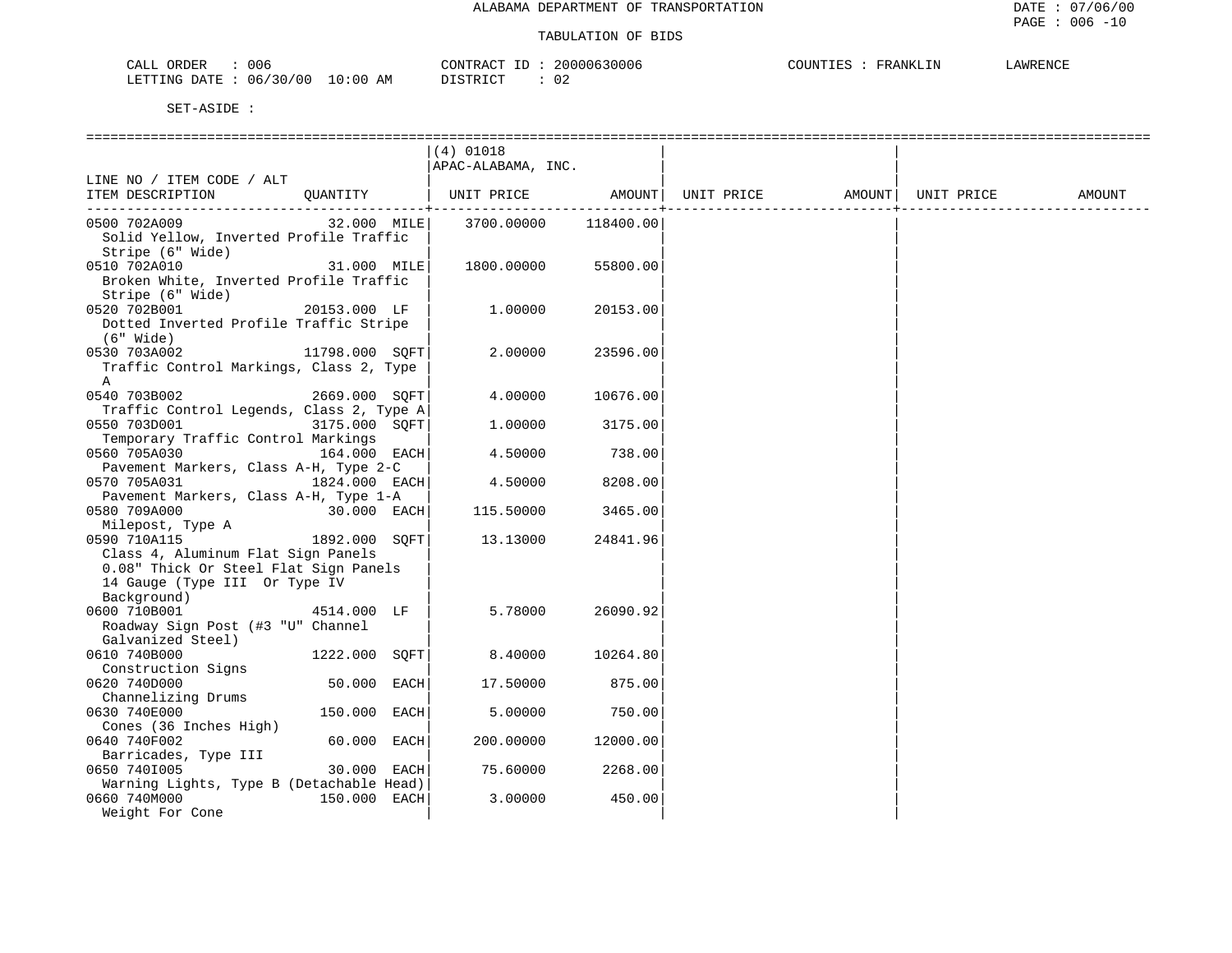#### TABULATION OF BIDS

| 006<br>ORDER<br>CALL                                                                     | CONTRACT<br>3000C<br>$\overline{a}$                                | COUNTIES<br>ᄭᄳᇢᅜᄯᇋ<br>FRANKLIN<br>$'$ WRENC. |
|------------------------------------------------------------------------------------------|--------------------------------------------------------------------|----------------------------------------------|
| $\cdot \cdot \cdot \cdot$<br>/00<br>06/30<br>LETTING<br>DATE.<br>B.55<br>AM<br>. U ÷ U U | $C$ <sub>T</sub> $D$ $T$ $C$ <sub>T</sub> $T$<br>. U 4<br>-------- |                                              |

| LINE NO / ITEM CODE / ALT<br>ITEM DESCRIPTION                               | OUANTITY     | $(4)$ 01018<br>APAC-ALABAMA, INC.<br>UNIT PRICE | AMOUNT          | UNIT PRICE | AMOUNT<br>---------------+------ | UNIT PRICE | AMOUNT |
|-----------------------------------------------------------------------------|--------------|-------------------------------------------------|-----------------|------------|----------------------------------|------------|--------|
| 0670 741C010<br>Portable Sequential Arrow And Chevron<br>Sign Unit          | $1.000$ EACH | 815.39000                                       | 815.39          |            |                                  |            |        |
| 0680 998A000<br>Construction Fuel (Maximum Bid Limited<br>To $$135,500.00)$ | LUMP         | 0.00000                                         | 0.00            |            |                                  |            |        |
| SECTION TOTALS                                                              |              |                                                 | \$3,199,149.12] |            |                                  |            |        |
| CONTRACT TOTALS                                                             |              |                                                 | \$3,199,149.12] |            |                                  |            |        |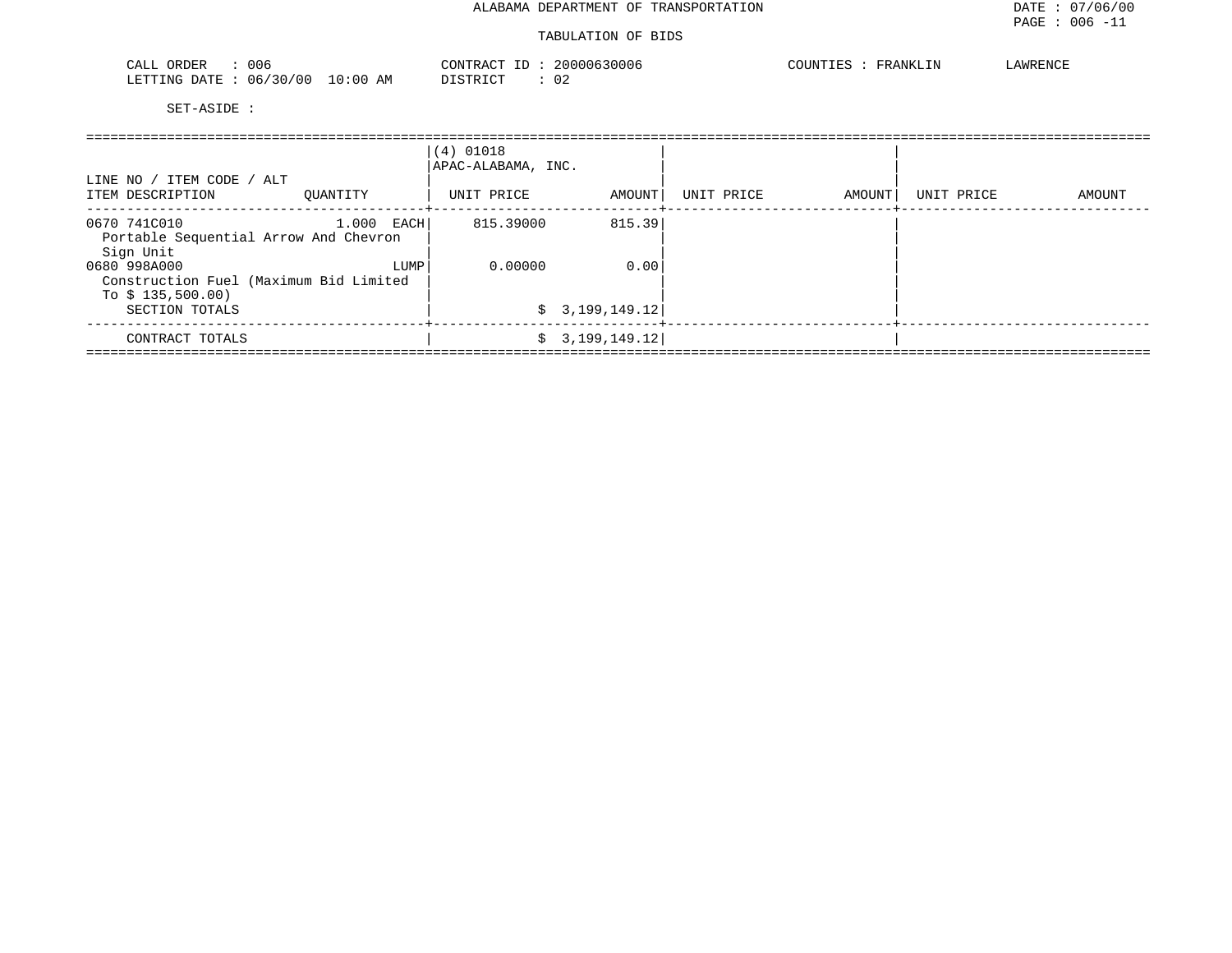DATE :

## VENDOR RANKING

|      | CALL ORDER                           | $\therefore$ 007<br>LETTING DATE : 06/30/00 10:00 AM                                                                                                         | CONTRACT ID: 20000630007<br>DISTRICT<br>: 01 |              |                  | COUNTIES : JACKSON          |                   |
|------|--------------------------------------|--------------------------------------------------------------------------------------------------------------------------------------------------------------|----------------------------------------------|--------------|------------------|-----------------------------|-------------------|
|      | CONTRACT DESCRIPTION:<br>SET-ASIDE : | for constructing the Pavement, Partial Grade and Drain and<br>Signing (Additional Lanes) on S.R.#35 from Section to<br>Duncan's Crossroads. Length 4.374 mi. | 100<br>CONTRACT TIME:                        | Working Days | (available days) | PROJECT $(S)$ : NHF-436(36) |                   |
| RANK |                                      | VENDOR NO./NAME                                                                                                                                              |                                              |              |                  | TOTAL<br><b>BID</b>         | % OVER<br>LOW BID |
|      | 23009                                | WHITAKER CONTRACTING CORPORATION                                                                                                                             |                                              |              |                  | \$1,562,342.46              | 100.0000%         |
|      | 10011                                | JACKSON PAVING & CONSTRUCTION, INC.                                                                                                                          |                                              |              |                  | 1,699,963.24                | 108.8086%         |
|      | 01018                                | APAC-ALABAMA, INC.                                                                                                                                           |                                              |              |                  | 1,816,695.94                | 116.2802%         |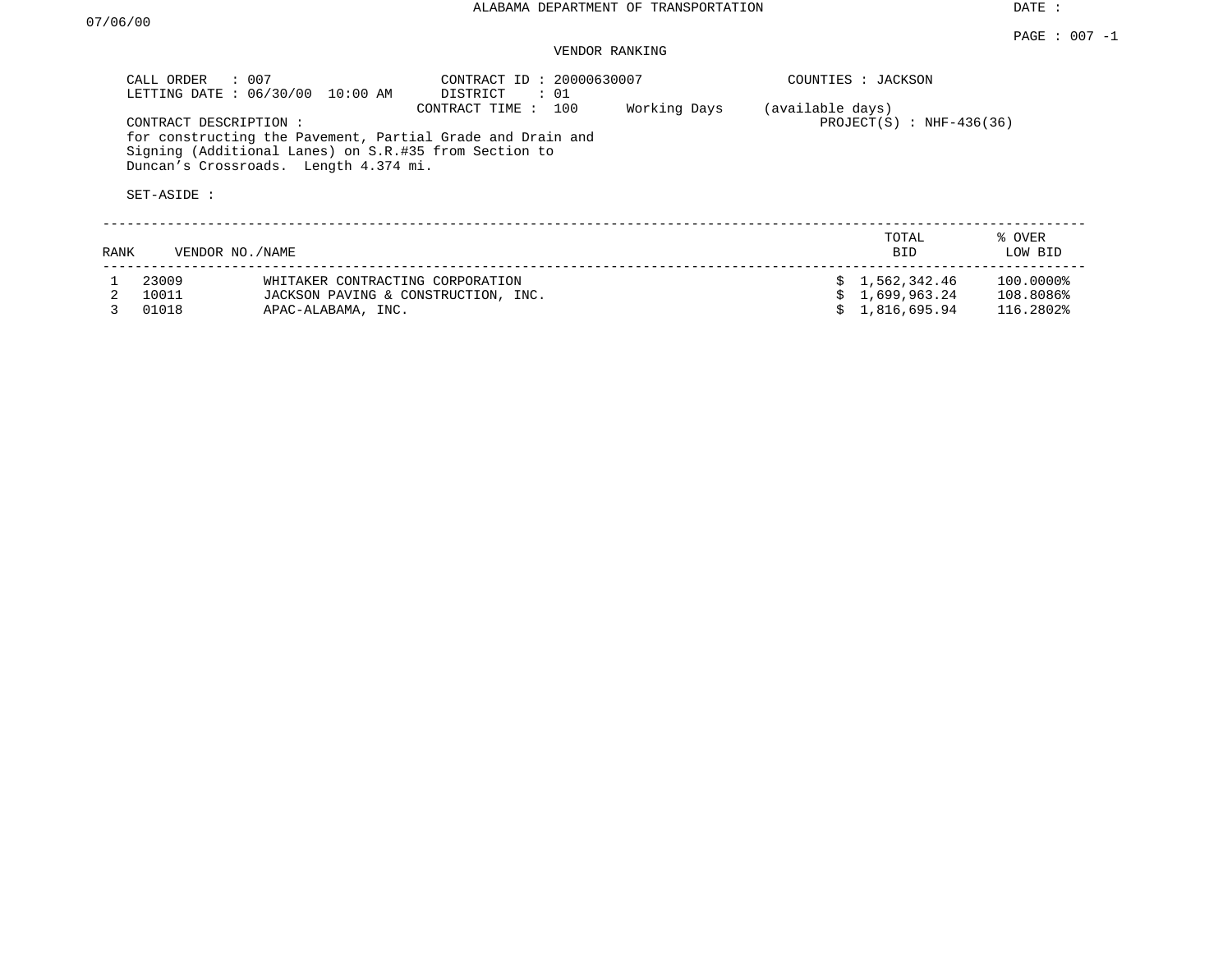| 007<br>ORDER<br>CALL     | CONTRACT               | 20000630007<br>⊥ப | JACKSON<br>COUNTIES |
|--------------------------|------------------------|-------------------|---------------------|
| 06/30/00<br>LETTING DATE | $10:00$ AM<br>DISTRICT | ັບ -              |                     |

|                                                                  |                |      | =============                                                                |           |             |                               |                              |                    |
|------------------------------------------------------------------|----------------|------|------------------------------------------------------------------------------|-----------|-------------|-------------------------------|------------------------------|--------------------|
|                                                                  |                |      | $(1)$ 23009                                                                  |           | (2) 10011   |                               | $(3)$ 01018                  |                    |
|                                                                  |                |      | WHITAKER CONTRACTING CORPORA JACKSON PAVING & CONSTRUCTIO APAC-ALABAMA, INC. |           |             |                               |                              |                    |
| LINE NO / ITEM CODE / ALT                                        |                |      |                                                                              |           |             |                               |                              |                    |
| ITEM DESCRIPTION                                                 | QUANTITY       |      | ----------------------------+-                                               |           |             | ----------------------------- | UNIT PRICE                   | AMOUNT             |
| SECTION 0001 Total                                               |                |      |                                                                              |           |             |                               |                              |                    |
|                                                                  |                |      |                                                                              |           |             |                               |                              |                    |
| 0010 201A000                                                     |                | LUMP | 13700.00000                                                                  | 13700.00  | 39255.00000 | 39255.00                      | 79481.25000                  | 79481.25           |
| Clearing & Grubbing (Approximately 3                             |                |      |                                                                              |           |             |                               |                              |                    |
| Acres)                                                           |                |      |                                                                              |           |             |                               |                              |                    |
| 0020 206C002                                                     | 58.000 SQYD    |      | $2.25000$ 130.50                                                             |           |             |                               | $17.40000$ $1009.20$ 9.88000 | 573.04             |
| Removing Concrete Slope Paving                                   |                |      |                                                                              |           |             |                               |                              |                    |
| 0030 206D000                                                     |                |      | 1.00000                                                                      | 8.00      | 5.00000     | 40.00                         | 14.32000                     | 114.56             |
| $030\ 206D000$<br>Removing Pipe<br>$040\ 205722$<br>0040 206E001 | 1.000 EACH     |      | 50.00000                                                                     | 50.00     | 250.00000   |                               | 228.08000                    | 228.08             |
| Removing Inlets                                                  |                |      |                                                                              |           |             | 250.00                        |                              |                    |
| 0050 210A000                                                     | 500.000 CYIP   |      | 1.50000                                                                      | 750.00    | 6.00000     | 3000.00                       | 8.88000                      | 4440.00            |
| Unclassified Excavation                                          |                |      |                                                                              |           |             |                               |                              |                    |
| 0060 210D000                                                     | 4000.000 CYIP  |      | 4.64000                                                                      | 18560.00  | 4.40000     | 17600.00                      | 6.89000                      | 27560.00           |
| Borrow Excavation                                                |                |      |                                                                              |           |             |                               |                              |                    |
| 0070 214A000                                                     | 15.000 CUYD    |      | 6.50000                                                                      | 97.50     | 20.00000    | 300.00                        | 35.21000                     | 528.15             |
| Structure Excavation                                             |                |      |                                                                              |           |             |                               |                              |                    |
| 0080 214B001                                                     | 12.000 CUYD    |      | 12.50000                                                                     | 150.00    |             | 25.00000 300.00               | 15.36000                     | 184.32             |
| Foundation Backfill, Commercial                                  |                |      |                                                                              |           |             |                               |                              |                    |
| 0090 230A000                                                     | 213.000 RBST   |      | 225.00000                                                                    | 47925.00  |             | 195.00000 41535.00            |                              | 221.80000 47243.40 |
| Roadbed Processing                                               |                |      |                                                                              |           |             |                               |                              |                    |
| 0100 301A006                                                     | 149.000 SYCP   |      | 3.30000                                                                      | 491.70    | 3.35000     | 499.15                        | 3.69000                      | 549.81             |
| Crushed Aggregate Base Course, Type B,                           |                |      |                                                                              |           |             |                               |                              |                    |
| Plant Mixed, 4.5" Compacted Thickness                            |                |      |                                                                              |           |             |                               |                              |                    |
| 0110 301A012                                                     | 97887.000 SYCP |      | 3.30000                                                                      | 323027.10 | 3.30000     | 323027.10                     | 2.86000                      | 279956.82          |
| Crushed Aggregate Base Course, Type B,                           |                |      |                                                                              |           |             |                               |                              |                    |
| Plant Mixed, 6" Compacted Thickness<br>0120 401A000              | 96583.000 SYCP |      | 0.26000                                                                      | 25111.58  | 0.24000     |                               |                              |                    |
| Bituminous Treatment A                                           |                |      |                                                                              |           |             | 23179.92                      | 0.36000                      | 34769.88           |
| 0130 401B108                                                     | 27614.000 SYCP |      | 0.71000                                                                      | 19605.94  | 0.85410     | 23585.12                      | 0.87000                      | 24024.18           |
| Bituminous Treatment G (With Polymer                             |                |      |                                                                              |           |             |                               |                              |                    |
| Additive)                                                        |                |      |                                                                              |           |             |                               |                              |                    |
| 5023.000 GAL<br>0140 405A000                                     |                |      | 0.80000                                                                      | 4018.40   |             | $0.95000$ 4771.85             | 1.39000                      | 6981.97            |
| Tack Coat                                                        |                |      |                                                                              |           |             |                               |                              |                    |
| 0150 410B000                                                     | 1.000 EACH     |      | 2000.00000                                                                   | 2000.00   | 1900.00000  | 1900.00                       | 779.17000                    | 779.17             |
| State Furnished Profilograph                                     |                |      |                                                                              |           |             |                               |                              |                    |
| 0160 424A260                                                     | 4162.000 TON   |      | 28.85000                                                                     | 120073.70 | 30.15000    | 125484.30                     | 33.05000                     | 137554.10          |
| Superpave Bituminous Concrete Wearing                            |                |      |                                                                              |           |             |                               |                              |                    |
| Surface Layer, 1/2" Maximum Aggregate                            |                |      |                                                                              |           |             |                               |                              |                    |
| Size Mix, ESAL Range D                                           |                |      |                                                                              |           |             |                               |                              |                    |
| 0170 424A266                                                     | 100.000 TON    |      | 28.85000                                                                     | 2885.00   |             | 31.50000 3150.00              | 33.92000                     | 3392.00            |
| Superpave Bituminous Concrete Wearing                            |                |      |                                                                              |           |             |                               |                              |                    |
| Surface Layer, Leveling, 1/2" Maximum                            |                |      |                                                                              |           |             |                               |                              |                    |
| Aggregate Size Mix, ESAL Range D                                 |                |      |                                                                              |           |             |                               |                              |                    |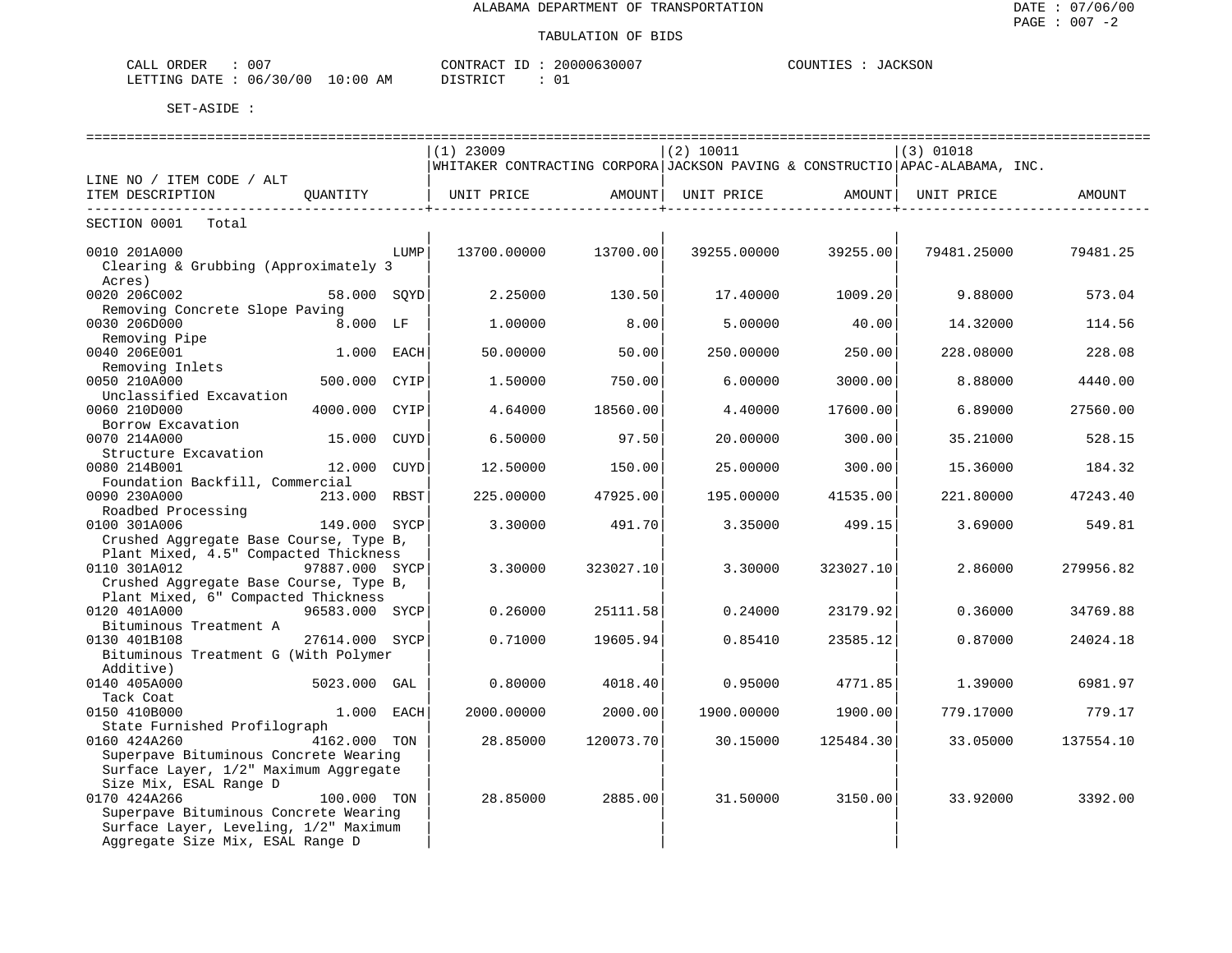| CALL ORDER                      | 00. | CONTRACT                 | : ID | 20000630007 | COUNTIES | JACKSON |
|---------------------------------|-----|--------------------------|------|-------------|----------|---------|
| LETTING DATE: 06/30/00 10:00 AM |     | DISTRICT<br><i>┙</i> ┵┙┵ |      |             |          |         |

|                                                          |                 |      | $(1)$ 23009 |           | (2) 10011                                   |                          | $(3)$ 01018                                                                  |           |
|----------------------------------------------------------|-----------------|------|-------------|-----------|---------------------------------------------|--------------------------|------------------------------------------------------------------------------|-----------|
|                                                          |                 |      |             |           |                                             |                          | WHITAKER CONTRACTING CORPORA JACKSON PAVING & CONSTRUCTIO APAC-ALABAMA, INC. |           |
| LINE NO / ITEM CODE / ALT                                |                 |      |             |           |                                             |                          |                                                                              |           |
| ITEM DESCRIPTION                                         |                 |      |             |           |                                             | -------------+---------- | QUANTITY   UNIT PRICE AMOUNT  UNIT PRICE AMOUNT  UNIT PRICE AMOUNT           |           |
| 0180 424B442                                             | 3328.000 TON    |      |             |           | $21.36000$ $71086.08$ $22.00000$ $73216.00$ |                          | 25.52000                                                                     | 84930.56  |
| Superpave Bituminous Concrete Upper                      |                 |      |             |           |                                             |                          |                                                                              |           |
| Binder Layer, 1 1/2" Max Aggregate Size                  |                 |      |             |           |                                             |                          |                                                                              |           |
| Mix, ESAL Range C                                        |                 |      |             |           |                                             |                          |                                                                              |           |
| 0190 424B462                                             | 12275.000 TON   |      | 21.36000    | 262194.00 | 22.00000                                    | 270050.00                | 24.32000                                                                     | 298528.00 |
| Superpave Bituminous Concrete Upper                      |                 |      |             |           |                                             |                          |                                                                              |           |
| Binder Layer, 1 1/2" Maximum Aggregate                   |                 |      |             |           |                                             |                          |                                                                              |           |
| Size Mix, ESAL Range D                                   |                 |      |             |           |                                             |                          |                                                                              |           |
| 0200 424C241                                             | 3573.000 TON    |      | 21.36000    | 76319.28  | 22.00000                                    | 78606.00                 | 25.62000                                                                     | 91540.26  |
| Superpave Bituminous Concrete Base                       |                 |      |             |           |                                             |                          |                                                                              |           |
| Layer, 1 1/2" Maximum Aggregate Size                     |                 |      |             |           |                                             |                          |                                                                              |           |
| Mix, ESAL Range C                                        |                 |      |             |           |                                             |                          |                                                                              |           |
| 0210 424C261                                             | $13053.000$ TON |      | 21.36000    | 278812.08 | 22.20000                                    | 289776.60                | 24.06000                                                                     | 314055.18 |
| Superpave Bituminous Concrete Base                       |                 |      |             |           |                                             |                          |                                                                              |           |
| Layer, 1 1/2" Maximum Aggregate Size                     |                 |      |             |           |                                             |                          |                                                                              |           |
| Mix, ESAL Range D                                        |                 |      |             |           |                                             |                          |                                                                              |           |
| 0220 430B035                                             | 606.000 TCIP    |      | 12.00000    | 7272.00   | 11.00000                                    | 6666.00                  | 9.75000                                                                      | 5908.50   |
| Aggregate Surfacing (AHD #467, #410<br>Modified, Or #57) |                 |      |             |           |                                             |                          |                                                                              |           |
| 0230 450B000                                             | 107.000 SOYD    |      | 68.00000    | 7276.00   | 75.00000                                    | 8025.00                  | 81.19000                                                                     | 8687.33   |
| Reinforced Cement Concrete Bridge End                    |                 |      |             |           |                                             |                          |                                                                              |           |
| Slab                                                     |                 |      |             |           |                                             |                          |                                                                              |           |
| 0240 530A001                                             | 48.000 LF       |      | 29,00000    | 1392.00   | 30.00000                                    | 1440.00                  | 37.78000                                                                     | 1813.44   |
| 18" Roadway Pipe (Class 3 R.C.)                          |                 |      |             |           |                                             |                          |                                                                              |           |
| 0250 530A101 4.000 LF                                    |                 |      | 30.00000    | 120.00    | 60.00000                                    | 240.00                   | 46.62000                                                                     | 186.48    |
| 18" Roadway Pipe (Class 3 R.C.)                          |                 |      |             |           |                                             |                          |                                                                              |           |
| (Extension)                                              |                 |      |             |           |                                             |                          |                                                                              |           |
| 0260 600A000                                             |                 | LUMP | 57600.00000 | 57600.00  | 36000.00000                                 | 36000.00                 | 64831.36000                                                                  | 64831.36  |
| Mobilization                                             |                 |      |             |           |                                             |                          |                                                                              |           |
| 0270 601A000                                             | 1.000 EACH      |      | 2000.00000  | 2000.00   | 3500.00000                                  | 3500.00                  | 3976.04000                                                                   | 3976.04   |
| Furnishing Base, Soil And Structure                      |                 |      |             |           |                                             |                          |                                                                              |           |
| Laboratories                                             |                 |      |             |           |                                             |                          |                                                                              |           |
| 0280 603A002                                             | 1.000 EACH      |      | 5000.00000  | 5000.00   | 16000.00000                                 | 16000.00                 | 11206.25000                                                                  | 11206.25  |
| Furnishing Type 3 Field Office                           |                 |      |             |           |                                             |                          |                                                                              |           |
| 0290 614A000                                             | 3.000 CUYD      |      | 180.00000   | 540.00    | 450.00000                                   | 1350.00                  | 232.99000                                                                    | 698.97    |
| Slope Paving                                             |                 |      |             |           |                                             |                          |                                                                              |           |
| 0300 620A000                                             | 1.000 CUYD      |      | 500.00000   | 500.00    | 800.00000                                   | 800.00                   | 554.17000                                                                    | 554.17    |
| Minor Structure Concrete                                 |                 |      |             |           |                                             |                          |                                                                              |           |
| 0310 621C020                                             | 2.000 EACH      |      | 1600.00000  | 3200.00   | 900.00000                                   | 1800.00                  | 1515.63000                                                                   | 3031.26   |
| Inlets, Type Y                                           |                 |      |             |           |                                             |                          |                                                                              |           |
| 0320 621D019                                             | 2.000 EACH      |      | 300.00000   | 600.00    | 575.00000                                   | 1150.00                  | 394.79000                                                                    | 789.58    |
| Inlet Units, Type Y                                      |                 |      |             |           |                                             |                          |                                                                              |           |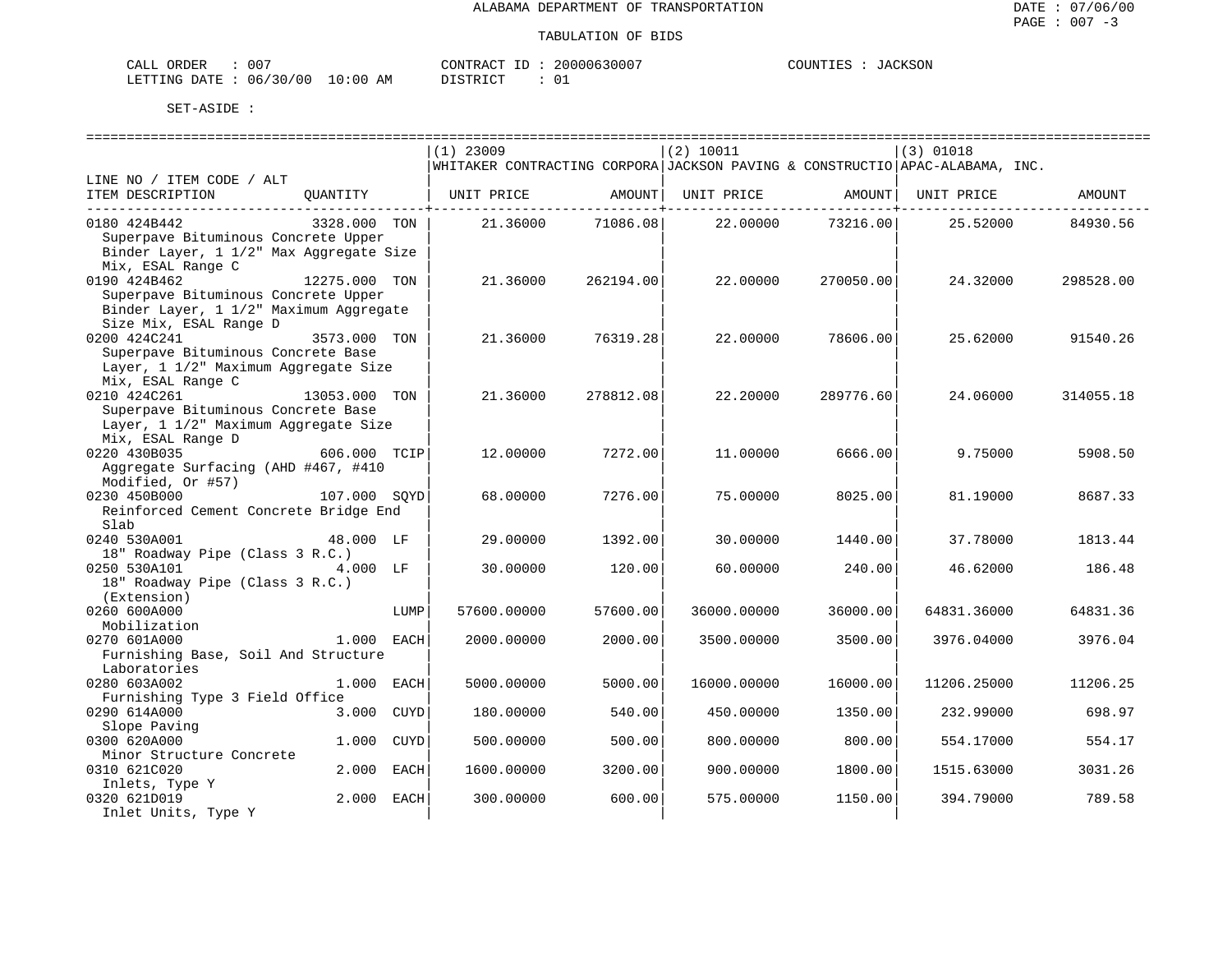| ORDER<br>CALI | $\sim$ $\sim$ $\sim$<br>υυ |               | TONTRACT   | $- -$<br>т | 2000063000' | COUNTIES | <b>CKSON</b><br>$\cdot$ Af |
|---------------|----------------------------|---------------|------------|------------|-------------|----------|----------------------------|
| LETTING DATE  | 06/30/00                   | LO : 00<br>ΆM | DI STR TOT |            |             |          |                            |

|                                        |               |      | $(1)$ 23009                                                                  |          | (2) 10011   |                  | $(3)$ 01018 |          |
|----------------------------------------|---------------|------|------------------------------------------------------------------------------|----------|-------------|------------------|-------------|----------|
|                                        |               |      | WHITAKER CONTRACTING CORPORA JACKSON PAVING & CONSTRUCTIO APAC-ALABAMA, INC. |          |             |                  |             |          |
| LINE NO / ITEM CODE / ALT              |               |      |                                                                              |          |             |                  |             |          |
| ITEM DESCRIPTION                       | OUANTITY      |      | UNIT PRICE                                                                   | AMOUNT   | UNIT PRICE  | AMOUNT           | UNIT PRICE  | AMOUNT   |
|                                        |               |      |                                                                              |          |             | ---------------- |             |          |
| 0330 623C000                           | 230.000 LF    |      | 9,00000                                                                      | 2070.00  | 12.25000    | 2817.50          | 15.34000    | 3528.20  |
| Combination Curb & Gutter, Type C      |               |      |                                                                              |          |             |                  |             |          |
| 0340 630A000                           | 200.000 LF    |      | 21.00000                                                                     | 4200.00  | 21.00000    | 4200.00          | 21.43000    | 4286.00  |
| Steel Beam Guardrail, Class A, Type 1  |               |      |                                                                              |          |             |                  |             |          |
| 0350 630C003                           | 4.000 EACH    |      | 950.00000                                                                    | 3800.00  | 950.00000   | 3800.00          | 969.39000   | 3877.56  |
| Guardrail End Anchor, Type 13          |               |      |                                                                              |          |             |                  |             |          |
| 0360 630C070                           | 6.000 EACH    |      | 1250.00000                                                                   | 7500.00  | 1250.00000  | 7500.00          | 1275.51000  | 7653.06  |
| Guardrail End Anchor, Type 10 Series   |               |      |                                                                              |          |             |                  |             |          |
| 0370 650B000                           | 4416.000 CYIP |      | 1.50000                                                                      | 6624.00  | 2.50000     | 11040.00         | 4.27000     | 18856.32 |
| Topsoil From Stockpiles                |               |      |                                                                              |          |             |                  |             |          |
| 0380 651B000                           | 32.000 TON    |      | 25.00000                                                                     | 800.00   | 35.00000    | 1120.00          | 35.71000    | 1142.72  |
| Agricultural Limestone                 |               |      |                                                                              |          |             |                  |             |          |
| 0390 651C000                           | 12,000        | TON  | 180.00000                                                                    | 2160.00  | 200.00000   | 2400.00          | 193.88000   | 2326.56  |
| 8-8-8 Commercial Fertilizer            |               |      |                                                                              |          |             |                  |             |          |
| 0400 652A050                           | 11.000 ACRE   |      | 550.00000                                                                    | 6050.00  | 500.00000   | 5500.00          | 612.25000   | 6734.75  |
| Seeding (Mix 1A)                       |               |      |                                                                              |          |             |                  |             |          |
| 0410 652B050                           | 5.000 ACRE    |      | 400.00000                                                                    | 2000.00  | 400.00000   | 2000.00          | 612.25000   | 3061.25  |
| Temporary Seeding (Mix 1AT)            |               |      |                                                                              |          |             |                  |             |          |
| 0420 652C000                           | 16.000        | ACRE | 75.00000                                                                     | 1200.00  | 45.00000    | 720.00           | 51.02000    | 816.32   |
| Mowing                                 |               |      |                                                                              |          |             |                  |             |          |
| 0430 652D050                           | 5.000 ACRE    |      | 550.00000                                                                    | 2750.00  | 500.00000   | 2500.00          | 612.25000   | 3061.25  |
| Seeding In Stubble (Mix 1A)            |               |      |                                                                              |          |             |                  |             |          |
| 0440 654A000                           | 7.000         | SQYD | 5.50000                                                                      | 38.50    | 4.50000     | 31.50            | 7.14000     | 49.98    |
| Solid Sodding                          |               |      |                                                                              |          |             |                  |             |          |
| 0450 656A000                           | 16.000 ACRE   |      | 450.00000                                                                    | 7200.00  | 400.00000   | 6400.00          | 408.16000   | 6530.56  |
| Mulching, Class A, Type 1              |               |      |                                                                              |          |             |                  |             |          |
| 0460 665A000                           | 9.000 ACRE    |      | 390.00000                                                                    | 3510.00  | 400.00000   | 3600.00          | 357.14000   | 3214.26  |
| Temporary Seeding                      |               |      |                                                                              |          |             |                  |             |          |
| 0470 665B000                           | 9.000         | ACRE | 390.00000                                                                    | 3510.00  | 350.00000   | 3150.00          | 357.14000   | 3214.26  |
| Temporary Mulching                     |               |      |                                                                              |          |             |                  |             |          |
| 0480 665F000                           | 500.000 EACH  |      | 4.50000                                                                      | 2250.00  | 4.85000     | 2425.00          | 5.43000     | 2715.00  |
| Hay Bales                              |               |      |                                                                              |          |             |                  |             |          |
| 0490 665J000                           | 10750.000 LF  |      | 2.00000                                                                      | 21500.00 | 3.00000     | 32250.00         | 1.84000     | 19780.00 |
| Silt Fence, Type A                     |               |      |                                                                              |          |             |                  |             |          |
| 0500 680A000                           |               | LUMP | 10000.00000                                                                  | 10000.00 | 35000.00000 | 35000.00         | 40816.33000 | 40816.33 |
| Engineering Controls                   |               |      |                                                                              |          |             |                  |             |          |
| 0510 701A080                           | 9.000 MILE    |      | 600.00000                                                                    | 5400.00  | 600.00000   | 5400.00          | 612.25000   | 5510.25  |
| Solid White, Class 2T, Type A, Traffic |               |      |                                                                              |          |             |                  |             |          |
| Stripe(6"Wide)<br>0520 701A081         | 6.000 MILE    |      | 600,00000                                                                    |          |             |                  | 612.25000   | 3673.50  |
| Solid Yellow, Cl 2T, Type A, Traffic   |               |      |                                                                              | 3600.00  | 600.00000   | 3600.00          |             |          |
|                                        |               |      |                                                                              |          |             |                  |             |          |
| Stripe(6"Wide)                         |               |      |                                                                              |          |             |                  |             |          |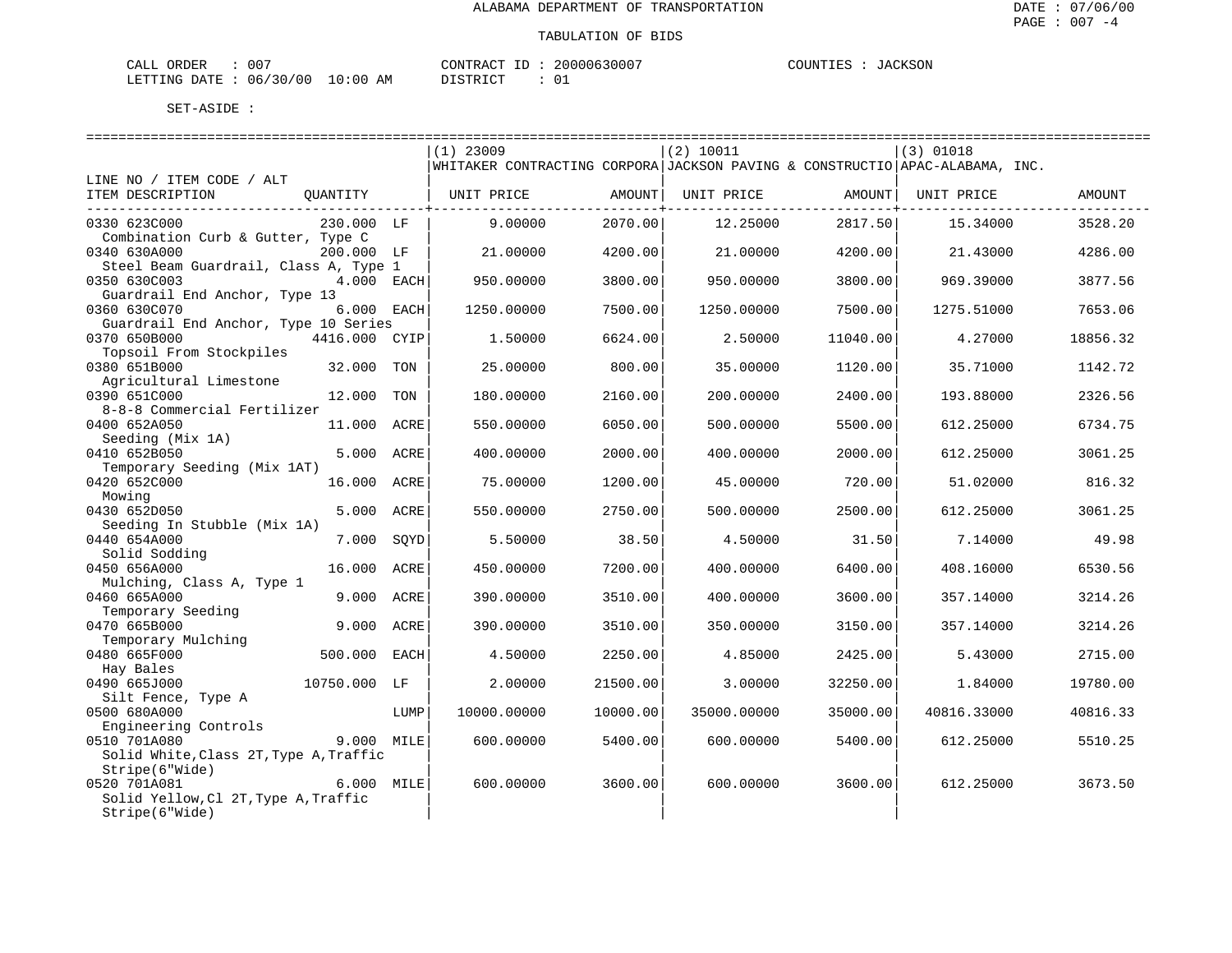| 007<br>L ORDER<br>CALL          | CONTRACT ID | 20000630007 | JACKSON<br>COUNTIES |
|---------------------------------|-------------|-------------|---------------------|
| LETTING DATE: 06/30/00 10:00 AM | DISTRICT    |             |                     |

|                                                                                             | $(1)$ 23009                                                                  |         | (2) 10011                |                          | $(3)$ 01018 |         |
|---------------------------------------------------------------------------------------------|------------------------------------------------------------------------------|---------|--------------------------|--------------------------|-------------|---------|
|                                                                                             | WHITAKER CONTRACTING CORPORA JACKSON PAVING & CONSTRUCTIO APAC-ALABAMA, INC. |         |                          |                          |             |         |
| LINE NO / ITEM CODE / ALT                                                                   |                                                                              |         |                          |                          |             |         |
| ITEM DESCRIPTION<br>QUANTITY   UNIT PRICE       AMOUNT  UNIT PRICE       AMOUNT  UNIT PRICE |                                                                              |         |                          |                          |             | AMOUNT  |
| ____________________________________                                                        |                                                                              |         | ------------+----------- | ------------+----------- |             |         |
| 1.000 MILE<br>0530 701A082                                                                  | 300.00000                                                                    | 300.00  | 300.00000                | 300.00                   | 306.12000   | 306.12  |
| Broken White, Class 2T, Type A, Traffic                                                     |                                                                              |         |                          |                          |             |         |
| Stripe(6"Wide)                                                                              |                                                                              |         |                          |                          |             |         |
| 3.000 MILE<br>0540 701A083                                                                  | 300.00000                                                                    | 900.00  | 300.00000                | 900.00                   | 306.12000   | 918.36  |
| Broken Yellow, Class 2T, Type A, Traffic                                                    |                                                                              |         |                          |                          |             |         |
| Stripe(6" Wide)                                                                             |                                                                              |         |                          |                          |             |         |
| 100.000 LF<br>0550 701B010                                                                  | 1,00000                                                                      | 100.00  | 1.00000                  | 100.00                   | 1,02000     | 102.00  |
| Dotted , Class 2T, Type A, Traffic Stripe                                                   |                                                                              |         |                          |                          |             |         |
| $(6"$ Wide $)$                                                                              |                                                                              |         |                          |                          |             |         |
| 0560 701C001<br>1.000 MILE                                                                  | 500,00000                                                                    | 500.00  | 500.00000                | 500.00                   | 510.20000   | 510.20  |
| Solid Temporary Traffic Stripe                                                              |                                                                              |         |                          |                          |             |         |
| 0570 701D005<br>1.000 MILE                                                                  | 500.00000                                                                    | 500.00  | 500.00000                | 500.00                   | 510.20000   | 510.20  |
| Solid Traffic Stripe Removed                                                                |                                                                              |         |                          |                          |             |         |
| 0580 701D006<br>$1.000$ MILE                                                                | 1000.00000                                                                   | 1000.00 | 1000.00000               | 1000.00                  | 1020.41000  | 1020.41 |
| Broken Traffic Stripe Removed                                                               |                                                                              |         |                          |                          |             |         |
| 1000.000 LF<br>0590 701G125                                                                 | 3.58000                                                                      | 3580.00 | 3.58000                  | 3580.00                  | 3.65000     | 3650.00 |
| Solid White, Class 3W, Type A Traffic                                                       |                                                                              |         |                          |                          |             |         |
| Stripe (6" Wide)                                                                            |                                                                              |         |                          |                          |             |         |
| 1000.000 LF<br>0600 701G133                                                                 | 3.76000                                                                      | 3760.00 | 3.76000                  | 3760.00                  | 3.84000     | 3840.00 |
| Solid Yellow, Class 3W, Type A Traffic                                                      |                                                                              |         |                          |                          |             |         |
| Stripe (6" Wide)                                                                            |                                                                              |         |                          |                          |             |         |
| 4387.000 SOFT<br>0610 703A004                                                               | 1,80000                                                                      | 7896.60 | 1,80000                  | 7896.60                  | 1.84000     | 8072.08 |
| Traffic Control Markings, Class 2T,                                                         |                                                                              |         |                          |                          |             |         |
| Type A                                                                                      |                                                                              |         |                          |                          |             |         |
| 0620 703B004<br>23.000 SOFT                                                                 | 3.00000                                                                      | 69.00   | 3.00000                  | 69.00                    | 3.06000     | 70.38   |
| Traffic Control Legends, Class 2T, Type<br>$\mathbf{A}$                                     |                                                                              |         |                          |                          |             |         |
| 0630 703D001<br>200.000 SOFT                                                                | 1,00000                                                                      | 200.00  | 1,00000                  | 200.00                   | 1.02000     | 204.00  |
| Temporary Traffic Control Markings                                                          |                                                                              |         |                          |                          |             |         |
| 55.000 EACH<br>0640 705A030                                                                 | 5.25000                                                                      | 288.75  | 5.25000                  | 288.75                   | 5.36000     | 294.80  |
| Pavement Markers, Class A-H, Type 2-C                                                       |                                                                              |         |                          |                          |             |         |
| 0650 705A032<br>470.000 EACH                                                                | 5.00000                                                                      | 2350.00 | 5.00000                  | 2350.00                  | 5.10000     | 2397.00 |
| Pavement Markers, Class A-H, Type 1-B                                                       |                                                                              |         |                          |                          |             |         |
| 0660 705A037<br>379.000 EACH                                                                | 5.25000                                                                      | 1989.75 | 5.25000                  | 1989.75                  | 5.36000     | 2031.44 |
| Pavement Markers, Class A-H, Type 2-D                                                       |                                                                              |         |                          |                          |             |         |
| 0670 705A038<br>156.000 EACH                                                                | 5.25000                                                                      | 819.00  | 5.25000                  | 819.00                   | 5.36000     | 836.16  |
| Pavement Markers, Class A-H, Type 2-E                                                       |                                                                              |         |                          |                          |             |         |
| 187.000 SQFT<br>0680 710A115                                                                | 14.80000                                                                     | 2767.60 | 16.00000                 | 2992.00                  | 14.98000    | 2801.26 |
| Class 4, Aluminum Flat Sign Panels                                                          |                                                                              |         |                          |                          |             |         |
| 0.08" Thick Or Steel Flat Sign Panels                                                       |                                                                              |         |                          |                          |             |         |
| 14 Gauge (Type III Or Type IV                                                               |                                                                              |         |                          |                          |             |         |
| Background)                                                                                 |                                                                              |         |                          |                          |             |         |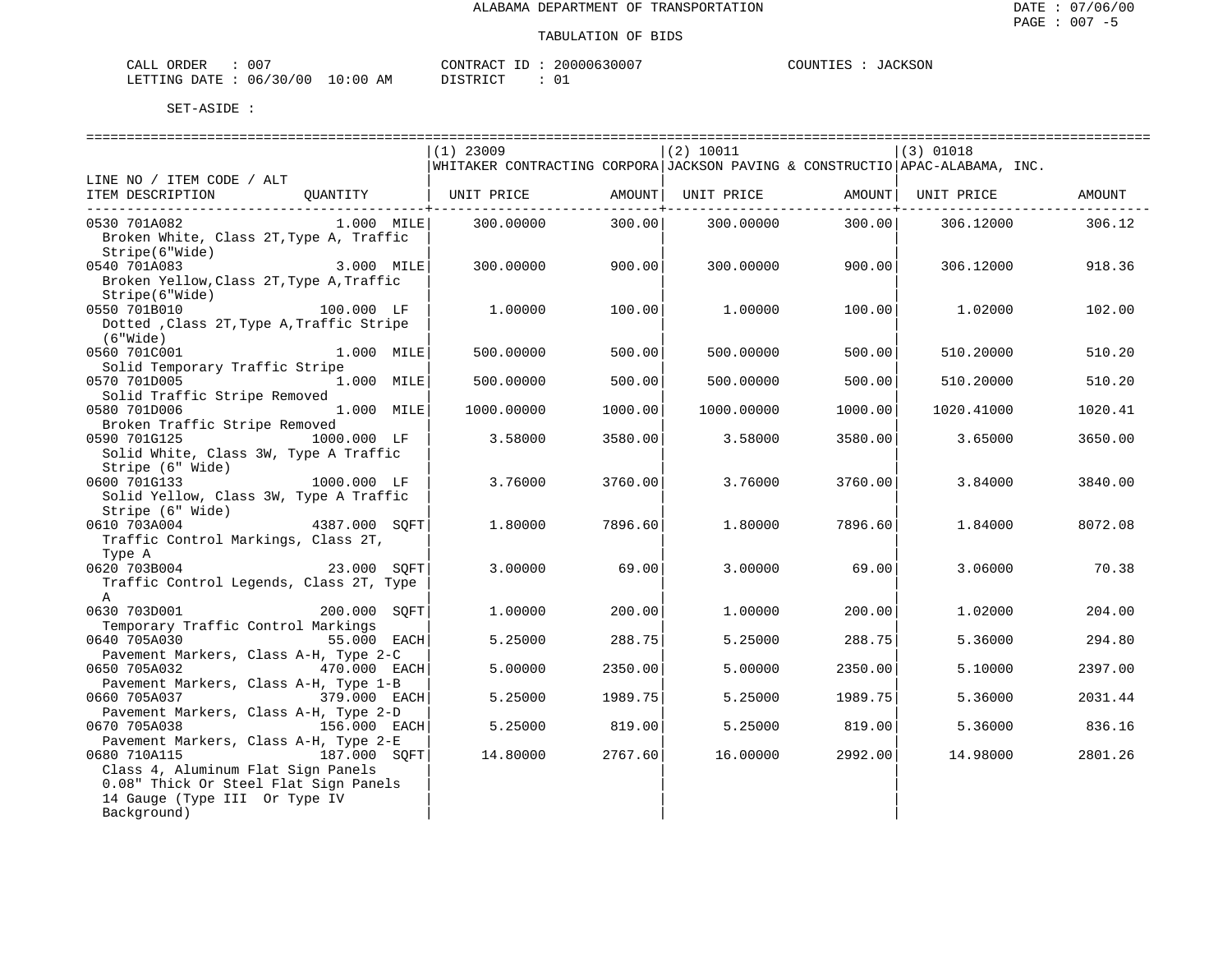|            | 007                              | 20000630007  | JACKSON    |
|------------|----------------------------------|--------------|------------|
| CALL ORDER |                                  | CONTRACT ID: | COUNTIES : |
|            | LETTING DATE : 06/30/00 10:00 AM | DISTRICT     |            |

|                                                   |               |            | $(1)$ 23009                                                                  |                | (2) 10011         |                 | $(3)$ 01018 |                                                                                                                                                                |
|---------------------------------------------------|---------------|------------|------------------------------------------------------------------------------|----------------|-------------------|-----------------|-------------|----------------------------------------------------------------------------------------------------------------------------------------------------------------|
|                                                   |               |            | WHITAKER CONTRACTING CORPORA JACKSON PAVING & CONSTRUCTIO APAC-ALABAMA, INC. |                |                   |                 |             |                                                                                                                                                                |
| LINE NO / ITEM CODE / ALT                         |               |            |                                                                              |                |                   |                 |             |                                                                                                                                                                |
| ITEM DESCRIPTION<br>----------------------------- |               |            | QUANTITY   UNIT PRICE     AMOUNT  UNIT PRICE     AMOUNT  UNIT PRICE          |                |                   |                 |             | AMOUNT                                                                                                                                                         |
| 0690 710B001<br>351.000 LF                        |               |            | $6.40000$ 2246.40                                                            |                | $7.00000$ 2457.00 |                 | 6.45000     | 2263.95                                                                                                                                                        |
| Roadway Sign Post (#3 "U" Channel                 |               |            |                                                                              |                |                   |                 |             |                                                                                                                                                                |
| Galvanized Steel)                                 |               |            |                                                                              |                |                   |                 |             |                                                                                                                                                                |
| 1220.000 LF<br>0700 726A000                       |               |            | 10.00000                                                                     | 12200.00       | 45.00000          | 54900.00        | 10.70000    | 13054.00                                                                                                                                                       |
| Portable Concrete Safety Barriers, Type           |               |            |                                                                              |                |                   |                 |             |                                                                                                                                                                |
| 6                                                 |               |            |                                                                              |                |                   |                 |             |                                                                                                                                                                |
| 0710 726A001<br>20.000 LF                         |               |            | 20.00000                                                                     | 400.00         | 116.32000         | 2326.40         | 14.32000    | 286.40                                                                                                                                                         |
| Portable Concrete Safety Barriers, Type           |               |            |                                                                              |                |                   |                 |             |                                                                                                                                                                |
| $6 - A$                                           |               |            |                                                                              |                |                   |                 |             |                                                                                                                                                                |
| 0720 726D000                                      |               | 2.000 EACH | 12500.00000                                                                  | 25000.00       | 15300.00000       | 30600.00        | 15708.86000 | 31417.72                                                                                                                                                       |
| Portable Impact Attenuator (Quadquard             |               |            |                                                                              |                |                   |                 |             |                                                                                                                                                                |
| 0Z2404Y Uni-Directional)                          |               |            |                                                                              |                |                   |                 |             |                                                                                                                                                                |
| 0730 740B000                                      | 1365.000 SOFT |            | 10,00000                                                                     | 13650.00       | 8.50000           | 11602.50        | 8.33000     | 11370.45                                                                                                                                                       |
| Construction Signs                                |               |            |                                                                              |                |                   |                 |             |                                                                                                                                                                |
| 0740 740D000                                      | 130.000 EACH  |            | 35.00000                                                                     | 4550.00        | 45.00000          | 5850.00         | 48.34000    | 6284.20                                                                                                                                                        |
| Channelizing Drums                                |               |            |                                                                              |                |                   |                 |             |                                                                                                                                                                |
| 0750 740E000                                      | 50.000 EACH   |            | 10.00000                                                                     | 500.00         | 6.00000           | 300.00          | 13.96000    | 698.00                                                                                                                                                         |
| Cones (36 Inches High)                            |               |            |                                                                              |                |                   |                 |             |                                                                                                                                                                |
| 0760 740F002                                      | 106.000 EACH  |            | 160.00000                                                                    | 16960.00       | 190.00000         | 20140.00        | 245.70000   | 26044.20                                                                                                                                                       |
| Barricades, Type III                              |               |            |                                                                              |                |                   |                 |             |                                                                                                                                                                |
| 0770 7401005                                      | 40.000 EACH   |            | 200,00000                                                                    | 8000.00        | 240.00000         | 9600.00         | 324.65000   | 12986.00                                                                                                                                                       |
| Warning Lights, Type B (Detachable Head)          |               |            |                                                                              |                |                   |                 |             |                                                                                                                                                                |
| 0780 740M000                                      | 50.000 EACH   |            | 6.50000                                                                      | 325.00         | 3,00000           | 150.00          | 9.13000     | 456.50                                                                                                                                                         |
| Weight For Cone                                   |               |            |                                                                              |                |                   |                 |             |                                                                                                                                                                |
| 1.000 EACH<br>0790 741C010                        |               |            | 2000.00000                                                                   | 2000.00        | 1000.00000        | 1000.00         | 3490.87000  | 3490.87                                                                                                                                                        |
| Portable Sequential Arrow And Chevron             |               |            |                                                                              |                |                   |                 |             |                                                                                                                                                                |
| Sign Unit                                         |               |            |                                                                              |                |                   |                 |             |                                                                                                                                                                |
| 0800 998A000                                      |               | LUMP       | 0.00000                                                                      | 0.00           | 0.00000           | 0.001           | 1,00000     | 1.00                                                                                                                                                           |
| Construction Fuel (Maximum Bid Limited            |               |            |                                                                              |                |                   |                 |             |                                                                                                                                                                |
| To $$149,500.00)$                                 |               |            |                                                                              |                |                   |                 |             |                                                                                                                                                                |
| 0810 999 000                                      | 1040.000 HOUR |            | $0.80000$ 832.00                                                             |                | $0.80000$ 832.00  |                 | 0.80000     | 832.00                                                                                                                                                         |
| Trainee Hours At 80 Cents Per Hour                |               |            |                                                                              |                |                   |                 |             |                                                                                                                                                                |
| SECTION TOTALS                                    |               |            |                                                                              |                |                   |                 |             | $\begin{array}{cccc} \xi & 1.562.342.46 \end{array}$ $\begin{array}{cccc} \xi & 1.699.963.24 \end{array}$ $\begin{array}{cccc} \xi & 1.816.695.94 \end{array}$ |
| CONTRACT TOTALS                                   |               |            |                                                                              | \$1,562,342.46 |                   | \$1,699,963.24] |             | \$1,816,695.94                                                                                                                                                 |
|                                                   |               |            |                                                                              |                |                   |                 |             |                                                                                                                                                                |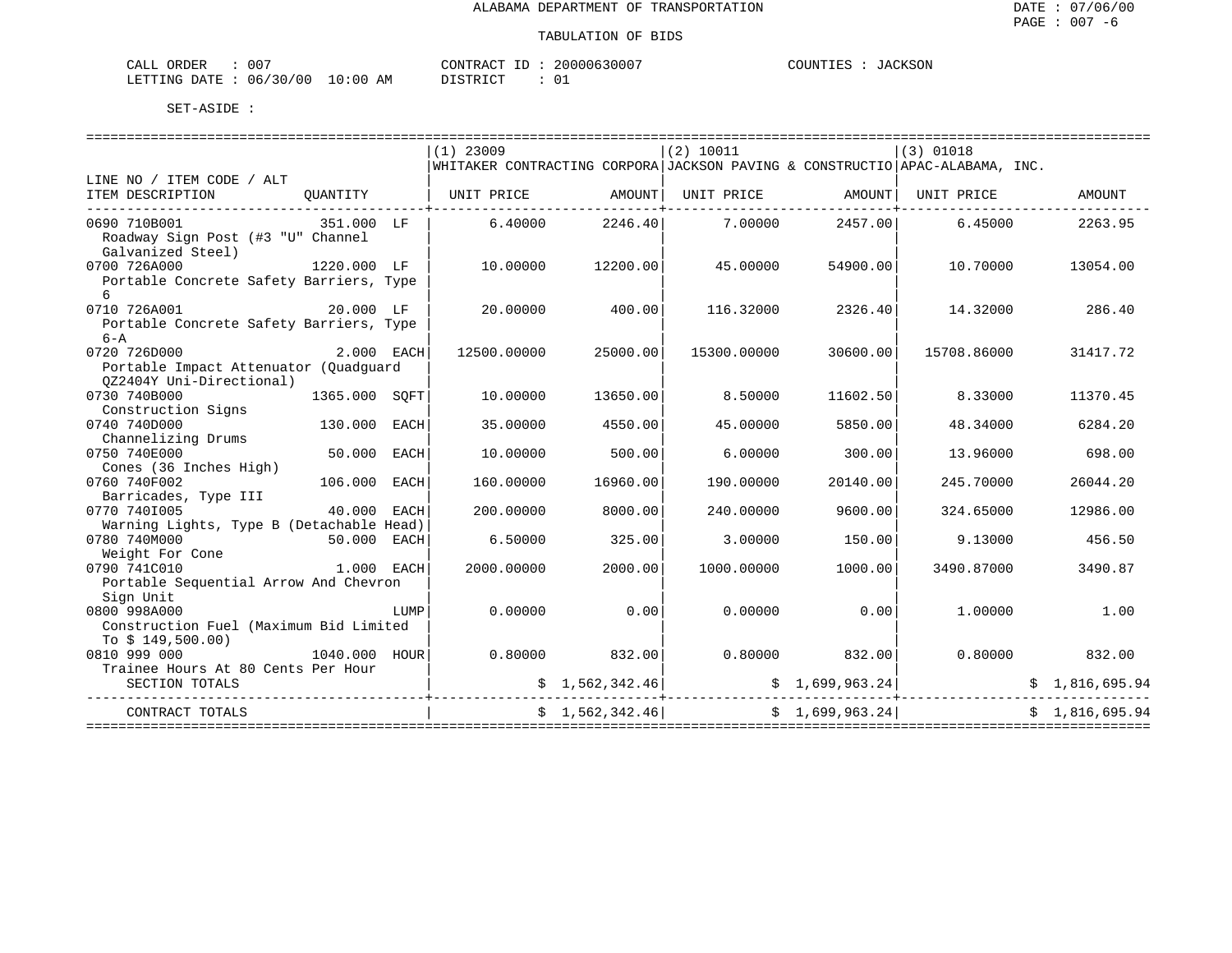DATE :

# VENDOR RANKING

| CALL ORDER : 020<br>LETTING DATE: 06/30/00 10:00 AM                                                                  | CONTRACT ID: 20000630020<br>$\therefore$ 02<br>DISTRICT |              | COUNTIES : LAUDERDALE                            |
|----------------------------------------------------------------------------------------------------------------------|---------------------------------------------------------|--------------|--------------------------------------------------|
| CONTRACT DESCRIPTION:                                                                                                | CONTRACT TIME : 300                                     | Working Days | (available days)<br>$PROJECT(S)$ : MGF-0124(009) |
| for constructing the Grade, Drain, Pave, Traffic Stripe,<br>Bridge Culverts, Signing, Lighting, and Signals from the |                                                         |              |                                                  |
| Tennessee River Bridge (Northern Approach) to Huntsville<br>Avenue in Florence. Length - 0.664 mi.                   |                                                         |              |                                                  |
| SET-ASIDE :                                                                                                          |                                                         |              |                                                  |

| RANK |       | VENDOR NO./NAME                                | TOTAL<br><b>BID</b> | % OVER<br>LOW BID |
|------|-------|------------------------------------------------|---------------------|-------------------|
|      | 19074 | S & M EOUIPMENT CO., INC.                      | \$7,755,945.53      | 100.0000%         |
|      | 01018 | APAC-ALABAMA, INC.                             | 5, 7.929.784.25     | 102.2413%         |
|      | 30002 | ELLARD CONTR. CO., INC. & ELLARD CONSTR., INC. | \$7.950.710.57      | 102.5111%         |
|      | 18031 | ROGERS GROUP, INC.                             | \$7.987.386.58      | 102.9840%         |
|      | 14003 | W. S. NEWELL, INC.                             | \$8.419.910.77      | 108.5607%         |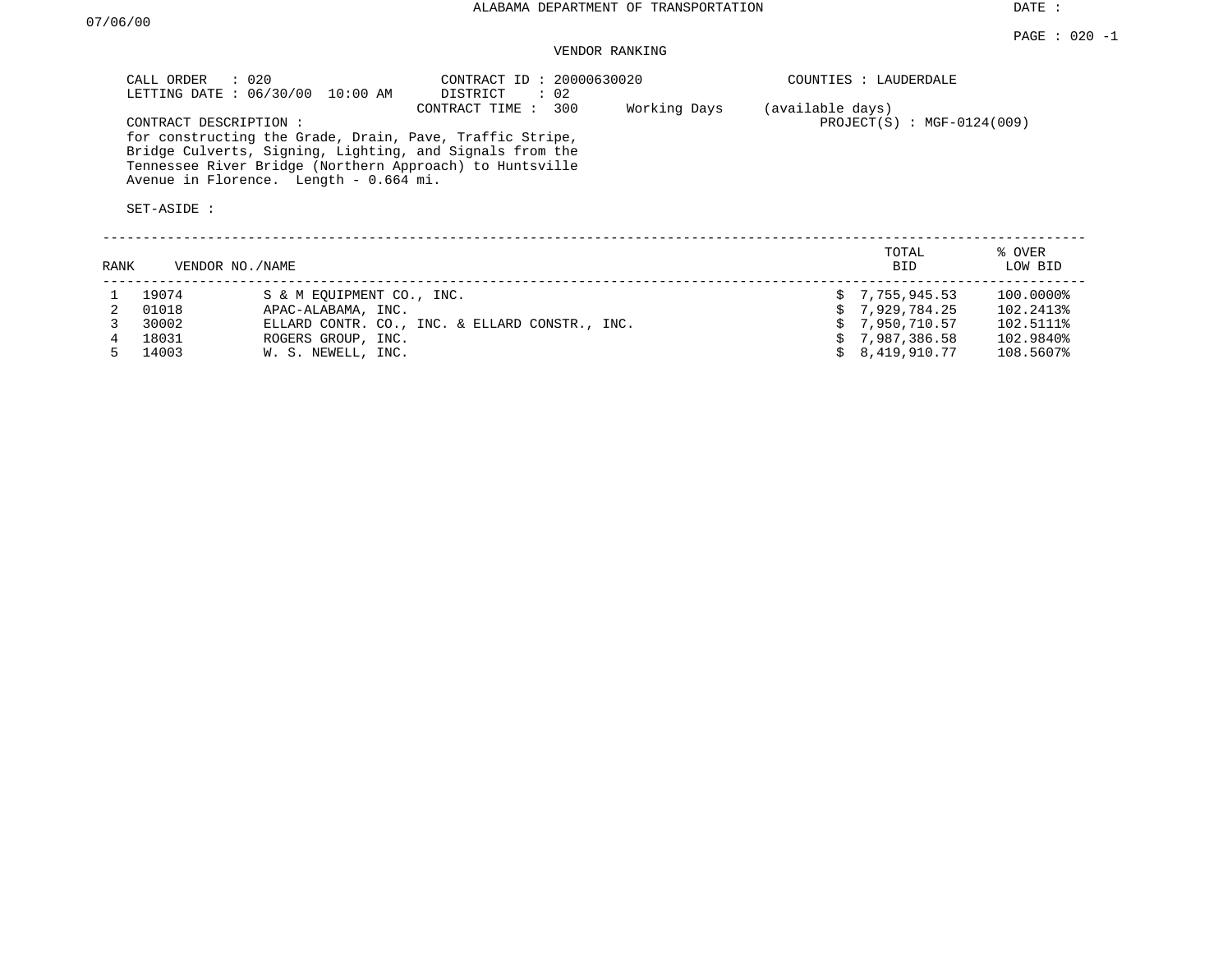| 020<br>CALL<br>ORDER                 |             | CONTRACT | 10000630026 | COUNTIES<br><b>DERDALL</b><br>$\overline{A}$ |
|--------------------------------------|-------------|----------|-------------|----------------------------------------------|
| '30'<br>/ 0.0<br>06.<br>LETTING DATE | 10:00<br>ΆM | TAT      |             |                                              |

|                                        | $(1)$ 19074       |           | $(2)$ 01018                                    |           | $(3)$ 30002                  |           |  |
|----------------------------------------|-------------------|-----------|------------------------------------------------|-----------|------------------------------|-----------|--|
|                                        |                   |           | S & M EQUIPMENT CO., INC.   APAC-ALABAMA, INC. |           | ELLARD CONTR. & ELLARD CONST |           |  |
| LINE NO / ITEM CODE / ALT              |                   |           |                                                |           |                              |           |  |
| OUANTITY<br>ITEM DESCRIPTION           | UNIT PRICE AMOUNT |           | UNIT PRICE AMOUNT UNIT PRICE                   |           |                              | AMOUNT    |  |
| -----------------------------          |                   |           |                                                |           |                              |           |  |
| SECTION 0001 TOTAL                     |                   |           |                                                |           |                              |           |  |
| 0010 201A000<br>LUMP                   | 325000.00000      | 325000.00 | 243242.00000                                   | 243242.00 | 636000.57000                 | 636000.57 |  |
| Clearing & Grubbing (Approximately 43  |                   |           |                                                |           |                              |           |  |
| Acres)                                 |                   |           |                                                |           |                              |           |  |
| 0020 204A000<br>$1.000$ EACH           | 1275.00000        | 1275.00   | 694.03000                                      | 694.03    | 600,00000                    | 600.00    |  |
| Closing Water Well                     |                   |           |                                                |           |                              |           |  |
| 0030 205A001<br>$1.000$ EACH           | 2250.00000        | 2250.00   | 573.30000                                      | 573.30    | 5000.00000                   | 5000.00   |  |
|                                        |                   |           |                                                |           |                              |           |  |
| Removal Of Structures, Structure No. 1 |                   |           |                                                |           |                              |           |  |
| 0040 205A002<br>1.000 EACH             | 2250.00000        | 2250.00   | 5878.13000                                     | 5878.13   | 5900.00000                   | 5900.00   |  |
| Removal Of Structures, Structure No. 2 |                   |           |                                                |           |                              |           |  |
| 0050 205A003<br>1.000 EACH             | 2250.00000        | 2250.00   | 7037.80000                                     | 7037.80   | 5900.00000                   | 5900.00   |  |
| Removal Of Structures, Structure No. 3 |                   |           |                                                |           |                              |           |  |
| 0060 205A004<br>1.000 EACH             | 2250.00000        | 2250.00   | 3291.47000                                     | 3291.47   | 5000.00000                   | 5000.00   |  |
| Removal Of Structures, Structure No. 4 |                   |           |                                                |           |                              |           |  |
| 0070 205A005<br>1.000 EACH             | 2250.00000        | 2250.00   | 114.64000                                      | 114.64    | 5000.00000                   | 5000.00   |  |
| Removal Of Structures, Structure No. 5 |                   |           |                                                |           |                              |           |  |
| 0072 205A006<br>1.000 EACH             | 2250.00000        | 2250.00   | 573.30000                                      | 573.30    | 5000.00000                   | 5000.00   |  |
| Removal Of Structures, Structure No. 6 |                   |           |                                                |           |                              |           |  |
| 0074 205A007<br>1.000 EACH             | 2250.00000        | 2250.00   | 573.30000                                      | 573.30    | 5000.00000                   | 5000.00   |  |
| Removal Of Structures, Structure No. 7 |                   |           |                                                |           |                              |           |  |
| 0076 205A008<br>1.000 EACH             | 2250.00000        | 2250.00   | 573.30000                                      | 573.30    | 5000.00000                   | 5000.00   |  |
| Removal Of Structures, Structure No. 8 |                   |           |                                                |           |                              |           |  |
| 0080 206A000<br>LUMP                   | 3750.00000        | 3750.00   | 1484.09000                                     | 1484.09   | 4200.00000                   | 4200.00   |  |
| Removal Of Old Bridge Station 222+75   |                   |           |                                                |           |                              |           |  |
| 0090 206A001<br>LUMP                   | 3750.00000        | 3750.00   | 1484.09000                                     | 1484.09   | 4200.00000                   | 4200.00   |  |
| Removal Of Old Bridge Station 229+00   |                   |           |                                                |           |                              |           |  |
| 0100 206A002<br>LUMP                   | 5000.00000        | 5000.00   | 6745.11000                                     | 6745.11   | 7600.00000                   | 7600.00   |  |
| Removal Of Old Bridge Station 22+20    |                   |           |                                                |           |                              |           |  |
| (Huntsville Ave.)                      |                   |           |                                                |           |                              |           |  |
| 0110 206A003<br>LUMP                   | 2250.00000        | 2250.00   | 4127.27000                                     | 4127.27   | 3800.00000                   | 3800.00   |  |
| Removal Of Old Bridge Station 232+20   |                   |           |                                                |           |                              |           |  |
| 0120 206A004<br>LUMP                   | 2250.00000        | 2250.00   | 6745.11000                                     | 6745.11   | 7600.00000                   | 7600.00   |  |
| Removal Of Old Bridge Station 12+62    |                   |           |                                                |           |                              |           |  |
| (Union Ave.)                           |                   |           |                                                |           |                              |           |  |
| 0130 206B000<br>LUMP                   | 2250.00000        | 2250.00   | 4917.31000                                     | 4917.31   | 7600.00000                   | 7600.00   |  |
| Removal Of Old Box Culvert Station     |                   |           |                                                |           |                              |           |  |
| 22+00 (Huntsville Ave.)                |                   |           |                                                |           |                              |           |  |
| 0140 206C000<br>1242.000 SOYD          | 2.75000           | 3415.50   | 7.75000                                        | 9625.50   | 0.65000                      | 807.30    |  |
| Removing Concrete Sidewalk             |                   |           |                                                |           |                              |           |  |
| 10271.000 SOYD<br>0150 206C022         | 2.50000           | 25677.50  | 4.29000                                        | 44062.59  | 1,30000                      | 13352.30  |  |
| Removing Concrete Slab                 |                   |           |                                                |           |                              |           |  |
|                                        |                   |           |                                                |           |                              |           |  |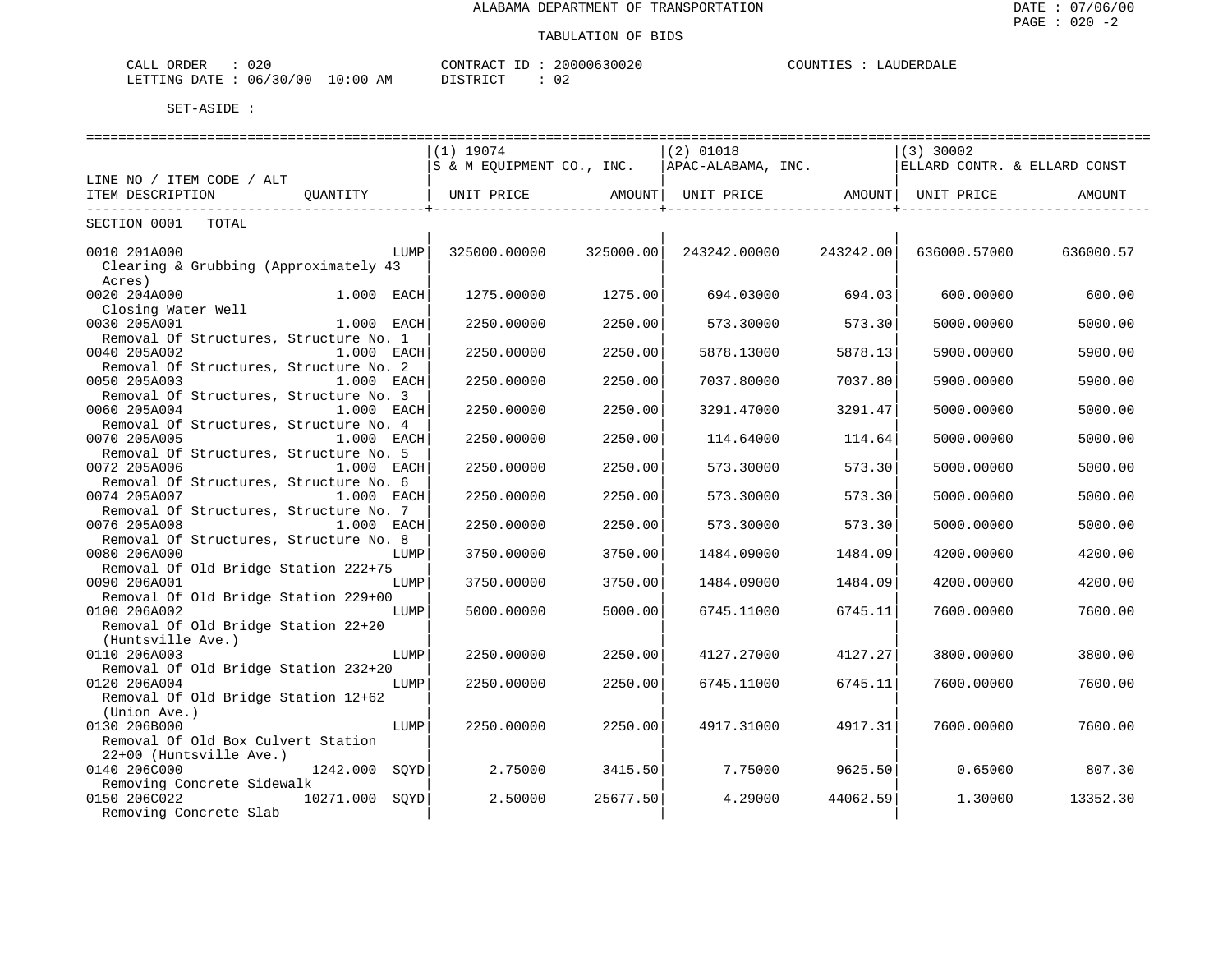| ORDER<br>CALL (  | 020               | CONTRACT<br>ID       | 20000630020 | COUNTIES | LAUDERDALF |
|------------------|-------------------|----------------------|-------------|----------|------------|
| LETTING DATE : ' | 06/30/00 10:00 AM | <b>DISTRICT</b><br>. |             |          |            |

|                                                         |                |             | $(1)$ 19074               |           | $(2)$ 01018                    |           | $(3)$ 30002                  |           |
|---------------------------------------------------------|----------------|-------------|---------------------------|-----------|--------------------------------|-----------|------------------------------|-----------|
|                                                         |                |             | S & M EQUIPMENT CO., INC. |           | APAC-ALABAMA, INC.             |           | ELLARD CONTR. & ELLARD CONST |           |
| LINE NO / ITEM CODE / ALT                               |                |             |                           |           |                                |           |                              |           |
| ITEM DESCRIPTION                                        | OUANTITY       |             | UNIT PRICE                | AMOUNT    | UNIT PRICE AMOUNT   UNIT PRICE |           |                              | AMOUNT    |
|                                                         |                |             |                           |           |                                |           |                              |           |
| 0160 206D000                                            | 1876.000 LF    |             | 4.10000                   | 7691.60   | 6.82000                        | 12794.32  | 5.00000                      | 9380.00   |
| Removing Pipe                                           |                |             |                           |           |                                |           |                              |           |
| 0170 206D003                                            | 7280.000 LF    |             | 1,80000                   | 13104.00  | 4.58000                        | 33342.40  | 1.30000                      | 9464.00   |
| Removing Curb And Gutter                                |                |             |                           |           |                                |           |                              |           |
| 0180 206D012                                            | 240.000 LF     |             | 29.50000                  | 7080.00   | 17.20000                       | 4128.00   | 5.00000                      | 1200.00   |
| Removing Rock Culvert                                   |                |             |                           |           |                                |           |                              |           |
| 0190 206E001                                            | 13.000 EACH    |             | 300.00000                 | 3900.00   | 238.16000                      | 3096.08   | 200.00000                    | 2600.00   |
| Removing Inlets                                         |                |             |                           |           |                                |           |                              |           |
| 0200 210A000                                            | 482898.000     | CYIP        | 1.35000                   | 651912.30 | 2,00000                        | 965796.00 | 1.50000                      | 724347.00 |
| Unclassified Excavation                                 |                |             |                           |           |                                |           |                              |           |
| 0210 214A000                                            | 13246.000      | CUYD        | 9.25000                   | 122525.50 | 35.00000                       | 463610.00 | 10.00000                     | 132460.00 |
| Structure Excavation                                    |                |             |                           |           |                                |           |                              |           |
| 0220 214B001                                            | 5144.000       | CUYD        | 16.50000                  | 84876.00  | 10.23000                       | 52623.12  | 23.00000                     | 118312.00 |
| Foundation Backfill, Commercial                         |                |             |                           |           |                                |           |                              |           |
| 0230 224A000                                            | 1000.000       | <b>CUYD</b> | 15,00000                  | 15000.00  | 0.01000                        | 10.00     | 2.50000                      | 2500.00   |
| Lime Sink Excavation                                    |                |             |                           |           |                                |           |                              |           |
| 0240 224B000                                            | 1000.000       | CUYD        | 15.00000                  | 15000.00  | 0.01000                        | 10.00     | 22.00000                     | 22000.00  |
|                                                         |                |             |                           |           |                                |           |                              |           |
| Special Backfill For Lime Sink, AHD #57,<br>#67 Or #467 |                |             |                           |           |                                |           |                              |           |
|                                                         |                |             |                           |           |                                |           |                              |           |
| 0250 224D000                                            | 200.000 CUYD   |             | 110.00000                 | 22000.00  | 0.01000                        | 2.00      | 130.00000                    | 26000.00  |
| Concrete Seal For Lime Sink                             |                |             |                           |           |                                |           |                              |           |
| 0260 230A000                                            | 88.000 RBST    |             | 195.00000                 | 17160.00  | 449.83000                      | 39585.04  | 450.00000                    | 39600.00  |
| Roadbed Processing                                      |                |             |                           |           |                                |           |                              |           |
| 0270 301A004                                            | 15731.000 SYCP |             | 2.18000                   | 34293.58  | 2.61000                        | 41057.91  | 2.00000                      | 31462.00  |
| Crushed Aggregate Base Course, Type B,                  |                |             |                           |           |                                |           |                              |           |
| Plant Mixed, 4" Compacted Thickness                     |                |             |                           |           |                                |           |                              |           |
| 0280 301A008                                            | 33116.000 SYCP |             | 2.69000                   | 89082.04  | 3.12000                        | 103321.92 | 2.30000                      | 76166.80  |
| Crushed Aggregate Base Course, Type B,                  |                |             |                           |           |                                |           |                              |           |
| Plant Mixed, 5" Compacted Thickness                     |                |             |                           |           |                                |           |                              |           |
| 0290 301A012                                            | 99500.000 SYCP |             | 3.19000                   | 317405.00 | 3.39000                        | 337305.00 | 2.70000                      | 268650.00 |
| Crushed Aggregate Base Course, Type B,                  |                |             |                           |           |                                |           |                              |           |
| Plant Mixed, 6" Compacted Thickness                     |                |             |                           |           |                                |           |                              |           |
| 0300 327E000                                            | 7081.000 TON   |             | 18.21000                  | 128945.01 | 21.81000                       | 154436.61 | 28.00000                     | 198268.00 |
| Permeable Asphalt Treated Base                          |                |             |                           |           |                                |           |                              |           |
| 0310 401A000                                            | 30405.000 SYCP |             | 0.35000                   | 10641.75  | 0.37000                        | 11249.85  | 0.25000                      | 7601.25   |
| Bituminous Treatment A                                  |                |             |                           |           |                                |           |                              |           |
| 0320 405A000                                            | 4577.000 GAL   |             | 1.15000                   | 5263.55   | 1.87000                        | 8558.99   | 1.00000                      | 4577.00   |
| Tack Coat                                               |                |             |                           |           |                                |           |                              |           |
| 0330 424A241                                            | 2061.000 TON   |             | 32.06000                  | 66075.66  | 41.59000                       | 85716.99  | 32.00000                     | 65952.00  |
| Superpave Bituminous Concrete Wearing                   |                |             |                           |           |                                |           |                              |           |
| Surface Layer, 3/4" Maximum Aggregate                   |                |             |                           |           |                                |           |                              |           |
| Size Mix, ESAL Range C                                  |                |             |                           |           |                                |           |                              |           |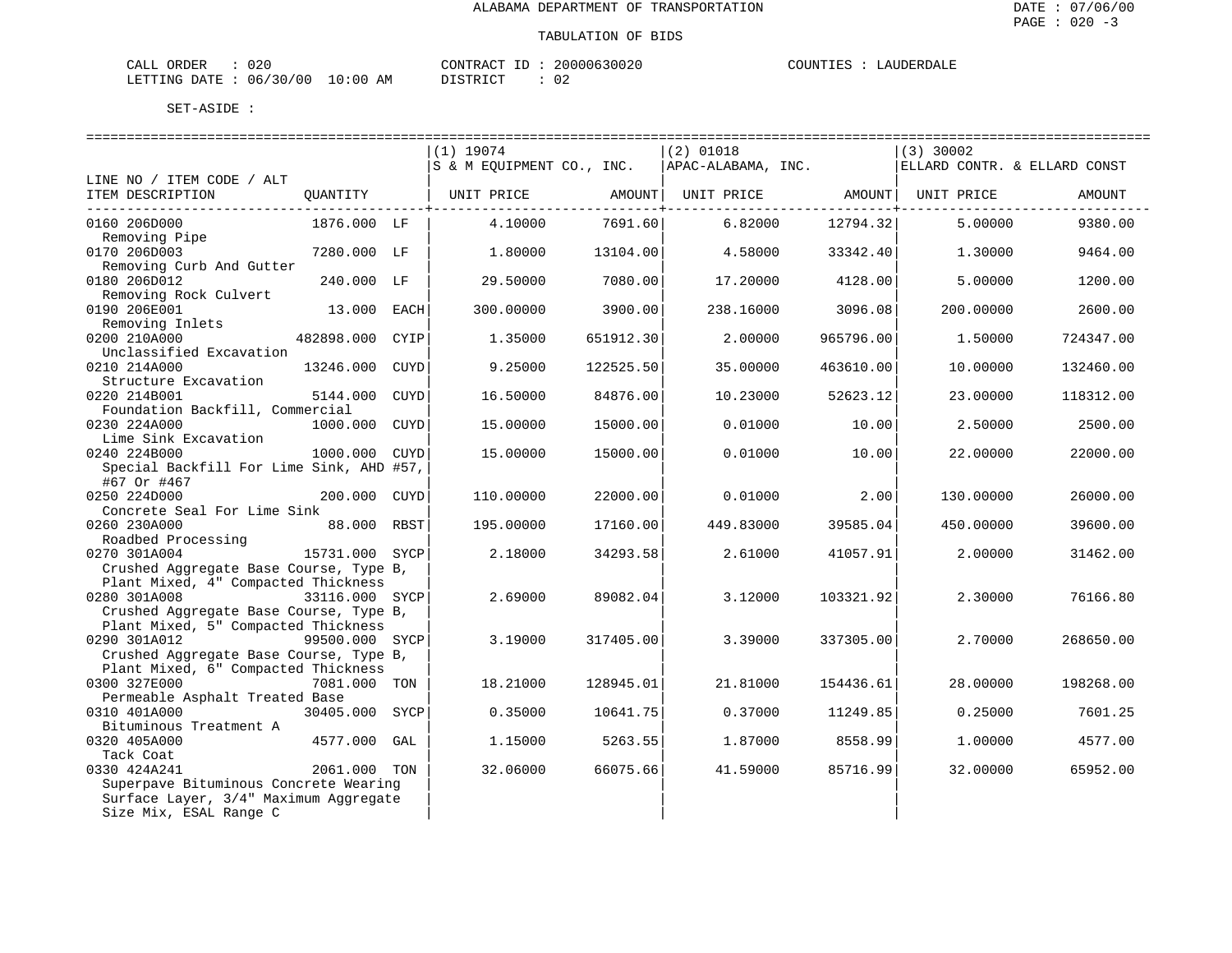| JRDER<br>$\sim$ $ -$<br>020<br>-'ALL |                              | CONTR.<br>TD<br>''RAU | $\sim$ $\sim$ $\sim$<br>UUUUK | $\mathbf{u}$ of INTP $\mathbf{r}$ | $\ldots$ in FRD $\ldots$ |
|--------------------------------------|------------------------------|-----------------------|-------------------------------|-----------------------------------|--------------------------|
| 06<br>DATE.<br>LETTING<br>.          | LO:00<br>/00<br>ີ 3 ()<br>AM | د ت                   | ◡▵                            |                                   |                          |

|                                                              | $(1)$ 19074               | $(2)$ 01018        |            | $(3)$ 30002                  |            |
|--------------------------------------------------------------|---------------------------|--------------------|------------|------------------------------|------------|
|                                                              | S & M EQUIPMENT CO., INC. | APAC-ALABAMA, INC. |            | ELLARD CONTR. & ELLARD CONST |            |
| LINE NO / ITEM CODE / ALT                                    |                           |                    |            |                              |            |
| ITEM DESCRIPTION<br>OUANTITY                                 | AMOUNT  <br>UNIT PRICE    | UNIT PRICE AMOUNT  |            | UNIT PRICE                   | AMOUNT     |
| 3408.000 TON<br>0340 424A281                                 | 127834.08<br>37.51000     | 47.41000           | 161573.28  | 32.00000                     | 109056.00  |
| Superpave Bituminous Concrete Wearing                        |                           |                    |            |                              |            |
| Surface Layer, 3/4" Maximum Aggregate                        |                           |                    |            |                              |            |
| Size Mix, ESAL Range E                                       |                           |                    |            |                              |            |
| 0350 424B282<br>8043.000 TON                                 | 22.29000<br>179278.47     | 30.75000           | 247322.25  | 28,00000                     | 225204.00  |
| Superpave Bituminous Concrete Upper                          |                           |                    |            |                              |            |
| Binder Layer, 1 1/2" Maximum Aggregate                       |                           |                    |            |                              |            |
| Size Mix, ESAL Range E                                       |                           |                    |            |                              |            |
| 0360 424B442<br>3740.000 TON                                 | 19.50000<br>72930.00      | 26.96000           | 100830.40  | 28,00000                     | 104720.00  |
| Superpave Bituminous Concrete Upper                          |                           |                    |            |                              |            |
| Binder Layer, 1 1/2" Max Aggregate Size                      |                           |                    |            |                              |            |
| Mix, ESAL Range C                                            |                           |                    |            |                              |            |
| 0370 424C241<br>6450.000 TON                                 | 19.50000<br>125775.00     | 27.76000           | 179052.00  | 28.00000                     | 180600.00  |
| Superpave Bituminous Concrete Base                           |                           |                    |            |                              |            |
| Layer, 1 1/2" Maximum Aggregate Size                         |                           |                    |            |                              |            |
| Mix, ESAL Range C<br>0380 424C281                            |                           |                    |            |                              |            |
| 10787.000 TON<br>Superpave Bituminous Concrete Base          | 22.45000<br>242168.15     | 25.85000           | 278843.95  | 28,00000                     | 302036.00  |
| Layer, 1 1/2" Maximum Aggregate Size                         |                           |                    |            |                              |            |
| Mix, ESAL Range E                                            |                           |                    |            |                              |            |
| 0390 428B000<br>41607.000 LF                                 | 0.25000<br>10401.75       | 0.05000            | 2080.35    | 0.10000                      | 4160.70    |
| Scoring Bituminous Pavement Surface By                       |                           |                    |            |                              |            |
| Rolling                                                      |                           |                    |            |                              |            |
| 0400 430B017<br>1000.000 TNCP                                | 10.50000<br>10500.00      | 11.52000           | 11520.00   | 15.00000                     | 15000.00   |
| Aggregate Surfacing (AHD #410, #467, Or                      |                           |                    |            |                              |            |
| #810)                                                        |                           |                    |            |                              |            |
| 0410 450B000<br>328.000 SOYD                                 | 65.00000<br>21320.00      | 60.00000           | 19680.00   | 60.00000                     | 19680.00   |
| Reinforced Cement Concrete Bridge End                        |                           |                    |            |                              |            |
| Slab                                                         |                           |                    |            |                              |            |
| 0420 502A000<br>1305086.000 LB                               | 626441.28<br>0.48000      | 0.40000            | 522034.40  | 0.40000                      | 522034.40  |
| Steel Reinforcement                                          |                           |                    |            |                              |            |
| 0430 524A011<br>7547.000<br><b>CUYD</b>                      | 237.50000<br>1792412.50   | 172.50000          | 1301857.50 | 172.50000                    | 1301857.50 |
| Culvert Concrete (Cast In Place)                             |                           |                    |            |                              |            |
| 0440 530A001<br>896.000 LF                                   | 18.25000<br>16352.00      | 24.12000           | 21611.52   | 21,00000                     | 18816.00   |
| 18" Roadway Pipe (Class 3 R.C.)                              |                           |                    |            |                              |            |
| 0450 530A002<br>282.000 LF                                   | 25.85000<br>7289.70       | 33.54000           | 9458.28    | 31.00000                     | 8742.00    |
| 24" Roadway Pipe (Class 3 R.C.)<br>0460 530A004<br>73.000 LF |                           |                    | 4985.17    |                              |            |
| 36" Roadway Pipe (Class 3 R.C.)                              | 48.00000<br>3504.00       | 68.29000           |            | 55.00000                     | 4015.00    |
| 0470 530A017<br>247.000 LF                                   | 85.00000<br>20995.00      | 99.09000           | 24475.23   | 94.00000                     | 23218.00   |
| 48" Roadway Pipe (Class 4 R.C.)                              |                           |                    |            |                              |            |
|                                                              |                           |                    |            |                              |            |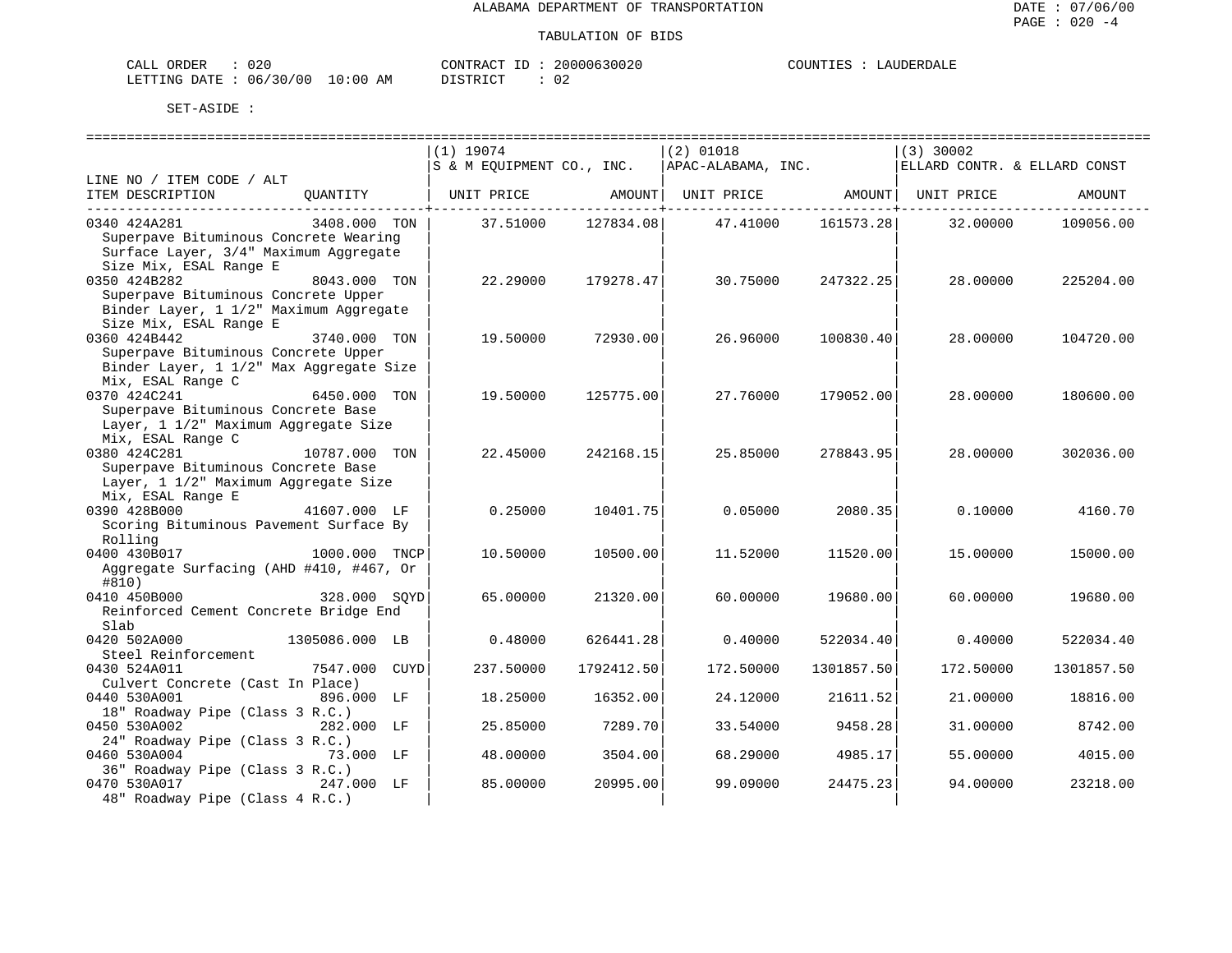| JRDER<br>$\sim$ $ -$<br>020<br>-'ALL |                              | CONTR.<br>TD<br>''RAU | $\sim$ $\sim$ $\sim$<br>UUUUK | $\mathbf{u}$ of INTP $\mathbf{r}$ | $\ldots$ in FRD $\ldots$ |
|--------------------------------------|------------------------------|-----------------------|-------------------------------|-----------------------------------|--------------------------|
| 06<br>DATE.<br>LETTING<br>.          | LO:00<br>/00<br>ີ 3 ()<br>AM | د ت                   | ◡▵                            |                                   |                          |

|                                       |                |             | $(1)$ 19074               |                                  | $(2)$ 01018                    |                     | $(3)$ 30002                  |           |
|---------------------------------------|----------------|-------------|---------------------------|----------------------------------|--------------------------------|---------------------|------------------------------|-----------|
|                                       |                |             | S & M EQUIPMENT CO., INC. |                                  | APAC-ALABAMA, INC.             |                     | ELLARD CONTR. & ELLARD CONST |           |
| LINE NO / ITEM CODE / ALT             |                |             |                           |                                  |                                |                     |                              |           |
| ITEM DESCRIPTION                      | OUANTITY       |             | UNIT PRICE                | AMOUNT                           | UNIT PRICE AMOUNT   UNIT PRICE |                     |                              | AMOUNT    |
|                                       |                |             |                           | ------------ <del>-</del> ------ |                                | ------------+------ |                              |           |
| 0480 530A019                          | 334.000 LF     |             | 122.51000                 | 40918.34                         | 143.94000                      | 48075.96            | 131.00000                    | 43754.00  |
| 60" Roadway Pipe (Class 4 R.C.)       |                |             |                           |                                  |                                |                     |                              |           |
| 0490 530A801                          | 15.000 LF      |             | 39,00000                  | 585.00                           | 71.85000                       | 1077.75             | 51,00000                     | 765.00    |
| 18" Roadway Pipe (14 Gauge C.C.S.)    |                |             |                           |                                  |                                |                     |                              |           |
| (Stack Pipe) (No Bedding Required)    |                |             |                           |                                  |                                |                     |                              |           |
| 0500 533A098                          | 1543.000 LF    |             | 19.70000                  | 30397.10                         | 23.44000                       | 36167.92            | 21.00000                     | 32403.00  |
| 18" Storm Sewer Pipe (Class 3 R.C.)   |                |             |                           |                                  |                                |                     |                              |           |
| 0510 533A099                          | 460.000 LF     |             | 26.24000                  | 12070.40                         | 31.99000                       | 14715.40            | 31.00000                     | 14260.00  |
| 24" Storm Sewer Pipe (Class 3 R.C.)   |                |             |                           |                                  |                                |                     |                              |           |
| 0520 533A100                          | 421.000 LF     |             | 39.08000                  | 16452.68                         | 47.12000                       | 19837.52            | 42.00000                     | 17682.00  |
| 30" Storm Sewer Pipe (Class 3 R.C.)   |                |             |                           |                                  |                                |                     |                              |           |
| 0530 533A101                          | 202.000 LF     |             | 47.00000                  | 9494.00                          | 67.99000                       | 13733.98            | 55.00000                     | 11110.00  |
| 36" Storm Sewer Pipe (Class 3 R.C.)   |                |             |                           |                                  |                                |                     |                              |           |
| 0540 533A102                          | 18.000 LF      |             | 60.00000                  | 1080.00                          | 86.30000                       | 1553.40             | 68.00000                     | 1224.00   |
| 42" Storm Sewer Pipe (Class 3 R.C.)   |                |             |                           |                                  |                                |                     |                              |           |
| 0550 533A103                          | 395.000 LF     |             | 65.00000                  | 25675.00                         | 94.86000                       | 37469.70            | 83.00000                     | 32785.00  |
| 48" Storm Sewer Pipe (Class 3 R.C.)   |                |             |                           |                                  |                                |                     |                              |           |
| 0560 600A000                          |                | LUMP        | 295000.00000              | 295000.00                        | 536421.00000                   | 536421.00           | 525980.00000                 | 525980.00 |
| Mobilization                          |                |             |                           |                                  |                                |                     |                              |           |
| 0570 602A000                          | 90.000         | EACH        | 59.00000                  | 5310.00                          | 50.00000                       | 4500.00             | 130.00000                    | 11700.00  |
| Right Of Way Markers                  |                |             |                           |                                  |                                |                     |                              |           |
| 0580 602B000                          | 2.000          | EACH        | 100.00000                 | 200.00                           | 125.00000                      | 250.00              | 130.00000                    | 260.00    |
| Land Survey Markers                   |                |             |                           |                                  |                                |                     |                              |           |
| 0590 602C000                          | 10.000         | EACH        | 55.00000                  | 550.00                           | 125.00000                      | 1250.00             | 130.00000                    | 1300.00   |
| Permanent Easement Marker             |                |             |                           |                                  |                                |                     |                              |           |
| 0600 604A000                          | 33358.000 SOYD |             | 0.96000                   | 32023.68                         | 0.57000                        | 19014.06            | 2.20000                      | 73387.60  |
| Separative Geotextile                 |                |             |                           |                                  |                                |                     |                              |           |
| 0610 605A002                          | 11080.000 LF   |             | 5.50000                   | 60940.00                         | 4.85000                        | 53738.00            | 4.85000                      | 53738.00  |
| Pavement Edge Drain (Aggregate Filled |                |             |                           |                                  |                                |                     |                              |           |
| Underdrain)                           |                |             |                           |                                  |                                |                     |                              |           |
| 0620 606A000                          | 2000.000 LF    |             | 8,00000                   | 16000.00                         | 5.96000                        | 11920.00            | 10.50000                     | 21000.00  |
| 6" Underdrain Pipe                    |                |             |                           |                                  |                                |                     |                              |           |
| 0630 610C001                          | 11576.000      | TON         | 14.50000                  | 167852.00                        | 14.97000                       | 173292.72           | 18.00000                     | 208368.00 |
| Loose Riprap, Class 2                 |                |             |                           |                                  |                                |                     |                              |           |
| 0640 610C002                          | 6419.000       | TON         | 15.25000                  | 97889.75                         | 15.30000                       | 98210.70            | 19.00000                     | 121961.00 |
| Loose Riprap, Class 3                 |                |             |                           |                                  |                                |                     |                              |           |
| 0650 610D000                          | 13463.000      | SQYD        | 1.55000                   | 20867.65                         | 0.68000                        | 9154.84             | 3.00000                      | 40389.00  |
| Filter Blanket                        |                |             |                           |                                  |                                |                     |                              |           |
| 0660 614A000                          | 786.000        | <b>CUYD</b> | 180.00000                 | 141480.00                        | 195.00000                      | 153270.00           | 325.00000                    | 255450.00 |
| Slope Paving                          |                |             |                           |                                  |                                |                     |                              |           |
| 0670 618A000                          | 2282.000       | SOYD        | 22.25000                  | 50774.50                         | 15.25000                       | 34800.50            | 28.00000                     | 63896.00  |
| Concrete Sidewalk, 4" Thick           |                |             |                           |                                  |                                |                     |                              |           |
|                                       |                |             |                           |                                  |                                |                     |                              |           |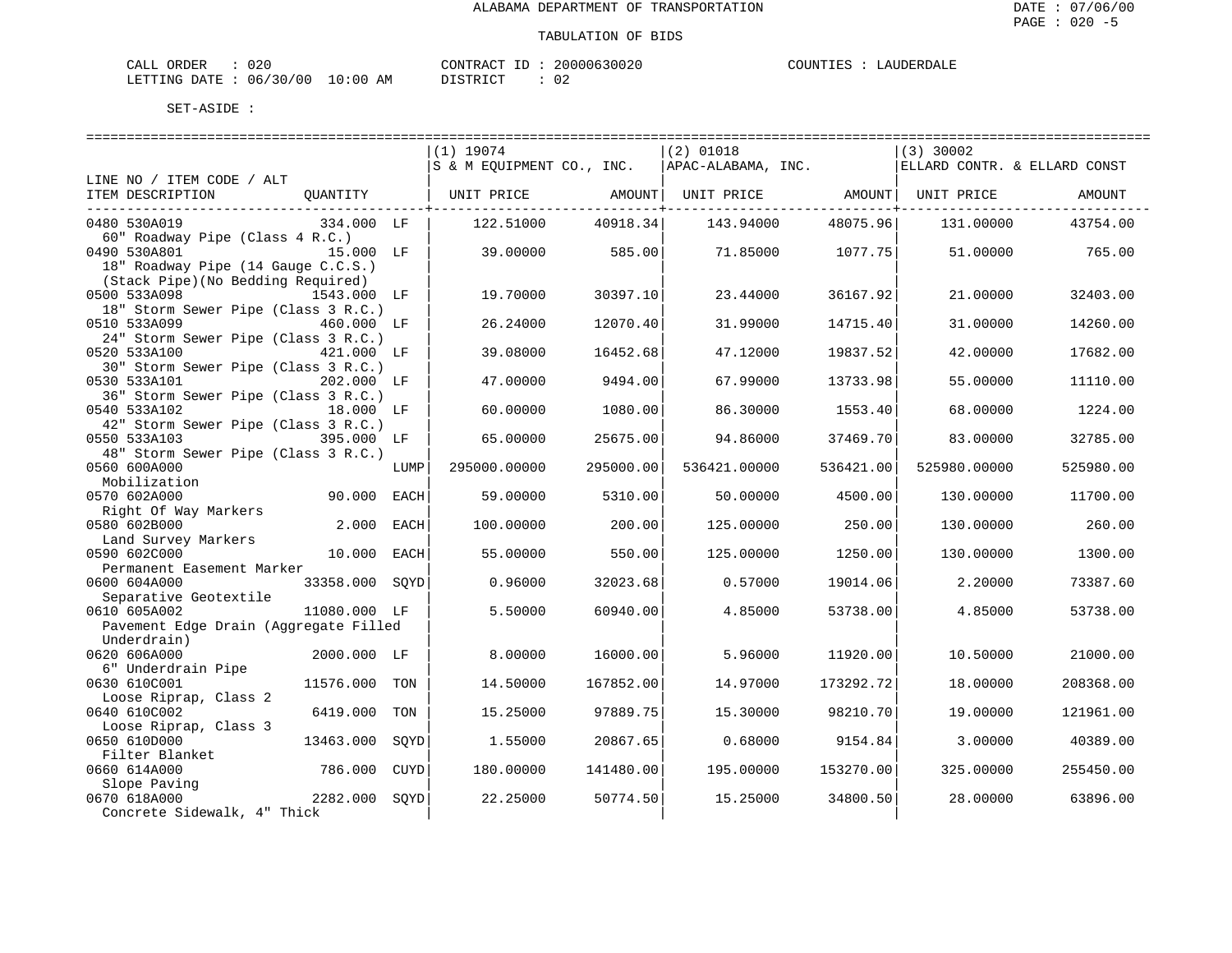| 020<br>ORDER<br>$\sim$ $ -$<br>CALL |               | CONTRACT<br>ID | 20000630020 | $1.11111 + 1.1111$ | <b>LAUDERDAT</b> |
|-------------------------------------|---------------|----------------|-------------|--------------------|------------------|
| 06/30/00<br>LETTING<br>DATE         | LO : 00<br>ΆM | ـ ت            | ◡▵          |                    |                  |

|                                                                       |             |          | =============================                       |          |                              |          |
|-----------------------------------------------------------------------|-------------|----------|-----------------------------------------------------|----------|------------------------------|----------|
|                                                                       | $(1)$ 19074 |          | $(2)$ 01018                                         |          | $(3)$ 30002                  |          |
|                                                                       |             |          | $ S \& M$ EOUIPMENT CO., INC. $ APAC-ALABAMA, INC.$ |          | ELLARD CONTR. & ELLARD CONST |          |
| LINE NO / ITEM CODE / ALT                                             |             |          |                                                     |          |                              |          |
| ITEM DESCRIPTION<br>QUANTITY                                          |             |          |                                                     |          |                              | AMOUNT   |
|                                                                       |             | 2875.00  |                                                     | 3400.00  |                              |          |
| 0680 619A002<br>$5.000$ EACH                                          | 575.00000   |          | 680.00000                                           |          | 650.00000                    | 3250.00  |
| 18" Roadway Pipe End Treatment, Class 1<br>1.000 EACH<br>0690 619A003 | 615.00000   | 615.00   | 720.00000                                           | 720.00   | 750.00000                    |          |
| 24" Roadway Pipe End Treatment, Class 1                               |             |          |                                                     |          |                              | 750.00   |
| 2.000 EACH<br>0700 619A005                                            | 650.00000   | 1300.00  | 840.00000                                           | 1680.00  | 1000.00000                   | 2000.00  |
| 36" Roadway Pipe End Treatment, Class 1                               |             |          |                                                     |          |                              |          |
| 0710 619A006<br>1.000 EACH                                            | 725.00000   | 725.00   | 1040.00000                                          | 1040.00  | 1500.00000                   | 1500.00  |
| 42" Roadway Pipe End Treatment, Class 1                               |             |          |                                                     |          |                              |          |
| 0720 619A009<br>1.000 EACH                                            | 1500.00000  | 1500.00  | 1100.00000                                          | 1100.00  | 2500.00000                   | 2500.00  |
| 60" Roadway Pipe End Treatment, Class 1                               |             |          |                                                     |          |                              |          |
| 0730 620A000<br>1.000 CUYD                                            | 1000.00000  | 1000.00  | 400.00000                                           | 400.00   | 1000.00000                   | 1000.00  |
| Minor Structure Concrete                                              |             |          |                                                     |          |                              |          |
| 6.000 EACH<br>0740 621A000                                            | 1800.00000  | 10800.00 | 1100.00000                                          | 6600.00  | 2250.00000                   | 13500.00 |
| Junction Boxes, Type 1, 1P Or 5                                       |             |          |                                                     |          |                              |          |
| 0750 621A004<br>1.000 EACH                                            | 2100.00000  | 2100.00  | 1950.00000                                          | 1950.00  | 2750.00000                   | 2750.00  |
| Junction Boxes, Type 4                                                |             |          |                                                     |          |                              |          |
| 0760 621A057<br>2.000 EACH                                            | 1000.00000  | 2000.00  | 1850.00000                                          | 3700.00  | 1500.00000                   | 3000.00  |
| Junction Boxes, Type Partial                                          |             |          |                                                     |          |                              |          |
| 0770 621B000<br>4.000 EACH                                            | 425.00000   | 1700.00  | 675.00000                                           | 2700.00  | 675.00000                    | 2700.00  |
| Junction Box Units, Type 1, 1P Or 5                                   |             |          |                                                     |          |                              |          |
| 0780 621B004<br>1.000 EACH                                            | 1500.00000  | 1500.00  | 725.00000                                           | 725.00   | 650.00000                    | 650.00   |
| Junction Box Units, Type 4                                            |             |          |                                                     |          |                              |          |
| 0790 621C002<br>1.000 EACH                                            | 1500.00000  | 1500.00  | 980.00000                                           | 980.00   | 3000.00000                   | 3000.00  |
| Inlets, Type C, P1 Or P3                                              |             |          |                                                     |          |                              |          |
| 26.000 EACH<br>0800 621C015                                           | 1470.00000  | 38220.00 | 1450.00000                                          | 37700.00 | 2050.00000                   | 53300.00 |
| Inlets, Type S1 Or S3 (1 Wing)                                        |             |          |                                                     |          |                              |          |
| 0810 621C016<br>1.000 EACH                                            | 1685.00000  | 1685.00  | 1750.00000                                          | 1750.00  | 2500.00000                   | 2500.00  |
| Inlets, Type S2 Or S4 (1 Wing)                                        |             |          |                                                     |          |                              |          |
| 6.000 EACH<br>0820 621C017                                            | 1850.00000  | 11100.00 | 1950.00000                                          | 11700.00 | 2200.00000                   | 13200.00 |
| Inlets, Type S1 Or S3 (2 Wing)                                        |             |          |                                                     |          |                              |          |
| 0830 621C020<br>4.000 EACH                                            | 1800.00000  | 7200.00  | 1300.00000                                          | 5200.00  | 1640.00000                   | 6560.00  |
| Inlets, Type Y                                                        |             |          |                                                     |          |                              |          |
| 0840 621C031<br>1.000 EACH                                            | 1850.00000  | 1850.00  | 1550.00000                                          | 1550.00  | 2150.00000                   | 2150.00  |
| Inlets, Type S3 (1 Wing)                                              |             |          |                                                     |          |                              |          |
| 0850 621C032<br>3.000 EACH                                            | 1600.00000  | 4800.00  | 950.00000                                           | 2850.00  | 2500.00000                   | 7500.00  |
| Inlets, Type C (Modified)                                             |             |          |                                                     |          |                              |          |
| 0860 621C115<br>1.000 EACH                                            | 2650.00000  | 2650.00  | 2300.00000                                          | 2300.00  | 3600.00000                   | 3600.00  |
| Inlets, Type S3 (2 Wing) (Special)                                    |             |          |                                                     |          |                              |          |
| 0870 621D015<br>25.000 EACH                                           | 385.00000   | 9625.00  | 500.00000                                           | 12500.00 | 450.00000                    | 11250.00 |
| Inlet Units, Type S1 Or S3                                            |             |          |                                                     |          |                              |          |
| 1.000 EACH<br>0880 621D016                                            | 425.00000   | 425.00   | 550.00000                                           | 550.00   | 450.00000                    | 450.00   |
| Inlet Units, Type S2 Or S4                                            |             |          |                                                     |          |                              |          |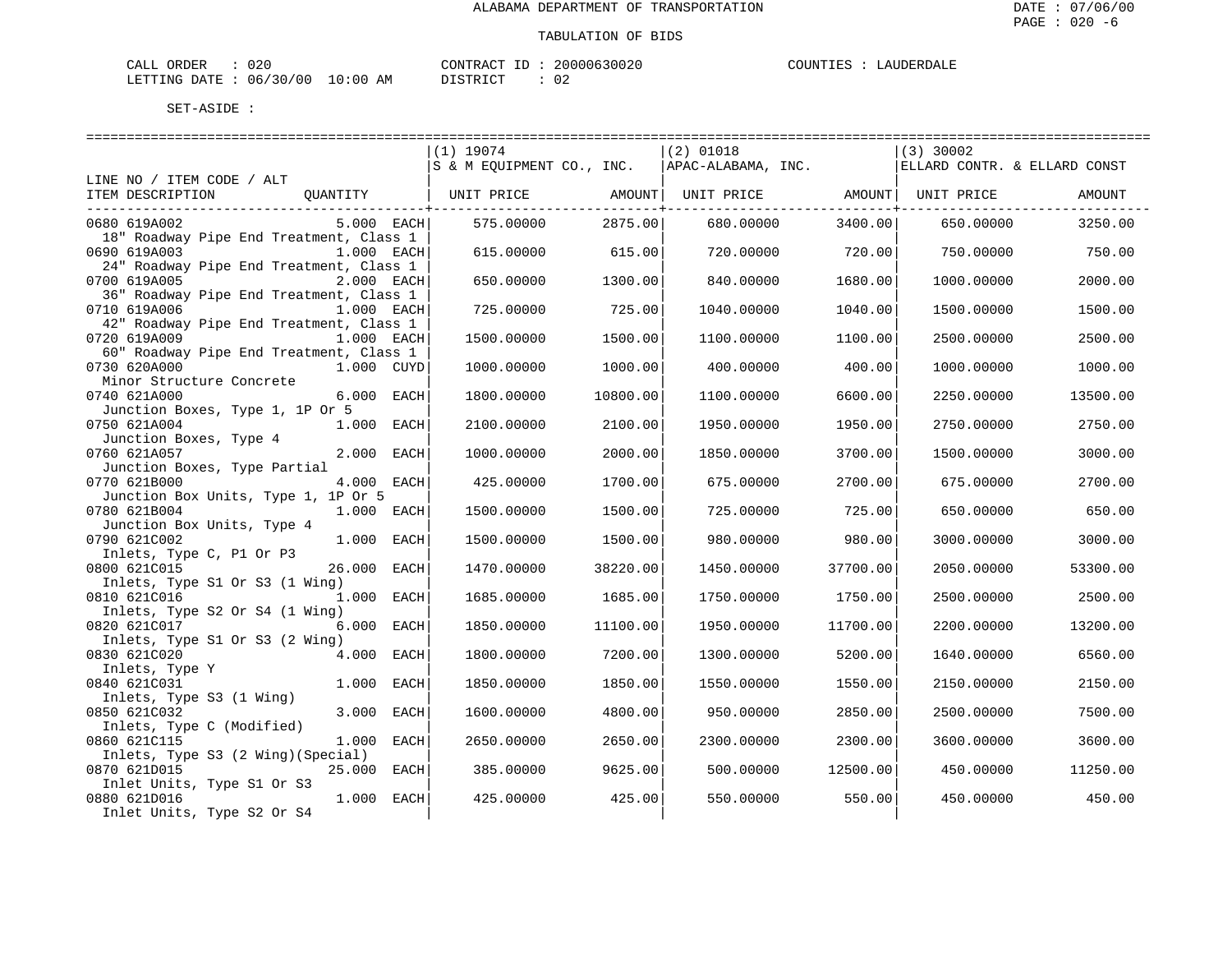| JRDER<br>$\sim$ $ -$<br>020<br>-'ALL |                              | CONTR.<br>TD<br>''RAU | $\sim$ $\sim$ $\sim$<br>UUUUK | $\mathbf{u}$ of INTP $\mathbf{r}$ | $\ldots$ in FRD $\ldots$ |
|--------------------------------------|------------------------------|-----------------------|-------------------------------|-----------------------------------|--------------------------|
| 06<br>DATE.<br>LETTING<br>.          | LO:00<br>/00<br>ີ 3 ()<br>AM | د ت                   | ◡▵                            |                                   |                          |

|                                         |              |      | $(1)$ 19074               |          | $(2)$ 01018        |           | $(3)$ 30002                  |          |
|-----------------------------------------|--------------|------|---------------------------|----------|--------------------|-----------|------------------------------|----------|
|                                         |              |      | S & M EOUIPMENT CO., INC. |          | APAC-ALABAMA, INC. |           | ELLARD CONTR. & ELLARD CONST |          |
| LINE NO / ITEM CODE / ALT               |              |      |                           |          |                    |           |                              |          |
| ITEM DESCRIPTION                        | OUANTITY     |      |                           |          |                    |           |                              | AMOUNT   |
|                                         |              |      |                           |          |                    |           |                              |          |
| 0890 621D019                            | $7.000$ EACH |      | 378.00000                 | 2646.00  | 450.00000          | 3150.00   | 400.00000                    | 2800.00  |
| Inlet Units, Type Y                     |              |      |                           |          |                    |           |                              |          |
| 0900 621D020                            | 1.000 EACH   |      | 385,00000                 | 385.00   | 550.00000          | 550.00    | 400.00000                    | 400.00   |
| Inlet Units, Type S3                    |              |      |                           |          |                    |           |                              |          |
| 0910 621D022                            | 1.000 EACH   |      | 445.00000                 | 445.00   | 550.00000          | 550.00    | 450.00000                    | 450.00   |
| Inlet Units, Type C, P1 Or P3           |              |      |                           |          |                    |           |                              |          |
| 0920 621D039                            | 1.000 EACH   |      | 475.00000                 | 475.00   | 550.00000          | 550.00    | 500.00000                    | 500.00   |
| Inlet Units, Type S3 (Special)          |              |      |                           |          |                    |           |                              |          |
| 0930 6211006                            | 1.000 EACH   |      | 17500.00000               | 17500.00 | 21000.00000        | 21000.00  | 21000.00000                  | 21000.00 |
| Stilling Basins, Type 6                 |              |      |                           |          |                    |           |                              |          |
| 0940 623A000                            | 241.000 LF   |      | 22.13000                  | 5333.33  | 17.95000           | 4325.95   | 19.50000                     | 4699.50  |
| Concrete Gutter                         |              |      |                           |          |                    |           |                              |          |
| 0950 623C000                            | 8257.000 LF  |      | 9.50000                   | 78441.50 | 10.95000           | 90414.15  | 7.45000                      | 61514.65 |
| Combination Curb & Gutter, Type C       |              |      |                           |          |                    |           |                              |          |
| 0960 629A004                            | 167.000 LF   |      | 81.15000                  | 13552.05 | 150.00000          | 25050.00  | 71.50000                     | 11940.50 |
| Concrete Median Or Safety Barrier, Type |              |      |                           |          |                    |           |                              |          |
| 4A (Modified)                           |              |      |                           |          |                    |           |                              |          |
| 0970 630A000                            | 1007.000 LF  |      | 11.58000                  | 11661.06 | 10.20000           | 10271.40  | 10.20000                     | 10271.40 |
| Steel Beam Guardrail, Class A, Type 1   |              |      |                           |          |                    |           |                              |          |
| 0980 630C001                            | 2.000 EACH   |      | 737.75000                 | 1475.50  | 650.00000          | 1300.00   | 650.00000                    | 1300.00  |
| Guardrail End Anchor, Type 8            |              |      |                           |          |                    |           |                              |          |
| 0990 630C003                            | 2.000 EACH   |      | 1191.75000                | 2383.50  | 1050.00000         | 2100.00   | 1050.00000                   | 2100.00  |
| Guardrail End Anchor, Type 13           |              |      |                           |          |                    |           |                              |          |
| 1000 630C070                            | 3.000 EACH   |      | 1362.00000                | 4086.00  | 1200.00000         | 3600.00   | 1200.00000                   | 3600.00  |
| Guardrail End Anchor, Type 10 Series    |              |      |                           |          |                    |           |                              |          |
| 1010 634A002                            | 3060.000 LF  |      | 14.06000                  | 43023.60 | 8.72000            | 26683.20  | 8.33000                      | 25489.80 |
| Industrial Fence, 6 Feet High           |              |      |                           |          |                    |           |                              |          |
| 1020 634D000                            | 7.000 EACH   |      | 1016.83000                | 7117.81  | 622.65000          | 4358.55   | 967.00000                    | 6769.00  |
| Gate, 14 Feet Wide, Complete With       |              |      |                           |          |                    |           |                              |          |
| Fittings (With Barbed Wire)             |              |      |                           |          |                    |           |                              |          |
| 1030 650B000                            | 25403.000    | CYIP | 2.15000                   | 54616.45 | 4.35000            | 110503.05 | 1.50000                      | 38104.50 |
| Topsoil From Stockpiles                 |              |      |                           |          |                    |           |                              |          |
| 1040 651B000                            | 2.000        | TON  | 30.00000                  | 60.00    | 35.00000           | 70.00     | 316.00000                    | 632.00   |
| Agricultural Limestone                  |              |      |                           |          |                    |           |                              |          |
| 1050 651C000                            | 17.000       | TON  | 227.00000                 | 3859.00  | 150.00000          | 2550.00   | 422.00000                    | 7174.00  |
| 8-8-8 Commercial Fertilizer             |              |      |                           |          |                    |           |                              |          |
| 1060 652A050                            | 9.000 ACRE   |      | 575.00000                 | 5175.00  | 600.00000          | 5400.00   | 422.00000                    | 3798.00  |
| Seeding (Mix 1A)                        |              |      |                           |          |                    |           |                              |          |
| 1070 652A053                            | 8.000 ACRE   |      | 575.00000                 | 4600.00  | 675.00000          | 5400.00   | 422.00000                    | 3376.00  |
| Seeding (Mix 1E)                        |              |      |                           |          |                    |           |                              |          |
| 1080 652B050                            | 9.000 ACRE   |      | 460.00000                 | 4140.00  | 200.00000          | 1800.00   | 316.00000                    | 2844.00  |
| Temporary Seeding (Mix 1AT)             |              |      |                           |          |                    |           |                              |          |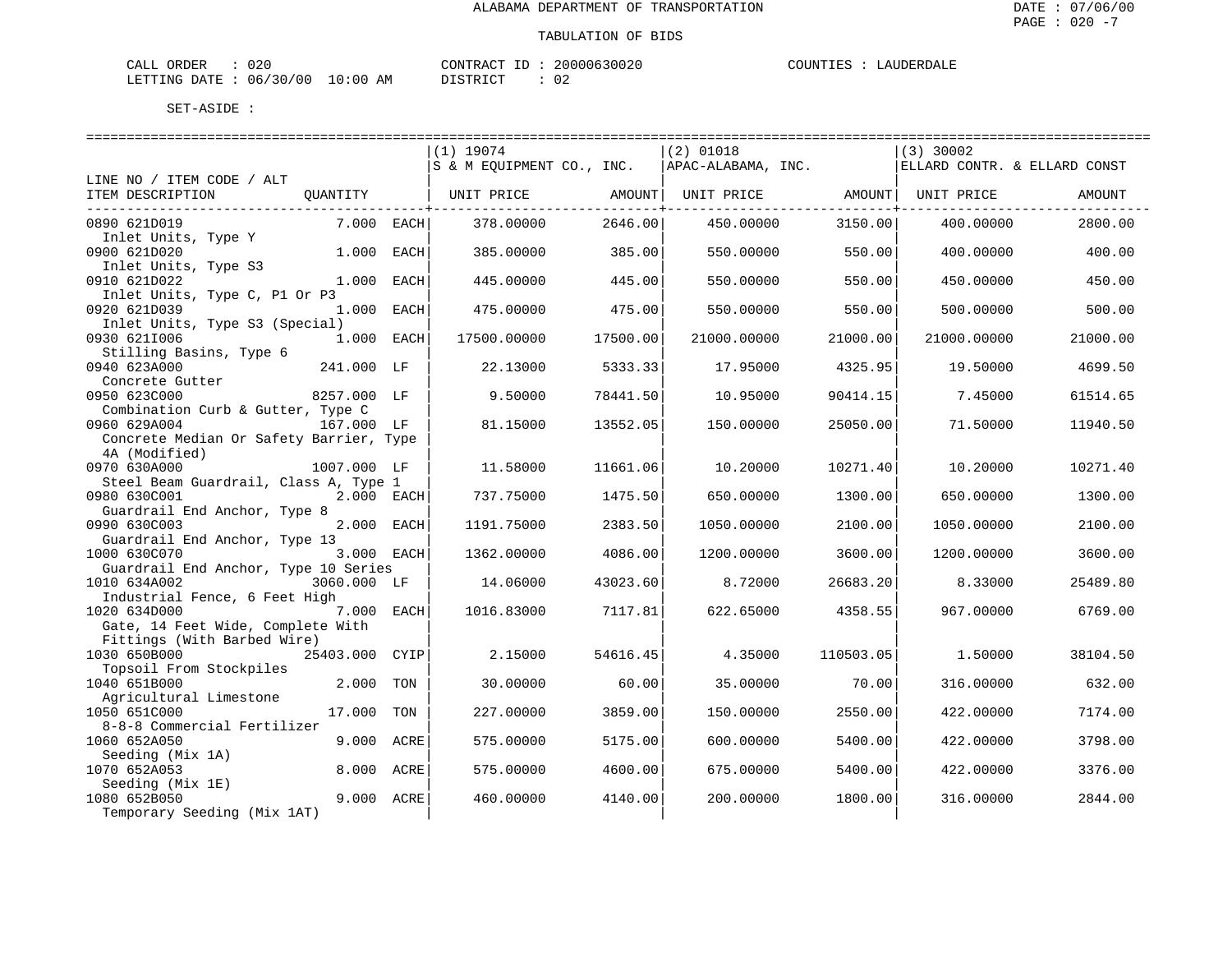| $\sim$ $ -$<br>DER<br>$\cdot$ A T<br>∪∠∪ |                                            | ™™F<br>∵R At | (111111163111       | . INTT | $\overline{ }$ |
|------------------------------------------|--------------------------------------------|--------------|---------------------|--------|----------------|
| LETTING<br>DATE.<br>っい<br>06             | /00<br>AM<br>$\div 0$ (<br>- 61<br>$\cdot$ |              | ◡▵<br>$\sim$ $\sim$ |        |                |

| $(1)$ 19074<br>$(2)$ 01018<br>$(3)$ 30002<br>S & M EQUIPMENT CO., INC.<br>APAC-ALABAMA, INC.<br>ELLARD CONTR. & ELLARD CONST<br>LINE NO / ITEM CODE / ALT<br>ITEM DESCRIPTION<br>QUANTITY<br>UNIT PRICE<br>AMOUNT  <br>UNIT PRICE AMOUNT<br>UNIT PRICE<br>AMOUNT<br>. <u>.</u><br>673.88<br>1090 652C000<br>17.000 ACRE<br>39.64000<br>27.50000<br>467.50<br>43.00000<br>Mowing<br>1100 652D050<br>9.000 ACRE<br>616.00000<br>5544.00<br>250.00000<br>2250.00<br>527.00000<br>Seeding In Stubble (Mix 1A)<br>4401.000<br>1110 654A001<br>3.70000<br>16283.70<br>15403.50<br>3.70000<br>16283.70<br>SOYD<br>3.50000<br>Solid Sodding (Bermuda)<br>1120 656A000<br>21.000 ACRE<br>13545.00<br>12600.00<br>645.00000<br>600.00000<br>422.00000 | 731.00<br>4743.00<br>8862.00<br>3160.00 |
|---------------------------------------------------------------------------------------------------------------------------------------------------------------------------------------------------------------------------------------------------------------------------------------------------------------------------------------------------------------------------------------------------------------------------------------------------------------------------------------------------------------------------------------------------------------------------------------------------------------------------------------------------------------------------------------------------------------------------------------------|-----------------------------------------|
|                                                                                                                                                                                                                                                                                                                                                                                                                                                                                                                                                                                                                                                                                                                                             |                                         |
|                                                                                                                                                                                                                                                                                                                                                                                                                                                                                                                                                                                                                                                                                                                                             |                                         |
|                                                                                                                                                                                                                                                                                                                                                                                                                                                                                                                                                                                                                                                                                                                                             |                                         |
|                                                                                                                                                                                                                                                                                                                                                                                                                                                                                                                                                                                                                                                                                                                                             |                                         |
|                                                                                                                                                                                                                                                                                                                                                                                                                                                                                                                                                                                                                                                                                                                                             |                                         |
|                                                                                                                                                                                                                                                                                                                                                                                                                                                                                                                                                                                                                                                                                                                                             |                                         |
|                                                                                                                                                                                                                                                                                                                                                                                                                                                                                                                                                                                                                                                                                                                                             |                                         |
|                                                                                                                                                                                                                                                                                                                                                                                                                                                                                                                                                                                                                                                                                                                                             |                                         |
|                                                                                                                                                                                                                                                                                                                                                                                                                                                                                                                                                                                                                                                                                                                                             |                                         |
| Mulching, Class A, Type 1<br>1130 656A001<br>5.000 ACRE<br>650.00000<br>3250.00<br>650.00000<br>3250.00<br>632.00000                                                                                                                                                                                                                                                                                                                                                                                                                                                                                                                                                                                                                        |                                         |
| Mulching, Class A, Type 2                                                                                                                                                                                                                                                                                                                                                                                                                                                                                                                                                                                                                                                                                                                   |                                         |
| 1140 659A000<br>100.000<br>3.25000<br>325.00<br>225.00<br>3.20000<br>SOYD<br>2.25000                                                                                                                                                                                                                                                                                                                                                                                                                                                                                                                                                                                                                                                        | 320.00                                  |
| Erosion Control Netting, Class A<br>1150 659A001<br>100.000<br>345.00<br>225.00<br>3.20000<br>SOYD<br>3.45000<br>2.25000                                                                                                                                                                                                                                                                                                                                                                                                                                                                                                                                                                                                                    | 320.00                                  |
| Erosion Control Netting, Class B<br>1160 659A002<br>22240.25                                                                                                                                                                                                                                                                                                                                                                                                                                                                                                                                                                                                                                                                                |                                         |
| 5233.000<br>6.75000<br>35322.75<br>3.50000<br>18315.50<br>4.25000<br>SOYD<br>Erosion Control Netting, Class C1                                                                                                                                                                                                                                                                                                                                                                                                                                                                                                                                                                                                                              |                                         |
| 1170 665A000<br>1.000 ACRE<br>400.00000<br>400.00<br>250.00000<br>250.00<br>316.00000                                                                                                                                                                                                                                                                                                                                                                                                                                                                                                                                                                                                                                                       | 316.00                                  |
| Temporary Seeding<br>1180 665B000<br>1.000 ACRE<br>316.00000<br>400.00000<br>400.00<br>250.00000<br>250.00                                                                                                                                                                                                                                                                                                                                                                                                                                                                                                                                                                                                                                  | 316.00                                  |
| Temporary Mulching<br>1190 665C000<br>100.000<br>14.00000<br>1400.00<br>25.66000<br>2566.00<br>19.00000<br>LF                                                                                                                                                                                                                                                                                                                                                                                                                                                                                                                                                                                                                               | 1900.00                                 |
| 15" Temporary Pipe                                                                                                                                                                                                                                                                                                                                                                                                                                                                                                                                                                                                                                                                                                                          |                                         |
| 1200 665F000<br>1068.000<br>3.75000<br>4005.00<br>5.21000<br>5564.28<br>5.25000<br>EACH                                                                                                                                                                                                                                                                                                                                                                                                                                                                                                                                                                                                                                                     | 5607.00                                 |
| Hay Bales                                                                                                                                                                                                                                                                                                                                                                                                                                                                                                                                                                                                                                                                                                                                   |                                         |
| 1210 665G000<br>100.000<br>1.25000<br>125.00<br>5.00000<br>500.00<br>1.05000<br>EACH<br>Sand Bags                                                                                                                                                                                                                                                                                                                                                                                                                                                                                                                                                                                                                                           | 105.00                                  |
| 1220 6651000<br>78.000<br>35.00000<br>2730.00<br>22.00000<br>TON<br>16.95000<br>1322.10                                                                                                                                                                                                                                                                                                                                                                                                                                                                                                                                                                                                                                                     | 1716.00                                 |
| Temporary Riprap, Class 2                                                                                                                                                                                                                                                                                                                                                                                                                                                                                                                                                                                                                                                                                                                   |                                         |
| 1230 665J000<br>5000.000 LF<br>3.45000<br>17250.00<br>16950.00<br>3.50000<br>17500.00<br>3.39000                                                                                                                                                                                                                                                                                                                                                                                                                                                                                                                                                                                                                                            |                                         |
| Silt Fence, Type A                                                                                                                                                                                                                                                                                                                                                                                                                                                                                                                                                                                                                                                                                                                          |                                         |
| 1240 665K000<br>330.000<br>CUYD<br>5.50000<br>1815.00<br>4.68000<br>1544.40<br>3.50000<br>Drainage Sump Excavation                                                                                                                                                                                                                                                                                                                                                                                                                                                                                                                                                                                                                          | 1155.00                                 |
| 1250 665L000<br>100.000 LF<br>36.00000<br>3600.00<br>10,00000<br>1000.00<br>12.75000                                                                                                                                                                                                                                                                                                                                                                                                                                                                                                                                                                                                                                                        | 1275.00                                 |
| Floating Basin Boom                                                                                                                                                                                                                                                                                                                                                                                                                                                                                                                                                                                                                                                                                                                         |                                         |
| 1260 666A001<br>17.000 ACRE<br>25.00000<br>425.00<br>0.00000<br>0.00<br>22.00000                                                                                                                                                                                                                                                                                                                                                                                                                                                                                                                                                                                                                                                            | 374.00                                  |
| Pest Control Treatment<br>1270 680A000<br>145000.00000<br>145000.00<br>82005.00000<br>82005.00<br>50000.00000<br>50000.00<br>LUMP                                                                                                                                                                                                                                                                                                                                                                                                                                                                                                                                                                                                           |                                         |
| Engineering Controls                                                                                                                                                                                                                                                                                                                                                                                                                                                                                                                                                                                                                                                                                                                        |                                         |
| 2.000 MILE<br>1280 701A028<br>1720.00000<br>3440.00<br>1500.00000<br>3000.00<br>1500.00000                                                                                                                                                                                                                                                                                                                                                                                                                                                                                                                                                                                                                                                  | 3000.00                                 |
| Solid White, Class 2, Type A Traffic<br>Stripe (0.06" Thick) (6"Wide)                                                                                                                                                                                                                                                                                                                                                                                                                                                                                                                                                                                                                                                                       |                                         |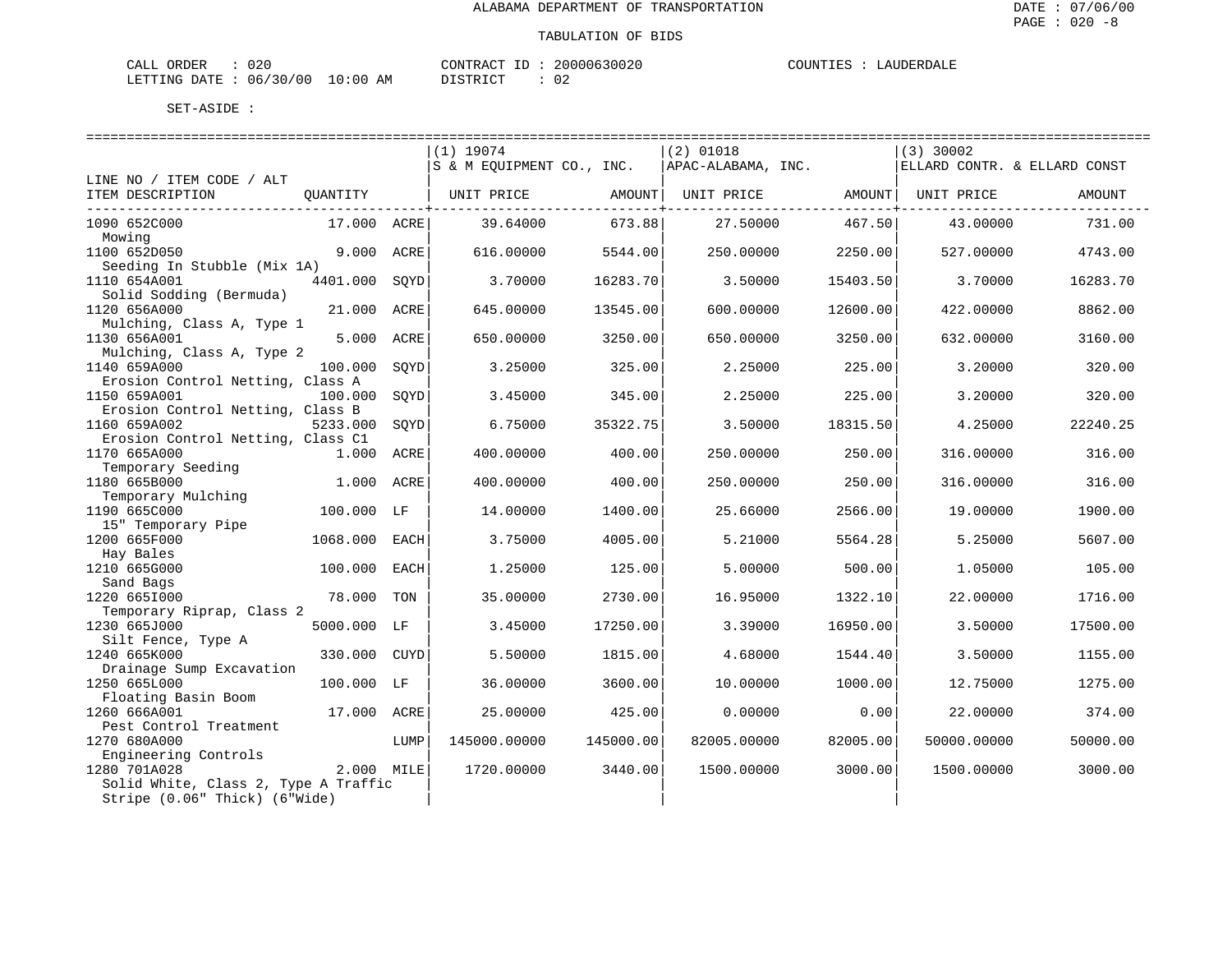| JRDER<br>$\sim$ $ -$<br>020<br>-'ALL |                              | CONTR.<br>TD<br>''RAU | $\sim$ $\sim$ $\sim$<br>UUUUK | $\mathbf{u}$ of INTP $\mathbf{r}$ | $\ldots$ in FRD $\ldots$ |
|--------------------------------------|------------------------------|-----------------------|-------------------------------|-----------------------------------|--------------------------|
| 06<br>DATE.<br>LETTING<br>.          | LO:00<br>/00<br>ີ 3 ()<br>AM | د ت                   | ◡▵                            |                                   |                          |

|                                                                                                                                                              | $(1)$ 19074<br>S & M EQUIPMENT CO., INC. $ $ APAC-ALABAMA, INC. $ $ ELLARD CONTR. & ELLARD CONST |          | $(2)$ 01018        |          | $(3)$ 30002 |          |
|--------------------------------------------------------------------------------------------------------------------------------------------------------------|--------------------------------------------------------------------------------------------------|----------|--------------------|----------|-------------|----------|
| LINE NO / ITEM CODE / ALT                                                                                                                                    |                                                                                                  |          |                    |          |             |          |
| ITEM DESCRIPTION QUANTITY   UNIT PRICE AMOUNT  UNIT PRICE AMOUNT  UNIT PRICE                                                                                 |                                                                                                  |          |                    |          |             | AMOUNT   |
| 1290 701A032<br>Solid Yellow, Class 2, Type A Traffic                                                                                                        |                                                                                                  |          | 1500.00000 6000.00 |          | 1500.00000  | 6000.00  |
| Stripe (0.06" Thick) (6" Wide)<br>3.000 MILE<br>1300 701A041<br>Broken White, Class 2, Type A Traffic                                                        | 1140.00000                                                                                       | 3420.00  | 1000.00000         | 3000.00  | 1000.00000  | 3000.00  |
| Stripe (0.09" Thick) (6" Wide)<br>1310 701A048<br>1.000 MILE<br>Solid Yellow, Class 2, Type A Traffic                                                        | 2850.00000                                                                                       | 2850.00  | 2500.00000         | 2500.00  | 2500.00000  | 2500.00  |
| Stripe (0.09" Thick) (6" Wide)<br>3207.000 LF<br>1320 701B009<br>Dotted Class 2, Type A Traffic Stripe                                                       | 0.86000                                                                                          | 2758.02  | 0.75000            | 2405.25  | 0.75000     | 2405.25  |
| $(0.09"$ Thick $)(6"$ Wide $)$<br>1330 701C000<br>$1.000$ MILE<br>Broken Temporary Traffic Stripe                                                            | 570.00000                                                                                        | 570.00   | 500,00000          | 500.00   | 500,00000   | 500.00   |
| 1340 701C001<br>1.000 MILE<br>Solid Temporary Traffic Stripe                                                                                                 | 570.00000                                                                                        | 570.00   | 500.00000          | 500.00   | 500.00000   | 500.00   |
| 1350 701D007<br>1.000 MILE<br>Solid Traffic Stripe Removed (Paint)                                                                                           | 1368.00000                                                                                       | 1368.00  | 1200.00000         | 1200.00  | 1200.00000  | 1200.00  |
| 1360 701D014<br>1.000 MILE<br>Broken Traffic Stripe Removed (Paint)                                                                                          | 1140.00000                                                                                       | 1140.00  | 1000.00000         | 1000.00  | 1000.00000  | 1000.00  |
| 1370 703A002<br>9540.000 SOFT<br>Traffic Control Markings, Class 2, Type<br>$\mathbb{A}$                                                                     | 2.05000                                                                                          | 19557.00 | 1.80000            | 17172.00 | 1.80000     | 17172.00 |
| 1380 703B002<br>1191.000 SOFT<br>Traffic Control Legends, Class 2, Type A                                                                                    | 3.45000                                                                                          | 4108.95  | 3,00000            | 3573.00  | 3.00000     | 3573.00  |
| 1390 703D001<br>1863.000 SOFT<br>Temporary Traffic Control Markings                                                                                          | 1.50000                                                                                          | 2794.50  | 1,30000            | 2421.90  | 1.30000     | 2421.90  |
| 1400 703E001<br>269.000 SOFT<br>Temporary Traffic Control Legends                                                                                            | 1.45000                                                                                          | 390.05   | 1,30000            | 349.701  | 1,30000     | 349.70   |
| 1410 705A030<br>103.000 EACH<br>Pavement Markers, Class A-H, Type 2-C                                                                                        | 5.90000                                                                                          | 607.70   | 5.25000            | 540.75   | 5.25000     | 540.75   |
| 1420 705A031<br>174.000 EACH<br>Pavement Markers, Class A-H, Type 1-A                                                                                        | 5.70000                                                                                          | 991.80   | 5.00000            | 870.00   | 5.00000     | 870.00   |
| 1430 705A037<br>$1212.000$ EACH<br>Pavement Markers, Class A-H, Type 2-D                                                                                     | 5.75000                                                                                          | 6969.00  | 5.25000            | 6363.00  | 5.25000     | 6363.00  |
| 1440 710A115<br>352.000 SOFT<br>Class 4, Aluminum Flat Sign Panels<br>0.08" Thick Or Steel Flat Sign Panels<br>14 Gauge (Type III Or Type IV<br>Background)  | 15.39000                                                                                         | 5417.28  | 18.90000           | 6652.80  | 17.85000    | 6283.20  |
| 1450 710A118<br>217.000 SOFT<br>Class 2, Aluminum Flat Sign Panels<br>0.125" Thick Or Steel Flat Sign Panels<br>12 Gauge (Type III Or Type IV<br>Background) | 21.09000 4576.53                                                                                 |          | 26.25000           | 5696.25  | 23.50000    | 5099.50  |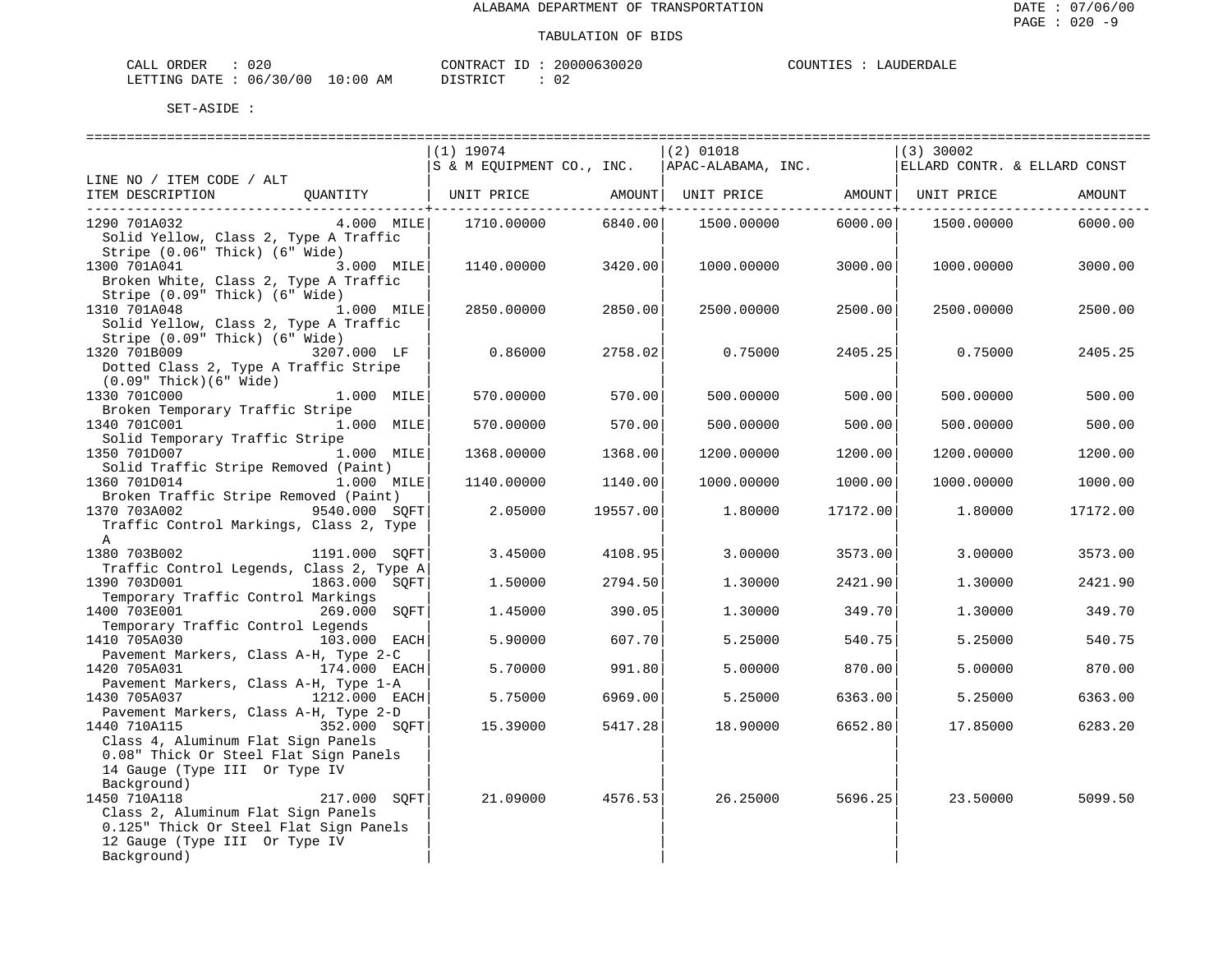| $\cdot$ $\sim$ $\sim$<br><b>PRDER</b><br>しムし |                | $\wedge$ $\cap$ $\Box$<br>יחד גר | $\cup$<br>UZ | ידוחדורי<br>(A A B)<br>.<br>$\cdot$ . $\mathbf{A}$ $\cdot$<br>. |
|----------------------------------------------|----------------|----------------------------------|--------------|-----------------------------------------------------------------|
| . ነ∆ ጥም<br>LETTING<br>06<br>O O              | LU : 00<br>AM. | $ \sim$<br>יחי ר                 | ◡▵           |                                                                 |

|                                          |             |            | ============================== |          | ==============================                |                 | ---------------------------- |          |
|------------------------------------------|-------------|------------|--------------------------------|----------|-----------------------------------------------|-----------------|------------------------------|----------|
|                                          |             |            | $(1)$ 19074                    |          | $(2)$ 01018                                   |                 | $(3)$ 30002                  |          |
|                                          |             |            | S & M EQUIPMENT CO., INC.      |          | APAC-ALABAMA, INC.                            |                 | ELLARD CONTR. & ELLARD CONST |          |
| LINE NO / ITEM CODE / ALT                |             |            |                                |          |                                               |                 |                              |          |
| ITEM DESCRIPTION                         | OUANTITY    |            | UNIT PRICE                     |          | AMOUNT   UNIT PRICE       AMOUNT   UNIT PRICE |                 |                              | AMOUNT   |
|                                          |             |            |                                |          |                                               | -------------+- |                              |          |
| 1460 710B001                             | 883.000 LF  |            | 6.73000                        | 5942.59  | 5.25000                                       | 4635.75         | 7.05000                      | 6225.15  |
| Roadway Sign Post (#3 "U" Channel        |             |            |                                |          |                                               |                 |                              |          |
| Galvanized Steel)                        |             |            |                                |          |                                               |                 |                              |          |
| 1470 713A000                             | 50.000 LF   |            | 45.00000                       | 2250.00  | 95.00000                                      | 4750.00         | 95.00000                     | 4750.00  |
| Permanent Barricades                     |             |            |                                |          |                                               |                 |                              |          |
| 1480 726A000                             | 700.000 LF  |            | 44.00000                       | 30800.00 | 12.37000                                      | 8659.00         | 60.00000                     | 42000.00 |
| Portable Concrete Safety Barriers, Type  |             |            |                                |          |                                               |                 |                              |          |
| 6                                        |             |            |                                |          |                                               |                 |                              |          |
| 1490 726B000                             | 1470.000 LF |            | 43.00000                       | 63210.00 | 49.98000                                      | 73470.60        | 66.00000                     | 97020.00 |
| Portable Concrete Safety Barriers, Type  |             |            |                                |          |                                               |                 |                              |          |
| 6                                        |             |            |                                |          |                                               |                 |                              |          |
| 1500 730D000                             |             | LUMP       | 8720.00000                     | 8720.00  | 8200.00000                                    | 8200.00         | 8200.00000                   | 8200.00  |
| Furnishing And Installing Traffic        |             |            |                                |          |                                               |                 |                              |          |
| Control System (Patton Island Rd. @      |             |            |                                |          |                                               |                 |                              |          |
| Union Ave. & Huntsville Ave.)            |             |            |                                |          |                                               |                 |                              |          |
| 1510 730G001                             |             | 8.000 EACH | 4905.00000                     | 39240.00 | 4500.00000                                    | 36000.00        | 4500.00000                   | 36000.00 |
| Metal Traffic Signal Strain Pole         |             |            |                                |          |                                               |                 |                              |          |
| 1520 730H000                             | 3533.000 LF |            | 1.96000                        | 6924.68  | 1,80000                                       | 6359.40         | 1,80000                      | 6359.40  |
| Loop Detector                            |             |            |                                |          |                                               |                 |                              |          |
| 1530 7301000                             | 4805.000 LF |            | 1.53000                        | 7351.65  | 1,40000                                       | 6727.00         | 1.40000                      | 6727.00  |
| Shielded Loop Detector Home-Run Cable    |             |            |                                |          |                                               |                 |                              |          |
| 1540 730J000                             | 11.000 EACH |            | 147.15000                      | 1618.65  | 135.00000                                     | 1485.00         | 135.00000                    | 1485.00  |
| Loop Detector Amplifier                  |             |            |                                |          |                                               |                 |                              |          |
| 1550 730K000                             | 11.000 EACH |            | 436.00000                      | 4796.00  | 400.00000                                     | 4400.00         | 400.00000                    | 4400.00  |
| Traffic Signal Junction Box              |             |            |                                |          |                                               |                 |                              |          |
| 1560 730L000                             | 40.000 LF   |            | 5.45000                        | 218.00   | 5.00000                                       | 200.00          | 5.00000                      | 200.00   |
| 3/4", Metallic, Conduit                  |             |            |                                |          |                                               |                 |                              |          |
| 1570 730L003                             | 100.000 LF  |            | 3.27000                        | 327.00   | 3.00000                                       | 300.00          | 3.00000                      | 300.00   |
| 1", Non-Metallic, Conduit                |             |            |                                |          |                                               |                 |                              |          |
| 1580 730L005                             | 2595.000 LF |            | 4.91000                        | 12741.45 | 4.50000                                       | 11677.50        | 4.50000                      | 11677.50 |
| 2", Non-Metallic, Conduit                |             |            |                                |          |                                               |                 |                              |          |
| 1590 730L007                             | 105.000 LF  |            | 7.09000                        | 744.45   | 6.50000                                       | 682.50          | 6.50000                      | 682.50   |
| 3", Non-Metallic, Conduit                |             |            |                                |          |                                               |                 |                              |          |
| 1600 730M000                             | 1500.000 LF |            | 2.73000                        | 4095.00  | 2.50000                                       | 3750.00         | 2.50000                      | 3750.00  |
| Interconnect Cable, Direct Burial,       |             |            |                                |          |                                               |                 |                              |          |
| #14-9C IMSH50-1                          |             |            |                                |          |                                               |                 |                              |          |
| 1610 730P001                             | 24.000 EACH |            | 436.00000                      | 10464.00 | 400.00000                                     | 9600.00         | 400.00000                    | 9600.00  |
| Vehicular Signal Head, 12 Inch 3 Section |             |            |                                |          |                                               |                 |                              |          |
| 1620 730R003                             |             | 1.000 EACH | 9810.00000                     | 9810.00  | 9000.00000                                    | 9000.00         | 9000.00000                   | 9000.00  |
| Traffic Controller, Type III, 8 Phase    |             |            |                                |          |                                               |                 |                              |          |
| 1630 730R005                             |             | 1.000 EACH | 11990.00000                    | 11990.00 | 11000.00000                                   | 11000.00        | 11000.00000                  | 11000.00 |
| Traffic Controller, Type III, Master     |             |            |                                |          |                                               |                 |                              |          |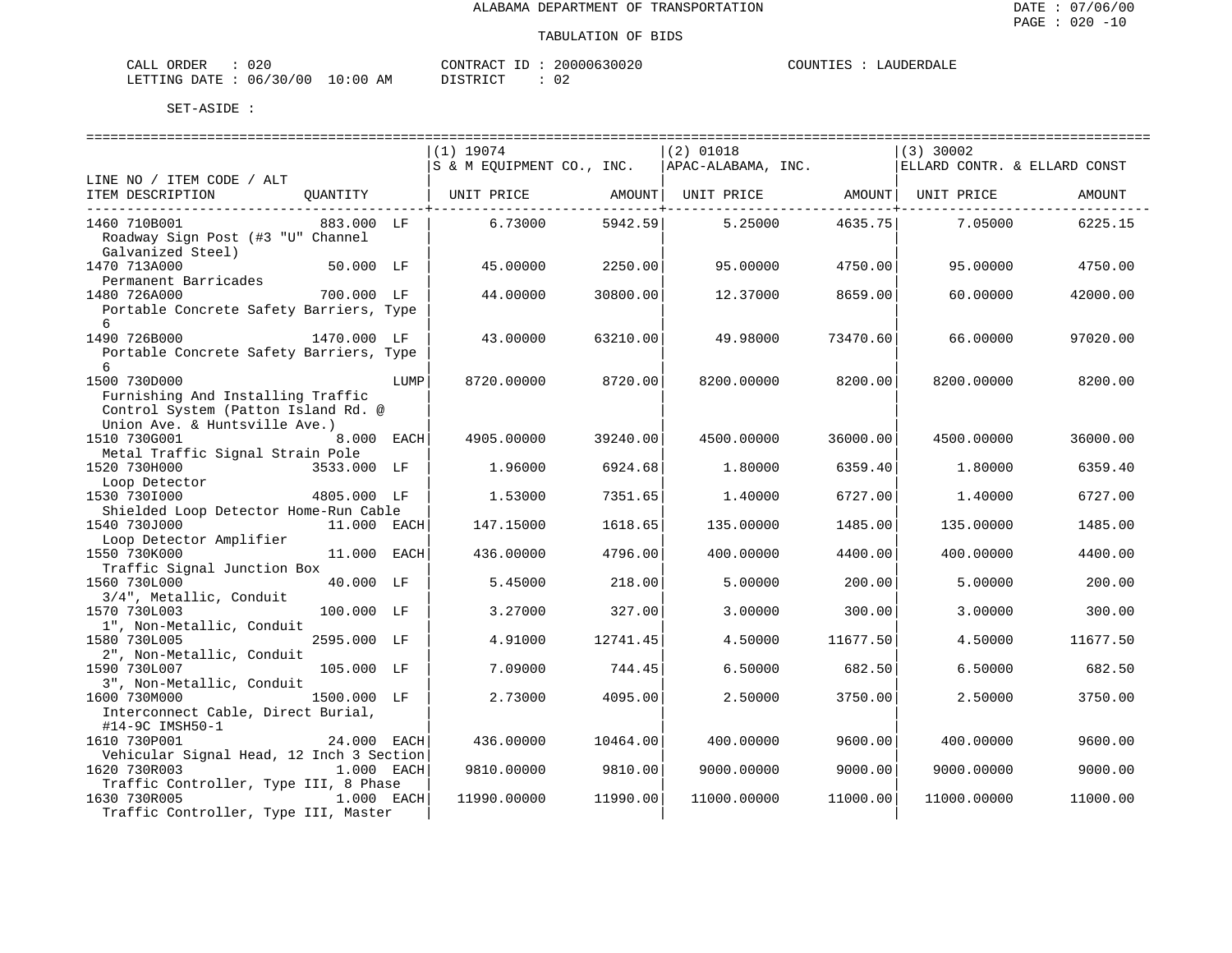| $\sim$<br>ORDER<br>∪∠∪<br>JAL'                                 |            | CONT.              | JZU. | $\cdot$ $\sim$ |
|----------------------------------------------------------------|------------|--------------------|------|----------------|
| L I VIC<br>mmm<br>$.17 -$<br>0 G<br>06<br>-21<br>٠н.<br>______ | AΜ<br>- 00 | $- - - - -$<br>. . | ◡∠   |                |

|                                               |                                 |      |                                                |          |                   |          |                              | ================================ |  |  |
|-----------------------------------------------|---------------------------------|------|------------------------------------------------|----------|-------------------|----------|------------------------------|----------------------------------|--|--|
|                                               |                                 |      | $(1)$ 19074                                    |          | $(2)$ 01018       |          | $(3)$ 30002                  |                                  |  |  |
|                                               |                                 |      | S & M EQUIPMENT CO., INC.   APAC-ALABAMA, INC. |          |                   |          | ELLARD CONTR. & ELLARD CONST |                                  |  |  |
| LINE NO / ITEM CODE / ALT<br>ITEM DESCRIPTION | QUANTITY                        |      | UNIT PRICE AMOUNT                              |          | UNIT PRICE AMOUNT |          | UNIT PRICE                   | AMOUNT                           |  |  |
|                                               |                                 |      |                                                |          |                   |          |                              |                                  |  |  |
| 1640 740B000                                  | 644.000 SOFT                    |      | 8.72000                                        | 5615.68  | 7.88000           | 5074.72  | 12.65000                     | 8146.60                          |  |  |
| Construction Signs                            |                                 |      |                                                |          |                   |          |                              |                                  |  |  |
| 1650 740C000                                  | 77.000                          | SOFT | 9.75000                                        | 750.75   | 12.60000          | 970.20   | 15.80000                     | 1216.60                          |  |  |
| Special Construction Signs                    |                                 |      |                                                |          |                   |          |                              |                                  |  |  |
| 1660 740D000<br>Channelizing Drums            | 20.000                          | EACH | 5.11000                                        | 102.201  | 50.00000          | 1000.00  | 50.55000                     | 1011.00                          |  |  |
| 1670 740E000                                  | 50.000 EACH                     |      | 10.79000                                       | 539.50   | 5.00000           | 250.00   | 12.65000                     | 632.50                           |  |  |
| Cones (36 Inches High)                        |                                 |      |                                                |          |                   |          |                              |                                  |  |  |
| 1680 740F002                                  | 32.000 EACH                     |      | 188.35000                                      | 6027.20  | 250.00000         | 8000.00  | 263.15000                    | 8420.80                          |  |  |
| Barricades, Type III                          |                                 |      |                                                |          |                   |          |                              |                                  |  |  |
| 1690 7401005                                  | 44.000 EACH                     |      | 77.00000                                       | 3388.00  | 913.50000         | 40194.00 | 842.10000                    | 37052.40                         |  |  |
| Warning Lights, Type B (Detachable Head)      |                                 |      |                                                |          |                   |          |                              |                                  |  |  |
| 1700 740M000                                  | 50.000 EACH                     |      | 7.20000                                        | 360.00   | 3.00000           | 150.00   | 8.45000                      | 422.50                           |  |  |
| Weight For Cone                               |                                 |      |                                                |          |                   |          |                              |                                  |  |  |
| 1710 741C010                                  | 3.000 EACH                      |      | 4360.00000                                     | 13080.00 | 750.00000         | 2250.00  | 4210.40000                   | 12631.20                         |  |  |
| Portable Sequential Arrow And Chevron         |                                 |      |                                                |          |                   |          |                              |                                  |  |  |
| Sign Unit                                     |                                 |      |                                                |          |                   |          |                              |                                  |  |  |
| 1720 742A002                                  | $4.000$ EACH                    |      | 21800.00000                                    | 87200.00 | 12500.00000       | 50000.00 | 19473.10000                  | 77892.40                         |  |  |
| Portable Changeable Message Sign, Type 1      |                                 |      |                                                |          |                   |          |                              |                                  |  |  |
| 1730 750B050                                  | 31.000 EACH                     |      | 3052.00000                                     | 94612.00 | 2800.00000        | 86800.00 | 2800.00000                   | 86800.00                         |  |  |
| Cobra Head Lighting Assembly With One         |                                 |      |                                                |          |                   |          |                              |                                  |  |  |
| 400 Watt Luminaire                            |                                 |      |                                                |          |                   |          |                              |                                  |  |  |
| 1740 750C000                                  | 1.000 EACH                      |      | 436.00000                                      | 436.00   | 400.00000         | 400.00   | 400.00000                    | 400.00                           |  |  |
| Electrical Junction Box, Type 1               |                                 |      |                                                |          |                   |          |                              |                                  |  |  |
| 1750 750D008                                  | 1900.000 LF                     |      | 4.91000                                        | 9329.00  | 4.50000           | 8550.00  | 4.50000                      | 8550.00                          |  |  |
| 2" Non-Metallic Conduit                       |                                 |      |                                                |          |                   |          |                              |                                  |  |  |
| 1760 750E006                                  | 4800.000 LF                     |      | 1.22000                                        | 5856.00  | 1.10000           | 5280.00  | 1,10000                      | 5280.00                          |  |  |
| #2 AWG Conductors                             |                                 |      |                                                |          |                   |          |                              |                                  |  |  |
| 1770 750E008                                  | 900.000 LF                      |      | 1.89000                                        | 1701.00  | 1.75000           | 1575.00  | 1.75000                      | 1575.00                          |  |  |
| Conductor, #2/0 AWG<br>1780 750F004           |                                 |      |                                                |          |                   |          |                              |                                  |  |  |
| Lighting Control Center, Type NT              | 1.000 EACH                      |      | 5400.00000                                     | 5400.00  | 5000.00000        | 5000.00  | 5000.00000                   | 5000.00                          |  |  |
| 1790 750N012                                  | 31.000 EACH                     |      | 700.00000                                      | 21700.00 | 650.00000         | 20150.00 | 650.00000                    | 20150.00                         |  |  |
| Roadway Pole Foundation, Auger Base           |                                 |      |                                                |          |                   |          |                              |                                  |  |  |
| 1800 750P003                                  | 5300.000 LF                     |      | 3.57000                                        | 18921.00 | 3.25000           | 17225.00 | 3.25000                      | 17225.00                         |  |  |
| Combined Duct And Cable, 2 #4, 1 #6 AWG       |                                 |      |                                                |          |                   |          |                              |                                  |  |  |
| 1810 756A000                                  | 430.000 LF                      |      | 21.95000                                       | 9438.50  | 20.00000          | 8600.00  | 20,00000                     | 8600.00                          |  |  |
| _Electrical Conduit, _Lines, Type_            |                                 |      |                                                |          |                   |          |                              |                                  |  |  |
|                                               | Installation 2", 1 Line, Type 2 |      |                                                |          |                   |          |                              |                                  |  |  |
| 1820 756A021                                  | 40.000 LF                       |      | 27.13000                                       | 1085.20  | 25.00000          | 1000.00  | 25.00000                     | 1000.00                          |  |  |
| 3" Electrical Conduit, 1 Line, Type 5         |                                 |      |                                                |          |                   |          |                              |                                  |  |  |
| Installation                                  |                                 |      |                                                |          |                   |          |                              |                                  |  |  |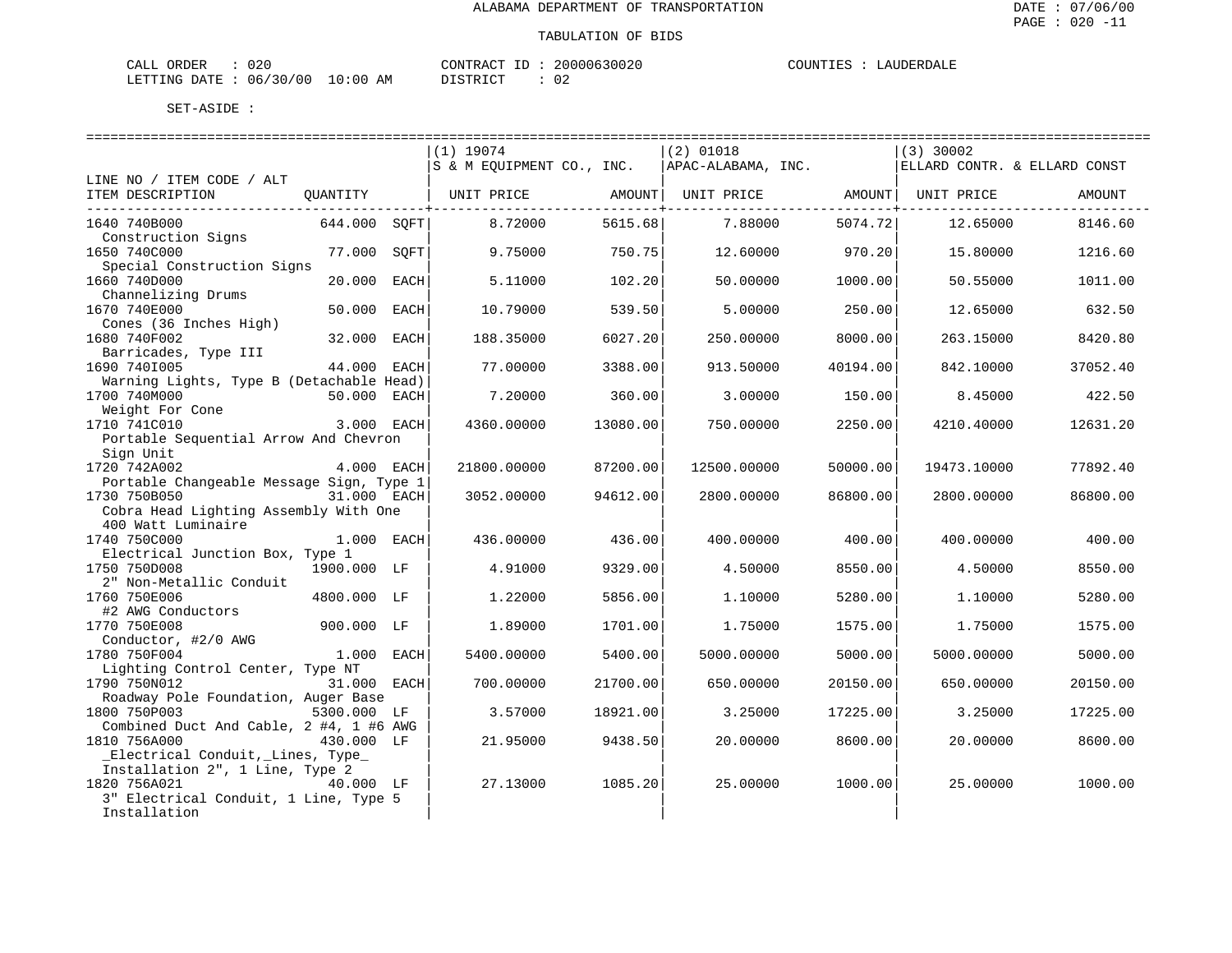| ∩∩∩<br>ORDER<br>CALL<br>UZU                                                                                                                             |             | CONTRAC<br>$\sim$        | 630020<br>∩NNNA. | COUNTIES<br>$H_{H}$<br>DA LE |
|---------------------------------------------------------------------------------------------------------------------------------------------------------|-------------|--------------------------|------------------|------------------------------|
| /30<br>1/00<br>06<br>LETTING<br>חימת<br>the contract of the contract of the contract of the contract of the contract of the contract of the contract of | 10:00<br>AM | T T C T T T C T<br>ו שיו | $\sim$           |                              |

|                                                        |                  | $(1)$ 19074               |                 | $(2)$ 01018        |                 | $(3)$ 30002                  |                |
|--------------------------------------------------------|------------------|---------------------------|-----------------|--------------------|-----------------|------------------------------|----------------|
|                                                        |                  | S & M EOUIPMENT CO., INC. |                 | APAC-ALABAMA, INC. |                 | ELLARD CONTR. & ELLARD CONST |                |
| LINE NO / ITEM CODE / ALT<br>ITEM DESCRIPTION          | OUANTITY         | UNIT PRICE                | AMOUNT          | UNIT PRICE         | AMOUNT          | UNIT PRICE                   | AMOUNT         |
| 1830 756A022                                           | 20.000 LF        | 33.00000                  | 660.00          | 30,00000           | 600.00          | 30,00000                     | 600.00         |
| 4" Electrical Conduit, 1 Line, Type 5<br>Installation  |                  |                           |                 |                    |                 |                              |                |
| 1840 756A023                                           | 60.000 LF        | 37.98000                  | 2278.80         | 35,00000           | 2100.00         | 35.00000                     | 2100.00        |
| 5" Electrical Conduit, 1 Line, Type 5                  |                  |                           |                 |                    |                 |                              |                |
| Installation                                           |                  |                           |                 |                    |                 |                              |                |
| 1850 998A000<br>Construction Fuel (Maximum Bid Limited | LUMP             | 269531.25000              | 269531.25       | 0.00000            | 0.00            | 0.00000                      | 0.00           |
| To $$631,500.00)$                                      |                  |                           |                 |                    |                 |                              |                |
| 1860 999 000                                           | 3000.000<br>HOUR | 0.80000                   | 2400.00         | 0.80000            | 2400.00         | 0.80000                      | 2400.00        |
| Trainee Hours At 80 Cents Per Hour                     |                  |                           |                 |                    |                 |                              |                |
| SECTION TOTALS                                         |                  |                           | \$7,755,945.53  |                    | \$7,929,784.25  |                              | \$7,950,710.57 |
| CONTRACT TOTALS                                        |                  |                           | \$7,755,945.53] |                    | \$7,929,784.25] |                              | \$7,950,710.57 |
|                                                        |                  |                           |                 |                    |                 |                              |                |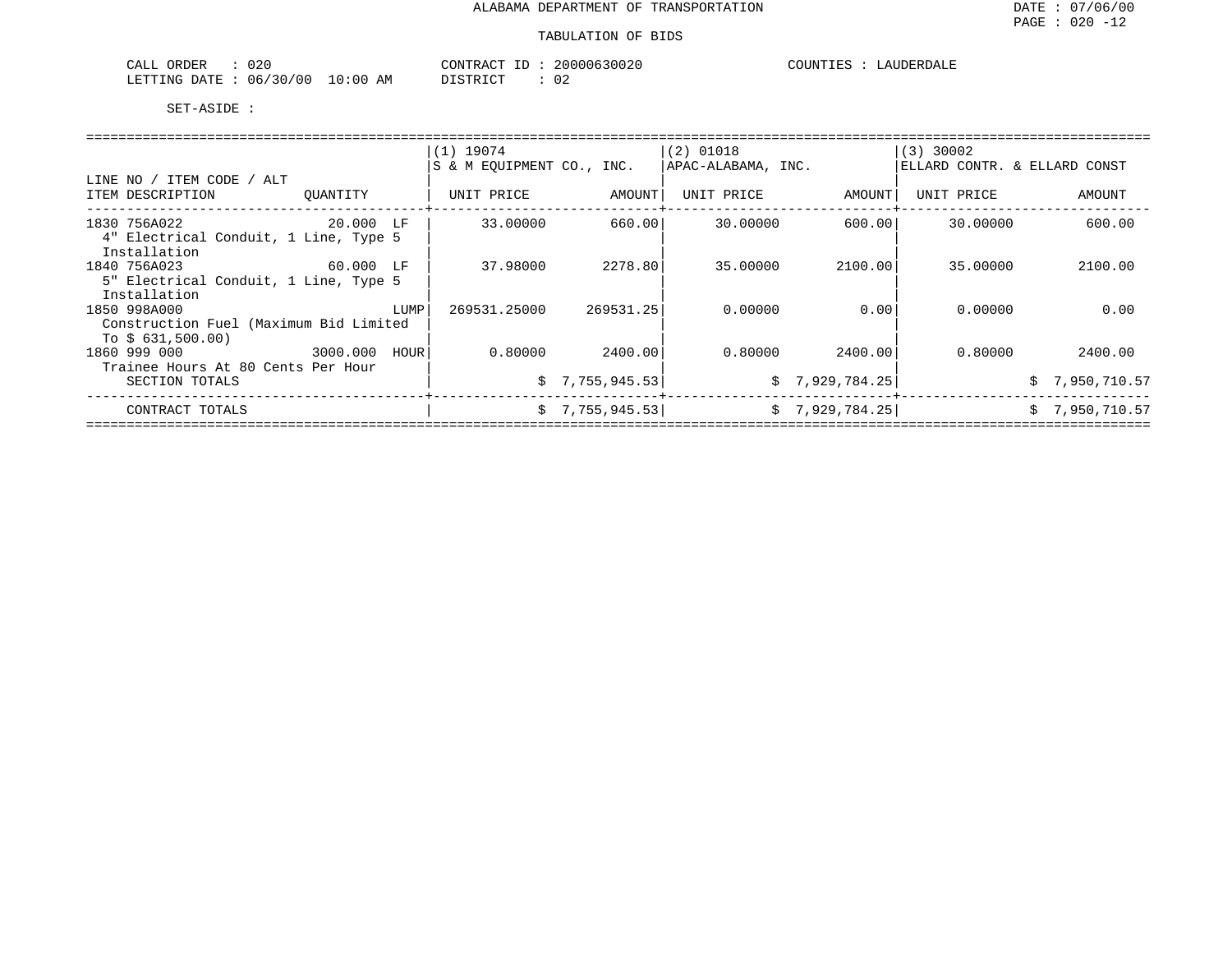# TABULATION OF BIDS

| CALL | ORDER        | 020        |            | CONTRACT ID | ⊥ப | 20000630020  | COUNTIES | LAUDERDALE |
|------|--------------|------------|------------|-------------|----|--------------|----------|------------|
|      | LETTING DATE | : 06/30/00 | $10:00$ AM | DISTRICT    |    | $\sim$<br>◡∠ |          |            |

|                                        | $(4)$ 18031                                      |          | $(5)$ 14003  |           |        |
|----------------------------------------|--------------------------------------------------|----------|--------------|-----------|--------|
|                                        | ROGERS GROUP, INC. $ W. S. NEWELL, INC.$         |          |              |           |        |
| LINE NO / ITEM CODE / ALT              |                                                  |          |              |           |        |
| ITEM DESCRIPTION QUANTITY              | UNIT PRICE AMOUNT  UNIT PRICE AMOUNT  UNIT PRICE |          |              |           | AMOUNT |
|                                        |                                                  |          |              |           |        |
| SECTION 0001<br>TOTAL                  |                                                  |          |              |           |        |
|                                        |                                                  |          |              |           |        |
| 0010 201A000<br>LUMP                   | $318300.00000$ $318300.00$                       |          | 400000.00000 | 400000.00 |        |
| Clearing & Grubbing (Approximately 43  |                                                  |          |              |           |        |
| Acres)                                 |                                                  |          |              |           |        |
| 0020 204A000<br>$1.000$ EACH           | 3000.00000                                       | 3000.00  | 1.00000      | 1.00      |        |
| Closing Water Well                     |                                                  |          |              |           |        |
| 0030 205A001<br>1.000 EACH             | 100.00000                                        | 100.00   | 1,00000      | 1.00      |        |
|                                        |                                                  |          |              |           |        |
| Removal Of Structures, Structure No. 1 |                                                  |          |              |           |        |
| 0040 205A002<br>1.000 EACH             | 100.00000                                        | 100.00   | 1,00000      | 1.00      |        |
| Removal Of Structures, Structure No. 2 |                                                  |          |              |           |        |
| 0050 205A003<br>1.000 EACH             | 100.00000                                        | 100.00   | 1,00000      | 1.00      |        |
| Removal Of Structures, Structure No. 3 |                                                  |          |              |           |        |
| 0060 205A004<br>1.000 EACH             | 100.00000                                        | 100.00   | 1,00000      | 1.00      |        |
| Removal Of Structures, Structure No. 4 |                                                  |          |              |           |        |
| 0070 205A005<br>$1.000$ EACH           | 100.00000                                        | 100.00   | 1,00000      | 1.00      |        |
| Removal Of Structures, Structure No. 5 |                                                  |          |              |           |        |
| 0072 205A006<br>$1.000$ EACH           | 100.00000                                        | 100.00   | 1,00000      | 1.00      |        |
| Removal Of Structures, Structure No. 6 |                                                  |          |              |           |        |
| 0074 205A007<br>$1.000$ EACH           | 100.00000                                        | 100.00   | 1,00000      | 1.00      |        |
| Removal Of Structures, Structure No. 7 |                                                  |          |              |           |        |
| 0076 205A008<br>$1.000$ EACH           | 100.00000                                        | 100.00   | 1,00000      | 1.00      |        |
| Removal Of Structures, Structure No. 8 |                                                  |          |              |           |        |
| 0080 206A000<br>LUMP                   | 100.00000                                        | 100.00   | 1500.00000   | 1500.00   |        |
| Removal Of Old Bridge Station 222+75   |                                                  |          |              |           |        |
| 0090 206A001<br>LUMP                   | 100.00000                                        | 100.00   | 1500.00000   | 1500.00   |        |
| Removal Of Old Bridge Station 229+00   |                                                  |          |              |           |        |
| 0100 206A002<br>LUMP                   | 100.00000                                        | 100.00   | 10000.00000  | 10000.00  |        |
| Removal Of Old Bridge Station 22+20    |                                                  |          |              |           |        |
|                                        |                                                  |          |              |           |        |
| (Huntsville Ave.)<br>LUMP              |                                                  |          |              |           |        |
| 0110 206A003                           | 100.00000                                        | 100.00   | 2500.00000   | 2500.00   |        |
| Removal Of Old Bridge Station 232+20   |                                                  |          |              |           |        |
| 0120 206A004<br>LUMP                   | 100.00000                                        | 100.00   | 10000.00000  | 10000.00  |        |
| Removal Of Old Bridge Station 12+62    |                                                  |          |              |           |        |
| (Union Ave.)                           |                                                  |          |              |           |        |
| 0130 206B000<br>LUMP                   | 100.00000                                        | 100.00   | 2500.00000   | 2500.00   |        |
| Removal Of Old Box Culvert Station     |                                                  |          |              |           |        |
| 22+00 (Huntsville Ave.)                |                                                  |          |              |           |        |
| 1242.000 SQYD<br>0140 206C000          | 1.50000                                          | 1863.00  | 3.00000      | 3726.00   |        |
| Removing Concrete Sidewalk             |                                                  |          |              |           |        |
| 10271.000 SOYD<br>0150 206C022         | 1.50000                                          | 15406.50 | 2,00000      | 20542.00  |        |
| Removing Concrete Slab                 |                                                  |          |              |           |        |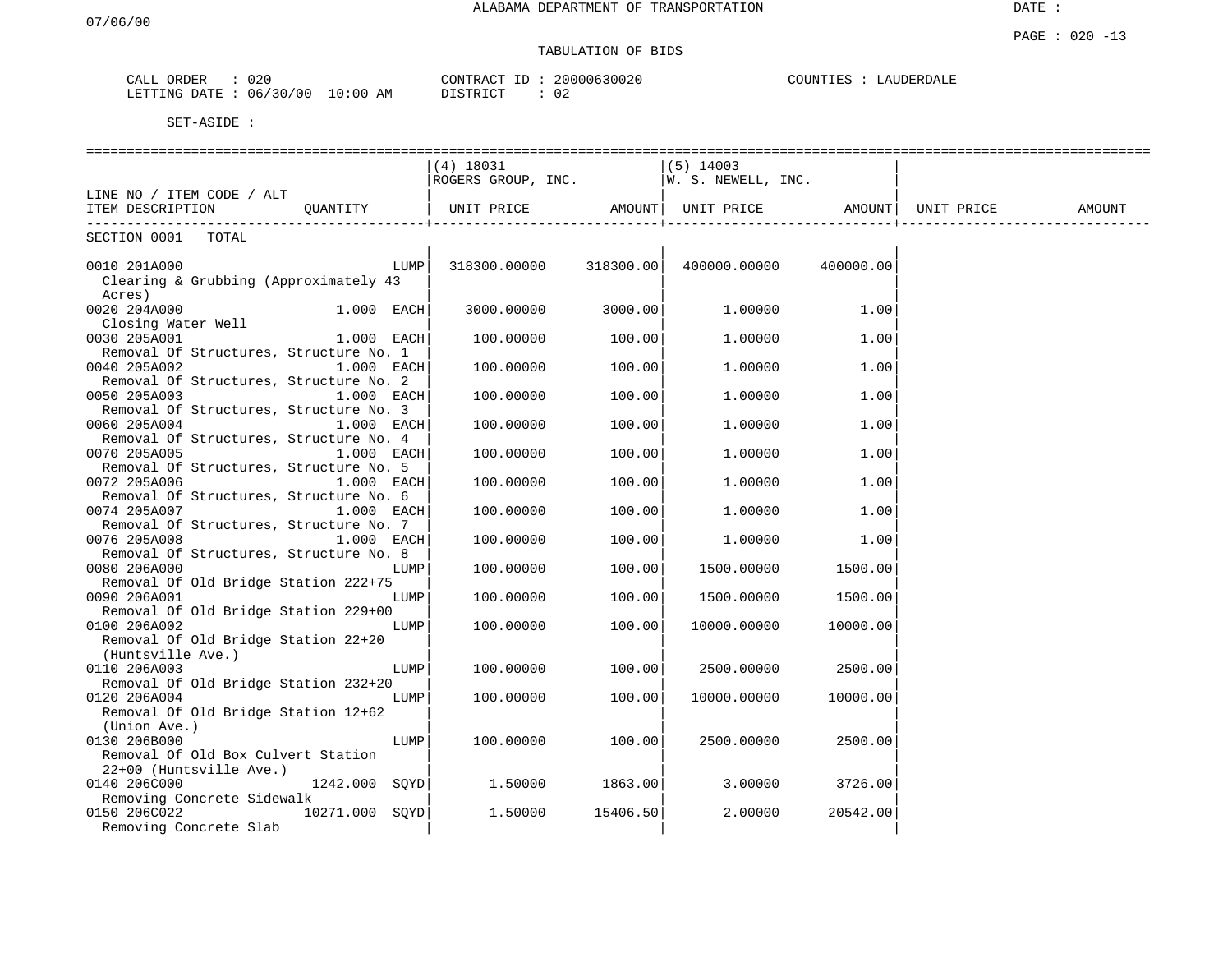| CALL ORDER                      | 020 |          | CONTRACT ID: 20000630020 | COUNTIES : LAUDERDALE |
|---------------------------------|-----|----------|--------------------------|-----------------------|
| LETTING DATE: 06/30/00 10:00 AM |     | DISTRICT |                          |                       |

|                                                                                                                          |                 | $(4)$ 18031<br>ROGERS GROUP, INC.               |                             | $(5)$ 14003<br> W. S. NEWELL, INC. |                            |            |        |
|--------------------------------------------------------------------------------------------------------------------------|-----------------|-------------------------------------------------|-----------------------------|------------------------------------|----------------------------|------------|--------|
| LINE NO / ITEM CODE / ALT<br>ITEM DESCRIPTION                                                                            |                 | QUANTITY   UNIT PRICE AMOUNT  UNIT PRICE AMOUNT |                             |                                    |                            | UNIT PRICE | AMOUNT |
| 0160 206D000<br>Removing Pipe                                                                                            | 1876.000 LF     | 1.50000                                         | -------------+--<br>2814.00 | 5.00000                            | --------------+<br>9380.00 |            |        |
| 0170 206D003<br>Removing Curb And Gutter                                                                                 | 7280.000 LF     | 1.60000                                         | 11648.00                    | 2.00000                            | 14560.00                   |            |        |
| 0180 206D012                                                                                                             | 240.000 LF      | 5.00000                                         | 1200.00                     | 10.00000                           | 2400.00                    |            |        |
| Removing Rock Culvert<br>0190 206E001                                                                                    | 13.000 EACH     | 135.00000                                       | 1755.00                     | 300.00000                          | 3900.00                    |            |        |
| Removing Inlets<br>0200 210A000<br>Unclassified Excavation                                                               | 482898.000 CYIP | 1.45000                                         | 700202.10                   | 2.21000                            | 1067204.58                 |            |        |
| 0210 214A000                                                                                                             | 13246.000 CUYD  | 25.00000                                        | 331150.00                   | 11.50000                           | 152329.00                  |            |        |
| Structure Excavation<br>0220 214B001                                                                                     | 5144.000 CUYD   | 20.00000                                        | 102880.00                   | 25.00000                           | 128600.00                  |            |        |
| Foundation Backfill, Commercial<br>0230 224A000                                                                          | 1000.000 CUYD   | 10.00000                                        | 10000.00                    | 10.00000                           | 10000.00                   |            |        |
| Lime Sink Excavation<br>0240 224B000                                                                                     | 1000.000 CUYD   | 30.00000                                        | 30000.00                    | 20.00000                           | 20000.00                   |            |        |
| Special Backfill For Lime Sink, AHD #57,<br>#67 Or #467                                                                  |                 |                                                 |                             |                                    |                            |            |        |
| 0250 224D000<br>Concrete Seal For Lime Sink                                                                              | 200.000 CUYD    | 120.00000                                       | 24000.00                    | 80.00000                           | 16000.00                   |            |        |
| 0260 230A000<br>Roadbed Processing                                                                                       | 88.000 RBST     | 165.00000                                       | 14520.00                    | 300.00000                          | 26400.00                   |            |        |
| 0270 301A004<br>Crushed Aggregate Base Course, Type B,                                                                   | 15731.000 SYCP  | 2,00000                                         | 31462.00                    | 2,00000                            | 31462.00                   |            |        |
| Plant Mixed, 4" Compacted Thickness<br>0280 301A008                                                                      | 33116.000 SYCP  | 2.30000                                         | 76166.80                    | 2.30000                            | 76166.80                   |            |        |
| Crushed Aggregate Base Course, Type B,<br>Plant Mixed, 5" Compacted Thickness                                            |                 |                                                 |                             |                                    |                            |            |        |
| 0290 301A012                                                                                                             | 99500.000 SYCP  | 2,70000                                         | 268650.00                   | 2.70000                            | 268650.00                  |            |        |
| Crushed Aggregate Base Course, Type B,<br>Plant Mixed, 6" Compacted Thickness                                            |                 |                                                 |                             |                                    |                            |            |        |
| 0300 327E000<br>Permeable Asphalt Treated Base                                                                           | 7081.000 TON    | 28.00000                                        | 198268.00                   | 28.00000                           | 198268.00                  |            |        |
| 0310 401A000<br>Bituminous Treatment A                                                                                   | 30405.000 SYCP  | 0.25000                                         | 7601.25                     | 0.25000                            | 7601.25                    |            |        |
| 0320 405A000<br>Tack Coat                                                                                                | 4577.000 GAL    | 1,00000                                         | 4577.00                     | 1.00000                            | 4577.00                    |            |        |
| 0330 424A241<br>Superpave Bituminous Concrete Wearing<br>Surface Layer, 3/4" Maximum Aggregate<br>Size Mix, ESAL Range C | 2061.000 TON    | 32.00000                                        | 65952.00                    | 32.00000                           | 65952.00                   |            |        |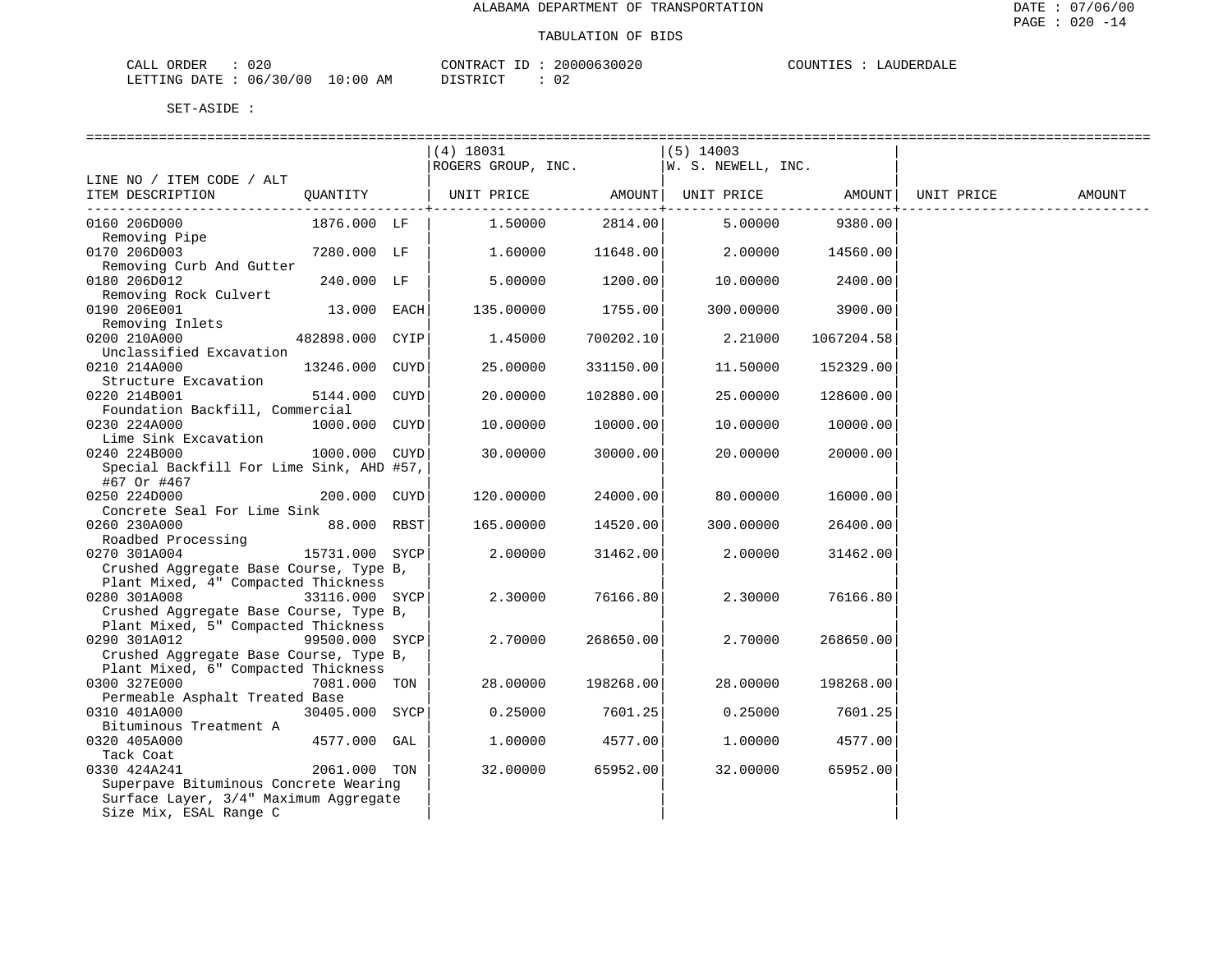| JRDER<br>$\sim$ $ -$<br>020<br>-'ALL |                              | CONTR.<br>TD<br>''RAU | $\sim$ $\sim$ $\sim$<br>UUUUK | $\mathbf{u}$ of INTP $\mathbf{r}$ | $\ldots$ in FRD $\ldots$ |
|--------------------------------------|------------------------------|-----------------------|-------------------------------|-----------------------------------|--------------------------|
| 06<br>DATE.<br>LETTING<br>.          | LO:00<br>/00<br>ີ 3 ()<br>AM | د ت                   | ◡▵                            |                                   |                          |

|                                                                              |                | $(4)$ 18031 |                 | (5) 14003                                |                |        |
|------------------------------------------------------------------------------|----------------|-------------|-----------------|------------------------------------------|----------------|--------|
|                                                                              |                |             |                 |                                          |                |        |
| LINE NO / ITEM CODE / ALT                                                    |                |             |                 |                                          |                |        |
| ITEM DESCRIPTION QUANTITY   UNIT PRICE AMOUNT  UNIT PRICE AMOUNT  UNIT PRICE |                |             |                 |                                          |                | AMOUNT |
|                                                                              |                |             | ------------+-- |                                          | . <u>.</u> . 4 |        |
| 0340 424A281                                                                 | 3408.000 TON   |             |                 | 32.00000  109056.00  32.00000  109056.00 |                |        |
| Superpave Bituminous Concrete Wearing                                        |                |             |                 |                                          |                |        |
| Surface Layer, 3/4" Maximum Aggregate                                        |                |             |                 |                                          |                |        |
| Size Mix, ESAL Range E                                                       |                |             |                 |                                          |                |        |
| 0350 424B282<br>8043.000 TON                                                 |                | 28.00000    | 225204.00       | 28.00000                                 | 225204.00      |        |
| Superpave Bituminous Concrete Upper                                          |                |             |                 |                                          |                |        |
| Binder Layer, 1 1/2" Maximum Aggregate                                       |                |             |                 |                                          |                |        |
| Size Mix, ESAL Range E                                                       |                |             |                 |                                          |                |        |
| 0360 424B442                                                                 | 3740.000 TON   | 28.00000    | 104720.00       | 28.00000                                 | 104720.00      |        |
| Superpave Bituminous Concrete Upper                                          |                |             |                 |                                          |                |        |
| Binder Layer, 1 1/2" Max Aggregate Size                                      |                |             |                 |                                          |                |        |
| Mix, ESAL Range C                                                            |                |             |                 |                                          |                |        |
| 0370 424C241                                                                 | 6450.000 TON   | 28.00000    | 180600.00       | 28.00000                                 | 180600.00      |        |
| Superpave Bituminous Concrete Base                                           |                |             |                 |                                          |                |        |
| Layer, 1 1/2" Maximum Aggregate Size                                         |                |             |                 |                                          |                |        |
| Mix, ESAL Range C                                                            |                |             |                 |                                          |                |        |
| 0380 424C281                                                                 | 10787.000 TON  | 28.00000    | 302036.00       | 28.00000                                 | 302036.00      |        |
| Superpave Bituminous Concrete Base                                           |                |             |                 |                                          |                |        |
| Layer, 1 1/2" Maximum Aggregate Size                                         |                |             |                 |                                          |                |        |
| Mix, ESAL Range E                                                            |                |             |                 |                                          |                |        |
| 0390 428B000                                                                 | 41607.000 LF   | 0.10000     | 4160.70         | 0.10000                                  | 4160.70        |        |
| Scoring Bituminous Pavement Surface By                                       |                |             |                 |                                          |                |        |
| Rolling<br>0400 430B017                                                      | 1000.000 TNCP  | 15.00000    | 15000.00        | 20.00000                                 | 20000.00       |        |
| Aggregate Surfacing (AHD #410, #467, Or                                      |                |             |                 |                                          |                |        |
| #810)                                                                        |                |             |                 |                                          |                |        |
| 0410 450B000                                                                 | 328.000 SOYD   | 55.00000    | 18040.00        | 50.00000                                 | 16400.00       |        |
| Reinforced Cement Concrete Bridge End                                        |                |             |                 |                                          |                |        |
| Slab                                                                         |                |             |                 |                                          |                |        |
| 0420 502A000                                                                 | 1305086.000 LB | 0.48000     | 626441.28       | 0.45000                                  | 587288.70      |        |
| Steel Reinforcement                                                          |                |             |                 |                                          |                |        |
| 0430 524A011                                                                 | 7547.000 CUYD  | 235.00000   | 1773545.00      | 215,00000                                | 1622605.00     |        |
| Culvert Concrete (Cast In Place)                                             |                |             |                 |                                          |                |        |
| 0440 530A001                                                                 | 896.000 LF     | 20.00000    | 17920.00        | 23.00000                                 | 20608.00       |        |
| 18" Roadway Pipe (Class 3 R.C.)                                              |                |             |                 |                                          |                |        |
| 0450 530A002                                                                 | 282.000 LF     | 36.00000    | 10152.00        | 30.00000                                 | 8460.00        |        |
| 24" Roadway Pipe (Class 3 R.C.)                                              |                |             |                 |                                          |                |        |
| 0460 530A004                                                                 | 73.000 LF      | 75.00000    | 5475.00         | 51.00000                                 | 3723.00        |        |
| 36" Roadway Pipe (Class 3 R.C.)                                              |                |             |                 |                                          |                |        |
| 0470 530A017                                                                 | 247.000 LF     | 110.00000   | 27170.00        | 90.00000                                 | 22230.00       |        |
| 48" Roadway Pipe (Class 4 R.C.)                                              |                |             |                 |                                          |                |        |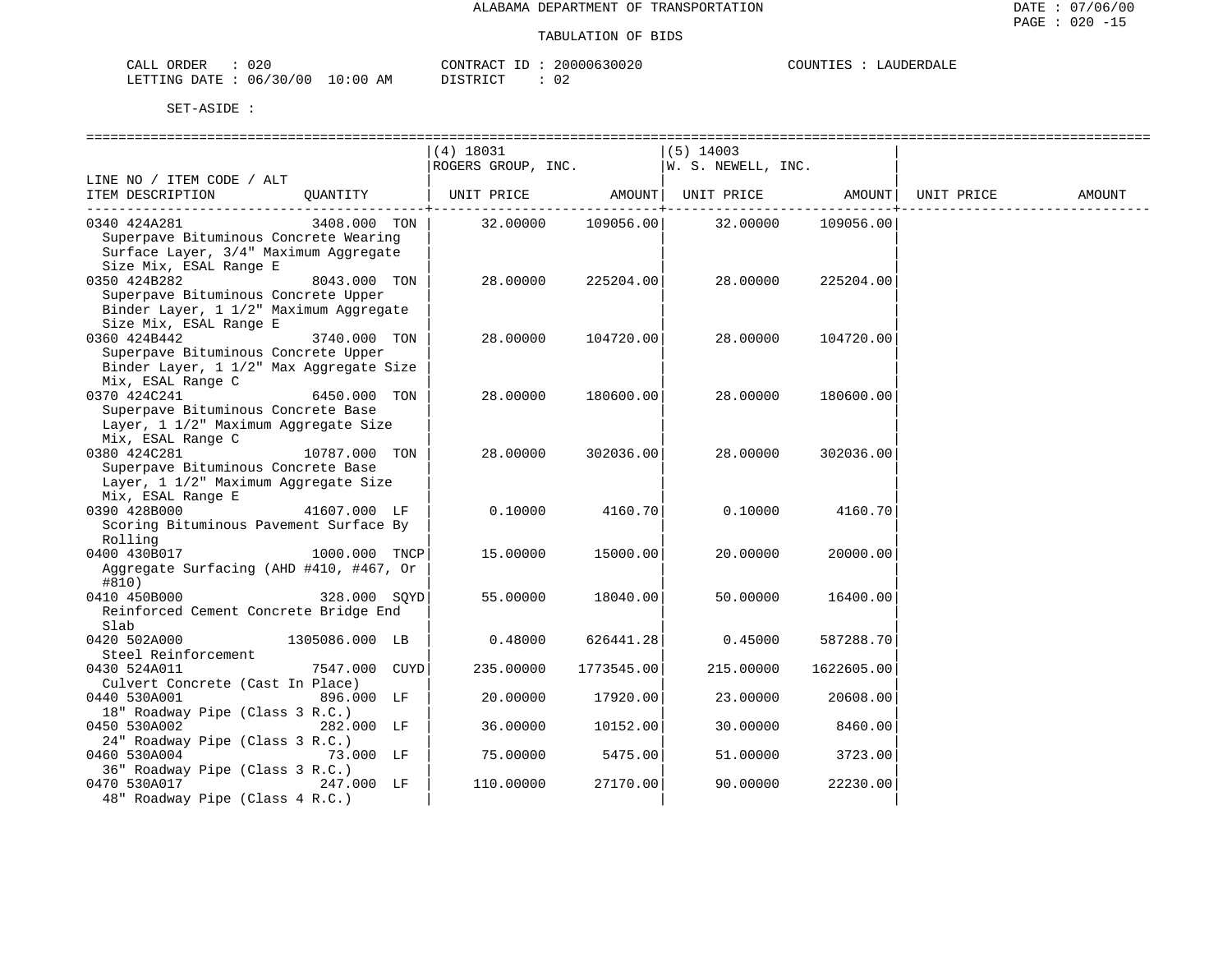| 020<br>ORDER<br>$\sim$ $ -$<br>CALL |             | CONTRACT<br>ID          | 20000630020 | COUNTIES | LAUDERD <sup>7</sup> |
|-------------------------------------|-------------|-------------------------|-------------|----------|----------------------|
| 06/30/00<br>DATE<br>LETTING         | 10:00<br>ΑM | DIAMPIAM<br>+ + + + + + | ◡▵          |          |                      |

DISTRICT : 02

| SET-ASIDE |  |
|-----------|--|
|           |  |

| (4) 18031<br>$(5)$ 14003<br>ROGERS GROUP, INC. $\vert \overline{W}. S. NEWELL, INC.$                         |  |  |  |  |
|--------------------------------------------------------------------------------------------------------------|--|--|--|--|
|                                                                                                              |  |  |  |  |
|                                                                                                              |  |  |  |  |
| LINE NO / ITEM CODE / ALT                                                                                    |  |  |  |  |
| QUANTITY<br>ITEM DESCRIPTION<br>AMOUNT                                                                       |  |  |  |  |
| -------------+--------                                                                                       |  |  |  |  |
| 125.00000 41750.00 133.00000<br>334.000 LF  <br>44422.00<br>0480 530A019                                     |  |  |  |  |
| 60" Roadway Pipe (Class 4 R.C.)                                                                              |  |  |  |  |
| $15.000$ LF $\vert$ 80.00000 $1200.00$ 55.00000 825.00<br>0490 530A801                                       |  |  |  |  |
| 18" Roadway Pipe (14 Gauge C.C.S.)                                                                           |  |  |  |  |
| (Stack Pipe)(No Bedding Required)                                                                            |  |  |  |  |
| 0500 533A098 1543.000 LF<br>26.00000<br>23.00000<br>40118.00 <br>35489.00                                    |  |  |  |  |
| 18" Storm Sewer Pipe (Class 3 R.C.)                                                                          |  |  |  |  |
| 0510 533A099<br>460.000 LF<br>36.00000<br>16560.00<br>30.00000<br>13800.00                                   |  |  |  |  |
| 24" Storm Sewer Pipe (Class 3 R.C.)                                                                          |  |  |  |  |
| 0520 533A100 421.000 LF<br>50.00000<br>21050.00<br>40.00000<br>16840.00                                      |  |  |  |  |
| 30" Storm Sewer Pipe (Class 3 R.C.)                                                                          |  |  |  |  |
| 0530 533A101<br>202.000 LF<br>65.00000<br>13130.00<br>51.00000<br>10302.00                                   |  |  |  |  |
| 36" Storm Sewer Pipe (Class 3 R.C.)                                                                          |  |  |  |  |
| 0540 533A102 18.000 LF<br>1530.00<br>85.00000<br>62.00000<br>1116.00                                         |  |  |  |  |
| 42" Storm Sewer Pipe (Class 3 R.C.)                                                                          |  |  |  |  |
| 0550 533A103<br>395.000 LF<br>90.00000<br>35550.00<br>80.00000<br>31600.00                                   |  |  |  |  |
| 48" Storm Sewer Pipe (Class 3 R.C.)                                                                          |  |  |  |  |
| 285000.00000<br>0560 600A000<br>285000.00<br>163090.00000<br>163090.00<br>LUMP                               |  |  |  |  |
| Mobilization                                                                                                 |  |  |  |  |
| $90.000$ EACH<br>6750.00<br>80.00000 7200.00                                                                 |  |  |  |  |
| 0570 602A000<br>75.00000                                                                                     |  |  |  |  |
| Right Of Way Markers                                                                                         |  |  |  |  |
| 2.000 EACH<br>200.00<br>150.00000 300.00<br>0580 602B000<br>100.00000                                        |  |  |  |  |
| Land Survey Markers                                                                                          |  |  |  |  |
| $100.00000$ 1000.00<br>$10.000$ EACH<br>0590 602C000<br>150.00000 1500.00                                    |  |  |  |  |
| Permanent Easement Marker                                                                                    |  |  |  |  |
| 0600 604A000<br>33358.000 SQYD <br>50037.00<br>1.50000<br>1,50000<br>50037.00                                |  |  |  |  |
| Separative Geotextile                                                                                        |  |  |  |  |
| 0610 605A002<br>11080.000 LF<br>3.00000<br>33240.00<br>4.85000<br>53738.00                                   |  |  |  |  |
| Pavement Edge Drain (Aggregate Filled                                                                        |  |  |  |  |
| Underdrain)                                                                                                  |  |  |  |  |
| 2000.000 LF<br>0620 606A000<br>5.00000<br>10000.00<br>10.00000<br>20000.00                                   |  |  |  |  |
| 6" Underdrain Pipe                                                                                           |  |  |  |  |
| 11576.000 TON<br>0630 610C001<br>18.00000<br>208368.00<br>19.00000<br>219944.00                              |  |  |  |  |
| Loose Riprap, Class 2                                                                                        |  |  |  |  |
| 6419.000 TON<br>0640 610C002<br>20.00000<br>128380.00<br>19.00000<br>121961.00                               |  |  |  |  |
| Loose Riprap, Class 3                                                                                        |  |  |  |  |
| 0650 610D000<br>13463.000 SOYD<br>1.25000<br>16828.75<br>2.50000<br>33657.50                                 |  |  |  |  |
| Filter Blanket                                                                                               |  |  |  |  |
| 786.000 CUYD<br>0660 614A000<br>215.00000<br>168990.00<br>195.00000<br>153270.00                             |  |  |  |  |
|                                                                                                              |  |  |  |  |
| Slope Paving<br>670 618A000<br>2282.000 SOYD<br>28.00000<br>63896.00<br>20.00000<br>0670 618A000<br>45640.00 |  |  |  |  |
| Concrete Sidewalk, 4" Thick                                                                                  |  |  |  |  |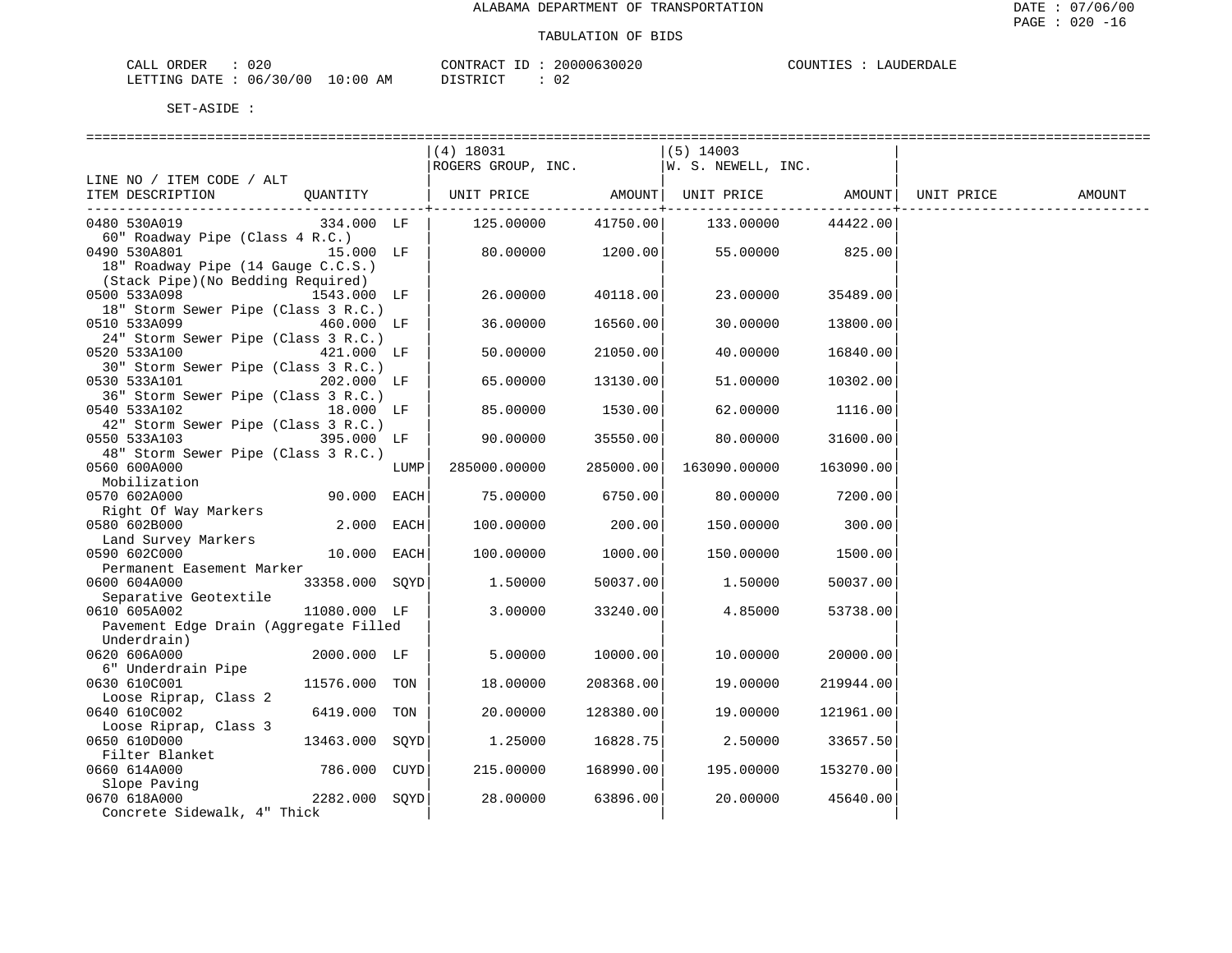| 020<br>CALL ORDER               |          | CONTRACT ID: 20000630020 | COUNTIES : LAUDERDALE |
|---------------------------------|----------|--------------------------|-----------------------|
| LETTING DATE: 06/30/00 10:00 AM | DISTRICT |                          |                       |

M DISTRICT : 02

|                                                                                                                              | (4) 18031                                |                    | (5) 14003  |                    |  |
|------------------------------------------------------------------------------------------------------------------------------|------------------------------------------|--------------------|------------|--------------------|--|
|                                                                                                                              | ROGERS GROUP, INC. $ W. S. NEWELL, INC.$ |                    |            |                    |  |
| LINE NO / ITEM CODE / ALT                                                                                                    |                                          |                    |            |                    |  |
| ITEM DESCRIPTION QUANTITY   UNIT PRICE AMOUNT  UNIT PRICE AMOUNT  UNIT PRICE AMOUNT<br>. _ _ _ _ _ _ _ _ _ + _ _ _ _ _ _ _ _ |                                          | ---------------+-- |            | -----------------+ |  |
| $5.000$ EACH<br>0680 619A002                                                                                                 | 500.00000                                | 2500.00            | 600.00000  | 3000.00            |  |
| 18" Roadway Pipe End Treatment, Class 1                                                                                      |                                          |                    |            |                    |  |
| 0690 619A003<br>$1.000$ EACH                                                                                                 | 650.00000                                | 650.00             | 625.00000  | 625.00             |  |
| 24" Roadway Pipe End Treatment, Class 1                                                                                      |                                          |                    |            |                    |  |
| 0700 619A005<br>2.000 EACH                                                                                                   | 850.00000                                | 1700.00            | 650.00000  | 1300.00            |  |
| 36" Roadway Pipe End Treatment, Class 1                                                                                      |                                          |                    |            |                    |  |
| 0710 619A006<br>1.000 EACH                                                                                                   | 900.00000                                | 900.00             | 700.00000  | 700.00             |  |
| 42" Roadway Pipe End Treatment, Class 1                                                                                      |                                          |                    |            |                    |  |
| 0720 619A009<br>1.000 EACH                                                                                                   | 1200.00000                               | 1200.00            | 1650.00000 | 1650.00            |  |
| 60" Roadway Pipe End Treatment, Class 1                                                                                      |                                          |                    |            |                    |  |
| 0730 620A000<br>$1.000$ $CUYD$                                                                                               | 700.00000                                | 700.00             | 1500.00000 | 1500.00            |  |
| Minor Structure Concrete                                                                                                     |                                          |                    |            |                    |  |
| 0740 621A000<br>6.000 EACH                                                                                                   | 1900.00000                               | 11400.00           | 2000.00000 | 12000.00           |  |
| Junction Boxes, Type 1, 1P Or 5                                                                                              |                                          |                    |            |                    |  |
| 1.000 EACH<br>0750 621A004<br>Junction Boxes, Type 4                                                                         | 2900.00000                               | 2900.00            | 3000.00000 | 3000.00            |  |
| 0760 621A057<br>2.000 EACH                                                                                                   | 1800.00000                               | 3600.00            | 1500.00000 | 3000.00            |  |
| Junction Boxes, Type Partial                                                                                                 |                                          |                    |            |                    |  |
| 4.000 EACH<br>0770 621B000                                                                                                   | 700.00000                                | 2800.00            | 600.00000  | 2400.00            |  |
| Junction Box Units, Type 1, 1P Or 5                                                                                          |                                          |                    |            |                    |  |
| 0780 621B004<br>$1.000$ EACH                                                                                                 | 1000.00000                               | 1000.00            | 800.00000  | 800.00             |  |
| Junction Box Units, Type 4                                                                                                   |                                          |                    |            |                    |  |
| 0790 621C002<br>1.000 EACH                                                                                                   | 1800.00000                               | 1800.00            | 2000.00000 | 2000.00            |  |
| Inlets, Type C, P1 Or P3                                                                                                     |                                          |                    |            |                    |  |
| 26.000 EACH<br>0800 621C015                                                                                                  | 1800.00000                               | 46800.00           | 2500.00000 | 65000.00           |  |
| Inlets, Type S1 Or S3 (1 Wing)                                                                                               |                                          |                    |            |                    |  |
| 0810 621C016<br>1.000 EACH                                                                                                   | 2100.00000                               | 2100.00            | 2500.00000 | 2500.00            |  |
| Inlets, Type S2 Or S4 (1 Wing)                                                                                               |                                          |                    |            |                    |  |
| 6.000 EACH<br>0820 621C017                                                                                                   | 2100.00000                               | 12600.00           | 3000.00000 | 18000.00           |  |
| Inlets, Type S1 Or S3 (2 Wing)                                                                                               |                                          |                    |            |                    |  |
| 0830 621C020<br>4.000 EACH                                                                                                   | 1800.00000                               | 7200.00            | 2000.00000 | 8000.00            |  |
| Inlets, Type Y<br>1.000 EACH<br>0840 621C031                                                                                 | 2100.00000                               | 2100.00            | 2500.00000 | 2500.00            |  |
| Inlets, Type S3 (1 Wing)                                                                                                     |                                          |                    |            |                    |  |
| 0850 621C032<br>3.000 EACH                                                                                                   | 1800.00000                               | 5400.00            | 2500.00000 | 7500.00            |  |
| Inlets, Type C (Modified)                                                                                                    |                                          |                    |            |                    |  |
| 0860 621C115<br>1.000 EACH                                                                                                   | 2100.00000                               | 2100.00            | 3250.00000 | 3250.00            |  |
| Inlets, Type S3 (2 Wing) (Special)                                                                                           |                                          |                    |            |                    |  |
| 0870 621D015<br>25.000 EACH                                                                                                  | 500.00000                                | 12500.00           | 500.00000  | 12500.00           |  |
| Inlet Units, Type S1 Or S3                                                                                                   |                                          |                    |            |                    |  |
| 1.000 EACH<br>0880 621D016                                                                                                   | 700.00000                                | 700.00             | 500.00000  | 500.00             |  |
| Inlet Units, Type S2 Or S4                                                                                                   |                                          |                    |            |                    |  |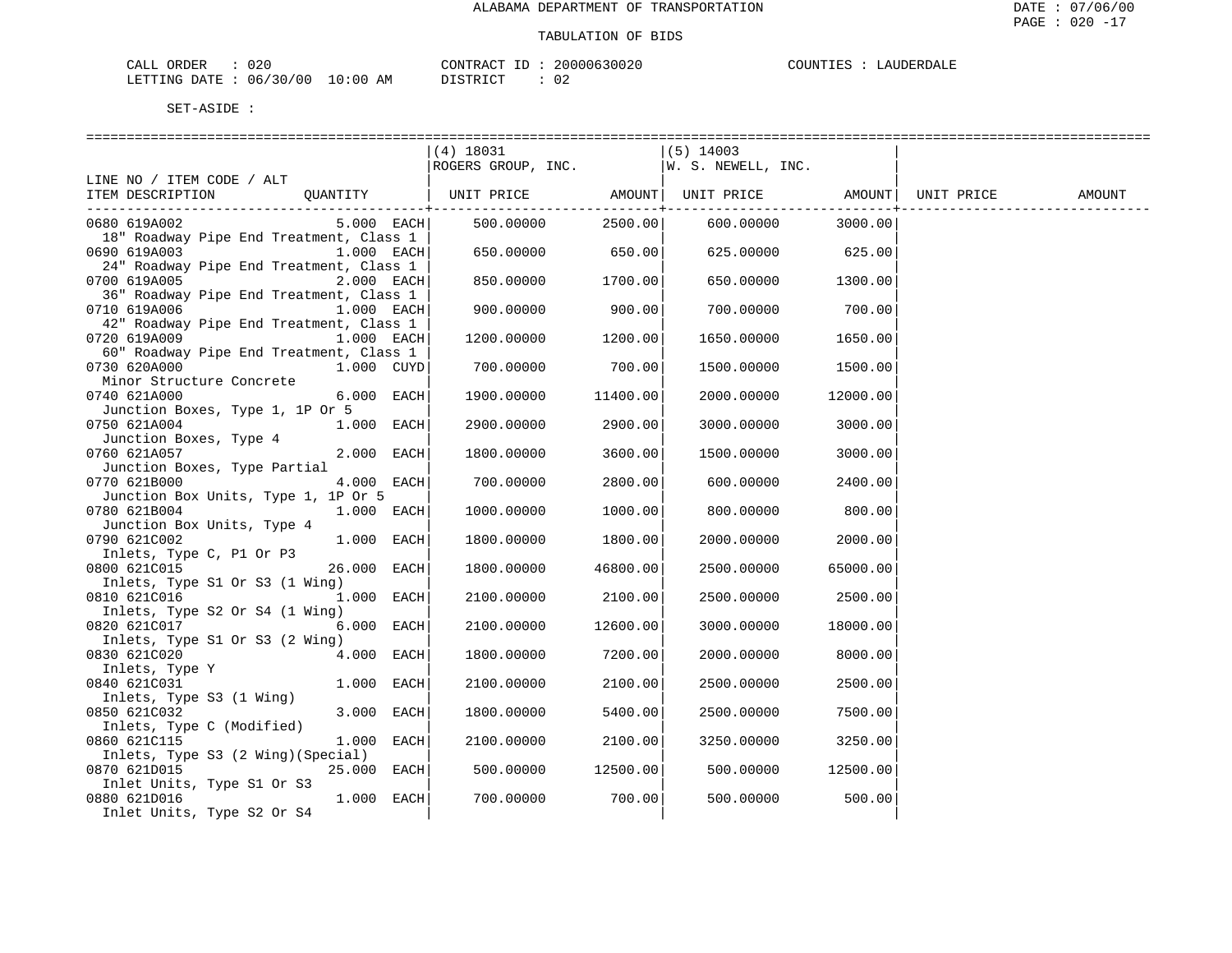| 020<br>CALL ORDER               |          | CONTRACT ID: 20000630020 | COUNTIES : LAUDERDALE |
|---------------------------------|----------|--------------------------|-----------------------|
| LETTING DATE: 06/30/00 10:00 AM | DISTRICT |                          |                       |

|                                                                  |                |              | ----------------------------                         |           | ------------------------------- |           |                    |        |
|------------------------------------------------------------------|----------------|--------------|------------------------------------------------------|-----------|---------------------------------|-----------|--------------------|--------|
|                                                                  |                |              | $(4)$ 18031<br>ROGERS GROUP, INC. W. S. NEWELL, INC. |           | (5) 14003                       |           |                    |        |
| LINE NO / ITEM CODE / ALT                                        |                |              |                                                      |           |                                 |           |                    |        |
| ITEM DESCRIPTION                                                 | QUANTITY       |              | UNIT PRICE AMOUNT   UNIT PRICE                       |           |                                 |           | AMOUNT  UNIT PRICE | AMOUNT |
| 0890 621D019                                                     |                | $7.000$ EACH | 500.00000                                            | 3500.00   | 500.00000                       | 3500.00   |                    |        |
| Inlet Units, Type Y<br>0900 621D020                              | $1.000$ EACH   |              | 500.00000                                            | 500.00    | 500.00000                       | 500.00    |                    |        |
| Inlet Units, Type S3<br>0910 621D022                             | $1.000$ EACH   |              | 500.00000                                            | 500.00    | 500.00000                       | 500.00    |                    |        |
| Inlet Units, Type C, P1 Or P3<br>0920 621D039                    |                | 1.000 EACH   | 500.00000                                            | 500.00    | 500.00000                       | 500.00    |                    |        |
| Inlet Units, Type S3 (Special)<br>0930 6211006                   |                | $1.000$ EACH | 18500.00000                                          | 18500.00  | 25000.00000                     | 25000.00  |                    |        |
| Stilling Basins, Type 6<br>0940 623A000                          | 241.000 LF     |              | 16.00000                                             | 3856.00   | 18.00000                        | 4338.00   |                    |        |
| Concrete Gutter<br>0950 623C000                                  | 8257.000 LF    |              | 10.00000                                             | 82570.00  | 14.00000                        | 115598.00 |                    |        |
| Combination Curb & Gutter, Type C<br>0960 629A004                | 167.000 LF     |              | 100.00000                                            | 16700.00  | 75.00000                        | 12525.00  |                    |        |
| Concrete Median Or Safety Barrier, Type<br>4A (Modified)         |                |              |                                                      |           |                                 |           |                    |        |
| 0970 630A000<br>Steel Beam Guardrail, Class A, Type 1            | 1007.000 LF    |              | 11.50000                                             | 11580.50  | 10.20000                        | 10271.40  |                    |        |
| 0980 630C001                                                     |                | 2.000 EACH   | 550.00000                                            | 1100.00   | 650.00000                       | 1300.00   |                    |        |
| Guardrail End Anchor, Type 8<br>0990 630C003                     |                | 2.000 EACH   | 950.00000                                            | 1900.00   | 1050.00000                      | 2100.00   |                    |        |
| Guardrail End Anchor, Type 13<br>1000 630C070                    |                | 3.000 EACH   | 1275.00000                                           | 3825.00   | 1200.00000                      | 3600.00   |                    |        |
| Guardrail End Anchor, Type 10 Series<br>1010 634A002             | 3060.000 LF    |              | 15.00000                                             | 45900.00  | 8.33000                         | 25489.80  |                    |        |
| Industrial Fence, 6 Feet High<br>1020 634D000                    |                | 7.000 EACH   | 360.00000                                            | 2520.00   | 966.38000                       | 6764.66   |                    |        |
| Gate, 14 Feet Wide, Complete With<br>Fittings (With Barbed Wire) |                |              |                                                      |           |                                 |           |                    |        |
| 1030 650B000<br>Topsoil From Stockpiles                          | 25403.000 CYIP |              | 4.00000                                              | 101612.00 | 2.50000                         | 63507.50  |                    |        |
| 1040 651B000<br>Agricultural Limestone                           | 2.000 TON      |              | 35.00000                                             | 70.00     | 30.00000                        | 60.00     |                    |        |
| 1050 651C000<br>8-8-8 Commercial Fertilizer                      | 17.000 TON     |              | 150.00000                                            | 2550.00   | 350.00000                       | 5950.00   |                    |        |
| 1060 652A050                                                     | 9.000 ACRE     |              | 600.00000                                            | 5400.00   | 850.00000                       | 7650.00   |                    |        |
| Seeding (Mix 1A)<br>1070 652A053                                 | 8.000 ACRE     |              | 675.00000                                            | 5400.00   | 850.00000                       | 6800.00   |                    |        |
| Seeding (Mix 1E)<br>1080 652B050                                 |                | 9.000 ACRE   | 200.00000                                            | 1800.00   | 400.00000                       | 3600.00   |                    |        |
| Temporary Seeding (Mix 1AT)                                      |                |              |                                                      |           |                                 |           |                    |        |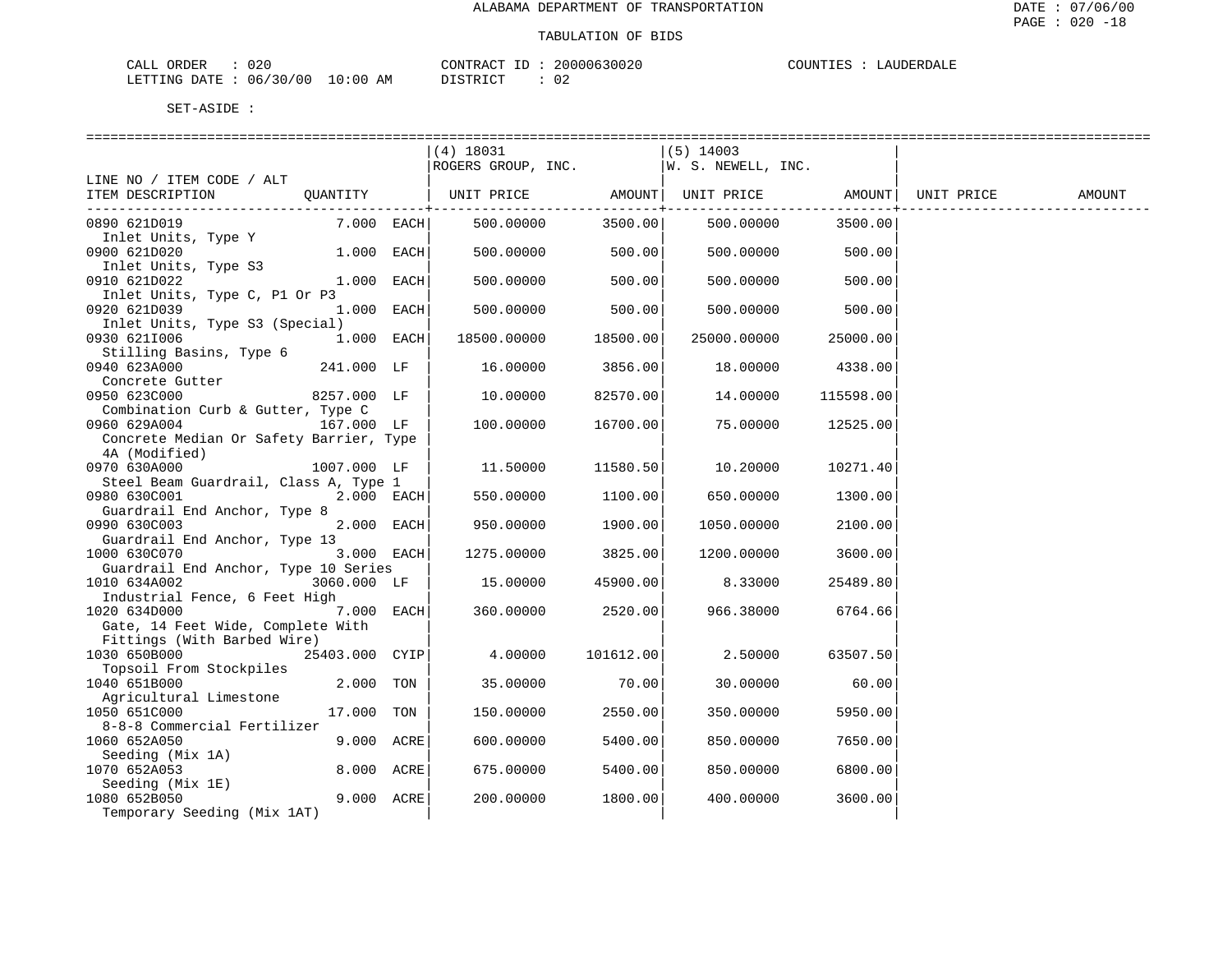| 020<br>CALL ORDER               |          | CONTRACT ID: 20000630020 | COUNTIES : LAUDERDALE |
|---------------------------------|----------|--------------------------|-----------------------|
| LETTING DATE: 06/30/00 10:00 AM | DISTRICT |                          |                       |

|                                                  |               |      | $(4)$ 18031                             |          | $(5)$ 14003     |           |        |
|--------------------------------------------------|---------------|------|-----------------------------------------|----------|-----------------|-----------|--------|
|                                                  |               |      | ROGERS GROUP, INC.   W. S. NEWELL, INC. |          |                 |           |        |
| LINE NO / ITEM CODE / ALT<br>ITEM DESCRIPTION    |               |      |                                         |          |                 |           | AMOUNT |
|                                                  |               |      |                                         |          |                 |           |        |
| 1090 652C000                                     | 17.000 ACRE   |      | 27.50000                                |          | 467.50 30.00000 | 510.00    |        |
| Mowing                                           |               |      |                                         |          |                 |           |        |
| 1100 652D050                                     | 9.000 ACRE    |      | 250.00000                               | 2250.00  | 700.00000       | 6300.00   |        |
| Seeding In Stubble (Mix 1A)<br>1110 654A001      | 4401.000 SOYD |      | 3.50000                                 | 15403.50 | 2.50000         | 11002.50  |        |
| Solid Sodding (Bermuda)                          |               |      |                                         |          |                 |           |        |
| 1120 656A000                                     | 21.000 ACRE   |      | 600.00000                               | 12600.00 | 400.00000       | 8400.00   |        |
| Mulching, Class A, Type 1                        |               |      |                                         |          |                 |           |        |
| 1130 656A001                                     | 5.000 ACRE    |      | 650.00000                               | 3250.00  | 500.00000       | 2500.00   |        |
| Mulching, Class A, Type 2                        |               |      |                                         |          |                 |           |        |
| 1140 659A000                                     | 100.000       | SOYD | 2.25000                                 | 225.00   | 2,00000         | 200.00    |        |
| Erosion Control Netting, Class A<br>1150 659A001 | 100.000       | SOYD | 2.25000                                 | 225.00   | 2,00000         | 200.00    |        |
| Erosion Control Netting, Class B                 |               |      |                                         |          |                 |           |        |
| 1160 659A002                                     | 5233.000      | SOYD | 3.50000                                 | 18315.50 | 5.20000         | 27211.60  |        |
| Erosion Control Netting, Class C1                |               |      |                                         |          |                 |           |        |
| 1170 665A000                                     | 1.000 ACRE    |      | 250.00000                               | 250.00   | 500.00000       | 500.00    |        |
| Temporary Seeding                                |               |      |                                         |          |                 |           |        |
| 1180 665B000                                     | 1.000 ACRE    |      | 250.00000                               | 250.00   | 500.00000       | 500.00    |        |
| Temporary Mulching<br>1190 665C000               | 100.000 LF    |      | 20.00000                                | 2000.00  | 22.00000        | 2200.00   |        |
| 15" Temporary Pipe                               |               |      |                                         |          |                 |           |        |
| 1200 665F000                                     | 1068.000 EACH |      | 10.00000                                | 10680.00 | 6.00000         | 6408.00   |        |
| Hay Bales                                        |               |      |                                         |          |                 |           |        |
| 1210 665G000                                     | 100.000 EACH  |      | 10.00000                                | 1000.00  | 1,00000         | 100.00    |        |
| Sand Bags                                        |               |      |                                         |          |                 |           |        |
| 1220 6651000                                     | 78.000 TON    |      | 25.00000                                | 1950.00  | 20.00000        | 1560.00   |        |
| Temporary Riprap, Class 2<br>1230 665J000        | 5000.000 LF   |      | 5.00000                                 | 25000.00 | 4.00000         | 20000.00  |        |
| Silt Fence, Type A                               |               |      |                                         |          |                 |           |        |
| 1240 665K000                                     | 330.000 CUYD  |      | 10.00000                                | 3300.00  | 10.00000        | 3300.00   |        |
| Drainage Sump Excavation                         |               |      |                                         |          |                 |           |        |
| 1250 665L000                                     | 100.000 LF    |      | 25.00000                                | 2500.00  | 30.00000        | 3000.00   |        |
| Floating Basin Boom                              |               |      |                                         |          |                 |           |        |
| 1260 666A001                                     | 17.000 ACRE   |      | 5.00000                                 | 85.00    | 30.00000        | 510.00    |        |
| Pest Control Treatment<br>1270 680A000           |               | LUMP | 75000.00000                             | 75000.00 | 152000.00000    | 152000.00 |        |
| Engineering Controls                             |               |      |                                         |          |                 |           |        |
| 1280 701A028                                     | 2.000 MILE    |      | 1500.00000                              | 3000.00  | 1500.00000      | 3000.00   |        |
| Solid White, Class 2, Type A Traffic             |               |      |                                         |          |                 |           |        |
| Stripe (0.06" Thick) (6"Wide)                    |               |      |                                         |          |                 |           |        |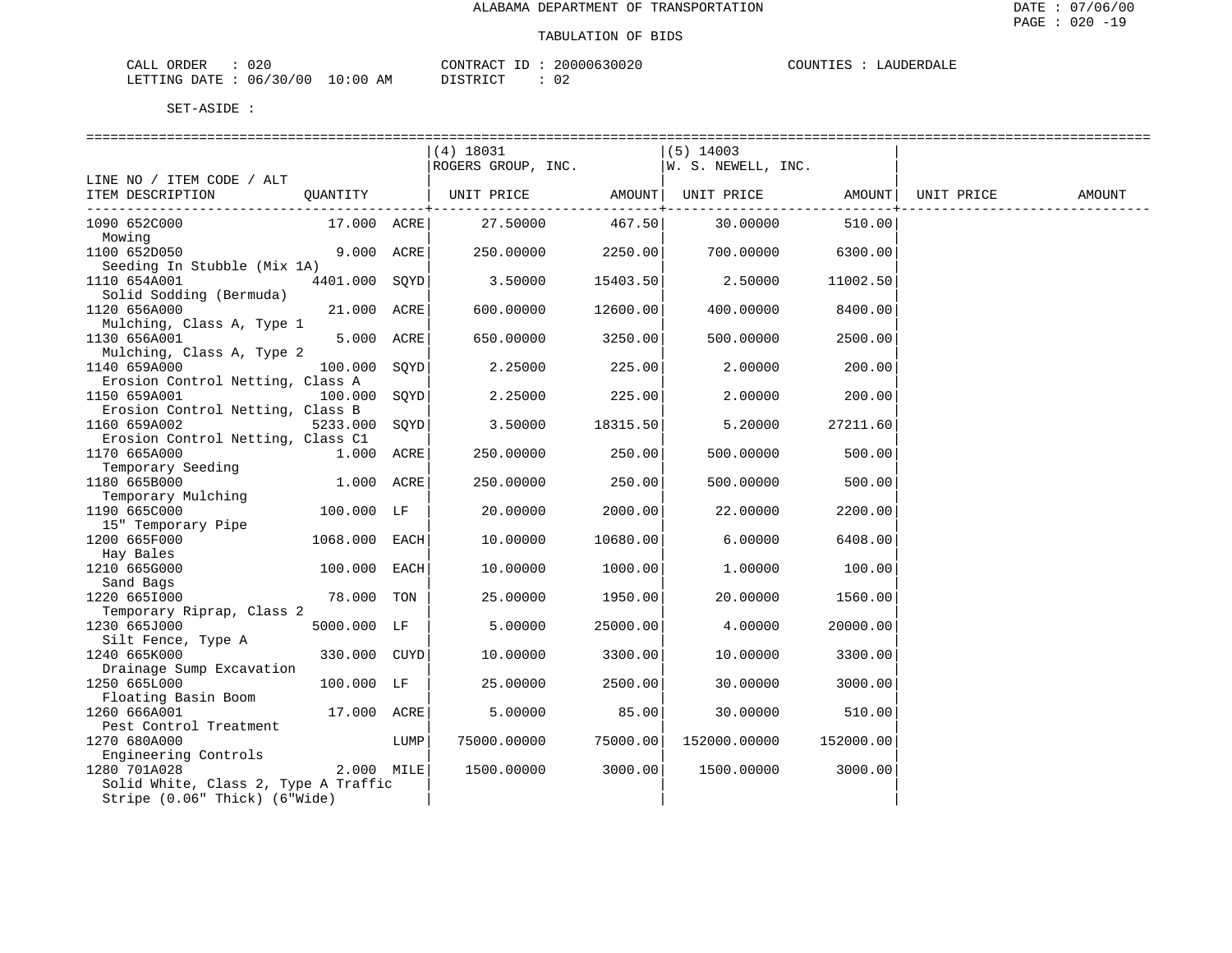| 020<br>ORDER<br>$\sim$ $ -$<br>CALL |             | CONTRACT<br>ID          | 20000630020 | COUNTIES | LAUDERD <sup>7</sup> |
|-------------------------------------|-------------|-------------------------|-------------|----------|----------------------|
| 06/30/00<br>DATE<br>LETTING         | 10:00<br>ΑM | DIAMPIAM<br>+ + + + + + | ◡▵          |          |                      |

| SET-ASIDE |  |  |
|-----------|--|--|
|           |  |  |

|                                                                                                 |                         | $(4)$ 18031                              |          | (5) 14003  |          |        |
|-------------------------------------------------------------------------------------------------|-------------------------|------------------------------------------|----------|------------|----------|--------|
|                                                                                                 |                         | ROGERS GROUP, INC. $ W. S. NEWELL, INC.$ |          |            |          |        |
| LINE NO / ITEM CODE / ALT                                                                       |                         |                                          |          |            |          |        |
|                                                                                                 |                         |                                          |          |            |          | AMOUNT |
| ITEM DESCRIPTION QUANTITY   UNIT PRICE AMOUNT  UNIT PRICE AMOUNT  UNIT PRICE AMOUNT  UNIT PRICE |                         |                                          |          |            |          |        |
| 1290 701A032                                                                                    |                         | 4.000 MILE   1500.00000                  |          |            |          |        |
| Solid Yellow, Class 2, Type A Traffic                                                           |                         |                                          |          |            |          |        |
|                                                                                                 |                         |                                          |          |            |          |        |
| Stripe (0.06" Thick) (6" Wide)                                                                  |                         |                                          |          |            |          |        |
| 1300 701A041                                                                                    | 3.000 MILE              | $1000.00000$ 3000.00                     |          | 1000.00000 | 3000.00  |        |
| Broken White, Class 2, Type A Traffic                                                           |                         |                                          |          |            |          |        |
| Stripe (0.09" Thick) (6" Wide)                                                                  |                         |                                          |          |            |          |        |
| 1310 701A048 1.000 MILE                                                                         |                         | 2500.00000                               | 2500.00  | 2500.00000 | 2500.00  |        |
| Solid Yellow, Class 2, Type A Traffic                                                           |                         |                                          |          |            |          |        |
| Stripe (0.09" Thick) (6" Wide)                                                                  |                         |                                          |          |            |          |        |
| 1320 701B009                                                                                    | 3207.000 LF             | 0.75000                                  | 2405.25  | 0.75000    | 2405.25  |        |
| Dotted Class 2, Type A Traffic Stripe                                                           |                         |                                          |          |            |          |        |
|                                                                                                 |                         |                                          |          |            |          |        |
| $(0.09"$ Thick $)(6"$ Wide $)$                                                                  |                         |                                          |          |            |          |        |
| 1330 701C000                                                                                    | $1.000$ MILE            | $500.00000$ 500.00                       |          | 500.00000  | 500.00   |        |
| Broken Temporary Traffic Stripe                                                                 |                         |                                          |          |            |          |        |
| 1340 701C001                                                                                    | $1.000$ MILE            | 500.00000                                | 500.00   | 500.00000  | 500.00   |        |
| Solid Temporary Traffic Stripe                                                                  |                         |                                          |          |            |          |        |
| 1350 701D007                                                                                    | $1.000$ MILE            | 1200.00000                               | 1200.00  | 1200.00000 | 1200.00  |        |
| Solid Traffic Stripe Removed (Paint)                                                            |                         |                                          |          |            |          |        |
| 1360 701D014                                                                                    | $1.000$ $\texttt{MILE}$ | 1000.00000                               | 1000.00  | 1000.00000 | 1000.00  |        |
| Broken Traffic Stripe Removed (Paint)                                                           |                         |                                          |          |            |          |        |
| 1370 703A002                                                                                    | 9540.000 SOFT           | 1.80000                                  | 17172.00 | 1.80000    | 17172.00 |        |
| Traffic Control Markings, Class 2, Type                                                         |                         |                                          |          |            |          |        |
|                                                                                                 |                         |                                          |          |            |          |        |
| Α                                                                                               |                         |                                          |          |            |          |        |
| 1380 703B002                                                                                    | 1191.000 SOFT           | 3.00000                                  | 3573.00  | 3.00000    | 3573.00  |        |
| Traffic Control Legends, Class 2, Type A                                                        |                         |                                          |          |            |          |        |
| 1390 703D001                                                                                    | 1863.000 SQFT           | 1,30000                                  | 2421.90  | 1.30000    | 2421.90  |        |
| Temporary Traffic Control Markings                                                              |                         |                                          |          |            |          |        |
| 1400 703E001                                                                                    | 269.000 SOFT            | 1,30000                                  | 349.70   | 1.30000    | 349.70   |        |
| Temporary Traffic Control Legends                                                               |                         |                                          |          |            |          |        |
| 1410 705A030                                                                                    | $103.000$ EACH          | 5.25000                                  | 540.75   | 5.25000    | 540.75   |        |
| Pavement Markers, Class A-H, Type 2-C                                                           |                         |                                          |          |            |          |        |
| 1420 705A031                                                                                    | 174.000 EACH            | 5.00000                                  | 870.00   | 5.00000    | 870.00   |        |
| Pavement Markers, Class A-H, Type 1-A                                                           |                         |                                          |          |            |          |        |
|                                                                                                 |                         |                                          |          |            |          |        |
| 1430 705A037                                                                                    | 1212.000 EACH           | 5.25000                                  | 6363.00  | 5.25000    | 6363.00  |        |
| Pavement Markers, Class A-H, Type 2-D                                                           |                         |                                          |          |            |          |        |
| 1440 710A115                                                                                    | 352.000 SOFT            | 13.50000                                 | 4752.00  | 13.50000   | 4752.00  |        |
| Class 4, Aluminum Flat Sign Panels                                                              |                         |                                          |          |            |          |        |
| 0.08" Thick Or Steel Flat Sign Panels                                                           |                         |                                          |          |            |          |        |
| 14 Gauge (Type III Or Type IV                                                                   |                         |                                          |          |            |          |        |
| Background)                                                                                     |                         |                                          |          |            |          |        |
| 1450 710A118                                                                                    | 217.000 SOFT            | 18.50000 4014.50                         |          | 18.50000   | 4014.50  |        |
| Class 2, Aluminum Flat Sign Panels                                                              |                         |                                          |          |            |          |        |
| 0.125" Thick Or Steel Flat Sign Panels                                                          |                         |                                          |          |            |          |        |
|                                                                                                 |                         |                                          |          |            |          |        |
| 12 Gauge (Type III Or Type IV                                                                   |                         |                                          |          |            |          |        |
| Background)                                                                                     |                         |                                          |          |            |          |        |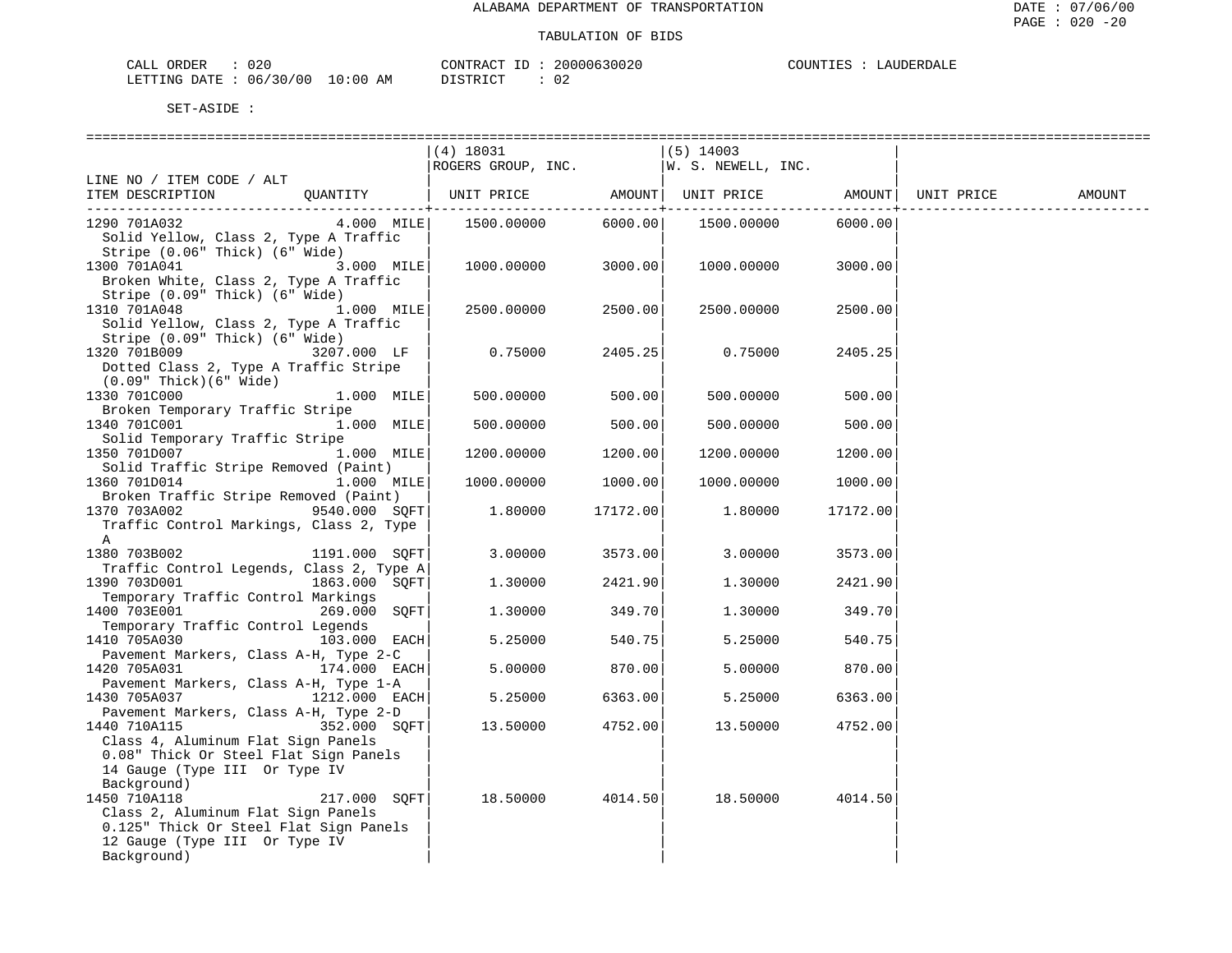| ORDER<br>CALL    |                       | CONTRACT<br>TD. | 20000630020 | COUNTIES : | LAUDERDALE |
|------------------|-----------------------|-----------------|-------------|------------|------------|
| LETTING DATE : ' | : : 06/30/00 10:00 AM | DISTRICT        | -02         |            |            |

|                                                                                                                           |             |              | (4) 18031<br>ROGERS GROUP, INC.      |          | $(5)$ 14003<br>W. S. NEWELL, INC. |          |            |        |
|---------------------------------------------------------------------------------------------------------------------------|-------------|--------------|--------------------------------------|----------|-----------------------------------|----------|------------|--------|
| LINE NO / ITEM CODE / ALT                                                                                                 |             |              |                                      |          |                                   |          |            |        |
| ITEM DESCRIPTION                                                                                                          | OUANTITY    |              | UNIT PRICE AMOUNT  UNIT PRICE AMOUNT | -------+ |                                   |          | UNIT PRICE | AMOUNT |
| 1460 710B001<br>Roadway Sign Post (#3 "U" Channel<br>Galvanized Steel)                                                    | 883.000 LF  |              | 5.90000                              | 5209.70  | 5.90000                           | 5209.70  |            |        |
| 1470 713A000<br>Permanent Barricades                                                                                      | 50.000 LF   |              | 100.00000                            | 5000.00  | 95.00000                          | 4750.00  |            |        |
| 1480 726A000<br>Portable Concrete Safety Barriers, Type<br>6                                                              | 700.000 LF  |              | 40.00000                             | 28000.00 | 42.00000                          | 29400.00 |            |        |
| 1490 726B000<br>Portable Concrete Safety Barriers, Type<br>6                                                              | 1470.000 LF |              | 45.00000                             | 66150.00 | 45.00000                          | 66150.00 |            |        |
| 1500 730D000<br>Furnishing And Installing Traffic<br>Control System (Patton Island Rd. @<br>Union Ave. & Huntsville Ave.) |             | LUMP         | 8200.00000                           | 8200.00  | 8200.00000                        | 8200.00  |            |        |
| 1510 730G001<br>Metal Traffic Signal Strain Pole                                                                          |             | 8.000 EACH   | 4500.00000                           | 36000.00 | 4500.00000                        | 36000.00 |            |        |
| 1520 730H000<br>Loop Detector                                                                                             | 3533.000 LF |              | 1.80000                              | 6359.40  | 1,80000                           | 6359.40  |            |        |
| 1530 7301000<br>Shielded Loop Detector Home-Run Cable                                                                     | 4805.000 LF |              | 1,40000                              | 6727.00  | 1,40000                           | 6727.00  |            |        |
| 1540 730J000<br>Loop Detector Amplifier                                                                                   | 11.000 EACH |              | 135.00000                            | 1485.00  | 135.00000                         | 1485.00  |            |        |
| 1550 730K000<br>Traffic Signal Junction Box                                                                               | 11.000 EACH |              | 400.00000                            | 4400.00  | 400.00000                         | 4400.00  |            |        |
| 1560 730L000<br>3/4", Metallic, Conduit                                                                                   | 40.000 LF   |              | 5.00000                              | 200.00   | 5.00000                           | 200.00   |            |        |
| 1570 730L003<br>1", Non-Metallic, Conduit                                                                                 | 100.000 LF  |              | 3.00000                              | 300.00   | 3.00000                           | 300.00   |            |        |
| 1580 730L005<br>2", Non-Metallic, Conduit                                                                                 | 2595.000 LF |              | 4.50000                              | 11677.50 | 4.50000                           | 11677.50 |            |        |
| 1590 730L007<br>3", Non-Metallic, Conduit                                                                                 | 105.000 LF  |              | 6.50000                              | 682.50   | 6.50000                           | 682.50   |            |        |
| 1600 730M000<br>Interconnect Cable, Direct Burial,<br>#14-9C IMSH50-1                                                     | 1500.000 LF |              | 2.50000                              | 3750.00  | 2.50000                           | 3750.00  |            |        |
| 1610 730P001<br>Vehicular Signal Head, 12 Inch 3 Section                                                                  | 24.000 EACH |              | 400.00000                            | 9600.00  | 400.00000                         | 9600.00  |            |        |
| 1620 730R003<br>Traffic Controller, Type III, 8 Phase                                                                     |             | $1.000$ EACH | 9000.00000                           | 9000.00  | 9000.00000                        | 9000.00  |            |        |
| 1630 730R005<br>Traffic Controller, Type III, Master                                                                      |             | $1.000$ EACH | 11000.00000                          | 11000.00 | 11000.00000                       | 11000.00 |            |        |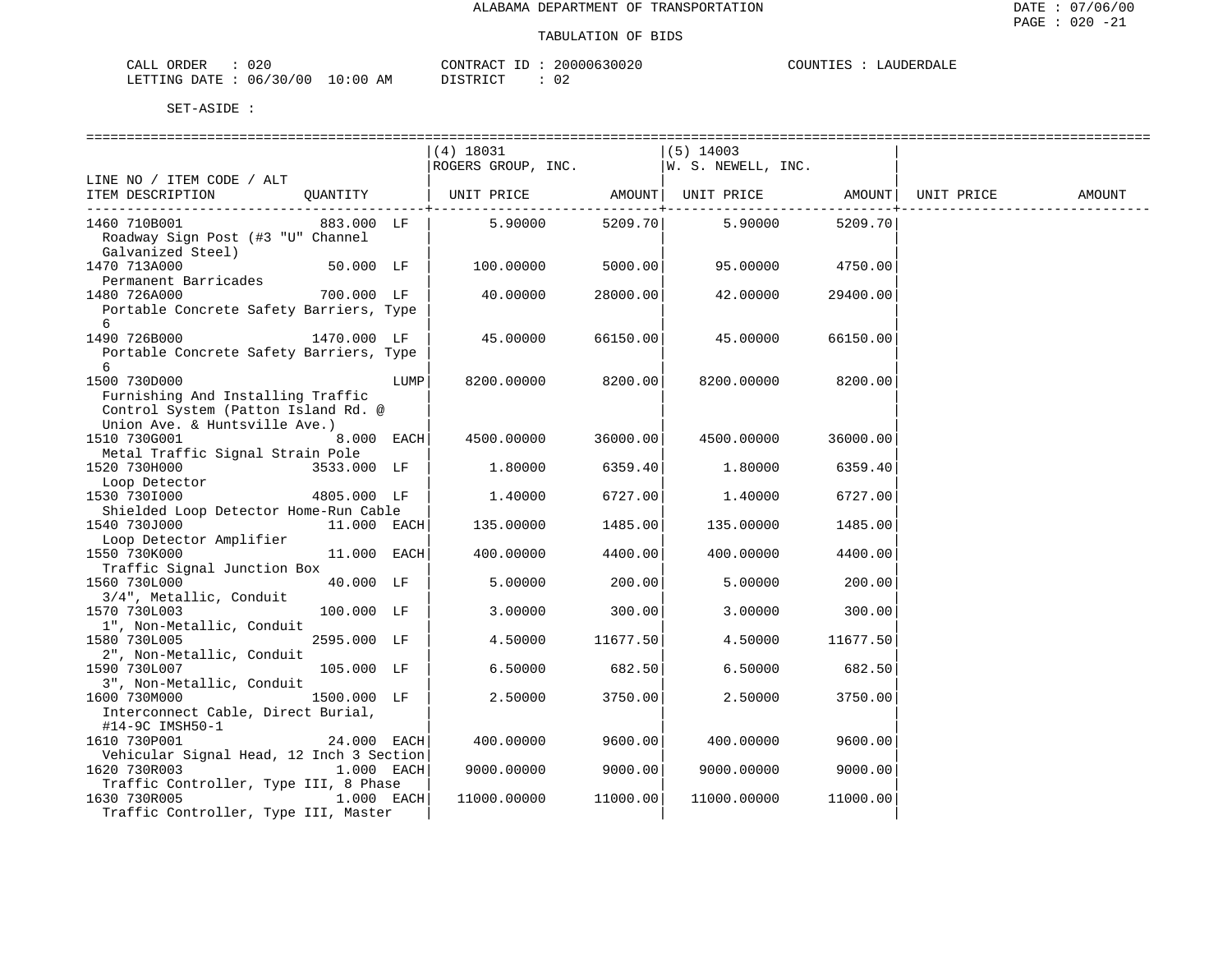| ORDER<br>CALL (  | 020               | CONTRACT<br>ID       | 20000630020 | COUNTIES | LAUDERDALF |
|------------------|-------------------|----------------------|-------------|----------|------------|
| LETTING DATE : ' | 06/30/00 10:00 AM | <b>DISTRICT</b><br>. |             |          |            |

|                                            |               |      | $(4)$ 18031<br>ROGERS GROUP, INC. |                      | $(5)$ 14003<br>W. S. NEWELL, INC. |          |            |        |
|--------------------------------------------|---------------|------|-----------------------------------|----------------------|-----------------------------------|----------|------------|--------|
| LINE NO / ITEM CODE / ALT                  |               |      |                                   |                      |                                   |          |            |        |
| ITEM DESCRIPTION                           | OUANTITY      |      | UNIT PRICE                        | AMOUNT               | UNIT PRICE                        | AMOUNT   | UNIT PRICE | AMOUNT |
| 1640 740B000                               | 644.000 SOFT  |      | 20,00000                          | -------+<br>12880.00 | 12.72000                          | 8191.68  |            |        |
| Construction Signs                         |               |      |                                   |                      |                                   |          |            |        |
| 1650 740C000                               | 77.000        | SOFT | 25.00000                          | 1925.00              | 15.90000                          | 1224.30  |            |        |
| Special Construction Signs<br>1660 740D000 | 20.000        | EACH | 50.00000                          | 1000.00              | 50.88000                          | 1017.60  |            |        |
| Channelizing Drums                         |               |      |                                   |                      |                                   |          |            |        |
| 1670 740E000                               | 50.000        | EACH | 5.00000                           | 250.00               | 12.72000                          | 636.00   |            |        |
| Cones (36 Inches High)                     |               |      |                                   |                      |                                   |          |            |        |
| 1680 740F002                               | 32.000        | EACH | 325.00000                         | 10400.00             | 265.00000                         | 8480.00  |            |        |
| Barricades, Type III                       |               |      |                                   |                      |                                   |          |            |        |
| 1690 7401005                               | 44.000        | EACH | 750.00000                         | 33000.00             | 848.00000                         | 37312.00 |            |        |
| Warning Lights, Type B (Detachable Head)   |               |      |                                   |                      |                                   |          |            |        |
| 1700 740M000                               | 50.000 EACH   |      | 5.00000                           | 250.00               | 8.48000                           | 424.00   |            |        |
| Weight For Cone                            |               |      |                                   |                      |                                   |          |            |        |
| 1710 741C010                               | $3.000$ EACH  |      | 3500.00000                        | 10500.00             | 4240.00000                        | 12720.00 |            |        |
| Portable Sequential Arrow And Chevron      |               |      |                                   |                      |                                   |          |            |        |
| Sign Unit                                  |               |      |                                   |                      |                                   |          |            |        |
| 1720 742A002                               | $4.000$ EACH  |      | 15000.00000                       | 60000.00             | 19610.00000                       | 78440.00 |            |        |
| Portable Changeable Message Sign, Type 1   |               |      |                                   |                      |                                   |          |            |        |
| 1730 750B050                               | $31.000$ EACH |      | 2800.00000                        | 86800.00             | 2800.00000                        | 86800.00 |            |        |
| Cobra Head Lighting Assembly With One      |               |      |                                   |                      |                                   |          |            |        |
| 400 Watt Luminaire                         |               |      |                                   |                      |                                   |          |            |        |
| 1740 750C000                               | $1.000$ EACH  |      | 400.00000                         | 400.00               | 400.00000                         | 400.00   |            |        |
| Electrical Junction Box, Type 1            |               |      |                                   |                      |                                   |          |            |        |
| 1750 750D008                               | 1900.000 LF   |      | 4.50000                           | 8550.00              | 4.50000                           | 8550.00  |            |        |
| 2" Non-Metallic Conduit<br>1760 750E006    | 4800.000 LF   |      | 1,10000                           | 5280.00              | 1,10000                           | 5280.00  |            |        |
| #2 AWG Conductors                          |               |      |                                   |                      |                                   |          |            |        |
| 1770 750E008                               | 900.000 LF    |      | 1.75000                           | 1575.00              | 1.75000                           | 1575.00  |            |        |
| Conductor, #2/0 AWG                        |               |      |                                   |                      |                                   |          |            |        |
| 1780 750F004                               | $1.000$ EACH  |      | 5000.00000                        | 5000.00              | 5000.00000                        | 5000.00  |            |        |
| Lighting Control Center, Type NT           |               |      |                                   |                      |                                   |          |            |        |
| 1790 750N012                               | $31.000$ EACH |      | 650.00000                         | 20150.00             | 650.00000                         | 20150.00 |            |        |
| Roadway Pole Foundation, Auger Base        |               |      |                                   |                      |                                   |          |            |        |
| 1800 750P003                               | 5300.000 LF   |      | 3.25000                           | 17225.00             | 3.25000                           | 17225.00 |            |        |
| Combined Duct And Cable, 2 #4, 1 #6 AWG    |               |      |                                   |                      |                                   |          |            |        |
| 1810 756A000                               | 430.000 LF    |      | 20.00000                          | 8600.00              | 20.00000                          | 8600.00  |            |        |
| Electrical Conduit, Lines, Type            |               |      |                                   |                      |                                   |          |            |        |
| Installation 2", 1 Line, Type 2            |               |      |                                   |                      |                                   |          |            |        |
| 1820 756A021                               | 40.000 LF     |      | 25.00000                          | 1000.00              | 25.00000                          | 1000.00  |            |        |
| 3" Electrical Conduit, 1 Line, Type 5      |               |      |                                   |                      |                                   |          |            |        |
| Installation                               |               |      |                                   |                      |                                   |          |            |        |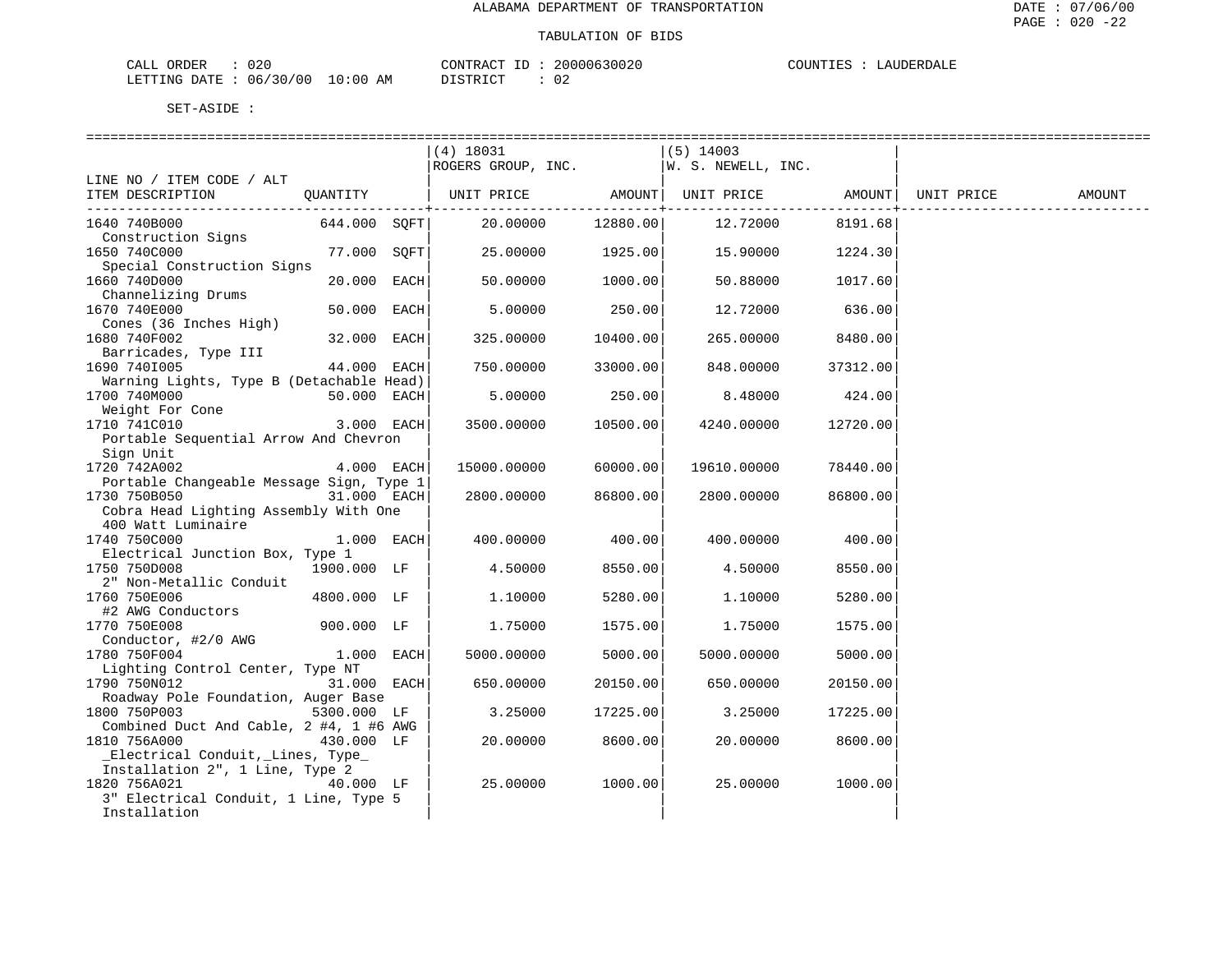| ORDER<br>$\cdot$ , $\Lambda$ ,<br>، ئىللەت | 02C                |           | ⊼ מידיזגר∕<br>$\sim$ $\sim$ $\sim$<br>,,,, | 200<br>020   | JUNT LE<br>.<br>، د ۱ | $\overline{A}$ |
|--------------------------------------------|--------------------|-----------|--------------------------------------------|--------------|-----------------------|----------------|
| <b>ETTING</b><br>DATF                      | ີ ? ∩<br>06<br>U C | :00<br>AΜ | .0007707                                   | $\sim$<br>∪∠ |                       |                |

|                                        |          | $(4)$ 18031        |                 | $(5)$ 14003        |                 |            |        |
|----------------------------------------|----------|--------------------|-----------------|--------------------|-----------------|------------|--------|
|                                        |          | ROGERS GROUP, INC. |                 | W. S. NEWELL, INC. |                 |            |        |
| LINE NO / ITEM CODE / ALT              |          |                    |                 |                    |                 |            |        |
| ITEM DESCRIPTION                       | OUANTITY | UNIT PRICE         | AMOUNT          | UNIT PRICE         | AMOUNT          | UNIT PRICE | AMOUNT |
| 1830 756A022 20.000 LF                 |          | 30.00000           | 600.00          | 30.00000           | 600.001         |            |        |
| 4" Electrical Conduit, 1 Line, Type 5  |          |                    |                 |                    |                 |            |        |
| Installation                           |          |                    |                 |                    |                 |            |        |
| 1840 756A023                           |          | 35,00000           | 2100.001        | 35.00000           | 2100.00         |            |        |
| 5" Electrical Conduit, 1 Line, Type 5  |          |                    |                 |                    |                 |            |        |
| Installation                           |          |                    |                 |                    |                 |            |        |
| 1850 998A000                           | LUMP     | 30000.00000        | 30000.001       | 331500.00000       | 331500.00       |            |        |
| Construction Fuel (Maximum Bid Limited |          |                    |                 |                    |                 |            |        |
| To $$631,500.00)$                      |          |                    |                 |                    |                 |            |        |
| 1860 999 000 3000.000 HOUR             |          | 0.80000            | 2400.00         |                    | 0.80000 2400.00 |            |        |
| Trainee Hours At 80 Cents Per Hour     |          |                    |                 |                    |                 |            |        |
| SECTION TOTALS                         |          |                    | \$7,987,386.58] |                    | \$8,419,910.77  |            |        |
| CONTRACT TOTALS                        |          |                    | \$7,987,386.58] |                    | \$8,419,910.77] |            |        |
|                                        |          |                    |                 |                    |                 |            |        |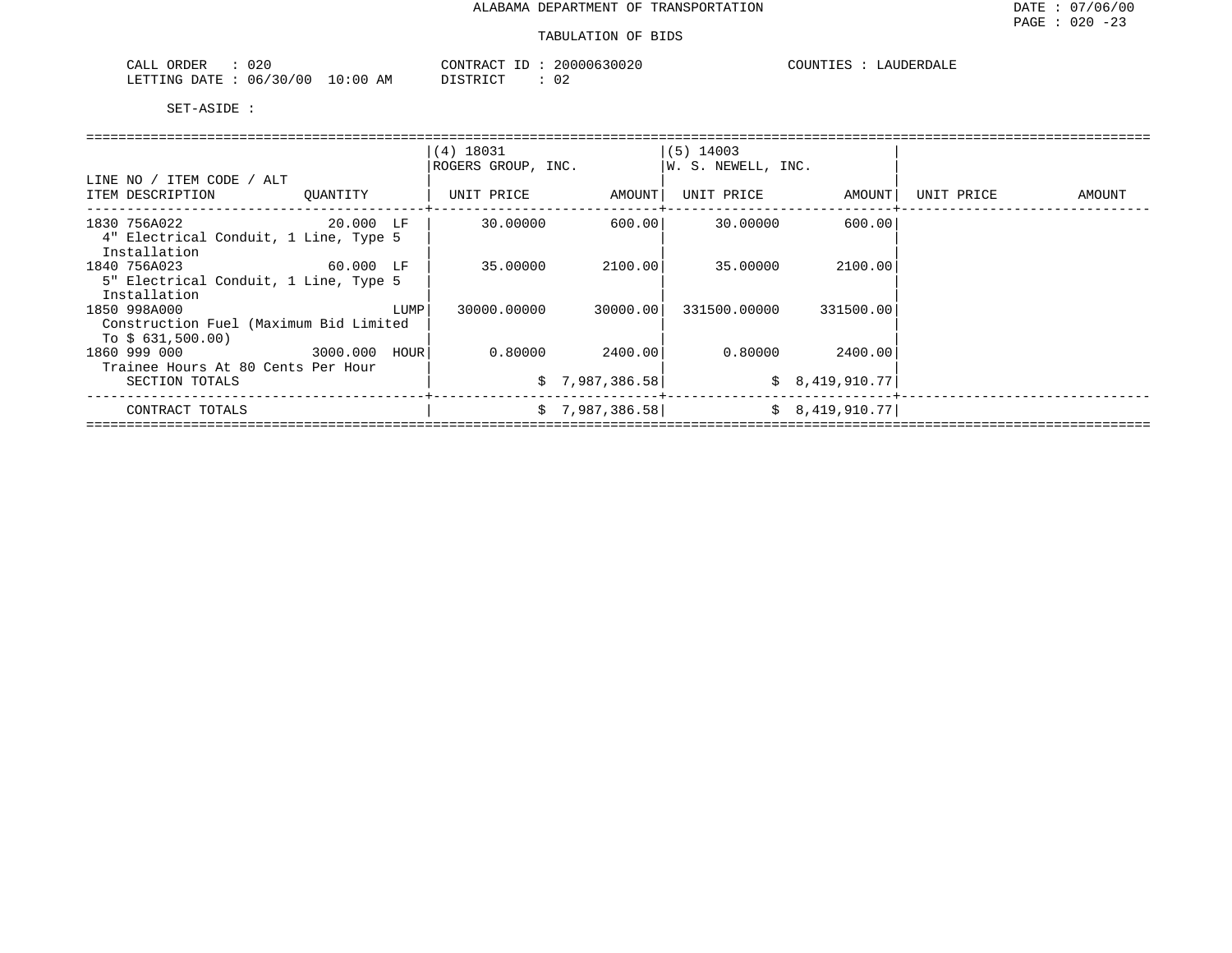## VENDOR RANKING

|      | CALL ORDER                           | $\therefore$ 021<br>LETTING DATE : 06/30/00 10:00 AM | CONTRACT ID: 20000630021<br>DISTRICT                                                                                                           | : 05 |              | COUNTIES : LAMAR |                              |                   |
|------|--------------------------------------|------------------------------------------------------|------------------------------------------------------------------------------------------------------------------------------------------------|------|--------------|------------------|------------------------------|-------------------|
|      | CONTRACT DESCRIPTION:<br>SET-ASIDE : | Sulligent. Length - 0.359 km.                        | CONTRACT TIME:<br>RURAL<br>for constructing the Bridge Culvert Replacement and<br>Approaches on S.R. #118 (U.S. #278) at Indian Creek, west of | 75   | Working Days | (available days) | PROJECT $(S)$ : BR-264 $(6)$ |                   |
| RANK | VENDOR NO. / NAME                    |                                                      |                                                                                                                                                |      |              |                  | TOTAL<br><b>BID</b>          | % OVER<br>LOW BID |
|      | 16003                                |                                                      | PHILLIPS CONTRACTING CO., INC.                                                                                                                 |      |              | Ŝ.               | 467,157.00                   | 100.0000%         |
|      | 20011                                |                                                      | TRI COUNTY CONCRETE CONSTRUCTION, INC.                                                                                                         |      |              |                  | 479,691.32                   | 102.6831%         |
|      | 18024                                | RACON, INC.                                          |                                                                                                                                                |      |              |                  | 531,946.24                   | 113.8688%         |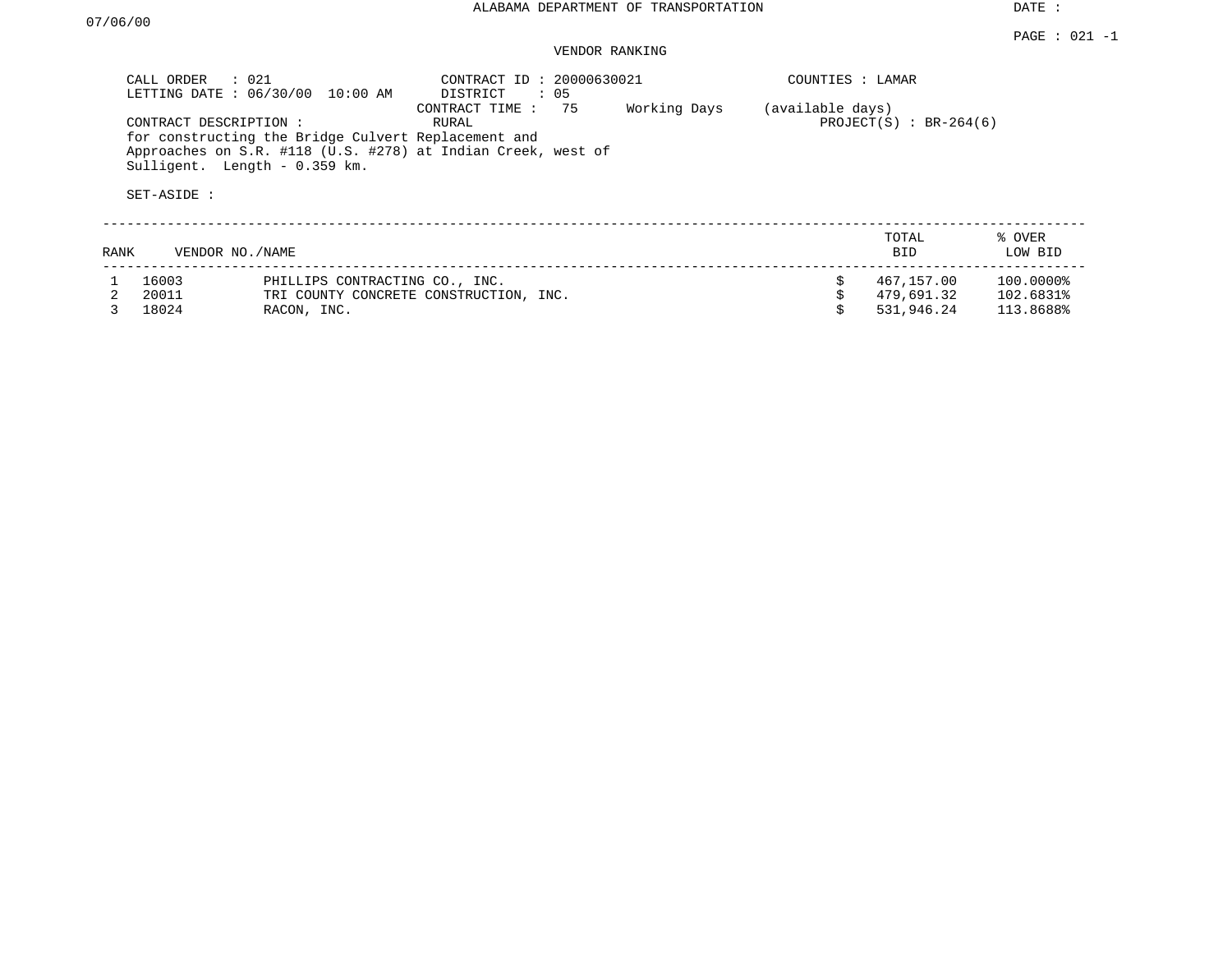| ∩∩∙<br>ORDER<br>CALL<br>∪∠⊥                 | 20000630021<br>$- -$<br>CONTRACT | LAMAR<br>COUNTIEC |
|---------------------------------------------|----------------------------------|-------------------|
| 06/30/00<br>10:00<br>LETTING<br><b>DATE</b> | DISTRICT<br>ΆM<br>◡ ◡<br>.       |                   |

|                                                         |              |      | $(1)$ 16003       |                   | $(2)$ 20011                                                           |                    | $(3)$ 18024 |          |
|---------------------------------------------------------|--------------|------|-------------------|-------------------|-----------------------------------------------------------------------|--------------------|-------------|----------|
|                                                         |              |      |                   |                   | PHILLIPS CONTRACTING CO., IN TRI COUNTY CONCRETE CONSTRUC RACON, INC. |                    |             |          |
| LINE NO / ITEM CODE / ALT                               |              |      |                   |                   |                                                                       |                    |             |          |
| ITEM DESCRIPTION                                        | OUANTITY     |      | UNIT PRICE AMOUNT |                   | UNIT PRICE AMOUNT                                                     |                    | UNIT PRICE  | AMOUNT   |
| _______________________                                 |              |      |                   | ----------------+ |                                                                       | -----------------+ |             |          |
| SECTION 0001 Total                                      |              |      |                   |                   |                                                                       |                    |             |          |
| 0010 201A000                                            |              | LUMP | 6000,00000        | 6000.00           | 54200.00000                                                           | 54200.00           | 15000.00000 | 15000.00 |
| Clearing & Grubbing (Approximately 1                    |              |      |                   |                   |                                                                       |                    |             |          |
| Hectare)                                                |              |      |                   |                   |                                                                       |                    |             |          |
| 0020 206A000                                            |              | LUMP | 4000.00000        | 4000.00           | 45937.72000                                                           | 45937.72           | 5000.00000  | 5000.00  |
| Removal Of Old Bridge, Station 47+27.000                |              |      |                   |                   |                                                                       |                    |             |          |
| 0030 206D000                                            | 88.000 M     |      | 10.00000          | 880.00            | 4.10000                                                               | 360.80             | 22.75000    | 2002.00  |
| Removing Pipe                                           |              |      |                   |                   |                                                                       |                    |             |          |
| 0040 206D001                                            | 52.000 M     |      | 8,00000           | 416.00            | 4.92000                                                               | 255.84             | 18.00000    | 936.00   |
| Removing Guardrail                                      |              |      |                   |                   |                                                                       |                    |             |          |
| 0050 206E010                                            | 4.000 EACH   |      | 125.00000         | 500.00            | 55.00000                                                              | 220.00             | 225.00000   | 900.00   |
| Removing Guardrail End Anchor (Type 2-B)                |              |      |                   |                   |                                                                       |                    |             |          |
| 0060 206E019                                            | 4.000 EACH   |      | 125.00000         | 500.00            | 55.00000                                                              | 220.00             | 100.00000   | 400.00   |
| Removing Guardrail End Anchor (Type 10)                 |              |      |                   |                   |                                                                       |                    |             |          |
| 0070 210A000                                            | 7056.000 M3  |      | 6.00000           | 42336.00          | 3.90000                                                               | 27518.40           | 3.75000     | 26460.00 |
| Unclassified Excavation                                 |              |      |                   |                   |                                                                       |                    |             |          |
| 0080 210D013                                            | 12064.000 M3 |      | 7.00000           | 84448.00          | 5.00000                                                               | 60320.00           | 7.00000     | 84448.00 |
| Borrow Excavation (A-4(0) or Better)                    |              |      |                   |                   |                                                                       |                    |             |          |
| 0090 214A000                                            | 636.000 M3   |      | 8.00000           | 5088.00           | 4.22000                                                               | 2683.92            | 10.00000    | 6360.00  |
| Structure Excavation                                    |              |      |                   |                   |                                                                       |                    |             |          |
| 0100 214B001                                            | 219.000 M3   |      | 28.00000          | 6132.00           | 17.50000                                                              | 3832.50            | 39.00000    | 8541.00  |
| Foundation Backfill, Commercial                         |              |      |                   |                   |                                                                       |                    |             |          |
| 0110 230A000                                            | 1.000 RBST   |      | 3000.00000        | 3000.00           | 1000.00000                                                            | 1000.00            | 2022.89000  | 2022.89  |
| Roadbed Processing                                      |              |      |                   |                   |                                                                       |                    |             |          |
| 0120 301A004                                            | 240.000 M2   |      | 6.00000           | 1440.00           | 6.00000                                                               | 1440.00            | 10.00000    | 2400.00  |
| Crushed Aggregate Base Course, Type B,                  |              |      |                   |                   |                                                                       |                    |             |          |
| Plant Mixed, 100 mm Compacted Thickness<br>0130 301A008 |              |      |                   |                   |                                                                       |                    |             |          |
| Crushed Aggregate Base Course, Type B,                  | 2882.000 M2  |      | 6.00000           | 17292.00          | 6.00000                                                               | 17292.00           | 6.00000     | 17292.00 |
| Plant Mixed, 125 mm Compacted Thickness                 |              |      |                   |                   |                                                                       |                    |             |          |
| 0140 305B060                                            | 25.000 MTON  |      | 26.00000          | 650.00            | 18,00000                                                              | 450.00             | 26,00000    | 650.00   |
| Crushed Aggregate, Section 825, Type B,                 |              |      |                   |                   |                                                                       |                    |             |          |
| For Miscellaneous Use                                   |              |      |                   |                   |                                                                       |                    |             |          |
| 0150 401A000                                            | 306.000 M2   |      | 2,00000           | 612.00            | 2,00000                                                               | 612.00             | 2.23000     | 682.38   |
| Bituminous Treatment A                                  |              |      |                   |                   |                                                                       |                    |             |          |
| 0160 401A012                                            | 1302.000 M2  |      | 5.00000           | 6510.00           | 5,00000                                                               | 6510.00            | 5.57000     | 7252.14  |
| Bituminous Treatment AJG                                |              |      |                   |                   |                                                                       |                    |             |          |
| 0170 401B106                                            | 240.000 M2   |      | 6.00000           | 1440.00           | 6,00000                                                               | 1440.00            | 6.69000     | 1605.60  |
| Bituminous Treatment JG (With Polymer                   |              |      |                   |                   |                                                                       |                    |             |          |
| Additive)                                               |              |      |                   |                   |                                                                       |                    |             |          |
|                                                         |              |      |                   |                   |                                                                       |                    |             |          |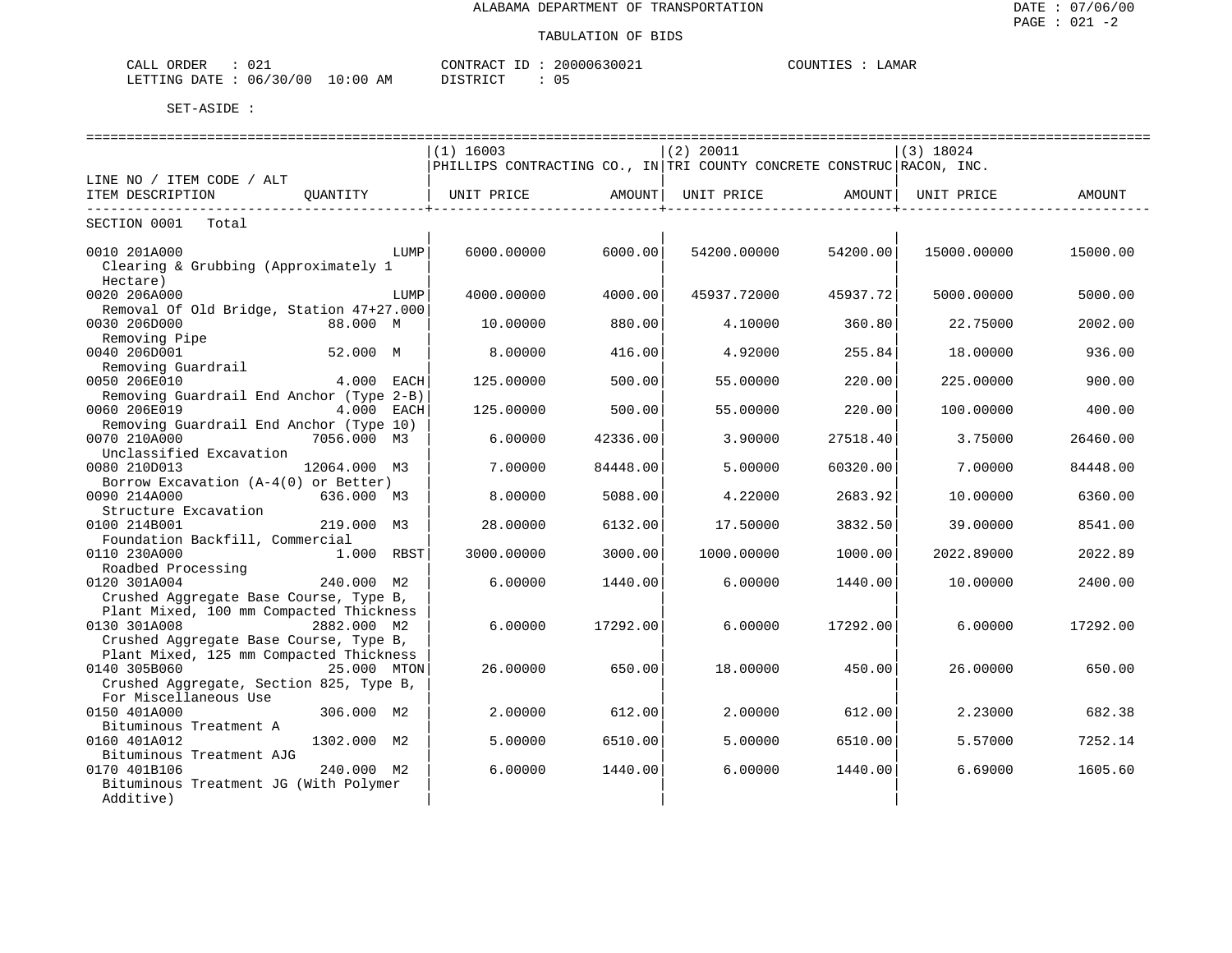| CALI | ORDER            | 021            |    | CONTRACT         | . | 2000063002. | $\mu$ tint $\tau$ | <b>AMAR</b> |
|------|------------------|----------------|----|------------------|---|-------------|-------------------|-------------|
|      | DATE.<br>LETTING | 06/30/00 10:00 | AM | ידי איד פידי פור |   | ັັ          |                   |             |

|                                                  |              | $(1)$ 16003 |                    | $(2)$ 20011                                                           |                        | $(3)$ 18024 |          |
|--------------------------------------------------|--------------|-------------|--------------------|-----------------------------------------------------------------------|------------------------|-------------|----------|
|                                                  |              |             |                    | PHILLIPS CONTRACTING CO., IN TRI COUNTY CONCRETE CONSTRUC RACON, INC. |                        |             |          |
| LINE NO / ITEM CODE / ALT                        |              |             |                    |                                                                       |                        |             |          |
| ITEM DESCRIPTION                                 | OUANTITY     | UNIT PRICE  | AMOUNT             | UNIT PRICE                                                            | AMOUNT                 | UNIT PRICE  | AMOUNT   |
| 0180 405A000                                     | 393.000 L    | 1,00000     | --------<br>393.00 | 1,00000                                                               | ------------<br>393.00 | 1,11000     | 436.23   |
| Tack Coat                                        |              |             |                    |                                                                       |                        |             |          |
| 0190 429A260                                     | 234.000 MTON | 90.00000    | 21060.00           | 90.00000                                                              | 21060.00               | 100.28000   | 23465.52 |
| Improved Bituminous Concrete Wearing             |              |             |                    |                                                                       |                        |             |          |
| Surface Layer, 12.5 mm Maximum                   |              |             |                    |                                                                       |                        |             |          |
| Aggregate Size Mix, ESAL Range D                 |              |             |                    |                                                                       |                        |             |          |
| 0200 429A263                                     | 20.000 MTON  | 100.00000   | 2000.00            | 100.00000                                                             | 2000.00                | 111.43000   | 2228.60  |
| Improved Bituminous Concrete Wearing             |              |             |                    |                                                                       |                        |             |          |
| Surface Layer, Patching, 12.5 mm                 |              |             |                    |                                                                       |                        |             |          |
| Maximum Aggregate Size Mix, ESAL Range D         |              |             |                    |                                                                       |                        |             |          |
| 0210 429A266                                     | 20.000 MTON  | 90.00000    | 1800.00            | 90.00000                                                              | 1800.00                | 100.28000   | 2005.60  |
| Improved Bituminous Concrete Wearing             |              |             |                    |                                                                       |                        |             |          |
| Surface Layer, Leveling, 12.5 mm                 |              |             |                    |                                                                       |                        |             |          |
| Maximum Aggregate Size Mix, ESAL Range D         |              |             |                    |                                                                       |                        |             |          |
| 0220 429A269                                     | 20.000 MTON  | 90.00000    | 1800.00            | 90.00000                                                              | 1800.00                | 100.28000   | 2005.60  |
| Improved Bituminous Concrete Wearing             |              |             |                    |                                                                       |                        |             |          |
| Surface Layer, Widening, 12.5 mm                 |              |             |                    |                                                                       |                        |             |          |
| Maximum Aggregate Size Mix, ESAL Range D         |              |             |                    |                                                                       |                        |             |          |
| 0230 429B262                                     | 56.000 MTON  | 90.00000    | 5040.00            | 90.00000                                                              | 5040.00                | 100.28000   | 5615.68  |
| Improved Bituminous Concrete Binder              |              |             |                    |                                                                       |                        |             |          |
| Layer, 37.5 mm Maximum Aggregate Size            |              |             |                    |                                                                       |                        |             |          |
| Mix, ESAL Range D                                |              |             |                    |                                                                       |                        |             |          |
| 0240 429B266                                     | 20.000 MTON  | 100.00000   | 2000.00            | 100.00000                                                             | 2000.00                | 111.43000   | 2228.60  |
| Improved Bituminous Concrete Binder              |              |             |                    |                                                                       |                        |             |          |
| Layer, Patching, 37.5 mm Maximum                 |              |             |                    |                                                                       |                        |             |          |
| Aggregate Size Mix, ESAL Range D<br>0250 429B270 | 20.000 MTON  | 90.00000    | 1800.00            | 90.00000                                                              | 1800.00                | 100.28000   | 2005.60  |
| Improved Bituminous Concrete Binder              |              |             |                    |                                                                       |                        |             |          |
| Layer, Leveling, 37.5 mm Maximum                 |              |             |                    |                                                                       |                        |             |          |
| Aggregate Size Mix, ESAL Range D                 |              |             |                    |                                                                       |                        |             |          |
| 0260 429B273                                     | 20.000 MTON  | 90.00000    | 1800.00            | 90.00000                                                              | 1800.00                | 100.28000   | 2005.60  |
| Improved Bituminous Concrete Binder              |              |             |                    |                                                                       |                        |             |          |
| Layer, Widening, 37.5 mm Maximum                 |              |             |                    |                                                                       |                        |             |          |
| Aggregate Size Mix, ESAL Range D                 |              |             |                    |                                                                       |                        |             |          |
| 0270 429C261                                     | 104.000 MTON | 90.00000    | 9360.00            | 90.00000                                                              | 9360.00                | 100.28000   | 10429.12 |
| Improved Bituminous Concrete Base Layer,         |              |             |                    |                                                                       |                        |             |          |
| 37.5 mm Maximum Aggregate Size Mix,              |              |             |                    |                                                                       |                        |             |          |
| ESAL Range D                                     |              |             |                    |                                                                       |                        |             |          |
| 0280 429C271                                     | 93.000 MTON  | 90.00000    | 8370.00            | 90.00000                                                              | 8370.00                | 100.28000   | 9326.04  |
| Improved Bituminous Concrete Base Layer,         |              |             |                    |                                                                       |                        |             |          |
| Widening, 37.5 mm Maximum Aggregate              |              |             |                    |                                                                       |                        |             |          |
| Size Mix, ESAL Range D                           |              |             |                    |                                                                       |                        |             |          |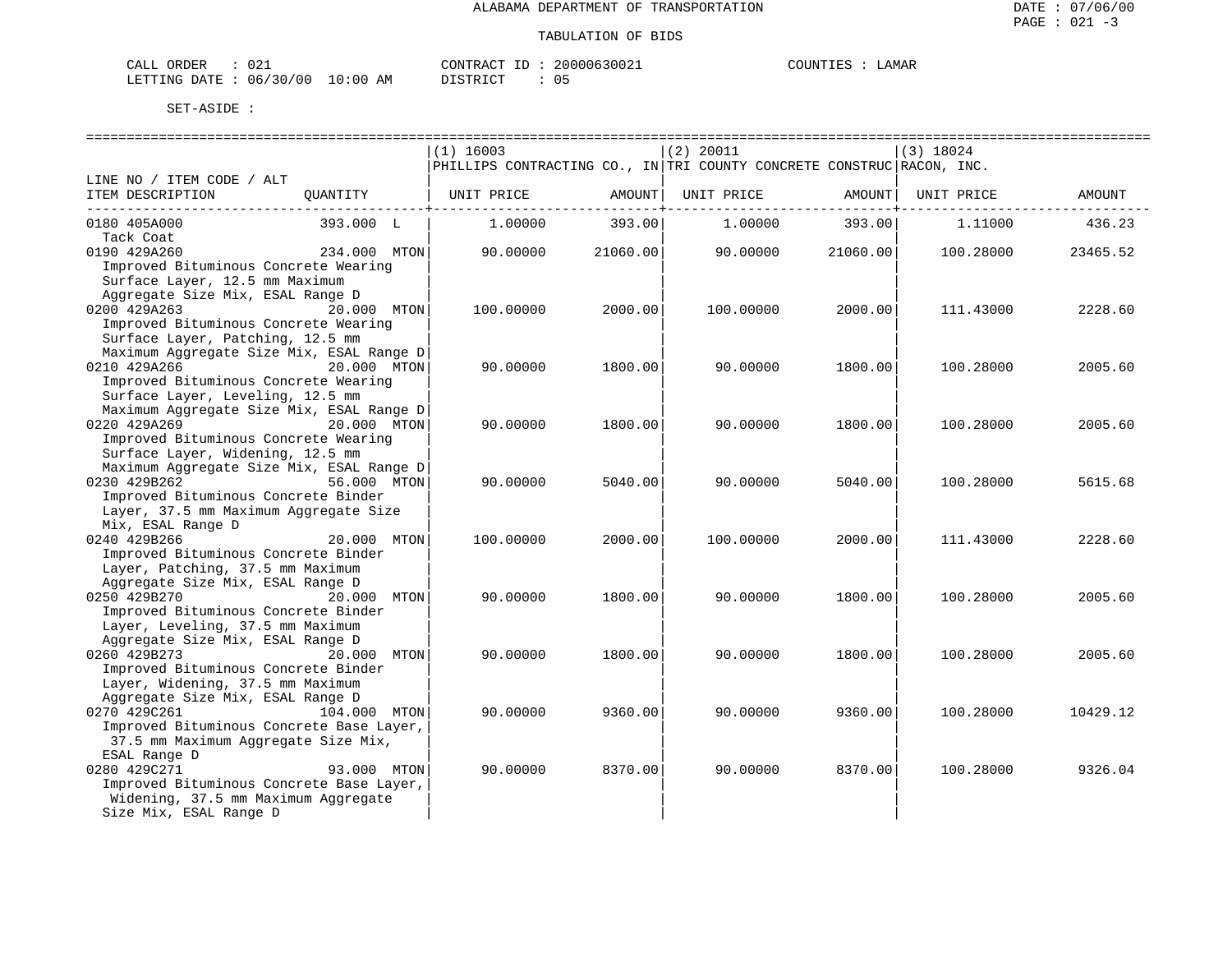| CALI<br>ORDER    | 021          |             | CONTRACT        | ~^0006300 <sub>4+</sub> | ּי ידוחדר ר<br>. | <b>AMAR</b> |
|------------------|--------------|-------------|-----------------|-------------------------|------------------|-------------|
| LETTING<br>DATE. | 06/30<br>/00 | 10:00<br>AΜ | ידי איד אידי את | ັ                       |                  |             |

|                                                  |              |      | $(1)$ 16003                                                           |          | (2) 20011   |            | $(3)$ 18024 |           |
|--------------------------------------------------|--------------|------|-----------------------------------------------------------------------|----------|-------------|------------|-------------|-----------|
|                                                  |              |      | PHILLIPS CONTRACTING CO., IN TRI COUNTY CONCRETE CONSTRUC RACON, INC. |          |             |            |             |           |
| LINE NO / ITEM CODE / ALT                        |              |      |                                                                       |          |             |            |             |           |
| ITEM DESCRIPTION                                 | OUANTITY     |      | UNIT PRICE                                                            | AMOUNT   | UNIT PRICE  | AMOUNT     | UNIT PRICE  | AMOUNT    |
|                                                  |              |      |                                                                       |          |             | ---------+ |             |           |
| 0290 502A000                                     | 24454.000 KG |      | 1,00000                                                               | 24454.00 | 1,00000     | 24454.00   | 1,10000     | 26899.40  |
| Steel Reinforcement                              |              |      |                                                                       |          |             |            |             |           |
| 0300 524A011                                     | 218.000 M3   |      | 370.00000                                                             | 80660.00 | 313.76000   | 68399.68   | 460.00000   | 100280.00 |
| Culvert Concrete (Cast In Place)<br>0310 530A606 | 74.000 M     |      | 135.00000                                                             | 9990.00  | 97.15000    | 7189.10    | 123.88000   | 9167.12   |
| 1200 Roadway Pipe(2.0 mm Wall Thickness          |              |      |                                                                       |          |             |            |             |           |
| $C.S.$ ) (Temporary)                             |              |      |                                                                       |          |             |            |             |           |
| 0320 535A001                                     | 20.000 M     |      | 60.00000                                                              | 1200.00  | 52.00000    | 1040.00    | 81.65000    | 1633.00   |
| 450 mm Side Drain Pipe                           |              |      |                                                                       |          |             |            |             |           |
| 0330 600A000                                     |              | LUMP | 22000.00000                                                           | 22000.00 | 11250.00000 | 11250.00   | 25000.00000 | 25000.00  |
| Mobilization                                     |              |      |                                                                       |          |             |            |             |           |
| 0340 601A000                                     | 1.000 EACH   |      | 2000.00000                                                            | 2000.00  | 4000.00000  | 4000.00    | 2500.00000  | 2500.00   |
| Furnishing Base, Soil And Structure              |              |      |                                                                       |          |             |            |             |           |
| Laboratories                                     |              |      |                                                                       |          |             |            |             |           |
| 0350 610C002                                     | 284.000 MTON |      | 31.00000                                                              | 8804.00  | 20.50000    | 5822.00    | 22.84000    | 6486.56   |
| Loose Riprap, Class 3                            |              |      |                                                                       |          |             |            |             |           |
| 0360 610D000                                     | 210.000 M2   |      | 3.00000                                                               | 630.00   | 11.50000    | 2415.00    | 1.74000     | 365.40    |
| Filter Blanket<br>0370 619A101                   | 4.000 EACH   |      | 500.00000                                                             | 2000.00  | 500.00000   | 2000.00    | 474.16000   | 1896.64   |
| 450 mm Side Drain Pipe End Treatment,            |              |      |                                                                       |          |             |            |             |           |
| Class 1                                          |              |      |                                                                       |          |             |            |             |           |
| 0380 630A000                                     | 76.000 M     |      | 45.00000                                                              | 3420.00  | 45.00000    | 3420.00    | 50.14000    | 3810.64   |
| Steel Beam Guardrail, Class A, Type 1            |              |      |                                                                       |          |             |            |             |           |
| 0390 630C070                                     | 4.000 EACH   |      | 1300.00000                                                            | 5200.00  | 1300.00000  | 5200.00    | 1448.54000  | 5794.16   |
| Guardrail End Anchor, Type 10 Series             |              |      |                                                                       |          |             |            |             |           |
| 0400 641A036                                     | 160.000 M    |      | 81.00000                                                              | 12960.00 | 59.56000    | 9529.60    | 196.11000   | 31377.60  |
| 203.2 Millimeter D.I. Water Main Laid            |              |      |                                                                       |          |             |            |             |           |
| 0410 641C001                                     | 2.000 EACH   |      | 1025.00000                                                            | 2050.00  | 1650.00000  | 3300.00    | 3677.06000  | 7354.12   |
| 203.2 Millimeter Gate Valves With Box            |              |      |                                                                       |          |             |            |             |           |
| 0420 650A000                                     | 470.000 M3   |      | 8,00000                                                               | 3760.00  | 6.50000     | 3055.00    | 10,00000    | 4700.00   |
| Topsoil                                          |              |      |                                                                       |          |             |            |             |           |
| 0430 651B000<br>Agricultural Limestone           | 4.000 MTON   |      | 125.00000                                                             | 500.00   | 50.00000    | 200.00     | 42.96000    | 171.84    |
| 0440 652A050                                     | 1.000 HA     |      | 2500.00000                                                            | 2500.00  | 1483.00000  | 1483.00    | 1313.14000  | 1313.14   |
| Seeding (Mix 1A)                                 |              |      |                                                                       |          |             |            |             |           |
| 0450 652B050                                     | 1.000 HA     |      | 1500.00000                                                            | 1500.00  | 1300.00000  | 1300.00    | 879.61000   | 879.61    |
| Temporary Seeding (Mix 1AT)                      |              |      |                                                                       |          |             |            |             |           |
| 0460 652D050                                     | 1.000 HA     |      | 1000.00000                                                            | 1000.00  | 1483.00000  | 1483.00    | 1074.76000  | 1074.76   |
| Seeding In Stubble (Mix 1A)                      |              |      |                                                                       |          |             |            |             |           |
| 0470 654A001                                     | 140.000 M2   |      | 6.00000                                                               | 840.00   | 5.00000     | 700.00     | 4.23000     | 592.20    |
| Solid Sodding (Bermuda)                          |              |      |                                                                       |          |             |            |             |           |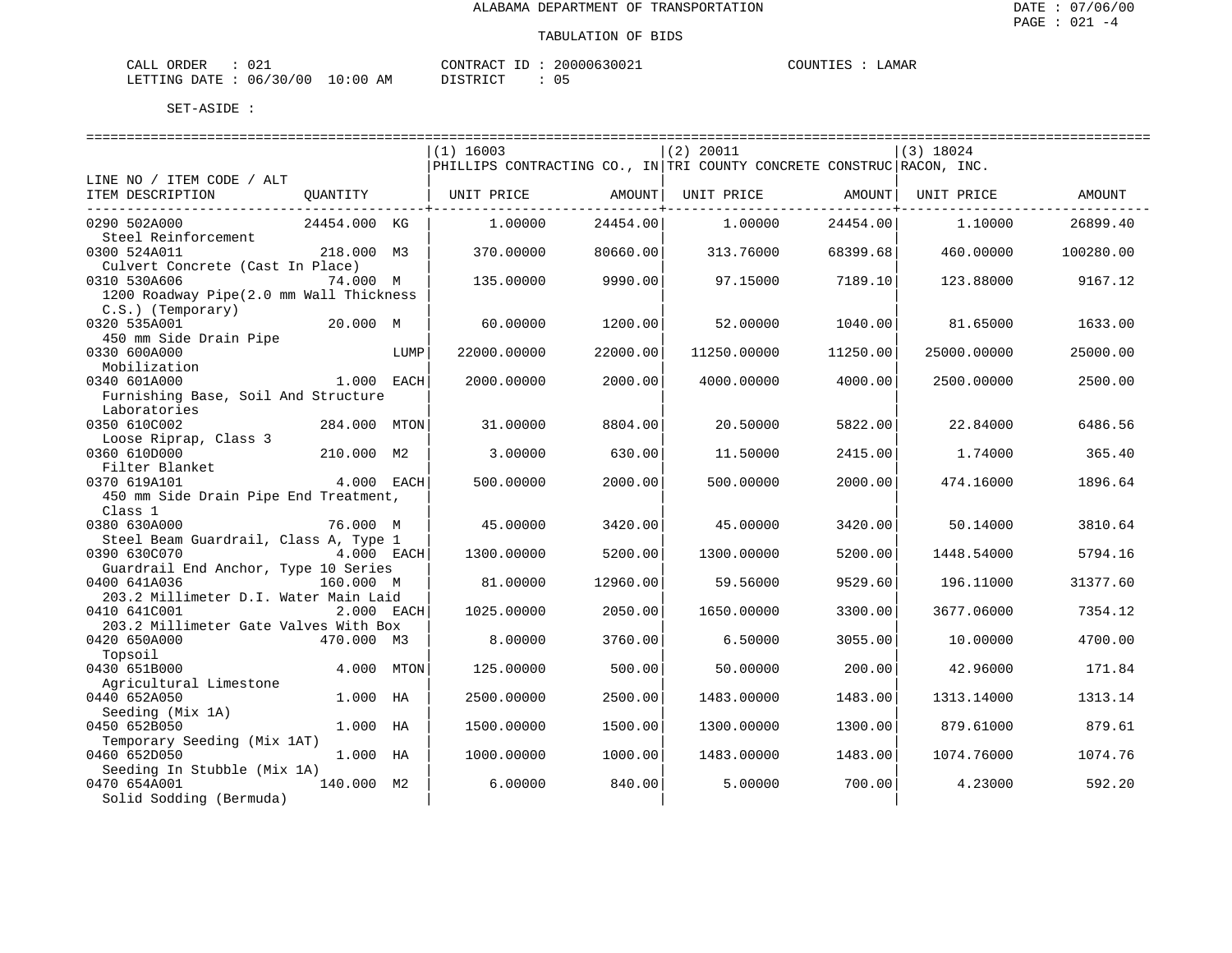| CALI<br>ORDER    | 021          |             | CONTRACT        | ~^0006300 <sub>4+</sub> | ּי ידוחדר ר<br>. | <b>AMAR</b> |
|------------------|--------------|-------------|-----------------|-------------------------|------------------|-------------|
| LETTING<br>DATE. | 06/30<br>/00 | 10:00<br>AΜ | ידי איד אידי את | ັ                       |                  |             |

|                                                        |                 | $(1)$ 16003                                                           |          | $(2)$ 20011 |                                   | $(3)$ 18024 |          |
|--------------------------------------------------------|-----------------|-----------------------------------------------------------------------|----------|-------------|-----------------------------------|-------------|----------|
|                                                        |                 | PHILLIPS CONTRACTING CO., IN TRI COUNTY CONCRETE CONSTRUC RACON, INC. |          |             |                                   |             |          |
| LINE NO / ITEM CODE / ALT                              |                 |                                                                       |          |             |                                   |             |          |
| ITEM DESCRIPTION                                       | QUANTITY        | UNIT PRICE                                                            | AMOUNT   | UNIT PRICE  | AMOUNT  <br>-------------+------- | UNIT PRICE  | AMOUNT   |
| 0480 656A000                                           | 2.000 HA        | 1500.00000                                                            | 3000.00  | 741.00000   | 1482.00                           | 1110.83000  | 2221.66  |
| Mulching, Class A, Type 1                              |                 |                                                                       |          |             |                                   |             |          |
| 0490 659A010                                           | 50.000 M2       | 10,00000                                                              | 500.00   | 3,00000     | 150.00                            | 1,95000     | 97.50    |
| Erosion Control Netting, Class A (Jute                 |                 |                                                                       |          |             |                                   |             |          |
| Netting)                                               |                 |                                                                       |          |             |                                   |             |          |
| 0500 665F000                                           | 250.000 EACH    | 3.00000                                                               | 750.00   | 5.00000     | 1250.00                           | 6.11000     | 1527.50  |
| Hay Bales                                              |                 |                                                                       |          |             |                                   |             |          |
| 0510 665G000                                           | 250.000<br>EACH | 3.00000                                                               | 750.00   | 3.00000     | 750.00                            | 3.55000     | 887.50   |
| Sand Bags                                              |                 |                                                                       |          |             |                                   |             |          |
| 0520 6651000                                           | 264.000<br>MTON | 30.00000                                                              | 7920.00  | 25.00000    | 6600.00                           | 28.93000    | 7637.52  |
| Temporary Riprap, Class 2                              |                 |                                                                       |          |             |                                   |             |          |
| 0530 665J000                                           | 812.000 M       | 12.50000                                                              | 10150.00 | 15.00000    | 12180.00                          | 19.43000    | 15777.16 |
| Silt Fence, Type A                                     |                 |                                                                       |          |             |                                   |             |          |
| 0540 665K000                                           | 12.000 M3       | 8,00000                                                               | 96.00    | 20.00000    | 240.00                            | 17.28000    | 207.36   |
| Drainage Sump Excavation                               |                 |                                                                       |          |             |                                   |             |          |
| 0550 680A000                                           | LUMP            | 7500.00000                                                            | 7500.00  | 5500.00000  | 5500.00                           | 14909.61000 | 14909.61 |
| Engineering Controls                                   |                 |                                                                       |          |             |                                   |             |          |
| 0560 701A028                                           | 1.000 KM        | 1900.00000                                                            | 1900.00  | 1864.04000  | 1864.04                           | 2077.03000  | 2077.03  |
| Solid White, Class 2, Type A Traffic                   |                 |                                                                       |          |             |                                   |             |          |
| Stripe (1.5 mm Thick) (150 mm Wide)                    |                 |                                                                       |          |             |                                   |             |          |
| 0570 701A048                                           | 1.000 KM        | 2200.00000                                                            | 2200.00  | 2174.72000  | 2174.72                           | 2423.21000  | 2423.21  |
| Solid Yellow, Class 2, Type A, Traffic                 |                 |                                                                       |          |             |                                   |             |          |
| Stripe (2.3 mm Thick) (150 mm Wide)                    |                 |                                                                       |          |             |                                   |             |          |
| 0580 701C001                                           | 1.000 KM        | 350.00000                                                             | 350.00   | 311,00000   | 311.00                            | 346.54000   | 346.54   |
| Solid Temporary Traffic Stripe                         |                 |                                                                       |          |             |                                   |             |          |
| 0590 701D008<br>Solid Traffic Stripe Removed (Plastic) | 1.000 KM        | 950.00000                                                             | 950.00   | 933.00000   | 933.00                            | 1039.61000  | 1039.61  |
| 0600 705A023                                           | 44.000 EACH     | 12,00000                                                              | 528.00   | 10.00000    | 440.00                            | 11.14000    | 490.16   |
| Pavement Markers, Class C, Type 2-D                    |                 |                                                                       |          |             |                                   |             |          |
| 0610 705A037                                           | 30.000 EACH     | 12.00000                                                              | 360.00   | 10.00000    | 300.00                            | 11.14000    | 334.20   |
| Pavement Markers, Class A-H, Type 2-D                  |                 |                                                                       |          |             |                                   |             |          |
| 0620 740B000                                           | 29.000 M2       | 92.00000                                                              | 2668.00  | 120.00000   | 3480.00                           | 102.05000   | 2959.45  |
| Construction Signs                                     |                 |                                                                       |          |             |                                   |             |          |
| 0630 740D000                                           | 20.000<br>EACH  | 50.00000                                                              | 1000.00  | 58.25000    | 1165.00                           | 39.13000    | 782.60   |
| Channelizing Drums                                     |                 |                                                                       |          |             |                                   |             |          |
| 0640 740E000                                           | 45.000<br>EACH  | 5.00000                                                               | 225.00   | 20.00000    | 900.00                            | 5.55000     | 249.75   |
| Cones (900 mm High)                                    |                 |                                                                       |          |             |                                   |             |          |
| 0650 740F002                                           | 8.000<br>EACH   | 250.00000                                                             | 2000.00  | 230.00000   | 1840.00                           | 133.07000   | 1064.56  |
| Barricades, Type III                                   |                 |                                                                       |          |             |                                   |             |          |
| 0660 7401005                                           | 2.000 EACH      | 250.00000                                                             | 500.00   | 250.00000   | 500.00                            | 311.77000   | 623.54   |
| Warning Lights, Type B (Detachable Head)               |                 |                                                                       |          |             |                                   |             |          |
|                                                        |                 |                                                                       |          |             |                                   |             |          |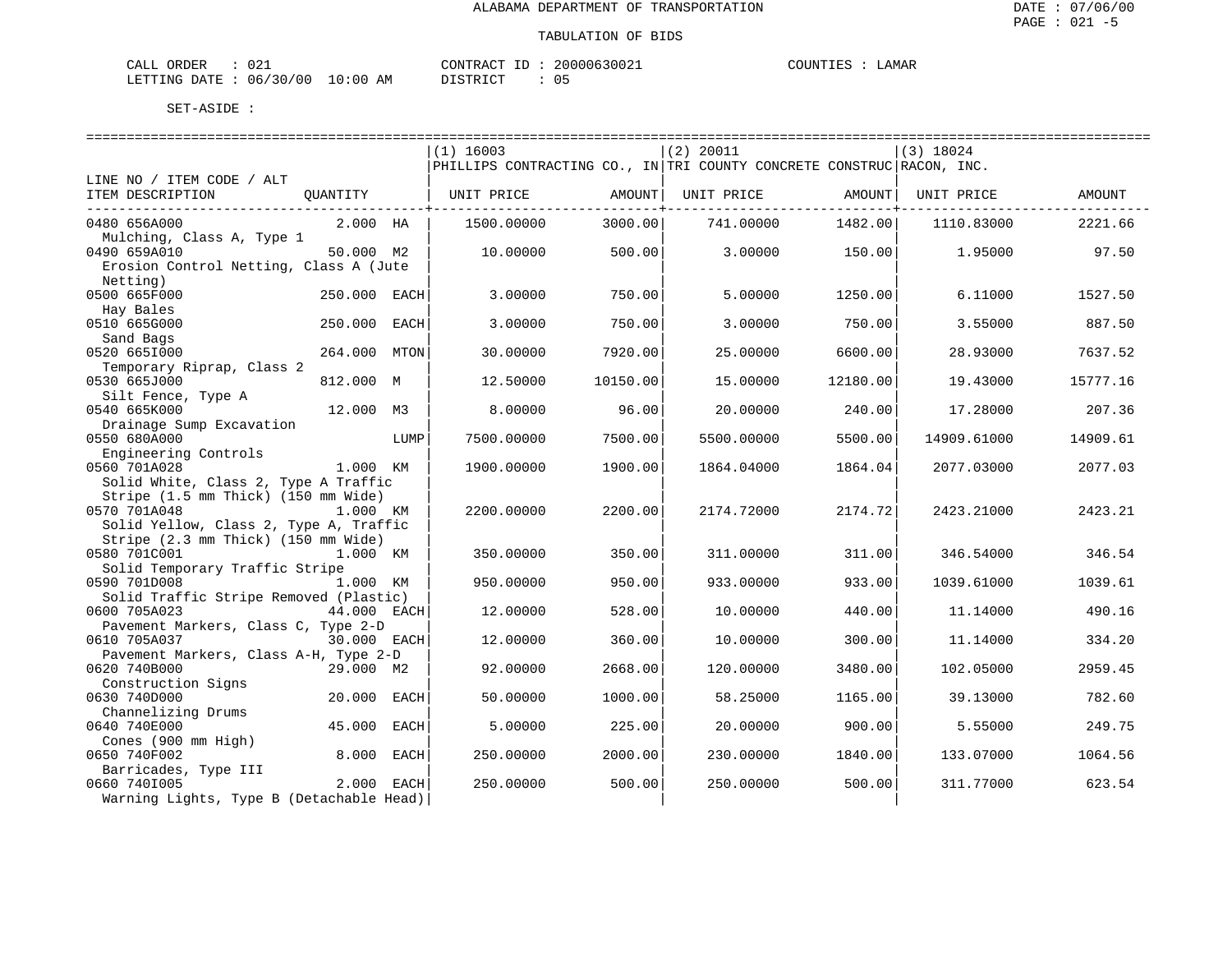| $\cap$ $\cap$<br>ORDER<br>CALL<br>- 9 4 ± |             | CONTRACT | 20000630021 | LAMAR<br>COUNTIES |
|-------------------------------------------|-------------|----------|-------------|-------------------|
| 06/30/00<br>LETTING DATE                  | 10:00<br>AΜ | DISTRICT |             |                   |

|                                                           |                | $(1)$ 16003<br>PHILLIPS CONTRACTING CO., IN TRI COUNTY CONCRETE CONSTRUC RACON, INC. |            | $(2)$ 20011 |            | $(3)$ 18024 |                  |
|-----------------------------------------------------------|----------------|--------------------------------------------------------------------------------------|------------|-------------|------------|-------------|------------------|
| LINE NO / ITEM CODE / ALT<br>ITEM DESCRIPTION             | OUANTITY       | UNIT PRICE                                                                           | AMOUNT     | UNIT PRICE  | AMOUNT     | UNIT PRICE  | AMOUNT           |
| 0670 740L005<br>Vertical Panel, Type I (Double-Sided)     | 29.000 EACH    | 50.00000                                                                             | 1450.00    | 50.00000    | 1450.00    | 42.91000    | 1244.39          |
| 0680 740M000<br>Ballast For Cone                          | 45.000<br>EACH | 5.00000                                                                              | 225.00     | 5.00000     | 225.00     | 1,00000     | 45.00            |
| 0690 998A000                                              | LUMP           | 0.00000                                                                              | 0.00       | 0.00000     | 0.00       | 0.00000     | 0.00             |
| Construction Fuel (Maximum Bid Limited<br>To $$35,500.00$ |                |                                                                                      |            |             |            |             |                  |
| SECTION TOTALS                                            |                | \$                                                                                   | 467,157.00 | Ŝ.          | 479,691.32 |             | 531,946.24       |
| CONTRACT TOTALS                                           |                | \$                                                                                   | 467,157.00 | \$          | 479,691.32 |             | \$<br>531,946.24 |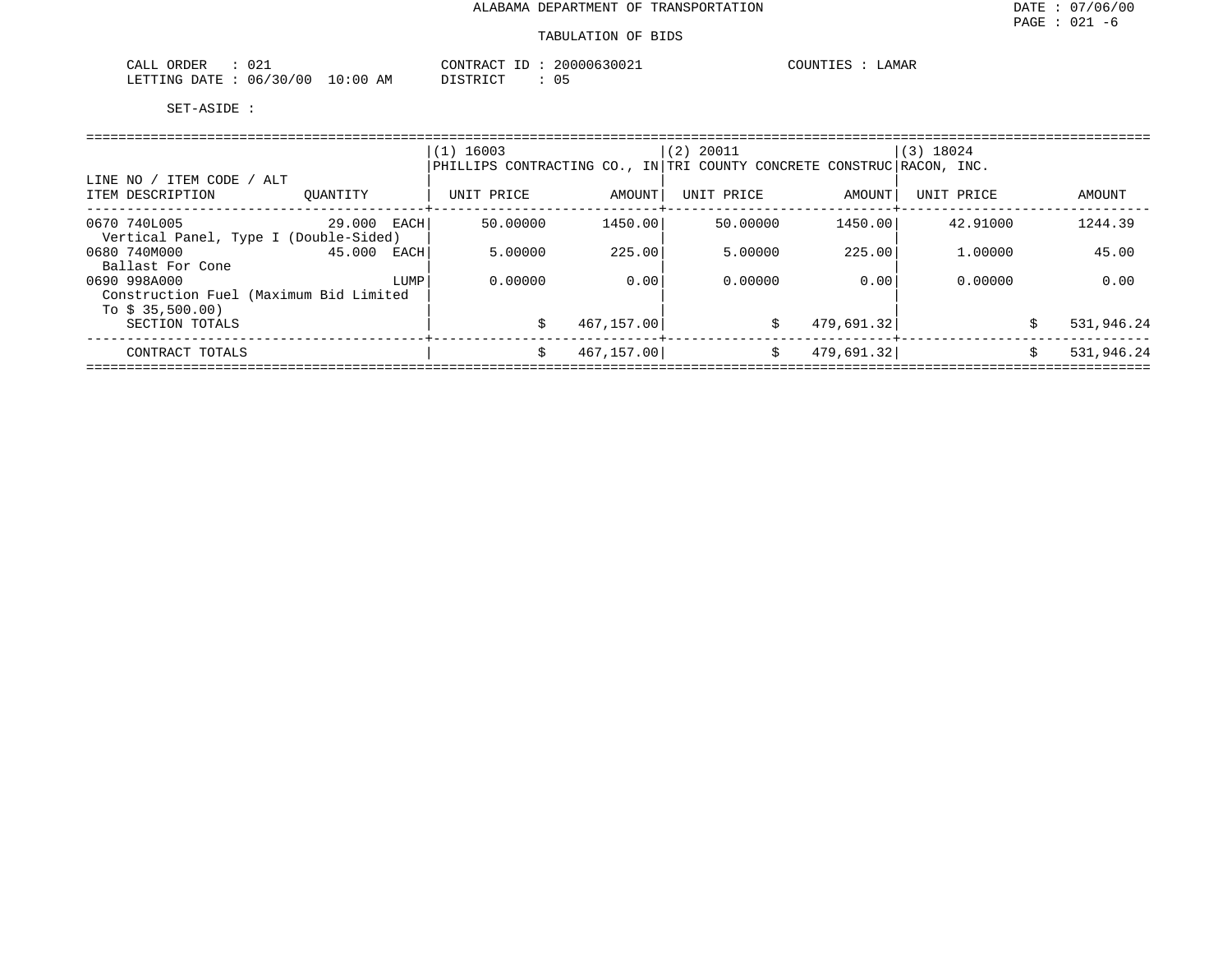DATE :

### VENDOR RANKING

|      | $\therefore$ 022<br>CALL ORDER              | LETTING DATE : 06/30/00 10:00 AM   | CONTRACT ID: 20000630022<br>DISTRICT<br>: 06                                                                                                                                                                                                                                        |              |                  | COUNTIES : DALLAS                        |                   |
|------|---------------------------------------------|------------------------------------|-------------------------------------------------------------------------------------------------------------------------------------------------------------------------------------------------------------------------------------------------------------------------------------|--------------|------------------|------------------------------------------|-------------------|
|      | CONTRACT DESCRIPTION :<br>km<br>SET-ASIDE : |                                    | CONTRACT TIME : 190<br>RURAL<br>for constructing the Slide Repair on C.R.#85 east of Swink,<br>the Partial Bridge Replacement on S.R.#41 at Cedar Creek,<br>the Bridge Removal on S.R.#41 at an abandoned railroad and<br>the Slide Correction on S.R.#41 at MP 107.5. Length 1.495 | Working Days | (available days) | PROJECT $(S)$ : BR-274(19)<br>MG-274(22) |                   |
| RANK | VENDOR NO./NAME                             |                                    |                                                                                                                                                                                                                                                                                     |              |                  | TOTAL<br>BID                             | % OVER<br>LOW BID |
|      | 13053                                       | MCINNIS CORPORATION                |                                                                                                                                                                                                                                                                                     |              |                  | \$2,033,193.74                           | $100.0000\$       |
| 2    | 01007                                       | ALABAMA BRIDGE BUILDERS, INC.      |                                                                                                                                                                                                                                                                                     |              | Ŝ.               | 2,098,231.16                             | 103.1987%         |
| 3    | 03001                                       | CLARK CONSTRUCTION COMPANY, INC.   |                                                                                                                                                                                                                                                                                     |              |                  | 2,113,548.19                             | 103.9521%         |
|      | 13021                                       | MURPHREE BRIDGE CORPORATION        |                                                                                                                                                                                                                                                                                     |              |                  | 2,219,361.78                             | 109.1564%         |
|      | 16048                                       | WALKER PATTON COMPANY, INC.        |                                                                                                                                                                                                                                                                                     |              |                  | 2,232,566.62                             | 109.8058%         |
| 6    | 19047                                       |                                    | SOUTHEAST CHEROKEE CONSTRUCTION, INC.                                                                                                                                                                                                                                               |              | Ŝ.               | 2,273,137.57                             | 111.8013%         |
|      | 19095                                       | SUMMIT DEVELOPMENT COMPANY, L.L.C. |                                                                                                                                                                                                                                                                                     |              |                  | 2,325,033.31                             | 114.3537%         |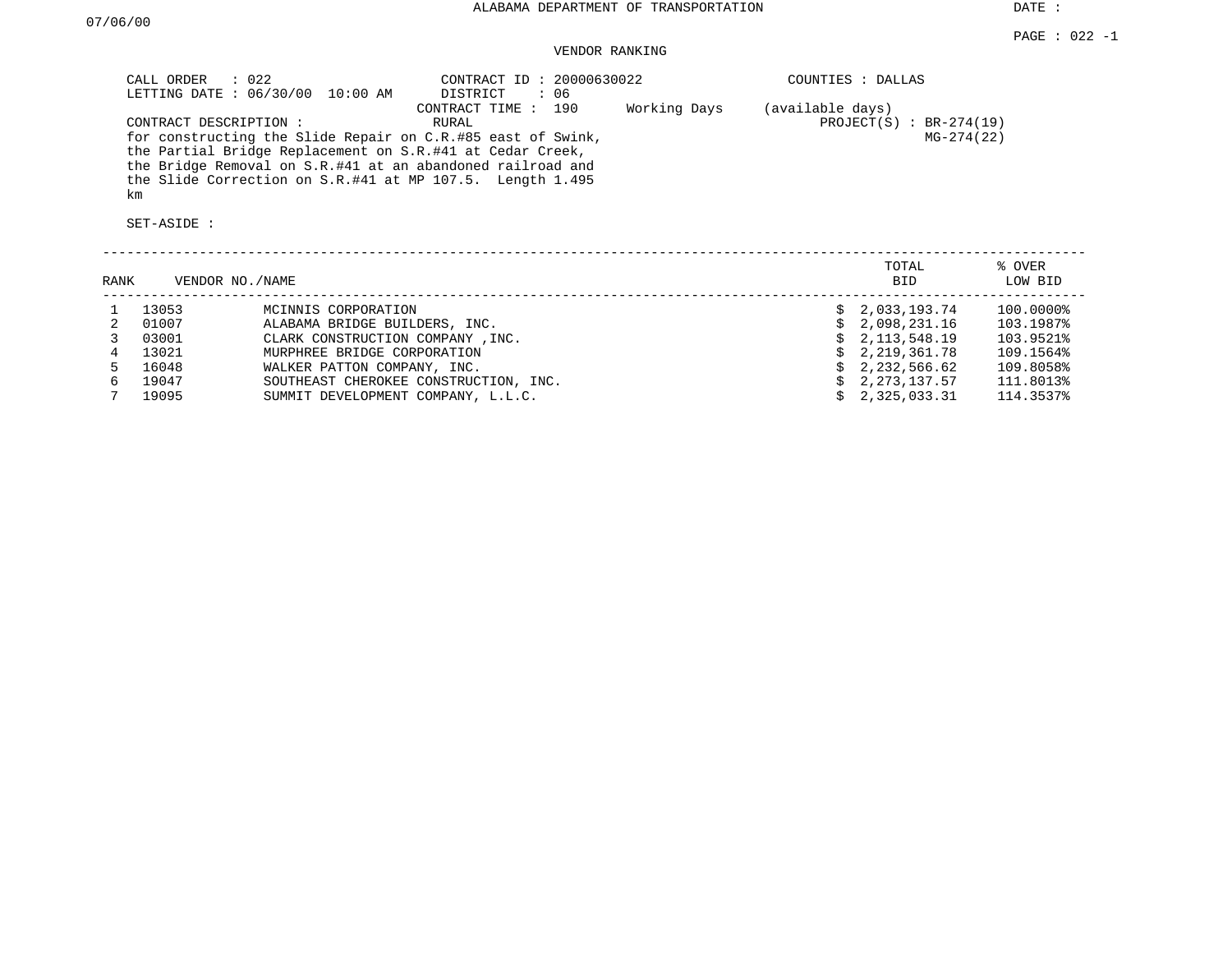| CALL ORDER             | ን22 |             | CONTRACT | 20000630022 | COUNTIES | DALLAS |
|------------------------|-----|-------------|----------|-------------|----------|--------|
| LETTING DATE: 06/30/00 |     | 10:00<br>AM | DISTRICT | 06          |          |        |

|                                                          | $(1)$ 13053         |           | $(2)$ 01007 |           | (3) 03001                                                 |           |
|----------------------------------------------------------|---------------------|-----------|-------------|-----------|-----------------------------------------------------------|-----------|
|                                                          | MCINNIS CORPORATION |           |             |           | ALABAMA BRIDGE BUILDERS, INC CLARK CONSTRUCTION CO., INC. |           |
| LINE NO / ITEM CODE / ALT                                |                     |           |             |           |                                                           |           |
| ITEM DESCRIPTION<br>OUANTITY                             | UNIT PRICE AMOUNT   |           | UNIT PRICE  | AMOUNT    | UNIT PRICE                                                | AMOUNT    |
| SECTION 0001 Roadway                                     |                     |           |             |           |                                                           |           |
| 0010 201A000<br>LUMP                                     | 24000.00000         | 24000.00  | 24000.00000 | 24000.00  | 90000.00000                                               | 90000.00  |
| Clearing & Grubbing (Approximately 7                     |                     |           |             |           |                                                           |           |
| Hectares)                                                |                     |           |             |           |                                                           |           |
| 0020 206A000                                             | LUMP<br>60000.00000 | 60000.00  | 70000.00000 | 70000.00  | 100000.00000                                              | 100000.00 |
| Removal Of Old Bridge, Station                           |                     |           |             |           |                                                           |           |
| 67+13.506 Abandoned Railroad                             |                     |           |             |           |                                                           |           |
| 0030 206A050<br>LUMP                                     | 60000.00000         | 60000.00  | 50000.00000 | 50000.00  | 75000.00000                                               | 75000.00  |
| Removal Of Old Bridge, Station                           |                     |           |             |           |                                                           |           |
| (Partial) 54+66.065 Cedar Creek                          |                     |           |             |           |                                                           |           |
| 0040 210A000<br>27710.000 M3                             | 4.15000             | 114996.50 | 4.15000     | 114996.50 | 3.50000                                                   | 96985.00  |
| Unclassified Excavation                                  |                     |           |             |           |                                                           |           |
| 0050 210D000<br>14087.000 M3                             | 3.71000             | 52262.77  | 3.71000     | 52262.77  | 6.50000                                                   | 91565.50  |
| Borrow Excavation                                        |                     |           |             |           |                                                           |           |
| 0060 210D011<br>4307.000 M3                              | 3.71000             | 15978.97  | 3.71000     | 15978.97  | 6.50000                                                   | 27995.50  |
| Borrow Excavation (A4 Or Better)                         |                     |           |             |           |                                                           |           |
| 0070 214A000<br>282.000 M3                               | 5.50000             | 1551.00   | 5.50000     | 1551.00   | 7.00000                                                   | 1974.00   |
| Structure Excavation                                     |                     |           |             |           |                                                           |           |
| 0080 214B001<br>83.000 M3                                | 41.50000            | 3444.50   | 41.50000    | 3444.50   | 20.00000                                                  | 1660.00   |
| Foundation Backfill, Commercial                          |                     |           |             |           |                                                           |           |
| 0090 230A000<br>10.000 RBST                              | 1095.00000          | 10950.00  | 1095.70000  | 10957.00  | 350.00000                                                 | 3500.00   |
| Roadbed Processing                                       |                     |           |             |           |                                                           |           |
| 0100 243A010<br>1280.000 M2                              | 3.26000             | 4172.80   | 3.26000     | 4172.80   | 4.00000                                                   | 5120.00   |
| Geosynthetic Reinforcement<br>0110 301A012<br>671.000 M2 |                     | 6267.14   | 9.34000     |           | 7.00000                                                   | 4697.00   |
| Crushed Aggregate Base Course, Type B,                   | 9.34000             |           |             | 6267.14   |                                                           |           |
| Plant Mixed, 150 mm Compacted Thickness                  |                     |           |             |           |                                                           |           |
| 5543.000 M2<br>0120 401A000                              | 0.65000             | 3602.95   | 0.65000     | 3602.95   | 0.65000                                                   | 3602.95   |
| Bituminous Treatment A                                   |                     |           |             |           |                                                           |           |
| 0130 405A000<br>3922.000 L                               | 0.60000             | 2353.20   | 0.60000     | 2353.20   | 0.60000                                                   | 2353.20   |
| Tack Coat                                                |                     |           |             |           |                                                           |           |
| 0140 429A240<br>1502.000 MTON                            | 44.90000            | 67439.80  | 44.90000    | 67439.80  | 44.90000                                                  | 67439.80  |
| Improved Bituminous Concrete Wearing                     |                     |           |             |           |                                                           |           |
| Surface Layer, 12.5 mm Maximum                           |                     |           |             |           |                                                           |           |
| Aggregate Size Mix, ESAL Range C                         |                     |           |             |           |                                                           |           |
| 0150 429A241<br>809.000 MTON                             | 46.85000            | 37901.65  | 46.85000    | 37901.65  | 46.85000                                                  | 37901.65  |
| Improved Bituminous Concrete Wearing                     |                     |           |             |           |                                                           |           |
| Surface Layer, 19.0 mm Maximum                           |                     |           |             |           |                                                           |           |
| Aggregate Size Mix, ESAL Range C                         |                     |           |             |           |                                                           |           |
| 0160 429A247<br>100.000 MTON                             | 48.50000            | 4850.00   | 48.50000    | 4850.00   | 48.50000                                                  | 4850.00   |
| Improved Bituminous Concrete Wearing                     |                     |           |             |           |                                                           |           |
| Surface Layer, Leveling, 19.0 mm                         |                     |           |             |           |                                                           |           |
| Maximum Aggregate Size Mix, ESAL Range C                 |                     |           |             |           |                                                           |           |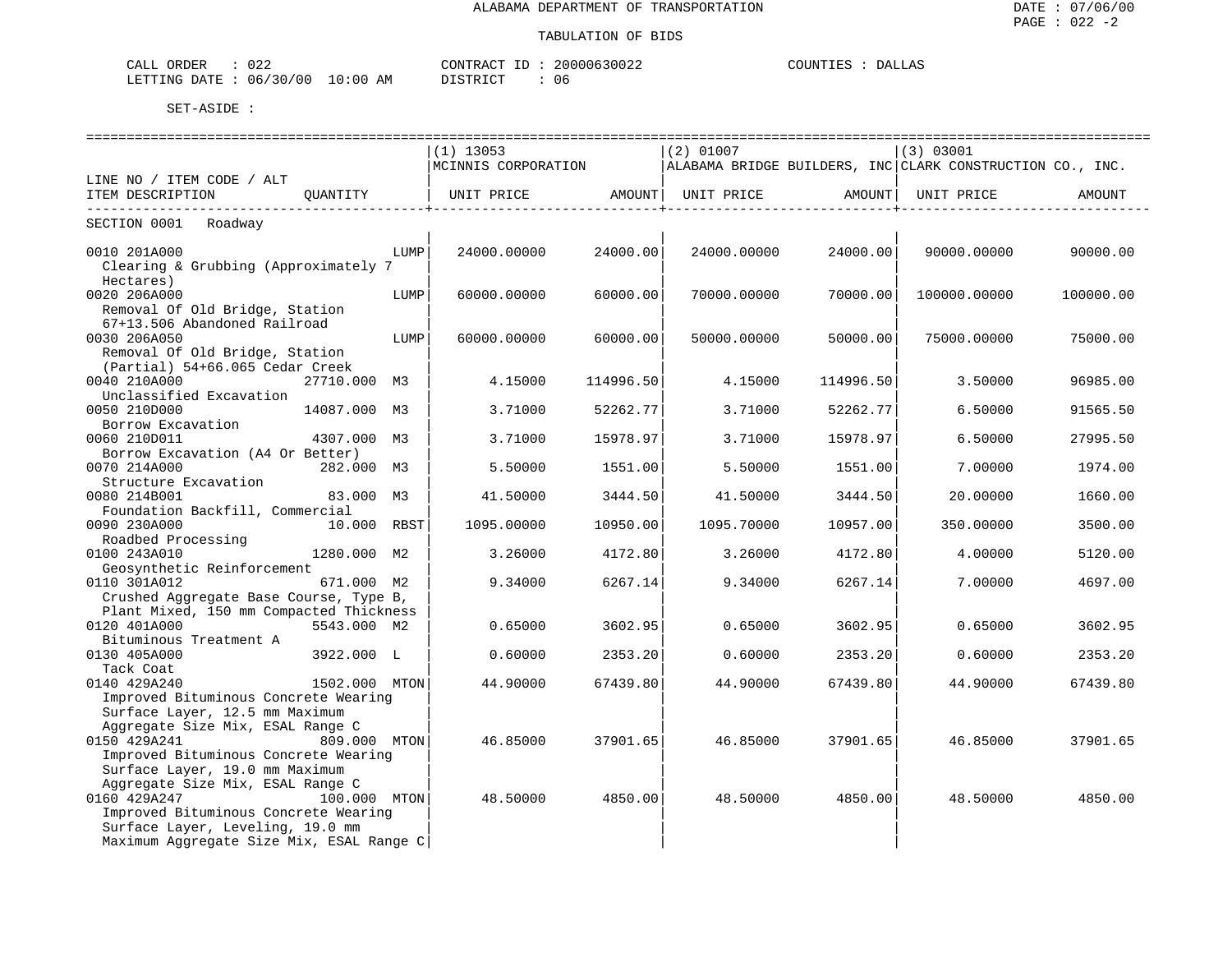| ORDER<br>CALL          | ר ר<br>∠ ∠ ل |             | TD.<br>CONTRACT | 20000630022 | COUNTIES<br>TER | DALLAS |
|------------------------|--------------|-------------|-----------------|-------------|-----------------|--------|
| LETTING DATE: 06/30/00 |              | 10:00<br>AΜ | חים דמים דת     | u c         |                 |        |

|                                          |               |      | ----------------------------- |           |                   |                       |                                                           |           |
|------------------------------------------|---------------|------|-------------------------------|-----------|-------------------|-----------------------|-----------------------------------------------------------|-----------|
|                                          |               |      | $(1)$ 13053                   |           | $(2)$ 01007       |                       | (3) 03001                                                 |           |
|                                          |               |      | MCINNIS CORPORATION           |           |                   |                       | ALABAMA BRIDGE BUILDERS, INC CLARK CONSTRUCTION CO., INC. |           |
| LINE NO / ITEM CODE / ALT                |               |      |                               |           |                   |                       |                                                           |           |
| ITEM DESCRIPTION                         | OUANTITY      |      | UNIT PRICE                    |           | AMOUNT UNIT PRICE | AMOUNT                | UNIT PRICE                                                | AMOUNT    |
|                                          |               |      |                               |           |                   | --------------------- |                                                           |           |
| 0170 429B241                             | 3901.000 MTON |      | 44.85000                      | 174959.85 | 44.85000          | 174959.85             | 44.85000                                                  | 174959.85 |
| Improved Bituminous Concrete Binder      |               |      |                               |           |                   |                       |                                                           |           |
| Layer, 25.0 mm Maximum Aggregate Size    |               |      |                               |           |                   |                       |                                                           |           |
| Mix, ESAL Range C                        |               |      |                               |           |                   |                       |                                                           |           |
| 0180 429B242                             | 853.000 MTON  |      | 43.50000                      | 37105.50  | 43.50000          | 37105.50              | 43.50000                                                  | 37105.50  |
| Improved Bituminous Concrete Binder      |               |      |                               |           |                   |                       |                                                           |           |
| Layer, 37.5 mm Maximum Aggregate Size    |               |      |                               |           |                   |                       |                                                           |           |
| Mix, ESAL Range C                        |               |      |                               |           |                   |                       |                                                           |           |
| 0190 429B245                             | 300.000 MTON  |      | 60.00000                      | 18000.00  | 60.00000          | 18000.00              | 60.00000                                                  | 18000.00  |
| Improved Bituminous Concrete Binder      |               |      |                               |           |                   |                       |                                                           |           |
| Layer, Patching, 25.0 mm Maximum         |               |      |                               |           |                   |                       |                                                           |           |
| Aggregate Size Mix, ESAL Range C         |               |      |                               |           |                   |                       |                                                           |           |
| 0200 429B249                             | 200.000 MTON  |      | 47.25000                      | 9450.00   | 47.25000          | 9450.00               | 47.25000                                                  | 9450.00   |
| Improved Bituminous Concrete Binder      |               |      |                               |           |                   |                       |                                                           |           |
| Layer, Leveling, 25.0 mm Maximum         |               |      |                               |           |                   |                       |                                                           |           |
| Aggregate Size Mix, ESAL Range C         |               |      |                               |           |                   |                       |                                                           |           |
| 0210 429B252                             | 510.000 MTON  |      | 49.75000                      | 25372.50  | 49.75000          | 25372.50              | 49.75000                                                  | 25372.50  |
| Improved Bituminous Concrete Binder      |               |      |                               |           |                   |                       |                                                           |           |
| Layer, Widening, 25.0 mm Maximum         |               |      |                               |           |                   |                       |                                                           |           |
| Aggregate Size Mix, ESAL Range C         |               |      |                               |           |                   |                       |                                                           |           |
| 0220 429C241                             | 848.000 MTON  |      | 42.85000                      | 36336.80  | 42.85000          | 36336.80              | 42.85000                                                  | 36336.80  |
| Improved Bituminous Concrete Base Layer, |               |      |                               |           |                   |                       |                                                           |           |
| 37.5 mm Maximum Aggregate Size Mix,      |               |      |                               |           |                   |                       |                                                           |           |
| ESAL Range C                             |               |      |                               |           |                   |                       |                                                           |           |
| 0230 430B003                             | 47.000 MTON   |      | 20.00000                      | 940.00    | 20.40000          | 958.80                | 20.00000                                                  | 940.00    |
| Aggregate Surfacing (ALDOT #57)          |               |      |                               |           |                   |                       |                                                           |           |
| 0240 430B034                             | 367.000 MTON  |      | 20.40000                      | 7486.80   | 20.40000          | 7486.80               | 35.00000                                                  | 12845.00  |
| Aggregate Surfacing (ALDOT #57 Crushed   |               |      |                               |           |                   |                       |                                                           |           |
| Stone)                                   |               |      |                               |           |                   |                       |                                                           |           |
| 0250 450B000                             | 44.000 M2     |      | 100.00000                     | 4400.00   | 85.00000          | 3740.00               | 85.00000                                                  | 3740.00   |
| Reinforced Cement Concrete Bridge End    |               |      |                               |           |                   |                       |                                                           |           |
| Slab                                     |               |      |                               |           |                   |                       |                                                           |           |
| 0260 502A000                             | 24600.000 KG  |      | 2.00000                       | 49200.00  | 1,10000           | 27060.00              | 1.25000                                                   | 30750.00  |
| Steel Reinforcement                      |               |      |                               |           |                   |                       |                                                           |           |
| 0270 502B000                             |               | LUMP | 50000.00000                   | 50000.00  | 35000.00000       | 35000.00              | 35000.00000                                               | 35000.00  |
| Steel Reinforcement For Bridge           |               |      |                               |           |                   |                       |                                                           |           |
| Superstructure Sta. 54+66.065, Approx.   |               |      |                               |           |                   |                       |                                                           |           |
| 30300 KG                                 |               |      |                               |           |                   |                       |                                                           |           |
| 0280 505C000                             | 140.000 M     |      | 100.00000                     | 14000.00  | 75.00000          | 10500.00              | 75.00000                                                  | 10500.00  |
| Steel Piling (HP 250x62)                 |               |      |                               |           |                   |                       |                                                           |           |
| 0290 506A008                             | 80.000 M      |      | 760.00000                     | 60800.00  | 815.00000         | 65200.00              | 400.00000                                                 | 32000.00  |
| Drilled Shaft Excavation, 1220 mm        |               |      |                               |           |                   |                       |                                                           |           |
| Diameter                                 |               |      |                               |           |                   |                       |                                                           |           |
|                                          |               |      |                               |           |                   |                       |                                                           |           |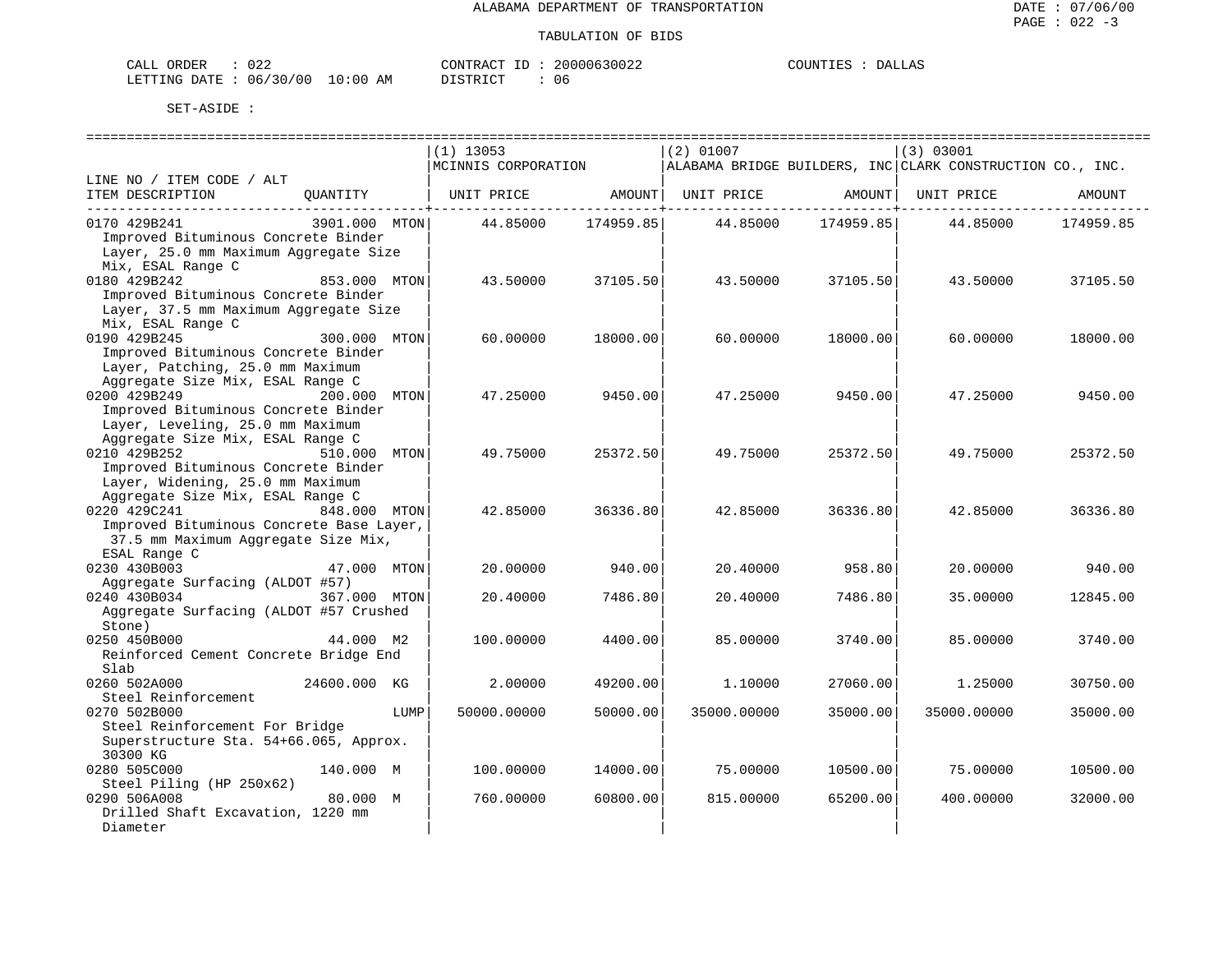| CALL ORDER                       | 022 | CONTRACT ID: |  | 20000630022 | COUNTIES | <b>DALLAS</b> |
|----------------------------------|-----|--------------|--|-------------|----------|---------------|
| LETTING DATE : 06/30/00 10:00 AM |     | DISTRICT     |  | 06          |          |               |

|                                                                     | =============================<br>$(1)$ 13053<br>$ MCINNIS$ CORPORATION $ALABAMA$ BRIDGE BUILDERS, INC CLARK CONSTRUCTION CO., INC. |           | $(2)$ 01007  |           | (3) 03001    |           |
|---------------------------------------------------------------------|------------------------------------------------------------------------------------------------------------------------------------|-----------|--------------|-----------|--------------|-----------|
| LINE NO / ITEM CODE / ALT                                           |                                                                                                                                    |           |              |           |              |           |
| ITEM DESCRIPTION<br>QUANTITY                                        | UNIT PRICE                  AMOUNT     UNIT PRICE                   AMOUNT     UNIT PRICE                                          |           |              |           |              | AMOUNT    |
| 83.000 M<br>0300 506C042                                            | 130.00000                                                                                                                          | 10790.00  | 145.00000    | 12035.00  | 425.00000    | 35275.00  |
| Drilled Shaft Construction, 1220 mm                                 |                                                                                                                                    |           |              |           |              |           |
| Diameter, Class DS1 Concrete                                        |                                                                                                                                    |           |              |           |              |           |
| 0310 506F008<br>34.000 M<br>Permanent Drilled Shaft Casing, 1220 mm | 394.00000                                                                                                                          | 13396.00  | 435.00000    | 14790.00  | 325.00000    | 11050.00  |
| Diameter                                                            |                                                                                                                                    |           |              |           |              |           |
| 0320 508A000<br>2090.000 KG                                         | 6.50000                                                                                                                            | 13585.00  | 4.50000      | 9405.00   | 5.50000      | 11495.00  |
| Structural Steel                                                    |                                                                                                                                    |           |              |           |              |           |
| 0330 510A000<br>71.000 M3                                           | 700.00000                                                                                                                          | 49700.00  | 275,00000    | 19525.00  | 450.00000    | 31950.00  |
| Bridge Substructure Concrete, Class A                               |                                                                                                                                    |           |              |           |              |           |
| 0340 510C051<br>LUMP                                                | 140000.00000                                                                                                                       | 140000.00 | 158000.00000 | 158000.00 | 100000.00000 | 100000.00 |
| Bridge Concrete Superstructure, Sta.                                |                                                                                                                                    |           |              |           |              |           |
| 54+66.065, Approx. 217 M3                                           |                                                                                                                                    |           |              |           |              |           |
| 0350 510E000<br>647.000 M2                                          | 4.32000                                                                                                                            | 2795.04   | 5.00000      | 3235.00   | 4.50000      | 2911.50   |
| Grooving Concrete Bridge Decks                                      |                                                                                                                                    |           |              |           |              |           |
| 0360 511A001<br>38.000 EACH                                         | 200.00000                                                                                                                          | 7600.00   | 200.00000    | 7600.00   | 110.00000    | 4180.00   |
| Elastomeric Bearings, Type 2                                        |                                                                                                                                    |           |              |           |              |           |
| 0370 513B003<br>39.000 M                                            | 820.00000                                                                                                                          | 31980.00  | 600,00000    | 23400.00  | 500,00000    | 19500.00  |
| Pretensioned-Prestressed Concrete                                   |                                                                                                                                    |           |              |           |              |           |
| Girders, Type IM (Specialty Item)<br>0380 513B005                   |                                                                                                                                    |           |              |           |              |           |
| Pretensioned-Prestressed Concrete                                   | 312,00000                                                                                                                          | 119184.00 | 500.00000    | 191000.00 | 300.00000    | 114600.00 |
| Girders, Type IIIM (Specialty Item)                                 |                                                                                                                                    |           |              |           |              |           |
| 0390 530A003<br>133.000 M                                           | 167.00000                                                                                                                          | 22211.00  | 167.00000    | 22211.00  | 134.00000    | 17822.00  |
| 750 mm Roadway Pipe (Class 3 R.C.)                                  |                                                                                                                                    |           |              |           |              |           |
| 0400 530A807                                                        | 111,00000                                                                                                                          | 333.00    | 111.00000    | 333.00    | 102.50000    | 307.50    |
| 450 mm Roadway Pipe (3.5 mm Wall                                    |                                                                                                                                    |           |              |           |              |           |
| Thickness C.C.S.) (Stack Pipe) (No                                  |                                                                                                                                    |           |              |           |              |           |
| Bedding Required)                                                   |                                                                                                                                    |           |              |           |              |           |
| 65.000 M<br>0410 535A078                                            | 58.00000                                                                                                                           | 3770.00   | 58.00000     | 3770.00   | 57.50000     | 3737.50   |
| 375 mm Side Drain Pipe (Class 3 R.C.)                               |                                                                                                                                    |           |              |           |              |           |
| 0420 535A086<br>10.000 M                                            | 167.00000                                                                                                                          | 1670.00   | 167.00000    | 1670.00   | 134.00000    | 1340.00   |
| 750 mm Side Drain Pipe (Class 3 R.C.)                               |                                                                                                                                    |           |              |           |              |           |
| 0430 600A000<br>LUMP                                                | 124200.00000                                                                                                                       | 124200.00 | 180000.00000 | 180000.00 | 200000.00000 | 200000.00 |
| Mobilization                                                        |                                                                                                                                    |           |              |           |              |           |
| 0440 602A000<br>24.000 EACH                                         | 117.50000                                                                                                                          | 2820.00   | 117.50000    | 2820.00   | 150.00000    | 3600.00   |
| Right Of Way Markers                                                |                                                                                                                                    |           |              |           |              |           |
| 0450 606A012<br>666.000 M<br>150 mm Underdrain Pipe, Type 8         | 15.00000                                                                                                                           | 9990.00   | 15.00000     | 9990.00   | 25.00000     | 16650.00  |
| 12282.000 MTON<br>0460 610C001                                      | 22.24000                                                                                                                           | 273151.68 | 22.24000     | 273151.68 | 21.25000     | 260992.50 |
| Loose Riprap, Class 2                                               |                                                                                                                                    |           |              |           |              |           |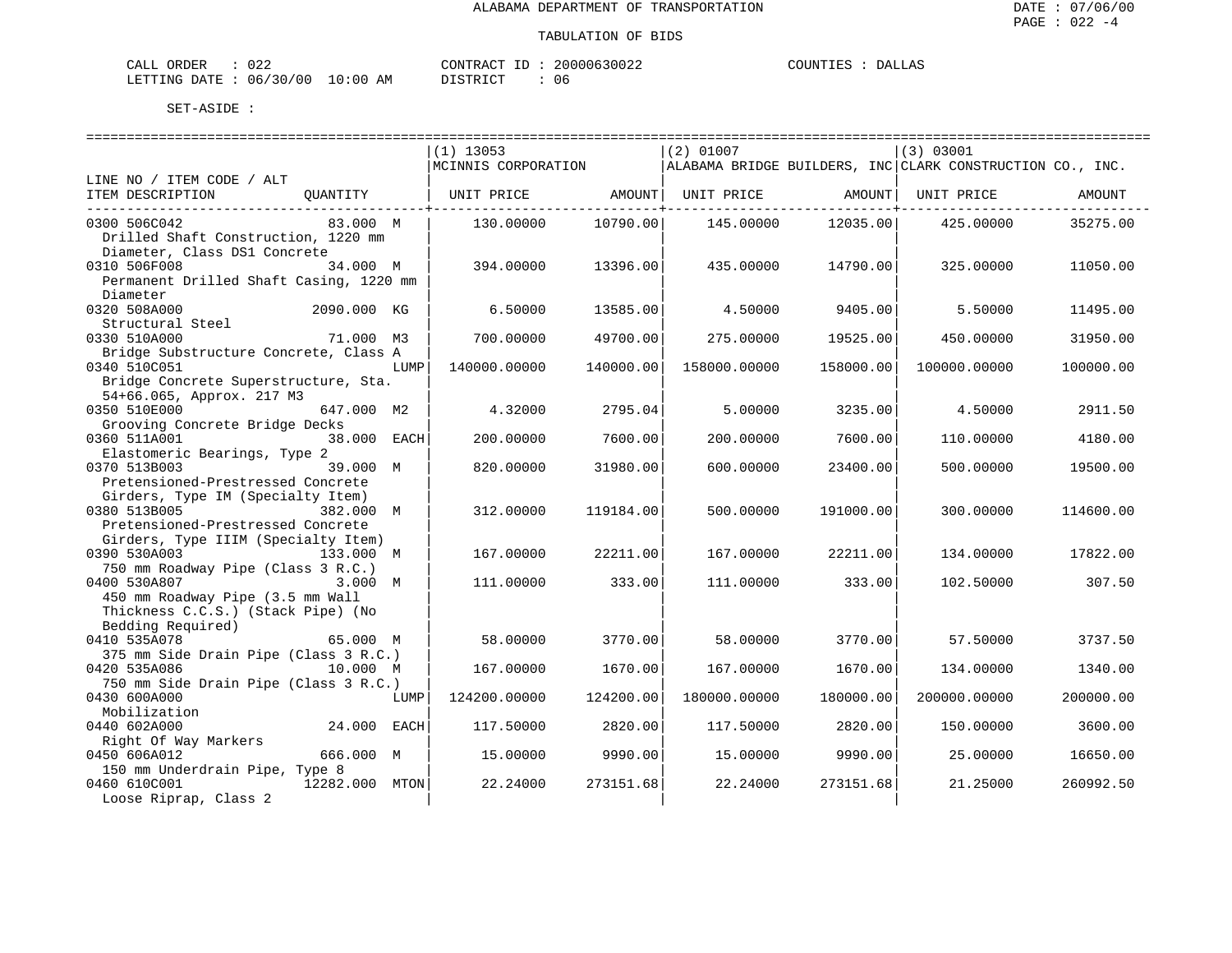| ORDER<br>CALL ( | 022                              | CONTRACT ID: | 20000630022 | COUNTIES | <b>DALLAS</b> |
|-----------------|----------------------------------|--------------|-------------|----------|---------------|
|                 | LETTING DATE : 06/30/00 10:00 AM | DISTRICT     | 06          |          |               |

|                                               |              | $(1)$ 13053         |          | $(2)$ 01007 |                   | (3) 03001                                                 |          |
|-----------------------------------------------|--------------|---------------------|----------|-------------|-------------------|-----------------------------------------------------------|----------|
|                                               |              | MCINNIS CORPORATION |          |             |                   | ALABAMA BRIDGE BUILDERS, INC CLARK CONSTRUCTION CO., INC. |          |
| LINE NO / ITEM CODE / ALT<br>ITEM DESCRIPTION |              | UNIT PRICE AMOUNT   |          |             |                   | UNIT PRICE                                                | AMOUNT   |
| ----------------------------                  | QUANTITY     |                     |          |             | UNIT PRICE AMOUNT |                                                           |          |
| 0470 610D000                                  | 5699.000 M2  | 1.75000             | 9973.25  | 1.75000     | 9973.25           | 2.75000                                                   | 15672.25 |
| Filter Blanket                                |              |                     |          |             |                   |                                                           |          |
| 0480 619A004                                  | $2.000$ EACH | 1200.00000          | 2400.00  | 1200.00000  | 2400.00           | 650.00000                                                 | 1300.00  |
| 750 mm Roadway Pipe End Treatment,            |              |                     |          |             |                   |                                                           |          |
| Class 1                                       |              |                     |          |             |                   |                                                           |          |
| 0490 619A128                                  | 2.000 EACH   | 1000.00000          | 2000.00  | 1000.00000  | 2000.00           | 1275.00000                                                | 2550.00  |
| 750 mm Side Drain Pipe End Treatment,         |              |                     |          |             |                   |                                                           |          |
| Class <sub>2</sub>                            |              |                     |          |             |                   |                                                           |          |
| 0500 620A000                                  | 5.000 M3     | 600,00000           | 3000.00  | 600,00000   | 3000.00           | 750.00000                                                 | 3750.00  |
| Minor Structure Concrete                      |              |                     |          |             |                   |                                                           |          |
| 0510 621A001                                  | 1.000 EACH   | 1800.00000          | 1800.00  | 1800.00000  | 1800.00           | 3000.00000                                                | 3000.00  |
| Junction Boxes, Type 1, 2P Or 5               |              |                     |          |             |                   |                                                           |          |
| 0520 621C020                                  | $1.000$ EACH | 1500.00000          | 1500.00  | 1500.00000  | 1500.00           | 3000.00000                                                | 3000.00  |
| Inlets, Type Y                                |              |                     |          |             |                   |                                                           |          |
| 0530 621G004                                  | $1.000$ EACH | 1000.00000          | 1000.00  | 1000.00000  | 1000.00           | 500.00000                                                 | 500.00   |
| Inlet Grates, Type Special                    |              |                     |          |             |                   |                                                           |          |
| 0540 630A030                                  | 254.000 M    | 49.21000            | 12499.34 | 50.00000    | 12700.00          | 49.21000                                                  | 12499.34 |
| Steel Beam Guardrail, Class A, Type 1         |              |                     |          |             |                   |                                                           |          |
| $(2.13 \,$ M Posts)                           |              |                     |          |             |                   |                                                           |          |
| 0550 630C003                                  | 2.000 EACH   | 975.00000           | 1950.00  | 1000.00000  | 2000.00           | 975,00000                                                 | 1950.00  |
| Guardrail End Anchor, Type 13                 |              |                     |          |             |                   |                                                           |          |
| 0560 630C050                                  | 4.000 EACH   | 1800.00000          | 7200.00  | 2500.00000  | 10000.00          | 1800.00000                                                | 7200.00  |
| Guardrail End Anchor, Type 20 Series          |              |                     |          |             |                   |                                                           |          |
| 0570 630C055                                  | 2.000 EACH   | 1000.00000          | 2000.00  | 2500.00000  | 5000.00           | 1000.00000                                                | 2000.00  |
| Guardrail End Anchor, Type 2A (Retrofit)      |              |                     |          |             |                   |                                                           |          |
| 0580 630C070                                  | 1.000 EACH   | 1500.00000          | 1500.00  | 1500.00000  | 1500.00           | 1500.00000                                                | 1500.00  |
| Guardrail End Anchor, Type 10 Series          |              |                     |          |             |                   |                                                           |          |
| 0590 637A001                                  | 680.000 M    | 12.00000            | 8160.00  | 12.00000    | 8160.00           | 9.00000                                                   | 6120.00  |
| Fence Reset (Includes All Types)              |              |                     |          |             | 17504.50          |                                                           |          |
| 2693.000 M3<br>0600 650A000                   |              | 6.50000             | 17504.50 | 6.50000     |                   | 7.50000                                                   | 20197.50 |
| Topsoil<br>0610 650B000                       | 1948.000 M3  | 8.25000             | 16071.00 | 8.25000     | 16071.00          | 5.00000                                                   | 9740.00  |
| Topsoil From Stockpiles                       |              |                     |          |             |                   |                                                           |          |
| 0620 652A054                                  | 7.000 HA     | 1500.00000          | 10500.00 | 1483.00000  | 10381.00          | 1500.00000                                                | 10500.00 |
| Seeding (Mix 2A)                              |              |                     |          |             |                   |                                                           |          |
| 0630 652B053                                  | 2.000 HA     | 1500.00000          | 3000.00  | 1483.00000  | 2966.00           | 1500.00000                                                | 3000.00  |
| Temporary Seeding (Mix 2AT)                   |              |                     |          |             |                   |                                                           |          |
| 0640 652D054                                  | 2.000 HA     | 1200.00000          | 2400.00  | 1483.00000  | 2966.00           | 1200.00000                                                | 2400.00  |
| Seeding In Stubble (Mix 2A)                   |              |                     |          |             |                   |                                                           |          |
| 0650 656A000                                  | 7.000 HA     | 1500.00000          | 10500.00 | 988.00000   | 6916.00           | 1500.00000                                                | 10500.00 |
| Mulching, Class A, Type 1                     |              |                     |          |             |                   |                                                           |          |
|                                               |              |                     |          |             |                   |                                                           |          |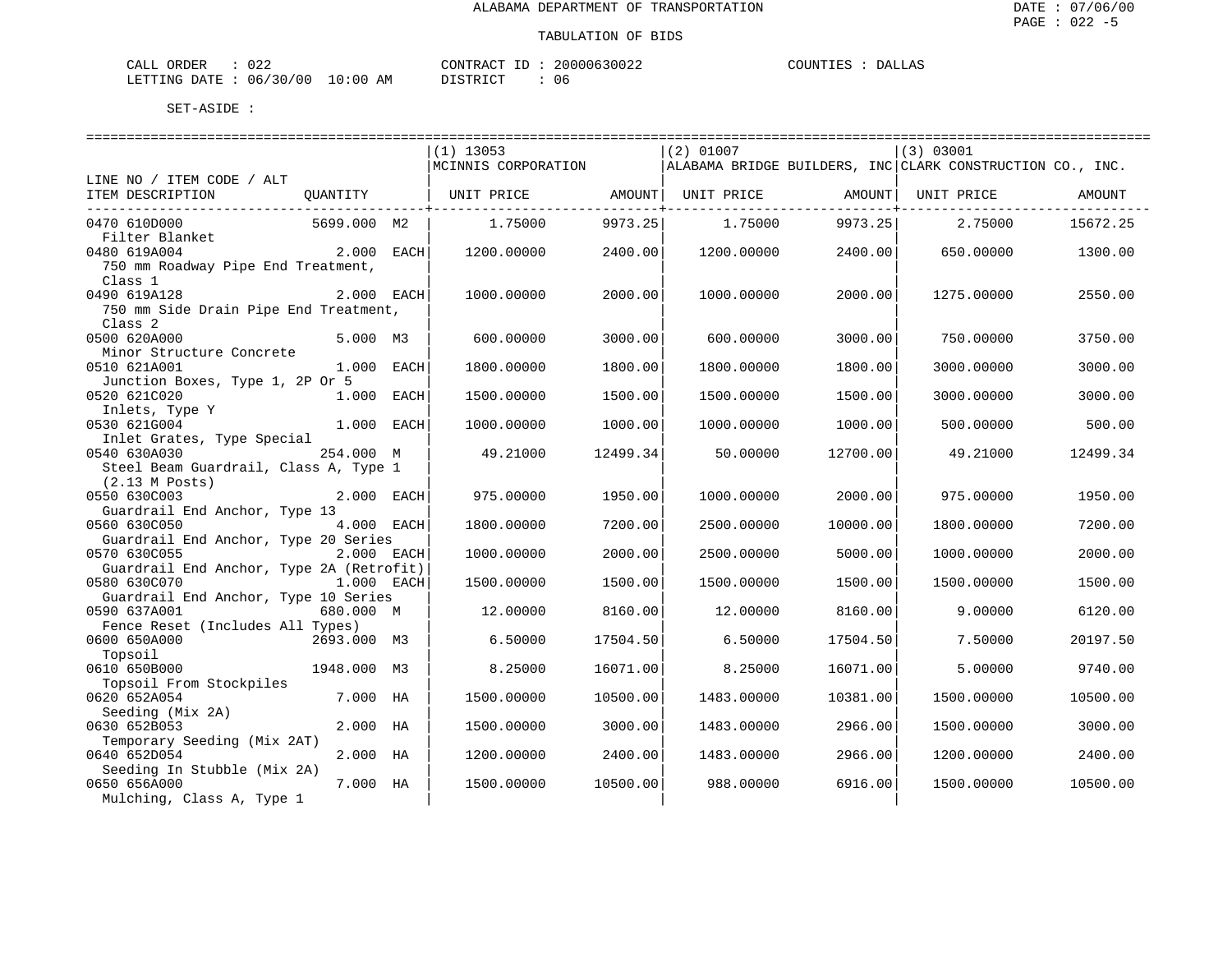| CALL ORDER                       | 022 | CONTRACT ID: |  | 20000630022 | COUNTIES | <b>DALLAS</b> |
|----------------------------------|-----|--------------|--|-------------|----------|---------------|
| LETTING DATE : 06/30/00 10:00 AM |     | DISTRICT     |  | 06          |          |               |

|                                                        |             |      | $(1)$ 13053                                     |          | $(2)$ 01007                 |          | (3) 03001                                                 |          |
|--------------------------------------------------------|-------------|------|-------------------------------------------------|----------|-----------------------------|----------|-----------------------------------------------------------|----------|
|                                                        |             |      | MCINNIS CORPORATION                             |          |                             |          | ALABAMA BRIDGE BUILDERS, INC CLARK CONSTRUCTION CO., INC. |          |
| LINE NO / ITEM CODE / ALT                              |             |      |                                                 |          |                             |          |                                                           |          |
| ITEM DESCRIPTION                                       |             |      | QUANTITY   UNIT PRICE AMOUNT  UNIT PRICE AMOUNT |          |                             |          | UNIT PRICE                                                | AMOUNT   |
|                                                        |             |      |                                                 |          | -----------------+--------- |          |                                                           |          |
| 0660 656A001                                           | 2.000 HA    |      | 1500.00000                                      | 3000.00  | 1236.00000                  | 2472.00  | 1500.00000                                                | 3000.00  |
| Mulching, Class A, Type 2<br>0670 665F000              | 30.000 EACH |      | 5.00000                                         | 150.00   | 5.00000                     | 150.00   | 5.00000                                                   | 150.00   |
| Hay Bales                                              |             |      |                                                 |          |                             |          |                                                           |          |
| 0680 6651000                                           | 15.000 MTON |      | 22.24000                                        | 333.60   | 22.24000                    | 333.60   | 23.25000                                                  | 348.75   |
| Temporary Riprap, Class 2                              |             |      |                                                 |          |                             |          |                                                           |          |
| 0690 665J000                                           | 1291.000 M  |      | 13.50000                                        | 17428.50 | 13.50000                    | 17428.50 | 10.00000                                                  | 12910.00 |
| Silt Fence, Type A                                     |             |      |                                                 |          |                             |          |                                                           |          |
| 0700 680A000                                           |             | LUMP | 32500.00000                                     | 32500.00 | 20000.00000                 | 20000.00 | 10000.00000                                               | 10000.00 |
| Engineering Controls                                   |             |      |                                                 |          |                             |          |                                                           |          |
| 0710 701A004                                           | 34.000 KM   |      | 199.00000                                       | 6766.00  | 199.00000                   | 6766.00  | 199.00000                                                 | 6766.00  |
| Solid White, Class 1, Type A Traffic                   |             |      |                                                 |          |                             |          |                                                           |          |
| Stripe                                                 |             |      |                                                 |          |                             |          |                                                           |          |
| 0720 701A008                                           | 9.000 KM    |      | 112,00000                                       | 1008.00  | 112,00000                   | 1008.00  | 112,00000                                                 | 1008.00  |
| Broken Yellow, Class 1, Type A Traffic                 |             |      |                                                 |          |                             |          |                                                           |          |
| Stripe                                                 |             |      |                                                 |          |                             |          |                                                           |          |
| 0730 701A012                                           | 16.000 KM   |      | 193.00000                                       | 3088.00  | 193.00000                   | 3088.00  | 193.00000                                                 | 3088.00  |
| Solid Yellow, Class 1, Type A Traffic                  |             |      |                                                 |          |                             |          |                                                           |          |
| Stripe                                                 |             |      |                                                 |          |                             |          |                                                           |          |
| 0740 701C002 8.000 KM                                  |             |      | 199.00000                                       | 1592.00  | 199.00000                   | 1592.00  | 199.00000                                                 | 1592.00  |
| Broken Temporary Traffic Stripe (Paint)                |             |      |                                                 |          |                             |          |                                                           |          |
| 0750 701C003<br>Solid Temporary Traffic Stripe (Paint) | 15.000 KM   |      | 224.00000                                       | 3360.00  | 224.00000                   | 3360.00  | 224.00000                                                 | 3360.00  |
| 0760 701D007                                           | 8.000 KM    |      | 684.00000                                       | 5472.00  | 684.00000                   | 5472.00  | 684.00000                                                 | 5472.00  |
| Solid Traffic Stripe Removed (Paint)                   |             |      |                                                 |          |                             |          |                                                           |          |
| 0770 701G125                                           | 508.000 M   |      | 10.43000                                        | 5298.44  | 10.43000                    | 5298.44  | 10.43000                                                  | 5298.44  |
| Solid White, Class 3W, Type A Traffic                  |             |      |                                                 |          |                             |          |                                                           |          |
| Stripe (150 mm Wide)                                   |             |      |                                                 |          |                             |          |                                                           |          |
| 0780 701G133                                           | — 508.000 м |      | 11.02000                                        | 5598.16  | 11.02000                    | 5598.16  | 11.02000                                                  | 5598.16  |
| Solid Yellow, Class 3W, Type A Traffic                 |             |      |                                                 |          |                             |          |                                                           |          |
| Stripe (150 mm Wide)                                   |             |      |                                                 |          |                             |          |                                                           |          |
| 0790 702A008                                           | 5.000 KM    |      | 2455.00000                                      | 12275.00 | 2455.00000                  | 12275.00 | 2455.00000                                                | 12275.00 |
| Solid White, Inverted Profile Traffic                  |             |      |                                                 |          |                             |          |                                                           |          |
| Stripe (150 mm Wide)                                   |             |      |                                                 |          |                             |          |                                                           |          |
| 0800 702A009                                           | 5.000 KM    |      | 2455.00000                                      | 12275.00 | 2455.00000                  | 12275.00 | 2455.00000                                                | 12275.00 |
| Solid Yellow, Inverted Profile Traffic                 |             |      |                                                 |          |                             |          |                                                           |          |
| Stripe (150 mm Wide)                                   |             |      |                                                 |          |                             |          |                                                           |          |
| 0810 702B001                                           | 110.000 M   |      | 5.90000                                         | 649.00   | 5.90000                     | 649.00   | 5.90000                                                   | 649.00   |
| Dotted Inverted Profile Traffic Stripe                 |             |      |                                                 |          |                             |          |                                                           |          |
| (150 mm Wide)<br>0820 703A002                          | 4.000 M2    |      | 100.00000                                       | 400.00   | 100.00000                   | 400.00   | 100.00000                                                 | 400.00   |
| Traffic Control Markings, Class 2, Type                |             |      |                                                 |          |                             |          |                                                           |          |
| $\mathbf{A}$                                           |             |      |                                                 |          |                             |          |                                                           |          |
|                                                        |             |      |                                                 |          |                             |          |                                                           |          |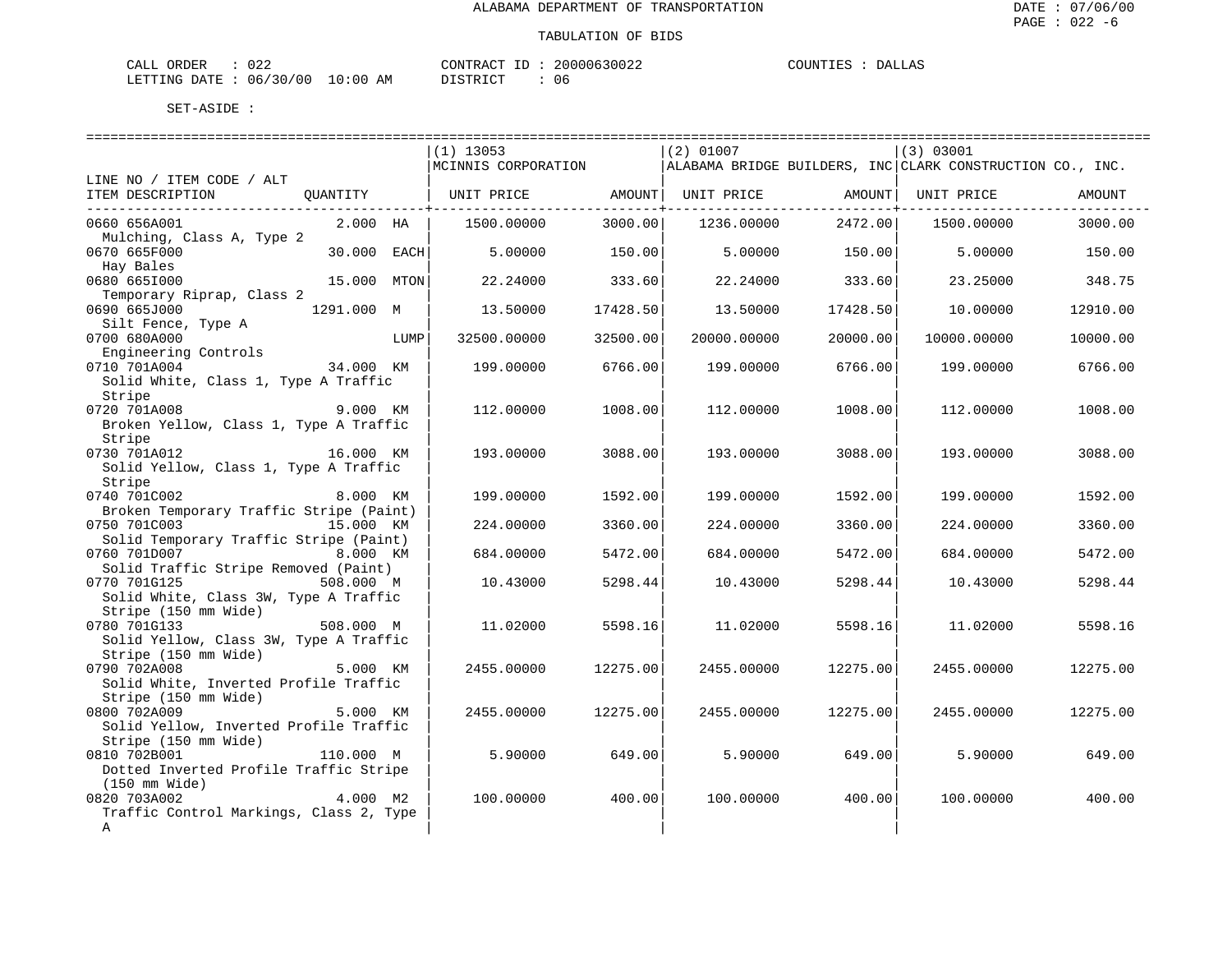| ORDER<br>CALL                          | 022 |             | CONTRACT<br>TD. | 20000630022 | COUNTIES | DALLAS |
|----------------------------------------|-----|-------------|-----------------|-------------|----------|--------|
| LETTING DATE : $06/30/00$ <sup>1</sup> |     | 10:00<br>AΜ | DISTRICT        | u c         |          |        |

|                                          |             |      | $(1)$ 13053         |                             | $(2)$ 01007 |                   | $ (3)$ 03001                                              |                   |
|------------------------------------------|-------------|------|---------------------|-----------------------------|-------------|-------------------|-----------------------------------------------------------|-------------------|
|                                          |             |      | MCINNIS CORPORATION |                             |             |                   | ALABAMA BRIDGE BUILDERS, INC CLARK CONSTRUCTION CO., INC. |                   |
| LINE NO / ITEM CODE / ALT                |             |      |                     |                             |             |                   |                                                           |                   |
| ITEM DESCRIPTION                         | QUANTITY    |      | UNIT PRICE          | AMOUNT                      |             | UNIT PRICE AMOUNT | UNIT PRICE                                                | AMOUNT            |
|                                          |             |      |                     |                             |             |                   |                                                           |                   |
| 0830 703B002                             | 3.000 M2    |      | 100,00000           | 300.00                      | 100,00000   | 300.00            | 100,00000                                                 | 300.00            |
| Traffic Control Legends, Class 2, Type A |             |      |                     |                             |             |                   |                                                           |                   |
| 374.000 EACH<br>0840 705A037             |             |      | 5.25000             | 1963.50                     | 5.25000     | 1963.50           | 5.25000                                                   | 1963.50           |
| Pavement Markers, Class A-H, Type 2-D    |             |      |                     |                             |             |                   |                                                           |                   |
| 0850 740B000                             | 86.000 M2   |      | 90.00000            | 7740.00                     | 125.00000   | 10750.00          | 160.00000                                                 | 13760.00          |
| Construction Signs                       |             |      |                     |                             |             |                   |                                                           |                   |
| 120.000<br>0860 740E000                  |             | EACH | 11,00000            | 1320.00                     | 15.00000    | 1800.00           | 25.00000                                                  | 3000.00           |
| Cones (900 mm High)                      |             |      |                     |                             |             |                   |                                                           |                   |
| 0870 740F002                             | 14.000 EACH |      | 200.00000           | 2800.00                     | 375,00000   | 5250.00           | 350.00000                                                 | 4900.00           |
| Barricades, Type III                     |             |      |                     |                             |             |                   |                                                           |                   |
| 0880 7401005                             | 12.000 EACH |      | 550.00000           | 6600.00                     | 500.00000   | 6000.00           | 300.00000                                                 | 3600.00           |
| Warning Lights, Type B (Detachable Head) |             |      |                     |                             |             |                   |                                                           |                   |
| 0890 740M000<br>120.000 EACH             |             |      | 1,00000             | 120.00                      | 9,00000     | 1080.00           | 10.00000                                                  | 1200.00           |
| Ballast For Cone                         |             |      |                     |                             |             |                   |                                                           |                   |
| 0900 998A000                             |             | LUMP | 0.00000             | 0.00                        | 0.00000     | 0.00              | 5000.00000                                                | 5000.00           |
| Construction Fuel (Maximum Bid Limited   |             |      |                     |                             |             |                   |                                                           |                   |
| To $$110,500.00)$                        |             |      |                     |                             |             |                   |                                                           |                   |
| 1500.000 HOUR<br>0910 999 000            |             |      |                     | $0.80000$ 1200.00           |             | $0.80000$ 1200.00 |                                                           | $0.80000$ 1200.00 |
| Trainee Hours At 80 Cents Per Hour       |             |      |                     |                             |             |                   |                                                           |                   |
| SECTION TOTALS                           |             |      |                     | $\frac{1}{2}$ , 033, 193.74 |             | \$2,098,231.16]   |                                                           | \$2,113,548.19    |
| CONTRACT TOTALS                          |             |      |                     | \$2,033,193.74]             |             | \$2,098,231.16]   |                                                           | \$2,113,548.19    |
|                                          |             |      |                     |                             |             |                   |                                                           |                   |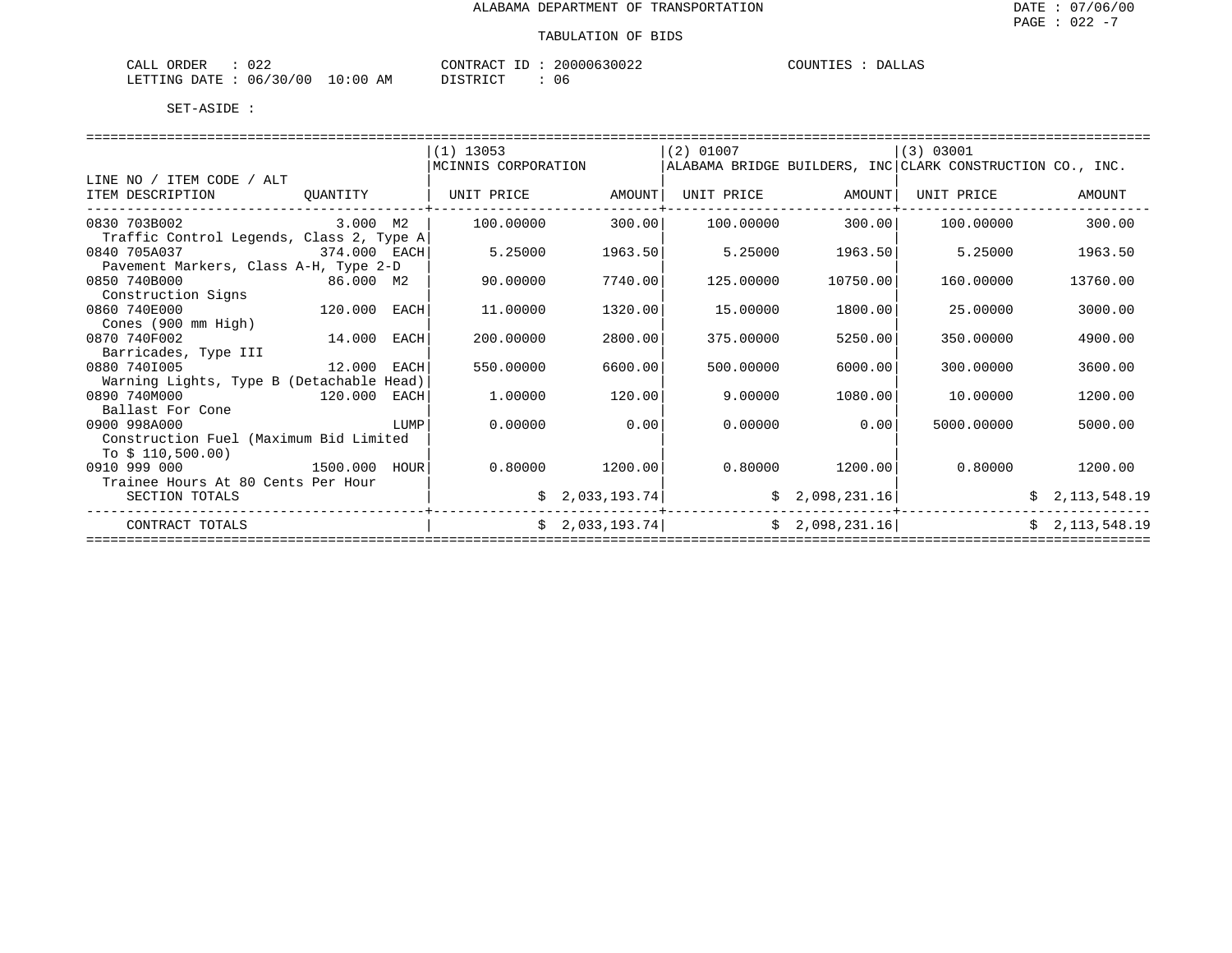## TABULATION OF BIDS

| ORDER<br>CALL | 022      |             | CONTRACT<br>T <sub>D</sub> | 20000630022 | COUNTIES | ↑LLAS<br>.) A I |
|---------------|----------|-------------|----------------------------|-------------|----------|-----------------|
| LETTING DATE  | 06/30/00 | 10:00<br>AM | T T C T T T C T            | 06          |          |                 |

|                                                                                                                      | $(4)$ 13021 |          | $(5)$ 16048  |           | $(6)$ 19047                                                                            |           |
|----------------------------------------------------------------------------------------------------------------------|-------------|----------|--------------|-----------|----------------------------------------------------------------------------------------|-----------|
|                                                                                                                      |             |          |              |           | MURPHREE BRIDGE CORPORATION  WALKER PATTON COMPANY, INC.  SOUTHEAST CHEROKEE CONSTRUCT |           |
| LINE NO / ITEM CODE / ALT                                                                                            |             |          |              |           |                                                                                        |           |
| ITEM DESCRIPTION<br>OUANTITY                                                                                         | UNIT PRICE  | AMOUNT   | UNIT PRICE   | AMOUNT    | UNIT PRICE                                                                             | AMOUNT    |
| SECTION 0001 Roadway                                                                                                 |             |          |              |           |                                                                                        |           |
| 0010 201A000<br>LUMP<br>Clearing & Grubbing (Approximately 7                                                         | 35000.00000 | 35000.00 | 144379.00000 | 144379.00 | 101390.00000                                                                           | 101390.00 |
| Hectares)<br>0020 206A000<br>LUMP<br>Removal Of Old Bridge, Station                                                  | 58000.00000 | 58000.00 | 63900.00000  | 63900.00  | 70000.00000                                                                            | 70000.00  |
| 67+13.506 Abandoned Railroad<br>0030 206A050<br>LUMP                                                                 | 54000.00000 | 54000.00 | 71500.00000  | 71500.00  | 65000.00000                                                                            | 65000.00  |
| Removal Of Old Bridge, Station<br>(Partial) 54+66.065 Cedar Creek                                                    |             |          |              |           |                                                                                        |           |
| 0040 210A000<br>27710.000 M3<br>Unclassified Excavation                                                              | 3.50000     | 96985.00 | 2.97000      | 82298.70  | 4.05000                                                                                | 112225.50 |
| 0050 210D000<br>14087.000 M3<br>Borrow Excavation                                                                    | 6.50000     | 91565.50 | 5.59000      | 78746.33  | 7.13000                                                                                | 100440.31 |
| 0060 210D011<br>4307.000 M3                                                                                          | 6.50000     | 27995.50 | 6.91000      | 29761.37  | 7.13000                                                                                | 30708.91  |
| Borrow Excavation (A4 Or Better)<br>0070 214A000<br>282.000 M3                                                       | 7.00000     | 1974.00  | 10.00000     | 2820.00   | 7.65000                                                                                | 2157.30   |
| Structure Excavation                                                                                                 |             |          |              |           |                                                                                        |           |
| 0080 214B001<br>83.000 M3<br>Foundation Backfill, Commercial                                                         | 20.00000    | 1660.00  | 25.99000     | 2157.17   | 24.15000                                                                               | 2004.45   |
| 0090 230A000<br>10.000 RBST<br>Roadbed Processing                                                                    | 350.00000   | 3500.00  | 350.00000    | 3500.00   | 575.00000                                                                              | 5750.00   |
| 0100 243A010<br>1280.000 M2                                                                                          | 4.00000     | 5120.00  | 2.82000      | 3609.60   | 2.95000                                                                                | 3776.00   |
| Geosynthetic Reinforcement<br>0110 301A012<br>671.000 M2                                                             | 7.00000     | 4697.00  | 9.05000      | 6072.55   | 8.05000                                                                                | 5401.55   |
| Crushed Aggregate Base Course, Type B,                                                                               |             |          |              |           |                                                                                        |           |
| Plant Mixed, 150 mm Compacted Thickness<br>5543.000 M2<br>0120 401A000                                               | 0.65000     | 3602.95  | 0.65000      | 3602.95   | 0.65000                                                                                | 3602.95   |
| Bituminous Treatment A<br>0130 405A000<br>3922.000 L                                                                 | 0.60000     | 2353.20  | 0.60000      | 2353.20   | 0.60000                                                                                | 2353.20   |
| Tack Coat<br>0140 429A240<br>1502.000 MTON                                                                           | 44.90000    | 67439.80 | 45.90000     | 68941.80  | 44.90000                                                                               | 67439.80  |
| Improved Bituminous Concrete Wearing<br>Surface Layer, 12.5 mm Maximum                                               |             |          |              |           |                                                                                        |           |
| Aggregate Size Mix, ESAL Range C<br>0150 429A241<br>809.000 MTON<br>Improved Bituminous Concrete Wearing             | 46.85000    | 37901.65 | 47.85000     | 38710.65  | 46.85000                                                                               | 37901.65  |
| Surface Layer, 19.0 mm Maximum<br>Aggregate Size Mix, ESAL Range C                                                   |             |          |              |           |                                                                                        |           |
| 0160 429A247<br>100.000 MTON                                                                                         | 48.50000    | 4850.00  | 49.50000     | 4950.00   | 48.50000                                                                               | 4850.00   |
| Improved Bituminous Concrete Wearing<br>Surface Layer, Leveling, 19.0 mm<br>Maximum Aggregate Size Mix, ESAL Range C |             |          |              |           |                                                                                        |           |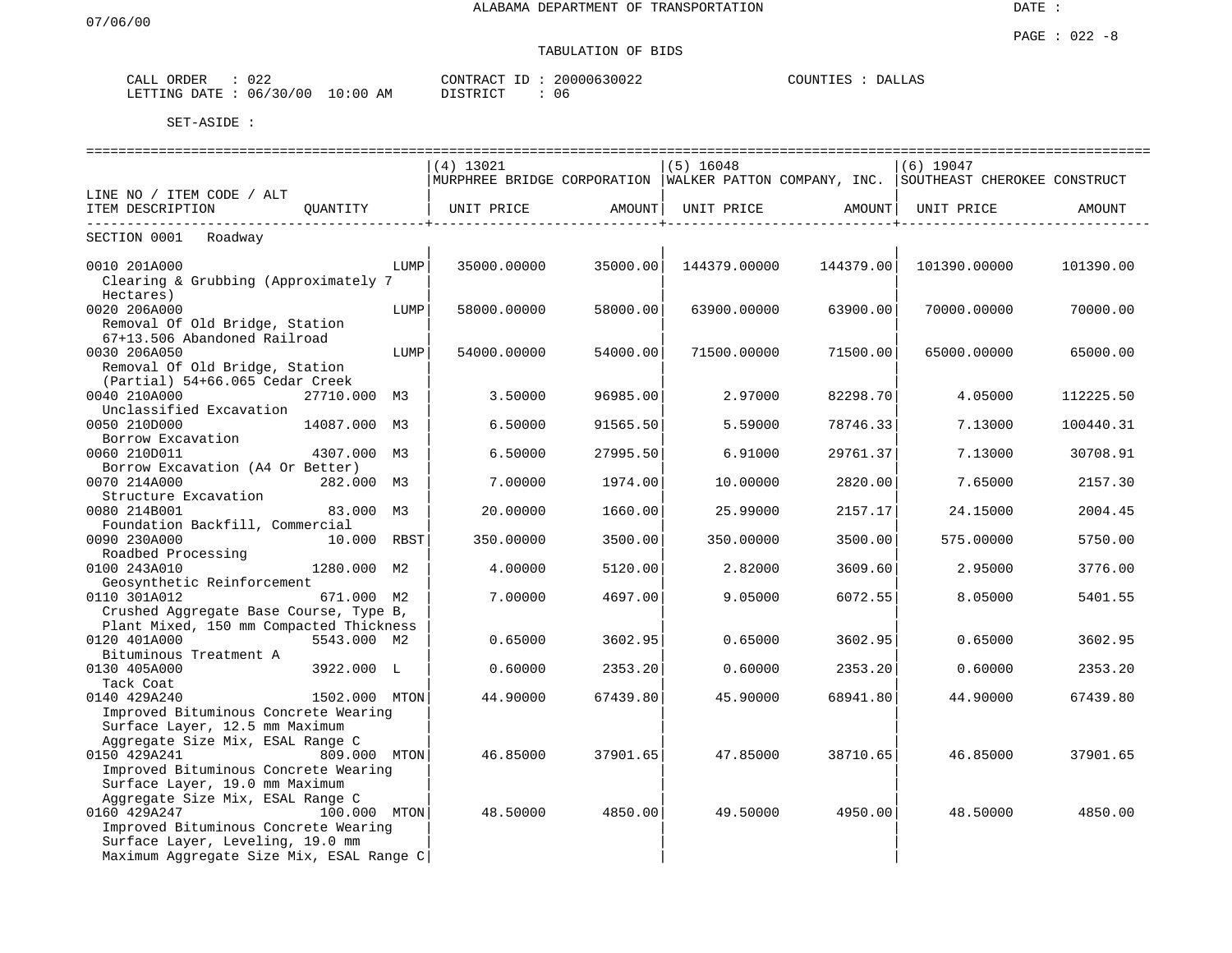| CALL | ORDER | 022                       |             | CONTRACT | TD. | 20000630022 | COUNTIES | DALLAS |
|------|-------|---------------------------|-------------|----------|-----|-------------|----------|--------|
|      |       | LETTING DATE : 06/30/00 ? | 10:00<br>ΆM | DISTRICT |     | u c         |          |        |

|                                          |               |      |                                                         |           |             | ============================== |                              |           |
|------------------------------------------|---------------|------|---------------------------------------------------------|-----------|-------------|--------------------------------|------------------------------|-----------|
|                                          |               |      | $(4)$ 13021                                             |           | $(5)$ 16048 |                                | $(6)$ 19047                  |           |
|                                          |               |      | MURPHREE BRIDGE CORPORATION WALKER PATTON COMPANY, INC. |           |             |                                | SOUTHEAST CHEROKEE CONSTRUCT |           |
| LINE NO / ITEM CODE / ALT                |               |      |                                                         |           |             |                                |                              |           |
| ITEM DESCRIPTION                         | QUANTITY      |      | UNIT PRICE                                              | AMOUNT    | UNIT PRICE  | AMOUNT                         | UNIT PRICE                   | AMOUNT    |
|                                          |               |      |                                                         |           |             |                                |                              |           |
| 0170 429B241                             | 3901.000 MTON |      | 44.85000                                                | 174959.85 | 45.85000    | 178860.85                      | 44.85000                     | 174959.85 |
| Improved Bituminous Concrete Binder      |               |      |                                                         |           |             |                                |                              |           |
| Layer, 25.0 mm Maximum Aggregate Size    |               |      |                                                         |           |             |                                |                              |           |
| Mix, ESAL Range C                        |               |      |                                                         |           |             |                                |                              |           |
| 0180 429B242                             | 853.000 MTON  |      | 43.50000                                                | 37105.50  | 44.50000    | 37958.50                       | 43.50000                     | 37105.50  |
| Improved Bituminous Concrete Binder      |               |      |                                                         |           |             |                                |                              |           |
| Layer, 37.5 mm Maximum Aggregate Size    |               |      |                                                         |           |             |                                |                              |           |
| Mix, ESAL Range C                        |               |      |                                                         |           |             |                                |                              |           |
| 0190 429B245                             | 300.000 MTON  |      | 60.00000                                                | 18000.00  | 61.00000    | 18300.00                       | 60.00000                     | 18000.00  |
| Improved Bituminous Concrete Binder      |               |      |                                                         |           |             |                                |                              |           |
| Layer, Patching, 25.0 mm Maximum         |               |      |                                                         |           |             |                                |                              |           |
| Aggregate Size Mix, ESAL Range C         |               |      |                                                         |           |             |                                |                              |           |
| 0200 429B249                             | 200.000 MTON  |      | 47.25000                                                | 9450.00   | 48.25000    | 9650.00                        | 47.25000                     | 9450.00   |
| Improved Bituminous Concrete Binder      |               |      |                                                         |           |             |                                |                              |           |
| Layer, Leveling, 25.0 mm Maximum         |               |      |                                                         |           |             |                                |                              |           |
| Aggregate Size Mix, ESAL Range C         |               |      |                                                         |           |             |                                |                              |           |
| 0210 429B252                             | 510.000 MTON  |      | 49.75000                                                | 25372.50  | 50.75000    | 25882.50                       | 49.75000                     | 25372.50  |
| Improved Bituminous Concrete Binder      |               |      |                                                         |           |             |                                |                              |           |
| Layer, Widening, 25.0 mm Maximum         |               |      |                                                         |           |             |                                |                              |           |
| Aggregate Size Mix, ESAL Range C         |               |      |                                                         |           |             |                                |                              |           |
| 0220 429C241                             | 848.000 MTON  |      | 42.85000                                                | 36336.80  | 43.85000    | 37184.80                       | 42.85000                     | 36336.80  |
| Improved Bituminous Concrete Base Layer, |               |      |                                                         |           |             |                                |                              |           |
| 37.5 mm Maximum Aggregate Size Mix,      |               |      |                                                         |           |             |                                |                              |           |
| ESAL Range C                             |               |      |                                                         |           |             |                                |                              |           |
| 0230 430B003                             | 47.000 MTON   |      | 20.00000                                                | 940.00    | 23.82000    | 1119.54                        | 18.70000                     | 878.90    |
| Aggregate Surfacing (ALDOT #57)          |               |      |                                                         |           |             |                                |                              |           |
| 0240 430B034                             | 367.000 MTON  |      | 35.00000                                                | 12845.00  | 23.82000    | 8741.94                        | 20.00000                     | 7340.00   |
| Aggregate Surfacing (ALDOT #57 Crushed   |               |      |                                                         |           |             |                                |                              |           |
| Stone)                                   |               |      |                                                         |           |             |                                |                              |           |
| 0250 450B000                             | 44.000 M2     |      | 230.00000                                               | 10120.00  | 110.00000   | 4840.00                        | 100.00000                    | 4400.00   |
| Reinforced Cement Concrete Bridge End    |               |      |                                                         |           |             |                                |                              |           |
| Slab                                     |               |      |                                                         |           |             |                                |                              |           |
| 0260 502A000                             | 24600.000 KG  |      | 1.25000                                                 | 30750.00  | 2.10000     | 51660.00                       | 2.00000                      | 49200.00  |
| Steel Reinforcement                      |               |      |                                                         |           |             |                                |                              |           |
| 0270 502B000                             |               | LUMP | 42000.00000                                             | 42000.00  | 53000.00000 | 53000.00                       | 50000.00000                  | 50000.00  |
| Steel Reinforcement For Bridge           |               |      |                                                         |           |             |                                |                              |           |
| Superstructure Sta. 54+66.065, Approx.   |               |      |                                                         |           |             |                                |                              |           |
| 30300 KG                                 |               |      |                                                         |           |             |                                |                              |           |
| 0280 505C000                             | 140.000 M     |      | 70.00000                                                | 9800.00   | 104.00000   | 14560.00                       | 100.00000                    | 14000.00  |
| Steel Piling (HP 250x62)                 |               |      |                                                         |           |             |                                |                              |           |
| 0290 506A008                             | 80.000 M      |      | 736.00000                                               | 58880.00  | 775.00000   | 62000.00                       | 760.00000                    | 60800.00  |
| Drilled Shaft Excavation, 1220 mm        |               |      |                                                         |           |             |                                |                              |           |
| Diameter                                 |               |      |                                                         |           |             |                                |                              |           |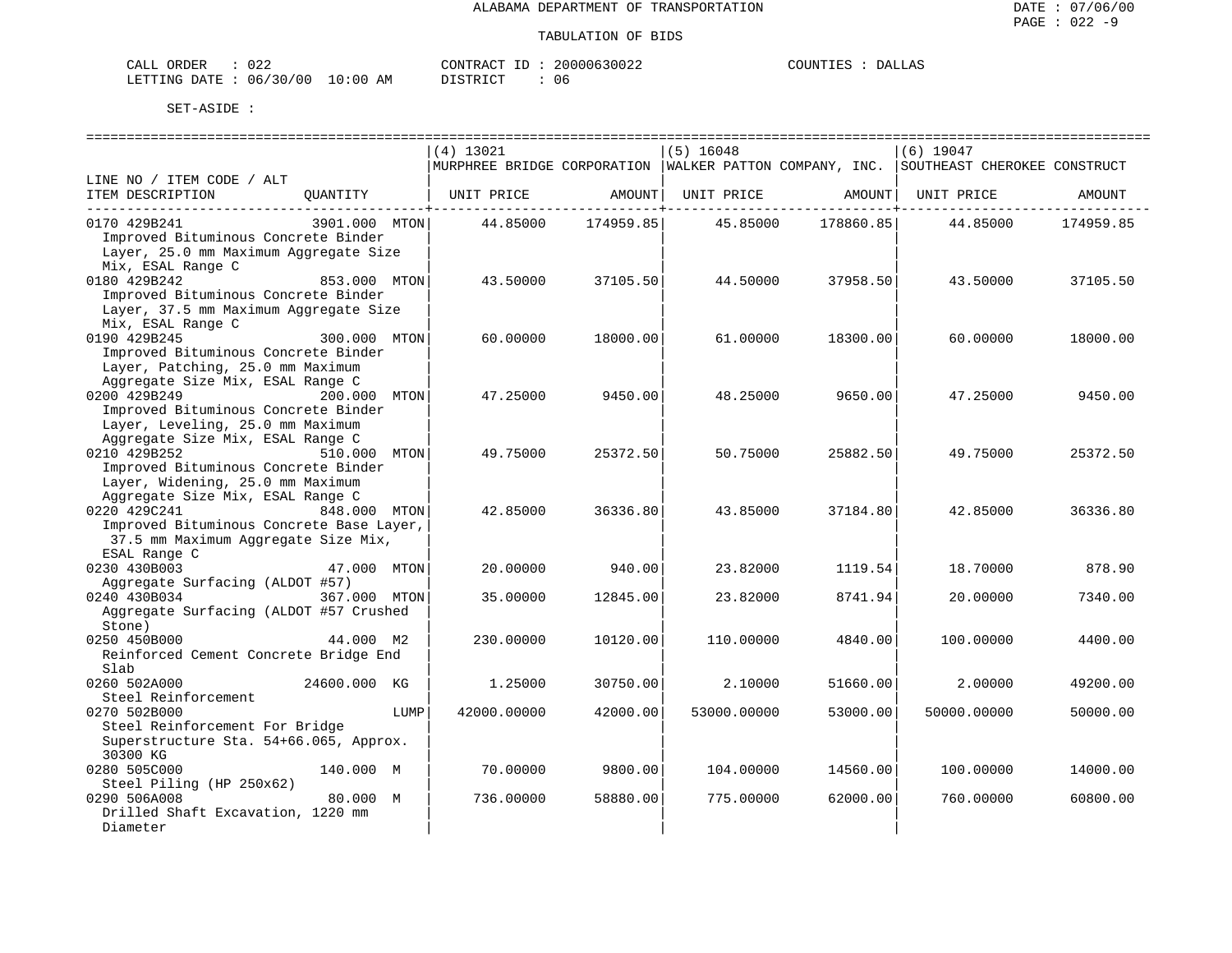| CALL ORDER                       | 022 | CONTRACT ID: |  | 20000630022 | COUNTIES | <b>DALLAS</b> |
|----------------------------------|-----|--------------|--|-------------|----------|---------------|
| LETTING DATE : 06/30/00 10:00 AM |     | DISTRICT     |  | 06          |          |               |

|                                                                  | (4) 13021                                                 |           | $(5)$ 16048  |           | $(6)$ 19047                  |           |
|------------------------------------------------------------------|-----------------------------------------------------------|-----------|--------------|-----------|------------------------------|-----------|
|                                                                  | MURPHREE BRIDGE CORPORATION   WALKER PATTON COMPANY, INC. |           |              |           | SOUTHEAST CHEROKEE CONSTRUCT |           |
| LINE NO / ITEM CODE / ALT                                        |                                                           |           |              |           |                              |           |
| ITEM DESCRIPTION<br>QUANTITY                                     | UNIT PRICE                                                | AMOUNT    | UNIT PRICE   | AMOUNT    | UNIT PRICE                   | AMOUNT    |
| 0300 506C042<br>83.000 M                                         | 130.00000                                                 | 10790.00  | 133.00000    | 11039.00  | 130.00000                    | 10790.00  |
| Drilled Shaft Construction, 1220 mm                              |                                                           |           |              |           |                              |           |
| Diameter, Class DS1 Concrete                                     |                                                           |           |              |           |                              |           |
| 0310 506F008<br>34.000 M                                         | 394.00000                                                 | 13396.00  | 394.15000    | 13401.10  | 394.00000                    | 13396.00  |
| Permanent Drilled Shaft Casing, 1220 mm                          |                                                           |           |              |           |                              |           |
| Diameter                                                         |                                                           |           |              |           |                              |           |
| 2090.000 KG<br>0320 508A000                                      | 3.75000                                                   | 7837.50   | 6.50000      | 13585.00  | 6.50000                      | 13585.00  |
| Structural Steel                                                 |                                                           |           |              |           |                              |           |
| 0330 510A000<br>71.000 M3                                        | 865,00000                                                 | 61415.00  | 715.00000    | 50765.00  | 700.00000                    | 49700.00  |
| Bridge Substructure Concrete, Class A                            |                                                           |           |              |           |                              |           |
| 0340 510C051<br>LUMP                                             | 210000.00000                                              | 210000.00 | 145000.00000 | 145000.00 | 140000.00000                 | 140000.00 |
| Bridge Concrete Superstructure, Sta.                             |                                                           |           |              |           |                              |           |
| 54+66.065, Approx. 217 M3                                        |                                                           |           |              |           |                              |           |
| 0350 510E000<br>647.000 M2                                       | 3.90000                                                   | 2523.30   | 4.47000      | 2892.09   | 4.32000                      | 2795.04   |
| Grooving Concrete Bridge Decks                                   |                                                           |           |              |           |                              |           |
| 0360 511A001<br>38.000 EACH                                      | 150.00000                                                 | 5700.00   | 210.00000    | 7980.00   | 200.00000                    | 7600.00   |
| Elastomeric Bearings, Type 2                                     |                                                           |           |              |           |                              |           |
| 0370 513B003<br>39.000 M                                         | 675,00000                                                 | 26325.00  | 825.00000    | 32175.00  | 820,00000                    | 31980.00  |
| Pretensioned-Prestressed Concrete                                |                                                           |           |              |           |                              |           |
| Girders, Type IM (Specialty Item)                                |                                                           |           |              |           |                              |           |
| 0380 513B005<br>382.000 M                                        | 335.00000                                                 | 127970.00 | 322.00000    | 123004.00 | 312,00000                    | 119184.00 |
| Pretensioned-Prestressed Concrete                                |                                                           |           |              |           |                              |           |
| Girders, Type IIIM (Specialty Item)<br>0390 530A003<br>133.000 M | 134.00000                                                 | 17822.00  | 140.00000    | 18620.00  | 150.80000                    | 20056.40  |
| 750 mm Roadway Pipe (Class 3 R.C.)                               |                                                           |           |              |           |                              |           |
| 0400 530A807<br>3.000 M                                          | 102.50000                                                 | 307.50    | 140.00000    | 420.00    | 175.00000                    | 525.00    |
| 450 mm Roadway Pipe (3.5 mm Wall                                 |                                                           |           |              |           |                              |           |
| Thickness C.C.S.) (Stack Pipe) (No                               |                                                           |           |              |           |                              |           |
| Bedding Required)                                                |                                                           |           |              |           |                              |           |
| 0410 535A078<br>65.000 M                                         | 57.50000                                                  | 3737.50   | 62.13000     | 4038.45   | 59.00000                     | 3835.00   |
| 375 mm Side Drain Pipe (Class 3 R.C.)                            |                                                           |           |              |           |                              |           |
| 0420 535A086<br>10.000 M                                         | 134.00000                                                 | 1340.00   | 140.00000    | 1400.00   | 171.60000                    | 1716.00   |
| 750 mm Side Drain Pipe (Class 3 R.C.)                            |                                                           |           |              |           |                              |           |
| 0430 600A000<br>LUMP                                             | 216385.29000                                              | 216385.29 | 150252.00000 | 150252.00 | 177200.00000                 | 177200.00 |
| Mobilization                                                     |                                                           |           |              |           |                              |           |
| 0440 602A000<br>24.000 EACH                                      | 150.00000                                                 | 3600.00   | 40.00000     | 960.00    | 90.00000                     | 2160.00   |
| Right Of Way Markers                                             |                                                           |           |              |           |                              |           |
| 0450 606A012<br>666.000 M                                        | 25.00000                                                  | 16650.00  | 27.55000     | 18348.30  | 25.75000                     | 17149.50  |
| 150 mm Underdrain Pipe, Type 8                                   |                                                           |           |              |           |                              |           |
| 0460 610C001<br>12282.000 MTON                                   | 20.25000                                                  | 248710.50 | 25.42000     | 312208.44 | 25,00000                     | 307050.00 |
| Loose Riprap, Class 2                                            |                                                           |           |              |           |                              |           |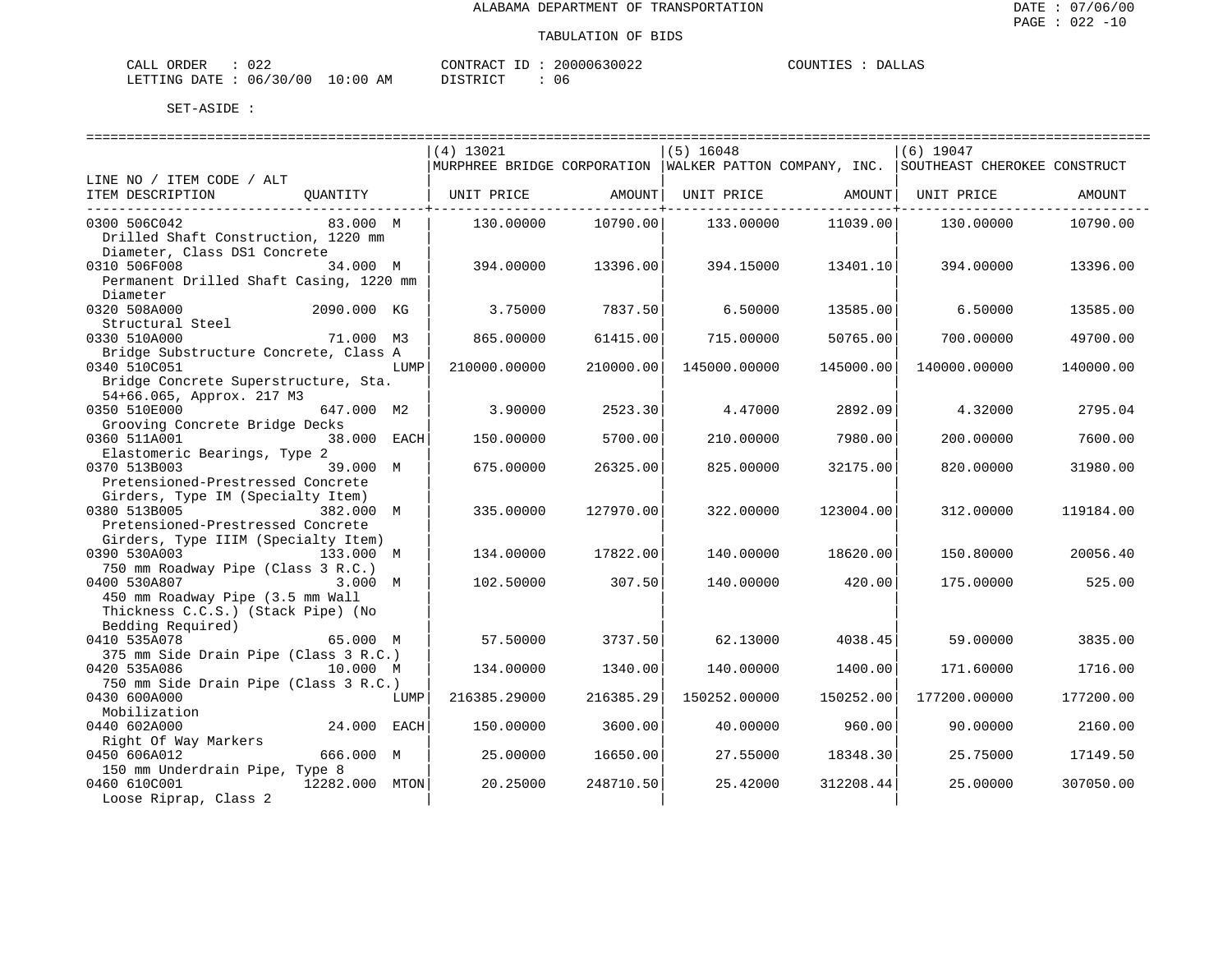| ORDER<br>CALL (                  | 022 |  | CONTRACT ID: | 20000630022 | COUNTIES |  | <b>DALLAS</b> |
|----------------------------------|-----|--|--------------|-------------|----------|--|---------------|
| LETTING DATE : 06/30/00 10:00 AM |     |  | DISTRICT     | 06          |          |  |               |

|                                                          |              | ==============================                                                           |          | . _______________________________ |                                |             |          |
|----------------------------------------------------------|--------------|------------------------------------------------------------------------------------------|----------|-----------------------------------|--------------------------------|-------------|----------|
|                                                          |              | $(4)$ 13021                                                                              |          | $(5)$ 16048                       |                                | $(6)$ 19047 |          |
|                                                          |              | MURPHREE BRIDGE CORPORATION   WALKER PATTON COMPANY, INC.   SOUTHEAST CHEROKEE CONSTRUCT |          |                                   |                                |             |          |
| LINE NO / ITEM CODE / ALT                                |              |                                                                                          |          |                                   |                                |             |          |
| ITEM DESCRIPTION                                         | QUANTITY     | UNIT PRICE AMOUNT                                                                        |          |                                   | UNIT PRICE AMOUNT   UNIT PRICE |             | AMOUNT   |
| _____________________________<br>0470 610D000            | 5699.000 M2  | 2.75000                                                                                  | 15672.25 | 2.00000                           | 11398.00                       | 3.11000     | 17723.89 |
| Filter Blanket                                           |              |                                                                                          |          |                                   |                                |             |          |
| 0480 619A004                                             | $2.000$ EACH | 650.00000                                                                                | 1300.001 | 750.00000                         | 1500.00                        | 600.00000   | 1200.00  |
| 750 mm Roadway Pipe End Treatment,                       |              |                                                                                          |          |                                   |                                |             |          |
| Class 1                                                  |              |                                                                                          |          |                                   |                                |             |          |
| 0490 619A128                                             | 2.000 EACH   | 1275.00000                                                                               | 2550.00  | 1375.00000                        | 2750.00                        | 1100.00000  | 2200.00  |
| 750 mm Side Drain Pipe End Treatment,                    |              |                                                                                          |          |                                   |                                |             |          |
| Class <sub>2</sub><br>0500 620A000                       | 5.000 M3     |                                                                                          |          |                                   |                                |             |          |
| Minor Structure Concrete                                 |              | 750.00000                                                                                | 3750.00  | 750.00000                         | 3750.00                        | 1046.00000  | 5230.00  |
| 0510 621A001                                             | 1.000 EACH   | 3000.00000                                                                               | 3000.00  | 2000.00000                        | 2000.00                        | 1800.00000  | 1800.00  |
| Junction Boxes, Type 1, 2P Or 5                          |              |                                                                                          |          |                                   |                                |             |          |
| 0520 621C020                                             | 1.000 EACH   | 3000.00000                                                                               | 3000.00  | 2000.00000                        | 2000.00                        | 1600.00000  | 1600.00  |
| Inlets, Type Y                                           |              |                                                                                          |          |                                   |                                |             |          |
| 0530 621G004                                             | 1.000 EACH   | 500.00000                                                                                | 500.00   | 2000.00000                        | 2000.00                        | 1000.00000  | 1000.00  |
| Inlet Grates, Type Special                               |              |                                                                                          |          |                                   |                                |             |          |
| 0540 630A030                                             | 254.000 M    | 49.21000                                                                                 | 12499.34 | 51.21000                          | 13007.34                       | 49.21000    | 12499.34 |
| Steel Beam Guardrail, Class A, Type 1                    |              |                                                                                          |          |                                   |                                |             |          |
| $(2.13 \t{M} \t{Post})$                                  |              |                                                                                          |          |                                   |                                |             |          |
| 0550 630C003                                             | 2.000 EACH   | 975.00000                                                                                | 1950.00  | 1025.00000                        | 2050.00                        | 975.00000   | 1950.00  |
| Guardrail End Anchor, Type 13                            |              |                                                                                          |          |                                   |                                |             |          |
| 0560 630C050                                             | 4.000 EACH   | 1800.00000                                                                               | 7200.00  | 1899.00000                        | 7596.00                        | 1800.00000  | 7200.00  |
| Guardrail End Anchor, Type 20 Series                     |              | 1000.00000                                                                               | 2000.00  |                                   |                                |             |          |
| 0570 630C055<br>Guardrail End Anchor, Type 2A (Retrofit) | 2.000 EACH   |                                                                                          |          | 1050.00000                        | 2100.00                        | 1000.00000  | 2000.00  |
| 0580 630C070                                             | 1.000 EACH   | 1500.00000                                                                               | 1500.00  | 1575.00000                        | 1575.00                        | 1500.00000  | 1500.00  |
| Guardrail End Anchor, Type 10 Series                     |              |                                                                                          |          |                                   |                                |             |          |
| 0590 637A001                                             | 680.000 M    | 9.00000                                                                                  | 6120.00  | 6.50000                           | 4420.00                        | 13.12000    | 8921.60  |
| Fence Reset (Includes All Types)                         |              |                                                                                          |          |                                   |                                |             |          |
| 0600 650A000                                             | 2693.000 M3  | 7.50000                                                                                  | 20197.50 | 0.10000                           | 269.30                         | 8.50000     | 22890.50 |
| Topsoil                                                  |              |                                                                                          |          |                                   |                                |             |          |
| 0610 650B000                                             | 1948.000 M3  | 5.00000                                                                                  | 9740.00  | 3.90000                           | 7597.20                        | 4.91000     | 9564.68  |
| Topsoil From Stockpiles                                  |              |                                                                                          |          |                                   |                                |             |          |
| 0620 652A054                                             | 7.000 HA     | 1000.00000                                                                               | 7000.00  | 1300.00000                        | 9100.00                        | 1482.60000  | 10378.20 |
| Seeding (Mix 2A)                                         |              |                                                                                          |          |                                   |                                |             |          |
| 0630 652B053                                             | 2.000 HA     | 800.00000                                                                                | 1600.00  | 850.00000                         | 1700.00                        | 988.40000   | 1976.80  |
| Temporary Seeding (Mix 2AT)<br>0640 652D054              | 2.000 HA     | 800,00000                                                                                | 1600.00  | 1750.00000                        | 3500.00                        | 1482.60000  | 2965.20  |
| Seeding In Stubble (Mix 2A)                              |              |                                                                                          |          |                                   |                                |             |          |
| 0650 656A000                                             | 7.000 HA     | 1000.00000                                                                               | 7000.00  | 1700.00000                        | 11900.00                       | 1359.05000  | 9513.35  |
| Mulching, Class A, Type 1                                |              |                                                                                          |          |                                   |                                |             |          |
|                                                          |              |                                                                                          |          |                                   |                                |             |          |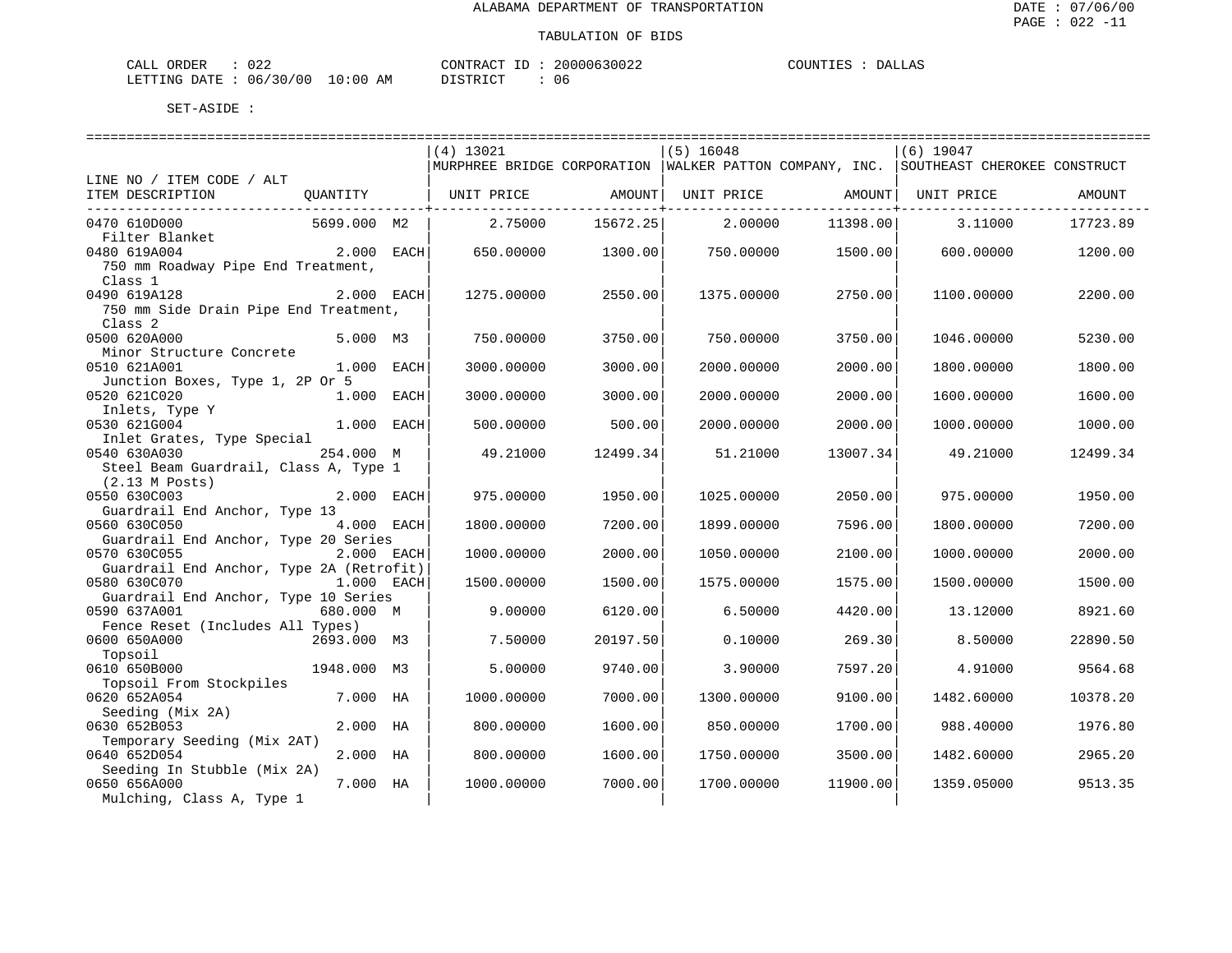| CALL ORDER                       | 022 | CONTRACT ID: |  | 20000630022 | COUNTIES | <b>DALLAS</b> |
|----------------------------------|-----|--------------|--|-------------|----------|---------------|
| LETTING DATE : 06/30/00 10:00 AM |     | DISTRICT     |  | 06          |          |               |

|                                                         |             |      | (4) 13021             |          | $(5)$ 16048 |                                                | $(6)$ 19047<br>MURPHREE BRIDGE CORPORATION   WALKER PATTON COMPANY, INC.   SOUTHEAST CHEROKEE CONSTRUCT |          |
|---------------------------------------------------------|-------------|------|-----------------------|----------|-------------|------------------------------------------------|---------------------------------------------------------------------------------------------------------|----------|
| LINE NO / ITEM CODE / ALT<br>ITEM DESCRIPTION           |             |      | QUANTITY   UNIT PRICE | AMOUNT   | UNIT PRICE  | AMOUNT                                         | UNIT PRICE                                                                                              | AMOUNT   |
| 0660 656A001                                            | 2.000 HA    |      | 1050.00000            | 2100.00  | 1200.00000  | ------------ <del>-</del> ---------<br>2400.00 | 1482.60000                                                                                              | 2965.20  |
| Mulching, Class A, Type 2                               |             |      |                       |          |             |                                                |                                                                                                         |          |
| 0670 665F000                                            | 30.000 EACH |      | 5.00000               | 150.00   | 4.00000     | 120.00                                         | 6.00000                                                                                                 | 180.00   |
| Hay Bales<br>0680 6651000                               | 15.000 MTON |      | 23.25000              | 348.75   | 23.00000    | 345.00                                         | 35.00000                                                                                                | 525.00   |
| Temporary Riprap, Class 2                               |             |      |                       |          |             |                                                |                                                                                                         |          |
| 0690 665J000                                            | 1291.000 M  |      | 10.00000              | 12910.00 | 10.00000    | 12910.00                                       | 9.60000                                                                                                 | 12393.60 |
| Silt Fence, Type A                                      |             |      |                       |          |             |                                                |                                                                                                         |          |
| 0700 680A000                                            |             | LUMP | 64445.00000           | 64445.00 | 24500.00000 | 24500.00                                       | 27500.00000                                                                                             | 27500.00 |
| Engineering Controls                                    |             |      |                       |          |             |                                                |                                                                                                         |          |
| 0710 701A004                                            | 34.000 KM   |      | 199.00000             | 6766.00  | 209.00000   | 7106.00                                        | 199.00000                                                                                               | 6766.00  |
| Solid White, Class 1, Type A Traffic                    |             |      |                       |          |             |                                                |                                                                                                         |          |
| Stripe<br>0720 701A008                                  | 9.000 KM    |      | 112,00000             | 1008.00  | 119.00000   | 1071.00                                        | 112,00000                                                                                               | 1008.00  |
| Broken Yellow, Class 1, Type A Traffic                  |             |      |                       |          |             |                                                |                                                                                                         |          |
| Stripe                                                  |             |      |                       |          |             |                                                |                                                                                                         |          |
| 0730 701A012 16.000 KM                                  |             |      | 193.00000             | 3088.00  | 203.00000   | 3248.00                                        | 193.00000                                                                                               | 3088.00  |
| Solid Yellow, Class 1, Type A Traffic                   |             |      |                       |          |             |                                                |                                                                                                         |          |
| Stripe                                                  |             |      |                       |          |             |                                                |                                                                                                         |          |
| 0740 701C002                                            | 8.000 KM    |      | 199.00000             | 1592.00  | 209.00000   | 1672.00                                        | 199.00000                                                                                               | 1592.00  |
| Broken Temporary Traffic Stripe (Paint)                 |             |      |                       |          |             |                                                |                                                                                                         |          |
| 0750 701C003<br>Solid Temporary Traffic Stripe (Paint)  | 15.000 KM   |      | 224.00000             | 3360.00  | 235.00000   | 3525.00                                        | 224,00000                                                                                               | 3360.00  |
| 0760 701D007                                            | 8.000 KM    |      | 684.00000             | 5472.00  | 712.00000   | 5696.00                                        | 684.00000                                                                                               | 5472.00  |
| Solid Traffic Stripe Removed (Paint)                    |             |      |                       |          |             |                                                |                                                                                                         |          |
| 0770 701G125                                            | 508.000 M   |      | 10.43000              | 5298.44  | 11.03000    | 5603.24                                        | 10.43000                                                                                                | 5298.44  |
| Solid White, Class 3W, Type A Traffic                   |             |      |                       |          |             |                                                |                                                                                                         |          |
| Stripe (150 mm Wide)                                    |             |      |                       |          |             |                                                |                                                                                                         |          |
| 0780 701G133                                            | 508.000 M   |      | 11.02000              | 5598.16  | 11.67000    | 5928.36                                        | 11,02000                                                                                                | 5598.16  |
| Solid Yellow, Class 3W, Type A Traffic                  |             |      |                       |          |             |                                                |                                                                                                         |          |
| Stripe (150 mm Wide)<br>0790 702A008                    | 5.000 KM    |      | 2455.00000            | 12275.00 | 2555.00000  | 12775.00                                       | 2455.00000                                                                                              | 12275.00 |
| Solid White, Inverted Profile Traffic                   |             |      |                       |          |             |                                                |                                                                                                         |          |
| Stripe (150 mm Wide)                                    |             |      |                       |          |             |                                                |                                                                                                         |          |
| 0800 702A009                                            | 5.000 KM    |      | 2455.00000            | 12275.00 | 2555.00000  | 12775.00                                       | 2455.00000                                                                                              | 12275.00 |
| Solid Yellow, Inverted Profile Traffic                  |             |      |                       |          |             |                                                |                                                                                                         |          |
| Stripe (150 mm Wide)                                    |             |      |                       |          |             |                                                |                                                                                                         |          |
| 0810 702B001                                            | 110.000 M   |      | 5.90000               | 649.00   | 6.20000     | 682.00                                         | 5.90000                                                                                                 | 649.00   |
| Dotted Inverted Profile Traffic Stripe                  |             |      |                       |          |             |                                                |                                                                                                         |          |
| (150 mm Wide)                                           |             |      |                       |          |             |                                                |                                                                                                         |          |
| 0820 703A002<br>Traffic Control Markings, Class 2, Type | 4.000 M2    |      | 100.00000             | 400.00   | 100.05000   | 400.20                                         | 100.00000                                                                                               | 400.00   |
| A                                                       |             |      |                       |          |             |                                                |                                                                                                         |          |
|                                                         |             |      |                       |          |             |                                                |                                                                                                         |          |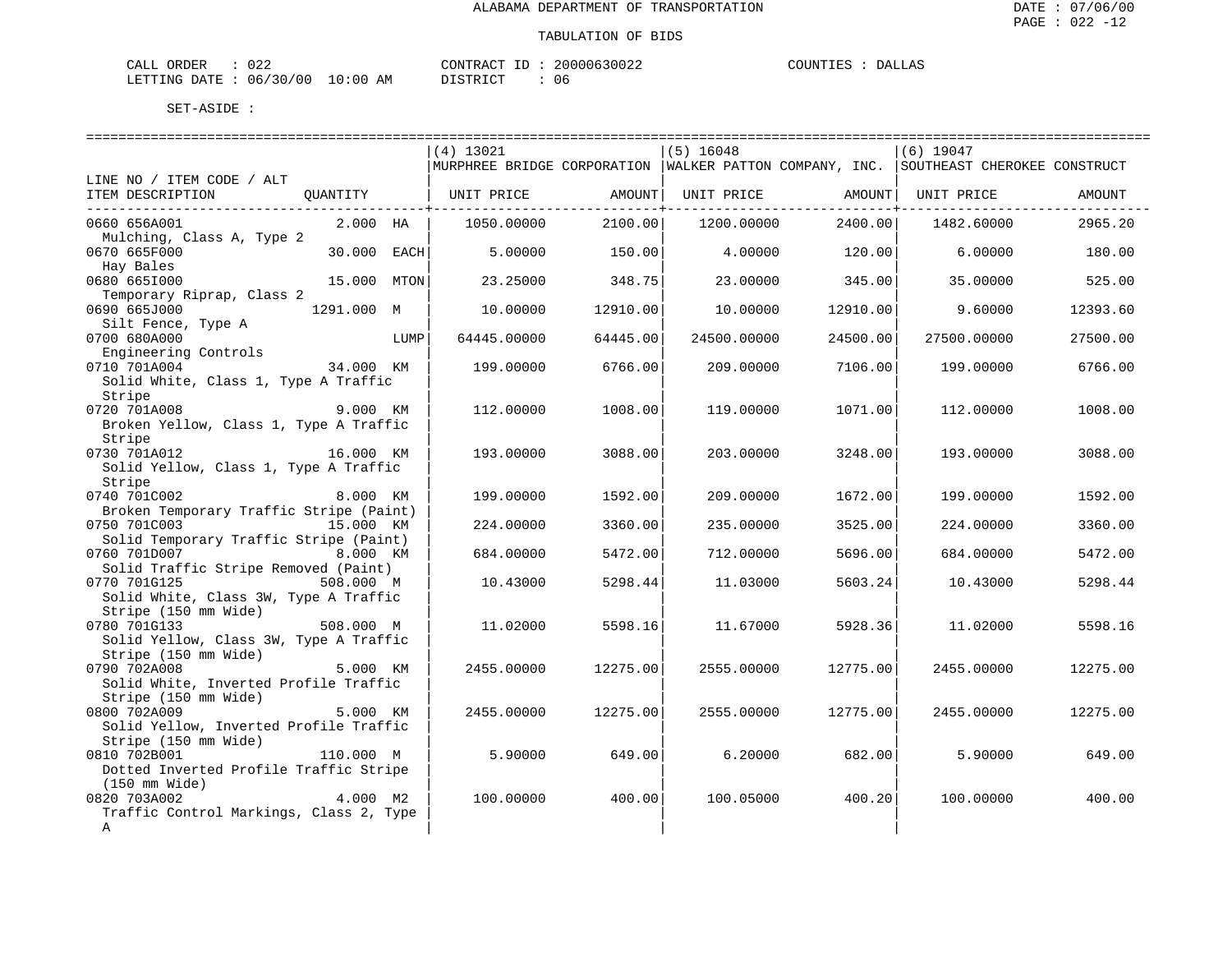| ORDER<br>CALL (                  | $\sim$ $\sim$ $\sim$<br>∪∠∠ |  | CONTRACT ID |  | 20000630022 | COUNTIES | DALLAS |
|----------------------------------|-----------------------------|--|-------------|--|-------------|----------|--------|
| LETTING DATE : 06/30/00 10:00 AM |                             |  | DISTRICT    |  | 06          |          |        |

|  |                                                | (4) 13021                                                                                                                                                                                                                     |                                                                         | $(5)$ 16048 |                                                                                                                                                          |                         |                                                                                                                                                                                                                                                                                              |  |  |  |
|--|------------------------------------------------|-------------------------------------------------------------------------------------------------------------------------------------------------------------------------------------------------------------------------------|-------------------------------------------------------------------------|-------------|----------------------------------------------------------------------------------------------------------------------------------------------------------|-------------------------|----------------------------------------------------------------------------------------------------------------------------------------------------------------------------------------------------------------------------------------------------------------------------------------------|--|--|--|
|  |                                                |                                                                                                                                                                                                                               |                                                                         |             |                                                                                                                                                          |                         |                                                                                                                                                                                                                                                                                              |  |  |  |
|  |                                                |                                                                                                                                                                                                                               |                                                                         |             |                                                                                                                                                          |                         |                                                                                                                                                                                                                                                                                              |  |  |  |
|  |                                                |                                                                                                                                                                                                                               |                                                                         | UNIT PRICE  |                                                                                                                                                          | UNIT PRICE              | AMOUNT                                                                                                                                                                                                                                                                                       |  |  |  |
|  |                                                | 100.00000                                                                                                                                                                                                                     |                                                                         |             |                                                                                                                                                          | 100.00000               | 300.00                                                                                                                                                                                                                                                                                       |  |  |  |
|  |                                                |                                                                                                                                                                                                                               |                                                                         |             |                                                                                                                                                          |                         |                                                                                                                                                                                                                                                                                              |  |  |  |
|  |                                                | 5.25000                                                                                                                                                                                                                       |                                                                         | 5.50000     |                                                                                                                                                          | 5.25000                 | 1963.50                                                                                                                                                                                                                                                                                      |  |  |  |
|  |                                                |                                                                                                                                                                                                                               |                                                                         |             |                                                                                                                                                          |                         |                                                                                                                                                                                                                                                                                              |  |  |  |
|  |                                                | 85.00000                                                                                                                                                                                                                      |                                                                         | 145.00000   |                                                                                                                                                          | 92.00000                | 7912.00                                                                                                                                                                                                                                                                                      |  |  |  |
|  |                                                |                                                                                                                                                                                                                               |                                                                         |             |                                                                                                                                                          |                         |                                                                                                                                                                                                                                                                                              |  |  |  |
|  | EACH                                           | 11,00000                                                                                                                                                                                                                      |                                                                         | 12.00000    |                                                                                                                                                          | 12.50000                | 1500.00                                                                                                                                                                                                                                                                                      |  |  |  |
|  |                                                |                                                                                                                                                                                                                               |                                                                         |             |                                                                                                                                                          |                         |                                                                                                                                                                                                                                                                                              |  |  |  |
|  |                                                | 180.00000                                                                                                                                                                                                                     |                                                                         | 220,00000   |                                                                                                                                                          | 204,00000               | 2856.00                                                                                                                                                                                                                                                                                      |  |  |  |
|  |                                                |                                                                                                                                                                                                                               |                                                                         |             |                                                                                                                                                          |                         |                                                                                                                                                                                                                                                                                              |  |  |  |
|  |                                                | 440.00000                                                                                                                                                                                                                     |                                                                         | 120.00000   |                                                                                                                                                          | 550.00000               | 6600.00                                                                                                                                                                                                                                                                                      |  |  |  |
|  |                                                |                                                                                                                                                                                                                               |                                                                         |             |                                                                                                                                                          |                         |                                                                                                                                                                                                                                                                                              |  |  |  |
|  |                                                | 7.00000                                                                                                                                                                                                                       |                                                                         | 8,00000     |                                                                                                                                                          | 6.50000                 | 780.00                                                                                                                                                                                                                                                                                       |  |  |  |
|  |                                                |                                                                                                                                                                                                                               |                                                                         |             |                                                                                                                                                          |                         |                                                                                                                                                                                                                                                                                              |  |  |  |
|  | LUMP                                           | 15000.00000                                                                                                                                                                                                                   |                                                                         |             |                                                                                                                                                          |                         | 5000.00                                                                                                                                                                                                                                                                                      |  |  |  |
|  |                                                |                                                                                                                                                                                                                               |                                                                         |             |                                                                                                                                                          |                         |                                                                                                                                                                                                                                                                                              |  |  |  |
|  |                                                |                                                                                                                                                                                                                               |                                                                         |             |                                                                                                                                                          |                         |                                                                                                                                                                                                                                                                                              |  |  |  |
|  |                                                |                                                                                                                                                                                                                               |                                                                         |             |                                                                                                                                                          |                         | 1200.00                                                                                                                                                                                                                                                                                      |  |  |  |
|  |                                                |                                                                                                                                                                                                                               |                                                                         |             |                                                                                                                                                          |                         |                                                                                                                                                                                                                                                                                              |  |  |  |
|  |                                                |                                                                                                                                                                                                                               |                                                                         |             |                                                                                                                                                          |                         | \$2,273,137.57                                                                                                                                                                                                                                                                               |  |  |  |
|  |                                                |                                                                                                                                                                                                                               |                                                                         |             |                                                                                                                                                          |                         | \$2,273,137.57                                                                                                                                                                                                                                                                               |  |  |  |
|  | OUANTITY<br>Trainee Hours At 80 Cents Per Hour | 3.000 M2<br>374.000 EACH<br>Pavement Markers, Class A-H, Type 2-D<br>86.000 M2<br>120.000<br>14.000 EACH<br>12.000 EACH<br>Warning Lights, Type B (Detachable Head)<br>120.000 EACH<br>Construction Fuel (Maximum Bid Limited | UNIT PRICE<br>Traffic Control Legends, Class 2, Type A<br>1500.000 HOUR |             | AMOUNT<br>300.00<br>1963.50<br>7310.00<br>1320.00<br>2520.00<br>5280.00<br>840.00<br>15000.00<br>$0.80000$ 1200.00<br>\$2,219,361.78]<br>\$2,219,361.78] | 100.05000<br>1500.00000 | $(6)$ 19047<br>MURPHREE BRIDGE CORPORATION   WALKER PATTON COMPANY, INC.   SOUTHEAST CHEROKEE CONSTRUCT<br>AMOUNT<br>300.15<br>2057.00<br>12470.00<br>1440.00<br>3080.00<br>1440.00<br>960.00<br>1500.00<br>5000.00000<br>$0.80000$ 1200.00<br>0.80000<br>\$2,232,566.62]<br>\$2,232,566.62] |  |  |  |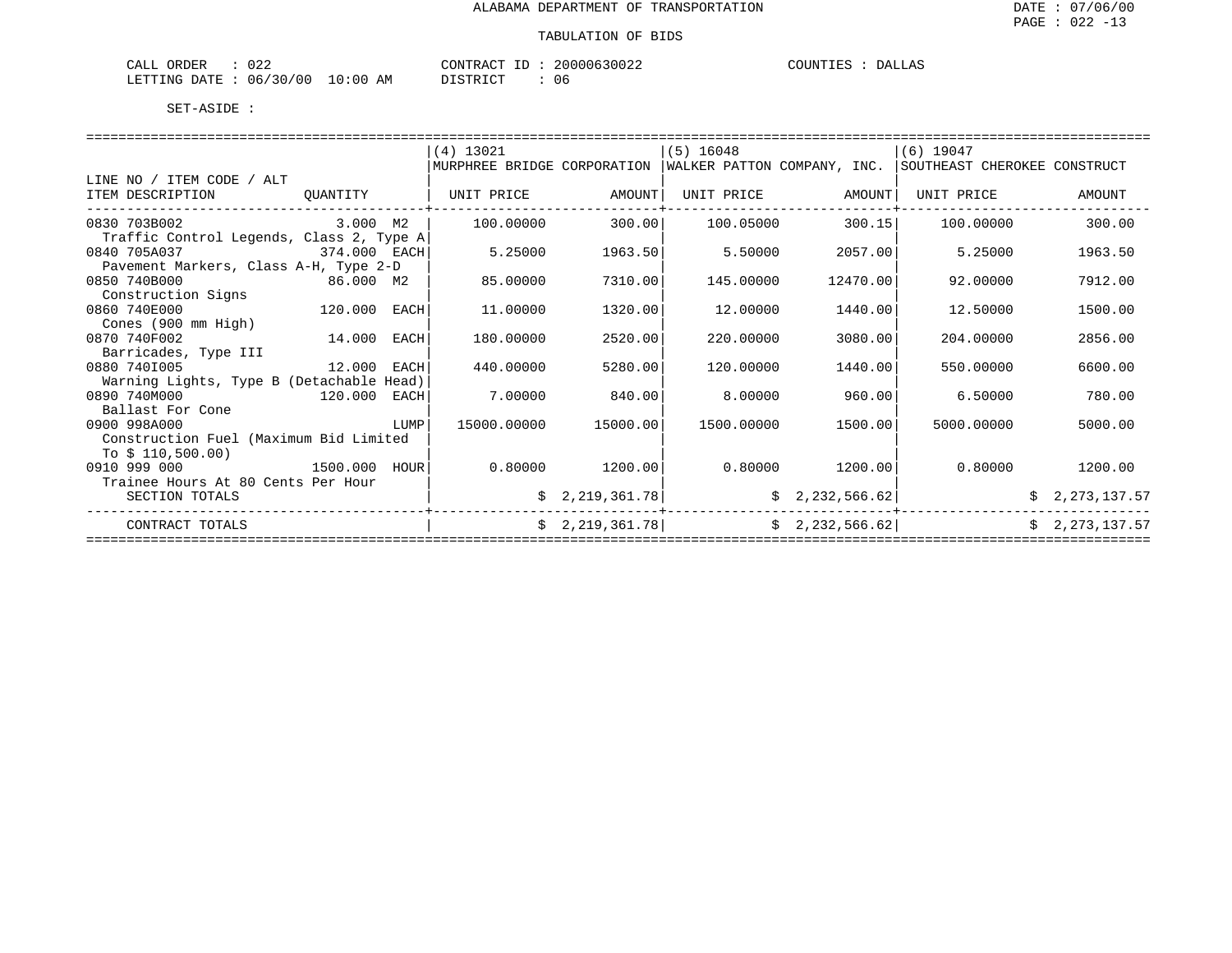## TABULATION OF BIDS

| $\sim$ $\sim$ $\sim$<br>ORDER<br>ىلىلى | $\sim$ $\sim$<br>∪∠∠ |                     | CONTR.<br>$-1$<br>$\pi$ $\sim$<br>. RAC | 20000630022 | COUNTIES<br>DALLAS |
|----------------------------------------|----------------------|---------------------|-----------------------------------------|-------------|--------------------|
| LETTING<br><b>DATR</b>                 | 06/30/00             | 10.<br>00 : ۱<br>AΜ | DICTDICT <sub>O</sub><br>.              | U c         |                    |

|                                                                    |                |      | $(7)$ 19095                 |           |                                |  |        |
|--------------------------------------------------------------------|----------------|------|-----------------------------|-----------|--------------------------------|--|--------|
|                                                                    |                |      | SUMMIT DEVELOPMENT COMPANY, |           |                                |  |        |
| LINE NO / ITEM CODE / ALT                                          |                |      |                             |           |                                |  |        |
| ITEM DESCRIPTION QUANTITY                                          |                |      | UNIT PRICE                  | AMOUNT    | UNIT PRICE AMOUNT   UNIT PRICE |  | AMOUNT |
| SECTION 0001 Roadway                                               |                |      |                             |           |                                |  |        |
|                                                                    |                |      |                             |           |                                |  |        |
| 0010 201A000                                                       |                | LUMP | 59200.00000                 | 59200.00  |                                |  |        |
| Clearing & Grubbing (Approximately 7                               |                |      |                             |           |                                |  |        |
| Hectares)<br>0020 206A000                                          |                | LUMP | 73500.00000                 | 73500.00  |                                |  |        |
| Removal Of Old Bridge, Station                                     |                |      |                             |           |                                |  |        |
| 67+13.506 Abandoned Railroad                                       |                |      |                             |           |                                |  |        |
| 0030 206A050                                                       |                | LUMP | 68250.00000                 | 68250.00  |                                |  |        |
| Removal Of Old Bridge, Station                                     |                |      |                             |           |                                |  |        |
| (Partial) 54+66.065 Cedar Creek                                    |                |      |                             |           |                                |  |        |
| 0040 210A000                                                       | 27710.000 M3   |      | 6.34000                     | 175681.40 |                                |  |        |
| Unclassified Excavation                                            |                |      |                             |           |                                |  |        |
| 0050 210D000                                                       | 14087.000 M3   |      | 9.16000                     | 129036.92 |                                |  |        |
| Borrow Excavation                                                  |                |      |                             |           |                                |  |        |
| 0060 210D011                                                       | 4307.000 M3    |      | 10.46000                    | 45051.22  |                                |  |        |
| Borrow Excavation (A4 Or Better)                                   |                |      |                             |           |                                |  |        |
| 0070 214A000                                                       | 282.000 M3     |      | 7.85000                     | 2213.70   |                                |  |        |
| Structure Excavation                                               |                |      |                             |           |                                |  |        |
| 0080 214B001                                                       | 83.000 M3      |      | 28.77000                    | 2387.91   |                                |  |        |
| Foundation Backfill, Commercial<br>0090 230A000                    | 10.000 RBST    |      |                             |           |                                |  |        |
| Roadbed Processing                                                 |                |      | 1640.50000                  | 16405.00  |                                |  |        |
| 0100 243A010                                                       | 1280.000 M2    |      | 4.19000                     | 5363.20   |                                |  |        |
| Geosynthetic Reinforcement                                         |                |      |                             |           |                                |  |        |
| 0110 301A012                                                       | 671.000 M2     |      | 6.06000                     | 4066.26   |                                |  |        |
| Crushed Aggregate Base Course, Type B,                             |                |      |                             |           |                                |  |        |
| Plant Mixed, 150 mm Compacted Thickness                            |                |      |                             |           |                                |  |        |
| 0120 401A000                                                       | 5543.000 M2    |      | 0.65000                     | 3602.95   |                                |  |        |
| Bituminous Treatment A                                             |                |      |                             |           |                                |  |        |
| 0130 405A000                                                       | 3922.000 L     |      | 0.60000                     | 2353.20   |                                |  |        |
| Tack Coat                                                          |                |      |                             |           |                                |  |        |
| 0140 429A240                                                       | 1502.000 MTON  |      | 47.10000                    | 70744.20  |                                |  |        |
| Improved Bituminous Concrete Wearing                               |                |      |                             |           |                                |  |        |
| Surface Layer, 12.5 mm Maximum<br>Aggregate Size Mix, ESAL Range C |                |      |                             |           |                                |  |        |
| 0150 429A241                                                       | 809.000 MTON   |      | 50.90000                    | 41178.10  |                                |  |        |
| Improved Bituminous Concrete Wearing                               |                |      |                             |           |                                |  |        |
| Surface Layer, 19.0 mm Maximum                                     |                |      |                             |           |                                |  |        |
| Aggregate Size Mix, ESAL Range C                                   |                |      |                             |           |                                |  |        |
| 0160 429A247                                                       | $100.000$ MTON |      | 50.90000                    | 5090.00   |                                |  |        |
| Improved Bituminous Concrete Wearing                               |                |      |                             |           |                                |  |        |
| Surface Layer, Leveling, 19.0 mm                                   |                |      |                             |           |                                |  |        |
| Maximum Aggregate Size Mix, ESAL Range C                           |                |      |                             |           |                                |  |        |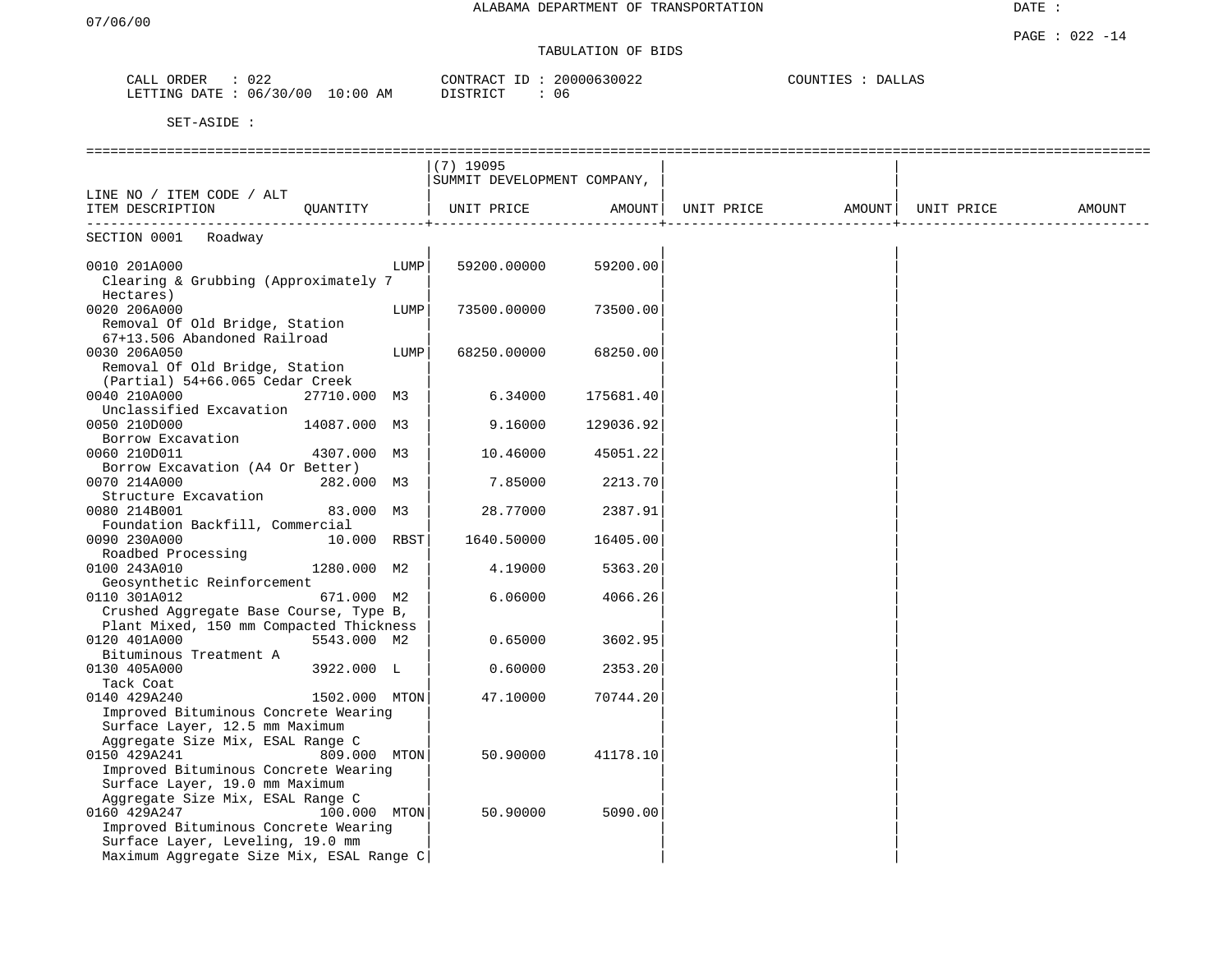| $\sim$ $\sim$ $\sim$<br>CALL<br>ORDER<br>∪∠∠ |                                   | CONTRACT<br>___ | 20000630022 | COUNTIES<br>DALLAS |
|----------------------------------------------|-----------------------------------|-----------------|-------------|--------------------|
| LETTING DATE<br>06/30/00                     | 10:00<br><b>דר סידפיד</b> ת<br>AΜ |                 | U6.         |                    |

|                                                                                                                             |               | $(7)$ 19095<br>SUMMIT DEVELOPMENT COMPANY, |                        |            |        |            |        |
|-----------------------------------------------------------------------------------------------------------------------------|---------------|--------------------------------------------|------------------------|------------|--------|------------|--------|
| LINE NO / ITEM CODE / ALT                                                                                                   |               |                                            |                        |            |        |            |        |
| ITEM DESCRIPTION<br>OUANTITY                                                                                                |               | UNIT PRICE                                 | AMOUNT  <br>__________ | UNIT PRICE | AMOUNT | UNIT PRICE | AMOUNT |
| 0170 429B241<br>Improved Bituminous Concrete Binder<br>Layer, 25.0 mm Maximum Aggregate Size<br>Mix, ESAL Range C           | 3901.000 MTON | 46.45000                                   | 181201.45              |            |        |            |        |
| 0180 429B242<br>Improved Bituminous Concrete Binder<br>Layer, 37.5 mm Maximum Aggregate Size<br>Mix, ESAL Range C           | 853.000 MTON  | 45.65000                                   | 38939.45               |            |        |            |        |
| 0190 429B245<br>Improved Bituminous Concrete Binder<br>Layer, Patching, 25.0 mm Maximum<br>Aggregate Size Mix, ESAL Range C | 300.000 MTON  | 63.00000                                   | 18900.00               |            |        |            |        |
| 0200 429B249<br>Improved Bituminous Concrete Binder<br>Layer, Leveling, 25.0 mm Maximum<br>Aggregate Size Mix, ESAL Range C | 200.000 MTON  | 49.60000                                   | 9920.00                |            |        |            |        |
| 0210 429B252<br>Improved Bituminous Concrete Binder<br>Layer, Widening, 25.0 mm Maximum<br>Aggregate Size Mix, ESAL Range C | 510.000 MTON  | 52.25000                                   | 26647.50               |            |        |            |        |
| 0220 429C241<br>Improved Bituminous Concrete Base Layer,<br>37.5 mm Maximum Aggregate Size Mix,<br>ESAL Range C             | 848.000 MTON  | 44.55000                                   | 37778.40               |            |        |            |        |
| 0230 430B003<br>Aggregate Surfacing (ALDOT #57)                                                                             | 47.000 MTON   | 21.50000                                   | 1010.50                |            |        |            |        |
| 0240 430B034<br>Aggregate Surfacing (ALDOT #57 Crushed<br>Stone)                                                            | 367.000 MTON  | 21.50000                                   | 7890.50                |            |        |            |        |
| 0250 450B000<br>Reinforced Cement Concrete Bridge End<br>Slab                                                               | 44.000 M2     | 105.00000                                  | 4620.00                |            |        |            |        |
| 0260 502A000<br>Steel Reinforcement                                                                                         | 24600.000 KG  | 2.10000                                    | 51660.00               |            |        |            |        |
| 0270 502B000<br>Steel Reinforcement For Bridge<br>Superstructure Sta. 54+66.065, Approx.<br>30300 KG                        | LUMP          | 52500.00000                                | 52500.00               |            |        |            |        |
| 0280 505C000<br>Steel Piling (HP 250x62)                                                                                    | 140.000 M     | 105.00000                                  | 14700.00               |            |        |            |        |
| 0290 506A008<br>Drilled Shaft Excavation, 1220 mm<br>Diameter                                                               | 80.000 M      | 795.00000                                  | 63600.00               |            |        |            |        |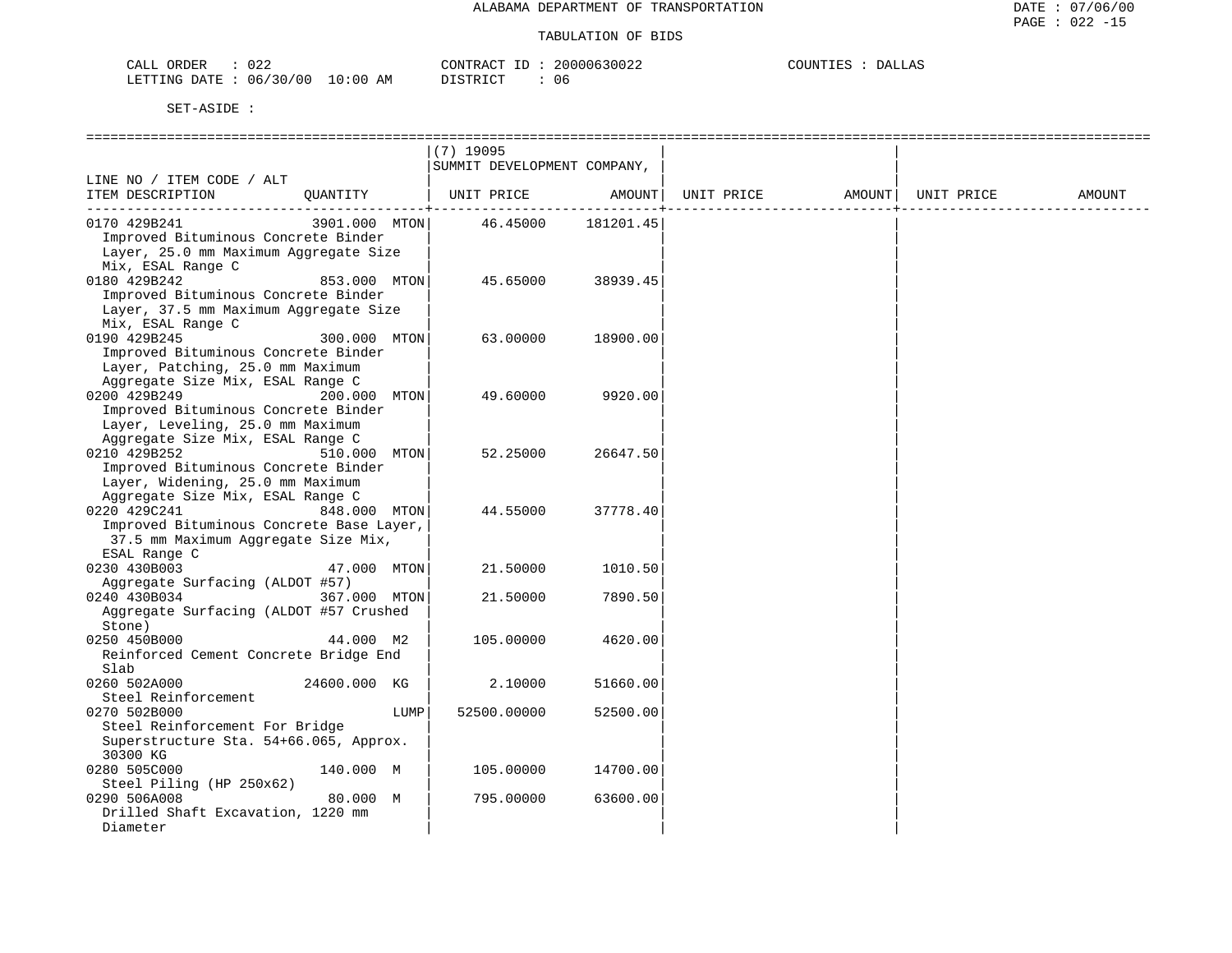| $\Lambda$ $\Lambda$ $\sigma$<br>ORDER<br>$\sim$ $\sim$ $\sim$<br>لىلطا<br>◡∠∠ |             | $\sim$<br>'ONTF<br>א שי | ۱h        | $\cdot$ TNT $\cdot$<br>∆ ۱.<br>$\overline{\phantom{a}}$<br>. |
|-------------------------------------------------------------------------------|-------------|-------------------------|-----------|--------------------------------------------------------------|
| $\cap$<br>06<br><b>ETTING</b><br>DATE.<br>$\sim$ 11<br>.                      | - 111<br>AМ | $\cap$<br><b>CITID</b>  | <b>U6</b> |                                                              |

|                                         |                |      | $(7)$ 19095                 |           |                   |            |        |
|-----------------------------------------|----------------|------|-----------------------------|-----------|-------------------|------------|--------|
|                                         |                |      | SUMMIT DEVELOPMENT COMPANY, |           |                   |            |        |
| LINE NO / ITEM CODE / ALT               |                |      |                             |           |                   |            |        |
| ITEM DESCRIPTION                        | OUANTITY       |      | UNIT PRICE                  | AMOUNT    | UNIT PRICE AMOUNT | UNIT PRICE | AMOUNT |
|                                         |                |      |                             |           |                   |            |        |
| 0300 506C042                            | 83.000 M       |      | 136.50000                   | 11329.50  |                   |            |        |
| Drilled Shaft Construction, 1220 mm     |                |      |                             |           |                   |            |        |
| Diameter, Class DS1 Concrete            |                |      |                             |           |                   |            |        |
| 0310 506F008                            | 34.000 M       |      | 413.00000                   | 14042.00  |                   |            |        |
| Permanent Drilled Shaft Casing, 1220 mm |                |      |                             |           |                   |            |        |
| Diameter                                |                |      |                             |           |                   |            |        |
| 0320 508A000                            | 2090.000 KG    |      | 6.80000                     | 14212.00  |                   |            |        |
|                                         |                |      |                             |           |                   |            |        |
| Structural Steel                        |                |      |                             |           |                   |            |        |
| 0330 510A000                            | 71.000 M3      |      | 735.00000                   | 52185.00  |                   |            |        |
| Bridge Substructure Concrete, Class A   |                |      |                             |           |                   |            |        |
| 0340 510C051                            |                | LUMP | 14700.00000                 | 14700.00  |                   |            |        |
| Bridge Concrete Superstructure, Sta.    |                |      |                             |           |                   |            |        |
| 54+66.065, Approx. 217 M3               |                |      |                             |           |                   |            |        |
| 0350 510E000                            | 647.000 M2     |      | 4.54000                     | 2937.38   |                   |            |        |
| Grooving Concrete Bridge Decks          |                |      |                             |           |                   |            |        |
| 0360 511A001                            | 38.000 EACH    |      | 210.00000                   | 7980.00   |                   |            |        |
| Elastomeric Bearings, Type 2            |                |      |                             |           |                   |            |        |
| 0370 513B003                            | 39.000 M       |      | 860.00000                   | 33540.00  |                   |            |        |
| Pretensioned-Prestressed Concrete       |                |      |                             |           |                   |            |        |
| Girders, Type IM (Specialty Item)       |                |      |                             |           |                   |            |        |
| 0380 513B005                            | 382.000 M      |      | 321.35000                   | 122755.70 |                   |            |        |
| Pretensioned-Prestressed Concrete       |                |      |                             |           |                   |            |        |
| Girders, Type IIIM (Specialty Item)     |                |      |                             |           |                   |            |        |
| 0390 530A003                            | 133.000 M      |      | 127.95000                   | 17017.35  |                   |            |        |
| 750 mm Roadway Pipe (Class 3 R.C.)      |                |      |                             |           |                   |            |        |
| 0400 530A807                            | 3.000 M        |      | 98.50000                    | 295.50    |                   |            |        |
| 450 mm Roadway Pipe (3.5 mm Wall        |                |      |                             |           |                   |            |        |
| Thickness C.C.S.) (Stack Pipe) (No      |                |      |                             |           |                   |            |        |
| Bedding Required)                       |                |      |                             |           |                   |            |        |
| 0410 535A078                            | 65.000 M       |      | 68.90000                    | 4478.50   |                   |            |        |
| 375 mm Side Drain Pipe (Class 3 R.C.)   |                |      |                             |           |                   |            |        |
| 0420 535A086                            | 10.000 M       |      | 114.84000                   | 1148.40   |                   |            |        |
| 750 mm Side Drain Pipe (Class 3 R.C.)   |                |      |                             |           |                   |            |        |
|                                         |                |      |                             |           |                   |            |        |
| 0430 600A000                            |                | LUMP | 87000.00000                 | 87000.00  |                   |            |        |
| Mobilization                            |                |      |                             |           |                   |            |        |
| 0440 602A000                            | 24.000 EACH    |      | 75.00000                    | 1800.00   |                   |            |        |
| Right Of Way Markers                    |                |      |                             |           |                   |            |        |
| 0450 606A012                            | 666.000 M      |      | 27.89000                    | 18574.74  |                   |            |        |
| 150 mm Underdrain Pipe, Type 8          |                |      |                             |           |                   |            |        |
| 0460 610C001                            | 12282.000 MTON |      | 25.63000                    | 314787.66 |                   |            |        |
| Loose Riprap, Class 2                   |                |      |                             |           |                   |            |        |
|                                         |                |      |                             |           |                   |            |        |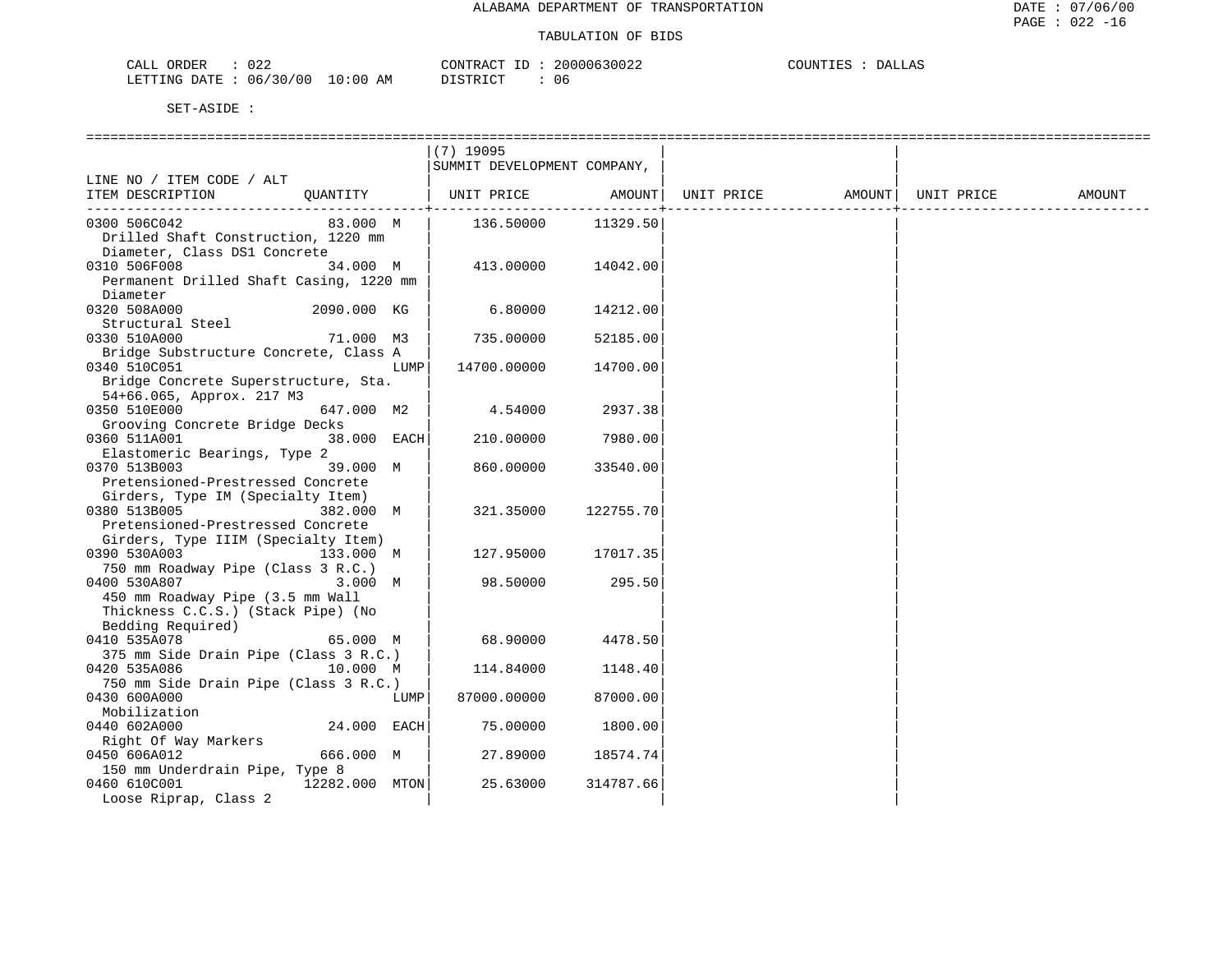| 022<br>ORDER<br>CALL                 | CONTRACT ID | 20000630022 | COUNTIES<br>DALLAS |
|--------------------------------------|-------------|-------------|--------------------|
| 1: 06/30/00 10:00 AM<br>LETTING DATE | DISTRICT    | 06          |                    |

|                                               |              |            | $(7)$ 19095                  |          |                                |  |        |
|-----------------------------------------------|--------------|------------|------------------------------|----------|--------------------------------|--|--------|
|                                               |              |            | SUMMIT DEVELOPMENT COMPANY,  |          |                                |  |        |
| LINE NO / ITEM CODE / ALT                     |              |            |                              |          |                                |  |        |
| ITEM DESCRIPTION                              |              |            | QUANTITY   UNIT PRICE AMOUNT |          | UNIT PRICE AMOUNT   UNIT PRICE |  | AMOUNT |
|                                               |              |            |                              |          |                                |  |        |
| 0470 610D000                                  | 5699.000 M2  |            | 2.69000 15330.31             |          |                                |  |        |
| Filter Blanket                                | $2.000$ EACH |            |                              | 2600.00  |                                |  |        |
| 0480 619A004                                  |              |            | 1300.00000                   |          |                                |  |        |
| 750 mm Roadway Pipe End Treatment,<br>Class 1 |              |            |                              |          |                                |  |        |
| 0490 619A128                                  | $2.000$ EACH |            | 1900.00000                   | 3800.00  |                                |  |        |
| 750 mm Side Drain Pipe End Treatment,         |              |            |                              |          |                                |  |        |
| Class <sub>2</sub>                            |              |            |                              |          |                                |  |        |
| 0500 620A000                                  | $5.000$ M3   |            | 1308.00000                   | 6540.00  |                                |  |        |
| Minor Structure Concrete                      |              |            |                              |          |                                |  |        |
| 0510 621A001                                  | $1.000$ EACH |            | 2100.00000                   | 2100.00  |                                |  |        |
| Junction Boxes, Type 1, 2P Or 5               |              |            |                              |          |                                |  |        |
| 0520 621C020                                  | 1.000 EACH   |            | 2500.00000                   | 2500.00  |                                |  |        |
| Inlets, Type Y                                |              |            |                              |          |                                |  |        |
| 0530 621G004                                  | $1.000$ EACH |            | 3000.00000                   | 3000.00  |                                |  |        |
| Inlet Grates, Type Special                    |              |            |                              |          |                                |  |        |
| 0540 630A030                                  | 254.000 M    |            | 16.15000                     | 4102.10  |                                |  |        |
| Steel Beam Guardrail, Class A, Type 1         |              |            |                              |          |                                |  |        |
| (2.13 M Posts)                                |              |            |                              |          |                                |  |        |
| 0550 630C003                                  | 2.000 EACH   |            | 1050.00000                   | 2100.00  |                                |  |        |
| Guardrail End Anchor, Type 13                 |              |            |                              |          |                                |  |        |
| 0560 630C050                                  |              | 4.000 EACH | 1930.00000                   | 7720.00  |                                |  |        |
| Guardrail End Anchor, Type 20 Series          |              |            |                              |          |                                |  |        |
| 0570 630C055                                  |              | 2.000 EACH | 1075.00000                   | 2150.00  |                                |  |        |
| Guardrail End Anchor, Type 2A (Retrofit)      |              |            |                              |          |                                |  |        |
| 1.000 EACH<br>0580 630C070                    |              |            | 1615.00000                   | 1615.00  |                                |  |        |
| Guardrail End Anchor, Type 10 Series          |              |            |                              |          |                                |  |        |
| 0590 637A001                                  | 680.000 M    |            | 9.84000                      | 6691.20  |                                |  |        |
| Fence Reset (Includes All Types)              |              |            |                              |          |                                |  |        |
| 0600 650A000<br>2693.000 M3                   |              |            | 10.46000                     | 28168.78 |                                |  |        |
| Topsoil                                       |              |            |                              |          |                                |  |        |
| 0610 650B000                                  | 1948.000 M3  |            | 6.54000                      | 12739.92 |                                |  |        |
| Topsoil From Stockpiles                       |              |            |                              |          |                                |  |        |
| 0620 652A054                                  | 7.000 HA     |            | 2224.29000                   | 15570.03 |                                |  |        |
| Seeding (Mix 2A)                              |              |            |                              |          |                                |  |        |
| 0630 652B053                                  | 2.000 HA     |            | 1312.50000                   | 2625.00  |                                |  |        |
| Temporary Seeding (Mix 2AT)<br>0640 652D054   | 2.000 HA     |            | 2250.00000                   | 4500.00  |                                |  |        |
| Seeding In Stubble (Mix 2A)                   |              |            |                              |          |                                |  |        |
| 0650 656A000                                  | 7.000 HA     |            | 2224.29000                   | 15570.03 |                                |  |        |
| Mulching, Class A, Type 1                     |              |            |                              |          |                                |  |        |
|                                               |              |            |                              |          |                                |  |        |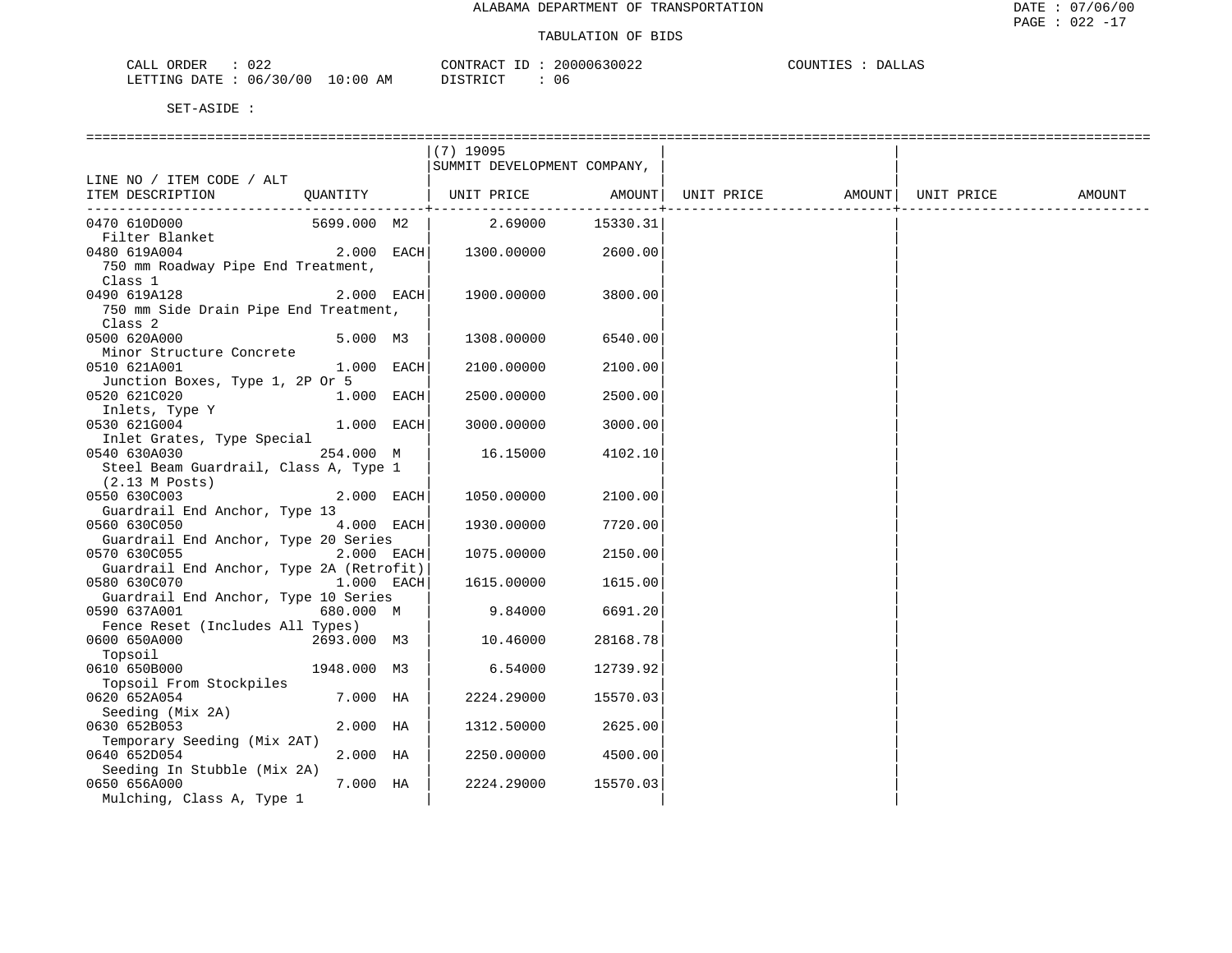| $\cap$ $\cap$<br>CALL<br>ORDER<br>U 44 | CONTRACT ID                      | 20000630022 | COUNTIES<br>DALLAS |
|----------------------------------------|----------------------------------|-------------|--------------------|
| 06/30/00<br>LETTING DATE :             | $10:00$ AM<br>DISTRICT<br>⊥⊥∖⊥∪⊥ | 06          |                    |

|                                                                                             |               | $(7)$ 19095<br>SUMMIT DEVELOPMENT COMPANY, |          |            |                     |        |
|---------------------------------------------------------------------------------------------|---------------|--------------------------------------------|----------|------------|---------------------|--------|
| LINE NO / ITEM CODE / ALT<br>ITEM DESCRIPTION<br>OUANTITY                                   |               | UNIT PRICE AMOUNT                          |          | UNIT PRICE | AMOUNT   UNIT PRICE | AMOUNT |
| 0660 656A001<br>Mulching, Class A, Type 2                                                   | 2.000 HA      | 2250.00000                                 | 4500.00  |            |                     |        |
| 0670 665F000<br>Hay Bales                                                                   | $30.000$ EACH | 5.25000                                    | 157.50   |            |                     |        |
| 0680 6651000<br>Temporary Riprap, Class 2                                                   | 15.000 MTON   | 38.57000                                   | 578.55   |            |                     |        |
| 0690 665J000<br>1291.000 M<br>Silt Fence, Type A                                            |               | 10.10000                                   | 13039.10 |            |                     |        |
| 0700 680A000<br>Engineering Controls                                                        | LUMP          | 56200.00000                                | 56200.00 |            |                     |        |
| 34.000 KM<br>0710 701A004<br>Solid White, Class 1, Type A Traffic<br>Stripe                 |               | 215.00000                                  | 7310.00  |            |                     |        |
| 0720 701A008<br>Broken Yellow, Class 1, Type A Traffic<br>Stripe                            | 9.000 KM      | 121.00000                                  | 1089.00  |            |                     |        |
| 0730 701A012<br>Solid Yellow, Class 1, Type A Traffic<br>Stripe                             | 16.000 KM     | 208,00000                                  | 3328.00  |            |                     |        |
| 0740 701C002<br>Broken Temporary Traffic Stripe (Paint)                                     | 8.000 KM      | 215.00000                                  | 1720.00  |            |                     |        |
| 0750 701C003<br>Solid Temporary Traffic Stripe (Paint)                                      | 15.000 KM     | 241.00000                                  | 3615.00  |            |                     |        |
| 0760 701D007<br>Solid Traffic Stripe Removed (Paint)                                        | 8.000 KM      | 735.00000                                  | 5880.00  |            |                     |        |
| 0770 701G125<br>508.000 M<br>Solid White, Class 3W, Type A Traffic<br>Stripe (150 mm Wide)  |               | 11.21000                                   | 5694.68  |            |                     |        |
| 0780 701G133<br>508.000 M<br>Solid Yellow, Class 3W, Type A Traffic<br>Stripe (150 mm Wide) |               | 11.85000                                   | 6019.80  |            |                     |        |
| 0790 702A008<br>Solid White, Inverted Profile Traffic<br>Stripe (150 mm Wide)               | 5.000 KM      | 2640.00000                                 | 13200.00 |            |                     |        |
| 0800 702A009<br>Solid Yellow, Inverted Profile Traffic<br>Stripe (150 mm Wide)              | 5.000 KM      | 2640.00000                                 | 13200.00 |            |                     |        |
| 0810 702B001<br>110.000 M<br>Dotted Inverted Profile Traffic Stripe<br>(150 mm Wide)        |               | 6.34000                                    | 697.40   |            |                     |        |
| 0820 703A002<br>Traffic Control Markings, Class 2, Type<br>Α                                | 4.000 M2      | 107.50000                                  | 430.00   |            |                     |        |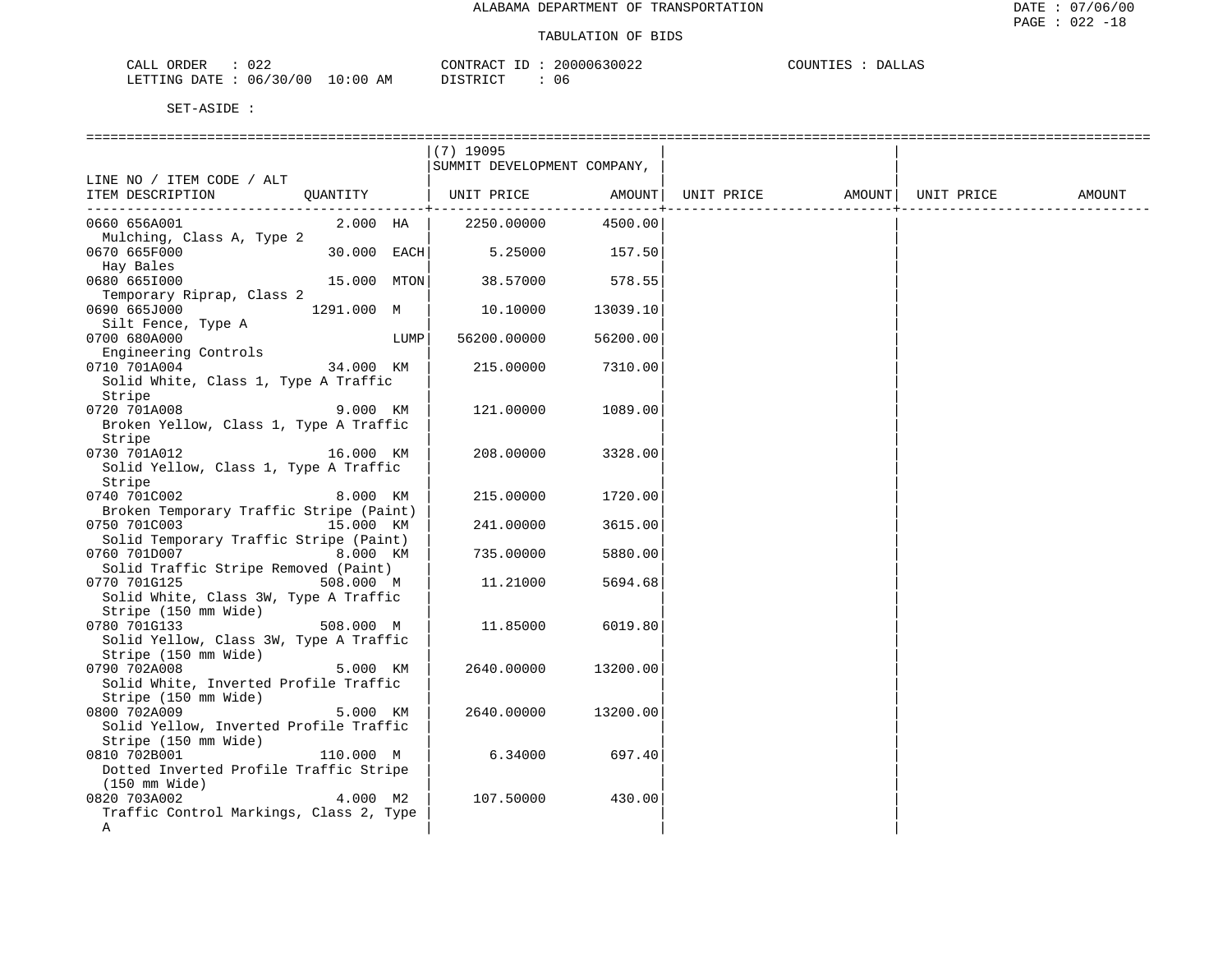| )22<br>$\sim$ $\sim$ $\sim$<br>ORDER<br>سسدت | CONTRACT                | 30000630022 | COUNTIES<br>DALLAS<br>н. ~ |
|----------------------------------------------|-------------------------|-------------|----------------------------|
| 06/30/00<br>LETTING DATE                     | 10:00<br>AM<br>DISTRICT | U b         |                            |

|                                          |             |      | (7) 19095                   |                 |                   |            |        |
|------------------------------------------|-------------|------|-----------------------------|-----------------|-------------------|------------|--------|
|                                          |             |      | SUMMIT DEVELOPMENT COMPANY, |                 |                   |            |        |
| LINE NO / ITEM CODE / ALT                |             |      |                             |                 |                   |            |        |
| ITEM DESCRIPTION                         |             |      |                             |                 | UNIT PRICE AMOUNT | UNIT PRICE | AMOUNT |
| 0830 703B002                             | 3.000 M2    |      | 107.50000                   | 322.50          |                   |            |        |
| Traffic Control Legends, Class 2, Type A |             |      |                             |                 |                   |            |        |
| 0840 705A037<br>374.000 EACH             |             |      | 5.65000                     | 2113.10         |                   |            |        |
| Pavement Markers, Class A-H, Type 2-D    |             |      |                             |                 |                   |            |        |
| 0850 740B000<br>86.000 M2                |             |      | 161.52000                   | 13890.72        |                   |            |        |
| Construction Signs                       |             |      |                             |                 |                   |            |        |
| 120.000 EACH<br>0860 740E000             |             |      | 15.00000                    | 1800.00         |                   |            |        |
| Cones (900 mm High)                      |             |      |                             |                 |                   |            |        |
| 0870 740F002                             | 14.000 EACH |      | 325.00000                   | 4550.00         |                   |            |        |
| Barricades, Type III                     |             |      |                             |                 |                   |            |        |
| 12.000 EACH<br>0880 7401005              |             |      | 250.00000                   | 3000.00         |                   |            |        |
| Warning Lights, Type B (Detachable Head) |             |      |                             |                 |                   |            |        |
| 0890 740M000<br>120.000 EACH             |             |      | 7.50000                     | 900.00          |                   |            |        |
| Ballast For Cone                         |             |      |                             |                 |                   |            |        |
| 0900 998A000                             |             | LUMP | 88900.00000                 | 88900.00        |                   |            |        |
| Construction Fuel (Maximum Bid Limited   |             |      |                             |                 |                   |            |        |
| To $$110,500.00)$                        |             |      |                             |                 |                   |            |        |
| 1500.000 HOUR<br>0910 999 000            |             |      | 0.80000                     | 1200.00         |                   |            |        |
| Trainee Hours At 80 Cents Per Hour       |             |      |                             |                 |                   |            |        |
| SECTION TOTALS                           |             |      |                             | \$2,325,033.31  |                   |            |        |
| CONTRACT TOTALS                          |             |      |                             | \$2,325,033.31] |                   |            |        |
|                                          |             |      |                             |                 |                   |            |        |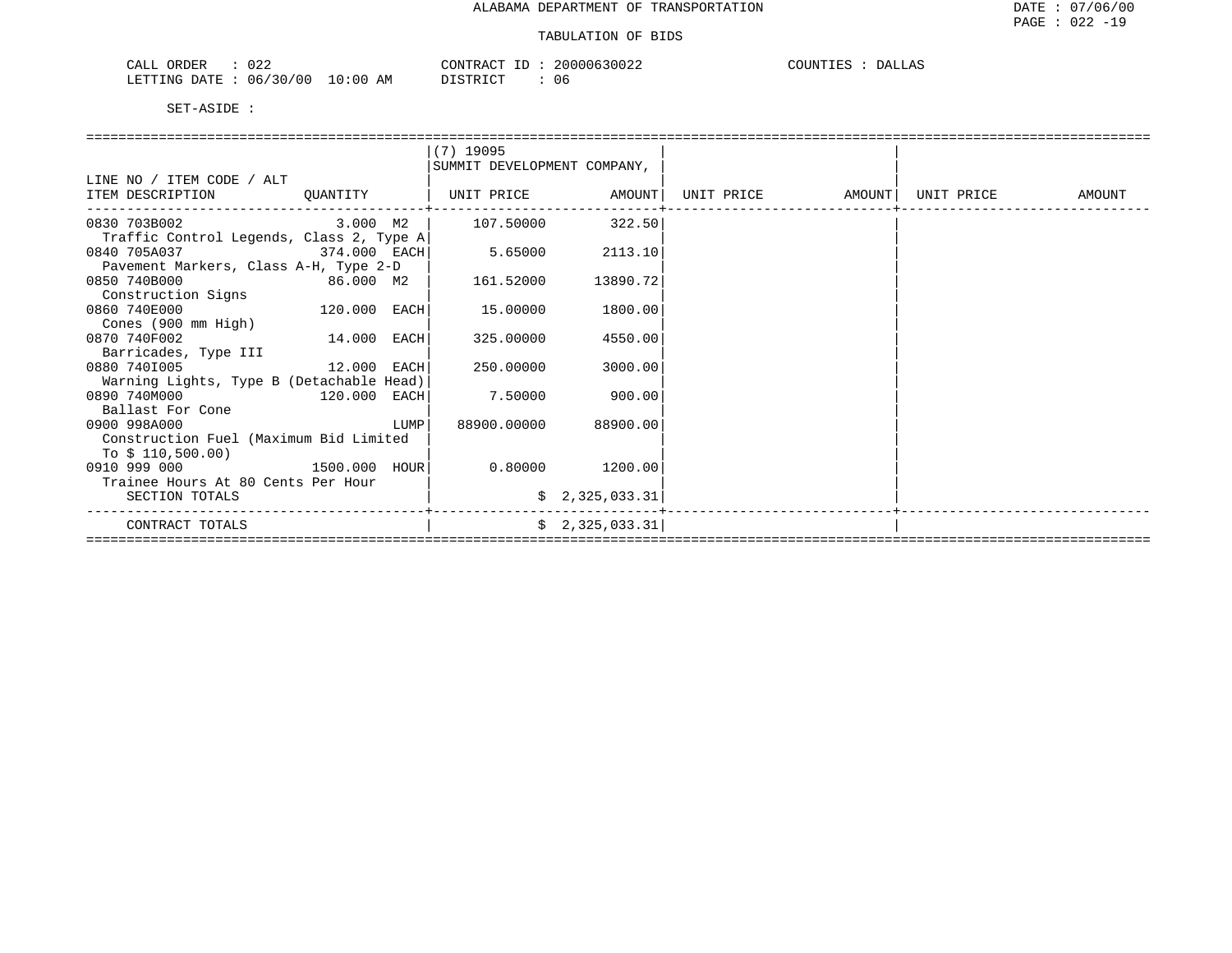DATE :

#### PAGE : 025 -1 VENDOR RANKING

| CALL ORDER : 025<br>LETTING DATE: 06/30/00<br>10:00 AM                                                                                                                                      | CONTRACT ID: 20000630025<br>$\therefore$ 03<br>DISTRICT | COUNTIES : ETOWAH                |                                          |
|---------------------------------------------------------------------------------------------------------------------------------------------------------------------------------------------|---------------------------------------------------------|----------------------------------|------------------------------------------|
| CONTRACT DESCRIPTION:<br>for constructing the Resurfacing and Traffic Stripe on<br>S.R.#132 from the Blount County line at MP 9.800 to S.R.#74<br>(U.S.#278) at MP 17.450. Length 7.650 mi. | 30<br>CONTRACT TIME:<br>RURAL                           | (available days)<br>Working Days | $PROJECT(S) : MG-445(014)$               |
| SET-ASIDE:                                                                                                                                                                                  |                                                         |                                  |                                          |
| RANK<br>VENDOR NO. / NAME                                                                                                                                                                   |                                                         |                                  | TOTAL<br>% OVER<br><b>BID</b><br>LOW BID |

| 23009 | WHITAKER CONTRACTING CORPORATION    | 412,576.92 | 100.0000% |
|-------|-------------------------------------|------------|-----------|
| 13022 | MCCARTNEY CONSTRUCTION CO.,<br>INC. | 428,094.04 | 103.7610% |
| 07002 | GOOD HOPE CONTRACTING CO., INC.     | 497.160.94 | 120.5013% |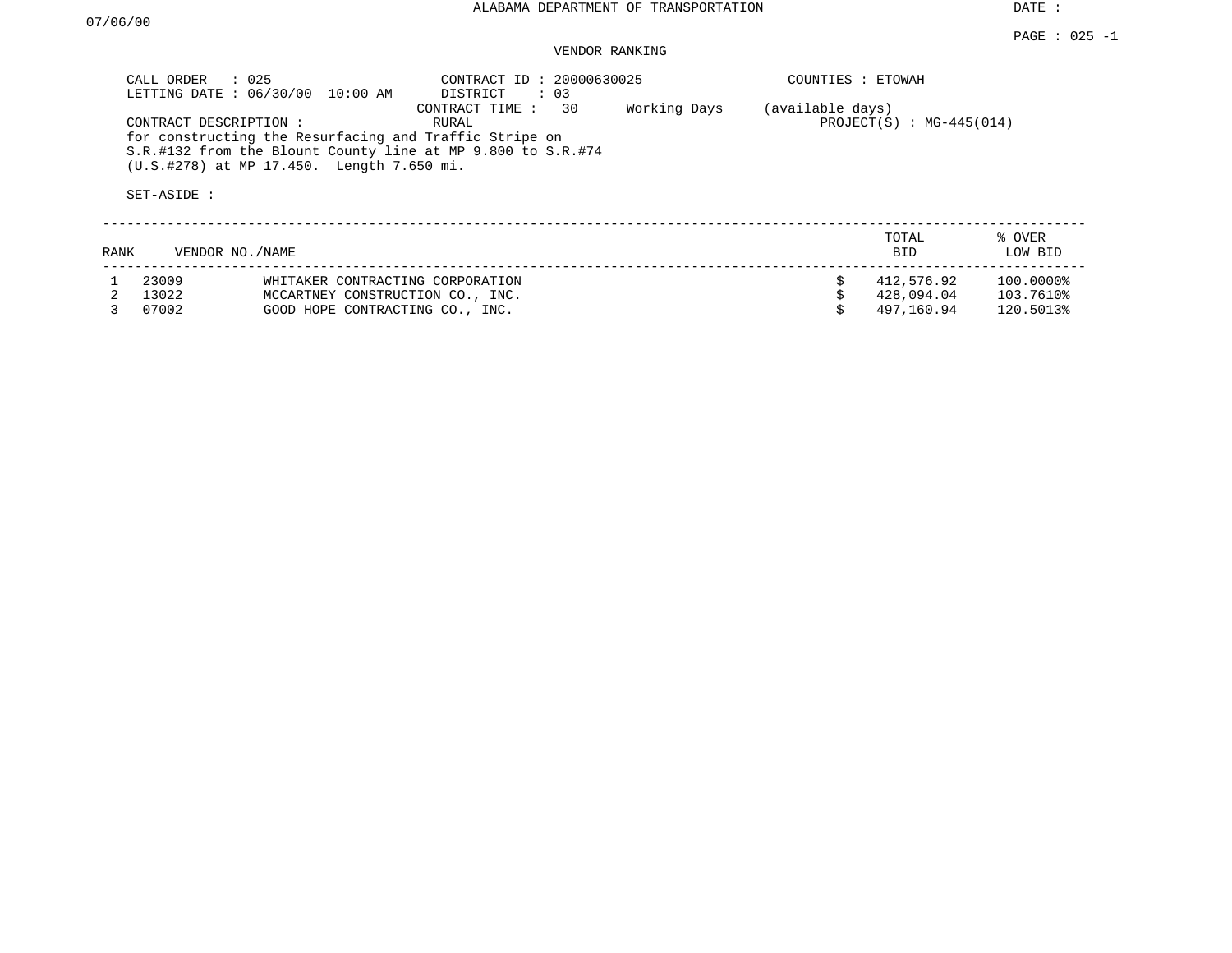| $\sim$ $\sim$ $\sim$<br><b>CRDER</b><br>ັບພ                                                                                                       |                          | $\wedge \wedge \neg \neg$<br>ייחד גר | nnn<br>¬∪∪∠.   | ETOWAH<br><b>COUNTIFS</b><br>. |
|---------------------------------------------------------------------------------------------------------------------------------------------------|--------------------------|--------------------------------------|----------------|--------------------------------|
| ⊤ ⊤۳۵.<br>LETTING<br>00.<br>06<br>the contract of the contract of the contract of the contract of the contract of the contract of the contract of | 10:00<br><b>BB</b><br>АM | $T$ $\cap$<br>$\sim$                 | $\mathbf{v}$ . |                                |

|                                                               | $(1)$ 23009                                                                            |                    | $(2)$ 13022 |                                                   | (3) 07002   |           |
|---------------------------------------------------------------|----------------------------------------------------------------------------------------|--------------------|-------------|---------------------------------------------------|-------------|-----------|
|                                                               | WHITAKER CONTRACTING CORPORA MCCARTNEY CONSTRUCTION CO.,  GOOD HOPE CONTRACTING CO., I |                    |             |                                                   |             |           |
| LINE NO / ITEM CODE / ALT                                     |                                                                                        |                    |             |                                                   |             |           |
| ITEM DESCRIPTION<br>OUANTITY<br>----------------------------- | UNIT PRICE AMOUNT                                                                      | ----------------+- | UNIT PRICE  | AMOUNT<br>. _ _ _ _ _ _ _ _ _ _ _ _ _ _ _ _ _ _ + | UNIT PRICE  | AMOUNT    |
| SECTION 0001 Total                                            |                                                                                        |                    |             |                                                   |             |           |
| $1.000$ EACH<br>0010 209A000                                  | 50.00000                                                                               | 50.00              | 80.00000    | 80.00                                             | 50.00000    | 50.00     |
| Mailbox Reset, Single                                         |                                                                                        |                    |             |                                                   |             |           |
| 0020 305A040<br>497.000 CYCP                                  | 6.00000                                                                                | 2982.00            | 9.40000     | 4671.80                                           | 6.00000     | 2982.00   |
| Soil Aggregate, Section 823, Chert or                         |                                                                                        |                    |             |                                                   |             |           |
| Red Dog, For Miscellaneous Use                                |                                                                                        |                    |             |                                                   |             |           |
| 0030 401B100<br>113833.000 SYCP                               | 0.45000                                                                                | 51224.85           | 0.43000     | 48948.19                                          | 0.54670     | 62232.50  |
| Bituminous Treatment E (With Polymer                          |                                                                                        |                    |             |                                                   |             |           |
| Additive)                                                     |                                                                                        |                    |             |                                                   |             |           |
| 0040 405A000<br>3416.000 GAL                                  | 0.80000                                                                                | 2732.80            | 0.00000     | 0.00                                              | 0.10000     | 341.60    |
| Tack Coat                                                     |                                                                                        |                    |             |                                                   |             |           |
| 0050 429A221<br>8538.000 TON                                  | 27.49000                                                                               | 234709.62          | 32.50000    | 277485.00                                         | 33.94000    | 289779.72 |
| Improved Bituminous Concrete Wearing                          |                                                                                        |                    |             |                                                   |             |           |
| Surface Layer, 3/4" Maximum Aggregate                         |                                                                                        |                    |             |                                                   |             |           |
| Size Mix, ESAL Range B                                        |                                                                                        |                    |             |                                                   |             |           |
| 0060 429A226<br>1250.000 TON                                  | 27.49000                                                                               | 34362.50           | 12.50000    | 15625.00                                          | 30.82000    | 38525.00  |
| Improved Bituminous Concrete Wearing                          |                                                                                        |                    |             |                                                   |             |           |
| Surface Layer, Leveling, 1/2" Maximum                         |                                                                                        |                    |             |                                                   |             |           |
| Aggregate Size Mix, ESAL Range B                              |                                                                                        |                    |             |                                                   |             |           |
| 0070 429A228<br>500.000 TON                                   | 22.11000                                                                               | 11055.00           | 12.50000    | 6250.00                                           | 30.82000    | 15410.00  |
| Improved Bituminous Concrete Wearing                          |                                                                                        |                    |             |                                                   |             |           |
| Surface Layer, Leveling, 1" Maximum                           |                                                                                        |                    |             |                                                   |             |           |
| Aggregate Size Mix, ESAL Range B                              |                                                                                        |                    |             |                                                   |             |           |
| 0080 429C224<br>250.000 TON                                   | 22.11000                                                                               | 5527.50            | 12.50000    | 3125.00                                           | 41.13000    | 10282.50  |
| Improved Bituminous Concrete Base Layer,                      |                                                                                        |                    |             |                                                   |             |           |
| Patching, 1" Maximum Aggregate Size                           |                                                                                        |                    |             |                                                   |             |           |
| Mix, ESAL Range B                                             |                                                                                        |                    |             |                                                   |             |           |
| 0090 600A000<br>LUMP                                          | 3688.00000                                                                             | 3688.00            | 16760.00000 | 16760.00                                          | 13142.42000 | 13142.42  |
| Mobilization<br>50.000 EACH<br>0100 665F000                   | 4,00000                                                                                | 200.00             | 1,00000     | 50.00                                             | 1,00000     | 50.00     |
| Hay Bales                                                     |                                                                                        |                    |             |                                                   |             |           |
| 0110 665J000<br>150.000 LF                                    | 2.50000                                                                                | 375.00             | 1,00000     | 150.00                                            | 1,00000     | 150.00    |
| Silt Fence, Type A                                            |                                                                                        |                    |             |                                                   |             |           |
| 0120 701A028<br>16.000 MILE                                   | 1376.00000                                                                             | 22016.00           | 1100.00000  | 17600.00                                          | 1375.00000  | 22000.00  |
| Solid White, Class 2, Type A Traffic                          |                                                                                        |                    |             |                                                   |             |           |
| Stripe (0.06" Thick) (6"Wide)                                 |                                                                                        |                    |             |                                                   |             |           |
| 0130 701A046<br>4.000 MILE                                    | 925.00000                                                                              | 3700.00            | 850.00000   | 3400.00                                           | 925.00000   | 3700.00   |
| Broken Yellow, Class 2, Type A Traffic                        |                                                                                        |                    |             |                                                   |             |           |
| Stripe (0.09" Thick) (6" Wide)                                |                                                                                        |                    |             |                                                   |             |           |
| 10.000 MILE<br>0140 701A048                                   | 1550.00000                                                                             | 15500.00           | 1450.00000  | 14500.00                                          | 1550.00000  | 15500.00  |
| Solid Yellow, Class 2, Type A Traffic                         |                                                                                        |                    |             |                                                   |             |           |
| Stripe (0.09" Thick) (6" Wide)                                |                                                                                        |                    |             |                                                   |             |           |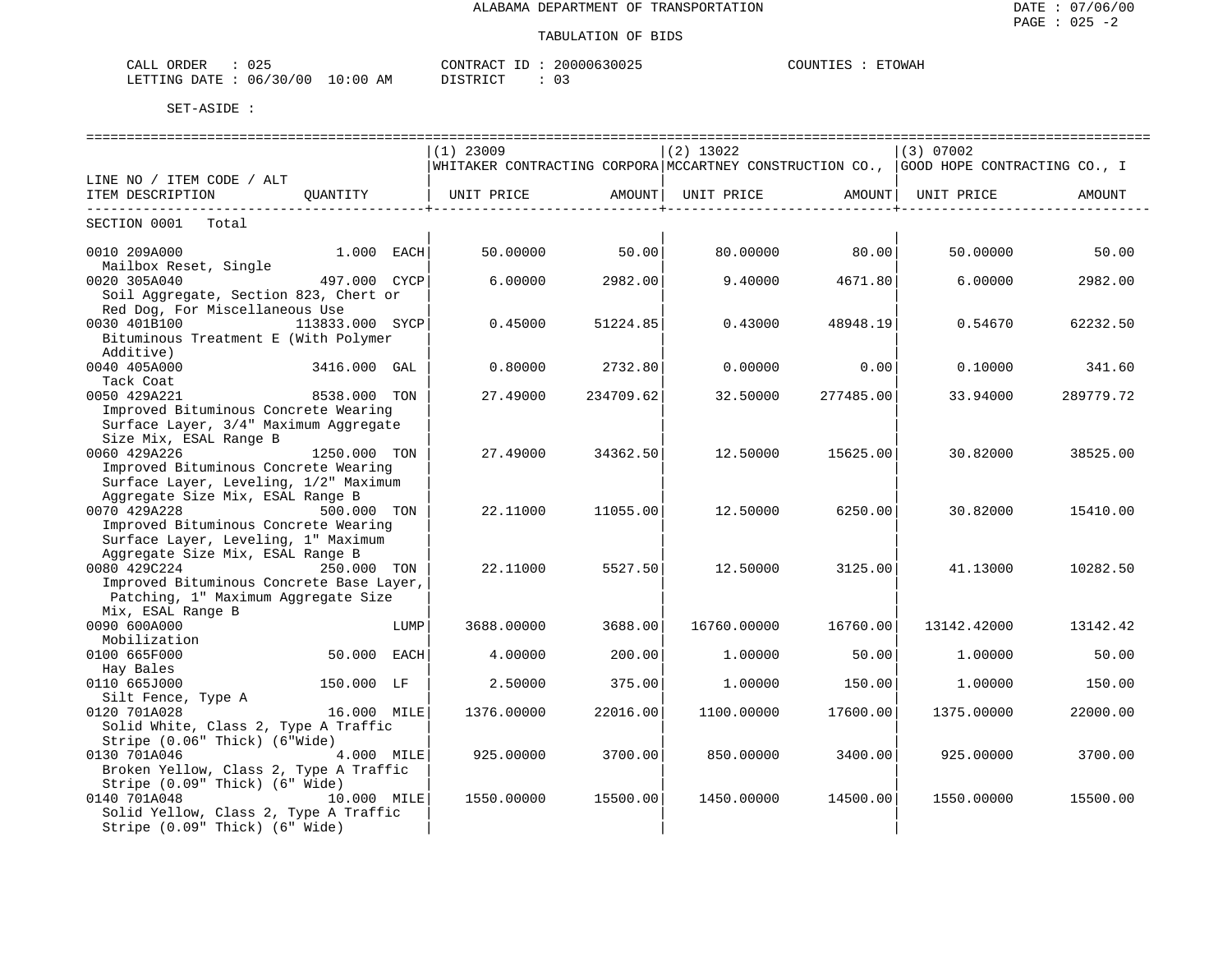| : 025<br>CALL ORDER              |          | CONTRACT ID: 20000630025 | COUNTIES : ETOWAH |
|----------------------------------|----------|--------------------------|-------------------|
| LETTING DATE : 06/30/00 10:00 AM | DISTRICT |                          |                   |

|                                                       |          |      | $(1)$ 23009                                                                            |            | $(2)$ 13022 |                | (3) 07002                       |                          |
|-------------------------------------------------------|----------|------|----------------------------------------------------------------------------------------|------------|-------------|----------------|---------------------------------|--------------------------|
|                                                       |          |      | WHITAKER CONTRACTING CORPORA MCCARTNEY CONSTRUCTION CO.,  GOOD HOPE CONTRACTING CO., I |            |             |                |                                 |                          |
| LINE NO / ITEM CODE / ALT                             |          |      |                                                                                        |            |             |                |                                 |                          |
| ITEM DESCRIPTION                                      | QUANTITY |      | UNIT PRICE                                                                             | AMOUNT     | UNIT PRICE  | AMOUNT         | UNIT PRICE                      | AMOUNT                   |
| -----------------------<br>0150 701C000<br>8.000 MILE |          |      | 340.00000                                                                              | 2720.00    | 260,00000   | 2080.00        | 340.00000                       | 2720.00                  |
| Broken Temporary Traffic Stripe                       |          |      |                                                                                        |            |             |                |                                 |                          |
| 0160 701C001<br>19.000 MILE                           |          |      | 380,00000                                                                              | 7220.00    | 310,00000   | 5890.00        | 380,00000                       | 7220.00                  |
| Solid Temporary Traffic Stripe                        |          |      |                                                                                        |            |             |                |                                 |                          |
| 0170 703A002<br>990.000 SOFT                          |          |      | 1.80000                                                                                | 1782.00    | 1.60000     | 1584.00        | 1.80000                         | 1782.00                  |
| Traffic Control Markings, Class 2, Type               |          |      |                                                                                        |            |             |                |                                 |                          |
| $\mathsf{A}$                                          |          |      |                                                                                        |            |             |                |                                 |                          |
| 0180 703B002<br>158.000 SOFT                          |          |      | 2.80000                                                                                | 442.40     | 1.60000     | 252.80         | 2.80000                         | 442.40                   |
| Traffic Control Legends, Class 2, Type A              |          |      |                                                                                        |            |             |                |                                 |                          |
| 0190 703D001<br>1980.000 SOFT                         |          |      | 1.30000                                                                                | 2574.00    | 1,00000     | 1980.00        | 1,30000                         | 2574.00                  |
| Temporary Traffic Control Markings                    |          |      |                                                                                        |            |             |                |                                 |                          |
| 0200 705A032<br>118.000 EACH                          |          |      | 5.00000                                                                                | 590.00     | 4.25000     | 501.50         | 5,00000                         | 590.00                   |
| Pavement Markers, Class A-H, Type 1-B                 |          |      |                                                                                        |            |             |                |                                 |                          |
| 0210 705A037<br>761.000 EACH                          |          |      | 5.25000                                                                                | 3995.25    | 4.25000     | 3234.25        | 5.25000                         | 3995.25                  |
| Pavement Markers, Class A-H, Type 2-D                 |          |      |                                                                                        |            |             |                |                                 |                          |
| 0220 740B000<br>$429.000$ SQFT                        |          |      | 10.00000                                                                               | 4290.00    | 8.50000     | 3646.50        | 7.95000                         | 3410.55                  |
| Construction Signs                                    |          |      |                                                                                        |            |             |                |                                 |                          |
| 140.000 EACH<br>0230 740E000                          |          |      | 5.00000                                                                                | 700.00     | 1,00000     | 140.00         | 1,00000                         | 140.00                   |
| Cones (36 Inches High)                                |          |      |                                                                                        |            |             |                |                                 |                          |
| 0240 740M000                                          | 140.000  | EACH | 1,00000                                                                                | 140.00     | 1,00000     | 140.00         | 1,00000                         | 140.00                   |
| Weight For Cone                                       |          |      |                                                                                        |            |             |                |                                 |                          |
| 0250 998A000                                          |          | LUMP | 0.00000                                                                                | 0.00       | 0.00000     | 0.00           | 1,00000                         | 1.00                     |
| Construction Fuel (Maximum Bid Limited                |          |      |                                                                                        |            |             |                |                                 |                          |
| To $$26,000.00)$                                      |          |      |                                                                                        |            |             |                |                                 |                          |
| SECTION TOTALS                                        |          |      |                                                                                        | 412,576.92 | \$          | 428,094.04     |                                 | 497,160.94               |
| CONTRACT TOTALS                                       |          |      | $\ddot{s}$                                                                             |            | 412,576.92  | \$ 428,094.04] |                                 | 497,160.94<br>$\ddot{s}$ |
|                                                       |          |      |                                                                                        |            |             |                | ------------------------------- |                          |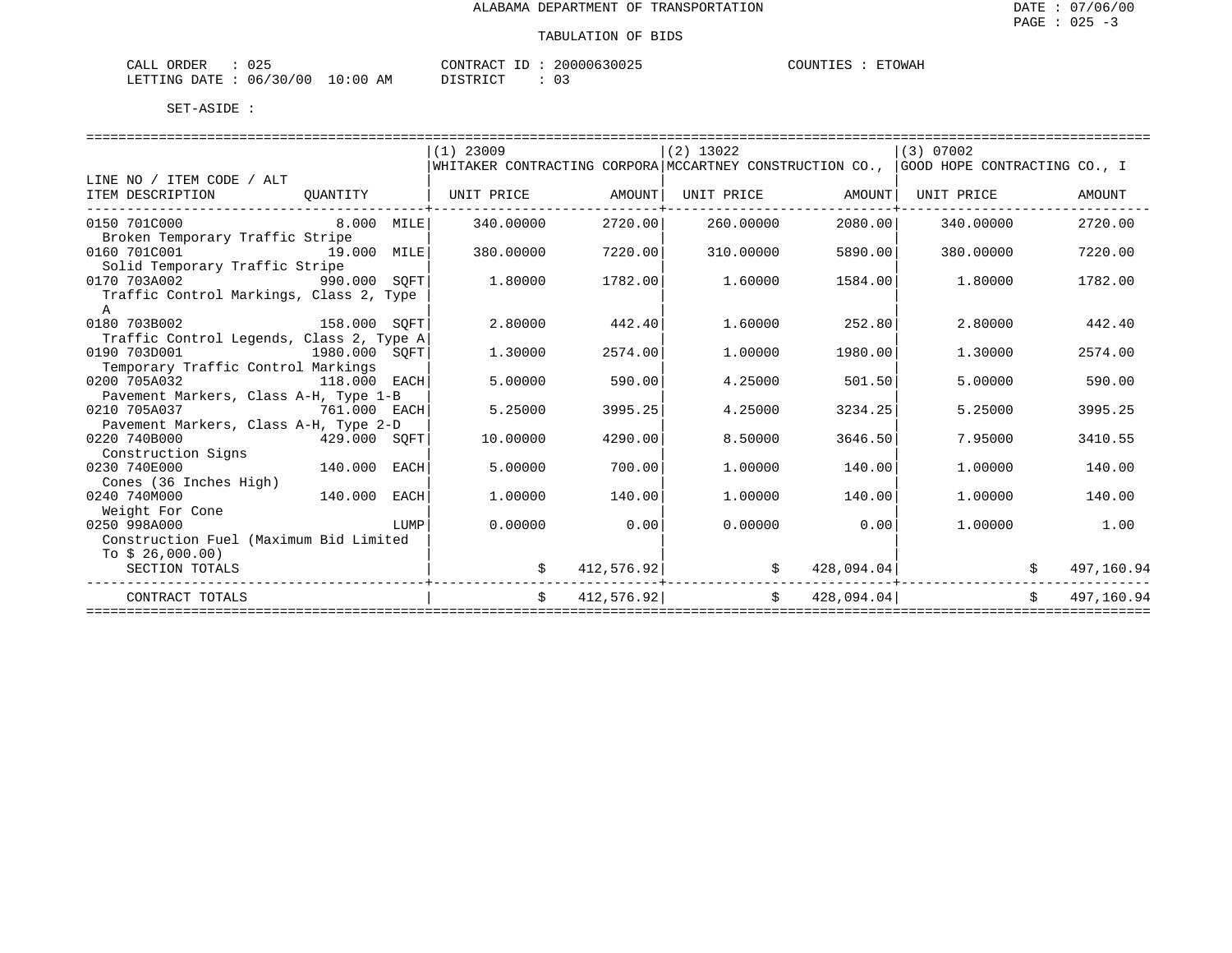DATE :

### VENDOR RANKING

| : 028<br>CALL ORDER<br>LETTING DATE: 06/30/00<br>10:00 AM                                                                                                                                                                                 | CONTRACT ID: 20000630028<br>: 07<br>DISTRICT |              | COUNTIES : DALE                                     |             |        |
|-------------------------------------------------------------------------------------------------------------------------------------------------------------------------------------------------------------------------------------------|----------------------------------------------|--------------|-----------------------------------------------------|-------------|--------|
| CONTRACT DESCRIPTION:<br>for constructing the Widening, Resurfacing, Traffic Stripe,<br>and Extension of Drainage Structures on S.R. #27 from kmp<br>58.998 at the Coffee/Dale county line to kmp 71.728 in<br>Ozark. Length - 12.730 km. | 240<br>CONTRACT TIME:                        | Working Days | (available days)<br>PROJECT(S) : 99-307-234-027-901 | $MG-496(5)$ |        |
| SET-ASIDE:                                                                                                                                                                                                                                |                                              |              |                                                     |             |        |
|                                                                                                                                                                                                                                           |                                              |              | TOTAL                                               |             | % OVER |

| RANK   | VENDOR NO./NAME |                                  | <b>BID</b>      | LOW BID   |
|--------|-----------------|----------------------------------|-----------------|-----------|
|        | 1 07001         | S. A. GRAHAM COMPANY, INC.       | \$3,459,915.23  | 100.0000% |
|        | 06005           | FLOYD CONSTRUCTION COMPANY, INC. | \$3,474,835.90  | 100.4312% |
|        | 01018           | APAC-ALABAMA, INC.               | \$3,502,445.09  | 101.2292% |
|        | 03001           | CLARK CONSTRUCTION COMPANY, INC. | \$ 3,992,804.07 | 115.4017% |
| $\sim$ | 18046           | REESE & HOWELL, INC.             | \$4,057,965.67  | 117.2851% |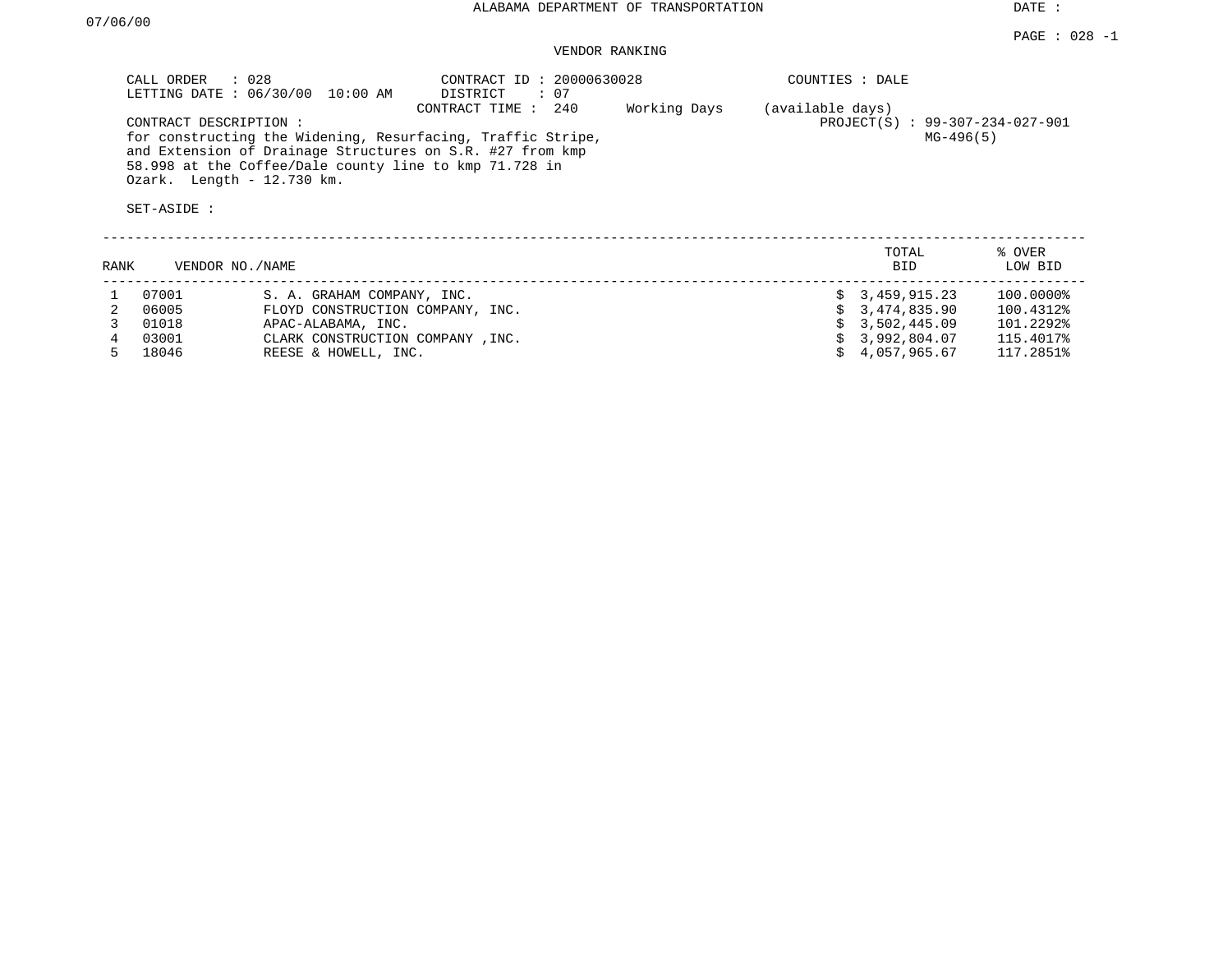| 028<br><b>ORDER</b><br>CALL |             | $ -$<br>$\cap$ $\cap$ $\cap$<br>$\mathbb{R} \times \mathbb{R} \cap \mathbb{R}$ | 30028<br>.00006 | COUNTIL<br>$  -$<br>DATF |
|-----------------------------|-------------|--------------------------------------------------------------------------------|-----------------|--------------------------|
| 06/30/00<br>LETTING DATE    | 10:00<br>AM | 11.1                                                                           | $\mathbf{u}$    |                          |

| =======================                                                      |               |      |                                                                                  |           |              |                              |              |           |
|------------------------------------------------------------------------------|---------------|------|----------------------------------------------------------------------------------|-----------|--------------|------------------------------|--------------|-----------|
|                                                                              |               |      | (1) 07001                                                                        |           | $(2)$ 06005  |                              | $(3)$ 01018  |           |
|                                                                              |               |      | $ S. A. GRAHAM COMPANY, INC.   FLOYD CONSTRUCTION COMPANY,   APAC-ALABAMA, INC.$ |           |              |                              |              |           |
| LINE NO / ITEM CODE / ALT                                                    |               |      |                                                                                  |           |              |                              |              |           |
| ITEM DESCRIPTION                                                             | OUANTITY      |      | UNIT PRICE                                                                       | AMOUNT    | UNIT PRICE   | AMOUNT<br>__________________ | UNIT PRICE   | AMOUNT    |
| TOTAL<br>SECTION 0001                                                        |               |      |                                                                                  |           |              |                              |              |           |
|                                                                              |               |      |                                                                                  |           |              |                              |              |           |
| 0010 201A000                                                                 |               | LUMP | 130000.00000                                                                     | 130000.00 | 264000.00000 | 264000.00                    | 280000.00000 | 280000.00 |
| Clearing & Grubbing (Approximately 34                                        |               |      |                                                                                  |           |              |                              |              |           |
| Hectares)<br>0020 206A000                                                    |               | LUMP | 2500.00000                                                                       | 2500.00   |              | 2000.00                      |              | 940.21    |
| Removal Of Old Bridge, Station 113+72                                        |               |      |                                                                                  |           | 2000.00000   |                              | 940.21000    |           |
| 0030 206C010                                                                 | 112.000 M2    |      | 10.00000                                                                         | 1120.00   | 14.40000     | 1612.80                      | 20.56000     | 2302.72   |
| Removing Concrete Driveway                                                   |               |      |                                                                                  |           |              |                              |              |           |
| 0040 206D000                                                                 | 217.000 M     |      | 12.50000                                                                         | 2712.50   | 13.10000     | 2842.70                      | 33.78000     | 7330.26   |
| Removing Pipe                                                                |               |      |                                                                                  |           |              |                              |              |           |
| 0050 206D001                                                                 | 62.000 M      |      | 6.56000                                                                          | 406.72    | 6.60000      | 409.20                       | 6.56000      | 406.72    |
| Removing Guardrail                                                           |               |      |                                                                                  |           |              |                              |              |           |
| 0060 206D011                                                                 | 383.000 M     |      | 3.50000                                                                          | 1340.50   | 4.95000      | 1895.85                      | 5.97000      | 2286.51   |
| Removing Fence                                                               |               |      |                                                                                  |           |              |                              |              |           |
| 0070 206E000                                                                 | 29.000 EACH   |      | 200.00000                                                                        | 5800.00   | 250.00000    | 7250.00                      | 253.38000    | 7348.02   |
| Removing Headwalls                                                           |               |      |                                                                                  |           |              |                              |              |           |
| 0080 206E019                                                                 | 8.000 EACH    |      | 85.00000                                                                         | 680.00    | 86.00000     | 688.00                       | 85.00000     | 680.00    |
| Removing Guardrail End Anchor (Type 10)                                      |               |      |                                                                                  |           |              |                              |              |           |
| 0090 209A000                                                                 | 8.000 EACH    |      | 25.00000                                                                         | 200.00    | 40.00000     | 320.00                       | 38.29000     | 306.32    |
| Mailbox Reset, Single                                                        |               |      |                                                                                  |           |              |                              |              |           |
| 0100 210A000                                                                 | 38454.000 M3  |      | 4.00000                                                                          | 153816.00 | 3.92000      | 150739.68                    | 4.50000      | 173043.00 |
| Unclassified Excavation                                                      |               |      |                                                                                  |           |              |                              |              |           |
| 0110 210D011                                                                 | 81771.000 M3  |      | 7.00000                                                                          | 572397.00 | 5.43000      | 444016.53                    | 0.01000      | 817.71    |
| Borrow Excavation (A4 Or Better)<br>0120 214A000                             | 1319.000 M3   |      |                                                                                  |           |              |                              | 15.00000     | 19785.00  |
| Structure Excavation                                                         |               |      | 7.50000                                                                          | 9892.50   | 8.50000      | 11211.50                     |              |           |
| 0130 214B000                                                                 | 228.000 M3    |      | 7.50000                                                                          | 1710.00   | 5.50000      | 1254.00                      | 11.92000     | 2717.76   |
| Foundation Backfill, Local                                                   |               |      |                                                                                  |           |              |                              |              |           |
| 0140 214B001                                                                 | 218.000 M3    |      | 32.00000                                                                         | 6976.00   | 41.00000     | 8938.00                      | 30.00000     | 6540.00   |
| Foundation Backfill, Commercial                                              |               |      |                                                                                  |           |              |                              |              |           |
| 0150 401B100                                                                 | 90376.000 M2  |      | 0.67000                                                                          | 60551.92  | 0.67000      | 60551.92                     | 0.73000      | 65974.48  |
| Bituminous Treatment E (With Polymer                                         |               |      |                                                                                  |           |              |                              |              |           |
| Additive)                                                                    |               |      |                                                                                  |           |              |                              |              |           |
| 0160 405A000                                                                 | 23563.000 L   |      | 0.20000                                                                          | 4712.60   | 0.20000      | 4712.60                      | 0.75000      | 17672.25  |
| Tack Coat                                                                    |               |      |                                                                                  |           |              |                              |              |           |
| 0170 424A221                                                                 | 7811.000 MTON |      | 35.58000                                                                         | 277915.38 | 35.60000     | 278071.60                    | 42.50000     | 331967.50 |
| Superpave Bituminous Concrete Wearing                                        |               |      |                                                                                  |           |              |                              |              |           |
| Surface Layer, 19.0 mm Maximum                                               |               |      |                                                                                  |           |              |                              |              |           |
| Aggregate Size Mix, ESAL Range B                                             |               |      |                                                                                  |           |              |                              |              |           |
| 0180 424A227                                                                 | 6327.000 MTON |      | 36.50000                                                                         | 230935.50 | 36.50000     | 230935.50                    | 40.90000     | 258774.30 |
| Superpave Bituminous Concrete Wearing                                        |               |      |                                                                                  |           |              |                              |              |           |
| Surface Layer, Leveling, 19.0 mm<br>Maximum Aggregate Size Mix, ESAL Range B |               |      |                                                                                  |           |              |                              |              |           |
|                                                                              |               |      |                                                                                  |           |              |                              |              |           |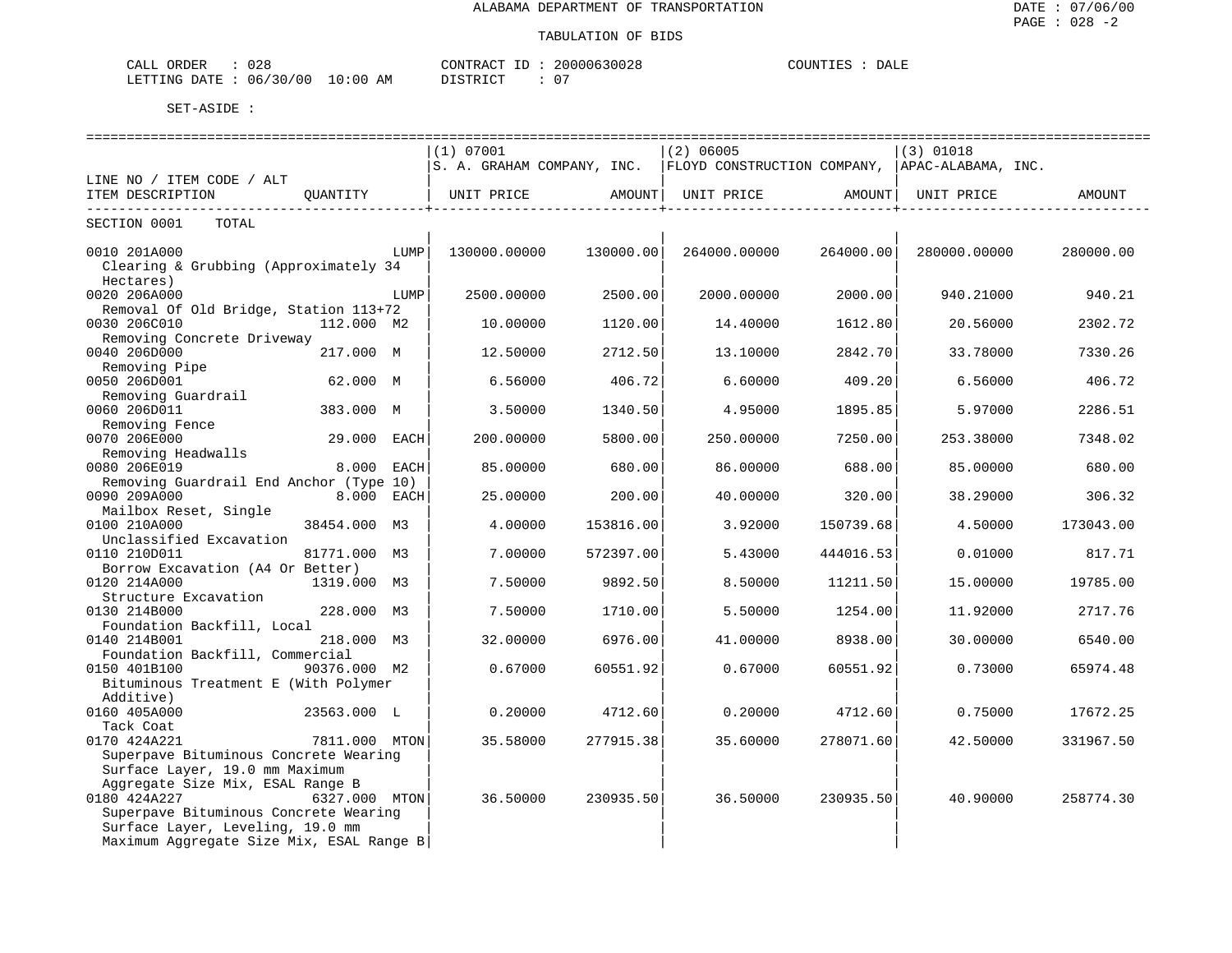| ORDER<br>CALL                    | 028 | CONTRACT ID: | 20000630028 | COUNTIES |  | DALE |
|----------------------------------|-----|--------------|-------------|----------|--|------|
| LETTING DATE : 06/30/00 10:00 AM |     | DISTRICT     | $\cap$      |          |  |      |

|                                                                 |              | (1) 07001               |                     | $(2)$ 06005        |                   | (3) 01018<br>S. A. GRAHAM COMPANY, INC. FLOYD CONSTRUCTION COMPANY, APAC-ALABAMA, INC. |           |
|-----------------------------------------------------------------|--------------|-------------------------|---------------------|--------------------|-------------------|----------------------------------------------------------------------------------------|-----------|
| LINE NO / ITEM CODE / ALT                                       |              |                         |                     |                    |                   |                                                                                        |           |
| ITEM DESCRIPTION                                                |              |                         |                     |                    |                   |                                                                                        |           |
| ---------------------------------                               |              |                         | ------------+------ |                    | ------------+---- |                                                                                        |           |
| 0190 424B421                                                    |              | 10534.000 MTON 34.14000 |                     | 359630.76 34.20000 | 360262.80         | 40.25000                                                                               | 423993.50 |
| Superpave Bituminous Concrete Upper                             |              |                         |                     |                    |                   |                                                                                        |           |
| Binder Layer, 25 MM Maximum Aggregate<br>size mix, ESAL Range B |              |                         |                     |                    |                   |                                                                                        |           |
| $2391.000$ MTON<br>0200 424B533                                 |              | 34.68000                | 82919.88            | 34.70000           | 82967.701         | 44.05000                                                                               | 105323.55 |
| Superpave Bituminous Concrete Lower                             |              |                         |                     |                    |                   |                                                                                        |           |
| Binder Layer, Widening, 37.5 mm Maximum                         |              |                         |                     |                    |                   |                                                                                        |           |
| Aggregate Size Mix, ESAL Range B                                |              |                         |                     |                    |                   |                                                                                        |           |
| 0210 502A000                                                    | 28392.000 KG | 1,21000                 | 34354.32            | 1.40000            | 39748.80          | 1.06000                                                                                | 30095.52  |
| Steel Reinforcement                                             |              |                         |                     |                    |                   |                                                                                        |           |
| 0220 524B011<br>348.000 M3                                      |              | 665.00000               | 231420.00           | 772.00000          | 268656.00         | 645.52000                                                                              | 224640.96 |
| Culvert Concrete Extension (Cast In                             |              |                         |                     |                    |                   |                                                                                        |           |
| Place)                                                          |              |                         |                     |                    |                   |                                                                                        |           |
| 0230 530A002                                                    | 30.000 M     | 115.00000               | 3450.00             | 111.50000          | 3345.00           | 111.50000                                                                              | 3345.00   |
| 600 mm Roadway Pipe (Class 3 R.C.)                              |              |                         |                     |                    |                   |                                                                                        |           |
| 0240 530A004                                                    | 35.000 M     | 200.00000               | 7000.00             | 180.70000          | 6324.50           | 180.70000                                                                              | 6324.50   |
| 900 mm Roadway Pipe (Class 3 R.C.)<br>0250 530A005              | 43.000 M     | 260.00000               | 11180.00            | 226.00000          | 9718.00           | 226.00000                                                                              | 9718.00   |
| 1050 mm Roadway Pipe (Class 3 R.C.)                             |              |                         |                     |                    |                   |                                                                                        |           |
| 0260 530A006                                                    | 14.000 M     | 300.00000               | 4200.00             | 284.20000          | 3978.80           | 284.20000                                                                              | 3978.80   |
| 1200 mm Roadway Pipe (Class 3 R.C.)                             |              |                         |                     |                    |                   |                                                                                        |           |
| 62.000 M<br>0270 530A101                                        |              | 70.00000                | 4340.00             | 88.60000           | 5493.20           | 88.60000                                                                               | 5493.20   |
| 450 mm Roadway Pipe (Class 3 R.C.)                              |              |                         |                     |                    |                   |                                                                                        |           |
| (Extension)                                                     |              |                         |                     |                    |                   |                                                                                        |           |
| 0280 530A102                                                    | 16.000 M     | 110.00000               | 1760.00             | 111.50000          | 1784.00           | 111.50000                                                                              | 1784.00   |
| 600 mm Roadway Pipe (Class 3 R.C.)                              |              |                         |                     |                    |                   |                                                                                        |           |
| (Extension)                                                     |              |                         |                     |                    |                   |                                                                                        |           |
| 0290 530B004                                                    | 22.000 M     | 275,00000               | 6050.00             | 220,00000          | 4840.00           | 220,00000                                                                              | 4840.00   |
| 1110 mm Span X 675 mm Rise Roadway Pipe                         |              |                         |                     |                    |                   |                                                                                        |           |
| (Class 3 R.C.)<br>0300 530B006                                  | 32.000 M     | 437.50000               | 14000.00            | 328,00000          | 10496.00          | 328,00000                                                                              | 10496.00  |
| 1485 mm Span X 915 mm Rise Roadway Pipe                         |              |                         |                     |                    |                   |                                                                                        |           |
| (Class 3 R.C.)                                                  |              |                         |                     |                    |                   |                                                                                        |           |
| 0310 535A001                                                    | 160.000 M    | 70.00000                | 11200.00            | 50.90000           | 8144.00           | 50.90000                                                                               | 8144.00   |
| 450 mm Side Drain Pipe                                          |              |                         |                     |                    |                   |                                                                                        |           |
| 0320 535A002                                                    | 42.000 M     | 80.00000                | 3360.00             | 59.10000           | 2482.20           | 59.10000                                                                               | 2482.20   |
| 600 mm Side Drain Pipe                                          |              |                         |                     |                    |                   |                                                                                        |           |
| 0330 535A006                                                    | 71.000 M     | 262.00000               | 18602.00            | 118.10000          | 8385.10           | 118.10000                                                                              | 8385.10   |
| 1200 mm Side Drain Pipe                                         |              |                         |                     |                    |                   |                                                                                        |           |
| 0340 535A300                                                    | 55.000 M     | 60.00000                | 3300.00             | 50.80000           | 2794.00           | 50.80000                                                                               | 2794.00   |
| 375 mm Side Drain Pipe (Extension)                              |              |                         |                     |                    |                   |                                                                                        |           |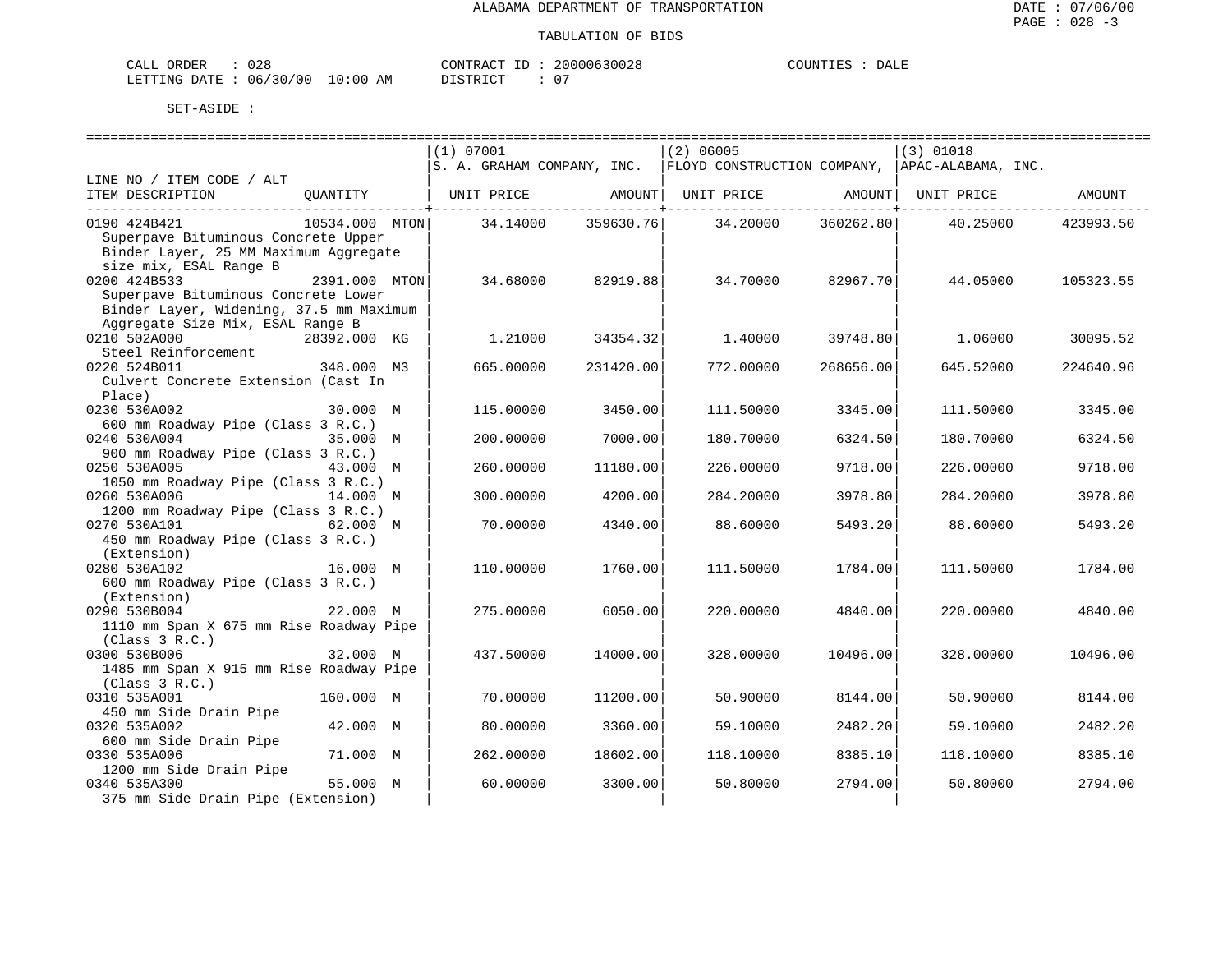| ORDER<br>CALL | 028      |             | CONTRACT             | 20000630028 | COUNTIES | DALE |
|---------------|----------|-------------|----------------------|-------------|----------|------|
| LETTING DATE  | 06/30/00 | 10:00<br>AΜ | DISTRICT<br>ມ⊥ມ⊥ນ⊥ພ⊥ | ∩ ⊓         |          |      |

|                                          |               |      | (1) 07001         |           | $(2)$ 06005                                                                      |           | $(3)$ 01018  |           |
|------------------------------------------|---------------|------|-------------------|-----------|----------------------------------------------------------------------------------|-----------|--------------|-----------|
|                                          |               |      |                   |           | $ S. A. GRAHAM COMPANY, INC.   FLOYD CONSTRUCTION COMPANY,   APAC-ALABAMA, INC.$ |           |              |           |
| LINE NO / ITEM CODE / ALT                |               |      |                   |           |                                                                                  |           |              |           |
| ITEM DESCRIPTION                         | QUANTITY      |      | UNIT PRICE AMOUNT |           | UNIT PRICE AMOUNT                                                                |           | UNIT PRICE   | AMOUNT    |
| ----------------------------             |               |      |                   |           |                                                                                  |           |              |           |
| 0350 535A301                             | 27.000 M      |      | 70.00000          | 1890.00   | 50.90000                                                                         | 1374.30   | 50.90000     | 1374.30   |
| 450 mm Side Drain Pipe (Extension)       |               |      |                   |           |                                                                                  |           |              |           |
| 0360 535A302                             | 14.000 M      |      | 78.00000          | 1092.00   | 59.10000 827.40                                                                  |           | 59.10000     | 827.40    |
| 600 mm Side Drain Pipe (Extension)       |               |      |                   |           |                                                                                  |           |              |           |
| 0370 535B001                             | 15.000 M      |      | 75.00000          | 1125.00   | 50.80000                                                                         | 762.00    | 50.80000     | 762.00    |
| 560 mm Span, 345 mm Rise Side Drain Pipe |               |      |                   |           |                                                                                  |           |              |           |
| 0380 535B003                             | 13.000 M      |      | 150.00000         | 1950.00   | 63.90000                                                                         | 830.70    | 63.90000     | 830.70    |
| 920 mm Span, 570 mm Rise Side Drain Pipe |               |      |                   |           |                                                                                  |           |              |           |
| 0390 535B591                             | 6.000 M       |      | 78.00000          | 468.00    | 54.20000                                                                         | 325.20    | 54.20000     | 325.20    |
| 560 mm Span, 345 mm Rise Side Drain      |               |      |                   |           |                                                                                  |           |              |           |
|                                          |               |      |                   |           |                                                                                  |           |              |           |
| Pipe (Extension)                         |               |      |                   |           |                                                                                  |           |              |           |
| 0400 600A000                             |               | LUMP | 127000.00000      | 127000.00 | 88100.00000                                                                      | 88100.00  | 375000.00000 | 375000.00 |
| Mobilization                             |               |      |                   |           |                                                                                  |           |              |           |
| 0410 610C001                             | 4519.000 MTON |      | 25.10000          | 113426.90 | 28.10000                                                                         | 126983.90 | 35.43000     | 160108.17 |
| Loose Riprap, Class 2                    |               |      |                   |           |                                                                                  |           |              |           |
| 0420 610D003                             | 3313.000 M2   |      | 3.00000           | 9939.00   | 2.40000                                                                          | 7951.20   | 2.38000      | 7884.94   |
| Filter Blanket, Geotextile               |               |      |                   |           |                                                                                  |           |              |           |
| 0430 614A000                             | 56.000 M3     |      | 295,00000         | 16520.00  | 229,00000                                                                        | 12824.00  | 229,00000    | 12824.00  |
| Slope Paving                             |               |      |                   |           |                                                                                  |           |              |           |
| 0440 618B002                             | 173.000 M2    |      | 35,00000          | 6055.00   | 32.00000                                                                         | 5536.00   | 32.00000     | 5536.00   |
| Concrete Driveway, 150 mm Thick          |               |      |                   |           |                                                                                  |           |              |           |
| 0450 619A002                             | 6.000 EACH    |      | 375.00000         | 2250.00   | 360.00000                                                                        | 2160.00   | 360.00000    | 2160.00   |
| 450 mm Roadway Pipe End Treatment,       |               |      |                   |           |                                                                                  |           |              |           |
| Class 1                                  |               |      |                   |           |                                                                                  |           |              |           |
| 0460 619A003                             | 5.000 EACH    |      | 425.00000         | 2125.00   | 450.00000                                                                        | 2250.00   | 450.00000    | 2250.00   |
| 600 mm Roadway Pipe End Treatment,       |               |      |                   |           |                                                                                  |           |              |           |
| Class 1                                  |               |      |                   |           |                                                                                  |           |              |           |
| 2.000 EACH<br>0470 619A005               |               |      | 500.00000         | 1000.00   | 680.00000                                                                        | 1360.00   | 680,00000    | 1360.00   |
| 900 mm Roadway Pipe End Treatment,       |               |      |                   |           |                                                                                  |           |              |           |
| Class 1                                  |               |      |                   |           |                                                                                  |           |              |           |
| 0480 619A006                             | $3.000$ EACH  |      | 925.00000         | 2775.00   | 850.00000                                                                        | 2550.00   | 850.00000    | 2550.00   |
| 1050 mm Roadway Pipe End Treatment,      |               |      |                   |           |                                                                                  |           |              |           |
| Class 1                                  |               |      |                   |           |                                                                                  |           |              |           |
| 0490 619A007                             | 1.000 EACH    |      | 1280.00000        | 1280.00   | 1150.00000                                                                       | 1150.00   | 1150.00000   | 1150.00   |
| 1200 mm Roadway Pipe End Treatment,      |               |      |                   |           |                                                                                  |           |              |           |
| Class 1                                  |               |      |                   |           |                                                                                  |           |              |           |
| 2.000 EACH<br>0500 619A055               |               |      | 1250.00000        | 2500.00   | 1170.00000                                                                       | 2340.00   | 1170.00000   | 2340.00   |
| 900 mm Roadway Pipe End Treatment,       |               |      |                   |           |                                                                                  |           |              |           |
| Class 2                                  |               |      |                   |           |                                                                                  |           |              |           |
| 0510 619A056                             | $2.000$ EACH  |      | 1500.00000        | 3000.00   | 1500.00000                                                                       | 3000.001  | 1500.00000   | 3000.00   |
| 1050 mm Roadway Pipe End Treatment,      |               |      |                   |           |                                                                                  |           |              |           |
| Class <sub>2</sub>                       |               |      |                   |           |                                                                                  |           |              |           |
|                                          |               |      |                   |           |                                                                                  |           |              |           |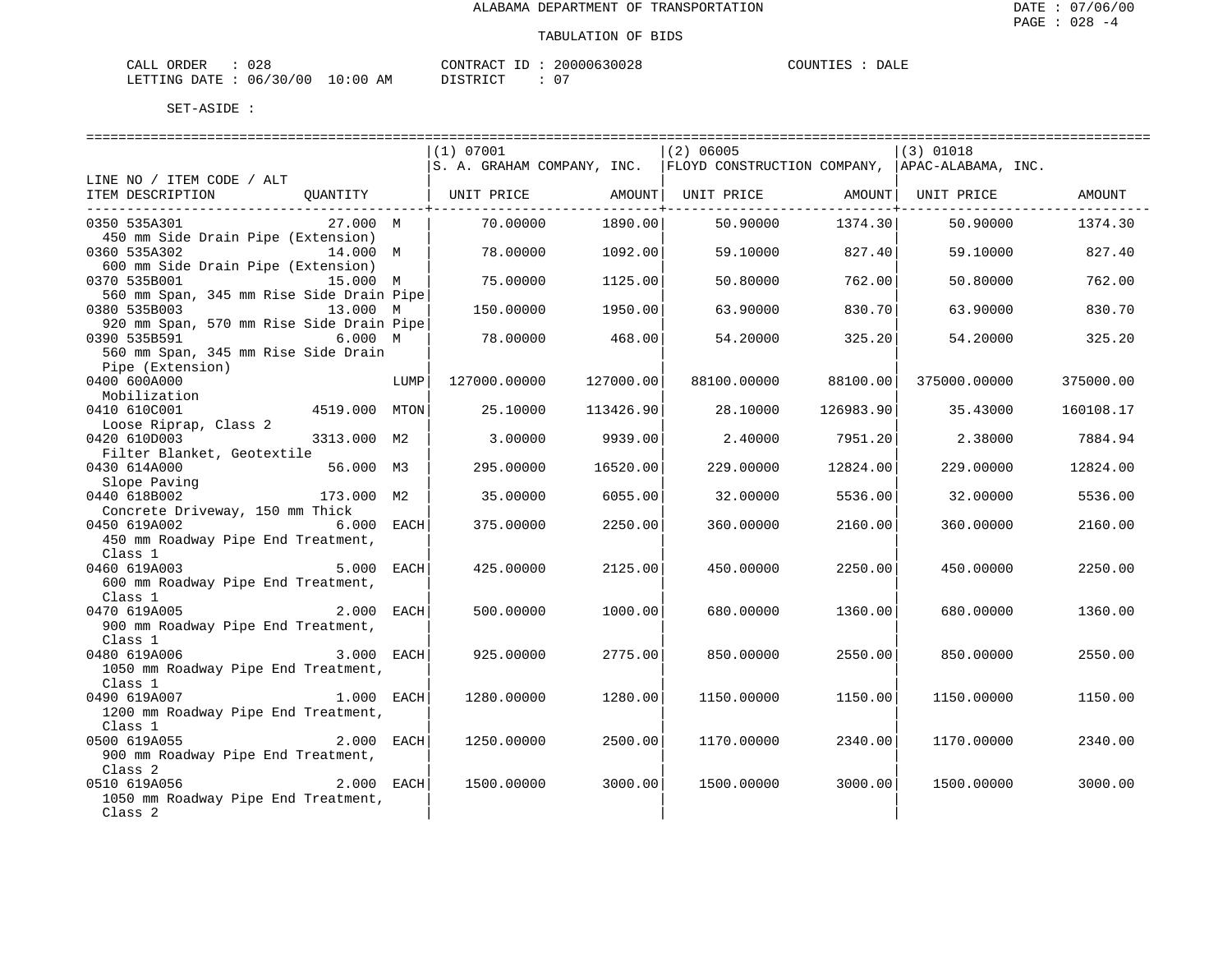| 028<br>CALL<br>ORDER           |    | CONTRACT<br>TD.           | 20000630028 | DALE<br><b>~OUNTIES</b> |
|--------------------------------|----|---------------------------|-------------|-------------------------|
| 06/30/00 10:00<br>LETTING DATE | AM | DISTR'<br>$T \cap T$<br>. | $\sim$ $-$  |                         |

|                                                                              |             | ==============================                                            |                             |            |                      | ============================== |          |
|------------------------------------------------------------------------------|-------------|---------------------------------------------------------------------------|-----------------------------|------------|----------------------|--------------------------------|----------|
|                                                                              |             | (1) 07001                                                                 |                             | (2) 06005  |                      | $(3)$ 01018                    |          |
|                                                                              |             | S. A. GRAHAM COMPANY, INC. FLOYD CONSTRUCTION COMPANY, APAC-ALABAMA, INC. |                             |            |                      |                                |          |
| LINE NO / ITEM CODE / ALT                                                    |             |                                                                           |                             |            |                      |                                |          |
| ITEM DESCRIPTION OUANTITY   UNIT PRICE AMOUNT  UNIT PRICE AMOUNT  UNIT PRICE |             |                                                                           |                             |            |                      |                                | AMOUNT   |
|                                                                              |             |                                                                           | -----------------+--------- |            | ------------------+- |                                |          |
| 0520 619A100                                                                 | 20.000 EACH | 330.00000                                                                 | 6600.00                     | 325.00000  | 6500.00              | 325,00000                      | 6500.00  |
| 375 mm Side Drain Pipe End Treatment,                                        |             |                                                                           |                             |            |                      |                                |          |
| Class 1                                                                      |             |                                                                           |                             |            |                      |                                |          |
| 40.000 EACH<br>0530 619A101                                                  |             | 395.00000                                                                 | 15800.00                    | 375,00000  | 15000.00             | 375.00000                      | 15000.00 |
| 450 mm Side Drain Pipe End Treatment,                                        |             |                                                                           |                             |            |                      |                                |          |
| Class 1                                                                      |             |                                                                           |                             |            |                      |                                |          |
| 0540 619A102                                                                 | 10.000 EACH | 475.00000                                                                 | 4750.00                     | 450.00000  | 4500.00              | 450.00000                      | 4500.00  |
| 600 mm Side Drain Pipe End Treatment,                                        |             |                                                                           |                             |            |                      |                                |          |
| Class 1                                                                      |             |                                                                           |                             |            |                      |                                |          |
| 0550 619A106                                                                 | 2.000 EACH  |                                                                           |                             |            |                      |                                |          |
|                                                                              |             | 1200.00000                                                                | 2400.00                     | 1100.00000 | 2200.00              | 1100.00000                     | 2200.00  |
| 1200 mm Side Drain Pipe End Treatment,                                       |             |                                                                           |                             |            |                      |                                |          |
| Class 1                                                                      |             |                                                                           |                             |            |                      |                                |          |
| 2.000 EACH<br>0560 619A276                                                   |             | 2400.00000                                                                | 4800.00                     | 2300.00000 | 4600.00              | 2300.00000                     | 4600.00  |
| 1200 mm Side Drain Pipe End Treatment,                                       |             |                                                                           |                             |            |                      |                                |          |
| Class 1 Double Line                                                          |             |                                                                           |                             |            |                      |                                |          |
| 0570 619B021                                                                 | 5.000 EACH  | 1800.00000                                                                | 9000.00                     | 1100.00000 | 5500.00              | 1100.00000                     | 5500.00  |
| 1485 mm Span, 915 mm Rise Roadway Pipe                                       |             |                                                                           |                             |            |                      |                                |          |
| End Treatment, Class 1                                                       |             |                                                                           |                             |            |                      |                                |          |
| 0580 619B069                                                                 | 6.000 EACH  | 1550.00000                                                                | 9300.00                     | 1100.00000 | 6600.00              | 1100.00000                     | 6600.00  |
| 1110 mm Span, 675 mm Rise Roadway Pipe                                       |             |                                                                           |                             |            |                      |                                |          |
| End Treatment, Class 2                                                       |             |                                                                           |                             |            |                      |                                |          |
| 0590 619B071                                                                 | 1.000 EACH  | 2100.00000                                                                | 2100.00                     | 1700.00000 | 1700.00              | 1700.00000                     | 1700.00  |
| 1485 mm Span, 915 mm Rise Roadway Pipe                                       |             |                                                                           |                             |            |                      |                                |          |
| End Treatment, Class 2                                                       |             |                                                                           |                             |            |                      |                                |          |
| 0600 619B116                                                                 | 4.000 EACH  | 425.00000                                                                 | 1700.00                     | 350.00000  | 1400.00              | 350.00000                      | 1400.00  |
| 560 mm Span X 345 mm Rise Side Drain                                         |             |                                                                           |                             |            |                      |                                |          |
| Pipe End Treatment, Class 1                                                  |             |                                                                           |                             |            |                      |                                |          |
| 0610 619B143                                                                 | 2.000 EACH  | 1350.00000                                                                | 2700.00                     | 1100.00000 | 2200.00              | 1100.00000                     | 2200.00  |
|                                                                              |             |                                                                           |                             |            |                      |                                |          |
| 920 mm Span X 570 mm Rise Side Drain                                         |             |                                                                           |                             |            |                      |                                |          |
| Pipe End Treatment, Class 2                                                  |             |                                                                           |                             |            |                      |                                |          |
| 0620 620A000                                                                 | $9.000$ M3  | 665,00000                                                                 | 5985.00                     | 787.00000  | 7083.00              | 787.00000                      | 7083.00  |
| Minor Structure Concrete                                                     |             |                                                                           |                             |            |                      |                                |          |
| 0630 621A000                                                                 | 4.000 EACH  | 1700.00000                                                                | 6800.00                     | 1375.00000 | 5500.00              | 1375.00000                     | 5500.00  |
| Junction Boxes, Type 1, 1P Or 5                                              |             |                                                                           |                             |            |                      |                                |          |
| 0640 621A022                                                                 | 25.000 EACH | 3600.00000                                                                | 90000.00                    | 2300.00000 | 57500.00             | 2300.00000                     | 57500.00 |
| Junction Boxes, Type 1 (Modified)                                            |             |                                                                           |                             |            |                      |                                |          |
| 0650 621B000                                                                 | 3.000 EACH  | 450.00000                                                                 | 1350.00                     | 375.00000  | 1125.00              | 375.00000                      | 1125.00  |
| Junction Box Units, Type 1, 1P Or 5                                          |             |                                                                           |                             |            |                      |                                |          |
| 0660 621B034                                                                 | 17.000 EACH | 500.00000                                                                 | 8500.00                     | 475.00000  | 8075.00              | 475.00000                      | 8075.00  |
| Junction Box Units, Type 1 (Modified)                                        |             |                                                                           |                             |            |                      |                                |          |
| 0670 621C002                                                                 | 7.000 EACH  | 2000.00000                                                                | 14000.00                    | 1450.00000 | 10150.00             | 1450.00000                     | 10150.00 |
| Inlets, Type C, P1 Or P3                                                     |             |                                                                           |                             |            |                      |                                |          |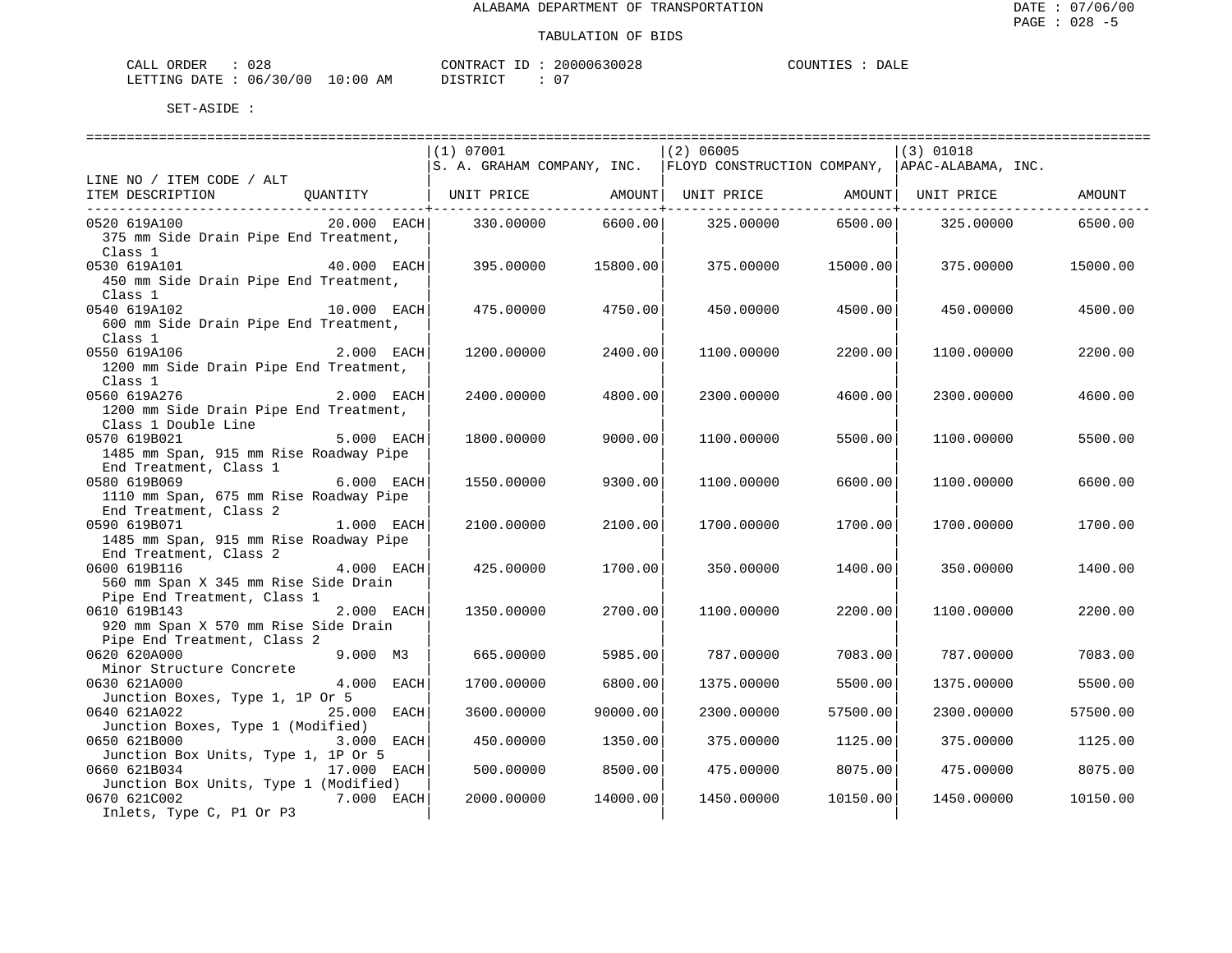| CALL ORDER | 028                              |          |  | CONTRACT ID: 20000630028 | COUNTIES |  | DALE |
|------------|----------------------------------|----------|--|--------------------------|----------|--|------|
|            | LETTING DATE : 06/30/00 10:00 AM | DISTRICT |  | $\sim$                   |          |  |      |

|                                                          |               |                | (1) 07001                  |           | (2) 06005                   |           | $(3)$ 01018        |           |
|----------------------------------------------------------|---------------|----------------|----------------------------|-----------|-----------------------------|-----------|--------------------|-----------|
|                                                          |               |                | S. A. GRAHAM COMPANY, INC. |           | FLOYD CONSTRUCTION COMPANY, |           | APAC-ALABAMA, INC. |           |
| LINE NO / ITEM CODE / ALT                                |               |                |                            |           |                             |           |                    |           |
| ITEM DESCRIPTION                                         | OUANTITY      |                | UNIT PRICE                 | AMOUNT    | UNIT PRICE                  | AMOUNT    | UNIT PRICE         | AMOUNT    |
| 0680 621C004                                             | 2.000         | EACH           | 3800.00000                 | 7600.00   | 2500.00000                  | 5000.00   | 2500.00000         | 5000.00   |
| Inlets, Type GH                                          |               |                |                            |           |                             |           |                    |           |
| 0690 621C005                                             | 1,000         | EACH           | 5500.00000                 | 5500.00   | 3400.00000                  | 3400.00   | 3400.00000         | 3400.00   |
| Inlets, Type IJ<br>0700 621C101                          | 1.000         | EACH           | 4100.00000                 | 4100.00   | 3600.00000                  | 3600.00   | 3600.00000         | 3600.00   |
| Inlet, Type GH (Modified)<br>0710 621D022                | 2,000         | EACH           | 450.00000                  | 900.00    | 300.00000                   | 600.00    | 300.00000          | 600.00    |
| Inlet Units, Type C, P1 Or P3                            |               |                |                            |           |                             |           |                    |           |
| 0720 630A000<br>Steel Beam Guardrail, Class A, Type 1    | 1859.000 M    |                | 55.77000                   | 103676.43 | 56.00000                    | 104104.00 | 55.77000           | 103676.43 |
| 0730 630C065                                             | 8.000 EACH    |                | 975.00000                  | 7800.00   | 975.00000                   | 7800.00   | 975.00000          | 7800.00   |
| Guardrail End Anchor, Type 13 (Retrofit)<br>0740 630C070 | 64.000 EACH   |                | 1400.00000                 | 89600.00  | 1425.00000                  | 91200.00  | 1400.00000         | 89600.00  |
| Guardrail End Anchor, Type 10 Series                     |               |                |                            |           |                             |           |                    |           |
| 0750 634A000<br>Industrial Fence, 1.22 Meters High       | 146.000 M     |                | 30.00000                   | 4380.00   | 19.70000                    | 2876.20   | 20.78000           | 3033.88   |
| 0760 635A002                                             | 72.000 M      |                | 18.50000                   | 1332.00   | 14.10000                    | 1015.20   | 18.07000           | 1301.04   |
| Woven Wire Fence (Wood Posts)                            |               |                |                            |           |                             |           |                    |           |
| 0770 636A000                                             | 152.000 M     |                | 14,00000                   | 2128.00   | 11.50000                    | 1748.00   | 16.16000           | 2456.32   |
| Barbed Wire Fence, 4 Strands, 1.22                       |               |                |                            |           |                             |           |                    |           |
| Meter High<br>0780 650A000                               |               | M3             | 6.75000                    | 6750.00   | 7.20000                     | 7200.00   | 7.88000            | 7880.00   |
| Topsoil                                                  | 1000.000      |                |                            |           |                             |           |                    |           |
| 0790 650B000                                             | 28295.000     | M3             | 5.00000                    | 141475.00 | 5.90000                     | 166940.50 | 5.37000            | 151944.15 |
| Topsoil From Stockpiles                                  |               |                |                            |           |                             |           |                    |           |
| 0800 651B000                                             | 88,000        | MTON           | 33.00000                   | 2904.00   | 31,00000                    | 2728.00   | 33.00000           | 2904.00   |
| Agricultural Limestone                                   |               |                |                            |           |                             |           |                    |           |
| 0810 651C000                                             | 54.000        | <b>MTON</b>    | 200.00000                  | 10800.00  | 188.00000                   | 10152.00  | 200.00000          | 10800.00  |
| 8-8-8 Commercial Fertilizer                              |               |                |                            |           |                             |           |                    |           |
| 0820 651F000                                             | 6.000         | MTON           | 220.00000                  | 1320.00   | 226.00000                   | 1356.00   | 1320.00000         | 7920.00   |
| Ammonium Nitrate                                         |               |                |                            |           |                             |           |                    |           |
| 0830 652A061                                             | 32.000        | HA             | 960.00000                  | 30720.00  | 1000.00000                  | 32000.00  | 960.00000          | 30720.00  |
| Seeding (Mix 3E)                                         |               |                |                            |           |                             |           |                    |           |
| 0840 654A001<br>Solid Sodding (Bermuda)                  | 107.000       | M <sub>2</sub> | 6.00000                    | 642.00    | 4.00000                     | 428.00    | 4.00000            | 428.00    |
| 0850 656A000                                             | 26.000        | НA             | 960.00000                  | 24960.00  | 1000.00000                  | 26000.00  | 960,00000          | 24960.00  |
| Mulching, Class A, Type 1                                |               |                |                            |           |                             |           |                    |           |
| 0860 656A001                                             | 6.000 HA      |                | 1150.00000                 | 6900.00   | 1100.00000                  | 6600.00   | 1150.00000         | 6900.00   |
| Mulching, Class A, Type 2                                |               |                |                            |           |                             |           |                    |           |
| 0870 665F000                                             | 1325.000 EACH |                | 6.00000                    | 7950.00   | 4.00000                     | 5300.00   | 5.25000            | 6956.25   |
| Hay Bales                                                |               |                |                            |           |                             |           |                    |           |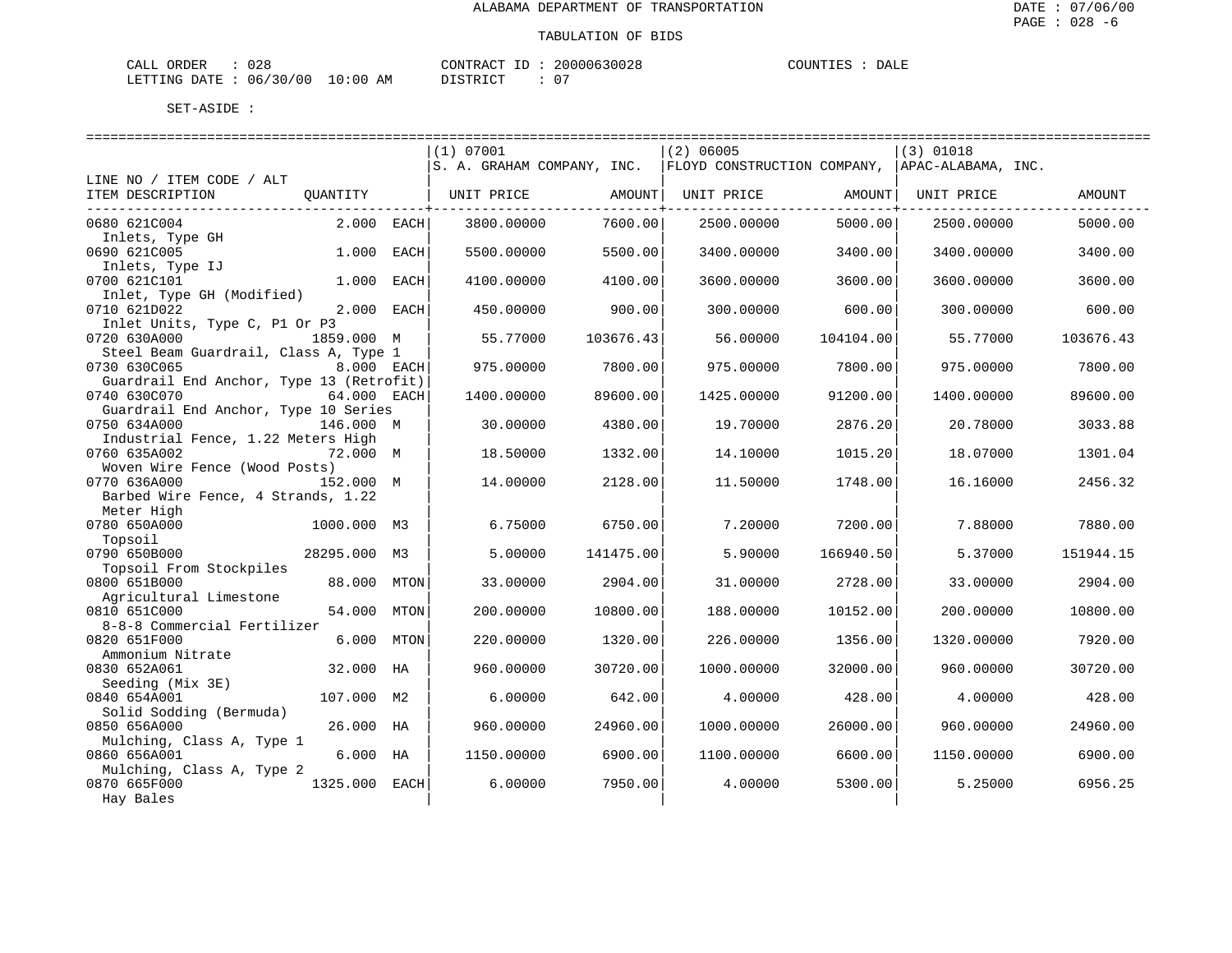| CALL | ORDER | 028                              | CONTRACT ID: |  | 20000630028   | COUNTIES | DALE |
|------|-------|----------------------------------|--------------|--|---------------|----------|------|
|      |       | LETTING DATE : 06/30/00 10:00 AM | DISTRICT     |  | $\sim$ $\sim$ |          |      |

|                                                                                                   |          | (1) 07001  |          | ============================<br>$(2)$ 06005 |          | (3) 01018                                                                 |          |
|---------------------------------------------------------------------------------------------------|----------|------------|----------|---------------------------------------------|----------|---------------------------------------------------------------------------|----------|
| LINE NO / ITEM CODE / ALT                                                                         |          |            |          |                                             |          | S. A. GRAHAM COMPANY, INC. FLOYD CONSTRUCTION COMPANY, APAC-ALABAMA, INC. |          |
| QUANTITY   UNIT PRICE   AMOUNT <br>ITEM DESCRIPTION                                               |          |            |          | UNIT PRICE AMOUNT UNIT PRICE                |          |                                                                           | AMOUNT   |
| 16.000 EACH<br>0880 665H000<br>Erosion Control Check Dams, Type 1                                 |          | 250.00000  | 4000.00  | 1200.00000                                  | 19200.00 | 750.00000                                                                 | 12000.00 |
| 0890 665J000<br>3635.000 M                                                                        |          | 12.30000   | 44710.50 | 12.30000                                    | 44710.50 | 9.60000                                                                   | 34896.00 |
| Silt Fence, Type A<br>32.000 HA<br>0900 666A001                                                   |          | 15,00000   | 480.00   | 185.00000                                   | 5920.00  | 15.00000                                                                  | 480.00   |
| Pest Control Treatment<br>0910 680A000                                                            | LUMP     | 6000.00000 | 6000.00  | 23000.00000                                 | 23000.00 | 31350.00000                                                               | 31350.00 |
| Engineering Controls<br>0920 701C000<br>22.000 KM                                                 |          | 174.00000  | 3828.00  | 174.00000                                   | 3828.00  | 174.00000                                                                 | 3828.00  |
| Broken Temporary Traffic Stripe<br>0930 701C001<br>179.000 KM                                     |          | 187.00000  | 33473.00 | 187.00000                                   | 33473.00 | 187.00000                                                                 | 33473.00 |
| Solid Temporary Traffic Stripe<br>0940 701D007                                                    | 2.000 KM | 621,00000  | 1242.00  | 621,00000                                   | 1242.00  | 621.00000                                                                 | 1242.00  |
| Solid Traffic Stripe Removed (Paint)<br>0950 701D008                                              | 2.000 KM | 684.00000  | 1368.00  | 684.00000                                   | 1368.00  | 684.00000                                                                 | 1368.00  |
| Solid Traffic Stripe Removed (Plastic)<br>0960 701D014                                            | 2.000 KM | 528.00000  | 1056.00  | 528.00000                                   | 1056.00  | 528.00000                                                                 | 1056.00  |
| Broken Traffic Stripe Removed (Paint)<br>0970 701D015                                             | 2.000 KM | 590.00000  | 1180.00  | 590.00000                                   | 1180.00  | 590.00000                                                                 | 1180.00  |
| Broken Traffic Stripe Removed (Plastic)<br>0980 701G125<br>324.000 M                              |          | 10.31000   | 3340.44  | 10.31000                                    | 3340.44  | 10.31000                                                                  | 3340.44  |
| Solid White, Class 3W, Type A Traffic<br>Stripe (150 mm Wide)                                     |          |            |          |                                             |          |                                                                           |          |
| 0990 701G129<br>162.000 M<br>Broken Yellow, Class 3W, Type A Traffic                              |          | 5.18000    | 839.16   | 5.18000                                     | 839.16   | 5.18000                                                                   | 839.16   |
| Stripe (150 mm Wide)<br>1000 701G133<br>62.000 M<br>Solid Yellow, Class 3W, Type A Traffic        |          | 13.05000   | 809.10   | 13.05000                                    | 809.10   | 13.05000                                                                  | 809.10   |
| Stripe (150 mm Wide)<br>1010 702A007<br>6.000 KM<br>Broken Yellow, Inverted Profile Traffic       |          | 1227.00000 | 7362.00  | 1227.00000                                  | 7362.00  | 1227.00000                                                                | 7362.00  |
| Stripe (150mm Wide)<br>1020 702A008<br>26.000 KM<br>Solid White, Inverted Profile Traffic         |          | 2455.00000 | 63830.00 | 2455.00000                                  | 63830.00 | 2455.00000                                                                | 63830.00 |
| Stripe (150 mm Wide)<br>1030 702A009<br>20.000 KM<br>Solid Yellow, Inverted Profile Traffic       |          | 2455.00000 | 49100.00 | 2455.00000                                  | 49100.00 | 2455.00000                                                                | 49100.00 |
| Stripe (150 mm Wide)<br>96.000 M2<br>1040 703A002<br>Traffic Control Markings, Class 2, Type<br>Α |          | 17.22000   | 1653.12  | 17.22000                                    | 1653.12  | 17.22000                                                                  | 1653.12  |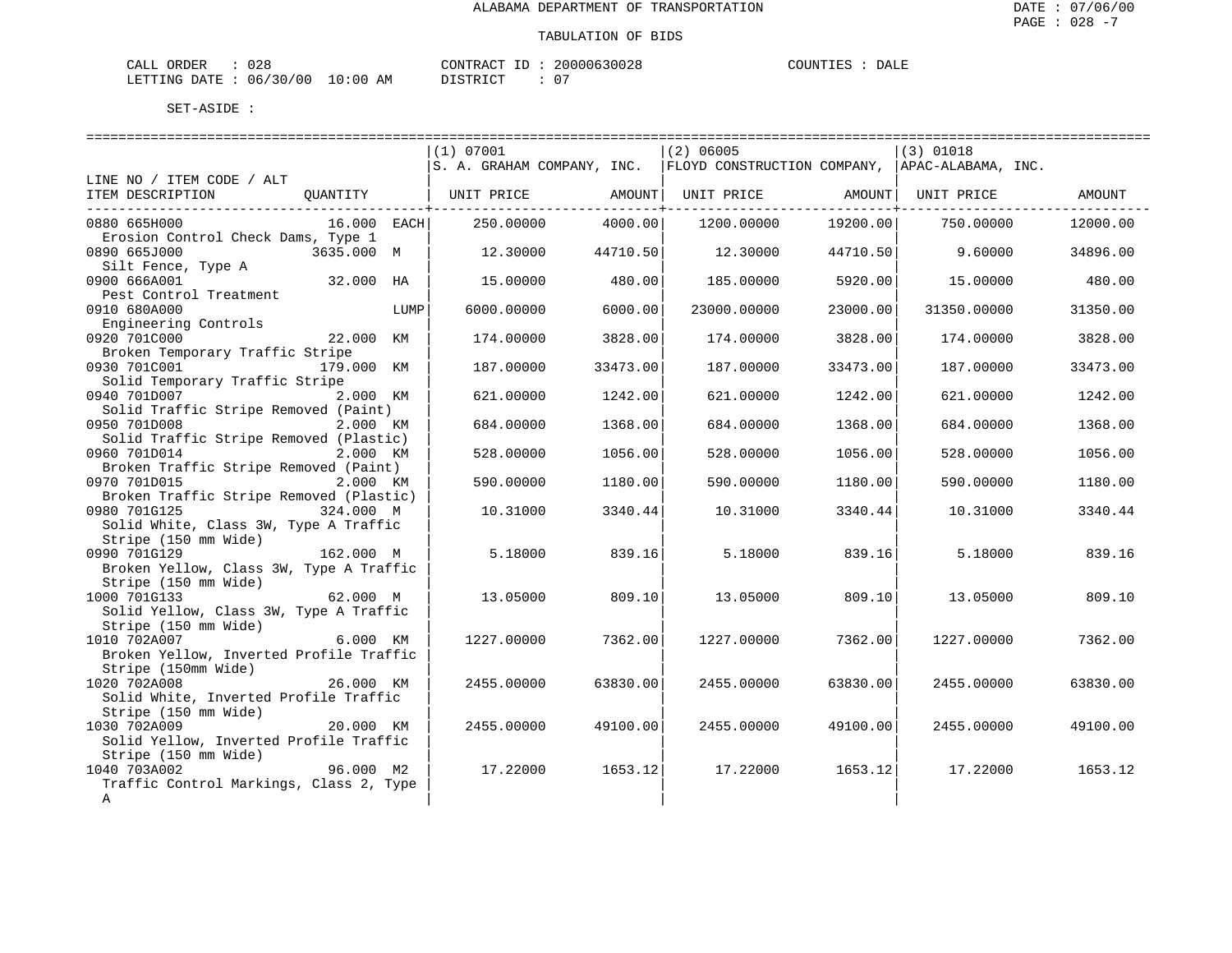| $\sim$<br>. п.<br>. <del>.</del><br>J ∠ O<br>دىسدىم |                                | $ -$<br>.ONTRAC |                   | $- - -$<br>. JITNTT<br>DALE |
|-----------------------------------------------------|--------------------------------|-----------------|-------------------|-----------------------------|
| 00 '<br>⊤י⊤ ∆ו<br>16<br>∩NG ⊑                       | ΔM<br>- 111<br>$\cdot$ $\cdot$ | . וחד           | $\cap$<br>$\cdot$ |                             |

|                                        |              |      | (1) 07001                  |                 | $(2)$ 06005                                     |                | $(3)$ 01018 |                |
|----------------------------------------|--------------|------|----------------------------|-----------------|-------------------------------------------------|----------------|-------------|----------------|
|                                        |              |      | S. A. GRAHAM COMPANY, INC. |                 | FLOYD CONSTRUCTION COMPANY,  APAC-ALABAMA, INC. |                |             |                |
| LINE NO / ITEM CODE / ALT              |              |      |                            |                 |                                                 |                |             |                |
| ITEM DESCRIPTION                       | QUANTITY     |      | UNIT PRICE                 | AMOUNT          | UNIT PRICE                                      | AMOUNT         | UNIT PRICE  | AMOUNT         |
|                                        |              |      |                            |                 |                                                 |                |             |                |
| 1050 703D001                           | 48.000       | M2   | 11,00000                   | 528.00          | 11,00000                                        | 528.00         | 11,00000    | 528.00         |
| Temporary Traffic Control Markings     |              |      |                            |                 |                                                 |                |             |                |
| 1060 705A032                           | 170.000 EACH |      | 4.60000                    | 782.00          | 4.60000                                         | 782.00         | 4.60000     | 782.00         |
| Pavement Markers, Class A-H, Type 1-B  |              |      |                            |                 |                                                 |                |             |                |
| 1070 705A037                           | 840.000 EACH |      | 4.80000                    | 4032.00         | 4.80000                                         | 4032.00        | 4.80000     | 4032.00        |
| Pavement Markers, Class A-H, Type 2-D  |              |      |                            |                 |                                                 |                |             |                |
| 1080 740B000                           |              |      | 135.00000                  | 12150.00        | 172.30000                                       | 15507.00       | 130.96000   | 11786.40       |
| Construction Signs                     |              |      |                            |                 |                                                 |                |             |                |
| 1090 740D000                           | 200.000      | EACH | 60.00000                   | 12000.00        | 65.00000                                        | 13000.00       | 51.84000    | 10368.00       |
| Channelizing Drums                     |              |      |                            |                 |                                                 |                |             |                |
| 1100 740E000                           | 100.000      | EACH | 30.00000                   | 3000.00         | 35.00000                                        | 3500.00        | 12.84000    | 1284.00        |
| Cones (900 mm High)                    |              |      |                            |                 |                                                 |                |             |                |
| 1110 740M000                           | 100.000      | EACH | 5.00000                    | 500.00          | 12,00000                                        | 1200.00        | 8.31000     | 831.00         |
| Ballast For Cone                       |              |      |                            |                 |                                                 |                |             |                |
| 1120 7400000                           | 1.000        | EACH | 500.00000                  | 500.00          | 1500.00000                                      | 1500.00        | 2500.00000  | 2500.00        |
| Pilot Car                              |              |      |                            |                 |                                                 |                |             |                |
| 1130 998A000                           |              | LUMP | 100.00000                  | 100.00          | 2000.00000                                      | 2000.00        | 0.00000     | 0.00           |
| Construction Fuel (Maximum Bid Limited |              |      |                            |                 |                                                 |                |             |                |
| To $$153,500.00)$                      |              |      |                            |                 |                                                 |                |             |                |
| SECTION TOTALS                         |              |      |                            | \$3,459,915.23] |                                                 | \$3,474,835.90 |             | \$3,502,445.09 |
|                                        |              |      |                            |                 |                                                 |                |             |                |
| CONTRACT TOTALS                        |              |      |                            | \$3,459,915.23] |                                                 | \$3,474,835.90 |             | \$3,502,445.09 |
|                                        |              |      |                            |                 |                                                 |                |             |                |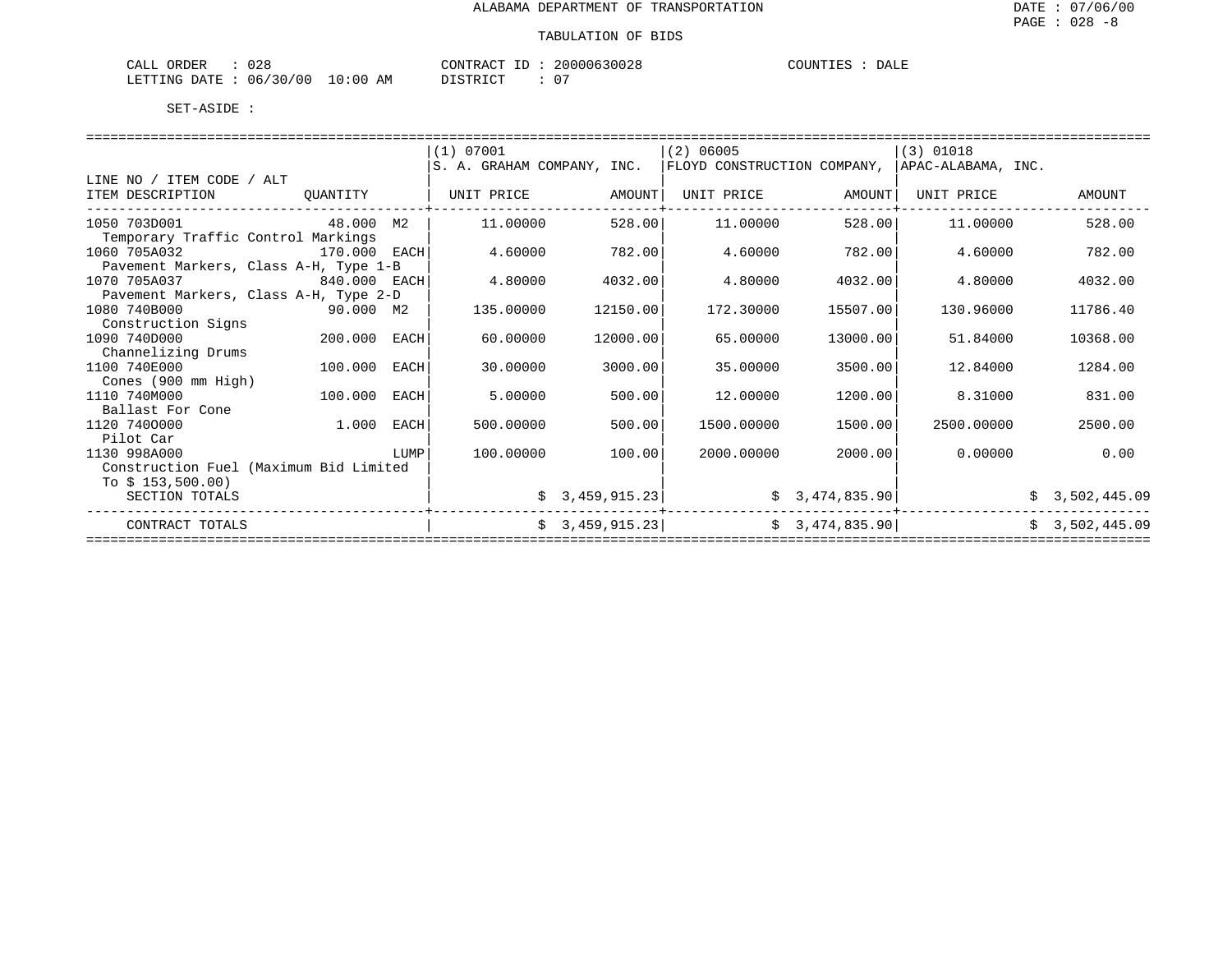# TABULATION OF BIDS

| ORDER<br>-'ALL                                      | 028          |                            | חידא∩י<br>$\pi$ $\sim$<br>$\cdots$ |  | 0028<br>$\sim$ $\sim$    | DALE |  |
|-----------------------------------------------------|--------------|----------------------------|------------------------------------|--|--------------------------|------|--|
| <b>ETTING</b><br>DA <del>m</del> p<br>∵ ⊿ س<br>ىللى | 06/<br>' O C | $\cap$<br>AМ<br>(1()<br>ᅩ∪ | $T \cap T$                         |  | $\sim$ $\sim$<br>$\cdot$ |      |  |

|                                                                         | (4) 03001                                         |           | $(5)$ 18046                                           |           |        |
|-------------------------------------------------------------------------|---------------------------------------------------|-----------|-------------------------------------------------------|-----------|--------|
|                                                                         | CLARK CONSTRUCTION CO., INC. REESE & HOWELL, INC. |           |                                                       |           |        |
| LINE NO / ITEM CODE / ALT                                               |                                                   |           |                                                       |           |        |
| ITEM DESCRIPTION QUANTITY                                               | UNIT PRICE                                        | AMOUNT    | UNIT PRICE AMOUNT   UNIT PRICE                        |           | AMOUNT |
| SECTION 0001 TOTAL                                                      |                                                   |           |                                                       |           |        |
| 0010 201A000                                                            | LUMP                                              |           | $122000.00000$ $122000.00$ $157750.00000$ $157750.00$ |           |        |
| Clearing & Grubbing (Approximately 34                                   |                                                   |           |                                                       |           |        |
| Hectares)                                                               |                                                   |           |                                                       |           |        |
| 0020 206A000                                                            | 40000.00000<br>LUMP                               | 40000.00  | 2500.00000                                            | 2500.00   |        |
| Removal Of Old Bridge, Station 113+72                                   |                                                   |           |                                                       |           |        |
| 0030 206C010<br>112.000 M2                                              | 12.00000                                          | 1344.00   | 32.46190                                              | 3635.73   |        |
| Removing Concrete Driveway                                              |                                                   |           |                                                       |           |        |
| 0040 206D000<br>217.000 M                                               | 46.00000                                          | 9982.00   | 16.44740                                              | 3569.09   |        |
| Removing Pipe                                                           |                                                   |           |                                                       |           |        |
| 0050 206D001<br>62.000 M                                                | 6.56000                                           | 406.72    | 6.56000                                               | 406.72    |        |
| Removing Guardrail                                                      |                                                   |           |                                                       |           |        |
| 0060 206D011<br>383.000 M                                               | 7.00000                                           | 2681.00   | 3.00000                                               | 1149.00   |        |
| Removing Fence                                                          |                                                   |           |                                                       |           |        |
| 0070 206E000<br>29.000 EACH                                             | 475.00000                                         | 13775.00  | 250.00000                                             | 7250.00   |        |
| Removing Headwalls                                                      |                                                   |           |                                                       |           |        |
| 0080 206E019<br>$8.000$ EACH                                            | 85.00000                                          | 680.00    | 85.00000                                              | 680.00    |        |
| Removing Guardrail End Anchor (Type 10)<br>0090 209A000<br>$8.000$ EACH | 245.00000                                         | 1960.00   | 150.00000                                             | 1200.00   |        |
| Mailbox Reset, Single                                                   |                                                   |           |                                                       |           |        |
| 0100 210A000<br>38454.000 M3                                            | 3.11000                                           | 119591.94 | 5.93240                                               | 228124.51 |        |
| Unclassified Excavation                                                 |                                                   |           |                                                       |           |        |
| 0110 210D011<br>81771.000 M3                                            | 9.20000                                           | 752293.20 | 8.56900                                               | 700695.70 |        |
| Borrow Excavation (A4 Or Better)                                        |                                                   |           |                                                       |           |        |
| 0120 214A000<br>1319.000 M3                                             | 10.00000                                          | 13190.00  | 10.00000                                              | 13190.00  |        |
| Structure Excavation                                                    |                                                   |           |                                                       |           |        |
| 0130 214B000<br>228.000 M3                                              | 15.00000                                          | 3420.00   | 1.00000                                               | 228.00    |        |
| Foundation Backfill, Local                                              |                                                   |           |                                                       |           |        |
| 0140 214B001<br>218.000 M3                                              | 40.00000                                          | 8720.00   | 40.00000                                              | 8720.00   |        |
| Foundation Backfill, Commercial                                         |                                                   |           |                                                       |           |        |
| 0150 401B100<br>90376.000 M2                                            | 0.63000                                           | 56936.88  | 0.67000                                               | 60551.92  |        |
| Bituminous Treatment E (With Polymer                                    |                                                   |           |                                                       |           |        |
| Additive)                                                               |                                                   |           |                                                       |           |        |
| 0160 405A000<br>23563.000 L<br>Tack Coat                                | 0.30000                                           | 7068.90   | 0.20000                                               | 4712.60   |        |
| 0170 424A221<br>7811.000 MTON                                           | 39.50000                                          | 308534.50 | 35.58000                                              | 277915.38 |        |
| Superpave Bituminous Concrete Wearing                                   |                                                   |           |                                                       |           |        |
| Surface Layer, 19.0 mm Maximum                                          |                                                   |           |                                                       |           |        |
| Aggregate Size Mix, ESAL Range B                                        |                                                   |           |                                                       |           |        |
| 0180 424A227<br>6327.000 MTON                                           | 40.00000                                          | 253080.00 | 36.50000                                              | 230935.50 |        |
| Superpave Bituminous Concrete Wearing                                   |                                                   |           |                                                       |           |        |
| Surface Layer, Leveling, 19.0 mm                                        |                                                   |           |                                                       |           |        |
| Maximum Aggregate Size Mix, ESAL Range B                                |                                                   |           |                                                       |           |        |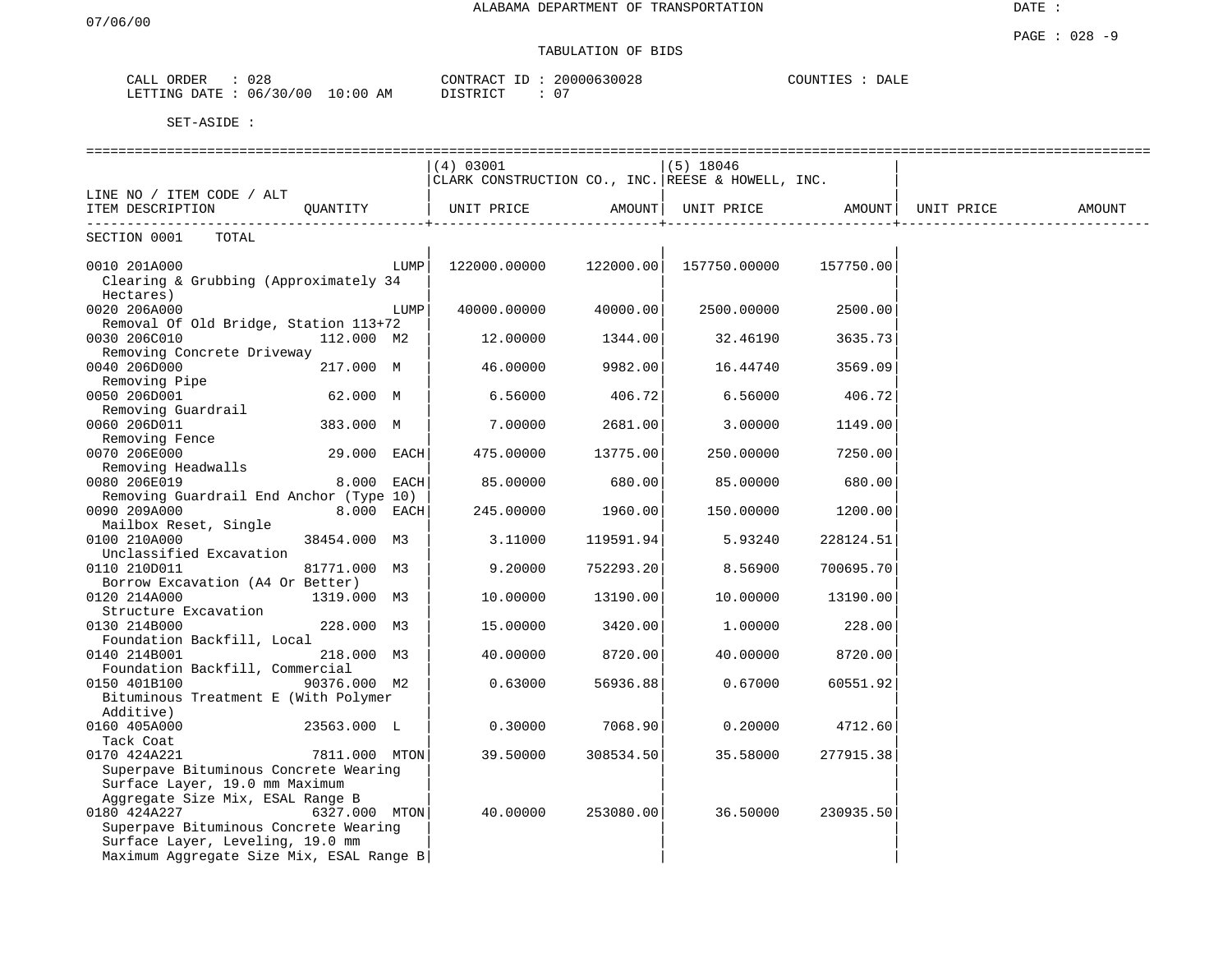| ORDER<br>CALL                    | 028 | CONTRACT ID: |  | 20000630028 | COUNTIES | DALE |
|----------------------------------|-----|--------------|--|-------------|----------|------|
| LETTING DATE : 06/30/00 10:00 AM |     | DISTRICT     |  | $\cap$      |          |      |

|                                         |                | (4) 03001                                         |                 | $(5)$ 18046 |           |            |        |
|-----------------------------------------|----------------|---------------------------------------------------|-----------------|-------------|-----------|------------|--------|
|                                         |                | CLARK CONSTRUCTION CO., INC. REESE & HOWELL, INC. |                 |             |           |            |        |
| LINE NO / ITEM CODE / ALT               |                |                                                   |                 |             |           |            |        |
| ITEM DESCRIPTION                        | QUANTITY       | UNIT PRICE                                        | AMOUNT          | UNIT PRICE  | AMOUNT    | UNIT PRICE | AMOUNT |
|                                         |                |                                                   | - - - - - - - + |             |           |            |        |
| 0190 424B421                            | 10534.000 MTON | 41.00000                                          | 431894.00       | 34.14000    | 359630.76 |            |        |
| Superpave Bituminous Concrete Upper     |                |                                                   |                 |             |           |            |        |
| Binder Layer, 25 MM Maximum Aggregate   |                |                                                   |                 |             |           |            |        |
| size mix, ESAL Range B                  |                |                                                   |                 |             |           |            |        |
| 0200 424B533                            | 2391.000 MTON  | 42.00000                                          | 100422.00       | 34.68000    | 82919.88  |            |        |
| Superpave Bituminous Concrete Lower     |                |                                                   |                 |             |           |            |        |
| Binder Layer, Widening, 37.5 mm Maximum |                |                                                   |                 |             |           |            |        |
| Aggregate Size Mix, ESAL Range B        |                |                                                   |                 |             |           |            |        |
| 0210 502A000                            |                | 1.35000                                           |                 | 1.35000     |           |            |        |
| Steel Reinforcement                     | 28392.000 KG   |                                                   | 38329.201       |             | 38329.20  |            |        |
|                                         |                |                                                   |                 |             |           |            |        |
| 0220 524B011                            | 348.000 M3     | 750.00000                                         | 261000.00       | 725.00000   | 252300.00 |            |        |
| Culvert Concrete Extension (Cast In     |                |                                                   |                 |             |           |            |        |
| Place)                                  |                |                                                   |                 |             |           |            |        |
| 0230 530A002                            | 30.000 M       | 244.00000                                         | 7320.00         | 131.00000   | 3930.00   |            |        |
| 600 mm Roadway Pipe (Class 3 R.C.)      |                |                                                   |                 |             |           |            |        |
| 0240 530A004                            | 35.000 M       | 333.00000                                         | 11655.00        | 215.00000   | 7525.00   |            |        |
| 900 mm Roadway Pipe (Class 3 R.C.)      |                |                                                   |                 |             |           |            |        |
| 0250 530A005                            | 43.000 M       | 395.00000                                         | 16985.00        | 265.00000   | 11395.00  |            |        |
| 1050 mm Roadway Pipe (Class 3 R.C.)     |                |                                                   |                 |             |           |            |        |
| 0260 530A006                            | 14.000 M       | 475.00000                                         | 6650.00         | 342.00000   | 4788.00   |            |        |
| 1200 mm Roadway Pipe (Class 3 R.C.)     |                |                                                   |                 |             |           |            |        |
| 0270 530A101                            | 62.000 M       | 170.00000                                         | 10540.00        | 110.00000   | 6820.00   |            |        |
| 450 mm Roadway Pipe (Class 3 R.C.)      |                |                                                   |                 |             |           |            |        |
| (Extension)                             |                |                                                   |                 |             |           |            |        |
| 0280 530A102                            | 16.000 M       | 309.00000                                         | 4944.00         | 135.00000   | 2160.00   |            |        |
| 600 mm Roadway Pipe (Class 3 R.C.)      |                |                                                   |                 |             |           |            |        |
| (Extension)                             |                |                                                   |                 |             |           |            |        |
| 0290 530B004                            | 22.000 M       | 791.00000                                         | 17402.00        | 265.00000   | 5830.00   |            |        |
| 1110 mm Span X 675 mm Rise Roadway Pipe |                |                                                   |                 |             |           |            |        |
| (Class 3 R.C.)                          |                |                                                   |                 |             |           |            |        |
| 0300 530B006                            | 32.000 M       | 284.00000                                         | 9088.00         | 400.00000   | 12800.00  |            |        |
| 1485 mm Span X 915 mm Rise Roadway Pipe |                |                                                   |                 |             |           |            |        |
| (Class 3 R.C.)                          |                |                                                   |                 |             |           |            |        |
| 0310 535A001                            | 160.000 M      | 96.00000                                          | 15360.00        | 105.00000   | 16800.00  |            |        |
| 450 mm Side Drain Pipe                  |                |                                                   |                 |             |           |            |        |
| 0320 535A002                            | 42.000 M       | 133.00000                                         | 5586.00         | 135.00000   | 5670.00   |            |        |
| 600 mm Side Drain Pipe                  |                |                                                   |                 |             |           |            |        |
| 0330 535A006                            | 71.000 M       | 396.00000                                         | 28116.00        | 300.00000   | 21300.00  |            |        |
| 1200 mm Side Drain Pipe                 |                |                                                   |                 |             |           |            |        |
| 0340 535A300                            | 55.000 M       | 133.00000                                         | 7315.00         | 100.00000   | 5500.00   |            |        |
| 375 mm Side Drain Pipe (Extension)      |                |                                                   |                 |             |           |            |        |
|                                         |                |                                                   |                 |             |           |            |        |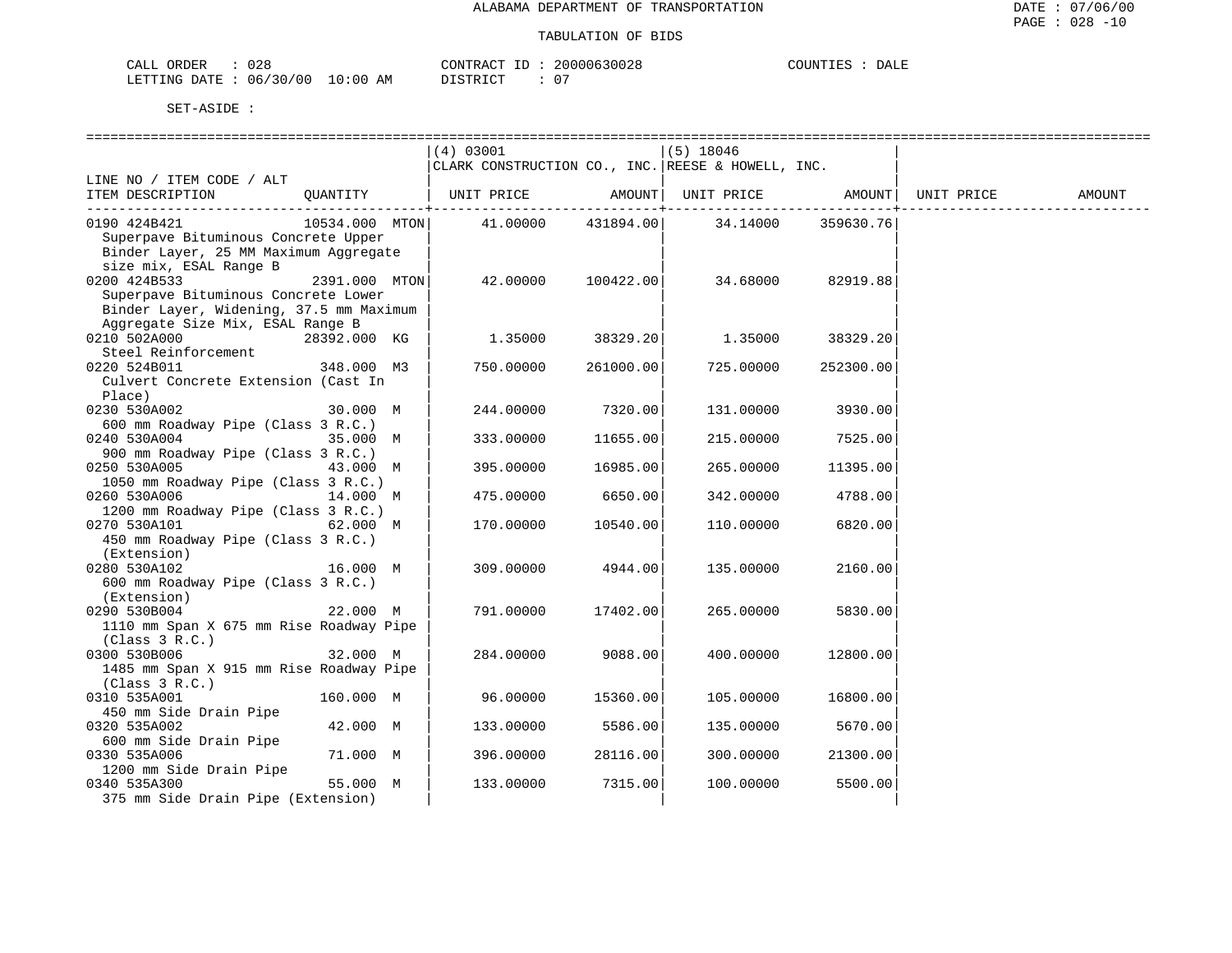| ORDER<br>CALL                    | 028 | CONTRACT ID: | 20000630028 | COUNTIES | DALE |
|----------------------------------|-----|--------------|-------------|----------|------|
| LETTING DATE : 06/30/00 10:00 AM |     | DISTRICT     | $\cap$      |          |      |

|                                               |               |      | (4) 03001                                         |           | (5) 18046          |           |                     |        |
|-----------------------------------------------|---------------|------|---------------------------------------------------|-----------|--------------------|-----------|---------------------|--------|
|                                               |               |      | CLARK CONSTRUCTION CO., INC. REESE & HOWELL, INC. |           |                    |           |                     |        |
| LINE NO / ITEM CODE / ALT                     |               |      |                                                   |           |                    |           |                     |        |
| ITEM DESCRIPTION                              | QUANTITY      |      | UNIT PRICE                                        |           | AMOUNT  UNIT PRICE |           | AMOUNT   UNIT PRICE | AMOUNT |
|                                               |               |      |                                                   |           |                    |           |                     |        |
| 0350 535A301                                  | 27.000 M      |      | 144.00000                                         | 3888.00   | 105.00000          | 2835.00   |                     |        |
| 450 mm Side Drain Pipe (Extension)            |               |      |                                                   |           |                    |           |                     |        |
| 0360 535A302                                  | 14.000 M      |      | 166.00000                                         | 2324.00   | 135.00000          | 1890.00   |                     |        |
| 600 mm Side Drain Pipe (Extension)            |               |      |                                                   |           |                    |           |                     |        |
| 0370 535B001                                  | 15.000 M      |      | 382.00000                                         | 5730.00   | 115.00000          | 1725.00   |                     |        |
| 560 mm Span, 345 mm Rise Side Drain Pipe      |               |      |                                                   |           |                    |           |                     |        |
| 0380 535B003 13.000 M                         |               |      | 224.00000                                         | 2912.00   | 195.00000          | 2535.00   |                     |        |
| 920 mm Span, 570 mm Rise Side Drain Pipe      |               |      |                                                   |           |                    |           |                     |        |
| 0390 535B591                                  | 6.000 M       |      | 255.00000                                         | 1530.00   | 115.00000          | 690.00    |                     |        |
| 560 mm Span, 345 mm Rise Side Drain           |               |      |                                                   |           |                    |           |                     |        |
| Pipe (Extension)                              |               |      |                                                   |           |                    |           |                     |        |
| 0400 600A000                                  |               | LUMP | 137000.00000                                      | 137000.00 | 250000.00000       | 250000.00 |                     |        |
| Mobilization                                  |               |      |                                                   |           |                    |           |                     |        |
| 0410 610C001                                  | 4519.000 MTON |      | 28.30000                                          | 127887.70 | 33.06940           | 149440.62 |                     |        |
| Loose Riprap, Class 2                         |               |      |                                                   |           |                    |           |                     |        |
| 0420 610D003                                  | 3313.000 M2   |      | 1.11000                                           | 3677.43   | 3.78720            | 12546.99  |                     |        |
| Filter Blanket, Geotextile                    |               |      |                                                   |           |                    |           |                     |        |
| 0430 614A000                                  | 56.000 M3     |      | 250.00000                                         | 14000.00  | 189.63760          | 10619.71  |                     |        |
| Slope Paving                                  |               |      |                                                   |           |                    |           |                     |        |
| 0440 618B002                                  | 173.000 M2    |      | 42.00000                                          | 7266.00   | 42.00000           | 7266.00   |                     |        |
| Concrete Driveway, 150 mm Thick               |               |      |                                                   |           |                    |           |                     |        |
| 0450 619A002                                  | $6.000$ EACH  |      | 495.00000                                         | 2970.00   | 495.00000          | 2970.00   |                     |        |
| 450 mm Roadway Pipe End Treatment,            |               |      |                                                   |           |                    |           |                     |        |
| Class 1                                       |               |      |                                                   |           |                    |           |                     |        |
| 0460 619A003                                  | 5.000 EACH    |      | 650.00000                                         | 3250.00   | 650.00000          | 3250.00   |                     |        |
| 600 mm Roadway Pipe End Treatment,            |               |      |                                                   |           |                    |           |                     |        |
| Class 1                                       | 2.000 EACH    |      |                                                   |           |                    |           |                     |        |
| 0470 619A005                                  |               |      | 1000.00000                                        | 2000.00   | 1000.00000         | 2000.00   |                     |        |
| 900 mm Roadway Pipe End Treatment,<br>Class 1 |               |      |                                                   |           |                    |           |                     |        |
| 0480 619A006                                  | $3.000$ EACH  |      | 1350.00000                                        | 4050.00   | 1350.00000         | 4050.00   |                     |        |
| 1050 mm Roadway Pipe End Treatment,           |               |      |                                                   |           |                    |           |                     |        |
| Class 1                                       |               |      |                                                   |           |                    |           |                     |        |
| 0490 619A007                                  | $1.000$ EACH  |      | 1600.00000                                        | 1600.00   | 1600.00000         | 1600.00   |                     |        |
| 1200 mm Roadway Pipe End Treatment,           |               |      |                                                   |           |                    |           |                     |        |
| Class 1                                       |               |      |                                                   |           |                    |           |                     |        |
| 0500 619A055                                  | $2.000$ EACH  |      | 1800.00000                                        | 3600.00   | 1800.00000         | 3600.00   |                     |        |
| 900 mm Roadway Pipe End Treatment,            |               |      |                                                   |           |                    |           |                     |        |
| Class 2                                       |               |      |                                                   |           |                    |           |                     |        |
| 0510 619A056                                  | $2.000$ EACH  |      | 2100.00000                                        | 4200.00   | 2100.00000         | 4200.00   |                     |        |
| 1050 mm Roadway Pipe End Treatment,           |               |      |                                                   |           |                    |           |                     |        |
| Class 2                                       |               |      |                                                   |           |                    |           |                     |        |
|                                               |               |      |                                                   |           |                    |           |                     |        |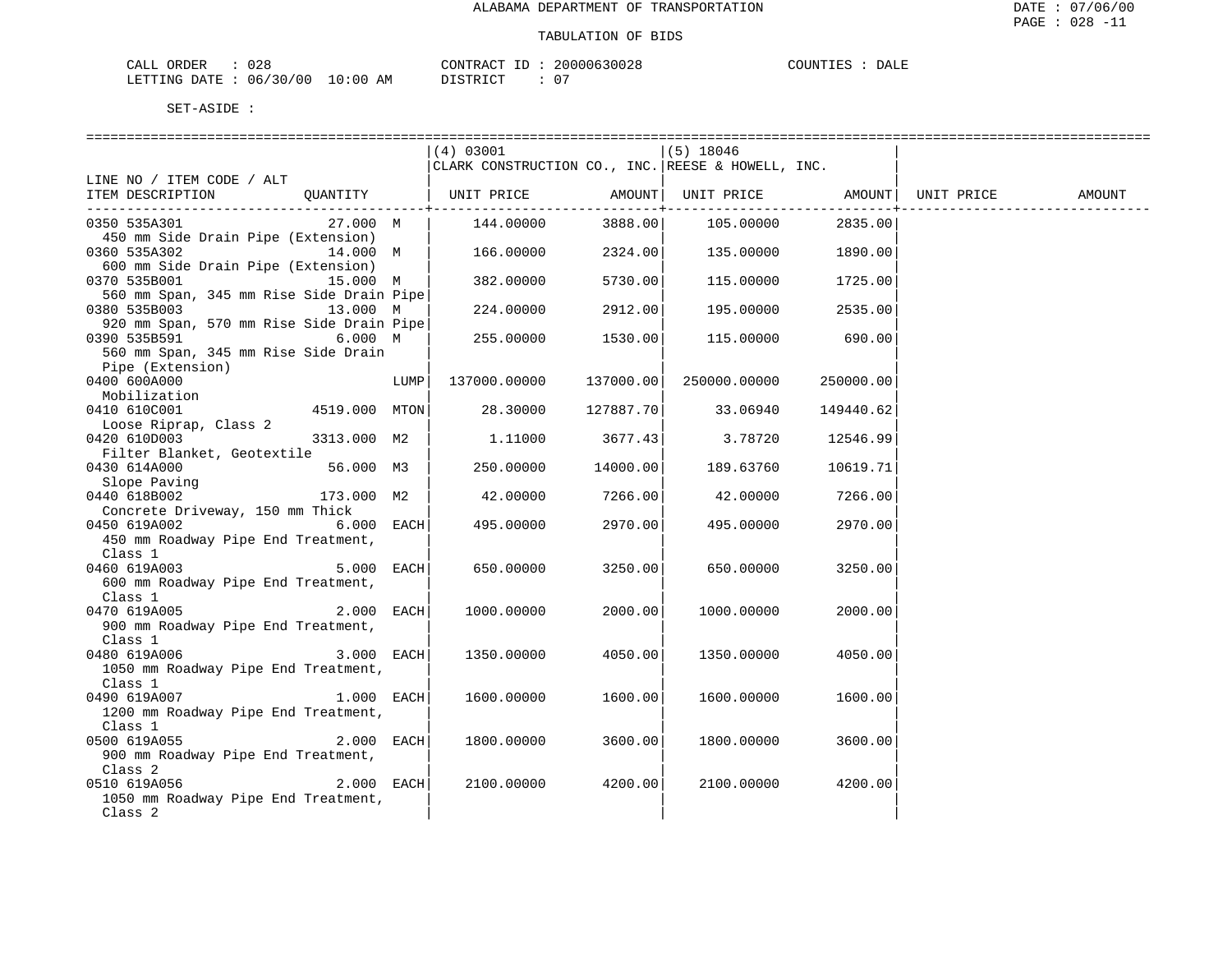| 028<br>ORDER<br>CALL                 |              | $\cap$ תר תיחזג $\cap$<br>$- -$<br>CUNTRAC. | 20000630028        | $- - - -$<br>COUNTIEL<br>DALF. |
|--------------------------------------|--------------|---------------------------------------------|--------------------|--------------------------------|
| 00 '<br>30<br>06.<br>ETTIMA<br>∏ ר ב | ΑM<br>ነ: 0 ( | די הרו אידי פי                              | $\sim$ $\sim$<br>ັ |                                |

|                                        | (4) 03001  |                          | $(5)$ 18046                                       |                                     |            |        |
|----------------------------------------|------------|--------------------------|---------------------------------------------------|-------------------------------------|------------|--------|
|                                        |            |                          | CLARK CONSTRUCTION CO., INC. REESE & HOWELL, INC. |                                     |            |        |
| LINE NO / ITEM CODE / ALT              |            |                          |                                                   |                                     |            |        |
| ITEM DESCRIPTION<br>QUANTITY           | UNIT PRICE | AMOUNT                   |                                                   | UNIT PRICE AMOUNT                   | UNIT PRICE | AMOUNT |
| $20.000$ EACH<br>0520 619A100          | 400.00000  | ------------+<br>8000.00 |                                                   | --------------<br>400.00000 8000.00 |            |        |
| 375 mm Side Drain Pipe End Treatment,  |            |                          |                                                   |                                     |            |        |
| Class 1                                |            |                          |                                                   |                                     |            |        |
| 0530 619A101<br>40.000 EACH            | 495.00000  | 19800.00                 | 495.00000                                         | 19800.00                            |            |        |
| 450 mm Side Drain Pipe End Treatment,  |            |                          |                                                   |                                     |            |        |
| Class 1                                |            |                          |                                                   |                                     |            |        |
| 0540 619A102<br>$10.000$ EACH          | 650.00000  | 6500.00                  | 650.00000                                         | 6500.00                             |            |        |
| 600 mm Side Drain Pipe End Treatment,  |            |                          |                                                   |                                     |            |        |
| Class 1                                |            |                          |                                                   |                                     |            |        |
| $2.000$ EACH<br>0550 619A106           | 1600.00000 | 3200.00                  | 1600.00000                                        | 3200.00                             |            |        |
| 1200 mm Side Drain Pipe End Treatment, |            |                          |                                                   |                                     |            |        |
| Class 1                                |            |                          |                                                   |                                     |            |        |
| 0560 619A276<br>2.000 EACH             | 3750.00000 | 7500.00                  | 3750.00000                                        | 7500.00                             |            |        |
| 1200 mm Side Drain Pipe End Treatment, |            |                          |                                                   |                                     |            |        |
| Class 1 Double Line                    |            |                          |                                                   |                                     |            |        |
| 5.000 EACH<br>0570 619B021             | 1800.00000 | 9000.00                  | 1800.00000                                        | 9000.00                             |            |        |
| 1485 mm Span, 915 mm Rise Roadway Pipe |            |                          |                                                   |                                     |            |        |
| End Treatment, Class 1                 |            |                          |                                                   |                                     |            |        |
| 0580 619B069<br>6.000 EACH             | 1900.00000 | 11400.00                 | 1900.00000                                        | 11400.00                            |            |        |
| 1110 mm Span, 675 mm Rise Roadway Pipe |            |                          |                                                   |                                     |            |        |
| End Treatment, Class 2                 |            |                          |                                                   |                                     |            |        |
| 0590 619B071<br>$1.000$ EACH           | 2250.00000 | 2250.00                  | 2250.00000                                        | 2250.00                             |            |        |
| 1485 mm Span, 915 mm Rise Roadway Pipe |            |                          |                                                   |                                     |            |        |
| End Treatment, Class 2                 |            |                          |                                                   |                                     |            |        |
| 0600 619B116<br>$4.000$ EACH           | 550.00000  | 2200.00                  | 550.00000                                         | 2200.00                             |            |        |
| 560 mm Span X 345 mm Rise Side Drain   |            |                          |                                                   |                                     |            |        |
| Pipe End Treatment, Class 1            |            |                          |                                                   |                                     |            |        |
| 0610 619B143<br>2.000 EACH             | 975.00000  | 1950.00                  | 975.00000                                         | 1950.00                             |            |        |
| 920 mm Span X 570 mm Rise Side Drain   |            |                          |                                                   |                                     |            |        |
| Pipe End Treatment, Class 2            |            |                          |                                                   |                                     |            |        |
| 0620 620A000<br>9.000 M3               | 1200.00000 | 10800.00                 | 1200.00000                                        | 10800.00                            |            |        |
| Minor Structure Concrete               |            |                          |                                                   |                                     |            |        |
| 4.000 EACH<br>0630 621A000             | 1850.00000 | 7400.00                  | 1850.00000                                        | 7400.00                             |            |        |
| Junction Boxes, Type 1, 1P Or 5        |            |                          |                                                   |                                     |            |        |
| 0640 621A022<br>25.000 EACH            | 4500.00000 | 112500.00                | 4500.00000                                        | 112500.00                           |            |        |
| Junction Boxes, Type 1 (Modified)      |            |                          |                                                   |                                     |            |        |
| 0650 621B000<br>3.000 EACH             | 550.00000  | 1650.00                  | 550.00000                                         | 1650.00                             |            |        |
| Junction Box Units, Type 1, 1P Or 5    |            |                          |                                                   |                                     |            |        |
| 0660 621B034<br>17.000 EACH            | 650.00000  | 11050.00                 | 650.00000                                         | 11050.00                            |            |        |
| Junction Box Units, Type 1 (Modified)  |            |                          |                                                   |                                     |            |        |
| 0670 621C002<br>7.000 EACH             | 1650.00000 | 11550.00                 | 1650.00000                                        | 11550.00                            |            |        |
| Inlets, Type C, P1 Or P3               |            |                          |                                                   |                                     |            |        |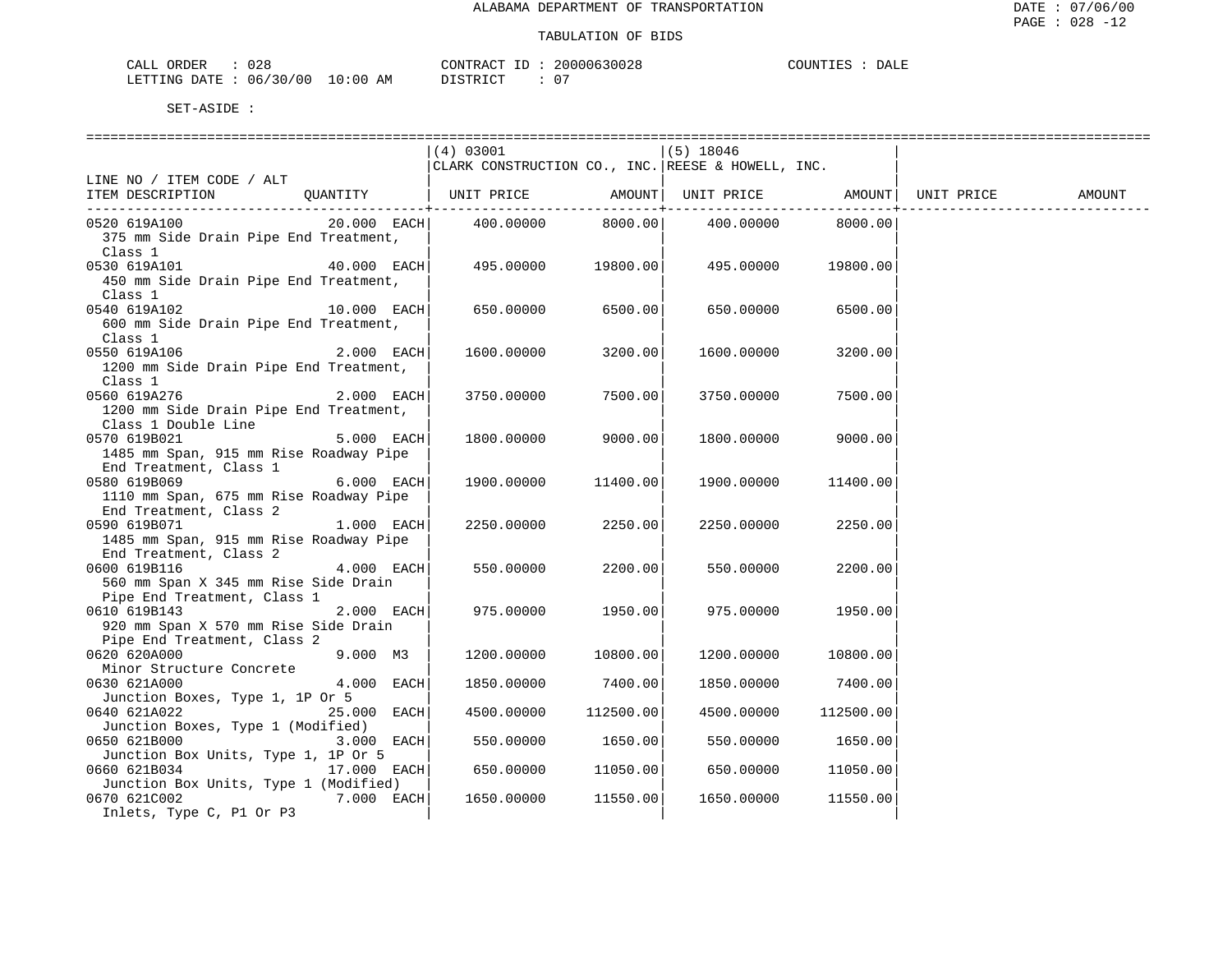| CALI    | <b>ORDER</b> | ∪∠o      |                                                                                                                                | CONTRACT                     | 20000630028 | <b>POTTN</b><br>- P.C | DALF |
|---------|--------------|----------|--------------------------------------------------------------------------------------------------------------------------------|------------------------------|-------------|-----------------------|------|
| LETTING | DATE.        | 06/30/00 | 10:0C<br>ΑМ<br>the contract of the contract of the contract of the contract of the contract of the contract of the contract of | , סידפ דרי<br>$ \cap$ $\Box$ |             |                       |      |

|                                                       |               |      | (4) 03001<br>CLARK CONSTRUCTION CO., INC. REESE & HOWELL, INC. |           | $(5)$ 18046 |           |            |        |
|-------------------------------------------------------|---------------|------|----------------------------------------------------------------|-----------|-------------|-----------|------------|--------|
| LINE NO / ITEM CODE / ALT                             |               |      |                                                                |           |             |           |            |        |
| ITEM DESCRIPTION                                      | QUANTITY      |      | UNIT PRICE                                                     | AMOUNT    | UNIT PRICE  | AMOUNT    | UNIT PRICE | AMOUNT |
| 0680 621C004                                          | $2.000$ EACH  |      | 2950.00000                                                     | 5900.00   | 2950.00000  | 5900.00   |            |        |
| Inlets, Type GH<br>0690 621C005                       | 1.000         | EACH | 3750.00000                                                     | 3750.00   | 3750.00000  | 3750.00   |            |        |
| Inlets, Type IJ<br>0700 621C101                       | 1.000 EACH    |      | 5500.00000                                                     | 5500.00   | 5500.00000  | 5500.00   |            |        |
| Inlet, Type GH (Modified)<br>0710 621D022             | 2.000 EACH    |      | 500.00000                                                      | 1000.00   | 500.00000   | 1000.00   |            |        |
| Inlet Units, Type C, P1 Or P3<br>0720 630A000         | 1859.000 M    |      | 55.77000                                                       | 103676.43 | 55.77010    | 103676.62 |            |        |
| Steel Beam Guardrail, Class A, Type 1<br>0730 630C065 | 8.000 EACH    |      | 975.00000                                                      | 7800.00   | 975.00000   | 7800.00   |            |        |
| Guardrail End Anchor, Type 13 (Retrofit)              |               |      |                                                                |           |             |           |            |        |
| 0740 630C070<br>Guardrail End Anchor, Type 10 Series  | 64.000 EACH   |      | 1400.00000                                                     | 89600.00  | 1400.00000  | 89600.00  |            |        |
| 0750 634A000<br>Industrial Fence, 1.22 Meters High    | 146.000 M     |      | 30.00000                                                       | 4380.00   | 19.79010    | 2889.35   |            |        |
| 0760 635A002<br>Woven Wire Fence (Wood Posts)         | 72.000 M      |      | 15.00000                                                       | 1080.00   | 17.20990    | 1239.11   |            |        |
| 0770 636A000<br>Barbed Wire Fence, 4 Strands, 1.22    | 152.000 M     |      | 16,00000                                                       | 2432.00   | 15.37010    | 2336.26   |            |        |
| Meter High<br>0780 650A000                            | 1000.000 M3   |      | 15.54000                                                       | 15540.00  | 19.77460    | 19774.60  |            |        |
| Topsoil<br>0790 650B000                               | 28295.000 M3  |      | 2.38000                                                        | 67342.10  | 5.27320     | 149205.19 |            |        |
| Topsoil From Stockpiles<br>0800 651B000               | 88.000 MTON   |      | 35.00000                                                       | 3080.00   | 1,00000     | 88.00     |            |        |
| Agricultural Limestone<br>0810 651C000                | 54.000 MTON   |      | 665.00000                                                      | 35910.00  | 1,00000     | 54.00     |            |        |
| 8-8-8 Commercial Fertilizer<br>0820 651F000           | 6.000 MTON    |      | 800.00000                                                      | 4800.00   | 1.00000     | 6.00      |            |        |
| Ammonium Nitrate<br>0830 652A061                      | 32.000 HA     |      | 1500.00000                                                     | 48000.00  | 1400.00000  | 44800.00  |            |        |
| Seeding (Mix 3E)<br>0840 654A001                      | 107.000 M2    |      | 5.75000                                                        | 615.25    | 5.00000     | 535.00    |            |        |
| Solid Sodding (Bermuda)<br>0850 656A000               | 26.000 HA     |      |                                                                | 31200.00  |             | 31200.00  |            |        |
| Mulching, Class A, Type 1                             |               |      | 1200.00000                                                     |           | 1200.00000  |           |            |        |
| 0860 656A001<br>Mulching, Class A, Type 2             | 6.000 HA      |      | 2000.00000                                                     | 12000.00  | 1500.00000  | 9000.00   |            |        |
| 0870 665F000<br>Hay Bales                             | 1325.000 EACH |      | 5.00000                                                        | 6625.00   | 6.00000     | 7950.00   |            |        |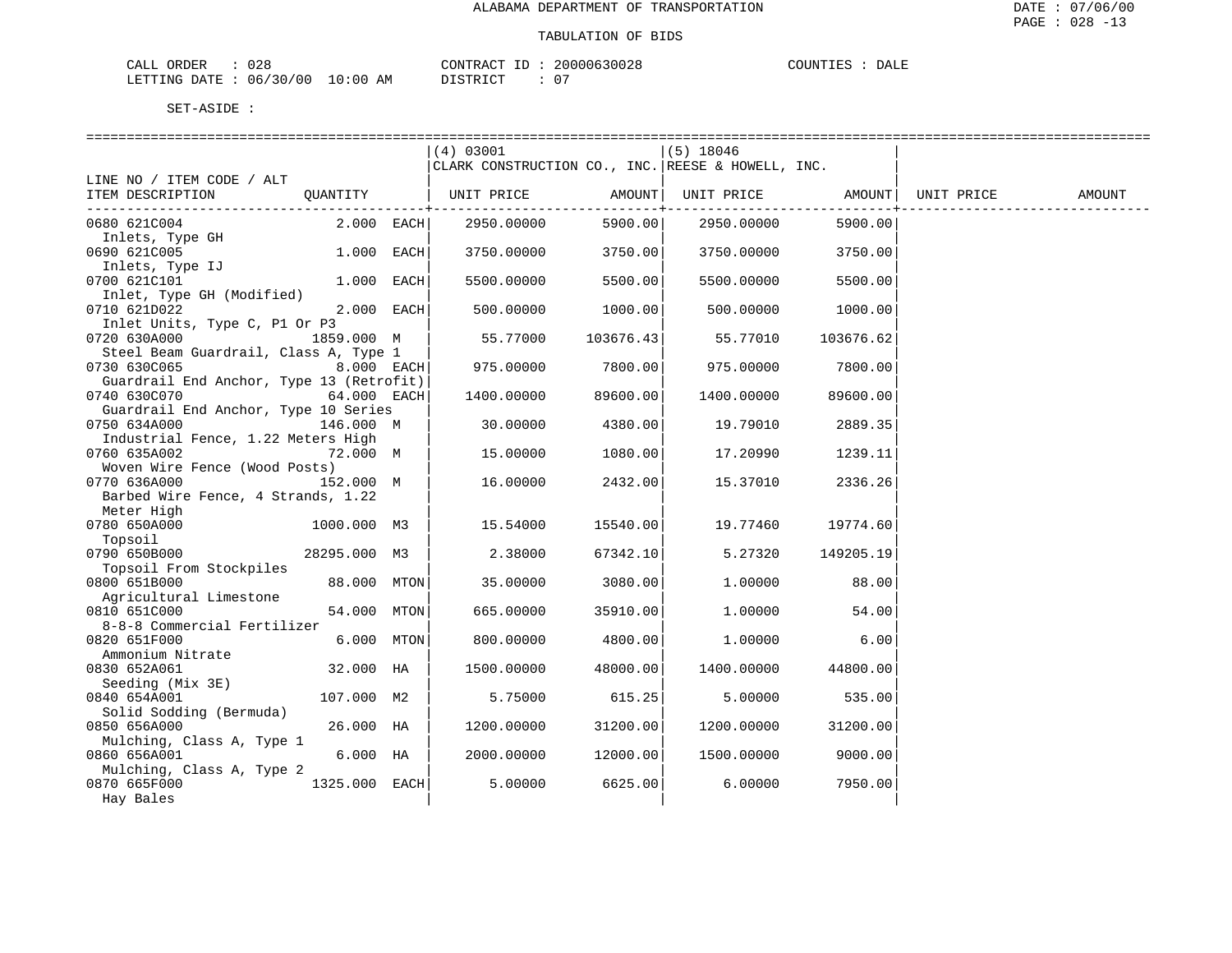| CALI    | <b>ORDER</b> | ∪∠o      |                                                                                                                                | CONTRACT                     | 20000630028 | <b>POTTN</b><br>- P.C | DALF |
|---------|--------------|----------|--------------------------------------------------------------------------------------------------------------------------------|------------------------------|-------------|-----------------------|------|
| LETTING | DATE.        | 06/30/00 | 10:0C<br>ΑМ<br>the contract of the contract of the contract of the contract of the contract of the contract of the contract of | , סידפ דרי<br>$ \cap$ $\Box$ |             |                       |      |

|                                                                | (4) 03001                                         |          | $(5)$ 18046 |          |            |        |
|----------------------------------------------------------------|---------------------------------------------------|----------|-------------|----------|------------|--------|
|                                                                | CLARK CONSTRUCTION CO., INC. REESE & HOWELL, INC. |          |             |          |            |        |
| LINE NO / ITEM CODE / ALT                                      |                                                   |          |             |          |            |        |
| ITEM DESCRIPTION<br>OUANTITY                                   | UNIT PRICE                                        | AMOUNT   | UNIT PRICE  | AMOUNT   | UNIT PRICE | AMOUNT |
| 0880 665H000<br>$16.000$ EACH                                  | 750.00000                                         | 12000.00 | 1000.00000  | 16000.00 |            |        |
| Erosion Control Check Dams, Type 1                             |                                                   |          |             |          |            |        |
| 0890 665J000<br>3635.000 M                                     | 15.00000                                          | 54525.00 | 13.15790    | 47828.97 |            |        |
| Silt Fence, Type A                                             |                                                   |          |             |          |            |        |
| 0900 666A001<br>32.000 HA                                      | 60.00000                                          | 1920.00  | 0.00000     | 0.00     |            |        |
| Pest Control Treatment<br>0910 680A000<br>LUMP                 | 20000.00000                                       | 20000.00 | 50000.00000 | 50000.00 |            |        |
| Engineering Controls                                           |                                                   |          |             |          |            |        |
| 0920 701C000<br>22.000 KM                                      | 174.00000                                         | 3828.00  | 174.00000   | 3828.00  |            |        |
| Broken Temporary Traffic Stripe                                |                                                   |          |             |          |            |        |
| 0930 701C001<br>179.000 KM                                     | 187.00000                                         | 33473.00 | 187.00000   | 33473.00 |            |        |
| Solid Temporary Traffic Stripe                                 |                                                   |          |             |          |            |        |
| 2.000 KM<br>0940 701D007                                       | 621,00000                                         | 1242.00  | 621.00000   | 1242.00  |            |        |
| Solid Traffic Stripe Removed (Paint)                           |                                                   |          |             |          |            |        |
| 0950 701D008<br>2.000 KM                                       | 684.00000                                         | 1368.00  | 684.00000   | 1368.00  |            |        |
| Solid Traffic Stripe Removed (Plastic)                         |                                                   |          |             |          |            |        |
| 0960 701D014<br>2.000 KM                                       | 528.00000                                         | 1056.00  | 528.00000   | 1056.00  |            |        |
| Broken Traffic Stripe Removed (Paint)<br>0970 701D015          |                                                   |          |             |          |            |        |
| 2.000 KM<br>Broken Traffic Stripe Removed (Plastic)            | 590.00000                                         | 1180.00  | 590.00000   | 1180.00  |            |        |
| 0980 701G125<br>324.000 M                                      | 10.31000                                          | 3340.44  | 10.31000    | 3340.44  |            |        |
| Solid White, Class 3W, Type A Traffic                          |                                                   |          |             |          |            |        |
| Stripe (150 mm Wide)                                           |                                                   |          |             |          |            |        |
| 0990 701G129<br>162.000 M                                      | 5.18000                                           | 839.16   | 5.18000     | 839.16   |            |        |
| Broken Yellow, Class 3W, Type A Traffic                        |                                                   |          |             |          |            |        |
| Stripe (150 mm Wide)                                           |                                                   |          |             |          |            |        |
| 1000 701G133<br>62.000 M                                       | 13.05000                                          | 809.10   | 13.05000    | 809.10   |            |        |
| Solid Yellow, Class 3W, Type A Traffic                         |                                                   |          |             |          |            |        |
| Stripe (150 mm Wide)                                           |                                                   |          |             |          |            |        |
| 1010 702A007<br>6.000 KM                                       | 1227.00000                                        | 7362.00  | 1227.00000  | 7362.00  |            |        |
| Broken Yellow, Inverted Profile Traffic<br>Stripe (150mm Wide) |                                                   |          |             |          |            |        |
| 1020 702A008<br>26.000 KM                                      | 2455.00000                                        | 63830.00 | 2455.00000  | 63830.00 |            |        |
| Solid White, Inverted Profile Traffic                          |                                                   |          |             |          |            |        |
| Stripe (150 mm Wide)                                           |                                                   |          |             |          |            |        |
| 1030 702A009<br>20.000 KM                                      | 2455.00000                                        | 49100.00 | 2455.00000  | 49100.00 |            |        |
| Solid Yellow, Inverted Profile Traffic                         |                                                   |          |             |          |            |        |
| Stripe (150 mm Wide)                                           |                                                   |          |             |          |            |        |
| 1040 703A002<br>96.000 M2                                      | 17.22000                                          | 1653.12  | 17.22000    | 1653.12  |            |        |
| Traffic Control Markings, Class 2, Type                        |                                                   |          |             |          |            |        |
| Α                                                              |                                                   |          |             |          |            |        |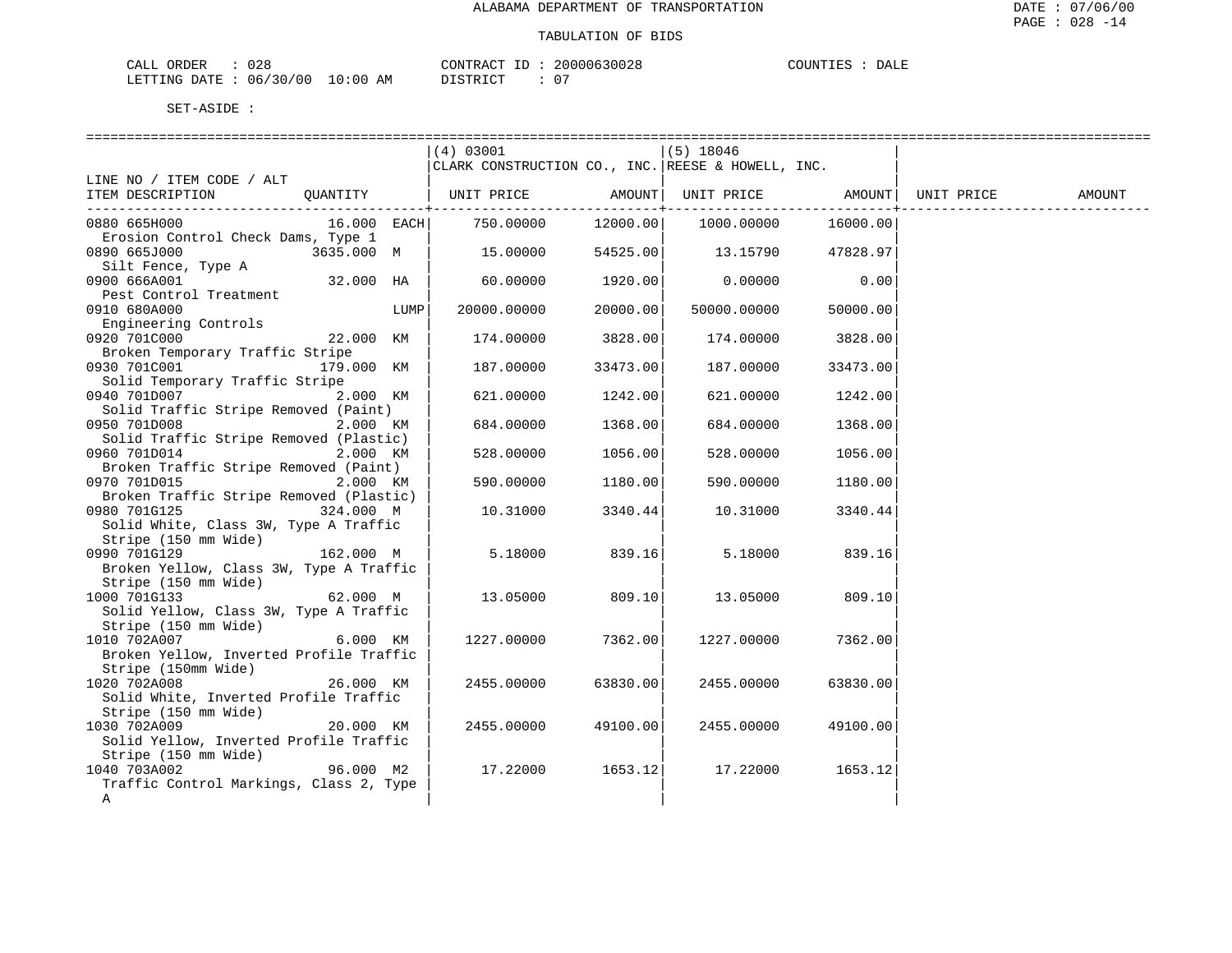| ORDER<br>TAT.T<br>∵⊥⊔A | ე 28         |                 | $C$ $C$ $D$ $D$ $D$ $D$ $D$ $D$ $D$<br>CONTRAC | ⊥∟ | 20000630028 | COUNTIES | DALE |
|------------------------|--------------|-----------------|------------------------------------------------|----|-------------|----------|------|
| LETTING<br>DATE.       | 06/30<br>'00 | ີ ດ : ດ ດ<br>AΜ | ידי מידי פידי בת                               |    | 07          |          |      |

|                                        |              |      | (4) 03001         |                | $(5)$ 18046                                       |                |            |        |
|----------------------------------------|--------------|------|-------------------|----------------|---------------------------------------------------|----------------|------------|--------|
|                                        |              |      |                   |                | CLARK CONSTRUCTION CO., INC. REESE & HOWELL, INC. |                |            |        |
| LINE NO / ITEM CODE / ALT              |              |      |                   |                |                                                   |                |            |        |
| ITEM DESCRIPTION                       | OUANTITY     |      | UNIT PRICE AMOUNT |                | UNIT PRICE                                        | AMOUNT         | UNIT PRICE | AMOUNT |
| 1050 703D001                           | 48.000 M2    |      | 11.00000          | 528.00         | 11.00000                                          | 528.00         |            |        |
| Temporary Traffic Control Markings     |              |      |                   |                |                                                   |                |            |        |
| 1060 705A032<br>170.000 EACH           |              |      | 4.60000           | 782.00         | 4.60000                                           | 782.00         |            |        |
| Pavement Markers, Class A-H, Type 1-B  |              |      |                   |                |                                                   |                |            |        |
| 1070 705A037<br>840.000 EACH           |              |      | 4.80000           | 4032.00        | 4.80000                                           | 4032.00        |            |        |
| Pavement Markers, Class A-H, Type 2-D  |              |      |                   |                |                                                   |                |            |        |
| 1080 740B000<br>$90.000$ M2            |              |      | 120.00000         | 10800.00       | 194.77150                                         | 17529.44       |            |        |
| Construction Signs                     |              |      |                   |                |                                                   |                |            |        |
| 1090 740D000                           | 200.000 EACH |      | 75.00000          | 15000.00       | 100.00000                                         | 20000.00       |            |        |
| Channelizing Drums                     |              |      |                   |                |                                                   |                |            |        |
| 1100 740E000                           | 100.000 EACH |      | 35,00000          | 3500.00        | 35.00000                                          | 3500.00        |            |        |
| Cones (900 mm High)                    |              |      |                   |                |                                                   |                |            |        |
| 1110 740M000                           | 100.000 EACH |      | 10.00000          | 1000.00        | 20,00000                                          | 2000.00        |            |        |
| Ballast For Cone                       |              |      |                   |                |                                                   |                |            |        |
| 1120 7400000                           | 1.000 EACH   |      | 4500.00000        | 4500.00        | 1500.00000                                        | 1500.00        |            |        |
| Pilot Car                              |              |      |                   |                |                                                   |                |            |        |
| 1130 998A000                           |              | LUMP | 2000.00000        | 2000.00        | 10000.00000                                       | 10000.00       |            |        |
| Construction Fuel (Maximum Bid Limited |              |      |                   |                |                                                   |                |            |        |
| To $$153,500.00)$                      |              |      |                   |                |                                                   |                |            |        |
| SECTION TOTALS                         |              |      |                   | \$3,992,804.07 |                                                   | \$4,057,965.67 |            |        |
| CONTRACT TOTALS                        |              |      |                   | \$3,992,804.07 |                                                   | \$4,057,965.67 |            |        |
|                                        |              |      |                   |                |                                                   |                |            |        |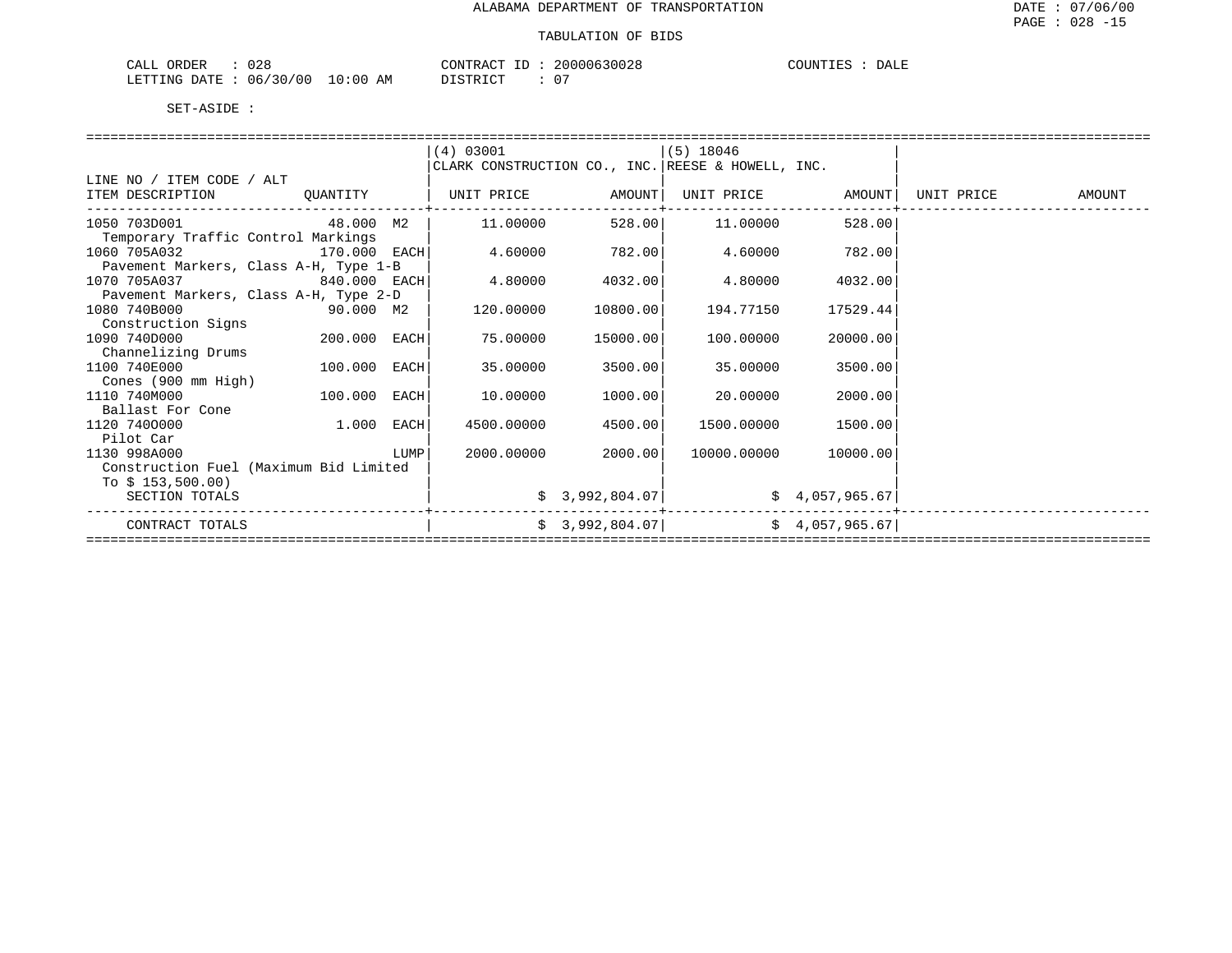DATE :

### VENDOR RANKING

|      | CALL ORDER<br>LETTING DATE: 06/30/00 | $\therefore$ 029<br>10:00 AM                       | CONTRACT ID: 20000630029<br>DISTRICT<br>$\colon$ 06                                  |              | COUNTIES : BUTLER |                           |                   |
|------|--------------------------------------|----------------------------------------------------|--------------------------------------------------------------------------------------|--------------|-------------------|---------------------------|-------------------|
|      | CONTRACT DESCRIPTION:                | at Stallings Creek in Greenville. Length 0.019 mi. | 75<br>CONTRACT TIME:<br>for constructing the Bridge Replacement (Precast) on C.R.#22 | Working Days | (available days)  | PROJECT(S) : BRZ-0700(20) |                   |
|      | SET-ASIDE :                          |                                                    |                                                                                      |              |                   |                           |                   |
| RANK | VENDOR NO./NAME                      |                                                    |                                                                                      |              |                   | TOTAL<br><b>BID</b>       | % OVER<br>LOW BID |
|      | 13053                                | MCINNIS CORPORATION                                |                                                                                      |              |                   | 186,983.41                | 100.0000%         |
|      | 14005                                |                                                    | G. W. NORRELL CONTRACTING COMPANY, INC.                                              |              |                   | 220,745.00                | 118.0559%         |
|      | 13021                                | MURPHREE BRIDGE CORPORATION                        |                                                                                      |              |                   | 225,150.00                | 120.4117%         |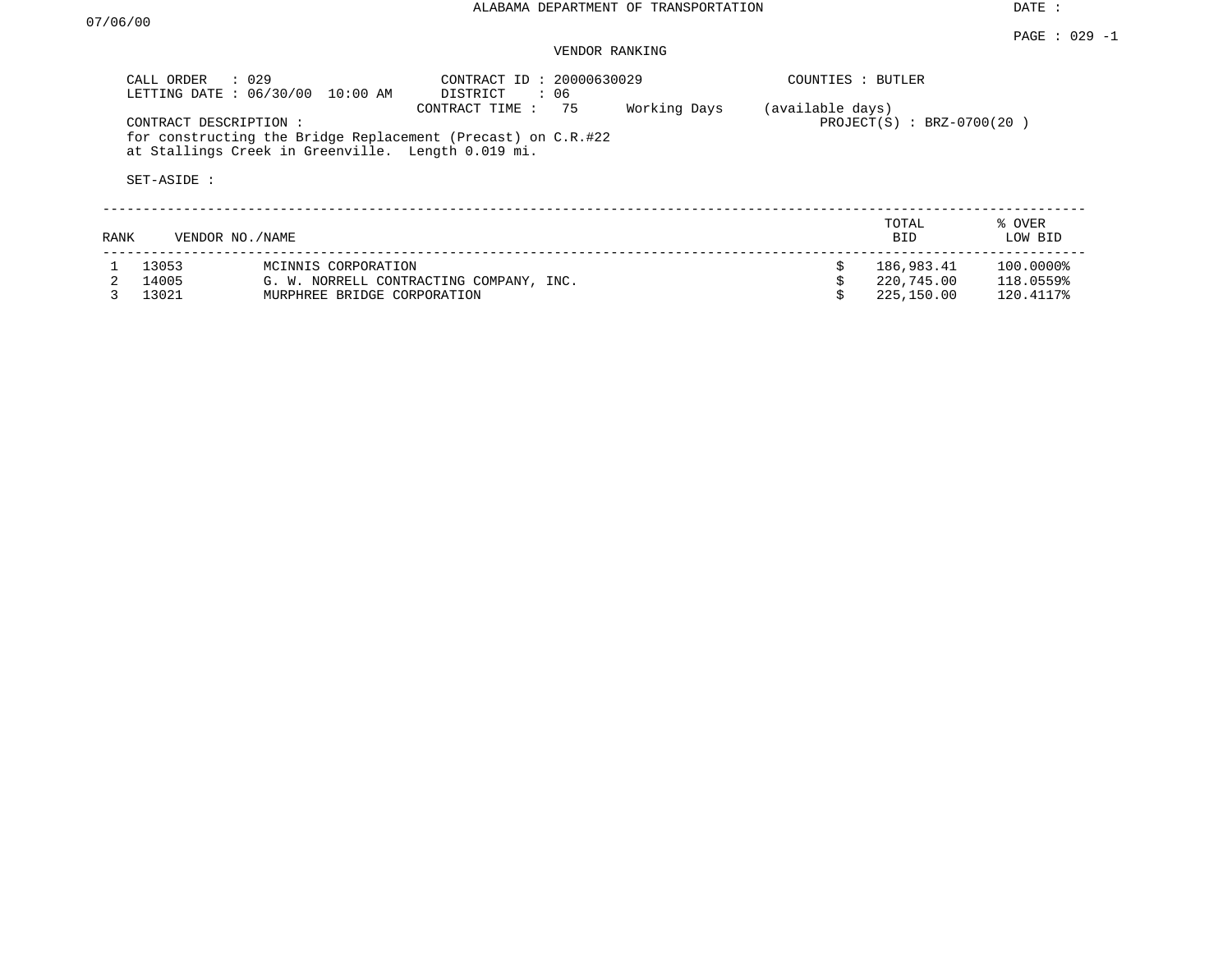| 029<br>ORDER<br>CALL         |             | CONTRACT ID : | 20000630029 | COUNTIES<br>BUTLER |
|------------------------------|-------------|---------------|-------------|--------------------|
| 06/30/00<br>LETTING DATE : ' | 10:00<br>ΑM | DISTRICT      |             |                    |

| ===================                                                                                                | ========================= |                                                                               |                        |
|--------------------------------------------------------------------------------------------------------------------|---------------------------|-------------------------------------------------------------------------------|------------------------|
|                                                                                                                    | $(1)$ 13053               | $(2)$ 14005                                                                   | $(3)$ 13021            |
|                                                                                                                    |                           | NCINNIS CORPORATION (G. W. NORRELL CONTRACTING CO NURPHREE BRIDGE CORPORATION |                        |
| LINE NO / ITEM CODE / ALT                                                                                          |                           |                                                                               |                        |
| ITEM DESCRIPTION OUANTITY   UNIT PRICE AMOUNT  UNIT PRICE AMOUNT  UNIT PRICE AMOUNT                                |                           |                                                                               |                        |
| SECTION 0001 Total                                                                                                 |                           |                                                                               |                        |
| 0010 206A000<br>LUMP<br>Removal Of Old Bridge STA 56+20                                                            | 10000.00000<br>10000.00   | 15000.00000 15000.00                                                          | 8829.80000<br>8829.80  |
| 0020 210A000<br>635.000 CYIP<br>Unclassified Excavation                                                            | 3.25000<br>2063.75        | 5.00000<br>3175.00                                                            | 1.50000<br>952.50      |
| 0030 502A000<br>54.000 LB<br>Steel Reinforcement                                                                   | 1,00000<br>54.00          | 54.00<br>1,00000                                                              | 0.80000<br>43.20       |
| 0040 505C002<br>960.000 LF<br>Steel Piling (HP 12x53)                                                              | 20,00000<br>19200.00      | 25,00000<br>24000.00                                                          | 22.50000<br>21600.00   |
| 0050 505C004<br>400.000 LF<br>Steel Piling (HP 14x73)                                                              | 26.00000<br>10400.00      | 30,00000<br>12000.00                                                          | 26.50000<br>10600.00   |
| 0060 507A000<br>2.000 EACH<br>Wire Rope Abutment Anchor Assembly                                                   | 1476.00000<br>2952.00     | 2150.00000<br>4300.00                                                         | 2500.00000<br>5000.00  |
| 0070 508A000<br>918.000 LB<br>Structural Steel                                                                     | 0.40000<br>367.20         | 2,00000<br>1836.00                                                            | 1.50000<br>1377.00     |
| 0080 510A000<br>7.000 CUYD<br>Bridge Substructure Concrete, Class A                                                | 500.00000<br>3500.00      | 400.00000<br>2800.00                                                          | 350.00000<br>2450.00   |
| 0090 512A015<br>2.000 EACH<br>Precast Concrete Abutment Caps, 2'-0"                                                | 5570.00<br>2785.00000     | 2750.00000<br>5500.00                                                         | 2325.00000<br>4650.00  |
| Wide x $1'-4$ 7/8" Deep By 33'-0" Long<br>(Modified)                                                               |                           |                                                                               |                        |
| 0100 512B005<br>2.000 EACH<br>Precast Concrete Intermediate Bent Caps,<br>$2' - 9$ Wide By $1' - 9$ $1/16$ Deep By | 5900.00<br>2950.00000     | 7300.00<br>3650.00000                                                         | 2920.00000<br>5840.00  |
| $31' - 6"$ Long<br>0110 512C004<br>18.000 EACH                                                                     | 2425.22000<br>43653.96    | 2550.00000<br>45900.00                                                        | 2900.00000<br>52200.00 |
| Precast Concrete Type 1 Span Section,<br>3'-6" Wide By 1'-9" Deep By 34'-0" Long                                   |                           |                                                                               |                        |
| 0120 512C007<br>6.000 EACH<br>Precast Concrete Type 2C Span Section,                                               | 17592.00<br>2932.00000    | 2750.00000<br>16500.00                                                        | 3225.00000<br>19350.00 |
| $3'-6$ " Wide By $1'-9$ " Deep By $34'-0$ " Long                                                                   |                           |                                                                               |                        |
| 0130 512D002<br>2.000 EACH<br>Precast Concrete Barrier Rail End                                                    | 2777.00000<br>5554.00     | 3000.00000<br>6000.00                                                         | 3270.00000<br>6540.00  |
| Section, 34'-0" Long<br>0140 512D005<br>1.000 EACH                                                                 | 2777.00<br>2777.00000     | 3000.00000<br>3000.00                                                         | 3270.00<br>3270.00000  |
| Precast Concrete Barrier Rail<br>Intermediate Section, 34'-0" Long                                                 |                           |                                                                               |                        |
| 0150 512D012<br>2.000<br>EACH<br>Precast Concrete Barrier Rail End<br>Section, $34' - 3 - 1/8$ " Long              | 2772.00000<br>5544.00     | 4000.00000<br>8000.00                                                         | 3270.00000<br>6540.00  |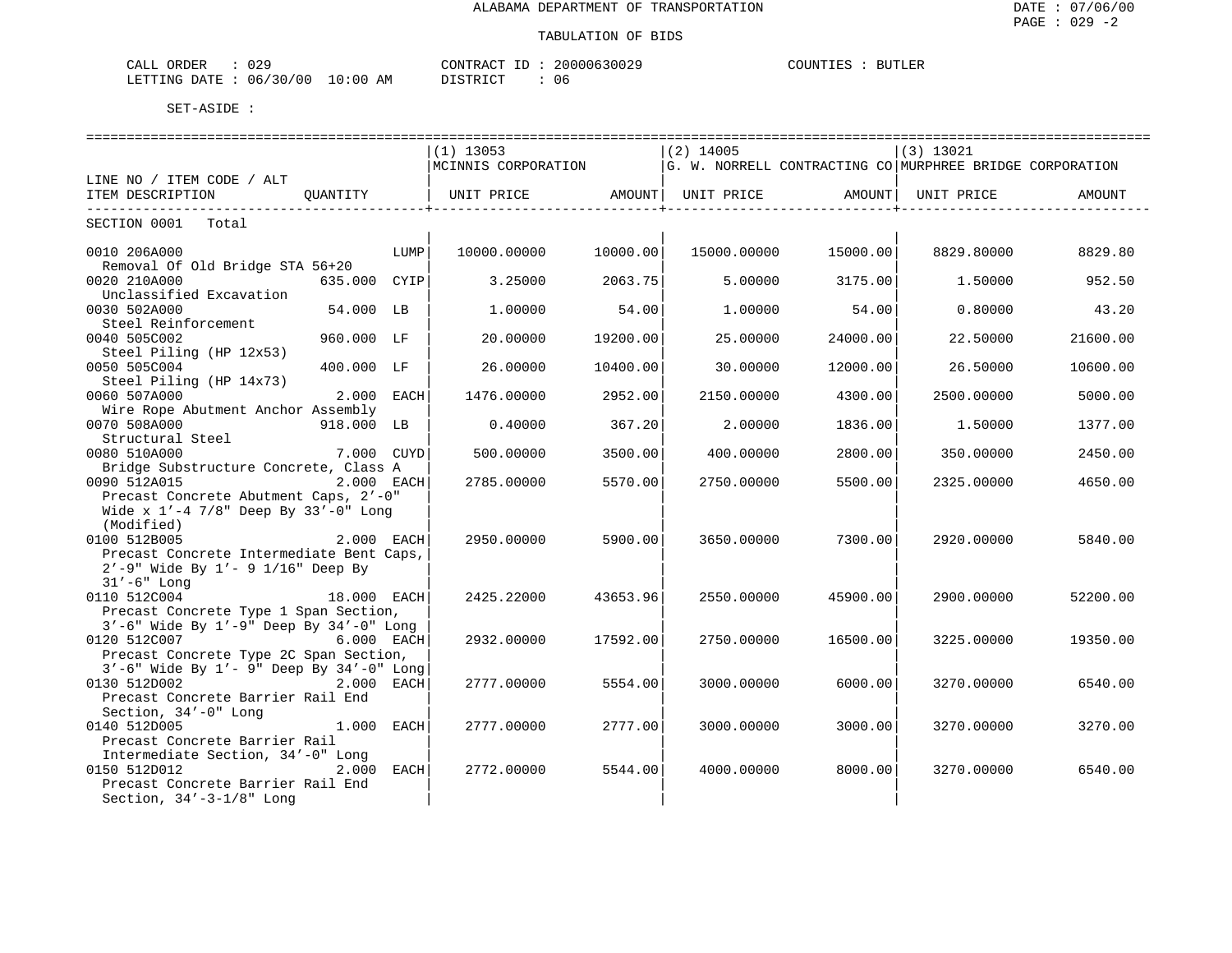| ORDER<br>CALL          | 029 |             | $-1$<br>CONTRACT | 20000630029 | COUNTIES | <b>BUTLER</b> |
|------------------------|-----|-------------|------------------|-------------|----------|---------------|
| LETTING DATE: 06/30/00 |     | 10:00<br>ΑM | חי הדי אידי את   | 06          |          |               |

|                                                     | $(1)$ 13053         |               | $(2)$ 14005 |                    | (3) 13021                                                |            |
|-----------------------------------------------------|---------------------|---------------|-------------|--------------------|----------------------------------------------------------|------------|
|                                                     | MCINNIS CORPORATION |               |             |                    | G. W. NORRELL CONTRACTING CO MURPHREE BRIDGE CORPORATION |            |
| LINE NO / ITEM CODE / ALT                           |                     |               |             |                    |                                                          |            |
| ITEM DESCRIPTION<br>QUANTITY                        | UNIT PRICE          | AMOUNT        | UNIT PRICE  | AMOUNT             | UNIT PRICE                                               | AMOUNT     |
|                                                     |                     | ------------+ |             |                    |                                                          |            |
| 0160 512D015<br>$1.000$ EACH                        | 2772.00000          | 2772.00       | 4000.00000  | 4000.00            | 3270.00000                                               | 3270.00    |
| Precast Concrete Barrier Rail                       |                     |               |             |                    |                                                          |            |
| Intermediate Section, 34'-6-5/16" Long              |                     |               |             |                    |                                                          |            |
| 0170 512E002<br>8.000 EACH                          | 289.00000           | 2312.00       | 500.00000   | 4000.00            | 395,00000                                                | 3160.00    |
| Precast Concrete Abutment Panels, Type              |                     |               |             |                    |                                                          |            |
| A <sub>3</sub>                                      |                     |               |             |                    |                                                          |            |
| 0180 512E008<br>8.000 EACH                          | 289.00000           | 2312.00       | 500.00000   | 4000.00            | 395.00000                                                | 3160.00    |
| Precast Concrete Abutment Panels, Type              |                     |               |             |                    |                                                          |            |
| A3 (Modified)                                       |                     |               |             |                    |                                                          |            |
| 0190 512F002<br>8.000 EACH                          | 532.00000           | 4256.00       | 700.00000   | 5600.00            | 725.00000                                                | 5800.00    |
| Precast Concrete Wing Panels, Type W3               |                     |               |             |                    |                                                          |            |
| 0200 512G000<br>4.000 EACH                          | 378,00000           | 1512.00       | 600,00000   | 2400.00            | 525.00000                                                | 2100.00    |
| Precast Concrete Abutment Wing Cap Panel            |                     |               |             |                    |                                                          |            |
| 0210 600A000<br>LUMP                                | 12000.00000         | 12000.00      | 5000.00000  | 5000.00            | 22000.00000                                              | 22000.00   |
| Mobilization                                        |                     |               |             |                    |                                                          |            |
| 0220 610C001<br>470.000<br>TON                      | 19.25000            | 9047.50       | 30.00000    | 14100.00           | 26.00000                                                 | 12220.00   |
| Loose Riprap, Class 2                               |                     |               |             |                    |                                                          |            |
| 0230 610D003<br>427.000<br>SOYD                     | 2.00000             | 854.00        | 5.00000     | 2135.00            | 2.50000                                                  | 1067.50    |
| Filter Blanket, Geotextile                          |                     |               |             |                    |                                                          |            |
| 0240 630C003<br>4.000<br>EACH                       | 975.00000           | 3900.00       | 975.00000   | 3900.00            | 975.00000                                                | 3900.00    |
| Guardrail End Anchor, Type 13                       |                     |               |             |                    |                                                          |            |
| 0250 630C070<br>4.000 EACH                          | 1400.00000          | 5600.00       | 1400.00000  | 5600.00            | 1400.00000                                               | 5600.00    |
|                                                     |                     |               |             |                    |                                                          |            |
| Guardrail End Anchor, Type 10 Series<br>40.000 EACH | 5.00000             | 200.00        |             | 120.00             |                                                          |            |
| 0260 665F000                                        |                     |               | 3.00000     |                    | 5.00000                                                  | 200.00     |
| Hay Bales                                           |                     |               |             |                    |                                                          |            |
| 0270 665J000<br>450.000 LF                          | 4.00000             | 1800.00       | 5.00000     | 2250.00            | 3.00000                                                  | 1350.00    |
| Silt Fence, Type A                                  |                     |               |             |                    |                                                          |            |
| 0280 680A000<br>LUMP                                | 1000.00000          | 1000.00       | 2000.00000  | 2000.00            | 2500.00000                                               | 2500.00    |
| Engineering Controls                                |                     |               |             |                    |                                                          |            |
| 0290 740B000<br>245.000<br>SOFT                     | 6.00000             | 1470.00       | 15.00000    | 3675.00            | 8.00000                                                  | 1960.00    |
| Construction Signs                                  |                     |               |             |                    |                                                          |            |
| 0300 740F002<br>10.000<br>EACH                      | 50.00000            | 500.00        | 500.00000   | 5000.00            | 180.00000                                                | 1800.00    |
| Barricades, Type III                                |                     |               |             |                    |                                                          |            |
| 0310 7401005<br>2.000<br>EACH                       | 160.00000           | 320.00        | 300.00000   | 600.00             | 160.00000                                                | 320.00     |
| Warning Lights, Type B (Detachable Head)            |                     |               |             |                    |                                                          |            |
| 0320 998A000<br>LUMP                                | 2000.00000          | 2000.00       | 1000.00000  | 1000.00            | 5500.00000                                               | 5500.00    |
| Construction Fuel (Maximum Bid Limited              |                     |               |             |                    |                                                          |            |
| To $$5500.00)$                                      |                     |               |             |                    |                                                          |            |
| SECTION TOTALS                                      |                     | \$186,983.41] |             | $\sin 220, 745.00$ |                                                          | 225,150.00 |
|                                                     |                     |               |             |                    |                                                          |            |
| CONTRACT TOTALS                                     |                     | 186,983.41    |             | \$ 220,745.00      |                                                          | 225,150.00 |
|                                                     |                     |               |             |                    |                                                          |            |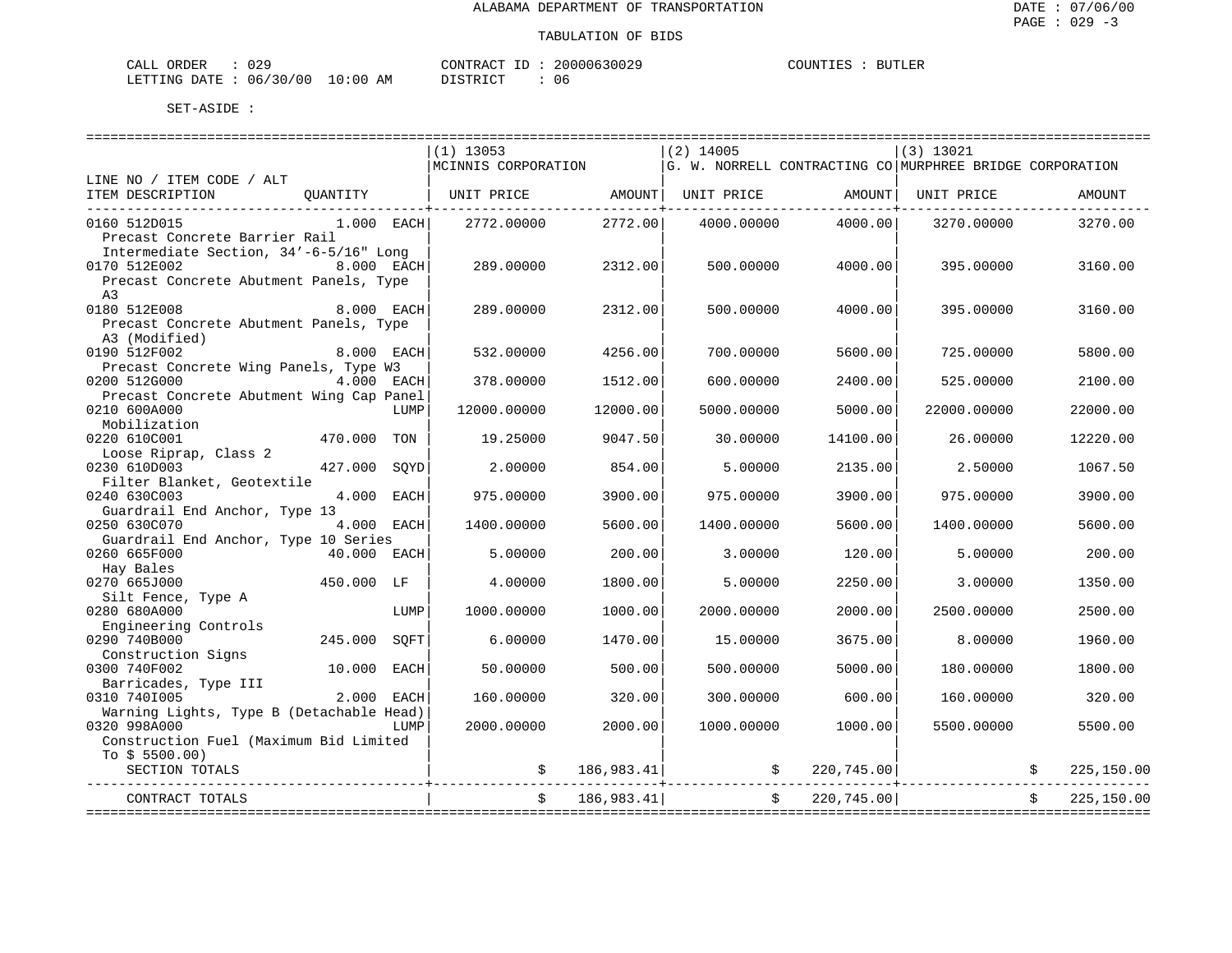DATE :

## VENDOR RANKING

|      | $\therefore$ 030<br>CALL ORDER<br>LETTING DATE: 06/30/00            | 10:00 AM                                                                                                                                                                                |              | COUNTIES : CHEROKEE |                                          |                                  |                        |  |  |
|------|---------------------------------------------------------------------|-----------------------------------------------------------------------------------------------------------------------------------------------------------------------------------------|--------------|---------------------|------------------------------------------|----------------------------------|------------------------|--|--|
|      | CONTRACT DESCRIPTION:<br>County. Length - 20.240 mi.<br>SET-ASIDE : | for constructing the Resurfacing, Traffic Stripe, and<br>Guardrail Improvements at various locations on County Roads<br>$#22, 6, 67, 41, 48 \& 104, as indicated on plans, in Cherokee$ | Working Days | (available days)    | $PROJECT(S)$ : STPNU-1011(106)<br>OTHERS | STPNU-1000(5)<br>STPNU-1016(103) |                        |  |  |
| RANK | VENDOR NO. / NAME                                                   |                                                                                                                                                                                         |              |                     |                                          | TOTAL<br><b>BID</b>              | % OVER<br>LOW BID      |  |  |
|      | 07002<br>13022                                                      | GOOD HOPE CONTRACTING CO., INC.<br>MCCARTNEY CONSTRUCTION CO., INC.                                                                                                                     |              |                     |                                          | \$1,172,896.22<br>1,178,947.65   | 100.0000%<br>100.5159% |  |  |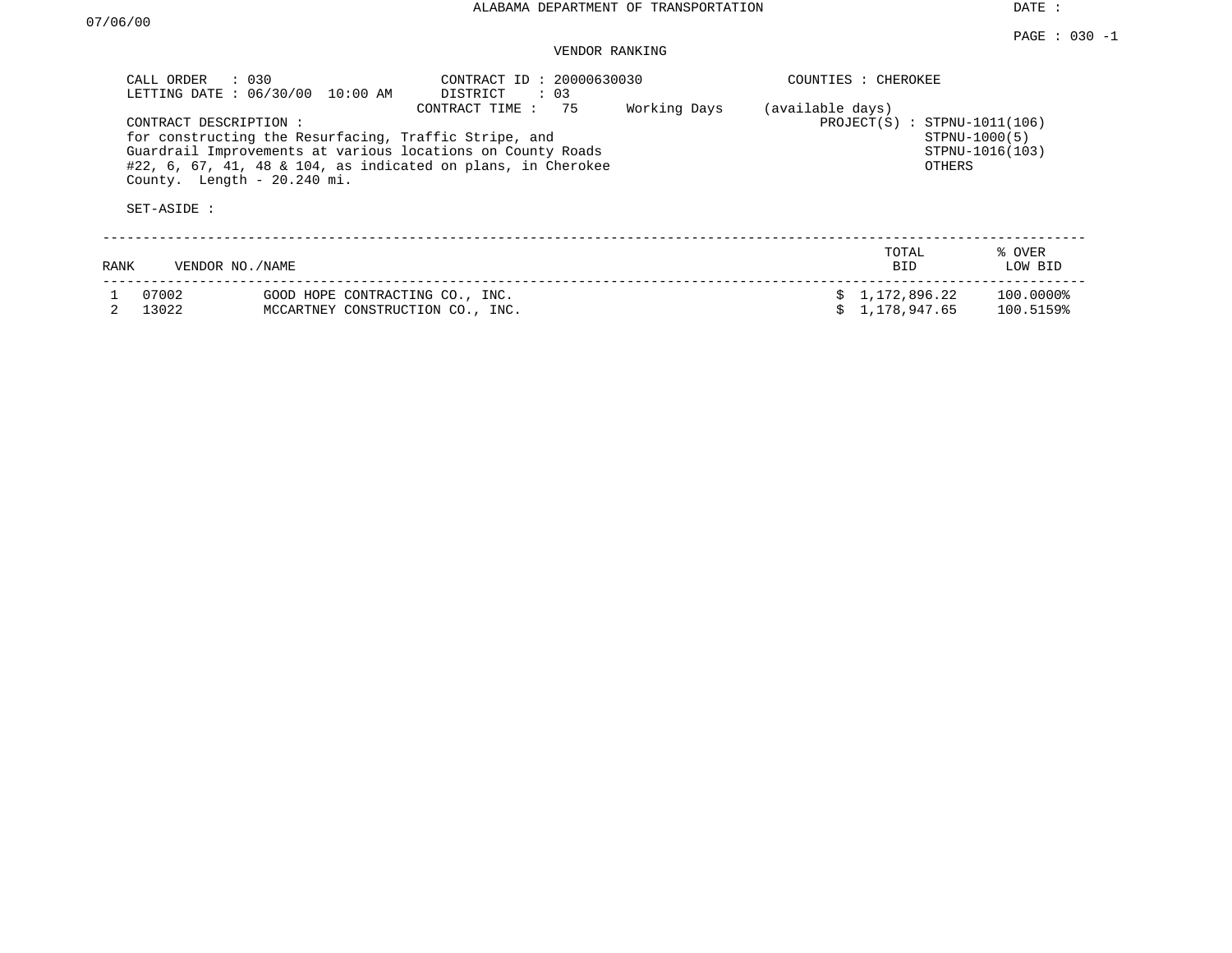| 030<br>ORDER<br>CALL                   | 20000630030<br>- TD<br>CONTRACT     | COUNTIES | CHEROKEE |
|----------------------------------------|-------------------------------------|----------|----------|
| 06/30/00<br>$10:00$ AM<br>LETTING DATE | DI STR TAT<br><b>U.</b><br>-------- |          |          |

|                                                                           |                  |      | =========================                                        |           | ------------------------------ |           |            |        |
|---------------------------------------------------------------------------|------------------|------|------------------------------------------------------------------|-----------|--------------------------------|-----------|------------|--------|
|                                                                           |                  |      | $(1)$ 07002<br>$(2)$ 13022                                       |           |                                |           |            |        |
|                                                                           |                  |      | $ $ GOOD HOPE CONTRACTING CO., I $ $ MCCARTNEY CONSTRUCTION CO., |           |                                |           |            |        |
| LINE NO / ITEM CODE / ALT                                                 |                  |      |                                                                  |           |                                |           |            |        |
| ITEM DESCRIPTION                                                          | QUANTITY         |      | UNIT PRICE                                                       |           | AMOUNT   UNIT PRICE            | AMOUNT    | UNIT PRICE | AMOUNT |
| SECTION 0001 TOTAL                                                        |                  |      |                                                                  |           |                                |           |            |        |
| 0010 401B108<br>Bituminous Treatment G (With Polymer<br>Additive)         | 238214.000 SYCPI |      | $0.67880$ $161699.66$ $0.60000$ $142928.40$                      |           |                                |           |            |        |
| 0020 405A000 2500.000 GAL<br>Tack Coat                                    |                  |      | 0.70000                                                          | 1750.00   | 1.50000                        | 3750.00   |            |        |
| 0030 429A201<br>Improved Bituminous Concrete Wearing                      | 12780.000 TON    |      | 32.93000                                                         | 420845.40 | 33.00000                       | 421740.00 |            |        |
| Surface Layer, 3/4" Maximum Aggregate<br>Size Mix, ESAL Range A           |                  |      |                                                                  |           |                                |           |            |        |
| 0040 429A206<br>Improved Bituminous Concrete Wearing                      | 2020.000 TON     |      | 31.93000                                                         | 64498.60  | 33.00000                       | 66660.00  |            |        |
| Surface Layer, Leveling, 1/2" Maximum<br>Aggregate Size Mix, ESAL Range A |                  |      |                                                                  |           |                                |           |            |        |
| 0050 429A221<br>Improved Bituminous Concrete Wearing                      | 6053.000 TON     |      | 32.93000                                                         | 199325.29 | 33.00000                       | 199749.00 |            |        |
| Surface Layer, 3/4" Maximum Aggregate<br>Size Mix, ESAL Range B           |                  |      |                                                                  |           |                                |           |            |        |
| 0060 429A226<br>Improved Bituminous Concrete Wearing                      | 1200.000 TON     |      | 31.93000                                                         | 38316.00  | 33.00000                       | 39600.00  |            |        |
| Surface Layer, Leveling, 1/2" Maximum<br>Aggregate Size Mix, ESAL Range B |                  |      |                                                                  |           |                                |           |            |        |
| 0070 429B201<br>Improved Bituminous Concrete Binder                       | 4495.000 TON     |      | 29.09000                                                         | 130759.55 | 28.00000                       | 125860.00 |            |        |
| Layer, 1" Maximum Aggregate Size Mix,<br>ESAL Range A                     |                  |      |                                                                  |           |                                |           |            |        |
| 0080 600A000                                                              |                  | LUMP | 1235.72000                                                       | 1235.72   | 22774.00000                    | 22774.00  |            |        |
| Mobilization<br>0090 630A004<br>Steel Beam Guardrail, Class B, Type 2     | 90.000 LF        |      | 26.50000                                                         | 2385.00   | 26.50000                       | 2385.00   |            |        |
| 0100 630C022<br>Guardrail End Anchor, Type Special                        | $4.000$ EACH     |      | 1950.00000                                                       | 7800.00   | 1900.00000                     | 7600.00   |            |        |
| 0110 630C070<br>Guardrail End Anchor, Type 10 Series                      | 10.000 EACH      |      | 1250.00000                                                       | 12500.00  | 1250.00000                     | 12500.00  |            |        |
| 0120 701A031<br>Solid White, Class 2, Type A Traffic                      | 42.000 MILE      |      | 970.00000                                                        | 40740.00  | 970.00000                      | 40740.00  |            |        |
| Stripe (0.06" Thick)<br>0130 701A035                                      | 27.000 MILE      |      | 1200.00000                                                       | 32400.00  | 1200.00000                     | 32400.00  |            |        |
| Solid Yellow, Class 2, Type A Traffic<br>Stripe (0.09" Thick)             |                  |      |                                                                  |           |                                |           |            |        |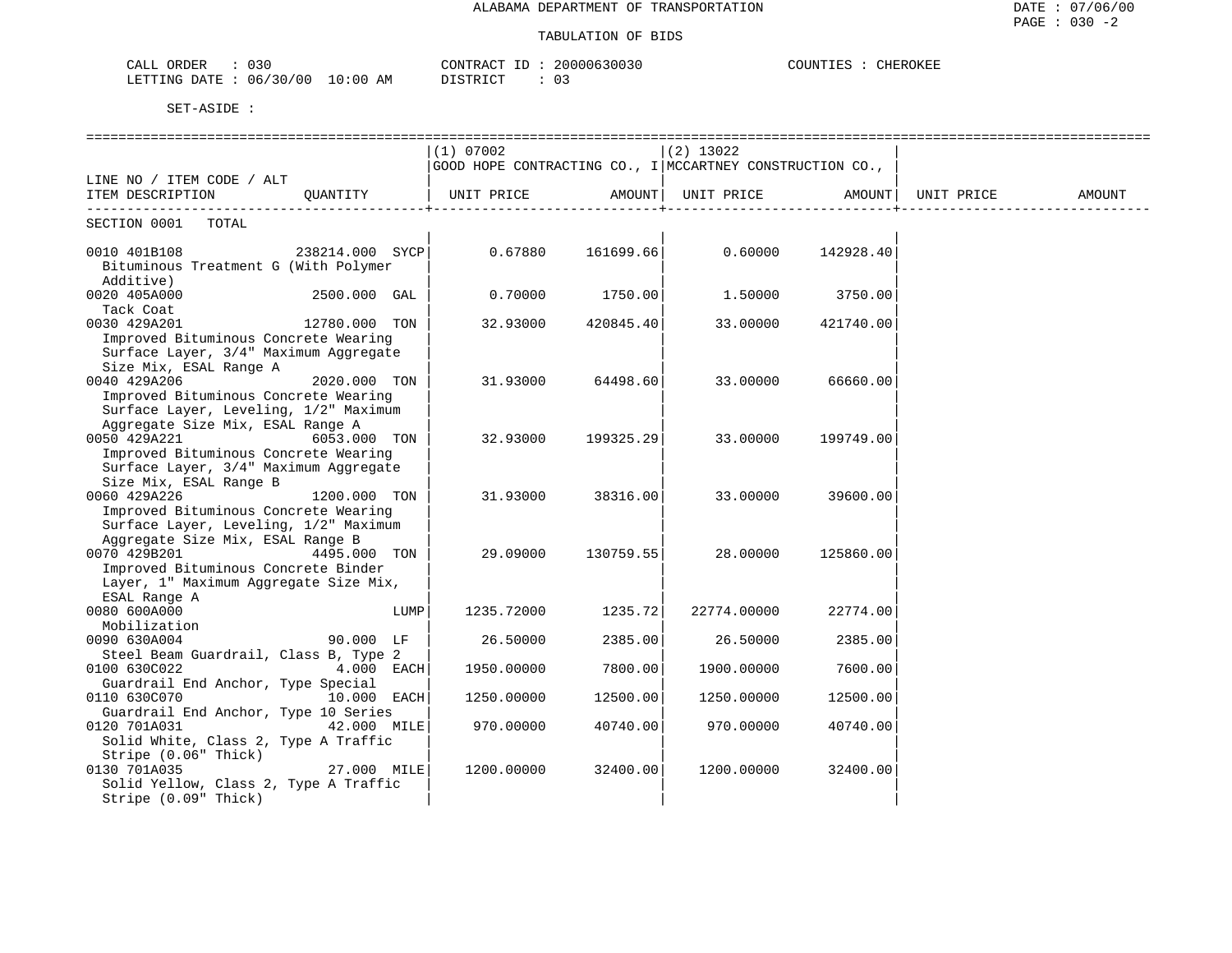# TABULATION OF BIDS

| ORDER<br>$\Omega$<br>CALL<br>U 3 U |             | CONTRACT | 20000630030 | COUNTIES<br>CHEROKEE |
|------------------------------------|-------------|----------|-------------|----------------------|
| 06/30/00<br>LETTING DATE           | 10:00<br>ΑM | STR TOT  | UJ.         |                      |

|                                         |                                                                                                                      | (1) 07002         |                    | $(2)$ 13022                                              |                   |                   |
|-----------------------------------------|----------------------------------------------------------------------------------------------------------------------|-------------------|--------------------|----------------------------------------------------------|-------------------|-------------------|
|                                         |                                                                                                                      |                   |                    | GOOD HOPE CONTRACTING CO., I MCCARTNEY CONSTRUCTION CO., |                   |                   |
| LINE NO / ITEM CODE / ALT               |                                                                                                                      |                   |                    |                                                          |                   |                   |
| ITEM DESCRIPTION QUANTITY               |                                                                                                                      | UNIT PRICE AMOUNT |                    |                                                          | UNIT PRICE AMOUNT | UNIT PRICE AMOUNT |
|                                         |                                                                                                                      |                   |                    |                                                          |                   |                   |
| 0140 701A045 14.000 MILE                |                                                                                                                      |                   | 700.00000 9800.00  |                                                          | 700.00000 9800.00 |                   |
| Broken Yellow, Class 2, Type A Traffic  |                                                                                                                      |                   |                    |                                                          |                   |                   |
| Stripe (0.09" Thick)                    |                                                                                                                      |                   |                    |                                                          |                   |                   |
| 0150 701C000 36.000 MILE                |                                                                                                                      |                   | 340.00000 12240.00 | 340.00000                                                | 12240.00          |                   |
| Broken Temporary Traffic Stripe         |                                                                                                                      |                   |                    |                                                          |                   |                   |
| 0160 701C001 67.000 MILE                |                                                                                                                      | 380.00000         | 25460.00           | 380.00000                                                | 25460.00          |                   |
| Solid Temporary Traffic Stripe          |                                                                                                                      |                   |                    |                                                          |                   |                   |
| 0170 703A002 705.000 SQFT               |                                                                                                                      | 2.00000           | 1410.00            | 2,00000                                                  | 1410.00           |                   |
| Traffic Control Markings, Class 2, Type |                                                                                                                      |                   |                    |                                                          |                   |                   |
| A                                       |                                                                                                                      |                   |                    |                                                          |                   |                   |
| 0180 740B000 1130.000 SOFT              |                                                                                                                      | 8.50000           | 9605.00            | 10.00000                                                 | 11300.00          |                   |
| Construction Signs                      |                                                                                                                      |                   |                    |                                                          |                   |                   |
| 125.000 EACH<br>0190 740E000            |                                                                                                                      | 1.00000           | 125.00             | 0.41000                                                  | 51.25             |                   |
| Cones (36 Inches High)                  |                                                                                                                      |                   |                    |                                                          |                   |                   |
| 0200 998A000                            | <b>EXECUTE IN THE EXECUTIVE IN THE EXECUTIVE IN THE EXECUTIVE IN THE EXECUTIVE IN THE EXECUTIVE IN THE EXECUTIVE</b> | 1,00000           | 1.00               | 0.00000                                                  | 0.00              |                   |
| Construction Fuel (Maximum Bid Limited  |                                                                                                                      |                   |                    |                                                          |                   |                   |
| To $$55,500.00$                         |                                                                                                                      |                   |                    |                                                          |                   |                   |
| SECTION TOTALS                          |                                                                                                                      |                   | \$1,172,896.22]    |                                                          | \$1,178,947.65    |                   |
|                                         |                                                                                                                      |                   |                    |                                                          |                   |                   |
| CONTRACT TOTALS                         |                                                                                                                      |                   | \$1,172,896.22]    |                                                          | \$1,178,947.65    |                   |
|                                         |                                                                                                                      |                   |                    |                                                          |                   |                   |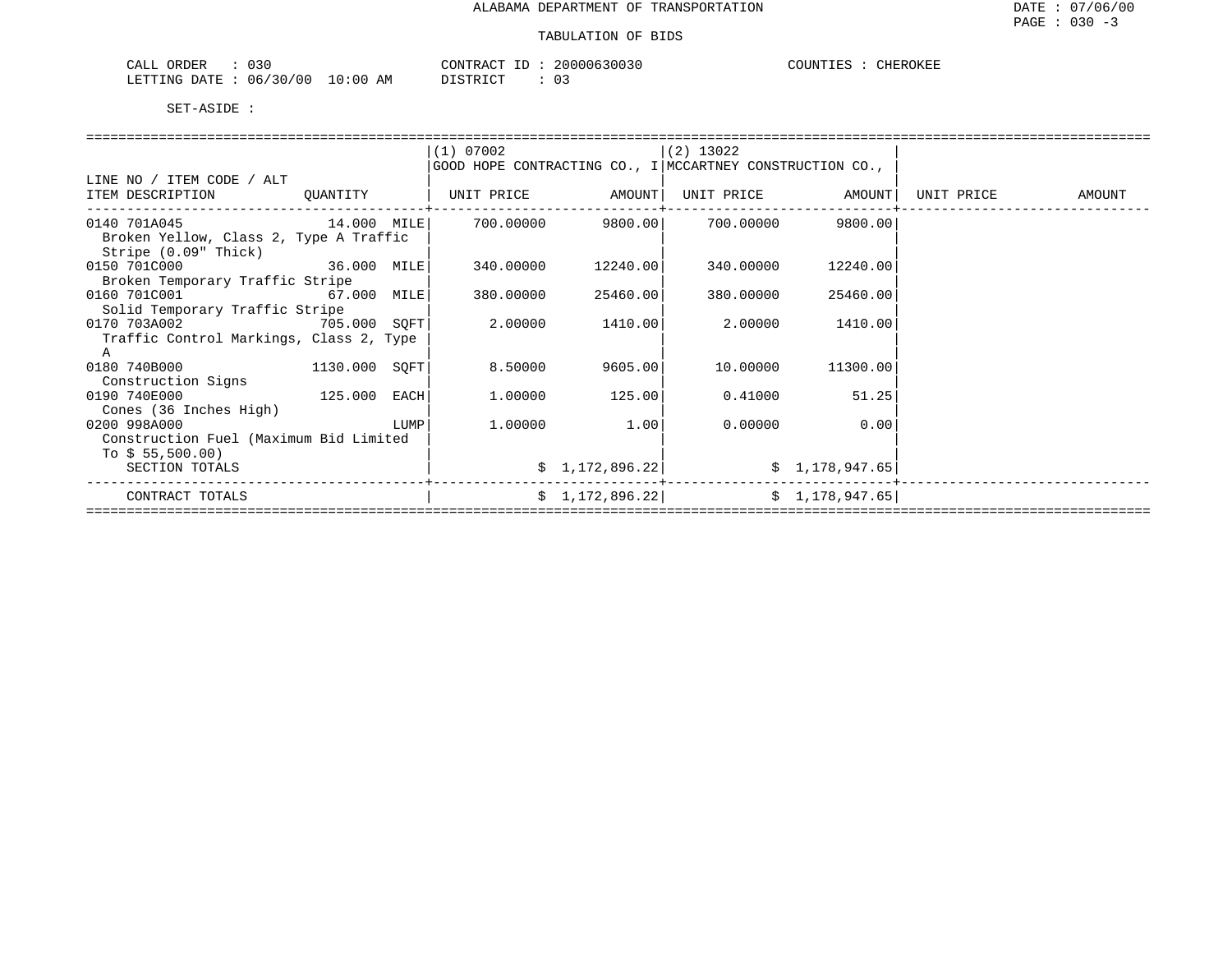# VENDOR RANKING

|      | CALL ORDER : 031<br>CONTRACT DESCRIPTION:<br>Length 0.018 km<br>SET-ASIDE : | LETTING DATE : 06/30/00 10:00 AM | CONTRACT ID: 20000630031<br>DISTRICT<br>: 08<br>60<br>CONTRACT TIME:<br>for constructing the Bridge Replacements (Culverts) on<br>C.R.#9 at McCall Branch and at Jack Branch north of Lisman. | Working Days | COUNTIES : CHOCTAW<br>(available days) | $PROJECT(S) : BR-1207 (103)$           |                                     |
|------|-----------------------------------------------------------------------------|----------------------------------|-----------------------------------------------------------------------------------------------------------------------------------------------------------------------------------------------|--------------|----------------------------------------|----------------------------------------|-------------------------------------|
| RANK | VENDOR NO./NAME                                                             |                                  |                                                                                                                                                                                               |              |                                        | TOTAL<br><b>BID</b>                    | % OVER<br>LOW BID                   |
|      | 08017<br>14005<br>20011                                                     | H & L CONSTRUCTION, INC.         | G. W. NORRELL CONTRACTING COMPANY, INC.<br>TRI COUNTY CONCRETE CONSTRUCTION, INC.                                                                                                             |              | Ŝ.                                     | 179,798.20<br>180,165.50<br>203,862.85 | 100.0000%<br>100.2042%<br>113.3842% |

4 18024 RACON, INC. \$ 301,081.25 167.4550%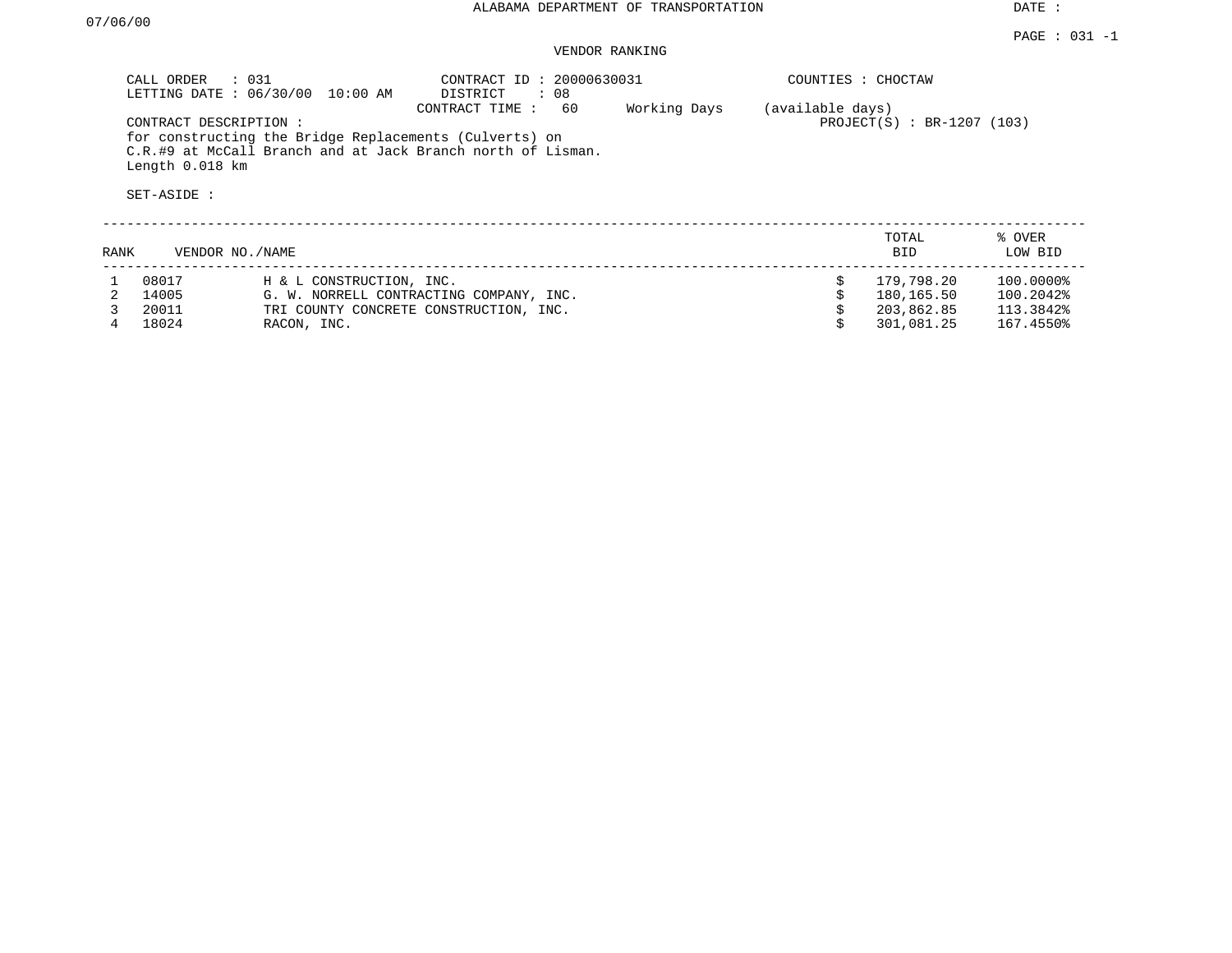| $\bigcap$ $\bigcap$<br>ORDER<br>CALL<br>◡◡∸ |             | CONTRACT<br>-11                  | 20000630031 | COUNTIES<br>CHOCTAW |
|---------------------------------------------|-------------|----------------------------------|-------------|---------------------|
| 06/30/00<br>LETTING DATE                    | 10:00<br>AM | דת דירות דת<br><b>_______</b> __ | 08          |                     |

|                                          |              |      | (1) 08017                                                               |            | $(2)$ 14005 |                | $(3)$ 20011                                               |            |
|------------------------------------------|--------------|------|-------------------------------------------------------------------------|------------|-------------|----------------|-----------------------------------------------------------|------------|
|                                          |              |      | H & L CONSTRUCTION, INC.                                                |            |             |                | G. W. NORRELL CONTRACTING CO TRI COUNTY CONCRETE CONSTRUC |            |
| LINE NO / ITEM CODE / ALT                |              |      |                                                                         |            |             |                |                                                           |            |
| ITEM DESCRIPTION                         | OUANTITY     |      | UNIT PRICE                 AMOUNT    UNIT PRICE                  AMOUNT |            |             |                | UNIT PRICE                                                | AMOUNT     |
| SECTION 0001<br>Total                    |              |      |                                                                         |            |             |                |                                                           |            |
|                                          |              |      |                                                                         |            |             |                |                                                           |            |
| 0010 206A000                             |              | LUMP | 3500.00000                                                              | 3500.00    | 15000.00000 | 15000.00       | 21648.37000                                               | 21648.37   |
| Removal Of Old Bridge, Station           |              |      |                                                                         |            |             |                |                                                           |            |
| 147+48.022, Site #1                      |              |      |                                                                         |            |             |                |                                                           |            |
| 0020 206A001                             |              | LUMP | 3500.00000                                                              | 3500.00    | 15000.00000 | 15000.00       | 21648.37000                                               | 21648.37   |
| Removal Of Old Bridge, Station           |              |      |                                                                         |            |             |                |                                                           |            |
| 24+60.803, Site #2<br>0030 214A000       | 475.000 M3   |      | 10.00000                                                                | 4750.00    | 6.50000     | 3087.50        | 10.40000                                                  | 4940.00    |
| Structure Excavation                     |              |      |                                                                         |            |             |                |                                                           |            |
| 0040 214B001                             | 189.000      | M3   | 38.00000                                                                | 7182.00    | 30.00000    | 5670.00        | 31,20000                                                  | 5896.80    |
| Foundation Backfill, Commercial          |              |      |                                                                         |            |             |                |                                                           |            |
| 0050 502A000                             | 26797.000 KG |      | 1,10000                                                                 | 29476.70   | 1,00000     | 26797.00       | 1,08000                                                   | 28940.76   |
| Steel Reinforcement                      |              |      |                                                                         |            |             |                |                                                           |            |
| 0060 524A011                             | 243.000      | М3   | 430.00000                                                               | 104490.00  | 350.00000   | 85050.00       | 357.50000                                                 | 86872.50   |
| Culvert Concrete (Cast In Place)         |              |      |                                                                         |            |             |                |                                                           |            |
| 0070 600A000                             |              | LUMP | 7500.00000                                                              | 7500.00    | 5000.00000  | 5000.00        | 12000.00000                                               | 12000.00   |
| Mobilization                             |              |      |                                                                         |            |             |                |                                                           |            |
| 0080 610C001                             | 152.000      | MTON | 30.00000                                                                | 4560.00    | 30.00000    | 4560.00        | 33.07000                                                  | 5026.64    |
| Loose Riprap, Class 2                    |              |      |                                                                         |            |             |                |                                                           |            |
| 0090 610D003                             | 159.000      | M2   | 3.50000                                                                 | 556.50     | 5.00000     | 795.00         | 7.15000                                                   | 1136.85    |
| Filter Blanket, Geotextile               |              |      |                                                                         |            |             |                |                                                           |            |
| 0100 665F000                             | 92.000       | EACH | 4.00000                                                                 | 368.00     | 3.00000     | 276.00         | 4,00000                                                   | 368.00     |
| Hay Bales                                |              |      |                                                                         |            |             |                |                                                           |            |
| 0110 665J000                             | 92.000 M     |      | 13.75000                                                                | 1265.00    | 5.00000     | 460.00         | 19.68000                                                  | 1810.56    |
| Silt Fence, Type A<br>0120 680A000       |              |      |                                                                         | 2000.00    |             |                |                                                           | 3000.00    |
| Engineering Controls                     |              | LUMP | 2000.00000                                                              |            | 2000.00000  | 2000.00        | 3000.00000                                                |            |
| 0130 740B000                             | 38.000 M2    |      | 100.00000                                                               | 3800.00    | 165.00000   | 6270.00        | 98.00000                                                  | 3724.00    |
| Construction Signs                       |              |      |                                                                         |            |             |                |                                                           |            |
| 0140 740F002                             | 18.000       | EACH | 275.00000                                                               | 4950.00    | 500.00000   | 9000.00        | 325.00000                                                 | 5850.00    |
| Barricades, Type III                     |              |      |                                                                         |            |             |                |                                                           |            |
| 0150 7401005                             | 4.000        | EACH | 150.00000                                                               | 600.00     | 300.00000   | 1200.00        | 250.00000                                                 | 1000.00    |
| Warning Lights, Type B (Detachable Head) |              |      |                                                                         |            |             |                |                                                           |            |
| 0160 998A000                             |              | LUMP | 1300.00000                                                              | 1300.00    | 0.00000     | 0.00           | 0.00000                                                   | 0.00       |
| Construction Fuel (Maximum Bid Limited   |              |      |                                                                         |            |             |                |                                                           |            |
| To $$5,000.00)$                          |              |      |                                                                         |            |             |                |                                                           |            |
| SECTION TOTALS                           |              |      |                                                                         | 179,798.20 |             | \$180,165.50   |                                                           | 203,862.85 |
| CONTRACT TOTALS                          |              |      | $\ddot{s}$                                                              | 179,798.20 |             | \$180, 165.50] |                                                           | 203,862.85 |
|                                          |              |      |                                                                         |            |             |                |                                                           |            |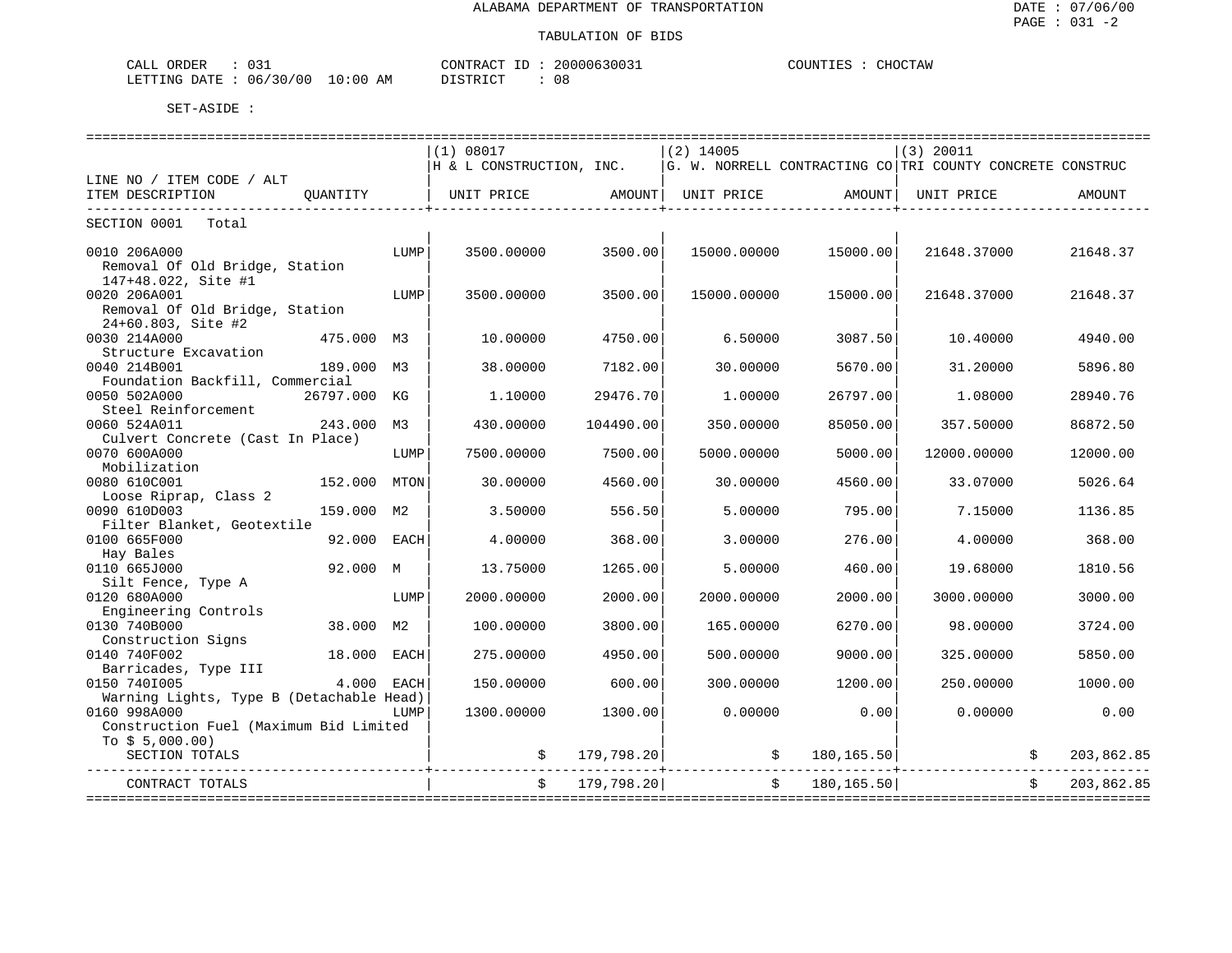# TABULATION OF BIDS

| ORDER<br>CALL | 031      |            | CONTRACT ID | 20000630031 | COUNTIES<br>CHOCTAW |
|---------------|----------|------------|-------------|-------------|---------------------|
| LETTING DATE  | 06/30/00 | $10:00$ AM | DISTRICT    | 08          |                     |

|                                          |             | $(4)$ 18024 |            |                                                      |  |        |
|------------------------------------------|-------------|-------------|------------|------------------------------------------------------|--|--------|
|                                          |             | RACON, INC. |            |                                                      |  |        |
| LINE NO / ITEM CODE / ALT                |             |             |            |                                                      |  |        |
| ITEM DESCRIPTION<br>OUANTITY             |             |             |            | UNIT PRICE   AMOUNT  UNIT PRICE   AMOUNT  UNIT PRICE |  | AMOUNT |
|                                          |             |             |            |                                                      |  |        |
| SECTION 0001 Total                       |             |             |            |                                                      |  |        |
|                                          |             |             |            |                                                      |  |        |
| 0010 206A000                             | LUMP        | 7500.00000  | 7500.00    |                                                      |  |        |
| Removal Of Old Bridge, Station           |             |             |            |                                                      |  |        |
| 147+48.022, Site #1                      |             |             |            |                                                      |  |        |
| 0020 206A001                             | LUMP        | 7500.00000  | 7500.00    |                                                      |  |        |
| Removal Of Old Bridge, Station           |             |             |            |                                                      |  |        |
| 24+60.803, Site #2                       |             |             |            |                                                      |  |        |
| 0030 214A000<br>475.000 M3               |             | 12.00000    | 5700.00    |                                                      |  |        |
| Structure Excavation                     |             |             |            |                                                      |  |        |
| 0040 214B001<br>189.000 M3               |             | 40.00000    | 7560.00    |                                                      |  |        |
| Foundation Backfill, Commercial          |             |             |            |                                                      |  |        |
| 0050 502A000<br>26797.000 KG             |             | 1.25000     | 33496.25   |                                                      |  |        |
| Steel Reinforcement                      |             |             |            |                                                      |  |        |
| 0060 524A011<br>243.000 M3               |             | 600.00000   | 145800.00  |                                                      |  |        |
| Culvert Concrete (Cast In Place)         |             |             |            |                                                      |  |        |
| 0070 600A000                             | LUMP        | 50000.00000 | 50000.00   |                                                      |  |        |
| Mobilization                             |             |             |            |                                                      |  |        |
| 0080 610C001<br>152.000 MTON             |             | 50.00000    | 7600.00    |                                                      |  |        |
| Loose Riprap, Class 2                    |             |             |            |                                                      |  |        |
| 0090 610D003<br>159.000 M2               |             | 5.00000     | 795.00     |                                                      |  |        |
| Filter Blanket, Geotextile               |             |             |            |                                                      |  |        |
| 0100 665F000                             | 92.000 EACH | 5.00000     | 460.00     |                                                      |  |        |
| Hay Bales                                |             |             |            |                                                      |  |        |
| 0110 665J000<br>92.000 M                 |             | 20.00000    | 1840.00    |                                                      |  |        |
| Silt Fence, Type A                       |             |             |            |                                                      |  |        |
| 0120 680A000                             | LUMP        | 15000.00000 | 15000.00   |                                                      |  |        |
| Engineering Controls                     |             |             |            |                                                      |  |        |
| 0130 740B000<br>38.000 M2                |             | 135.00000   | 5130.00    |                                                      |  |        |
| Construction Signs                       |             |             |            |                                                      |  |        |
| 0140 740F002                             | 18.000 EACH | 350.00000   | 6300.00    |                                                      |  |        |
| Barricades, Type III                     |             |             |            |                                                      |  |        |
| 0150 7401005                             | 4.000 EACH  | 350.00000   | 1400.00    |                                                      |  |        |
| Warning Lights, Type B (Detachable Head) |             |             |            |                                                      |  |        |
| 0160 998A000                             | LUMP        | 5000.00000  | 5000.00    |                                                      |  |        |
| Construction Fuel (Maximum Bid Limited   |             |             |            |                                                      |  |        |
| To $$5,000.00)$                          |             |             |            |                                                      |  |        |
| SECTION TOTALS                           |             | \$          | 301,081.25 |                                                      |  |        |
| CONTRACT TOTALS                          |             | \$          | 301,081.25 |                                                      |  |        |
|                                          |             |             |            |                                                      |  |        |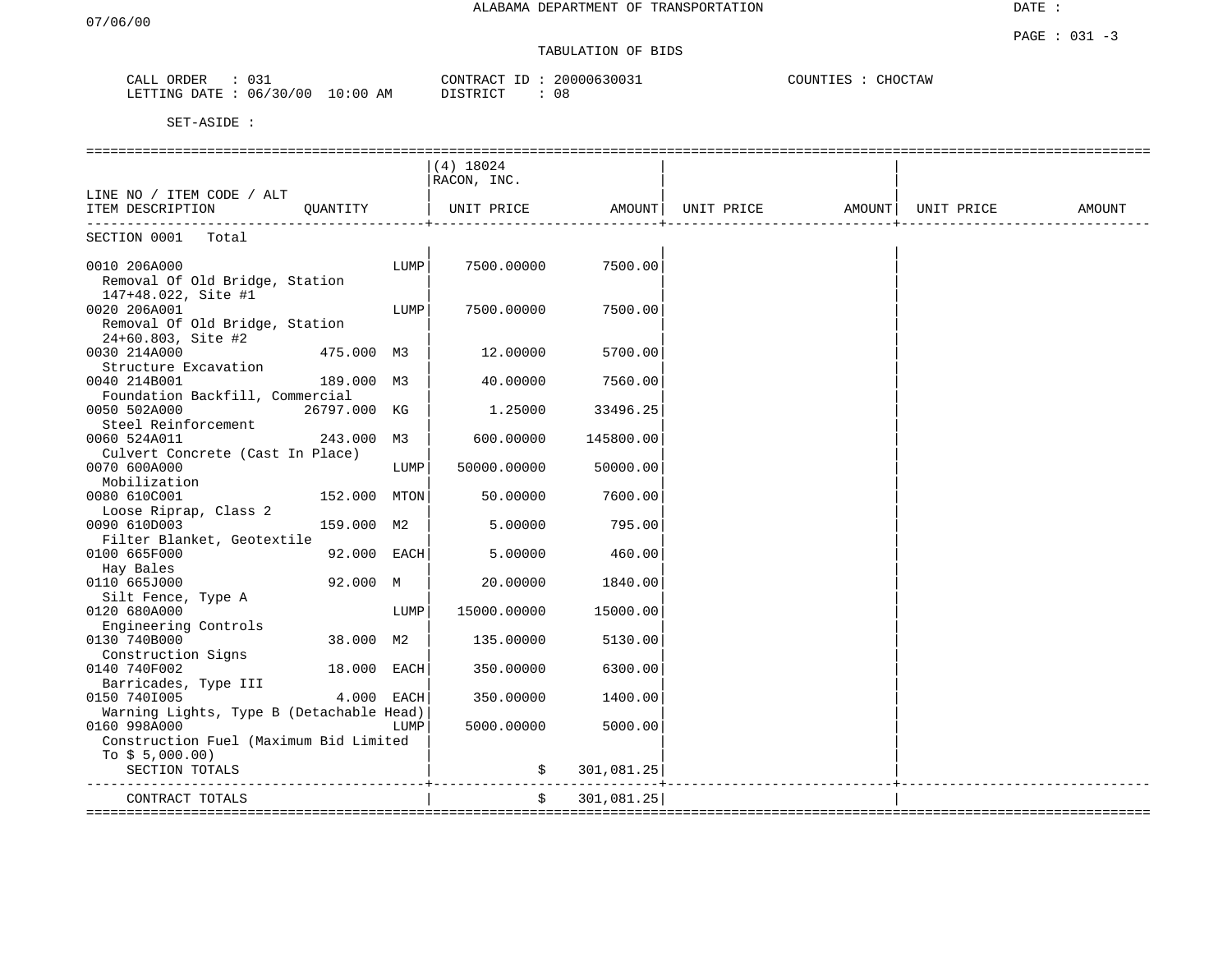DATE :

#### PAGE : 032 -1 VENDOR RANKING

| CALL ORDER            | $\therefore$ 0.32<br>LETTING DATE: 06/30/00<br>$10:00$ AM                                                                                                                                    | CONTRACT ID: 20000630032<br>DISTRICT<br>$\therefore$ 04 |  | COUNTIES : CLAY |                          |                        |
|-----------------------|----------------------------------------------------------------------------------------------------------------------------------------------------------------------------------------------|---------------------------------------------------------|--|-----------------|--------------------------|------------------------|
| CONTRACT DESCRIPTION: | CONTRACT TIME:<br>for constructing the Resurfacing and Traffic Stripe on C.R.<br>#5 from the Tallapoosa/Clay County Line to just beyond<br>Bishop Road, south of Ashland. Length - 7.600 mi. | (available days)<br>$PROJECT(S)$ : STPNU-1404(104)      |  |                 |                          |                        |
| SET-ASIDE :           |                                                                                                                                                                                              |                                                         |  |                 |                          |                        |
| RANK                  | VENDOR NO. / NAME                                                                                                                                                                            |                                                         |  |                 | TOTAL<br><b>BID</b>      | % OVER<br>LOW BID      |
| 13022<br>01018        | MCCARTNEY CONSTRUCTION CO., INC.<br>APAC-ALABAMA, INC.                                                                                                                                       |                                                         |  |                 | 376,359.00<br>398,635.30 | 100.0000%<br>105.9188% |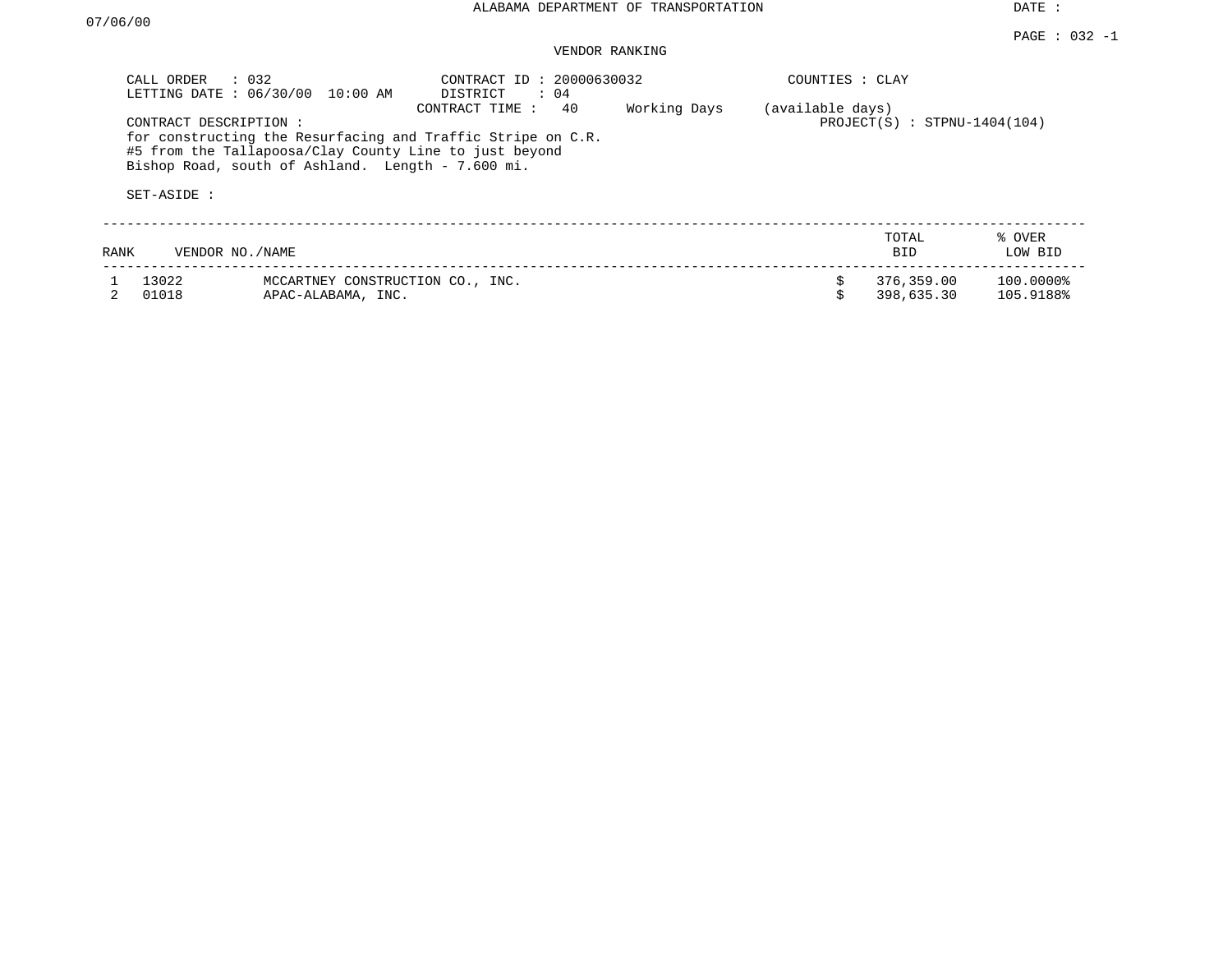| CALL ORDER<br>032               | CONTRACT ID: 20000630032 | COUNTIES :<br>: CLAY |  |
|---------------------------------|--------------------------|----------------------|--|
| LETTING DATE: 06/30/00 10:00 AM | DISTRICT<br>04           |                      |  |

|                                       |                |      | $(1)$ 13022                                                       |           | $(2)$ 01018                    |           |        |
|---------------------------------------|----------------|------|-------------------------------------------------------------------|-----------|--------------------------------|-----------|--------|
|                                       |                |      | $ {\tt MCCARTNEY}$ CONSTRUCTION CO., $ {\tt APAC-ALABAMA}$ , INC. |           |                                |           |        |
| LINE NO / ITEM CODE / ALT             |                |      |                                                                   |           |                                |           |        |
| ITEM DESCRIPTION                      | QUANTITY       |      | UNIT PRICE                                                        | AMOUNT    | UNIT PRICE AMOUNT   UNIT PRICE |           | AMOUNT |
| SECTION 0001 TOTAL                    |                |      |                                                                   |           |                                |           |        |
| 1858.000 CYIP<br>0010 210D001         |                |      | 7.00000                                                           | 13006.00  | 10.27000                       | 19081.66  |        |
| Borrow Excavation (Loose Truckbed     |                |      |                                                                   |           |                                |           |        |
| Measurement)                          |                |      |                                                                   |           |                                |           |        |
| 0020 401B108                          | 89173.000 SYCP |      | 0.55000                                                           | 49045.15  | 0.72000                        | 64204.56  |        |
| Bituminous Treatment G (With Polymer  |                |      |                                                                   |           |                                |           |        |
| Additive)                             |                |      |                                                                   |           |                                |           |        |
| 0030 405A000                          | 154.000 GAL    |      | 1,40000                                                           | 215.60    | 0.00000                        | 0.00      |        |
| Tack Coat                             |                |      |                                                                   |           |                                |           |        |
| 0040 429A201                          | 6938.000 TON   |      | 31.00000                                                          | 215078.00 | 33.33000                       | 231243.54 |        |
| Improved Bituminous Concrete Wearing  |                |      |                                                                   |           |                                |           |        |
| Surface Layer, 3/4" Maximum Aggregate |                |      |                                                                   |           |                                |           |        |
| Size Mix, ESAL Range A                |                |      |                                                                   |           |                                |           |        |
| 0050 429A204                          | 50.000 TON     |      | 80.00000                                                          | 4000.00   | 64.23000                       | 3211.50   |        |
| Improved Bituminous Concrete Wearing  |                |      |                                                                   |           |                                |           |        |
| Surface Layer, Patching, 3/4" Maximum |                |      |                                                                   |           |                                |           |        |
| Aggregate Size Mix, ESAL Range A      |                |      |                                                                   |           |                                |           |        |
| 0060 429A206                          | 248.000 TON    |      | 34.25000                                                          | 8494.00   | 37.78000                       | 9369.44   |        |
| Improved Bituminous Concrete Wearing  |                |      |                                                                   |           |                                |           |        |
| Surface Layer, Leveling, 1/2" Maximum |                |      |                                                                   |           |                                |           |        |
| Aggregate Size Mix, ESAL Range A      |                |      |                                                                   |           |                                |           |        |
| 0070 600A000                          |                | LUMP | 20275.00000                                                       | 20275.00  | 0.00000                        | 0.00      |        |
| Mobilization                          |                |      |                                                                   |           |                                |           |        |
| 0080 630A000                          | 479.000 LF     |      | 10.75000                                                          | 5149.25   | 11.29000                       | 5407.91   |        |
| Steel Beam Guardrail, Class A, Type 1 |                |      |                                                                   |           |                                |           |        |
| 0090 630C070                          | $6.000$ EACH   |      | 1250.00000                                                        | 7500.00   | 1312.50000                     | 7875.00   |        |
| Guardrail End Anchor, Type 10 Series  |                |      |                                                                   |           |                                |           |        |
| 0100 652A053                          | 5.000 ACRE     |      | 450.00000                                                         | 2250.00   | 787.50000                      | 3937.50   |        |
| Seeding (Mix 1E)                      |                |      |                                                                   |           |                                |           |        |
| 0110 656A000                          | 5.000 ACRE     |      | 400.00000                                                         | 2000.00   | 787.50000                      | 3937.50   |        |
| Mulching, Class A, Type 1             |                |      |                                                                   |           |                                |           |        |
| 0120 665F000                          | $200.000$ EACH |      | 1,00000                                                           | 200.00    | 6.83000                        | 1366.00   |        |
| Hay Bales                             |                |      |                                                                   |           |                                |           |        |
| 0130 665J000                          | 200.000 LF     |      | 1,00000                                                           | 200.00    | 6.04000                        | 1208.00   |        |
| Silt Fence, Type A                    |                |      |                                                                   |           |                                |           |        |
| 0140 701A031                          | 15.000 MILE    |      | 950.00000                                                         | 14250.00  | 966.00000                      | 14490.00  |        |
| Solid White, Class 2, Type A Traffic  |                |      |                                                                   |           |                                |           |        |
| Stripe (0.06" Thick)                  |                |      |                                                                   |           |                                |           |        |
| 0150 701A035                          | $12.000$ MILE  |      | 1080.00000                                                        | 12960.00  | 1134.00000                     | 13608.00  |        |
| Solid Yellow, Class 2, Type A Traffic |                |      |                                                                   |           |                                |           |        |
| Stripe (0.09" Thick)                  |                |      |                                                                   |           |                                |           |        |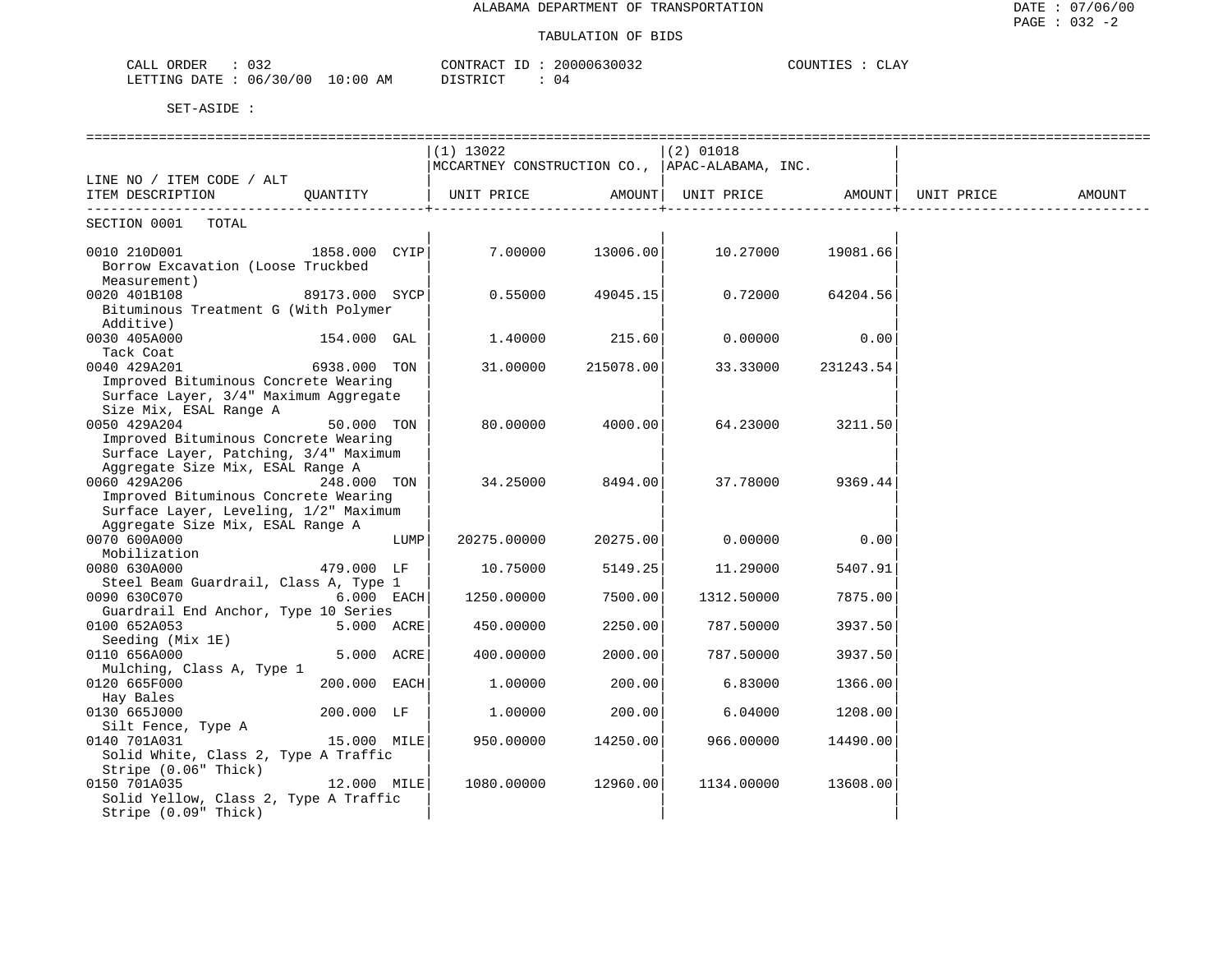| ORDER<br>CALL    | 0 J 4         |                 | CONTRACT     | $- -$ | 20000630032 | COUNTIES | ATZ<br><b>CLAI</b> |
|------------------|---------------|-----------------|--------------|-------|-------------|----------|--------------------|
| LETTING<br>DATE. | '30/00<br>06. | ΆM<br>. 0 : 0 C | דת לידי את ה |       | () 4        |          |                    |

|                                         |              | $(1)$ 13022       |                   |                                                |                   |            |        |
|-----------------------------------------|--------------|-------------------|-------------------|------------------------------------------------|-------------------|------------|--------|
|                                         |              |                   |                   | MCCARTNEY CONSTRUCTION CO., APAC-ALABAMA, INC. |                   |            |        |
| LINE NO / ITEM CODE / ALT               |              |                   |                   |                                                |                   |            |        |
| ITEM DESCRIPTION                        | QUANTITY     | UNIT PRICE AMOUNT |                   |                                                | UNIT PRICE AMOUNT | UNIT PRICE | AMOUNT |
| 0160 701A045 2.000 MILE                 |              |                   | 700.00000 1400.00 |                                                | 714.00000 1428.00 |            |        |
| Broken Yellow, Class 2, Type A Traffic  |              |                   |                   |                                                |                   |            |        |
| Stripe (0.09" Thick)                    |              |                   |                   |                                                |                   |            |        |
| 0170 701C000                            | 4.000 MILE   | 350.00000         | 1400.00           | 304.50000                                      | 1218.00           |            |        |
| Broken Temporary Traffic Stripe         |              |                   |                   |                                                |                   |            |        |
| 0180 701C001 24.000 MILE                |              | 380.00000         | 9120.00           | 357.00000                                      | 8568.00           |            |        |
| Solid Temporary Traffic Stripe          |              |                   |                   |                                                |                   |            |        |
| 0190 703A002                            | 156.000 SOFT | 3,00000           | 468.00            | 2.73000                                        | 425.88            |            |        |
| Traffic Control Markings, Class 2, Type |              |                   |                   |                                                |                   |            |        |
| A                                       |              |                   |                   |                                                |                   |            |        |
| 0200 705A032                            | 172.000 EACH | 5,00000           | 860.00            | 5.04000                                        | 866.88            |            |        |
| Pavement Markers, Class A-H, Type 1-B   |              |                   |                   |                                                |                   |            |        |
| 0210 705A037                            | 832.000 EACH | 5.25000           | 4368.00           | 5.46000                                        | 4542.72           |            |        |
| Pavement Markers, Class A-H, Type 2-D   |              |                   |                   |                                                |                   |            |        |
| 0220 740B000                            | 212.000 SOFT | 10.00000          | 2120.00           | 11.03000                                       | 2338.36           |            |        |
| Construction Signs                      |              |                   |                   |                                                |                   |            |        |
| 0230 7400000                            | 1.000 EACH   | 2000.00000        | 2000.00           | 306.85000                                      | 306.85            |            |        |
| Pilot Car                               |              |                   |                   |                                                |                   |            |        |
| 0240 998A000                            | LUMP         | 0.00000           | 0.00              | 0.00000                                        | 0.00              |            |        |
| Construction Fuel (Maximum Bid Limited  |              |                   |                   |                                                |                   |            |        |
| To $$17,000.00)$                        |              |                   |                   |                                                |                   |            |        |
| SECTION TOTALS                          |              |                   | 376, 359.00       |                                                | 398,635.30        |            |        |
| CONTRACT TOTALS                         |              | $\mathsf{S}$      | 376,359,00        | $\mathbf{s}$                                   | 398,635.30        |            |        |
|                                         |              |                   |                   |                                                |                   |            |        |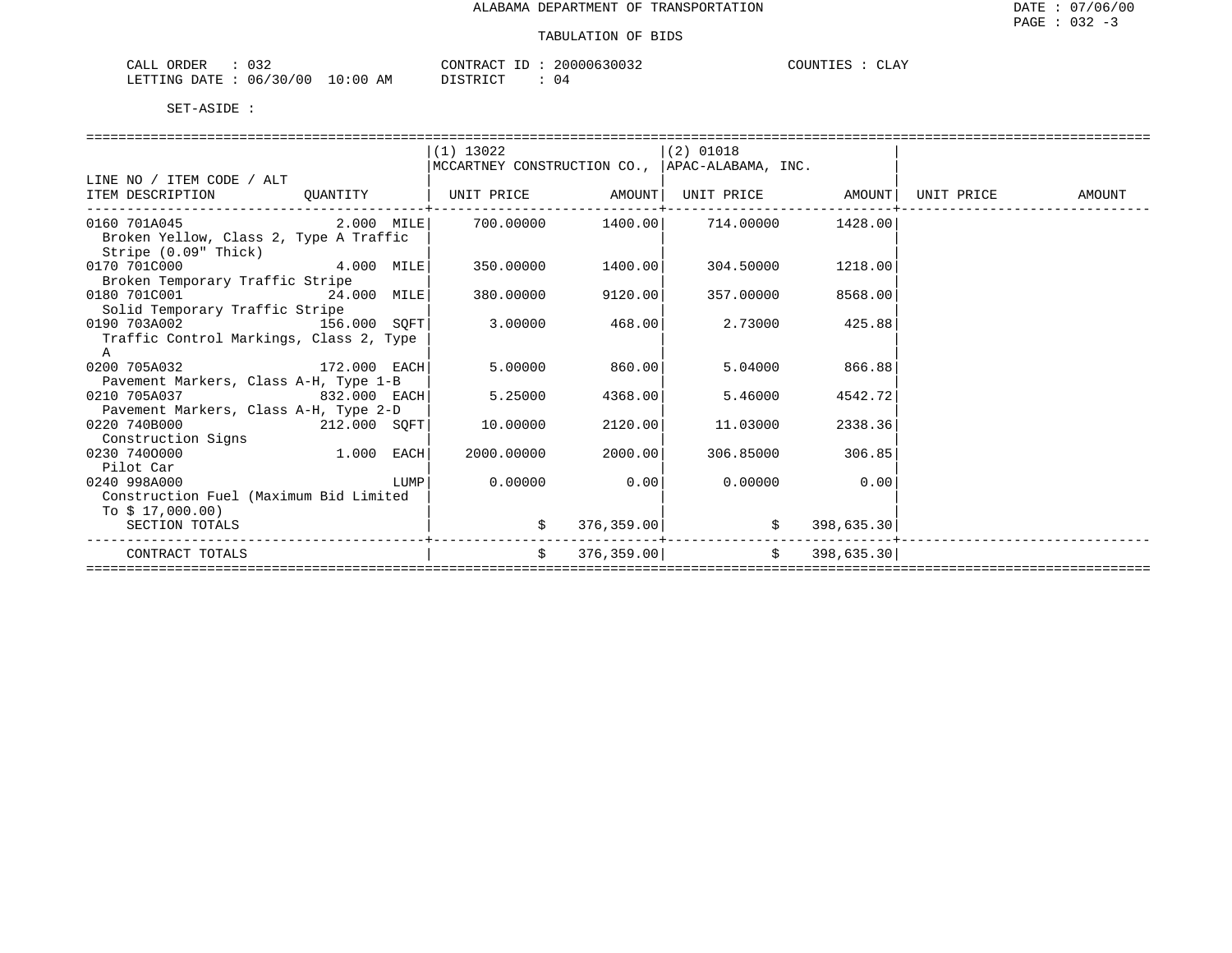DATE :

### VENDOR RANKING

|      | $\therefore$ 033<br>CALL ORDER<br>LETTING DATE: 06/30/00<br>10:00 AM |                                                                                                                      | CONTRACT ID: 20000630033<br>DISTRICT<br>: 01 |              | COUNTIES : CULLMAN |                                |                   |  |
|------|----------------------------------------------------------------------|----------------------------------------------------------------------------------------------------------------------|----------------------------------------------|--------------|--------------------|--------------------------------|-------------------|--|
|      | CONTRACT DESCRIPTION:<br>Length 5.501 mi.<br>SET-ASIDE :             | for constructing the Resurfacing and Traffic Stripe on<br>C.R.#1435 (Eva Road) from S.R.#157 to north of Providence. | 45<br>CONTRACT TIME:<br>RURAL                | Working Days | (available days)   | $PROJECT(S)$ : STPNU-2217(107) |                   |  |
| RANK |                                                                      | VENDOR NO./NAME                                                                                                      |                                              |              |                    | TOTAL<br><b>BID</b>            | % OVER<br>LOW BID |  |
|      | 23009                                                                | WHITAKER CONTRACTING CORPORATION                                                                                     |                                              |              |                    | 425,232.13                     | 100.0000%         |  |
|      | 07002                                                                | GOOD HOPE CONTRACTING CO., INC.                                                                                      |                                              |              |                    | 435,113.79                     | 102.3238%         |  |
|      | 19010                                                                | SHELBY CONTRACTING COMPANY, INC.                                                                                     |                                              |              |                    | 500,756.40                     | 117.7607%         |  |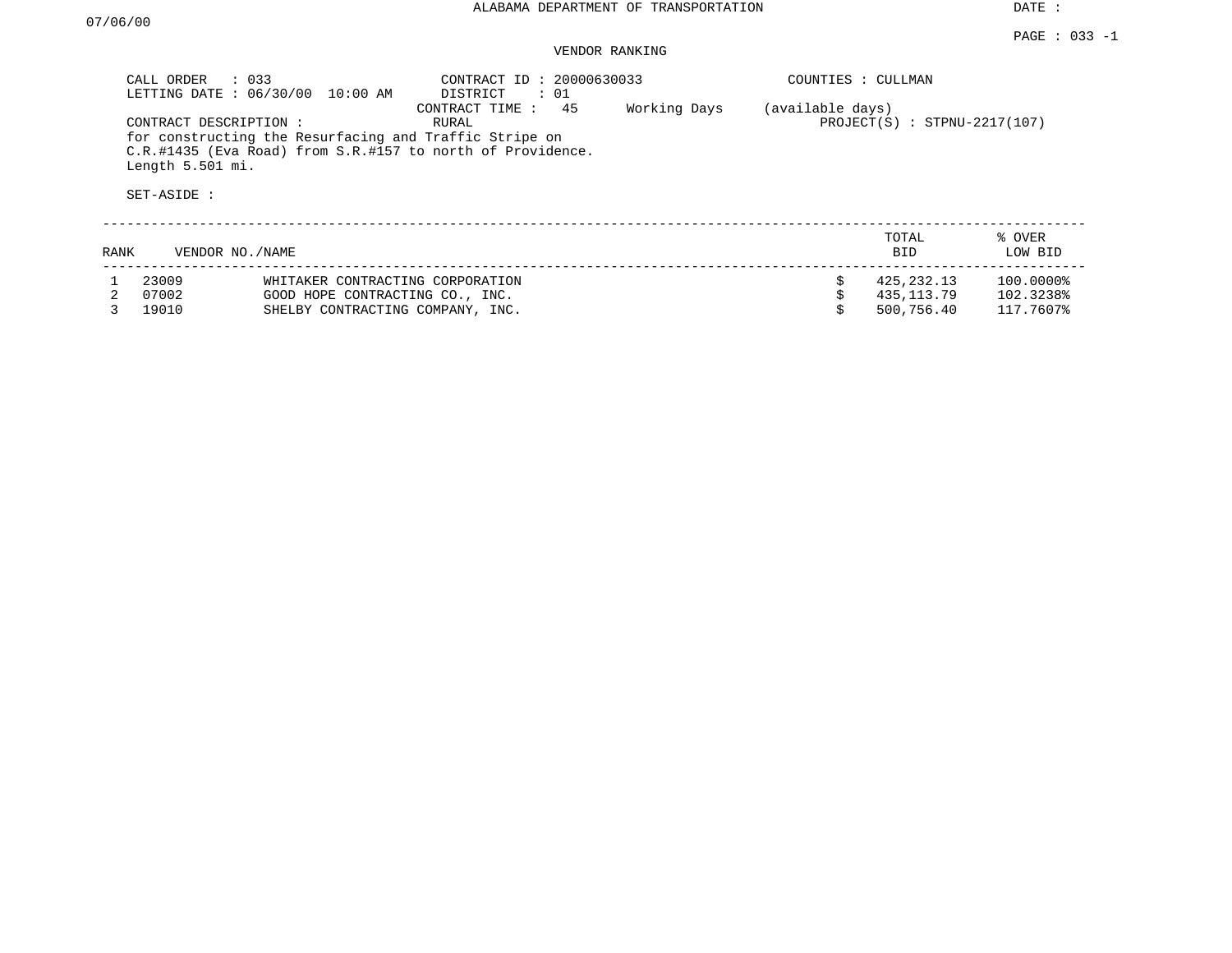| ORDER<br>$\sim$<br>لىلط<br>◡ ◡ ◡                               |         | וחד ר∩ו<br>$\sim$<br>$\Lambda$<br>. | LMAN<br>וחוו |
|----------------------------------------------------------------|---------|-------------------------------------|--------------|
| . ነ አ ጥ<br>' () (,<br>1 <sub>h</sub><br>$\sim 150$<br>$\cdots$ | .<br>AM | $ \cap$ $\pi$                       |              |

| =================                                 |                |      |                                                                                       |           |             |                   |             |           |  |
|---------------------------------------------------|----------------|------|---------------------------------------------------------------------------------------|-----------|-------------|-------------------|-------------|-----------|--|
|                                                   |                |      | $(1)$ 23009                                                                           |           | $(2)$ 07002 |                   | $(3)$ 19010 |           |  |
|                                                   |                |      | WHITAKER CONTRACTING CORPORA GOOD HOPE CONTRACTING CO., I SHELBY CONTRACTING COMPANY, |           |             |                   |             |           |  |
| LINE NO / ITEM CODE / ALT                         |                |      |                                                                                       |           |             |                   |             |           |  |
| ITEM DESCRIPTION                                  | OUANTITY       |      | UNIT PRICE                                                                            | AMOUNT    | UNIT PRICE  | AMOUNT            | UNIT PRICE  | AMOUNT    |  |
| -------------<br>SECTION 0001<br>Total            |                |      |                                                                                       |           |             | ----------------- |             |           |  |
|                                                   |                |      |                                                                                       |           |             |                   |             |           |  |
| 0010 206E024                                      | 2.000 EACH     |      | 125.00000                                                                             | 250.00    | 125.00000   | 250.00            | 125.00000   | 250.00    |  |
| Removing Guardrail End Anchor (Type 10A)          |                |      |                                                                                       |           |             |                   |             |           |  |
| 0020 206E039                                      | 4.000 EACH     |      | 60.00000                                                                              | 240.00    | 50.00000    | 200.00            | 50.00000    | 200.00    |  |
| Removing Mailboxes (Including Reset               |                |      |                                                                                       |           |             |                   |             |           |  |
| With a New 2 Inch Metal Or 4 Inch                 |                |      |                                                                                       |           |             |                   |             |           |  |
| Timber Post)                                      |                |      |                                                                                       |           |             |                   |             |           |  |
| 0030 210D001                                      | 4500.000 CYIP  |      | 4.85000                                                                               | 21825.00  | 4.00000     | 18000.00          | 6.90000     | 31050.00  |  |
| Borrow Excavation (Loose Truckbed                 |                |      |                                                                                       |           |             |                   |             |           |  |
| Measurement)                                      |                |      |                                                                                       |           |             |                   |             |           |  |
| 0040 401B108                                      | 79075.000 SYCP |      | 0.55640                                                                               | 43997.33  | 0.64250     | 50805.69          | 0.64250     | 50805.69  |  |
| Bituminous Treatment G (With Polymer<br>Additive) |                |      |                                                                                       |           |             |                   |             |           |  |
| 0050 405A000                                      | 4651.000 GAL   |      | 0.80000                                                                               | 3720.80   | 0.10000     | 465.10            | 0.01000     | 46.51     |  |
| Tack Coat                                         |                |      |                                                                                       |           |             |                   |             |           |  |
| 0060 429A240                                      | 4290.000 TON   |      | 28.22000                                                                              | 121063.80 | 28.53000    | 122393.70         | 32.35000    | 138781.50 |  |
| Improved Bituminous Concrete Wearing              |                |      |                                                                                       |           |             |                   |             |           |  |
| Surface Layer, 1/2" Maximum Aggregate             |                |      |                                                                                       |           |             |                   |             |           |  |
| Size Mix, ESAL Range C                            |                |      |                                                                                       |           |             |                   |             |           |  |
| 0070 429B241                                      | 7790.000 TON   |      | 22.48000                                                                              | 175119.20 | 23.69000    | 184545.10         | 27.02000    | 210485.80 |  |
| Improved Bituminous Concrete Binder               |                |      |                                                                                       |           |             |                   |             |           |  |
| Layer, 1" Maximum Aggregate Size Mix,             |                |      |                                                                                       |           |             |                   |             |           |  |
| ESAL Range C                                      |                |      |                                                                                       |           |             |                   |             |           |  |
| 0080 429B247                                      | 500.000 TON    |      | 28.22000                                                                              | 14110.00  | 28.53000    | 14265.00          | 33.43000    | 16715.00  |  |
| Improved Bituminous Concrete Binder               |                |      |                                                                                       |           |             |                   |             |           |  |
| Layer, Leveling, 1/2" Maximum Aggregate           |                |      |                                                                                       |           |             |                   |             |           |  |
| Size Mix, ESAL Range C                            |                |      |                                                                                       |           |             |                   |             |           |  |
| 0090 430B014                                      | 270.000 TNCP   |      | 10.00000                                                                              | 2700.00   | 9.50000     | 2565.00           | 10.00000    | 2700.00   |  |
| Aggregate Surfacing (AHD #410 Modified)           |                |      |                                                                                       |           |             |                   |             |           |  |
| 0100 600A000<br>Mobilization                      |                | LUMP | 2360.00000                                                                            | 2360.00   | 5025.20000  | 5025.20           | 12455.90000 | 12455.90  |  |
| 0110 630C070                                      | 2.000 EACH     |      | 1400.00000                                                                            | 2800.00   | 1400.00000  | 2800.00           | 1400.00000  | 2800.00   |  |
| Guardrail End Anchor, Type 10 Series              |                |      |                                                                                       |           |             |                   |             |           |  |
| 0120 665F000                                      | 100.000 EACH   |      | 4.50000                                                                               | 450.00    | 0.50000     | 50.00             | 4.00000     | 400.00    |  |
| Hay Bales                                         |                |      |                                                                                       |           |             |                   |             |           |  |
| 0130 665J000                                      | 500.000 LF     |      | 2.50000                                                                               | 1250.00   | 0.50000     | 250.00            | 2.70000     | 1350.00   |  |
| Silt Fence, Type A                                |                |      |                                                                                       |           |             |                   |             |           |  |
| 0140 701A031                                      | 11.000 MILE    |      | 920.00000                                                                             | 10120.00  | 920.00000   | 10120.00          | 980,00000   | 10780.00  |  |
| Solid White, Class 2, Type A Traffic              |                |      |                                                                                       |           |             |                   |             |           |  |
| Stripe (0.06" Thick)                              |                |      |                                                                                       |           |             |                   |             |           |  |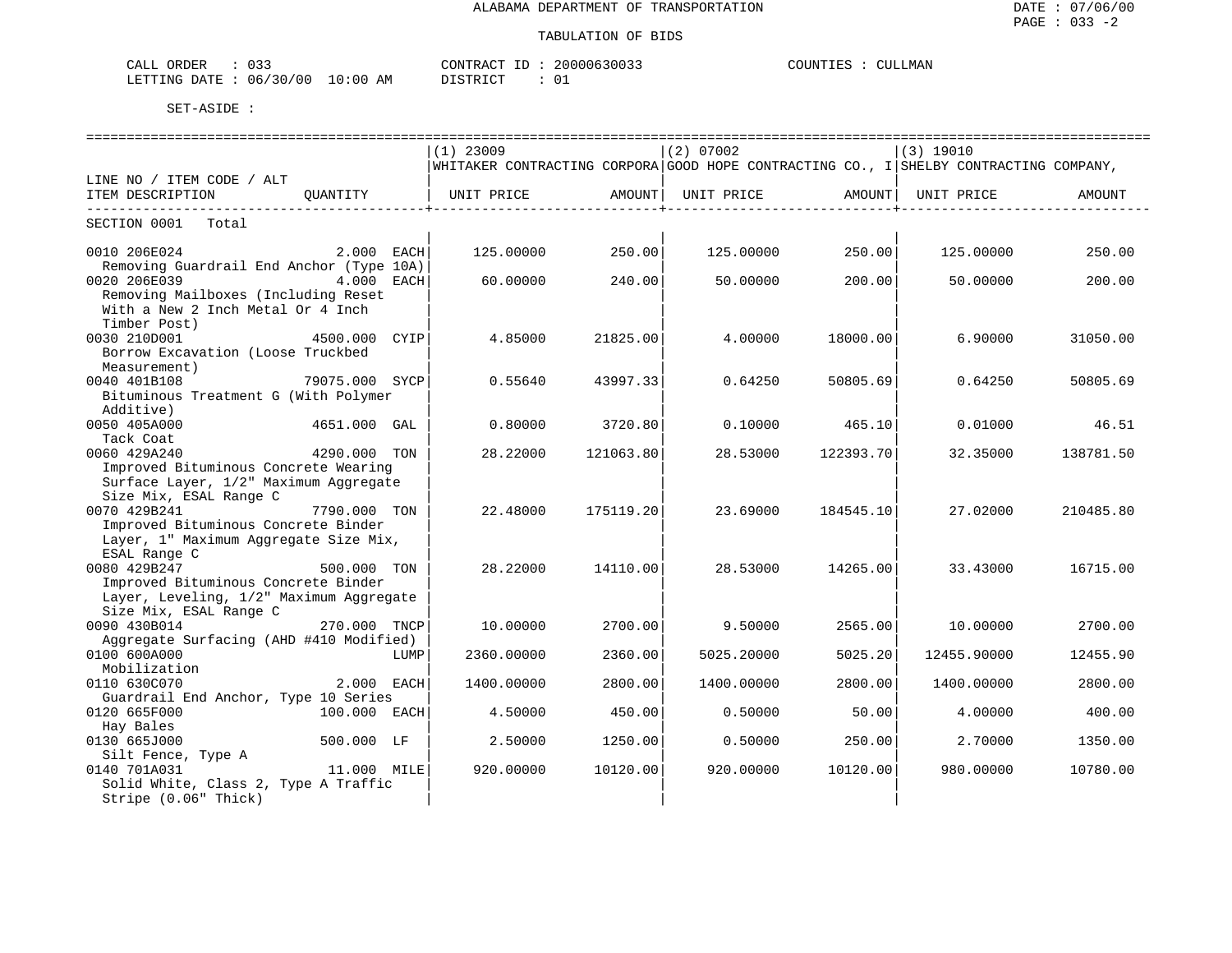| $\sim$ $\sim$ $\sim$<br>ORDER<br>′ ىلىلAت<br>ັບ ມີ |             | CONTRACT<br>⊥ D   | 20000630033 | COUNTIES<br><b>ULLMAN</b> |
|----------------------------------------------------|-------------|-------------------|-------------|---------------------------|
| 06/30/00<br>LETTING DATE : '                       | 10:00<br>AΜ | <b>PT STR TOT</b> | ັ           |                           |

|           |                                                                                                                                                                                                                                                                                                                                                                                                                                                                                                     |                                          |                                                                                                                                                      |                                                                     |                                                                                                                                                                                                                                          | AMOUNT                                                                                              |
|-----------|-----------------------------------------------------------------------------------------------------------------------------------------------------------------------------------------------------------------------------------------------------------------------------------------------------------------------------------------------------------------------------------------------------------------------------------------------------------------------------------------------------|------------------------------------------|------------------------------------------------------------------------------------------------------------------------------------------------------|---------------------------------------------------------------------|------------------------------------------------------------------------------------------------------------------------------------------------------------------------------------------------------------------------------------------|-----------------------------------------------------------------------------------------------------|
|           |                                                                                                                                                                                                                                                                                                                                                                                                                                                                                                     |                                          |                                                                                                                                                      |                                                                     |                                                                                                                                                                                                                                          | 11000.00                                                                                            |
|           |                                                                                                                                                                                                                                                                                                                                                                                                                                                                                                     |                                          |                                                                                                                                                      |                                                                     |                                                                                                                                                                                                                                          |                                                                                                     |
|           |                                                                                                                                                                                                                                                                                                                                                                                                                                                                                                     |                                          |                                                                                                                                                      |                                                                     |                                                                                                                                                                                                                                          | 1000.00                                                                                             |
|           |                                                                                                                                                                                                                                                                                                                                                                                                                                                                                                     |                                          |                                                                                                                                                      |                                                                     |                                                                                                                                                                                                                                          |                                                                                                     |
|           |                                                                                                                                                                                                                                                                                                                                                                                                                                                                                                     |                                          |                                                                                                                                                      |                                                                     |                                                                                                                                                                                                                                          |                                                                                                     |
| 320.00000 | 640.00                                                                                                                                                                                                                                                                                                                                                                                                                                                                                              | 320,00000                                |                                                                                                                                                      | 340.00000                                                           |                                                                                                                                                                                                                                          | 680.00                                                                                              |
|           |                                                                                                                                                                                                                                                                                                                                                                                                                                                                                                     |                                          |                                                                                                                                                      |                                                                     |                                                                                                                                                                                                                                          |                                                                                                     |
| 360.00000 | 7560.00                                                                                                                                                                                                                                                                                                                                                                                                                                                                                             | 360.00000                                |                                                                                                                                                      | 370.00000                                                           |                                                                                                                                                                                                                                          | 7770.00                                                                                             |
|           |                                                                                                                                                                                                                                                                                                                                                                                                                                                                                                     |                                          |                                                                                                                                                      |                                                                     |                                                                                                                                                                                                                                          |                                                                                                     |
| 1.80000   |                                                                                                                                                                                                                                                                                                                                                                                                                                                                                                     | 1.80000                                  |                                                                                                                                                      | 2.25000                                                             |                                                                                                                                                                                                                                          | 1350.00                                                                                             |
|           |                                                                                                                                                                                                                                                                                                                                                                                                                                                                                                     |                                          |                                                                                                                                                      |                                                                     |                                                                                                                                                                                                                                          |                                                                                                     |
|           |                                                                                                                                                                                                                                                                                                                                                                                                                                                                                                     |                                          |                                                                                                                                                      |                                                                     |                                                                                                                                                                                                                                          |                                                                                                     |
|           |                                                                                                                                                                                                                                                                                                                                                                                                                                                                                                     |                                          |                                                                                                                                                      |                                                                     |                                                                                                                                                                                                                                          | 135.00                                                                                              |
|           |                                                                                                                                                                                                                                                                                                                                                                                                                                                                                                     |                                          |                                                                                                                                                      |                                                                     |                                                                                                                                                                                                                                          |                                                                                                     |
|           |                                                                                                                                                                                                                                                                                                                                                                                                                                                                                                     |                                          |                                                                                                                                                      |                                                                     |                                                                                                                                                                                                                                          | 0.00                                                                                                |
|           |                                                                                                                                                                                                                                                                                                                                                                                                                                                                                                     |                                          |                                                                                                                                                      |                                                                     |                                                                                                                                                                                                                                          |                                                                                                     |
|           |                                                                                                                                                                                                                                                                                                                                                                                                                                                                                                     |                                          |                                                                                                                                                      |                                                                     |                                                                                                                                                                                                                                          | 0.00                                                                                                |
|           |                                                                                                                                                                                                                                                                                                                                                                                                                                                                                                     |                                          |                                                                                                                                                      |                                                                     |                                                                                                                                                                                                                                          |                                                                                                     |
|           |                                                                                                                                                                                                                                                                                                                                                                                                                                                                                                     |                                          |                                                                                                                                                      |                                                                     |                                                                                                                                                                                                                                          | 1.00                                                                                                |
|           |                                                                                                                                                                                                                                                                                                                                                                                                                                                                                                     |                                          |                                                                                                                                                      |                                                                     |                                                                                                                                                                                                                                          |                                                                                                     |
|           |                                                                                                                                                                                                                                                                                                                                                                                                                                                                                                     |                                          |                                                                                                                                                      |                                                                     |                                                                                                                                                                                                                                          |                                                                                                     |
|           |                                                                                                                                                                                                                                                                                                                                                                                                                                                                                                     |                                          |                                                                                                                                                      |                                                                     |                                                                                                                                                                                                                                          | 500,756.40                                                                                          |
|           |                                                                                                                                                                                                                                                                                                                                                                                                                                                                                                     |                                          |                                                                                                                                                      |                                                                     | Ŝ.                                                                                                                                                                                                                                       | 500,756.40                                                                                          |
|           | $(1)$ 23009<br>10.000 MILE<br>2.000 MILE<br>Broken Yellow, Class 2, Type A Traffic<br>2.000 MILE<br>0180 701C001 21.000 MILE<br>600.000 SOFT<br>Traffic Control Markings, Class 2, Type<br>0200 703B002 45.000 SQFT<br>2.80000<br>Traffic Control Legends, Class 2, Type A<br>362.000 SQFT<br>10.00000<br>100.000 EACH<br>5.00000<br><b>EXECUTE IN THE EXECUTIVE PROPERTY OF A SET OF A SET OF A SET OF A SET OF A SET OF A SET OF A SET OF A SET OF </b><br>Construction Fuel (Maximum Bid Limited | 600.00000<br>0.00000<br>\$<br>$\ddot{s}$ | $(2)$ 07002<br>UNIT PRICE AMOUNT<br>1050.00000 10500.00<br>1200.00<br>1080.00<br>126.00<br>3620.00<br>500.00<br>0.00<br>425, 232. 13<br>425, 232. 13 | 1050.00000<br>600.00000<br>2.80000<br>6.00000<br>1,00000<br>1,00000 | (3) 19010<br>UNIT PRICE AMOUNT<br>UNIT PRICE<br>10500.00<br>1200.001<br>500.00000<br>640.00<br>7560.00<br>1080.00<br>126.00<br>3,00000<br>2172.00<br>0.00000<br>100.00<br>0.00000<br>1.00<br>1,00000<br>\$ 435, 113.79<br>\$ 435, 113.79 | WHITAKER CONTRACTING CORPORA GOOD HOPE CONTRACTING CO., I SHELBY CONTRACTING COMPANY,<br>1100.00000 |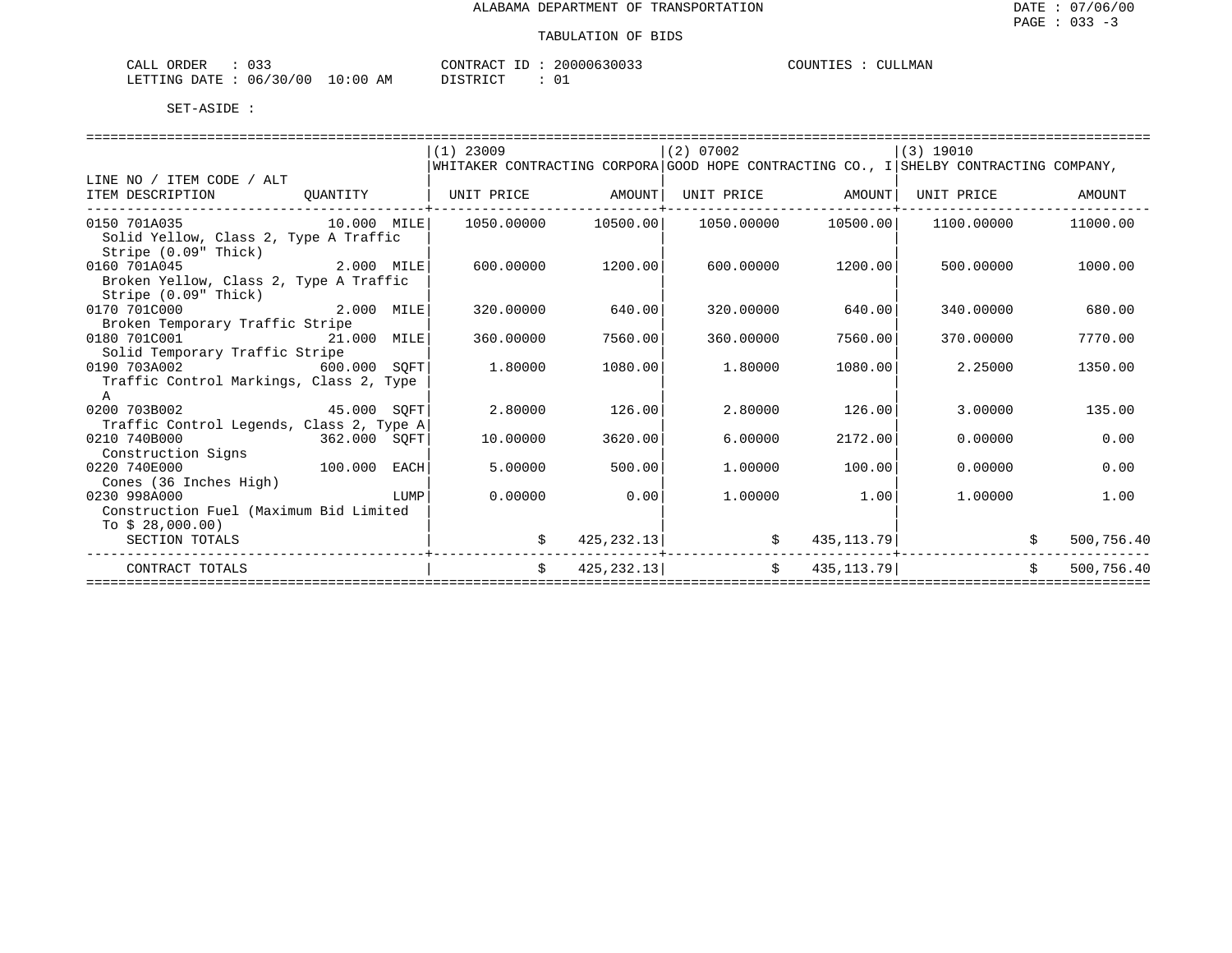DATE :

#### PAGE : 034 -1 VENDOR RANKING

| CALL ORDER : 034<br>LETTING DATE: 06/30/00<br>10:00 AM |                                             | $\therefore$ 02<br>DISTRICT                                                          | CONTRACT ID: 20000630034 |                  |                            | COUNTIES : FRANKLIN    |  |  |  |
|--------------------------------------------------------|---------------------------------------------|--------------------------------------------------------------------------------------|--------------------------|------------------|----------------------------|------------------------|--|--|--|
| CONTRACT DESCRIPTION:<br>SET-ASIDE:                    | Creek northeast of Red Bay. Length 0.05 mi. | 120<br>CONTRACT TIME:<br>for constructing the Bridge Replacement on C.R.#23 at Cedar | Working Days             | (available days) | $PROJECT(S) : BR-3000(18)$ |                        |  |  |  |
| RANK                                                   | VENDOR NO./NAME                             |                                                                                      |                          |                  | TOTAL<br><b>BID</b>        | % OVER<br>LOW BID      |  |  |  |
| 18036<br>03001                                         | CLARK CONSTRUCTION COMPANY, INC.            | RILEY BRIDGE & ENGINEERING CO., INC.                                                 |                          |                  | 519,947.30<br>595,119.70   | 100.0000%<br>114.4576% |  |  |  |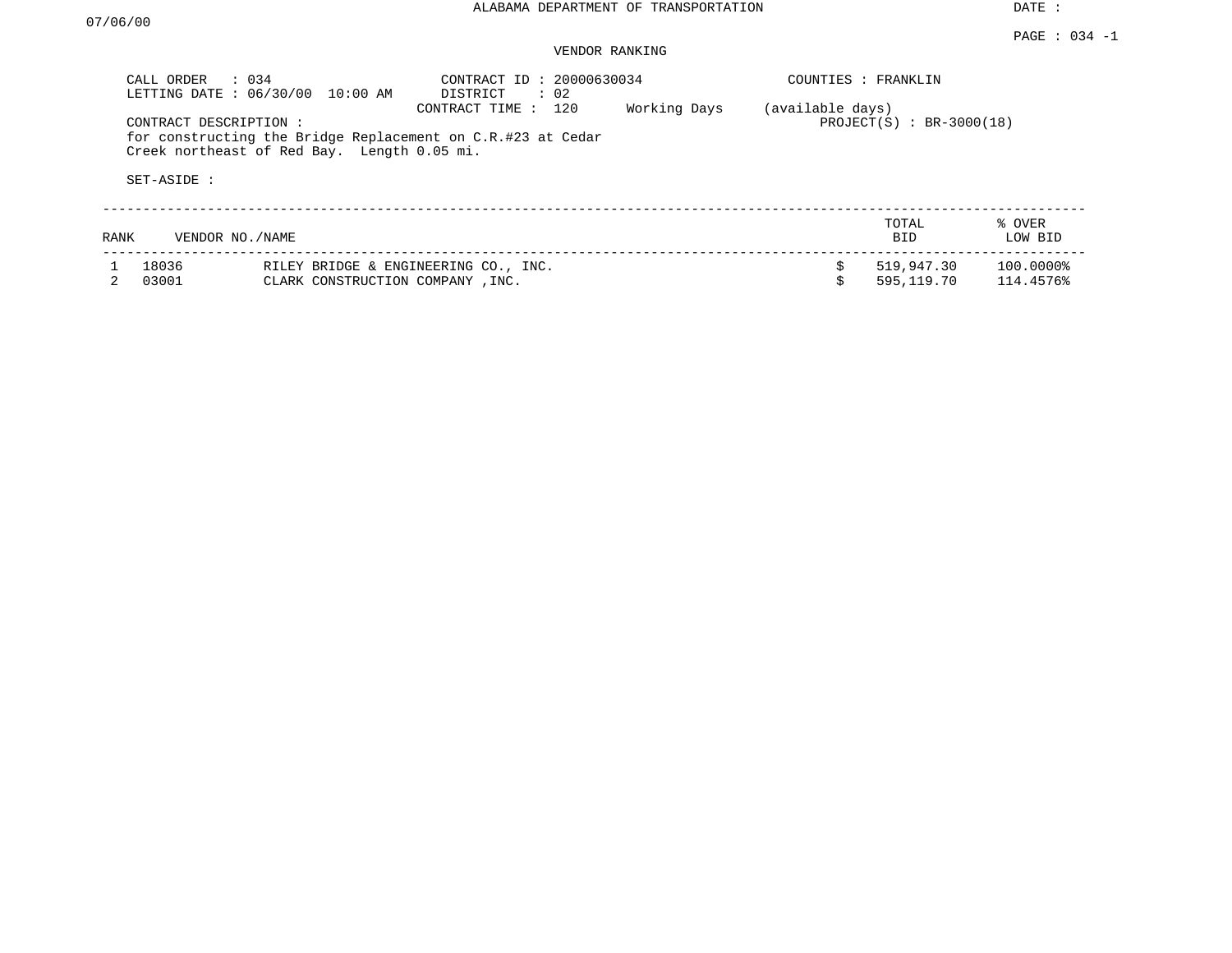| $\sim$ $-$<br>$\sim$ nnn<br>ושו<br>YNER .<br>134<br>: படிப | $\sim$ $\sim$<br>20000<br>ו א ש | COUNTIES<br>NNKT.TN<br>'R∆N<br>ا التلا علي |
|------------------------------------------------------------|---------------------------------|--------------------------------------------|
| 100<br>AΜ<br>DATF<br>06<br>. . 00<br>TRIJIMA               | n,<br>T T T T T T<br>◡∠<br>.    |                                            |

|                                          | $(1)$ 18036                                               |          | (2) 03001    |                   |            |        |
|------------------------------------------|-----------------------------------------------------------|----------|--------------|-------------------|------------|--------|
|                                          | RILEY BRIDGE & ENGINEERING C CLARK CONSTRUCTION CO., INC. |          |              |                   |            |        |
| LINE NO / ITEM CODE / ALT                |                                                           |          |              |                   |            |        |
| QUANTITY<br>ITEM DESCRIPTION             | UNIT PRICE AMOUNT                                         |          |              | UNIT PRICE AMOUNT | UNIT PRICE | AMOUNT |
|                                          |                                                           |          |              |                   |            |        |
| SECTION 0001<br>Total                    |                                                           |          |              |                   |            |        |
|                                          |                                                           |          |              |                   |            |        |
| 0010 206A000<br>LUMP                     | 28000.00000                                               | 28000.00 | 100000.00000 | 100000.00         |            |        |
| Removal Of Old Bridge (Station           |                                                           |          |              |                   |            |        |
| $17+00.622)$                             |                                                           |          |              |                   |            |        |
| 0020 215A000<br>66.000 CUYD              | 10.00000                                                  | 660.00   | 8.00000      | 528.00            |            |        |
| Unclassified Bridge Excavation           |                                                           |          |              |                   |            |        |
| 43010.000 LB<br>0030 502A000             | 0.46000                                                   | 19784.60 | 0.42000      | 18064.20          |            |        |
| Steel Reinforcement                      |                                                           |          |              |                   |            |        |
| LUMP<br>0040 502B000                     | 27000.00000                                               | 27000.00 | 22000.00000  | 22000.00          |            |        |
| Steel Reinforcement For Bridge           |                                                           |          |              |                   |            |        |
| Superstructure Station 17+00             |                                                           |          |              |                   |            |        |
| Approximately 58180 lbs.                 |                                                           |          |              |                   |            |        |
| 0050 505C000<br>302.000 LF               | 22.00000                                                  | 6644.00  | 20.00000     | 6040.00           |            |        |
| Steel Piling (HP 10x42)                  |                                                           |          |              |                   |            |        |
| 0060 505G002<br>20.000 EACH              | 75.00000                                                  | 1500.00  | 45.00000     | 900.00            |            |        |
| Pile Points (Type A, 10")                |                                                           |          |              |                   |            |        |
| 0070 506A005<br>78.000 LF                | 454.00000                                                 | 35412.00 | 150.00000    | 11700.00          |            |        |
| Drilled Shaft Excavation, 3'-6" Diameter |                                                           |          |              |                   |            |        |
| 0080 506B002<br>60.000 LF                | 1028.00000                                                | 61680.00 | 200,00000    | 12000.00          |            |        |
| Special Drilled Shaft Excavation, 3'-6"  |                                                           |          |              |                   |            |        |
| Diameter                                 |                                                           |          |              |                   |            |        |
| 0090 506C041<br>140.000 LF               | 105.00000                                                 | 14700.00 | 250.00000    | 35000.00          |            |        |
| Drilled Shaft Construction, 3'-6"        |                                                           |          |              |                   |            |        |
| Diameter, Class DS1 Concrete             |                                                           |          |              |                   |            |        |
| 0100 506G001<br>$6.000$ EACH             | 300.00000                                                 | 1800.00  | 400.00000    | 2400.00           |            |        |
| Crosshole Sonic Logging, 3'-6" Diameter  |                                                           |          |              |                   |            |        |
| 0110 508A000<br>5145.000 LB              | 2.70000                                                   | 13891.50 | 2.50000      | 12862.50          |            |        |
| Structural Steel                         |                                                           |          |              |                   |            |        |
| 0120 510A000<br>102.000 CUYD             | 385.00000                                                 | 39270.00 | 500.00000    | 51000.00          |            |        |
| Bridge Substructure Concrete, Class A    |                                                           |          |              |                   |            |        |
| 0130 510C051<br>LUMP                     | 90000.00000                                               | 90000.00 | 105000.00000 | 105000.00         |            |        |
| Bridge Concrete Superstructure, STA.     |                                                           |          |              |                   |            |        |
| 17+00, Approximately 267 Cu. Yds.        |                                                           |          |              |                   |            |        |
| 0140 510E000<br>662.000 SQYD             | 4.60000                                                   | 3045.20  | 2.50000      | 1655.00           |            |        |
| Grooving Concrete Bridge Decks           |                                                           |          |              |                   |            |        |
| 32.000 EACH<br>0150 511A001              | 105.00000                                                 | 3360.00  | 100.00000    | 3200.00           |            |        |
| Elastomeric Bearings, Type 2             |                                                           |          |              |                   |            |        |
| 0160 513B004<br>388.000 LF               | 64.00000                                                  | 24832.00 | 85.00000     | 32980.00          |            |        |
| Pretensioned-Prestressed Concrete        |                                                           |          |              |                   |            |        |
| Girders, Type II (Specialty Item)        |                                                           |          |              |                   |            |        |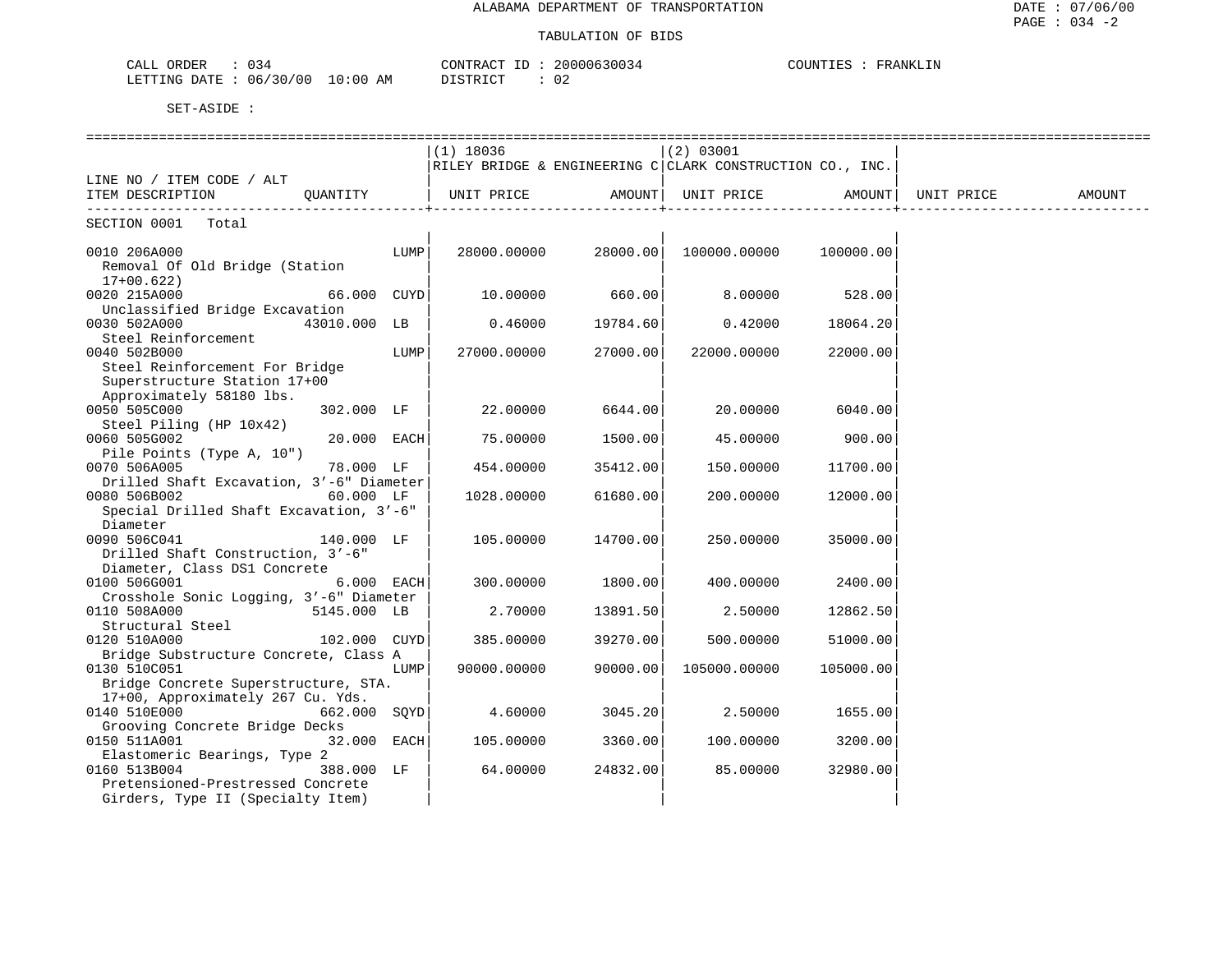| ORDER<br>CALL | 034                    | CONTRACT ID | 20000630034  | COUNTIES<br>FRANKLIN |
|---------------|------------------------|-------------|--------------|----------------------|
| LETTING DATE  | 06/30/00<br>$10:00$ AM | DISTRICT    | $\sim$<br>∪∠ |                      |

|                                                                                     |             |      | $(1)$ 18036                                               |            | (2) 03001       |             |  |
|-------------------------------------------------------------------------------------|-------------|------|-----------------------------------------------------------|------------|-----------------|-------------|--|
|                                                                                     |             |      | RILEY BRIDGE & ENGINEERING C CLARK CONSTRUCTION CO., INC. |            |                 |             |  |
| LINE NO / ITEM CODE / ALT                                                           |             |      |                                                           |            |                 |             |  |
| ITEM DESCRIPTION QUANTITY   UNIT PRICE AMOUNT  UNIT PRICE AMOUNT  UNIT PRICE AMOUNT |             |      |                                                           |            |                 |             |  |
|                                                                                     |             |      |                                                           |            |                 |             |  |
| 0170 513B015                                                                        | 796.000 LF  |      | $112.00000$ $89152.00$ $110.00000$                        |            |                 | 87560.00    |  |
| Pretensioned-Prestressed Concrete                                                   |             |      |                                                           |            |                 |             |  |
| Girders, Type BT-54 (Specialty Item)                                                |             |      |                                                           |            |                 |             |  |
| 0180 600A000                                                                        |             | LUMP | 30000.00000                                               | 30000.00   | 60000.00000     | 60000.00    |  |
| Mobilization                                                                        |             |      |                                                           |            |                 |             |  |
| 0190 610C001                                                                        | 86.000 TON  |      | 20.00000                                                  | 1720.00    | 23.00000        | 1978.00     |  |
| Loose Riprap, Class 2                                                               |             |      |                                                           |            |                 |             |  |
| 0200 610D003                                                                        | 58.000 SOYD |      | 4.00000                                                   | 232.00     | 4.00000         | 232.00      |  |
| Filter Blanket, Geotextile                                                          |             |      |                                                           |            |                 |             |  |
| 0210 630C003                                                                        | 4.000 EACH  |      | 1250.00000                                                | 5000.00    | 1150.00000      | 4600.00     |  |
| Guardrail End Anchor, Type 13                                                       |             |      |                                                           |            |                 |             |  |
| 0220 630C070                                                                        | 4.000 EACH  |      | 1300.00000                                                | 5200.00    | 1250.00000      | 5000.00     |  |
| Guardrail End Anchor, Type 10 Series                                                |             |      |                                                           |            |                 |             |  |
| $50.000$ EACH<br>0230 665F000                                                       |             |      | 6.00000                                                   | 300.00     | 10.00000        | 500.00      |  |
| Hay Bales                                                                           |             |      |                                                           |            |                 |             |  |
| 800.000 LF<br>0240 665J000                                                          |             |      | 6.50000                                                   | 5200.00    | 4.50000         | 3600.00     |  |
| Silt Fence, Type A                                                                  |             |      |                                                           |            |                 |             |  |
| 0250 680A000                                                                        |             | LUMP | 5000.00000                                                | 5000.00    | 3000.00000      | 3000.00     |  |
| Engineering Controls                                                                |             |      |                                                           |            |                 |             |  |
| 0260 740B000<br>208.000 SOFT                                                        |             |      | 8,00000                                                   | 1664.00    | 15.00000        | 3120.00     |  |
| Construction Signs                                                                  |             |      |                                                           |            |                 |             |  |
| 0270 740F002                                                                        | 8.000 EACH  |      | 300.00000                                                 | 2400.00    | 400,00000       | 3200.00     |  |
| Barricades, Type III                                                                |             |      |                                                           |            |                 |             |  |
| 0280 7401005                                                                        | 4.000 EACH  |      | 500,00000                                                 | 2000.00    | 500,00000       | 2000.00     |  |
| Warning Lights, Type B (Detachable Head)                                            |             |      |                                                           |            |                 |             |  |
| 0290 998A000                                                                        |             | LUMP | 500.00000                                                 | 500.00     | 5000.00000      | 5000.00     |  |
| Construction Fuel (Maximum Bid Limited                                              |             |      |                                                           |            |                 |             |  |
| To $$13000.00)$                                                                     |             |      |                                                           |            |                 |             |  |
| SECTION TOTALS                                                                      |             |      |                                                           | 519,947.30 |                 | 595, 119.70 |  |
| CONTRACT TOTALS                                                                     |             |      | $\ddot{s}$                                                |            | $519,947.30$ \$ | 595,119.70  |  |
|                                                                                     |             |      |                                                           |            |                 |             |  |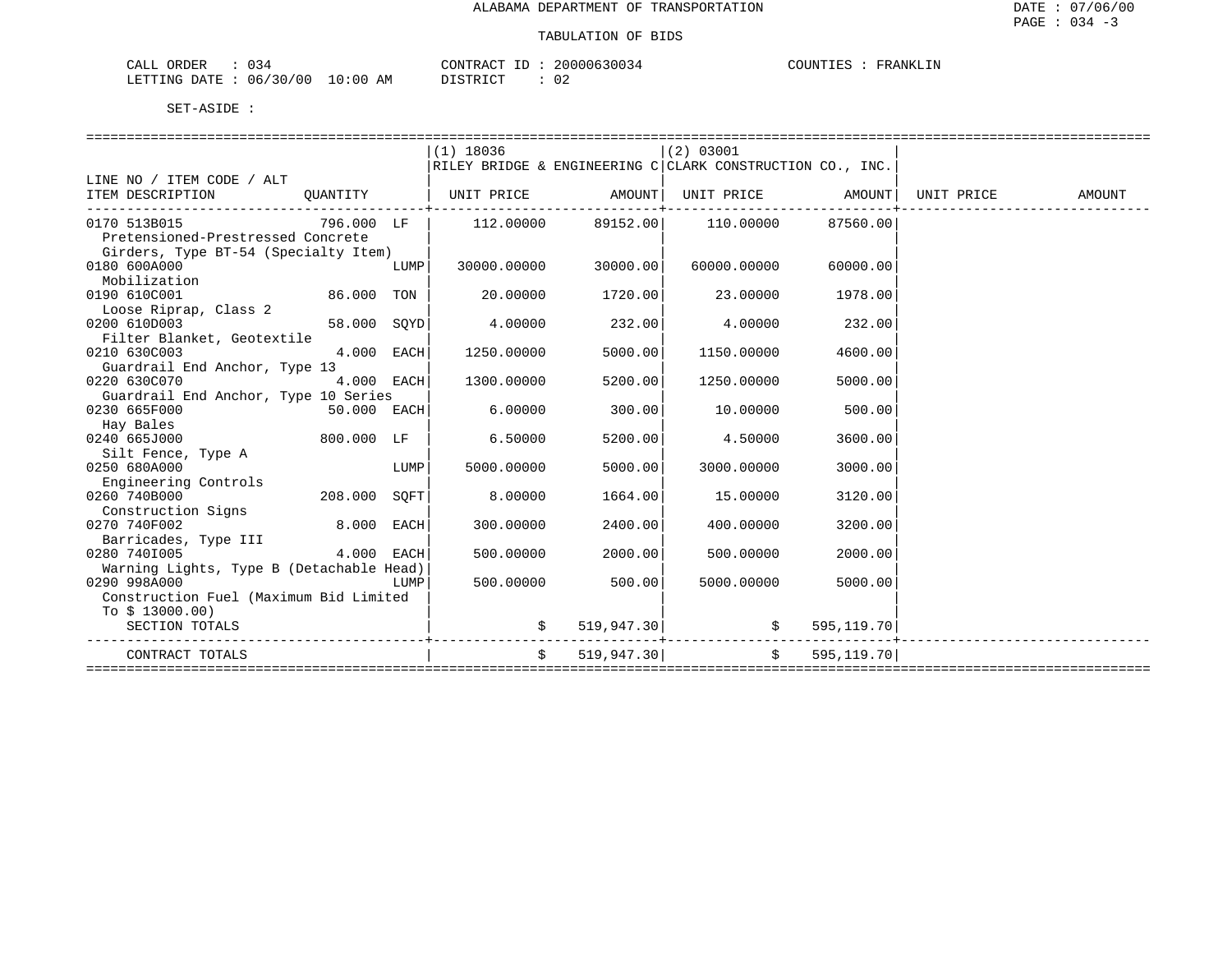DATE :

#### PAGE : 036 -1 VENDOR RANKING

|      | CALL ORDER : 036<br>CONTRACT DESCRIPTION:<br>Length 4.049 mi.<br>SET-ASIDE : | LETTING DATE : 06/30/00 10:00 AM                                                                                   | CONTRACT ID: 20000630036<br>DISTRICT<br>: 02<br>45<br>CONTRACT TIME :<br>for constructing the Resurfacing and Traffic Stripe on<br>C.R.#214 from S.R.#33 to C.R.#217, northeast of Moulton. | Working Days | COUNTIES : LAWRENCE<br>(available days) | $PROJECT(S) : STPNU-4000(13)$                        |                                                  |
|------|------------------------------------------------------------------------------|--------------------------------------------------------------------------------------------------------------------|---------------------------------------------------------------------------------------------------------------------------------------------------------------------------------------------|--------------|-----------------------------------------|------------------------------------------------------|--------------------------------------------------|
| RANK | VENDOR NO./NAME                                                              |                                                                                                                    |                                                                                                                                                                                             |              |                                         | TOTAL<br>BID                                         | % OVER<br>LOW BID                                |
|      | 02035<br>19010<br>18031<br>01018                                             | BURGREEN CONTRACTING COMPANY, INC.<br>SHELBY CONTRACTING COMPANY, INC.<br>ROGERS GROUP, INC.<br>APAC-ALABAMA, INC. |                                                                                                                                                                                             |              | \$                                      | 239,674.65<br>259,467.89<br>275,381.75<br>275,837.31 | 100.0000%<br>108.2583%<br>114.8981%<br>115.0882% |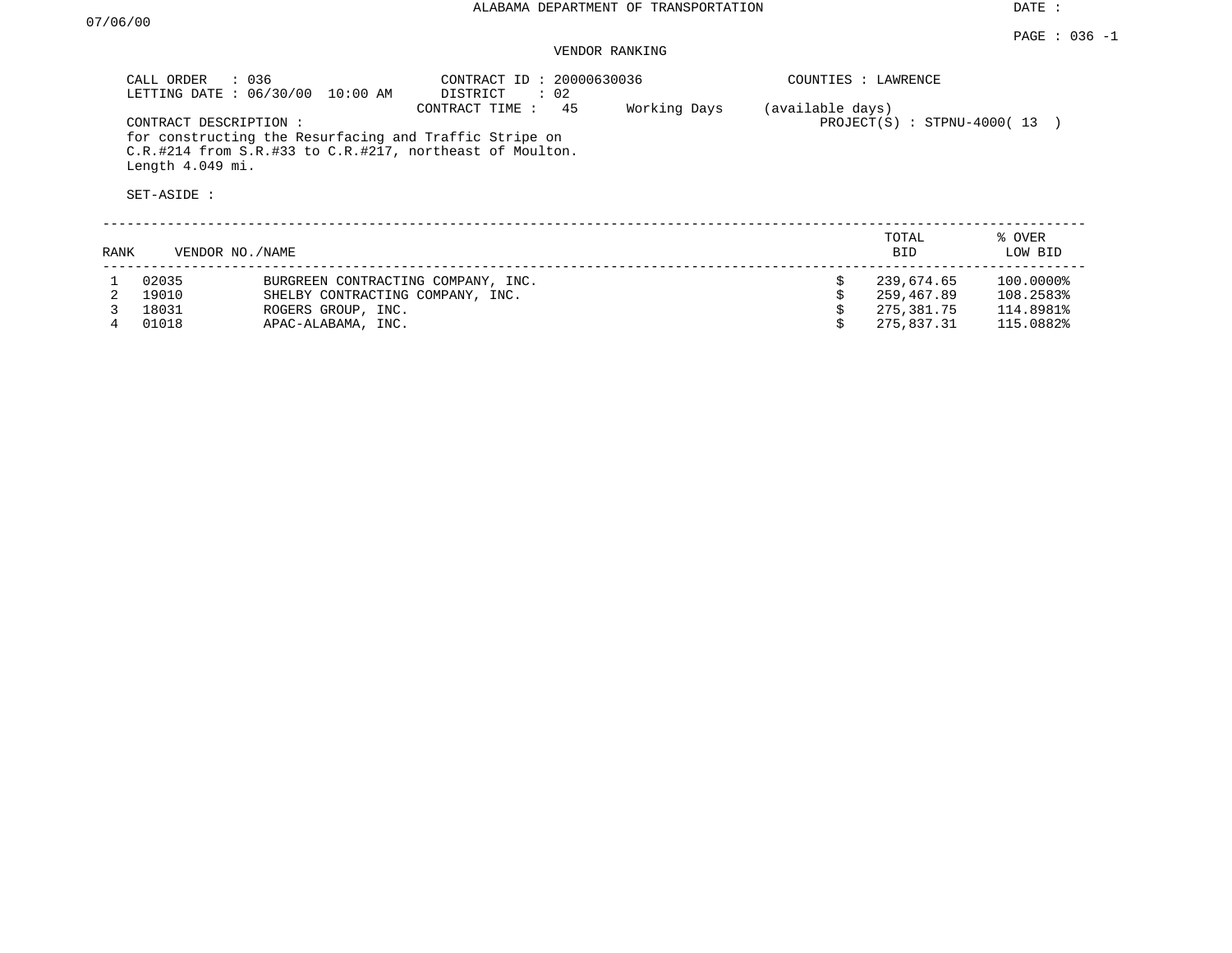| $\sim$ $\sim$<br><b>ORDER</b><br>$\sim$ $ -$<br>U 3 b<br>لىلط |               | ו A קידו <b>אר</b> " | ,,,,,,,, | COUNTIES<br>AWRENCI |
|---------------------------------------------------------------|---------------|----------------------|----------|---------------------|
| 06/<br>DATT<br>.ETTTNG                                        | .<br>AM<br>⊥∪ | תיחים ־              | ◡∠       |                     |

| $(1)$ 02035<br>$(2)$ 19010<br>$(3)$ 18031<br>BURGREEN CONTRACTING CO., IN SHELBY CONTRACTING COMPANY, ROGERS GROUP, INC.<br>LINE NO / ITEM CODE / ALT<br>OUANTITY<br>UNIT PRICE<br>ITEM DESCRIPTION<br>AMOUNT  <br>UNIT PRICE<br>AMOUNT  <br>UNIT PRICE<br>AMOUNT |  |
|-------------------------------------------------------------------------------------------------------------------------------------------------------------------------------------------------------------------------------------------------------------------|--|
|                                                                                                                                                                                                                                                                   |  |
|                                                                                                                                                                                                                                                                   |  |
|                                                                                                                                                                                                                                                                   |  |
|                                                                                                                                                                                                                                                                   |  |
| SECTION 0001<br>Total                                                                                                                                                                                                                                             |  |
| 9.50000<br>12701.50<br>0010 305B060<br>1337.000 TCIP<br>11.84000<br>15830.08<br>13.00000<br>17381.00                                                                                                                                                              |  |
| Crushed Aggregate, Section 825, Type B,<br>For Miscellaneous Use                                                                                                                                                                                                  |  |
| 0020 405A000<br>1745.000 GAL<br>0.01000<br>1,00000<br>1745.00<br>17.45<br>1,00000<br>1745.00                                                                                                                                                                      |  |
| Tack Coat                                                                                                                                                                                                                                                         |  |
| 0030 429A201<br>4313.000 TON<br>31,00000<br>133703.00<br>32.98000<br>142242.74<br>30,00000<br>129390.00                                                                                                                                                           |  |
| Improved Bituminous Concrete Wearing                                                                                                                                                                                                                              |  |
| Surface Layer, 3/4" Maximum Aggregate                                                                                                                                                                                                                             |  |
| Size Mix, ESAL Range A                                                                                                                                                                                                                                            |  |
| 0040 429B210<br>1771.000 TON<br>25.00000<br>44275.00<br>27.72000<br>49092.12<br>27.00000<br>47817.00                                                                                                                                                              |  |
| Improved Bituminous Concrete Binder                                                                                                                                                                                                                               |  |
| Layer, Leveling, 1 1/2" Maximum                                                                                                                                                                                                                                   |  |
| Aggregate Size Mix, ESAL Range A<br>0050 600A000<br>LUMP<br>1850.00000<br>1850.00<br>8553.00000<br>8553.00<br>30814.00000<br>30814.00                                                                                                                             |  |
| Mobilization                                                                                                                                                                                                                                                      |  |
| 0060 630A000<br>479.000 LF<br>9580.00<br>19.50000<br>9340.50<br>20.00000<br>19.50000<br>9340.50                                                                                                                                                                   |  |
| Steel Beam Guardrail, Class A, Type 1                                                                                                                                                                                                                             |  |
| 0070 630C070<br>16.000 EACH<br>1425.00000<br>22800.00<br>1400.00000<br>22400.00<br>1400.00000<br>22400.00                                                                                                                                                         |  |
| Guardrail End Anchor, Type 10 Series                                                                                                                                                                                                                              |  |
| 0080 701A004<br>8.000 MILE<br>2600.00<br>325,00000<br>300.00000<br>2400.00<br>300,00000<br>2400.00                                                                                                                                                                |  |
| Solid White, Class 1, Type A Traffic                                                                                                                                                                                                                              |  |
| Stripe                                                                                                                                                                                                                                                            |  |
| 3.000 MILE<br>0090 701A035<br>1175.00000<br>3525.00<br>1100.00000<br>3300.00<br>920.00000<br>2760.00                                                                                                                                                              |  |
| Solid Yellow, Class 2, Type A Traffic<br>Stripe (0.09" Thick)                                                                                                                                                                                                     |  |
| 0100 701A045<br>2.000 MILE<br>615.00000<br>1230.00<br>575.00000<br>1150.00<br>1050.00000<br>2100.00                                                                                                                                                               |  |
| Broken Yellow, Class 2, Type A Traffic                                                                                                                                                                                                                            |  |
| Stripe (0.09" Thick)                                                                                                                                                                                                                                              |  |
| 0110 701C000<br>2.000 MILE<br>350.00000<br>700.00<br>340.00000<br>800.00<br>680.00<br>400.00000                                                                                                                                                                   |  |
| Broken Temporary Traffic Stripe                                                                                                                                                                                                                                   |  |
| 0120 701C001<br>3.000 MILE<br>390.00000<br>1170.00<br>380.00000<br>1140.00<br>400,00000<br>1200.00                                                                                                                                                                |  |
| Solid Temporary Traffic Stripe                                                                                                                                                                                                                                    |  |
| 0130 703A002<br>180.000 SOFT<br>2.90000<br>2,00000<br>2.85000<br>513.00<br>522.00<br>360.00                                                                                                                                                                       |  |
| Traffic Control Markings, Class 2, Type                                                                                                                                                                                                                           |  |
| A                                                                                                                                                                                                                                                                 |  |
| 0140 703D001<br>180.000<br>3.60000<br>648.00<br>1,30000<br>234.00<br>1,00000<br>180.00<br>SOFT<br>Temporary Traffic Control Markings                                                                                                                              |  |
| 0150 705A032<br>104.000 EACH<br>5.00000<br>5.15000<br>535.60<br>5.00000<br>520.00<br>520.00                                                                                                                                                                       |  |
| Pavement Markers, Class A-H, Type 1-B                                                                                                                                                                                                                             |  |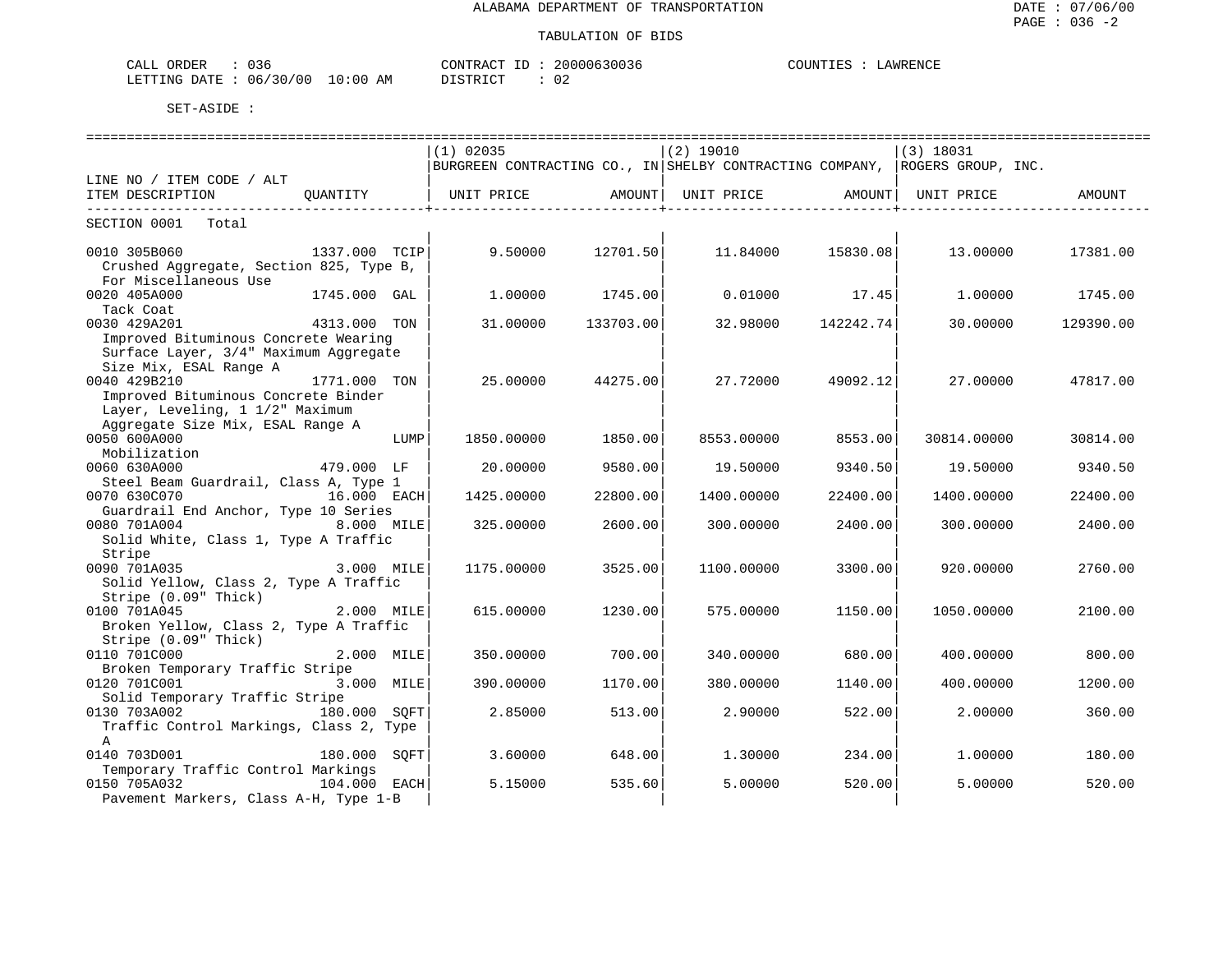| 036<br>ORDER<br>$\sim$ $\sim$ $\sim$ $\sim$<br>ىلىلى | 20000630036<br>CONTRACT                                    | COUNTIES<br>LAWRENCE |
|------------------------------------------------------|------------------------------------------------------------|----------------------|
| 06/30/00<br>10:00<br>LETTING<br>DATE                 | $\sim$ $\sim$<br>חי חים דת<br>ΑM<br>◡∠<br><i>⊔</i> ⊥∟⊥⊥⊾∟⊥ |                      |

|                                               |          |      | $(1)$ 02035                                              |            | $(2)$ 19010 |            | $(3)$ 18031        |    |            |
|-----------------------------------------------|----------|------|----------------------------------------------------------|------------|-------------|------------|--------------------|----|------------|
|                                               |          |      | BURGREEN CONTRACTING CO., IN SHELBY CONTRACTING COMPANY, |            |             |            | ROGERS GROUP, INC. |    |            |
| LINE NO / ITEM CODE / ALT<br>ITEM DESCRIPTION | OUANTITY |      | UNIT PRICE                                               | AMOUNT     | UNIT PRICE  | AMOUNT     | UNIT PRICE         |    | AMOUNT     |
| 0160 705A037                                  | 357.000  | EACH | 5.15000                                                  | 1838.55    | 5.00000     | 1785.00    | 5.25000            |    | 1874.25    |
| Pavement Markers, Class A-H, Type 2-D         |          |      |                                                          |            |             |            |                    |    |            |
| 0170 740B000                                  | 260.000  | SOFT | 1,00000                                                  | 260.00     | 1,00000     | 260.00     | 15,00000           |    | 3900.00    |
| Construction Signs                            |          |      |                                                          |            |             |            |                    |    |            |
| 0180 740E000                                  | 30.000   | EACH | 0.00000                                                  | 0.00       | 0.00000     | 0.001      | 5.00000            |    | 150.00     |
| Cones (36 Inches High)                        |          |      |                                                          |            |             |            |                    |    |            |
| 0190 740M000                                  | 30.000   | EACH | 0.00000                                                  | 0.00       | 0.00000     | 0.00       | 5.00000            |    | 150.00     |
| Weight For Cone                               |          |      |                                                          |            |             |            |                    |    |            |
| 0200 998A000                                  |          | LUMP | 0.00000                                                  | 0.00       | 1.00000     | 1.001      | 100.00000          |    | 100.00     |
| Construction Fuel (Maximum Bid Limited        |          |      |                                                          |            |             |            |                    |    |            |
| To $$313000.00)$                              |          |      |                                                          |            |             |            |                    |    |            |
| SECTION TOTALS                                |          |      |                                                          | 239,674.65 | S.          | 259,467.89 |                    | S  | 275,381.75 |
| CONTRACT TOTALS                               |          |      | Ŝ.                                                       | 239,674.65 | Ŝ.          | 259,467.89 |                    | Ŝ. | 275,381.75 |
|                                               |          |      |                                                          |            |             |            |                    |    |            |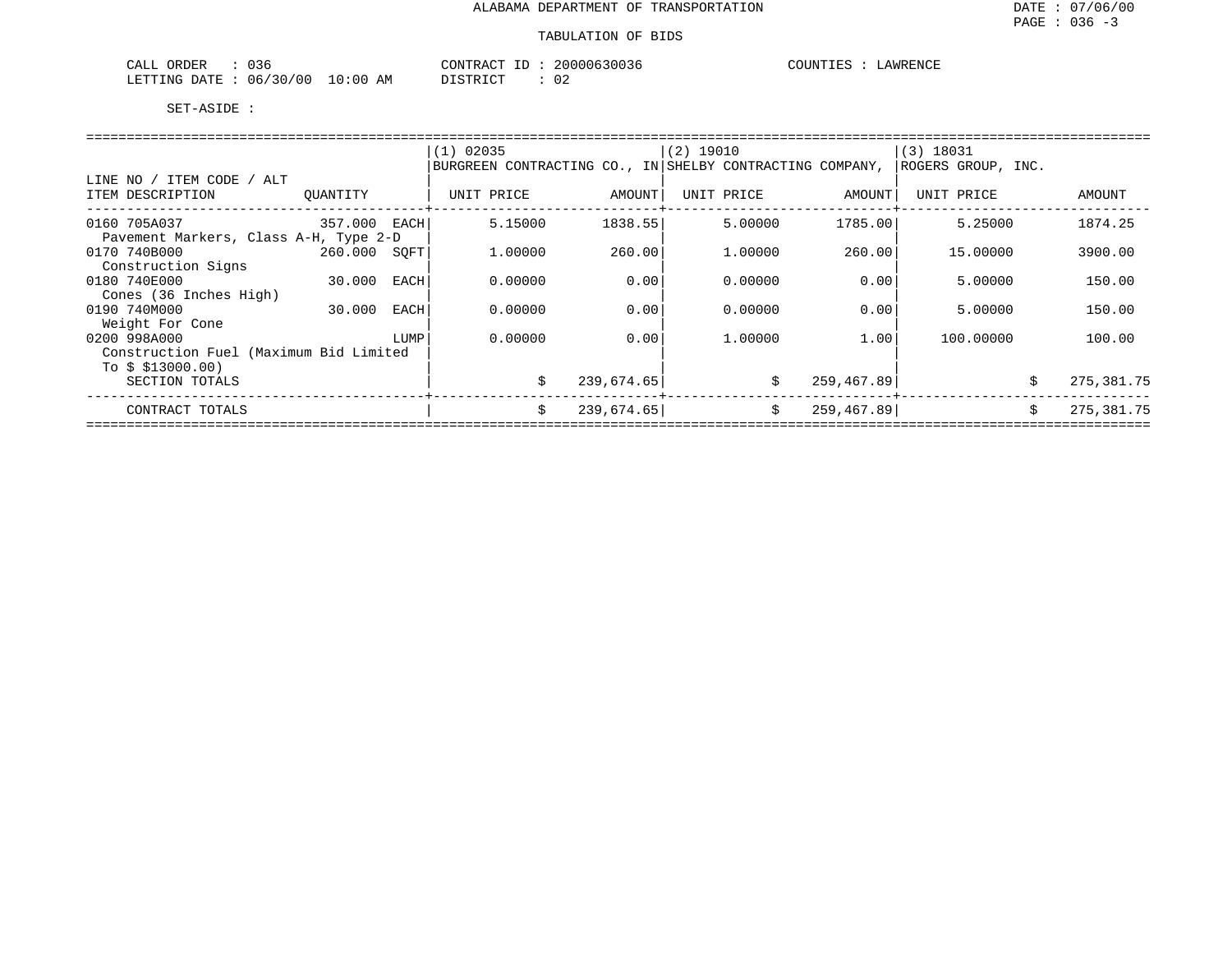# TABULATION OF BIDS

| 036<br>CALL<br>ORDER |                         | 20000630036<br>CONTRAC<br>TD. | COUNTIES<br>LAWRENCE |
|----------------------|-------------------------|-------------------------------|----------------------|
| LETTING<br>DATE.     | 06/30/00<br>10:00<br>AM | DISTRICT                      |                      |

|                                                                                                                            |               | $(4)$ 01018<br> APAC-ALABAMA, INC.               |           |  |        |
|----------------------------------------------------------------------------------------------------------------------------|---------------|--------------------------------------------------|-----------|--|--------|
| LINE NO / ITEM CODE / ALT<br>ITEM DESCRIPTION                                                                              | OUANTITY      | UNIT PRICE AMOUNT  UNIT PRICE AMOUNT  UNIT PRICE |           |  | AMOUNT |
| SECTION 0001<br>Total                                                                                                      |               |                                                  |           |  |        |
| 0010 305B060<br>Crushed Aggregate, Section 825, Type B,<br>For Miscellaneous Use                                           | 1337.000 TCIP | 15.38000                                         | 20563.06  |  |        |
| 0020 405A000<br>Tack Coat                                                                                                  | 1745.000 GAL  | 1.37000                                          | 2390.65   |  |        |
| 0030 429A201<br>Improved Bituminous Concrete Wearing<br>Surface Layer, 3/4" Maximum Aggregate<br>Size Mix, ESAL Range A    | 4313.000 TON  | 32.57000                                         | 140474.41 |  |        |
| 0040 429B210<br>Improved Bituminous Concrete Binder<br>Layer, Leveling, 1 1/2" Maximum<br>Aggregate Size Mix, ESAL Range A | 1771.000 TON  | 35.50000                                         | 62870.50  |  |        |
| 0050 600A000<br>Mobilization                                                                                               | LUMP          | 1310.42000                                       | 1310.42   |  |        |
| 0060 630A000<br>Steel Beam Guardrail, Class A, Type 1                                                                      | 479.000 LF    | 19.90000                                         | 9532.10   |  |        |
| 0070 630C070<br>Guardrail End Anchor, Type 10 Series                                                                       | 16.000 EACH   | 1428.57000                                       | 22857.12  |  |        |
| 0080 701A004<br>Solid White, Class 1, Type A Traffic<br>Stripe                                                             | 8.000 MILE    | 326.53000                                        | 2612.24   |  |        |
| 0090 701A035<br>Solid Yellow, Class 2, Type A Traffic<br>Stripe (0.09" Thick)                                              | 3.000 MILE    | 1173.47000                                       | 3520.41   |  |        |
| 0100 701A045<br>Broken Yellow, Class 2, Type A Traffic<br>Stripe $(0.09"$ Thick)                                           | $2.000$ MILE  | 612.25000                                        | 1224.50   |  |        |
| 0110 701C000<br>Broken Temporary Traffic Stripe                                                                            | 2.000 MILE    | 346.94000                                        | 693.88    |  |        |
| 0120 701C001<br>Solid Temporary Traffic Stripe                                                                             | 3.000 MILE    | 387.76000                                        | 1163.28   |  |        |
| 0130 703A002<br>Traffic Control Markings, Class 2, Type<br>Α                                                               | 180.000 SOFT  | 2.81000                                          | 505.80    |  |        |
| 0140 703D001<br>Temporary Traffic Control Markings                                                                         | 180.000 SOFT  | 3.57000                                          | 642.60    |  |        |
| 0150 705A032<br>Pavement Markers, Class A-H, Type 1-B                                                                      | 104.000 EACH  | 5.10000                                          | 530.40    |  |        |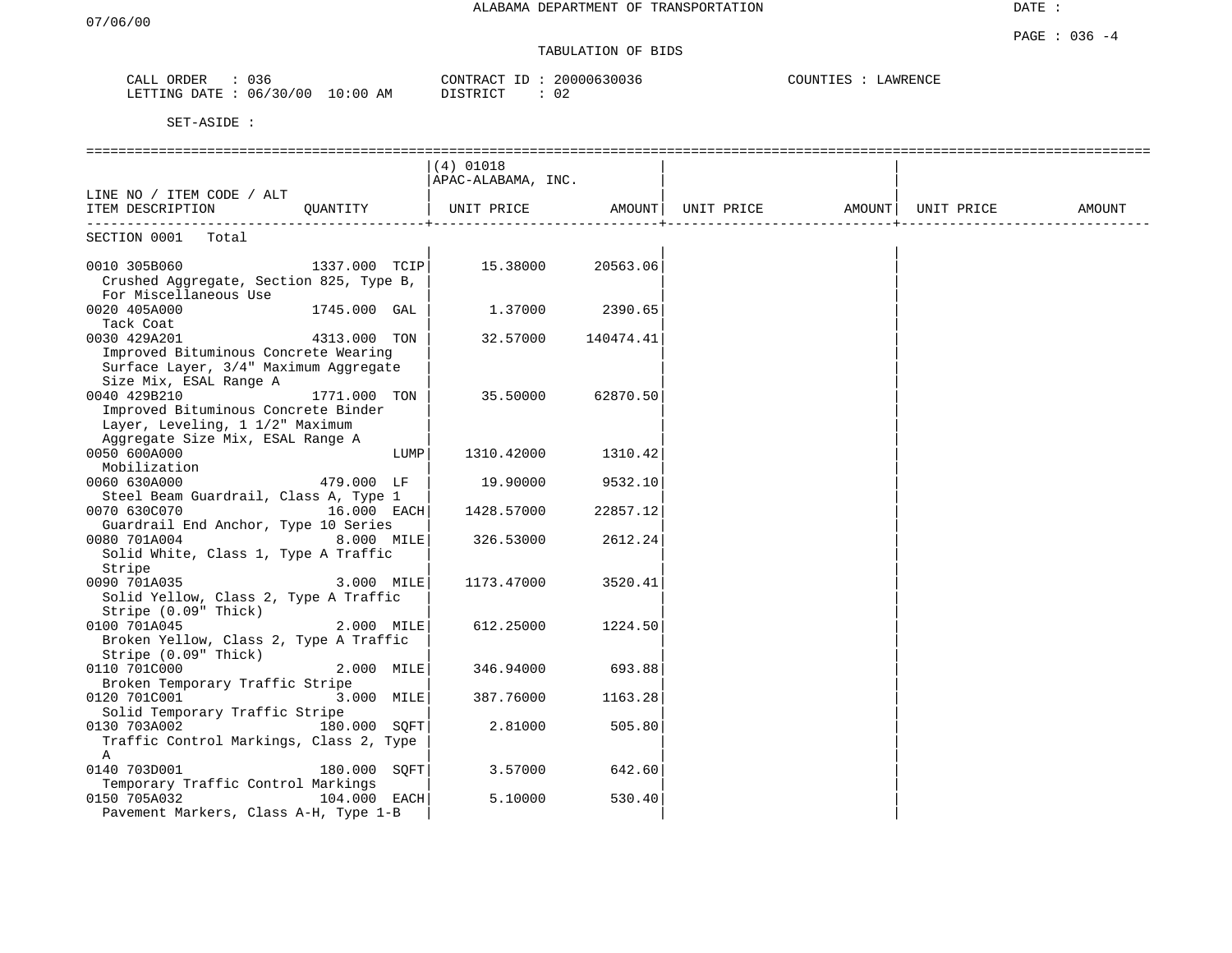| 036<br>ORDER<br>CALL     | CONTRACT                               | $ -$ | 20000630036 | COUNTIES | LAWRENCE |
|--------------------------|----------------------------------------|------|-------------|----------|----------|
| 06/30/00<br>LETTING DATE | 10:00<br><b>DISTRICT</b><br>ΆM<br>---- |      | . U 4       |          |          |

|                                        |              |      | $(4)$ 01018<br>APAC-ALABAMA, INC. |            |            |        |            |        |
|----------------------------------------|--------------|------|-----------------------------------|------------|------------|--------|------------|--------|
| LINE NO / ITEM CODE / ALT              |              |      |                                   |            |            |        |            |        |
| ITEM DESCRIPTION                       | OUANTITY     |      | UNIT PRICE                        | AMOUNT     | UNIT PRICE | AMOUNT | UNIT PRICE | AMOUNT |
| 0160 705A037<br>357.000 EACH           |              |      | 5.10000                           | 1820.70    |            |        |            |        |
| Pavement Markers, Class A-H, Type 2-D  |              |      |                                   |            |            |        |            |        |
| 0170 740B000                           | 260.000 SOFT |      | 9.54000                           | 2480.40    |            |        |            |        |
| Construction Signs                     |              |      |                                   |            |            |        |            |        |
| 0180 740E000                           | 30.000       | EACH | 13.13000                          | 393.90     |            |        |            |        |
| Cones (36 Inches High)                 |              |      |                                   |            |            |        |            |        |
| 0190 740M000                           | 30.000       | EACH | 8.33000                           | 249.90     |            |        |            |        |
| Weight For Cone                        |              |      |                                   |            |            |        |            |        |
| 0200 998A000                           |              | LUMP | 1,04000                           | 1.04       |            |        |            |        |
| Construction Fuel (Maximum Bid Limited |              |      |                                   |            |            |        |            |        |
| To $$313000.00)$                       |              |      |                                   |            |            |        |            |        |
| SECTION TOTALS                         |              |      | \$                                | 275,837.31 |            |        |            |        |
| CONTRACT TOTALS                        |              |      | Ŝ.                                | 275,837.31 |            |        |            |        |
|                                        |              |      |                                   |            |            |        |            |        |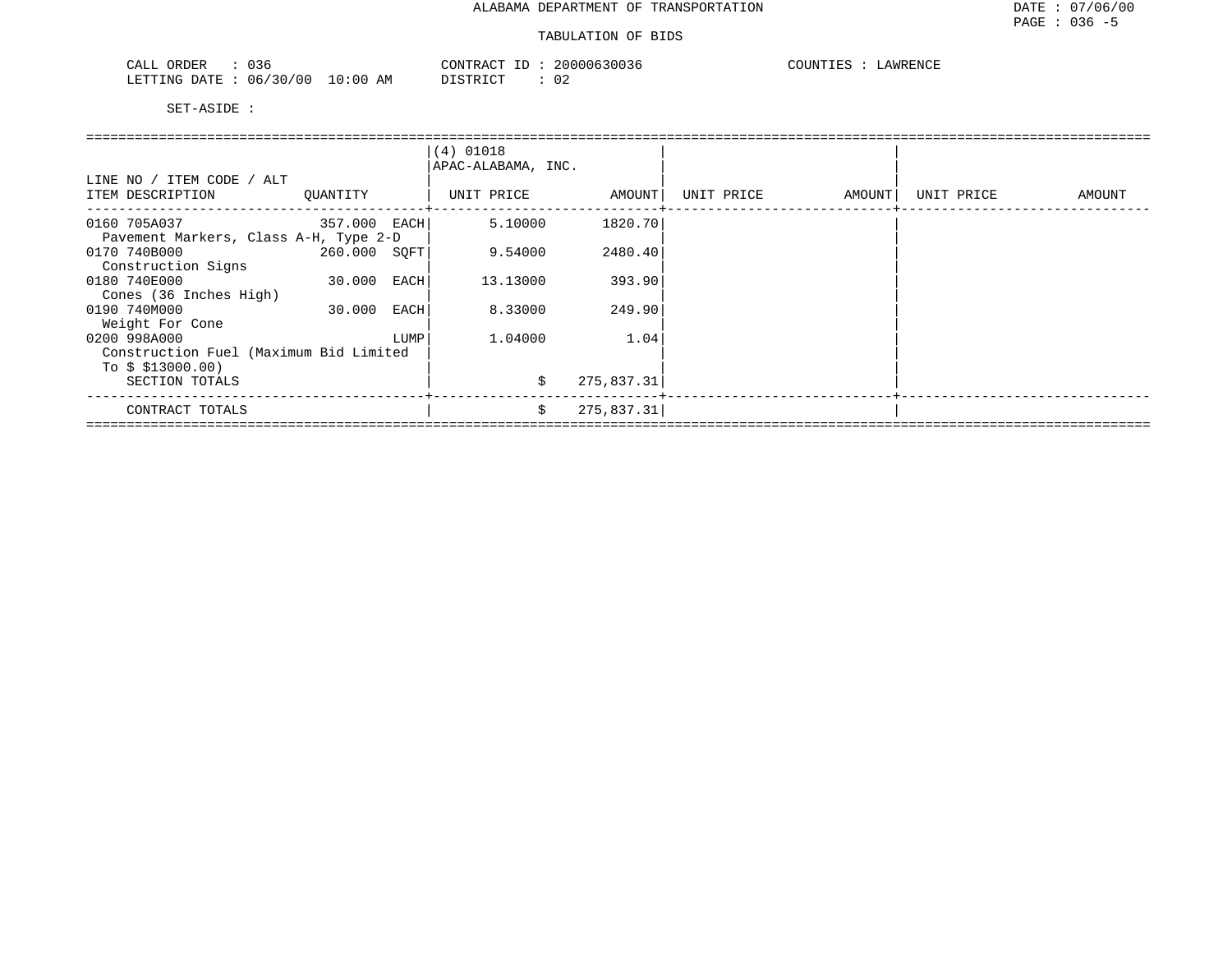## VENDOR RANKING

|      | $\therefore$ 0.37<br>CALL ORDER<br>LETTING DATE: 06/30/00 | 10:00 AM                                               | CONTRACT ID: 20000630037<br>$\therefore$ 04<br>DISTRICT                                                                                     |              |                  | COUNTIES : RANDOLPH            |                        |
|------|-----------------------------------------------------------|--------------------------------------------------------|---------------------------------------------------------------------------------------------------------------------------------------------|--------------|------------------|--------------------------------|------------------------|
|      | CONTRACT DESCRIPTION:<br>River. Length 7.100 mi.          |                                                        | 60<br>CONTRACT TIME:<br>for constructing the Resurfacing and Traffic Stripe on<br>C.R.#82 from Morrison Crossroads to the Little Tallapoosa | Working Days | (available days) | $PROJECT(S)$ : STPNU-5605(113) |                        |
|      | SET-ASIDE :                                               |                                                        |                                                                                                                                             |              |                  |                                |                        |
| RANK | VENDOR NO. / NAME                                         |                                                        |                                                                                                                                             |              |                  | TOTAL<br><b>BID</b>            | % OVER<br>LOW BID      |
|      | 13022<br>01018                                            | MCCARTNEY CONSTRUCTION CO., INC.<br>APAC-ALABAMA, INC. |                                                                                                                                             |              |                  | 559,758.00<br>563,653.01       | 100.0000%<br>100.6958% |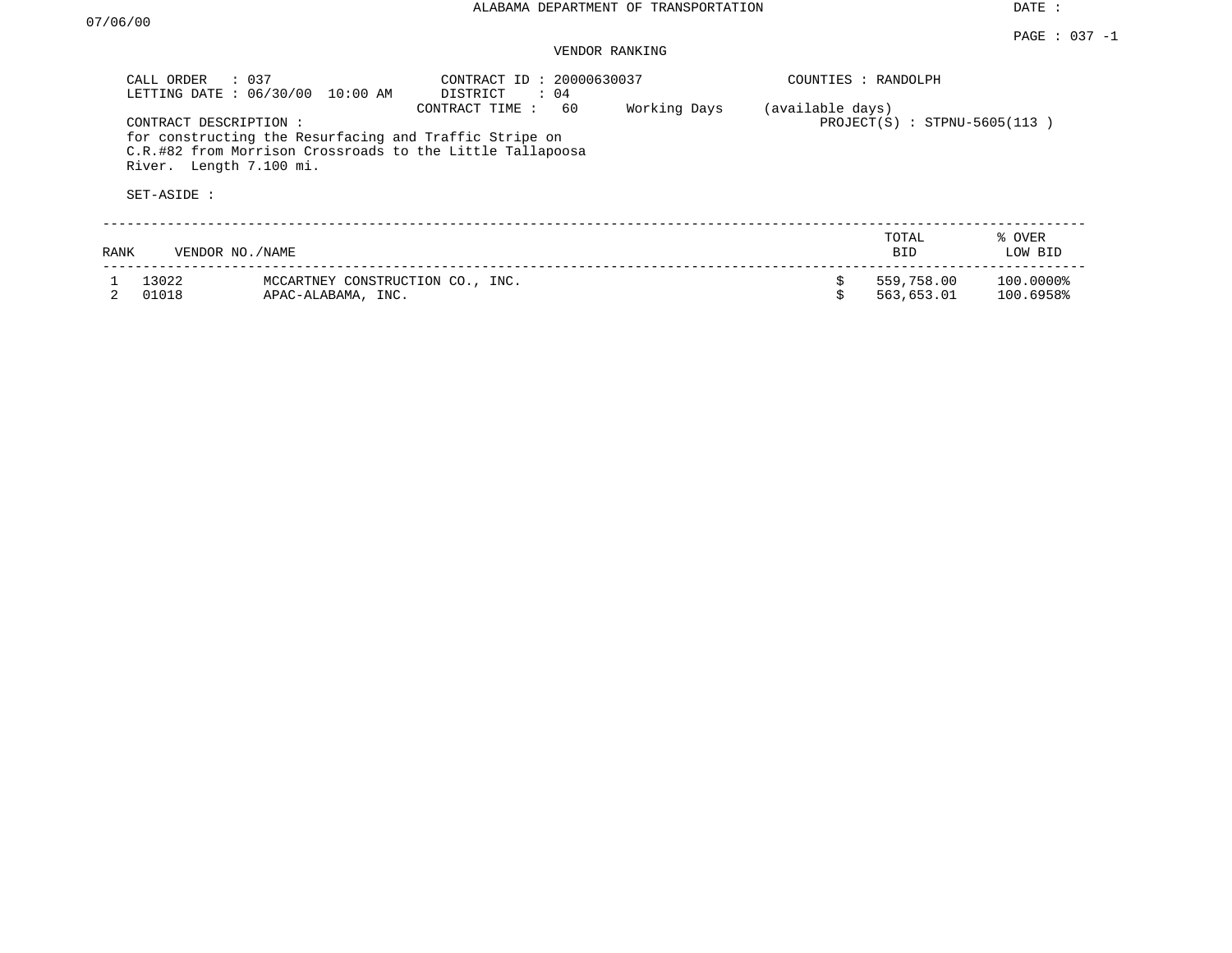| $\sim$ $\sim$ $\sim$<br>JRDEP.<br>د ∪<br>- THT |             | ⊤™∆ ہ<br>$\cap$ NTR $\sim$ | ົດ<br>(1111111631111 | דית. ANDOT<br><b>ALLUL</b> |
|------------------------------------------------|-------------|----------------------------|----------------------|----------------------------|
| 30/00<br>LETTING<br>חימת<br>06                 | '0:00<br>AΜ | יחי הרים דרי<br>.          | 04                   |                            |

|                                                |               |      | $(1)$ 13022                                    |                   | $(2)$ 01018       |                                         |            |        |
|------------------------------------------------|---------------|------|------------------------------------------------|-------------------|-------------------|-----------------------------------------|------------|--------|
|                                                |               |      | MCCARTNEY CONSTRUCTION CO., APAC-ALABAMA, INC. |                   |                   |                                         |            |        |
| LINE NO / ITEM CODE / ALT                      |               |      |                                                |                   |                   |                                         |            |        |
| ITEM DESCRIPTION QUANTITY                      |               |      | UNIT PRICE AMOUNT                              |                   | UNIT PRICE AMOUNT |                                         | UNIT PRICE | AMOUNT |
| ------------------------<br>SECTION 0001 Total |               |      |                                                |                   |                   | . _ _ _ _ _ _ _ _ _ _ _ _ _ _ _ _ _ _ + |            |        |
|                                                | 5700.000 TCIP |      |                                                | 12.00000 68400.00 | 13.66000 77862.00 |                                         |            |        |
| 0010 305B060                                   |               |      |                                                |                   |                   |                                         |            |        |
| Crushed Aggregate, Section 825,                |               |      |                                                |                   |                   |                                         |            |        |
| Shoulder Material, For Miscellaneous Use       |               |      |                                                |                   |                   |                                         |            |        |
| 0020 405A000                                   | 5010.000 GAL  |      | 1,10000                                        | 5511.00           | 0.00000           | 0.00                                    |            |        |
| Tack Coat                                      |               |      |                                                |                   |                   |                                         |            |        |
| 0030 429A200                                   | 4725.000 TON  |      | 31.00000                                       | 146475.00         | 31.23000          | 147561.75                               |            |        |
| Improved Bituminous Concrete Wearing           |               |      |                                                |                   |                   |                                         |            |        |
| Surface Layer, 1/2" Maximum Aggregate          |               |      |                                                |                   |                   |                                         |            |        |
| Size Mix, ESAL Range A                         |               |      |                                                |                   |                   |                                         |            |        |
| 0040 429A206                                   | 300.000 TON   |      | 37.05000                                       | 11115.00          |                   | 33.03000 9909.00                        |            |        |
| Improved Bituminous Concrete Wearing           |               |      |                                                |                   |                   |                                         |            |        |
| Surface Layer, Leveling, 1/2" Maximum          |               |      |                                                |                   |                   |                                         |            |        |
| Aggregate Size Mix, ESAL Range A               |               |      |                                                |                   |                   |                                         |            |        |
| 0050 429B201                                   | 8332.000 TON  |      | 26.00000                                       | 216632.00         | 26.04000          | 216965.28                               |            |        |
| Improved Bituminous Concrete Binder            |               |      |                                                |                   |                   |                                         |            |        |
| Layer, 1" Maximum Aggregate Size Mix,          |               |      |                                                |                   |                   |                                         |            |        |
| ESAL Range A                                   |               |      |                                                |                   |                   |                                         |            |        |
| 0060 429B205                                   | 500.000 TON   |      | 60.00000                                       | 30000.00          | 72.56000          | 36280.00                                |            |        |
| Improved Bituminous Concrete Binder            |               |      |                                                |                   |                   |                                         |            |        |
| Layer, Patching, 1" Maximum Aggregate          |               |      |                                                |                   |                   |                                         |            |        |
| Size Mix, ESAL Range A                         |               |      |                                                |                   |                   |                                         |            |        |
| 0070 429C211                                   | 785.000 TON   |      | 27.50000                                       | 21587.50          | 27.72000          | 21760.20                                |            |        |
| Improved Bituminous Concrete Base Layer,       |               |      |                                                |                   |                   |                                         |            |        |
| Widening, 1 1/2" Maximum Aggregate             |               |      |                                                |                   |                   |                                         |            |        |
| Size Mix, ESAL Range A                         |               |      |                                                |                   |                   |                                         |            |        |
| 0080 600A000                                   |               | LUMP | 10160.00000                                    | 10160.00          | 1575.00000        | 1575.00                                 |            |        |
| Mobilization                                   |               |      |                                                |                   |                   |                                         |            |        |
| 0090 701A031                                   | 15.000 MILE   |      | 940.00000                                      | 14100.00          | 987.00000         | 14805.00                                |            |        |
| Solid White, Class 2, Type A Traffic           |               |      |                                                |                   |                   |                                         |            |        |
| Stripe (0.06" Thick)                           |               |      |                                                |                   |                   |                                         |            |        |
| 0100 701A035<br>12.000 MILE                    |               |      | 1050.00000                                     | 12600.00          | 1102.50000        | 13230.00                                |            |        |
| Solid Yellow, Class 2, Type A Traffic          |               |      |                                                |                   |                   |                                         |            |        |
| Stripe (0.09" Thick)                           |               |      |                                                |                   |                   |                                         |            |        |
| 0110 701A045                                   | $2.000$ MILE  |      | 600.00000                                      | 1200.00           | 630.00000         | 1260.00                                 |            |        |
| Broken Yellow, Class 2, Type A Traffic         |               |      |                                                |                   |                   |                                         |            |        |
| Stripe (0.09" Thick)                           |               |      |                                                |                   |                   |                                         |            |        |
| 0120 701C000                                   | $4.000$ MILE  |      | 340.00000                                      | 1360.00           | 357.00000         | 1428.00                                 |            |        |
| Broken Temporary Traffic Stripe                |               |      |                                                |                   |                   |                                         |            |        |
| 0130 701C001                                   | 24.000 MILE   |      | 380.00000                                      | 9120.00           | 399.00000         | 9576.00                                 |            |        |
| Solid Temporary Traffic Stripe                 |               |      |                                                |                   |                   |                                         |            |        |
|                                                |               |      |                                                |                   |                   |                                         |            |        |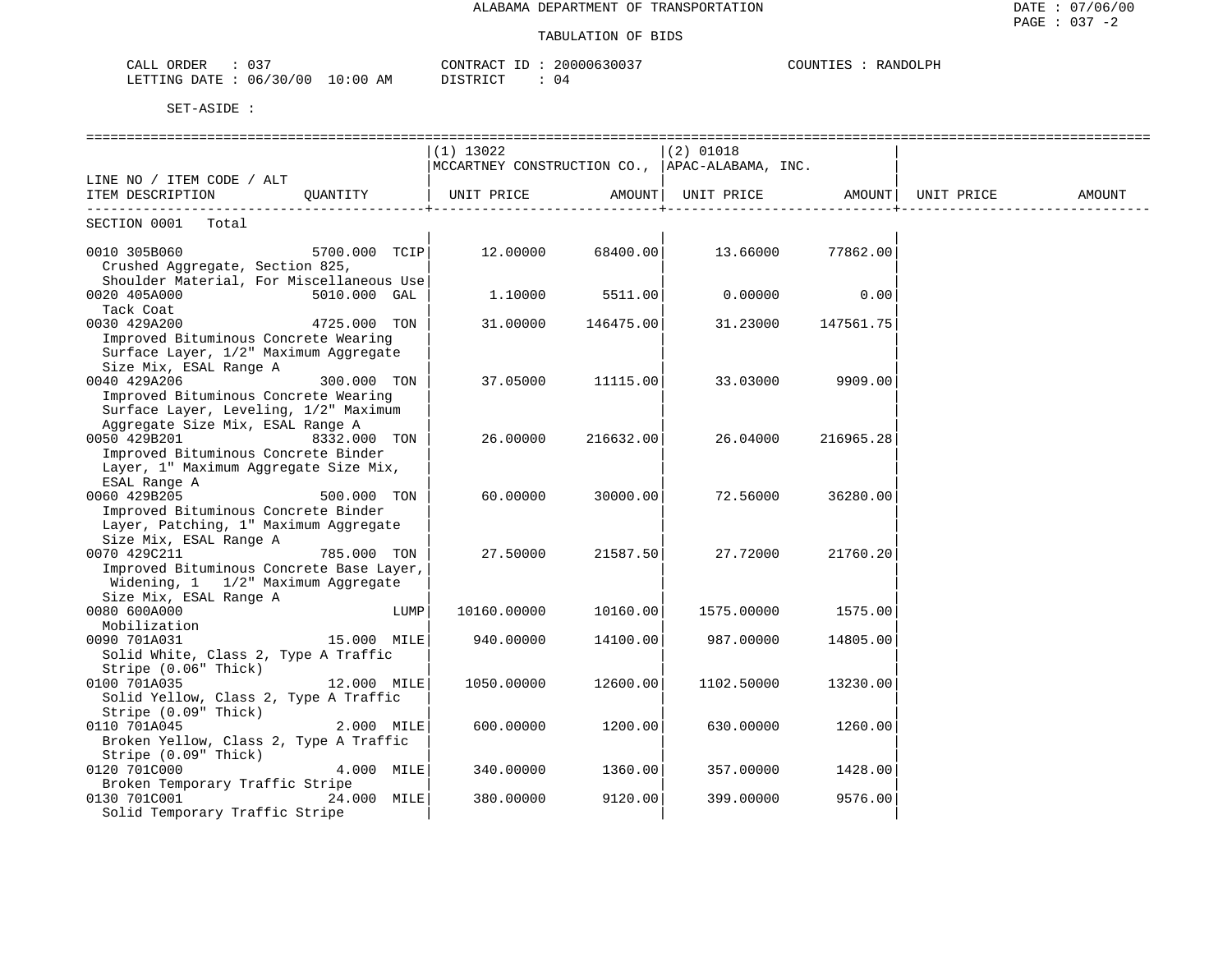| ハマワ<br>ORDER<br>CALI<br>ັບມ             |                   | CONTR<br>$\cdot$ , $\cdot$ D $\Lambda$ $\cap$ $\Gamma$<br>D.                                                                                                                                                                                                                                                       | ን በ በ<br>163003 | COUNTIES<br>RANDOLPH |
|-----------------------------------------|-------------------|--------------------------------------------------------------------------------------------------------------------------------------------------------------------------------------------------------------------------------------------------------------------------------------------------------------------|-----------------|----------------------|
| ີ ? ∩<br>LETTING<br>06/<br>DATE.<br>700 | 10:6<br>AΜ<br>00. | $\sqrt{7}$ $\sqrt{2}$ $\sqrt{2}$ $\sqrt{2}$ $\sqrt{2}$ $\sqrt{2}$ $\sqrt{2}$ $\sqrt{2}$ $\sqrt{2}$ $\sqrt{2}$ $\sqrt{2}$ $\sqrt{2}$ $\sqrt{2}$ $\sqrt{2}$ $\sqrt{2}$ $\sqrt{2}$ $\sqrt{2}$ $\sqrt{2}$ $\sqrt{2}$ $\sqrt{2}$ $\sqrt{2}$ $\sqrt{2}$ $\sqrt{2}$ $\sqrt{2}$ $\sqrt{2}$ $\sqrt{2}$ $\sqrt{2}$ $\sqrt{2$ | 04              |                      |

|                                                                           |          |      | $(1)$ 13022<br>MCCARTNEY CONSTRUCTION CO., |            | $ (2)$ 01018<br>  APAC-ALABAMA, INC. |                  |            |        |
|---------------------------------------------------------------------------|----------|------|--------------------------------------------|------------|--------------------------------------|------------------|------------|--------|
| LINE NO / ITEM CODE / ALT<br>ITEM DESCRIPTION                             | OUANTITY |      | UNIT PRICE                                 | AMOUNT     | UNIT PRICE                           | AMOUNT           | UNIT PRICE | AMOUNT |
| 0140 703A002 700.000 SOFT<br>Traffic Control Markings, Class 2, Type<br>Α |          |      | 1.80000                                    | 1260.00    | 1.89000                              | 1323.00          |            |        |
| 0150 705A032<br>188.000 EACH<br>Pavement Markers, Class A-H, Type 1-B     |          |      | 5.00000                                    | 940.00     | 5.25000                              | 987.00           |            |        |
| 0160 705A037<br>750.000 EACH<br>Pavement Markers, Class A-H, Type 2-D     |          |      | 5.25000                                    | 3937.50    | 5.51000                              | 4132.50          |            |        |
| 0170 740B000<br>286.000 SOFT<br>Construction Signs                        |          |      | 10.00000                                   | 2860.00    | 7.98000                              | 2282.28          |            |        |
| 0180 7400000<br>Pilot Car                                                 | 1.000    | EACH | 2500.00000                                 | 2500.00    | 2716.00000                           | 2716.00          |            |        |
| 0190 998A000<br>Construction Fuel (Maximum Bid Limited<br>To $$12500.00)$ |          | LUMP | 0.00000                                    | 0.00       | 0.00000                              | 0.00             |            |        |
| SECTION TOTALS                                                            |          |      | \$                                         | 559,758.00 |                                      | \$<br>563,653.01 |            |        |
| CONTRACT TOTALS                                                           |          |      | Ŝ.                                         | 559,758.00 | $\ddot{s}$                           | 563,653.01       |            |        |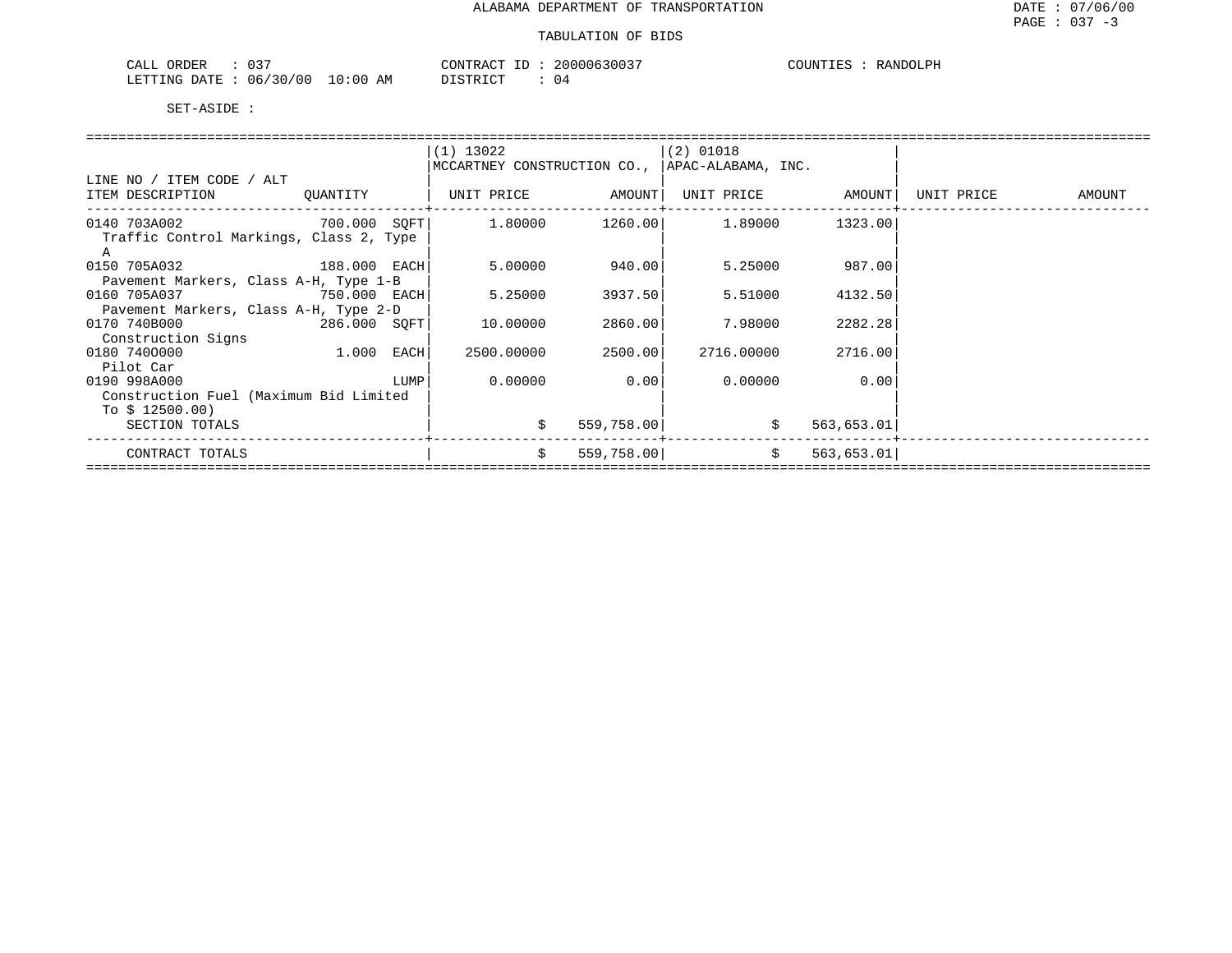## VENDOR RANKING

|      | CALL ORDER : 038<br>LETTING DATE: 06/30/00                  | 10:00 AM                                                                                                     | CONTRACT ID: 20000630038<br>DISTRICT<br>: 08                                                                                                            |              |                  | COUNTIES : WILCOX                                            |                                                  |
|------|-------------------------------------------------------------|--------------------------------------------------------------------------------------------------------------|---------------------------------------------------------------------------------------------------------------------------------------------------------|--------------|------------------|--------------------------------------------------------------|--------------------------------------------------|
|      | CONTRACT DESCRIPTION:<br>Length $-0.591$ mi.<br>SET-ASIDE : |                                                                                                              | CONTRACT TIME: 200<br>RURAL<br>for constructing the Bridge Replacements and Approaches on<br>S.R. #162 at Dixon Creek and Reliefs, northwest of Camden. | Working Days | (available days) | $PROJECT(S) : BR-6619(104)$                                  |                                                  |
| RANK | VENDOR NO./NAME                                             |                                                                                                              |                                                                                                                                                         |              |                  | TOTAL<br><b>BID</b>                                          | % OVER<br>LOW BID                                |
| 4    | 13053<br>18046<br>03001<br>12003                            | MCINNIS CORPORATION<br>REESE & HOWELL, INC.<br>CLARK CONSTRUCTION COMPANY, INC.<br>L & A CONTRACTING COMPANY |                                                                                                                                                         |              |                  | 1,790,387.37<br>1,843,129.87<br>2,021,578.17<br>2,385,761.78 | 100.0000%<br>102.9458%<br>112.9128%<br>133.2539% |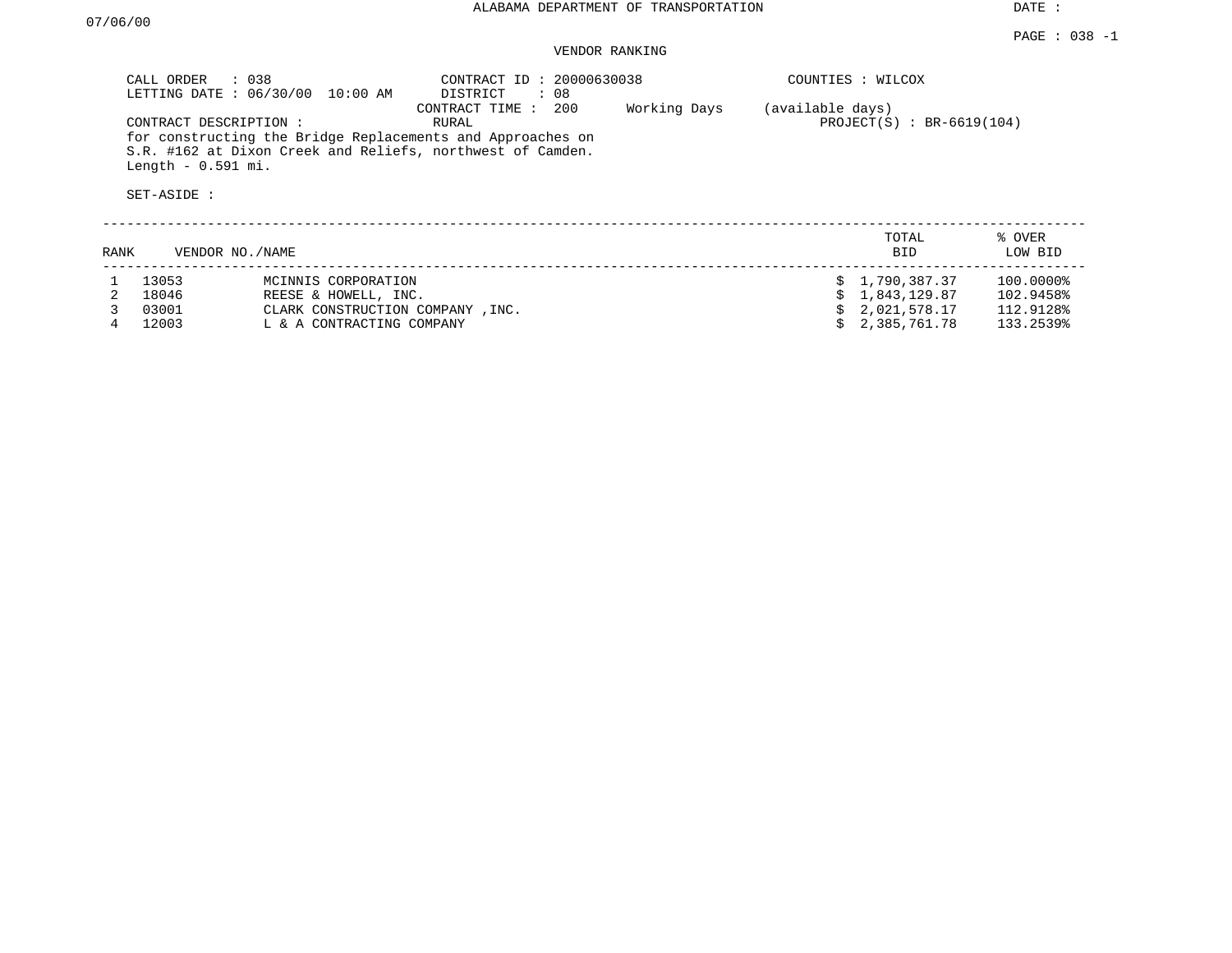| CALL ORDER                      | 038 |  | CONTRACT | ID | 20000630038 | COUNTIES | WILCOX |
|---------------------------------|-----|--|----------|----|-------------|----------|--------|
| LETTING DATE: 06/30/00 10:00 AM |     |  | DISTRICT |    | 08          |          |        |

|                                                                              |                |      | ------------------------------                                                                                |           |             |                           |                                                     |           |
|------------------------------------------------------------------------------|----------------|------|---------------------------------------------------------------------------------------------------------------|-----------|-------------|---------------------------|-----------------------------------------------------|-----------|
|                                                                              |                |      | $(1)$ 13053                                                                                                   |           | $(2)$ 18046 |                           | (3) 03001                                           |           |
|                                                                              |                |      | MCINNIS CORPORATION                                                                                           |           |             |                           | REESE & HOWELL, INC.   CLARK CONSTRUCTION CO., INC. |           |
| LINE NO / ITEM CODE / ALT                                                    |                |      |                                                                                                               |           |             |                           |                                                     |           |
| ITEM DESCRIPTION QUANTITY                                                    |                |      | UNIT PRICE                 AMOUNT    UNIT PRICE                 AMOUNT    UNIT PRICE                   AMOUNT |           |             | ------------------------- |                                                     |           |
| SECTION 0001 TOTAL                                                           |                |      |                                                                                                               |           |             |                           |                                                     |           |
| 0010 201A000<br>Clearing & Grubbing (Approximately 18                        |                | LUMP | 49460.00000                                                                                                   | 49460.00  | 60000.00000 |                           | 60000.00 125000.00000                               | 125000.00 |
| Acres)                                                                       |                |      |                                                                                                               |           |             |                           |                                                     |           |
| 0020 206A000                                                                 |                | LUMP | 15000.00000                                                                                                   | 15000.00  | 15000.00000 | 15000.00                  | 25000.00000                                         | 25000.00  |
| Removal Of Old Bridge Station 58+59.46                                       |                |      |                                                                                                               |           |             |                           |                                                     |           |
| 0030 206A001                                                                 |                | LUMP | 30000.00000                                                                                                   | 30000.00  | 30000.00000 | 30000.00                  | 40000.00000                                         | 40000.00  |
| Removal Of Old Bridge Station 61+59.18<br>0040 206A002                       |                | LUMP | 15000.00000                                                                                                   | 15000.00  | 15000.00000 | 15000.00                  | 25000.00000                                         | 25000.00  |
| Removal Of Old Bridge Station 69+72.40                                       |                |      |                                                                                                               |           |             |                           |                                                     |           |
| 0050 210A000                                                                 | 9037.000 CYIP  |      | 3.25000                                                                                                       | 29370.25  | 2,00000     | 18074.00                  | 2.60000                                             | 23496.20  |
| Unclassified Excavation<br>0060 210C000                                      | 6494.000 CYIP  |      | 7.00000                                                                                                       | 45458.00  | 3.50000     | 22729.00                  | 6.00000                                             | 38964.00  |
| Muck Excavation                                                              |                |      |                                                                                                               |           |             |                           |                                                     |           |
| 0070 210D000                                                                 | 44035.000 CYIP |      | 4.50000                                                                                                       | 198157.50 | 3.50000     | 154122.50                 | 3.35000                                             | 147517.25 |
| Borrow Excavation<br>0080 210D021                                            | 812.000 CYIP   |      | 5.50000                                                                                                       | 4466.00   | 12.00000    | 9744.00                   | 3.10000                                             | 2517.20   |
| Borrow Excavation (Loose Truckbed                                            |                |      |                                                                                                               |           |             |                           |                                                     |           |
| Measurement) (A4 or Better)                                                  |                |      |                                                                                                               |           |             |                           |                                                     |           |
| 0090 401A000                                                                 | 2045.000 SYCP  |      | 0.50000                                                                                                       | 1022.50   | 0.50000     | 1022.50                   | 0.50000                                             | 1022.50   |
| Bituminous Treatment A<br>0100 405A000                                       | 450.000 GAL    |      | 2.50000                                                                                                       | 1125.00   | 2.50000     | 1125.00                   | 2.50000                                             | 1125.00   |
| Tack Coat                                                                    |                |      |                                                                                                               |           |             |                           |                                                     |           |
| 0110 428B000                                                                 | 2630.000 LF    |      | 0.20000                                                                                                       | 526.00    | 0.20000     | 526.00                    | 0.20000                                             | 526.00    |
| Scoring Bituminous Pavement Surface By                                       |                |      |                                                                                                               |           |             |                           |                                                     |           |
| Rolling                                                                      |                |      |                                                                                                               |           |             |                           |                                                     |           |
| 0120 429A220                                                                 | 385.000 TON    |      | 49.95000                                                                                                      | 19230.75  | 49.95000    | 19230.75                  | 49.95000                                            | 19230.75  |
| Improved Bituminous Concrete Wearing                                         |                |      |                                                                                                               |           |             |                           |                                                     |           |
| Surface Layer, 1/2" Maximum Aggregate                                        |                |      |                                                                                                               |           |             |                           |                                                     |           |
| Size Mix, ESAL Range B                                                       |                |      |                                                                                                               |           |             |                           |                                                     |           |
| 0130 429B221                                                                 | 266.000 TON    |      | 47.95000                                                                                                      | 12754.70  | 47.95000    | 12754.701                 | 47.95000                                            | 12754.70  |
| Improved Bituminous Concrete Binder                                          |                |      |                                                                                                               |           |             |                           |                                                     |           |
| Layer, 1" Maximum Aggregate Size Mix,                                        |                |      |                                                                                                               |           |             |                           |                                                     |           |
| ESAL Range B                                                                 |                |      |                                                                                                               |           |             |                           |                                                     |           |
| 0140 429B225                                                                 | 100.000 TON    |      | 75.00000                                                                                                      | 7500.00   | 75.00000    | 7500.00                   | 75.00000                                            | 7500.00   |
| Improved Bituminous Concrete Binder<br>Layer, Patching, 1" Maximum Aggregate |                |      |                                                                                                               |           |             |                           |                                                     |           |
| Size Mix, ESAL Range B                                                       |                |      |                                                                                                               |           |             |                           |                                                     |           |
| 0150 429B229                                                                 | 735.000 TON    |      | 49.90000                                                                                                      | 36676.50  | 49.90000    | 36676.50                  | 49.90000                                            | 36676.50  |
| Improved Bituminous Concrete Binder                                          |                |      |                                                                                                               |           |             |                           |                                                     |           |
| Layer, Leveling, 1" Maximum Aggregate                                        |                |      |                                                                                                               |           |             |                           |                                                     |           |
| Size Mix, ESAL Range B                                                       |                |      |                                                                                                               |           |             |                           |                                                     |           |
|                                                                              |                |      |                                                                                                               |           |             |                           |                                                     |           |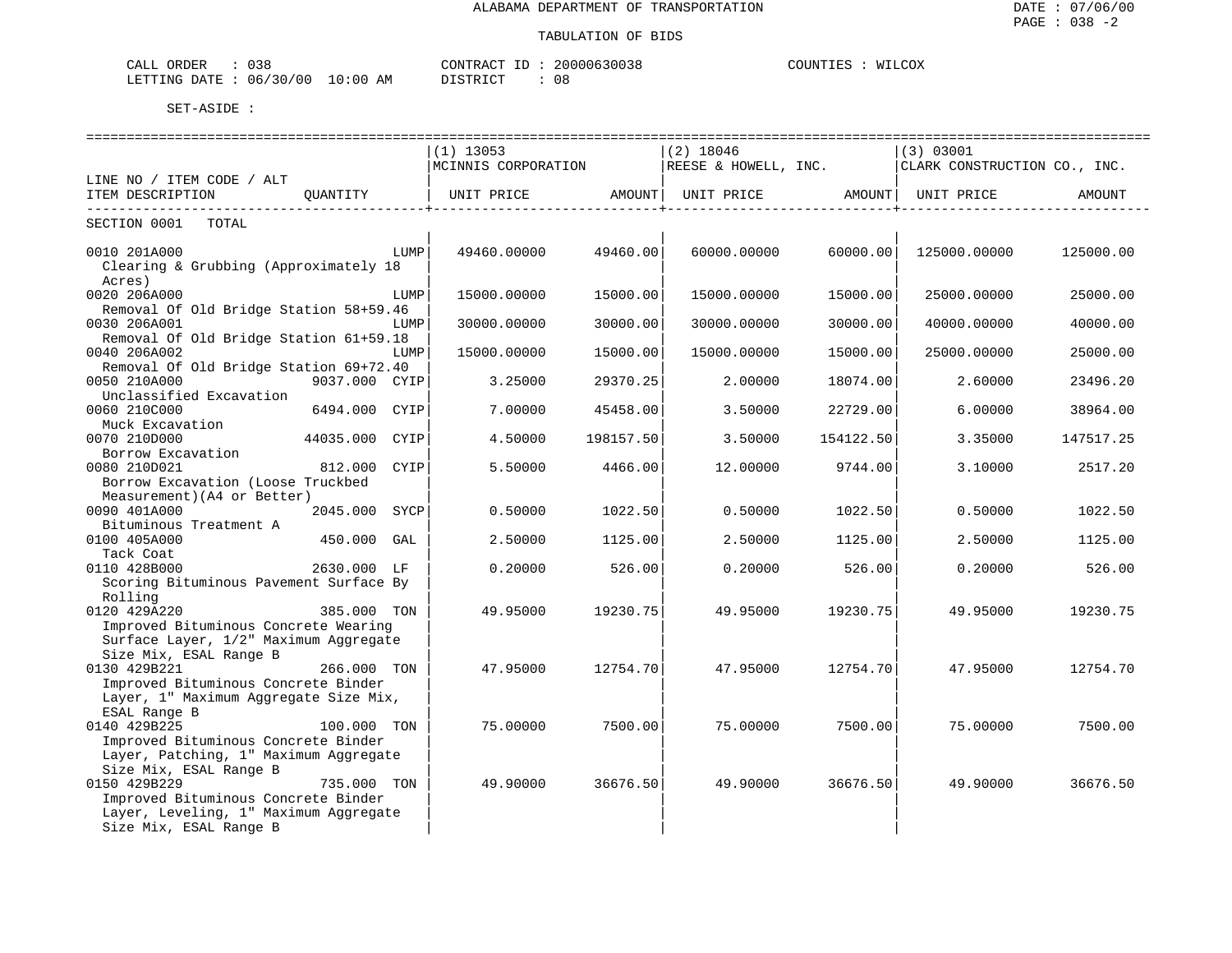| CALL ORDER                       | 038 | CONTRACT ID : | 20000630038 | COUNTIES | WILCOX |
|----------------------------------|-----|---------------|-------------|----------|--------|
| LETTING DATE : 06/30/00 10:00 AM |     | DISTRICT      | 0 a         |          |        |

|                                             |              |      | $(1)$ 13053                                        |           | $(2)$ 18046          |           | (3) 03001                    |           |
|---------------------------------------------|--------------|------|----------------------------------------------------|-----------|----------------------|-----------|------------------------------|-----------|
|                                             |              |      | MCINNIS CORPORATION                                |           | REESE & HOWELL, INC. |           | CLARK CONSTRUCTION CO., INC. |           |
| LINE NO / ITEM CODE / ALT                   |              |      |                                                    |           |                      |           |                              |           |
| ITEM DESCRIPTION                            | OUANTITY     |      | UNIT PRICE AMOUNT   UNIT PRICE AMOUNT   UNIT PRICE |           |                      |           |                              | AMOUNT    |
| 0160 429C220                                | 572.000 TON  |      | 45.90000                                           | 26254.80  | 45.90000             | 26254.80  | 45.90000                     | 26254.80  |
| Improved Bituminous Concrete Base Layer,    |              |      |                                                    |           |                      |           |                              |           |
| 1" Maximum Aggregate Size Mix, ESAL         |              |      |                                                    |           |                      |           |                              |           |
| Range B                                     |              |      |                                                    |           |                      |           |                              |           |
| 0170 430B000                                | 100.000 TNCP |      | 25.00000                                           | 2500.00   | 23.00000             | 2300.00   | 20.00000                     | 2000.00   |
| Aggregate Surfacing (AHD #467 Or #57)       |              |      |                                                    |           |                      |           |                              |           |
| 0180 450B000                                | 214.000 SOYD |      | 70.00000                                           | 14980.00  | 70.00000             | 14980.00  | 75.00000                     | 16050.00  |
| Reinforced Cement Concrete Bridge End       |              |      |                                                    |           |                      |           |                              |           |
| Slab                                        |              |      |                                                    |           |                      |           |                              |           |
| 0190 502A000                                | 18000.000 LB |      | 0.62000                                            | 11160.00  | 0.62000              | 11160.00  | 0.45000                      | 8100.00   |
| Steel Reinforcement<br>0200 502B000         |              | LUMP | 76700.00000                                        | 76700.00  | 76700.00000          | 76700.00  |                              | 56000.00  |
| Steel Reinforcement For Bridge              |              |      |                                                    |           |                      |           | 56000.00000                  |           |
| Superstructure Station 60+52.0,             |              |      |                                                    |           |                      |           |                              |           |
| Approximately 123,700 Pounds                |              |      |                                                    |           |                      |           |                              |           |
| 0210 502B001                                |              | LUMP | 44000.00000                                        | 44000.00  | 44000.00000          | 44000.00  | 32000.00000                  | 32000.00  |
| Steel Reinforcement For Bridge              |              |      |                                                    |           |                      |           |                              |           |
| Superstructure Station 69+10.0,             |              |      |                                                    |           |                      |           |                              |           |
| Approximately 70,900 Pounds                 |              |      |                                                    |           |                      |           |                              |           |
| 0220 505A000                                | 2.000 EACH   |      | 2000.00000                                         | 4000.00   | 2000.00000           | 4000.00   | 2500.00000                   | 5000.00   |
| Steel Test Piles (HP 10x42)                 |              |      |                                                    |           |                      |           |                              |           |
| 0230 505A004                                | 2,000        | EACH | 2400.00000                                         | 4800.00   | 2400.00000           | 4800.00   | 3000.00000                   | 6000.00   |
| Steel Test Piles (HP 14x73)<br>0240 505B055 | 2.000        | EACH | 400.00000                                          | 800.00    | 400.00000            | 800.00    | 1250.00000                   | 2500.00   |
| Static Loading Tests (HP 10x42)             |              |      |                                                    |           |                      |           |                              |           |
| 0250 505B059                                | 2.000 EACH   |      | 600.00000                                          | 1200.00   | 600.00000            | 1200.00   | 1500.00000                   | 3000.00   |
| Static Loading Tests (HP 14x73)             |              |      |                                                    |           |                      |           |                              |           |
| 0260 505C000                                | 2065.000 LF  |      | 19.00000                                           | 39235.00  | 19.00000             | 39235.00  | 20.00000                     | 41300.00  |
| Steel Piling (HP 10x42)                     |              |      |                                                    |           |                      |           |                              |           |
| 0270 505C004                                | 4832.000 LF  |      | 27.00000                                           | 130464.00 | 27.00000             | 130464.00 | 27.00000                     | 130464.00 |
| Steel Piling (HP 14x73)                     |              |      |                                                    |           |                      |           |                              |           |
| 0280 505H000                                | 1800.000 LF  |      | 8.00000                                            | 14400.00  | 8,00000              | 14400.00  | 25.00000                     | 45000.00  |
| Pilot Holes<br>0290 508A000                 | 4330.000 LB  |      | 2.00000                                            | 8660.00   | 2.00000              | 8660.00   | 2.50000                      | 10825.00  |
| Structural Steel                            |              |      |                                                    |           |                      |           |                              |           |
| 0300 510A000                                | 260.000 CUYD |      | 270.00000                                          | 70200.00  | 270.00000            | 70200.00  | 350.00000                    | 91000.00  |
| Bridge Substructure Concrete, Class A       |              |      |                                                    |           |                      |           |                              |           |
| 0310 510C051                                |              | LUMP | 172800.00000                                       | 172800.00 | 172800.00000         | 172800.00 | 163000.00000                 | 163000.00 |
| Bridge Concrete Superstructure, Station     |              |      |                                                    |           |                      |           |                              |           |
| 60+52.0, Approximately 467 Cubic Yards      |              |      |                                                    |           |                      |           |                              |           |
| 0320 510C052                                |              | LUMP | 97700.00000                                        | 97700.00  | 97700.00000          | 97700.00  | 92000.00000                  | 92000.00  |
| Bridge Concrete Superstructure, Station     |              |      |                                                    |           |                      |           |                              |           |
| 69+10.0, Approximately 264 Cubic Yards      |              |      |                                                    |           |                      |           |                              |           |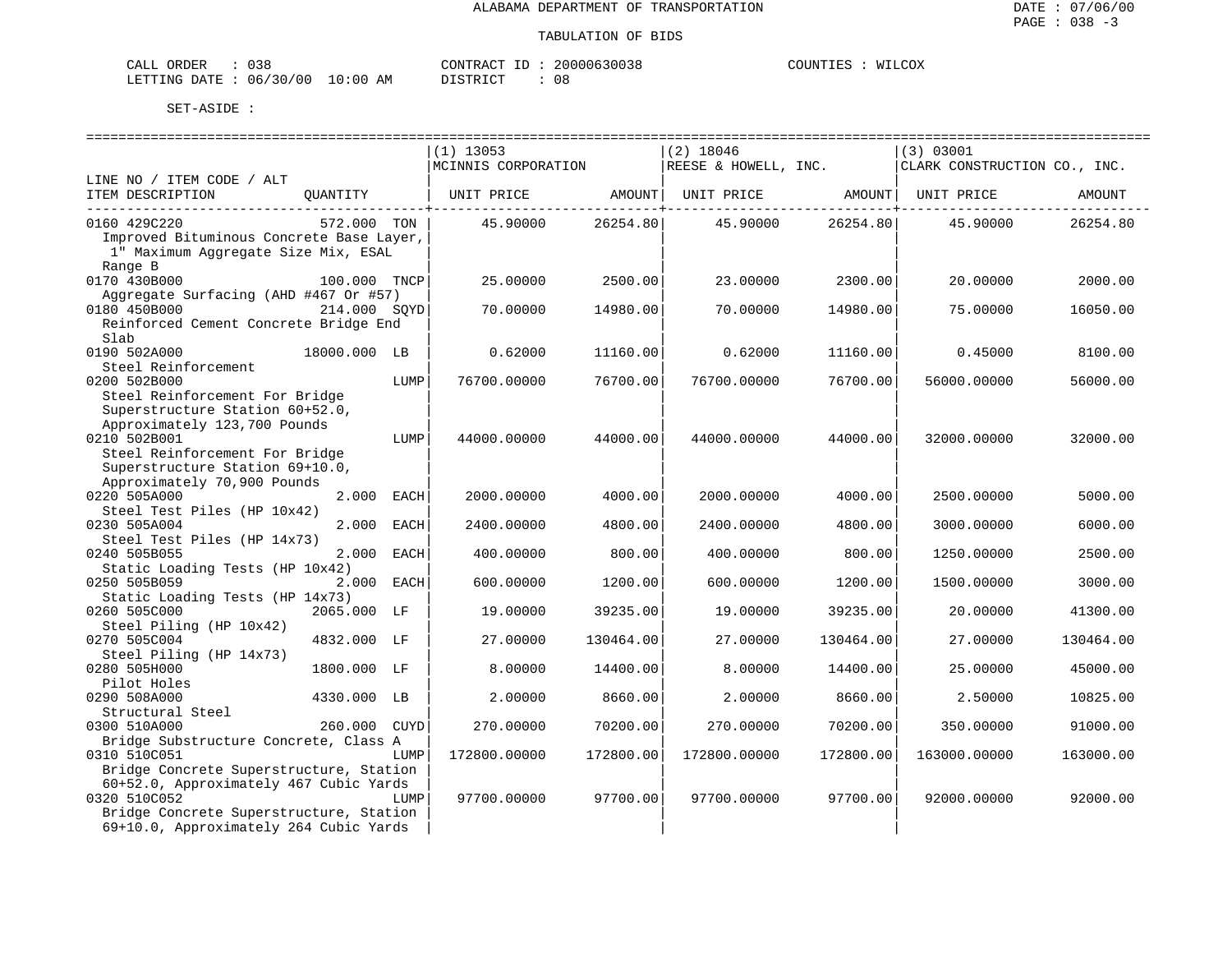| CALL ORDER                       | 038 | CONTRACT ID : |  | 20000630038 | COUNTIES | WILCOX |
|----------------------------------|-----|---------------|--|-------------|----------|--------|
| LETTING DATE : 06/30/00 10:00 AM |     | DISTRICT      |  | 08          |          |        |

|                                       |               |      | $(1)$ 13053         |           | $(2)$ 18046          |           | (3) 03001                    |           |
|---------------------------------------|---------------|------|---------------------|-----------|----------------------|-----------|------------------------------|-----------|
|                                       |               |      | MCINNIS CORPORATION |           | REESE & HOWELL, INC. |           | CLARK CONSTRUCTION CO., INC. |           |
| LINE NO / ITEM CODE / ALT             |               |      |                     |           |                      |           |                              |           |
| ITEM DESCRIPTION                      | QUANTITY      |      | UNIT PRICE          | AMOUNT    | UNIT PRICE AMOUNT    |           | UNIT PRICE                   | AMOUNT    |
|                                       |               |      |                     |           |                      |           |                              |           |
| 0330 510E000                          | 2296.000 SOYD |      | 1,90000             | 4362.40   | 1,90000              | 4362.40   | 2,00000                      | 4592.00   |
| Grooving Concrete Bridge Decks        |               |      |                     |           |                      |           |                              |           |
| 0340 511A001                          | 168.000 EACH  |      | 84.00000            | 14112.00  | 84,00000             | 14112.00  | 60.00000                     | 10080.00  |
|                                       |               |      |                     |           |                      |           |                              |           |
| Elastomeric Bearings, Type 2          |               |      |                     |           |                      |           |                              |           |
| 0350 513B003                          | 3372.000 LF   |      | 51.00000            | 171972.00 | 51.00000             | 171972.00 | 50.00000                     | 168600.00 |
| Pretensioned-Prestressed Concrete     |               |      |                     |           |                      |           |                              |           |
| Girders, Type I (Specialty Item)      |               |      |                     |           |                      |           |                              |           |
| 0360 600A000                          |               | LUMP | 52000.00000         | 52000.00  | 125650.00000         | 125650.00 | 200000.00000                 | 200000.00 |
| Mobilization                          |               |      |                     |           |                      |           |                              |           |
| 0370 606A000                          | 100.000 LF    |      | 4.50000             | 450.00    | 15.00000             | 1500.00   | 8.00000                      | 800.00    |
| 6" Underdrain Pipe                    |               |      |                     |           |                      |           |                              |           |
| 0380 610C001                          | 10009.000     | TON  | 19.75000            | 197677.75 | 22.00000             | 220198.00 | 24.00000                     | 240216.00 |
| Loose Riprap, Class 2                 |               |      |                     |           |                      |           |                              |           |
| 0390 610D003                          | 6143.000 SOYD |      | 2.50000             | 15357.50  | 3.00000              | 18429.00  | 3.00000                      | 18429.00  |
|                                       |               |      |                     |           |                      |           |                              |           |
| Filter Blanket, Geotextile            |               |      |                     |           |                      |           |                              |           |
| 0400 630A000                          | 500.000 LF    |      | 14.00000            | 7000.00   | 14.00000             | 7000.00   | 14.00000                     | 7000.00   |
| Steel Beam Guardrail, Class A, Type 1 |               |      |                     |           |                      |           |                              |           |
| 0410 630C003                          | 8.000 EACH    |      | 975.00000           | 7800.00   | 975.00000            | 7800.00   | 950.00000                    | 7600.00   |
| Guardrail End Anchor, Type 13         |               |      |                     |           |                      |           |                              |           |
| 0420 630C070                          | 8.000 EACH    |      | 1400.00000          | 11200.00  | 1400.00000           | 11200.00  | 1275.00000                   | 10200.00  |
| Guardrail End Anchor, Type 10 Series  |               |      |                     |           |                      |           |                              |           |
| 0430 650A000                          | 1462.000 CYIP |      | 7.50000             | 10965.00  | 3.00000              | 4386.00   | 4.00000                      | 5848.00   |
| Topsoil                               |               |      |                     |           |                      |           |                              |           |
| 0440 650B000                          | 2709.000 CYIP |      | 5.00000             | 13545.00  | 3.00000              | 8127.00   | 2.95000                      | 7991.55   |
| Topsoil From Stockpiles               |               |      |                     |           |                      |           |                              |           |
| 0450 652A054                          | 9.000 ACRE    |      | 400.00000           | 3600.00   | 600.00000            | 5400.00   | 450.00000                    | 4050.00   |
| Seeding (Mix 2A)                      |               |      |                     |           |                      |           |                              |           |
| 0460 652B053                          |               |      |                     |           |                      |           |                              |           |
|                                       | 9.000 ACRE    |      | 400.00000           | 3600.00   | 600.00000            | 5400.00   | 600.00000                    | 5400.00   |
| Temporary Seeding (Mix 2AT)           |               |      |                     |           |                      |           |                              |           |
| 0470 652D054                          | 9.000         | ACRE | 350.00000           | 3150.00   | 600.00000            | 5400.00   | 400.00000                    | 3600.00   |
| Seeding In Stubble (Mix 2A)           |               |      |                     |           |                      |           |                              |           |
| 0480 656A000                          | 18.000 ACRE   |      | 400.00000           | 7200.00   | 600.00000            | 10800.00  | 400.00000                    | 7200.00   |
| Mulching, Class A, Type 1             |               |      |                     |           |                      |           |                              |           |
| 0490 665B000                          | 18.000 ACRE   |      | 400.00000           | 7200.00   | 600.00000            | 10800.00  | 300.00000                    | 5400.00   |
| Temporary Mulching                    |               |      |                     |           |                      |           |                              |           |
| 0500 665F000                          | 550.000       | EACH | 5.00000             | 2750.00   | 5.00000              | 2750.00   | 5.00000                      | 2750.00   |
| Hay Bales                             |               |      |                     |           |                      |           |                              |           |
| 0510 6651000                          | 200.000       | TON  | 22.75000            | 4550.00   | 25.00000             | 5000.00   | 30,00000                     | 6000.00   |
| Temporary Riprap, Class 2             |               |      |                     |           |                      |           |                              |           |
| 0520 665J000                          | 7720.000 LF   |      | 2.50000             | 19300.00  | 3.50000              | 27020.00  | 2.50000                      | 19300.00  |
|                                       |               |      |                     |           |                      |           |                              |           |
| Silt Fence, Type A                    |               |      |                     |           |                      |           |                              |           |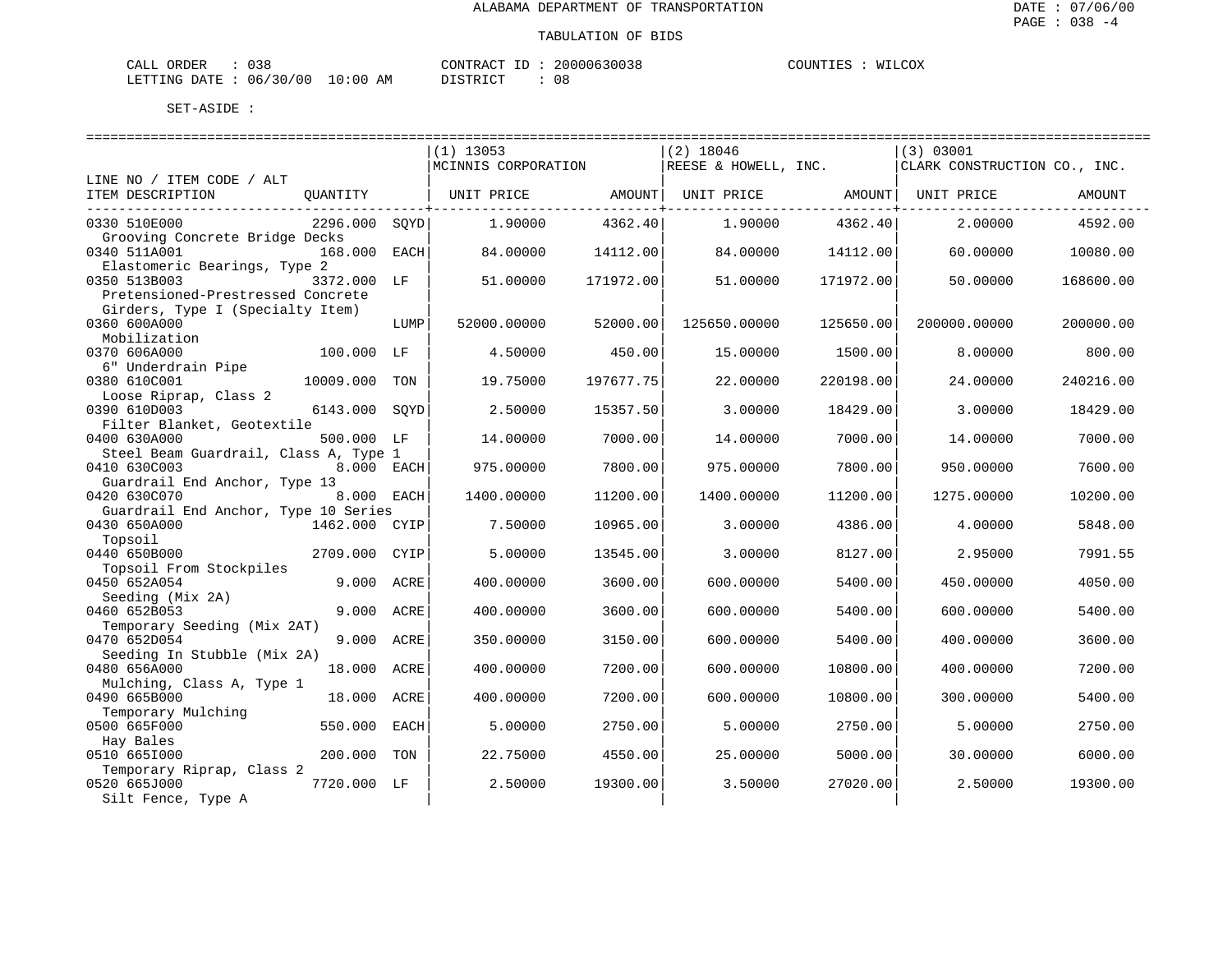| CALL ORDER                       | 038 | CONTRACT ID : | 20000630038 | COUNTIES | WILCOX |
|----------------------------------|-----|---------------|-------------|----------|--------|
| LETTING DATE : 06/30/00 10:00 AM |     | DISTRICT      | 0 a         |          |        |

|                                                            |               |      | $(1)$ 13053                                                         |          | $(2)$ 18046               |                                            | (3) 03001                    |          |
|------------------------------------------------------------|---------------|------|---------------------------------------------------------------------|----------|---------------------------|--------------------------------------------|------------------------------|----------|
|                                                            |               |      | MCINNIS CORPORATION                                                 |          | REESE & HOWELL, INC.      |                                            | CLARK CONSTRUCTION CO., INC. |          |
| LINE NO / ITEM CODE / ALT                                  |               |      |                                                                     |          |                           |                                            |                              |          |
| ITEM DESCRIPTION                                           |               |      | QUANTITY   UNIT PRICE     AMOUNT  UNIT PRICE     AMOUNT  UNIT PRICE |          |                           |                                            |                              | AMOUNT   |
| 0530 665K000                                               | 700.000 CUYD  |      | 5.00000                                                             | 3500.00  | ----------------+-------- | ---------------+-------<br>5.00000 3500.00 | 10.00000                     | 7000.00  |
| Drainage Sump Excavation                                   |               |      |                                                                     |          |                           |                                            |                              |          |
| 0540 666A001                                               | 9.000 ACRE    |      | 75,00000                                                            | 675.00   | 0.00000                   | 0.00                                       | 10.00000                     | 90.00    |
| Pest Control Treatment                                     |               |      |                                                                     |          |                           |                                            |                              |          |
| 0550 680A000                                               |               | LUMP | 7000.00000                                                          | 7000.00  | 18000.00000               | 18000.00                                   | 12000.00000                  | 12000.00 |
| Engineering Controls                                       |               |      |                                                                     |          |                           |                                            |                              |          |
| 0560 701A006                                               | 2.000 MILE    |      | 500.00000                                                           | 1000.00  | 500.00000                 | 1000.00                                    | 500.00000                    | 1000.00  |
| Solid White, Class 1, Type A Traffic                       |               |      |                                                                     |          |                           |                                            |                              |          |
| Stripe (6" Wide)                                           |               |      |                                                                     |          |                           |                                            |                              |          |
| 0570 701A010                                               | 1.000 MILE    |      | 500.00000                                                           | 500.00   | 500.00000                 | 500.00                                     | 500.00000                    | 500.00   |
| Broken Yellow, Class 1, Type A Traffic<br>Stripe (6" Wide) |               |      |                                                                     |          |                           |                                            |                              |          |
| 0580 701A014                                               | 1.000 MILE    |      | 500.00000                                                           | 500.00   | 500.00000                 | 500.00                                     | 500.00000                    | 500.00   |
| Solid Yellow, Class 1, Type A Traffic                      |               |      |                                                                     |          |                           |                                            |                              |          |
| Stripe (6" Wide)                                           |               |      |                                                                     |          |                           |                                            |                              |          |
| 0590 701C002                                               | 1.000 MILE    |      | 500.00000                                                           | 500.00   | 500.00000                 | 500.00                                     | 500.00000                    | 500.00   |
| Broken Temporary Traffic Stripe (Paint)                    |               |      |                                                                     |          |                           |                                            |                              |          |
| 0600 701C003                                               | $1.000$ MILE  |      | 500.00000                                                           | 500.00   | 500.00000                 | 500.00                                     | 500.00000                    | 500.00   |
| Solid Temporary Traffic Stripe (Paint)                     |               |      |                                                                     |          |                           |                                            |                              |          |
| 0610 701G125                                               | 1148.000 LF   |      | 3.23000                                                             | 3708.04  | 3.23000                   | 3708.04                                    | 3.23000                      | 3708.04  |
| Solid White, Class 3W, Type A Traffic                      |               |      |                                                                     |          |                           |                                            |                              |          |
| Stripe (6" Wide)                                           |               |      |                                                                     |          |                           |                                            |                              |          |
| 1148.000 LF<br>0620 701G133                                |               |      | 3.41000                                                             | 3914.68  | 3.41000                   | 3914.68                                    | 3.41000                      | 3914.68  |
| Solid Yellow, Class 3W, Type A Traffic                     |               |      |                                                                     |          |                           |                                            |                              |          |
| Stripe (6" Wide)                                           |               |      |                                                                     |          |                           |                                            |                              |          |
| 0630 705A032                                               | 10.000 EACH   |      | 10.00000                                                            | 100.00   | 10.00000                  | 100.00                                     | 10.00000                     | 100.00   |
| Pavement Markers, Class A-H, Type 1-B                      |               |      |                                                                     |          |                           |                                            |                              |          |
| 0640 705A037                                               | 50.000 EACH   |      | 10.00000                                                            | 500.00   | 10.00000                  | 500.00                                     | 10.00000                     | 500.00   |
| Pavement Markers, Class A-H, Type 2-D                      |               |      |                                                                     |          |                           |                                            |                              |          |
| 0650 740B000                                               | 369.000 SQFT  |      | 13.00000                                                            | 4797.00  | 18.00000                  | 6642.00                                    | 15.00000                     | 5535.00  |
| Construction Signs                                         |               |      |                                                                     |          |                           |                                            |                              |          |
| 0660 740D000                                               | 25.000 EACH   |      | 40.00000                                                            | 1000.00  | 100.00000                 | 2500.00                                    | 50.00000                     | 1250.00  |
| Channelizing Drums                                         | 12.000        |      |                                                                     |          |                           |                                            |                              |          |
| 0670 740F002<br>Barricades, Type III                       |               | EACH | 300.00000                                                           | 3600.00  | 400.00000                 | 4800.00                                    | 350.00000                    | 4200.00  |
| 0680 7401005                                               | 8.000         | EACH | 250.00000                                                           | 2000.00  | 600,00000                 | 4800.00                                    | 275,00000                    | 2200.00  |
| Warning Lights, Type B (Detachable Head)                   |               |      |                                                                     |          |                           |                                            |                              |          |
| 0690 998A000                                               |               | LUMP | 12000.00000                                                         | 12000.00 | 0.00000                   | 0.00                                       | 5000.00000                   | 5000.00  |
| Construction Fuel (Maximum Bid Limited                     |               |      |                                                                     |          |                           |                                            |                              |          |
| To $$54,000.00)$                                           |               |      |                                                                     |          |                           |                                            |                              |          |
| 0700 999 000                                               | 1500.000 HOUR |      | 0.80000                                                             | 1200.00  | 0.80000                   | 1200.00                                    | 0.80000                      | 1200.00  |
| Trainee Hours At 80 Cents Per Hour                         |               |      |                                                                     |          |                           |                                            |                              |          |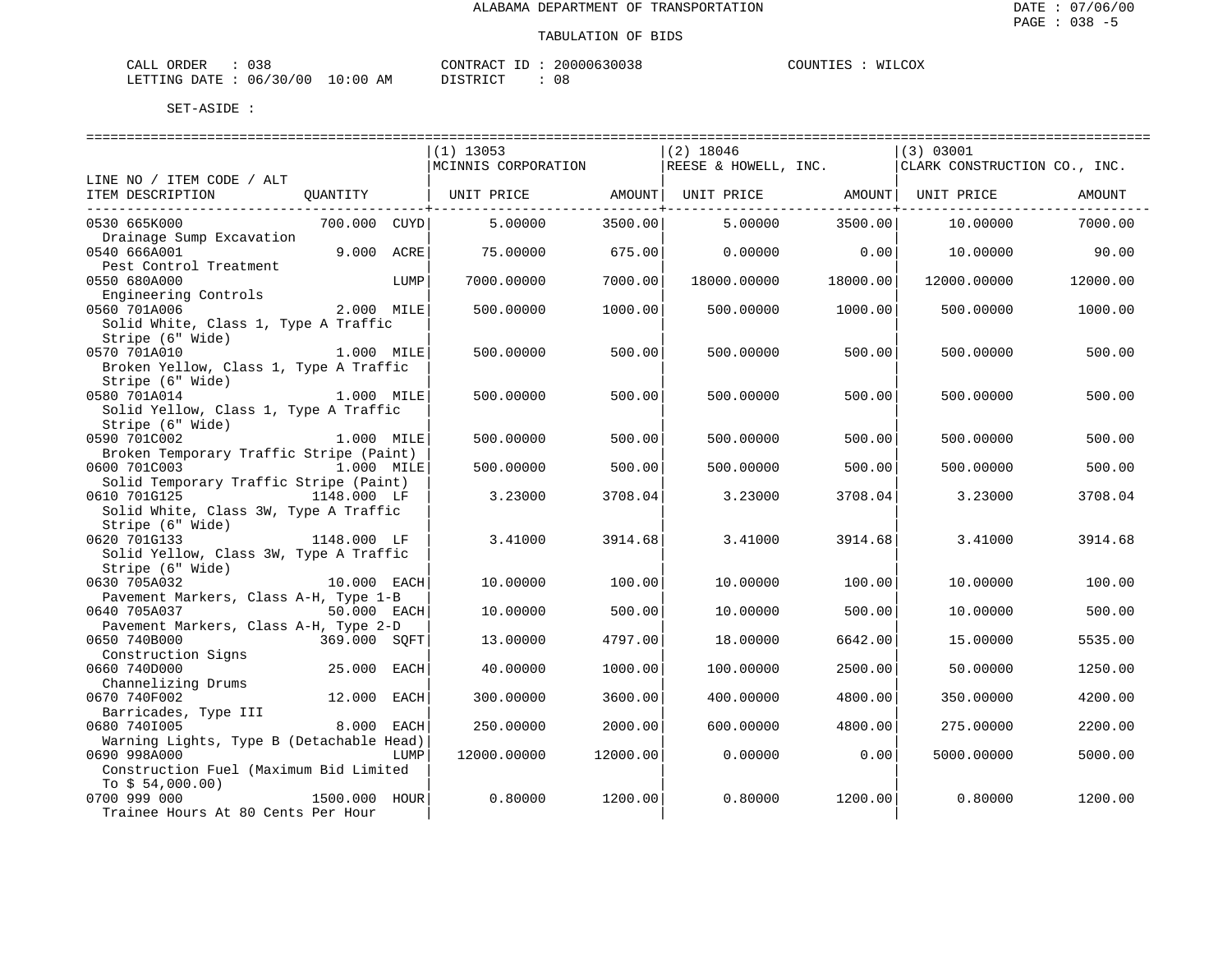| 038<br>ORDER<br>CALL       |            | CONTRACT                      | 20000630038 | COUNTIES<br>WILCOX |
|----------------------------|------------|-------------------------------|-------------|--------------------|
| : 06/30/00<br>LETTING DATE | $10:00$ AM | חי היה די היה מיד<br>7771 LTC | U ŏ         |                    |

|                                                     | (1) 13053<br>MCINNIS CORPORATION |                 | $(2)$ 18046<br>REESE & HOWELL, INC. |                | (3) 03001<br>CLARK CONSTRUCTION CO., INC. |                |  |
|-----------------------------------------------------|----------------------------------|-----------------|-------------------------------------|----------------|-------------------------------------------|----------------|--|
| ITEM CODE /<br>ALT<br>LINE NO /<br>ITEM DESCRIPTION | UNIT PRICE<br>OUANTITY           | AMOUNT          | UNIT PRICE                          | AMOUNT         | UNIT PRICE                                | AMOUNT         |  |
| SECTION TOTALS                                      |                                  | \$1,790,387.37] |                                     | \$1,843,129.87 |                                           | \$2,021,578.17 |  |
| CONTRACT TOTALS                                     |                                  | \$1,790,387.37] |                                     | \$1,843,129.87 |                                           | \$2,021,578.17 |  |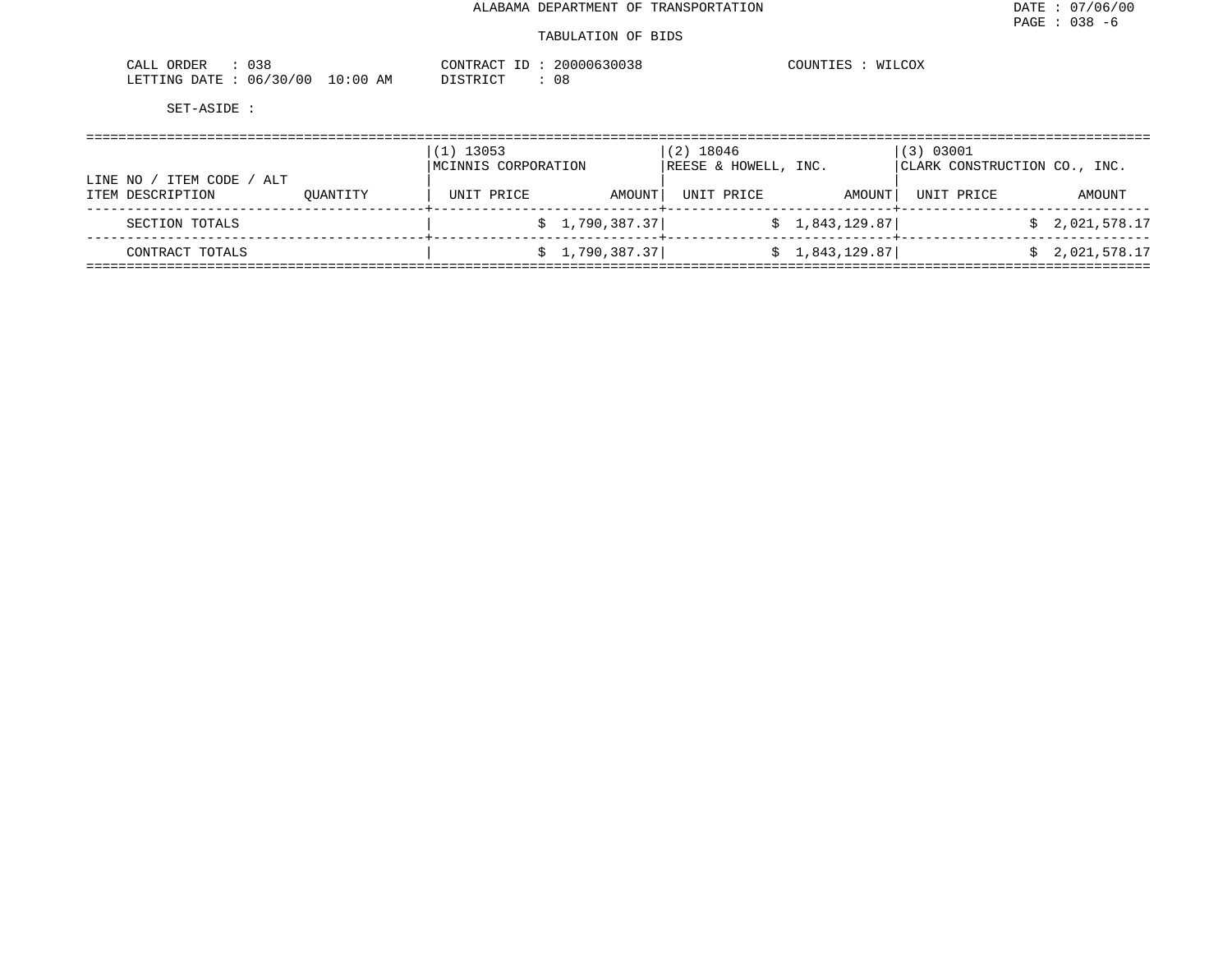# TABULATION OF BIDS

| CALL<br>ORDER | 038                     | 20000630038<br>CONTRACT | COUNTIES<br>WILCOX |
|---------------|-------------------------|-------------------------|--------------------|
| LETTING DATE  | 06/30/00<br>10:00<br>AΜ | 08<br>חי הדאי אידי את   |                    |

|                                                              | $(4)$ 12003                |           |                                |  |        |
|--------------------------------------------------------------|----------------------------|-----------|--------------------------------|--|--------|
|                                                              | LL & A CONTRACTING COMPANY |           |                                |  |        |
| LINE NO / ITEM CODE / ALT                                    |                            |           |                                |  |        |
| QUANTITY<br>ITEM DESCRIPTION                                 | UNIT PRICE                 | AMOUNT    | UNIT PRICE AMOUNT   UNIT PRICE |  | AMOUNT |
| -------------------------<br>SECTION 0001<br>TOTAL           |                            |           |                                |  |        |
|                                                              |                            |           |                                |  |        |
| 0010 201A000<br>LUMP                                         | 118000.00000               | 118000.00 |                                |  |        |
| Clearing & Grubbing (Approximately 18                        |                            |           |                                |  |        |
| Acres)                                                       |                            |           |                                |  |        |
| 0020 206A000<br>LUMP                                         | 10000.00000                | 10000.00  |                                |  |        |
| Removal Of Old Bridge Station 58+59.46                       |                            |           |                                |  |        |
| 0030 206A001<br>LUMP                                         | 15000.00000                | 15000.00  |                                |  |        |
| Removal Of Old Bridge Station 61+59.18                       |                            |           |                                |  |        |
| 0040 206A002<br>LUMP                                         | 10000.00000                | 10000.00  |                                |  |        |
| Removal Of Old Bridge Station 69+72.40                       |                            |           |                                |  |        |
| 0050 210A000<br>9037.000 CYIP                                | 3.41000                    | 30816.17  |                                |  |        |
| Unclassified Excavation                                      |                            |           |                                |  |        |
| 0060 210C000<br>6494.000 CYIP                                | 7.35000                    | 47730.90  |                                |  |        |
| Muck Excavation                                              |                            |           |                                |  |        |
| 0070 210D000<br>44035.000 CYIP                               | 4.73000                    | 208285.55 |                                |  |        |
| Borrow Excavation                                            |                            |           |                                |  |        |
| 0080 210D021<br>812.000<br>CYIP                              | 5.78000                    | 4693.36   |                                |  |        |
| Borrow Excavation (Loose Truckbed                            |                            |           |                                |  |        |
| Measurement) (A4 or Better)<br>0090 401A000<br>2045.000 SYCP | 0.53000                    | 1083.85   |                                |  |        |
| Bituminous Treatment A                                       |                            |           |                                |  |        |
| 0100 405A000<br>450.000 GAL                                  | 2.63000                    | 1183.50   |                                |  |        |
| Tack Coat                                                    |                            |           |                                |  |        |
| 2630.000 LF<br>0110 428B000                                  | 0.21000                    | 552.30    |                                |  |        |
| Scoring Bituminous Pavement Surface By                       |                            |           |                                |  |        |
| Rolling                                                      |                            |           |                                |  |        |
| 0120 429A220<br>385.000 TON                                  | 52.45000                   | 20193.25  |                                |  |        |
| Improved Bituminous Concrete Wearing                         |                            |           |                                |  |        |
| Surface Layer, 1/2" Maximum Aggregate                        |                            |           |                                |  |        |
| Size Mix, ESAL Range B                                       |                            |           |                                |  |        |
| 0130 429B221<br>266.000 TON                                  | 50.35000                   | 13393.10  |                                |  |        |
| Improved Bituminous Concrete Binder                          |                            |           |                                |  |        |
| Layer, 1" Maximum Aggregate Size Mix,                        |                            |           |                                |  |        |
| ESAL Range B                                                 |                            |           |                                |  |        |
| 0140 429B225<br>100.000 TON                                  | 78.75000                   | 7875.00   |                                |  |        |
| Improved Bituminous Concrete Binder                          |                            |           |                                |  |        |
| Layer, Patching, 1" Maximum Aggregate                        |                            |           |                                |  |        |
| Size Mix, ESAL Range B                                       |                            |           |                                |  |        |
| 0150 429B229<br>735.000 TON                                  | 52.40000                   | 38514.00  |                                |  |        |
| Improved Bituminous Concrete Binder                          |                            |           |                                |  |        |
| Layer, Leveling, 1" Maximum Aggregate                        |                            |           |                                |  |        |
| Size Mix, ESAL Range B                                       |                            |           |                                |  |        |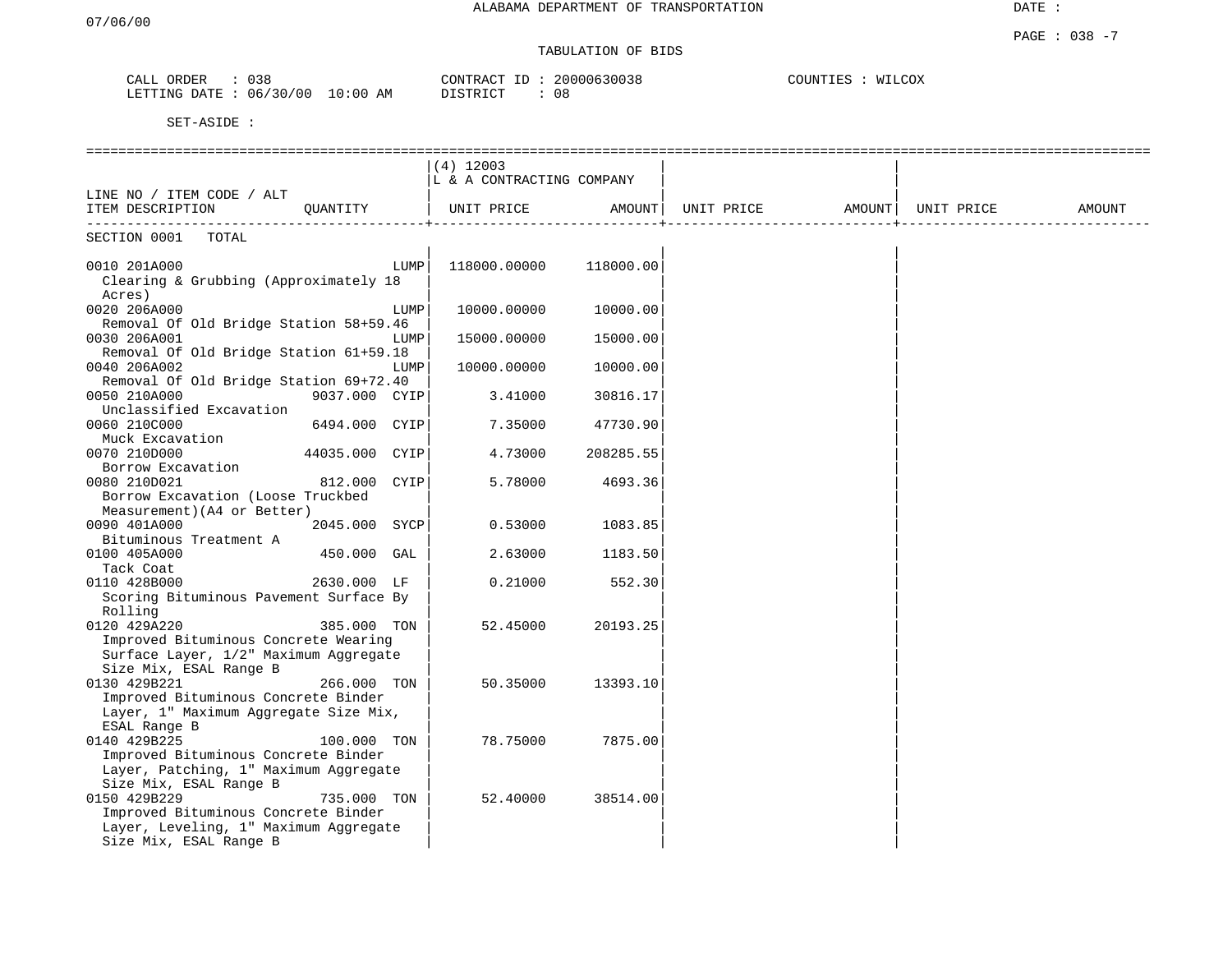| 038<br>ORDER<br>CALL     |          | CONTRACT ID | 20000630038<br>$\sim$ | COUNTIES<br>WILCOX |
|--------------------------|----------|-------------|-----------------------|--------------------|
| 06/30/00<br>LETTING DATE | 10:00 AM | DISTRICT    | 08                    |                    |

|                                                                                 |              |      | (4) 12003                 |              |            |        |            |        |
|---------------------------------------------------------------------------------|--------------|------|---------------------------|--------------|------------|--------|------------|--------|
|                                                                                 |              |      | L & A CONTRACTING COMPANY |              |            |        |            |        |
| LINE NO / ITEM CODE / ALT<br>ITEM DESCRIPTION                                   | QUANTITY     |      | UNIT PRICE AMOUNT         | -----------+ | UNIT PRICE | AMOUNT | UNIT PRICE | AMOUNT |
| 0160 429C220                                                                    | 572.000 TON  |      | 48.20000                  | 27570.40     |            |        |            |        |
| Improved Bituminous Concrete Base Layer,<br>1" Maximum Aggregate Size Mix, ESAL |              |      |                           |              |            |        |            |        |
| Range B<br>0170 430B000                                                         | 100.000 TNCP |      | 26.25000                  | 2625.00      |            |        |            |        |
| Aggregate Surfacing (AHD #467 Or #57)                                           |              |      |                           |              |            |        |            |        |
| 0180 450B000                                                                    | 214.000 SOYD |      | 193.68000                 | 41447.52     |            |        |            |        |
| Reinforced Cement Concrete Bridge End                                           |              |      |                           |              |            |        |            |        |
| Slab                                                                            |              |      |                           |              |            |        |            |        |
| 0190 502A000                                                                    | 18000.000 LB |      | 0.37000                   | 6660.00      |            |        |            |        |
| Steel Reinforcement                                                             |              |      |                           |              |            |        |            |        |
| 0200 502B000                                                                    |              | LUMP | 48000.00000               | 48000.00     |            |        |            |        |
| Steel Reinforcement For Bridge                                                  |              |      |                           |              |            |        |            |        |
| Superstructure Station 60+52.0,                                                 |              |      |                           |              |            |        |            |        |
| Approximately 123,700 Pounds                                                    |              |      |                           |              |            |        |            |        |
| 0210 502B001                                                                    |              | LUMP | 28000.00000               | 28000.00     |            |        |            |        |
| Steel Reinforcement For Bridge                                                  |              |      |                           |              |            |        |            |        |
| Superstructure Station 69+10.0,<br>Approximately 70,900 Pounds                  |              |      |                           |              |            |        |            |        |
| 0220 505A000                                                                    | 2.000 EACH   |      | 5207.40000                | 10414.80     |            |        |            |        |
| Steel Test Piles (HP 10x42)                                                     |              |      |                           |              |            |        |            |        |
| 0230 505A004                                                                    | 2.000 EACH   |      | 5427.40000                | 10854.80     |            |        |            |        |
| Steel Test Piles (HP 14x73)                                                     |              |      |                           |              |            |        |            |        |
| 0240 505B055                                                                    | 2.000 EACH   |      | 2200.00000                | 4400.00      |            |        |            |        |
| Static Loading Tests (HP 10x42)                                                 |              |      |                           |              |            |        |            |        |
| 0250 505B059                                                                    | 2.000 EACH   |      | 2200.00000                | 4400.00      |            |        |            |        |
| Static Loading Tests (HP 14x73)                                                 |              |      |                           |              |            |        |            |        |
| 0260 505C000                                                                    | 2065.000 LF  |      | 17.57000                  | 36282.05     |            |        |            |        |
| Steel Piling (HP 10x42)                                                         |              |      |                           |              |            |        |            |        |
| 0270 505C004                                                                    | 4832.000 LF  |      | 27.28000                  | 131816.96    |            |        |            |        |
| Steel Piling (HP 14x73)                                                         |              |      |                           |              |            |        |            |        |
| 0280 505H000                                                                    | 1800.000 LF  |      | 10.51000                  | 18918.00     |            |        |            |        |
| Pilot Holes                                                                     |              |      |                           |              |            |        |            |        |
| 0290 508A000<br>Structural Steel                                                | 4330.000 LB  |      | 2.23000                   | 9655.90      |            |        |            |        |
| 0300 510A000                                                                    | 260.000 CUYD |      | 634.67000                 | 165014.20    |            |        |            |        |
| Bridge Substructure Concrete, Class A                                           |              |      |                           |              |            |        |            |        |
| 0310 510C051                                                                    |              | LUMP | 285000.00000              | 285000.00    |            |        |            |        |
| Bridge Concrete Superstructure, Station                                         |              |      |                           |              |            |        |            |        |
| 60+52.0, Approximately 467 Cubic Yards                                          |              |      |                           |              |            |        |            |        |
| 0320 510C052                                                                    |              | LUMP | 177000.00000              | 177000.00    |            |        |            |        |
| Bridge Concrete Superstructure, Station                                         |              |      |                           |              |            |        |            |        |
| 69+10.0, Approximately 264 Cubic Yards                                          |              |      |                           |              |            |        |            |        |
|                                                                                 |              |      |                           |              |            |        |            |        |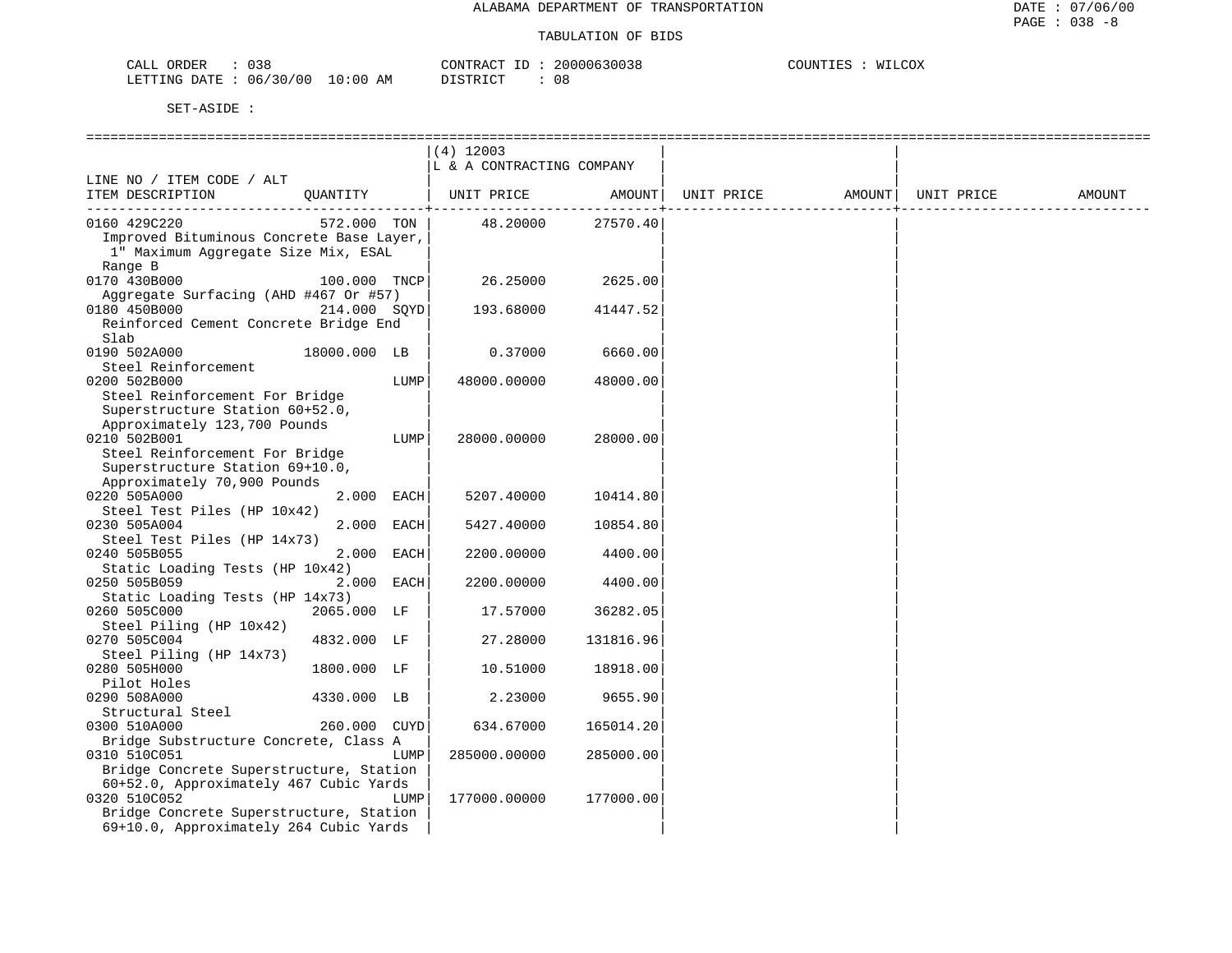| $\cdot$ $\sim$ $\cdot$<br>ORDER<br>.             |                        | "ON" |     | $\sim$ $\sim$ $\sim$<br>- 1AI - |
|--------------------------------------------------|------------------------|------|-----|---------------------------------|
| <b>FTTING</b><br>00<br>$.17 -$<br>06<br>$\sim$ 1 | ΑM<br>$\cdot$ $\cdots$ |      | U O |                                 |

|                                       |               |      | $(4)$ 12003               |                 |            |        |            |        |
|---------------------------------------|---------------|------|---------------------------|-----------------|------------|--------|------------|--------|
|                                       |               |      | L & A CONTRACTING COMPANY |                 |            |        |            |        |
| LINE NO / ITEM CODE / ALT             |               |      |                           |                 |            |        |            |        |
| ITEM DESCRIPTION                      |               |      | QUANTITY   UNIT PRICE     | AMOUNT          | UNIT PRICE | AMOUNT | UNIT PRICE | AMOUNT |
|                                       |               |      |                           | --------------+ |            |        |            |        |
| 0330 510E000                          | 2296.000 SOYD |      | 1.84000                   | 4224.64         |            |        |            |        |
| Grooving Concrete Bridge Decks        |               |      |                           |                 |            |        |            |        |
| 0340 511A001                          | 168.000 EACH  |      | 34.51000                  | 5797.68         |            |        |            |        |
| Elastomeric Bearings, Type 2          |               |      |                           |                 |            |        |            |        |
| 0350 513B003                          | 3372.000 LF   |      | 40.14000                  | 135352.08       |            |        |            |        |
| Pretensioned-Prestressed Concrete     |               |      |                           |                 |            |        |            |        |
| Girders, Type I (Specialty Item)      |               |      |                           |                 |            |        |            |        |
| 0360 600A000                          |               | LUMP | 250000.00000              | 250000.00       |            |        |            |        |
| Mobilization                          |               |      |                           |                 |            |        |            |        |
| 0370 606A000                          | 100.000 LF    |      | 4.73000                   | 473.00          |            |        |            |        |
| 6" Underdrain Pipe                    |               |      |                           |                 |            |        |            |        |
|                                       |               |      |                           |                 |            |        |            |        |
| 0380 610C001                          | 10009.000 TON |      | 21.79000                  | 218096.11       |            |        |            |        |
| Loose Riprap, Class 2                 |               |      |                           |                 |            |        |            |        |
| 0390 610D003                          | 6143.000 SOYD |      | 2.63000                   | 16156.09        |            |        |            |        |
| Filter Blanket, Geotextile            |               |      |                           |                 |            |        |            |        |
| 0400 630A000                          | 500.000 LF    |      | 14.70000                  | 7350.00         |            |        |            |        |
| Steel Beam Guardrail, Class A, Type 1 |               |      |                           |                 |            |        |            |        |
| 0410 630C003                          | 8.000 EACH    |      | 997.50000                 | 7980.00         |            |        |            |        |
| Guardrail End Anchor, Type 13         |               |      |                           |                 |            |        |            |        |
| 0420 630C070                          | 8.000 EACH    |      | 1338.75000                | 10710.00        |            |        |            |        |
| Guardrail End Anchor, Type 10 Series  |               |      |                           |                 |            |        |            |        |
| 0430 650A000                          | 1462.000 CYIP |      | 7.88000                   | 11520.56        |            |        |            |        |
| Topsoil                               |               |      |                           |                 |            |        |            |        |
| 0440 650B000                          | 2709.000 CYIP |      | 5.25000                   | 14222.25        |            |        |            |        |
| Topsoil From Stockpiles               |               |      |                           |                 |            |        |            |        |
| 0450 652A054                          | 9.000 ACRE    |      | 420.00000                 | 3780.00         |            |        |            |        |
| Seeding (Mix 2A)                      |               |      |                           |                 |            |        |            |        |
| 0460 652B053                          | 9.000 ACRE    |      | 420.00000                 | 3780.00         |            |        |            |        |
| Temporary Seeding (Mix 2AT)           |               |      |                           |                 |            |        |            |        |
| 0470 652D054                          | 9.000 ACRE    |      | 367.50000                 | 3307.50         |            |        |            |        |
| Seeding In Stubble (Mix 2A)           |               |      |                           |                 |            |        |            |        |
| 0480 656A000                          | 18.000 ACRE   |      | 420.00000                 | 7560.00         |            |        |            |        |
| Mulching, Class A, Type 1             |               |      |                           |                 |            |        |            |        |
|                                       |               |      |                           |                 |            |        |            |        |
| 0490 665B000                          | 18.000 ACRE   |      | 420.00000                 | 7560.00         |            |        |            |        |
| Temporary Mulching                    |               |      |                           |                 |            |        |            |        |
| 0500 665F000                          | 550.000 EACH  |      | 5.25000                   | 2887.50         |            |        |            |        |
| Hay Bales                             |               |      |                           |                 |            |        |            |        |
| 0510 6651000                          | 200.000 TON   |      | 24.94000                  | 4988.00         |            |        |            |        |
| Temporary Riprap, Class 2             |               |      |                           |                 |            |        |            |        |
| 0520 665J000                          | 7720.000 LF   |      | 2.63000                   | 20303.60        |            |        |            |        |
| Silt Fence, Type A                    |               |      |                           |                 |            |        |            |        |
|                                       |               |      |                           |                 |            |        |            |        |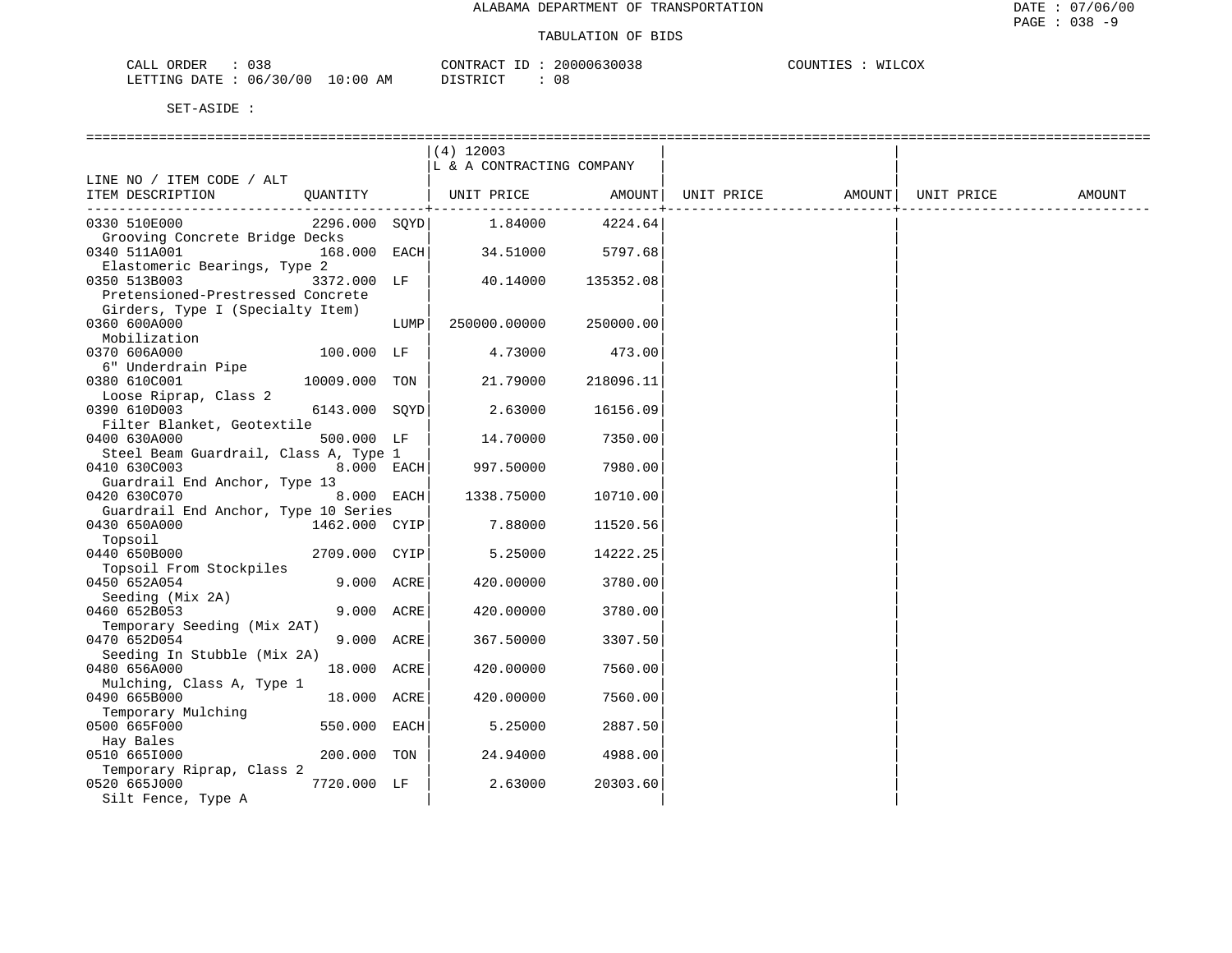| 038<br>CALL<br>ORDER                                                                                                                            | <b>AONTRAL</b> | $\pi$ $\sim$ | 200006300 | COUNT)<br>COX<br>--- |
|-------------------------------------------------------------------------------------------------------------------------------------------------|----------------|--------------|-----------|----------------------|
| 06/30/00<br>LETTING<br>DATE.<br>the contract of the contract of the contract of the contract of the contract of the contract of the contract of | 10:00<br>ΆM    |              | 08        |                      |

|                                                                       |               |      | (4) 12003                          |                       |                                                              |  |        |
|-----------------------------------------------------------------------|---------------|------|------------------------------------|-----------------------|--------------------------------------------------------------|--|--------|
|                                                                       |               |      | L & A CONTRACTING COMPANY          |                       |                                                              |  |        |
| LINE NO / ITEM CODE / ALT<br>ITEM DESCRIPTION                         | QUANTITY      |      |                                    |                       | UNIT PRICE       AMOUNT  UNIT PRICE       AMOUNT  UNIT PRICE |  | AMOUNT |
|                                                                       |               |      |                                    | --------------------- |                                                              |  |        |
| 0530 665K000                                                          |               |      | 700.000 CUYD   5.25000 3675.00     |                       |                                                              |  |        |
| Drainage Sump Excavation                                              |               |      |                                    |                       |                                                              |  |        |
| 0540 666A001                                                          |               |      | $9.000$ $ACRE$ $78.75000$ $708.75$ |                       |                                                              |  |        |
| Pest Control Treatment                                                |               |      |                                    |                       |                                                              |  |        |
| 0550 680A000                                                          |               | LUMP | 75000.00000                        | 75000.00              |                                                              |  |        |
| Engineering Controls<br>0560 701A006                                  | 2.000 MILE    |      | 525.00000                          | 1050.00               |                                                              |  |        |
| Solid White, Class 1, Type A Traffic                                  |               |      |                                    |                       |                                                              |  |        |
| Stripe (6" Wide)                                                      |               |      |                                    |                       |                                                              |  |        |
| 0570 701A010                                                          | $1.000$ MILE  |      | 525.00000                          | 525.00                |                                                              |  |        |
| Broken Yellow, Class 1, Type A Traffic                                |               |      |                                    |                       |                                                              |  |        |
| Stripe (6" Wide)                                                      |               |      |                                    |                       |                                                              |  |        |
| 1.000 MILE<br>0580 701A014                                            |               |      | 525.00000                          | 525.00                |                                                              |  |        |
| Solid Yellow, Class 1, Type A Traffic                                 |               |      |                                    |                       |                                                              |  |        |
| Stripe (6" Wide)                                                      |               |      |                                    |                       |                                                              |  |        |
| 0590 701C002                                                          | 1.000 MILE    |      | 525.00000                          | 525.00                |                                                              |  |        |
| Broken Temporary Traffic Stripe (Paint)                               |               |      |                                    |                       |                                                              |  |        |
| 0600 701C003 1.000 MILE<br>Solid Temporary Traffic Stripe (Paint)     |               |      | 525.00000                          | 525.00                |                                                              |  |        |
| 0610 701G125                                                          | 1148.000 LF   |      | 3.39000                            | 3891.72               |                                                              |  |        |
| Solid White, Class 3W, Type A Traffic                                 |               |      |                                    |                       |                                                              |  |        |
| Stripe (6" Wide)                                                      |               |      |                                    |                       |                                                              |  |        |
| 1148.000 LF<br>0620 701G133                                           |               |      | 3.58000                            | 4109.84               |                                                              |  |        |
| Solid Yellow, Class 3W, Type A Traffic                                |               |      |                                    |                       |                                                              |  |        |
| Stripe (6" Wide)                                                      |               |      |                                    |                       |                                                              |  |        |
| 0630 705A032                                                          | $10.000$ EACH |      | 10.50000                           | 105.00                |                                                              |  |        |
| Pavement Markers, Class A-H, Type 1-B                                 |               |      |                                    |                       |                                                              |  |        |
| 0640 705A037                                                          | $50.000$ EACH |      | 10.50000                           | 525.00                |                                                              |  |        |
| Pavement Markers, Class A-H, Type 2-D<br>0650 740B000<br>369.000 SOFT |               |      | 13.65000                           | 5036.85               |                                                              |  |        |
| Construction Signs                                                    |               |      |                                    |                       |                                                              |  |        |
| 0660 740D000                                                          | 25.000 EACH   |      | 42.00000                           | 1050.00               |                                                              |  |        |
| Channelizing Drums                                                    |               |      |                                    |                       |                                                              |  |        |
| 0670 740F002                                                          | 12.000 EACH   |      | 315.00000                          | 3780.00               |                                                              |  |        |
| Barricades, Type III                                                  |               |      |                                    |                       |                                                              |  |        |
| 0680 7401005                                                          | 8.000 EACH    |      | 262.50000                          | 2100.00               |                                                              |  |        |
| Warning Lights, Type B (Detachable Head)                              |               |      |                                    |                       |                                                              |  |        |
| 0690 998A000                                                          |               | LUMP | 10000.00000                        | 10000.00              |                                                              |  |        |
| Construction Fuel (Maximum Bid Limited                                |               |      |                                    |                       |                                                              |  |        |
| To $$54,000.00)$                                                      |               |      | 0.80000                            |                       |                                                              |  |        |
| 0700 999 000<br>1500.000 HOUR<br>Trainee Hours At 80 Cents Per Hour   |               |      |                                    | 1200.00               |                                                              |  |        |
|                                                                       |               |      |                                    |                       |                                                              |  |        |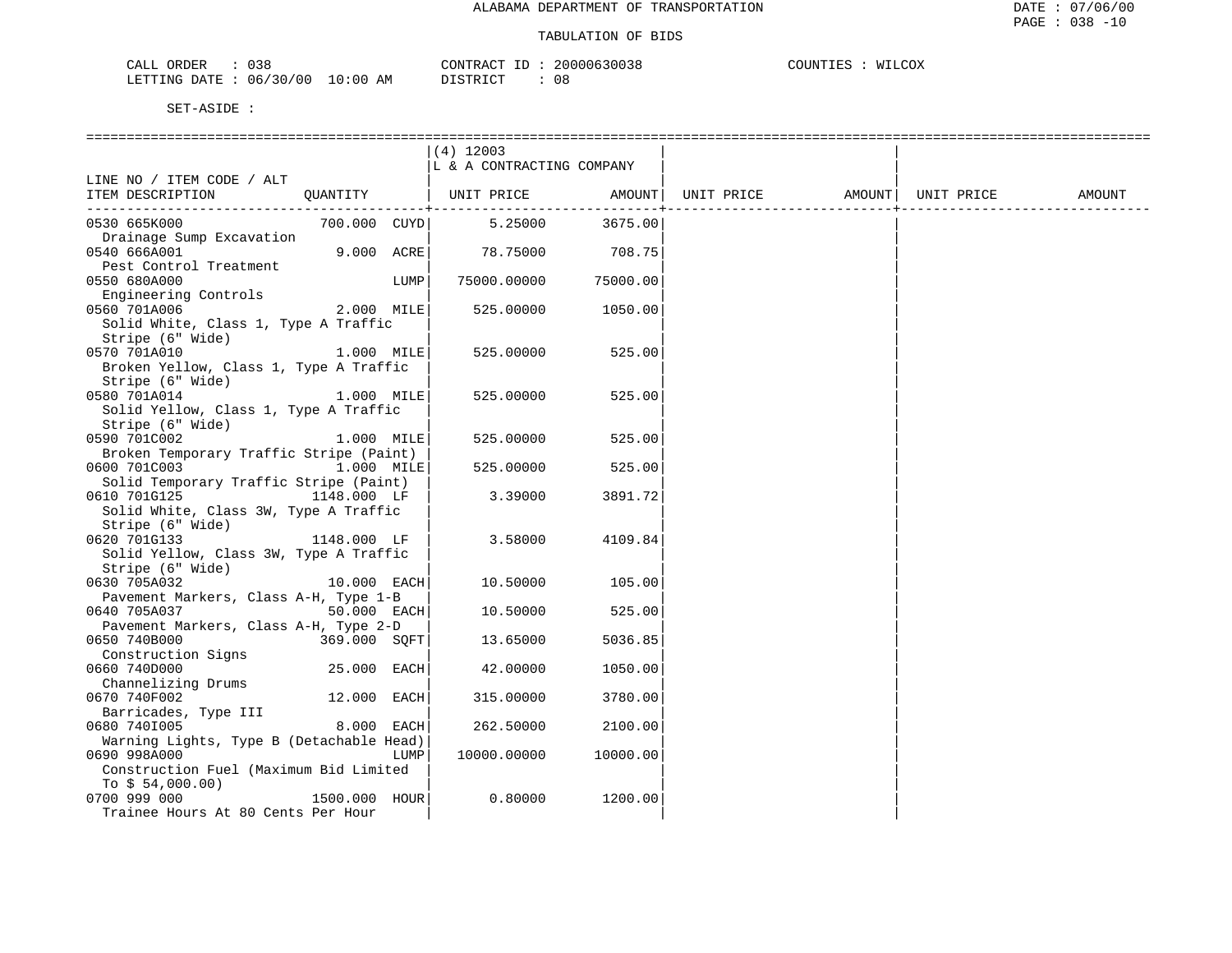| ORDER<br>$\cdot$<br>しろと<br>للدائب       |                           | W.<br>. .<br>$\Delta$ | ,,,,,, | WILCOX<br>~∩ttn"<br>,,, |
|-----------------------------------------|---------------------------|-----------------------|--------|-------------------------|
| LETTING<br>00'<br>DATE.<br>06<br>$\sim$ | ΑM<br>$\sim$ (11.1)<br>LU | . .                   | 08     |                         |

|                                               |          | $(4)$ 12003<br>LL & A CONTRACTING COMPANY |                 |            |        |            |        |
|-----------------------------------------------|----------|-------------------------------------------|-----------------|------------|--------|------------|--------|
| LINE NO / ITEM CODE / ALT<br>ITEM DESCRIPTION | OUANTITY | UNIT PRICE                                | AMOUNT          | UNIT PRICE | AMOUNT | UNIT PRICE | AMOUNT |
| SECTION TOTALS                                |          |                                           | \$2,385,761.78] |            |        |            |        |
| CONTRACT TOTALS                               |          |                                           | \$2,385,761.78] |            |        |            |        |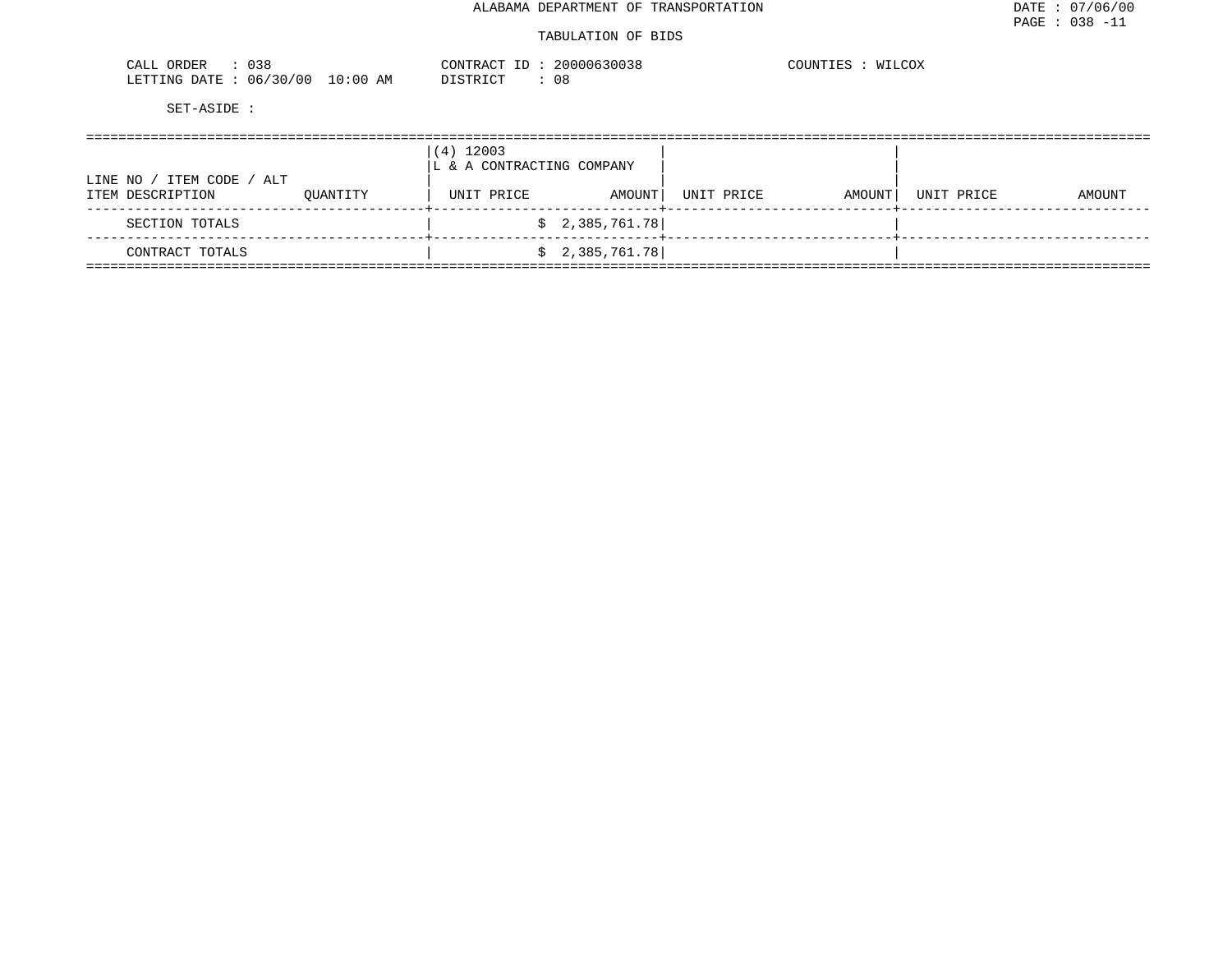DATE :

# VENDOR RANKING

| CALL ORDER : 039<br>LETTING DATE : 06/30/00 10:00 AM      | CONTRACT ID: 20000630039<br>DISTRICT<br>: 09 | COUNTIES : MOBILE            |
|-----------------------------------------------------------|----------------------------------------------|------------------------------|
|                                                           | Working Days<br>CONTRACT TIME : 180          | (available days)             |
| CONTRACT DESCRIPTION :                                    | MOBILE                                       | $PROJECT(S) : STPMB-7510(8)$ |
| for constructing the Grade, Drain, Pave, Signing, and     |                                              |                              |
| Signals for the Extension of University Boulevard from    |                                              |                              |
| Cottage Hill Road to Burma Road in Mobile. Length - 1.401 |                                              |                              |
| km.                                                       |                                              |                              |

| % OVER<br>LOW BID |
|-------------------|
|                   |
| 100.0000%         |
| 102.5204%         |
| 105.7719%         |
| 106.5636%         |
| 107.8874%         |
| 109.8072%         |
| 110.5925%         |
| 115.0316%         |
|                   |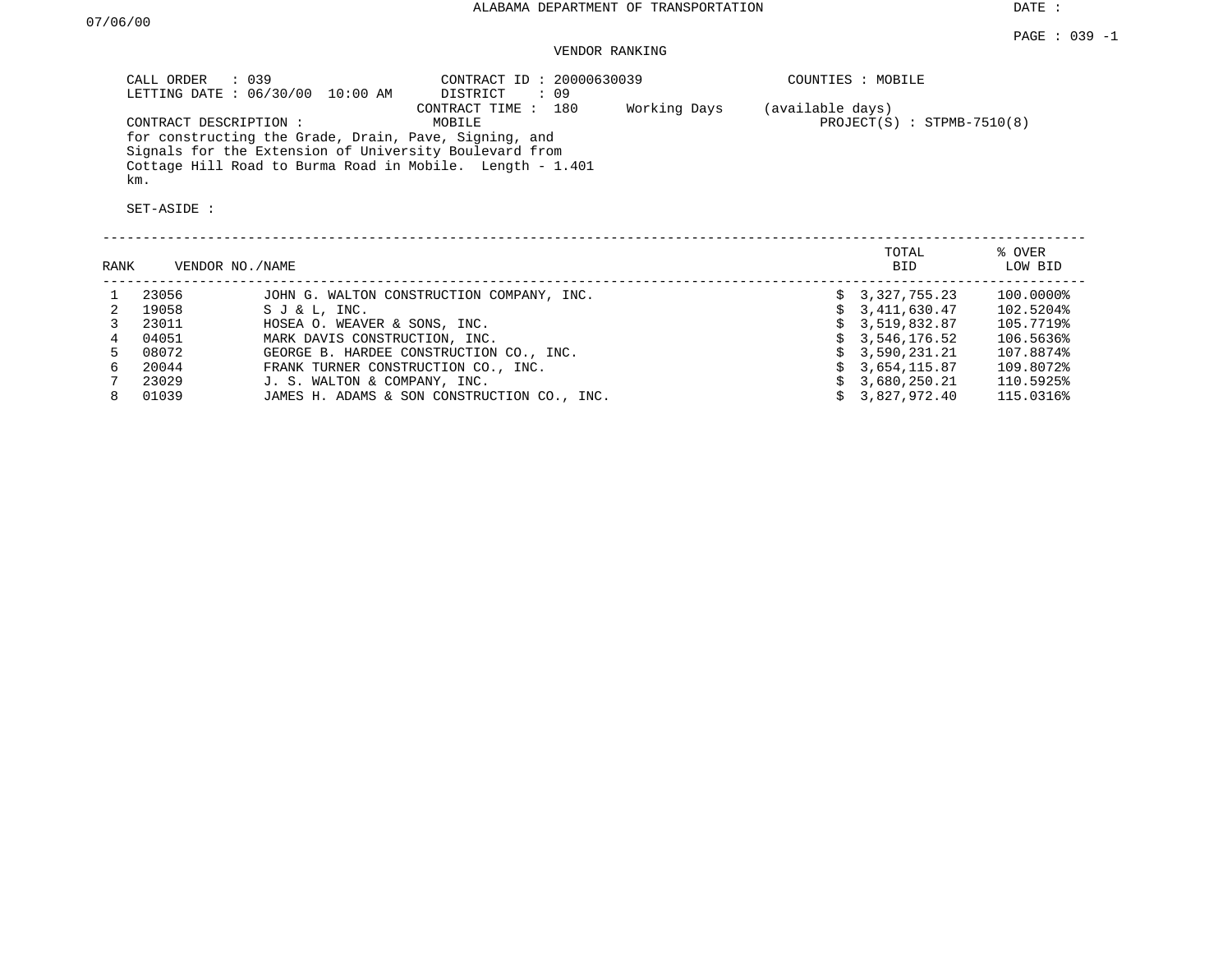| 039<br>ORDER<br>CALL     | CONTRACT                      | 20000630039 | MOBILE<br>COUNTIES |
|--------------------------|-------------------------------|-------------|--------------------|
| 06/30/00<br>LETTING DATE | 10:00<br>ΆM<br>די הדי אידי את | $\cap$ C    |                    |

|                                            |              |      | $(1)$ 23056                               |           | $(2)$ 19058       |           | $(3)$ 23011                  |           |  |  |
|--------------------------------------------|--------------|------|-------------------------------------------|-----------|-------------------|-----------|------------------------------|-----------|--|--|
|                                            |              |      | JOHN G. WALTON CONSTRUCTION S J & L, INC. |           |                   |           | HOSEA O. WEAVER & SONS, INC. |           |  |  |
| LINE NO / ITEM CODE / ALT                  |              |      |                                           |           |                   |           |                              |           |  |  |
| ITEM DESCRIPTION                           | OUANTITY     |      | UNIT PRICE                                | AMOUNT    | UNIT PRICE AMOUNT |           | UNIT PRICE                   | AMOUNT    |  |  |
|                                            |              |      |                                           |           |                   |           |                              |           |  |  |
| SECTION 0001<br>ROADWAY                    |              |      |                                           |           |                   |           |                              |           |  |  |
| 0010 201A000                               |              | LUMP | 96955.00000                               | 96955.00  | 101838.43000      | 101838.43 | 109587.00000                 | 109587.00 |  |  |
| Clearing & Grubbing (Approximately 9       |              |      |                                           |           |                   |           |                              |           |  |  |
| Hectares)                                  |              |      |                                           |           |                   |           |                              |           |  |  |
| 0020 205A001                               | 1.000 EACH   |      | 6750.00000                                | 6750.00   | 7802.43000        | 7802.43   | 5444.75000                   | 5444.75   |  |  |
| Removal Of Structures, Structure No. 1     |              |      |                                           |           |                   |           |                              |           |  |  |
| 0030 206C000                               | 224.000 M2   |      | 5.68000                                   | 1272.32   | 2.07000           | 463.68    | 4.86000                      | 1088.64   |  |  |
| Removing Concrete Sidewalk                 |              |      |                                           |           |                   |           |                              |           |  |  |
| 0040 206C002                               | 190.000 M2   |      | 5.70000                                   | 1083.00   | 3.59000           | 682.10    | 5.04000                      | 957.60    |  |  |
| Removing Concrete Slope Paving             |              |      |                                           |           |                   |           |                              |           |  |  |
| 0050 206C010                               | 301.000 M2   |      | 5.99000                                   | 1802.99   | 6.82000           | 2052.82   | 5.24000                      | 1577.24   |  |  |
| Removing Concrete Driveway                 |              |      |                                           |           |                   |           |                              |           |  |  |
| 0060 206C022                               | 36.000 M2    |      | 6.68000                                   | 240.48    | 4.70000           | 169.20    | 5.26000                      | 189.36    |  |  |
| Removing Concrete Slab                     |              |      |                                           |           |                   |           |                              |           |  |  |
| 0070 206D000                               | 395.000 M    |      | 9.96000                                   | 3934.20   | 5.17000           | 2042.15   | 28.23000                     | 11150.85  |  |  |
| Removing Pipe                              |              |      |                                           |           |                   |           |                              |           |  |  |
| 0080 206D002                               | 38.000 M     |      | 8.23000                                   | 312.74    | 8.04000           | 305.52    | 9.12000                      | 346.56    |  |  |
| Removing Curb                              |              |      |                                           |           |                   |           |                              |           |  |  |
| 0090 206D003                               | 710.000 M    |      | 8.12000                                   | 5765.20   | 7.29000           | 5175.90   | 9.14000                      | 6489.40   |  |  |
| Removing Curb And Gutter                   |              |      |                                           |           |                   |           |                              |           |  |  |
| 0100 206E000                               | 23.000 EACH  |      | 42.73000                                  | 982.79    | 66.26000          | 1523.98   | 93.01000                     | 2139.23   |  |  |
| Removing Headwalls                         |              |      |                                           |           |                   |           |                              |           |  |  |
| 0110 206E001                               | 7.000        | EACH | 126.06000                                 | 882.42    | 84.45000          | 591.15    | 185.96000                    | 1301.72   |  |  |
| Removing Inlets                            |              |      |                                           |           |                   |           |                              |           |  |  |
| 0120 206E002                               | 1.000 EACH   |      | 122.87000                                 | 122.87    | 86.93000          | 86.93     | 185.98000                    | 185.98    |  |  |
| Removing Junction Boxes                    |              |      |                                           |           |                   |           |                              |           |  |  |
| 0130 210A000                               | 59962.000 M3 |      | 2.49000                                   | 149305.38 | 3.94000           | 236250.28 | 3.35000                      | 200872.70 |  |  |
| Unclassified Excavation                    |              |      |                                           |           |                   |           |                              |           |  |  |
| 0140 210D012                               | 1000.000 M3  |      | 6.59000                                   | 6590.00   | 8.47000           | 8470.00   | 9.26000                      | 9260.00   |  |  |
| Borrow Excavation $(A2-4(0)$ OR $A-4(0)$ ) |              |      |                                           |           |                   |           |                              |           |  |  |
| 0150 214A000                               | 8757.000 M3  |      | 0.82000                                   | 7180.74   | 2.50000           | 21892.50  | 6.30000                      | 55169.10  |  |  |
| Structure Excavation                       |              |      |                                           |           |                   |           |                              |           |  |  |
| 0160 214B000                               | 8425.000 M3  |      | 7.17000                                   | 60407.25  | 5.33000           | 44905.25  | 8.08000                      | 68074.00  |  |  |
| Foundation Backfill, Local                 |              |      |                                           |           |                   |           |                              |           |  |  |
| 0170 214B001                               | 23.000 M3    |      | 62.45000                                  | 1436.35   | 42.02000          | 966.46    | 54.02000                     | 1242.46   |  |  |
| Foundation Backfill, Commercial            |              |      |                                           |           |                   |           |                              |           |  |  |
| 0180 230A000                               | 24.000 RBST  |      | 452.29000                                 | 10854.96  | 692.99000         | 16631.76  | 775.73000                    | 18617.52  |  |  |
| Roadbed Processing                         |              |      |                                           |           |                   |           |                              |           |  |  |
| 0190 301A012                               | 68750.000 M2 |      | 7.92000                                   | 544500.00 | 8.24000           | 566500.00 | 8.20000                      | 563750.00 |  |  |
| Crushed Aggregate Base Course, Type B,     |              |      |                                           |           |                   |           |                              |           |  |  |
| Plant Mixed, 150 mm Compacted Thickness    |              |      |                                           |           |                   |           |                              |           |  |  |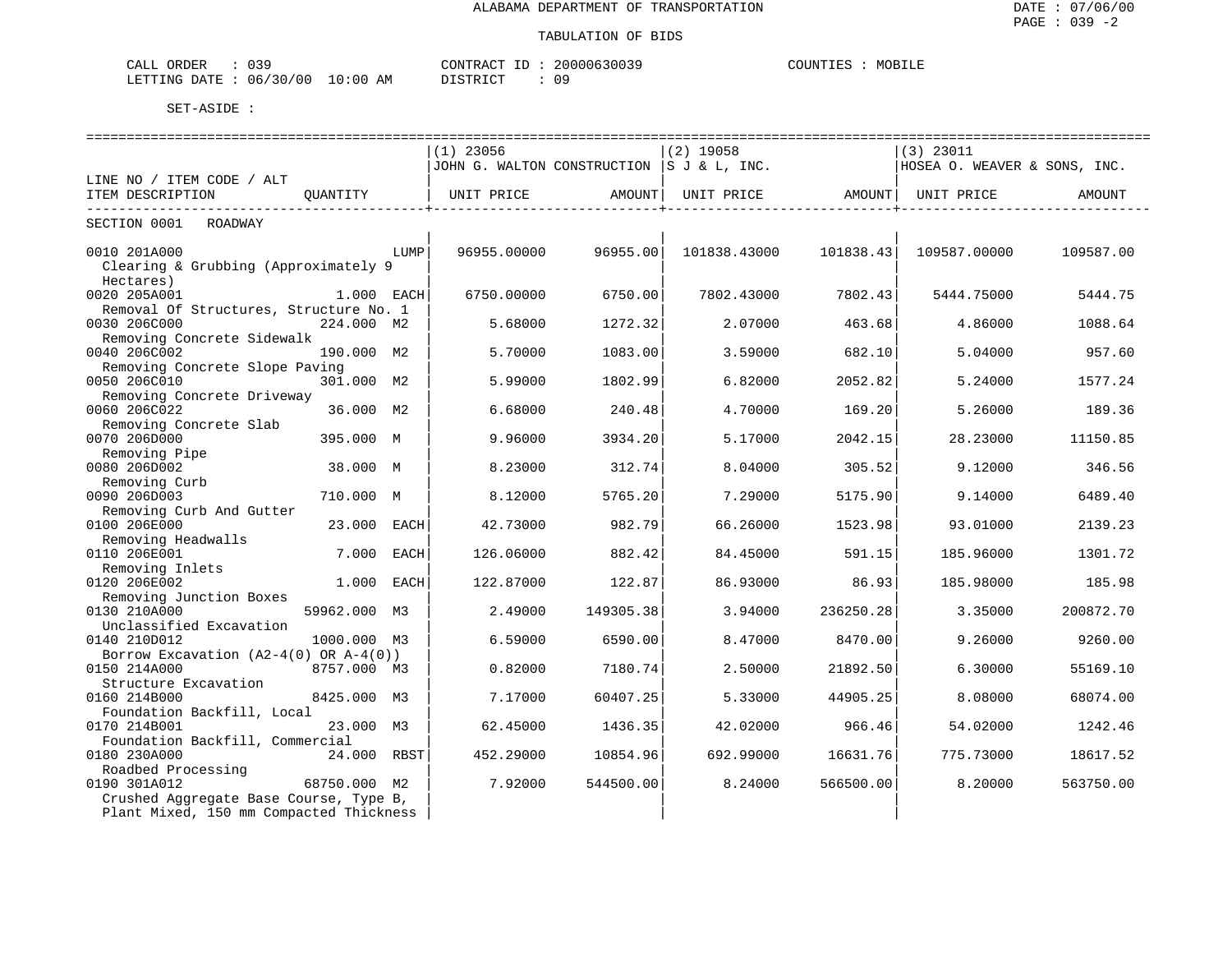### TABULATION OF BIDS

| CALL ORDER | 039                             | CONTRACT ID: 20000630039 |     | COUNTIES | MOBILE |
|------------|---------------------------------|--------------------------|-----|----------|--------|
|            | LETTING DATE: 06/30/00 10:00 AM | DISTRICT                 | n c |          |        |

|                                          |               | $(1)$ 23056 |           | $(2)$ 19058                                |           | $(3)$ 23011                  |           |
|------------------------------------------|---------------|-------------|-----------|--------------------------------------------|-----------|------------------------------|-----------|
|                                          |               |             |           | JOHN G. WALTON CONSTRUCTION  S J & L, INC. |           | HOSEA O. WEAVER & SONS, INC. |           |
| LINE NO / ITEM CODE / ALT                |               |             |           |                                            |           |                              |           |
| ITEM DESCRIPTION                         | QUANTITY      | UNIT PRICE  | AMOUNT    | UNIT PRICE                                 |           | AMOUNT   UNIT PRICE          | AMOUNT    |
|                                          |               |             |           |                                            |           |                              |           |
| 0200 401A000                             | 35171.000 M2  | 0.43000     | 15123.53  | 0.39000                                    | 13716.69  | 0.50000                      | 17585.50  |
| Bituminous Treatment A                   |               |             |           |                                            |           |                              |           |
| 0210 405A000                             | 8083.000 L    | 0.22000     | 1778.26   | 0.20000                                    | 1616.60   | 0.31000                      | 2505.73   |
| Tack Coat                                |               |             |           |                                            |           |                              |           |
| 0220 408A051                             | 1330.000 M2   | 4.60000     | 6118.00   | 4.03000                                    | 5359.90   | 3.70000                      | 4921.00   |
| Planing Existing Pavement                |               |             |           |                                            |           |                              |           |
| (Approximately 0 mm Thru 25 mm Thick)    |               |             |           |                                            |           |                              |           |
| 0230 410B000                             | $1.000$ EACH  | 2707.50000  | 2707.50   | 2540.39000                                 | 2540.39   | 2500.00000                   | 2500.00   |
| State Furnished Profilograph             |               |             |           |                                            |           |                              |           |
| 0240 429A241                             | 2875.000 MTON |             | 141191.25 |                                            | 123395.00 |                              |           |
|                                          |               | 49.11000    |           | 42.92000                                   |           | 45.75000                     | 131531.25 |
| Improved Bituminous Concrete Wearing     |               |             |           |                                            |           |                              |           |
| Surface Layer, 19.0 mm Maximum           |               |             |           |                                            |           |                              |           |
| Aggregate Size Mix, ESAL Range C         |               |             |           |                                            |           |                              |           |
| 0250 429A244                             | 50.000 MTON   | 86.64000    | 4332.00   | 92.38000                                   | 4619.00   | 80,00000                     | 4000.00   |
| Improved Bituminous Concrete Wearing     |               |             |           |                                            |           |                              |           |
| Surface Layer, Patching, 19.0 mm         |               |             |           |                                            |           |                              |           |
| Maximum Aggregate Size Mix, ESAL Range C |               |             |           |                                            |           |                              |           |
| 0260 429A247                             | 200.000 MTON  | 53.18000    | 10636.00  | 46.45000                                   | 9290.00   | 60.00000                     | 12000.00  |
| Improved Bituminous Concrete Wearing     |               |             |           |                                            |           |                              |           |
| Surface Layer, Leveling, 19.0 mm         |               |             |           |                                            |           |                              |           |
| Maximum Aggregate Size Mix, ESAL Range C |               |             |           |                                            |           |                              |           |
| 0270 429B241                             | 7501.000 MTON | 42.78000    | 320892.78 | 37.39000                                   | 280462.39 | 40.80000                     | 306040.80 |
| Improved Bituminous Concrete Binder      |               |             |           |                                            |           |                              |           |
| Layer, 25.0 mm Maximum Aggregate Size    |               |             |           |                                            |           |                              |           |
| Mix, ESAL Range C                        |               |             |           |                                            |           |                              |           |
| 0280 429B252                             | 18.000 MTON   | 108.30000   | 1949.40   | 92.38000                                   | 1662.84   | 100.00000                    | 1800.00   |
| Improved Bituminous Concrete Binder      |               |             |           |                                            |           |                              |           |
| Layer, Widening, 25.0 mm Maximum         |               |             |           |                                            |           |                              |           |
| Aggregate Size Mix, ESAL Range C         |               |             |           |                                            |           |                              |           |
| 0290 430B040                             | 500.000 MTON  | 28.42000    | 14210.00  | 29.17000                                   | 14585.00  | 27.21000                     | 13605.00  |
| Aggregate Surfacing (Crushed Aggregate   |               |             |           |                                            |           |                              |           |
| Base, Type B)                            |               |             |           |                                            |           |                              |           |
| 0300 533A098                             | 1518.000 M    | 65.95000    | 100112.10 | 76.60000                                   | 116278.80 | 68.64000                     | 104195.52 |
| 450 mm Storm Sewer Pipe (Class 3 R.C.)   |               |             |           |                                            |           |                              |           |
| 0310 533A099                             | 517.000 M     | 95.03000    | 49130.51  | 105.00000                                  | 54285.00  | 98.14000                     | 50738.38  |
| 600 mm Storm Sewer Pipe (Class 3 R.C.)   |               |             |           |                                            |           |                              |           |
| 0320 533A100                             | 428.000 M     | 126.28000   | 54047.84  | 134.68000                                  | 57643.04  | 130.43000                    | 55824.04  |
| 750 mm Storm Sewer Pipe (Class 3 R.C.)   |               |             |           |                                            |           |                              |           |
| 0330 533A101                             | 140.000 M     | 192.87000   | 27001.80  | 198.30000                                  | 27762.00  | 194.16000                    | 27182.40  |
| 900 mm Storm Sewer Pipe (Class 3 R.C.)   |               |             |           |                                            |           |                              |           |
| 0340 533A102                             | 88.000 M      | 240.02000   | 21121.76  | 252.46000                                  | 22216.48  | 242.31000                    | 21323.28  |
| 1050 mm Storm Sewer Pipe (Class 3 R.C.)  |               |             |           |                                            |           |                              |           |
|                                          |               |             |           |                                            |           |                              |           |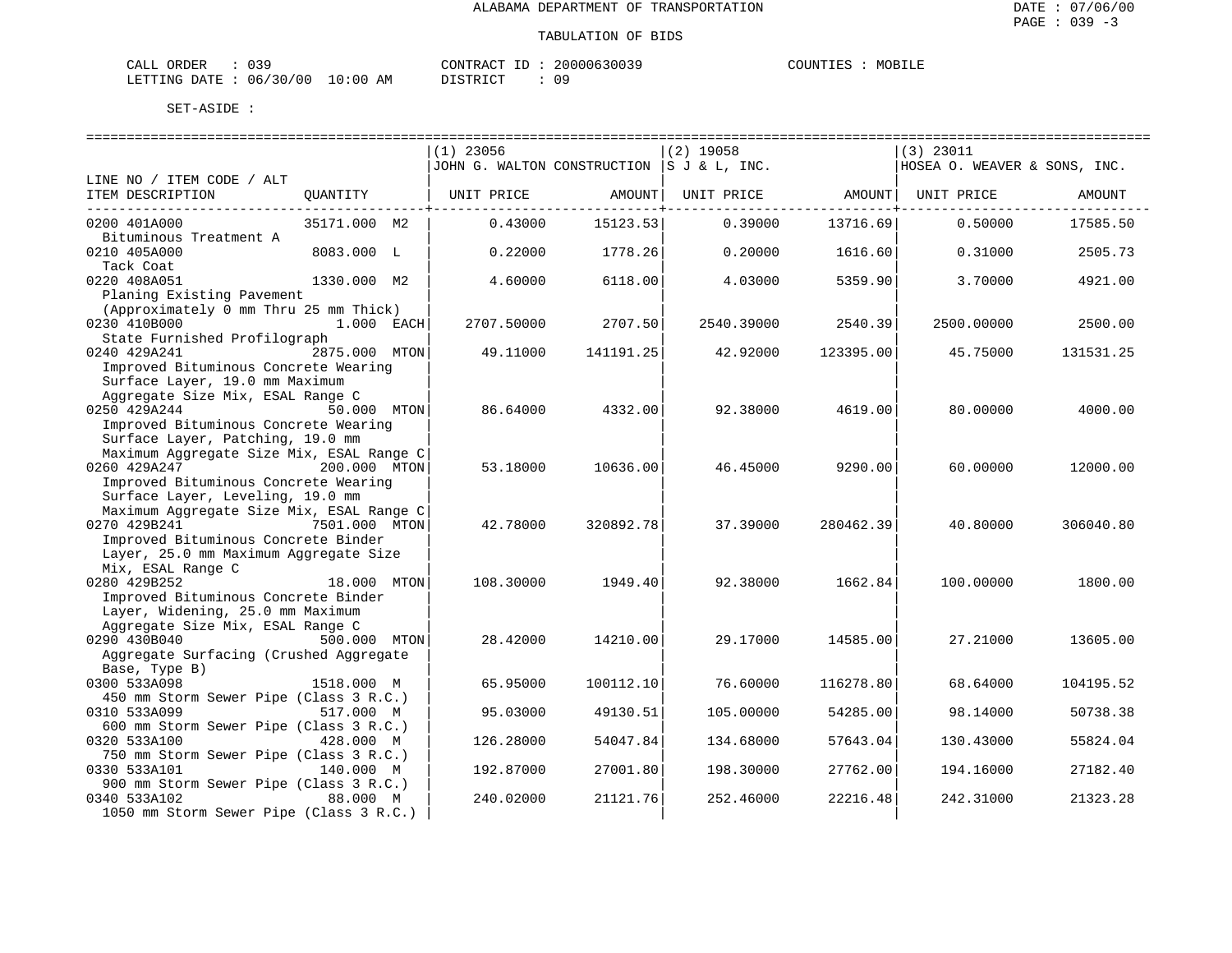| ORDER<br>CALL          | ົ່ |             | CONTRACT<br>TD. | 20000630039 | COUNTIES | MOBILE |
|------------------------|----|-------------|-----------------|-------------|----------|--------|
| LETTING DATE: 06/30/00 |    | 10:00<br>ΆM | חים דמים דת     |             |          |        |

|                                                                         |              |      | $(1)$ 23056                                                         |                      | $(2)$ 19058 |          | $(3)$ 23011                  |           |
|-------------------------------------------------------------------------|--------------|------|---------------------------------------------------------------------|----------------------|-------------|----------|------------------------------|-----------|
|                                                                         |              |      | JJOHN G. WALTON CONSTRUCTION $ S\,J\, \&\, L$ , INC.                |                      |             |          | HOSEA O. WEAVER & SONS, INC. |           |
| LINE NO / ITEM CODE / ALT                                               |              |      |                                                                     |                      |             |          |                              |           |
| ITEM DESCRIPTION                                                        |              |      | QUANTITY   UNIT PRICE     AMOUNT  UNIT PRICE     AMOUNT  UNIT PRICE |                      |             |          |                              | AMOUNT    |
| ___________________________________                                     |              |      |                                                                     | ------------+------- |             |          |                              |           |
| 0350 533A103                                                            | 167.000 M    |      | 297.43000                                                           | 49670.81             | 301.43000   | 50338.81 | 299.51000                    | 50018.17  |
| 1200 mm Storm Sewer Pipe (Class 3 R.C.)                                 |              |      |                                                                     |                      |             |          |                              |           |
| 0360 533B096                                                            | 60.000 M     |      | 111.61000                                                           | 6696.60              | 123.03000   | 7381.80  | 108.16000                    | 6489.60   |
| 680 mm Span, 500 mm Rise Storm Sewer                                    |              |      |                                                                     |                      |             |          |                              |           |
| Pipe (Class 3 R.C.)                                                     |              |      |                                                                     |                      |             |          |                              |           |
| 0370 533B108                                                            | 251.000 M    |      | 381.22000                                                           | 95686.22             | 394.28000   | 98964.28 | 373.23000                    | 93680.73  |
| 1550 mm Span, 1200 mm Rise Storm Sewer                                  |              |      |                                                                     |                      |             |          |                              |           |
| Pipe (Class 3 R.C.)                                                     |              |      |                                                                     |                      |             |          |                              |           |
| 0380 535A001                                                            | 50.000 M     |      | 75.78000                                                            | 3789.00              | 84.04000    | 4202.00  | 46.03000                     | 2301.50   |
| 450 mm Side Drain Pipe                                                  |              |      |                                                                     |                      |             |          |                              |           |
| 0390 600A000                                                            |              | LUMP | 102030.00000                                                        | 102030.00            | 62775.00000 | 62775.00 | 150903.78000                 | 150903.78 |
| Mobilization                                                            |              |      |                                                                     |                      |             |          |                              |           |
| 0400 602A000                                                            | 44.000 EACH  |      | 70.01000                                                            | 3080.44              | 54.30000    | 2389.20  | 177.93000                    | 7828.92   |
| Right Of Way Markers                                                    |              |      |                                                                     |                      |             |          |                              |           |
| 0410 606A012                                                            | 280.000 M    |      | 28.50000                                                            | 7980.00              | 23.25000    | 6510.00  | 19.97000                     | 5591.60   |
| 150 mm Underdrain Pipe, Type 8                                          |              |      |                                                                     |                      |             |          |                              |           |
| 0420 610C000                                                            | 400.000 MTON |      | 36.30000                                                            | 14520.00             | 34.97000    | 13988.00 | 47.42000                     | 18968.00  |
| Loose Riprap, Class 1                                                   |              |      |                                                                     |                      |             |          |                              |           |
| 0430 610D003                                                            | 619.000 M2   |      | 1.74000                                                             | 1077.06              | 1.26000     | 779.94   | 4.33000                      | 2680.27   |
| Filter Blanket, Geotextile                                              |              |      |                                                                     |                      |             |          |                              |           |
| 0440 614A000                                                            | 89.000 M3    |      | 368.22000                                                           | 32771.58             | 392.61000   | 34942.29 | 300.51000                    | 26745.39  |
| $\frac{140 \text{ V} + 100 \text{ V}}{20 \text{ V}} = 30.000 \text{ M}$ |              |      |                                                                     |                      |             |          |                              |           |
| 0450 614B000                                                            |              |      | 411.54000                                                           | 12346.20             | 438.79000   | 13163.70 | 338.75000                    | 10162.50  |
| Reinforced Slope Paving                                                 |              |      |                                                                     |                      |             |          |                              |           |
| 0460 618A000                                                            | 2780.000 M2  |      | 25.99000                                                            | 72252.20             | 27.71000    | 77033.80 | 26.13000                     | 72641.40  |
| Concrete Sidewalk, 100 mm Thick                                         |              |      |                                                                     |                      |             |          |                              |           |
| 0470 618A001                                                            | 90.000 M2    |      | 38.99000                                                            | 3509.10              | 41.57000    | 3741.30  | 33.33000                     | 2999.70   |
| Concrete Sidewalk, 150 mm Thick                                         |              |      |                                                                     |                      |             |          |                              |           |
| 0480 619A101<br>15.000 EACH                                             |              |      | 361.72000                                                           | 5425.80              | 460.73000   | 6910.95  | 344.32000                    | 5164.80   |
| 450 mm Side Drain Pipe End Treatment,                                   |              |      |                                                                     |                      |             |          |                              |           |
| Class 1                                                                 |              |      |                                                                     |                      |             |          |                              |           |
| 2.000 EACH<br>0490 619A102                                              |              |      | 459.19000                                                           | 918.38               | 623.55000   | 1247.10  | 437.10000                    | 874.20    |
| 600 mm Side Drain Pipe End Treatment,                                   |              |      |                                                                     |                      |             |          |                              |           |
| Class 1                                                                 |              |      |                                                                     |                      |             |          |                              |           |
| 0500 620A000                                                            | 1.000 M3     |      | 1501.56000                                                          | 1501.56              | 907.61000   | 907.61   | 1429.32000                   | 1429.32   |
| Minor Structure Concrete                                                |              |      |                                                                     |                      |             |          |                              |           |
| 0510 621C008                                                            | 11.000 EACH  |      | 4017.93000                                                          | 44197.23             | 5196.25000  | 57158.75 | 3824.64000                   | 42071.04  |
| Inlets, Type E                                                          |              |      |                                                                     |                      |             |          |                              |           |
| 0520 621C015                                                            | 33.000 EACH  |      | 2057.70000                                                          | 67904.10             | 2078.50000  | 68590.50 | 1958.71000                   | 64637.43  |
| Inlets, Type S1 Or S3 (1 Wing)                                          |              |      |                                                                     |                      |             |          |                              |           |
| 0530 621C016                                                            | 1.000 EACH   |      | 2409.68000                                                          | 2409.68              | 2598.13000  | 2598.13  | 2293.75000                   | 2293.75   |
| Inlets, Type S2 Or S4 (1 Wing)                                          |              |      |                                                                     |                      |             |          |                              |           |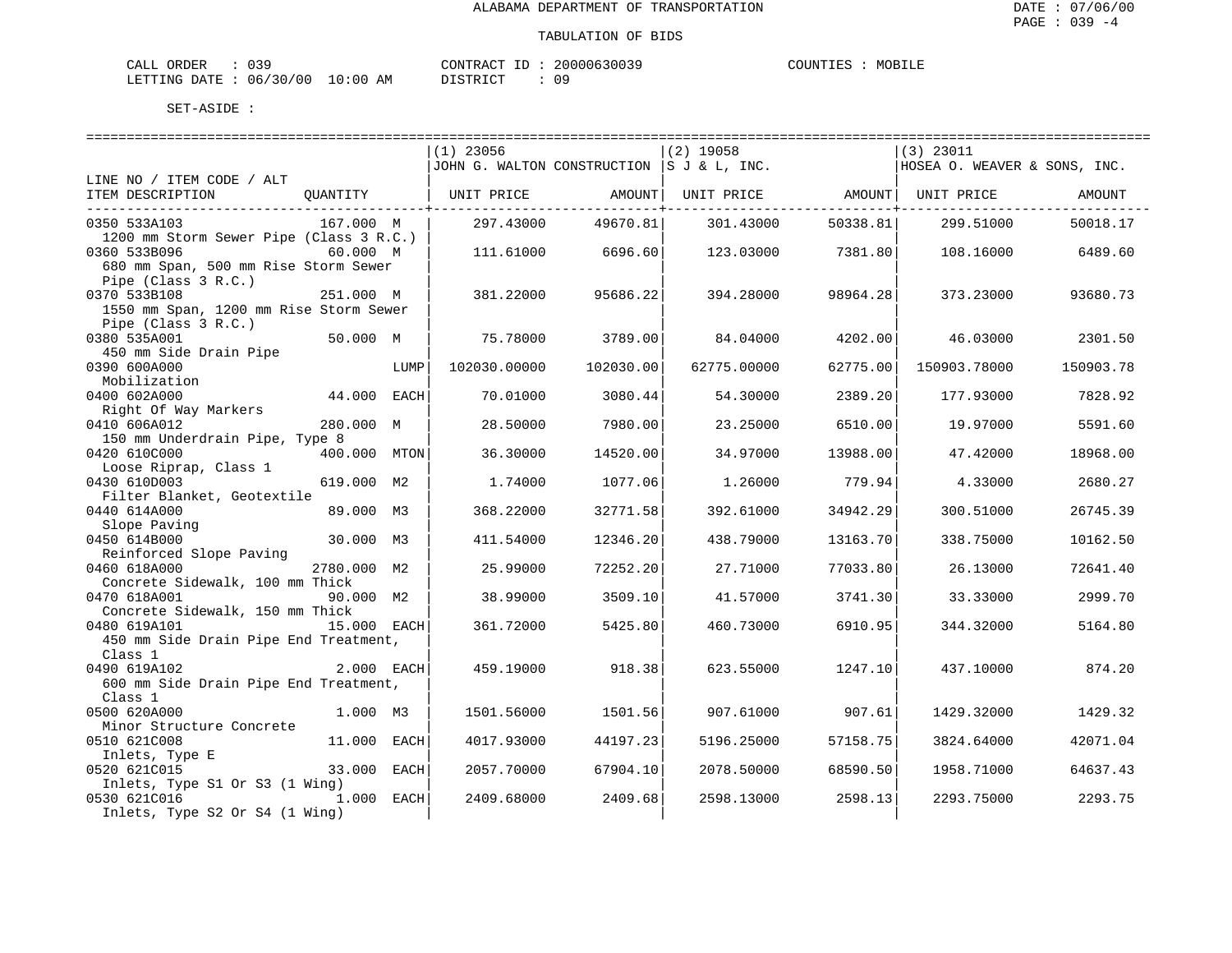| ORDER<br>CALL          | ົ່ |             | CONTRACT<br>TD. | 20000630039 | COUNTIES | MOBILE |
|------------------------|----|-------------|-----------------|-------------|----------|--------|
| LETTING DATE: 06/30/00 |    | 10:00<br>ΆM | חים דמים דת     |             |          |        |

|                                         |              |  | $(1)$ 23056 |                 | $(2)$ 19058                                |                         | $(3)$ 23011                  |           |  |  |
|-----------------------------------------|--------------|--|-------------|-----------------|--------------------------------------------|-------------------------|------------------------------|-----------|--|--|
|                                         |              |  |             |                 | JOHN G. WALTON CONSTRUCTION  S J & L, INC. |                         | HOSEA O. WEAVER & SONS, INC. |           |  |  |
| LINE NO / ITEM CODE / ALT               |              |  |             |                 |                                            |                         |                              |           |  |  |
| ITEM DESCRIPTION                        | OUANTITY     |  | UNIT PRICE  | AMOUNT          | UNIT PRICE AMOUNT UNIT PRICE               |                         |                              | AMOUNT    |  |  |
|                                         |              |  |             | -------------+- |                                            | ---------------+------- |                              |           |  |  |
| 0540 621C017                            | $4.000$ EACH |  | 2328.45000  | 9313.80         | 2482.65000                                 | 9930.60                 | 2216.44000                   | 8865.76   |  |  |
| Inlets, Type S1 Or S3 (2 Wing)          |              |  |             |                 |                                            |                         |                              |           |  |  |
| 0550 621C109                            | 37.000 EACH  |  | 3957.28000  | 146419.36       | 5311.72000                                 | 196533.64               | 3766.91000                   | 139375.67 |  |  |
| Inlets, Type PD                         |              |  |             |                 |                                            |                         |                              |           |  |  |
| 0560 621C110                            | 6.000 EACH   |  | 6476.34000  | 38858.04        | 6812.86000                                 | 40877.16                | 6164.78000                   | 36988.68  |  |  |
| Inlets, Type PD-6                       |              |  |             |                 |                                            |                         |                              |           |  |  |
| 0570 621C150                            | 3.000 EACH   |  | 1949.40000  | 5848.20         | 2424.92000                                 | 7274.76                 | 1855.62000                   | 5566.86   |  |  |
| Inlets, Type Median, Type I             |              |  |             |                 |                                            |                         |                              |           |  |  |
| 0580 621C151                            | 1.000 EACH   |  | 4007.10000  | 4007.10         | 4734.36000                                 | 4734.36                 | 3814.33000                   | 3814.33   |  |  |
| Inlets, Type Median, Type II            |              |  |             |                 |                                            |                         |                              |           |  |  |
| 0590 621D008                            | 15.000 EACH  |  | 344.39000   | 5165.85         | 519.63000                                  | 7794.45                 | 327.83000                    | 4917.45   |  |  |
| Inlet Units, Type E                     |              |  |             |                 |                                            |                         |                              |           |  |  |
| 0600 621D015                            | 39.000 EACH  |  | 287.00000   | 11193.00        | 433.02000                                  | 16887.78                | 273.19000                    | 10654.41  |  |  |
| Inlet Units, Type S1 Or S3              |              |  |             |                 |                                            |                         |                              |           |  |  |
| 0610 621D016                            | 1.000 EACH   |  | 344.39000   | 344.39          | 490.75000                                  | 490.75                  | 327.83000                    | 327.83    |  |  |
| Inlet Units, Type S2 Or S4              |              |  |             |                 |                                            |                         |                              |           |  |  |
| 0620 621D109                            | 21.000 EACH  |  | 324.90000   | 6822.90         | 461.89000                                  | 9699.69                 | 309.27000                    | 6494.67   |  |  |
| Inlet Units, Type PD                    |              |  |             |                 |                                            |                         |                              |           |  |  |
| 0630 621D110                            | 3.000 EACH   |  | 379.05000   | 1137.15         | 508.08000                                  | 1524.24                 | 360.82000                    | 1082.46   |  |  |
| Inlet Units, Type PD-6                  |              |  |             |                 |                                            |                         |                              |           |  |  |
| 0640 621E004                            | 4.000 EACH   |  | 2003.55000  | 8014.20         | 2540.39000                                 | 10161.56                | 1907.17000                   | 7628.68   |  |  |
| Manholes, Type L Or M (Storm)           |              |  |             |                 |                                            |                         |                              |           |  |  |
| 0650 621E025                            | 5.000 EACH   |  | 2166.00000  | 10830.00        | 2309.44000                                 | 11547.20                | 2061.80000                   | 10309.00  |  |  |
| Manholes, Type Special (Sanitary -      |              |  |             |                 |                                            |                         |                              |           |  |  |
| 1219.2 Millimeter Diameter)             |              |  |             |                 |                                            |                         |                              |           |  |  |
| 0660 621F005                            | 5.000 EACH   |  | 287.00000   | 1435.00         | 404.15000                                  | 2020.75                 | 273.19000                    | 1365.95   |  |  |
| Manhole Units, Type L Or M (Storm)      |              |  |             |                 |                                            |                         |                              |           |  |  |
| 0670 621F025                            | 8.000 EACH   |  | 568.58000   | 4548.64         | 606.23000                                  | 4849.84                 | 541.22000                    | 4329.76   |  |  |
| Manhole Units, Type Special (Sanitary - |              |  |             |                 |                                            |                         |                              |           |  |  |
| 1219.2 Millimeter Diameter)             |              |  |             |                 |                                            |                         |                              |           |  |  |
| 0680 621J000                            | 2.000 EACH   |  | 1299.60000  | 2599.20         | 259.82000                                  | 519.64                  | 1237.08000                   | 2474.16   |  |  |
| Connection To Existing Manhole          |              |  |             |                 |                                            |                         |                              |           |  |  |
| 0690 621M000                            | 2.000 EACH   |  | 1575.77000  | 3151.54         | 143.36000                                  | 286.72                  | 1541.20000                   | 3082.40   |  |  |
| Remove Existing Manhole                 |              |  |             |                 |                                            |                         |                              |           |  |  |
| 0700 622A002                            | 12.000 EACH  |  | 460.28000   | 5523.36         | 375.28000                                  | 4503.36                 | 438.13000                    | 5257.56   |  |  |
| Manhole Covers Reset (Sanitary)         |              |  |             |                 |                                            |                         |                              |           |  |  |
| 0710 623A000                            | 260.000 M    |  | 56.86000    | 14783.60        | 51.96000                                   | 13509.60                | 54.12000                     | 14071.20  |  |  |
| Concrete Gutter                         |              |  |             |                 |                                            |                         |                              |           |  |  |
| 0720 623B000                            | 137.000 M    |  | 30.14000    | 4129.18         | 26.56000                                   | 3638.72                 | 28.69000                     | 3930.53   |  |  |
| Concrete Curb, Type N                   |              |  |             |                 |                                            |                         |                              |           |  |  |
| 0730 623B001                            | 46.000 M     |  | 142.96000   | 6576.16         | 131.64000                                  | 6055.44                 | 136.08000                    | 6259.68   |  |  |
| Concrete Curb, Type N Special           |              |  |             |                 |                                            |                         |                              |           |  |  |
|                                         |              |  |             |                 |                                            |                         |                              |           |  |  |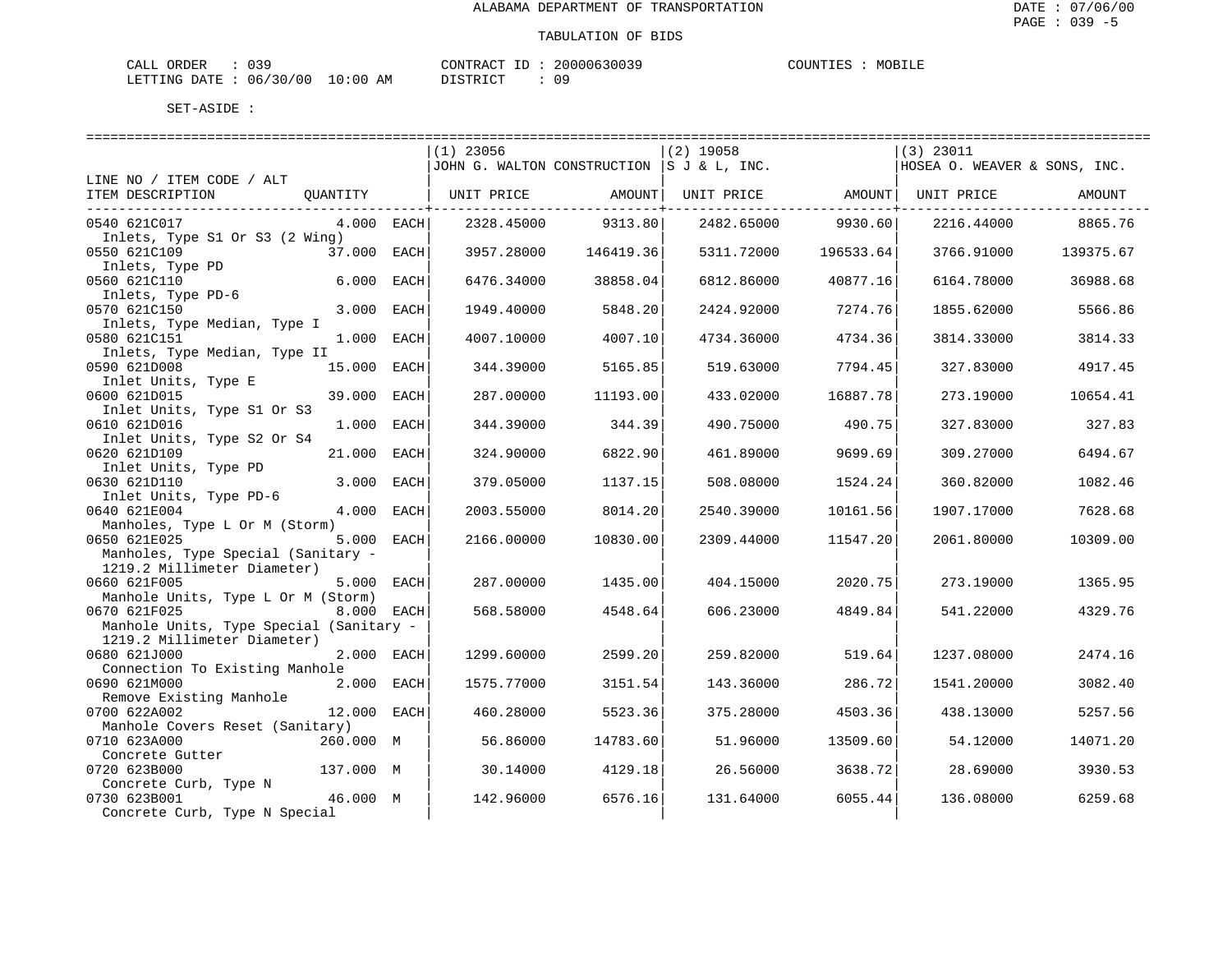| ORDER<br>CALL          | ົ່ |             | CONTRACT<br>TD. | 20000630039 | COUNTIES | MOBILE |
|------------------------|----|-------------|-----------------|-------------|----------|--------|
| LETTING DATE: 06/30/00 |    | 10:00<br>ΆM | חים דמים דת     |             |          |        |

|                                                                   | $(1)$ 23056 |           | $(2)$ 19058                                |           | $(3)$ 23011                  |           |
|-------------------------------------------------------------------|-------------|-----------|--------------------------------------------|-----------|------------------------------|-----------|
|                                                                   |             |           | JOHN G. WALTON CONSTRUCTION  S J & L, INC. |           | HOSEA O. WEAVER & SONS, INC. |           |
| LINE NO / ITEM CODE / ALT                                         |             |           |                                            |           |                              |           |
| ITEM DESCRIPTION<br>QUANTITY                                      | UNIT PRICE  | AMOUNT    | UNIT PRICE                                 |           | AMOUNT   UNIT PRICE          | AMOUNT    |
|                                                                   |             |           |                                            |           |                              |           |
| 0740 623C000<br>3671.000 M                                        | 29.19000    | 107156.49 | 31.75000                                   | 116554.25 | 27.78000                     | 101980.38 |
| Combination Curb & Gutter, Type C                                 |             |           |                                            |           |                              |           |
| 0750 623C003<br>322.000 M                                         | 28.24000    | 9093.28   | 40.42000                                   | 13015.24  | 26.89000                     | 8658.58   |
| Combination Curb & Gutter, Type C                                 |             |           |                                            |           |                              |           |
| (Modified)<br>0760 637A001<br>112.000 M                           | 9.79000     | 1096.48   | 15.83000                                   | 1772.96   | 13.53000                     | 1515.36   |
| Fence Reset (Includes All Types)                                  |             |           |                                            |           |                              |           |
| 0770 641A002<br>22.000 M                                          | 113.44000   | 2495.68   | 37.10000                                   | 816.20    | 107.99000                    | 2375.78   |
| 25.4 Millimeter Copper Water Pipe Laid                            |             |           |                                            |           |                              |           |
| (Type K)                                                          |             |           |                                            |           |                              |           |
| 0780 641A035<br>418.000 M                                         | 56.86000    | 23767.48  | 40.03000                                   | 16732.54  | 54.12000                     | 22622.16  |
| 152.4 Millimeter D.I. Water Main Laid                             |             |           |                                            |           |                              |           |
| 0790 641A037<br>175.000 M                                         | 88.96000    | 15568.00  | 63.39000                                   | 11093.25  | 84.68000                     | 14819.00  |
| 254 Millimeter D.I. Water Main Laid                               |             |           |                                            |           |                              |           |
| 0800 641A080<br>59.000 M                                          | 74.19000    | 4377.21   | 55.95000                                   | 3301.05   | 70.62000                     | 4166.58   |
| 152.4 Millimeter D.I. Water Main Laid                             |             |           |                                            |           |                              |           |
| (Restrained Joint)                                                |             |           |                                            |           |                              |           |
| 0810 641A082<br>49.000 M                                          | 111.17000   | 5447.33   | 87.12000                                   | 4268.88   | 105.82000                    | 5185.18   |
| 254 Millimeter D.I. Water Main Laid                               |             |           |                                            |           |                              |           |
| (Restrained Joint)                                                |             |           |                                            |           |                              |           |
| 0820 641C000<br>3.000 EACH                                        | 489.52000   | 1468.56   | 493.94000                                  | 1481.82   | 463.91000                    | 1391.73   |
| 152.4 Millimeter Gate Valves With Box                             |             |           |                                            |           |                              |           |
| 0830 641C011<br>3.000 EACH<br>254 Millimeter Gate Valves With Box | 1055.93000  | 3167.79   | 935.72000                                  | 2807.16   | 1005.13000                   | 3015.39   |
| 0840 641D003<br>4109.000 KG                                       | 7.53000     | 30940.77  | 6.87000                                    | 28228.83  | 10.26000                     | 42158.34  |
| Ductile Iron Water Main Fitting                                   |             |           |                                            |           |                              |           |
| 0850 641D004<br>2.000 EACH                                        | 362.81000   | 725.62    | 228.22000                                  | 456.44    | 345.35000                    | 690.70    |
| 152.4 Millimeter X 152.4 Millimeter D.I.                          |             |           |                                            |           |                              |           |
| Anchor Tee                                                        |             |           |                                            |           |                              |           |
| 0860 641E001<br>72.000 EACH                                       | 35.20000    | 2534.40   | 30.11000                                   | 2167.92   | 33.50000                     | 2412.00   |
| 152.4 Millimeter D.I. Retainer Gland                              |             |           |                                            |           |                              |           |
| 0870 641E002<br>$1.000$ EACH                                      | 66.60000    | 66.60     | 92.04000                                   | 92.04     | 63.40000                     | 63.40     |
| 304.8 Millimeter D.I. Retainer Gland                              |             |           |                                            |           |                              |           |
| 0880 641E004<br>87.000 EACH                                       | 50.36000    | 4381.32   | 62.05000                                   | 5398.35   | 47.94000                     | 4170.78   |
| 254 Millimeter D.I. Retainer Gland                                |             |           |                                            |           |                              |           |
| 0890 641F005<br>3.000<br>EACH                                     | 3194.85000  | 9584.55   | 4403.40000                                 | 13210.20  | 3041.16000                   | 9123.48   |
| 152.4 Millimeter X 152.4 Millimeter                               |             |           |                                            |           |                              |           |
| Tapping Valve & Sleeve                                            |             |           |                                            |           |                              |           |
| 0900 641F012<br>3.000 EACH                                        | 4440.30000  | 13320.90  | 4487.40000                                 | 13462.20  | 4226.69000                   | 12680.07  |
| 254 Millimeter x 254 Millimeter Tapping                           |             |           |                                            |           |                              |           |
| Valve And Sleeve                                                  |             |           |                                            |           |                              |           |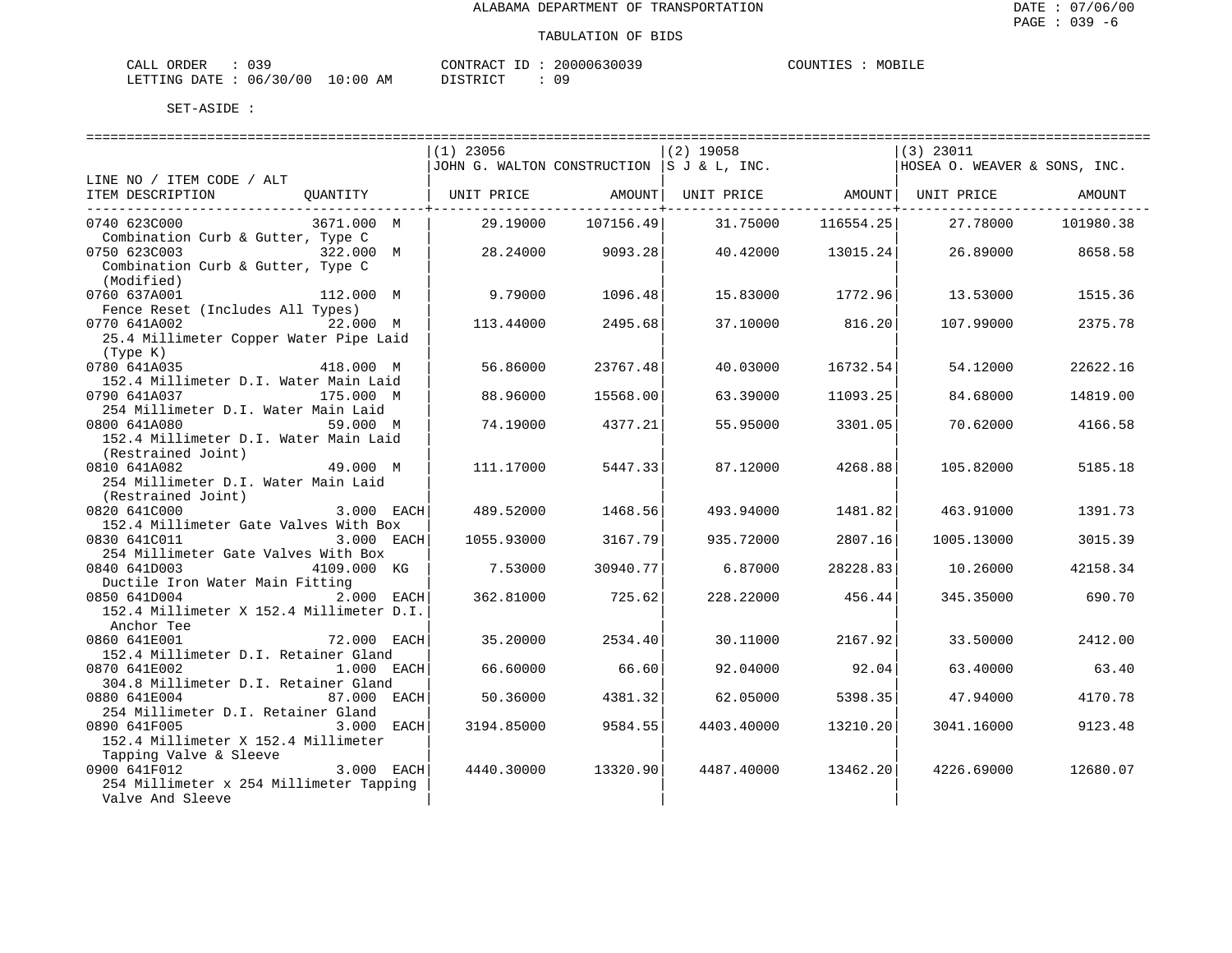| ORDER<br>CALL (               | $\sim$ $\sim$ $\sim$ |    | CONTRACT ID: | 20000630039 | COUNTIES | MOBILE |
|-------------------------------|----------------------|----|--------------|-------------|----------|--------|
| LETTING DATE : 06/30/00 10:00 |                      | AM | DISTRICT     |             |          |        |

|                                          |              |      | $(1)$ 23056                               |          | $(2)$ 19058 |          | $(3)$ 23011                  |          |  |  |  |
|------------------------------------------|--------------|------|-------------------------------------------|----------|-------------|----------|------------------------------|----------|--|--|--|
|                                          |              |      | JOHN G. WALTON CONSTRUCTION S J & L, INC. |          |             |          | HOSEA O. WEAVER & SONS, INC. |          |  |  |  |
| LINE NO / ITEM CODE / ALT                |              |      |                                           |          |             |          |                              |          |  |  |  |
| ITEM DESCRIPTION                         | QUANTITY     |      | UNIT PRICE                                | AMOUNT   | UNIT PRICE  | AMOUNT   | UNIT PRICE                   | AMOUNT   |  |  |  |
|                                          |              |      |                                           |          |             |          |                              |          |  |  |  |
| 0910 641F029                             | 7.000 EACH   |      | 351.98000                                 | 2463.86  | 288.68000   | 2020.76  | 335.04000                    | 2345.28  |  |  |  |
| 25.4 Millimeter Service Tap              |              |      |                                           |          |             |          |                              |          |  |  |  |
| 0920 641G001                             | 12.000 M3    |      | 1570.35000                                | 18844.20 | 292.14000   | 3505.68  | 1494.81000                   | 17937.72 |  |  |  |
| Concrete For Water Mains (Thrust Blocks) |              |      |                                           |          |             |          |                              |          |  |  |  |
| 0930 642A000                             | 2.000 EACH   |      | 703.95000                                 | 1407.90  | 514.52000   | 1029.04  | 670.09000                    | 1340.18  |  |  |  |
| Fire Hydrant Reset                       |              |      |                                           |          |             |          |                              |          |  |  |  |
| 0940 643A000                             | 17.000 EACH  |      | 324.90000                                 | 5523.30  | 184.76000   | 3140.92  | 309.27000                    | 5257.59  |  |  |  |
| Water Meters Reset                       |              |      |                                           |          |             |          |                              |          |  |  |  |
| 0950 643B000                             | 5.000        | EACH | 265.34000                                 | 1326.70  | 150.11000   | 750.55   | 252.57000                    | 1262.85  |  |  |  |
| Valve Boxes Reset                        |              |      |                                           |          |             |          |                              |          |  |  |  |
| 0960 643B006                             | 7.000 EACH   |      | 416.96000                                 | 2918.72  | 115.47000   | 808.29   | 396.90000                    | 2778.30  |  |  |  |
| Remove Valve, Box And Cover              |              |      |                                           |          |             |          |                              |          |  |  |  |
| 0970 645A047                             | 193.000 M    |      | 89.08000                                  | 17192.44 | 78.24000    | 15100.32 | 84.79000                     | 16364.47 |  |  |  |
| 203.2 Millimeter D.I. Sanitary Sewer     |              |      |                                           |          |             |          |                              |          |  |  |  |
| Pipe                                     |              |      |                                           |          |             |          |                              |          |  |  |  |
| 0980 649A007                             | 16.000 M     |      | 267.22000                                 | 4275.52  | 173.22000   | 2771.52  | 254.36000                    | 4069.76  |  |  |  |
| 304.8 Millimeter Encasement Pipe, Type   |              |      |                                           |          |             |          |                              |          |  |  |  |
| 1 Installation                           |              |      |                                           |          |             |          |                              |          |  |  |  |
| 0990 649A023                             | 39.000 M     |      | 687.71000                                 | 26820.69 | 392.33000   | 15300.87 | 654.62000                    | 25530.18 |  |  |  |
| 304.8 Millimeter Encasement Pipe, Type   |              |      |                                           |          |             |          |                              |          |  |  |  |
| 2 Installation                           |              |      |                                           |          |             |          |                              |          |  |  |  |
| 1000 649A046                             | 43.000 M     |      | 336.98000                                 | 14490.14 | 379.69000   | 16326.67 | 321.14000                    | 13809.02 |  |  |  |
| 508 Millimeter Encasement Pipe, Type 1   |              |      |                                           |          |             |          |                              |          |  |  |  |
| Installation                             |              |      |                                           |          |             |          |                              |          |  |  |  |
| 1010 650A000                             | 1000.000 M3  |      | 12.42000                                  | 12420.00 | 2.89000     | 2890.00  | 5.94000                      | 5940.00  |  |  |  |
| Topsoil                                  |              |      |                                           |          |             |          |                              |          |  |  |  |
| 1020 650B000                             | 5400.000 M3  |      | 4.74000                                   | 25596.00 | 7.02000     | 37908.00 | 5.94000                      | 32076.00 |  |  |  |
| Topsoil From Stockpiles                  |              |      |                                           |          |             |          |                              |          |  |  |  |
| 1030 652A061                             | 6.000 HA     |      | 2268.98000                                | 13613.88 | 1385.67000  | 8314.02  | 1237.08000                   | 7422.48  |  |  |  |
| Seeding (Mix 3E)                         |              |      |                                           |          |             |          |                              |          |  |  |  |
| 1040 652C000                             | $6.000$ HA   |      | 532.94000                                 | 3197.64  | 103.93000   | 623.58   | 113.40000                    | 680.40   |  |  |  |
| Mowing                                   |              |      |                                           |          |             |          |                              |          |  |  |  |
| 1050 654A003                             | 12325.000    | М2   | 3.91000                                   | 48190.75 | 4.62000     | 56941.50 | 3.09000                      | 38084.25 |  |  |  |
| Solid Sodding (Centipede)                |              |      |                                           |          |             |          |                              |          |  |  |  |
| 1060 656A000                             | 5.000 HA     |      | 1941.69000                                | 9708.45  | 1385.67000  | 6928.35  | 1237.08000                   | 6185.40  |  |  |  |
| Mulching, Class A, Type 1                |              |      |                                           |          |             |          |                              |          |  |  |  |
| 1070 656A001                             | 1.000 HA     |      | 2645.74000                                | 2645.74  | 1732.08000  | 1732.08  | 1237.08000                   | 1237.08  |  |  |  |
| Mulching, Class A, Type 2                |              |      |                                           |          |             |          |                              |          |  |  |  |
| 1080 659A000                             | 12000.000 M2 |      | 1.22000                                   | 14640.00 | 1,08000     | 12960.00 | 3.09000                      | 37080.00 |  |  |  |
| Erosion Control Netting, Class A         |              |      |                                           |          |             |          |                              |          |  |  |  |
| 1090 659A001                             | 18500.000 M2 |      | 1,22000                                   | 22570.00 | 1,83000     | 33855.00 | 3.09000                      | 57165.00 |  |  |  |
| Erosion Control Netting, Class B         |              |      |                                           |          |             |          |                              |          |  |  |  |
|                                          |              |      |                                           |          |             |          |                              |          |  |  |  |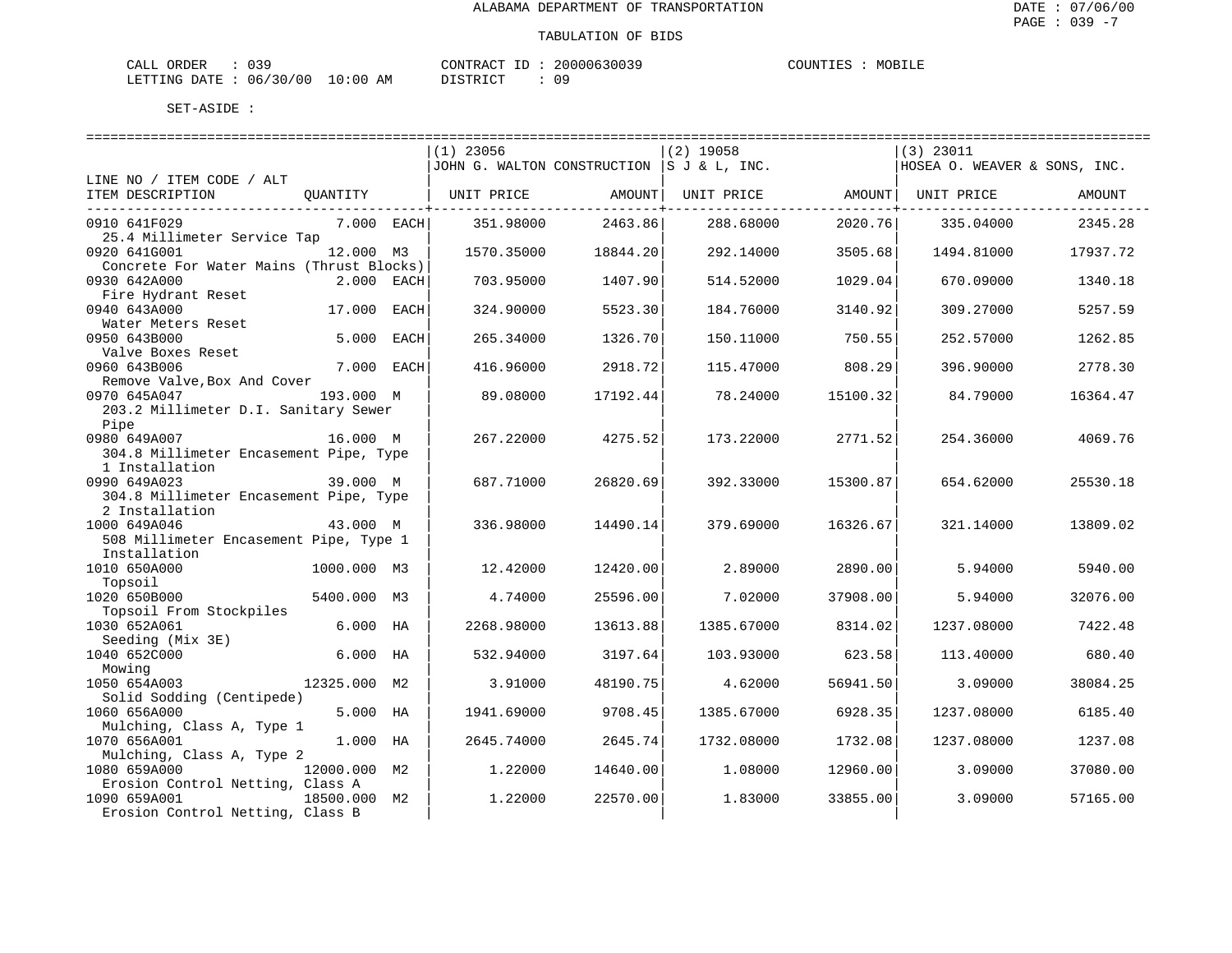| ORDER<br>CALL (               | $\sim$ $\sim$ $\sim$ |    | CONTRACT ID: | 20000630039 | COUNTIES | MOBILE |
|-------------------------------|----------------------|----|--------------|-------------|----------|--------|
| LETTING DATE : 06/30/00 10:00 |                      | AM | DISTRICT     |             |          |        |

|                                                      |               |      | $(1)$ 23056                                |                           | $(2)$ 19058 |                            | $(3)$ 23011                  |          |
|------------------------------------------------------|---------------|------|--------------------------------------------|---------------------------|-------------|----------------------------|------------------------------|----------|
|                                                      |               |      | JOHN G. WALTON CONSTRUCTION  S J & L, INC. |                           |             |                            | HOSEA O. WEAVER & SONS, INC. |          |
| LINE NO / ITEM CODE / ALT                            |               |      |                                            |                           |             |                            |                              |          |
| ITEM DESCRIPTION                                     | OUANTITY      |      | UNIT PRICE                                 | AMOUNT  <br>----------+-- | UNIT PRICE  | AMOUNT  <br>-----------+-- | UNIT PRICE                   | AMOUNT   |
| 1100 665A000                                         | 3.000 HA      |      | 2268.98000                                 | 6806.94                   | 923.78000   | 2771.34                    | 254.63000                    | 763.89   |
| Temporary Seeding                                    |               |      |                                            |                           |             |                            |                              |          |
| 1110 665B000                                         | 3.000 HA      |      | 1942.34000                                 | 5827.02                   | 1385.67000  | 4157.01                    | 318.29000                    | 954.87   |
| Temporary Mulching<br>1120 665D000                   | 450.000 M     |      | 3.23000                                    | 1453.50                   | 6.79000     | 3055.50                    | 12.43000                     | 5593.50  |
| Temporary Wire Fence (Including Posts)               |               |      |                                            |                           |             |                            |                              |          |
| 1130 665E000                                         | 450.000 M2    |      | 1.18000                                    | 531.00                    | 0.97000     | 436.50                     | 0.84000                      | 378.00   |
| Polyethylene                                         |               |      |                                            |                           |             |                            |                              |          |
| 1140 665F000                                         | 2880.000 EACH |      | 6.54000                                    | 18835.20                  | 4.30000     | 12384.00                   | 6.05000                      | 17424.00 |
| Hay Bales                                            |               |      |                                            |                           |             |                            |                              |          |
| 1150 665G000                                         | 1500.000      | EACH | 3.13000                                    | 4695.00                   | 1.65000     | 2475.00                    | 3.26000                      | 4890.00  |
| Sand Bags<br>1160 6651000                            | 410.000 MTON  |      | 36.15000                                   | 14821.50                  | 33.22000    | 13620.20                   | 24.56000                     | 10069.60 |
| Temporary Riprap, Class 2                            |               |      |                                            |                           |             |                            |                              |          |
| 1170 665J000                                         | 2640.000 M    |      | 7.62000                                    | 20116.80                  | 5.45000     | 14388.00                   | 11.31000                     | 29858.40 |
| Silt Fence, Type A                                   |               |      |                                            |                           |             |                            |                              |          |
| 1180 665K000                                         | 345.000 M3    |      | 15.95000                                   | 5502.75                   | 2.83000     | 976.35                     | 7.37000                      | 2542.65  |
| Drainage Sump Excavation                             |               |      |                                            |                           |             |                            |                              |          |
| 1190 666A001                                         | $6.000$ HA    |      | 432.91000                                  | 2597.46                   | 211.70000   | 1270.20                    | 77.32000                     | 463.92   |
| Pest Control Treatment                               |               |      |                                            |                           |             |                            |                              |          |
| 1200 680A000                                         |               | LUMP | 30530.00000                                | 30530.00                  | 28868.05000 | 28868.05                   | 33537.36000                  | 33537.36 |
| Engineering Controls                                 |               |      |                                            |                           |             |                            |                              |          |
| 1210 701A028<br>Solid White, Class 2, Type A Traffic | 5.000 KM      |      | 888.33000                                  | 4441.65                   | 814.08000   | 4070.40                    | 845.60000                    | 4228.00  |
| Stripe (1.5 mm Thick) (150 mm Wide)                  |               |      |                                            |                           |             |                            |                              |          |
| 1220 701A041                                         | 3.000 KM      |      | 662.90000                                  | 1988.70                   | 542.72000   | 1628.16                    | 631.01000                    | 1893.03  |
| Broken White, Class 2, Type A Traffic                |               |      |                                            |                           |             |                            |                              |          |
| Stripe (2.3 mm Thick) (150 mm Wide)                  |               |      |                                            |                           |             |                            |                              |          |
| 1230 701A046                                         | 2.000 KM      |      | 662.87000                                  | 1325.74                   | 651.27000   | 1302.54                    | 630.99000                    | 1261.98  |
| Broken Yellow, Class 2, Type A,                      |               |      |                                            |                           |             |                            |                              |          |
| Traffic Stripe (2.3 mm Thick) (150 mm                |               |      |                                            |                           |             |                            |                              |          |
| Wide)                                                |               |      |                                            |                           |             |                            |                              |          |
| 1240 701A048                                         | 5.000 KM      |      | 1127.24000                                 | 5636.20                   | 868.35000   | 4341.75                    | 1073.01000                   | 5365.05  |
| Solid Yellow, Class 2, Type A, Traffic               |               |      |                                            |                           |             |                            |                              |          |
| Stripe (2.3 mm Thick) (150 mm Wide)                  |               |      |                                            |                           |             |                            |                              |          |
| 1250 701B006                                         | 156.000 M     |      | 1.78000                                    | 277.68                    | 1.69000     | 263.64                     | 1.69000                      | 263.64   |
| Dotted Class 2, Type A Traffic Stripe                |               |      |                                            |                           |             |                            |                              |          |
| $(2.3 \text{ mm}$ Thick) $(150 \text{ mm}$ Wide)     |               |      |                                            |                           |             |                            |                              |          |
| 1260 701C000                                         | 4.000 KM      |      | 151.42000                                  | 605.68                    | 162.82000   | 651.28                     | 144.13000                    | 576.52   |
| Broken Temporary Traffic Stripe<br>1270 701C001      | 8.000 KM      |      | 218.72000                                  | 1749.76                   | 217.09000   | 1736.72                    | 208.20000                    | 1665.60  |
| Solid Temporary Traffic Stripe                       |               |      |                                            |                           |             |                            |                              |          |
|                                                      |               |      |                                            |                           |             |                            |                              |          |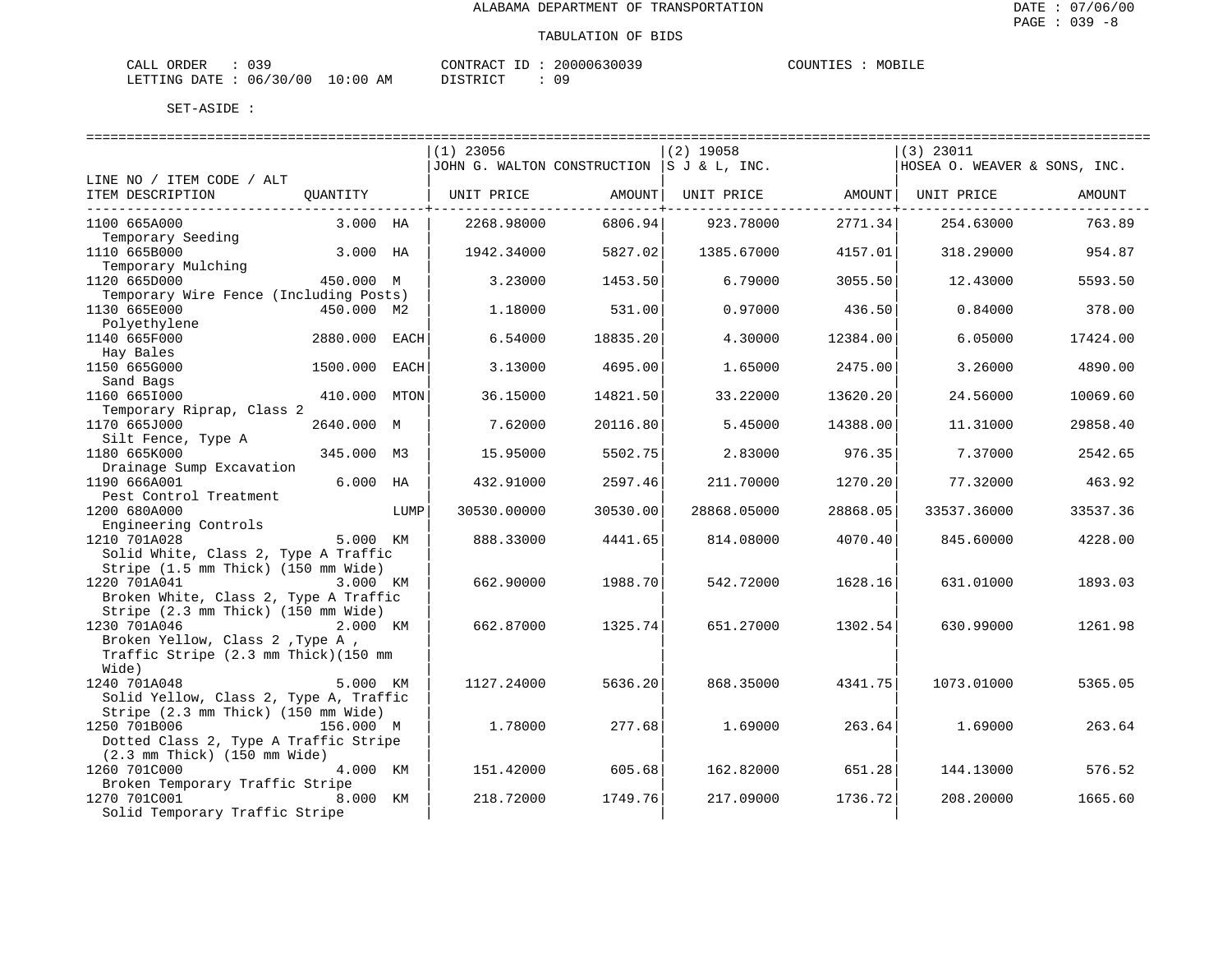| CALL ORDER                       |  |          |  | CONTRACT ID: 20000630039 | COUNTIES | MOBILE |
|----------------------------------|--|----------|--|--------------------------|----------|--------|
| LETTING DATE : 06/30/00 10:00 AM |  | DISTRICT |  |                          |          |        |

|                                          |              | ==============================            |                          |             |                         |                              |             |
|------------------------------------------|--------------|-------------------------------------------|--------------------------|-------------|-------------------------|------------------------------|-------------|
|                                          |              | $(1)$ 23056                               |                          | $(2)$ 19058 |                         | $(3)$ 23011                  |             |
|                                          |              | JOHN G. WALTON CONSTRUCTION S J & L, INC. |                          |             |                         | HOSEA O. WEAVER & SONS, INC. |             |
| LINE NO / ITEM CODE / ALT                |              |                                           |                          |             |                         |                              |             |
| ITEM DESCRIPTION                         | OUANTITY     | UNIT PRICE AMOUNT                         |                          |             |                         | UNIT PRICE AMOUNT UNIT PRICE | AMOUNT      |
| ---------------------------------        |              |                                           | -----------------+------ |             | ----------------------- |                              | ----------- |
| 1280 701D007                             | 1.000 KM     | 891.69000                                 | 891.69                   | 759.81000   | 759.81                  | 848.79000                    | 848.79      |
| Solid Traffic Stripe Removed (Paint)     |              |                                           |                          |             |                         |                              |             |
|                                          |              |                                           |                          |             |                         |                              |             |
| 1290 701D014                             | 1.000 KM     | 656.12000                                 | 656.12                   | 597.00000   | 597.00                  | 624.59000                    | 624.59      |
| Broken Traffic Stripe Removed (Paint)    |              |                                           |                          |             |                         |                              |             |
| 1300 703A002                             | 616.000 M2   | 16.32000                                  | 10053.12                 | 20.08000    | 12369.28                | 15.54000                     | 9572.64     |
| Traffic Control Markings, Class 2, Type  |              |                                           |                          |             |                         |                              |             |
| $\mathbb{A}$                             |              |                                           |                          |             |                         |                              |             |
| 1310 703B002                             | 36.000 M2    | 24.48000                                  | 881.28                   | 21.71000    | 781.56                  | 23.30000                     | 838.80      |
| Traffic Control Legends, Class 2, Type A |              |                                           |                          |             |                         |                              |             |
| 1320 703C000                             | 72.000 M2    | 23.32000                                  | 1679.04                  | 8.68000     | 624.96                  | 22.20000                     | 1598.40     |
| Removal Of Existing Traffic Control      |              |                                           |                          |             |                         |                              |             |
| Markings Or Legends (Paint)              |              |                                           |                          |             |                         |                              |             |
| 1330 703D001                             | 187.000 M2   | 10.51000                                  | 1965.37                  | 1.63000     | 304.81                  | 10.00000                     | 1870.00     |
| Temporary Traffic Control Markings       |              |                                           |                          |             |                         |                              |             |
|                                          |              |                                           |                          |             |                         |                              |             |
| 1340 705A011                             | 309.000 EACH | 4.28000                                   | 1322.52                  | 2.71000     | 837.39                  | 4.07000                      | 1257.63     |
| Pavement Markers, Class C, Type 1-A      |              |                                           |                          |             |                         |                              |             |
| 1350 705A012                             | 154.000 EACH | 4.28000                                   | 659.12                   | 2.71000     | 417.34                  | 4.07000                      | 626.78      |
| Pavement Markers, Class C, Type 1-B      |              |                                           |                          |             |                         |                              |             |
| 1360 705A030                             | 12.000 EACH  | 4.28000                                   | 51.36                    | 6.51000     | 78.12                   | 4.07000                      | 48.84       |
| Pavement Markers, Class A-H, Type 2-C    |              |                                           |                          |             |                         |                              |             |
| 1370 705A031                             | 150.000 EACH | 4.28000                                   | 642.00                   | 6.51000     | 976.50                  | 4.07000                      | 610.50      |
| Pavement Markers, Class A-H, Type 1-A    |              |                                           |                          |             |                         |                              |             |
| 1380 705A032                             | 754.000 EACH | 4.28000                                   | 3227.12                  | 5.70000     | 4297.80                 | 4.07000                      | 3068.78     |
| Pavement Markers, Class A-H, Type 1-B    |              |                                           |                          |             |                         |                              |             |
| 1390 705A037                             | 234.000 EACH | 4.28000                                   | 1001.52                  | 5,70000     | 1333.80                 | 4.07000                      | 952.38      |
| Pavement Markers, Class A-H, Type 2-D    |              |                                           |                          |             |                         |                              |             |
| 1400 707B003                             | 1.000 EACH   | 162.45000                                 | 162.45                   | 173.21000   | 173.21                  | 154.64000                    | 154.64      |
| Type A Hazard Marker Installation        |              |                                           |                          |             |                         |                              |             |
| 1410 710A091                             | 14.000 M2    | 253.81000                                 | 3553.34                  | 225.17000   | 3152.38                 | 225.93000                    | 3163.02     |
|                                          |              |                                           |                          |             |                         |                              |             |
| Class 4, Aluminum Flat Sign Panels       |              |                                           |                          |             |                         |                              |             |
| 2.032 mm Thickness (Type III or IV       |              |                                           |                          |             |                         |                              |             |
| Background)                              |              |                                           |                          |             |                         |                              |             |
| 1420 710B001                             | 84.000 M     | 28.80000                                  | 2419.20                  | 21.94000    | 1842.96                 | 28.68000                     | 2409.12     |
| Roadway Sign Post (#3 "U" Channel        |              |                                           |                          |             |                         |                              |             |
| Galvanized Steel)                        |              |                                           |                          |             |                         |                              |             |
| 1430 730A000                             | LUMP         | 2166.00000                                | 2166.00                  | 2309.44000  | 2309.44                 | 2061.80000                   | 2061.80     |
| Removal Of Existing Traffic Control      |              |                                           |                          |             |                         |                              |             |
| Unit (Demetropolis Rd. @ Burma Rd.)      |              |                                           |                          |             |                         |                              |             |
| 1440 730A012                             | LUMP         | 2707.50000                                | 2707.50                  | 2886.81000  | 2886.81                 | 2577.25000                   | 2577.25     |
| Removal Of Existing Traffic Control      |              |                                           |                          |             |                         |                              |             |
| Unit (Partial) (University Blvd. @       |              |                                           |                          |             |                         |                              |             |
| Cottage Hill Rd.)                        |              |                                           |                          |             |                         |                              |             |
|                                          |              |                                           |                          |             |                         |                              |             |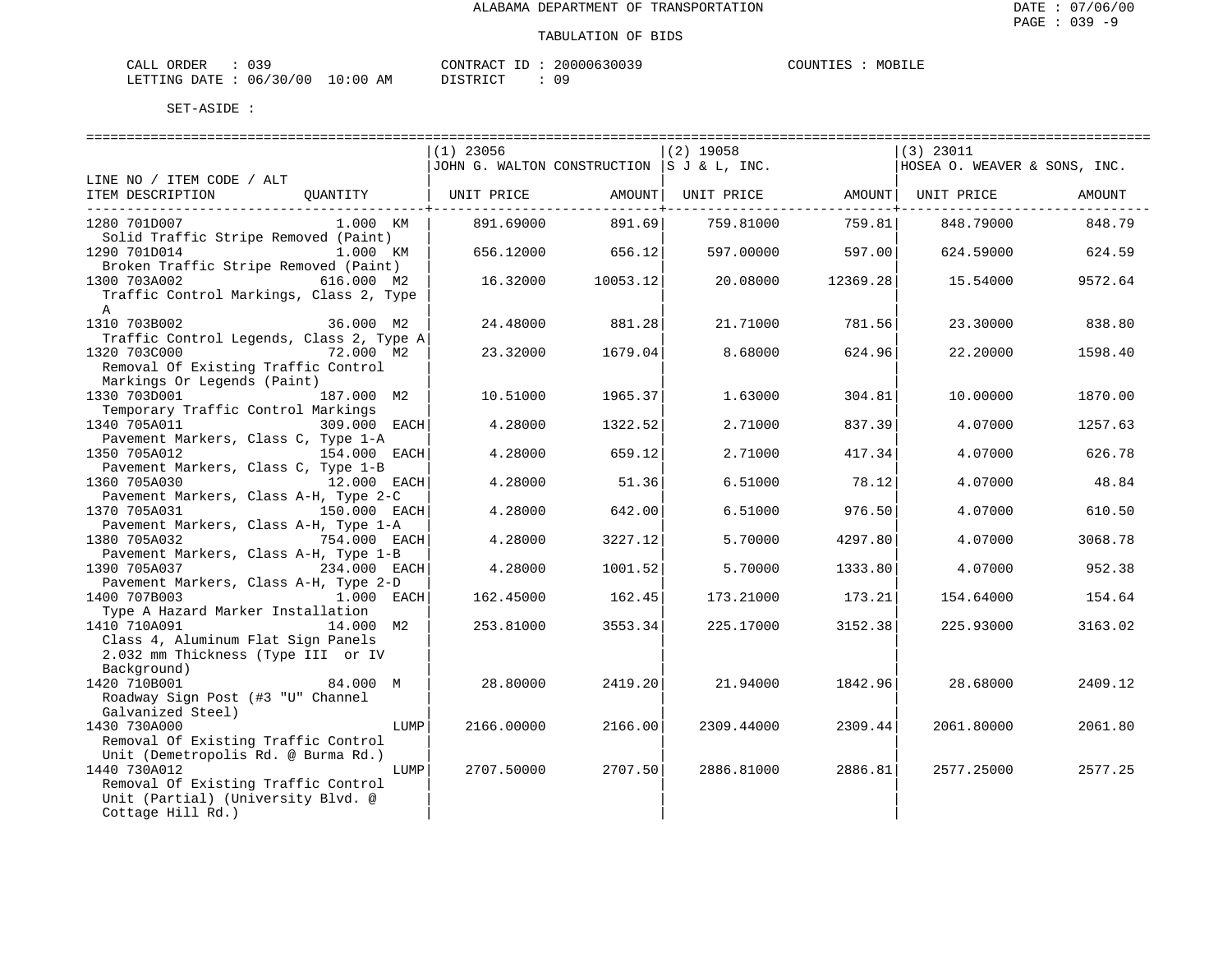| CALL ORDER                      |  |          | CONTRACT ID: 20000630039 | COUNTIES | MOBILE |
|---------------------------------|--|----------|--------------------------|----------|--------|
| LETTING DATE: 06/30/00 10:00 AM |  | DISTRICT |                          |          |        |

|                                          |              |      | $(1)$ 23056 |          | $(2)$ 19058                                |          | $(3)$ 23011                  |          |
|------------------------------------------|--------------|------|-------------|----------|--------------------------------------------|----------|------------------------------|----------|
|                                          |              |      |             |          | JOHN G. WALTON CONSTRUCTION  S J & L, INC. |          | HOSEA O. WEAVER & SONS, INC. |          |
| LINE NO / ITEM CODE / ALT                |              |      |             |          |                                            |          |                              |          |
| ITEM DESCRIPTION                         | OUANTITY     |      | UNIT PRICE  | AMOUNT   | UNIT PRICE                                 | AMOUNT   | UNIT PRICE                   | AMOUNT   |
|                                          |              |      |             |          |                                            |          |                              |          |
| 1450 730C000                             |              | LUMP | 4332.00000  | 4332.00  | 4618.89000                                 | 4618.89  | 4123.60000                   | 4123.60  |
| Furnishing And Installing Traffic        |              |      |             |          |                                            |          |                              |          |
| Control Unit (University Blvd. @         |              |      |             |          |                                            |          |                              |          |
| Demetropolis Rd.)                        |              |      |             |          |                                            |          |                              |          |
| 1460 730C016                             |              | LUMP | 8122.50000  | 8122.50  | 8660.42000                                 | 8660.42  | 7731.75000                   | 7731.75  |
|                                          |              |      |             |          |                                            |          |                              |          |
| Furnishing And Installing Traffic        |              |      |             |          |                                            |          |                              |          |
| Control Unit (Partial) (University Blvd. |              |      |             |          |                                            |          |                              |          |
| @ Cottage Hill Rd.)                      |              |      |             |          |                                            |          |                              |          |
| 1470 730E000                             | 5.000 EACH   |      | 2111.85000  | 10559.25 | 2251.71000                                 | 11258.55 | 2010.26000                   | 10051.30 |
| Metal Traffic Signal Pole Foundation     |              |      |             |          |                                            |          |                              |          |
| 1480 730G001                             | 5.000 EACH   |      | 5252.55000  | 26262.75 | 5600.40000                                 | 28002.00 | 4999.87000                   | 24999.35 |
| Metal Traffic Signal Strain Pole         |              |      |             |          |                                            |          |                              |          |
| 1490 730H000                             | 2050.000 M   |      | 12.45000    | 25522.50 | 13,28000                                   | 27224.00 | 11.86000                     | 24313.00 |
| Loop Detector                            |              |      |             |          |                                            |          |                              |          |
| 1500 7301000                             | 1090.000 M   |      | 4.60000     | 5014.00  | 4.91000                                    | 5351.90  | 4.38000                      | 4774.20  |
| Shielded Loop Detector Home-Run Cable    |              |      |             |          |                                            |          |                              |          |
| 1510 730J000                             | 24.000 EACH  |      | 190.61000   | 4574.64  | 203.23000                                  | 4877.52  | 181.44000                    | 4354.56  |
|                                          |              |      |             |          |                                            |          |                              |          |
| Loop Detector Amplifier                  |              |      |             |          |                                            |          |                              |          |
| 1520 730K000                             | 15.000 EACH  |      | 460.28000   | 6904.20  | 490.76000                                  | 7361.40  | 438.13000                    | 6571.95  |
| Traffic Signal Junction Box              |              |      |             |          |                                            |          |                              |          |
| 1530 730L012                             | 17.000 M     |      | 4.60000     | 78.20    | 4.91000                                    | 83.47    | 4.38000                      | 74.46    |
| Non-Metallic Conduit, 27 mm              |              |      |             |          |                                            |          |                              |          |
| 1540 730L015                             | 120.000 M    |      | 7.58000     | 909.60   | 8.08000                                    | 969.60   | 7.22000                      | 866.40   |
| Non-Metallic Conduit, 53 mm              |              |      |             |          |                                            |          |                              |          |
| 1550 730L031                             | 12.000 M     |      | 10.29000    | 123.48   | 10.97000                                   | 131.64   | 9.79000                      | 117.48   |
| Metallic Conduit, 21 mm                  |              |      |             |          |                                            |          |                              |          |
| 1560 730L032                             | 20.000 M     |      | 11.91000    | 238.20   | 12.70000                                   | 254.00   | 11.34000                     | 226.80   |
| Metallic Conduit, 27 mm                  |              |      |             |          |                                            |          |                              |          |
| 1570 730N001                             | 4.000 EACH   |      | 703.95000   | 2815.80  | 750.57000                                  | 3002.28  | 670.09000                    | 2680.36  |
| Luminaire Extension Assembly, 3.7 M      |              |      |             |          |                                            |          |                              |          |
| 1580 730P001                             | 16.000 EACH  |      | 460.28000   | 7364.48  | 490.76000                                  | 7852.16  | 438.13000                    | 7010.08  |
| Vehicular Signal Head, 300 mm 3 Section  |              |      |             |          |                                            |          |                              |          |
| 1590 730P002                             | 2.000 EACH   |      | 758.10000   | 1516.20  | 808.31000                                  | 1616.62  | 721.63000                    | 1443.26  |
|                                          |              |      |             |          |                                            |          |                              |          |
| Vehicular Signal Head, 300 mm 5 Section  |              |      |             |          |                                            |          |                              |          |
| 1600 730Q000                             | 4.000 EACH   |      | 460.28000   | 1841.12  | 490.76000                                  | 1963.04  | 438.13000                    | 1752.52  |
| Pedestrian Signal Head, Type "D"         |              |      |             |          |                                            |          |                              |          |
| 1610 730R003                             | 1.000 EACH   |      | 10288.50000 | 10288.50 | 10969.86000                                | 10969.86 | 9793.55000                   | 9793.55  |
| Traffic Controller, Type III, 8 Phase    |              |      |             |          |                                            |          |                              |          |
| 1620 740B000                             | 126.000 M2   |      | 144.62000   | 18222.12 | 130.41000                                  | 16431.66 | 121,50000                    | 15309.00 |
| Construction Signs                       |              |      |             |          |                                            |          |                              |          |
| 1630 740D000                             | 150.000 EACH |      | 42.91000    | 6436.50  | 40.01000                                   | 6001.50  | 45.42000                     | 6813.00  |
| Channelizing Drums                       |              |      |             |          |                                            |          |                              |          |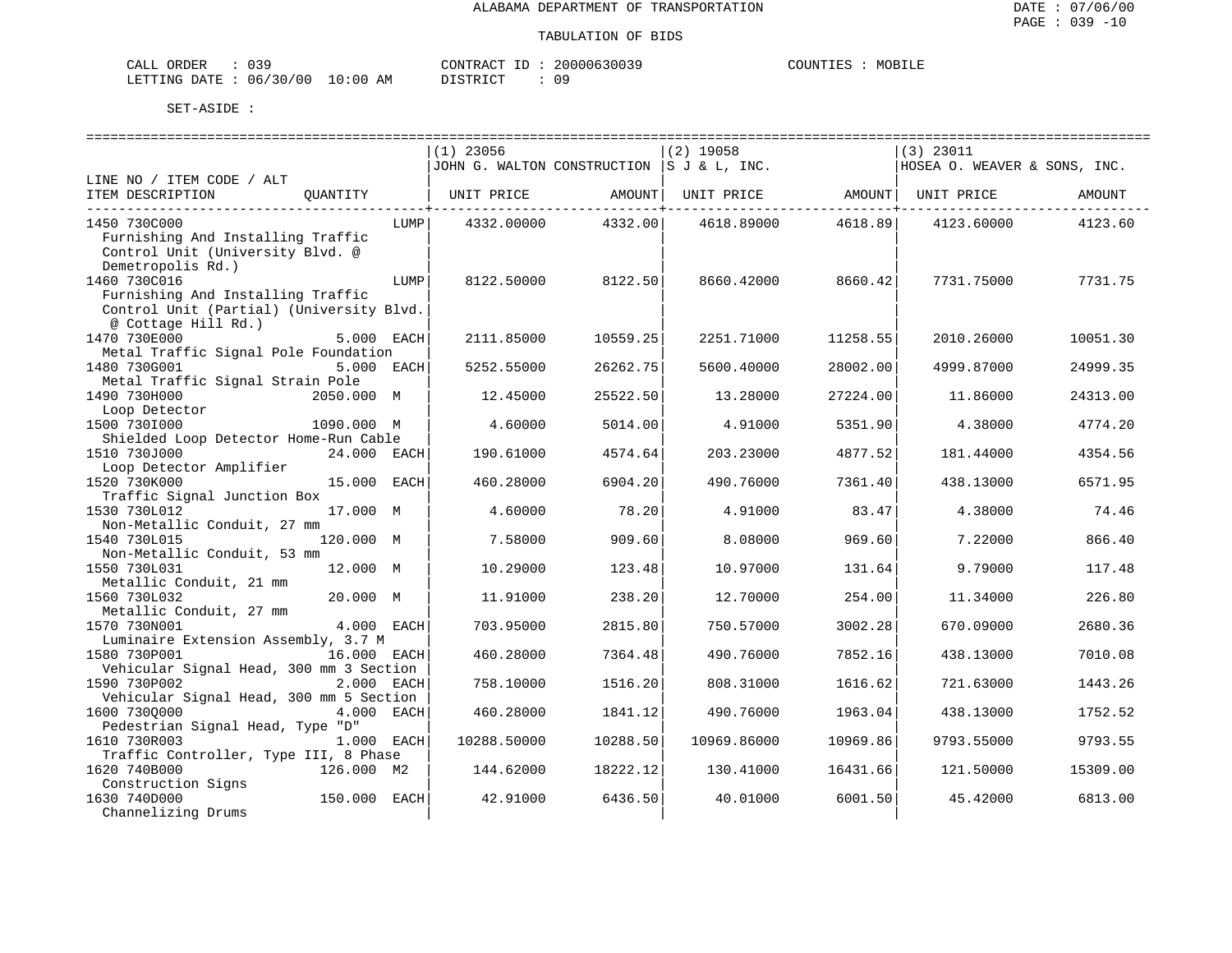| ORDER<br>CALL             | 039 |            | CONTRACT ID: | 20000630039 | COUNTIES | MOBILE |
|---------------------------|-----|------------|--------------|-------------|----------|--------|
| LETTING DATE : 06/30/00 1 |     | $10:00$ AM | DISTRICT     | 09          |          |        |

|                                          |              |      | $(1)$ 23056                 |                | $(2)$ 19058           |                | $(3)$ 23011                  |                |  |  |  |
|------------------------------------------|--------------|------|-----------------------------|----------------|-----------------------|----------------|------------------------------|----------------|--|--|--|
|                                          |              |      | JOHN G. WALTON CONSTRUCTION |                | $ S \cup \& L$ , INC. |                | HOSEA O. WEAVER & SONS, INC. |                |  |  |  |
| LINE NO / ITEM CODE / ALT                |              |      |                             |                |                       |                |                              |                |  |  |  |
| ITEM DESCRIPTION                         | OUANTITY     |      | UNIT PRICE                  | AMOUNT         | UNIT PRICE            | AMOUNT         | UNIT PRICE                   | AMOUNT         |  |  |  |
| 1640 740E000                             | 150.000 EACH |      | 12.03000                    | 1804.50        | 12.32000              | 1848.00        | 11.79000                     | 1768.50        |  |  |  |
| Cones (900 mm High)                      |              |      |                             |                |                       |                |                              |                |  |  |  |
| 1650 740F002                             | 70.000       | EACH | 201.53000                   | 14107.10       | 212.18000             | 14852.60       | 324.39000                    | 22707.30       |  |  |  |
| Barricades, Type III                     |              |      |                             |                |                       |                |                              |                |  |  |  |
| 1660 7401005                             | 30.000 EACH  |      | 127.09000                   | 3812.70        | 532.45000             | 15973.50       | 460.02000                    | 13800.60       |  |  |  |
| Warning Lights, Type B (Detachable Head) |              |      |                             |                |                       |                |                              |                |  |  |  |
| 1670 740L003<br>250.000 EACH             |              |      | 57.55000                    | 14387.50       | 17.69000              | 4422.50        | 49.37000                     | 12342.50       |  |  |  |
| Vertical Panel, Type I (Single-Sided)    |              |      |                             |                |                       |                |                              |                |  |  |  |
| 1680 740M000                             | 150.000 EACH |      | 7.80000                     | 1170.00        | 5.03000               | 754.50         | 7.08000                      | 1062.00        |  |  |  |
| Ballast For Cone                         |              |      |                             |                |                       |                |                              |                |  |  |  |
| 2.000 EACH<br>1690 741C010               |              |      | 6566.00000                  | 13132.00       | 1636.24000            | 3272.48        | 3273.88000                   | 6547.76        |  |  |  |
| Portable Sequential Arrow And Chevron    |              |      |                             |                |                       |                |                              |                |  |  |  |
| Sign Unit                                |              |      |                             |                |                       |                |                              |                |  |  |  |
| 1700 756A022                             | 20.000 M     |      | 92.06000                    | 1841.20        | 98.15000              | 1963.00        | 87.63000                     | 1752.60        |  |  |  |
| 103 mm Electrical Conduit, 1 Line, Type  |              |      |                             |                |                       |                |                              |                |  |  |  |
| 5 Installation                           |              |      |                             |                |                       |                |                              |                |  |  |  |
| 1710 998A000                             |              | LUMP | 596.42000                   | 596.42         | 10000.00000           | 10000.00       | 0.00000                      | 0.00           |  |  |  |
| Construction Fuel (Maximum Bid Limited   |              |      |                             |                |                       |                |                              |                |  |  |  |
| To $$149,000.00)$                        |              |      |                             |                |                       |                |                              |                |  |  |  |
| 2200.000<br>1720 999 000                 |              | HOUR | 0.80000                     | 1760.00        | 0.80000               | 1760.00        | 0.80000                      | 1760.00        |  |  |  |
| Trainee Hours At 80 Cents Per Hour       |              |      |                             |                |                       |                |                              |                |  |  |  |
| SECTION TOTALS                           |              |      |                             | \$3,327,755.23 |                       | \$3,411,630.47 |                              | \$3,519,832.87 |  |  |  |
| CONTRACT TOTALS                          |              |      |                             | \$3,327,755.23 |                       | \$3,411,630.47 |                              | \$3,519,832.87 |  |  |  |
|                                          |              |      |                             |                |                       |                |                              |                |  |  |  |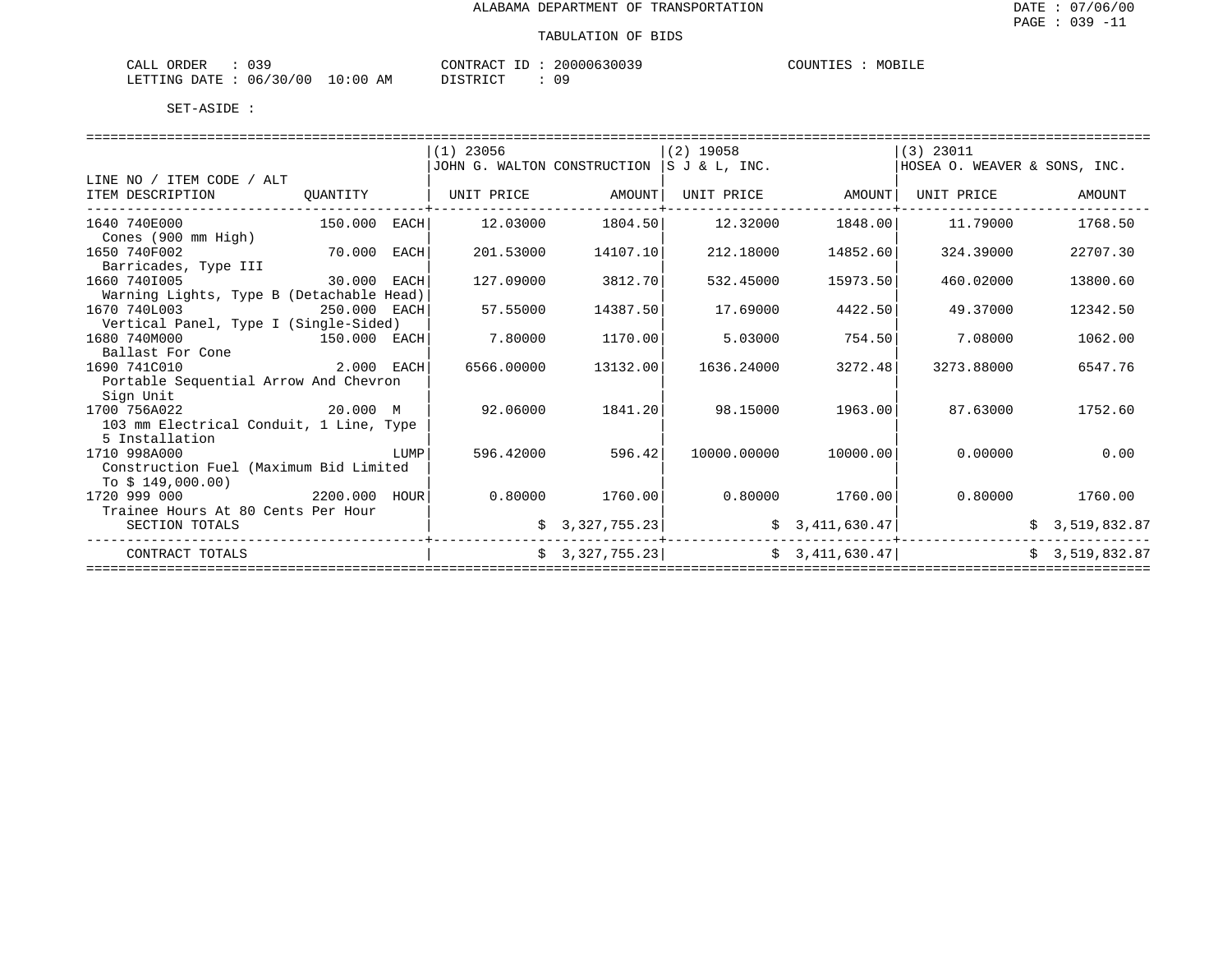# TABULATION OF BIDS

| CALL           | ORDER | 039<br>ـ د ט |               | CONTRACT              | 20000630039 | COUNTIT<br>. TR'A | MOBILL |
|----------------|-------|--------------|---------------|-----------------------|-------------|-------------------|--------|
| <b>LETTING</b> | DATE. | 06/30/00     | LO : 00<br>AM | 57000707<br>S'I'R I ( | 09          |                   |        |

|                                                          |              |             | (4) 04051                                                                              |              | (5) 08072    |                               | $(6)$ 20044  |           |  |
|----------------------------------------------------------|--------------|-------------|----------------------------------------------------------------------------------------|--------------|--------------|-------------------------------|--------------|-----------|--|
|                                                          |              |             | MARK DAVIS CONSTRUCTION, INC GEORGE B. HARDEE CONSTRUCTIO FRANK TURNER CONSTRUCTION CO |              |              |                               |              |           |  |
| LINE NO / ITEM CODE / ALT                                |              |             |                                                                                        |              |              |                               |              |           |  |
| ITEM DESCRIPTION                                         | OUANTITY     |             | UNIT PRICE                                                                             | AMOUNT       | UNIT PRICE   | AMOUNT                        | UNIT PRICE   | AMOUNT    |  |
| . <u>.</u> .<br>-------------<br>SECTION 0001<br>ROADWAY |              |             |                                                                                        | ------------ |              | . _ _ _ _ _ _ _ _ _ _ _ _ _ _ |              |           |  |
| 0010 201A000                                             |              | LUMP        | 125000.00000                                                                           | 125000.00    | 150000.00000 | 150000.00                     | 176000.00000 | 176000.00 |  |
| Clearing & Grubbing (Approximately 9                     |              |             |                                                                                        |              |              |                               |              |           |  |
| Hectares)                                                |              |             |                                                                                        |              |              |                               |              |           |  |
| 0020 205A001                                             | 1.000 EACH   |             | 4500.00000                                                                             | 4500.00      | 5000.00000   | 5000.00                       | 3000.00000   | 3000.00   |  |
| Removal Of Structures, Structure No. 1                   |              |             |                                                                                        |              |              |                               |              |           |  |
| 0030 206C000                                             | 224.000 M2   |             | 4.50000                                                                                | 1008.00      | 2.40430      | 538.56                        | 4.07000      | 911.68    |  |
| Removing Concrete Sidewalk                               |              |             |                                                                                        |              |              |                               |              |           |  |
| 0040 206C002                                             | 190.000 M2   |             | 5.00000                                                                                | 950.00       | 3.60650      | 685.24                        | 5.25000      | 997.50    |  |
| Removing Concrete Slope Paving                           |              |             |                                                                                        |              |              |                               |              |           |  |
| 0050 206C010                                             | 301.000 M2   |             | 5.00000                                                                                | 1505.00      | 3.30570      | 995.02                        | 4.07000      | 1225.07   |  |
| Removing Concrete Driveway                               |              |             |                                                                                        |              |              |                               |              |           |  |
| 0060 206C022                                             | 36.000 M2    |             | 5.00000                                                                                | 180.00       | 7.21300      | 259.67                        | 4.07000      | 146.52    |  |
| Removing Concrete Slab                                   |              |             |                                                                                        |              |              |                               |              |           |  |
| 0070 206D000                                             | 395.000 M    |             | 10.00000                                                                               | 3950.00      | 9.86840      | 3898.02                       | 10.66000     | 4210.70   |  |
| Removing Pipe                                            |              |             |                                                                                        |              |              |                               |              |           |  |
| 0080 206D002                                             | 38.000 M     |             | 9.00000                                                                                | 342.00       | 11.51320     | 437.50                        | 8.60000      | 326.80    |  |
| Removing Curb                                            |              |             |                                                                                        |              |              |                               |              |           |  |
| 0090 206D003                                             | 710.000 M    |             | 9.00000                                                                                | 6390.00      | 11.51320     | 8174.37                       | 9.00000      | 6390.00   |  |
| Removing Curb And Gutter                                 |              |             |                                                                                        |              |              |                               |              |           |  |
| 0100 206E000                                             | 23.000       | EACH        | 65.00000                                                                               | 1495.00      | 175.00000    | 4025.00                       | 50.00000     | 1150.00   |  |
| Removing Headwalls                                       |              |             |                                                                                        |              |              |                               |              |           |  |
| 0110 206E001                                             | 7.000        | <b>EACH</b> | 175.00000                                                                              | 1225.00      | 165.00000    | 1155.00                       | 100.00000    | 700.00    |  |
| Removing Inlets                                          |              |             |                                                                                        |              |              |                               |              |           |  |
| 0120 206E002                                             | 1.000        | EACH        | 175.00000                                                                              | 175.00       | 165.00000    | 165.00                        | 100.00000    | 100.00    |  |
|                                                          |              |             |                                                                                        |              |              |                               |              |           |  |
| Removing Junction Boxes<br>0130 210A000                  |              |             |                                                                                        |              |              |                               |              |           |  |
| Unclassified Excavation                                  | 59962.000    | м3          | 3.50000                                                                                | 209867.00    | 3.49350      | 209477.25                     | 4.92000      | 295013.04 |  |
|                                                          |              |             |                                                                                        |              |              |                               |              |           |  |
| 0140 210D012                                             | 1000.000 M3  |             | 8.00000                                                                                | 8000.00      | 8.56900      | 8569.00                       | 7.52000      | 7520.00   |  |
| Borrow Excavation $(A2-4(0)$ OR A-4(0))                  |              |             |                                                                                        |              |              |                               |              |           |  |
| 0150 214A000                                             | 8757.000 M3  |             | 5.00000                                                                                | 43785.00     | 6.59150      | 57721.77                      | 4.92000      | 43084.44  |  |
| Structure Excavation                                     |              |             |                                                                                        |              |              |                               |              |           |  |
| 0160 214B000                                             | 8425.000 M3  |             | 6.00000                                                                                | 50550.00     | 7.25070      | 61087.15                      | 7.52000      | 63356.00  |  |
| Foundation Backfill, Local                               |              |             |                                                                                        |              |              |                               |              |           |  |
| 0170 214B001                                             | 23.000 M3    |             | 42.00000                                                                               | 966.00       | 36.91250     | 848.99                        | 45.00000     | 1035.00   |  |
| Foundation Backfill, Commercial                          |              |             |                                                                                        |              |              |                               |              |           |  |
| 0180 230A000                                             | 24.000 RBST  |             | 700.00000                                                                              | 16800.00     | 492.00000    | 11808.00                      | 1400.00000   | 33600.00  |  |
| Roadbed Processing                                       |              |             |                                                                                        |              |              |                               |              |           |  |
| 0190 301A012                                             | 68750.000 M2 |             | 7.90000                                                                                | 543125.00    | 9.01680      | 619905.00                     | 7.90000      | 543125.00 |  |
| Crushed Aggregate Base Course, Type B,                   |              |             |                                                                                        |              |              |                               |              |           |  |
| Plant Mixed, 150 mm Compacted Thickness                  |              |             |                                                                                        |              |              |                               |              |           |  |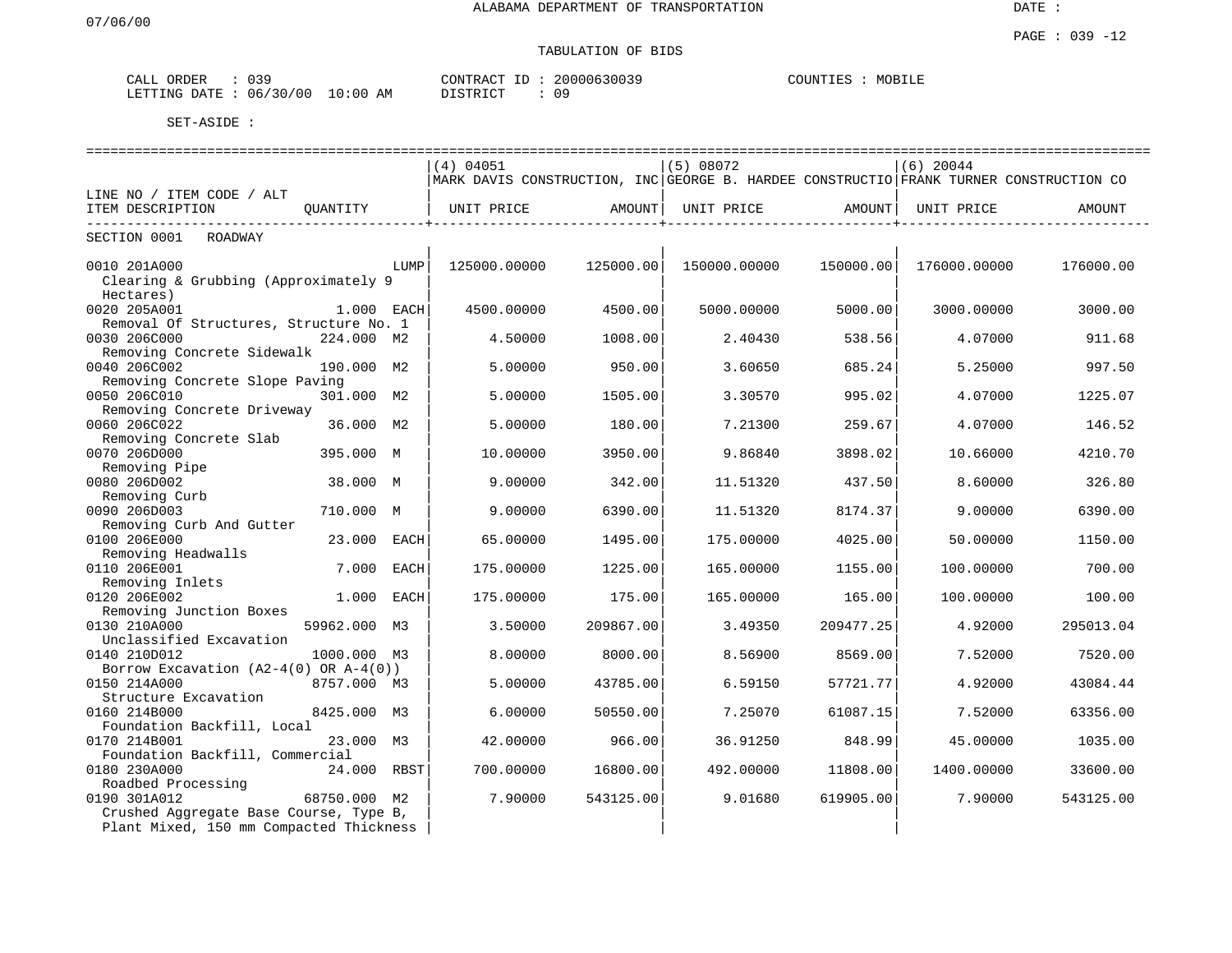| ORDER<br>CALL          | ົ່ |             | CONTRACT<br>TD. | 20000630039 | COUNTIES | MOBILE |
|------------------------|----|-------------|-----------------|-------------|----------|--------|
| LETTING DATE: 06/30/00 |    | 10:00<br>ΆM | חים דמים דת     |             |          |        |

|                                                        |               | (4) 04051  |           | (5) 08072                                                                              |            | $(6)$ 20044 |           |
|--------------------------------------------------------|---------------|------------|-----------|----------------------------------------------------------------------------------------|------------|-------------|-----------|
|                                                        |               |            |           | MARK DAVIS CONSTRUCTION, INC GEORGE B. HARDEE CONSTRUCTIO FRANK TURNER CONSTRUCTION CO |            |             |           |
| LINE NO / ITEM CODE / ALT                              |               |            |           |                                                                                        |            |             |           |
| ITEM DESCRIPTION                                       | QUANTITY      | UNIT PRICE | AMOUNT    | UNIT PRICE                                                                             | AMOUNT     | UNIT PRICE  | AMOUNT    |
|                                                        |               |            |           |                                                                                        | --------+- |             |           |
| 0200 401A000                                           | 35171.000 M2  | 0.60000    | 21102.60  | 0.48040                                                                                | 16896.15   | 0.95000     | 33412.45  |
| Bituminous Treatment A                                 |               |            |           |                                                                                        |            |             |           |
| 0210 405A000                                           | 8083.000 L    | 0.25000    | 2020.75   | 0.22450                                                                                | 1814.63    | 0.21000     | 1697.43   |
| Tack Coat                                              |               |            |           |                                                                                        |            |             |           |
| 0220 408A051                                           | 1330.000 M2   | 4.70000    | 6251.00   | 4.20710                                                                                | 5595.44    | 2.60000     | 3458.00   |
| Planing Existing Pavement                              |               |            |           |                                                                                        |            |             |           |
| (Approximately 0 mm Thru 25 mm Thick)                  |               |            |           |                                                                                        |            |             |           |
| 0230 410B000                                           | 1.000 EACH    | 3000.00000 | 3000.00   | 2800.00000                                                                             | 2800.00    | 2000.00000  | 2000.00   |
| State Furnished Profilograph                           |               |            |           |                                                                                        |            |             |           |
| 0240 429A241                                           | 2875.000 MTON | 47.61000   | 136878.75 | 42.15240                                                                               | 121188.15  | 47.84000    | 137540.00 |
| Improved Bituminous Concrete Wearing                   |               |            |           |                                                                                        |            |             |           |
| Surface Layer, 19.0 mm Maximum                         |               |            |           |                                                                                        |            |             |           |
| Aggregate Size Mix, ESAL Range C                       |               |            |           |                                                                                        |            |             |           |
| 0250 429A244                                           | 50.000 MTON   | 48.00000   | 2400.00   | 55.11560                                                                               | 2755.78    | 49.90000    | 2495.00   |
| Improved Bituminous Concrete Wearing                   |               |            |           |                                                                                        |            |             |           |
| Surface Layer, Patching, 19.0 mm                       |               |            |           |                                                                                        |            |             |           |
| Maximum Aggregate Size Mix, ESAL Range C               |               |            |           |                                                                                        |            |             |           |
| 0260 429A247                                           | 200.000 MTON  | 51,00000   | 10200.00  | 49.60400                                                                               | 9920.80    | 47.84000    | 9568.00   |
| Improved Bituminous Concrete Wearing                   |               |            |           |                                                                                        |            |             |           |
| Surface Layer, Leveling, 19.0 mm                       |               |            |           |                                                                                        |            |             |           |
| Maximum Aggregate Size Mix, ESAL Range C               |               |            |           |                                                                                        |            |             |           |
| 0270 429B241                                           | 7501.000 MTON | 42.00000   | 315042.00 | 41.66550                                                                               | 312532.92  | 42.61000    | 319617.61 |
| Improved Bituminous Concrete Binder                    |               |            |           |                                                                                        |            |             |           |
| Layer, 25.0 mm Maximum Aggregate Size                  |               |            |           |                                                                                        |            |             |           |
| Mix, ESAL Range C                                      |               |            |           |                                                                                        |            |             |           |
| 0280 429B252                                           | 18.000 MTON   | 51.00000   | 918.00    | 82.67340                                                                               | 1488.12    | 52.00000    | 936.00    |
| Improved Bituminous Concrete Binder                    |               |            |           |                                                                                        |            |             |           |
| Layer, Widening, 25.0 mm Maximum                       |               |            |           |                                                                                        |            |             |           |
| Aggregate Size Mix, ESAL Range C                       |               |            |           |                                                                                        |            |             |           |
| 0290 430B040                                           | 500.000 MTON  | 21.00000   | 10500.00  | 23.14860                                                                               | 11574.30   | 25.00000    | 12500.00  |
| Aggregate Surfacing (Crushed Aggregate                 |               |            |           |                                                                                        |            |             |           |
| Base, Type B)                                          |               |            |           |                                                                                        |            |             |           |
| 0300 533A098                                           | 1518.000 M    | 73.00000   | 110814.00 | 78.94740                                                                               | 119842.15  | 68.47000    | 103937.46 |
| 450 mm Storm Sewer Pipe (Class 3 R.C.)                 |               |            |           |                                                                                        |            |             |           |
| 0310 533A099                                           | 517.000 M     | 100.00000  | 51700.00  | 108.55260                                                                              | 56121.69   | 96.01000    | 49637.17  |
|                                                        |               |            |           |                                                                                        |            |             |           |
| 600 mm Storm Sewer Pipe (Class 3 R.C.)                 |               |            |           |                                                                                        |            |             |           |
| 0320 533A100<br>750 mm Storm Sewer Pipe (Class 3 R.C.) | 428.000 M     | 128.00000  | 54784.00  | 141.44740                                                                              | 60539.49   | 130.90000   | 56025.20  |
|                                                        |               |            |           |                                                                                        |            |             |           |
| 0330 533A101                                           | 140.000 M     | 185.00000  | 25900.00  | 202.30260                                                                              | 28322.36   | 194.15000   | 27181.00  |
| 900 mm Storm Sewer Pipe (Class 3 R.C.)                 |               |            |           |                                                                                        |            |             | 21677.04  |
| 0340 533A102                                           | 88.000 M      | 235.00000  | 20680.00  | 251.64470                                                                              | 22144.73   | 246.33000   |           |
| 1050 mm Storm Sewer Pipe (Class 3 R.C.)                |               |            |           |                                                                                        |            |             |           |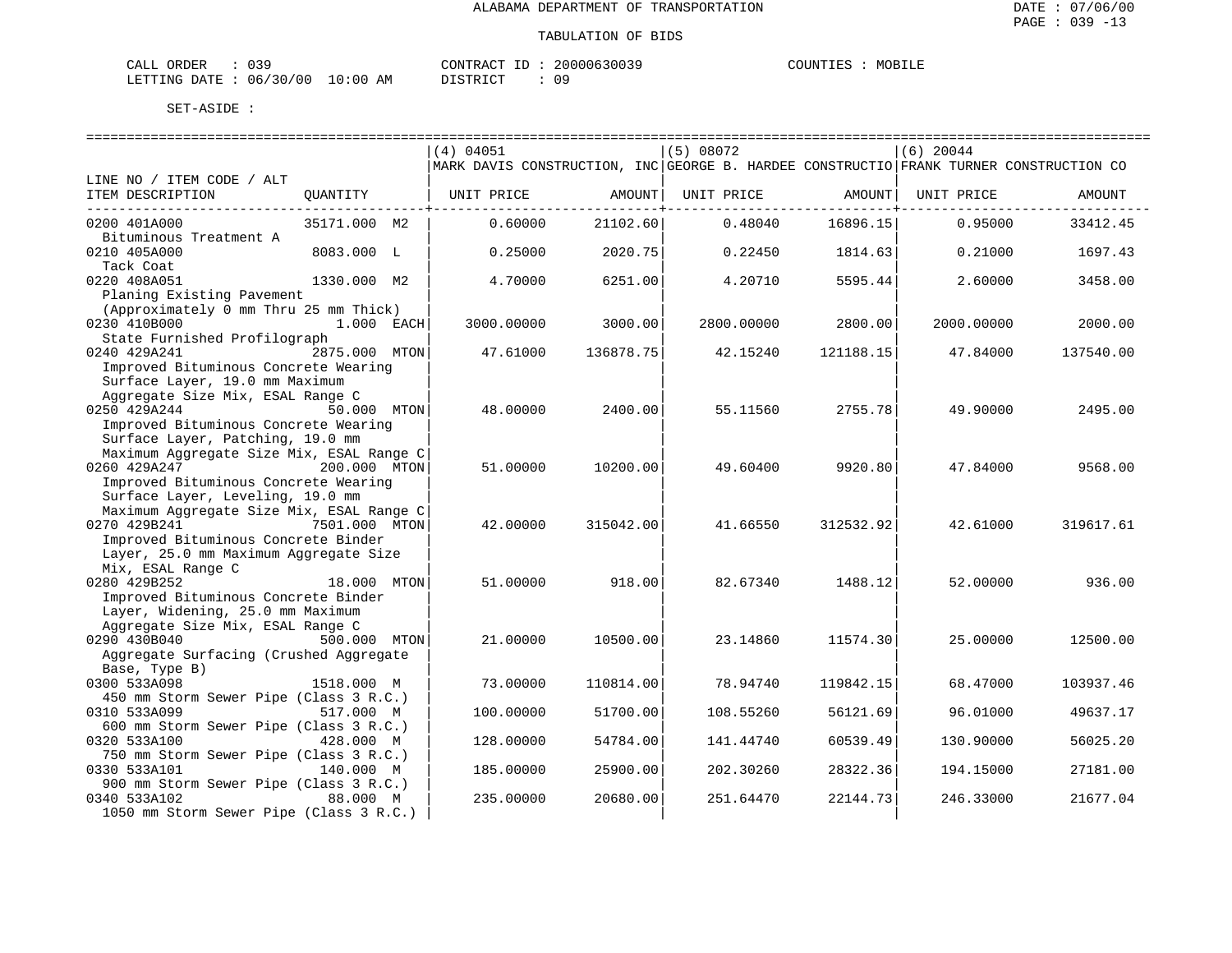| CALL<br>ORDER | n n n<br>ັບພະ |             | CONTRACT<br>$\Box$                        | 20000630039 | COUNTIES | MOBILF |
|---------------|---------------|-------------|-------------------------------------------|-------------|----------|--------|
| LETTING DATE  | 06/30/00      | 10:00<br>AΜ | TAT<br>$\sim$ $\sim$ $\sim$ $\sim$ $\sim$ |             |          |        |

|                                         |              | (4) 04051 |                                                                                        | (5) 08072 |              | $(6)$ 20044               |             |           |
|-----------------------------------------|--------------|-----------|----------------------------------------------------------------------------------------|-----------|--------------|---------------------------|-------------|-----------|
|                                         |              |           | MARK DAVIS CONSTRUCTION, INC GEORGE B. HARDEE CONSTRUCTIO FRANK TURNER CONSTRUCTION CO |           |              |                           |             |           |
| LINE NO / ITEM CODE / ALT               |              |           |                                                                                        |           |              |                           |             |           |
| ITEM DESCRIPTION                        |              |           | QUANTITY   UNIT PRICE       AMOUNT  UNIT PRICE       AMOUNT  UNIT PRICE                |           |              |                           |             | AMOUNT    |
| _____________________________________   |              |           |                                                                                        |           |              | ----------------+-------- |             |           |
| 0350 533A103                            | 167.000 M    |           | 300.00000                                                                              | 50100.00  | 292.76320    | 48891.45                  | 307.60000   | 51369.20  |
| 1200 mm Storm Sewer Pipe (Class 3 R.C.) |              |           |                                                                                        |           |              |                           |             |           |
| 0360 533B096                            | 60.000 M     |           | 105,00000                                                                              | 6300.00   | 118.42110    | 7105.27                   | 118.94000   | 7136.40   |
| 680 mm Span, 500 mm Rise Storm Sewer    |              |           |                                                                                        |           |              |                           |             |           |
| Pipe (Class 3 R.C.)                     |              |           |                                                                                        |           |              |                           |             |           |
| 0370 533B108                            | 251.000 M    |           | 360,00000                                                                              | 90360.00  | 381.57890    | 95776.30                  | 404.72000   | 101584.72 |
| 1550 mm Span, 1200 mm Rise Storm Sewer  |              |           |                                                                                        |           |              |                           |             |           |
| Pipe (Class 3 R.C.)                     |              |           |                                                                                        |           |              |                           |             |           |
| 0380 535A001                            | 50.000 M     |           | 73.00000                                                                               | 3650.00   | 85.52630     | 4276.32                   | 43.43000    | 2171.50   |
| 450 mm Side Drain Pipe                  |              |           |                                                                                        |           |              |                           |             |           |
| 0390 600A000                            |              | LUMP      | 125000.00000                                                                           | 125000.00 | 150000.00000 | 150000.00                 | 99350.00000 | 99350.00  |
| Mobilization                            |              |           |                                                                                        |           |              |                           |             |           |
| 0400 602A000                            | 44.000 EACH  |           | 125.00000                                                                              | 5500.00   | 75.00000     | 3300.00                   | 105.52000   | 4642.88   |
| Right Of Way Markers                    |              |           |                                                                                        |           |              |                           |             |           |
| 0410 606A012                            | 280.000 M    |           | 19.00000                                                                               | 5320.00   | 26.31580     | 7368.42                   | 19.69000    | 5513.20   |
| 150 mm Underdrain Pipe, Type 8          |              |           |                                                                                        |           |              |                           |             |           |
| 0420 610C000                            | 400.000 MTON |           | 30.00000                                                                               | 12000.00  | 36.37630     | 14550.52                  | 30.00000    | 12000.00  |
| Loose Riprap, Class 1                   |              |           |                                                                                        |           |              |                           |             |           |
| 0430 610D003                            | 619.000 M2   |           | 3.00000                                                                                | 1857.00   | 2.10350      | 1302.07                   | 3.45000     | 2135.55   |
| Filter Blanket, Geotextile              |              |           |                                                                                        |           |              |                           |             |           |
| 0440 614A000                            | 89.000 M3    |           | 350.00000                                                                              | 31150.00  | 329.57590    | 29332.26                  | 449.65000   | 40018.85  |
| Slope Paving                            |              |           |                                                                                        |           |              |                           |             |           |
| 0450 614B000                            | 30.000 M3    |           | 395.00000                                                                              | 11850.00  | 395.49110    | 11864.73                  | 560.63000   | 16818.90  |
| Reinforced Slope Paving                 |              |           |                                                                                        |           |              |                           |             |           |
| 0460 618A000                            | 2780.000 M2  |           | 30.00000                                                                               | 83400.00  | 18.02720     | 50115.62                  | 31.64000    | 87959.20  |
| Concrete Sidewalk, 100 mm Thick         |              |           |                                                                                        |           |              |                           |             |           |
| 0470 618A001                            | 90.000 M2    |           | 45.00000                                                                               | 4050.00   | 21.64130     | 1947.72                   | 53.82000    | 4843.80   |
| Concrete Sidewalk, 150 mm Thick         |              |           |                                                                                        |           |              |                           |             |           |
| 0480 619A101<br>15.000 EACH             |              |           | 425.00000                                                                              | 6375.00   | 300.00000    | 4500.00                   | 458.85000   | 6882.75   |
| 450 mm Side Drain Pipe End Treatment,   |              |           |                                                                                        |           |              |                           |             |           |
| Class 1                                 |              |           |                                                                                        |           |              |                           |             |           |
| 2.000 EACH<br>0490 619A102              |              |           | 565.00000                                                                              | 1130.00   | 400.00000    | 800.00                    | 575.00000   | 1150.00   |
| 600 mm Side Drain Pipe End Treatment,   |              |           |                                                                                        |           |              |                           |             |           |
| Class 1                                 |              |           |                                                                                        |           |              |                           |             |           |
| 0500 620A000                            | 1.000 M3     |           | 800.00000                                                                              | 800.00    | 1318.30370   | 1318.30                   | 747.50000   | 747.50    |
| Minor Structure Concrete                |              |           |                                                                                        |           |              |                           |             |           |
| 0510 621C008                            | 11.000 EACH  |           | 5000.00000                                                                             | 55000.00  | 2200.00000   | 24200.00                  | 2760.00000  | 30360.00  |
| Inlets, Type E                          |              |           |                                                                                        |           |              |                           |             |           |
| 0520 621C015                            | 33.000 EACH  |           | 2000.00000                                                                             | 66000.00  | 1800.00000   | 59400.00                  | 2070.00000  | 68310.00  |
| Inlets, Type S1 Or S3 (1 Wing)          |              |           |                                                                                        |           |              |                           |             |           |
| 0530 621C016                            | 1.000 EACH   |           | 2500.00000                                                                             | 2500.00   | 2200.00000   | 2200.00                   | 2070.00000  | 2070.00   |
| Inlets, Type S2 Or S4 (1 Wing)          |              |           |                                                                                        |           |              |                           |             |           |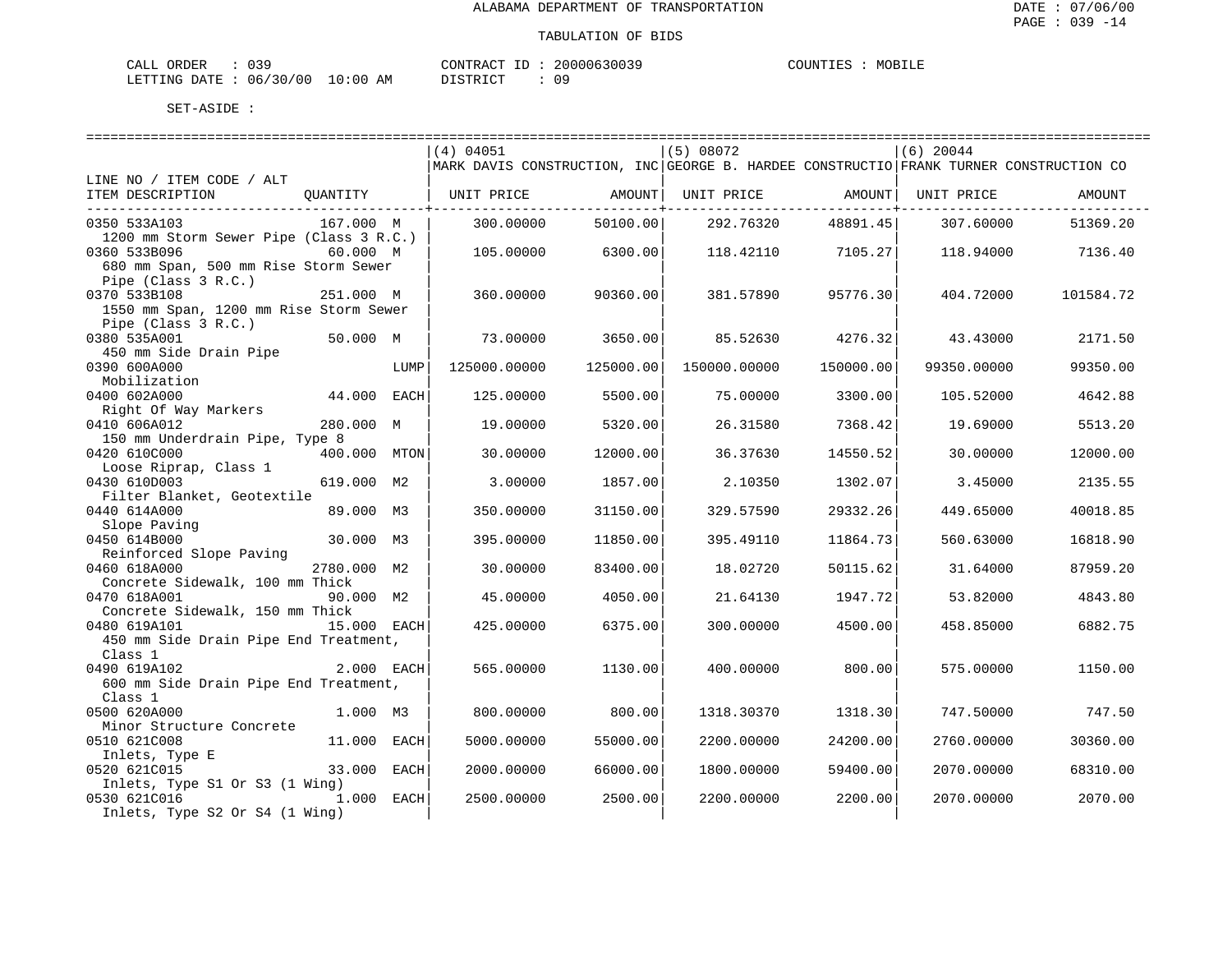| ORDER<br>CALL | n n n<br>و د ن |             | TD.<br>CONTRACT | 20000630039 | COUNTIES | MOBILE |
|---------------|----------------|-------------|-----------------|-------------|----------|--------|
| LETTING DATE  | 06/30/00       | 10:00<br>AΜ | חים דמים דת     |             |          |        |

|                                            |              | (4) 04051  |           | (5) 08072                                                                              |           | $(6)$ 20044 |           |
|--------------------------------------------|--------------|------------|-----------|----------------------------------------------------------------------------------------|-----------|-------------|-----------|
|                                            |              |            |           | MARK DAVIS CONSTRUCTION, INC GEORGE B. HARDEE CONSTRUCTIO FRANK TURNER CONSTRUCTION CO |           |             |           |
| LINE NO / ITEM CODE / ALT                  |              |            |           |                                                                                        |           |             |           |
| ITEM DESCRIPTION                           |              |            |           | UNIT PRICE AMOUNT                                                                      |           | UNIT PRICE  | AMOUNT    |
|                                            |              |            |           |                                                                                        |           |             |           |
| 0540 621C017                               | $4.000$ EACH | 2400.00000 | 9600.00   | 2200.00000 8800.00                                                                     |           | 2242.50000  | 8970.00   |
| Inlets, Type S1 Or S3 (2 Wing)             |              |            |           |                                                                                        |           |             |           |
| 0550 621C109<br>37.000 EACH                |              | 4900.00000 | 181300.00 | 3000.00000                                                                             | 111000.00 | 4617.25000  | 170838.25 |
| Inlets, Type PD                            |              |            |           |                                                                                        |           |             |           |
| 0560 621C110                               | 6.000 EACH   | 6800.00000 | 40800.00  | 4000.00000                                                                             | 24000.00  | 5175.00000  | 31050.00  |
| Inlets, Type PD-6                          |              |            |           |                                                                                        |           |             |           |
| 0570 621C150                               | 3.000 EACH   | 2500.00000 | 7500.00   | 2500.00000                                                                             | 7500.00   | 1725.00000  | 5175.00   |
| Inlets, Type Median, Type I                |              |            |           |                                                                                        |           |             |           |
| 0580 621C151                               | 1.000 EACH   | 4300.00000 | 4300.00   | 6000.00000                                                                             | 6000.00   | 4025.00000  | 4025.00   |
| Inlets, Type Median, Type II               |              |            |           |                                                                                        |           |             |           |
| 0590 621D008                               | 15.000 EACH  | 500.00000  | 7500.00   | 500.00000                                                                              | 7500.00   | 517.50000   | 7762.50   |
| Inlet Units, Type E                        |              |            |           |                                                                                        |           |             |           |
| 0600 621D015                               | 39.000 EACH  | 450.00000  | 17550.00  | 350.00000                                                                              | 13650.00  | 431.25000   | 16818.75  |
| Inlet Units, Type S1 Or S3<br>0610 621D016 | 1.000 EACH   | 500.00000  | 500.00    | 500.00000                                                                              | 500.00    | 488.75000   | 488.75    |
| Inlet Units, Type S2 Or S4                 |              |            |           |                                                                                        |           |             |           |
| 0620 621D109                               | 21.000 EACH  | 500.00000  | 10500.00  | 500.00000                                                                              | 10500.00  | 460.00000   | 9660.00   |
| Inlet Units, Type PD                       |              |            |           |                                                                                        |           |             |           |
| 0630 621D110                               | 3.000 EACH   | 525.00000  | 1575.00   | 700.00000                                                                              | 2100.00   | 506.00000   | 1518.00   |
| Inlet Units, Type PD-6                     |              |            |           |                                                                                        |           |             |           |
| 0640 621E004                               | 4.000 EACH   | 2300.00000 | 9200.00   | 3500.00000                                                                             | 14000.00  | 2530.00000  | 10120.00  |
| Manholes, Type L Or M (Storm)              |              |            |           |                                                                                        |           |             |           |
| 0650 621E025                               | 5.000 EACH   | 2500.00000 | 12500.00  | 3700.00000                                                                             | 18500.00  | 1800.00000  | 9000.00   |
| Manholes, Type Special (Sanitary -         |              |            |           |                                                                                        |           |             |           |
| 1219.2 Millimeter Diameter)                |              |            |           |                                                                                        |           |             |           |
| 0660 621F005                               | 5.000 EACH   | 400.00000  | 2000.00   | 550.00000                                                                              | 2750.00   | 560.05000   | 2800.25   |
| Manhole Units, Type L Or M (Storm)         |              |            |           |                                                                                        |           |             |           |
| 0670 621F025                               | 8.000 EACH   | 400.00000  | 3200.00   | 600.00000                                                                              | 4800.00   | 350.00000   | 2800.00   |
| Manhole Units, Type Special (Sanitary -    |              |            |           |                                                                                        |           |             |           |
| 1219.2 Millimeter Diameter)                |              |            |           |                                                                                        |           |             |           |
| 0680 621J000                               | 2.000 EACH   | 1500.00000 | 3000.00   | 1500.00000                                                                             | 3000.00   | 1000.00000  | 2000.00   |
| Connection To Existing Manhole             |              |            |           |                                                                                        |           |             |           |
| 0690 621M000                               | 2.000 EACH   | 1000.00000 | 2000.00   | 1000.00000                                                                             | 2000.00   | 2000.00000  | 4000.00   |
| Remove Existing Manhole                    |              |            |           |                                                                                        |           |             |           |
| 0700 622A002                               | 12.000 EACH  | 250.00000  | 3000.00   | 350.00000                                                                              | 4200.00   | 350.00000   | 4200.00   |
| Manhole Covers Reset (Sanitary)            |              |            |           |                                                                                        |           |             |           |
| 0710 623A000                               | 260.000 M    | 51.00000   | 13260.00  | 49.34210                                                                               | 12828.95  | 52.49000    | 13647.40  |
| Concrete Gutter                            |              |            |           |                                                                                        |           |             |           |
| 0720 623B000                               | 137.000 M    | 25.00000   | 3425.00   | 49.34210                                                                               | 6759.87   | 23.00000    | 3151.00   |
| Concrete Curb, Type N                      |              |            |           |                                                                                        |           |             |           |
| 0730 623B001                               | 46.000 M     | 120.00000  | 5520.00   | 98.68420                                                                               | 4539.47   | 85.00000    | 3910.00   |
| Concrete Curb, Type N Special              |              |            |           |                                                                                        |           |             |           |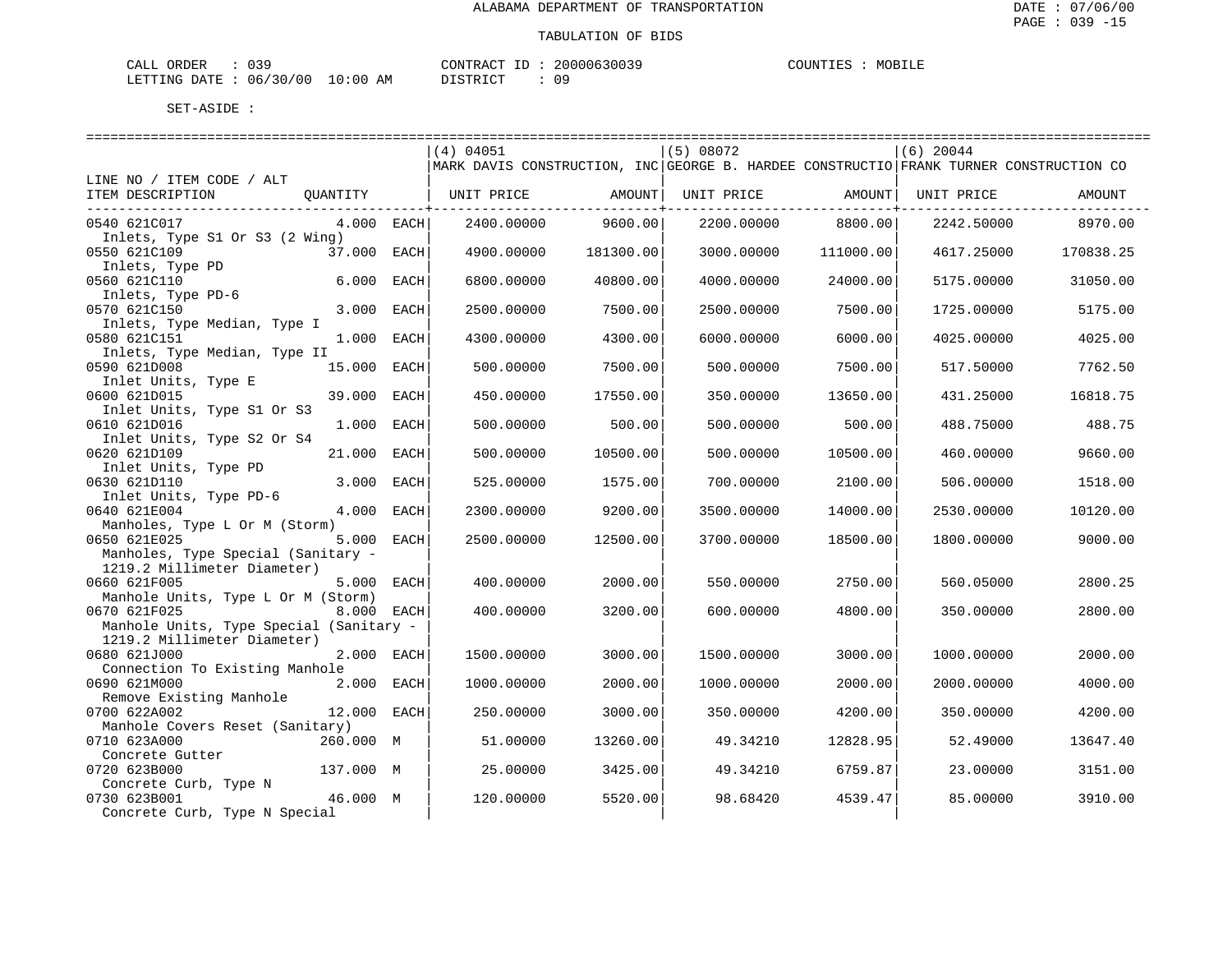| CALL<br>ORDER | n n n<br>ັບພະ |             | CONTRACT<br>$\Box$                        | 20000630039 | COUNTIES | MOBILF |
|---------------|---------------|-------------|-------------------------------------------|-------------|----------|--------|
| LETTING DATE  | 06/30/00      | 10:00<br>AΜ | TAT<br>$\sim$ $\sim$ $\sim$ $\sim$ $\sim$ |             |          |        |

|                                                               | $(4)$ 04051                                                                            |           | (5) 08072         |           | $(6)$ 20044 |           |
|---------------------------------------------------------------|----------------------------------------------------------------------------------------|-----------|-------------------|-----------|-------------|-----------|
|                                                               | MARK DAVIS CONSTRUCTION, INC GEORGE B. HARDEE CONSTRUCTIO FRANK TURNER CONSTRUCTION CO |           |                   |           |             |           |
| LINE NO / ITEM CODE / ALT<br>ITEM DESCRIPTION<br>QUANTITY     | UNIT PRICE                                                                             | AMOUNT    | UNIT PRICE AMOUNT |           | UNIT PRICE  | AMOUNT    |
|                                                               |                                                                                        |           |                   |           |             |           |
| 3671.000 M<br>0740 623C000                                    | 29,00000                                                                               | 106459.00 | 27.96050          | 102643.00 | 27.50000    | 100952.50 |
| Combination Curb & Gutter, Type C                             |                                                                                        |           |                   |           |             |           |
| 0750 623C003<br>322.000 M                                     | 37.00000                                                                               | 11914.00  | 25.49340          | 8208.87   | 28.70000    | 9241.40   |
| Combination Curb & Gutter, Type C                             |                                                                                        |           |                   |           |             |           |
| (Modified)                                                    |                                                                                        |           |                   |           |             |           |
| 0760 637A001<br>112.000 M                                     | 38.50000                                                                               | 4312.00   | 13.15790          | 1473.68   | 10.00000    | 1120.00   |
| Fence Reset (Includes All Types)                              |                                                                                        |           |                   |           |             |           |
| 0770 641A002<br>22.000 M                                      | 45.00000                                                                               | 990.00    | 92.10530          | 2026.32   | 28.50000    | 627.00    |
| 25.4 Millimeter Copper Water Pipe Laid                        |                                                                                        |           |                   |           |             |           |
| (Type K)                                                      |                                                                                        |           |                   |           |             |           |
| 0780 641A035<br>418.000 M                                     | 44.00000                                                                               | 18392.00  | 49.34210          | 20625.00  | 54.10000    | 22613.80  |
| 152.4 Millimeter D.I. Water Main Laid                         |                                                                                        |           |                   |           |             |           |
| 175.000 M<br>0790 641A037                                     | 65.00000                                                                               | 11375.00  | 75.65790          | 13240.13  | 83.79000    | 14663.25  |
| 254 Millimeter D.I. Water Main Laid                           |                                                                                        |           |                   |           |             |           |
| 0800 641A080<br>59.000 M                                      | 65.00000                                                                               | 3835.00   | 69.07890          | 4075.66   | 70.53000    | 4161.27   |
| 152.4 Millimeter D.I. Water Main Laid                         |                                                                                        |           |                   |           |             |           |
| (Restrained Joint)<br>0810 641A082<br>49.000 M                | 80,00000                                                                               | 3920.00   | 92.10530          | 4513.16   | 112,14000   | 5494.86   |
| 254 Millimeter D.I. Water Main Laid                           |                                                                                        |           |                   |           |             |           |
| (Restrained Joint)                                            |                                                                                        |           |                   |           |             |           |
| 3.000 EACH<br>0820 641C000                                    | 400.00000                                                                              | 1200.00   | 500.00000         | 1500.00   | 463.38000   | 1390.14   |
| 152.4 Millimeter Gate Valves With Box                         |                                                                                        |           |                   |           |             |           |
| 0830 641C011<br>3.000 EACH                                    | 800,00000                                                                              | 2400.00   | 1000.00000        | 3000.00   | 1002.10000  | 3006.30   |
| 254 Millimeter Gate Valves With Box                           |                                                                                        |           |                   |           |             |           |
| 0840 641D003<br>4109.000 KG                                   | 5.00000                                                                                | 20545.00  | 5.51160           | 22647.16  | 7.15000     | 29379.35  |
| Ductile Iron Water Main Fitting                               |                                                                                        |           |                   |           |             |           |
| 0850 641D004<br>2.000 EACH                                    | 200,00000                                                                              | 400.00    | 320.00000         | 640.00    | 201.37000   | 402.74    |
| 152.4 Millimeter X 152.4 Millimeter D.I.                      |                                                                                        |           |                   |           |             |           |
| Anchor Tee                                                    |                                                                                        |           |                   |           |             |           |
| 0860 641E001<br>72.000 EACH                                   | 25.00000                                                                               | 1800.00   | 27.00000          | 1944.00   | 20,00000    | 1440.00   |
| 152.4 Millimeter D.I. Retainer Gland                          |                                                                                        |           |                   |           |             |           |
| 0870 641E002<br>1.000 EACH                                    | 125.00000                                                                              | 125.00    | 84.00000          | 84.00     | 47.50000    | 47.50     |
| 304.8 Millimeter D.I. Retainer Gland                          |                                                                                        |           |                   |           |             |           |
| 0880 641E004<br>87.000<br>EACH                                | 110.00000                                                                              | 9570.00   | 69,00000          | 6003.00   | 38.00000    | 3306.00   |
| 254 Millimeter D.I. Retainer Gland                            |                                                                                        |           |                   |           |             |           |
| 0890 641F005<br>3.000<br>EACH                                 | 1500.00000                                                                             | 4500.00   | 1200.00000        | 3600.00   | 1700.00000  | 5100.00   |
| 152.4 Millimeter X 152.4 Millimeter<br>Tapping Valve & Sleeve |                                                                                        |           |                   |           |             |           |
| 0900 641F012<br>3.000 EACH                                    | 3200.00000                                                                             | 9600.00   | 2000.00000        | 6000.00   | 3000.00000  | 9000.00   |
| 254 Millimeter x 254 Millimeter Tapping                       |                                                                                        |           |                   |           |             |           |
| Valve And Sleeve                                              |                                                                                        |           |                   |           |             |           |
|                                                               |                                                                                        |           |                   |           |             |           |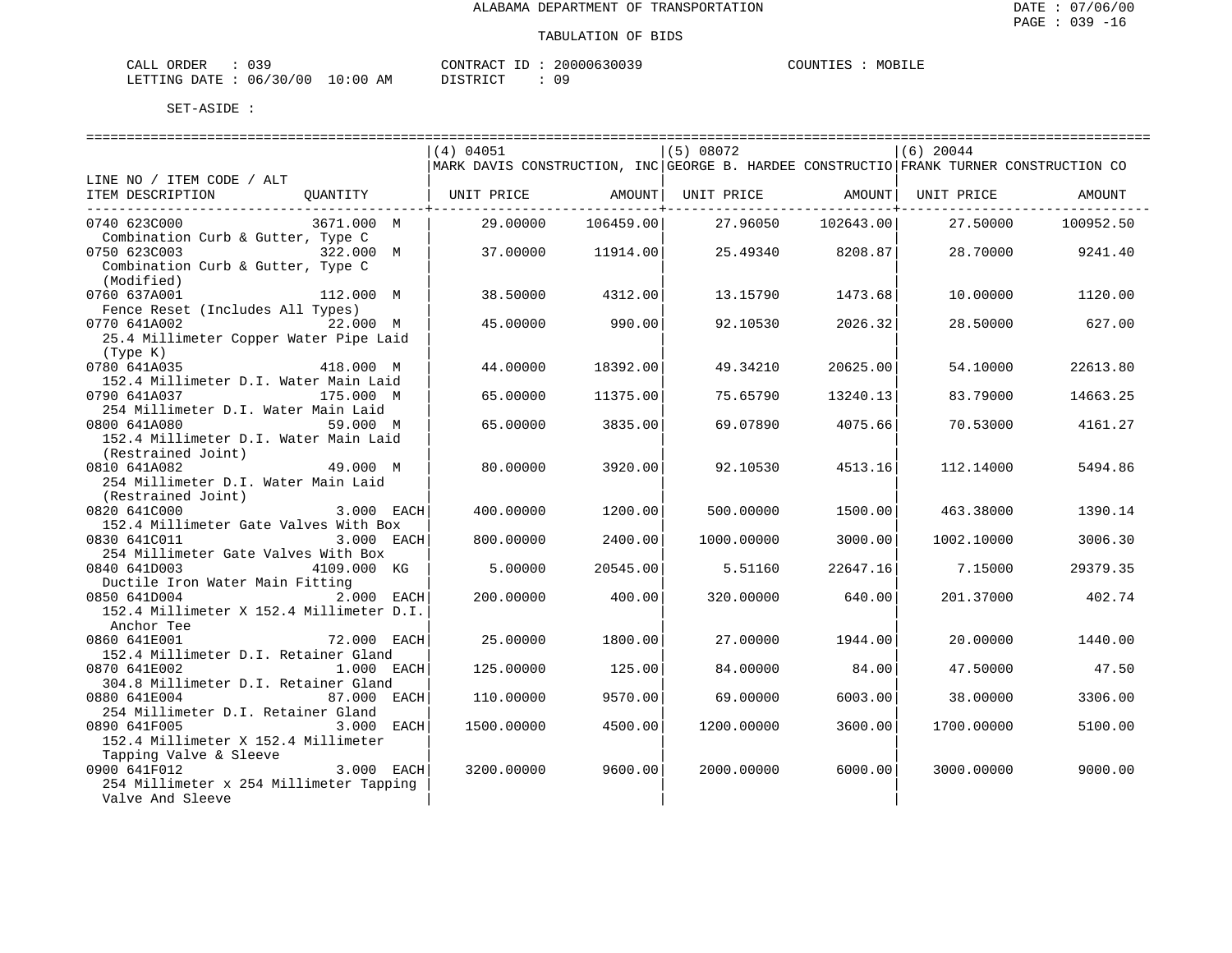| CALL | ORDER |                               |    | CONTRACT ID: | 20000630039 |  | COUNTIES | MOBILE |
|------|-------|-------------------------------|----|--------------|-------------|--|----------|--------|
|      |       | LETTING DATE : 06/30/00 10:00 | AΜ | DISTRICT     |             |  |          |        |

|                                          |              |      | (4) 04051                                                                              |          | (5) 08072  |          | $(6)$ 20044 |          |
|------------------------------------------|--------------|------|----------------------------------------------------------------------------------------|----------|------------|----------|-------------|----------|
|                                          |              |      | MARK DAVIS CONSTRUCTION, INC GEORGE B. HARDEE CONSTRUCTIO FRANK TURNER CONSTRUCTION CO |          |            |          |             |          |
| LINE NO / ITEM CODE / ALT                |              |      |                                                                                        |          |            |          |             |          |
| ITEM DESCRIPTION                         | QUANTITY     |      | UNIT PRICE                                                                             | AMOUNT   | UNIT PRICE | AMOUNT   | UNIT PRICE  | AMOUNT   |
|                                          |              |      |                                                                                        |          |            |          |             |          |
| 0910 641F029                             | 7.000 EACH   |      | 250.00000                                                                              | 1750.00  | 350.00000  | 2450.00  | 950.00000   | 6650.00  |
| 25.4 Millimeter Service Tap              |              |      |                                                                                        |          |            |          |             |          |
| 0920 641G001                             | 12.000 M3    |      | 300.00000                                                                              | 3600.00  | 395.49110  | 4745.89  | 262.50000   | 3150.00  |
| Concrete For Water Mains (Thrust Blocks) |              |      |                                                                                        |          |            |          |             |          |
| 0930 642A000                             | 2.000        | EACH | 650.00000                                                                              | 1300.00  | 700.00000  | 1400.00  | 500.00000   | 1000.00  |
| Fire Hydrant Reset                       |              |      |                                                                                        |          |            |          |             |          |
| 0940 643A000                             | 17.000       | EACH | 300.00000                                                                              | 5100.00  | 325.00000  | 5525.00  | 150.00000   | 2550.00  |
| Water Meters Reset                       |              |      |                                                                                        |          |            |          |             |          |
| 0950 643B000                             | 5.000        | EACH | 200,00000                                                                              | 1000.00  | 150.00000  | 750.00   | 100.00000   | 500.00   |
| Valve Boxes Reset                        |              |      |                                                                                        |          |            |          |             |          |
| 0960 643B006                             | 7.000        | EACH | 100.00000                                                                              | 700.00   | 350.00000  | 2450.00  | 50.00000    | 350.00   |
| Remove Valve, Box And Cover              |              |      |                                                                                        |          |            |          |             |          |
| 0970 645A047                             | 193.000 M    |      | 150.00000                                                                              | 28950.00 | 111.84210  | 21585.53 | 83.18000    | 16053.74 |
| 203.2 Millimeter D.I. Sanitary Sewer     |              |      |                                                                                        |          |            |          |             |          |
| Pipe                                     |              |      |                                                                                        |          |            |          |             |          |
| 0980 649A007                             | 16.000 M     |      | 300.00000                                                                              | 4800.00  | 328.94740  | 5263.16  | 150.00000   | 2400.00  |
|                                          |              |      |                                                                                        |          |            |          |             |          |
| 304.8 Millimeter Encasement Pipe, Type   |              |      |                                                                                        |          |            |          |             |          |
| 1 Installation<br>0990 649A023           |              |      |                                                                                        |          |            | 17319.08 |             | 25740.00 |
|                                          | 39.000 M     |      | 500.00000                                                                              | 19500.00 | 444.07890  |          | 660.00000   |          |
| 304.8 Millimeter Encasement Pipe, Type   |              |      |                                                                                        |          |            |          |             |          |
| 2 Installation                           |              |      |                                                                                        |          |            |          |             |          |
| 1000 649A046                             | 43.000 M     |      | 350.00000                                                                              | 15050.00 | 388.15790  | 16690.79 | 200.00000   | 8600.00  |
| 508 Millimeter Encasement Pipe, Type 1   |              |      |                                                                                        |          |            |          |             |          |
| Installation                             |              |      |                                                                                        |          |            |          |             |          |
| 1010 650A000                             | 1000.000 M3  |      | 10.50000                                                                               | 10500.00 | 5.27320    | 5273.20  | 9.18000     | 9180.00  |
| Topsoil                                  |              |      |                                                                                        |          |            |          |             |          |
| 1020 650B000                             | 5400.000     | M3   | 5.75000                                                                                | 31050.00 | 5.27320    | 28475.28 | 6.25000     | 33750.00 |
| Topsoil From Stockpiles                  |              |      |                                                                                        |          |            |          |             |          |
| 1030 652A061                             | 6.000        | НA   | 2500.00000                                                                             | 15000.00 | 1482.00000 | 8892.00  | 1320.00000  | 7920.00  |
| Seeding (Mix 3E)                         |              |      |                                                                                        |          |            |          |             |          |
| 1040 652C000                             | $6.000$ HA   |      | 200.00000                                                                              | 1200.00  | 185.25000  | 1111.50  | 125.00000   | 750.00   |
| Mowing                                   |              |      |                                                                                        |          |            |          |             |          |
| 1050 654A003                             | 12325.000    | М2   | 3.90000                                                                                | 48067.50 | 4.20710    | 51852.51 | 3.30000     | 40672.50 |
| Solid Sodding (Centipede)                |              |      |                                                                                        |          |            |          |             |          |
| 1060 656A000                             | 5.000 HA     |      | 1200.00000                                                                             | 6000.00  | 1482.00000 | 7410.00  | 1320.00000  | 6600.00  |
| Mulching, Class A, Type 1                |              |      |                                                                                        |          |            |          |             |          |
| 1070 656A001                             | 1.000        | HA   | 1800.00000                                                                             | 1800.00  | 1482.00000 | 1482.00  | 1320.00000  | 1320.00  |
| Mulching, Class A, Type 2                |              |      |                                                                                        |          |            |          |             |          |
| 1080 659A000                             | 12000.000 M2 |      | 1.75000                                                                                | 21000.00 | 1.80270    | 21632.40 | 3.30000     | 39600.00 |
| Erosion Control Netting, Class A         |              |      |                                                                                        |          |            |          |             |          |
| 1090 659A001                             | 18500.000 M2 |      | 1.95000                                                                                | 36075.00 | 1.80270    | 33349.95 | 3.30000     | 61050.00 |
| Erosion Control Netting, Class B         |              |      |                                                                                        |          |            |          |             |          |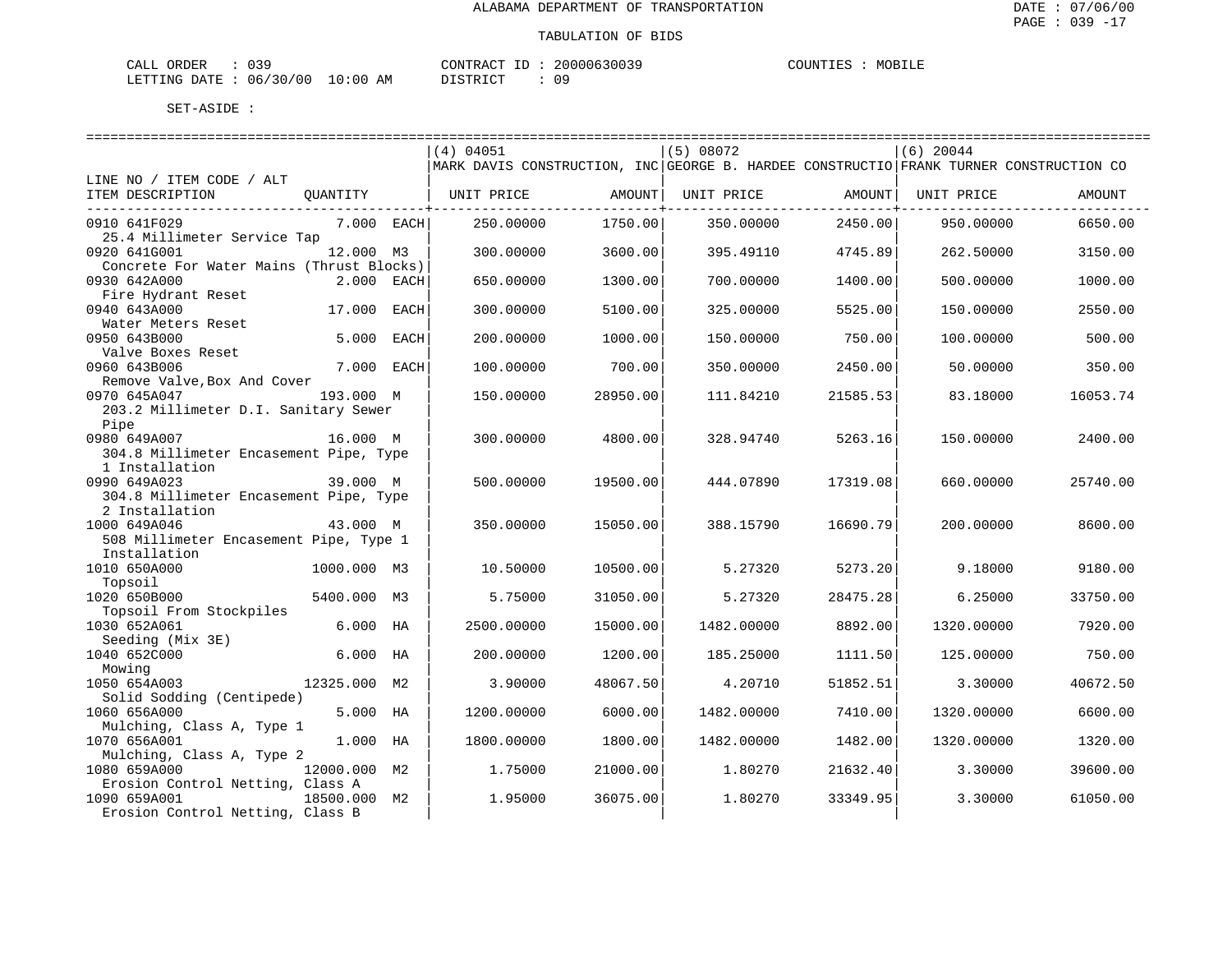| CALL | ORDER |                               |    | CONTRACT ID: | 20000630039 |  | COUNTIES | MOBILE |
|------|-------|-------------------------------|----|--------------|-------------|--|----------|--------|
|      |       | LETTING DATE : 06/30/00 10:00 | AΜ | DISTRICT     |             |  |          |        |

|                                          |              |      | (4) 04051                                                                              |          | (5) 08072   |          | $(6)$ 20044 |          |
|------------------------------------------|--------------|------|----------------------------------------------------------------------------------------|----------|-------------|----------|-------------|----------|
|                                          |              |      | MARK DAVIS CONSTRUCTION, INC GEORGE B. HARDEE CONSTRUCTIO FRANK TURNER CONSTRUCTION CO |          |             |          |             |          |
| LINE NO / ITEM CODE / ALT                |              |      |                                                                                        |          |             |          |             |          |
| ITEM DESCRIPTION                         | QUANTITY     |      | UNIT PRICE                                                                             | AMOUNT   | UNIT PRICE  | AMOUNT   | UNIT PRICE  | AMOUNT   |
|                                          |              |      |                                                                                        |          |             |          |             |          |
| 1100 665A000                             | 3.000 HA     |      | 1200.00000                                                                             | 3600.00  | 1482.00000  | 4446.00  | 1320.00000  | 3960.00  |
| Temporary Seeding                        |              |      |                                                                                        |          |             |          |             |          |
| 1110 665B000                             | 3.000 HA     |      | 1200.00000                                                                             | 3600.00  | 1482.00000  | 4446.00  | 1320.00000  | 3960.00  |
| Temporary Mulching                       |              |      |                                                                                        |          |             |          |             |          |
| 1120 665D000                             | 450.000 M    |      | 3.50000                                                                                | 1575.00  | 12.33550    | 5550.98  | 16.40000    | 7380.00  |
| Temporary Wire Fence (Including Posts)   |              |      |                                                                                        |          |             |          |             |          |
| 1130 665E000                             | 450.000 M2   |      | 7.50000                                                                                | 3375.00  | 1.20220     | 540.99   | 3.60000     | 1620.00  |
| Polyethylene                             |              |      |                                                                                        |          |             |          |             |          |
| 1140 665F000                             | 2880.000     | EACH | 6.00000                                                                                | 17280.00 | 8.00000     | 23040.00 | 5.00000     | 14400.00 |
| Hay Bales                                |              |      |                                                                                        |          |             |          |             |          |
| 1150 665G000                             | 1500.000     | EACH | 4.00000                                                                                | 6000.00  | 3.00000     | 4500.00  | 5.00000     | 7500.00  |
| Sand Bags                                |              |      |                                                                                        |          |             |          |             |          |
| 1160 6651000                             | 410.000 MTON |      | 30.00000                                                                               | 12300.00 | 38.58090    | 15818.17 | 30.00000    | 12300.00 |
| Temporary Riprap, Class 2                |              |      |                                                                                        |          |             |          |             |          |
| 1170 665J000                             | 2640.000 M   |      | 10.00000                                                                               | 26400.00 | 10.52630    | 27789.43 | 13.10000    | 34584.00 |
| Silt Fence, Type A                       |              |      |                                                                                        |          |             |          |             |          |
| 1180 665K000                             | 345.000 M3   |      | 10.00000                                                                               | 3450.00  | 19.77460    | 6822.24  | 13.00000    | 4485.00  |
|                                          |              |      |                                                                                        |          |             |          |             |          |
| Drainage Sump Excavation<br>1190 666A001 | $6.000$ HA   |      | 400.00000                                                                              | 2400.00  | 61.75000    | 370.50   | 600.00000   | 3600.00  |
|                                          |              |      |                                                                                        |          |             |          |             |          |
| Pest Control Treatment                   |              |      |                                                                                        |          |             |          |             |          |
| 1200 680A000                             |              | LUMP | 25000.00000                                                                            | 25000.00 | 35000.00000 | 35000.00 | 25000.00000 | 25000.00 |
| Engineering Controls                     |              |      |                                                                                        |          |             |          |             |          |
| 1210 701A028                             | 5.000 KM     |      | 943.00000                                                                              | 4715.00  | 836.61420   | 4183.07  | 902.28000   | 4511.40  |
| Solid White, Class 2, Type A Traffic     |              |      |                                                                                        |          |             |          |             |          |
| Stripe (1.5 mm Thick) (150 mm Wide)      |              |      |                                                                                        |          |             |          |             |          |
| 1220 701A041                             | 3.000 KM     |      | 705.00000                                                                              | 2115.00  | 624.59610   | 1873.79  | 673.31000   | 2019.93  |
| Broken White, Class 2, Type A Traffic    |              |      |                                                                                        |          |             |          |             |          |
| Stripe (2.3 mm Thick) (150 mm Wide)      |              |      |                                                                                        |          |             |          |             |          |
| 1230 701A046                             | 2.000 KM     |      | 705.00000                                                                              | 1410.00  | 624.56500   | 1249.13  | 673.28000   | 1346.56  |
| Broken Yellow, Class 2, Type A,          |              |      |                                                                                        |          |             |          |             |          |
| Traffic Stripe (2.3 mm Thick) (150 mm    |              |      |                                                                                        |          |             |          |             |          |
| Wide)                                    |              |      |                                                                                        |          |             |          |             |          |
| 1240 701A048                             | 5.000 KM     |      | 1200.00000                                                                             | 6000.00  | 1062.10360  | 5310.52  | 1144.94000  | 5724.70  |
| Solid Yellow, Class 2, Type A, Traffic   |              |      |                                                                                        |          |             |          |             |          |
| Stripe (2.3 mm Thick) (150 mm Wide)      |              |      |                                                                                        |          |             |          |             |          |
| 1250 701B006                             | 156.000 M    |      | 2,00000                                                                                | 312.00   | 1.67760     | 261.71   | 1.80000     | 280.80   |
| Dotted Class 2, Type A Traffic Stripe    |              |      |                                                                                        |          |             |          |             |          |
| $(2.3$ mm Thick) $(150$ mm Wide)         |              |      |                                                                                        |          |             |          |             |          |
| 1260 701C000                             | 4.000 KM     |      | 162.00000                                                                              | 648.00   | 142.66060   | 570.64   | 153.79000   | 615.16   |
| Broken Temporary Traffic Stripe          |              |      |                                                                                        |          |             |          |             |          |
| 1270 701C001                             | 8.000 KM     |      | 225.00000                                                                              | 1800.00  | 206.08400   | 1648.67  | 222.16000   | 1777.28  |
| Solid Temporary Traffic Stripe           |              |      |                                                                                        |          |             |          |             |          |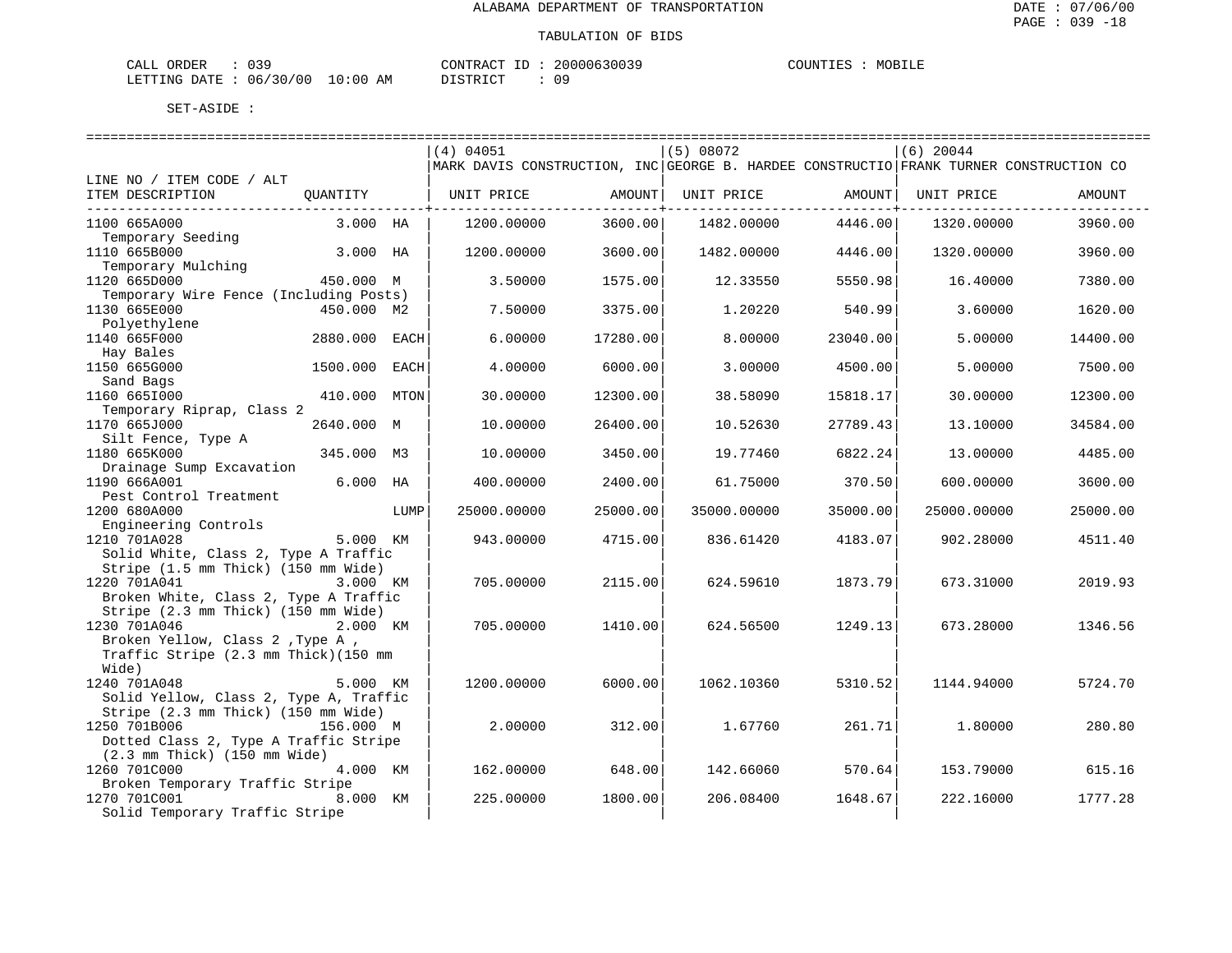| CALL ORDER | 039                              |  |          |  | CONTRACT ID: 20000630039 | COUNTIES | MOBILE |
|------------|----------------------------------|--|----------|--|--------------------------|----------|--------|
|            | LETTING DATE : 06/30/00 10:00 AM |  | DISTRICT |  |                          |          |        |

|                                          |              | (4) 04051         |                  | (5) 08072                                                                              |                  | $(6)$ 20044                    |          |
|------------------------------------------|--------------|-------------------|------------------|----------------------------------------------------------------------------------------|------------------|--------------------------------|----------|
|                                          |              |                   |                  | MARK DAVIS CONSTRUCTION, INC GEORGE B. HARDEE CONSTRUCTIO FRANK TURNER CONSTRUCTION CO |                  |                                |          |
| LINE NO / ITEM CODE / ALT                |              |                   |                  |                                                                                        |                  |                                |          |
| ITEM DESCRIPTION QUANTITY                |              | UNIT PRICE AMOUNT |                  |                                                                                        |                  | UNIT PRICE AMOUNT   UNIT PRICE | AMOUNT   |
|                                          |              |                   |                  |                                                                                        |                  |                                |          |
| 1280 701D007                             | 1.000 KM     | 985.00000         | 985.00           | 840.15600                                                                              | 840.16           | 905.69000                      | 905.69   |
| Solid Traffic Stripe Removed (Paint)     |              |                   |                  |                                                                                        |                  |                                |          |
| 1290 701D014                             | 1.000 KM     |                   | 700.00000 700.00 |                                                                                        | 618.23950 618.24 | 666.46000                      | 666.46   |
| Broken Traffic Stripe Removed (Paint)    |              |                   |                  |                                                                                        |                  |                                |          |
| 1300 703A002<br>616.000 M2               |              | 17.40000          | 10718.40         | 15.47350                                                                               | 9531.68          | 16.58000                       | 10213.28 |
| Traffic Control Markings, Class 2, Type  |              |                   |                  |                                                                                        |                  |                                |          |
| $\mathsf{A}$                             |              |                   |                  |                                                                                        |                  |                                |          |
| 1310 703B002                             | 36.000 M2    | 26.00000          | 936.00           | 23.15620                                                                               | 833.62           | 24.86000                       | 894.96   |
| Traffic Control Legends, Class 2, Type A |              |                   |                  |                                                                                        |                  |                                |          |
| 1320 703C000                             | 72.000 M2    | 25.00000          | 1800.00          | 22.07410                                                                               | 1589.34          | 23.68000                       | 1704.96  |
| Removal Of Existing Traffic Control      |              |                   |                  |                                                                                        |                  |                                |          |
| Markings Or Legends (Paint)              |              |                   |                  |                                                                                        |                  |                                |          |
| 1330 703D001                             | 187.000 M2   | 11,20000          | 2094.40          | 9.95500                                                                                | 1861.59          | 10.67000                       | 1995.29  |
| Temporary Traffic Control Markings       |              |                   |                  |                                                                                        |                  |                                |          |
| 1340 705A011                             | 309.000 EACH | 4.54000           | 1402.86          | 3.83000                                                                                | 1183.47          | 4.35000                        | 1344.15  |
| Pavement Markers, Class C, Type 1-A      |              |                   |                  |                                                                                        |                  |                                |          |
| 1350 705A012                             | 154.000 EACH | 4.54000           | 699.16           | 3.83000                                                                                | 589.82           | 4.35000                        | 669.90   |
| Pavement Markers, Class C, Type 1-B      |              |                   |                  |                                                                                        |                  |                                |          |
| 1360 705A030<br>12.000 EACH              |              | 4.54000           | 54.48            | 3.83000                                                                                | 45.96            | 4.35000                        | 52.20    |
| Pavement Markers, Class A-H, Type 2-C    |              |                   |                  |                                                                                        |                  |                                |          |
| 1370 705A031                             | 150.000 EACH | 4.54000           | 681.00           | 3.83000                                                                                | 574.50           | 4.35000                        | 652.50   |
| Pavement Markers, Class A-H, Type 1-A    |              |                   |                  |                                                                                        |                  |                                |          |
| 1380 705A032                             | 754.000 EACH | 4.54000           | 3423.16          | 3.83000                                                                                | 2887.82          | 4.35000                        | 3279.90  |
| Pavement Markers, Class A-H, Type 1-B    |              |                   |                  |                                                                                        |                  |                                |          |
| 1390 705A037                             | 234.000 EACH | 4.54000           | 1062.36          | 3.83000                                                                                | 896.22           | 4.35000                        | 1017.90  |
| Pavement Markers, Class A-H, Type 2-D    |              |                   |                  |                                                                                        |                  |                                |          |
| 1400 707B003                             | $1.000$ EACH | 500.00000         | 500.00           | 112,20000                                                                              | 112.20           | 165.00000                      | 165.00   |
| Type A Hazard Marker Installation        |              |                   |                  |                                                                                        |                  |                                |          |
| 1410 710A091<br>14.000 M2                |              |                   |                  |                                                                                        |                  |                                |          |
| Class 4, Aluminum Flat Sign Panels       |              | 220.00000         | 3080.00          | 2299.92640                                                                             | 32198.97         | 214.50000                      | 3003.00  |
| 2.032 mm Thickness (Type III or IV       |              |                   |                  |                                                                                        |                  |                                |          |
|                                          |              |                   |                  |                                                                                        |                  |                                |          |
| Background)                              |              |                   |                  |                                                                                        |                  |                                |          |
| 1420 710B001                             | 84.000 M     | 21.00000          | 1764.00          | 20.39470                                                                               | 1713.15          | 19.00000                       | 1596.00  |
| Roadway Sign Post (#3 "U" Channel        |              |                   |                  |                                                                                        |                  |                                |          |
| Galvanized Steel)                        |              |                   |                  |                                                                                        |                  |                                |          |
| 1430 730A000                             | LUMP         | 2500.00000        | 2500.00          | 2140.00000                                                                             | 2140.00          | 2200.00000                     | 2200.00  |
| Removal Of Existing Traffic Control      |              |                   |                  |                                                                                        |                  |                                |          |
| Unit (Demetropolis Rd. @ Burma Rd.)      |              |                   |                  |                                                                                        |                  |                                |          |
| 1440 730A012                             | LUMP         | 2800.00000        | 2800.00          | 2675.00000                                                                             | 2675.00          | 2750.00000                     | 2750.00  |
| Removal Of Existing Traffic Control      |              |                   |                  |                                                                                        |                  |                                |          |
| Unit (Partial) (University Blvd. @       |              |                   |                  |                                                                                        |                  |                                |          |
| Cottage Hill Rd.)                        |              |                   |                  |                                                                                        |                  |                                |          |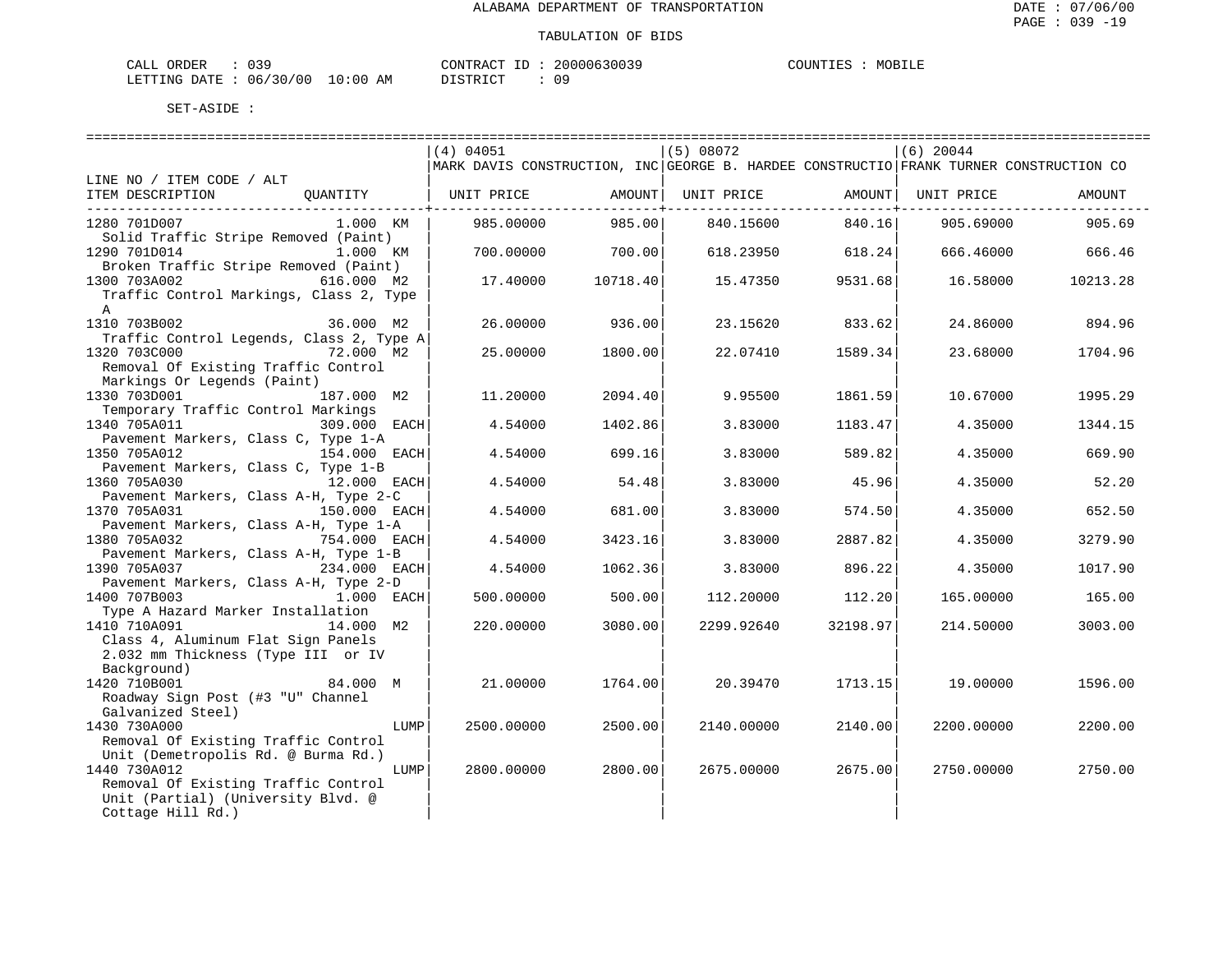| CALL | ORDER |                               |    | CONTRACT ID: | 20000630039 |  | COUNTIES | MOBILE |
|------|-------|-------------------------------|----|--------------|-------------|--|----------|--------|
|      |       | LETTING DATE : 06/30/00 10:00 | AΜ | DISTRICT     |             |  |          |        |

|                                          |              |      | (4) 04051                                                                              |               | (5) 08072   |          | $(6)$ 20044        |          |
|------------------------------------------|--------------|------|----------------------------------------------------------------------------------------|---------------|-------------|----------|--------------------|----------|
|                                          |              |      | MARK DAVIS CONSTRUCTION, INC GEORGE B. HARDEE CONSTRUCTIO FRANK TURNER CONSTRUCTION CO |               |             |          |                    |          |
| LINE NO / ITEM CODE / ALT                |              |      |                                                                                        |               |             |          |                    |          |
| ITEM DESCRIPTION                         | OUANTITY     |      | UNIT PRICE                                                                             | <b>AMOUNT</b> | UNIT PRICE  |          | AMOUNT  UNIT PRICE | AMOUNT   |
|                                          |              |      |                                                                                        |               |             |          |                    |          |
| 1450 730C000                             |              | LUMP | 4500.00000                                                                             | 4500.00       | 4280.00000  | 4280.00  | 4400.00000         | 4400.00  |
| Furnishing And Installing Traffic        |              |      |                                                                                        |               |             |          |                    |          |
| Control Unit (University Blvd. @         |              |      |                                                                                        |               |             |          |                    |          |
| Demetropolis Rd.)                        |              |      |                                                                                        |               |             |          |                    |          |
| 1460 730C016                             |              | LUMP | 8000.00000                                                                             | 8000.00       | 8025.00000  | 8025.00  | 8250.00000         | 8250.00  |
| Furnishing And Installing Traffic        |              |      |                                                                                        |               |             |          |                    |          |
| Control Unit (Partial) (University Blvd. |              |      |                                                                                        |               |             |          |                    |          |
| @ Cottage Hill Rd.)                      |              |      |                                                                                        |               |             |          |                    |          |
| 1470 730E000                             | 5.000 EACH   |      | 2100.00000                                                                             | 10500.00      | 2086.50000  | 10432.50 | 2145.00000         | 10725.00 |
| Metal Traffic Signal Pole Foundation     |              |      |                                                                                        |               |             |          |                    |          |
| 1480 730G001                             | 5.000 EACH   |      | 5100.00000                                                                             | 25500.00      | 5189.50000  | 25947.50 | 5335.00000         | 26675.00 |
| Metal Traffic Signal Strain Pole         |              |      |                                                                                        |               |             |          |                    |          |
| 1490 730H000                             | 2050.000 M   |      | 12.50000                                                                               | 25625.00      | 12.36840    | 25355.22 | 12.65000           | 25932.50 |
| Loop Detector                            |              |      |                                                                                        |               |             |          |                    |          |
| 1500 7301000                             | 1090.000 M   |      | 4.50000                                                                                | 4905.00       | 4.57240     | 4983.92  | 4.68000            | 5101.20  |
| Shielded Loop Detector Home-Run Cable    |              |      |                                                                                        |               |             |          |                    |          |
| 1510 730J000                             |              |      |                                                                                        | 4440.00       | 188.32000   |          |                    | 4646.40  |
|                                          | 24.000 EACH  |      | 185.00000                                                                              |               |             | 4519.68  | 193.60000          |          |
| Loop Detector Amplifier                  |              |      |                                                                                        |               |             |          |                    |          |
| 1520 730K000                             | 15.000 EACH  |      | 500.00000                                                                              | 7500.00       | 454.75000   | 6821.25  | 468.00000          | 7020.00  |
| Traffic Signal Junction Box              |              |      |                                                                                        |               |             |          |                    |          |
| 1530 730L012                             | 17.000 M     |      | 4.30000                                                                                | 73.10         | 1495.88820  | 25430.10 | 4.68000            | 79.56    |
| Non-Metallic Conduit, 27 mm              |              |      |                                                                                        |               |             |          |                    |          |
| 1540 730L015                             | 120.000 M    |      | 7.50000                                                                                | 900.00        | 4.57240     | 548.69   | 7.70000            | 924.00   |
| Non-Metallic Conduit, 53 mm              |              |      |                                                                                        |               |             |          |                    |          |
| 1550 730L031                             | 12.000 M     |      | 11.00000                                                                               | 132.00        | 7.50000     | 90.00    | 10.45000           | 125.40   |
| Metallic Conduit, 21 mm                  |              |      |                                                                                        |               |             |          |                    |          |
| 1560 730L032                             | 20.000 M     |      | 11.50000                                                                               | 230.00        | 10.19740    | 203.95   | 12,10000           | 242.00   |
| Metallic Conduit, 27 mm                  |              |      |                                                                                        |               |             |          |                    |          |
| 1570 730N001                             | 4.000 EACH   |      | 700.00000                                                                              | 2800.00       | 695.50000   | 2782.00  | 715.00000          | 2860.00  |
| Luminaire Extension Assembly, 3.7 M      |              |      |                                                                                        |               |             |          |                    |          |
| 1580 730P001                             | 16.000 EACH  |      | 450.00000                                                                              | 7200.00       | 454.75000   | 7276.00  | 468.00000          | 7488.00  |
| Vehicular Signal Head, 300 mm 3 Section  |              |      |                                                                                        |               |             |          |                    |          |
| 1590 730P002                             | 2.000 EACH   |      | 725.00000                                                                              | 1450.00       | 749.00000   | 1498.00  | 770.00000          | 1540.00  |
| Vehicular Signal Head, 300 mm 5 Section  |              |      |                                                                                        |               |             |          |                    |          |
| 1600 7300000                             | 4.000 EACH   |      | 440.00000                                                                              | 1760.00       | 454.75000   | 1819.00  | 468.00000          | 1872.00  |
| Pedestrian Signal Head, Type "D"         |              |      |                                                                                        |               |             |          |                    |          |
| 1610 730R003                             | 1.000 EACH   |      | 10000.00000                                                                            | 10000.00      | 10165.00000 | 10165.00 | 9500.00000         | 9500.00  |
| Traffic Controller, Type III, 8 Phase    |              |      |                                                                                        |               |             |          |                    |          |
| 1620 740B000                             | 126.000 M2   |      | 90.00000                                                                               | 11340.00      | 170.42500   | 21473.55 | 80.58000           | 10153.08 |
| Construction Signs                       |              |      |                                                                                        |               |             |          |                    |          |
| 1630 740D000                             | 150.000 EACH |      | 84.00000                                                                               | 12600.00      | 58.30000    | 8745.00  | 75.63000           | 11344.50 |
| Channelizing Drums                       |              |      |                                                                                        |               |             |          |                    |          |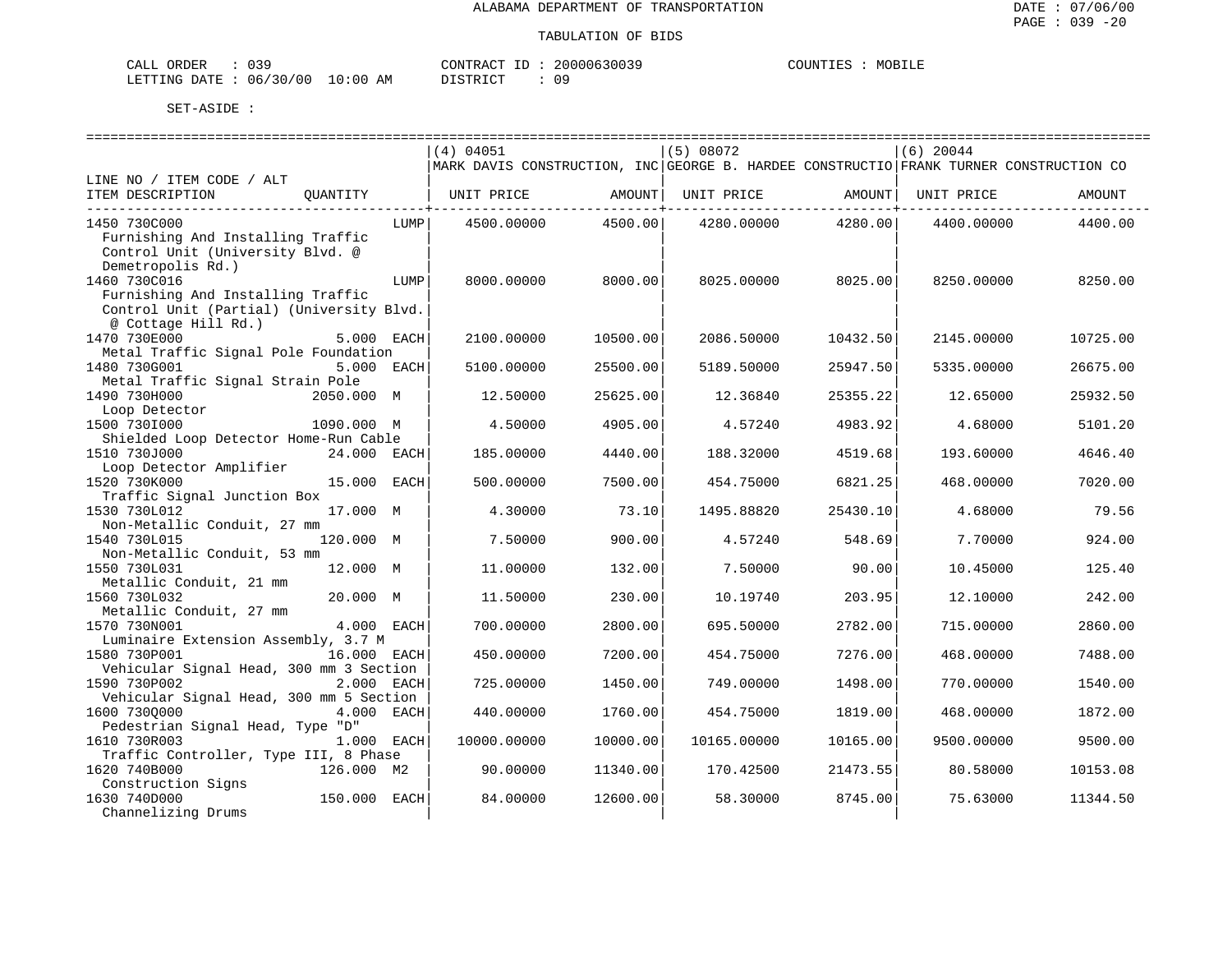| ORDER<br>$\sim$<br>للطائر<br><u>. ب ب</u> |                  | זידיזו∩י<br>$\sim$<br>$\Lambda$    | $\sim$<br>. | MOBILE<br>1 IN. |
|-------------------------------------------|------------------|------------------------------------|-------------|-----------------|
| יידי גר.<br>00'<br>U6.<br>→ NGC<br>.      | . O (<br>AM<br>ᅩ | ּחה־<br>. נ <del>וחי</del><br>---- | ח ר         |                 |

|                                          |              |      | (4) 04051                                                                              |                 | (5) 08072  |                | $(6)$ 20044 |                |  |  |
|------------------------------------------|--------------|------|----------------------------------------------------------------------------------------|-----------------|------------|----------------|-------------|----------------|--|--|
|                                          |              |      | MARK DAVIS CONSTRUCTION, INC GEORGE B. HARDEE CONSTRUCTIO FRANK TURNER CONSTRUCTION CO |                 |            |                |             |                |  |  |
| LINE NO / ITEM CODE / ALT                |              |      |                                                                                        |                 |            |                |             |                |  |  |
| ITEM DESCRIPTION                         | OUANTITY     |      | UNIT PRICE                                                                             | AMOUNT          | UNIT PRICE | AMOUNT         | UNIT PRICE  | AMOUNT         |  |  |
| 1640 740E000<br>Cones (900 mm High)      | 150.000 EACH |      | 10.50000                                                                               | 1575.00         | 15.90000   | 2385.00        | 10.89000    | 1633.50        |  |  |
| 1650 740F002                             | 70.000       | EACH | 220.00000                                                                              | 15400.00        | 397.50000  | 27825.00       | 214.50000   | 15015.00       |  |  |
| Barricades, Type III                     |              |      |                                                                                        |                 |            |                |             |                |  |  |
| 1660 7401005                             | 30.000       | EACH | 80,00000                                                                               | 2400.00         | 450.50000  | 13515.00       | 80.58000    | 2417.40        |  |  |
| Warning Lights, Type B (Detachable Head) |              |      |                                                                                        |                 |            |                |             |                |  |  |
| 1670 740L003                             | 250.000 EACH |      | 75.00000                                                                               | 18750.00        | 79.50000   | 19875.00       | 49.23000    | 12307.50       |  |  |
| Vertical Panel, Type I (Single-Sided)    |              |      |                                                                                        |                 |            |                |             |                |  |  |
| 1680 740M000                             | 150.000 EACH |      | 10.00000                                                                               | 1500.00         | 10.60000   | 1590.00        | 6.88000     | 1032.00        |  |  |
| Ballast For Cone                         |              |      |                                                                                        |                 |            |                |             |                |  |  |
| 1690 741C010                             | $2.000$ EACH |      | 5000.00000                                                                             | 10000.00        | 3000.00000 | 6000.00        | 5335.00000  | 10670.00       |  |  |
| Portable Sequential Arrow And Chevron    |              |      |                                                                                        |                 |            |                |             |                |  |  |
| Sign Unit                                |              |      |                                                                                        |                 |            |                |             |                |  |  |
| 1700 756A022                             | 20.000 M     |      | 90.00000                                                                               | 1800.00         | 91.18420   | 1823.68        | 93.50000    | 1870.00        |  |  |
| 103 mm Electrical Conduit, 1 Line, Type  |              |      |                                                                                        |                 |            |                |             |                |  |  |
| 5 Installation                           |              |      |                                                                                        |                 |            |                |             |                |  |  |
| 1710 998A000                             |              | LUMP | 40000.00000                                                                            | 40000.00        | 0.80000    | 0.80           | 0.00000     | 0.00           |  |  |
| Construction Fuel (Maximum Bid Limited   |              |      |                                                                                        |                 |            |                |             |                |  |  |
| To $$149,000.00)$                        |              |      |                                                                                        |                 |            |                |             |                |  |  |
| 1720 999 000                             | 2200.000     | HOUR | 0.80000                                                                                | 1760.00         | 0.80000    | 1760.00        | 0.80000     | 1760.00        |  |  |
| Trainee Hours At 80 Cents Per Hour       |              |      |                                                                                        |                 |            |                |             |                |  |  |
| SECTION TOTALS                           |              |      |                                                                                        | \$3,546,176.52] |            | \$3,590,231.21 |             | \$3,654,115.87 |  |  |
| CONTRACT TOTALS                          |              |      |                                                                                        | \$3,546,176.52] |            | \$3,590,231.21 |             | \$3,654,115.87 |  |  |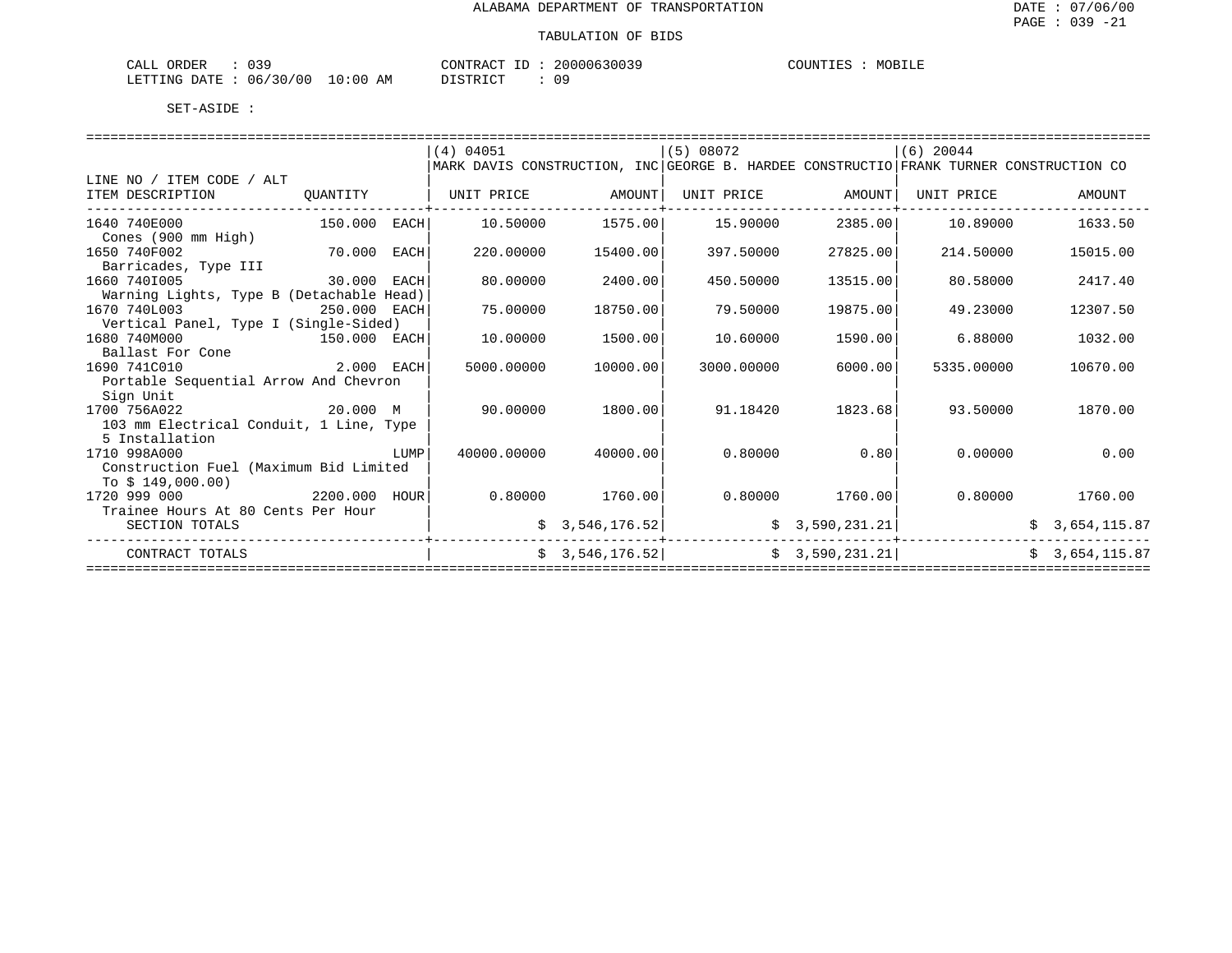# TABULATION OF BIDS

| ORDER<br>CALL | <b>U30</b> |            | CONTRACT ID | 20000630039 | COUNTIES | MOBILE |
|---------------|------------|------------|-------------|-------------|----------|--------|
| LETTING DATE  | : 06/30/00 | $10:00$ AM | DISTRICT    | 09          |          |        |

|                                            |              |      | $(7)$ 23029                                               |           | $(8)$ 01039  |                   |            |        |
|--------------------------------------------|--------------|------|-----------------------------------------------------------|-----------|--------------|-------------------|------------|--------|
|                                            |              |      | J. S. WALTON & COMPANY, INC. JAMES H. ADAMS & SON CONSTRU |           |              |                   |            |        |
| LINE NO / ITEM CODE / ALT                  |              |      |                                                           |           |              |                   |            |        |
| ITEM DESCRIPTION                           | OUANTITY     |      | UNIT PRICE                                                | AMOUNT    |              | UNIT PRICE AMOUNT | UNIT PRICE | AMOUNT |
| SECTION 0001 ROADWAY                       |              |      |                                                           |           |              |                   |            |        |
|                                            |              |      |                                                           |           |              |                   |            |        |
| 0010 201A000                               |              | LUMP | 87630.41000                                               | 87630.41  | 180000.00000 | 180000.00         |            |        |
| Clearing & Grubbing (Approximately 9       |              |      |                                                           |           |              |                   |            |        |
| Hectares)                                  |              |      |                                                           |           |              |                   |            |        |
| 0020 205A001                               | $1.000$ EACH |      | 4740.42000                                                | 4740.42   | 7000.00000   | 7000.00           |            |        |
| Removal Of Structures, Structure No. 1     |              |      |                                                           |           |              |                   |            |        |
| 0030 206C000                               | 224.000 M2   |      | 2.60000                                                   | 582.40    | 3.00000      | 672.00            |            |        |
| Removing Concrete Sidewalk                 |              |      |                                                           |           |              |                   |            |        |
| 0040 206C002                               | 190.000 M2   |      | 3.07000                                                   | 583.30    | 4.00000      | 760.00            |            |        |
| Removing Concrete Slope Paving             |              |      |                                                           |           |              |                   |            |        |
| 0050 206C010                               | 301.000 M2   |      | 2.96000                                                   | 890.96    | 10.00000     | 3010.00           |            |        |
| Removing Concrete Driveway                 |              |      |                                                           |           |              |                   |            |        |
| 0060 206C022                               | 36.000 M2    |      | 7.60000                                                   | 273.60    | 10.00000     | 360.00            |            |        |
| Removing Concrete Slab                     |              |      |                                                           |           |              |                   |            |        |
| 0070 206D000                               | 395.000 M    |      | 17.91000                                                  | 7074.45   | 10.00000     | 3950.00           |            |        |
| Removing Pipe                              |              |      |                                                           |           |              |                   |            |        |
| 0080 206D002                               | 38.000 M     |      | 15.63000                                                  | 593.94    | 10.00000     | 380.00            |            |        |
| Removing Curb                              |              |      |                                                           |           |              |                   |            |        |
| 0090 206D003                               | 710.000 M    |      | 5.54000                                                   | 3933.40   | 10.00000     | 7100.00           |            |        |
| Removing Curb And Gutter                   |              |      |                                                           |           |              |                   |            |        |
| 0100 206E000                               | 23.000 EACH  |      | 81.17000                                                  | 1866.91   | 150.00000    | 3450.00           |            |        |
| Removing Headwalls                         |              |      |                                                           |           |              |                   |            |        |
| 0110 206E001                               | 7.000 EACH   |      | 225.65000                                                 | 1579.55   | 200.00000    | 1400.00           |            |        |
| Removing Inlets                            |              |      |                                                           |           |              |                   |            |        |
| 0120 206E002                               | 1.000 EACH   |      | 185.47000                                                 | 185.47    | 300.00000    | 300.00            |            |        |
| Removing Junction Boxes                    |              |      |                                                           |           |              |                   |            |        |
| 0130 210A000                               | 59962.000 M3 |      | 3.51000                                                   | 210466.62 | 3.70000      | 221859.40         |            |        |
| Unclassified Excavation                    |              |      |                                                           |           |              |                   |            |        |
| 0140 210D012                               | 1000.000 M3  |      | 8.91000                                                   | 8910.00   | 10.00000     | 10000.00          |            |        |
| Borrow Excavation $(A2-4(0)$ OR $A-4(0)$ ) |              |      |                                                           |           |              |                   |            |        |
| 0150 214A000                               | 8757.000 M3  |      | 5.96000                                                   | 52191.72  | 5.00000      | 43785.00          |            |        |
| Structure Excavation                       |              |      |                                                           |           |              |                   |            |        |
| 0160 214B000                               | 8425.000 M3  |      | 9.11000                                                   | 76751.75  | 8,00000      | 67400.00          |            |        |
| Foundation Backfill, Local                 |              |      |                                                           |           |              |                   |            |        |
| 0170 214B001                               | 23.000 M3    |      | 61.66000                                                  | 1418.18   | 46.00000     | 1058.00           |            |        |
| Foundation Backfill, Commercial            |              |      |                                                           |           |              |                   |            |        |
| 0180 230A000                               | 24.000 RBST  |      | 516.12000                                                 | 12386.88  | 600,00000    | 14400.00          |            |        |
| Roadbed Processing                         |              |      |                                                           |           |              |                   |            |        |
| 0190 301A012                               | 68750.000 M2 |      | 7.70000                                                   | 529375.00 | 8.00000      | 550000.00         |            |        |
| Crushed Aggregate Base Course, Type B,     |              |      |                                                           |           |              |                   |            |        |
| Plant Mixed, 150 mm Compacted Thickness    |              |      |                                                           |           |              |                   |            |        |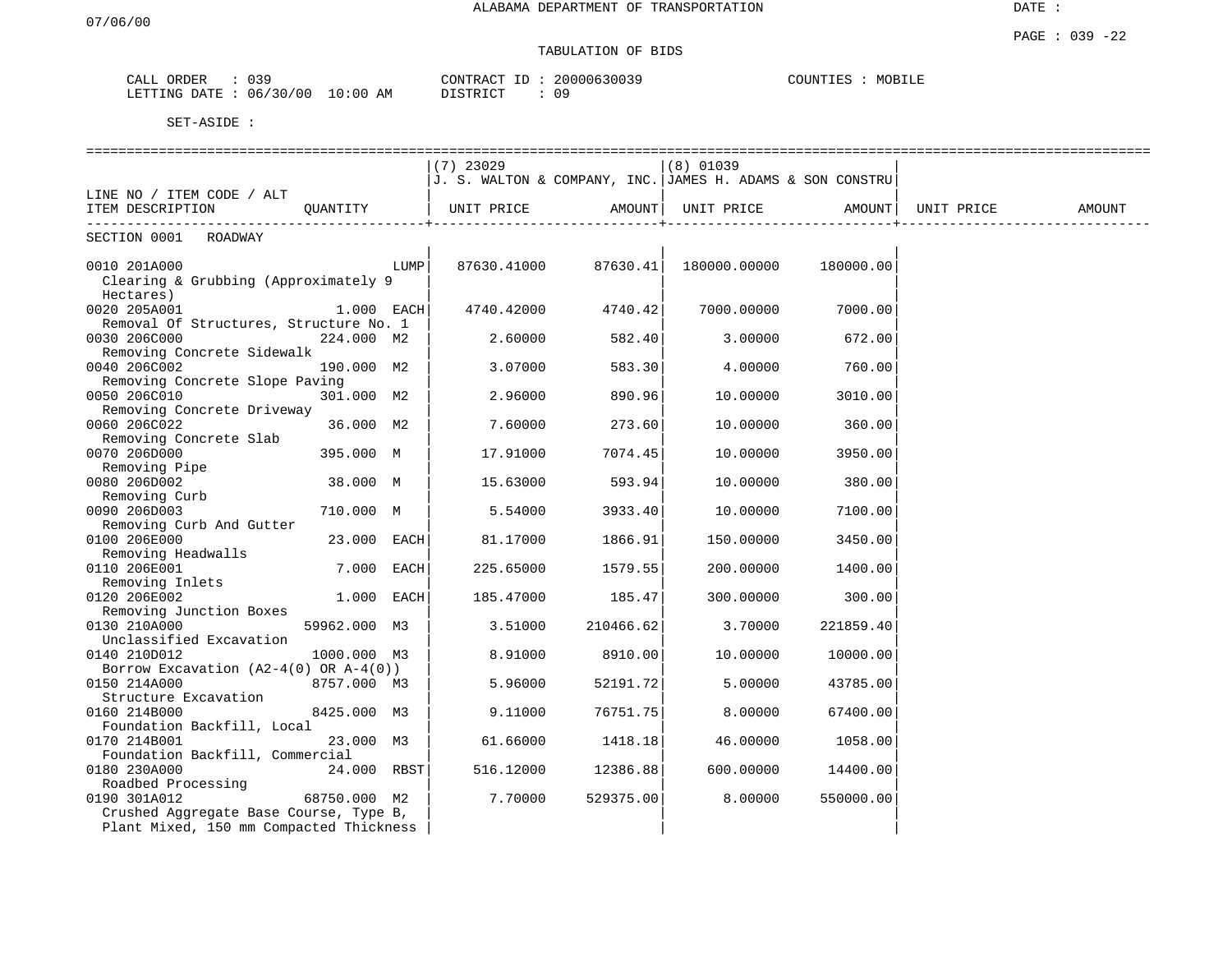### TABULATION OF BIDS

| ORDER<br>CALL (               | $\sim$ $\sim$ $\sim$ |    | CONTRACT ID: | 20000630039 | COUNTIES | MOBILE |
|-------------------------------|----------------------|----|--------------|-------------|----------|--------|
| LETTING DATE : 06/30/00 10:00 |                      | AM | DISTRICT     |             |          |        |

|                                                         |               | (7) 23029                                                     |           | $(8)$ 01039 |           |            |        |
|---------------------------------------------------------|---------------|---------------------------------------------------------------|-----------|-------------|-----------|------------|--------|
|                                                         |               | $J.$ S. WALTON & COMPANY, INC. $JAMES$ H. ADAMS & SON CONSTRU |           |             |           |            |        |
| LINE NO / ITEM CODE / ALT                               |               |                                                               |           |             |           |            |        |
| ITEM DESCRIPTION                                        | QUANTITY      | UNIT PRICE                                                    | AMOUNT    | UNIT PRICE  | AMOUNT    | UNIT PRICE | AMOUNT |
|                                                         |               |                                                               | -------+  |             | --------+ |            |        |
| 0200 401A000                                            | 35171.000 M2  | 0.77000                                                       | 27081.67  | 0.50000     | 17585.50  |            |        |
| Bituminous Treatment A                                  |               |                                                               |           |             |           |            |        |
| 0210 405A000                                            | 8083.000 L    | 0.24000                                                       | 1939.92   | 0.30000     | 2424.90   |            |        |
| Tack Coat                                               |               |                                                               |           |             |           |            |        |
| 0220 408A051                                            | 1330.000 M2   | 2.92000                                                       | 3883.60   | 5.00000     | 6650.00   |            |        |
| Planing Existing Pavement                               |               |                                                               |           |             |           |            |        |
| (Approximately 0 mm Thru 25 mm Thick)                   |               |                                                               |           |             |           |            |        |
| 0230 410B000                                            | 1.000 EACH    | 0.00000                                                       | 0.00      | 3000.00000  | 3000.00   |            |        |
| State Furnished Profilograph                            |               |                                                               |           |             |           |            |        |
| 0240 429A241                                            | 2875.000 MTON | 50.94000                                                      | 146452.50 | 49.90000    | 143462.50 |            |        |
| Improved Bituminous Concrete Wearing                    |               |                                                               |           |             |           |            |        |
| Surface Layer, 19.0 mm Maximum                          |               |                                                               |           |             |           |            |        |
| Aggregate Size Mix, ESAL Range C                        |               |                                                               |           |             |           |            |        |
| 0250 429A244                                            | 50.000 MTON   | 60.33000                                                      | 3016.50   | 60.00000    | 3000.00   |            |        |
| Improved Bituminous Concrete Wearing                    |               |                                                               |           |             |           |            |        |
| Surface Layer, Patching, 19.0 mm                        |               |                                                               |           |             |           |            |        |
| Maximum Aggregate Size Mix, ESAL Range C                |               |                                                               |           |             |           |            |        |
| 0260 429A247                                            | 200.000 MTON  | 50.94000                                                      | 10188.00  | 60.00000    | 12000.00  |            |        |
| Improved Bituminous Concrete Wearing                    |               |                                                               |           |             |           |            |        |
| Surface Layer, Leveling, 19.0 mm                        |               |                                                               |           |             |           |            |        |
| Maximum Aggregate Size Mix, ESAL Range C                |               |                                                               |           |             |           |            |        |
| 0270 429B241                                            | 7501.000 MTON | 45.79000                                                      | 343470.79 | 45.00000    | 337545.00 |            |        |
| Improved Bituminous Concrete Binder                     |               |                                                               |           |             |           |            |        |
| Layer, 25.0 mm Maximum Aggregate Size                   |               |                                                               |           |             |           |            |        |
| Mix, ESAL Range C                                       |               |                                                               |           |             |           |            |        |
| 0280 429B252                                            | 18.000 MTON   | 52.37000                                                      | 942.66    | 100.00000   | 1800.00   |            |        |
| Improved Bituminous Concrete Binder                     |               |                                                               |           |             |           |            |        |
| Layer, Widening, 25.0 mm Maximum                        |               |                                                               |           |             |           |            |        |
| Aggregate Size Mix, ESAL Range C                        |               |                                                               |           |             |           |            |        |
| 0290 430B040                                            | 500.000 MTON  | 25.06000                                                      | 12530.00  | 25,00000    | 12500.00  |            |        |
|                                                         |               |                                                               |           |             |           |            |        |
| Aggregate Surfacing (Crushed Aggregate<br>Base, Type B) |               |                                                               |           |             |           |            |        |
| 0300 533A098                                            | 1518.000 M    | 64.84000                                                      | 98427.12  | 74.00000    | 112332.00 |            |        |
| 450 mm Storm Sewer Pipe (Class 3 R.C.)                  |               |                                                               |           |             |           |            |        |
| 0310 533A099                                            | 517.000 M     | 93.94000                                                      | 48566.98  | 100.00000   | 51700.00  |            |        |
| 600 mm Storm Sewer Pipe (Class 3 R.C.)                  |               |                                                               |           |             |           |            |        |
| 0320 533A100                                            | 428.000 M     |                                                               | 54326.04  |             |           |            |        |
| 750 mm Storm Sewer Pipe (Class 3 R.C.)                  |               | 126.93000                                                     |           | 128.00000   | 54784.00  |            |        |
| 0330 533A101                                            | 140.000 M     | 190.37000                                                     | 26651.80  | 210.00000   | 29400.00  |            |        |
| 900 mm Storm Sewer Pipe (Class 3 R.C.)                  |               |                                                               |           |             |           |            |        |
| 0340 533A102                                            | 88.000 M      | 236.89000                                                     | 20846.32  | 260.00000   | 22880.00  |            |        |
|                                                         |               |                                                               |           |             |           |            |        |
| 1050 mm Storm Sewer Pipe (Class 3 R.C.)                 |               |                                                               |           |             |           |            |        |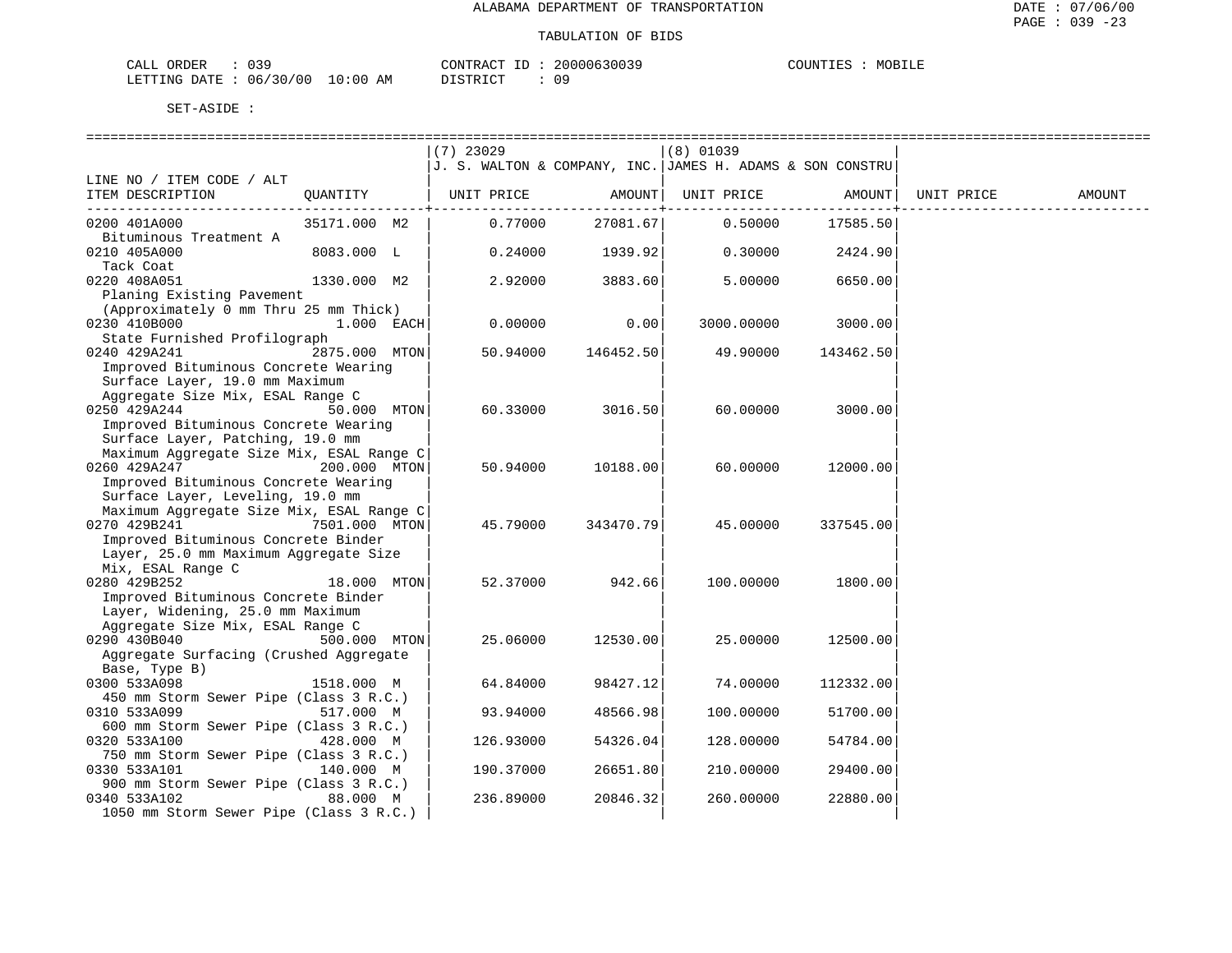| ORDER<br>CALL (               | $\sim$ $\sim$ $\sim$ |    | CONTRACT ID: | 20000630039 | COUNTIES | MOBILE |
|-------------------------------|----------------------|----|--------------|-------------|----------|--------|
| LETTING DATE : 06/30/00 10:00 |                      | AM | DISTRICT     |             |          |        |

|                                                           |              |      | $(7)$ 23029                                               |                   | (8) 01039                       |                   |            |        |
|-----------------------------------------------------------|--------------|------|-----------------------------------------------------------|-------------------|---------------------------------|-------------------|------------|--------|
|                                                           |              |      | J. S. WALTON & COMPANY, INC. JAMES H. ADAMS & SON CONSTRU |                   |                                 |                   |            |        |
| LINE NO / ITEM CODE / ALT                                 |              |      |                                                           |                   |                                 |                   |            |        |
| ITEM DESCRIPTION                                          | OUANTITY     |      | UNIT PRICE AMOUNT  UNIT PRICE AMOUNT                      |                   |                                 |                   | UNIT PRICE | AMOUNT |
|                                                           |              |      |                                                           |                   | ----------+-----------          | ----------+       |            |        |
| 0350 533A103                                              | 167.000 M    |      | 292.09000                                                 |                   | 48779.03 310.00000              | 51770.00          |            |        |
| 1200 mm Storm Sewer Pipe (Class 3 R.C.)                   |              |      |                                                           |                   |                                 |                   |            |        |
| 0360 533B096                                              | 60.000 M     |      | $106.83000$ 6409.80                                       |                   |                                 | 160.00000 9600.00 |            |        |
| 680 mm Span, 500 mm Rise Storm Sewer                      |              |      |                                                           |                   |                                 |                   |            |        |
| Pipe (Class 3 R.C.)                                       |              |      |                                                           |                   |                                 |                   |            |        |
| 0370 533B108                                              | 251.000 M    |      | 390.16000                                                 | 97930.16          | 430.00000                       | 107930.00         |            |        |
| 1550 mm Span, 1200 mm Rise Storm Sewer                    |              |      |                                                           |                   |                                 |                   |            |        |
| Pipe (Class 3 R.C.)                                       |              |      |                                                           |                   |                                 |                   |            |        |
| 0380 535A001                                              | 50.000 M     |      |                                                           |                   | $93.66000$ $4683.00$ $74.00000$ | 3700.00           |            |        |
| 450 mm Side Drain Pipe                                    |              |      |                                                           |                   |                                 |                   |            |        |
| 0390 600A000                                              |              | LUMP | 144250.00000 144250.00                                    |                   | 100000.00000 100000.00          |                   |            |        |
| Mobilization                                              |              |      |                                                           |                   |                                 |                   |            |        |
| 0400 602A000                                              | 44.000 EACH  |      | 91.90000                                                  | 4043.60           | 100.00000                       | 4400.00           |            |        |
| Right Of Way Markers                                      |              |      |                                                           |                   |                                 |                   |            |        |
| 0410 606A012                                              | 280.000 M    |      | 29.43000                                                  | 8240.40           | 15.00000                        | 4200.00           |            |        |
| 150 mm Underdrain Pipe, Type 8                            |              |      |                                                           |                   |                                 |                   |            |        |
| 0420 610C000                                              | 400.000 MTON |      |                                                           | 29.43000 11772.00 | 40.00000                        | 16000.00          |            |        |
| Loose Riprap, Class 1                                     |              |      |                                                           |                   |                                 |                   |            |        |
| 0430 610D003                                              | 619.000 M2   |      | 1.53000                                                   | 947.07            | 3.00000                         | 1857.00           |            |        |
| Filter Blanket, Geotextile                                |              |      |                                                           |                   |                                 |                   |            |        |
| 0440 614A000                                              | 89.000 M3    |      | 400.05000                                                 | 35604.45          | 340.00000                       | 30260.00          |            |        |
| ---<br>Slope Paving<br>450 614B000                        |              |      |                                                           |                   |                                 |                   |            |        |
| 0450 614B000                                              | 30.000 M3    |      | 447.12000                                                 | 13413.60          | 420.00000                       | 12600.00          |            |        |
| Reinforced Slope Paving                                   |              |      |                                                           |                   |                                 |                   |            |        |
| 0460 618A000                                              | 2780.000 M2  |      | 28.24000                                                  | 78507.20          | 25.00000                        | 69500.00          |            |        |
| Concrete Sidewalk, 100 mm Thick                           |              |      |                                                           |                   |                                 |                   |            |        |
| 0470 618A001                                              | 90.000 M2    |      | 42.36000                                                  | 3812.40           | 32.00000                        | 2880.00           |            |        |
| Concrete Sidewalk, 150 mm Thick                           |              |      |                                                           |                   |                                 |                   |            |        |
| $15.000$ EACH<br>0480 619A101                             |              |      | 469.47000                                                 | 7042.05           | 375.00000                       | 5625.00           |            |        |
| 450 mm Side Drain Pipe End Treatment,                     |              |      |                                                           |                   |                                 |                   |            |        |
| Class 1<br>$2.000$ EACH                                   |              |      |                                                           |                   |                                 |                   |            |        |
| 0490 619A102                                              |              |      | 635.38000                                                 | 1270.76           | 450.00000                       | 900.00            |            |        |
| 600 mm Side Drain Pipe End Treatment,                     |              |      |                                                           |                   |                                 |                   |            |        |
| Class 1                                                   |              |      |                                                           |                   |                                 |                   |            |        |
| 0500 620A000                                              | 1.000 M3     |      | 924.83000                                                 | 924.83            | 700.00000                       | 700.00            |            |        |
| Minor Structure Concrete                                  |              |      |                                                           |                   |                                 |                   |            |        |
| 0510 621C008                                              | 11.000 EACH  |      | 5294.82000                                                | 58243.02          | 4600.00000                      | 50600.00          |            |        |
| Inlets, Type E                                            |              |      |                                                           |                   |                                 |                   |            |        |
| 0520 621C015                                              | 33.000 EACH  |      | 2117.93000                                                | 69891.69          | 2000.00000                      | 66000.00          |            |        |
| Inlets, Type S1 Or S3 (1 Wing)<br>0530 621C016 1.000 EACH |              |      | 2647.41000                                                | 2647.41           | 2500.00000                      | 2500.00           |            |        |
|                                                           |              |      |                                                           |                   |                                 |                   |            |        |
| Inlets, Type S2 Or S4 (1 Wing)                            |              |      |                                                           |                   |                                 |                   |            |        |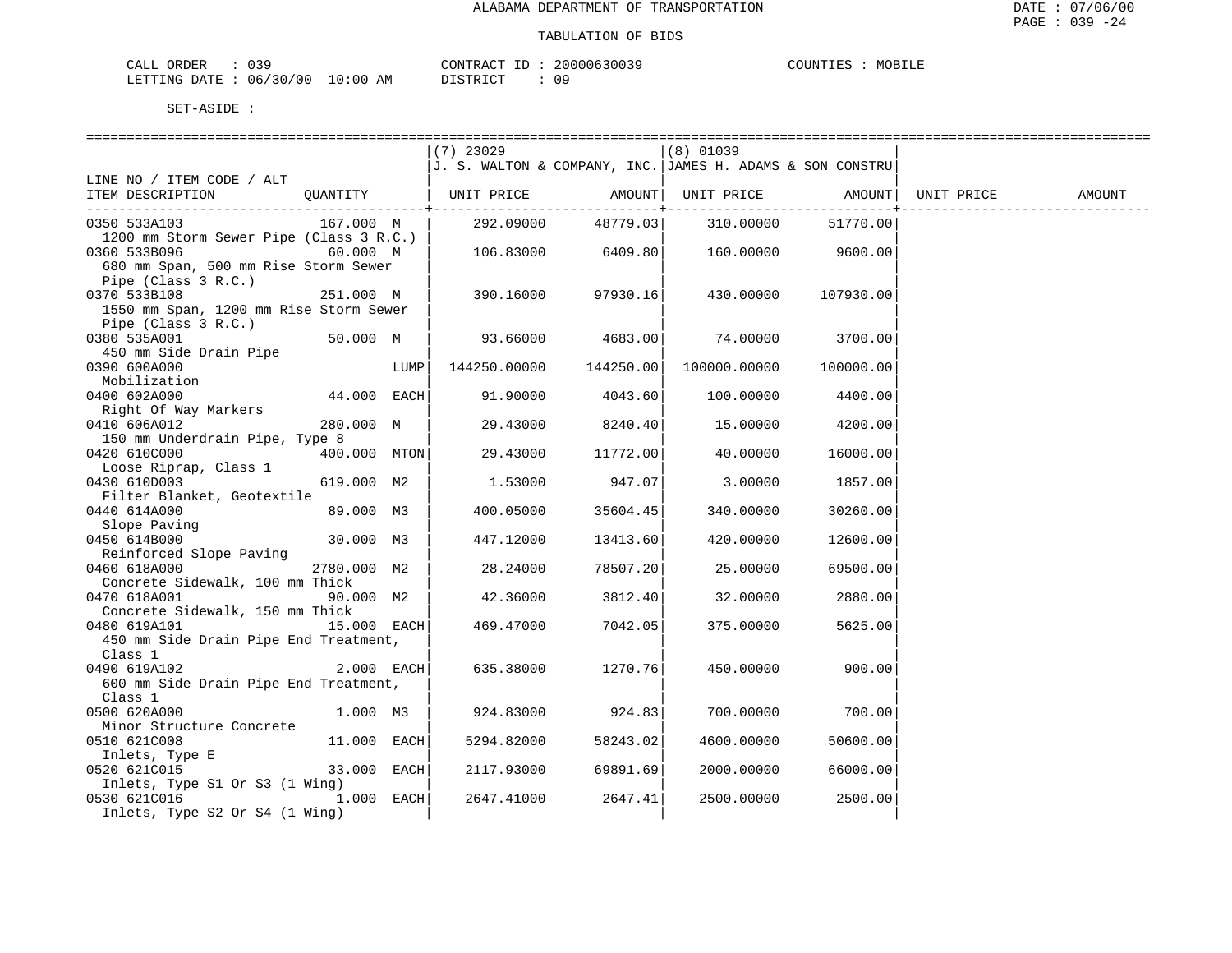| 039<br>ORDER<br>CALL (   |            | T <sub>D</sub><br>CONTRACT    | 20000630039<br>$\sim$ | MOBILF<br>COUNTIES |
|--------------------------|------------|-------------------------------|-----------------------|--------------------|
| 06/30/00<br>LETTING DATE | $10:00$ AM | <b>DISTRICT</b><br>---------- |                       |                    |

|                                                |              | $(7)$ 23029                                                     |               | $(8)$ 01039 |                    |            |        |
|------------------------------------------------|--------------|-----------------------------------------------------------------|---------------|-------------|--------------------|------------|--------|
|                                                |              | $J$ . S. WALTON & COMPANY, INC. $J$ AMES H. ADAMS & SON CONSTRU |               |             |                    |            |        |
| LINE NO / ITEM CODE / ALT                      |              |                                                                 |               |             |                    |            |        |
| ITEM DESCRIPTION                               |              | OUANTITY   UNIT PRICE                                           | AMOUNT        | UNIT PRICE  | AMOUNT             | UNIT PRICE | AMOUNT |
|                                                |              |                                                                 | -----------+- |             | .                  |            |        |
| 0540 621C017                                   | $4.000$ EACH | 2529.75000                                                      | 10119.00      |             | 2400.00000 9600.00 |            |        |
| Inlets, Type S1 Or S3 (2 Wing)<br>0550 621C109 | 37.000 EACH  | 5412.48000                                                      | 200261.76     | 2000.00000  | 74000.00           |            |        |
|                                                |              |                                                                 |               |             |                    |            |        |
| Inlets, Type PD<br>560 621C110<br>0560 621C110 | 6.000 EACH   | 6942.09000                                                      | 41652.54      | 2000.00000  | 12000.00           |            |        |
| Inlets, Type PD-6                              |              |                                                                 |               |             |                    |            |        |
| 0570 621C150                                   | 3.000 EACH   | 2470.91000                                                      | 7412.73       | 2500.00000  | 7500.00            |            |        |
| Inlets, Type Median, Type I                    |              |                                                                 |               |             |                    |            |        |
| 0580 621C151                                   | 1.000 EACH   | 4824.17000                                                      | 4824.17       | 2500.00000  | 2500.00            |            |        |
| Inlets, Type Median, Type II                   |              |                                                                 |               |             |                    |            |        |
| 0590 621D008                                   | 15.000 EACH  | 529.48000                                                       | 7942.20       | 700.00000   | 10500.00           |            |        |
| Inlet Units, Type E                            |              |                                                                 |               |             |                    |            |        |
| 0600 621D015                                   | 39.000 EACH  | 441.23000                                                       | 17207.97      | 400.00000   | 15600.00           |            |        |
| Inlet Units, Type S1 Or S3                     |              |                                                                 |               |             |                    |            |        |
| 0610 621D016                                   | 1.000 EACH   | 500.07000                                                       | 500.07        | 800.00000   | 800.00             |            |        |
| Inlet Units, Type S2 Or S4                     |              |                                                                 |               |             |                    |            |        |
| 0620 621D109                                   | 21.000 EACH  | 470.65000                                                       | 9883.65       | 700.00000   | 14700.00           |            |        |
| Inlet Units, Type PD<br>0630 621D110           | 3.000 EACH   | 517.72000                                                       | 1553.16       | 800.00000   | 2400.00            |            |        |
| Inlet Units, Type PD-6                         |              |                                                                 |               |             |                    |            |        |
| 0640 621E004                                   | 4.000 EACH   | 2588.58000                                                      | 10354.32      | 2500.00000  | 10000.00           |            |        |
| Manholes, Type L Or M (Storm)                  |              |                                                                 |               |             |                    |            |        |
| 0650 621E025                                   | 5.000 EACH   | 2876.85000                                                      | 14384.25      | 2800.00000  | 14000.00           |            |        |
| Manholes, Type Special (Sanitary -             |              |                                                                 |               |             |                    |            |        |
| 1219.2 Millimeter Diameter)                    |              |                                                                 |               |             |                    |            |        |
| 0660 621F005                                   | 5.000 EACH   | 411.82000                                                       | 2059.10       | 500.00000   | 2500.00            |            |        |
| Manhole Units, Type L Or M (Storm)             |              |                                                                 |               |             |                    |            |        |
| 0670 621F025                                   | $8.000$ EACH | 811.87000                                                       | 6494.96       | 800.00000   | 6400.00            |            |        |
| Manhole Units, Type Special (Sanitary -        |              |                                                                 |               |             |                    |            |        |
| 1219.2 Millimeter Diameter)                    |              |                                                                 |               |             |                    |            |        |
| 0680 621J000                                   | 2.000 EACH   | 2706.24000                                                      | 5412.48       | 2650.00000  | 5300.00            |            |        |
| Connection To Existing Manhole<br>0690 621M000 | 2.000 EACH   | 1058.97000                                                      | 2117.94       | 1050.00000  | 2100.00            |            |        |
| Remove Existing Manhole                        |              |                                                                 |               |             |                    |            |        |
| 0700 622A002                                   | 12.000 EACH  | 529.48000                                                       | 6353.76       | 500.00000   | 6000.00            |            |        |
| Manhole Covers Reset (Sanitary)                |              |                                                                 |               |             |                    |            |        |
| 0710 623A000<br>260.000 M                      |              | 52.95000                                                        | 13767.00      | 45.00000    | 11700.00           |            |        |
| Concrete Gutter                                |              |                                                                 |               |             |                    |            |        |
| 0720 623B000                                   | 137.000 M    | 27.06000                                                        | 3707.22       | 30.00000    | 4110.00            |            |        |
| Concrete Curb, Type N                          |              |                                                                 |               |             |                    |            |        |
| 0730 623B001                                   | 46.000 M     | 134.14000                                                       | 6170.44       | 32.00000    | 1472.00            |            |        |
| Concrete Curb, Type N Special                  |              |                                                                 |               |             |                    |            |        |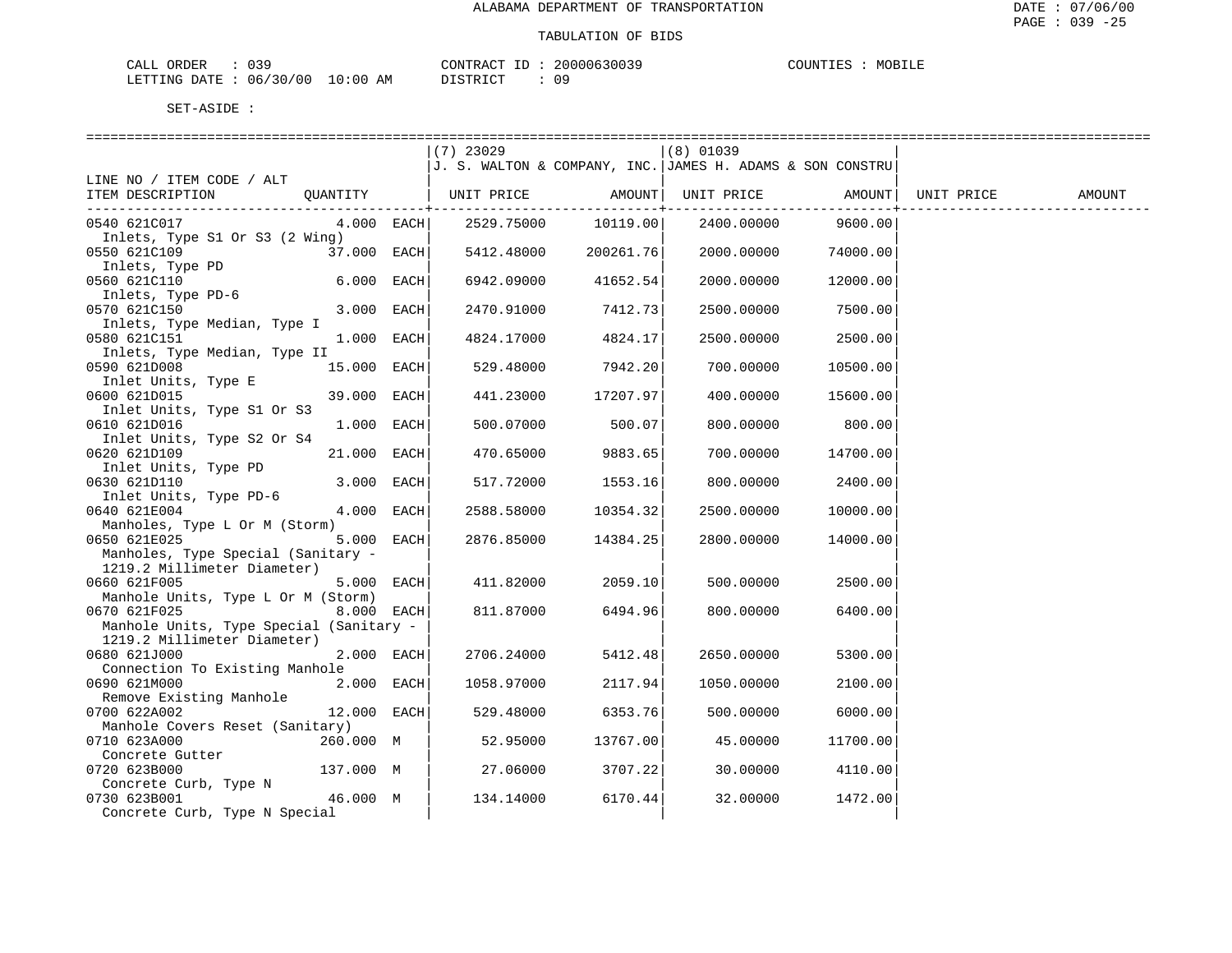| CALL ORDER             | n 3 9 |             | CONTRACT |  | 20000630039 | COUNTIES | MOBILE |
|------------------------|-------|-------------|----------|--|-------------|----------|--------|
| LETTING DATE: 06/30/00 |       | 10:00<br>AM | DISTRICT |  | 0 S         |          |        |

|                                          | $(7)$ 23029                                                     |           | (8) 01039          |           |            |        |
|------------------------------------------|-----------------------------------------------------------------|-----------|--------------------|-----------|------------|--------|
|                                          | $J$ . S. WALTON & COMPANY, INC. $J$ AMES H. ADAMS & SON CONSTRU |           |                    |           |            |        |
| LINE NO / ITEM CODE / ALT                |                                                                 |           |                    |           |            |        |
| ITEM DESCRIPTION<br>QUANTITY             | UNIT PRICE                                                      |           | AMOUNT  UNIT PRICE | AMOUNT    | UNIT PRICE | AMOUNT |
|                                          |                                                                 |           |                    |           |            |        |
| 0740 623C000<br>3671.000 M               | 32.36000                                                        | 118793.56 | 29.00000           | 106459.00 |            |        |
| Combination Curb & Gutter, Type C        |                                                                 |           |                    |           |            |        |
| 0750 623C003<br>322.000 M                | 41.18000                                                        | 13259.96  | 33.00000           | 10626.00  |            |        |
| Combination Curb & Gutter, Type C        |                                                                 |           |                    |           |            |        |
| (Modified)                               |                                                                 |           |                    |           |            |        |
| 0760 637A001<br>112.000 M                | 14.58000                                                        | 1632.96   | 20.00000           | 2240.00   |            |        |
| Fence Reset (Includes All Types)         |                                                                 |           |                    |           |            |        |
| 22.000 M<br>0770 641A002                 | 121.90000                                                       | 2681.80   | 120.00000          | 2640.00   |            |        |
| 25.4 Millimeter Copper Water Pipe Laid   |                                                                 |           |                    |           |            |        |
| (Type K)                                 |                                                                 |           |                    |           |            |        |
| 0780 641A035<br>418.000 M                | 64.89000                                                        | 27124.02  | 64.00000           | 26752.00  |            |        |
| 152.4 Millimeter D.I. Water Main Laid    |                                                                 |           |                    |           |            |        |
| 0790 641A037<br>175.000 M                | 83.81000                                                        | 14666.75  | 82.00000           | 14350.00  |            |        |
| 254 Millimeter D.I. Water Main Laid      |                                                                 |           |                    |           |            |        |
| 0800 641A080<br>59.000 M                 | 77.82000                                                        | 4591.38   | 76.00000           | 4484.00   |            |        |
| 152.4 Millimeter D.I. Water Main Laid    |                                                                 |           |                    |           |            |        |
| (Restrained Joint)                       |                                                                 |           |                    |           |            |        |
| 0810 641A082<br>49.000 M                 | 103.38000                                                       | 5065.62   | 101.00000          | 4949.00   |            |        |
| 254 Millimeter D.I. Water Main Laid      |                                                                 |           |                    |           |            |        |
| (Restrained Joint)                       |                                                                 |           |                    |           |            |        |
| 0820 641C000<br>3.000 EACH               | 670.68000                                                       | 2012.04   | 655.00000          | 1965.00   |            |        |
| 152.4 Millimeter Gate Valves With Box    |                                                                 |           |                    |           |            |        |
| 0830 641C011<br>3.000 EACH               | 1223.69000                                                      | 3671.07   | 1200.00000         | 3600.00   |            |        |
| 254 Millimeter Gate Valves With Box      |                                                                 |           |                    |           |            |        |
| 0840 641D003<br>4109.000 KG              | 6.55000                                                         | 26913.95  | 6.40000            | 26297.60  |            |        |
| Ductile Iron Water Main Fitting          |                                                                 |           |                    |           |            |        |
| 2.000 EACH<br>0850 641D004               | 400.06000                                                       | 800.12    | 400.00000          | 800.00    |            |        |
| 152.4 Millimeter X 152.4 Millimeter D.I. |                                                                 |           |                    |           |            |        |
| Anchor Tee                               |                                                                 |           |                    |           |            |        |
| 0860 641E001<br>72.000 EACH              | 35.89000                                                        | 2584.08   | 35.00000           | 2520.00   |            |        |
| 152.4 Millimeter D.I. Retainer Gland     |                                                                 |           |                    |           |            |        |
| 0870 641E002<br>1.000 EACH               | 103.55000                                                       | 103.55    | 100.00000          | 100.00    |            |        |
| 304.8 Millimeter D.I. Retainer Gland     |                                                                 |           |                    |           |            |        |
| 0880 641E004<br>87.000 EACH              | 71.77000                                                        | 6243.99   | 70.00000           | 6090.00   |            |        |
| 254 Millimeter D.I. Retainer Gland       |                                                                 |           |                    |           |            |        |
| 0890 641F005<br>3.000 EACH               | 3412.22000                                                      | 10236.66  | 3350.00000         | 10050.00  |            |        |
| 152.4 Millimeter X 152.4 Millimeter      |                                                                 |           |                    |           |            |        |
| Tapping Valve & Sleeve                   |                                                                 |           |                    |           |            |        |
| 0900 641F012<br>3.000 EACH               | 4353.52000                                                      | 13060.56  | 4250.00000         | 12750.00  |            |        |
| 254 Millimeter x 254 Millimeter Tapping  |                                                                 |           |                    |           |            |        |
| Valve And Sleeve                         |                                                                 |           |                    |           |            |        |
|                                          |                                                                 |           |                    |           |            |        |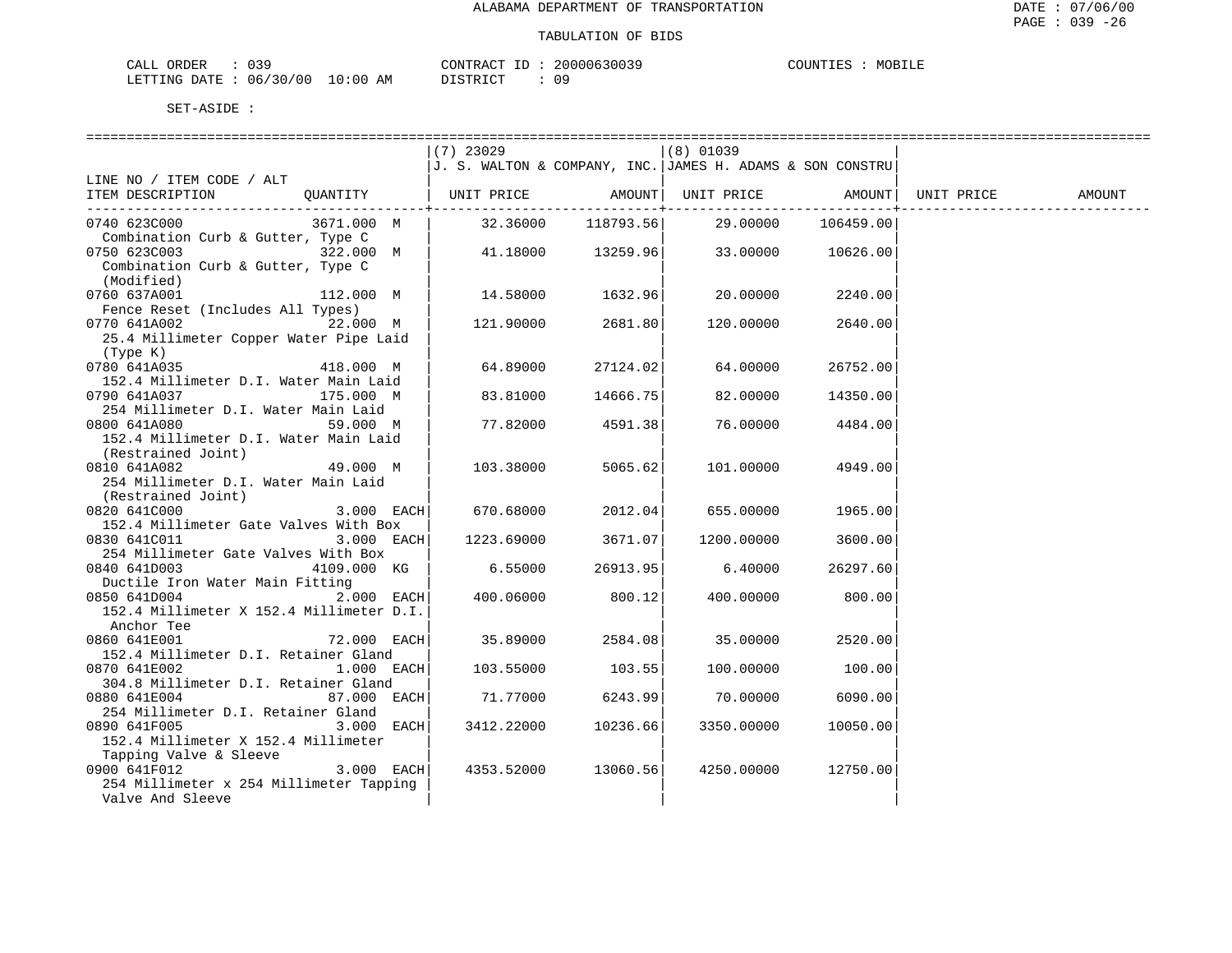MOBILE

| ORDER<br>CALL (              |  |    | CONTRACT ID                                                                                                                                  | 20000630039 | COUNTIES | MOBILE |
|------------------------------|--|----|----------------------------------------------------------------------------------------------------------------------------------------------|-------------|----------|--------|
| LETTING DATE: 06/30/00 10:00 |  | AΜ | ידי איר אידי פרי<br>-----<br>the contract of the contract of the contract of the contract of the contract of the contract of the contract of |             |          |        |

|                                          |              | $(7)$ 23029                                                     |          | (8) 01039              |              |            |        |
|------------------------------------------|--------------|-----------------------------------------------------------------|----------|------------------------|--------------|------------|--------|
|                                          |              | $J$ . S. WALTON & COMPANY, INC. $J$ AMES H. ADAMS & SON CONSTRU |          |                        |              |            |        |
| LINE NO / ITEM CODE / ALT                |              |                                                                 |          |                        |              |            |        |
| ITEM DESCRIPTION                         | QUANTITY     | UNIT PRICE                                                      |          | AMOUNT   UNIT PRICE    | AMOUNT       | UNIT PRICE | AMOUNT |
|                                          |              |                                                                 |          | ----------+----------- | -----------+ |            |        |
| 0910 641F029                             | $7.000$ EACH | 470.65000                                                       | 3294.55  | 460.00000              | 3220.00      |            |        |
| 25.4 Millimeter Service Tap              |              |                                                                 |          |                        |              |            |        |
| 0920 641G001                             | 12.000 M3    | 435.35000                                                       | 5224.20  | 425.00000              | 5100.00      |            |        |
| Concrete For Water Mains (Thrust Blocks) |              |                                                                 |          |                        |              |            |        |
| 0930 642A000                             | 2.000 EACH   | 882.47000                                                       | 1764.94  | 862.00000              | 1724.00      |            |        |
| Fire Hydrant Reset                       |              |                                                                 |          |                        |              |            |        |
| 0940 643A000                             | 17.000 EACH  | 341.22000                                                       | 5800.74  | 335.00000              | 5695.00      |            |        |
| Water Meters Reset                       |              |                                                                 |          |                        |              |            |        |
| 0950 643B000                             | 5.000 EACH   | 303.57000                                                       | 1517.85  | 300.00000              | 1500.00      |            |        |
| Valve Boxes Reset                        |              |                                                                 |          |                        |              |            |        |
| 0960 643B006                             | 7.000 EACH   | 588.31000                                                       | 4118.17  | 575.00000              | 4025.00      |            |        |
| Remove Valve, Box And Cover              |              |                                                                 |          |                        |              |            |        |
| 0970 645A047                             | 193.000 M    | 225.12000                                                       | 43448.16 | 220.00000              | 42460.00     |            |        |
| 203.2 Millimeter D.I. Sanitary Sewer     |              |                                                                 |          |                        |              |            |        |
| Pipe                                     |              |                                                                 |          |                        |              |            |        |
| 0980 649A007                             | 16.000 M     | 519.70000                                                       | 8315.20  | 508.00000              | 8128.00      |            |        |
| 304.8 Millimeter Encasement Pipe, Type   |              |                                                                 |          |                        |              |            |        |
| 1 Installation                           |              |                                                                 |          |                        |              |            |        |
| 0990 649A023                             | 39.000 M     | 751.32000                                                       | 29301.48 | 735.00000              | 28665.00     |            |        |
| 304.8 Millimeter Encasement Pipe, Type   |              |                                                                 |          |                        |              |            |        |
| 2 Installation                           |              |                                                                 |          |                        |              |            |        |
| 1000 649A046                             | 43.000 M     | 750.37000                                                       | 32265.91 | 735.00000              | 31605.00     |            |        |
| 508 Millimeter Encasement Pipe, Type 1   |              |                                                                 |          |                        |              |            |        |
| Installation                             |              |                                                                 |          |                        |              |            |        |
| 1010 650A000                             | 1000.000 M3  | 5.78000                                                         | 5780.00  | 15.00000               | 15000.00     |            |        |
| Topsoil                                  |              |                                                                 |          |                        |              |            |        |
| 1020 650B000                             | 5400.000 M3  | 4.54000                                                         | 24516.00 | 5.50000                | 29700.00     |            |        |
| Topsoil From Stockpiles                  |              |                                                                 |          |                        |              |            |        |
| 1030 652A061                             | $6.000$ HA   | 1397.24000                                                      | 8383.44  | 2000.00000             | 12000.00     |            |        |
| Seeding (Mix 3E)                         |              |                                                                 |          |                        |              |            |        |
| 1040 652C000                             | $6.000$ HA   | 279.45000                                                       | 1676.70  | 200.00000              | 1200.00      |            |        |
| Mowing                                   |              |                                                                 |          |                        |              |            |        |
| 1050 654A003                             | 12325.000 M2 | 3.35000                                                         | 41288.75 | 4.50000                | 55462.50     |            |        |
| Solid Sodding (Centipede)                |              |                                                                 |          |                        |              |            |        |
| 1060 656A000                             | 5.000 HA     | 1229.57000                                                      | 6147.85  | 2000.00000             | 10000.00     |            |        |
| Mulching, Class A, Type 1                |              |                                                                 |          |                        |              |            |        |
| 1070 656A001                             | 1.000 HA     | 1564.91000                                                      | 1564.91  | 2500.00000             | 2500.00      |            |        |
| Mulching, Class A, Type 2                |              |                                                                 |          |                        |              |            |        |
| 1080 659A000                             | 12000.000 M2 | 2.35000                                                         | 28200.00 | 2,00000                | 24000.00     |            |        |
| Erosion Control Netting, Class A         |              |                                                                 |          |                        |              |            |        |
| 1090 659A001<br>18500.000 M2             |              | 2.18000                                                         | 40330.00 | 5.00000                | 92500.00     |            |        |
| Erosion Control Netting, Class B         |              |                                                                 |          |                        |              |            |        |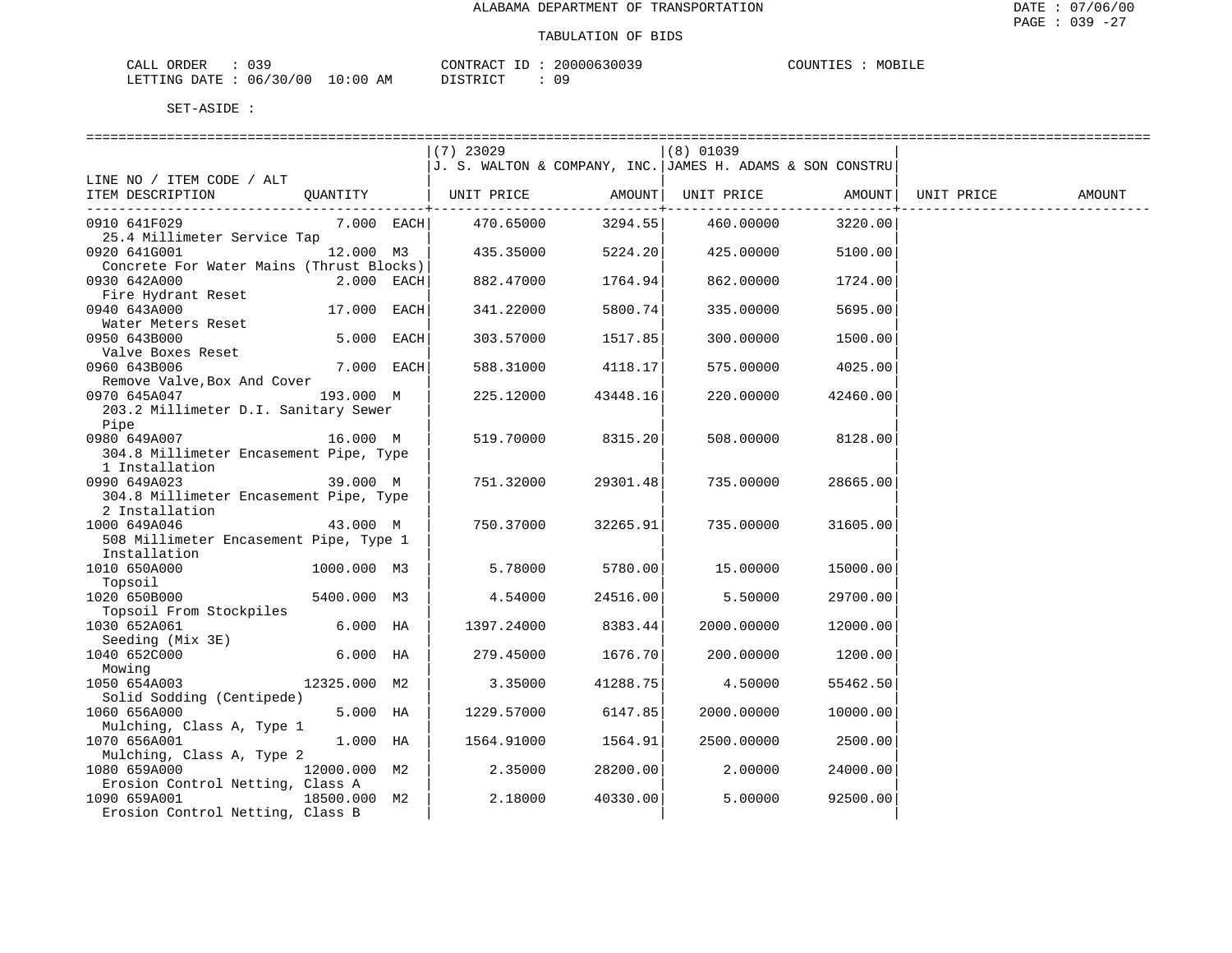| CALL ORDER<br>the contract of the contract of the contract of the contract of the contract of | 039 |            | CONTRACT ID | : 20000630039 | COUNTIES | MOBILE |
|-----------------------------------------------------------------------------------------------|-----|------------|-------------|---------------|----------|--------|
| LETTING DATE : 06/30/00                                                                       |     | ` 10:00 AM | DISTRICT    |               |          |        |

|                                                                               |               |      | $(7)$ 23029                                               |            | $(8)$ 01039 |          |            |        |
|-------------------------------------------------------------------------------|---------------|------|-----------------------------------------------------------|------------|-------------|----------|------------|--------|
|                                                                               |               |      | J. S. WALTON & COMPANY, INC. JAMES H. ADAMS & SON CONSTRU |            |             |          |            |        |
| LINE NO / ITEM CODE / ALT                                                     |               |      |                                                           |            |             |          |            |        |
| ITEM DESCRIPTION                                                              | OUANTITY      |      | UNIT PRICE                                                | AMOUNT     | UNIT PRICE  | AMOUNT   | UNIT PRICE | AMOUNT |
|                                                                               |               |      |                                                           | ---------+ |             |          |            |        |
| 1100 665A000                                                                  | 3.000 HA      |      | 894.24000                                                 | 2682.72    | 1000.00000  | 3000.00  |            |        |
| Temporary Seeding                                                             |               |      |                                                           |            |             |          |            |        |
| 1110 665B000                                                                  | 3.000 HA      |      | 894.24000                                                 | 2682.72    | 1000.00000  | 3000.00  |            |        |
| Temporary Mulching                                                            |               |      |                                                           |            |             |          |            |        |
| 1120 665D000                                                                  | 450.000 M     |      | 8.82000                                                   | 3969.00    | 12.00000    | 5400.00  |            |        |
| Temporary Wire Fence (Including Posts)<br>1130 665E000                        | 450.000 M2    |      |                                                           | 765.00     | 2.00000     | 900.00   |            |        |
| Polyethylene                                                                  |               |      | 1.70000                                                   |            |             |          |            |        |
| 1140 665F000                                                                  | 2880.000 EACH |      | 4.93000                                                   | 14198.40   | 5.00000     | 14400.00 |            |        |
| Hay Bales                                                                     |               |      |                                                           |            |             |          |            |        |
| 1150 665G000                                                                  | 1500.000      | EACH | 4.28000                                                   | 6420.00    | 5.00000     | 7500.00  |            |        |
| Sand Bags                                                                     |               |      |                                                           |            |             |          |            |        |
| 1160 6651000                                                                  | 410.000 MTON  |      | 29.87000                                                  | 12246.70   | 40.00000    | 16400.00 |            |        |
| Temporary Riprap, Class 2                                                     |               |      |                                                           |            |             |          |            |        |
| 1170 665J000                                                                  | 2640.000 M    |      | 11.74000                                                  | 30993.60   | 12.00000    | 31680.00 |            |        |
| Silt Fence, Type A                                                            |               |      |                                                           |            |             |          |            |        |
| 1180 665K000                                                                  | 345.000 M3    |      | 9.55000                                                   | 3294.75    | 12.00000    | 4140.00  |            |        |
| Drainage Sump Excavation                                                      |               |      |                                                           |            |             |          |            |        |
| 1190 666A001                                                                  | $6.000$ HA    |      | 201.20000                                                 | 1207.20    | 200.00000   | 1200.00  |            |        |
| Pest Control Treatment                                                        |               |      |                                                           |            |             |          |            |        |
| 1200 680A000                                                                  |               | LUMP | 31408.52000                                               | 31408.52   | 30000.00000 | 30000.00 |            |        |
| Engineering Controls                                                          |               |      |                                                           |            |             |          |            |        |
| 1210 701A028                                                                  | 5.000 KM      |      | 882.47000                                                 | 4412.35    | 600.00000   | 3000.00  |            |        |
| Solid White, Class 2, Type A Traffic                                          |               |      |                                                           |            |             |          |            |        |
| Stripe (1.5 mm Thick) (150 mm Wide)                                           |               |      |                                                           |            |             |          |            |        |
| 1220 701A041                                                                  | 3.000 KM      |      | 588.31000                                                 | 1764.93    | 500.00000   | 1500.00  |            |        |
| Broken White, Class 2, Type A Traffic                                         |               |      |                                                           |            |             |          |            |        |
| Stripe (2.3 mm Thick) (150 mm Wide)                                           |               |      |                                                           |            |             |          |            |        |
| 1230 701A046                                                                  | 2.000 KM      |      | 705.98000                                                 | 1411.96    | 500.00000   | 1000.00  |            |        |
| Broken Yellow, Class 2, Type A,                                               |               |      |                                                           |            |             |          |            |        |
| Traffic Stripe (2.3 mm Thick) (150 mm                                         |               |      |                                                           |            |             |          |            |        |
| Wide)<br>1240 701A048                                                         | 5.000 KM      |      | 941.30000                                                 | 4706.50    |             |          |            |        |
|                                                                               |               |      |                                                           |            | 600.00000   | 3000.00  |            |        |
| Solid Yellow, Class 2, Type A, Traffic<br>Stripe (2.3 mm Thick) (150 mm Wide) |               |      |                                                           |            |             |          |            |        |
| 1250 701B006                                                                  | 156.000 M     |      | 1.82000                                                   | 283.92     | 500.00000   | 78000.00 |            |        |
| Dotted Class 2, Type A Traffic Stripe                                         |               |      |                                                           |            |             |          |            |        |
| $(2.3 \, \text{mm} \, \text{Thick})$ $(150 \, \text{mm} \, \text{Wide})$      |               |      |                                                           |            |             |          |            |        |
| 1260 701C000                                                                  | 4.000 KM      |      | 176.50000                                                 | 706.00     | 400.00000   | 1600.00  |            |        |
| Broken Temporary Traffic Stripe                                               |               |      |                                                           |            |             |          |            |        |
| 1270 701C001                                                                  | 8.000 KM      |      | 235.33000                                                 | 1882.64    | 500.00000   | 4000.00  |            |        |
| Solid Temporary Traffic Stripe                                                |               |      |                                                           |            |             |          |            |        |
|                                                                               |               |      |                                                           |            |             |          |            |        |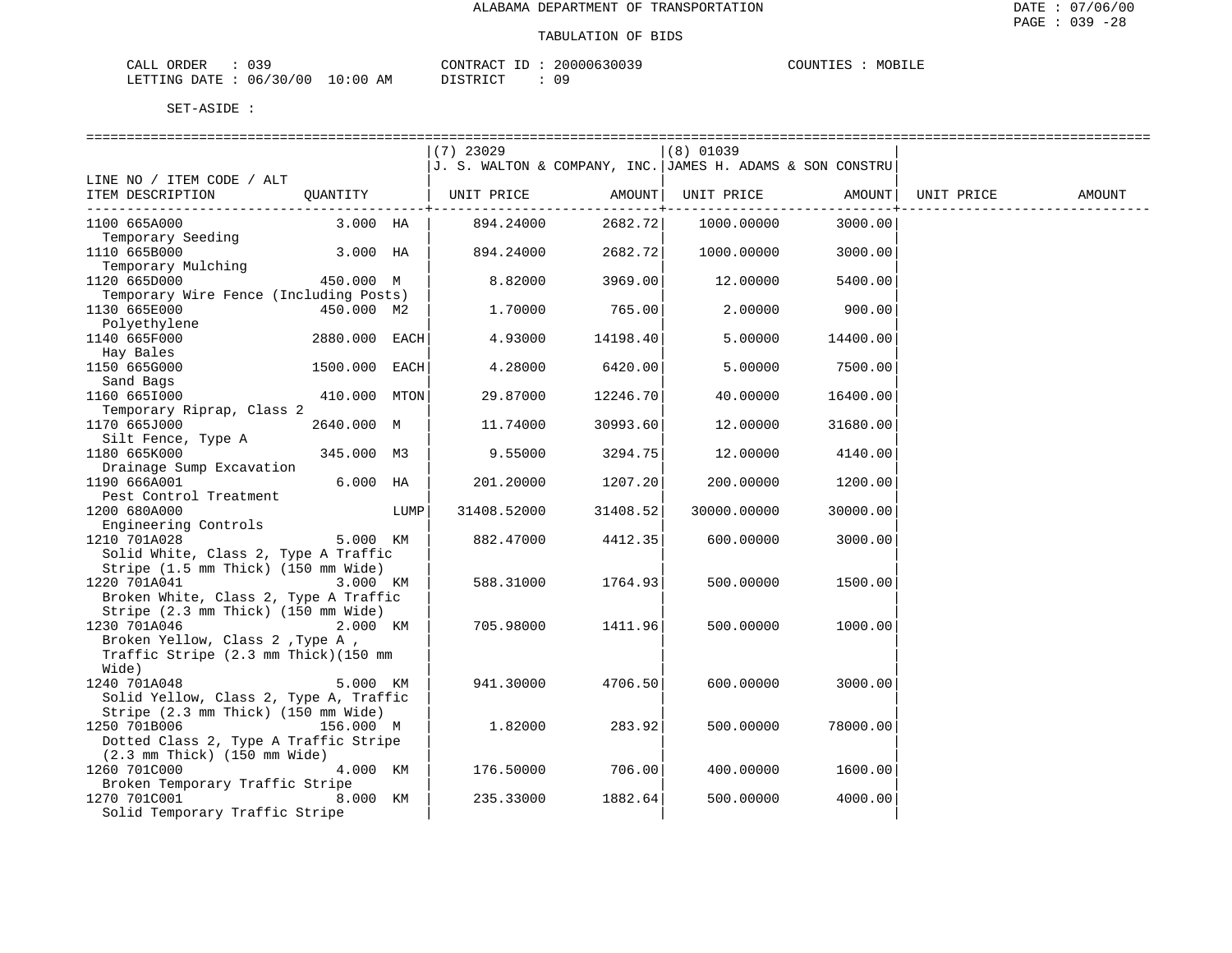| ∩RDER<br>⊺.⊺∆ר<br>---- | . U J -  |                                                                                                                                | CONTRACT | $\Box$ | 20000630039 | $\gamma$ דורורי $\gamma$ | MOBILF |
|------------------------|----------|--------------------------------------------------------------------------------------------------------------------------------|----------|--------|-------------|--------------------------|--------|
| LETTING DATE           | 06/30/00 | 10:00<br>AΜ<br>the contract of the contract of the contract of the contract of the contract of the contract of the contract of |          |        |             |                          |        |

|                                                                           | $(7)$ 23029                                               |          | $(8)$ 01039 |         |            |        |
|---------------------------------------------------------------------------|-----------------------------------------------------------|----------|-------------|---------|------------|--------|
|                                                                           | J. S. WALTON & COMPANY, INC. JAMES H. ADAMS & SON CONSTRU |          |             |         |            |        |
| LINE NO / ITEM CODE / ALT                                                 |                                                           |          |             |         |            |        |
| ITEM DESCRIPTION<br>OUANTITY                                              | UNIT PRICE                                                | AMOUNT   | UNIT PRICE  | AMOUNT  | UNIT PRICE | AMOUNT |
|                                                                           |                                                           |          |             |         |            |        |
| 1280 701D007<br>1.000 KM                                                  | 823.64000                                                 | 823.64   | 950.00000   | 950.00  |            |        |
| Solid Traffic Stripe Removed (Paint)                                      |                                                           |          |             |         |            |        |
| 1290 701D014<br>1.000 KM                                                  | 647.14000                                                 | 647.14   | 200.00000   | 200.00  |            |        |
| Broken Traffic Stripe Removed (Paint)                                     |                                                           |          |             |         |            |        |
| 1300 703A002<br>616.000 M2                                                | 21.77000                                                  | 13410.32 | 5.00000     | 3080.00 |            |        |
| Traffic Control Markings, Class 2, Type                                   |                                                           |          |             |         |            |        |
| A                                                                         |                                                           |          |             |         |            |        |
| 1310 703B002<br>36.000 M2                                                 | 23.53000                                                  | 847.08   | 10.00000    | 360.00  |            |        |
| Traffic Control Legends, Class 2, Type A                                  |                                                           |          |             |         |            |        |
| 1320 703C000<br>72.000 M2                                                 | 9.41000                                                   | 677.52   | 10.00000    | 720.00  |            |        |
| Removal Of Existing Traffic Control                                       |                                                           |          |             |         |            |        |
| Markings Or Legends (Paint)                                               |                                                           |          |             |         |            |        |
| 1330 703D001<br>187.000 M2                                                | 1.76000                                                   | 329.12   | 5.00000     | 935.00  |            |        |
| Temporary Traffic Control Markings                                        |                                                           |          |             |         |            |        |
| 1340 705A011<br>309.000 EACH                                              | 2.94000                                                   | 908.46   | 3.00000     | 927.00  |            |        |
| Pavement Markers, Class C, Type 1-A                                       |                                                           |          |             |         |            |        |
| 1350 705A012<br>154.000 EACH                                              | 2.94000                                                   | 452.76   | 3.00000     | 462.00  |            |        |
| Pavement Markers, Class C, Type 1-B                                       |                                                           |          |             |         |            |        |
| 1360 705A030<br>12.000 EACH                                               | 7.06000                                                   | 84.72    | 4.00000     | 48.00   |            |        |
| Pavement Markers, Class A-H, Type 2-C                                     |                                                           |          |             |         |            |        |
| 1370 705A031<br>150.000 EACH                                              | 7.06000                                                   | 1059.00  | 4.00000     | 600.00  |            |        |
| Pavement Markers, Class A-H, Type 1-A                                     |                                                           |          |             |         |            |        |
| 1380 705A032<br>754.000 EACH                                              | 6.18000                                                   | 4659.72  | 3.00000     | 2262.00 |            |        |
| Pavement Markers, Class A-H, Type 1-B                                     |                                                           |          |             |         |            |        |
| 1390 705A037<br>234.000 EACH                                              | 6.18000                                                   | 1446.12  | 3.00000     | 702.00  |            |        |
| Pavement Markers, Class A-H, Type 2-D                                     |                                                           |          |             |         |            |        |
| 1400 707B003<br>$1.000$ EACH                                              | 176.49000                                                 | 176.49   | 500.00000   | 500.00  |            |        |
| Type A Hazard Marker Installation                                         |                                                           |          |             |         |            |        |
| 1410 710A091<br>14.000 M2                                                 | 229.44000                                                 | 3212.16  | 300.00000   | 4200.00 |            |        |
| Class 4, Aluminum Flat Sign Panels                                        |                                                           |          |             |         |            |        |
| 2.032 mm Thickness (Type III or IV                                        |                                                           |          |             |         |            |        |
| Background)                                                               |                                                           |          |             |         |            |        |
| 1420 710B001<br>84.000 M                                                  | 22.36000                                                  | 1878.24  | 35.00000    | 2940.00 |            |        |
| Roadway Sign Post (#3 "U" Channel                                         |                                                           |          |             |         |            |        |
| Galvanized Steel)                                                         |                                                           |          |             |         |            |        |
| 1430 730A000<br>LUMP                                                      | 2353.25000                                                | 2353.25  | 5000.00000  | 5000.00 |            |        |
| Removal Of Existing Traffic Control                                       |                                                           |          |             |         |            |        |
| Unit (Demetropolis Rd. @ Burma Rd.)                                       |                                                           |          |             |         |            |        |
| 1440 730A012<br>LUMP                                                      | 2941.57000                                                | 2941.57  | 7000.00000  | 7000.00 |            |        |
| Removal Of Existing Traffic Control<br>Unit (Partial) (University Blvd. @ |                                                           |          |             |         |            |        |
| Cottage Hill Rd.)                                                         |                                                           |          |             |         |            |        |
|                                                                           |                                                           |          |             |         |            |        |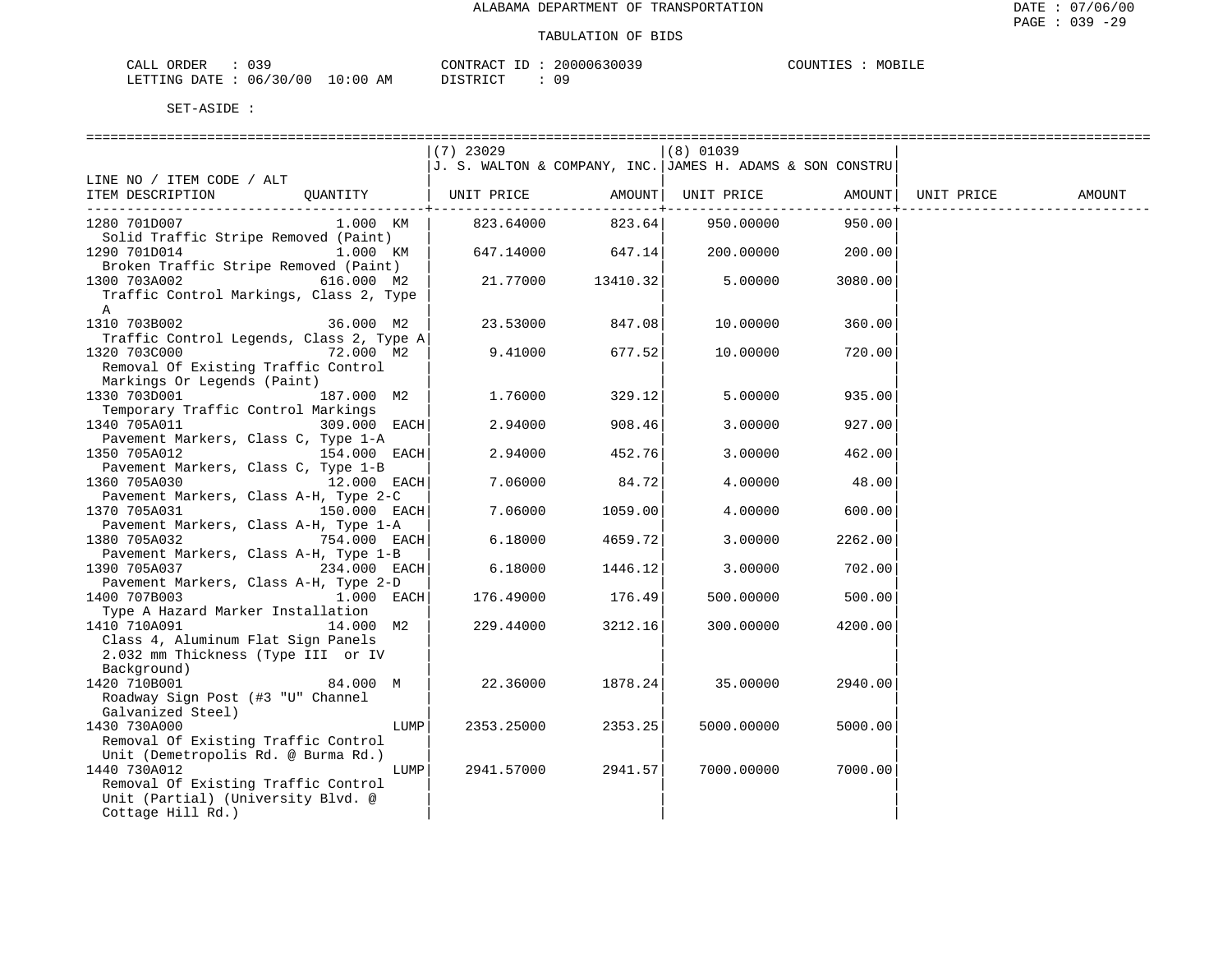MOBILE

| ORDER<br>CALL (              |  |    | CONTRACT ID:   |  | 20000630039 | COUNTIES | MOBILE |
|------------------------------|--|----|----------------|--|-------------|----------|--------|
| LETTING DATE: 06/30/00 10:00 |  | AM | חי הדי אידי את |  |             |          |        |

|                                          |                |      | $(7)$ 23029                                               |          | $(8)$ 01039 |          |            |        |
|------------------------------------------|----------------|------|-----------------------------------------------------------|----------|-------------|----------|------------|--------|
|                                          |                |      | J. S. WALTON & COMPANY, INC. JAMES H. ADAMS & SON CONSTRU |          |             |          |            |        |
| LINE NO / ITEM CODE / ALT                |                |      |                                                           |          |             |          |            |        |
| ITEM DESCRIPTION                         | OUANTITY       |      | UNIT PRICE                                                | AMOUNT   | UNIT PRICE  | AMOUNT   | UNIT PRICE | AMOUNT |
| 1450 730C000                             |                | LUMP | 4706.50000                                                | 4706.50  | 25000.00000 | 25000.00 |            |        |
| Furnishing And Installing Traffic        |                |      |                                                           |          |             |          |            |        |
| Control Unit (University Blvd. @         |                |      |                                                           |          |             |          |            |        |
|                                          |                |      |                                                           |          |             |          |            |        |
| Demetropolis Rd.)                        |                |      |                                                           |          |             |          |            |        |
| 1460 730C016                             |                | LUMP | 8824.70000                                                | 8824.70  | 8000.00000  | 8000.00  |            |        |
| Furnishing And Installing Traffic        |                |      |                                                           |          |             |          |            |        |
| Control Unit (Partial) (University Blvd. |                |      |                                                           |          |             |          |            |        |
| @ Cottage Hill Rd.)                      |                |      |                                                           |          |             |          |            |        |
| 1470 730E000                             | $5.000$ EACH   |      | 2294.42000                                                | 11472.10 | 2000.00000  | 10000.00 |            |        |
| Metal Traffic Signal Pole Foundation     |                |      |                                                           |          |             |          |            |        |
| 1480 730G001                             | $5.000$ EACH   |      | 5706.64000                                                | 28533.20 | 7000.00000  | 35000.00 |            |        |
| Metal Traffic Signal Strain Pole         |                |      |                                                           |          |             |          |            |        |
| 1490 730H000                             | 2050.000 M     |      | 13.53000                                                  | 27736.50 | 18.00000    | 36900.00 |            |        |
| Loop Detector                            |                |      |                                                           |          |             |          |            |        |
| 1500 7301000                             | 1090.000 M     |      | 5.00000                                                   | 5450.00  | 5.00000     | 5450.00  |            |        |
| Shielded Loop Detector Home-Run Cable    |                |      |                                                           |          |             |          |            |        |
| 1510 730J000                             | $24.000$ EACH  |      | 207.09000                                                 | 4970.16  | 130.00000   | 3120.00  |            |        |
| Loop Detector Amplifier                  |                |      |                                                           |          |             |          |            |        |
| 1520 730K000                             | $15.000$ EACH  |      | 500.07000                                                 | 7501.05  | 450.00000   | 6750.00  |            |        |
| Traffic Signal Junction Box              |                |      |                                                           |          |             |          |            |        |
| 1530 730L012                             | 17.000 M       |      | 5.00000                                                   | 85.00    | 9,00000     | 153.00   |            |        |
| Non-Metallic Conduit, 27 mm              |                |      |                                                           |          |             |          |            |        |
| 1540 730L015                             | 120.000 M      |      | 8.24000                                                   | 988.80   | 11,00000    | 1320.00  |            |        |
| Non-Metallic Conduit, 53 mm              |                |      |                                                           |          |             |          |            |        |
| 1550 730L031                             | 12.000 M       |      | 11.18000                                                  | 134.16   | 7.00000     | 84.00    |            |        |
| Metallic Conduit, 21 mm                  |                |      |                                                           |          |             |          |            |        |
| 1560 730L032                             | 20.000 M       |      | 12.94000                                                  | 258.80   | 10.00000    | 200.00   |            |        |
| Metallic Conduit, 27 mm                  |                |      |                                                           |          |             |          |            |        |
| 1570 730N001                             | $4.000$ EACH   |      | 764.81000                                                 | 3059.24  | 700.00000   | 2800.00  |            |        |
| Luminaire Extension Assembly, 3.7 M      |                |      |                                                           |          |             |          |            |        |
| 1580 730P001                             | 16.000 EACH    |      | 500.07000                                                 | 8001.12  | 475.00000   | 7600.00  |            |        |
| Vehicular Signal Head, 300 mm 3 Section  |                |      |                                                           |          |             |          |            |        |
| 1590 730P002                             | 2.000 EACH     |      | 823.64000                                                 | 1647.28  | 800.00000   | 1600.00  |            |        |
| Vehicular Signal Head, 300 mm 5 Section  |                |      |                                                           |          |             |          |            |        |
| 1600 7300000                             | 4.000 EACH     |      | 500.07000                                                 | 2000.28  | 1000.00000  | 4000.00  |            |        |
| Pedestrian Signal Head, Type "D"         |                |      |                                                           |          |             |          |            |        |
| 1610 730R003                             | $1.000$ EACH   |      | 11177.95000                                               | 11177.95 | 5000.00000  | 5000.00  |            |        |
| Traffic Controller, Type III, 8 Phase    |                |      |                                                           |          |             |          |            |        |
| 1620 740B000                             | 126.000 M2     |      | 134.70000                                                 | 16972.20 | 120.00000   | 15120.00 |            |        |
| Construction Signs                       |                |      |                                                           |          |             |          |            |        |
| 1630 740D000                             | $150.000$ EACH |      | 45.68000                                                  | 6852.00  | 60.00000    | 9000.00  |            |        |
| Channelizing Drums                       |                |      |                                                           |          |             |          |            |        |
|                                          |                |      |                                                           |          |             |          |            |        |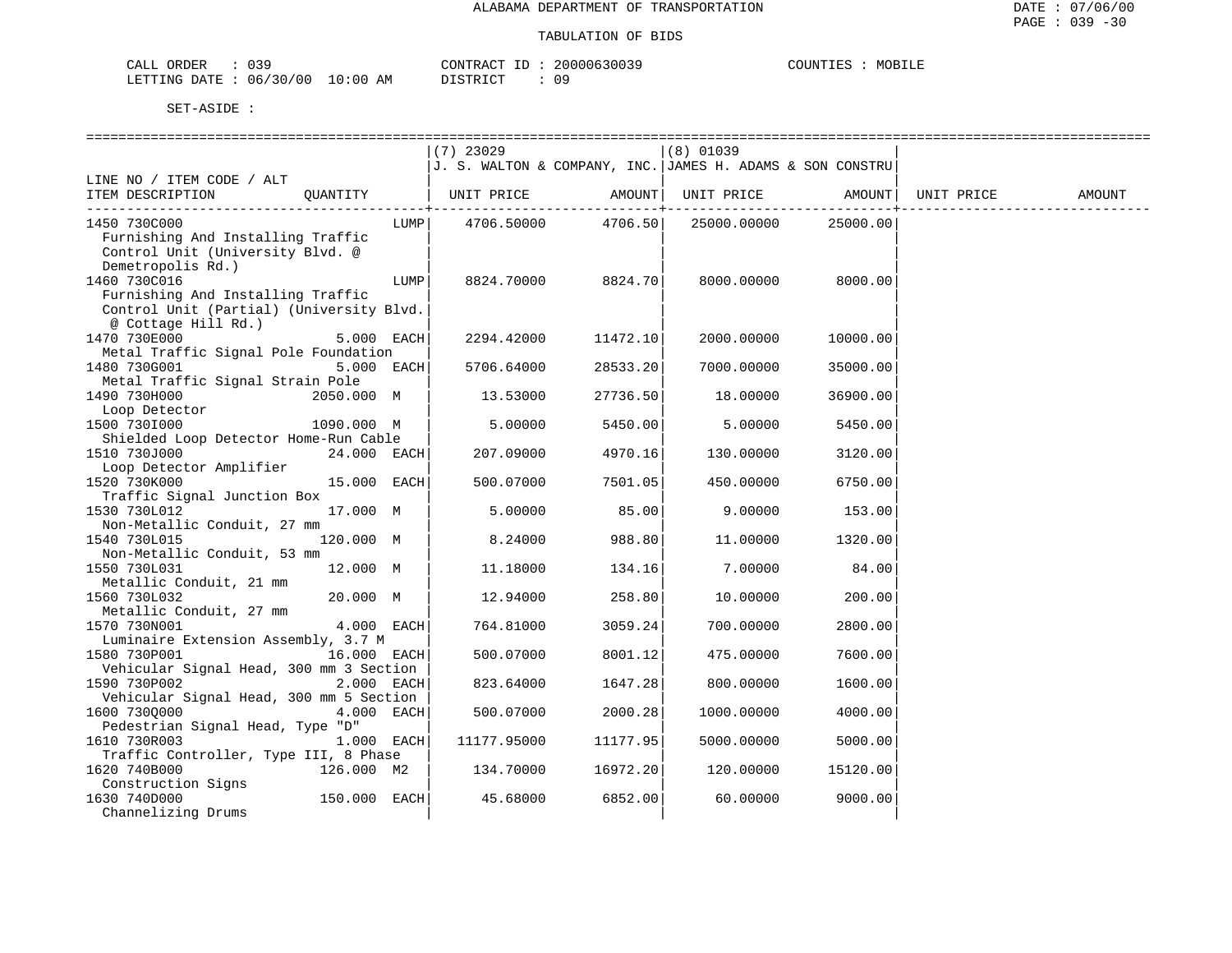| $\cap$ $\cap$<br>CALL<br>ORDER |             | CONTRACT                         | 20000630039             | COUNTIES<br>MOBILE |
|--------------------------------|-------------|----------------------------------|-------------------------|--------------------|
| 06/30/00<br>LETTING DATE       | 10:00<br>ΆM | חי היה דגודו בת<br>, , , , , , , | $^{\prime}$ $^{\prime}$ |                    |

| J. S. WALTON & COMPANY, INC. JAMES H. ADAMS & SON CONSTRU<br>LINE NO / ITEM CODE / ALT<br>ITEM DESCRIPTION<br>UNIT PRICE<br>AMOUNT<br>UNIT PRICE<br>AMOUNT<br>UNIT PRICE<br>QUANTITY<br>AMOUNT<br>1640 740E000<br>6.09000<br>913.50<br>12,00000<br>1800.00<br>150.000 EACH <br>Cones (900 mm High)<br>1650 740F002<br>70.000<br>166.73000<br>11671.10<br>350.00000<br>EACH<br>24500.00<br>Barricades, Type III<br>1660 7401005<br>9814.80<br>30.000 EACH<br>327.16000<br>350.00000<br>10500.00<br>Warning Lights, Type B (Detachable Head)<br>1670 740L003<br>73.46000<br>18365.00<br>80.00000<br>20000.00<br>250.000 EACH<br>Vertical Panel, Type I (Single-Sided)<br>1680 740M000<br>$150.000$ EACH<br>4.17000<br>625.50<br>8.00000<br>1200.00<br>Ballast For Cone<br>2.000 EACH<br>1690 741C010<br>3526.94000<br>7053.88<br>4000.00000<br>8000.00<br>Portable Sequential Arrow And Chevron<br>Sign Unit<br>1700 756A022<br>20.000 M<br>100.01000<br>2000.20<br>10.00000<br>200.00<br>103 mm Electrical Conduit, 1 Line, Type<br>5 Installation<br>1710 998A000<br>0.00000<br>0.00<br>49000.00000<br>LUMP<br>49000.00<br>Construction Fuel (Maximum Bid Limited<br>To $$149,000.00)$<br>1760.00<br>0.80000<br>1720 999 000<br>2200.000 HOUR<br>0.80000<br>1760.00<br>Trainee Hours At 80 Cents Per Hour<br>\$3,680,250.21<br>\$3,827,972.40<br>SECTION TOTALS<br>\$3,827,972.40<br>\$3,680,250.21<br>CONTRACT TOTALS |  |             |             |  |  |
|------------------------------------------------------------------------------------------------------------------------------------------------------------------------------------------------------------------------------------------------------------------------------------------------------------------------------------------------------------------------------------------------------------------------------------------------------------------------------------------------------------------------------------------------------------------------------------------------------------------------------------------------------------------------------------------------------------------------------------------------------------------------------------------------------------------------------------------------------------------------------------------------------------------------------------------------------------------------------------------------------------------------------------------------------------------------------------------------------------------------------------------------------------------------------------------------------------------------------------------------------------------------------------------------------------------------------------------------------------------------------------------------------------------------|--|-------------|-------------|--|--|
|                                                                                                                                                                                                                                                                                                                                                                                                                                                                                                                                                                                                                                                                                                                                                                                                                                                                                                                                                                                                                                                                                                                                                                                                                                                                                                                                                                                                                        |  | $(7)$ 23029 | $(8)$ 01039 |  |  |
|                                                                                                                                                                                                                                                                                                                                                                                                                                                                                                                                                                                                                                                                                                                                                                                                                                                                                                                                                                                                                                                                                                                                                                                                                                                                                                                                                                                                                        |  |             |             |  |  |
|                                                                                                                                                                                                                                                                                                                                                                                                                                                                                                                                                                                                                                                                                                                                                                                                                                                                                                                                                                                                                                                                                                                                                                                                                                                                                                                                                                                                                        |  |             |             |  |  |
|                                                                                                                                                                                                                                                                                                                                                                                                                                                                                                                                                                                                                                                                                                                                                                                                                                                                                                                                                                                                                                                                                                                                                                                                                                                                                                                                                                                                                        |  |             |             |  |  |
|                                                                                                                                                                                                                                                                                                                                                                                                                                                                                                                                                                                                                                                                                                                                                                                                                                                                                                                                                                                                                                                                                                                                                                                                                                                                                                                                                                                                                        |  |             |             |  |  |
|                                                                                                                                                                                                                                                                                                                                                                                                                                                                                                                                                                                                                                                                                                                                                                                                                                                                                                                                                                                                                                                                                                                                                                                                                                                                                                                                                                                                                        |  |             |             |  |  |
|                                                                                                                                                                                                                                                                                                                                                                                                                                                                                                                                                                                                                                                                                                                                                                                                                                                                                                                                                                                                                                                                                                                                                                                                                                                                                                                                                                                                                        |  |             |             |  |  |
|                                                                                                                                                                                                                                                                                                                                                                                                                                                                                                                                                                                                                                                                                                                                                                                                                                                                                                                                                                                                                                                                                                                                                                                                                                                                                                                                                                                                                        |  |             |             |  |  |
|                                                                                                                                                                                                                                                                                                                                                                                                                                                                                                                                                                                                                                                                                                                                                                                                                                                                                                                                                                                                                                                                                                                                                                                                                                                                                                                                                                                                                        |  |             |             |  |  |
|                                                                                                                                                                                                                                                                                                                                                                                                                                                                                                                                                                                                                                                                                                                                                                                                                                                                                                                                                                                                                                                                                                                                                                                                                                                                                                                                                                                                                        |  |             |             |  |  |
|                                                                                                                                                                                                                                                                                                                                                                                                                                                                                                                                                                                                                                                                                                                                                                                                                                                                                                                                                                                                                                                                                                                                                                                                                                                                                                                                                                                                                        |  |             |             |  |  |
|                                                                                                                                                                                                                                                                                                                                                                                                                                                                                                                                                                                                                                                                                                                                                                                                                                                                                                                                                                                                                                                                                                                                                                                                                                                                                                                                                                                                                        |  |             |             |  |  |
|                                                                                                                                                                                                                                                                                                                                                                                                                                                                                                                                                                                                                                                                                                                                                                                                                                                                                                                                                                                                                                                                                                                                                                                                                                                                                                                                                                                                                        |  |             |             |  |  |
|                                                                                                                                                                                                                                                                                                                                                                                                                                                                                                                                                                                                                                                                                                                                                                                                                                                                                                                                                                                                                                                                                                                                                                                                                                                                                                                                                                                                                        |  |             |             |  |  |
|                                                                                                                                                                                                                                                                                                                                                                                                                                                                                                                                                                                                                                                                                                                                                                                                                                                                                                                                                                                                                                                                                                                                                                                                                                                                                                                                                                                                                        |  |             |             |  |  |
|                                                                                                                                                                                                                                                                                                                                                                                                                                                                                                                                                                                                                                                                                                                                                                                                                                                                                                                                                                                                                                                                                                                                                                                                                                                                                                                                                                                                                        |  |             |             |  |  |
|                                                                                                                                                                                                                                                                                                                                                                                                                                                                                                                                                                                                                                                                                                                                                                                                                                                                                                                                                                                                                                                                                                                                                                                                                                                                                                                                                                                                                        |  |             |             |  |  |
|                                                                                                                                                                                                                                                                                                                                                                                                                                                                                                                                                                                                                                                                                                                                                                                                                                                                                                                                                                                                                                                                                                                                                                                                                                                                                                                                                                                                                        |  |             |             |  |  |
|                                                                                                                                                                                                                                                                                                                                                                                                                                                                                                                                                                                                                                                                                                                                                                                                                                                                                                                                                                                                                                                                                                                                                                                                                                                                                                                                                                                                                        |  |             |             |  |  |
|                                                                                                                                                                                                                                                                                                                                                                                                                                                                                                                                                                                                                                                                                                                                                                                                                                                                                                                                                                                                                                                                                                                                                                                                                                                                                                                                                                                                                        |  |             |             |  |  |
|                                                                                                                                                                                                                                                                                                                                                                                                                                                                                                                                                                                                                                                                                                                                                                                                                                                                                                                                                                                                                                                                                                                                                                                                                                                                                                                                                                                                                        |  |             |             |  |  |
|                                                                                                                                                                                                                                                                                                                                                                                                                                                                                                                                                                                                                                                                                                                                                                                                                                                                                                                                                                                                                                                                                                                                                                                                                                                                                                                                                                                                                        |  |             |             |  |  |
|                                                                                                                                                                                                                                                                                                                                                                                                                                                                                                                                                                                                                                                                                                                                                                                                                                                                                                                                                                                                                                                                                                                                                                                                                                                                                                                                                                                                                        |  |             |             |  |  |
|                                                                                                                                                                                                                                                                                                                                                                                                                                                                                                                                                                                                                                                                                                                                                                                                                                                                                                                                                                                                                                                                                                                                                                                                                                                                                                                                                                                                                        |  |             |             |  |  |
|                                                                                                                                                                                                                                                                                                                                                                                                                                                                                                                                                                                                                                                                                                                                                                                                                                                                                                                                                                                                                                                                                                                                                                                                                                                                                                                                                                                                                        |  |             |             |  |  |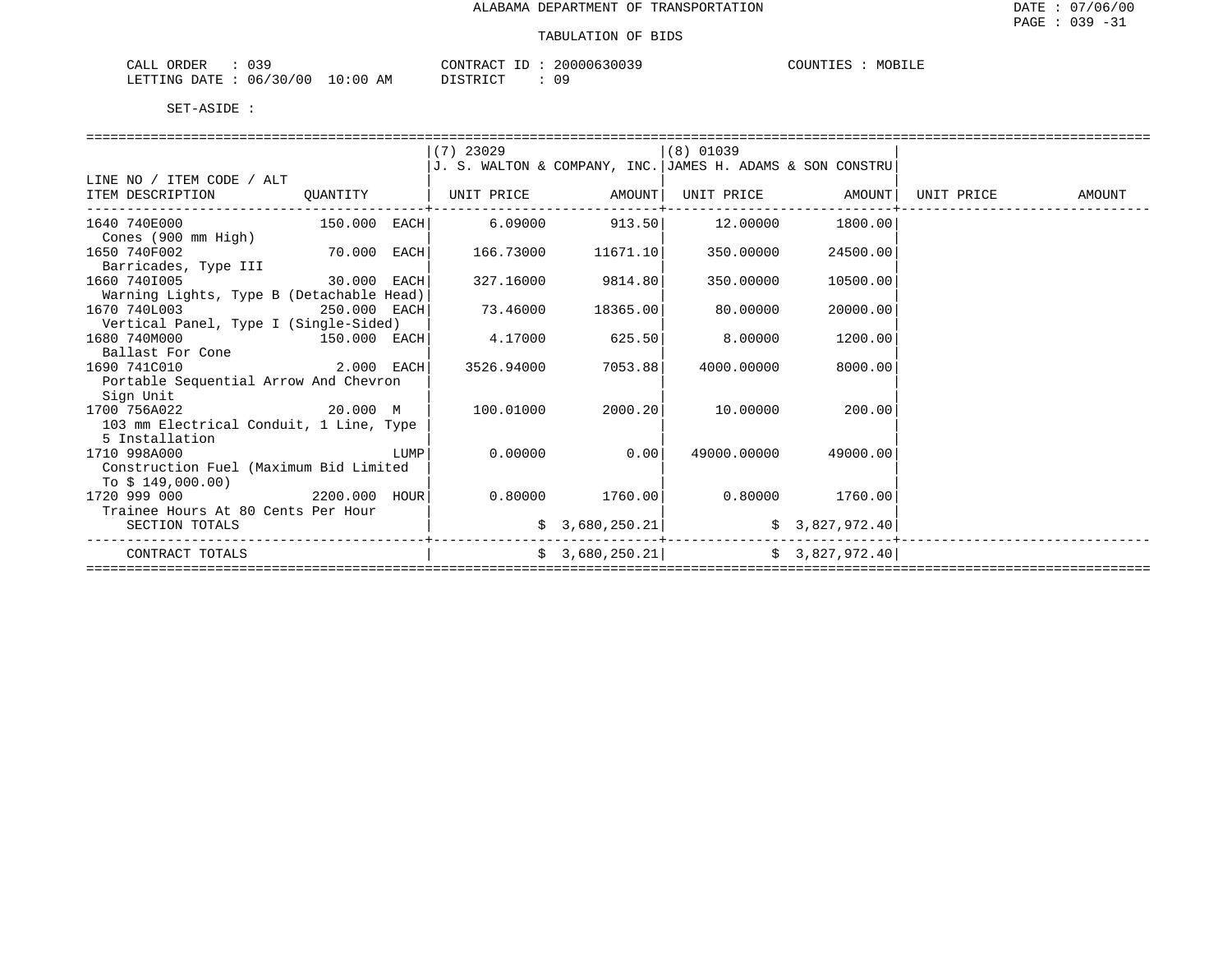DATE :

# VENDOR RANKING

| CALL ORDER : 040<br>LETTING DATE: 06/30/00 | 10:00 AM                                                  | CONTRACT ID: 20000630040<br>DISTRICT<br>: 05                                                                                                                      |              |                  | COUNTIES : TUSCALOOSA                     |                        |
|--------------------------------------------|-----------------------------------------------------------|-------------------------------------------------------------------------------------------------------------------------------------------------------------------|--------------|------------------|-------------------------------------------|------------------------|
| CONTRACT DESCRIPTION:<br>SET-ASIDE :       | Bridge for the Bridge Replacement and Realignment of S.R. | 240<br>CONTRACT TIME :<br>TUSCALOOSA<br>for constructing the Grade, Drain, Pave, Traffic Stripe, and<br>#216 at Hurricane Creek in Tuscaloosa. Length - 1.764 km. | Working Days | (available days) | $PROJECT(S)$ : RECA-7920(3)<br>BR-7920(4) |                        |
| VENDOR NO./NAME<br>RANK                    |                                                           |                                                                                                                                                                   |              |                  | TOTAL<br><b>BID</b>                       | % OVER<br>LOW BID      |
| 18024<br>18046                             | RACON, INC.<br>REESE & HOWELL, INC.                       |                                                                                                                                                                   |              |                  | 3,935,361.17<br>4,010,042.07              | 100.0000%<br>101.8976% |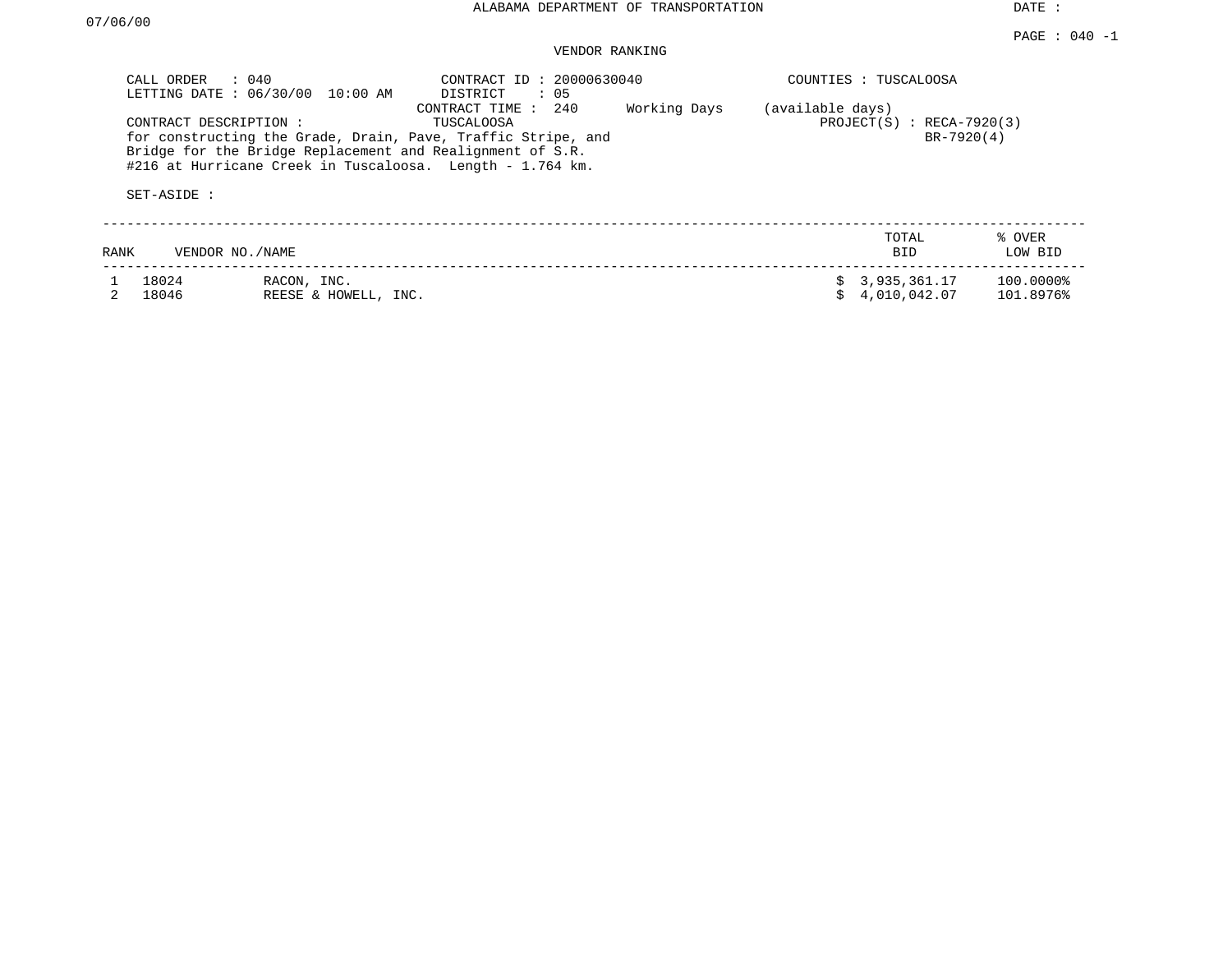| ORDER<br>CALL | 040      |             | CONTRACT       | 20000630040 | COUNTIES | TUSCALOOSA |
|---------------|----------|-------------|----------------|-------------|----------|------------|
| LETTING DATE  | 06/30/00 | 10:00<br>AM | ידת דפידים דרי | 05          |          |            |

|                                          |               |      | $(1)$ 18024       |            | (2) 18046                             |           |            |        |
|------------------------------------------|---------------|------|-------------------|------------|---------------------------------------|-----------|------------|--------|
|                                          |               |      | RACON, INC.       |            | REESE & HOWELL, INC.                  |           |            |        |
| LINE NO / ITEM CODE / ALT                |               |      |                   |            |                                       |           |            |        |
| ITEM DESCRIPTION QUANTITY                |               |      | UNIT PRICE AMOUNT |            | UNIT PRICE AMOUNT                     |           | UNIT PRICE | AMOUNT |
| ------------------------                 |               |      |                   |            |                                       |           |            |        |
| SECTION 0001 TOTAL                       |               |      |                   |            |                                       |           |            |        |
|                                          |               |      |                   |            |                                       |           |            |        |
| 0010 201A000                             |               | LUMP |                   |            | 125000.00000  125000.00  323200.00000 | 323200.00 |            |        |
| Clearing & Grubbing (Approximately 14    |               |      |                   |            |                                       |           |            |        |
| Hectares)                                |               |      |                   |            |                                       |           |            |        |
| 0020 205A001                             | $1.000$ EACH  |      | 500.00000         | 500.00     | 700.00000                             | 700.00    |            |        |
| Removal Of Structures, Structure No. 1   |               |      |                   |            |                                       |           |            |        |
| 0030 205A002                             | $1.000$ EACH  |      | 500.00000         | 500.00     | 250.00000                             | 250.00    |            |        |
| Removal Of Structures, Structure No. 2   |               |      |                   |            |                                       |           |            |        |
| 0040 205A003                             | $1.000$ EACH  |      | 3500.00000        | 3500.00    | 1000.00000                            | 1000.00   |            |        |
| Removal Of Structures, Structure No. 3   |               |      |                   |            |                                       |           |            |        |
| 0050 205A004                             | $1.000$ EACH  |      | 2500.00000        | 2500.00    | 1500.00000                            | 1500.00   |            |        |
| Removal Of Structures, Structure No. 4   |               |      |                   |            |                                       |           |            |        |
| 0060 205A005                             | $1.000$ EACH  |      | 500.00000         | 500.00     | 500.00000                             | 500.00    |            |        |
| Removal Of Structures, Structure No. 5   |               |      |                   |            |                                       |           |            |        |
| 0070 206A000                             |               | LUMP | 100000.00000      | 100000.00  | 100000.00000                          | 100000.00 |            |        |
| Removal Of Old Bridge, Station 32+91.24  |               |      |                   |            |                                       |           |            |        |
| 0080 206C001                             |               |      |                   |            |                                       |           |            |        |
| Removing Concrete Pavement               | 7753.000 M2   |      | 8.00000           | 62024.00   | 4.00000                               | 31012.00  |            |        |
|                                          |               |      |                   |            |                                       |           |            |        |
| 0090 206D000                             | 35.000 M      |      | 19.20000          | 672.00     | 42.65000                              | 1492.75   |            |        |
| Removing Pipe                            |               |      |                   |            |                                       |           |            |        |
| 0100 206D001                             | 23.000 M      |      | 15.00000          | 345.00     | 12.00000                              | 276.00    |            |        |
| Removing Guardrail                       |               |      |                   |            |                                       |           |            |        |
| 0110 206D003                             | 28.000 M      |      | 15.00000          | 420.00     | 19.75000                              | 553.00    |            |        |
| Removing Curb And Gutter                 |               |      |                   |            |                                       |           |            |        |
| 0120 206D011                             | 61.000 M      |      | 12.00000          | 732.00     | 8.20000                               | 500.20    |            |        |
| Removing Fence                           |               |      |                   |            |                                       |           |            |        |
| 0130 206E010                             | $4.000$ EACH  |      | 150.00000         | 600.00     | 175.00000                             | 700.00    |            |        |
| Removing Guardrail End Anchor (Type 2-B) |               |      |                   |            |                                       |           |            |        |
| 0140 206E024                             | 4.000 EACH    |      | 100.00000         | 400.00     | 100.00000                             | 400.00    |            |        |
| Removing Guardrail End Anchor (Type 10A) |               |      |                   |            |                                       |           |            |        |
| 0150 210A000                             | 307816.000 M3 |      | 3.25000           | 1000402.00 | 2.94000                               | 904979.04 |            |        |
| Unclassified Excavation                  |               |      |                   |            |                                       |           |            |        |
| 0160 214A000                             | 396.000 M3    |      | 15.00000          | 5940.00    | 7.85000                               | 3108.60   |            |        |
| Structure Excavation                     |               |      |                   |            |                                       |           |            |        |
| 0170 214B001                             | 23.000 M3     |      | 35.00000          | 805.00     | 39.25000                              | 902.75    |            |        |
| Foundation Backfill, Commercial          |               |      |                   |            |                                       |           |            |        |
| 0180 215A000                             | 557.000 M3    |      | 105.00000         | 58485.00   | 100.00000                             | 55700.00  |            |        |
| Unclassified Bridge Excavation           |               |      |                   |            |                                       |           |            |        |
| 0190 215B000                             |               | LUMP | 8400.00000        | 8400.00    | 8000.00000                            | 8000.00   |            |        |
| Cofferdams Or Sheeting And Shoring, Sta. |               |      |                   |            |                                       |           |            |        |
| $32 + 83.0$                              |               |      |                   |            |                                       |           |            |        |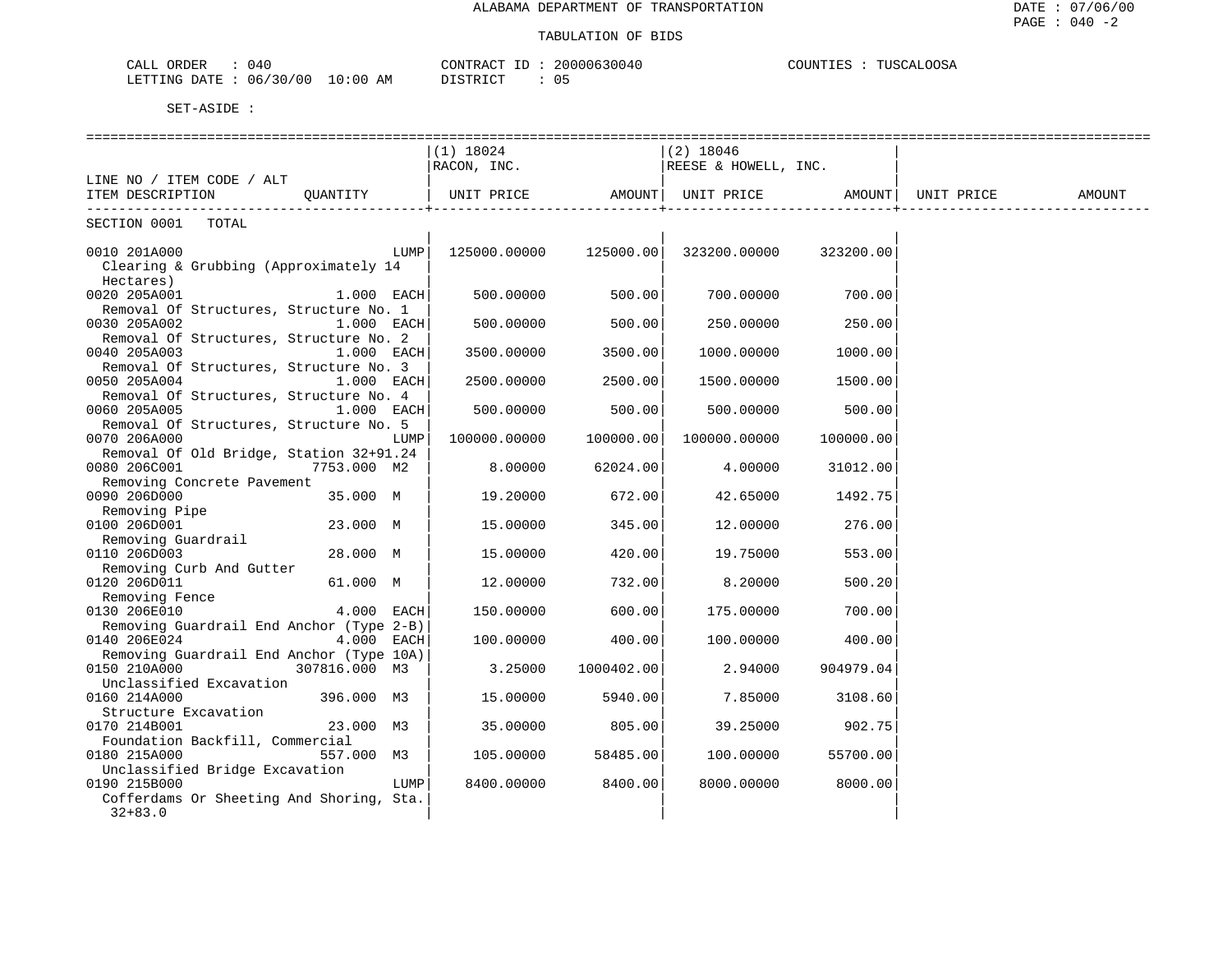| 040<br>CALL ORDER               | CONTRACT ID: 20000630040 | COUNTIES : TUSCALOOSA |
|---------------------------------|--------------------------|-----------------------|
| LETTING DATE: 06/30/00 10:00 AM | DISTRICT                 |                       |

DISTRICT : 05

|                                                        |               | (1) 18024   |           | $(2)$ 18046          |                  |            |        |
|--------------------------------------------------------|---------------|-------------|-----------|----------------------|------------------|------------|--------|
|                                                        |               | RACON, INC. |           | REESE & HOWELL, INC. |                  |            |        |
| LINE NO / ITEM CODE / ALT                              |               |             |           |                      |                  |            |        |
| ITEM DESCRIPTION                                       | OUANTITY      | UNIT PRICE  | AMOUNT    | UNIT PRICE           | AMOUNT           | UNIT PRICE | AMOUNT |
| 0200 230A000                                           | 19.000 RBST   | 988.00000   | 18772.00  | 8.00000              | 152.00           |            |        |
| Roadbed Processing                                     | $87.000$ M2   |             |           |                      |                  |            |        |
| 0210 301A000<br>Crushed Aggregate Base Course, Type B, |               | 10.00000    | 870.00    |                      | 12.00000 1044.00 |            |        |
| Plant Mixed, 75 mm Compacted Thickness                 |               |             |           |                      |                  |            |        |
| 0220 301A012                                           | 22681.000 M2  | 5.25000     | 119075.25 | 6.04000              | 136993.24        |            |        |
| Crushed Aggregate Base Course, Type B,                 |               |             |           |                      |                  |            |        |
| Plant Mixed, 150 mm Compacted Thickness                |               |             |           |                      |                  |            |        |
| 0230 301A014                                           | 7979.000 M2   | 6.00000     | 47874.00  | 6.61000              | 52741.19         |            |        |
| Crushed Aggregate Base Course, Type B,                 |               |             |           |                      |                  |            |        |
| Plant Mixed, 165 mm Compacted Thickness                |               |             |           |                      |                  |            |        |
| 0240 305B060<br>291.000 MTON                           |               | 18.00000    | 5238.00   | 16.55000             | 4816.05          |            |        |
| Crushed Aggregate, Section 825, Crusher                |               |             |           |                      |                  |            |        |
| Run Stone, 25 mm Down, For                             |               |             |           |                      |                  |            |        |
| Miscellaneous Use                                      |               |             |           |                      |                  |            |        |
| 0250 401A000                                           | 13131.000 M2  | 0.51000     | 6696.81   | 0.48000              | 6302.88          |            |        |
| Bituminous Treatment A                                 |               |             |           |                      |                  |            |        |
| 0260 401B106                                           | 8878.000 M2   | 2.58000     | 22905.24  | 2.50000              | 22195.00         |            |        |
| Bituminous Treatment JG (With Polymer                  |               |             |           |                      |                  |            |        |
| Additive)                                              |               |             |           |                      |                  |            |        |
| 0270 405A000                                           | 3341.000 L    | 0.32000     | 1069.12   | 0.30000              | 1002.30          |            |        |
| Tack Coat                                              |               |             |           |                      |                  |            |        |
| 0280 410C000                                           | $1.000$ EACH  | 794.60000   | 794.60    | 750.00000            | 750.00           |            |        |
| Contractor Retained Profilograph                       | 872.000 MTON  |             |           |                      |                  |            |        |
| 0290 429A240<br>Improved Bituminous Concrete Wearing   |               | 44.66000    | 38943.52  | 42.15000             | 36754.80         |            |        |
| Surface Layer, 12.5 mm Maximum                         |               |             |           |                      |                  |            |        |
| Aggregate Size Mix, ESAL Range C                       |               |             |           |                      |                  |            |        |
| 0300 429A246                                           | 300.000 MTON  | 44.66000    | 13398.00  | 42.15000             | 12645.00         |            |        |
| Improved Bituminous Concrete Wearing                   |               |             |           |                      |                  |            |        |
| Surface Layer, Leveling, 12.5 mm                       |               |             |           |                      |                  |            |        |
| Maximum Aggregate Size Mix, ESAL Range C               |               |             |           |                      |                  |            |        |
| 0310 429A249                                           | 200.000 MTON  | 76.28000    | 15256.00  | 72.00000             | 14400.00         |            |        |
| Improved Bituminous Concrete Wearing                   |               |             |           |                      |                  |            |        |
| Surface Layer, Widening, 12.5 mm                       |               |             |           |                      |                  |            |        |
| Maximum Aggregate Size Mix, ESAL Range C               |               |             |           |                      |                  |            |        |
| 0320 429B241                                           | 2536.000 MTON | 36.82000    | 93375.52  | 34.75000             | 88126.00         |            |        |
| Improved Bituminous Concrete Binder                    |               |             |           |                      |                  |            |        |
| Layer, 25.0 mm Maximum Aggregate Size                  |               |             |           |                      |                  |            |        |
| Mix, ESAL Range C                                      |               |             |           |                      |                  |            |        |
| 0330 429B245                                           | 200.000 MTON  | 52.97000    | 10594.00  | 50.00000             | 10000.00         |            |        |
| Improved Bituminous Concrete Binder                    |               |             |           |                      |                  |            |        |
| Layer, Patching, 25.0 mm Maximum                       |               |             |           |                      |                  |            |        |
| Aggregate Size Mix, ESAL Range C                       |               |             |           |                      |                  |            |        |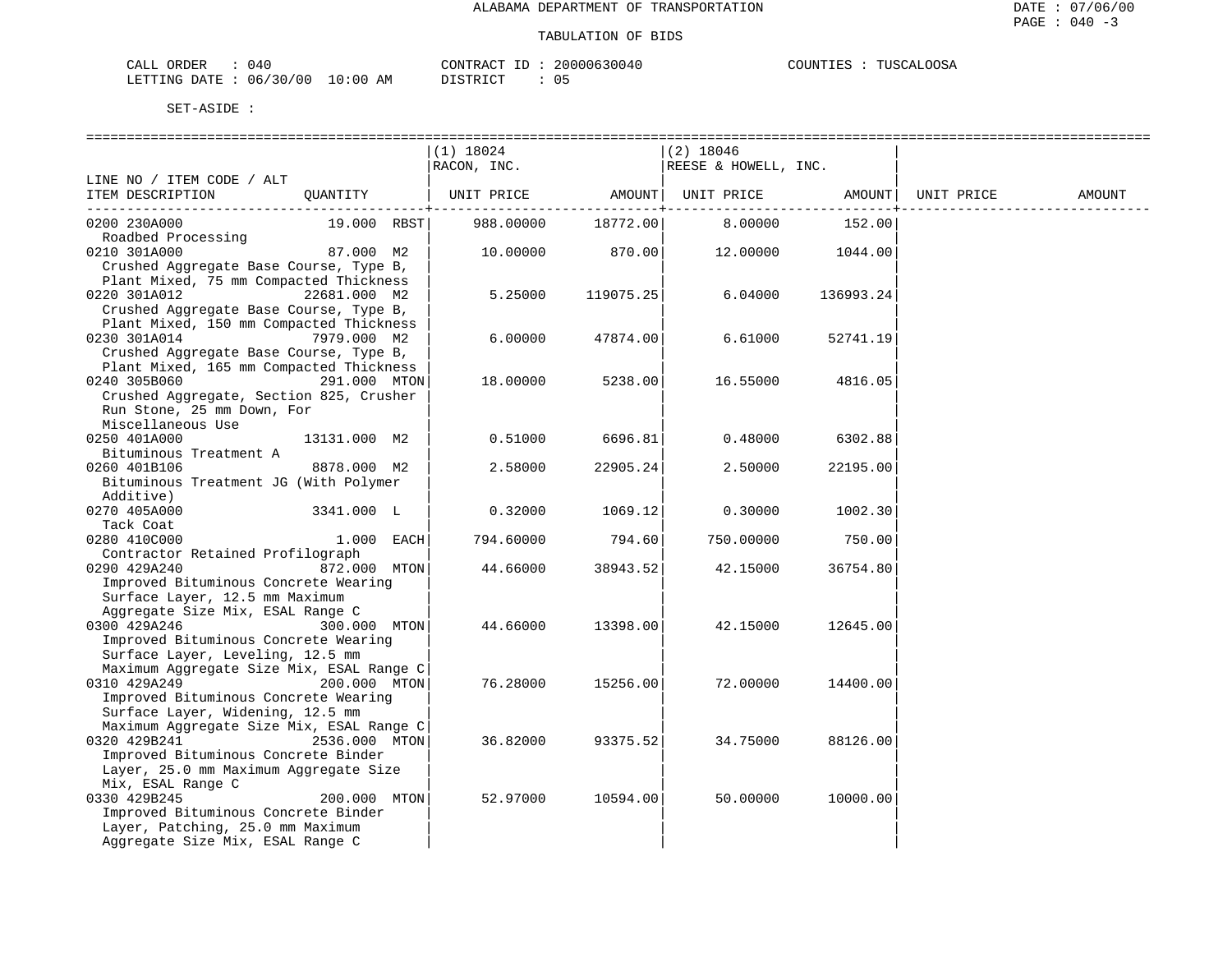| CALL ORDER                      | : 040 |          | CONTRACT ID: 20000630040 | COUNTIES : TUSCALOOSA |
|---------------------------------|-------|----------|--------------------------|-----------------------|
| LETTING DATE: 06/30/00 10:00 AM |       | DISTRICT |                          |                       |

|                                                                                                                                               |               |      | $(1)$ 18024  |           | $(2)$ 18046          |           |            |               |
|-----------------------------------------------------------------------------------------------------------------------------------------------|---------------|------|--------------|-----------|----------------------|-----------|------------|---------------|
|                                                                                                                                               |               |      | RACON, INC.  |           | REESE & HOWELL, INC. |           |            |               |
| LINE NO / ITEM CODE / ALT                                                                                                                     |               |      |              |           |                      |           |            |               |
| ITEM DESCRIPTION                                                                                                                              | OUANTITY      |      | UNIT PRICE   | AMOUNT    | UNIT PRICE           | AMOUNT    | UNIT PRICE | <b>AMOUNT</b> |
| 0340 429B249<br>Improved Bituminous Concrete Binder<br>Layer, Leveling, 25.0 mm Maximum                                                       | 600.000 MTON  |      | 36.82000     | 22092.00  | 34.75000             | 20850.00  |            |               |
| Aggregate Size Mix, ESAL Range C<br>0350 429B252<br>Improved Bituminous Concrete Binder<br>Layer, Widening, 25.0 mm Maximum                   | 150.000 MTON  |      | 62.51000     | 9376.50   | 59.00000             | 8850.00   |            |               |
| Aggregate Size Mix, ESAL Range C<br>0360 429C241<br>Improved Bituminous Concrete Base Layer,<br>37.5 mm Maximum Aggregate Size Mix,           | 2125.000 MTON |      | 34.96000     | 74290.00  | 33.00000             | 70125.00  |            |               |
| ESAL Range C<br>0370 429C251<br>Improved Bituminous Concrete Base Layer,<br>Widening, 37.5 mm Maximum Aggregate<br>Size Mix, ESAL Range C     | 200.000 MTON  |      | 58.27000     | 11654.00  | 55.00000             | 11000.00  |            |               |
| 0380 430B000                                                                                                                                  | 100.000 MTON  |      | 19.88000     | 1988.00   | 22.50000             | 2250.00   |            |               |
| Aggregate Surfacing (ALDOT #467 Or #57)<br>0390 450B000<br>Reinforced Cement Concrete Bridge End                                              | 92.000 M2     |      | 73.50000     | 6762.00   | 70,00000             | 6440.00   |            |               |
| Slab                                                                                                                                          |               |      |              |           |                      |           |            |               |
| 0400 502A000<br>Steel Reinforcement                                                                                                           | 36900.000 KG  |      | 1.05000      | 38745.00  | 1.00000              | 36900.00  |            |               |
| 0410 502B000<br>Steel Reinforcement For Bridge<br>Superstructure Sta. 32+83.000,                                                              |               | LUMP | 52500.00000  | 52500.00  | 50000.00000          | 50000.00  |            |               |
| Approximately 60200 Kilograms<br>0420 503A000                                                                                                 | 128.000 M3    |      | 1,05000      | 134.40    | 1,00000              | 128.00    |            |               |
| Seal Concrete                                                                                                                                 |               |      |              |           |                      |           |            |               |
| 0430 503C000<br>Core Drilling Seal Concrete Footings                                                                                          | 10.000 M      |      | 1.05000      | 10.50     | 1,00000              | 10.00     |            |               |
| 0440 505C000<br>Steel Piling (HP 250x62)                                                                                                      | 100.000 M     |      | 120.75000    | 12075.00  | 115.00000            | 11500.00  |            |               |
| 0450 505H000                                                                                                                                  | 30.000 M      |      | 262.50000    | 7875.00   | 250.00000            | 7500.00   |            |               |
| Pilot Holes<br>0460 508A000                                                                                                                   | 3590.000 KG   |      | 4.20000      | 15078.00  | 4.00000              | 14360.00  |            |               |
| Structural Steel<br>0470 510A000                                                                                                              | 373.000 M3    |      | 472.50000    | 176242.50 | 450.00000            | 167850.00 |            |               |
| Bridge Substructure Concrete, Class A<br>0480 510C051<br>Bridge Concrete Superstructure, Sta.<br>32+83.000, Approximately 409 Cubic<br>Meters |               | LUMP | 220500.00000 | 220500.00 | 210000.00000         | 210000.00 |            |               |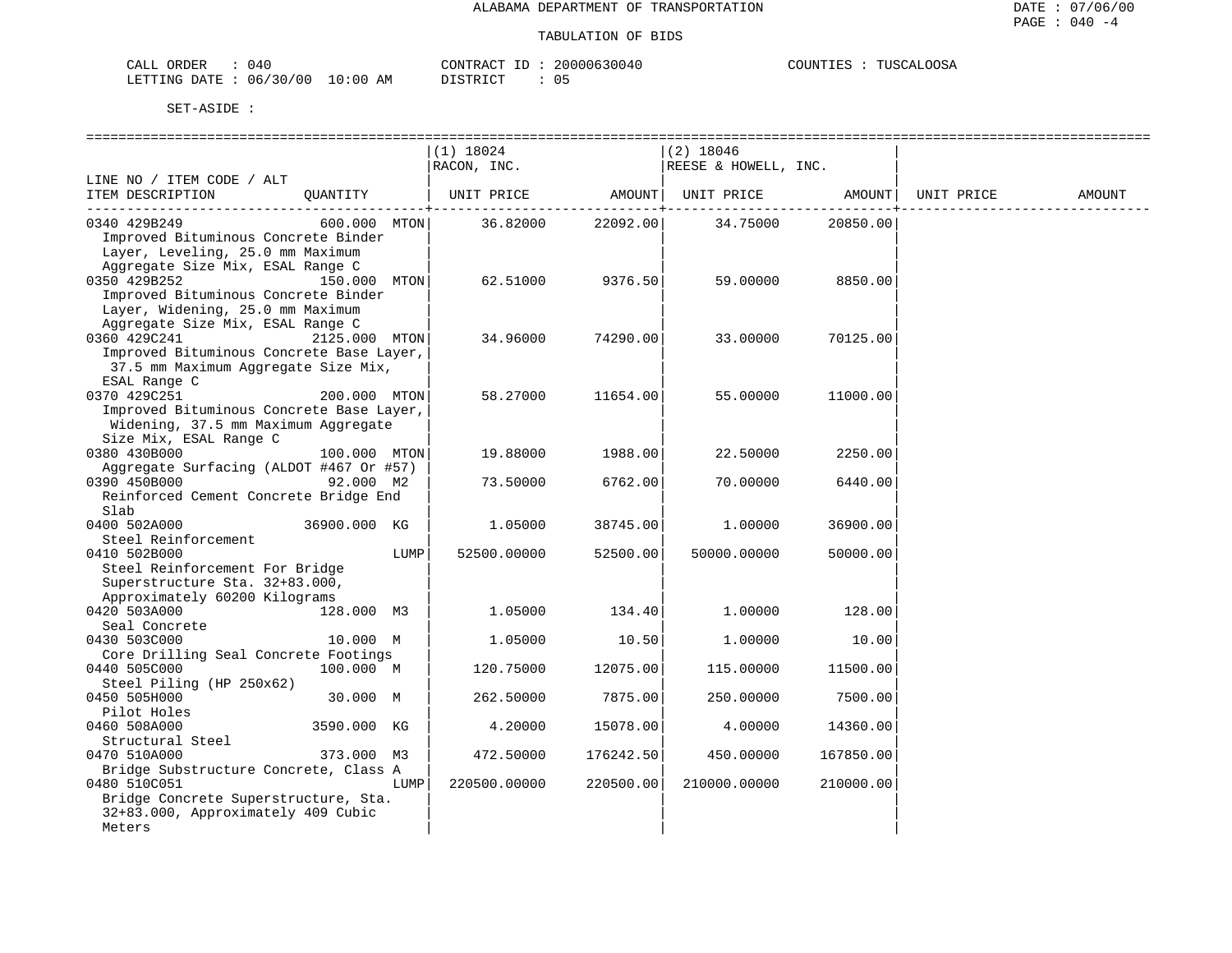| CALL ORDER                      | : 040 |          | CONTRACT ID: 20000630040 | COUNTIES : TUSCALOOSA |
|---------------------------------|-------|----------|--------------------------|-----------------------|
| LETTING DATE: 06/30/00 10:00 AM |       | DISTRICT |                          |                       |

|                                                                                                          |                |      | ==============================<br>(1) 18024                        |                    | =====================<br> (2) 18046 |                   |        |
|----------------------------------------------------------------------------------------------------------|----------------|------|--------------------------------------------------------------------|--------------------|-------------------------------------|-------------------|--------|
|                                                                                                          |                |      | $RACON$ , INC.                                                     |                    | REESE & HOWELL, INC.                |                   |        |
| LINE NO / ITEM CODE / ALT                                                                                |                |      |                                                                    |                    |                                     |                   |        |
| ITEM DESCRIPTION                                                                                         | QUANTITY       |      | UNIT PRICE   AMOUNT  UNIT PRICE   AMOUNT  UNIT PRICE               |                    |                                     |                   | AMOUNT |
| 0490 510E000<br>Grooving Concrete Bridge Decks                                                           | 1313.000 M2    |      | 3.15000                                                            |                    | 4135.95 3.00000                     | 3939.00           |        |
| 0500 511A001<br>Elastomeric Bearings, Type 2                                                             |                |      | $48.000$ $\text{EACH}$ $204.75000$ $9828.00$ $195.00000$ $9360.00$ |                    |                                     |                   |        |
| 0510 513B005<br>443.000 M<br>Pretensioned-Prestressed Concrete<br>Girders, Type IIIM (Specialty Item)    |                |      | 425.25000                                                          | 188385.75          | 405.00000 179415.00                 |                   |        |
| 209.000 M<br>0520 513B019<br>Pretensioned-Prestressed Concrete<br>Girders, Type BT-1600 (Specialty Item) |                |      |                                                                    | 472.50000 98752.50 | 450.00000                           | 94050.00          |        |
| 0530 530A002                                                                                             | 91.000 M       |      | 97.01000                                                           | 8827.91            |                                     | 103.75000 9441.25 |        |
| 600 mm Roadway Pipe (Class 3 R.C.)<br>0540 530A004<br>21.000 M<br>900 mm Roadway Pipe (Class 3 R.C.)     |                |      | 166.71000                                                          | 3500.91            | 192.00000                           | 4032.00           |        |
| 0550 530A101<br>450 mm Roadway Pipe (Class 3 R.C.)<br>(Extension)                                        | 3.000 M        |      | 153.50000                                                          | 460.50             | 198.50000                           | 595.50            |        |
| 0560 530A601<br>450 mm Roadway Pipe (2.0 mm Wall<br>Thickness C.S.) (Temporary)                          | 12.000 M       |      | 87.89000                                                           | 1054.68            | 95.25000                            | 1143.00           |        |
| 0570 530A661<br>450 mm Roadway Pipe (Class 3 R.C.)<br>(Temporary)                                        | 45.000 M       |      | 80.50000                                                           | 3622.50            | 100.00000                           | 4500.00           |        |
| 0580 535A001<br>450 mm Side Drain Pipe                                                                   | 21.000 M       |      | 54.67000                                                           |                    | 1148.07 74.00000 1554.00            |                   |        |
| 0590 535A003                                                                                             | 22.000 M       |      | 96.71000                                                           | 2127.62            | 164.00000                           | 3608.00           |        |
| 750 mm Side Drain Pipe<br>0600 600A000                                                                   |                | LUMP | 160000.00000                                                       | 160000.00          | 280800.00000                        | 280800.00         |        |
| Mobilization<br>0610 601A000<br>Furnishing Base, Soil And Structure<br>Laboratories                      | $1.000$ EACH   |      | 2500.00000                                                         | 2500.00            | 7500.00000                          | 7500.00           |        |
| 0620 602A000                                                                                             | 51.000 EACH    |      | 75.13000                                                           | 3831.63            |                                     | 75.00000 3825.00  |        |
| Right Of Way Markers<br>0630 606A000<br>150 mm Underdrain Pipe                                           | 600.000 M      |      | 24.03000                                                           | 14418.00           | 26.25000                            | 15750.00          |        |
| 0640 610C000<br>Loose Riprap, Class 1                                                                    | 18942.000 MTON |      | 18.00000                                                           | 340956.00          | 17.65000                            | 334326.30         |        |
| 0650 610C001                                                                                             | 8902.000 MTON  |      | 18,00000                                                           | 160236.00          | 18.20000                            | 162016.40         |        |
| Loose Riprap, Class 2<br>0660 610C002<br>Loose Riprap, Class 3                                           | 6062.000 MTON  |      | 20.00000                                                           | 121240.00          | 19.00000                            | 115178.00         |        |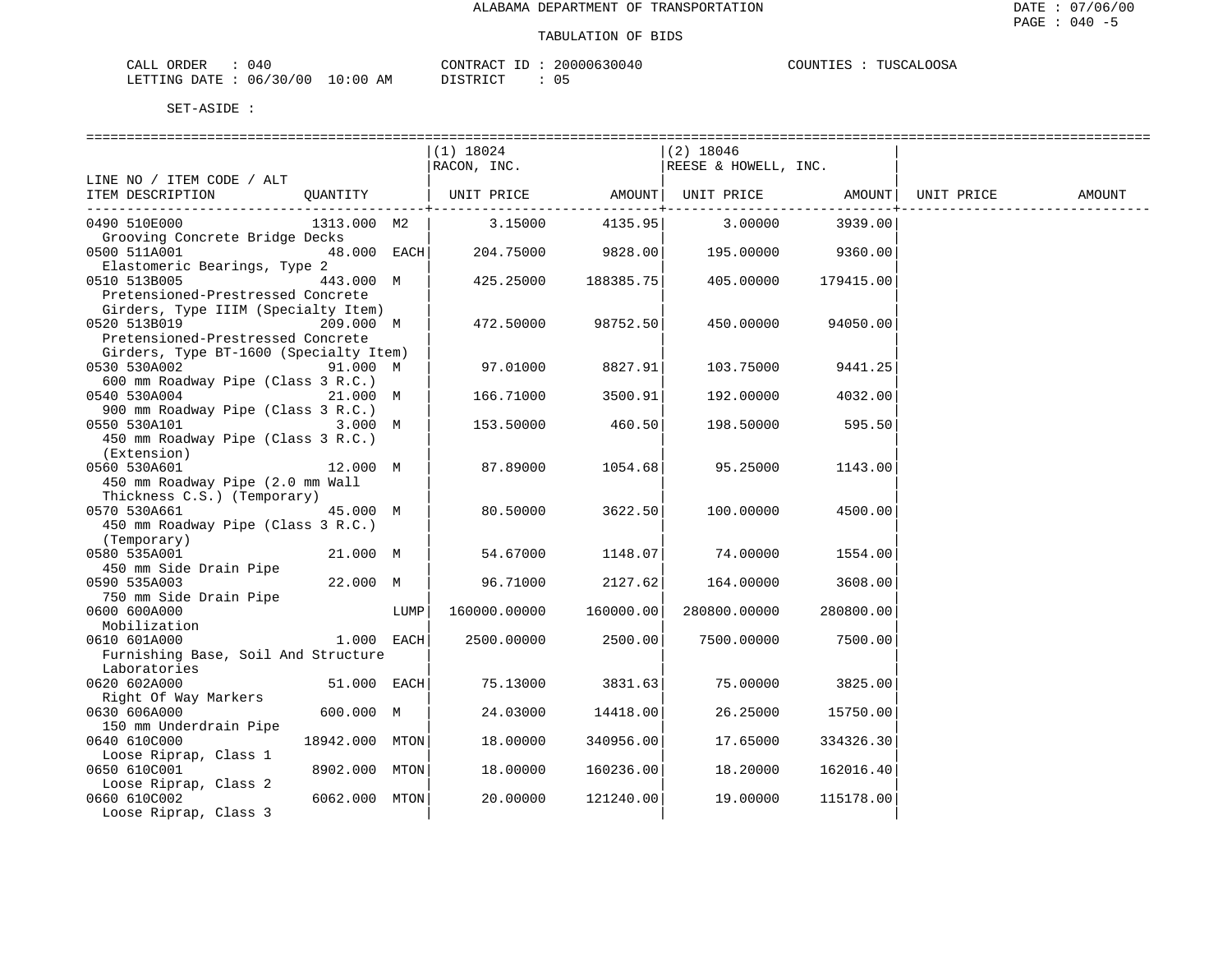| ORDER<br>CALL   | - -<br>04 U  |                        | "ONTRAL    | $\sim$ 0.000 $\sim$<br>-3004 | ∩∩S⊉<br><b>THERMAN</b><br>ו ידוחדורי<br>.<br>$\overline{a}$<br>.⊥ ≞ 2 |
|-----------------|--------------|------------------------|------------|------------------------------|-----------------------------------------------------------------------|
| DATE<br>LETTING | 30/00<br>06. | :00<br>L O<br>AΜ<br>__ | דת סידי את | ັັ                           |                                                                       |

|                                                      |              | (1) 18024<br>RACON, INC. |          | $(2)$ 18046<br>REESE & HOWELL, INC. |          |                    |        |
|------------------------------------------------------|--------------|--------------------------|----------|-------------------------------------|----------|--------------------|--------|
| LINE NO / ITEM CODE / ALT                            |              |                          |          |                                     |          |                    |        |
| ITEM DESCRIPTION                                     | QUANTITY     | UNIT PRICE               |          | AMOUNT   UNIT PRICE                 |          | AMOUNT  UNIT PRICE | AMOUNT |
| 0670 610D000                                         | 26054.000 M2 | 1.70000                  | 44291.80 | 2.03000                             | 52889.62 |                    |        |
| Filter Blanket                                       |              |                          |          |                                     |          |                    |        |
| 0680 619A002<br>450 mm Roadway Pipe End Treatment,   | $2.000$ EACH | 661.15000                | 1322.30  | 600.00000                           | 1200.00  |                    |        |
| Class 1                                              |              |                          |          |                                     |          |                    |        |
| 0690 619A003                                         | 6.000 EACH   | 725.27000                | 4351.62  | 650.00000                           | 3900.00  |                    |        |
| 600 mm Roadway Pipe End Treatment,                   |              |                          |          |                                     |          |                    |        |
| Class 1                                              |              |                          |          |                                     |          |                    |        |
| 0700 619A005                                         | 2.000 EACH   | 1094.84000               | 2189.68  | 950.00000                           | 1900.00  |                    |        |
| 900 mm Roadway Pipe End Treatment,                   |              |                          |          |                                     |          |                    |        |
| Class 1                                              |              |                          |          |                                     |          |                    |        |
| 0710 619A101                                         | 2.000 EACH   | 661.15000                | 1322.30  | 600.00000                           | 1200.00  |                    |        |
| 450 mm Side Drain Pipe End Treatment,                |              |                          |          |                                     |          |                    |        |
| Class 1                                              |              |                          |          |                                     |          |                    |        |
| 0720 619A103                                         | 2.000 EACH   | 914.14000                | 1828.28  | 750.00000                           | 1500.00  |                    |        |
| 750 mm Side Drain Pipe End Treatment,                |              |                          |          |                                     |          |                    |        |
| Class 1                                              |              |                          |          |                                     |          |                    |        |
| 0730 620A000                                         | 4.000 M3     | 985.00000                | 3940.00  | 1000.00000                          | 4000.00  |                    |        |
| Minor Structure Concrete                             |              |                          |          |                                     |          |                    |        |
| 0740 623B000                                         | 48.000 M     | 33.00000                 | 1584.00  | 15.00000                            | 720.00   |                    |        |
| Concrete Curb, Type N                                |              |                          |          |                                     |          |                    |        |
| 0750 630A000                                         | 248.000 M    | 44.50000                 | 11036.00 | 42.00000                            | 10416.00 |                    |        |
| Steel Beam Guardrail, Class A, Type 1                |              |                          |          |                                     |          |                    |        |
| 0760 630C003                                         | $4.000$ EACH | 1006.49000               | 4025.96  | 950.00000                           | 3800.00  |                    |        |
| Guardrail End Anchor, Type 13                        |              |                          |          |                                     |          |                    |        |
| 0770 630C070<br>Guardrail End Anchor, Type 10 Series | $8.000$ EACH | 1377.30000               | 11018.40 | 1300.00000                          | 10400.00 |                    |        |
| 0780 650B000                                         | 7608.000 M3  | 3.30000                  | 25106.40 | 3.27000                             | 24878.16 |                    |        |
| Topsoil From Stockpiles                              |              |                          |          |                                     |          |                    |        |
| 0790 651B000                                         | 32.000 MTON  | 27.03000                 | 864.96   | 100.00000                           | 3200.00  |                    |        |
| Agricultural Limestone                               |              |                          |          |                                     |          |                    |        |
| 0800 651C000                                         | 12.000 MTON  | 232.10000                | 2785.20  | 250.00000                           | 3000.00  |                    |        |
| 8-8-8 Commercial Fertilizer                          |              |                          |          |                                     |          |                    |        |
| 0810 651F000                                         | 2.000 MTON   | 390.00000                | 780.00   | 300.00000                           | 600.00   |                    |        |
| Ammonium Nitrate                                     |              |                          |          |                                     |          |                    |        |
| 0820 652A054                                         | 3.000 HA     | 1340.00000               | 4020.00  | 1483.00000                          | 4449.00  |                    |        |
| Seeding (Mix 2A)                                     |              |                          |          |                                     |          |                    |        |
| 0830 652A056                                         | 4.000 HA     | 1160.00000               | 4640.00  | 1483.00000                          | 5932.00  |                    |        |
| Seeding (Mix 2E)                                     |              |                          |          |                                     |          |                    |        |
| 0840 652B053                                         | 4.000 HA     | 1255.00000               | 5020.00  | 1235.00000                          | 4940.00  |                    |        |
| Temporary Seeding (Mix 2AT)                          |              |                          |          |                                     |          |                    |        |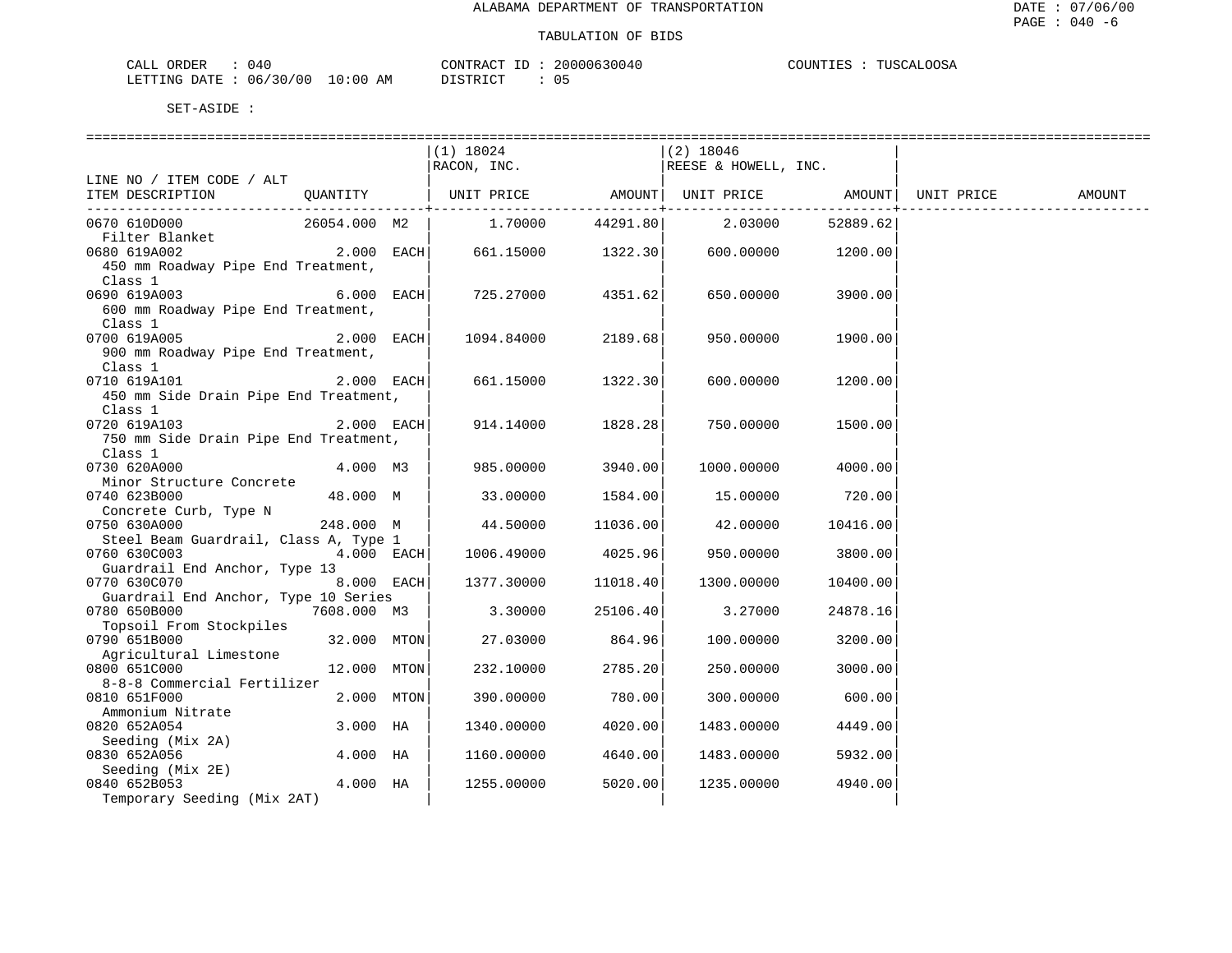| CALL ORDER                      | : 040 |          | CONTRACT ID: 20000630040 | COUNTIES : TUSCALOOSA |
|---------------------------------|-------|----------|--------------------------|-----------------------|
| LETTING DATE: 06/30/00 10:00 AM |       | DISTRICT |                          |                       |

|                                        |                |      | $(1)$ 18024                          |                | (2) 18046            |                |            |        |
|----------------------------------------|----------------|------|--------------------------------------|----------------|----------------------|----------------|------------|--------|
|                                        |                |      | RACON, INC.                          |                | REESE & HOWELL, INC. |                |            |        |
| LINE NO / ITEM CODE / ALT              |                |      |                                      |                |                      |                |            |        |
| ITEM DESCRIPTION                       | OUANTITY       |      | UNIT PRICE AMOUNT  UNIT PRICE AMOUNT |                |                      |                | UNIT PRICE | AMOUNT |
|                                        |                |      |                                      | -------------+ |                      | . <u>.</u> . 4 |            |        |
| 0850 652C000                           | 11.000 HA      |      | 205.00000                            | 2255.00        | 100.00000            | 1100.00        |            |        |
| Mowing                                 |                |      |                                      |                |                      |                |            |        |
| 0860 652D054                           | 4.000 HA       |      | 1120.00000                           | 4480.00        | 1730.00000           | 6920.00        |            |        |
| Seeding In Stubble (Mix 2A)            |                |      |                                      |                |                      |                |            |        |
| 0870 654A001                           | 797.000 M2     |      | 3.20000                              | 2550.40        | 4.20000              | 3347.40        |            |        |
| Solid Sodding (Bermuda)                |                |      |                                      |                |                      |                |            |        |
| 0880 656A000                           | 8.000 HA       |      | 930.00000                            | 7440.00        | 1483.00000           | 11864.00       |            |        |
| Mulching, Class A, Type 1              |                |      |                                      |                |                      |                |            |        |
| 0890 656A001                           | 3.000 HA       |      | 1215.00000                           | 3645.00        | 1606.00000           | 4818.00        |            |        |
| Mulching, Class A, Type 2              |                |      |                                      |                |                      |                |            |        |
| 0900 659A010                           | 200.000 M2     |      | 1.92000                              | 384.00         | 2.40000              | 480.00         |            |        |
| Erosion Control Netting, Class A (Jute |                |      |                                      |                |                      |                |            |        |
| Netting)                               |                |      |                                      |                |                      |                |            |        |
| 0910 665A000                           | 2.000 HA       |      | 830.00000                            | 1660.00        | 1483.00000           | 2966.00        |            |        |
| Temporary Seeding                      |                |      |                                      |                |                      |                |            |        |
| 0920 665B000                           | 2.000 HA       |      | 960.00000                            | 1920.00        | 1483.00000           | 2966.00        |            |        |
| Temporary Mulching                     |                |      |                                      |                |                      |                |            |        |
| 0930 665F000                           | 562.000 EACH   |      | 6.02000                              | 3383.24        | 5.00000              | 2810.00        |            |        |
| Hay Bales                              |                |      |                                      |                |                      |                |            |        |
| 0940 665G000                           | $100.000$ EACH |      | 3.52000                              | 352.00         | 5.00000              | 500.00         |            |        |
| Sand Bags                              |                |      |                                      |                |                      |                |            |        |
| 0950 6651000                           | 2712.000 MTON  |      | 24.00000                             | 65088.00       | 0.17000              | 461.04         |            |        |
| Temporary Riprap, Class 2              |                |      |                                      |                |                      |                |            |        |
| 0960 665J000                           | 2002.000 M     |      | 19.30000                             | 38638.60       | 10.00000             | 20020.00       |            |        |
| Silt Fence, Type A                     |                |      |                                      |                |                      |                |            |        |
| 0970 665K000                           | 72.000 M3      |      | 17.22000                             | 1239.84        | 13.00000             | 936.00         |            |        |
| Drainage Sump Excavation               |                |      |                                      |                |                      |                |            |        |
| 0980 665L000                           | 100.000 M      |      | 75.00000                             | 7500.00        | 50.00000             | 5000.00        |            |        |
| Floating Basin Boom                    |                |      |                                      |                |                      |                |            |        |
| 0990 680A000                           |                | LUMP | 77515.00000                          | 77515.00       | 76500.00000          | 76500.00       |            |        |
| Engineering Controls                   |                |      |                                      |                |                      |                |            |        |
| 1000 701A028                           | 2.000 KM       |      | 1316.92000                           | 2633.84        | 1243.00000           | 2486.00        |            |        |
| Solid White, Class 2, Type A Traffic   |                |      |                                      |                |                      |                |            |        |
| Stripe (1.5 mm Thick) (150 mm Wide)    |                |      |                                      |                |                      |                |            |        |
| 1010 701A046                           | 2.000 KM       |      | 988.48000                            | 1976.96        | 933.00000            | 1866.00        |            |        |
| Broken Yellow, Class 2 , Type A ,      |                |      |                                      |                |                      |                |            |        |
| Traffic Stripe (2.3 mm Thick) (150 mm  |                |      |                                      |                |                      |                |            |        |
| Wide)                                  |                |      |                                      |                |                      |                |            |        |
| 1020 701A048                           | 2.000 KM       |      | 1646.41000                           | 3292.82        | 1554.00000           | 3108.00        |            |        |
| Solid Yellow, Class 2, Type A, Traffic |                |      |                                      |                |                      |                |            |        |
| Stripe (2.3 mm Thick) (150 mm Wide)    |                |      |                                      |                |                      |                |            |        |
|                                        |                |      |                                      |                |                      |                |            |        |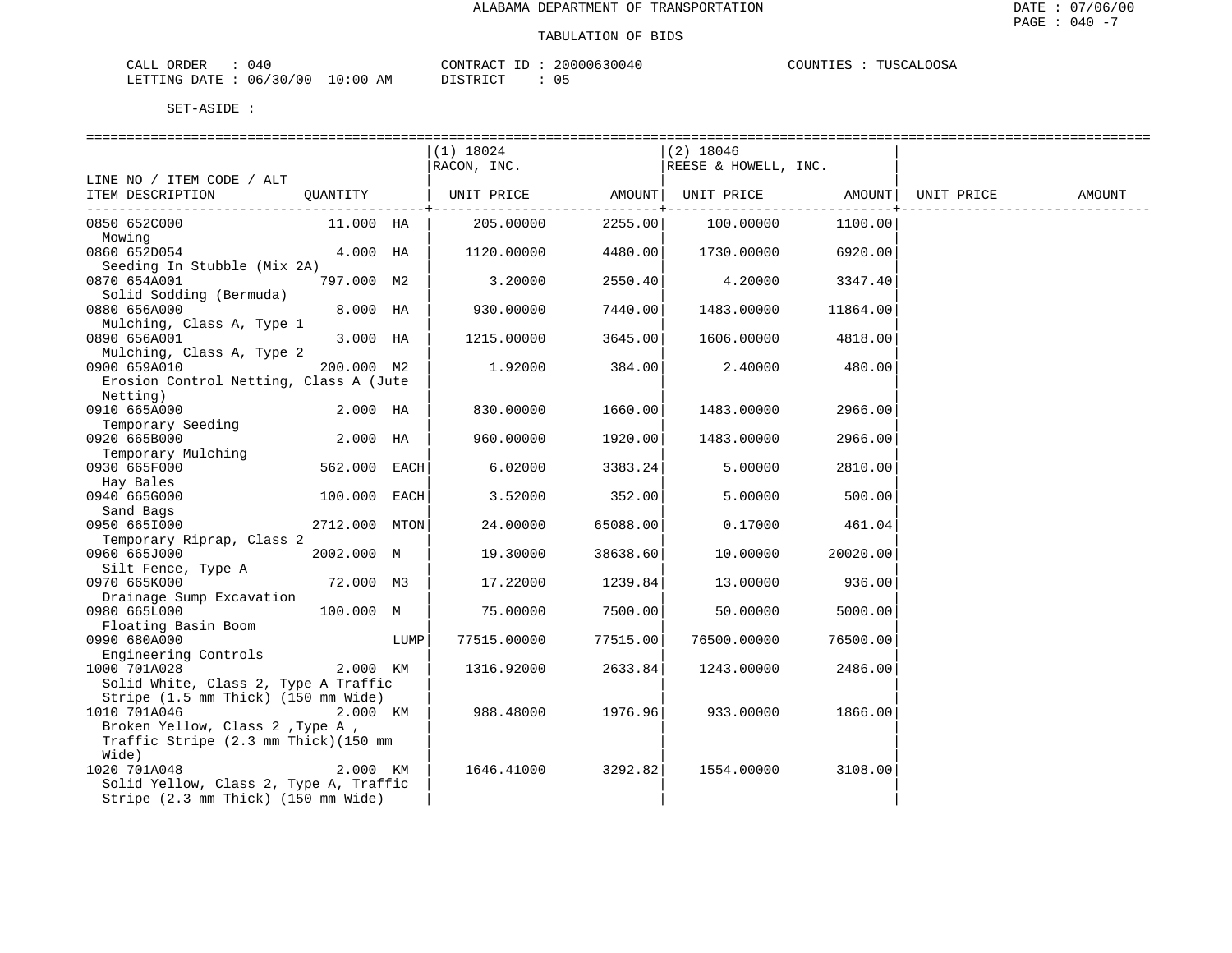| CALL ORDER                      | : 040 |          | CONTRACT ID: 20000630040 | COUNTIES : TUSCALOOSA |
|---------------------------------|-------|----------|--------------------------|-----------------------|
| LETTING DATE: 06/30/00 10:00 AM |       | DISTRICT |                          |                       |

 $CT$  : 05

|                                          |                |      | $(1)$ 18024                                     |                                                  | $(2)$ 18046          |                                   |            |        |
|------------------------------------------|----------------|------|-------------------------------------------------|--------------------------------------------------|----------------------|-----------------------------------|------------|--------|
|                                          |                |      | RACON, INC.                                     |                                                  | REESE & HOWELL, INC. |                                   |            |        |
| LINE NO / ITEM CODE / ALT                |                |      |                                                 |                                                  |                      |                                   |            |        |
| ITEM DESCRIPTION                         |                |      | QUANTITY   UNIT PRICE AMOUNT  UNIT PRICE AMOUNT |                                                  |                      |                                   | UNIT PRICE | AMOUNT |
| 1030 701C000                             | 4.000 KM       |      | 329.49000                                       | . _ _ _ _ _ _ _ _ _ _ _ + _ _ _ _ _ _<br>1317.96 |                      | -----------+<br>311.00000 1244.00 |            |        |
| Broken Temporary Traffic Stripe          |                |      |                                                 |                                                  |                      |                                   |            |        |
| 1040 701C001                             | 4.000 KM       |      | 329.49000 1317.96                               |                                                  |                      | 311.00000 1244.00                 |            |        |
| Solid Temporary Traffic Stripe           |                |      |                                                 |                                                  |                      |                                   |            |        |
| 1050 701D007                             | 2.000 KM       |      | 789.30000                                       | 1578.60                                          | 745.00000            | 1490.00                           |            |        |
| Solid Traffic Stripe Removed (Paint)     |                |      |                                                 |                                                  |                      |                                   |            |        |
| 1060 701D014                             | 2.000 KM       |      | 724.67000                                       | 1449.34                                          | 684.00000            | 1368.00                           |            |        |
| Broken Traffic Stripe Removed (Paint)    |                |      |                                                 |                                                  |                      |                                   |            |        |
| 1070 701G125                             | 220.000 M      |      | 12.58000                                        | 2767.60                                          | 11.87000             | 2611.40                           |            |        |
| Solid White, Class 3W, Type A Traffic    |                |      |                                                 |                                                  |                      |                                   |            |        |
| Stripe (150 mm Wide)                     |                |      |                                                 |                                                  |                      |                                   |            |        |
| 1080 701G133                             | 220.000 M      |      | 13.20000                                        | 2904.00                                          | 12.46000             | 2741.20                           |            |        |
| Solid Yellow, Class 3W, Type A Traffic   |                |      |                                                 |                                                  |                      |                                   |            |        |
| Stripe (150 mm Wide)                     |                |      |                                                 |                                                  |                      |                                   |            |        |
| 1090 703A002                             | 16.000 M2      |      | 34.96000                                        | 559.36                                           | 33.00000             | 528.00                            |            |        |
| Traffic Control Markings, Class 2, Type  |                |      |                                                 |                                                  |                      |                                   |            |        |
| A                                        |                |      |                                                 |                                                  |                      |                                   |            |        |
| 1100 703D002                             | 30.000 M2      |      | 14.83000                                        | 444.90                                           | 14.00000             | 420.00                            |            |        |
| Temporary Traffic Control Markings       |                |      |                                                 |                                                  |                      |                                   |            |        |
| (Paint)<br>1110 705A037                  | $208.000$ EACH |      | 6.36000                                         | 1322.88                                          | 6.00000              | 1248.00                           |            |        |
| Pavement Markers, Class A-H, Type 2-D    |                |      |                                                 |                                                  |                      |                                   |            |        |
| 1120 740B000                             | 72.000 M2      |      | 99.62000                                        | 7172.64                                          | 173.00000            | 12456.00                          |            |        |
| Construction Signs                       |                |      |                                                 |                                                  |                      |                                   |            |        |
| 1130 740D000                             | 60.000 EACH    |      | 37.25000                                        | 2235.00                                          | 80.00000             | 4800.00                           |            |        |
| Channelizing Drums                       |                |      |                                                 |                                                  |                      |                                   |            |        |
| 1140 740E000                             | 100.000 EACH   |      | 5.55000                                         | 555.00                                           | 20.00000             | 2000.00                           |            |        |
| Cones (900 mm High)                      |                |      |                                                 |                                                  |                      |                                   |            |        |
| 1150 740F002                             | 22.000 EACH    |      | 125.00000                                       | 2750.00                                          | 325.00000            | 7150.00                           |            |        |
| Barricades, Type III                     |                |      |                                                 |                                                  |                      |                                   |            |        |
| 1160 7401005                             | 12.000 EACH    |      | 755.00000                                       | 9060.00                                          | 675.00000            | 8100.00                           |            |        |
| Warning Lights, Type B (Detachable Head) |                |      |                                                 |                                                  |                      |                                   |            |        |
| 1170 740L003                             | 17.000 EACH    |      | 32.55000                                        | 553.35                                           | 75.00000             | 1275.00                           |            |        |
| Vertical Panel, Type I (Single-Sided)    |                |      |                                                 |                                                  |                      |                                   |            |        |
| 1180 740M000<br>100.000 EACH             |                |      | 5.55000                                         | 555.00                                           | 10.00000             | 1000.00                           |            |        |
| Ballast For Cone                         |                |      |                                                 |                                                  |                      |                                   |            |        |
| 1190 998A000                             |                | LUMP | 0.00000                                         | 0.00                                             | 0.00000              | 0.00                              |            |        |
| Construction Fuel (Maximum Bid Limited   |                |      |                                                 |                                                  |                      |                                   |            |        |
| To $$280,500.00)$                        |                |      |                                                 |                                                  |                      |                                   |            |        |
| 1200 999 000                             | 2250.000 HOUR  |      | 0.80000                                         | 1800.00                                          | 0.80000              | 1800.00                           |            |        |
| Trainee Hours At 80 Cents Per Hour       |                |      |                                                 |                                                  |                      |                                   |            |        |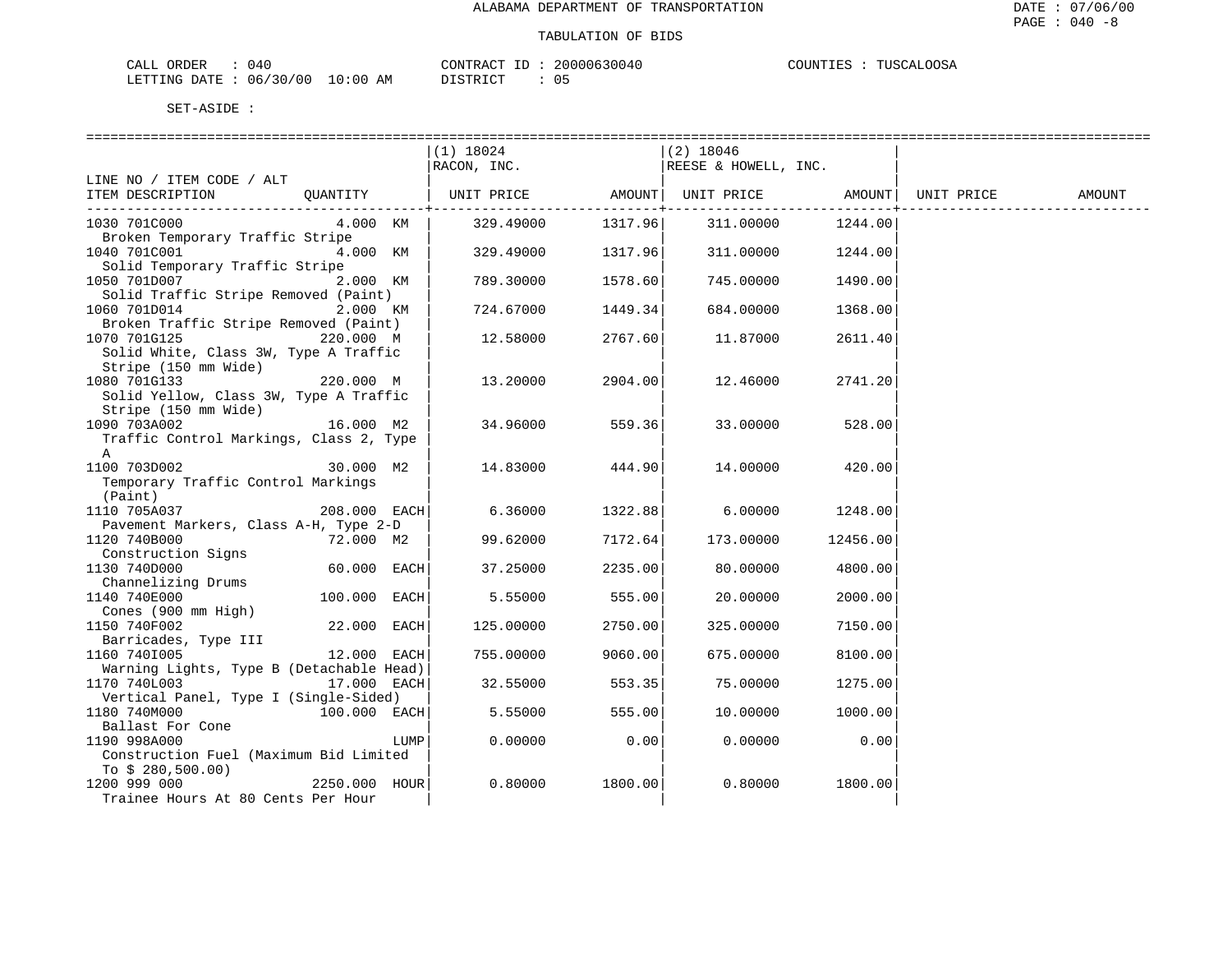#### TABULATION OF BIDS

| 040<br>ORDER                                                                                                                                                    | ירד ∧ר<br>$\sim$<br>≀ ∆ ו                | 200    | COUNTIF^<br><b>TTTC</b> |  |
|-----------------------------------------------------------------------------------------------------------------------------------------------------------------|------------------------------------------|--------|-------------------------|--|
| '00'<br>130<br><b>ETTING</b><br>DATE.<br>06/<br>the contract of the contract of the contract of the contract of the contract of the contract of the contract of | LO : 00<br>$-72$<br>AM<br>- <del>.</del> | $\sim$ |                         |  |

|                                                     |          | 18024<br>$\left( 1 \right)$<br>RACON, INC. |                | $(2)$ 18046<br>REESE & HOWELL, INC. |                 |            |        |
|-----------------------------------------------------|----------|--------------------------------------------|----------------|-------------------------------------|-----------------|------------|--------|
| ITEM CODE<br>/ ALT<br>LINE NO /<br>ITEM DESCRIPTION | OUANTITY | UNIT PRICE                                 | AMOUNT         | UNIT PRICE                          | AMOUNT          | UNIT PRICE | AMOUNT |
| SECTION TOTALS                                      |          |                                            | \$3,935,361.17 |                                     | \$4,010,042.07] |            |        |
| CONTRACT TOTALS                                     |          |                                            | \$3,935,361.17 |                                     | \$4,010,042.07] |            |        |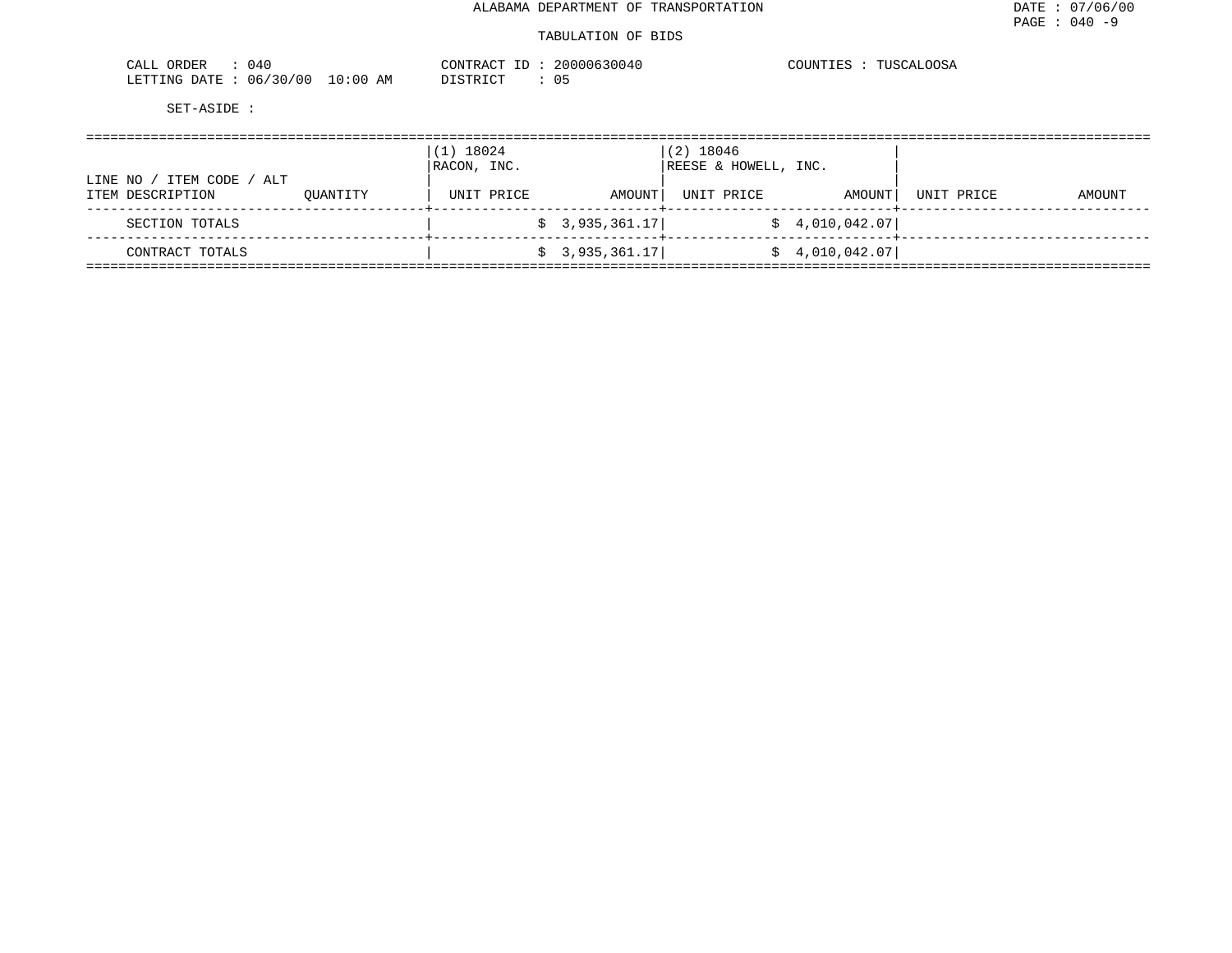DATE :

#### PAGE : 041 -1 VENDOR RANKING

|      | CALL ORDER<br>$\therefore$ 041<br>LETTING DATE: 06/30/00<br>10:00 AM                                                                                               | CONTRACT ID: 20000630041<br>DISTRICT<br>: 01 |              | COUNTIES : MORGAN |                             |                        |
|------|--------------------------------------------------------------------------------------------------------------------------------------------------------------------|----------------------------------------------|--------------|-------------------|-----------------------------|------------------------|
|      | CONTRACT DESCRIPTION :<br>for constructing the Bridge Replacement on C.R. #1072<br>(Ironman Road) over No Business Creek, south of Decatur.<br>Length $-0.038$ mi. | 90<br>CONTRACT TIME :<br>RURAL               | Working Days | (available days)  | $PROJECT(S) : BR-5207(103)$ |                        |
|      | SET-ASIDE :                                                                                                                                                        |                                              |              |                   |                             |                        |
| RANK | VENDOR NO./NAME                                                                                                                                                    |                                              |              |                   | TOTAL<br>BID                | % OVER<br>LOW BID      |
|      | 18036<br>13004<br>MILLER & MILLER, INC.                                                                                                                            | RILEY BRIDGE & ENGINEERING CO., INC.         |              |                   | 452,847.00<br>513,128.00    | 100.0000%<br>113.3115% |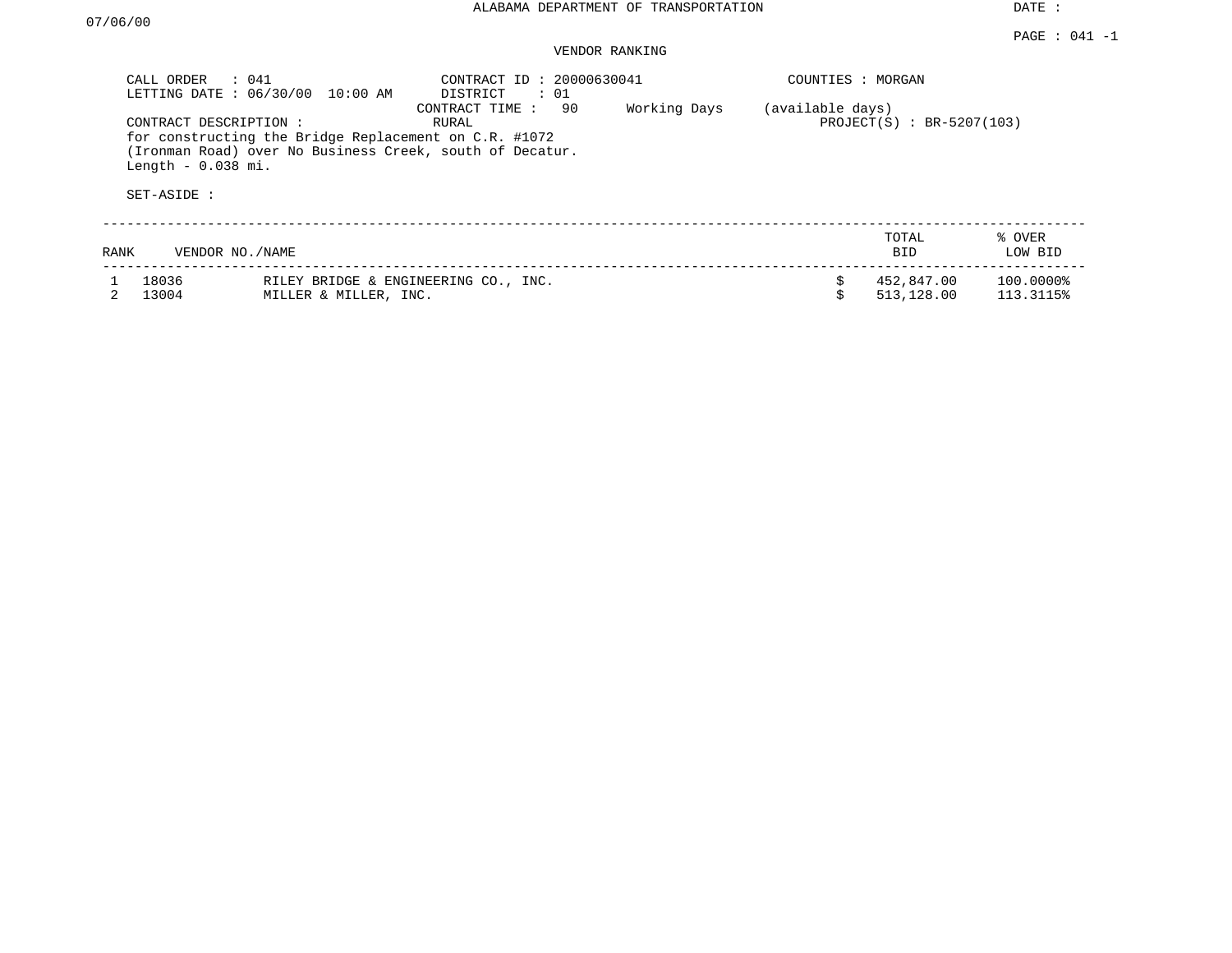## TABULATION OF BIDS

| ORDER<br>04.<br>CALL                                  | CONTRACT ID          | 20000630041 | COUNTIES<br>MORGAN |
|-------------------------------------------------------|----------------------|-------------|--------------------|
| $: 06/30/00$ $\overline{\phantom{0}}$<br>LETTING DATE | 10:00 AM<br>DISTRICT |             |                    |

|                                                                                            |            | $(1)$ 18036                                                                             |          | $(2)$ 13004                  |          |        |
|--------------------------------------------------------------------------------------------|------------|-----------------------------------------------------------------------------------------|----------|------------------------------|----------|--------|
|                                                                                            |            | RILEY BRIDGE & ENGINEERING C MILLER & MILLER, INC.                                      |          |                              |          |        |
| LINE NO / ITEM CODE / ALT                                                                  |            |                                                                                         |          |                              |          |        |
| ITEM DESCRIPTION QUANTITY                                                                  |            | UNIT PRICE                  AMOUNT    UNIT PRICE                   AMOUNT    UNIT PRICE |          |                              |          | AMOUNT |
|                                                                                            |            | ----------------------------                                                            |          | ---------------------------- |          |        |
| SECTION 0001 TOTAL                                                                         |            |                                                                                         |          |                              |          |        |
|                                                                                            |            |                                                                                         |          |                              |          |        |
| 0010 206A000                                                                               | LUMP       | 12000.00000 12000.00                                                                    |          | 29800.00000                  | 29800.00 |        |
| Removal Of Old Bridge, Station 288+55                                                      |            |                                                                                         |          |                              |          |        |
| 0020 210A000<br>1415.000 CYIP                                                              |            | 5.00000                                                                                 | 7075.00  | 10.50000                     | 14857.50 |        |
| Unclassified Excavation                                                                    |            |                                                                                         |          |                              |          |        |
| 0030 215A000<br>86.000 CUYD                                                                |            | 40.00000                                                                                | 3440.00  | 9.00000                      | 774.00   |        |
| Unclassified Bridge Excavation                                                             |            |                                                                                         |          |                              |          |        |
| 0040 502A000<br>211.000 LB                                                                 |            | 1.00000                                                                                 | 211.00   | 2.00000                      | 422.00   |        |
| Steel Reinforcement                                                                        |            |                                                                                         |          |                              |          |        |
| 0050 503B000                                                                               | LUMP       | 12000.00000                                                                             | 12000.00 | 19500.00000                  | 19500.00 |        |
| Cofferdam And Pumping, Bent 5                                                              |            |                                                                                         |          |                              |          |        |
| 0060 503B001                                                                               | LUMP       | 12000.00000                                                                             | 12000.00 | 19500.00000                  | 19500.00 |        |
| Cofferdam And Pumping, Bent 6                                                              |            |                                                                                         |          |                              |          |        |
| 0070 505C002<br>836.000 LF                                                                 |            | 32.00000                                                                                | 26752.00 | 26.00000                     | 21736.00 |        |
| Steel Piling (HP 12x53)                                                                    |            |                                                                                         |          |                              |          |        |
| 0080 505C008<br>257.000 LF                                                                 |            | 38.00000                                                                                | 9766.00  | 38.50000                     | 9894.50  |        |
| Steel Piling (HP 12 x 74)                                                                  |            |                                                                                         |          |                              |          |        |
| 0090 505G003<br>51.000 EACH                                                                |            | 102.00000                                                                               | 5202.00  | 80.00000                     | 4080.00  |        |
| Pile Points (Type A, 12")                                                                  |            |                                                                                         |          |                              |          |        |
| 0100 505H000<br>120.000 LF                                                                 |            | 165.00000                                                                               | 19800.00 | 280.00000                    | 33600.00 |        |
| Pilot Holes                                                                                |            |                                                                                         |          |                              |          |        |
| 0110 507A000                                                                               | 2.000 EACH | 2100.00000                                                                              | 4200.00  | 1825.00000                   | 3650.00  |        |
| Wire Rope Abutment Anchor Assembly                                                         |            |                                                                                         |          |                              |          |        |
| 0120 510A000<br>30.000 CUYD                                                                |            | 490.00000                                                                               | 14700.00 | 825.00000                    | 24750.00 |        |
| Bridge Substructure Concrete, Class A                                                      |            |                                                                                         |          |                              |          |        |
| 0130 512A016                                                                               | 4.000 EACH | 1940.00000                                                                              | 7760.00  | 1800.00000                   | 7200.00  |        |
| Precast Concrete Abutment Caps, 2'-0"                                                      |            |                                                                                         |          |                              |          |        |
| Wide By $1'-8$ 5/16" Deep By $19'-6$ "                                                     |            |                                                                                         |          |                              |          |        |
| Long(Modified)                                                                             |            |                                                                                         |          |                              |          |        |
| 0140 512B006<br>10.000 EACH                                                                |            | 2140.00000                                                                              | 21400.00 | 2350.00000                   | 23500.00 |        |
| Precast Concrete Intermediate Bent Caps,<br>$2'$ -0" Wide By $1'$ - 8 5/16" Deep By        |            |                                                                                         |          |                              |          |        |
| 19'-6" Long (Modified)                                                                     |            |                                                                                         |          |                              |          |        |
| 24.000 EACH                                                                                |            | 2800.00000                                                                              | 67200.00 | 3000.00000                   | 72000.00 |        |
| 0150 512C003                                                                               |            |                                                                                         |          |                              |          |        |
| Precast Concrete Type 1 Span Section,<br>$3'-3$ Wide By $1'-9$ Deep By $34'-0$ Long        |            |                                                                                         |          |                              |          |        |
| 0160 512C004<br>24.000 EACH                                                                |            | 2850.00000                                                                              | 68400.00 | 3010.00000                   | 72240.00 |        |
|                                                                                            |            |                                                                                         |          |                              |          |        |
| Precast Concrete Type 1 Span Section,<br>$3'-6$ " Wide By $1'-9$ " Deep By $34'-0$ " Long  |            |                                                                                         |          |                              |          |        |
| 0170 512C007<br>12.000 EACH                                                                |            | 3070.00000                                                                              | 36840.00 | 3200.00000                   | 38400.00 |        |
|                                                                                            |            |                                                                                         |          |                              |          |        |
| Precast Concrete Type 2C Span Section,<br>$3'-6$ " Wide By $1'-9$ " Deep By $34'-0$ " Long |            |                                                                                         |          |                              |          |        |
|                                                                                            |            |                                                                                         |          |                              |          |        |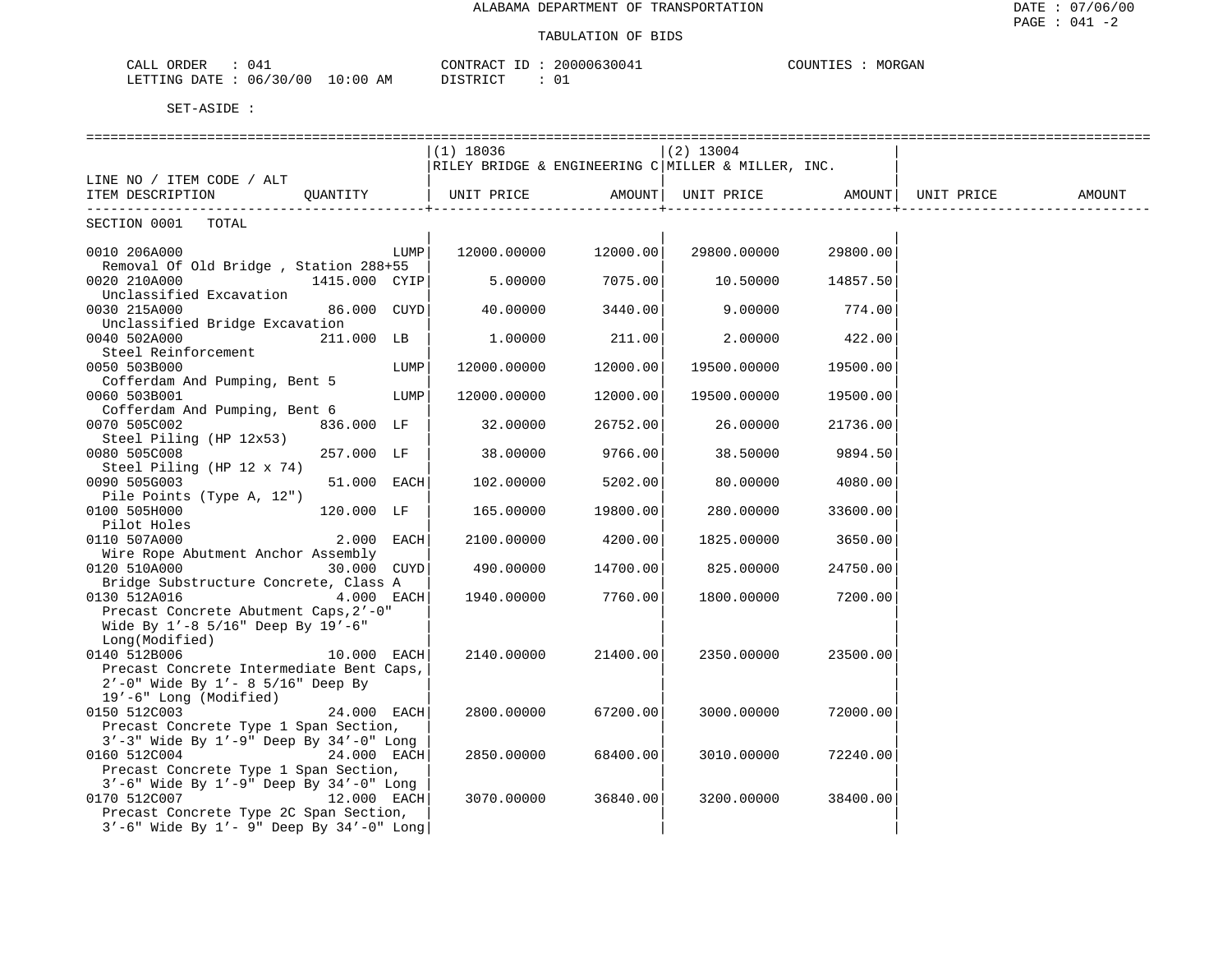| NR DER<br>CATJ<br>ᆠᄯᅺᄔ | 14            |                                                                                                                                | TONTR ACT | $- -$ | 20000630 | <b>COLINT</b> | M∩R∉∆N |
|------------------------|---------------|--------------------------------------------------------------------------------------------------------------------------------|-----------|-------|----------|---------------|--------|
| LETTING DATE           | 06/30/00<br>◡ | 10:00<br>ΑM<br>the contract of the contract of the contract of the contract of the contract of the contract of the contract of |           |       |          |               |        |

|                                               |              |              | (1) 18036   |          | $(2)$ 13004                                        |          |            |        |
|-----------------------------------------------|--------------|--------------|-------------|----------|----------------------------------------------------|----------|------------|--------|
|                                               |              |              |             |          | RILEY BRIDGE & ENGINEERING C MILLER & MILLER, INC. |          |            |        |
| LINE NO / ITEM CODE / ALT                     |              |              |             |          |                                                    |          |            |        |
| ITEM DESCRIPTION                              |              |              |             |          |                                                    |          | UNIT PRICE | AMOUNT |
|                                               |              |              |             |          |                                                    |          |            |        |
| 0180 512D002                                  | $4.000$ EACH |              | 3200.00000  |          | 12800.00 2990.00000                                | 11960.00 |            |        |
| Precast Concrete Barrier Rail End             |              |              |             |          |                                                    |          |            |        |
| Section, 34'-0" Long                          |              |              |             |          |                                                    |          |            |        |
| 0190 512D005                                  |              | 8.000 EACH   | 3200.00000  | 25600.00 | 3010.00000                                         | 24080.00 |            |        |
| Precast Concrete Barrier Rail                 |              |              |             |          |                                                    |          |            |        |
| Intermediate Section, 34'-0" Long             |              |              |             |          |                                                    |          |            |        |
| 0200 512E001                                  | 8.000 EACH   |              | 340.00000   | 2720.00  | 485.00000                                          | 3880.00  |            |        |
| Precast Concrete Abutment Panels, Type        |              |              |             |          |                                                    |          |            |        |
| A2                                            |              |              |             |          |                                                    |          |            |        |
| 0210 512E004                                  | 16.000 EACH  |              | 350.00000   | 5600.00  | 480.00000                                          | 7680.00  |            |        |
| Precast Concrete Abutment Panels, Type        |              |              |             |          |                                                    |          |            |        |
| AA2                                           |              |              |             |          |                                                    |          |            |        |
| 0220 512F001                                  |              | $8.000$ EACH | 540.00000   | 4320.00  | 660.00000                                          | 5280.00  |            |        |
| Precast Concrete Wing Panels, Type W2         |              |              |             |          |                                                    |          |            |        |
| 0230 512G000                                  | $4.000$ EACH |              | 510.00000   | 2040.00  | 630.00000                                          | 2520.00  |            |        |
| Precast Concrete Abutment Wing Cap Panel      |              |              |             |          |                                                    |          |            |        |
| 0240 600A000                                  |              | LUMP         | 35000.00000 | 35000.00 | 26200.00000                                        | 26200.00 |            |        |
| Mobilization                                  |              |              |             |          |                                                    |          |            |        |
| 0250 610C001                                  | 446.000 TON  |              | 22.00000    | 9812.00  | 30.00000                                           | 13380.00 |            |        |
| Loose Riprap, Class 2                         |              |              |             |          |                                                    |          |            |        |
| 0260 610D000                                  | 512.000 SOYD |              | 3.00000     | 1536.00  | 4.25000                                            | 2176.00  |            |        |
| Filter Blanket                                |              |              |             |          |                                                    |          |            |        |
| 0270 630C003<br>Guardrail End Anchor, Type 13 | 4.000 EACH   |              | 1000.00000  | 4000.00  | 1000.00000                                         | 4000.00  |            |        |
| 0280 630C050                                  | 4.000 EACH   |              | 2000.00000  | 8000.00  | 1950.00000                                         | 7800.00  |            |        |
| Guardrail End Anchor, Type 20 Series          |              |              |             |          |                                                    |          |            |        |
| 0290 665F000<br>50.000 EACH                   |              |              | 6.00000     | 300.00   | 8.90000                                            | 445.00   |            |        |
| Hay Bales                                     |              |              |             |          |                                                    |          |            |        |
| 0300 665J000                                  | 129.000 LF   |              | 7.00000     | 903.00   | 4.50000                                            | 580.50   |            |        |
| Silt Fence, Type A                            |              |              |             |          |                                                    |          |            |        |
| 0310 680A000                                  |              | LUMP         | 4000.00000  | 4000.00  | 1500.00000                                         | 1500.00  |            |        |
| Engineering Controls                          |              |              |             |          |                                                    |          |            |        |
| 0320 740B000                                  | 370.000 SOFT |              | 11.00000    | 4070.00  | 9.25000                                            | 3422.50  |            |        |
| Construction Signs                            |              |              |             |          |                                                    |          |            |        |
| 0330 740F002                                  | 4.000 EACH   |              | 400.00000   | 1600.00  | 225,00000                                          | 900.00   |            |        |
| Barricades, Type III                          |              |              |             |          |                                                    |          |            |        |
| 0340 7401005                                  |              | 2.000 EACH   | 400.00000   | 800.00   | 325.00000                                          | 650.00   |            |        |
| Warning Lights, Type B (Detachable Head)      |              |              |             |          |                                                    |          |            |        |
| 0350 998A000                                  |              | LUMP         | 1000.00000  | 1000.00  | 770.00000                                          | 770.00   |            |        |
| Construction Fuel (Maximum Bid Limited        |              |              |             |          |                                                    |          |            |        |
| To $$11,500.00)$                              |              |              |             |          |                                                    |          |            |        |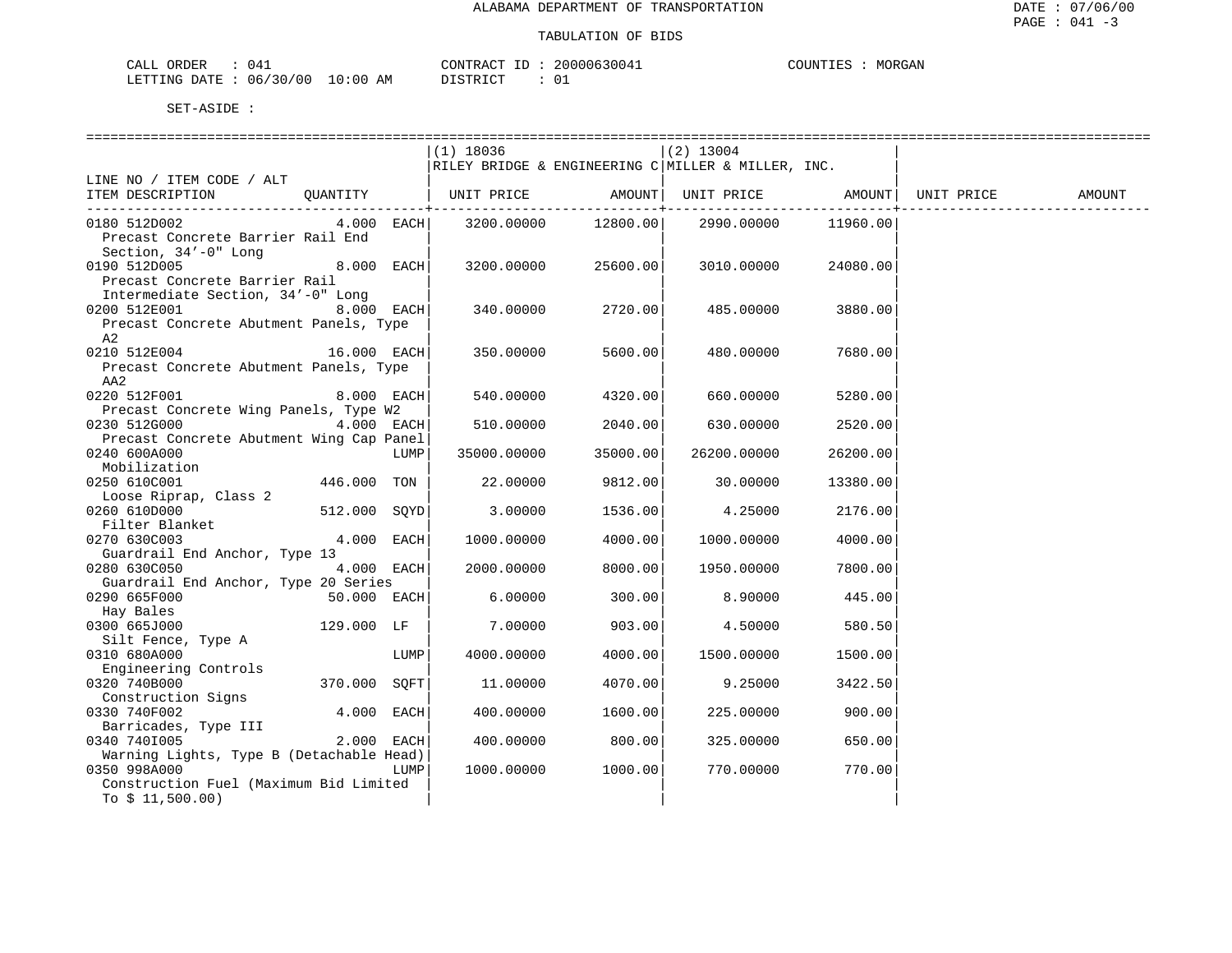#### TABULATION OF BIDS

| 041<br>$\sim$ $\sim$ $\sim$<br>ORDER<br>ىلىل |               | CONTE<br>. . አያ ጀርመ | 200006<br>3004 | MORGAN<br>COUNTIL |
|----------------------------------------------|---------------|---------------------|----------------|-------------------|
| '30/00<br>06/<br>LETTING<br>חים מ⊓           | LO : 00<br>ΑM | חי חים דרד דר       | ◡∸             |                   |

| / ITEM CODE / ALT<br>LINE NO / |          | (1) 18036  |            | $(2)$ 13004<br>$\overline{R}}$ RILEY BRIDGE & ENGINEERING C MILLER & MILLER, INC. |             |            |        |
|--------------------------------|----------|------------|------------|-----------------------------------------------------------------------------------|-------------|------------|--------|
| ITEM DESCRIPTION               | OUANTITY | UNIT PRICE | AMOUNT     | UNIT PRICE                                                                        | AMOUNT      | UNIT PRICE | AMOUNT |
| SECTION TOTALS                 |          |            | 452,847.00 |                                                                                   | 513, 128.00 |            |        |
| CONTRACT TOTALS                |          |            | 452,847.00 |                                                                                   | 513, 128.00 |            |        |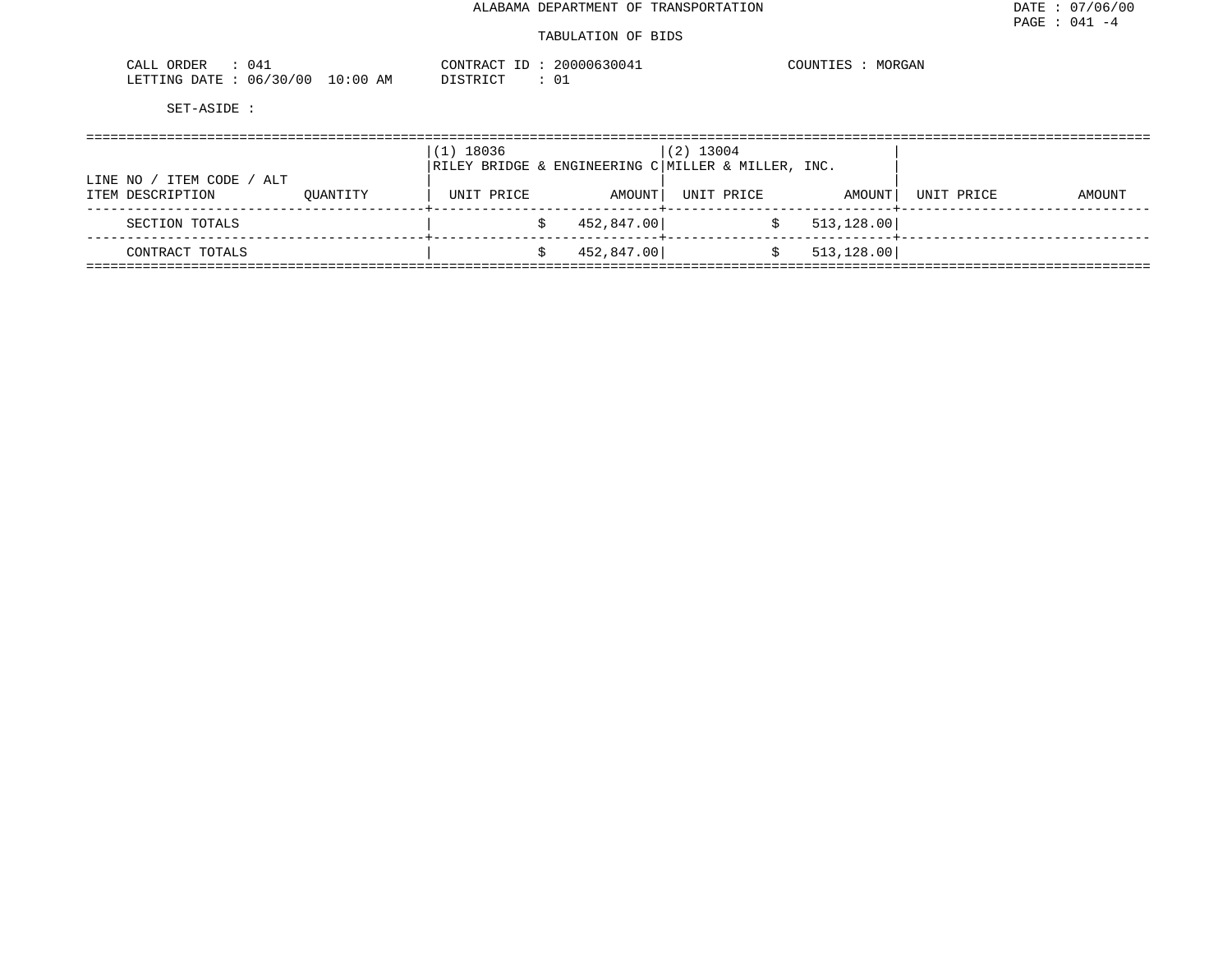DATE :

## VENDOR RANKING

| RANK<br>VENDOR NO. / NAME                                                                                                |                             | TOTAL<br><b>BID</b>                                               | % OVER<br>LOW BID |
|--------------------------------------------------------------------------------------------------------------------------|-----------------------------|-------------------------------------------------------------------|-------------------|
| Shades Creek Greenway Multi-purpose Trail (Phase One) in the<br>City of Homewood. Length - 2.627 mi.<br>SET-ASIDE:       |                             |                                                                   |                   |
| for constructing the Grade, Drain, Pave, Traffic Stripe,<br>Pedestrian Bridges, Signals, Signing, and Landscaping on the |                             |                                                                   |                   |
| CONTRACT DESCRIPTION :                                                                                                   | 150<br>CONTRACT TIME:       | Working Days<br>(available days)<br>$PROJECT(S)$ : CMAO-9802(122) |                   |
| LETTING DATE: 06/30/00<br>10:00 AM                                                                                       | DISTRICT<br>$\therefore$ 03 |                                                                   |                   |
| $\therefore$ 042<br>CALL ORDER                                                                                           | CONTRACT ID: 20000630042    | COUNTIES : JEFFERSON                                              |                   |

| 16048   | WALKER PATTON COMPANY, INC.         | \$2,063,874.70  | 100.0000% |
|---------|-------------------------------------|-----------------|-----------|
| 2 07003 | R. E. GRILLS CONSTRUCTION CO., INC. | \$ 2,204,444.70 | 106.8109% |
| 3 22005 | VETERANS LANDSCAPING COMPANY, INC.  | \$2.619.804.89  | 126.9362% |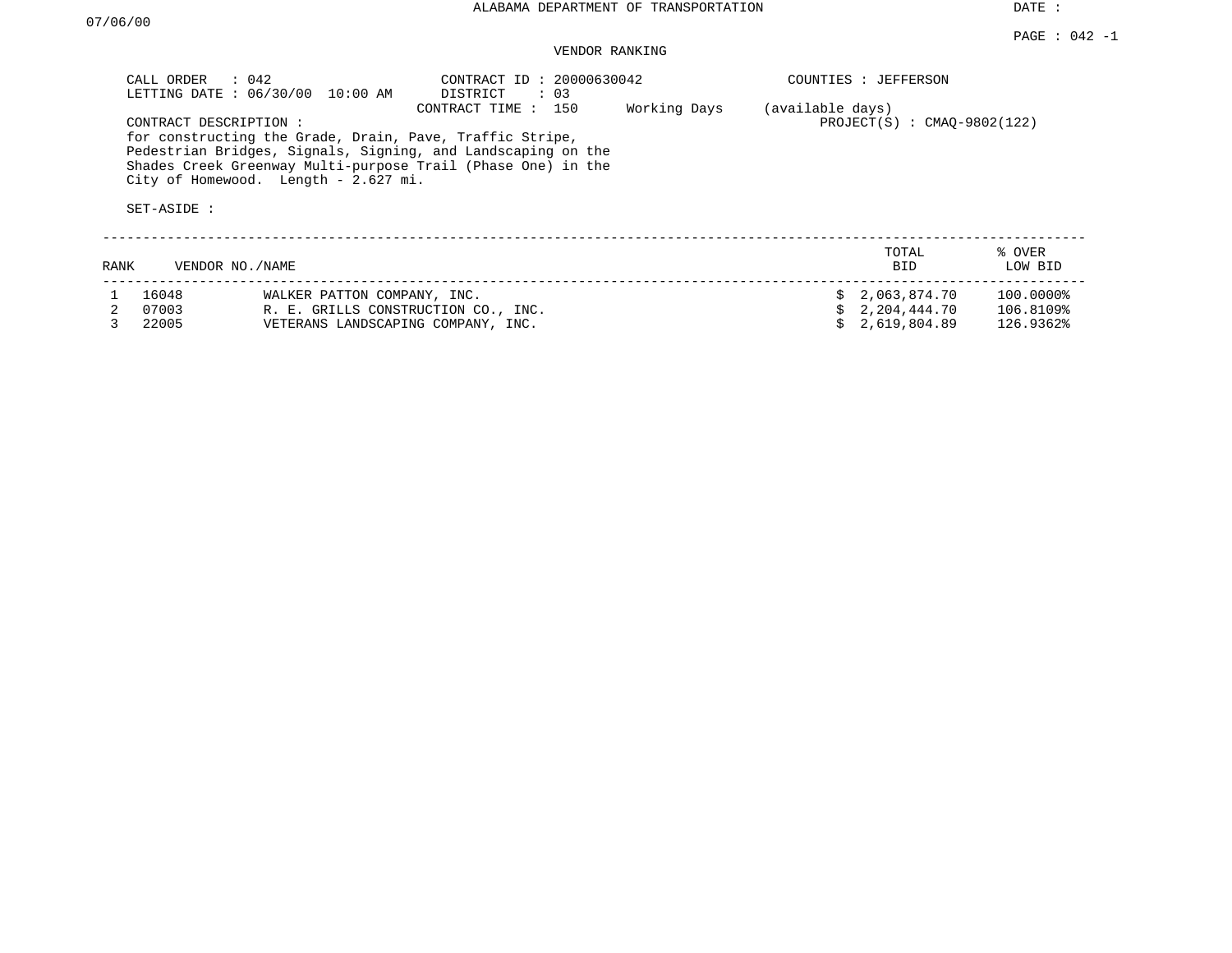| ORDER<br>042<br>لىلە:                                               |                          | $70N$ T $m$ T<br>דים גי<br>$\sim 11M$ | ᇚᆍᇷᇋ<br>יים חחחה<br>$\bigcap$<br>$\cdots$ |
|---------------------------------------------------------------------|--------------------------|---------------------------------------|-------------------------------------------|
| אורידים<br>ገለጥም<br>ິ∩∩<br>06<br>. NG-<br>- 1<br>, , ,<br>---------- | AΜ<br>፡ 0 0<br><b>LV</b> | $\sim$<br>TAT<br>STR.<br>◡ -<br>----  |                                           |

|                                                                                                                  |             | ----------------------------<br>$(1)$ 16048 |           | -----------------------------<br>$(2)$ 07003 |           | ======================<br>$(3)$ 22005<br> WALKER PATTON COMPANY, INC.  R.E. GRILLS CONSTRUCTION CO. VETERANS LANDSCAPING COMPANY |           |
|------------------------------------------------------------------------------------------------------------------|-------------|---------------------------------------------|-----------|----------------------------------------------|-----------|----------------------------------------------------------------------------------------------------------------------------------|-----------|
| LINE NO / ITEM CODE / ALT<br>ITEM DESCRIPTION<br>OUANTITY                                                        |             | UNIT PRICE                                  | AMOUNT    | UNIT PRICE                                   | AMOUNT    | UNIT PRICE                                                                                                                       | AMOUNT    |
| SECTION 0001<br>TOTAL                                                                                            |             |                                             |           |                                              |           |                                                                                                                                  |           |
| 0010 201A000<br>Clearing & Grubbing (Approximately 7<br>Acres)                                                   | LUMP        | 179037.00000                                | 179037.00 | 115000.00000                                 | 115000.00 | 60000.00000                                                                                                                      | 60000.00  |
| 6.000 ACRE<br>0020 201B001<br>Selective Clearing                                                                 |             | 2000.00000                                  | 12000.00  | 3500.00000                                   | 21000.00  | 10000.00000                                                                                                                      | 60000.00  |
| 0030 210A000<br>8900.000 CYIP<br>Unclassified Excavation                                                         |             | 7.05000                                     | 62745.00  | 8,00000                                      | 71200.00  | 20,00000                                                                                                                         | 178000.00 |
| 0040 210D001<br>7900.000<br>Borrow Excavation (Loose Truckbed<br>Measurement)                                    | CYIP        | 13.00000                                    | 102700.00 | 17.00000                                     | 134300.00 | 20.00000                                                                                                                         | 158000.00 |
| 0050 214A000<br>615.000<br>CUYD<br>Structure Excavation                                                          |             | 2.50000                                     | 1537.50   | 10.00000                                     | 6150.00   | 20.00000                                                                                                                         | 12300.00  |
| 0060 214B001<br>1068.000                                                                                         | <b>CUYD</b> | 16.38000                                    | 17493.84  | 17,00000                                     | 18156.00  | 25.00000                                                                                                                         | 26700.00  |
| Foundation Backfill, Commercial<br>0070 230A000<br>135.000 RBST                                                  |             | 474.00000                                   | 63990.00  | 375.00000                                    | 50625.00  | 159.50000                                                                                                                        | 21532.50  |
| Roadbed Processing<br>0080 243A010<br>39303.000                                                                  | SOYD        | 1.82000                                     | 71531.46  | 1,20000                                      | 47163.60  | 3.36000                                                                                                                          | 132058.08 |
| Geosynthetic Reinforcement<br>0090 301A012<br>19144.000<br>Crushed Aggregate Base Course, Type B,                | SYCP        | 5.36000                                     | 102611.84 | 4.00000                                      | 76576.00  | 11,28000                                                                                                                         | 215944.32 |
| Plant Mixed, 6" Compacted Thickness<br>0100 401A000<br>19144.000 SYCP<br>Bituminous Treatment A                  |             | 0.40000                                     | 7657.60   | 0.75000                                      | 14358.00  | 0.55000                                                                                                                          | 10529.20  |
| 0110 429A200<br>1958.000 TON<br>Improved Bituminous Concrete Wearing                                             |             | 47.50000                                    | 93005.00  | 57.00000                                     | 111606.00 | 76.95000                                                                                                                         | 150668.10 |
| Surface Layer, 1/2" Maximum Aggregate<br>Size Mix, ESAL Range A<br>0120 502A001<br>51571.000 LB                  |             | 0.65000                                     | 33521.15  | 0.60000                                      | 30942.60  | 0.53000                                                                                                                          | 27332.63  |
| Steel Reinforcement (Grade 60)<br>0130 505C000<br>140.000 LF                                                     |             | 34.15000                                    | 4781.00   | 31.00000                                     | 4340.00   | 157.50000                                                                                                                        | 22050.00  |
| Steel Piling (HP 10x42)<br>0140 506A005<br>101.000 LF                                                            |             | 362.00000                                   | 36562.00  | 350.00000                                    | 35350.00  | 393.75000                                                                                                                        | 39768.75  |
| Drilled Shaft Excavation, 3'-6" Diameter<br>0150 506B002<br>60.000 LF<br>Special Drilled Shaft Excavation, 3'-6" |             | 551.00000                                   | 33060.00  | 530.00000                                    | 31800.00  | 577.50000                                                                                                                        | 34650.00  |
| Diameter<br>0160 506C021<br>161.000 LF<br>Drilled Shaft Construction, 3'-6"<br>Diameter, Class DS2 Concrete      |             | 45.00000                                    | 7245.00   | 45.00000                                     | 7245.00   | 47.25000                                                                                                                         | 7607.25   |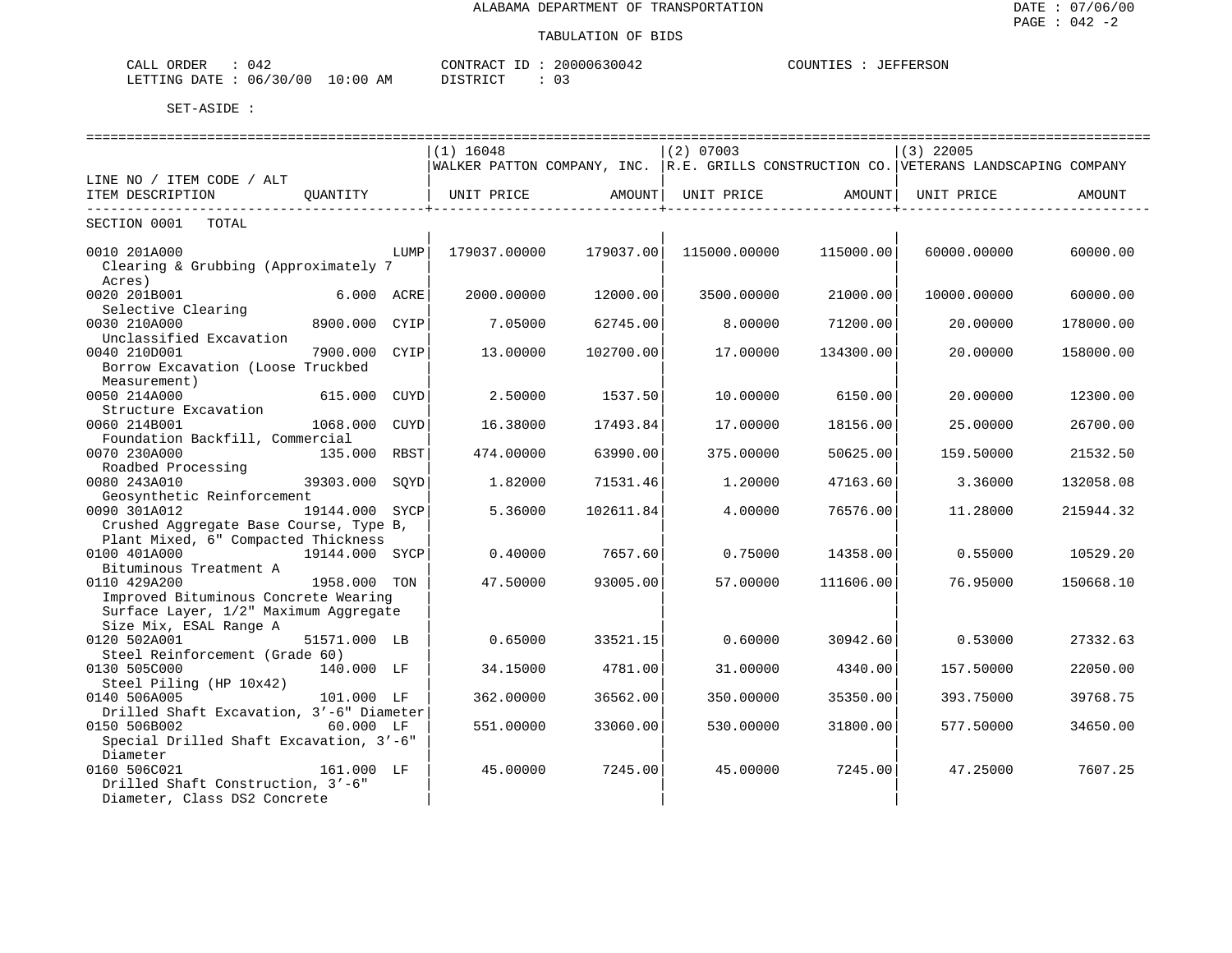| CALL ORDER                      |  |  |          | CONTRACT ID: 20000630042 |  | COUNTIES : JEFFERSON |
|---------------------------------|--|--|----------|--------------------------|--|----------------------|
| LETTING DATE: 06/30/00 10:00 AM |  |  | DISTRICT |                          |  |                      |

|                                                  |               |      | $(1)$ 16048                                                                              |                                          | $(2)$ 07003        |           | $(3)$ 22005  |           |
|--------------------------------------------------|---------------|------|------------------------------------------------------------------------------------------|------------------------------------------|--------------------|-----------|--------------|-----------|
|                                                  |               |      | WALKER PATTON COMPANY, INC. $ R.E.$ GRILLS CONSTRUCTION CO. VETERANS LANDSCAPING COMPANY |                                          |                    |           |              |           |
| LINE NO / ITEM CODE / ALT                        |               |      |                                                                                          |                                          |                    |           |              |           |
| ITEM DESCRIPTION QUANTITY                        |               |      | UNIT PRICE                  AMOUNT    UNIT PRICE                  AMOUNT    UNIT PRICE   |                                          |                    |           |              | AMOUNT    |
| 0170 510A000                                     | 44.000 CUYD   |      |                                                                                          | -----------+------<br>620.00000 27280.00 | 615.00000 27060.00 |           | 420.00000    | 18480.00  |
| Bridge Substructure Concrete, Class A            |               |      |                                                                                          |                                          |                    |           |              |           |
| 0180 516A030                                     |               | LUMP | 244000.00000                                                                             | 244000.00                                | 244000.00000       | 244000.00 | 267750.00000 | 267750.00 |
| Pedestrian Bridge Superstructure at              |               |      |                                                                                          |                                          |                    |           |              |           |
| University Park 271' Long                        |               |      |                                                                                          |                                          |                    |           |              |           |
| 0190 516A031                                     |               | LUMP | 122500.00000                                                                             | 122500.00                                | 122500.00000       | 122500.00 | 138600.00000 | 138600.00 |
| Pedestrian Bridge Superstructure at              |               |      |                                                                                          |                                          |                    |           |              |           |
| Brookwood Blvd. 141' Long                        |               |      |                                                                                          |                                          |                    |           |              |           |
| 0200 524A011<br>Culvert Concrete (Cast In Place) | 30.000 CUYD   |      | 619.00000                                                                                | 18570.00                                 | 1000.00000         | 30000.00  | 700.00000    | 21000.00  |
| 0210 524B011                                     | 36.000 CUYD   |      | 619.00000                                                                                | 22284.00                                 | 1000.00000         | 36000.00  | 700.00000    | 25200.00  |
| Culvert Concrete Extension (Cast In              |               |      |                                                                                          |                                          |                    |           |              |           |
| Place)                                           |               |      |                                                                                          |                                          |                    |           |              |           |
| 0220 525A000                                     | 36.000 CUYD   |      | 619.00000                                                                                | 22284.00                                 | 500.00000          | 18000.00  | 700.00000    | 25200.00  |
| Retaining Wall Concrete                          |               |      |                                                                                          |                                          |                    |           |              |           |
| 0230 529A000                                     | 1351.000 SOFT |      | 20.40000                                                                                 | 27560.40                                 | 15,00000           | 20265.00  | 22,00000     | 29722.00  |
| Masonry Wall                                     |               |      |                                                                                          |                                          |                    |           |              |           |
| 0240 529C000                                     | 150.000 CUYD  |      | 13.00000                                                                                 | 1950.00                                  | 17.00000           | 2550.00   | 35.00000     | 5250.00   |
| Select Backfill Material                         |               |      |                                                                                          |                                          |                    |           |              |           |
| 0250 530A001                                     | 241.000 LF    |      | 28.14000                                                                                 | 6781.74                                  | 24.00000           | 5784.00   | 35,00000     | 8435.00   |
| 18" Roadway Pipe (Class 3 R.C.)                  |               |      |                                                                                          |                                          |                    |           |              |           |
| 0260 530A002<br>24" Roadway Pipe (Class 3 R.C.)  | 66.000 LF     |      | 35.81000                                                                                 | 2363.46                                  | 37.00000           | 2442.00   | 42.00000     | 2772.00   |
| 0270 530A004                                     | 20.000 LF     |      | 56.60000                                                                                 | 1132.00                                  | 59.00000           | 1180.00   | 100.00000    | 2000.00   |
| 36" Roadway Pipe (Class 3 R.C.)                  |               |      |                                                                                          |                                          |                    |           |              |           |
| 0280 530A102                                     |               |      | 35.81000                                                                                 | 1432.40                                  | 37.00000           | 1480.00   | 50.00000     | 2000.00   |
| 24" Roadway Pipe (Class 3 R.C.)                  |               |      |                                                                                          |                                          |                    |           |              |           |
| (Extension)                                      |               |      |                                                                                          |                                          |                    |           |              |           |
| 16.000 LF<br>0290 530A105                        |               |      | 72.94000                                                                                 | 1167.04                                  | 90.00000           | 1440.00   | 100.00000    | 1600.00   |
| 42" Roadway Pipe (Class 3 R.C.)                  |               |      |                                                                                          |                                          |                    |           |              |           |
| (Extension)                                      |               |      |                                                                                          |                                          |                    |           |              |           |
| 0300 530B005                                     | 36.000 LF     |      | 93.35000                                                                                 | 3360.60                                  | 104.00000          | 3744.00   | 200.00000    | 7200.00   |
| 51" Span, 31" Rise Roadway Pipe (Class<br>3 R.C. |               |      |                                                                                          |                                          |                    |           |              |           |
| $39.000$ LF<br>0310 530B007                      |               |      | 110.54000                                                                                | 4311.06                                  | 117.00000          | 4563.00   | 220.00000    | 8580.00   |
| 65" Span, 40" Rise Roadway Pipe (Class           |               |      |                                                                                          |                                          |                    |           |              |           |
| 3 R.C.                                           |               |      |                                                                                          |                                          |                    |           |              |           |
| 18.000 LF<br>0320 530B008                        |               |      | 145.65000                                                                                | 2621.70                                  | 190.00000          | 3420.00   | 300.00000    | 5400.00   |
| 73" Span, 45" Rise Roadway Pipe (Class           |               |      |                                                                                          |                                          |                    |           |              |           |
| 3 R.C.                                           |               |      |                                                                                          |                                          |                    |           |              |           |
| 0330 530B009                                     | 18.000 LF     |      | 190.35000                                                                                | 3426.30                                  | 275.00000          | 4950.00   | 500.00000    | 9000.00   |
| 88" Span, 54" Rise Roadway Pipe (Class           |               |      |                                                                                          |                                          |                    |           |              |           |
| 3 R.C.                                           |               |      |                                                                                          |                                          |                    |           |              |           |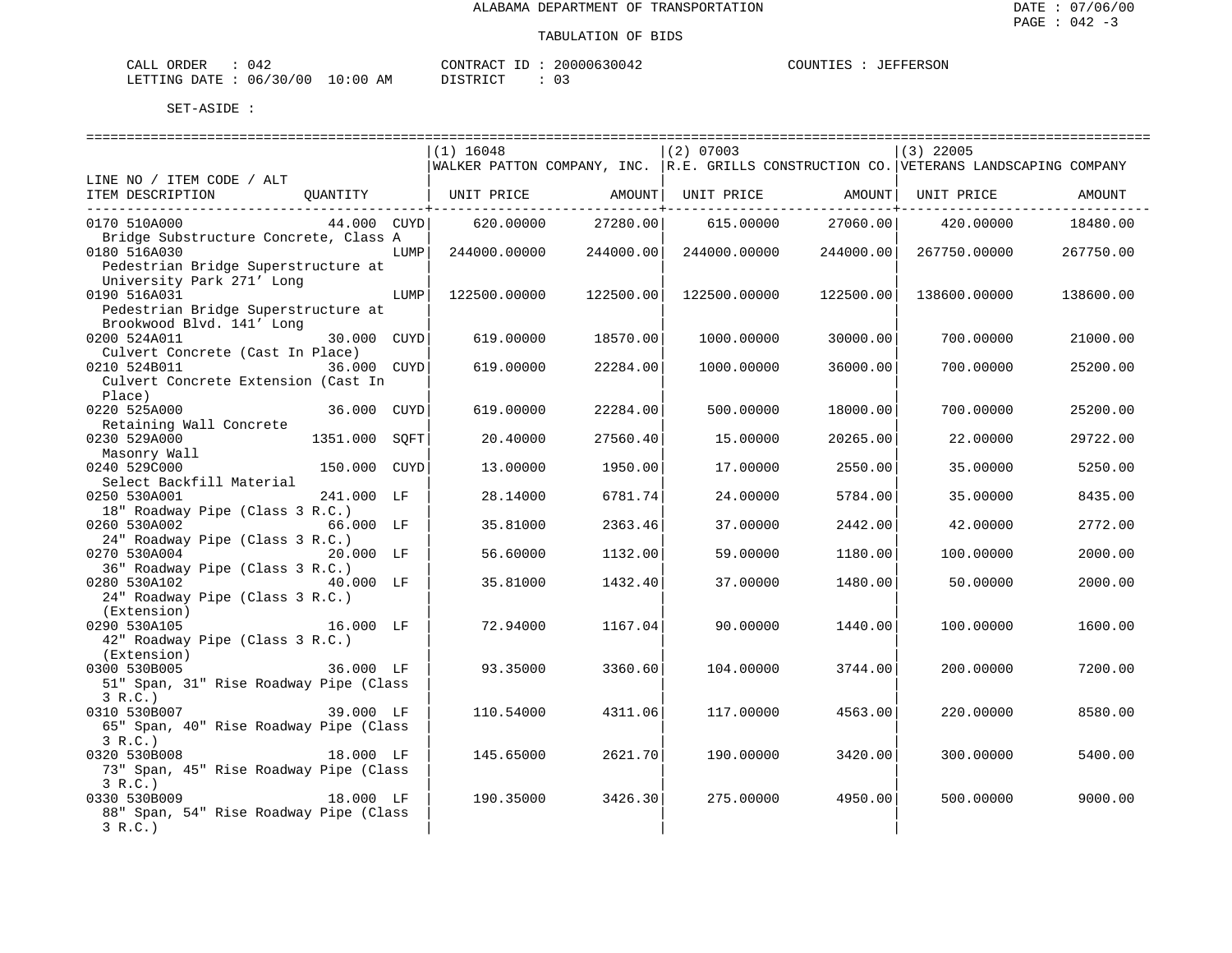| CALL ORDER                       |  | CONTRACT ID | 20000630042 | COUNTIES | JEFFERSON |
|----------------------------------|--|-------------|-------------|----------|-----------|
| LETTING DATE : 06/30/00 10:00 AM |  | DISTRICT    |             |          |           |

|                                        |              |      | ==============================                                                            |           | ==============================                                                                          |                           | ================================ |           |
|----------------------------------------|--------------|------|-------------------------------------------------------------------------------------------|-----------|---------------------------------------------------------------------------------------------------------|---------------------------|----------------------------------|-----------|
|                                        |              |      | $(1)$ 16048                                                                               |           | $(2)$ 07003                                                                                             |                           | $(3)$ 22005                      |           |
|                                        |              |      | WALKER PATTON COMPANY, INC.   R.E. GRILLS CONSTRUCTION CO.   VETERANS LANDSCAPING COMPANY |           |                                                                                                         |                           |                                  |           |
| LINE NO / ITEM CODE / ALT              |              |      |                                                                                           |           |                                                                                                         |                           |                                  |           |
| ITEM DESCRIPTION OUANTITY              |              |      |                                                                                           |           | UNIT PRICE                AMOUNT    UNIT PRICE               AMOUNT    UNIT PRICE                AMOUNT |                           |                                  |           |
| -------------------------------        |              |      |                                                                                           |           |                                                                                                         | ------------------+------ |                                  |           |
| 0340 600A000                           |              | LUMP | 119205.00000                                                                              | 119205.00 | 176000.00000                                                                                            | 176000.00                 | 132532.00000                     | 132532.00 |
| Mobilization                           |              |      |                                                                                           |           |                                                                                                         |                           |                                  |           |
| 0350 602C000                           | 36.000 EACH  |      | 35.00000                                                                                  | 1260.00   | 180.00000                                                                                               | 6480.00                   | 200.00000                        | 7200.00   |
| Permanent Easement Marker              |              |      |                                                                                           |           |                                                                                                         |                           |                                  |           |
| 0360 603A001                           | $1.000$ EACH |      | 7000.00000                                                                                | 7000.00   | 9000.00000                                                                                              | 9000.00                   | 10000.00000                      | 10000.00  |
| Furnishing Type 2 Field Office         |              |      |                                                                                           |           |                                                                                                         |                           |                                  |           |
| 0370 606A000                           | 9500.000 LF  |      | 6.00000                                                                                   | 57000.00  | 7.00000                                                                                                 | 66500.00                  | 8.50000                          | 80750.00  |
|                                        |              |      |                                                                                           |           |                                                                                                         |                           |                                  |           |
| 6" Underdrain Pipe                     |              |      |                                                                                           |           |                                                                                                         |                           |                                  |           |
| 0380 610C001                           | 243.000 TON  |      | 23.76000                                                                                  | 5773.68   | 23.00000                                                                                                | 5589.00                   | 26.00000                         | 6318.00   |
| Loose Riprap, Class 2                  |              |      |                                                                                           |           |                                                                                                         |                           |                                  |           |
| 0390 610D002                           | 900.000 SOYD |      | 1.75000                                                                                   | 1575.00   | 3.00000                                                                                                 | 2700.00                   | 2.50000                          | 2250.00   |
| Filter Blanket, Geotextile (Non-Woven) |              |      |                                                                                           |           |                                                                                                         |                           |                                  |           |
| 0400 614A000                           | 20.000 CUYD  |      | 206.00000                                                                                 | 4120.00   | 270,00000                                                                                               | 5400.00                   | 300,00000                        | 6000.00   |
| Slope Paving                           |              |      |                                                                                           |           |                                                                                                         |                           |                                  |           |
| 0410 614A001                           | 110.000 CUYD |      | 264.00000                                                                                 | 29040.00  | 300.00000                                                                                               | 33000.00                  | 500.00000                        | 55000.00  |
| Slope Paving (Under Bridges)           |              |      |                                                                                           |           |                                                                                                         |                           |                                  |           |
| 0420 618A000                           | 210.000 SOYD |      | 23.75000                                                                                  | 4987.50   | 30.00000                                                                                                | 6300.00                   | 40.00000                         | 8400.00   |
| Concrete Sidewalk, 4" Thick            |              |      |                                                                                           |           |                                                                                                         |                           |                                  |           |
| 24.000 EACH<br>0430 619A101            |              |      | 456.00000                                                                                 | 10944.00  | 500.00000                                                                                               | 12000.00                  | 900.00000                        | 21600.00  |
| 18" Side Drain Pipe End Treatment,     |              |      |                                                                                           |           |                                                                                                         |                           |                                  |           |
| Class 1                                |              |      |                                                                                           |           |                                                                                                         |                           |                                  |           |
| 8.000 EACH<br>0440 619A102             |              |      | 657.00000                                                                                 | 5256.00   | 600,00000                                                                                               | 4800.00                   | 900,00000                        | 7200.00   |
| 24" Side Drain Pipe End Treatment,     |              |      |                                                                                           |           |                                                                                                         |                           |                                  |           |
| Class 1                                |              |      |                                                                                           |           |                                                                                                         |                           |                                  |           |
| 0450 619A104                           | 1.000 EACH   |      | 875,00000                                                                                 | 875.00    | 1000.00000                                                                                              | 1000.00                   | 1400.00000                       | 1400.00   |
| 36" Side Drain Pipe End Treatment,     |              |      |                                                                                           |           |                                                                                                         |                           |                                  |           |
| Class 1                                |              |      |                                                                                           |           |                                                                                                         |                           |                                  |           |
| 1.000 EACH<br>0460 619A105             |              |      | 1600.00000                                                                                | 1600.00   | 11000.00000                                                                                             | 11000.00                  | 10000.00000                      | 10000.00  |
| 42" Side Drain Pipe End Treatment,     |              |      |                                                                                           |           |                                                                                                         |                           |                                  |           |
| Class 1                                |              |      |                                                                                           |           |                                                                                                         |                           |                                  |           |
| 0470 619B024                           | 2.000 EACH   |      | 7978.00000                                                                                | 15956.00  | 13000.00000                                                                                             | 26000.00                  | 10000.00000                      | 20000.00  |
| 88" Span, 54" Rise Roadway Pipe End    |              |      |                                                                                           |           |                                                                                                         |                           |                                  |           |
| Treatment, Class 1                     |              |      |                                                                                           |           |                                                                                                         |                           |                                  |           |
| 0480 619B120                           | 2.000 EACH   |      | 7978.00000                                                                                | 15956.00  | 13000.00000                                                                                             | 26000.00                  | 10000.00000                      | 20000.00  |
|                                        |              |      |                                                                                           |           |                                                                                                         |                           |                                  |           |
| 51" Span, 31" Rise Side Drain Pipe End |              |      |                                                                                           |           |                                                                                                         |                           |                                  |           |
| Treatment, Class 1                     |              |      |                                                                                           |           |                                                                                                         |                           |                                  |           |
| 0490 619B122                           | 4.000 EACH   |      | 7978.00000                                                                                | 31912.00  | 13000.00000                                                                                             | 52000.00                  | 10000.00000                      | 40000.00  |
| 65" Span, 40" Rise Side Drain Pipe End |              |      |                                                                                           |           |                                                                                                         |                           |                                  |           |
| Treatment, Class 1                     |              |      |                                                                                           |           |                                                                                                         |                           |                                  |           |
| 0500 619B123                           | $2.000$ EACH |      | 7978.00000                                                                                | 15956.00  | 13000.00000                                                                                             | 26000.00                  | 10000.00000                      | 20000.00  |
| 73" Span, 45" Rise Side Drain Pipe End |              |      |                                                                                           |           |                                                                                                         |                           |                                  |           |
| Treatment, Class 1                     |              |      |                                                                                           |           |                                                                                                         |                           |                                  |           |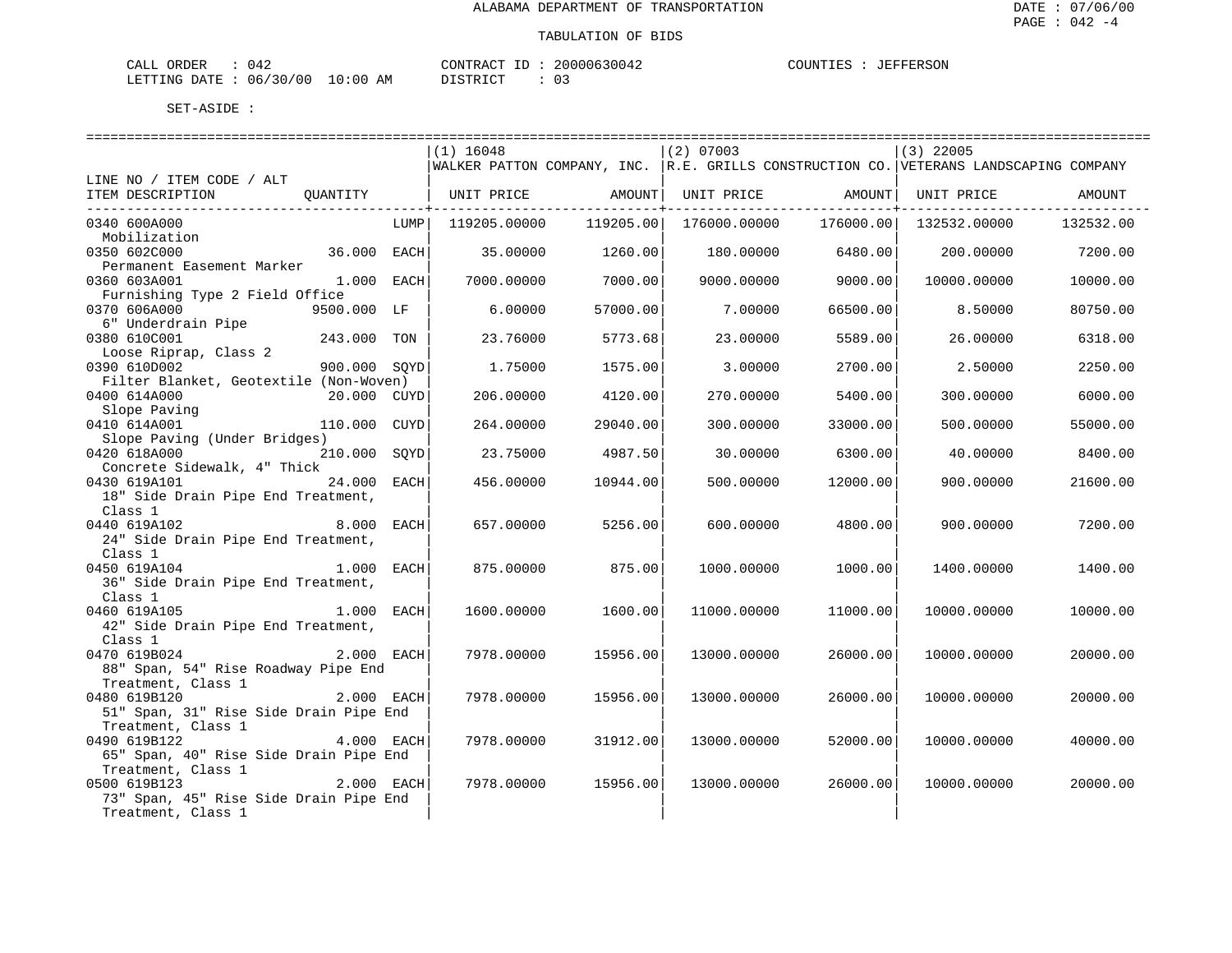| CALL ORDER                       |  | CONTRACT ID | 20000630042 | COUNTIES | JEFFERSON |
|----------------------------------|--|-------------|-------------|----------|-----------|
| LETTING DATE : 06/30/00 10:00 AM |  | DISTRICT    |             |          |           |

|                                                                |               |      | $(1)$ 16048<br>WALKER PATTON COMPANY, INC. R.E. GRILLS CONSTRUCTION CO. VETERANS LANDSCAPING COMPANY |          | $(2)$ 07003 |          | $(3)$ 22005 |          |
|----------------------------------------------------------------|---------------|------|------------------------------------------------------------------------------------------------------|----------|-------------|----------|-------------|----------|
| LINE NO / ITEM CODE / ALT                                      |               |      |                                                                                                      |          |             |          |             |          |
| ITEM DESCRIPTION                                               | QUANTITY      |      | UNIT PRICE                                                                                           | AMOUNT   | UNIT PRICE  | AMOUNT   | UNIT PRICE  | AMOUNT   |
| 0510 620A000<br>Minor Structure Concrete                       | 7.000 CUYD    |      | 375.00000                                                                                            | 2625.00  | 600.00000   | 4200.00  | 500.00000   | 3500.00  |
| 0520 623B000<br>Concrete Curb, Type N                          | 6.000 LF      |      | 12.50000                                                                                             | 75.00    | 17.00000    | 102.00   | 50.00000    | 300.00   |
| 0530 623B001<br>Concrete Curb, Type N Special                  | 14.000 LF     |      | 50.00000                                                                                             | 700.00   | 35.00000    | 490.00   | 50.00000    | 700.00   |
| 0540 623C000<br>Combination Curb & Gutter, Type C              | 800.000 LF    |      | 15.00000                                                                                             | 12000.00 | 10.00000    | 8000.00  | 15.00000    | 12000.00 |
| 0550 629A002<br>Concrete Median Or Safety Barrier, Type        | 50.000 LF     |      | 114,00000                                                                                            | 5700.00  | 68,00000    | 3400.00  | 150.00000   | 7500.00  |
| 7<br>0560 630A000                                              | 550.000 LF    |      | 11.80000                                                                                             | 6490.00  | 10.80000    | 5940.00  | 13.80000    | 7590.00  |
| Steel Beam Guardrail, Class A, Type 1<br>0570 630C001          | 5.000 EACH    |      | 760.00000                                                                                            | 3800.00  | 700.00000   | 3500.00  | 850.00000   | 4250.00  |
| Guardrail End Anchor, Type 8<br>0580 631C000                   | 58.000 LF     |      | 8.00000                                                                                              | 464.00   | 7.50000     | 435.00   | 10.50000    | 609.00   |
| Steel Beam Guardrail Class A, Type 1<br>Reset                  |               |      |                                                                                                      |          |             |          |             |          |
| 0590 631E003<br>Guardrail End Anchor Type 13, Reset            | 1.000 EACH    |      | 695.00000                                                                                            | 695.00   | 625.00000   | 625.00   | 800.00000   | 800.00   |
| 0600 650A000                                                   | 4000.000 CYIP |      | 6.17000                                                                                              | 24680.00 | 7.00000     | 28000.00 | 12.00000    | 48000.00 |
| Topsoil<br>0610 652A050                                        | 2.000 ACRE    |      | 750.00000                                                                                            | 1500.00  | 1270.00000  | 2540.00  | 1000.00000  | 2000.00  |
| Seeding (Mix 1A)<br>0620 652A053                               | 2.000 ACRE    |      | 750.00000                                                                                            | 1500.00  | 1300.00000  | 2600.00  | 1000.00000  | 2000.00  |
| Seeding (Mix 1E)<br>0630 652B050                               | 7.000 ACRE    |      | 400.00000                                                                                            | 2800.00  | 970.00000   | 6790.00  | 500.00000   | 3500.00  |
| Temporary Seeding (Mix 1AT)<br>0640 652D050                    | 7.000 ACRE    |      | 750.00000                                                                                            | 5250.00  | 890.00000   | 6230.00  | 750.00000   | 5250.00  |
| Seeding In Stubble (Mix 1A)<br>0650 654A001                    | 3449.000      | SOYD | 3.77000                                                                                              | 13002.73 | 4.00000     | 13796.00 | 3.00000     | 10347.00 |
| Solid Sodding (Bermuda)<br>0660 656A000                        | 11.000 ACRE   |      | 600.00000                                                                                            | 6600.00  | 330.00000   | 3630.00  | 650.00000   | 7150.00  |
| Mulching, Class A, Type 1<br>0670 660C040                      | 20.000 EACH   |      | 18.00000                                                                                             | 360.00   | 18.00000    | 360.00   | 16.25000    | 325.00   |
| Shrubs, Ilex Cornuta Burfordii Nana<br>(Dwarf Burford Holly)   |               |      |                                                                                                      |          |             |          |             |          |
| 0680 660C059<br>Shrubs, Juniperus Parsoni (Parsons             | 112.000       | EACH | 18.00000                                                                                             | 2016.00  | 18.00000    | 2016.00  | 21.13000    | 2366.56  |
| Juniper)<br>0690 660C113                                       | 23.000        | EACH | 140.00000                                                                                            | 3220.00  | 160.00000   | 3680.00  | 308.75000   | 7101.25  |
| Shrubs, Ilex Aquifolium X Cornuta<br>(Nellie R. Stevens Holly) |               |      |                                                                                                      |          |             |          |             |          |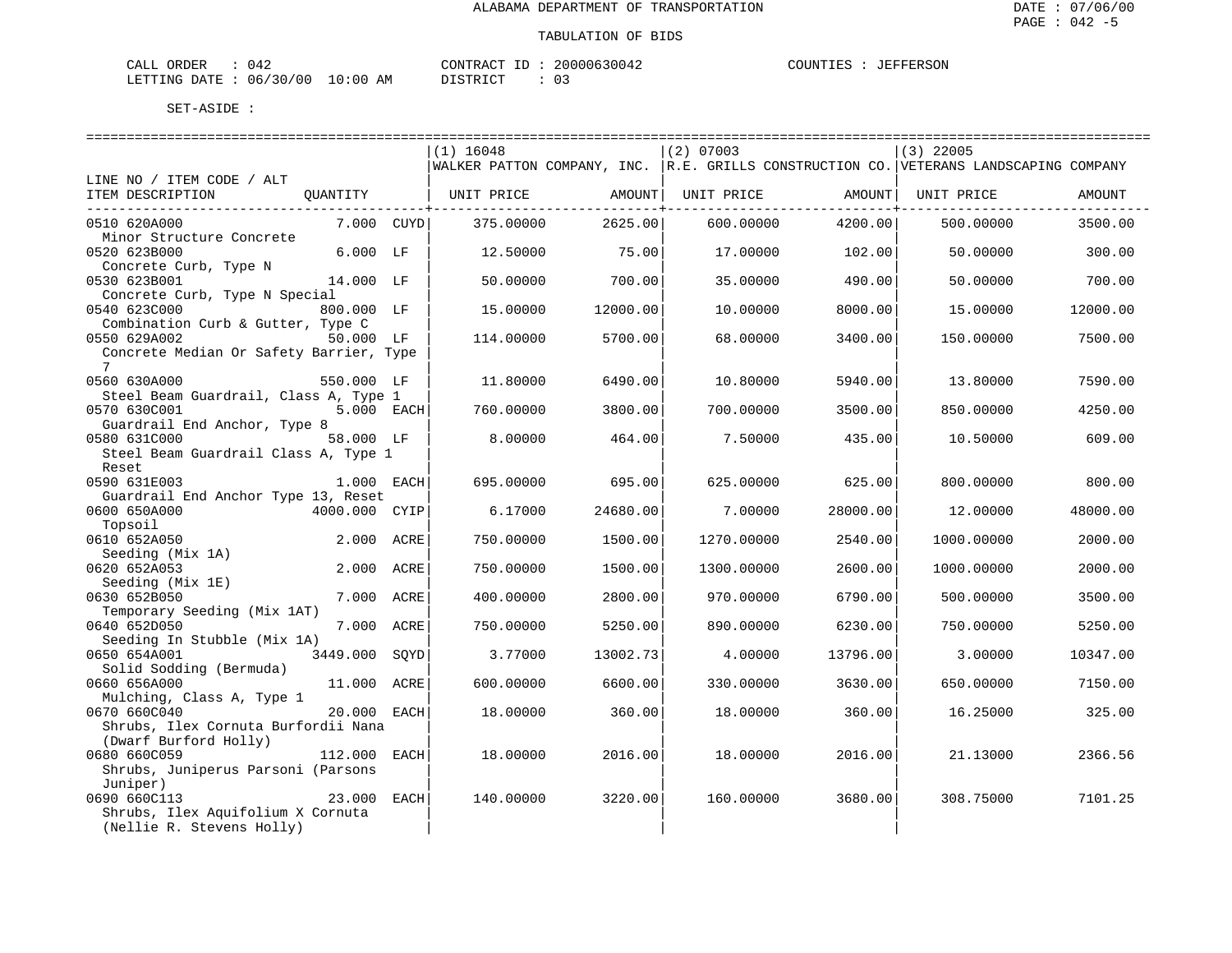| 042<br>CALL ORDER               | CONTRACT ID: 20000630042 | COUNTIES : JEFFERSON |
|---------------------------------|--------------------------|----------------------|
| LETTING DATE: 06/30/00 10:00 AM | DISTRICT                 |                      |

|                                               |               |      | $(1)$ 16048                                                                               |                            | $(2)$ 07003 |                       | (3) 22005                      |          |
|-----------------------------------------------|---------------|------|-------------------------------------------------------------------------------------------|----------------------------|-------------|-----------------------|--------------------------------|----------|
|                                               |               |      | WALKER PATTON COMPANY, INC.   R.E. GRILLS CONSTRUCTION CO.   VETERANS LANDSCAPING COMPANY |                            |             |                       |                                |          |
| LINE NO / ITEM CODE / ALT                     |               |      |                                                                                           |                            |             |                       |                                |          |
| ITEM DESCRIPTION QUANTITY   UNIT PRICE AMOUNT |               |      |                                                                                           | -----------------+-------- |             | ------------------+-- | UNIT PRICE AMOUNT   UNIT PRICE | AMOUNT   |
| 0700 660D002                                  | $28.000$ EACH |      | 400.00000                                                                                 | 11200.00                   | 375.00000   | 10500.00              | 812.50000                      | 22750.00 |
| Trees, Acer Rubrum (Red Maple)                |               |      |                                                                                           |                            |             |                       |                                |          |
| 0710 660D010                                  | 81.000 EACH   |      | 275.00000                                                                                 | 22275.00                   | 300.00000   | 24300.00              | 195.00000                      | 15795.00 |
| Trees, Betula Nigra (River Birch)             |               |      |                                                                                           |                            |             |                       |                                |          |
| 0720 660D022                                  | 13.000 EACH   |      | 375.00000                                                                                 | 4875.00                    | 360.00000   | 4680.00               | 585.00000                      | 7605.00  |
| Trees, Fraxinum Americana (White Ash)         |               |      |                                                                                           |                            |             |                       |                                |          |
| 0730 660D069                                  | 51.000 EACH   |      | 365.00000                                                                                 | 18615.00                   | 400.00000   | 20400.00              | 390.00000                      | 19890.00 |
| Trees, Nyssa Acquatica (Blackqum)             |               |      |                                                                                           |                            |             |                       |                                |          |
| 0740 660D098                                  | 86.000 EACH   |      | 315.00000                                                                                 | 27090.00                   | 330.00000   | 28380.00              | 568,00000                      | 48848.00 |
| Trees, Quercus Alba (White Oak)               |               |      |                                                                                           |                            |             |                       |                                |          |
| 0750 660D148<br>55.000 EACH                   |               |      | 185.00000                                                                                 | 10175.00                   | 175.00000   | 9625.00               | 113.75000                      | 6256.25  |
| Trees, Cercis Canadensis 'Alba' ('Alba'       |               |      |                                                                                           |                            |             |                       |                                |          |
| Redbud)                                       |               |      |                                                                                           |                            |             |                       |                                |          |
| 0760 665F000<br>200.000 EACH                  |               |      | 5.00000                                                                                   | 1000.00                    | 5.00000     | 1000.00               | 7.00000                        | 1400.00  |
| Hay Bales                                     |               |      |                                                                                           |                            |             |                       |                                |          |
| 0770 665H000                                  | 3.000 EACH    |      | 600.00000                                                                                 | 1800.00                    | 1000.00000  | 3000.00               | 1000.00000                     | 3000.00  |
| Erosion Control Check Dams, Type 1            |               |      |                                                                                           |                            |             |                       |                                |          |
| 0780 665J000                                  | 15485.000 LF  |      | 1.61000                                                                                   | 24930.85                   | 3.50000     | 54197.50              | 2.60000                        | 40261.00 |
| Silt Fence, Type A<br>0790 680A000            |               |      |                                                                                           |                            |             |                       |                                |          |
| Engineering Controls                          |               | LUMP | 27000.00000                                                                               | 27000.00                   | 35000.00000 | 35000.00              | 20000.00000                    | 20000.00 |
| 0800 701A031                                  | 5.000 MILE    |      | 1550.00000                                                                                | 7750.00                    | 1400.00000  | 7000.00               | 1800.00000                     | 9000.00  |
| Solid White, Class 2, Type A Traffic          |               |      |                                                                                           |                            |             |                       |                                |          |
| Stripe (0.06" Thick)                          |               |      |                                                                                           |                            |             |                       |                                |          |
| 5.000 MILE<br>0810 701A036                    |               |      | 1770.00000                                                                                | 8850.00                    | 1600.00000  | 8000.00               | 1850.00000                     | 9250.00  |
| Solid Yellow, Class 2, Type A Traffic         |               |      |                                                                                           |                            |             |                       |                                |          |
| Stripe (0.06" Thick)                          |               |      |                                                                                           |                            |             |                       |                                |          |
| 0820 703A002                                  | 1080.000 SOFT |      | 1.90000                                                                                   | 2052.00                    | 1,80000     | 1944.00               | 2,00000                        | 2160.00  |
| Traffic Control Markings, Class 2, Type       |               |      |                                                                                           |                            |             |                       |                                |          |
| $\mathbb{A}$                                  |               |      |                                                                                           |                            |             |                       |                                |          |
| 0830 703C000                                  | 20.000 SOFT   |      | 1,10000                                                                                   | 22.00                      | 1,00000     | 20.00                 | 2,00000                        | 40.00    |
| Removal Of Existing Traffic Control           |               |      |                                                                                           |                            |             |                       |                                |          |
| Markings Or Legends (Paint)                   |               |      |                                                                                           |                            |             |                       |                                |          |
| 0840 710A115                                  | 77.000 SOFT   |      | 16.05000                                                                                  | 1235.85                    | 16.00000    | 1232.001              | 30.00000                       | 2310.00  |
| Class 4, Aluminum Flat Sign Panels            |               |      |                                                                                           |                            |             |                       |                                |          |
| 0.08" Thick Or Steel Flat Sign Panels         |               |      |                                                                                           |                            |             |                       |                                |          |
| 14 Gauge (Type III Or Type IV                 |               |      |                                                                                           |                            |             |                       |                                |          |
| Background)                                   |               |      |                                                                                           |                            |             |                       |                                |          |
| 0850 710B001                                  | 210.000 LF    |      | 7.10000                                                                                   | 1491.00                    | 6.50000     | 1365.00               | 11,00000                       | 2310.00  |
| Roadway Sign Post (#3 "U" Channel             |               |      |                                                                                           |                            |             |                       |                                |          |
| Galvanized Steel)                             |               |      |                                                                                           |                            |             |                       |                                |          |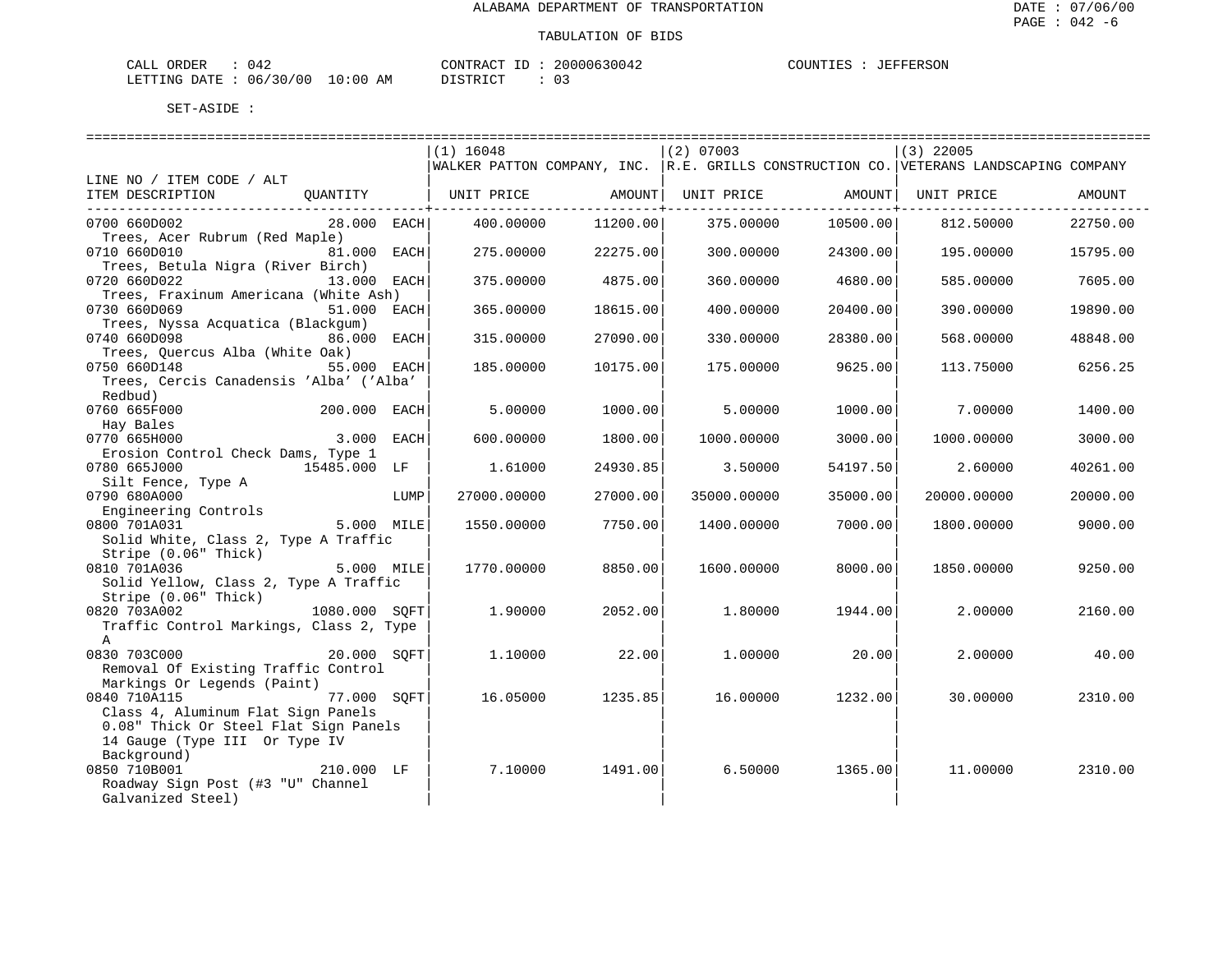| CALL ORDER                       | 042 | CONTRACT ID: | 20000630042 | COUNTIES | JEFFERSON |
|----------------------------------|-----|--------------|-------------|----------|-----------|
| LETTING DATE : 06/30/00 10:00 AM |     | DISTRICT     |             |          |           |

|                                                                                                                                                                    |              |      | $(1)$ 16048                                                                                                                                                                                                                                                                                                                                                                                                                                                                                                                                               |                 | $(2)$ 07003 |                      | $(3)$ 22005                                                                           |                                                                                                                    |
|--------------------------------------------------------------------------------------------------------------------------------------------------------------------|--------------|------|-----------------------------------------------------------------------------------------------------------------------------------------------------------------------------------------------------------------------------------------------------------------------------------------------------------------------------------------------------------------------------------------------------------------------------------------------------------------------------------------------------------------------------------------------------------|-----------------|-------------|----------------------|---------------------------------------------------------------------------------------|--------------------------------------------------------------------------------------------------------------------|
|                                                                                                                                                                    |              |      |                                                                                                                                                                                                                                                                                                                                                                                                                                                                                                                                                           |                 |             |                      | WALKER PATTON COMPANY, INC. R.E. GRILLS CONSTRUCTION CO. VETERANS LANDSCAPING COMPANY |                                                                                                                    |
| LINE NO / ITEM CODE / ALT                                                                                                                                          |              |      |                                                                                                                                                                                                                                                                                                                                                                                                                                                                                                                                                           |                 |             |                      |                                                                                       |                                                                                                                    |
| ITEM DESCRIPTION                                                                                                                                                   |              |      | $\begin{array}{c c c c c} \hline \text{QUANT} & \text{UNIT} & \text{UNIT} & \text{UNIT} & \text{UNIT} & \text{UNIT} & \text{UNIT} & \text{UNIT} & \text{UNIT} & \text{UNIT} & \text{UNIT} & \text{UNIT} & \text{UNIT} & \text{UNIT} & \text{UNIT} & \text{UNIT} & \text{Matrix} & \text{Matrix} & \text{Matrix} & \text{Matrix} & \text{Matrix} & \text{Matrix} & \text{Matrix} & \text{Matrix} & \text{Matrix} & \text{Matrix} & \text{Matrix} & \text{Matrix} & \text{Matrix} & \text{Matrix} & \text{Matrix} & \text{Matrix} & \text{Matrix} & \text{$ |                 |             |                      |                                                                                       | AMOUNT                                                                                                             |
| 0860 730C016<br>Furnishing And Installing Traffic<br>Control Unit (Partial) Lakeshore                                                                              |              | LUMP | 6269.00000                                                                                                                                                                                                                                                                                                                                                                                                                                                                                                                                                | 6269.00         | 1000.00000  | 1000.00              | 7500.00000                                                                            | 7500.00                                                                                                            |
| Parkway at University Park Entrance #1<br>0870 730C017<br>Furnishing And Installing Traffic<br>Control Unit (Partial) Brookwood<br>Boulevard at Shades Creek Trail |              | LUMP | 6300.00000                                                                                                                                                                                                                                                                                                                                                                                                                                                                                                                                                | 6300.00         | 3500.00000  | 3500.00              | 3500.00000                                                                            | 3500.00                                                                                                            |
| 0880 730L000<br>3/4", Metallic, Conduit                                                                                                                            | 15.000 LF    |      | 7.00000                                                                                                                                                                                                                                                                                                                                                                                                                                                                                                                                                   | 105.00          | 30,00000    | 450.00               | 20,00000                                                                              | 300.00                                                                                                             |
| 0890 730L002<br>1", Metallic, Conduit                                                                                                                              | $10.000$ LF  |      | 9,00000                                                                                                                                                                                                                                                                                                                                                                                                                                                                                                                                                   | 90.00           | 30,00000    | 300.00               | 20.00000                                                                              | 200.00                                                                                                             |
| 0900 730L003<br>1", Non-Metallic, Conduit                                                                                                                          | 100.000 LF   |      | 7.00000                                                                                                                                                                                                                                                                                                                                                                                                                                                                                                                                                   | 700.00          | 17.00000    | 1700.00              | 12.00000                                                                              | 1200.00                                                                                                            |
| 0910 7300000<br>Pedestrian Signal Head, Type "D"                                                                                                                   | 2.000 EACH   |      | 1700.00000                                                                                                                                                                                                                                                                                                                                                                                                                                                                                                                                                | 3400.00         | 900.00000   | 1800.00              | 1500.00000                                                                            | 3000.00                                                                                                            |
| 0920 730T000<br>Wood Pole                                                                                                                                          | 2.000 EACH   |      | 500.00000                                                                                                                                                                                                                                                                                                                                                                                                                                                                                                                                                 | 1000.00         | 400.00000   | 800.00               | 1000.00000                                                                            | 2000.00                                                                                                            |
| 0930 740B000<br>Construction Signs                                                                                                                                 | 256.000      | SOFT | 8.50000                                                                                                                                                                                                                                                                                                                                                                                                                                                                                                                                                   | 2176.00         | 8,00000     | 2048.00              | 10.00000                                                                              | 2560.00                                                                                                            |
| 0940 740D000<br>Channelizing Drums                                                                                                                                 | 192.000 EACH |      | 47.00000                                                                                                                                                                                                                                                                                                                                                                                                                                                                                                                                                  | 9024.00         | 45.00000    | 8640.00              | 75.00000                                                                              | 14400.00                                                                                                           |
| 0950 740F002<br>Barricades, Type III                                                                                                                               | 15.000 EACH  |      | 217,00000                                                                                                                                                                                                                                                                                                                                                                                                                                                                                                                                                 | 3255.00         | 210,00000   | 3150.00              | 300,00000                                                                             | 4500.00                                                                                                            |
| 0960 7401005<br>Warning Lights, Type B (Detachable Head)                                                                                                           | 12.000 EACH  |      | 360.00000                                                                                                                                                                                                                                                                                                                                                                                                                                                                                                                                                 | 4320.00         | 260.00000   | 3120.00              | 450.00000                                                                             | 5400.00                                                                                                            |
| 0970 789A000<br>Multi-Purpose Trail Head (Includes All<br>Appurtenances Shown On Plans)                                                                            |              | LUMP | 91477.00000                                                                                                                                                                                                                                                                                                                                                                                                                                                                                                                                               | 91477.00        | 86000.00000 | 86000.00             | 55100.00000                                                                           | 55100.00                                                                                                           |
| 0980 998A000<br>Construction Fuel (Maximum Bid Limited<br>To $$71,000.00)$                                                                                         |              | LUMP | 1000.00000                                                                                                                                                                                                                                                                                                                                                                                                                                                                                                                                                | 1000.00         |             | 10000.00000 10000.00 | $1.00000$ 1.00                                                                        |                                                                                                                    |
| SECTION TOTALS                                                                                                                                                     |              |      |                                                                                                                                                                                                                                                                                                                                                                                                                                                                                                                                                           |                 |             |                      |                                                                                       | $\frac{1}{2}$ \$ 2,063,874.70 $\left  \begin{array}{ccc} 2 & 2.204 & 444 & 70 \end{array} \right $ \$ 2,619,804.89 |
| CONTRACT TOTALS                                                                                                                                                    |              |      |                                                                                                                                                                                                                                                                                                                                                                                                                                                                                                                                                           | \$2,063,874.70] |             | \$2,204,444.70]      |                                                                                       | \$2.619.804.89                                                                                                     |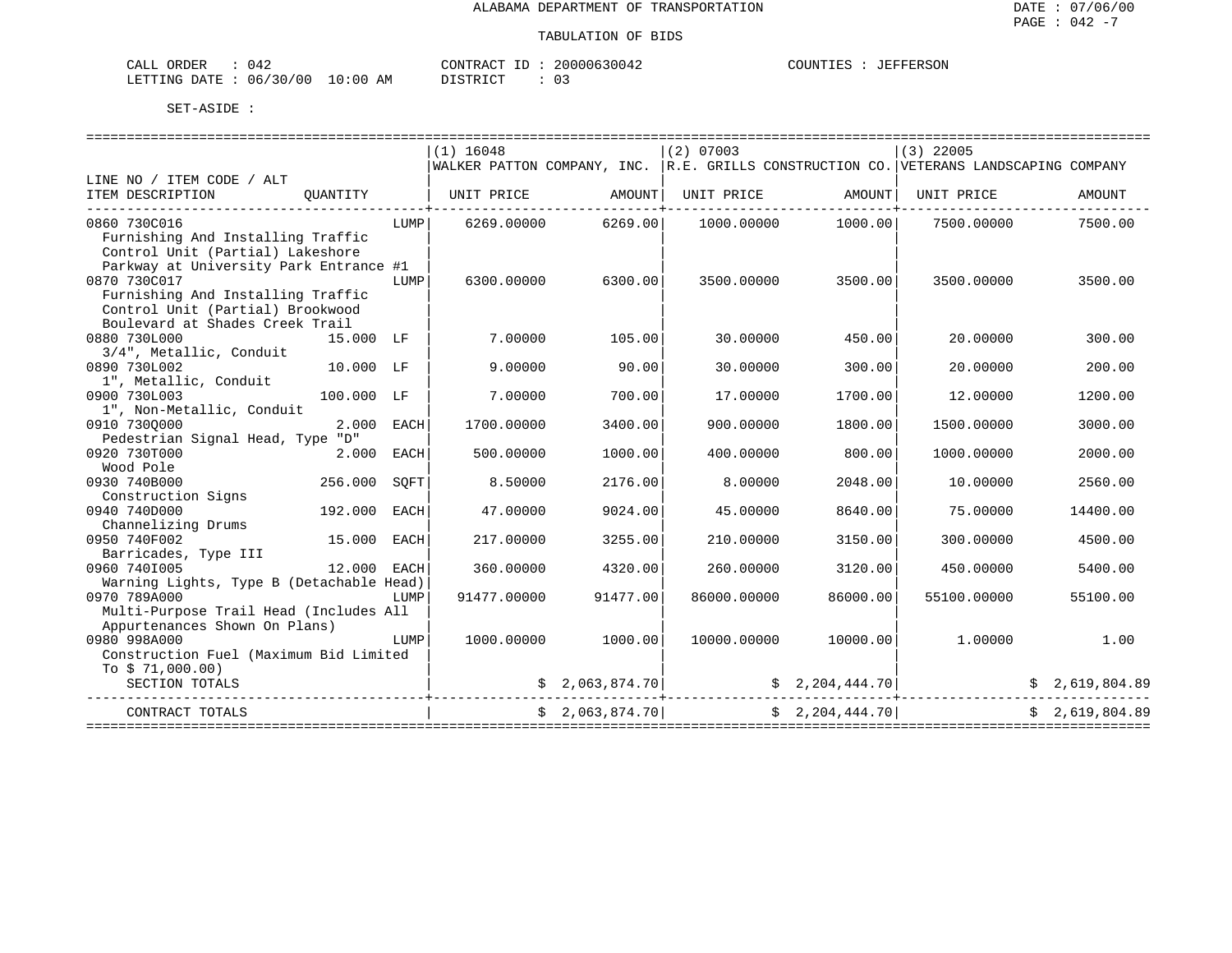## VENDOR RANKING

| CALL ORDER : 050<br>LETTING DATE : 06/30/00 10:00 AM                            | CONTRACT ID: 20000630050<br>: 09<br>DISTRICT | COUNTIES : BALDWIN            |
|---------------------------------------------------------------------------------|----------------------------------------------|-------------------------------|
|                                                                                 | -90<br>Working Days<br>CONTRACT TIME :       | (available days)              |
| CONTRACT DESCRIPTION:<br>for constructing the Widening, Resurfacing and Traffic | MOBILE                                       | $PROJECT(S) : ST-002-042-007$ |
| Stripe on U.S.#98 from Elberta to Miflin Creek and from                         |                                              |                               |
| C.R.#93 to Lillian Bridge.                                                      |                                              |                               |
| SET-ASIDE:                                                                      |                                              |                               |

| RANK |       | VENDOR NO./NAME                     | TOTAL<br><b>BID</b> | % OVER<br>LOW BID |
|------|-------|-------------------------------------|---------------------|-------------------|
|      | 19058 | SJ & L, INC.                        | 668,981.37          | 100.0000%         |
|      | 23011 | HOSEA O. WEAVER & SONS, INC.        | 715,602.51          | 106.9689%         |
|      | 23007 | M.C. WILLIAMS CONTRACTING CO., INC. | 770,761.52          | 115.2141%         |
|      | 13008 | MOBILE ASPHALT COMPANY, LLC         | 798,086.80          | 119.2988%         |
| 5.   | 23029 | J. S. WALTON & COMPANY, INC.        | 799,618.04          | 119.5276%         |
|      | 01053 | ANDERSON COLUMBIA CO., INC.         | 838,186.30          | 125.2929%         |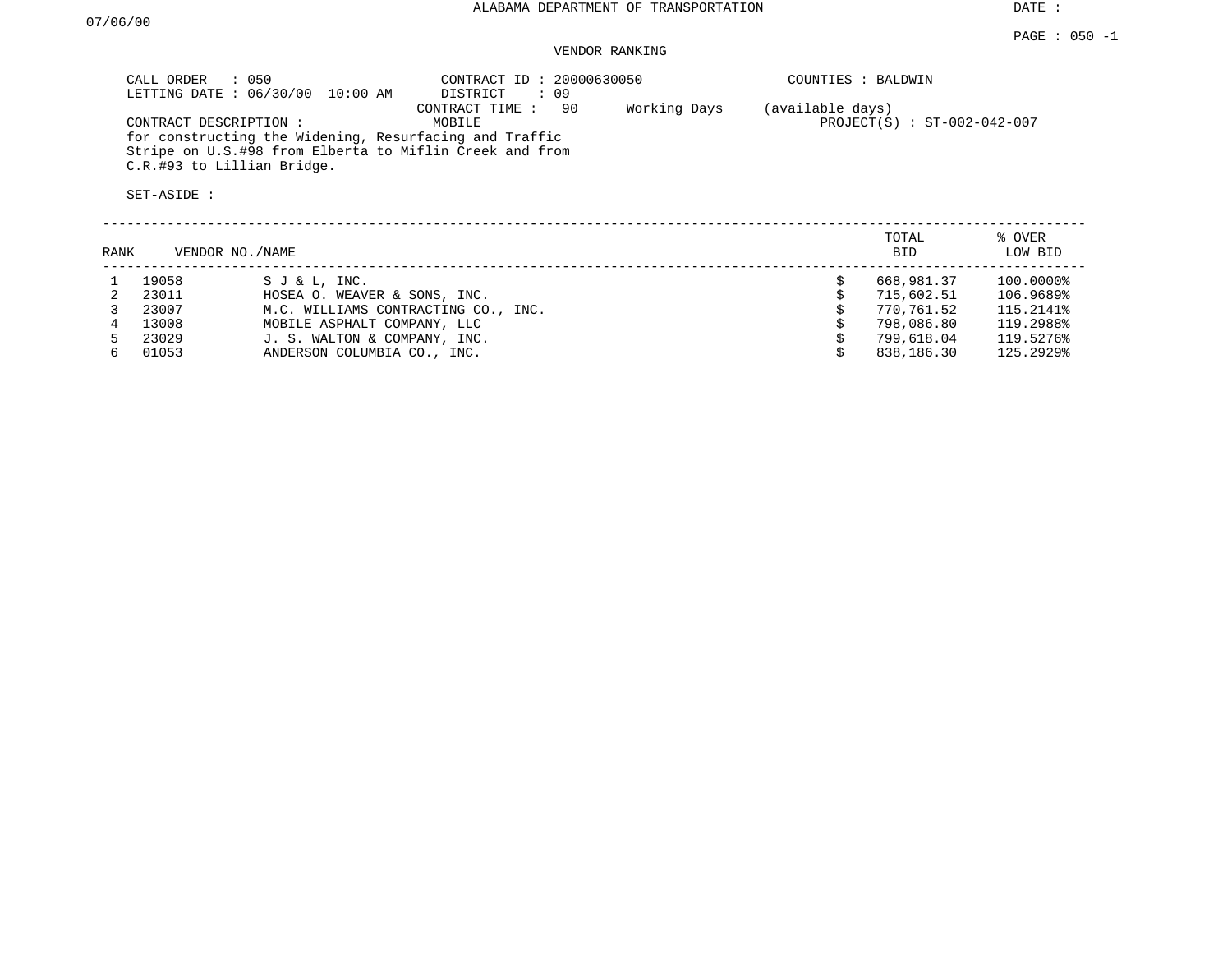### TABULATION OF BIDS

| CALL ORDER                      | 050 | CONTRACT ID : | 20000630050 | COUNTIES | BALDWIN |
|---------------------------------|-----|---------------|-------------|----------|---------|
| LETTING DATE: 06/30/00 10:00 AM |     | DISTRICT      | n a         |          |         |

|                                          |                |     | ============================ |                     |                                                           |                                       |             |           |
|------------------------------------------|----------------|-----|------------------------------|---------------------|-----------------------------------------------------------|---------------------------------------|-------------|-----------|
|                                          |                |     | $(1)$ 19058                  |                     | $(2)$ 23011                                               |                                       | $(3)$ 23007 |           |
|                                          |                |     | S J & L, INC.                |                     | HOSEA O. WEAVER & SONS, INC. M.C. WILLIAMS CONTRACTING CO |                                       |             |           |
| LINE NO / ITEM CODE / ALT                |                |     |                              |                     |                                                           |                                       |             |           |
| ITEM DESCRIPTION                         | OUANTITY       |     | UNIT PRICE                   |                     | AMOUNT   UNIT PRICE AMOUNT                                |                                       | UNIT PRICE  | AMOUNT    |
| SECTION 0001 Total                       |                |     |                              | ---------------+--- |                                                           | . _ _ _ _ _ _ _ _ _ _ _ _ _ _ _ _ _ _ |             |           |
| 0010 206D000                             | 248.000 LF     |     | 3.36000                      | 833.28              | 6.48000                                                   | 1607.04                               | 10.00000    | 2480.00   |
| Removing Pipe                            |                |     |                              |                     |                                                           |                                       |             |           |
| 0020 209A000                             | 11.000 EACH    |     | 75.13000                     | 826.43              | 86.87000                                                  | 955.57                                | 75.00000    | 825.00    |
| Mailbox Reset, Single                    |                |     |                              |                     |                                                           |                                       |             |           |
| 0030 210A000                             | 2703.000 CYIP  |     | 6.06000                      | 16380.18            | 6.81000                                                   | 18407.43                              | 5.75000     | 15542.25  |
| Unclassified Excavation                  |                |     |                              |                     |                                                           |                                       |             |           |
| 0040 210D012                             | 3974.000 CYIP  |     | 9.12000                      | 36242.88            | 9.55000                                                   | 37951.70                              | 10.11000    | 40177.14  |
| Borrow Excavation $(A2-4(0)$ or $A-4(0)$ |                |     |                              |                     |                                                           |                                       |             |           |
| 0050 230A000                             | 80.000 RBST    |     | 90.11000                     | 7208.80             | 326.30000                                                 | 26104.00                              | 175.00000   | 14000.00  |
| Roadbed Processing                       |                |     |                              |                     |                                                           |                                       |             |           |
| 0060 301A012                             | 13740.000 SYCP |     | 8.30000                      | 114042.00           | 8.58000                                                   | 117889.20                             | 8.50000     | 116790.00 |
| Crushed Aggregate Base Course, Type B,   |                |     |                              |                     |                                                           |                                       |             |           |
| Plant Mixed, 6" Compacted Thickness      |                |     |                              |                     |                                                           |                                       |             |           |
| 0070 401A000                             | 13740.000 SYCP |     | 0.49000                      | 6732.60             | 0.43000                                                   | 5908.20                               | 0.57000     | 7831.80   |
| Bituminous Treatment A                   |                |     |                              |                     |                                                           |                                       |             |           |
| 0080 405A000                             | 5669.000       | GAL | 0.66000                      | 3741.54             | 0.57000                                                   | 3231.33                               | 0.65000     | 3684.85   |
| Tack Coat<br>0090 408A051                | 945.000 SOYD   |     | 3.47000                      | 3279.15             | 3.21000                                                   | 3033.45                               | 1.45000     | 1370.25   |
| Planing Existing Pavement                |                |     |                              |                     |                                                           |                                       |             |           |
| (Approximately 0.00" Thru 1.0" Thick)    |                |     |                              |                     |                                                           |                                       |             |           |
| 0100 429A240                             | 2342.000 TON   |     | 42.91000                     | 100495.22           | 42.57000                                                  | 99698.94                              | 42.53000    | 99605.26  |
| Improved Bituminous Concrete Wearing     |                |     |                              |                     |                                                           |                                       |             |           |
| Surface Layer, 1/2" Maximum Aggregate    |                |     |                              |                     |                                                           |                                       |             |           |
| Size Mix, ESAL Range C                   |                |     |                              |                     |                                                           |                                       |             |           |
| 0110 429A246                             | 240.000 TON    |     | 47.55000                     | 11412.00            | 47.41000                                                  | 11378.40                              | 42.53000    | 10207.20  |
| Improved Bituminous Concrete Wearing     |                |     |                              |                     |                                                           |                                       |             |           |
| Surface Layer, Leveling, 1/2" Maximum    |                |     |                              |                     |                                                           |                                       |             |           |
| Aggregate Size Mix, ESAL Range C         |                |     |                              |                     |                                                           |                                       |             |           |
| 0120 429B241                             | 2342.000 TON   |     | 40.02000                     | 93726.84            | 39.45000                                                  | 92391.90                              | 38.63000    | 90471.46  |
| Improved Bituminous Concrete Binder      |                |     |                              |                     |                                                           |                                       |             |           |
| Layer, 1" Maximum Aggregate Size Mix,    |                |     |                              |                     |                                                           |                                       |             |           |
| ESAL Range C                             |                |     |                              |                     |                                                           |                                       |             |           |
| 0130 429B249                             | 3182.000 TON   |     | 38.75000                     | 123302.50           | 35.80000                                                  | 113915.60                             | 38.63000    | 122920.66 |
| Improved Bituminous Concrete Binder      |                |     |                              |                     |                                                           |                                       |             |           |
| Layer, Leveling, 1" Maximum Aggregate    |                |     |                              |                     |                                                           |                                       |             |           |
| Size Mix, ESAL Range C                   |                |     |                              |                     |                                                           |                                       |             |           |
| 0140 535A001                             | 50.000 LF      |     | 27.38000                     | 1369.00             | 14.11000                                                  | 705.50                                | 25.50000    | 1275.00   |
| 18" Side Drain Pipe                      |                |     |                              |                     |                                                           |                                       |             |           |
| 0150 535A002                             | 190.000 LF     |     | 38.51000                     | 7316.90             | 17.76000                                                  | 3374.40                               | 33.50000    | 6365.00   |
| 24" Side Drain Pipe                      |                |     |                              |                     |                                                           |                                       |             |           |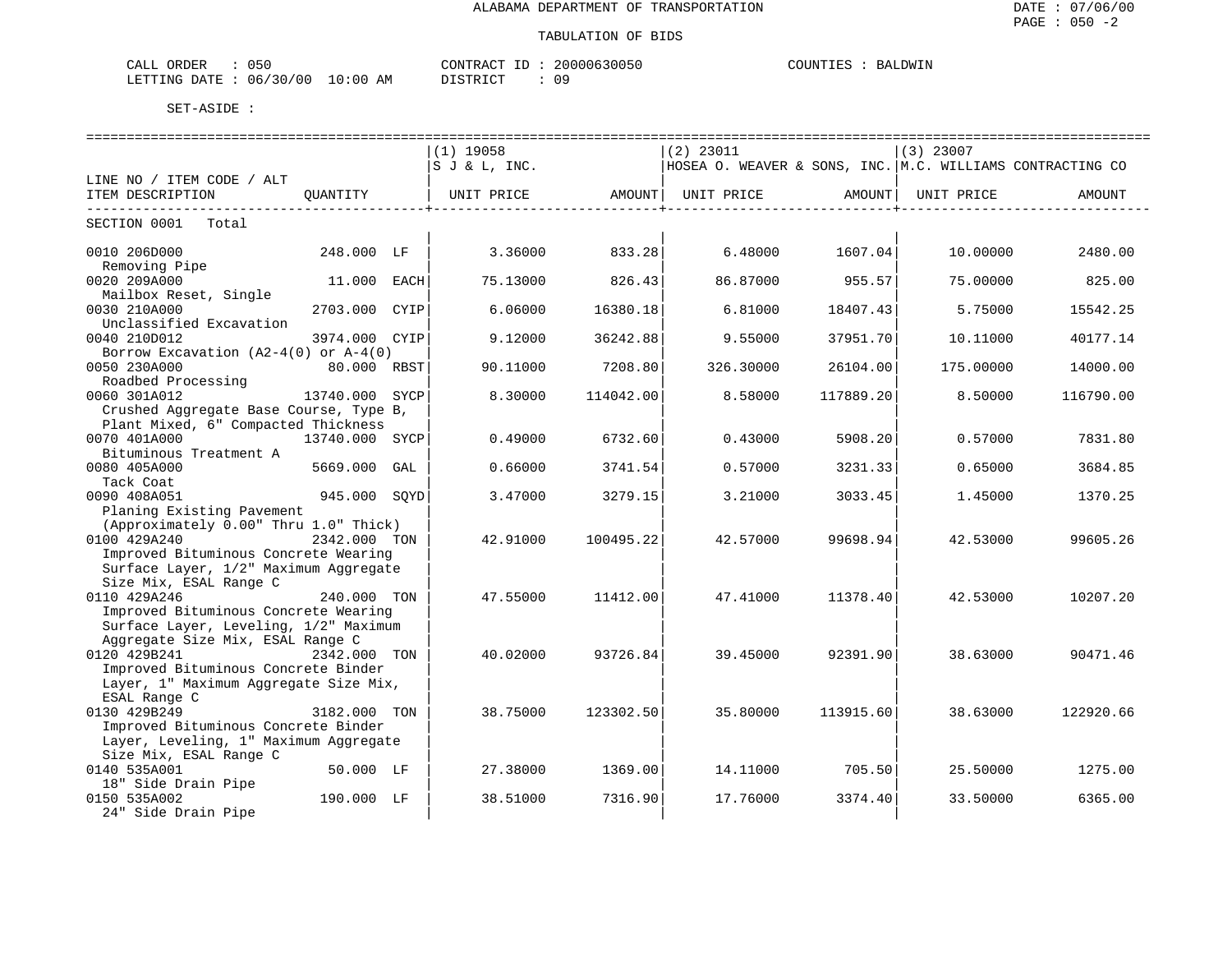| ORDER<br>CALI | $\sim$ $\sim$ $\sim$<br>いっい |               | CONTRAC,   | $- -$ | 20000630050 | COUNTIES | IT.DMTN<br>НA. |
|---------------|-----------------------------|---------------|------------|-------|-------------|----------|----------------|
| LETTING DATE  | 06/30/00                    | LO : 00<br>AΜ | DICTOR TOP |       | nα          |          |                |

| ====================                   |              |      |                                                |          |                                                           |          |                    |          |
|----------------------------------------|--------------|------|------------------------------------------------|----------|-----------------------------------------------------------|----------|--------------------|----------|
|                                        |              |      | $(1)$ 19058                                    |          | $(2)$ 23011                                               |          | $(3)$ 23007        |          |
|                                        |              |      | S J & L, INC.                                  |          | HOSEA O. WEAVER & SONS, INC. M.C. WILLIAMS CONTRACTING CO |          |                    |          |
| LINE NO / ITEM CODE / ALT              |              |      |                                                |          |                                                           |          |                    |          |
| ITEM DESCRIPTION                       |              |      | OUANTITY   UNIT PRICE       AMOUNT  UNIT PRICE |          |                                                           |          | AMOUNT  UNIT PRICE | AMOUNT   |
|                                        |              |      |                                                |          |                                                           |          |                    |          |
| 0160 535A085                           | 70.000 LF    |      | 38.11000                                       | 2667.70  | 32.23000                                                  | 2256.10  | 36.27000           | 2538.90  |
| 24" Side Drain Pipe (Class 3 R.C.)     |              |      |                                                |          |                                                           |          |                    |          |
| 0170 535A301                           | 30.000 LF    |      | 29.11000                                       | 873.30   | 53.68000                                                  | 1610.40  | 38.50000           | 1155.00  |
| 18" Side Drain Pipe (Extension)        |              |      |                                                |          |                                                           |          |                    |          |
| 0180 535B091                           | 40.000 LF    |      | 38.65000                                       | 1546.00  | 42.77000                                                  | 1710.80  | 23.98000           | 959.20   |
| 29" Span, 18" Rise Side Drain Pipe     |              |      |                                                |          |                                                           |          |                    |          |
| (Class 3 R.C.)                         |              |      |                                                |          |                                                           |          |                    |          |
| 0190 600A000                           |              | LUMP | 30000.00000                                    | 30000.00 | 48403.00000                                               | 48403.00 | 94784.50000        | 94784.50 |
| Mobilization                           |              |      |                                                |          |                                                           |          |                    |          |
| 0200 619A101                           | 3.000 EACH   |      | 452.00000                                      | 1356.00  | 503.13000                                                 | 1509.39  | 375,00000          | 1125.00  |
| 18" Side Drain Pipe End Treatment,     |              |      |                                                |          |                                                           |          |                    |          |
| Class 1                                |              |      |                                                |          |                                                           |          |                    |          |
| 0210 619A102                           | 2.000 EACH   |      | 572.53000                                      | 1145.06  | 651.59000                                                 | 1303.18  | 400.00000          | 800.00   |
| 24" Side Drain Pipe End Treatment,     |              |      |                                                |          |                                                           |          |                    |          |
| Class 1                                |              |      |                                                |          |                                                           |          |                    |          |
| 0220 619A272                           | 4.000 EACH   |      | 693.06000                                      | 2772.24  | 899.03000                                                 | 3596.12  | 500.00000          | 2000.00  |
| 24" Side Drain Pipe End Treatment,     |              |      |                                                |          |                                                           |          |                    |          |
| Class 1, (Double Line)                 |              |      |                                                |          |                                                           |          |                    |          |
| 0230 619B117                           | 2.000 EACH   |      | 572.53000                                      | 1145.06  | 670.15000                                                 | 1340.30  | 400.00000          | 800.00   |
| 29" Span, 18" Rise Side Drain Pipe End |              |      |                                                |          |                                                           |          |                    |          |
| Treatment, Class 1                     |              |      |                                                |          |                                                           |          |                    |          |
| 0240 620A000                           | 1.000 CUYD   |      | 693.07000                                      | 693.07   | 618.60000                                                 | 618.60   | 1000.00000         | 1000.00  |
| Minor Structure Concrete               |              |      |                                                |          |                                                           |          |                    |          |
| 0250 630A000                           | 300.000 LF   |      | 14.16000                                       | 4248.00  | 12.89000                                                  | 3867.00  | 12.50000           | 3750.00  |
| Steel Beam Guardrail, Class A, Type 1  |              |      |                                                |          |                                                           |          |                    |          |
| 0260 630C050                           | $4.000$ EACH |      | 2662.57000                                     | 10650.28 | 2422.85000                                                | 9691.40  | 2350.00000         | 9400.00  |
| Guardrail End Anchor, Type 20 Series   |              |      |                                                |          |                                                           |          |                    |          |
| 0270 650A000                           | 488.000 CYIP |      | 5.58000                                        | 2723.04  | 10.88000                                                  | 5309.44  | 11.55000           | 5636.40  |
| Topsoil                                |              |      |                                                |          |                                                           |          |                    |          |
| 0280 652A061                           | 3.000 ACRE   |      | 843.73000                                      | 2531.19  | 515.50000                                                 | 1546.50  | 975.00000          | 2925.00  |
| Seeding (Mix 3E)                       |              |      |                                                |          |                                                           |          |                    |          |
| 0290 654A000                           | 2102.000     | SOYD | 3.48000                                        | 7314.96  | 3.09000                                                   | 6495.18  | 3.50000            | 7357.00  |
| Solid Sodding                          |              |      |                                                |          |                                                           |          |                    |          |
| 0300 656A000                           | 3.000 ACRE   |      | 723.20000                                      | 2169.60  | 515.50000                                                 | 1546.50  | 975,00000          | 2925.00  |
| Mulching, Class A, Type 1              |              |      |                                                |          |                                                           |          |                    |          |
| 0310 665A000                           | 3.000 ACRE   |      | 843.73000                                      | 2531.19  | 309.30000                                                 | 927.90   | 800.00000          | 2400.00  |
| Temporary Seeding                      |              |      |                                                |          |                                                           |          |                    |          |
| 0320 665B000                           | 3.000 ACRE   |      | 723.20000                                      | 2169.60  | 309.30000                                                 | 927.90   | 800,00000          | 2400.00  |
| Temporary Mulching                     |              |      |                                                |          |                                                           |          |                    |          |
| 0330 665F000                           | 24.000 EACH  |      | 5.69000                                        | 136.56   | 6.26000                                                   | 150.24   | 4.50000            | 108.00   |
| Hay Bales                              |              |      |                                                |          |                                                           |          |                    |          |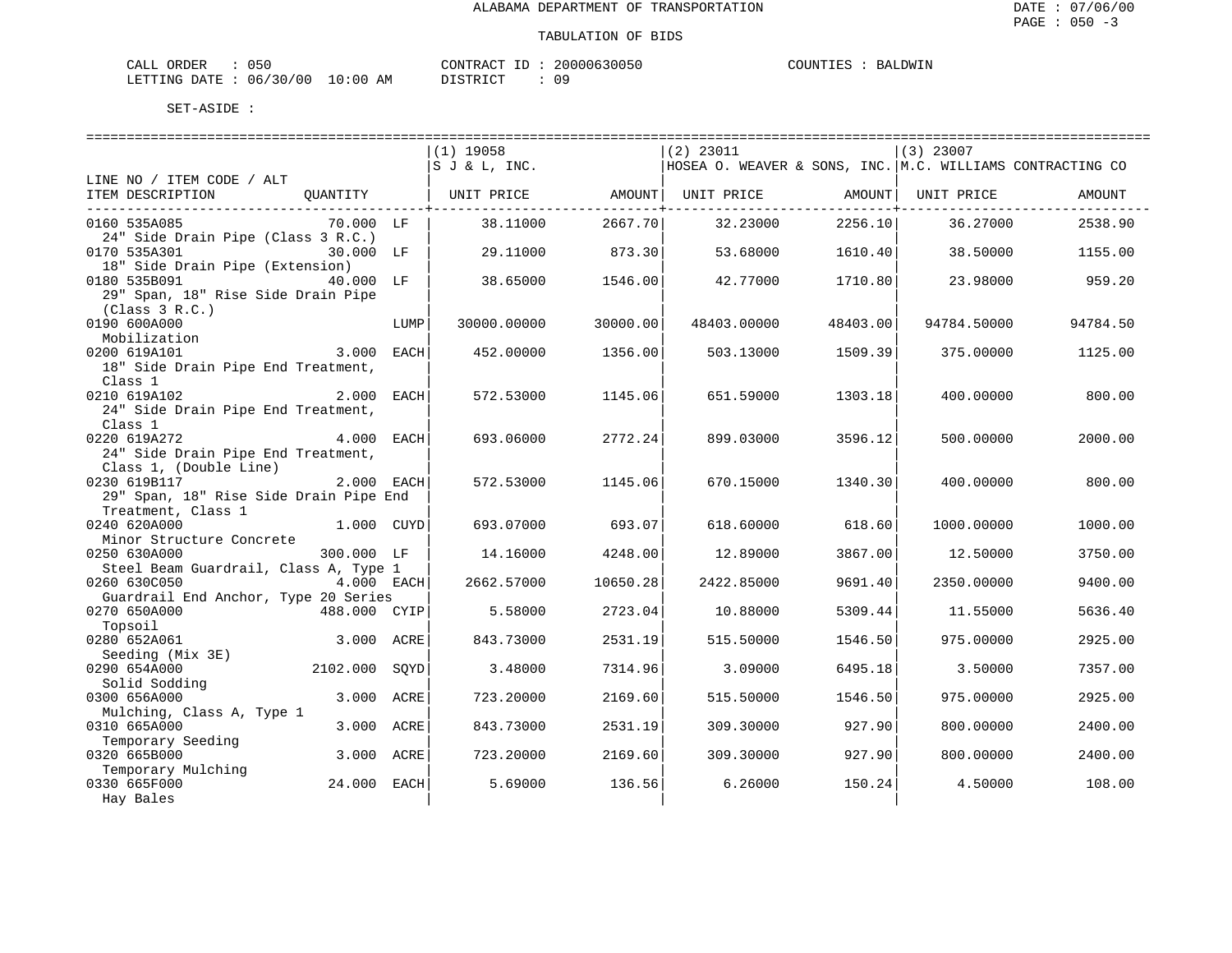| CALL ORDER                      | 050 | CONTRACT<br>' ID | 20000630050 | COUNTIES | BALDWIN |
|---------------------------------|-----|------------------|-------------|----------|---------|
| LETTING DATE: 06/30/00 10:00 AM |     | DISTRICT         | 09          |          |         |

| =======================                  |               |                             |          |                                                                      |                  |             |          |
|------------------------------------------|---------------|-----------------------------|----------|----------------------------------------------------------------------|------------------|-------------|----------|
|                                          |               | $(1)$ 19058                 |          | $(2)$ 23011                                                          |                  | $(3)$ 23007 |          |
|                                          |               | $ S \cup \& L, \text{INC.}$ |          | HOSEA O. WEAVER & SONS, INC. $M.C.$ WILLIAMS CONTRACTING CO          |                  |             |          |
| LINE NO / ITEM CODE / ALT                |               |                             |          |                                                                      |                  |             |          |
| ITEM DESCRIPTION                         | OUANTITY      |                             |          | UNIT PRICE           AMOUNT  UNIT PRICE           AMOUNT  UNIT PRICE |                  |             | AMOUNT   |
|                                          |               |                             |          |                                                                      |                  |             |          |
| 0340 665J001                             | 12395.000 LF  | 1.77000                     | 21939.15 |                                                                      | 3.42000 42390.90 | 3.47000     | 43010.65 |
| Silt Fence, Type B                       |               |                             |          |                                                                      |                  |             |          |
| 0350 680A000                             |               | 3251.66000<br>LUMP          | 3251.66  | 7370.39000                                                           | 7370.39          | 5000.00000  | 5000.00  |
| Engineering Controls                     |               |                             |          |                                                                      |                  |             |          |
| 0360 701A028                             | 4.000 MILE    | 963.06000                   | 3852.24  | 876.35000                                                            | 3505.40          | 1320.00000  | 5280.00  |
| Solid White, Class 2, Type A Traffic     |               |                             |          |                                                                      |                  |             |          |
| Stripe (0.06" Thick) (6"Wide)            |               |                             |          |                                                                      |                  |             |          |
| 0370 701A046                             | 3.000 MILE    | 566.50000                   | 1699.50  | 515.50000                                                            | 1546.50          | 985.00000   | 2955.00  |
| Broken Yellow, Class 2, Type A Traffic   |               |                             |          |                                                                      |                  |             |          |
| Stripe (0.09" Thick) (6" Wide)           |               |                             |          |                                                                      |                  |             |          |
| 0380 701A048                             | 4.000 MILE    | 861.09000                   | 3444.36  | 783.56000                                                            | 3134.24          | 1675.00000  | 6700.00  |
| Solid Yellow, Class 2, Type A Traffic    |               |                             |          |                                                                      |                  |             |          |
| Stripe (0.09" Thick) (6" Wide)           |               |                             |          |                                                                      |                  |             |          |
| 0390 701B009                             | 720.000 LF    | 1.47000                     | 1058.40  | 1.34000                                                              | 964.80           | 0.50000     | 360.00   |
| Dotted Class 2, Type A Traffic Stripe    |               |                             |          |                                                                      |                  |             |          |
| $(0.09"$ Thick $)(6"$ Wide               |               |                             |          |                                                                      |                  |             |          |
| 0400 701C002                             | 1.000 MILE    | 339.91000                   | 339.91   | 309.30000                                                            | 309.30           | 210.00000   | 210.00   |
| Broken Temporary Traffic Stripe (Paint)  |               |                             |          |                                                                      |                  |             |          |
| 0410 701C003                             | 8.000 MILE    | 283.25000                   | 2266.00  | 257.75000                                                            | 2062.00          | 310.00000   | 2480.00  |
| Solid Temporary Traffic Stripe (Paint)   |               |                             |          |                                                                      |                  |             |          |
| 0420 703A002                             | 3315.000 SQFT | 1,70000                     | 5635.50  | 1.55000                                                              | 5138.25          | 1,40000     | 4641.00  |
| Traffic Control Markings, Class 2, Type  |               |                             |          |                                                                      |                  |             |          |
| $\mathbb{A}$                             |               |                             |          |                                                                      |                  |             |          |
| 0430 703B002                             | 381.000 SOFT  | 1.93000                     | 735.33   | 1.75000                                                              | 666.75           | 2.10000     | 800.10   |
| Traffic Control Legends, Class 2, Type A |               |                             |          |                                                                      |                  |             |          |
| 0440 703D002                             | 3315.000 SOFT | 0.17000                     | 563.55   | 0.15000                                                              | 497.25           | 0.90000     | 2983.50  |
| Temporary Traffic Control Markings       |               |                             |          |                                                                      |                  |             |          |
| (Paint)                                  |               |                             |          |                                                                      |                  |             |          |
| 0450 703E002                             | 381.000 SOFT  | 0.29000                     | 110.49   | 0.26000                                                              | 99.06            | 1,10000     | 419.10   |
| Temporary Traffic Control Legends        |               |                             |          |                                                                      |                  |             |          |
| (Paint)                                  |               |                             |          |                                                                      |                  |             |          |
| 0460 705A030                             | 80.000 EACH   | 5.67000                     | 453.60   | 5.16000                                                              | 412.80           | 3.95000     | 316.00   |
| Pavement Markers, Class A-H, Type 2-C    |               |                             |          |                                                                      |                  |             |          |
| 0470 705A032                             | 270.000 EACH  | 5.67000                     | 1530.90  | 5.16000                                                              | 1393.20          | 3.95000     | 1066.50  |
| Pavement Markers, Class A-H, Type 1-B    |               |                             |          |                                                                      |                  |             |          |
| 0480 705A037                             | 126.000 EACH  | 5.67000                     | 714.42   | 5.16000                                                              | 650.16           | 3.95000     | 497.70   |
| Pavement Markers, Class A-H, Type 2-D    |               |                             |          |                                                                      |                  |             |          |
| 0490 705A038                             | 87.000 EACH   | 5.67000                     | 493.29   | 5.16000                                                              | 448.92           | 3.95000     | 343.65   |
| Pavement Markers, Class A-H, Type 2-E    |               |                             |          |                                                                      |                  |             |          |
| 0500 710A118                             | 60.000 SOFT   | 26.28000                    | 1576.80  | 19.94000                                                             | 1196.40          | 20.00000    | 1200.00  |
| Class 2, Aluminum Flat Sign Panels       |               |                             |          |                                                                      |                  |             |          |
| 0.125" Thick Or Steel Flat Sign Panels   |               |                             |          |                                                                      |                  |             |          |
| 12 Gauge (Type III Or Type IV            |               |                             |          |                                                                      |                  |             |          |
| Background)                              |               |                             |          |                                                                      |                  |             |          |
|                                          |               |                             |          |                                                                      |                  |             |          |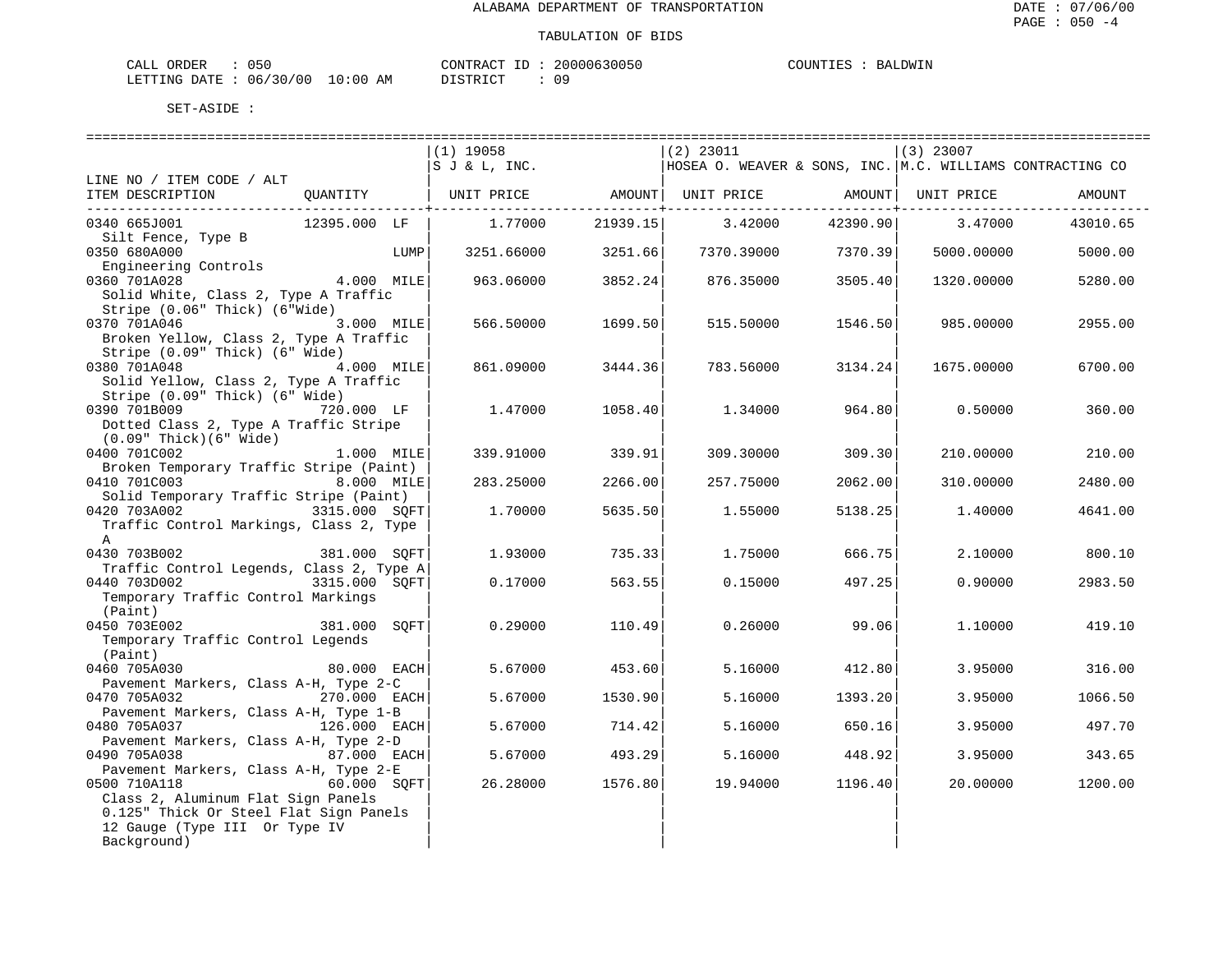| 050<br>CALL<br>ORDER        |             | CONTRACT<br>$-1$<br>⊥ப  | 20000630050 | COUNTIES<br><b>BALDWIN</b> |
|-----------------------------|-------------|-------------------------|-------------|----------------------------|
| 06/30/00<br>LETTING<br>DATE | 10:00<br>ΆM | ידי איד פידי פור<br>--- | 09          |                            |

|                                                                            |          |      | $(1)$ 19058<br>SJ & L, INC. |            | $(2)$ 23011<br>HOSEA O. WEAVER & SONS, INC. M.C. WILLIAMS CONTRACTING CO |            | $(3)$ 23007 |    |            |
|----------------------------------------------------------------------------|----------|------|-----------------------------|------------|--------------------------------------------------------------------------|------------|-------------|----|------------|
| LINE NO / ITEM CODE / ALT<br>ITEM DESCRIPTION                              | OUANTITY |      | UNIT PRICE                  | AMOUNT     | UNIT PRICE                                                               | AMOUNT     | UNIT PRICE  |    | AMOUNT     |
| 0510 710B001<br>Roadway Sign Post (#3 "U" Channel                          | 140.000  | LF   | 1.74000                     | 243.60     | 8.24000                                                                  | 1153.60    | 6,00000     |    | 840.00     |
| Galvanized Steel)<br>0520 740B000<br>Construction Signs                    | 674.000  | SOFT | 11.70000                    | 7885.80    | 12,22000                                                                 | 8236.28    | 10.30000    |    | 6942.20    |
| 0530 740D000<br>Channelizing Drums                                         | 40.000   | EACH | 25.43000                    | 1017.20    | 71.03000                                                                 | 2841.20    | 42.50000    |    | 1700.00    |
| 0540 740E000<br>Cones (36 Inches High)                                     | 125.000  | EACH | 7.24000                     | 905.00     | 11,25000                                                                 | 1406.25    | 12,00000    |    | 1500.00    |
| 0550 740M000<br>Weight For Cone                                            | 125.000  | EACH | 5.46000                     | 682.50     | 6.53000                                                                  | 816.25     | 7.25000     |    | 906.25     |
| 0560 998A000<br>Construction Fuel (Maximum Bid Limited<br>To $$44,000.00)$ |          | LUMP | 5000.00000                  | 5000.00    | 0.00000                                                                  | 0.00       | 5000.00000  |    | 5000.00    |
| SECTION TOTALS                                                             |          |      | \$                          | 668,981.37 | \$                                                                       | 715,602.51 |             | \$ | 770,761.52 |
| CONTRACT TOTALS                                                            |          |      | Ŝ.                          | 668,981.37 | \$                                                                       | 715,602.51 |             | Ŝ. | 770,761.52 |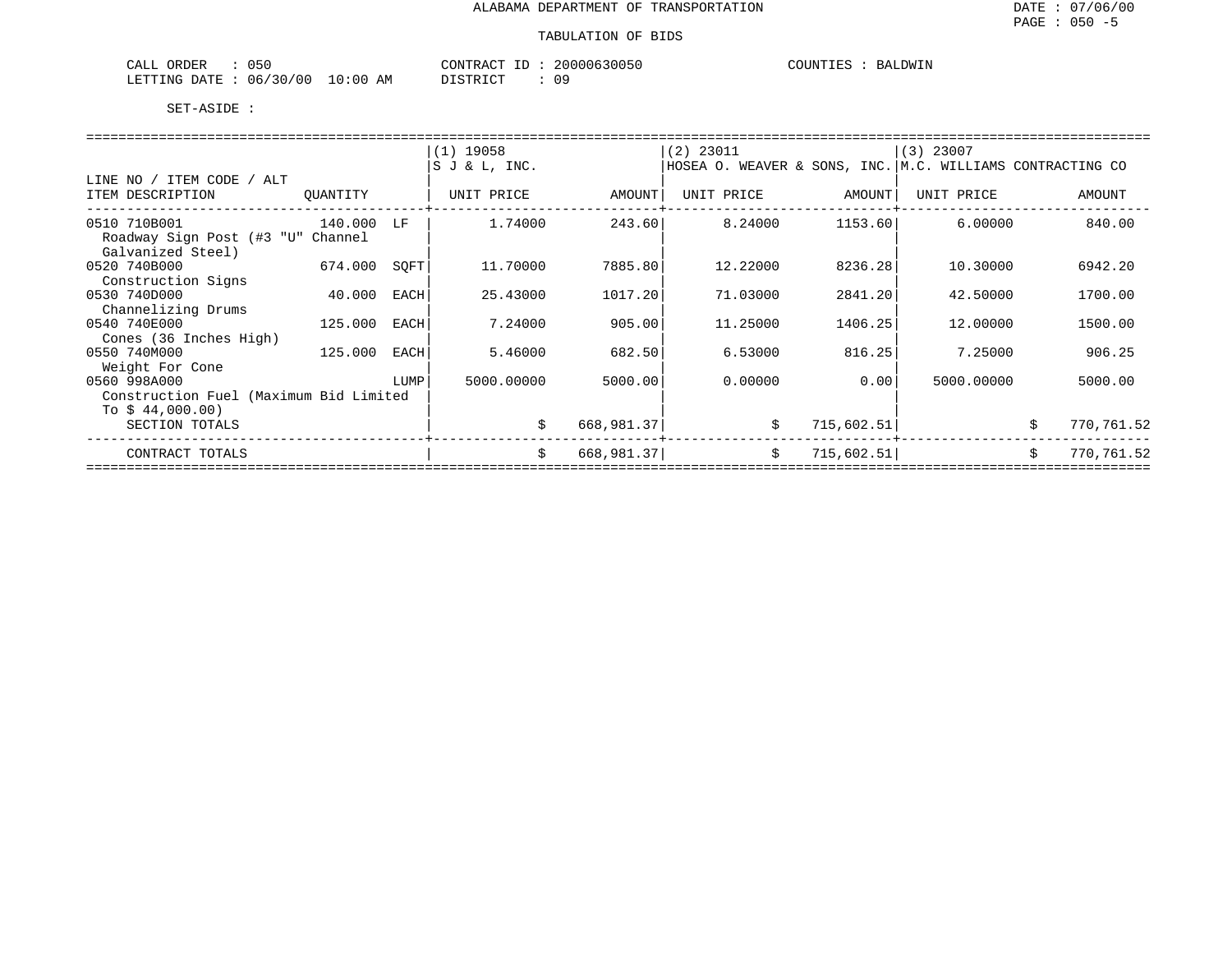# TABULATION OF BIDS

| 050<br>ORDER<br>CALL     |             | 20000630050<br>CONTRACT | COUNTIES<br>BALDWIN |
|--------------------------|-------------|-------------------------|---------------------|
| 06/30/00<br>LETTING DATE | 10:00<br>AΜ |                         |                     |

|                                                                               |                |      | ============================== |           | ============================== |                               | ----------------------------------                                                    |           |
|-------------------------------------------------------------------------------|----------------|------|--------------------------------|-----------|--------------------------------|-------------------------------|---------------------------------------------------------------------------------------|-----------|
|                                                                               |                |      | $(4)$ 13008                    |           | $(5)$ 23029                    |                               | $(6)$ 01053                                                                           |           |
|                                                                               |                |      |                                |           |                                |                               | MOBILE ASPHALT COMPANY, LLC  J. S. WALTON & COMPANY, INC. ANDERSON COLUMBIA CO., INC. |           |
| LINE NO / ITEM CODE / ALT                                                     |                |      |                                |           |                                |                               |                                                                                       |           |
| ITEM DESCRIPTION<br>. <u>.</u> .                                              | OUANTITY       |      | UNIT PRICE                     | AMOUNT    | UNIT PRICE                     | AMOUNT  <br>----------------+ | UNIT PRICE                                                                            | AMOUNT    |
| SECTION 0001<br>Total                                                         |                |      |                                |           |                                |                               |                                                                                       |           |
| 0010 206D000<br>Removing Pipe                                                 | 248.000 LF     |      | 7.80000                        | 1934.40   | 7.76000                        | 1924.48                       | 8,00000                                                                               | 1984.00   |
| 0020 209A000                                                                  | 11.000 EACH    |      | 107.20000                      | 1179.20   | 42.34000                       | 465.74                        | 140.00000                                                                             | 1540.00   |
| Mailbox Reset, Single                                                         |                |      |                                |           |                                |                               |                                                                                       |           |
| 0030 210A000                                                                  | 2703.000 CYIP  |      | 4.40000                        | 11893.20  | 4.97000                        | 13433.91                      | 11,00000                                                                              | 29733.00  |
| Unclassified Excavation                                                       |                |      |                                |           |                                |                               |                                                                                       |           |
| 0040 210D012                                                                  | 3974.000 CYIP  |      | 12.80000                       | 50867.20  | 8.06000                        | 32030.44                      | 13.00000                                                                              | 51662.00  |
| Borrow Excavation $(A2-4(0)$ or $A-4(0)$                                      |                |      |                                |           |                                |                               |                                                                                       |           |
| 0050 230A000                                                                  | 80.000 RBST    |      | 164.10000                      | 13128.00  | 202.88000                      | 16230.40                      | 400.00000                                                                             | 32000.00  |
| Roadbed Processing                                                            |                |      |                                |           |                                |                               |                                                                                       |           |
| 0060 301A012                                                                  | 13740.000      | SYCP | 9.60000                        | 131904.00 | 6.89000                        | 94668.60                      | 10.00000                                                                              | 137400.00 |
| Crushed Aggregate Base Course, Type B,<br>Plant Mixed, 6" Compacted Thickness |                |      |                                |           |                                |                               |                                                                                       |           |
| 0070 401A000                                                                  | 13740.000 SYCP |      | 0.40000                        | 5496.00   | 0.76000                        | 10442.40                      | 0.34000                                                                               | 4671.60   |
| Bituminous Treatment A                                                        |                |      |                                |           |                                |                               |                                                                                       |           |
| 0080 405A000                                                                  | 5669.000       | GAL  | 0.90000                        | 5102.10   | 0.88000                        | 4988.72                       | 1,50000                                                                               | 8503.50   |
| Tack Coat                                                                     |                |      |                                |           |                                |                               |                                                                                       |           |
| 0090 408A051                                                                  | 945.000 SOYD   |      | 6.00000                        | 5670.00   | 1.71000                        | 1615.95                       | 16.00000                                                                              | 15120.00  |
| Planing Existing Pavement                                                     |                |      |                                |           |                                |                               |                                                                                       |           |
| (Approximately 0.00" Thru 1.0" Thick)                                         |                |      |                                |           |                                |                               |                                                                                       |           |
| 0100 429A240                                                                  | 2342.000 TON   |      | 46.10000                       | 107966.20 | 47.65000                       | 111596.30                     | 47.00000                                                                              | 110074.00 |
| Improved Bituminous Concrete Wearing                                          |                |      |                                |           |                                |                               |                                                                                       |           |
| Surface Layer, 1/2" Maximum Aggregate                                         |                |      |                                |           |                                |                               |                                                                                       |           |
| Size Mix, ESAL Range C                                                        |                |      |                                |           |                                |                               |                                                                                       |           |
| 0110 429A246                                                                  | 240.000 TON    |      | 45.90000                       | 11016.00  | 47.65000                       | 11436.00                      | 56.00000                                                                              | 13440.00  |
| Improved Bituminous Concrete Wearing                                          |                |      |                                |           |                                |                               |                                                                                       |           |
| Surface Layer, Leveling, 1/2" Maximum                                         |                |      |                                |           |                                |                               |                                                                                       |           |
| Aggregate Size Mix, ESAL Range C                                              |                |      |                                |           |                                |                               |                                                                                       |           |
| 0120 429B241                                                                  | 2342.000 TON   |      | 43.30000                       | 101408.60 | 44.56000                       | 104359.52                     | 45,00000                                                                              | 105390.00 |
| Improved Bituminous Concrete Binder                                           |                |      |                                |           |                                |                               |                                                                                       |           |
| Layer, 1" Maximum Aggregate Size Mix,<br>ESAL Range C                         |                |      |                                |           |                                |                               |                                                                                       |           |
| 0130 429B249                                                                  | 3182.000 TON   |      | 40.30000                       | 128234.60 | 44.56000                       | 141789.921                    | 44.00000                                                                              | 140008.00 |
| Improved Bituminous Concrete Binder                                           |                |      |                                |           |                                |                               |                                                                                       |           |
| Layer, Leveling, 1" Maximum Aggregate                                         |                |      |                                |           |                                |                               |                                                                                       |           |
| Size Mix, ESAL Range C                                                        |                |      |                                |           |                                |                               |                                                                                       |           |
| 0140 535A001                                                                  | 50.000 LF      |      | 45.00000                       | 2250.00   | 25.97000                       | 1298.50                       | 41,00000                                                                              | 2050.00   |
| 18" Side Drain Pipe                                                           |                |      |                                |           |                                |                               |                                                                                       |           |
| 0150 535A002                                                                  | 190.000 LF     |      | 50.60000                       | 9614.00   | 35.77000                       | 6796.30                       | 49.00000                                                                              | 9310.00   |
| 24" Side Drain Pipe                                                           |                |      |                                |           |                                |                               |                                                                                       |           |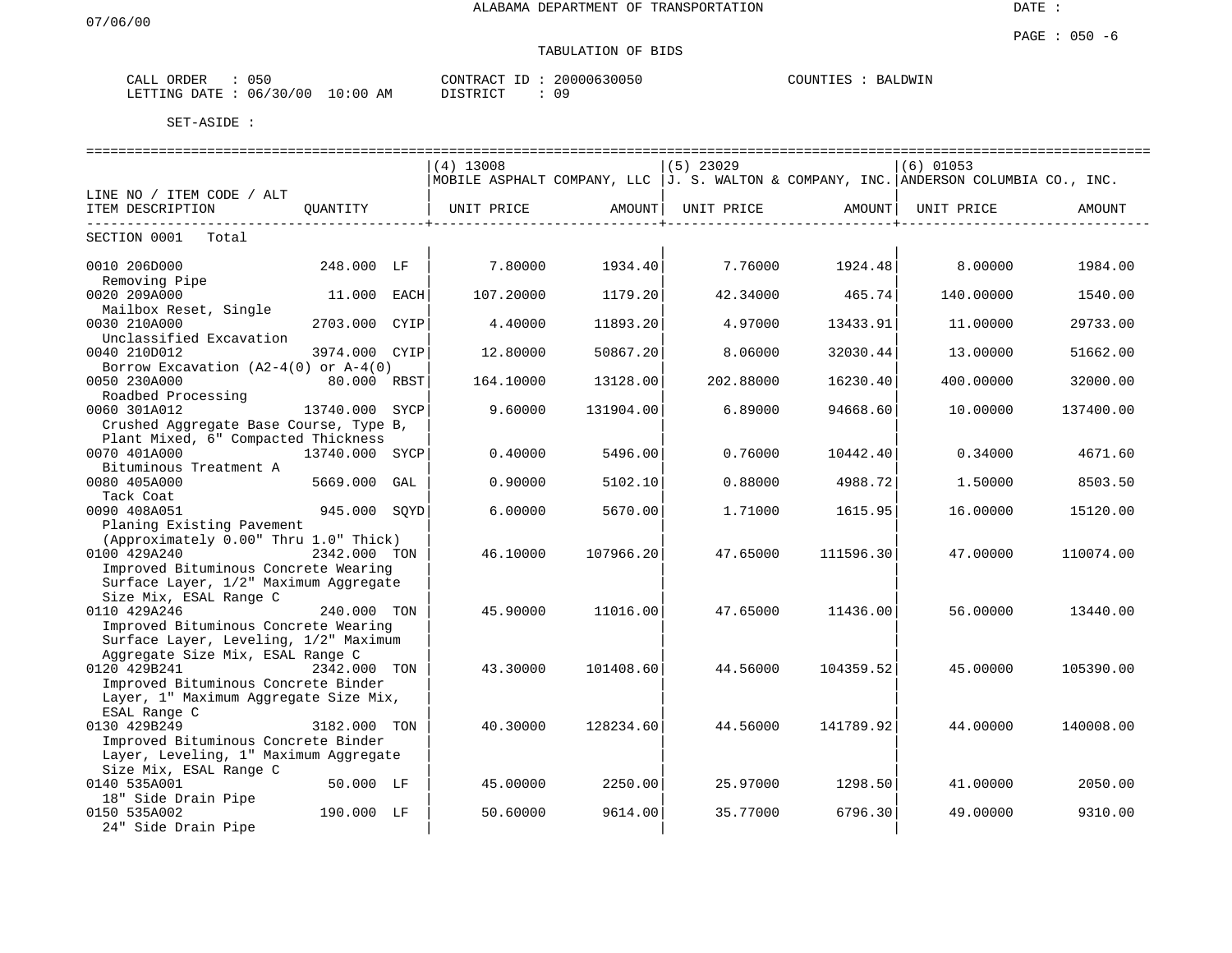| ORDER<br>$\sim$ $ -$<br>CALI | いっし      |               | ONTRACT | TD. | 20000630050 | COUNTIES | LDWIN<br>BA. |
|------------------------------|----------|---------------|---------|-----|-------------|----------|--------------|
| LETTING DATE                 | 06/30/00 | LO : 00<br>ΆM | ּ. אידי |     | n a         |          |              |

|                                            |      | $(4)$ 13008 |          | $(5)$ 23029 |          | $(6)$ 01053                                                                              |          |
|--------------------------------------------|------|-------------|----------|-------------|----------|------------------------------------------------------------------------------------------|----------|
|                                            |      |             |          |             |          | MOBILE ASPHALT COMPANY, LLC   J. S. WALTON & COMPANY, INC.   ANDERSON COLUMBIA CO., INC. |          |
| LINE NO / ITEM CODE / ALT                  |      |             |          |             |          |                                                                                          |          |
| ITEM DESCRIPTION<br>QUANTITY               |      | UNIT PRICE  | AMOUNT   | UNIT PRICE  |          | AMOUNT   UNIT PRICE                                                                      | AMOUNT   |
| 0160 535A085<br>70.000 LF                  |      | 50.60000    | 3542.00  | 35.30000    | 2471.00  | 51,00000                                                                                 | 3570.00  |
| 24" Side Drain Pipe (Class 3 R.C.)         |      |             |          |             |          |                                                                                          |          |
| 0170 535A301<br>30.000 LF                  |      | 67.40000    | 2022.00  | 30.17000    | 905.10   | 39.00000                                                                                 | 1170.00  |
| 18" Side Drain Pipe (Extension)            |      |             |          |             |          |                                                                                          |          |
| 0180 535B091<br>40.000 LF                  |      | 50.60000    | 2024.00  | 31.42000    | 1256.80  | 39,00000                                                                                 | 1560.00  |
| 29" Span, 18" Rise Side Drain Pipe         |      |             |          |             |          |                                                                                          |          |
| (Class 3 R.C.)                             |      |             |          |             |          |                                                                                          |          |
| 0190 600A000                               | LUMP | 25000.00000 | 25000.00 | 78500.00000 | 78500.00 | 35000.00000                                                                              | 35000.00 |
| Mobilization<br>0200 619A101<br>3.000 EACH |      | 899.30000   | 2697.90  | 853.45000   | 2560.35  | 650.00000                                                                                | 1950.00  |
| 18" Side Drain Pipe End Treatment,         |      |             |          |             |          |                                                                                          |          |
| Class 1                                    |      |             |          |             |          |                                                                                          |          |
| 0210 619A102<br>2.000                      | EACH | 1124.10000  | 2248.20  | 867.88000   | 1735.76  | 700.00000                                                                                | 1400.00  |
| 24" Side Drain Pipe End Treatment,         |      |             |          |             |          |                                                                                          |          |
| Class 1                                    |      |             |          |             |          |                                                                                          |          |
| 0220 619A272<br>4.000 EACH                 |      | 2023.30000  | 8093.20  | 911.23000   | 3644.92  | 1500.00000                                                                               | 6000.00  |
| 24" Side Drain Pipe End Treatment,         |      |             |          |             |          |                                                                                          |          |
| Class 1, (Double Line)                     |      |             |          |             |          |                                                                                          |          |
| 0230 619B117<br>2.000 EACH                 |      | 1124.10000  | 2248.20  | 806.69000   | 1613.38  | 700.00000                                                                                | 1400.00  |
| 29" Span, 18" Rise Side Drain Pipe End     |      |             |          |             |          |                                                                                          |          |
| Treatment, Class 1<br>0240 620A000         |      |             |          |             |          |                                                                                          |          |
| 1.000 CUYD<br>Minor Structure Concrete     |      | 2810.20000  | 2810.20  | 529.19000   | 529.19   | 950.00000                                                                                | 950.00   |
| 0250 630A000<br>300.000 LF                 |      | 13.30000    | 3990.00  | 14.70000    | 4410.00  | 18,00000                                                                                 | 5400.00  |
| Steel Beam Guardrail, Class A, Type 1      |      |             |          |             |          |                                                                                          |          |
| 0260 630C050<br>$4.000$ EACH               |      | 2496.30000  | 9985.20  | 4409.89000  | 17639.56 | 2100.00000                                                                               | 8400.00  |
| Guardrail End Anchor, Type 20 Series       |      |             |          |             |          |                                                                                          |          |
| 0270 650A000<br>488.000 CYIP               |      | 17.80000    | 8686.40  | 10.84000    | 5289.92  | 16.00000                                                                                 | 7808.00  |
| Topsoil                                    |      |             |          |             |          |                                                                                          |          |
| 0280 652A061<br>3.000 ACRE                 |      | 843.10000   | 2529.30  | 614.44000   | 1843.32  | 2700.00000                                                                               | 8100.00  |
| Seeding (Mix 3E)                           |      |             |          |             |          |                                                                                          |          |
| 2102.000<br>0290 654A000                   | SOYD | 3.90000     | 8197.80  | 3.63000     | 7630.26  | 3.20000                                                                                  | 6726.40  |
| Solid Sodding<br>0300 656A000<br>3.000     | ACRE | 843.10000   | 2529.30  | 570.35000   | 1711.05  | 2700.00000                                                                               | 8100.00  |
| Mulching, Class A, Type 1                  |      |             |          |             |          |                                                                                          |          |
| 0310 665A000<br>3.000                      | ACRE | 337.20000   | 1011.60  | 470.39000   | 1411.17  | 1600.00000                                                                               | 4800.00  |
| Temporary Seeding                          |      |             |          |             |          |                                                                                          |          |
| 0320 665B000<br>3.000 ACRE                 |      | 337.20000   | 1011.60  | 470.39000   | 1411.17  | 1600.00000                                                                               | 4800.00  |
| Temporary Mulching                         |      |             |          |             |          |                                                                                          |          |
| 0330 665F000<br>24.000 EACH                |      | 5.60000     | 134.40   | 4.93000     | 118.32   | 11,00000                                                                                 | 264.00   |
| Hay Bales                                  |      |             |          |             |          |                                                                                          |          |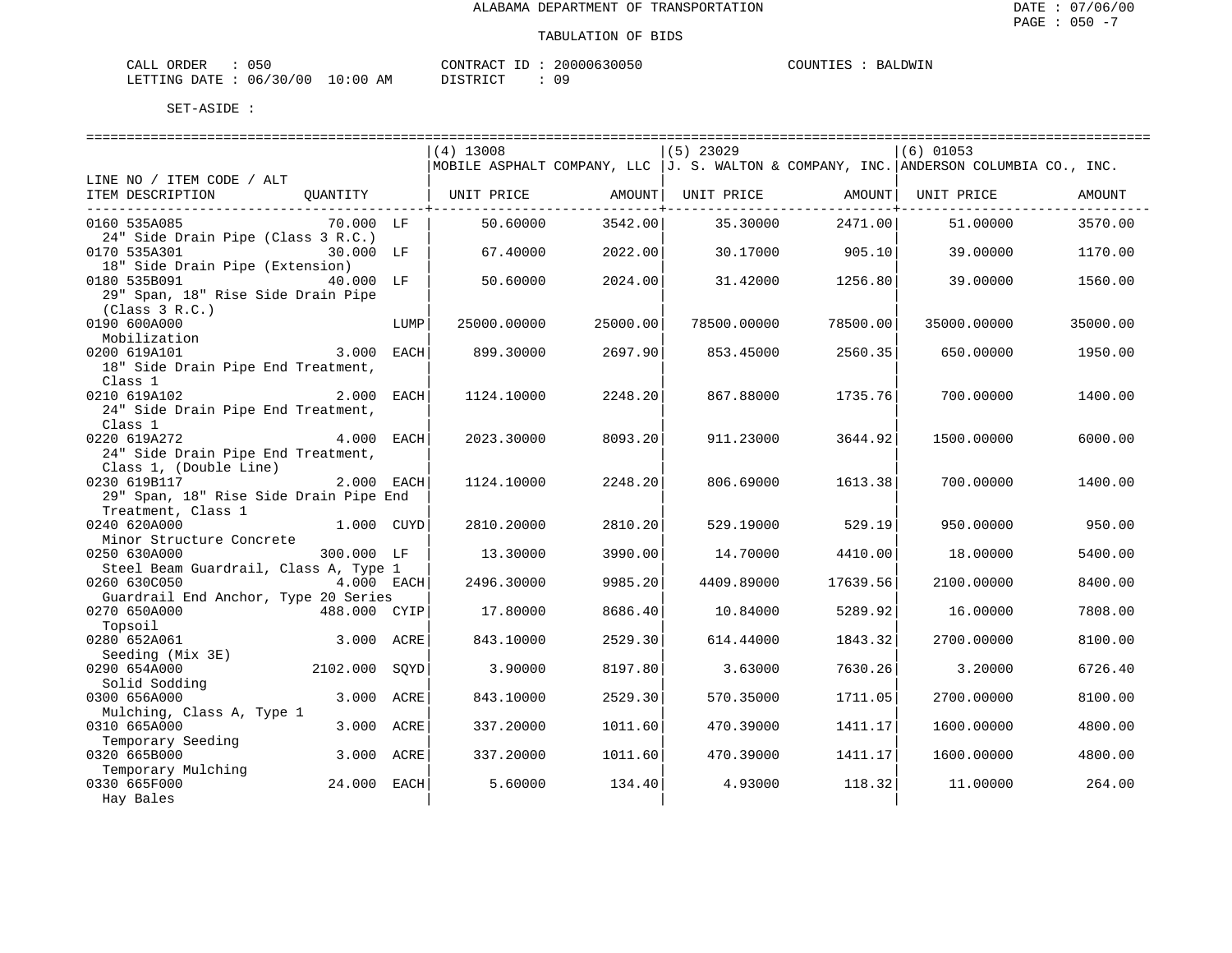| ORDER<br>CALI          | $\sim$ $ \prime$<br>いっし |                      | $- -$<br>ONTRAC | 2000<br>`0630056 | COUNTIES | JDWIN<br><b>BA</b> |
|------------------------|-------------------------|----------------------|-----------------|------------------|----------|--------------------|
| <b>DATE</b><br>LETTING | 06/30/<br>' N N         | $\sim$<br>АM<br>0:00 | <b>BED</b>      | nα               |          |                    |

|                                                                              |               | $(4)$ 13008 |          | (5) 23029   |                    | $(6)$ 01053                                                                              |          |
|------------------------------------------------------------------------------|---------------|-------------|----------|-------------|--------------------|------------------------------------------------------------------------------------------|----------|
|                                                                              |               |             |          |             |                    | MOBILE ASPHALT COMPANY, LLC   J. S. WALTON & COMPANY, INC.   ANDERSON COLUMBIA CO., INC. |          |
| LINE NO / ITEM CODE / ALT                                                    |               |             |          |             |                    |                                                                                          |          |
| ITEM DESCRIPTION                                                             |               |             |          |             |                    | QUANTITY   UNIT PRICE         AMOUNT   UNIT PRICE           AMOUNT   UNIT PRICE          | AMOUNT   |
| 0340 665J001                                                                 | 12395.000 LF  | 3.90000     | 48340.50 |             | $3.63000$ 44993.85 | 1.00000                                                                                  | 12395.00 |
| Silt Fence, Type B                                                           |               |             |          |             |                    |                                                                                          |          |
| 0350 680A000                                                                 | LUMP          | 5620.40000  | 5620.40  | 14800.22000 | 14800.22           | 10000.00000                                                                              | 10000.00 |
| Engineering Controls                                                         |               |             |          |             |                    |                                                                                          |          |
| 0360 701A028<br>Solid White, Class 2, Type A Traffic                         | 4.000 MILE    | 1910.90000  | 7643.60  | 999.58000   | 3998.32            | 1400.00000                                                                               | 5600.00  |
| Stripe (0.06" Thick) (6"Wide)                                                |               |             |          |             |                    |                                                                                          |          |
| 0370 701A046 3.000 MILE                                                      |               | 1124.10000  | 3372.30  | 587.99000   | 1763.97            | 1000.00000                                                                               | 3000.00  |
| Broken Yellow, Class 2, Type A Traffic                                       |               |             |          |             |                    |                                                                                          |          |
| Stripe (0.09" Thick) (6" Wide)                                               |               |             |          |             |                    |                                                                                          |          |
| 0380 701A048<br>4.000 MILE                                                   |               | 1910.90000  | 7643.60  | 893.74000   | 3574.96            | 1800.00000                                                                               | 7200.00  |
| Solid Yellow, Class 2, Type A Traffic                                        |               |             |          |             |                    |                                                                                          |          |
| Stripe (0.09" Thick) (6" Wide)                                               |               |             |          |             |                    |                                                                                          |          |
| 0390 701B009                                                                 | 720.000 LF    | 1.40000     | 1008.00  | 1.53000     | 1101.60            | 0.50000                                                                                  | 360.00   |
| Dotted Class 2, Type A Traffic Stripe                                        |               |             |          |             |                    |                                                                                          |          |
| $(0.09"$ Thick $)(6"$ Wide $)$                                               |               |             |          |             |                    |                                                                                          |          |
| 0400 701C002                                                                 | 1.000 MILE    | 281.00000   | 281.00   | 352.79000   | 352.79             | 230.00000                                                                                | 230.00   |
| Broken Temporary Traffic Stripe (Paint)                                      |               |             |          |             |                    |                                                                                          |          |
| 0410 701C003                                                                 | 8.000 MILE    | 337.20000   | 2697.60  | 293.99000   | 2351.92            | 330,00000                                                                                | 2640.00  |
| Solid Temporary Traffic Stripe (Paint)                                       |               |             |          |             |                    |                                                                                          |          |
| 0420 703A002                                                                 | 3315.000 SOFT | 2.30000     | 7624.50  | 1.76000     | 5834.40            | 1.50000                                                                                  | 4972.50  |
| Traffic Control Markings, Class 2, Type                                      |               |             |          |             |                    |                                                                                          |          |
| $\mathsf{A}$<br>0430 703B002                                                 |               | 2.30000     |          | 2,00000     |                    |                                                                                          | 838.20   |
| Traffic Control Legends, Class 2, Type A                                     | 381.000 SOFT  |             | 876.30   |             | 762.00             | 2,20000                                                                                  |          |
| 0440 703D002                                                                 | 3315.000 SQFT | 1,70000     | 5635.50  | 0.18000     | 596.70             | 1,00000                                                                                  | 3315.00  |
| Temporary Traffic Control Markings                                           |               |             |          |             |                    |                                                                                          |          |
| (Paint)                                                                      |               |             |          |             |                    |                                                                                          |          |
| 0450 703E002                                                                 | 381.000 SOFT  | 1,70000     | 647.70   | 0.29000     | 110.49             | 1,10000                                                                                  | 419.10   |
| Temporary Traffic Control Legends                                            |               |             |          |             |                    |                                                                                          |          |
| (Paint)                                                                      |               |             |          |             |                    |                                                                                          |          |
| 0460 705A030                                                                 | 80.000 EACH   | 5.10000     | 408.00   | 5.88000     | 470.40             | 4.00000                                                                                  | 320.00   |
| Pavement Markers, Class A-H, Type 2-C                                        |               |             |          |             |                    |                                                                                          |          |
| 0470 705A032                                                                 | 270.000 EACH  | 5.10000     | 1377.00  | 5.88000     | 1587.60            | 4.00000                                                                                  | 1080.00  |
| Pavement Markers, Class A-H, Type 1-B                                        |               |             |          |             |                    |                                                                                          |          |
| 0480 705A037                                                                 | 126.000 EACH  | 5.10000     | 642.60   | 5.88000     | 740.88             | 4.00000                                                                                  | 504.00   |
| Pavement Markers, Class A-H, Type 2-D                                        |               |             |          |             |                    |                                                                                          |          |
| 0490 705A038                                                                 | 87.000 EACH   | 5.10000     | 443.70   | 5.88000     | 511.56             | 4.00000                                                                                  | 348.00   |
| Pavement Markers, Class A-H, Type 2-E                                        |               |             |          |             |                    |                                                                                          |          |
| 0500 710A118                                                                 | 60.000 SOFT   | 11,20000    | 672.00   | 22.34000    | 1340.40            | 17.00000                                                                                 | 1020.00  |
| Class 2, Aluminum Flat Sign Panels<br>0.125" Thick Or Steel Flat Sign Panels |               |             |          |             |                    |                                                                                          |          |
| 12 Gauge (Type III Or Type IV                                                |               |             |          |             |                    |                                                                                          |          |
| Background)                                                                  |               |             |          |             |                    |                                                                                          |          |
|                                                                              |               |             |          |             |                    |                                                                                          |          |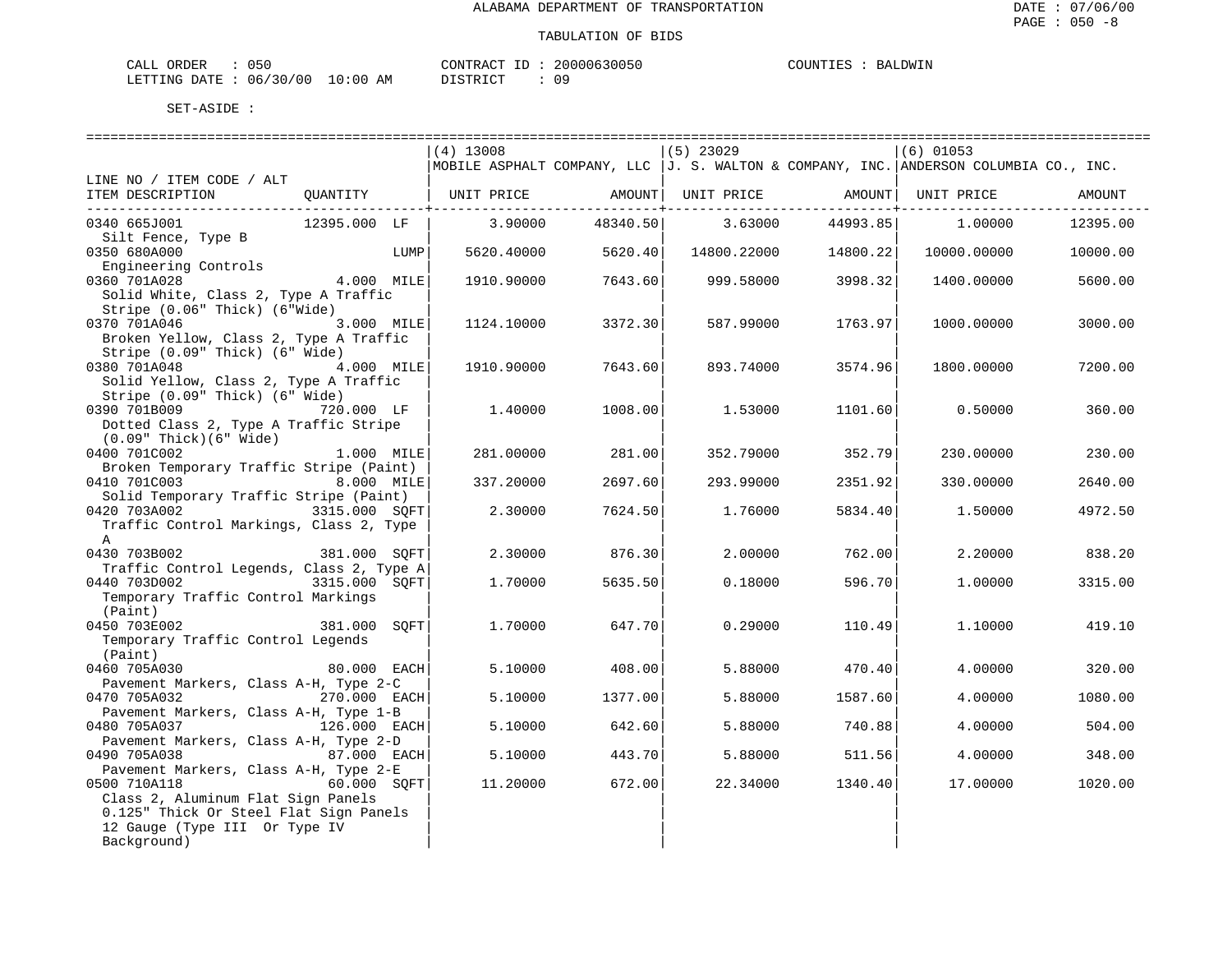| $\cap$ $\cap$<br>ORDER<br>CALL<br>050   | 20000630050<br>CONTRACT<br>محاسب     | COUNTIES<br>BALDWIN |
|-----------------------------------------|--------------------------------------|---------------------|
| 10:00<br>06/30/00<br>LETTING DATE<br>ΑM | 09<br>חי חים דרו<br><i>ມ</i> ⊥ມ⊥ນ⊥ບ⊥ |                     |

|                                                   |          |      | $(4)$ 13008                 |            | $(5)$ 23029 |            | $(6)$ 01053                                                |                  |
|---------------------------------------------------|----------|------|-----------------------------|------------|-------------|------------|------------------------------------------------------------|------------------|
|                                                   |          |      | MOBILE ASPHALT COMPANY, LLC |            |             |            | $J. S. WALTON & COMPANY, INC. ANDERSON COLUMBIA CO., INC.$ |                  |
| ITEM CODE / ALT<br>LINE NO                        |          |      |                             |            |             |            |                                                            |                  |
| ITEM DESCRIPTION                                  | QUANTITY |      | UNIT PRICE                  | AMOUNT     | UNIT PRICE  | AMOUNT     | UNIT PRICE                                                 | AMOUNT           |
| 0510 710B001<br>Roadway Sign Post (#3 "U" Channel | 140.000  | LF   | 11,20000                    | 1568.00    | 6.82000     | 954.80     | 8.00000                                                    | 1120.00          |
| Galvanized Steel)                                 |          |      |                             |            |             |            |                                                            |                  |
| 0520 740B000                                      | 674.000  | SOFT | 16.80000                    | 11323.20   | 33.72000    | 22727.28   | 11,00000                                                   | 7414.00          |
| Construction Signs                                |          |      |                             |            |             |            |                                                            |                  |
| 0530 740D000                                      | 40.000   | EACH | 65.60000                    | 2624.00    | 44.23000    | 1769.20    | 75,00000                                                   | 3000.00          |
| Channelizing Drums<br>0540 740E000                | 125.000  | EACH | 19.60000                    | 2450.00    | 8.12000     | 1015.00    | 10.00000                                                   | 1250.00          |
| Cones (36 Inches High)                            |          |      |                             |            |             |            |                                                            |                  |
| 0550 740M000                                      | 125.000  | EACH | 6.10000                     | 762.50     | 4.01000     | 501.25     | 7.00000                                                    | 875.00           |
| Weight For Cone                                   |          |      |                             |            |             |            |                                                            |                  |
| 0560 998A000                                      |          | LUMP | 8000.00000                  | 8000.00    | 0.00000     | 0.001      | 1,00000                                                    | 1.00             |
| Construction Fuel (Maximum Bid Limited            |          |      |                             |            |             |            |                                                            |                  |
| To $$44,000.00)$                                  |          |      |                             |            |             |            |                                                            |                  |
| SECTION TOTALS                                    |          |      | Ŝ.                          | 798,086.80 | \$          | 799,618.04 |                                                            | \$<br>838,186.30 |
| CONTRACT TOTALS                                   |          |      | Ŝ.                          | 798,086.80 | \$          | 799,618.04 |                                                            | 838,186.30<br>Ś. |
|                                                   |          |      |                             |            |             |            |                                                            |                  |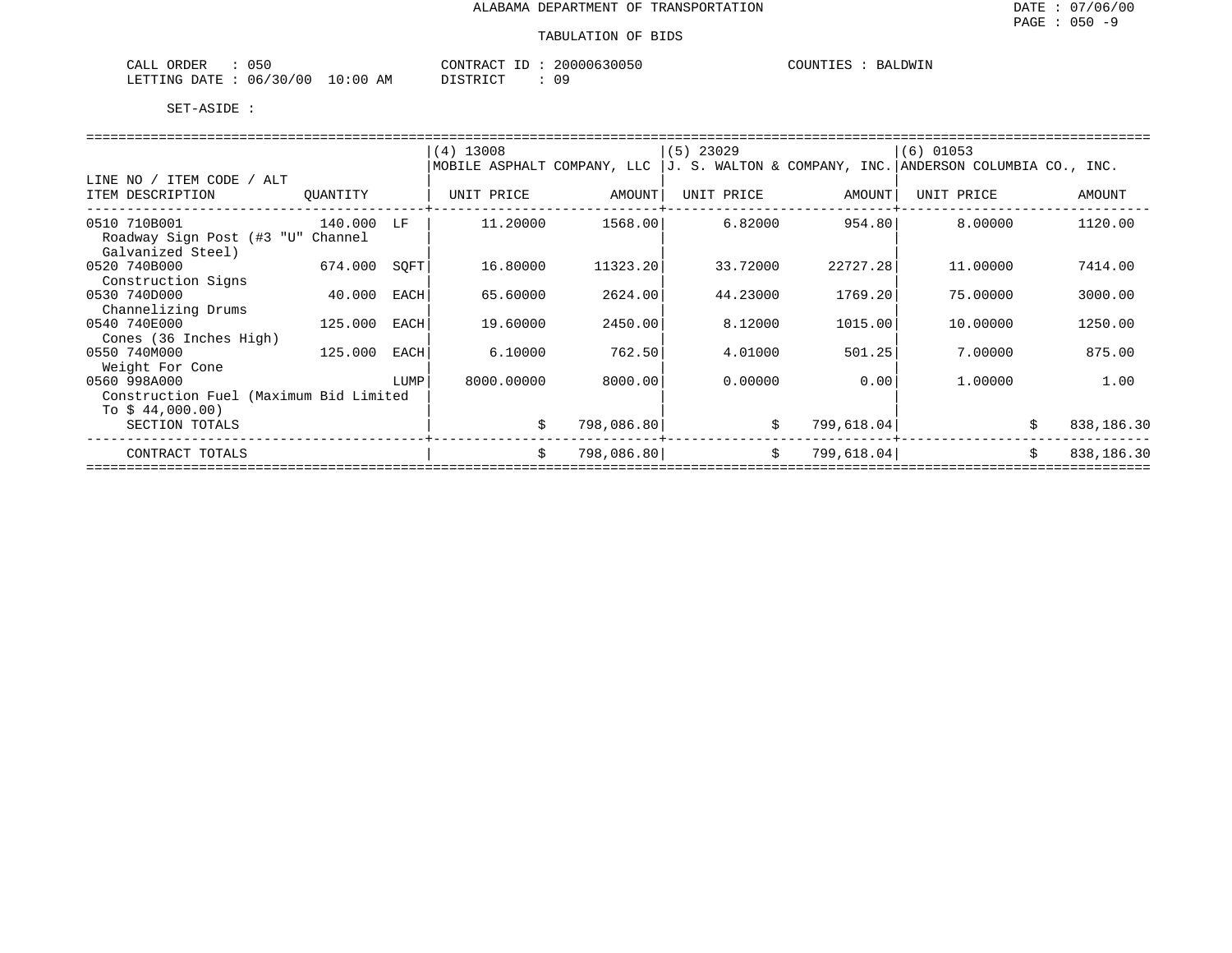DATE :

### PAGE : 051 -1 VENDOR RANKING

| CALL ORDER<br>LETTING DATE: 06/30/00             | : 051<br>10:00 AM                                                                                                        | CONTRACT ID: 20000630051<br>: 09<br>DISTRICT<br>730<br>CONTRACT TIME: | Calendar Days | COUNTIES : MOBILE |                            |                        |
|--------------------------------------------------|--------------------------------------------------------------------------------------------------------------------------|-----------------------------------------------------------------------|---------------|-------------------|----------------------------|------------------------|
| CONTRACT DESCRIPTION:<br>$(U.S.$ #90) in Mobile. | for constructing the Tunnel Maintenance at the George C.<br>Wallace Tunnel on I-10 and at the Bankhead Tunnel on S.R.#16 | PROJECT(S) : 99-509-002-370-033<br>$99 - 509 - 010 - 851 - 034$       |               |                   |                            |                        |
| SET-ASIDE :                                      |                                                                                                                          |                                                                       |               |                   |                            |                        |
| RANK                                             | VENDOR NO./NAME                                                                                                          |                                                                       |               |                   | TOTAL<br><b>BID</b>        | % OVER<br>LOW BID      |
| 15018<br>16006                                   | MELVIN PIERCE PAINTING, INC.                                                                                             | OIL RECOVERY COMPANY INCORPORATED OF ALABAMA                          |               |                   | 684,795.00<br>1,205,985.00 | 100.0000%<br>176.1089% |